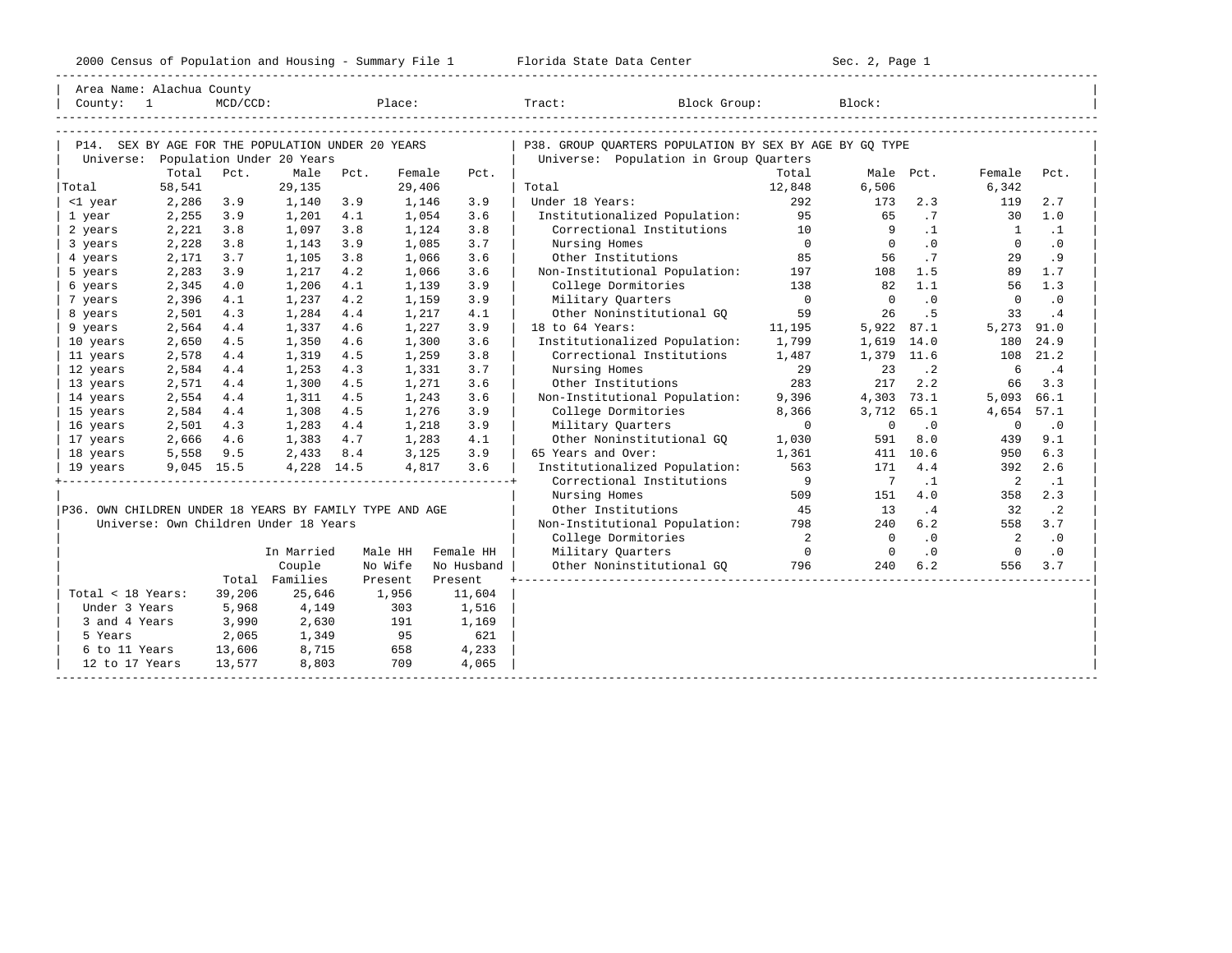| 2000 Census of Population and Housing - Summary File 1 Florida State Data Center                                                           |               |        |                         |                                                                        |                                                        | Sec. 2, Page 2         |       |              |        |
|--------------------------------------------------------------------------------------------------------------------------------------------|---------------|--------|-------------------------|------------------------------------------------------------------------|--------------------------------------------------------|------------------------|-------|--------------|--------|
| Area Name: Alachua County<br>County: 1                                                                                                     |               |        |                         | MCD/CCD: Place: Tract: Block Group: Block: Block:                      |                                                        |                        |       |              |        |
| P22/23/24.HOUSEHOLDS BY PRESENCE OF PEOPLE 60(65/75) YEARS AND OVER, HOUSEHOLD SIZE AND<br>HOUSEHOLD TYPE<br>Universe: Households          |               |        |                         |                                                                        | P25. HOUSEHOLDS BY PRESENCE OF<br>Universe: Households | <b>NONRELATIVES</b>    |       |              |        |
|                                                                                                                                            | 60+ Years Pct |        | 65+ Years Pct           | 75+ Years Pct                                                          |                                                        |                        |       |              |        |
| Total:                                                                                                                                     | 87,509 100.0  |        | 87,509 100.0            | 87,509 100.0                                                           | Total:                                                 |                        |       | 87,509       |        |
| Households w/ one or more 60/65/75: 19,005 21.7                                                                                            |               |        | 14,700 16.8             | 7,396 8.5                                                              |                                                        | Households with one or |       |              |        |
| 1-person household                                                                                                                         | 6,872         |        | 5,633<br>9,067          | 3,145                                                                  |                                                        | more non-relatives     |       | 17,481       |        |
| 2 or more person household: 12,133                                                                                                         |               |        |                         | 4,251                                                                  |                                                        |                        |       |              |        |
| Family households                                                                                                                          | 11,545        |        | 8,653                   | 4,077                                                                  |                                                        | Households with no     |       |              |        |
| Non-family households                                                                                                                      | 588           |        | 414                     | 174                                                                    | non-relatives                                          |                        |       | 70,028       |        |
| Households with no people over 60/65/75: 68,504 78.3 72,809 83.2                                                                           |               |        |                         | 80,113 91.5                                                            |                                                        |                        |       |              |        |
| 1-person household                                                                                                                         | 18,585        |        | 19,824                  | 22,312                                                                 |                                                        |                        |       |              |        |
| 2 or more person household:                                                                                                                | 49,919        |        | 52,985                  | 57,801                                                                 |                                                        |                        |       |              |        |
| Family households                                                                                                                          | 36,274        |        | 39,166                  | 43,742                                                                 |                                                        |                        |       |              |        |
| 13,645<br>Non-family households                                                                                                            |               | 13,819 |                         | 14,059                                                                 |                                                        |                        |       |              |        |
| P18/20. HOUSEHOLDS BY AGE OF HOUSEHOLDER BY HOUSEHOLD TYPE<br>(INCLUDING LIVING ALONE) BY PRESENCE OF OWN CHILDREN<br>Universe: Households |               |        |                         | H13/15. TENURE BY HOUSEHOLD SIZE<br>  Universe: Occupied Housing Units |                                                        |                        | Pct   |              | Pct    |
|                                                                                                                                            |               |        |                         |                                                                        |                                                        | Owner                  | Owner | Renter       | Renter |
|                                                                                                                                            | Total         |        | Householder Householder |                                                                        |                                                        | Total Occupied         | Occ.  | Occupied     | Occ.   |
|                                                                                                                                            | Households    |        | 15 to 64 65 and Over    | Total Occupied Units:                                                  | 87,509                                                 | 48,085                 | 100.0 | 39,424 100.0 |        |
| Total:                                                                                                                                     | 87,509        | 74,414 | 13,095                  | 1-person household                                                     | 25,457                                                 | 10,938                 | 22.7  | 14,519       | 36.8   |
| Family households:                                                                                                                         | 47,819        | 40,692 | 7,127                   | 2-Person household                                                     | 31,089                                                 | 18,112                 | 37.7  | 12,977       | 32.9   |
| Married couple family:                                                                                                                     | 33,967        | 28,337 | 5,630                   | 3-Person household                                                     | 14,902                                                 | 8,356                  | 17.4  | 6,546        | 16.6   |
| With own children under 18                                                                                                                 | 14,272        | 14,199 | 73 l                    | 4-Person household                                                     | 10,514                                                 | 6,845                  | 14.2  | 3,669        | 9.3    |
| No own children under 18                                                                                                                   | 19,695        | 14,138 | $5.557$                 | 5-Person household                                                     |                                                        | 3,718 2,606            | 5.4   | 1,112        | 2.8    |
| Other family:                                                                                                                              | 13,852        | 12,355 | 1,497                   | 6-Person household                                                     | 1,173 801                                              |                        | 1.7   | 372          | .9     |
| Male householder, no wife present:                                                                                                         | 3,084         | 2,831  | 253                     | 7+Person household                                                     | 656                                                    | 427                    | .9    | 229          | .6     |
| With own children under 18                                                                                                                 | 1,300         | 1,290  | 10                      |                                                                        |                                                        |                        |       |              |        |
| No own children under 18                                                                                                                   | 1,784         | 1,541  | 243                     |                                                                        |                                                        |                        |       |              |        |
| Female householder, no husband present: 10,768                                                                                             |               | 9,524  | 1,244                   |                                                                        |                                                        |                        |       |              |        |
| With own children under 18                                                                                                                 | 6,509         | 6,500  | 9                       |                                                                        |                                                        |                        |       |              |        |
| No own children under 18                                                                                                                   | 4,259         | 3,024  | 1,235                   |                                                                        |                                                        |                        |       |              |        |
| Non-family households:                                                                                                                     | 14,233        | 33,722 | 5,968                   |                                                                        |                                                        |                        |       |              |        |
| Householder living alone                                                                                                                   | 7,566         | 19,824 | 5,633                   |                                                                        |                                                        |                        |       |              |        |
| Householder not living alone 6,667                                                                                                         |               | 13,898 | 335                     |                                                                        |                                                        |                        |       |              |        |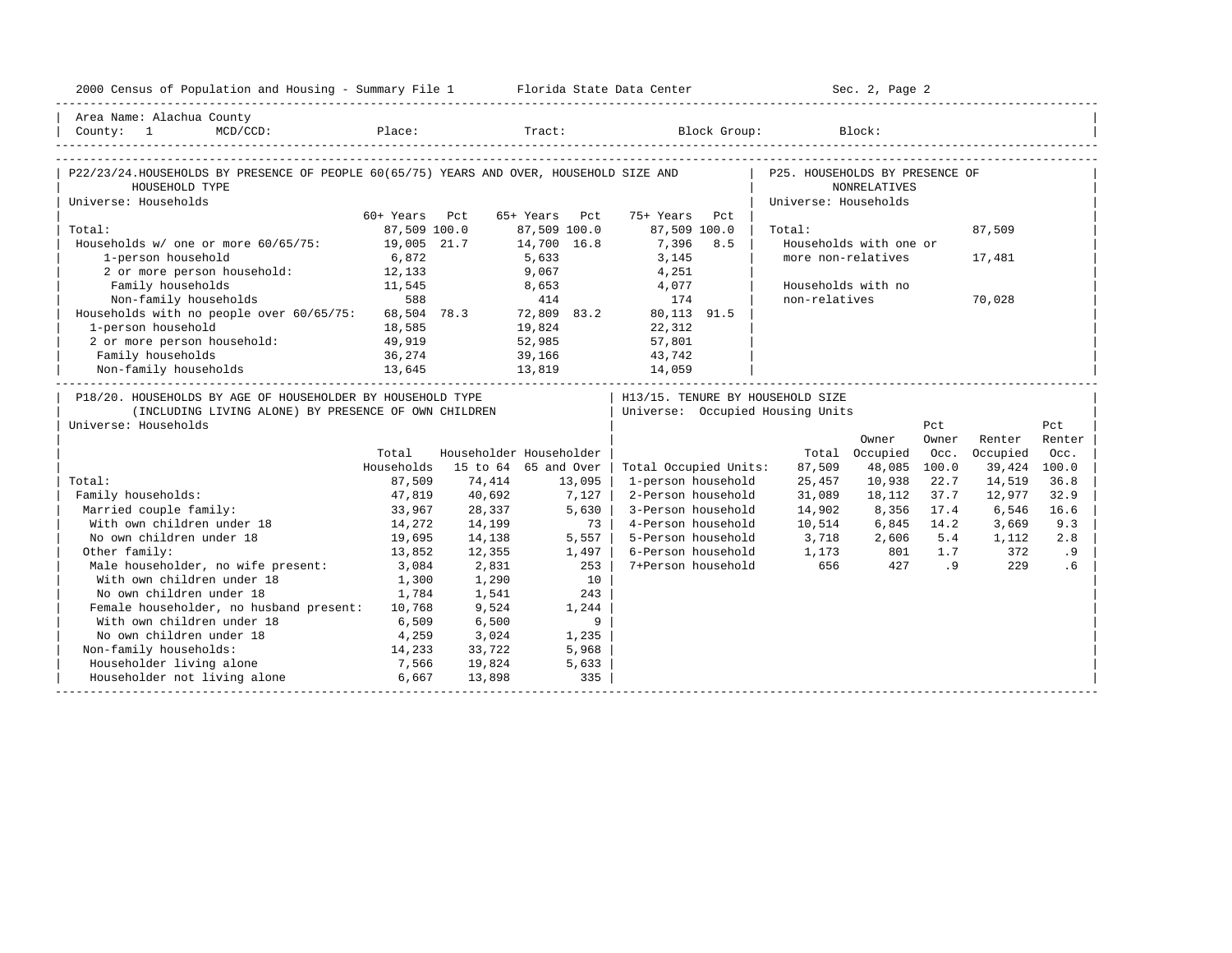| 2000 Census of Population and Housing - Summary File 1 Florida State Data Center |          |                  |             |           |                                         |       |                                                                                                               |          | Sec. 2, Page 3                      |                 |                 |
|----------------------------------------------------------------------------------|----------|------------------|-------------|-----------|-----------------------------------------|-------|---------------------------------------------------------------------------------------------------------------|----------|-------------------------------------|-----------------|-----------------|
| Area Name: Alachua County                                                        |          |                  |             |           |                                         |       |                                                                                                               |          |                                     |                 |                 |
| Country: 1                                                                       | MCD/CCD: |                  | Place:      |           | Tract:                                  |       | Block Group:                                                                                                  |          | Block:                              |                 |                 |
|                                                                                  |          |                  |             |           |                                         |       |                                                                                                               |          |                                     |                 |                 |
| P29. RELATIONSHIP BY AGE FOR THE POPULATION UNDER 18 YEARS                       |          |                  |             |           |                                         |       |                                                                                                               |          |                                     |                 |                 |
| Universe: Population under 18 years                                              |          |                  |             |           |                                         |       |                                                                                                               |          |                                     |                 |                 |
|                                                                                  |          |                  |             |           |                                         |       |                                                                                                               |          |                                     |                 |                 |
|                                                                                  |          |                  |             |           | -----Related Child-----                 |       |                                                                                                               |          |                                     |                 |                 |
|                                                                                  |          | Pop. in          | Householder |           | Other                                   |       |                                                                                                               |          | Institution-                        | Noninstitution- |                 |
|                                                                                  |          | Total Households | or Spouse   | Own Child | Relatives                               |       | Nonrelatives                                                                                                  | Total    | alized Pop.                         | alized Pop.     |                 |
| Under 18:                                                                        | 43,938   | 43,646           | 89          | 39,206    | 3,469                                   |       | 882                                                                                                           | 292      | 95                                  |                 | 197             |
| Under 3                                                                          | 6,762    | 6,753            |             | 5,968     | 680                                     |       | 105                                                                                                           | 9        | $\Omega$                            |                 | 9               |
| 3 and 4 years                                                                    | 4,399    | 4,397            |             | 3,990     | 340                                     |       | 67                                                                                                            | 2        | $\mathbf 0$                         |                 | 2               |
| 5 years                                                                          | 2,283    | 2,283            |             | 2,065     | 182                                     |       | 36                                                                                                            | $\Omega$ | $\Omega$                            |                 | $\Omega$        |
| 6 to 11 years                                                                    | 15,034   | 15,024           |             | 13,606    | 1,144                                   |       | 274                                                                                                           | 10       | $\mathbf 0$                         |                 | 10              |
| 12 and 13 years                                                                  | 5,155    | 5,115            |             | 4,647     | 383                                     |       | 85                                                                                                            | 40       | 30                                  |                 | 10              |
| 14 years                                                                         | 2,554    | 2,534            |             | 2,327     | 167                                     |       | 40                                                                                                            | 20       | 13                                  |                 | $7\phantom{.0}$ |
| 15 to 17 years                                                                   | 7,662    | 7,451            |             | 6,603     | 573                                     |       | 275                                                                                                           | 211      | 52                                  |                 | 159             |
| % Under 3                                                                        | 15.4%    | 15.5%            |             | 15.2%     | 19.6%                                   |       | 11.9%                                                                                                         | 3.1%     | $.0\%$                              |                 | 4.6%            |
| % 3 and 4 years                                                                  | 10.0%    | 10.1%            |             | 10.2%     | 9.8%                                    |       | 7.6%                                                                                                          | .7%      | .0%                                 |                 | 1.0%            |
| % 5 years                                                                        | 5.2%     | 5.2%             |             | 5.3%      | 5.2%                                    |       | 4.1%                                                                                                          | .0%      | .0%                                 |                 | $.0\%$          |
| % 6 to 11 years                                                                  | 34.3%    | 34.5%            |             | 34.7%     | 33.0%                                   |       | 31.1%                                                                                                         | 3.4%     | .0%                                 |                 | 5.1%            |
| % 12 and 13 years                                                                | 11.8%    | 11.7%            |             | 11.9%     | 11.0%                                   |       | 9.6%                                                                                                          | 13.7%    | 31.6%                               |                 | 5.1%            |
| % 14 years                                                                       | 5.8%     | 5.8%             |             | 5.9%      | 4.8%                                    |       | 4.5%                                                                                                          | 6.8%     | 13.7%                               |                 | 3.6%            |
| % 15 to 17 years                                                                 | 17.5%    | 17.1%            |             | 16.8%     | 16.5%                                   |       | 31.2%                                                                                                         | 72.3%    | 54.7%                               |                 | 80.7%           |
| H17. TENURE BY HOUSEHOLD TYPE (INCLUDING LIVING ALONE) BY AGE OF HOUSEHOLDER     |          |                  |             |           |                                         |       |                                                                                                               |          |                                     |                 |                 |
| Universe: Occupied Housing Units                                                 |          |                  |             |           |                                         |       |                                                                                                               |          |                                     |                 |                 |
|                                                                                  |          |                  |             |           |                                         |       | Total Owner ----------- Owner Occupied -------------- Total Renter ------------- Renter Occupied ------------ |          |                                     |                 |                 |
|                                                                                  |          | Occupied         |             |           | Householder Householder Householder Pct |       | Occupied                                                                                                      |          | Householder Householder Householder |                 | Pct             |
|                                                                                  |          | Units            | 15 to 34    | 35 to 64  | $65+$                                   | $65+$ | Units                                                                                                         | 15 to 34 | 35 to 64                            | $65+$           | $65+$           |
| Family households:                                                               |          | 34,279           | 4,813       | 22,916    | 6,550 19.1                              |       | 13,540                                                                                                        | 7,310    | 5,653                               | 577             | 4.3             |
| Married-couple family:                                                           |          | 27,392           | 3,597       | 18,500    | 5,295                                   | 19.3  | 6,575                                                                                                         | 3,444    | 2,796                               | 335             | 5.1             |
| Other family:                                                                    |          | 6,887            | 1,216       | 4,416     | 1,255                                   | 18.2  | 6,965                                                                                                         | 3,866    | 2,857                               | 242             | 3.5             |
| Male householder, no wife                                                        |          | 1,532            | 435         | 896       | 201                                     | 13.1  | 1,552                                                                                                         | 950      | 550                                 | 52              | 3.4             |
| Female hsehldr, no husband                                                       |          | 5,355            | 781         | 3,520     | 1,054                                   | 19.7  | 5,413                                                                                                         | 2,916    | 2,307                               | 190             | 3.5             |
| Nonfamily households:                                                            |          | 13,806           | 2,462       | 7,059     | 4,285                                   | 31.0  | 25,884                                                                                                        | 18,864   | 5,337                               | 1,683           | 6.5             |
| Male householder:                                                                |          | 5,793            | 1,435       | 3,303     | 1,055                                   | 18.2  | 13,552                                                                                                        | 10,028   | 3,036                               | 488             | 3.6             |
| Living alone                                                                     |          | 4,260            | 709         | 2,612     | 939                                     | 22.0  | 7,519                                                                                                         | 4,522    | 2,553                               | 444             | 5.9             |
| Not living alone                                                                 |          | 1,533            | 726         | 691       | 116                                     | 7.6   | 6,033                                                                                                         | 5,506    | 483                                 | 44              | .7              |
| Female householder:                                                              |          | 8,013            | 1,027       | 3,756     | 3,230                                   | 40.3  | 12,332                                                                                                        | 8,836    | 2,301                               | 1,195           | 9.7             |
| Living alone                                                                     |          | 6,678            | 507         | 3,084     | 3,087                                   | 46.2  | 7,000                                                                                                         | 3,832    | 2,005                               | 1,163           | 16.6            |
| Not living alone                                                                 |          | 1,335            | 520         | 672       | 143                                     | 10.7  | 5,332                                                                                                         | 5,004    | 296                                 | 32              | . 6             |
|                                                                                  |          |                  |             |           |                                         |       |                                                                                                               |          |                                     |                 |                 |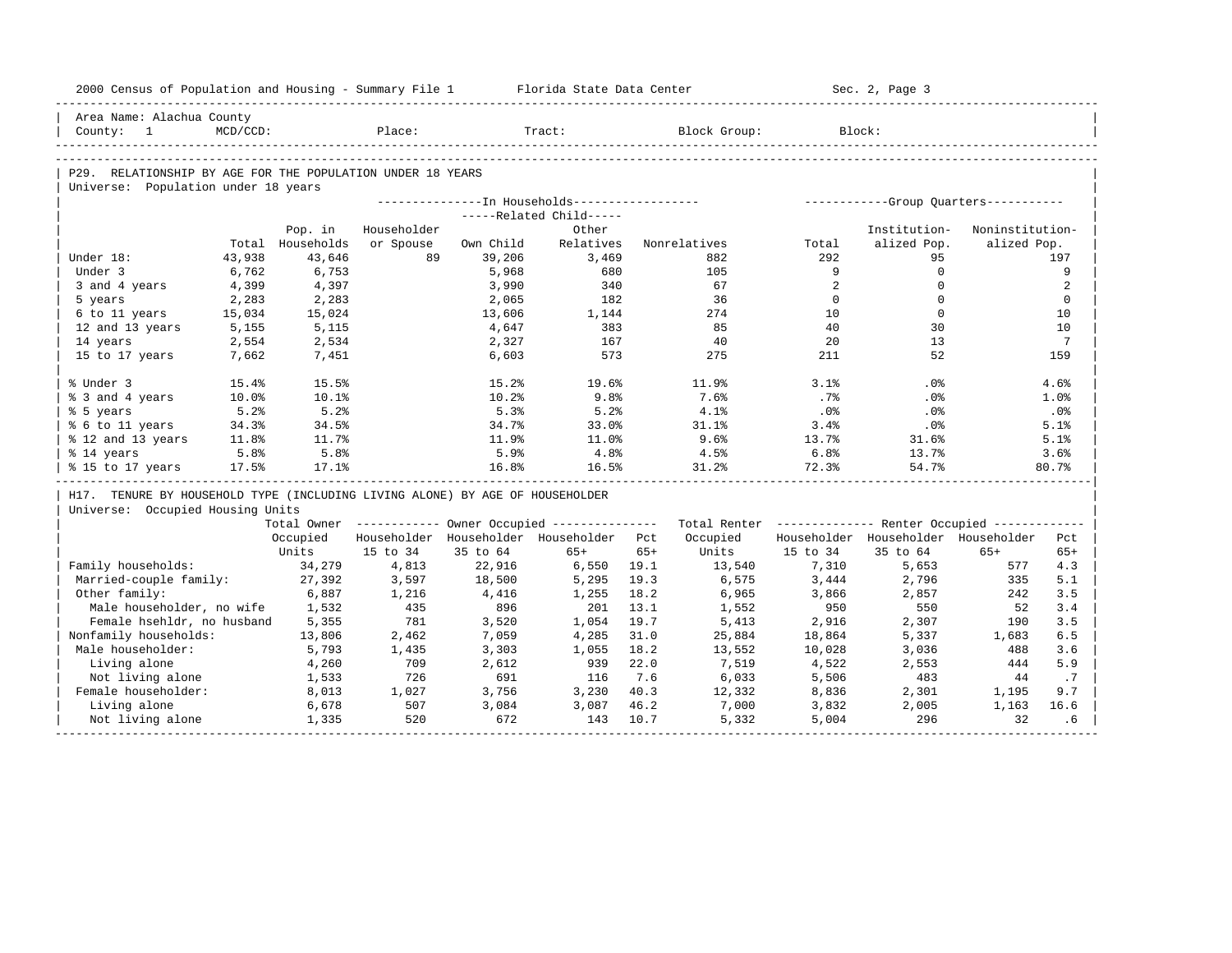|  |  |  |  |  | 2000 Census of Population and Housing - Summary File 1 |  |  |  |  |  |  |  |  |
|--|--|--|--|--|--------------------------------------------------------|--|--|--|--|--|--|--|--|
|--|--|--|--|--|--------------------------------------------------------|--|--|--|--|--|--|--|--|

|                                                         | Area Name: Baker County                           |                |                                                                     |     |                 |                   |                                                          |                |                                                           |           |                |            |  |
|---------------------------------------------------------|---------------------------------------------------|----------------|---------------------------------------------------------------------|-----|-----------------|-------------------|----------------------------------------------------------|----------------|-----------------------------------------------------------|-----------|----------------|------------|--|
| County: 3                                               |                                                   | $MCD/CCD$ :    |                                                                     |     |                 | Place:            | Tract: Block Group:                                      |                | Block:                                                    |           |                |            |  |
|                                                         |                                                   |                |                                                                     |     |                 |                   |                                                          |                |                                                           |           |                |            |  |
|                                                         |                                                   |                |                                                                     |     |                 |                   |                                                          |                |                                                           |           |                |            |  |
|                                                         | P14. SEX BY AGE FOR THE POPULATION UNDER 20 YEARS |                |                                                                     |     |                 |                   | P38. GROUP OUARTERS POPULATION BY SEX BY AGE BY GO TYPE  |                |                                                           |           |                |            |  |
|                                                         | Universe: Population Under 20 Years               |                |                                                                     |     |                 |                   | Universe: Population in Group Quarters                   |                |                                                           |           |                |            |  |
| Total                                                   | Total<br>6,834                                    | Pct.           | Male Pct.<br>3,506                                                  |     | Female<br>3,328 | Pct.              | Total                                                    | Total<br>2,105 | 1,768                                                     | Male Pct. | Female<br>337  | Pct.       |  |
| <1 year                                                 | 365                                               | 5.3            | 185                                                                 | 5.3 |                 | 180<br>5.4        | Under 18 Years:                                          | 16             | 16                                                        | .8        | $\Omega$       | . 9        |  |
| 1 year                                                  | 318                                               | 4.7            | 145                                                                 | 4.1 |                 | 5.2<br>173        | Institutionalized Population:                            | $\overline{a}$ | $\overline{\phantom{a}}$ 2                                | $\cdot$ 1 | $\mathbf{0}$   | $\cdot$ 1  |  |
| 2 years                                                 | 300                                               | 4.4            | 149 4.2                                                             |     |                 | 151<br>4.5        | Correctional Institutions                                | $2^{\circ}$    | $\overline{2}$                                            | $\cdot$ 1 | $\Omega$       | $\cdot$ 1  |  |
| 3 years                                                 | 277                                               | 4.1            | 144                                                                 | 4.1 |                 | 4.0<br>133        | Nursing Homes                                            | $\Omega$       | $\Omega$                                                  | .0        | $\Omega$       | $\cdot$ 0  |  |
| 4 years                                                 | 301                                               | 4.4            | 145                                                                 | 4.1 |                 | 4.7<br>156        |                                                          |                | $\Omega$                                                  | .0        | $\Omega$       | $\cdot$ 0  |  |
| 5 years                                                 | 281                                               | 4.1            | 154                                                                 | 4.4 |                 | 127<br>3.8        | Other Institutions 0<br>Non-Institutional Population: 14 |                | 14                                                        | .7        | $\Omega$       | .8         |  |
| 6 years                                                 | 318                                               | 4.7            | 180                                                                 | 5.1 |                 | 4.1<br>138        | College Dormitories                                      | $\overline{0}$ | $\overline{0}$                                            | .0        | $\Omega$       | $\cdot$ 0  |  |
| 7 years                                                 | 341                                               | 5.0            | 170                                                                 | 4.8 |                 | 5.1<br>171        | Military Quarters                                        | $\overline{0}$ | $\overline{0}$                                            | .0        | $\Omega$       | $\cdot$ 0  |  |
| 8 years                                                 | 335                                               | 4.9            | 181                                                                 | 5.2 |                 | 154<br>4.6        | Other Noninstitutional GO                                | 14             | 14                                                        | .7        | $\Omega$       | .8         |  |
| 9 years                                                 | 340                                               | 5.0            | 173                                                                 | 4.9 |                 | 167<br>5.4        | 18 to 64 Years:                                          | 1,858          | 1,660                                                     | 88.3      | 198            | 93.9       |  |
| 10 years                                                | 345                                               | 5.0            | 190                                                                 | 5.4 |                 | 5.2<br>155        | Institutionalized Population:                            | 1,807          | 1,630                                                     | 85.8      | 177            | 92.2       |  |
| 11 years                                                | 400                                               | 5.9            | 203                                                                 | 5.8 |                 | 4.5<br>197        | Correctional Institutions                                | 1,331          | 1,322 63.2                                                |           | 9              | 74.8       |  |
| 12 years                                                | 333                                               | 4.9            | 164                                                                 | 4.7 |                 | 169<br>4.0        | Nursing Homes                                            | 15             | 11                                                        | .7        | $\overline{4}$ | .6         |  |
| 13 years                                                | 378                                               | 5.5            | 184                                                                 | 5.2 |                 | 4.7<br>194        | Other Institutions                                       | 461            | 297                                                       | 21.9      |                | 164 16.8   |  |
| 14 years                                                | 378                                               | 5.5            | 188                                                                 | 5.4 |                 | 3.8<br>190        | Non-Institutional Population:                            | 51             | 30                                                        | 2.4       | 21             | 1.7        |  |
| 15 years                                                | 378                                               | 5.5            | 206 5.9                                                             |     |                 | 172<br>4.1        | College Dormitories                                      | $\Omega$       | $\overline{0}$                                            | .0        | $\Omega$       | $\cdot$ 0  |  |
| 16 years                                                | 385                                               | 5.6            | 206                                                                 | 5.9 |                 | 179<br>5.1        | Military Quarters                                        | $\overline{0}$ | $\overline{0}$                                            | $\cdot$ 0 | $\overline{0}$ | $\cdot$ 0  |  |
| 17 years                                                | 345 5.0                                           |                | $\begin{array}{ll} 181 & 5.2 \\ 177 & 5.0 \\ 181 & 5.2 \end{array}$ |     |                 | 4.6<br>164        | Other Noninstitutional GQ 51                             |                | 30                                                        | 2.4       | 21             | 1.7        |  |
| 18 years                                                | 372 5.4                                           |                |                                                                     |     |                 | 5.4<br>195        | 65 Years and Over:                                       | 231            |                                                           | 92 11.0   | 139            | 5.2        |  |
| 19 years                                                |                                                   | 344 5.0        |                                                                     |     |                 | 5.2<br>163        | Institutionalized Population:                            | 222            |                                                           | 91 10.5   | 131            | 5.1        |  |
|                                                         |                                                   |                |                                                                     |     |                 |                   | Correctional Institutions                                | 23             | 22                                                        | 1.1       | $\mathbf{1}$   | 1.2        |  |
|                                                         |                                                   |                |                                                                     |     |                 |                   | Nursing Homes                                            | 146            | 39                                                        | 6.9       | 107            | 2.2        |  |
| P36. OWN CHILDREN UNDER 18 YEARS BY FAMILY TYPE AND AGE |                                                   |                |                                                                     |     |                 |                   | Other Institutions                                       | 53             | $\frac{1}{30}$                                            | 2.5       |                | 23 1.7     |  |
|                                                         | Universe: Own Children Under 18 Years             |                |                                                                     |     |                 |                   | Non-Institutional Population: 9                          |                | $\sim$ 1                                                  | $\cdot$ 4 | 8              | $\ldots$ 1 |  |
|                                                         |                                                   |                |                                                                     |     |                 |                   | College Dormitories                                      | $\overline{0}$ | $\begin{array}{ccc} 0 & .0 \ 0 & .0 \ 1 & .4 \end{array}$ |           | $\overline{0}$ | $\cdot$ 0  |  |
|                                                         |                                                   |                | In Married                                                          |     |                 | Male HH Female HH | Military Quarters                                        | $\overline{0}$ |                                                           |           | $\overline{0}$ | $\cdot$ 0  |  |
|                                                         |                                                   |                | Couple                                                              |     | No Wife         | No Husband        | Other Noninstitutional GQ                                | 9              | $\mathbf{1}$                                              | $\cdot$ 4 | 8              | $\cdot$ 1  |  |
|                                                         |                                                   |                | Total Families                                                      |     | Present         | Present           |                                                          |                |                                                           |           |                |            |  |
| Total < 18 Years:                                       |                                                   | 5,335          | 3,970                                                               |     | 317             | 1,048             |                                                          |                |                                                           |           |                |            |  |
| Under 3 Years                                           |                                                   | 823            | 608                                                                 |     | 60              | 155               |                                                          |                |                                                           |           |                |            |  |
| 3 and 4 Years                                           |                                                   | 488            | 374                                                                 |     | 30              | 84                |                                                          |                |                                                           |           |                |            |  |
| 5 Years                                                 |                                                   | 246            | 172<br>1,381                                                        |     | 15<br>90        | 59                |                                                          |                |                                                           |           |                |            |  |
| 6 to 11 Years<br>12 to 17 Years                         |                                                   | 1,844<br>1,934 | 1,435                                                               |     | 122             | 373<br>377        |                                                          |                |                                                           |           |                |            |  |
|                                                         |                                                   |                |                                                                     |     |                 |                   |                                                          |                |                                                           |           |                |            |  |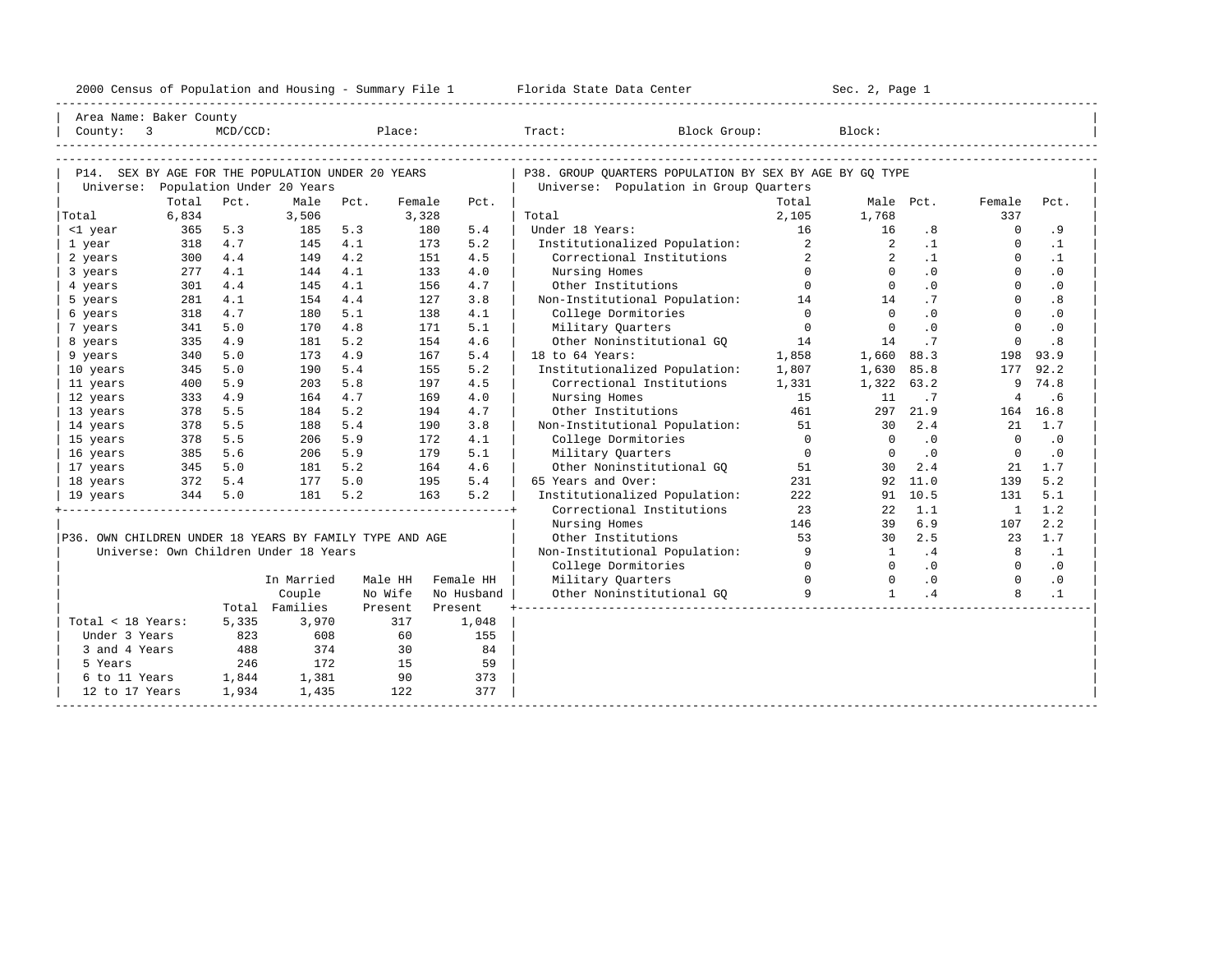| 2000 Census of Population and Housing - Summary File 1 Florida State Data Center                          |               |                         |             |                         |                                  |         |                                  | Sec. 2, Page 2         |             |             |        |
|-----------------------------------------------------------------------------------------------------------|---------------|-------------------------|-------------|-------------------------|----------------------------------|---------|----------------------------------|------------------------|-------------|-------------|--------|
| Area Name: Baker County                                                                                   |               |                         |             |                         |                                  |         |                                  |                        |             |             |        |
|                                                                                                           |               |                         |             |                         |                                  |         |                                  |                        |             |             |        |
|                                                                                                           |               |                         |             |                         |                                  |         |                                  |                        |             |             |        |
| P22/23/24.HOUSEHOLDS BY PRESENCE OF PEOPLE 60(65/75) YEARS AND OVER, HOUSEHOLD SIZE AND<br>HOUSEHOLD TYPE |               |                         |             |                         |                                  |         | P25. HOUSEHOLDS BY PRESENCE OF   | <b>NONRELATIVES</b>    |             |             |        |
| Universe: Households                                                                                      |               |                         |             |                         |                                  |         | Universe: Households             |                        |             |             |        |
|                                                                                                           | 60+ Years Pct |                         | 65+ Years   | Pct                     | 75+ Years                        | Pct     |                                  |                        |             |             |        |
| Total:                                                                                                    | 7,043 100.0   |                         | 7,043 100.0 |                         | 7,043 100.0                      |         | Total:                           |                        |             | 7,043       |        |
| Households w/ one or more 60/65/75:                                                                       | 1,935 27.5    |                         | 1,408 20.0  |                         |                                  | 532 7.6 |                                  | Households with one or |             |             |        |
| 1-person household                                                                                        | 610           |                         | 484         |                         | 224                              |         | more non-relatives               |                        |             | 622         |        |
| 2 or more person household:                                                                               | 1,325         |                         | 924         |                         | 308                              |         |                                  |                        |             |             |        |
| Family households                                                                                         | 1,278         |                         | 882         |                         | 297                              |         | Households with no               |                        |             |             |        |
| Non-family households                                                                                     | 47            |                         | 42          |                         | 11                               |         | non-relatives                    |                        |             | 6,421       |        |
| Households with no people over 60/65/75:                                                                  |               | 5,108 72.5 5,635 80.0   |             |                         | 6,511 92.4                       |         |                                  |                        |             |             |        |
| 1-person household                                                                                        | 593           |                         | 719         |                         | 979                              |         |                                  |                        |             |             |        |
| 2 or more person household:                                                                               | 4,515         |                         | 4,916       |                         | 5,532                            |         |                                  |                        |             |             |        |
| Family households                                                                                         | 4,321         |                         | 4,717       |                         | 5,302                            |         |                                  |                        |             |             |        |
| Non-family households                                                                                     | 194           |                         | 199         |                         | 230                              |         |                                  |                        |             |             |        |
| P18/20. HOUSEHOLDS BY AGE OF HOUSEHOLDER BY HOUSEHOLD TYPE                                                |               |                         |             |                         |                                  |         | H13/15. TENURE BY HOUSEHOLD SIZE |                        |             |             |        |
| (INCLUDING LIVING ALONE) BY PRESENCE OF OWN CHILDREN                                                      |               |                         |             |                         | Universe: Occupied Housing Units |         |                                  |                        |             |             |        |
| Universe: Households                                                                                      |               |                         |             |                         |                                  |         |                                  |                        | Pct         |             | Pct    |
|                                                                                                           |               |                         |             |                         |                                  |         |                                  | Owner                  | Owner       | Renter      | Renter |
|                                                                                                           | Total         | Householder Householder |             |                         |                                  |         |                                  | Total Occupied         | Occ.        | Occupied    | Occ.   |
|                                                                                                           | Households    | 15 to 64 65 and Over    |             |                         | Total Occupied Units:            |         | 7,043                            |                        | 5,722 100.0 | 1,321 100.0 |        |
| Total:                                                                                                    | 7,043         | 5,799                   |             | 1,244                   | 1-person household               |         | 1,203                            | 848                    | 14.8        | 355         | 26.9   |
| Family households:                                                                                        | 5,599         | 4,873                   |             | 726                     | 2-Person household               |         | 2,185                            | 1,863                  | 32.6        | 322         | 24.4   |
| Married couple family:                                                                                    | 4,347         | 3,779                   |             | 568                     | 3-Person household               |         | 1,508                            | 1,226                  | 21.4        | 282         | 21.3   |
| With own children under 18                                                                                | 2,136         | 2,125                   |             | 11                      | 4-Person household               |         | 1,211                            | 1,011                  | 17.7        | 200         | 15.1   |
| No own children under 18                                                                                  | 2,211         | 1,654                   |             | 557                     | 5-Person household               |         | 600                              | 500                    | 8.7         | 100         | 7.6    |
| Other family:                                                                                             | 1,252         | 1,094                   |             | 158                     | 6-Person household               |         | 218                              | 177                    | 3.1         | 41          | 3.1    |
| Male householder, no wife present:                                                                        | 332           | 309                     |             | 23                      | 7+Person household               |         | 118                              | 97                     | 1.7         | 21          | 1.6    |
| With own children under 18                                                                                | 201           | 201                     |             | $\mathbf{0}$            |                                  |         |                                  |                        |             |             |        |
| No own children under 18                                                                                  | 131           | 108                     |             | 23                      |                                  |         |                                  |                        |             |             |        |
| Female householder, no husband present:                                                                   | 920           | 785                     |             | 135                     |                                  |         |                                  |                        |             |             |        |
| With own children under 18                                                                                | 566           | 563                     |             | $\overline{\mathbf{3}}$ |                                  |         |                                  |                        |             |             |        |
| No own children under 18                                                                                  | 354           | 222                     |             | 132                     |                                  |         |                                  |                        |             |             |        |
| Non-family households:                                                                                    | 241           | 926                     |             | 518                     |                                  |         |                                  |                        |             |             |        |
| Householder living alone                                                                                  | 152           | 719                     |             | 484                     |                                  |         |                                  |                        |             |             |        |
| Householder not living alone                                                                              | 89            | 207                     |             | 34                      |                                  |         |                                  |                        |             |             |        |
|                                                                                                           |               |                         |             |                         |                                  |         |                                  |                        |             |             |        |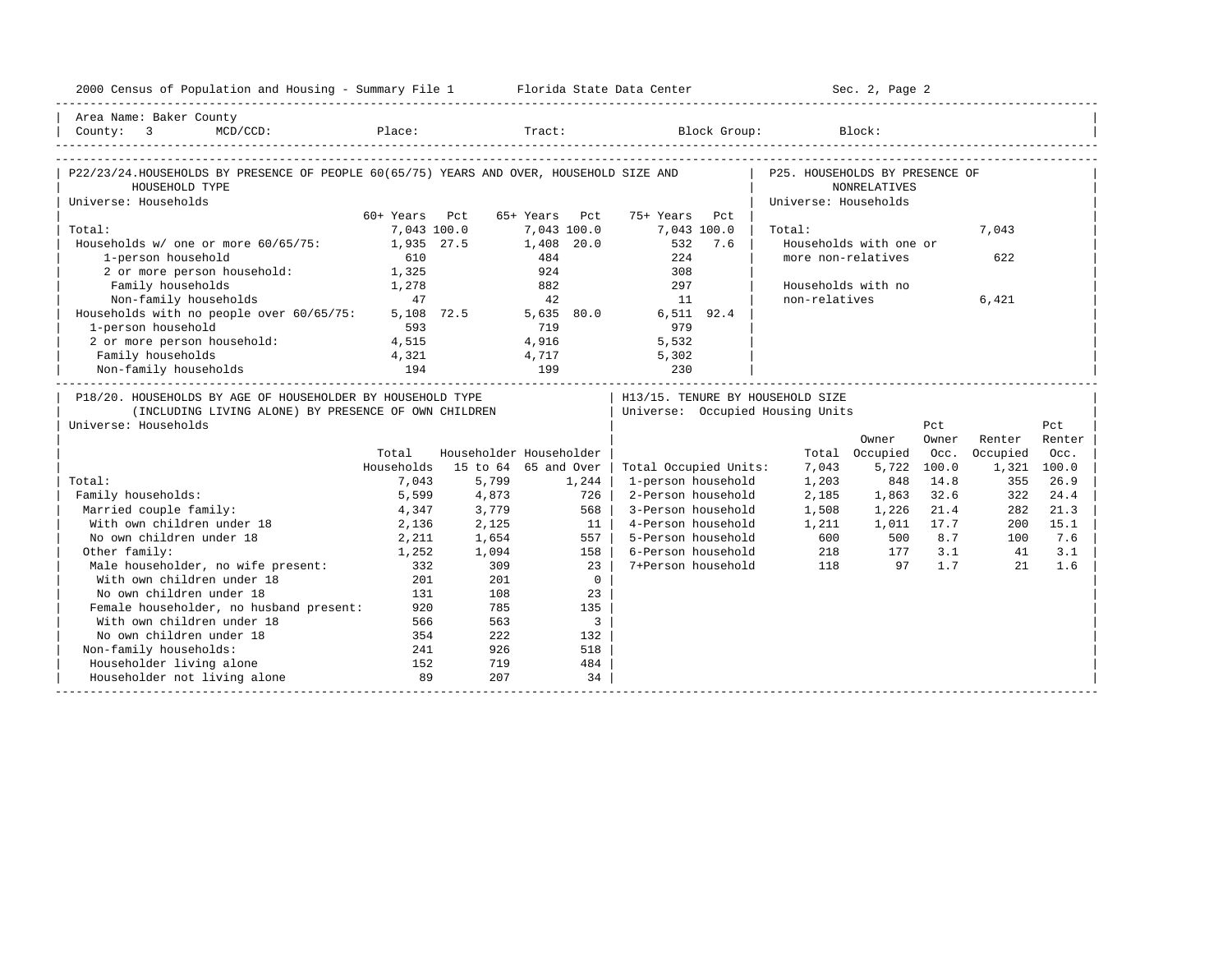| 2000 Census of Population and Housing - Summary File 1                       |             |            |             |            | Florida State Data Center                               |              |                                                         |              | Sec. 2, Page 3                                  |                 |                                                                                |
|------------------------------------------------------------------------------|-------------|------------|-------------|------------|---------------------------------------------------------|--------------|---------------------------------------------------------|--------------|-------------------------------------------------|-----------------|--------------------------------------------------------------------------------|
| Area Name: Baker County                                                      |             |            |             |            |                                                         |              |                                                         |              |                                                 |                 |                                                                                |
| $\overline{\phantom{a}}$<br>County:                                          | $MCD/CCD$ : |            | Place:      |            | Tract:                                                  |              | Block Group:                                            | Block:       |                                                 |                 |                                                                                |
|                                                                              |             |            |             |            |                                                         |              |                                                         |              |                                                 |                 |                                                                                |
| P29. RELATIONSHIP BY AGE FOR THE POPULATION UNDER 18 YEARS                   |             |            |             |            |                                                         |              |                                                         |              |                                                 |                 |                                                                                |
| Universe: Population under 18 years                                          |             |            |             |            | ---------------In Households------------------          |              |                                                         |              |                                                 |                 |                                                                                |
|                                                                              |             |            |             |            | -----Related Child-----                                 |              |                                                         |              | -----------Group Ouarters-----------            |                 |                                                                                |
|                                                                              |             | Pop. in    | Householder |            | Other                                                   |              |                                                         |              | Institution-                                    | Noninstitution- |                                                                                |
|                                                                              | Total       | Households | or Spouse   | Own Child  | Relatives                                               |              | Nonrelatives                                            | Total        | alized Pop.                                     | alized Pop.     |                                                                                |
| Under 18:                                                                    | 6,118       | 6,102      | $7^{\circ}$ | 5,335      | 587                                                     |              | 173                                                     | 16           | 2                                               |                 | 14                                                                             |
| Under 3                                                                      | 983         | 983        |             | 823        | 141                                                     |              | 19                                                      | $\Omega$     | $\mathbf 0$                                     |                 | $\mathbf 0$                                                                    |
| 3 and 4 years                                                                | 578         | 578        |             | 488        | 71                                                      |              | 19                                                      | $\mathbf{0}$ | $\mathbf 0$                                     |                 | $\mathbf 0$                                                                    |
| 5 years                                                                      | 281         | 281        |             | 246        | 28                                                      |              | 7                                                       | $\Omega$     | $\Omega$                                        |                 | $\mathbf 0$                                                                    |
| 6 to 11 years                                                                | 2,079       | 2,079      |             | 1,844      | 179                                                     |              | 56                                                      | $\Omega$     | $\mathbf 0$                                     |                 | 0                                                                              |
| 12 and 13 years                                                              | 711         | 710        |             | 643        | 58                                                      |              | 9                                                       | $\mathbf{1}$ | $\Omega$                                        |                 | $\mathbf{1}$                                                                   |
| 14 years                                                                     | 378         | 378        |             | 337        | 27                                                      |              | 14                                                      | $\mathbf 0$  | $\mathbf 0$                                     |                 | $\mathbf 0$                                                                    |
| 15 to 17 years                                                               | 1,101       | 1,086      |             | 954        | 83                                                      |              | 49                                                      | 15           | 2                                               |                 | 13                                                                             |
| % Under 3                                                                    | 16.1%       | 16.1%      |             | 15.4%      | 24.0%                                                   |              | 11.0%                                                   | .0%          | .0%                                             |                 | .0%                                                                            |
| % 3 and 4 years                                                              | 9.5%        | 9.5%       |             | 9.1%       | 12.1%                                                   |              | 11.0%                                                   | $.0\%$       | $.0\%$                                          |                 | $.0\%$                                                                         |
| % 5 years                                                                    | 4.6%        | 4.6%       |             | 4.6%       | 4.8%                                                    |              | 4.0%                                                    | .0%          | .0%                                             |                 | .0%                                                                            |
| % 6 to 11 years                                                              | 34.0%       | 34.1%      |             | 34.6%      | 30.5%                                                   |              | 32.4%                                                   | .0%          | $.0\%$                                          |                 | $.0\%$                                                                         |
| % 12 and 13 years                                                            | 11.6%       | 11.6%      |             | 12.1%      | 9.9%                                                    |              | 5.2%                                                    | 6.3%         | .0%                                             |                 | 7.1%                                                                           |
| % 14 years                                                                   | 6.2%        | 6.2%       |             | 6.3%       | 4.6%                                                    |              | 8.1%                                                    | $.0\%$       | $.0\%$                                          |                 | $.0\%$                                                                         |
| % 15 to 17 years                                                             | 18.0%       | 17.8%      |             | 17.9%      | 14.1%                                                   |              | 28.3%                                                   | 93.8%        | 100.0%                                          |                 | 92.9%                                                                          |
| H17. TENURE BY HOUSEHOLD TYPE (INCLUDING LIVING ALONE) BY AGE OF HOUSEHOLDER |             |            |             |            |                                                         |              |                                                         |              |                                                 |                 |                                                                                |
| Universe: Occupied Housing Units                                             |             |            |             |            |                                                         |              |                                                         |              |                                                 |                 |                                                                                |
|                                                                              |             |            |             |            | Total Owner ------------ Owner Occupied --------------- |              | Total Renter ------------- Renter Occupied ------------ |              |                                                 |                 |                                                                                |
|                                                                              |             | Occupied   | 15 to 34    | 35 to 64   | Householder Householder Householder Pct<br>$65+$        |              | Occupied<br>Units                                       | 15 to 34     | Householder Householder Householder<br>35 to 64 | $65+$           | Pct<br>$65+$                                                                   |
|                                                                              |             |            |             |            |                                                         |              |                                                         |              |                                                 |                 |                                                                                |
|                                                                              |             | Units      |             |            |                                                         | $65+$        |                                                         |              |                                                 |                 |                                                                                |
|                                                                              |             | 4,716      | 954         | 3,085      | 677                                                     | 14.4         | 883                                                     | 422          | 412                                             | 49              |                                                                                |
| Married-couple family:                                                       |             | 3,889      | 764         | 2,582      | 543                                                     | 14.0         | 458                                                     | 211          | 222                                             | 25              |                                                                                |
| Other family:                                                                |             | 827        | 190         | 503        | 134                                                     | 16.2         | 425                                                     | 211          | 190                                             | 24              |                                                                                |
| Male householder, no wife                                                    |             | 242        | 65          | 157        | 20                                                      | 8.3          | 90                                                      | 47           | 40                                              | $\overline{3}$  |                                                                                |
| Female hsehldr, no husband                                                   |             | 585        | 125         | 346        | 114                                                     | 19.5         | 335                                                     | 164          | 150                                             | 21              |                                                                                |
| Family households:                                                           |             | 1,006      | 113         | 484        | 409                                                     | 40.7         | 438                                                     | 128          | 201                                             | 109             |                                                                                |
| Male householder:                                                            |             | 463        | 88          | 269        | 106                                                     | 22.9         | 213                                                     | 84           | 102                                             | 27<br>25        |                                                                                |
| Living alone                                                                 |             | 368<br>95  | 58<br>30    | 214<br>55  | 96<br>10                                                | 26.1<br>10.5 | 156<br>57                                               | 48<br>36     | 83<br>19                                        | 2               |                                                                                |
| Not living alone                                                             |             |            |             |            |                                                         |              |                                                         |              | 99                                              |                 |                                                                                |
| Nonfamily households:<br>Female householder:<br>Living alone                 |             | 543<br>480 | 25<br>14    | 215<br>182 | 303<br>284                                              | 55.8<br>59.2 | 225<br>199                                              | 44<br>30     | 90                                              | 82<br>79        | 5.5<br>5.5<br>5.6<br>3.3<br>6.3<br>24.9<br>12.7<br>16.0<br>3.5<br>36.4<br>39.7 |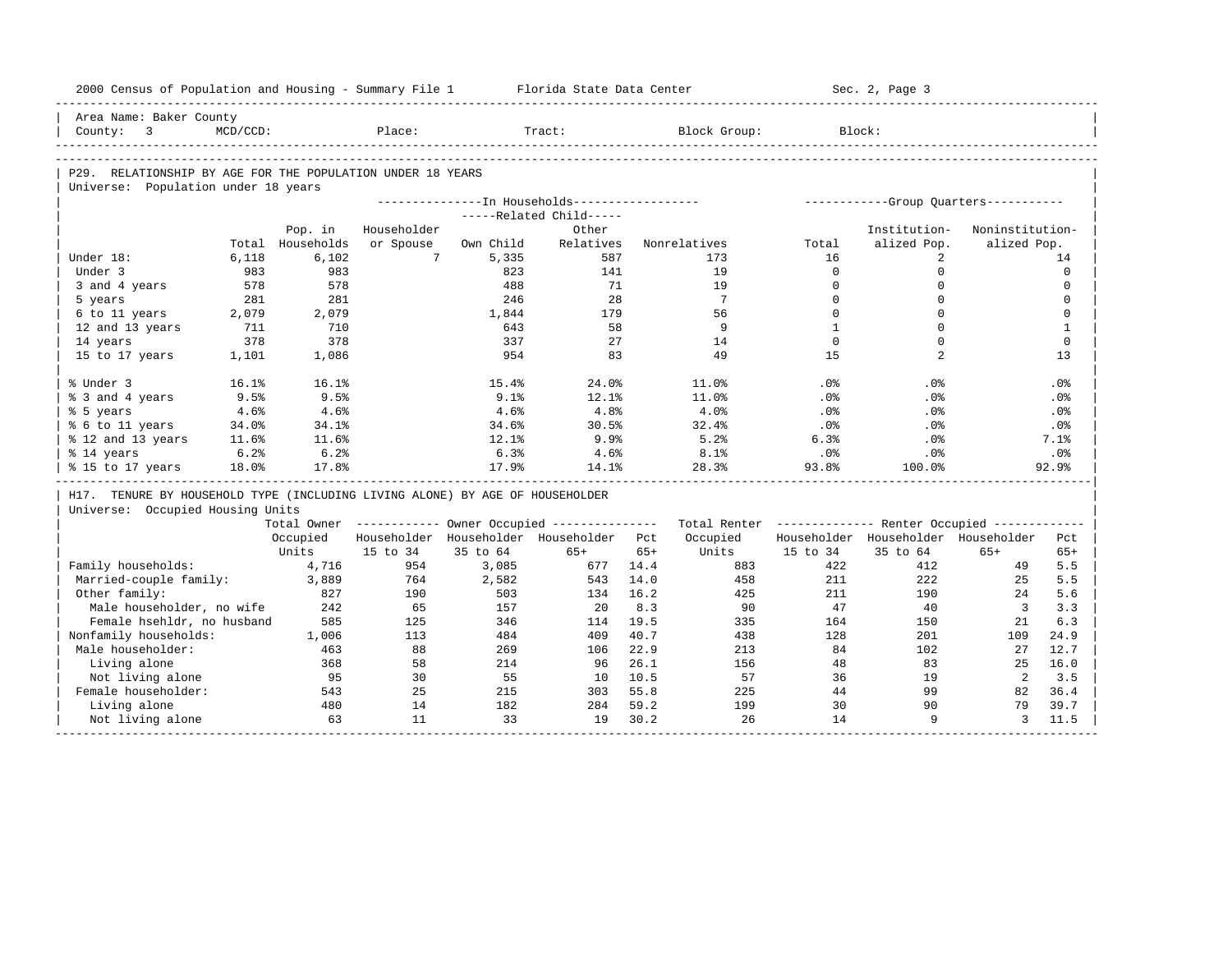|  |  |  | 2000 Census of Population and Housing - Summary File 1 |  |  |  |  |  |  |  |
|--|--|--|--------------------------------------------------------|--|--|--|--|--|--|--|
|--|--|--|--------------------------------------------------------|--|--|--|--|--|--|--|

|                                                         | Area Name: Bay County                             |             |                |            |            |            |                                                            |                |                |            |                |            |  |
|---------------------------------------------------------|---------------------------------------------------|-------------|----------------|------------|------------|------------|------------------------------------------------------------|----------------|----------------|------------|----------------|------------|--|
| County: 5                                               |                                                   | $MCD/CCD$ : |                |            |            | Place:     | Tract: Block Group:                                        |                | Block:         |            |                |            |  |
|                                                         |                                                   |             |                |            |            |            |                                                            |                |                |            |                |            |  |
|                                                         |                                                   |             |                |            |            |            |                                                            |                |                |            |                |            |  |
|                                                         | P14. SEX BY AGE FOR THE POPULATION UNDER 20 YEARS |             |                |            |            |            | P38. GROUP QUARTERS POPULATION BY SEX BY AGE BY GQ TYPE    |                |                |            |                |            |  |
|                                                         | Universe: Population Under 20 Years               |             |                |            |            |            | Universe: Population in Group Quarters                     |                |                |            |                |            |  |
|                                                         | Total                                             | Pct.        | Male           | Pct.       | Female     | Pct.       |                                                            | Total          |                | Male Pct.  | Female         | Pct.       |  |
| Total                                                   | 39,530                                            |             | 20,328         |            | 19,202     |            | Total                                                      | 3,344          | 2,318          |            | 1,026          |            |  |
| <1 year                                                 | 1,785                                             | 4.5         | 954            | 4.7<br>4.7 | 831        | 4.3        | Under 18 Years:                                            | 112            | 94             | 3.3<br>2.9 | 18             | 4.1<br>3.7 |  |
| 1 year                                                  | 1,789<br>1,768                                    | 4.5<br>4.5  | 947            |            | 842<br>865 | 4.4<br>4.5 | Institutionalized Population:<br>Correctional Institutions | 98<br>16       | 85<br>16       | .5         | 13<br>$\Omega$ | .7         |  |
| 2 years                                                 | 1,774                                             | 4.5         | 903<br>886     | 4.4<br>4.4 | 888        | 4.6        |                                                            | $\overline{0}$ | $\Omega$       | $\cdot$ 0  | $\Omega$       | $\cdot$ 0  |  |
| 3 years<br>4 years                                      | 1,863                                             | 4.7         | 949            | 4.7        | 914        | 4.8        | Nursing Homes<br>Other Institutions                        | 82             | 69             | 2.5        | 13             | 3.0        |  |
| 5 years                                                 | 1,878                                             | 4.8         | 999            | 4.9        | 879        | 4.6        | Non-Institutional Population:                              | 14             | 9              | .4         | 5              | .4         |  |
| 6 years                                                 | 1,991                                             | 5.0         | 1,011          | 5.0        | 980        | 5.1        | College Dormitories                                        | $\overline{0}$ | $\Omega$       | $\cdot$ 0  | $\Omega$       | $\cdot$ 0  |  |
| 7 years                                                 | 1,970                                             | 5.0         | 1,021          | 5.0        | 949        | 4.9        | Military Quarters                                          | $\overline{1}$ | <sup>1</sup>   | .0         | $\Omega$       | $\cdot$ 0  |  |
|                                                         | 2,098                                             | 5.3         | 1,080          | 5.3        | 1,018      | 5.3        | Other Noninstitutional GO                                  | 13             | 8              | .4         | 5              | $\cdot$ 3  |  |
| 8 years<br>9 years                                      | 2,166                                             | 5.5         | 1,099          | 5.4        | 1,067      | 4.3        | 18 to 64 Years:                                            | 2,371          | 1,996          | 70.9       | 375            | 86.1       |  |
| 10 years                                                | 2,098                                             | 5.3         | 1,081          | 5.3        | 1,017      | 4.4        | Institutionalized Population:                              | 1,631          | 1,431          | 48.8       | 200            | 61.7       |  |
| 11 years                                                | 2,094                                             | 5.3         | 1,074          | 5.3        | 1,020      | 4.5        | Correctional Institutions                                  | 1,533          | 1,378          | 45.8       | 155            | 59.4       |  |
| 12 years                                                | 2,050                                             | 5.2         | 1,046          | 5.1        | 1,004      | 4.6        | Nursing Homes                                              | 80             | 40             | 2.4        | 40             | 1.7        |  |
| 13 years                                                | 1,993                                             | 5.0         | 999            | 4.9        | 994        | 4.8        | Other Institutions                                         | 18             | 13             | .5         | 5              | .6         |  |
| 14 years                                                | 2,096                                             | 5.3         | 1,075          | 5.3        | 1,021      | 4.6        | Non-Institutional Population:                              | 740            | 565            | 22.1       | 175            | 24.4       |  |
| 15 years                                                | 2,064                                             | 5.2         | 1,077          | 5.3        | 987        | 5.1        | College Dormitories                                        | $\overline{0}$ | $\circ$        | $\cdot$ 0  | $\mathbf 0$    | $\cdot$ 0  |  |
| 16 years                                                | 2,122                                             | 5.4         | 1,118          | 5.5        | 1,004      | 4.9        | Military Quarters                                          | 526            |                | 437 15.7   | 89             | 18.9       |  |
| 17 years                                                | 2,043                                             | 5.2         | 1,000          | 4.9        | 1,043      | 5.3        | Other Noninstitutional GQ                                  | 214            | 128            | 6.4        | 86             | 5.5        |  |
| 18 years                                                | 1,935 4.9                                         |             | 1,028          | 5.1        | 907        | 4.3        | 65 Years and Over:                                         | 861            | 228            | 25.7       | 633            | 9.8        |  |
| 19 years                                                | $1,953$ 4.9                                       |             | 981            | 4.8        | 972        | 4.4        | Institutionalized Population:                              | 711            | 179            | 21.3       | 532            | 7.7        |  |
|                                                         |                                                   |             |                |            |            |            | Correctional Institutions                                  | 14             | 14             | .4         | $\overline{0}$ | .6         |  |
|                                                         |                                                   |             |                |            |            |            | Nursing Homes                                              | 667            |                | 151 19.9   | 516            | 6.5        |  |
| P36. OWN CHILDREN UNDER 18 YEARS BY FAMILY TYPE AND AGE |                                                   |             |                |            |            |            | Other Institutions                                         | 30             | 14             | .9         | 16             | .6         |  |
|                                                         | Universe: Own Children Under 18 Years             |             |                |            |            |            | Non-Institutional Population: 150                          |                | 49             | 4.5        | 101            | 2.1        |  |
|                                                         |                                                   |             |                |            |            |            | College Dormitories                                        | $\overline{0}$ | $\overline{0}$ | .0         | $\overline{0}$ | $\cdot$ 0  |  |
|                                                         |                                                   |             | In Married     |            | Male HH    | Female HH  | Military Quarters                                          | $\overline{0}$ | $\overline{0}$ | $\cdot$ 0  | $\overline{0}$ | $\cdot$ 0  |  |
|                                                         |                                                   |             | Couple         |            | No Wife    | No Husband | Other Noninstitutional GO                                  | 150            | 49             | 4.5        | 101            | 2.1        |  |
|                                                         |                                                   |             | Total Families |            | Present    | Present    |                                                            |                |                |            |                |            |  |
| Total < 18 Years:                                       |                                                   | 31,921      | 22,302         |            | 2,080      | 7,539      |                                                            |                |                |            |                |            |  |
| Under 3 Years                                           |                                                   | 4,625       | 3,302          |            | 301        | 1,022      |                                                            |                |                |            |                |            |  |
| 3 and 4 Years                                           |                                                   | 3,226       | 2,239          |            | 201        | 786        |                                                            |                |                |            |                |            |  |
| 5 Years                                                 |                                                   | 1,672       | 1,145          |            | 106        | 421        |                                                            |                |                |            |                |            |  |
| 6 to 11 Years                                           |                                                   | 11,273      | 7,854          |            | 732        | 2,687      |                                                            |                |                |            |                |            |  |
| 12 to 17 Years                                          |                                                   | 11,125      | 7,762          |            | 740        | 2,623      |                                                            |                |                |            |                |            |  |
|                                                         |                                                   |             |                |            |            |            |                                                            |                |                |            |                |            |  |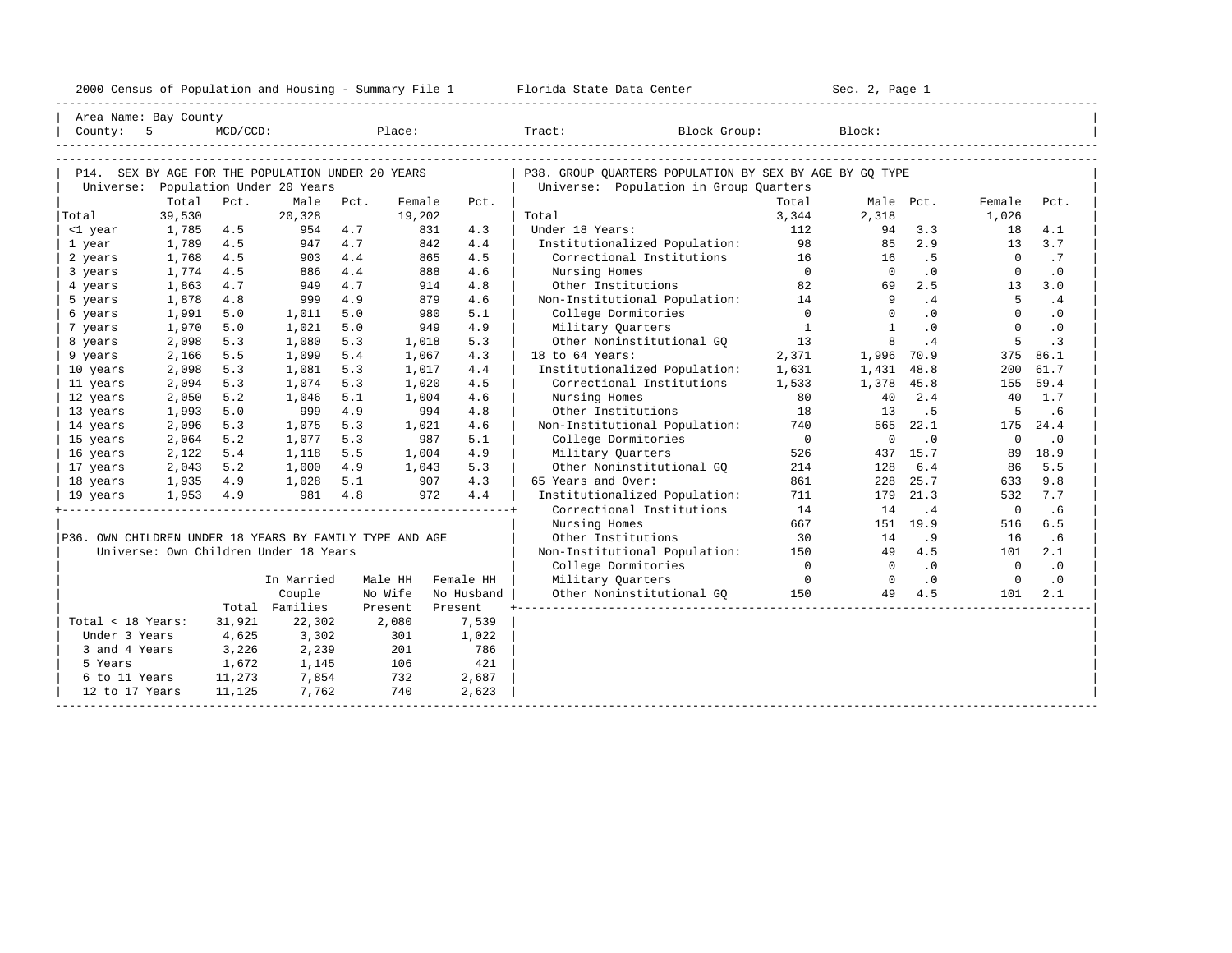| 2000 Census of Population and Housing - Summary File 1 Florida State Data Center                                                                                                                                                      |               |                         |               |                |                                  |                                | Sec. 2, Page 2         |       |              |        |
|---------------------------------------------------------------------------------------------------------------------------------------------------------------------------------------------------------------------------------------|---------------|-------------------------|---------------|----------------|----------------------------------|--------------------------------|------------------------|-------|--------------|--------|
| Area Name: Bay County                                                                                                                                                                                                                 |               |                         |               |                |                                  |                                |                        |       |              |        |
|                                                                                                                                                                                                                                       |               |                         |               |                |                                  |                                |                        |       |              |        |
|                                                                                                                                                                                                                                       |               |                         |               |                |                                  |                                |                        |       |              |        |
| P22/23/24.HOUSEHOLDS BY PRESENCE OF PEOPLE 60(65/75) YEARS AND OVER, HOUSEHOLD SIZE AND                                                                                                                                               |               |                         |               |                |                                  | P25. HOUSEHOLDS BY PRESENCE OF |                        |       |              |        |
| HOUSEHOLD TYPE                                                                                                                                                                                                                        |               |                         |               |                |                                  |                                | <b>NONRELATIVES</b>    |       |              |        |
| Universe: Households                                                                                                                                                                                                                  |               |                         |               |                |                                  | Universe: Households           |                        |       |              |        |
|                                                                                                                                                                                                                                       | 60+ Years Pct |                         | 65+ Years Pct |                | 75+ Years<br>P.c.t.              |                                |                        |       |              |        |
| Total:                                                                                                                                                                                                                                | 59,597 100.0  |                         | 59,597 100.0  |                | 59,597 100.0                     | Total:                         |                        |       | 59,597       |        |
| Households w/ one or more 60/65/75:                                                                                                                                                                                                   | 18,407 30.9   |                         | 14, 145 23.7  |                | $6,165$ 10.3                     |                                | Households with one or |       |              |        |
| 1-person household                                                                                                                                                                                                                    | 6,399         |                         | 5,261         |                | 2,728                            | more non-relatives             |                        |       | 6,169        |        |
| 2 or more person household: 12,008                                                                                                                                                                                                    |               |                         | 8,884         |                | 3,437                            |                                |                        |       |              |        |
| $\noindent \begin{minipage}{0.9\linewidth} \texttt{Family households} & \begin{minipage}{0.9\linewidth} 11,507 \\ \texttt{Non-family households} & \begin{minipage}{0.9\linewidth} 501 \end{minipage} \end{minipage} \vspace{0.04cm}$ |               |                         | 8,525<br>359  |                | 3,313                            | Households with no             |                        |       |              |        |
|                                                                                                                                                                                                                                       |               |                         |               |                | 124                              | non-relatives                  |                        |       | 53,428       |        |
| Households with no people over 60/65/75: 41,190 69.1 45,452 76.3 53,432 89.7                                                                                                                                                          |               |                         |               |                |                                  |                                |                        |       |              |        |
| 1-person household<br>1-person household 9,087<br>2 or more person household: 32,103                                                                                                                                                  |               |                         |               |                | 10,225 12,758<br>35,227 40,674   |                                |                        |       |              |        |
|                                                                                                                                                                                                                                       |               |                         |               |                |                                  |                                |                        |       |              |        |
| Family households                                                                                                                                                                                                                     | 28,973        |                         |               |                | 31,955 37,167                    |                                |                        |       |              |        |
| $3,130 \hspace{1.5cm} 3,272 \hspace{1.5cm} 3,507 \hspace{1.5cm}  $                                                                                                                                                                    |               |                         |               |                |                                  |                                |                        |       |              |        |
| P18/20. HOUSEHOLDS BY AGE OF HOUSEHOLDER BY HOUSEHOLD TYPE                                                                                                                                                                            |               |                         |               |                | H13/15. TENURE BY HOUSEHOLD SIZE |                                |                        |       |              |        |
| (INCLUDING LIVING ALONE) BY PRESENCE OF OWN CHILDREN                                                                                                                                                                                  |               |                         |               |                | Universe: Occupied Housing Units |                                |                        |       |              |        |
| Universe: Households                                                                                                                                                                                                                  |               |                         |               |                |                                  |                                |                        | Pct   |              | Pct    |
|                                                                                                                                                                                                                                       |               |                         |               |                |                                  |                                | Owner                  | Owner | Renter       | Renter |
|                                                                                                                                                                                                                                       | Total         | Householder Householder |               |                |                                  |                                | Total Occupied         | Occ.  | Occupied     | Occ.   |
|                                                                                                                                                                                                                                       | Households    | 15 to 64 65 and Over    |               |                | Total Occupied Units:            | 59,597                         | 40,887                 | 100.0 | 18,710 100.0 |        |
| Total:                                                                                                                                                                                                                                | 59,597        | 46,721                  |               | 12,876         | 1-person household               | 15,486                         | 9,017                  | 22.1  | 6,469        | 34.6   |
| Family households:                                                                                                                                                                                                                    | 40,480        | 33,153                  | 7,327         |                | 2-Person household               | 21,696                         | 16,373                 | 40.0  | 5,323        | 28.5   |
| Married couple family:                                                                                                                                                                                                                | 30,968        | 24,864                  |               | 6,104          | 3-Person household               | 10,278                         | 6,987                  | 17.1  | 3,291        | 17.6   |
| With own children under 18                                                                                                                                                                                                            | 12,398        | 12,332                  |               | 66             | 4-Person household               |                                | 7,654 5,445 13.3       |       | 2,209        | 11.8   |
| No own children under 18                                                                                                                                                                                                              | 18,570        | 12,532                  |               | 6,038          | 5-Person household               |                                | 3,061 2,112            | 5.2   | 949          | 5.1    |
| Other family:                                                                                                                                                                                                                         | 9,512         | 8,289                   |               | 1,223          | 6-Person household               | 973 634 1.6<br>449 319 .8      |                        |       | 339          | 1.8    |
| Male householder, no wife present:                                                                                                                                                                                                    | 2,360         | 2,126                   |               | 234            | 7+Person household               |                                |                        |       | 130          | .7     |
| With own children under 18                                                                                                                                                                                                            | 1,347         | 1,339                   |               | 8              |                                  |                                |                        |       |              |        |
| No own children under 18                                                                                                                                                                                                              | 1,013         | 787                     |               | 226            |                                  |                                |                        |       |              |        |
| Female householder, no husband present: 7,152                                                                                                                                                                                         |               | 6,163                   |               | 989            |                                  |                                |                        |       |              |        |
| With own children under 18                                                                                                                                                                                                            | 4,490         | 4,481                   |               | $\overline{9}$ |                                  |                                |                        |       |              |        |
| No own children under 18<br>2,662                                                                                                                                                                                                     |               | 1,682                   |               | 980            |                                  |                                |                        |       |              |        |
| Non-family households:                                                                                                                                                                                                                | 3,631         | 13,568                  |               | 5,549          |                                  |                                |                        |       |              |        |
| Householder living alone                                                                                                                                                                                                              | 2,269         | 10,225                  |               | 5,261          |                                  |                                |                        |       |              |        |
| Householder not living alone                                                                                                                                                                                                          | 1,362         | 3,343                   |               | 288            |                                  |                                |                        |       |              |        |
|                                                                                                                                                                                                                                       |               |                         |               |                |                                  |                                |                        |       |              |        |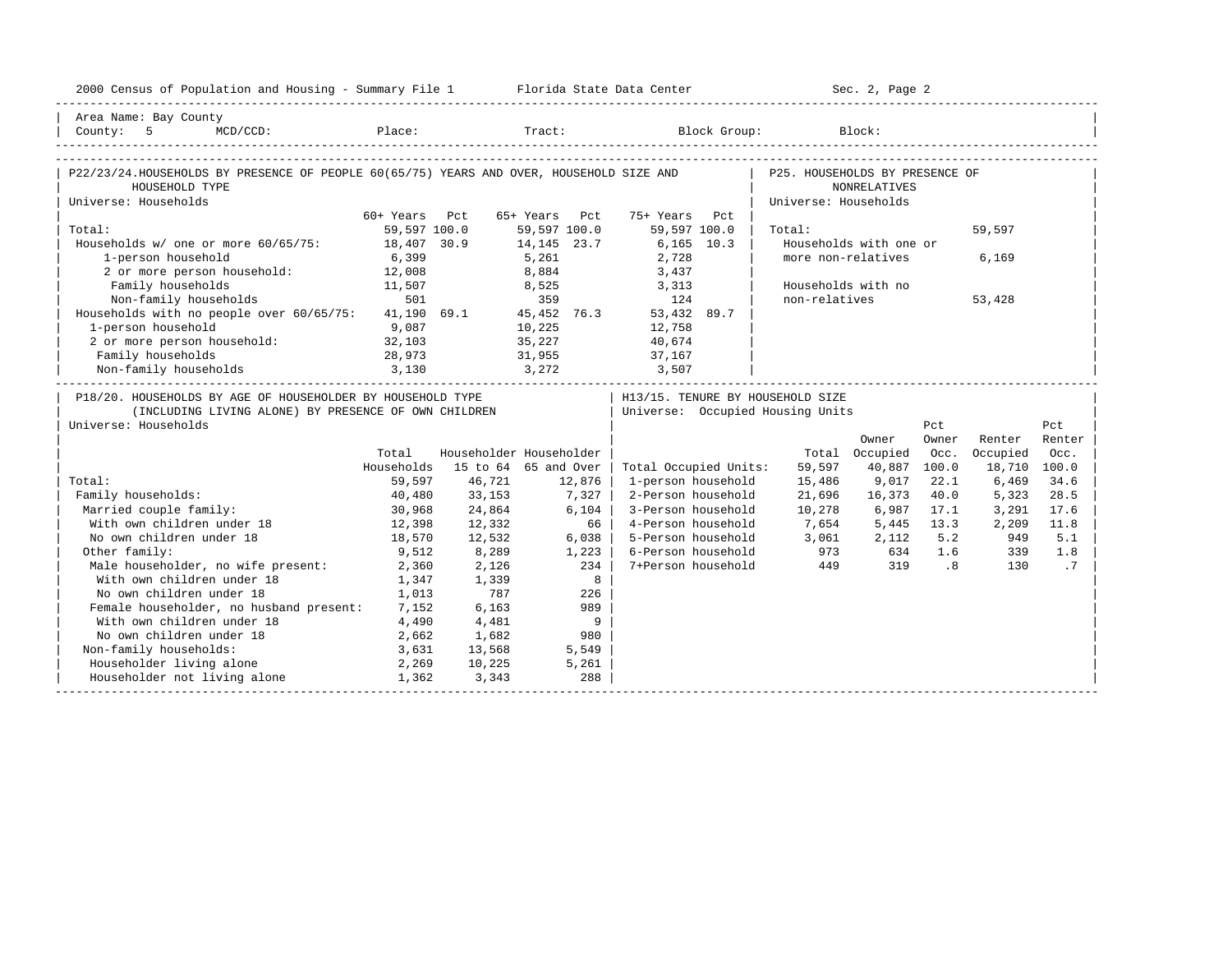| 2000 Census of Population and Housing - Summary File 1 Florida State Data Center |             |                  |             |           |                                                       |       |                                                         |              | Sec. 2, Page 3                      |                 |              |
|----------------------------------------------------------------------------------|-------------|------------------|-------------|-----------|-------------------------------------------------------|-------|---------------------------------------------------------|--------------|-------------------------------------|-----------------|--------------|
| Area Name: Bay County                                                            |             |                  |             |           |                                                       |       |                                                         |              |                                     |                 |              |
| County: 5                                                                        | $MCD/CCD$ : |                  | Place:      |           | Tract:                                                |       | Block Group:                                            |              | Block:                              |                 |              |
|                                                                                  |             |                  |             |           |                                                       |       |                                                         |              |                                     |                 |              |
| P29. RELATIONSHIP BY AGE FOR THE POPULATION UNDER 18 YEARS                       |             |                  |             |           |                                                       |       |                                                         |              |                                     |                 |              |
| Universe: Population under 18 years                                              |             |                  |             |           |                                                       |       |                                                         |              |                                     |                 |              |
|                                                                                  |             |                  |             |           |                                                       |       |                                                         |              |                                     |                 |              |
|                                                                                  |             |                  |             |           | -----Related Child-----                               |       |                                                         |              |                                     |                 |              |
|                                                                                  |             | Pop. in          | Householder |           | Other                                                 |       |                                                         |              | Institution-                        | Noninstitution- |              |
|                                                                                  |             | Total Households | or Spouse   | Own Child | Relatives                                             |       | Nonrelatives                                            | Total        | alized Pop.                         | alized Pop.     |              |
| Under 18:                                                                        | 35,642      | 35,530           | 59          | 31,921    | 2,743                                                 |       | 807                                                     | 112          | 98                                  |                 | 14           |
| Under 3                                                                          | 5,342       | 5,342            |             | 4,625     | 636                                                   |       | 81                                                      | $\Omega$     | $\mathbf 0$                         |                 | $\mathbf 0$  |
| 3 and 4 years                                                                    | 3,637       | 3,637            |             | 3,226     | 328                                                   |       | 83                                                      | $\Omega$     | $\Omega$                            |                 | $\Omega$     |
| 5 years                                                                          | 1,878       | 1,878            |             | 1,672     | 161                                                   |       | 45                                                      | $\Omega$     | $\Omega$                            |                 | $\mathbf{0}$ |
| 6 to 11 years                                                                    | 12,417      | 12,416           |             | 11,273    | 854                                                   |       | 289                                                     | $\mathbf{1}$ | $\mathbf{1}$                        |                 | $\mathbf 0$  |
| 12 and 13 years                                                                  | 4,043       | 4,035            |             | 3,709     | 251                                                   |       | 75                                                      | 8            | 8                                   |                 | $\mathbf{0}$ |
| 14 years                                                                         | 2,096       | 2,086            |             | 1,942     | 111                                                   |       | 33                                                      | 10           | 9                                   |                 | $\mathbf{1}$ |
| 15 to 17 years                                                                   | 6,170       | 6,077            |             | 5,474     | 402                                                   |       | 201                                                     | 93           | 80                                  |                 | 13           |
| % Under 3                                                                        | 15.0%       | 15.1%            |             | $14.5\%$  | 23.2%                                                 |       | 10.0%                                                   | $.0\%$       | .0%                                 |                 | .0%          |
| % 3 and 4 years                                                                  | 10.2%       | 10.3%            |             | 10.1%     | 12.0%                                                 |       | 10.3%                                                   | .0%          | $.0\%$                              |                 | .0%          |
| % 5 years                                                                        | 5.3%        | 5.3%             |             | 5.2%      | 5.9%                                                  |       | 5.6%                                                    | .0%          | .0%                                 |                 | .0%          |
| % 6 to 11 years                                                                  | 34.9%       | 35.0%            |             | 35.3%     | 31.1%                                                 |       | 35.8%                                                   | .9%          | 1.0%                                |                 | .0%          |
| % 12 and 13 years                                                                | 11.4%       | 11.4%            |             | 11.6%     | 9.2%                                                  |       | 9.3%                                                    | 7.1%         | 8.2%                                |                 | . 0%         |
| % 14 years                                                                       | 5.9%        | 5.9%             |             | 6.1%      | $4.0\%$                                               |       | 4.1%                                                    | 8.9%         | 9.2%                                |                 | 7.1%         |
| % 15 to 17 years                                                                 | 17.3%       | 17.1%            |             | 17.1%     | 14.7%                                                 |       | 24.9%                                                   | 83.0%        | 81.6%                               |                 | 92.9%        |
| H17. TENURE BY HOUSEHOLD TYPE (INCLUDING LIVING ALONE) BY AGE OF HOUSEHOLDER     |             |                  |             |           |                                                       |       |                                                         |              |                                     |                 |              |
| Universe: Occupied Housing Units                                                 |             |                  |             |           |                                                       |       |                                                         |              |                                     |                 |              |
|                                                                                  |             |                  |             |           | Total Owner ----------- Owner Occupied -------------- |       | Total Renter ------------- Renter Occupied ------------ |              |                                     |                 |              |
|                                                                                  |             | Occupied         |             |           | Householder Householder Householder Pct               |       | Occupied                                                |              | Householder Householder Householder |                 | Pct          |
|                                                                                  |             | Units            | 15 to 34    | 35 to 64  | $65+$                                                 | $65+$ | Units                                                   | 15 to 34     | 35 to 64                            | $65+$           | $65+$        |
| Family households:                                                               |             | 30,355           | 4,011       | 19,597    | 6,747                                                 | 22.2  | 10,125                                                  | 4,557        | 4,988                               | 580             | 5.7          |
| Married-couple family:                                                           |             | 25, 263          | 3,168       | 16,393    | 5,702                                                 | 22.6  | 5,705                                                   | 2,425        | 2,878                               | 402             | 7.0          |
| Other family:                                                                    |             | 5,092            | 843         | 3,204     | 1,045                                                 | 20.5  | 4,420                                                   | 2,132        | 2,110                               | 178             | 4.0          |
| Male householder, no wife                                                        |             | 1,355            | 256         | 897       | 202                                                   | 14.9  | 1,005                                                   | 456          | 517                                 | 32              | 3.2          |
| Female hsehldr, no husband                                                       |             | 3,737            | 587         | 2,307     | 843                                                   | 22.6  | 3,415                                                   | 1,676        | 1,593                               | 146             | 4.3          |
| Nonfamily households:                                                            |             | 10,532           | 1,002       | 5,258     | 4,272                                                 | 40.6  | 8,585                                                   | 3,363        | 3,945                               | 1,277           | 14.9         |
| Male householder:                                                                |             | 4,563            | 679         | 2,695     | 1,189                                                 | 26.1  | 4,899                                                   | 2,156        | 2,380                               | 363             | 7.4          |
| Living alone                                                                     |             | 3,677            | 438         | 2,163     | 1,076                                                 | 29.3  | 3,516                                                   | 1,261        | 1,928                               | 327             | 9.3          |
| Not living alone                                                                 |             | 886              | 241         | 532       | 113                                                   | 12.8  | 1,383                                                   | 895          | 452                                 | 36              | 2.6          |
| Female householder:                                                              |             | 5,969            | 323         | 2,563     | 3,083                                                 | 51.7  | 3,686                                                   | 1,207        | 1,565                               | 914             | 24.8         |
| Living alone                                                                     |             | 5,340            | 215         | 2,156     | 2,969                                                 | 55.6  | 2,953                                                   | 747          | 1,317                               | 889             | 30.1         |
| Not living alone                                                                 |             | 629              | 108         | 407       | 114                                                   | 18.1  | 733                                                     | 460          | 248                                 | 25              | 3.4          |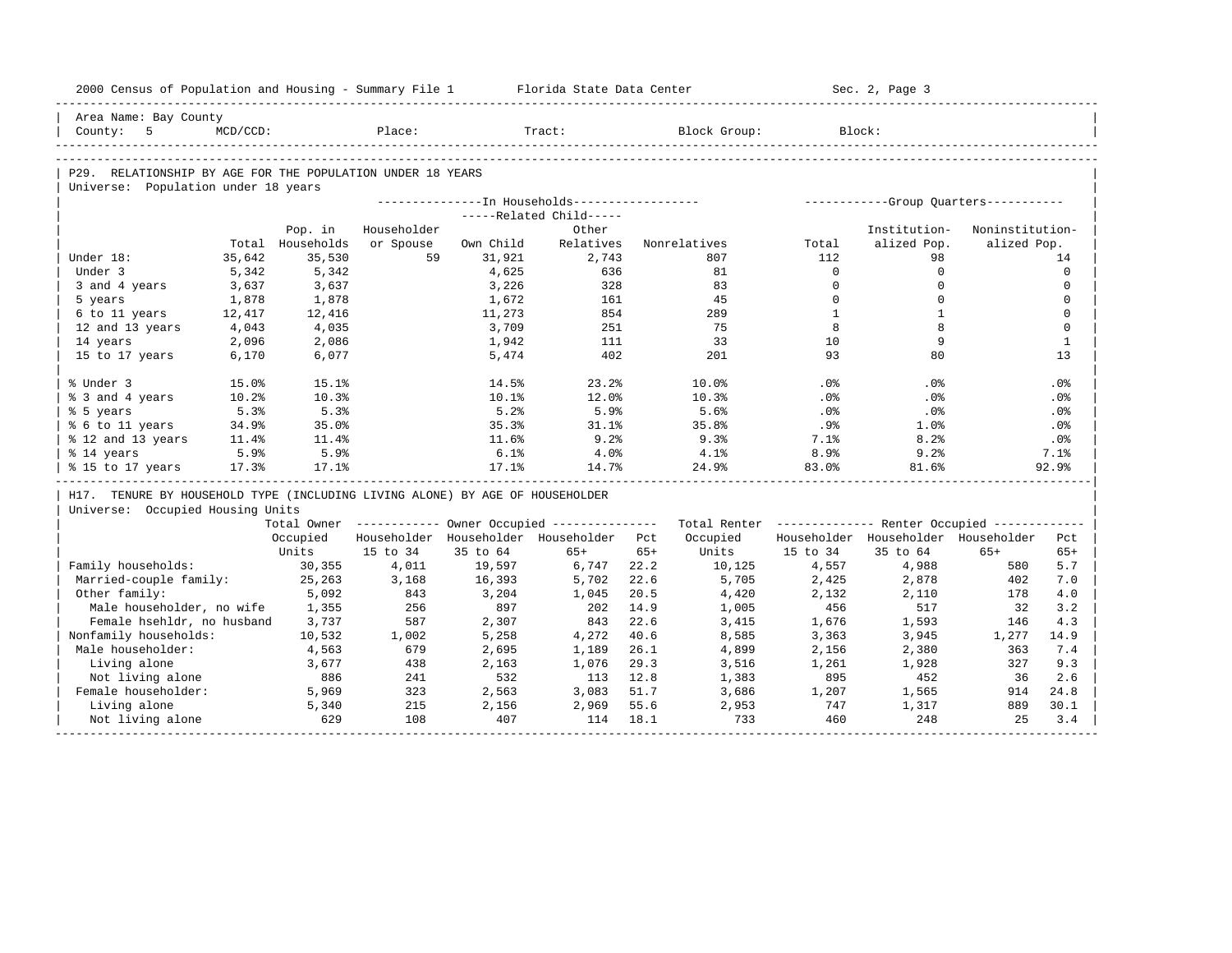| 2000<br>ensus! | and<br>Population | ---<br>Summa:<br>$-$<br>Housing | lorida<br>Data<br>otatt<br>cence. | ، م ج<br>Page<br>$3-1$ |  |
|----------------|-------------------|---------------------------------|-----------------------------------|------------------------|--|
|                |                   |                                 |                                   |                        |  |

| County: 7<br>MCD/CCD:<br>Place:<br>Tract: Block Group:<br>Block:<br>P14. SEX BY AGE FOR THE POPULATION UNDER 20 YEARS<br>P38. GROUP OUARTERS POPULATION BY SEX BY AGE BY GO TYPE<br>Population Under 20 Years<br>Universe: Population in Group Quarters<br>Universe:<br>Total<br>Pct.<br>Male<br>Total<br>Female<br>Pct.<br>Female<br>Pct.<br>Male Pct.<br>Pct.<br>280<br>6,415<br>Total<br>3,357<br>3,058<br>Total<br>4,155<br>3,875<br>Under 18 Years:<br>18<br>$\cdot$ 3<br><1 year<br>266<br>4.1<br>135<br>4.0<br>131<br>4.3<br>13<br>.4<br>-5<br>Institutionalized Population: 13<br>.3<br>$\cdot$ 3<br>306<br>4.8<br>4.9<br>141<br>4.6<br>13<br>$\Omega$<br>1 year<br>165<br>$\overline{4}$<br>$\cdot$ 1<br>297<br>4.6<br>4.7<br>138<br>4.5<br>Correctional Institutions<br>$\overline{4}$<br>$\Omega$<br>$\cdot$ 1<br>2 years<br>159<br>4.8<br>5.0<br>4.5<br>$\Omega$<br>.0<br>$\Omega$<br>$\cdot$ 0<br>305<br>137<br>Nursing Homes<br>$\Omega$<br>3 years<br>168<br>$\cdot$ 2<br>$\mathsf{Q}$<br>$\Omega$<br>$\cdot$ 2<br>4.2<br>4.1<br>4.3<br>9<br>4 years<br>270<br>138<br>132<br>Other Institutions<br>Non-Institutional Population:<br>5<br>5<br>281<br>4.3<br>137<br>4.5<br>$\Omega$<br>$\cdot$ 1<br>$\cdot$ 0<br>5 years<br>4.4<br>144<br>$\cap$<br>$\Omega$<br>$\cdot$ 0<br>325<br>5.1<br>4.9<br>5.3<br>College Dormitories<br>$\Omega$<br>$\cdot$ 0<br>6 years<br>164<br>161<br>$\Omega$<br>4.5<br>$\Omega$<br>.0<br>$\Omega$<br>$\cdot$ 0<br>4.6<br>160<br>4.8<br>Military Quarters<br>7 years<br>298<br>138<br>5<br>$\Omega$<br>5<br>5.3<br>5.1<br>5.4<br>Other Noninstitutional GO<br>$\cdot$ 1<br>$\cdot$ 0<br>338<br>172<br>166<br>8 years<br>4.6<br>4.7<br>18 to 64 Years:<br>3,820<br>3,741<br>79<br>96.5<br>9 years<br>298<br>158<br>140<br>4.3<br>91.9<br>96.1<br>350<br>5.5<br>181<br>5.4<br>Institutionalized Population:<br>3,782<br>3,724<br>91.0<br>58<br>10 years<br>169<br>4.6<br>5.1<br>4.6<br>90.2<br>95.5<br>328<br>153<br>175<br>4.5<br>Correctional Institutions<br>3,746<br>3,701<br>45<br>11 years<br>4.9<br>35<br>.8<br>.6<br>12 years<br>317<br>167<br>5.0<br>150<br>4.5<br>Nursing Homes<br>22<br>13<br>5.3<br>$\overline{1}$<br>$\overline{1}$<br>$\cdot$ 0<br>13 years<br>329<br>5.1<br>179<br>150<br>4.3<br>Other Institutions<br>$\cdot$ 0<br>$\Omega$<br>5.3<br>5.5<br>Non-Institutional Population:<br>38<br>.9<br>14 years<br>340<br>184<br>156<br>4.5<br>17<br>21<br>.4<br>$\overline{0}$<br>.0<br>$\cdot$ 0<br>5.4<br>5.0<br>5.3<br>College Dormitories<br>$\overline{0}$<br>$\Omega$<br>15 years<br>347<br>168<br>179<br>$\overline{0}$<br>5.7<br>$\Omega$<br>$\cdot$ 0<br>$\mathbf{0}$<br>$\cdot$ 0<br>364<br>5.8<br>170<br>4.5<br>Military Ouarters<br>16 years<br>194<br>Other Noninstitutional GQ<br>366 5.7<br>.4<br>17 years<br>204<br>6.1<br>162<br>5.4<br>38<br>17<br>. 9<br>21<br>5.0<br>5.3<br>4.3<br>65 Years and Over:<br>3.1<br>18 years<br>322<br>178<br>144<br>317<br>121<br>7.6<br>196<br>2.6<br>368 5.7<br>5.5<br>182<br>4.6<br>Institutionalized Population:<br>268<br>6.5<br>168<br>19 years<br>186<br>100<br>Correctional Institutions<br>55<br>1.3<br>6<br>1.3<br>49<br>Nursing Homes<br>213<br>5.1<br>1.3<br>51<br>162<br>$\overline{0}$<br>$\cdot$ 0<br>P36. OWN CHILDREN UNDER 18 YEARS BY FAMILY TYPE AND AGE<br>.0<br>Other Institutions<br>$\overline{0}$<br>$\overline{0}$<br>Universe: Own Children Under 18 Years<br>Non-Institutional Population:<br>1.2<br>.5<br>49<br>21<br>28<br>$\overline{0}$<br>.0<br>$\overline{0}$<br>$\cdot$ 0<br>College Dormitories<br>$\Omega$<br>Military Ouarters<br>$\overline{0}$<br>$\cdot$ 0<br>$\overline{0}$<br>$\cdot$ 0<br>In Married<br>Male HH<br>Female HH<br>$\Omega$<br>49<br>. 5<br>Couple<br>No Wife<br>No Husband<br>Other Noninstitutional GO<br>1.2<br>28<br>21<br>Total Families<br>Present<br>Present<br>Total < 18 Years:<br>4,925<br>3,442<br>284<br>1,199<br>721<br>Under 3 Years<br>498<br>48<br>175<br>482<br>330<br>25<br>127<br>3 and 4 Years<br>$5^{\circ}$<br>57<br>236<br>174<br>5 Years<br>1,705<br>6 to 11 Years<br>1,160<br>101<br>444<br>1,781<br>1,280<br>105<br>396<br>12 to 17 Years | Area Name: Bradford County |  |  |  |  |  |  |
|--------------------------------------------------------------------------------------------------------------------------------------------------------------------------------------------------------------------------------------------------------------------------------------------------------------------------------------------------------------------------------------------------------------------------------------------------------------------------------------------------------------------------------------------------------------------------------------------------------------------------------------------------------------------------------------------------------------------------------------------------------------------------------------------------------------------------------------------------------------------------------------------------------------------------------------------------------------------------------------------------------------------------------------------------------------------------------------------------------------------------------------------------------------------------------------------------------------------------------------------------------------------------------------------------------------------------------------------------------------------------------------------------------------------------------------------------------------------------------------------------------------------------------------------------------------------------------------------------------------------------------------------------------------------------------------------------------------------------------------------------------------------------------------------------------------------------------------------------------------------------------------------------------------------------------------------------------------------------------------------------------------------------------------------------------------------------------------------------------------------------------------------------------------------------------------------------------------------------------------------------------------------------------------------------------------------------------------------------------------------------------------------------------------------------------------------------------------------------------------------------------------------------------------------------------------------------------------------------------------------------------------------------------------------------------------------------------------------------------------------------------------------------------------------------------------------------------------------------------------------------------------------------------------------------------------------------------------------------------------------------------------------------------------------------------------------------------------------------------------------------------------------------------------------------------------------------------------------------------------------------------------------------------------------------------------------------------------------------------------------------------------------------------------------------------------------------------------------------------------------------------------------------------------------------------------------------------------------------------------------------------------------------------------------------------------------------------------------------------------------------------------------------------------------------------------------------------------------------------------------------------------------------------------------------------------------------------------------------------------------------------------------------------------------------------------------------------------------------------------------------------------------|----------------------------|--|--|--|--|--|--|
|                                                                                                                                                                                                                                                                                                                                                                                                                                                                                                                                                                                                                                                                                                                                                                                                                                                                                                                                                                                                                                                                                                                                                                                                                                                                                                                                                                                                                                                                                                                                                                                                                                                                                                                                                                                                                                                                                                                                                                                                                                                                                                                                                                                                                                                                                                                                                                                                                                                                                                                                                                                                                                                                                                                                                                                                                                                                                                                                                                                                                                                                                                                                                                                                                                                                                                                                                                                                                                                                                                                                                                                                                                                                                                                                                                                                                                                                                                                                                                                                                                                                                                                                            |                            |  |  |  |  |  |  |
|                                                                                                                                                                                                                                                                                                                                                                                                                                                                                                                                                                                                                                                                                                                                                                                                                                                                                                                                                                                                                                                                                                                                                                                                                                                                                                                                                                                                                                                                                                                                                                                                                                                                                                                                                                                                                                                                                                                                                                                                                                                                                                                                                                                                                                                                                                                                                                                                                                                                                                                                                                                                                                                                                                                                                                                                                                                                                                                                                                                                                                                                                                                                                                                                                                                                                                                                                                                                                                                                                                                                                                                                                                                                                                                                                                                                                                                                                                                                                                                                                                                                                                                                            |                            |  |  |  |  |  |  |
|                                                                                                                                                                                                                                                                                                                                                                                                                                                                                                                                                                                                                                                                                                                                                                                                                                                                                                                                                                                                                                                                                                                                                                                                                                                                                                                                                                                                                                                                                                                                                                                                                                                                                                                                                                                                                                                                                                                                                                                                                                                                                                                                                                                                                                                                                                                                                                                                                                                                                                                                                                                                                                                                                                                                                                                                                                                                                                                                                                                                                                                                                                                                                                                                                                                                                                                                                                                                                                                                                                                                                                                                                                                                                                                                                                                                                                                                                                                                                                                                                                                                                                                                            |                            |  |  |  |  |  |  |
|                                                                                                                                                                                                                                                                                                                                                                                                                                                                                                                                                                                                                                                                                                                                                                                                                                                                                                                                                                                                                                                                                                                                                                                                                                                                                                                                                                                                                                                                                                                                                                                                                                                                                                                                                                                                                                                                                                                                                                                                                                                                                                                                                                                                                                                                                                                                                                                                                                                                                                                                                                                                                                                                                                                                                                                                                                                                                                                                                                                                                                                                                                                                                                                                                                                                                                                                                                                                                                                                                                                                                                                                                                                                                                                                                                                                                                                                                                                                                                                                                                                                                                                                            |                            |  |  |  |  |  |  |
|                                                                                                                                                                                                                                                                                                                                                                                                                                                                                                                                                                                                                                                                                                                                                                                                                                                                                                                                                                                                                                                                                                                                                                                                                                                                                                                                                                                                                                                                                                                                                                                                                                                                                                                                                                                                                                                                                                                                                                                                                                                                                                                                                                                                                                                                                                                                                                                                                                                                                                                                                                                                                                                                                                                                                                                                                                                                                                                                                                                                                                                                                                                                                                                                                                                                                                                                                                                                                                                                                                                                                                                                                                                                                                                                                                                                                                                                                                                                                                                                                                                                                                                                            |                            |  |  |  |  |  |  |
|                                                                                                                                                                                                                                                                                                                                                                                                                                                                                                                                                                                                                                                                                                                                                                                                                                                                                                                                                                                                                                                                                                                                                                                                                                                                                                                                                                                                                                                                                                                                                                                                                                                                                                                                                                                                                                                                                                                                                                                                                                                                                                                                                                                                                                                                                                                                                                                                                                                                                                                                                                                                                                                                                                                                                                                                                                                                                                                                                                                                                                                                                                                                                                                                                                                                                                                                                                                                                                                                                                                                                                                                                                                                                                                                                                                                                                                                                                                                                                                                                                                                                                                                            |                            |  |  |  |  |  |  |
|                                                                                                                                                                                                                                                                                                                                                                                                                                                                                                                                                                                                                                                                                                                                                                                                                                                                                                                                                                                                                                                                                                                                                                                                                                                                                                                                                                                                                                                                                                                                                                                                                                                                                                                                                                                                                                                                                                                                                                                                                                                                                                                                                                                                                                                                                                                                                                                                                                                                                                                                                                                                                                                                                                                                                                                                                                                                                                                                                                                                                                                                                                                                                                                                                                                                                                                                                                                                                                                                                                                                                                                                                                                                                                                                                                                                                                                                                                                                                                                                                                                                                                                                            |                            |  |  |  |  |  |  |
|                                                                                                                                                                                                                                                                                                                                                                                                                                                                                                                                                                                                                                                                                                                                                                                                                                                                                                                                                                                                                                                                                                                                                                                                                                                                                                                                                                                                                                                                                                                                                                                                                                                                                                                                                                                                                                                                                                                                                                                                                                                                                                                                                                                                                                                                                                                                                                                                                                                                                                                                                                                                                                                                                                                                                                                                                                                                                                                                                                                                                                                                                                                                                                                                                                                                                                                                                                                                                                                                                                                                                                                                                                                                                                                                                                                                                                                                                                                                                                                                                                                                                                                                            |                            |  |  |  |  |  |  |
|                                                                                                                                                                                                                                                                                                                                                                                                                                                                                                                                                                                                                                                                                                                                                                                                                                                                                                                                                                                                                                                                                                                                                                                                                                                                                                                                                                                                                                                                                                                                                                                                                                                                                                                                                                                                                                                                                                                                                                                                                                                                                                                                                                                                                                                                                                                                                                                                                                                                                                                                                                                                                                                                                                                                                                                                                                                                                                                                                                                                                                                                                                                                                                                                                                                                                                                                                                                                                                                                                                                                                                                                                                                                                                                                                                                                                                                                                                                                                                                                                                                                                                                                            |                            |  |  |  |  |  |  |
|                                                                                                                                                                                                                                                                                                                                                                                                                                                                                                                                                                                                                                                                                                                                                                                                                                                                                                                                                                                                                                                                                                                                                                                                                                                                                                                                                                                                                                                                                                                                                                                                                                                                                                                                                                                                                                                                                                                                                                                                                                                                                                                                                                                                                                                                                                                                                                                                                                                                                                                                                                                                                                                                                                                                                                                                                                                                                                                                                                                                                                                                                                                                                                                                                                                                                                                                                                                                                                                                                                                                                                                                                                                                                                                                                                                                                                                                                                                                                                                                                                                                                                                                            |                            |  |  |  |  |  |  |
|                                                                                                                                                                                                                                                                                                                                                                                                                                                                                                                                                                                                                                                                                                                                                                                                                                                                                                                                                                                                                                                                                                                                                                                                                                                                                                                                                                                                                                                                                                                                                                                                                                                                                                                                                                                                                                                                                                                                                                                                                                                                                                                                                                                                                                                                                                                                                                                                                                                                                                                                                                                                                                                                                                                                                                                                                                                                                                                                                                                                                                                                                                                                                                                                                                                                                                                                                                                                                                                                                                                                                                                                                                                                                                                                                                                                                                                                                                                                                                                                                                                                                                                                            |                            |  |  |  |  |  |  |
|                                                                                                                                                                                                                                                                                                                                                                                                                                                                                                                                                                                                                                                                                                                                                                                                                                                                                                                                                                                                                                                                                                                                                                                                                                                                                                                                                                                                                                                                                                                                                                                                                                                                                                                                                                                                                                                                                                                                                                                                                                                                                                                                                                                                                                                                                                                                                                                                                                                                                                                                                                                                                                                                                                                                                                                                                                                                                                                                                                                                                                                                                                                                                                                                                                                                                                                                                                                                                                                                                                                                                                                                                                                                                                                                                                                                                                                                                                                                                                                                                                                                                                                                            |                            |  |  |  |  |  |  |
|                                                                                                                                                                                                                                                                                                                                                                                                                                                                                                                                                                                                                                                                                                                                                                                                                                                                                                                                                                                                                                                                                                                                                                                                                                                                                                                                                                                                                                                                                                                                                                                                                                                                                                                                                                                                                                                                                                                                                                                                                                                                                                                                                                                                                                                                                                                                                                                                                                                                                                                                                                                                                                                                                                                                                                                                                                                                                                                                                                                                                                                                                                                                                                                                                                                                                                                                                                                                                                                                                                                                                                                                                                                                                                                                                                                                                                                                                                                                                                                                                                                                                                                                            |                            |  |  |  |  |  |  |
|                                                                                                                                                                                                                                                                                                                                                                                                                                                                                                                                                                                                                                                                                                                                                                                                                                                                                                                                                                                                                                                                                                                                                                                                                                                                                                                                                                                                                                                                                                                                                                                                                                                                                                                                                                                                                                                                                                                                                                                                                                                                                                                                                                                                                                                                                                                                                                                                                                                                                                                                                                                                                                                                                                                                                                                                                                                                                                                                                                                                                                                                                                                                                                                                                                                                                                                                                                                                                                                                                                                                                                                                                                                                                                                                                                                                                                                                                                                                                                                                                                                                                                                                            |                            |  |  |  |  |  |  |
|                                                                                                                                                                                                                                                                                                                                                                                                                                                                                                                                                                                                                                                                                                                                                                                                                                                                                                                                                                                                                                                                                                                                                                                                                                                                                                                                                                                                                                                                                                                                                                                                                                                                                                                                                                                                                                                                                                                                                                                                                                                                                                                                                                                                                                                                                                                                                                                                                                                                                                                                                                                                                                                                                                                                                                                                                                                                                                                                                                                                                                                                                                                                                                                                                                                                                                                                                                                                                                                                                                                                                                                                                                                                                                                                                                                                                                                                                                                                                                                                                                                                                                                                            |                            |  |  |  |  |  |  |
|                                                                                                                                                                                                                                                                                                                                                                                                                                                                                                                                                                                                                                                                                                                                                                                                                                                                                                                                                                                                                                                                                                                                                                                                                                                                                                                                                                                                                                                                                                                                                                                                                                                                                                                                                                                                                                                                                                                                                                                                                                                                                                                                                                                                                                                                                                                                                                                                                                                                                                                                                                                                                                                                                                                                                                                                                                                                                                                                                                                                                                                                                                                                                                                                                                                                                                                                                                                                                                                                                                                                                                                                                                                                                                                                                                                                                                                                                                                                                                                                                                                                                                                                            |                            |  |  |  |  |  |  |
|                                                                                                                                                                                                                                                                                                                                                                                                                                                                                                                                                                                                                                                                                                                                                                                                                                                                                                                                                                                                                                                                                                                                                                                                                                                                                                                                                                                                                                                                                                                                                                                                                                                                                                                                                                                                                                                                                                                                                                                                                                                                                                                                                                                                                                                                                                                                                                                                                                                                                                                                                                                                                                                                                                                                                                                                                                                                                                                                                                                                                                                                                                                                                                                                                                                                                                                                                                                                                                                                                                                                                                                                                                                                                                                                                                                                                                                                                                                                                                                                                                                                                                                                            |                            |  |  |  |  |  |  |
|                                                                                                                                                                                                                                                                                                                                                                                                                                                                                                                                                                                                                                                                                                                                                                                                                                                                                                                                                                                                                                                                                                                                                                                                                                                                                                                                                                                                                                                                                                                                                                                                                                                                                                                                                                                                                                                                                                                                                                                                                                                                                                                                                                                                                                                                                                                                                                                                                                                                                                                                                                                                                                                                                                                                                                                                                                                                                                                                                                                                                                                                                                                                                                                                                                                                                                                                                                                                                                                                                                                                                                                                                                                                                                                                                                                                                                                                                                                                                                                                                                                                                                                                            |                            |  |  |  |  |  |  |
|                                                                                                                                                                                                                                                                                                                                                                                                                                                                                                                                                                                                                                                                                                                                                                                                                                                                                                                                                                                                                                                                                                                                                                                                                                                                                                                                                                                                                                                                                                                                                                                                                                                                                                                                                                                                                                                                                                                                                                                                                                                                                                                                                                                                                                                                                                                                                                                                                                                                                                                                                                                                                                                                                                                                                                                                                                                                                                                                                                                                                                                                                                                                                                                                                                                                                                                                                                                                                                                                                                                                                                                                                                                                                                                                                                                                                                                                                                                                                                                                                                                                                                                                            |                            |  |  |  |  |  |  |
|                                                                                                                                                                                                                                                                                                                                                                                                                                                                                                                                                                                                                                                                                                                                                                                                                                                                                                                                                                                                                                                                                                                                                                                                                                                                                                                                                                                                                                                                                                                                                                                                                                                                                                                                                                                                                                                                                                                                                                                                                                                                                                                                                                                                                                                                                                                                                                                                                                                                                                                                                                                                                                                                                                                                                                                                                                                                                                                                                                                                                                                                                                                                                                                                                                                                                                                                                                                                                                                                                                                                                                                                                                                                                                                                                                                                                                                                                                                                                                                                                                                                                                                                            |                            |  |  |  |  |  |  |
|                                                                                                                                                                                                                                                                                                                                                                                                                                                                                                                                                                                                                                                                                                                                                                                                                                                                                                                                                                                                                                                                                                                                                                                                                                                                                                                                                                                                                                                                                                                                                                                                                                                                                                                                                                                                                                                                                                                                                                                                                                                                                                                                                                                                                                                                                                                                                                                                                                                                                                                                                                                                                                                                                                                                                                                                                                                                                                                                                                                                                                                                                                                                                                                                                                                                                                                                                                                                                                                                                                                                                                                                                                                                                                                                                                                                                                                                                                                                                                                                                                                                                                                                            |                            |  |  |  |  |  |  |
|                                                                                                                                                                                                                                                                                                                                                                                                                                                                                                                                                                                                                                                                                                                                                                                                                                                                                                                                                                                                                                                                                                                                                                                                                                                                                                                                                                                                                                                                                                                                                                                                                                                                                                                                                                                                                                                                                                                                                                                                                                                                                                                                                                                                                                                                                                                                                                                                                                                                                                                                                                                                                                                                                                                                                                                                                                                                                                                                                                                                                                                                                                                                                                                                                                                                                                                                                                                                                                                                                                                                                                                                                                                                                                                                                                                                                                                                                                                                                                                                                                                                                                                                            |                            |  |  |  |  |  |  |
|                                                                                                                                                                                                                                                                                                                                                                                                                                                                                                                                                                                                                                                                                                                                                                                                                                                                                                                                                                                                                                                                                                                                                                                                                                                                                                                                                                                                                                                                                                                                                                                                                                                                                                                                                                                                                                                                                                                                                                                                                                                                                                                                                                                                                                                                                                                                                                                                                                                                                                                                                                                                                                                                                                                                                                                                                                                                                                                                                                                                                                                                                                                                                                                                                                                                                                                                                                                                                                                                                                                                                                                                                                                                                                                                                                                                                                                                                                                                                                                                                                                                                                                                            |                            |  |  |  |  |  |  |
|                                                                                                                                                                                                                                                                                                                                                                                                                                                                                                                                                                                                                                                                                                                                                                                                                                                                                                                                                                                                                                                                                                                                                                                                                                                                                                                                                                                                                                                                                                                                                                                                                                                                                                                                                                                                                                                                                                                                                                                                                                                                                                                                                                                                                                                                                                                                                                                                                                                                                                                                                                                                                                                                                                                                                                                                                                                                                                                                                                                                                                                                                                                                                                                                                                                                                                                                                                                                                                                                                                                                                                                                                                                                                                                                                                                                                                                                                                                                                                                                                                                                                                                                            |                            |  |  |  |  |  |  |
|                                                                                                                                                                                                                                                                                                                                                                                                                                                                                                                                                                                                                                                                                                                                                                                                                                                                                                                                                                                                                                                                                                                                                                                                                                                                                                                                                                                                                                                                                                                                                                                                                                                                                                                                                                                                                                                                                                                                                                                                                                                                                                                                                                                                                                                                                                                                                                                                                                                                                                                                                                                                                                                                                                                                                                                                                                                                                                                                                                                                                                                                                                                                                                                                                                                                                                                                                                                                                                                                                                                                                                                                                                                                                                                                                                                                                                                                                                                                                                                                                                                                                                                                            |                            |  |  |  |  |  |  |
|                                                                                                                                                                                                                                                                                                                                                                                                                                                                                                                                                                                                                                                                                                                                                                                                                                                                                                                                                                                                                                                                                                                                                                                                                                                                                                                                                                                                                                                                                                                                                                                                                                                                                                                                                                                                                                                                                                                                                                                                                                                                                                                                                                                                                                                                                                                                                                                                                                                                                                                                                                                                                                                                                                                                                                                                                                                                                                                                                                                                                                                                                                                                                                                                                                                                                                                                                                                                                                                                                                                                                                                                                                                                                                                                                                                                                                                                                                                                                                                                                                                                                                                                            |                            |  |  |  |  |  |  |
|                                                                                                                                                                                                                                                                                                                                                                                                                                                                                                                                                                                                                                                                                                                                                                                                                                                                                                                                                                                                                                                                                                                                                                                                                                                                                                                                                                                                                                                                                                                                                                                                                                                                                                                                                                                                                                                                                                                                                                                                                                                                                                                                                                                                                                                                                                                                                                                                                                                                                                                                                                                                                                                                                                                                                                                                                                                                                                                                                                                                                                                                                                                                                                                                                                                                                                                                                                                                                                                                                                                                                                                                                                                                                                                                                                                                                                                                                                                                                                                                                                                                                                                                            |                            |  |  |  |  |  |  |
|                                                                                                                                                                                                                                                                                                                                                                                                                                                                                                                                                                                                                                                                                                                                                                                                                                                                                                                                                                                                                                                                                                                                                                                                                                                                                                                                                                                                                                                                                                                                                                                                                                                                                                                                                                                                                                                                                                                                                                                                                                                                                                                                                                                                                                                                                                                                                                                                                                                                                                                                                                                                                                                                                                                                                                                                                                                                                                                                                                                                                                                                                                                                                                                                                                                                                                                                                                                                                                                                                                                                                                                                                                                                                                                                                                                                                                                                                                                                                                                                                                                                                                                                            |                            |  |  |  |  |  |  |
|                                                                                                                                                                                                                                                                                                                                                                                                                                                                                                                                                                                                                                                                                                                                                                                                                                                                                                                                                                                                                                                                                                                                                                                                                                                                                                                                                                                                                                                                                                                                                                                                                                                                                                                                                                                                                                                                                                                                                                                                                                                                                                                                                                                                                                                                                                                                                                                                                                                                                                                                                                                                                                                                                                                                                                                                                                                                                                                                                                                                                                                                                                                                                                                                                                                                                                                                                                                                                                                                                                                                                                                                                                                                                                                                                                                                                                                                                                                                                                                                                                                                                                                                            |                            |  |  |  |  |  |  |
|                                                                                                                                                                                                                                                                                                                                                                                                                                                                                                                                                                                                                                                                                                                                                                                                                                                                                                                                                                                                                                                                                                                                                                                                                                                                                                                                                                                                                                                                                                                                                                                                                                                                                                                                                                                                                                                                                                                                                                                                                                                                                                                                                                                                                                                                                                                                                                                                                                                                                                                                                                                                                                                                                                                                                                                                                                                                                                                                                                                                                                                                                                                                                                                                                                                                                                                                                                                                                                                                                                                                                                                                                                                                                                                                                                                                                                                                                                                                                                                                                                                                                                                                            |                            |  |  |  |  |  |  |
|                                                                                                                                                                                                                                                                                                                                                                                                                                                                                                                                                                                                                                                                                                                                                                                                                                                                                                                                                                                                                                                                                                                                                                                                                                                                                                                                                                                                                                                                                                                                                                                                                                                                                                                                                                                                                                                                                                                                                                                                                                                                                                                                                                                                                                                                                                                                                                                                                                                                                                                                                                                                                                                                                                                                                                                                                                                                                                                                                                                                                                                                                                                                                                                                                                                                                                                                                                                                                                                                                                                                                                                                                                                                                                                                                                                                                                                                                                                                                                                                                                                                                                                                            |                            |  |  |  |  |  |  |
|                                                                                                                                                                                                                                                                                                                                                                                                                                                                                                                                                                                                                                                                                                                                                                                                                                                                                                                                                                                                                                                                                                                                                                                                                                                                                                                                                                                                                                                                                                                                                                                                                                                                                                                                                                                                                                                                                                                                                                                                                                                                                                                                                                                                                                                                                                                                                                                                                                                                                                                                                                                                                                                                                                                                                                                                                                                                                                                                                                                                                                                                                                                                                                                                                                                                                                                                                                                                                                                                                                                                                                                                                                                                                                                                                                                                                                                                                                                                                                                                                                                                                                                                            |                            |  |  |  |  |  |  |
|                                                                                                                                                                                                                                                                                                                                                                                                                                                                                                                                                                                                                                                                                                                                                                                                                                                                                                                                                                                                                                                                                                                                                                                                                                                                                                                                                                                                                                                                                                                                                                                                                                                                                                                                                                                                                                                                                                                                                                                                                                                                                                                                                                                                                                                                                                                                                                                                                                                                                                                                                                                                                                                                                                                                                                                                                                                                                                                                                                                                                                                                                                                                                                                                                                                                                                                                                                                                                                                                                                                                                                                                                                                                                                                                                                                                                                                                                                                                                                                                                                                                                                                                            |                            |  |  |  |  |  |  |
|                                                                                                                                                                                                                                                                                                                                                                                                                                                                                                                                                                                                                                                                                                                                                                                                                                                                                                                                                                                                                                                                                                                                                                                                                                                                                                                                                                                                                                                                                                                                                                                                                                                                                                                                                                                                                                                                                                                                                                                                                                                                                                                                                                                                                                                                                                                                                                                                                                                                                                                                                                                                                                                                                                                                                                                                                                                                                                                                                                                                                                                                                                                                                                                                                                                                                                                                                                                                                                                                                                                                                                                                                                                                                                                                                                                                                                                                                                                                                                                                                                                                                                                                            |                            |  |  |  |  |  |  |
|                                                                                                                                                                                                                                                                                                                                                                                                                                                                                                                                                                                                                                                                                                                                                                                                                                                                                                                                                                                                                                                                                                                                                                                                                                                                                                                                                                                                                                                                                                                                                                                                                                                                                                                                                                                                                                                                                                                                                                                                                                                                                                                                                                                                                                                                                                                                                                                                                                                                                                                                                                                                                                                                                                                                                                                                                                                                                                                                                                                                                                                                                                                                                                                                                                                                                                                                                                                                                                                                                                                                                                                                                                                                                                                                                                                                                                                                                                                                                                                                                                                                                                                                            |                            |  |  |  |  |  |  |
|                                                                                                                                                                                                                                                                                                                                                                                                                                                                                                                                                                                                                                                                                                                                                                                                                                                                                                                                                                                                                                                                                                                                                                                                                                                                                                                                                                                                                                                                                                                                                                                                                                                                                                                                                                                                                                                                                                                                                                                                                                                                                                                                                                                                                                                                                                                                                                                                                                                                                                                                                                                                                                                                                                                                                                                                                                                                                                                                                                                                                                                                                                                                                                                                                                                                                                                                                                                                                                                                                                                                                                                                                                                                                                                                                                                                                                                                                                                                                                                                                                                                                                                                            |                            |  |  |  |  |  |  |
|                                                                                                                                                                                                                                                                                                                                                                                                                                                                                                                                                                                                                                                                                                                                                                                                                                                                                                                                                                                                                                                                                                                                                                                                                                                                                                                                                                                                                                                                                                                                                                                                                                                                                                                                                                                                                                                                                                                                                                                                                                                                                                                                                                                                                                                                                                                                                                                                                                                                                                                                                                                                                                                                                                                                                                                                                                                                                                                                                                                                                                                                                                                                                                                                                                                                                                                                                                                                                                                                                                                                                                                                                                                                                                                                                                                                                                                                                                                                                                                                                                                                                                                                            |                            |  |  |  |  |  |  |
|                                                                                                                                                                                                                                                                                                                                                                                                                                                                                                                                                                                                                                                                                                                                                                                                                                                                                                                                                                                                                                                                                                                                                                                                                                                                                                                                                                                                                                                                                                                                                                                                                                                                                                                                                                                                                                                                                                                                                                                                                                                                                                                                                                                                                                                                                                                                                                                                                                                                                                                                                                                                                                                                                                                                                                                                                                                                                                                                                                                                                                                                                                                                                                                                                                                                                                                                                                                                                                                                                                                                                                                                                                                                                                                                                                                                                                                                                                                                                                                                                                                                                                                                            |                            |  |  |  |  |  |  |
|                                                                                                                                                                                                                                                                                                                                                                                                                                                                                                                                                                                                                                                                                                                                                                                                                                                                                                                                                                                                                                                                                                                                                                                                                                                                                                                                                                                                                                                                                                                                                                                                                                                                                                                                                                                                                                                                                                                                                                                                                                                                                                                                                                                                                                                                                                                                                                                                                                                                                                                                                                                                                                                                                                                                                                                                                                                                                                                                                                                                                                                                                                                                                                                                                                                                                                                                                                                                                                                                                                                                                                                                                                                                                                                                                                                                                                                                                                                                                                                                                                                                                                                                            |                            |  |  |  |  |  |  |
|                                                                                                                                                                                                                                                                                                                                                                                                                                                                                                                                                                                                                                                                                                                                                                                                                                                                                                                                                                                                                                                                                                                                                                                                                                                                                                                                                                                                                                                                                                                                                                                                                                                                                                                                                                                                                                                                                                                                                                                                                                                                                                                                                                                                                                                                                                                                                                                                                                                                                                                                                                                                                                                                                                                                                                                                                                                                                                                                                                                                                                                                                                                                                                                                                                                                                                                                                                                                                                                                                                                                                                                                                                                                                                                                                                                                                                                                                                                                                                                                                                                                                                                                            |                            |  |  |  |  |  |  |
|                                                                                                                                                                                                                                                                                                                                                                                                                                                                                                                                                                                                                                                                                                                                                                                                                                                                                                                                                                                                                                                                                                                                                                                                                                                                                                                                                                                                                                                                                                                                                                                                                                                                                                                                                                                                                                                                                                                                                                                                                                                                                                                                                                                                                                                                                                                                                                                                                                                                                                                                                                                                                                                                                                                                                                                                                                                                                                                                                                                                                                                                                                                                                                                                                                                                                                                                                                                                                                                                                                                                                                                                                                                                                                                                                                                                                                                                                                                                                                                                                                                                                                                                            |                            |  |  |  |  |  |  |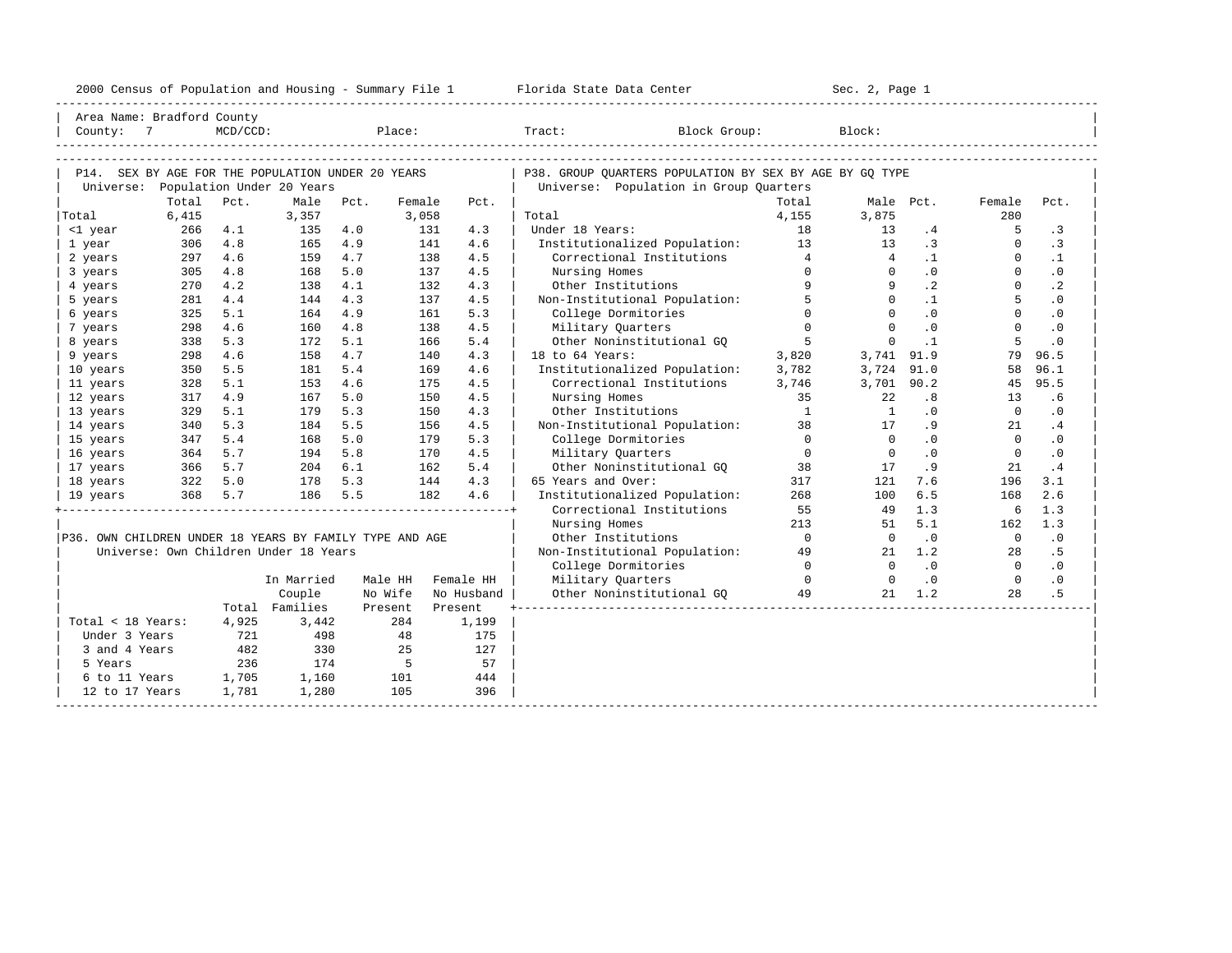| 2000 Census of Population and Housing - Summary File 1 Florida State Data Center                                                           |               |              |                         |                                                                      |                                                        | Sec. 2, Page 2         |             |                                    |             |
|--------------------------------------------------------------------------------------------------------------------------------------------|---------------|--------------|-------------------------|----------------------------------------------------------------------|--------------------------------------------------------|------------------------|-------------|------------------------------------|-------------|
| Area Name: Bradford County<br>County: 7                                                                                                    |               |              |                         | MCD/CCD: Place: Tract: Block Group:                                  |                                                        | Block:                 |             |                                    |             |
| P22/23/24.HOUSEHOLDS BY PRESENCE OF PEOPLE 60(65/75) YEARS AND OVER, HOUSEHOLD SIZE AND<br>HOUSEHOLD TYPE<br>Universe: Households          |               |              |                         |                                                                      | P25. HOUSEHOLDS BY PRESENCE OF<br>Universe: Households | <b>NONRELATIVES</b>    |             |                                    |             |
|                                                                                                                                            | 60+ Years Pct |              | 65+ Years Pct           | 75+ Years Pct                                                        |                                                        |                        |             |                                    |             |
| Total:                                                                                                                                     |               | 8,497 100.0  | 8,497 100.0             | 8,497 100.0                                                          | Total:                                                 |                        |             | 8,497                              |             |
| Households w/ one or more 60/65/75:                                                                                                        |               | 2,962 34.9   | 2,296 27.0              | $1,090$ $12.8$                                                       |                                                        | Households with one or |             |                                    |             |
| 1-person household                                                                                                                         | 983           |              | 822                     | 465                                                                  |                                                        | more non-relatives     |             | 790                                |             |
| 2 or more person household:                                                                                                                | 1,979         |              | 1,474                   | 625                                                                  |                                                        |                        |             |                                    |             |
| Family households                                                                                                                          | 1,902         |              | 1,420                   | 597                                                                  |                                                        | Households with no     |             |                                    |             |
| Non-family households                                                                                                                      | 77            |              | 54                      | 28                                                                   | non-relatives                                          |                        |             | 7,707                              |             |
| Households with no people over 60/65/75:                                                                                                   |               | 5,535 65.1   | $6,201$ 73.0            | 7,407 87.2                                                           |                                                        |                        |             |                                    |             |
| 1-person household                                                                                                                         | 965           |              | 1,126                   | 1,483                                                                |                                                        |                        |             |                                    |             |
| 2 or more person household:                                                                                                                | 4,570         |              | 5,075                   | 5,924                                                                |                                                        |                        |             |                                    |             |
| Family households                                                                                                                          | 4,294         |              | 4,776                   | 5,599                                                                |                                                        |                        |             |                                    |             |
| Non-family households                                                                                                                      | 276           | 299          |                         | 325                                                                  |                                                        |                        |             | __________________________________ |             |
| P18/20. HOUSEHOLDS BY AGE OF HOUSEHOLDER BY HOUSEHOLD TYPE<br>(INCLUDING LIVING ALONE) BY PRESENCE OF OWN CHILDREN<br>Universe: Households |               |              |                         | H13/15. TENURE BY HOUSEHOLD SIZE<br>Universe: Occupied Housing Units |                                                        |                        | Pct         |                                    | Pct         |
|                                                                                                                                            |               |              |                         |                                                                      |                                                        | Owner                  | Owner       | Renter                             | Renter      |
|                                                                                                                                            | Total         |              | Householder Householder |                                                                      |                                                        | Total Occupied         | Occ.        | Occupied                           | Occ.        |
|                                                                                                                                            | Households    |              | 15 to 64 65 and Over    | Total Occupied Units:                                                | 8,497                                                  | 6,709                  | 100.0       | 1,788 100.0                        |             |
| Total:                                                                                                                                     | 8,497         | 6,429        | 2,068                   |                                                                      |                                                        |                        | 20.7        |                                    |             |
| Family households:                                                                                                                         |               |              |                         |                                                                      |                                                        |                        |             |                                    |             |
|                                                                                                                                            |               |              |                         | 1-person household                                                   | 1,948                                                  | 1,389                  |             | 559                                | 31.3        |
|                                                                                                                                            | 6,196         | 4,997        | 1,199                   | 2-Person household                                                   | 3,001                                                  | 2,506                  | 37.4        | 495                                | 27.7        |
| Married couple family:                                                                                                                     | 4,708         | 3,755        | 953                     | 3-Person household                                                   | 1,495                                                  | 1,179                  | 17.6        | 316                                | 17.7        |
| With own children under 18<br>No own children under 18                                                                                     | 1,869         | 1,856        | 13 <sup>1</sup><br>940  | 4-Person household<br>5-Person household                             | 1,252<br>521                                           | 1,006<br>411           | 15.0<br>6.1 | 246<br>110                         | 13.8<br>6.2 |
|                                                                                                                                            | 2,839         | 1,899        | 246                     | 6-Person household                                                   |                                                        | 126                    | 1.9         | 38                                 | 2.1         |
| Other family:                                                                                                                              | 1,488<br>355  | 1,242<br>309 | 46                      | 7+Person household                                                   | 116                                                    | 164<br>92              | 1.4         | 2.4                                | 1.3         |
|                                                                                                                                            | 187           | 186          |                         |                                                                      |                                                        |                        |             |                                    |             |
| )ther family.<br>Male householder, no wife present:<br>Alexander 18<br>No own children under 18                                            | 168           | 123          | $\mathbf{1}$<br>45      |                                                                      |                                                        |                        |             |                                    |             |
|                                                                                                                                            |               | 933          | 200                     |                                                                      |                                                        |                        |             |                                    |             |
| Female householder, no husband present: 1,133<br>With own children under 18                                                                | 655           | 654          | $\mathbf{1}$            |                                                                      |                                                        |                        |             |                                    |             |
| No own children under 18                                                                                                                   | 478           | 279          | 199                     |                                                                      |                                                        |                        |             |                                    |             |
|                                                                                                                                            | 353           | 1,432        | 869                     |                                                                      |                                                        |                        |             |                                    |             |
| Non-family households:                                                                                                                     | 225           | 1,126        | 822                     |                                                                      |                                                        |                        |             |                                    |             |
| Householder living alone<br>Householder not living alone                                                                                   | 128           | 306          | 47                      |                                                                      |                                                        |                        |             |                                    |             |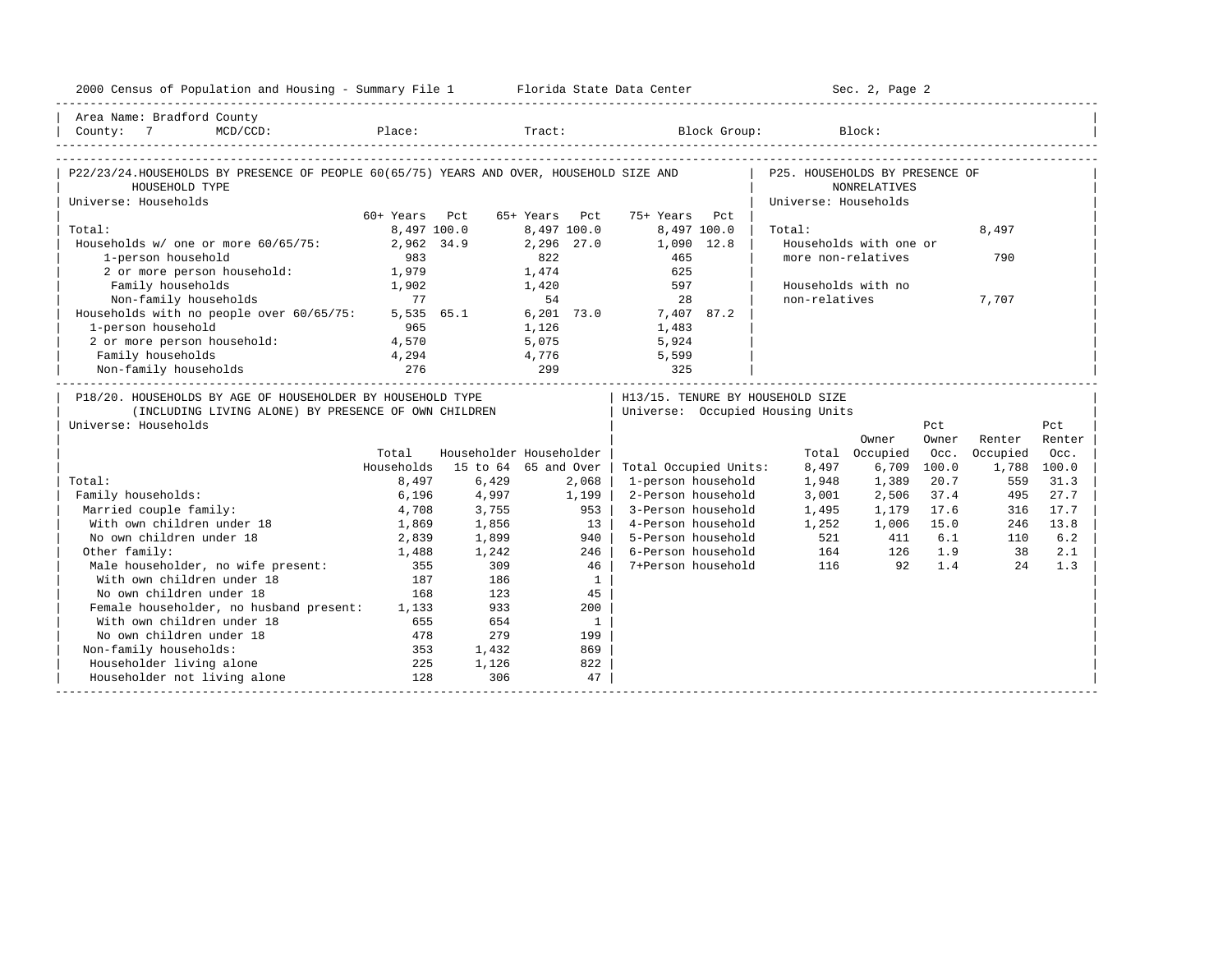|            | 2000 Census of Population and Housing - Summary File 1                       |             |            |             |           | Florida State Data Center                             |              |                                                         |             | Sec. 2, Page 3                       |                 |                      |
|------------|------------------------------------------------------------------------------|-------------|------------|-------------|-----------|-------------------------------------------------------|--------------|---------------------------------------------------------|-------------|--------------------------------------|-----------------|----------------------|
|            | Area Name: Bradford County                                                   |             |            | Place:      |           |                                                       |              |                                                         | Block:      |                                      |                 |                      |
|            | County: 7                                                                    | $MCD/CCD$ : |            |             |           | Tract:                                                |              | Block Group:                                            |             |                                      |                 |                      |
|            |                                                                              |             |            |             |           |                                                       |              |                                                         |             |                                      |                 |                      |
|            | P29. RELATIONSHIP BY AGE FOR THE POPULATION UNDER 18 YEARS                   |             |            |             |           |                                                       |              |                                                         |             |                                      |                 |                      |
|            | Universe: Population under 18 years                                          |             |            |             |           | ---------------In Households-----------------         |              |                                                         |             |                                      |                 |                      |
|            |                                                                              |             |            |             |           | -----Related Child-----                               |              |                                                         |             | -----------Group Ouarters----------- |                 |                      |
|            |                                                                              |             | Pop. in    | Householder |           | Other                                                 |              |                                                         |             | Institution-                         | Noninstitution- |                      |
|            |                                                                              | Total       | Households | or Spouse   | Own Child | Relatives                                             |              | Nonrelatives                                            | Total       | alized Pop.                          | alized Pop.     |                      |
| Under 18:  |                                                                              | 5,725       | 5,707      | 15          | 4,925     | 610                                                   |              | 157                                                     | 18          | 13                                   |                 | 5                    |
| Under 3    |                                                                              | 869         | 867        |             | 721       | 129                                                   |              | 17                                                      | 2           | $\mathbf 0$                          |                 | 2                    |
|            | 3 and 4 years                                                                | 575         | 572        |             | 482       | 73                                                    |              | 17                                                      | 3           | $\mathbf 0$                          |                 | 3                    |
| 5 years    |                                                                              | 281         | 281        |             | 236       | 33                                                    |              | 12                                                      | $\Omega$    | $\Omega$                             |                 | $\mathbf 0$          |
|            | 6 to 11 years                                                                | 1,937       | 1,937      |             | 1,705     | 181                                                   |              | 51                                                      | $\mathbf 0$ | $\mathbf 0$                          |                 | $\mathbf 0$          |
|            | 12 and 13 years                                                              | 646         | 646        |             | 575       | 58                                                    |              | 13                                                      | $\Omega$    | $\Omega$                             |                 | $\mathbf 0$          |
| 14 years   |                                                                              | 340         | 338        |             | 299       | 30                                                    |              | $\mathbf{Q}$                                            | 2           | 2                                    |                 | $\Omega$             |
|            | 15 to 17 years                                                               | 1,062       | 1,051      |             | 907       | 106                                                   |              | 38                                                      | 11          | 11                                   |                 | $\Omega$             |
| % Under 3  |                                                                              | 15.2%       | 15.2%      |             | 14.6%     | 21.1%                                                 |              | 10.8%                                                   | 11.1%       | .0%                                  |                 | 40.0%                |
|            | % 3 and 4 years                                                              | 10.1%       | 10.0%      |             | 9.8%      | 12.0%                                                 |              | 10.8%                                                   | 16.7%       | $.0\%$                               |                 | $60.0$ <sup>\$</sup> |
| % 5 years  |                                                                              | 4.9%        | 4.9%       |             | 4.8%      | 5.4%                                                  |              | 7.6%                                                    | .0%         | .0%                                  |                 | .0%                  |
|            | % 6 to 11 years                                                              | 33.9%       | 34.0%      |             | 34.6%     | 29.7%                                                 |              | 32.5%                                                   | .0%         | $.0\%$                               |                 | $.0\%$               |
|            | % 12 and 13 years                                                            | 11.3%       | 11.3%      |             | 11.7%     | 9.5%                                                  |              | 8.3%                                                    | .0%         | .0%                                  |                 | .0%                  |
| % 14 years |                                                                              | 6.0%        | 5.9%       |             | 6.1%      | 4.9%                                                  |              | 5.7%                                                    | 11.1%       | 15.4%                                |                 | $.0\%$               |
|            | % 15 to 17 years                                                             | 18.6%       | 18.5%      |             | 18.4%     | 17.4%                                                 |              | 24.2%                                                   | 61.1%       | 84.6%                                |                 | .0%                  |
|            | H17. TENURE BY HOUSEHOLD TYPE (INCLUDING LIVING ALONE) BY AGE OF HOUSEHOLDER |             |            |             |           |                                                       |              |                                                         |             |                                      |                 |                      |
|            |                                                                              |             |            |             |           |                                                       |              |                                                         |             |                                      |                 |                      |
|            | Universe: Occupied Housing Units                                             |             |            |             |           |                                                       |              |                                                         |             |                                      |                 |                      |
|            |                                                                              |             |            |             |           | Total Owner ----------- Owner Occupied -------------- |              | Total Renter ------------- Renter Occupied ------------ |             |                                      |                 |                      |
|            |                                                                              |             | Occupied   |             |           | Householder Householder Householder Pct               |              | Occupied                                                |             | Householder Householder Householder  |                 | Pct                  |
|            |                                                                              |             | Units      | 15 to 34    | 35 to 64  | $65+$                                                 | $65+$        | Units                                                   | 15 to 34    | 35 to 64                             | $65+$           | $65+$                |
|            | Family households:                                                           |             | 5,101      | 778         | 3,199     | 1,124                                                 | 22.0         | 1,095                                                   | 486         | 534                                  | 75              | 6.8                  |
|            | Married-couple family:                                                       |             | 4,141      | 587         | 2,647     | 907                                                   | 21.9         | 567                                                     | 234         | 287                                  | 46              | 8.1                  |
|            | Other family:                                                                |             | 960        | 191         | 552       | 217                                                   | 22.6         | 528                                                     | 252         | 247                                  | 29              | 5.5                  |
|            | Male householder, no wife                                                    |             | 250        | 66          | 146       | 38                                                    | 15.2         | 105                                                     | 38          | 59                                   | 8               | 7.6                  |
|            | Female hsehldr, no husband                                                   |             | 710        | 125         | 406       | 179                                                   | 25.2         | 423                                                     | 214         | 188                                  | 21              | 5.0                  |
|            | Nonfamily households:                                                        |             | 1,608      | 173         | 724       | 711                                                   | 44.2         | 693                                                     | 195         | 340                                  | 158             | 22.8                 |
|            | Male householder:                                                            |             | 687        | 130         | 401       | 156                                                   | 22.7         | 382                                                     | 119         | 216                                  | 47              | 12.3                 |
|            | Living alone                                                                 |             | 544        | 85          | 325       | 134                                                   | 24.6         | 300                                                     | 69          | 186                                  | 45              | 15.0                 |
|            | Not living alone                                                             |             | 143<br>921 | 45<br>43    | 76<br>323 | 22<br>555                                             | 15.4<br>60.3 | 82<br>311                                               | 50<br>76    | 30<br>124                            | 2<br>111        | 2.4<br>35.7          |
|            | Female householder:<br>Living alone                                          |             | 845        | 29          | 280       | 536                                                   | 63.4         | 259                                                     | 44          | 108                                  | 107             | 41.3                 |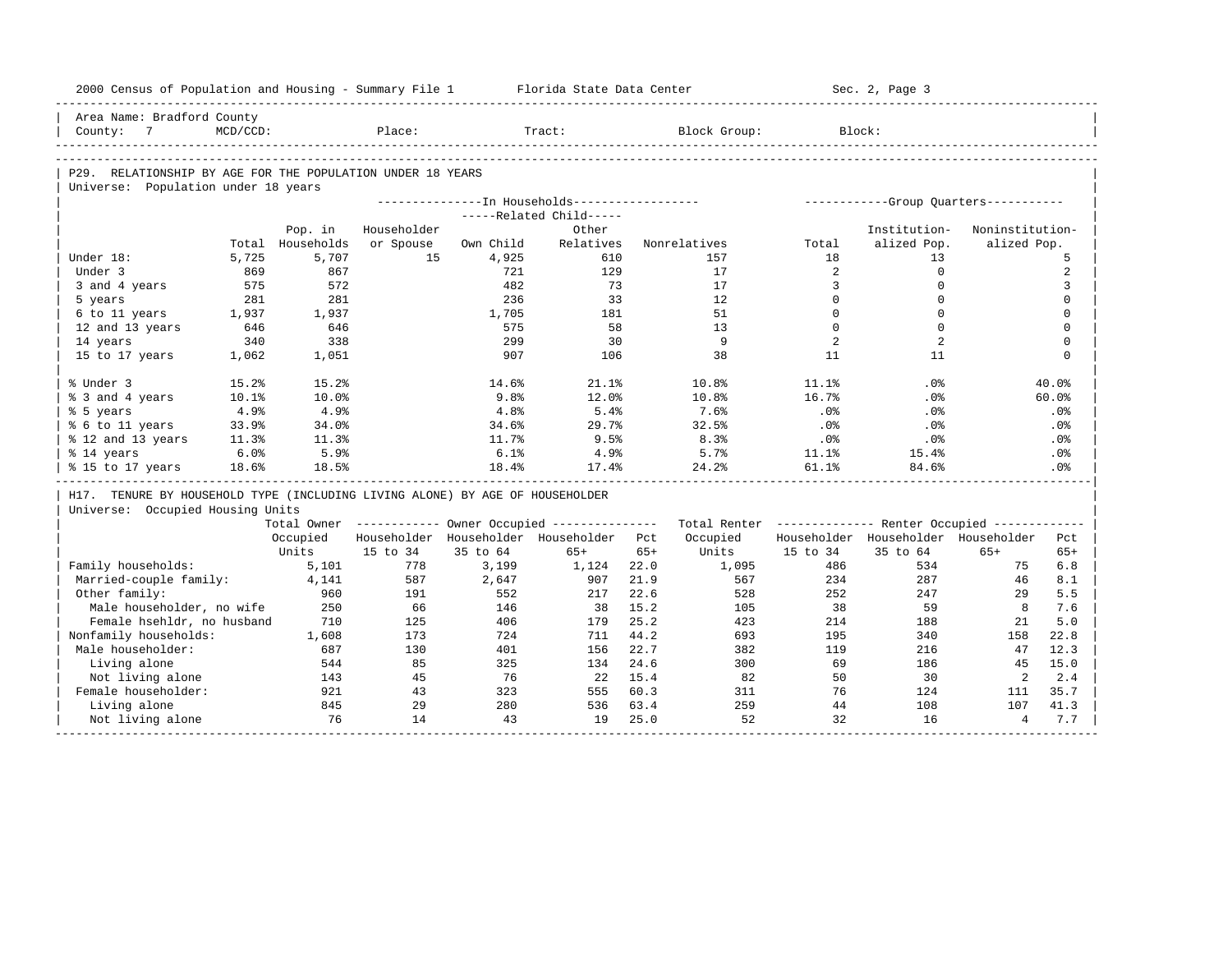|  |  |  |  |  |  |  | 2000 Census of Population and Housing - Summary File 1 |  |  |  |  |  |
|--|--|--|--|--|--|--|--------------------------------------------------------|--|--|--|--|--|
|--|--|--|--|--|--|--|--------------------------------------------------------|--|--|--|--|--|

| Area Name: Brevard County                               |            |             |                                                   |        |         |            |                                                         |                |                |           |                |           |
|---------------------------------------------------------|------------|-------------|---------------------------------------------------|--------|---------|------------|---------------------------------------------------------|----------------|----------------|-----------|----------------|-----------|
| County: 9                                               |            | $MCD/CCD$ : |                                                   | Place: |         |            | Tract:<br>Block Group:                                  |                | Block:         |           |                |           |
|                                                         |            |             |                                                   |        |         |            |                                                         |                |                |           |                |           |
|                                                         |            |             | P14. SEX BY AGE FOR THE POPULATION UNDER 20 YEARS |        |         |            | P38. GROUP OUARTERS POPULATION BY SEX BY AGE BY GO TYPE |                |                |           |                |           |
|                                                         |            |             | Universe: Population Under 20 Years               |        |         |            | Universe: Population in Group Quarters                  |                |                |           |                |           |
|                                                         | Total      | Pct.        | Male                                              | Pct.   | Female  | Pct.       |                                                         | Total          | Male Pct.      |           | Female         | Pct.      |
| Total                                                   | 115,424    |             | 59,496                                            |        | 55,928  |            | Total                                                   | 9,695          | 5,543          |           | 4,152          |           |
| <1 year                                                 | 4,854      | 4.2         | 2,497                                             | 4.2    | 2,357   | 4.2        | Under 18 Years:                                         | 802            | 536            | 8.3       | 266            | 9.7       |
| 1 year                                                  | 4,804      | 4.2         | 2,442                                             | 4.1    | 2,362   | 4.2        | Institutionalized Population:                           | 543            | 346            | 5.6       | 197            | 6.2       |
| 2 years                                                 | 4,819      | 4.2         | 2,504                                             | 4.2    | 2,315   | 4.1        | Correctional Institutions                               | 94             | 93             | 1.0       | $\mathbf{1}$   | 1.7       |
| 3 years                                                 | 5,047      | 4.4         | 2,591                                             | 4.4    | 2,456   | 4.4        | Nursing Homes                                           | $\overline{0}$ | $\Omega$       | $\cdot$ 0 | $\Omega$       | $\cdot$ 0 |
| 4 years                                                 | 5,183      | 4.5         | 2,616                                             | 4.4    | 2,567   | 4.6        | Other Institutions                                      | 449            | 253            | 4.6       | 196            | 4.6       |
| 5 years                                                 | 5,419      | 4.7         | 2,800                                             | 4.7    | 2,619   | 4.7        | Non-Institutional Population:                           | 259            | 190            | 2.7       | 69             | 3.4       |
| 6 years                                                 | 5,679      | 4.9         | 2,854                                             | 4.8    | 2,825   | 5.1        | College Dormitories                                     | 151            | 146            | 1.6       | 5              | 2.6       |
| 7 years                                                 | 5,900      | 5.1         | 2,994                                             | 5.0    | 2,906   | 5.2        | Military Quarters                                       | $\overline{1}$ | $\mathbf{1}$   | $\cdot$ 0 | $\Omega$       | $\cdot$ 0 |
| 8 years                                                 | 6,141      | 5.3         | 3,113                                             | 5.2    | 3,028   | 5.4        | Other Noninstitutional GO                               | 107            | 43             | 1.1       | 64             | .8        |
| 9 years                                                 | 6,407      | 5.6         | 3,287                                             | 5.5    | 3,120   | 4.2        | 18 to 64 Years:                                         | 4,980          | 3,811 51.4     |           | 1,169          | 68.8      |
| 10 years                                                | 6,597      | 5.7         | 3,407                                             | 5.7    | 3,190   | 4.2        | Institutionalized Population:                           | 2,905          | 2,434 30.0     |           | 471            | 43.9      |
| 11 years                                                | 6,383      | 5.5         | 3,272                                             | 5.5    | 3,111   | 4.1        | Correctional Institutions                               | 2,331          | 2,145          | 24.0      | 186            | 38.7      |
| 12 years                                                | 6,390      | 5.5         | 3,258                                             | 5.5    | 3,132   | 4.4        | Nursing Homes                                           | 184            | 87             | 1.9       | 97             | 1.6       |
| 13 years                                                | 6,291      | 5.5         | 3,240                                             | 5.4    | 3,051   | 4.6        | Other Institutions                                      | 390            | 202            | 4.0       | 188            | 3.6       |
| 14 years                                                | 6,338      | 5.5         | 3,276                                             | 5.5    | 3,062   | 4.7        | Non-Institutional Population:                           | 2,075          | 1,377 21.4     |           | 698            | 24.8      |
| 15 years                                                | 6,231      | 5.4         | 3,255                                             | 5.5    | 2,976   | 5.1        | College Dormitories                                     | 937            | 634            | 9.7       |                | 303 11.4  |
| 16 years                                                | 6,109      | 5.3         | 3,201                                             | 5.4    | 2,908   | 5.2        | Military Quarters                                       | 214            | 166            | 2.2       | 48             | 3.0       |
| 17 years                                                | 6,107      | 5.3         | 3,232                                             | 5.4    | 2,875   | 5.4        | Other Noninstitutional GQ                               | 924            | 577            | 9.5       | 347            | 10.4      |
| 18 years                                                | 5,578 4.8  |             | 2,926 4.9                                         |        | 2,652   | 4.2        | 65 Years and Over:                                      | 3,913          | 1,196          | 40.4      | 2,717          | 21.6      |
| 19 years                                                | 5, 147 4.5 |             | 2,731 4.6                                         |        | 2,416   | 4.2        | Institutionalized Population:                           | 2,855          | 816            | 29.4      | 2,039          | 14.7      |
|                                                         |            |             |                                                   |        |         |            | Correctional Institutions                               | 6              | 6              | $\cdot$ 1 | $\mathbf 0$    | $\cdot$ 1 |
|                                                         |            |             |                                                   |        |         |            | Nursing Homes                                           | 2,359          |                | 595 24.3  | 1,764 10.7     |           |
| P36. OWN CHILDREN UNDER 18 YEARS BY FAMILY TYPE AND AGE |            |             |                                                   |        |         |            | Other Institutions                                      | 490            | 215            | 5.1       | 275            | 3.9       |
|                                                         |            |             | Universe: Own Children Under 18 Years             |        |         |            | Non-Institutional Population:                           | 1,058          |                | 380 10.9  | 678            | 6.9       |
|                                                         |            |             |                                                   |        |         |            | College Dormitories                                     | $\Omega$       | $\overline{0}$ | $\cdot$ 0 | $\overline{0}$ | $\cdot$ 0 |
|                                                         |            |             | In Married                                        |        | Male HH | Female HH  | Military Quarters                                       | $\Omega$       | $\overline{0}$ | $\cdot$ 0 | $\overline{0}$ | $\cdot$ 0 |
|                                                         |            |             | Couple                                            |        | No Wife | No Husband | Other Noninstitutional GO                               | 1,058          |                | 380 10.9  | 678            | 6.9       |
|                                                         |            |             | Total Families                                    |        | Present | Present    |                                                         |                |                |           |                |           |
| Total < 18 Years:                                       |            | 93,628      | 67,634                                            |        | 5,908   | 20,086     |                                                         |                |                |           |                |           |
| Under 3 Years                                           |            | 12,451      | 9,444                                             |        | 858     | 2,149      |                                                         |                |                |           |                |           |
| 3 and 4 Years                                           |            | 9,076       | 6,701                                             |        | 516     | 1,859      |                                                         |                |                |           |                |           |
| 5 Years                                                 |            | 4,870       | 3,622                                             |        | 251     | 997        |                                                         |                |                |           |                |           |
| 6 to 11 Years                                           |            | 33,670      | 24,246                                            |        | 2,009   | 7,415      |                                                         |                |                |           |                |           |
| 12 to 17 Years                                          |            | 33,561      | 23,621                                            |        | 2,274   | 7,666      |                                                         |                |                |           |                |           |
|                                                         |            |             |                                                   |        |         |            |                                                         |                |                |           |                |           |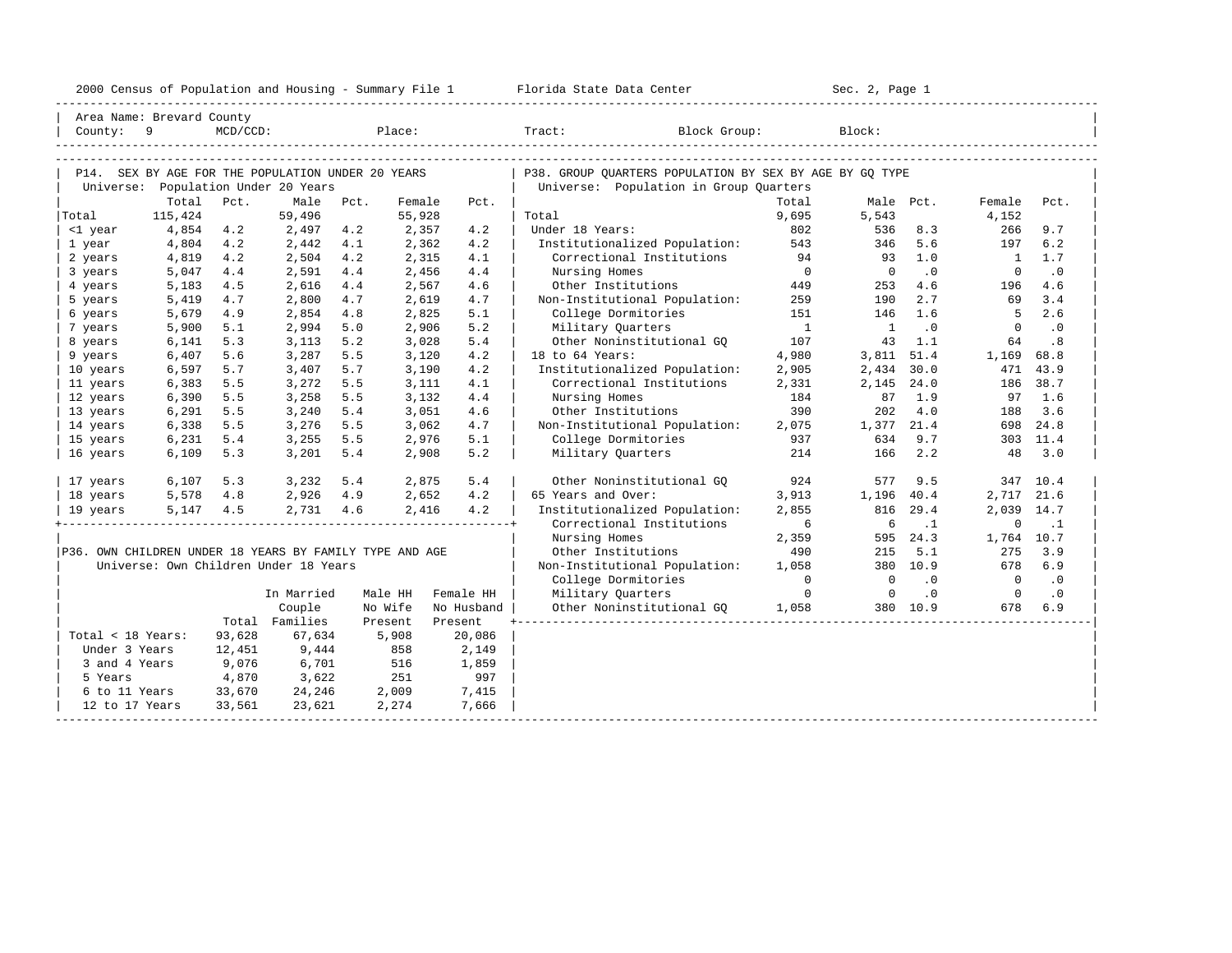| 2000 Census of Population and Housing - Summary File 1 Florida State Data Center                                                           |               |         |                         |                                   | Sec. 2, Page 2                  |                        |                |               |        |
|--------------------------------------------------------------------------------------------------------------------------------------------|---------------|---------|-------------------------|-----------------------------------|---------------------------------|------------------------|----------------|---------------|--------|
| Area Name: Brevard County                                                                                                                  |               |         |                         |                                   |                                 |                        |                |               |        |
| County: 9 MCD/CCD:                                                                                                                         |               |         |                         | Place: Tract: Block Group: Block: |                                 |                        |                |               |        |
|                                                                                                                                            |               |         |                         |                                   |                                 |                        |                |               |        |
| P22/23/24.HOUSEHOLDS BY PRESENCE OF PEOPLE 60(65/75) YEARS AND OVER, HOUSEHOLD SIZE AND   P25. HOUSEHOLDS BY PRESENCE OF<br>HOUSEHOLD TYPE |               |         |                         |                                   |                                 | <b>NONRELATIVES</b>    |                |               |        |
| Universe: Households                                                                                                                       |               |         |                         |                                   | Universe: Households            |                        |                |               |        |
|                                                                                                                                            | 60+ Years Pct |         | 65+ Years Pct           | 75+ Years Pct                     |                                 |                        |                |               |        |
| Total:                                                                                                                                     | 198,195 100.0 |         | 198,195 100.0           | 198,195 100.0                     | Total:                          |                        |                | 198,195       |        |
| Households w/ one or more 60/65/75: 79,576 40.2                                                                                            |               |         |                         | 64,764 32.7 31,462 15.9           |                                 | Households with one or |                |               |        |
| 1-person household                                                                                                                         | 27,144        |         | 23,076<br>41,688        | 12,787                            |                                 | more non-relatives     |                | 19,812        |        |
| 2 or more person household:                                                                                                                | 52,432        |         |                         | 18,675                            |                                 |                        |                |               |        |
| Family households                                                                                                                          | 49,942        |         | 39,822 17,899           |                                   |                                 | Households with no     |                |               |        |
| Non-family households 2,490 1,866 776<br>Households with no people over 60/65/75: 118,619 59.8 133,431 67.3 166,733 84.1                   |               |         |                         |                                   | non-relatives                   |                        |                | 178,383       |        |
|                                                                                                                                            |               |         |                         |                                   |                                 |                        |                |               |        |
| 1-person household                                                                                                                         | 26,188        |         | $30,256$ $40,545$       |                                   |                                 |                        |                |               |        |
| 2 or more person household: 92,431                                                                                                         |               |         | 103,175 126,188         |                                   |                                 |                        |                |               |        |
|                                                                                                                                            |               |         |                         | 114,581                           |                                 |                        |                |               |        |
| Family households<br>Non-family households<br>9,893<br>10,517<br>9,893<br>10,517                                                           |               |         |                         | 11,607                            |                                 |                        |                |               |        |
| P18/20. HOUSEHOLDS BY AGE OF HOUSEHOLDER BY HOUSEHOLD TYPE                                                                                 |               |         |                         | H13/15. TENURE BY HOUSEHOLD SIZE  |                                 |                        |                |               |        |
| (INCLUDING LIVING ALONE) BY PRESENCE OF OWN CHILDREN                                                                                       |               |         |                         | Universe: Occupied Housing Units  |                                 |                        |                |               |        |
| Universe: Households                                                                                                                       |               |         |                         |                                   |                                 |                        | Pct            |               | Pct    |
|                                                                                                                                            |               |         |                         |                                   |                                 | Owner                  | Owner          | Renter        | Renter |
|                                                                                                                                            | Total         |         | Householder Householder |                                   |                                 | Total Occupied         |                | Occ. Occupied | Occ.   |
|                                                                                                                                            | Households    |         | 15 to 64 65 and Over    | Total Occupied Units: 198,195     |                                 | 147,885                | 100.0          | 50,310 100.0  |        |
| Total:                                                                                                                                     | 198,195       | 138,790 | 59,405                  | 1-person household                | 53,332                          | 34,258                 | 23.2           | 19,074        | 37.9   |
| Family households:                                                                                                                         | 132,480       | 97,659  | 34,821                  | 2-Person household                | 78,413                          | 63,658                 | 43.0           | 14,755        | 29.3   |
| Married couple family:                                                                                                                     | 104,964       | 74,512  | 30,452                  | 3-Person household                | 29,745                          | 22,038                 | 14.9           | 7,707         | 15.3   |
| With own children under 18                                                                                                                 | 36,682        | 36,475  | 207                     | 4-Person household                | 23,071                          | 17,788                 | 12.0           | 5,283         | 10.5   |
| No own children under 18                                                                                                                   | 68,282        | 38,037  | 30,245                  | 5-Person household                | 9,213                           | 6,907                  | 4.7            | 2,306         | 4.6    |
| Other family:                                                                                                                              | 27,516        | 23,147  | 4,369                   | 6-Person household                | 3,077 2,250 1.5<br>1,344 986 .7 |                        |                | 827           | 1.6    |
| Male householder, no wife present: 7,301                                                                                                   |               | 6,372   | 929                     | 7+Person household                |                                 |                        | $\overline{7}$ | 358           | .7     |
| With own children under 18                                                                                                                 | 3,945         | 3,910   | 35                      |                                   |                                 |                        |                |               |        |
| No own children under 18                                                                                                                   | 3,356         | 2,462   | 894                     |                                   |                                 |                        |                |               |        |
| Female householder, no husband present: 20,215                                                                                             |               | 16,775  | 3,440                   |                                   |                                 |                        |                |               |        |
| With own children under 18                                                                                                                 | 11,804        | 11,787  | 17                      |                                   |                                 |                        |                |               |        |
| No own children under 18<br>8,411                                                                                                          |               | 4,988   | 3,423                   |                                   |                                 |                        |                |               |        |
| Non-family households:                                                                                                                     | 12,383        | 41,131  | 24,584                  |                                   |                                 |                        |                |               |        |
| Householder living alone                                                                                                                   | 7,488         | 30,256  | 23,076                  |                                   |                                 |                        |                |               |        |
| Householder not living alone 5 1,895                                                                                                       |               | 10,875  | 1,508                   |                                   |                                 |                        |                |               |        |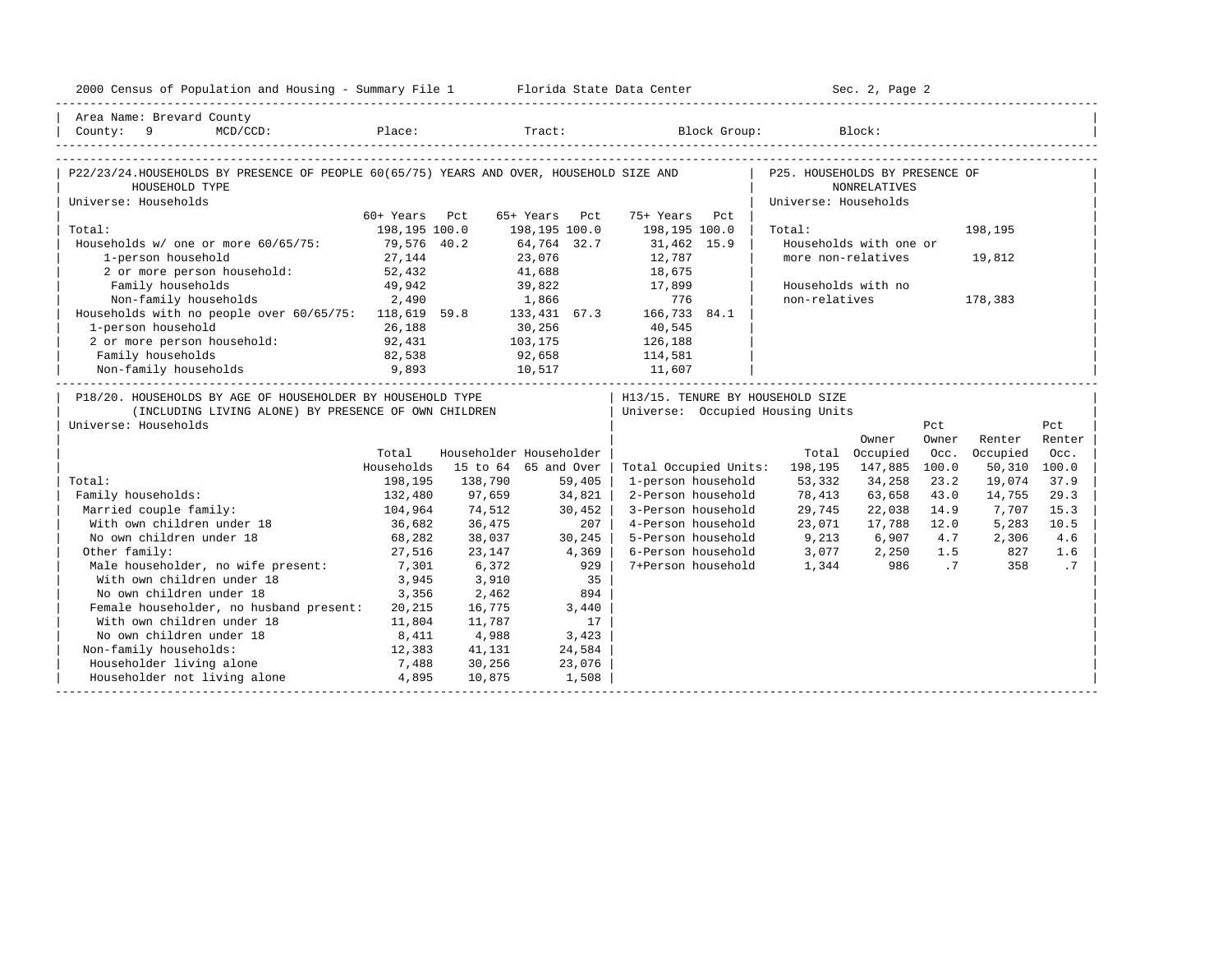| 2000 Census of Population and Housing - Summary File 1 Florida State Data Center |          |                             |                          |                                                        |                         |       |                                                         |          | Sec. 2, Page 3                      |                                |       |
|----------------------------------------------------------------------------------|----------|-----------------------------|--------------------------|--------------------------------------------------------|-------------------------|-------|---------------------------------------------------------|----------|-------------------------------------|--------------------------------|-------|
| Area Name: Brevard County                                                        |          |                             |                          |                                                        |                         |       |                                                         |          |                                     |                                |       |
| County: 9                                                                        | MCD/CCD: |                             | Place:                   |                                                        | Tract:                  |       | Block Group:                                            |          | Block:                              |                                |       |
|                                                                                  |          |                             |                          |                                                        |                         |       |                                                         |          |                                     |                                |       |
| P29. RELATIONSHIP BY AGE FOR THE POPULATION UNDER 18 YEARS                       |          |                             |                          |                                                        |                         |       |                                                         |          |                                     |                                |       |
| Universe: Population under 18 years                                              |          |                             |                          |                                                        |                         |       |                                                         |          |                                     |                                |       |
|                                                                                  |          |                             |                          |                                                        |                         |       |                                                         |          |                                     |                                |       |
|                                                                                  |          |                             |                          |                                                        | -----Related Child----- |       |                                                         |          |                                     |                                |       |
|                                                                                  |          | Pop. in<br>Total Households | Householder<br>or Spouse | Own Child                                              | Other<br>Relatives      |       | Nonrelatives                                            | Total    | Institution-<br>alized Pop.         | Noninstitution-<br>alized Pop. |       |
| Under 18:                                                                        | 104,699  | 103,897                     | 65                       | 93,628                                                 | 7,758                   |       | 2,446                                                   | 802      | 543                                 |                                | 259   |
| Under 3                                                                          | 14,477   | 14,408                      |                          | 12,451                                                 | 1,700                   |       | 257                                                     | 69       | 55                                  |                                | 14    |
| 3 and 4 years                                                                    | 10,230   |                             |                          | 9,076                                                  | 941                     |       | 199                                                     | 14       | $\Omega$                            |                                | 14    |
| 5 years                                                                          | 5,419    | 10,216<br>5,414             |                          | 4,870                                                  | 440                     |       | 104                                                     | $-5$     | $\overline{3}$                      |                                | 2     |
| 6 to 11 years                                                                    | 37,107   | 37,004                      |                          | 33,670                                                 | 2,517                   |       | 817                                                     | 103      | 63                                  |                                | 40    |
| 12 and 13 years                                                                  | 12,681   | 12,579                      |                          | 11,588                                                 | 723                     |       | 268                                                     | 102      | 86                                  |                                | 16    |
| 14 years                                                                         | 6,338    | 6,252                       |                          | 5,749                                                  | 373                     |       | 130                                                     | 86       | 80                                  |                                | 6     |
| 15 to 17 years                                                                   | 18,382   | 17,959                      |                          | 16,224                                                 | 1,064                   |       | 671                                                     | 423      | 256                                 |                                | 167   |
|                                                                                  |          |                             |                          |                                                        |                         |       |                                                         |          |                                     |                                |       |
| % Under 3                                                                        | 13.8%    | 13.9%                       |                          | 13.3%                                                  | 21.9%                   |       | 10.5%                                                   | 8.6%     | 10.1%                               |                                | 5.4%  |
| % 3 and 4 years                                                                  | 9.8%     | 9.8%                        |                          | 9.7%                                                   | 12.1%                   |       | 8.1%                                                    | 1.7%     | $.0\%$                              |                                | 5.4%  |
| % 5 years                                                                        | 5.2%     | 5.2%                        |                          | 5.2%                                                   | 5.7%                    |       | 4.3%                                                    | .6%      | .6%                                 |                                | .8%   |
| % 6 to 11 years                                                                  | 35.5%    | 35.6%                       |                          | 36.0%                                                  | 32.4%                   |       | 33.4%                                                   | 12.8%    | 11.6%                               |                                | 15.4% |
| % 12 and 13 years                                                                | 12.1%    | $12.1$ $%$                  |                          | 12.4%                                                  | 9.3%                    |       | 11.0%                                                   | 12.7%    | 15.8%                               |                                | 6.2%  |
| % 14 years                                                                       | 6.1%     | 6.0%                        |                          | 6.1%                                                   | 4.8%                    |       | 5.3%                                                    | 10.7%    | 14.7%                               |                                | 2.3%  |
| % 15 to 17 years                                                                 | 17.6%    | 17.3%                       |                          | 17.3%                                                  | 13.7%                   |       | 27.4%                                                   | 52.7%    | 47.1%                               |                                | 64.5% |
| H17. TENURE BY HOUSEHOLD TYPE (INCLUDING LIVING ALONE) BY AGE OF HOUSEHOLDER     |          |                             |                          |                                                        |                         |       |                                                         |          |                                     |                                |       |
| Universe: Occupied Housing Units                                                 |          |                             |                          |                                                        |                         |       |                                                         |          |                                     |                                |       |
|                                                                                  |          |                             |                          | Total Owner ------------ Owner Occupied -------------- |                         |       | Total Renter ------------- Renter Occupied ------------ |          |                                     |                                |       |
|                                                                                  |          | Occupied                    |                          | Householder Householder Householder Pct                |                         |       | Occupied                                                |          | Householder Householder Householder |                                | Pct   |
|                                                                                  |          | Units                       | 15 to 34                 | 35 to 64                                               | $65+$                   | $65+$ | Units                                                   | 15 to 34 | 35 to 64                            | $65+$                          | $65+$ |
| Family households:                                                               |          | 106,971                     | 9,828                    | 64,685                                                 | 32,458 30.3             |       | 25,509                                                  | 9,772    | 13,374                              | 2,363                          | 9.3   |
| Married-couple family:                                                           |          | 90,576                      | 7,754                    | 54,139                                                 | 28,683                  | 31.7  | 14,388                                                  | 5,037    | 7,582                               | 1,769                          | 12.3  |
| Other family:                                                                    |          | 16,395                      | 2,074                    | 10,546                                                 | 3,775                   | 23.0  | 11,121                                                  | 4,735    | 5,792                               | 594                            | 5.3   |
| Male householder, no wife 4,590                                                  |          |                             | 748                      | 3,035                                                  | 807                     | 17.6  | 2,711                                                   | 1,116    | 1,473                               | 122                            | 4.5   |
| Female hsehldr, no husband 11,805                                                |          |                             | 1,326                    | 7,511                                                  | 2,968                   | 25.1  | 8,410                                                   | 3,619    | 4,319                               | 472                            | 5.6   |
| Nonfamily households:                                                            |          | 40,914                      | 2,897                    | 18,871                                                 | 19,146                  | 46.8  | 24,801                                                  | 7,946    | 11,417                              | 5,438                          | 21.9  |
| Male householder:                                                                |          | 17,638                      | 1,956                    | 9,888                                                  | 5,794                   | 32.8  | 13,673                                                  | 5,000    | 7,037                               | 1,636                          | 12.0  |
| Living alone                                                                     |          | 13,743                      | 1,120                    | 7,513                                                  | 5,110                   | 37.2  | 10,080                                                  | 2,890    | 5,687                               | 1,503                          | 14.9  |
| Not living alone                                                                 |          | 3,895                       | 836                      | 2,375                                                  | 684 17.6                |       | 3,593                                                   | 2,110    | 1,350                               | 133                            | 3.7   |
| Female householder:                                                              |          | 23,276                      | 941                      | 8,983                                                  | 13,352                  | 57.4  | 11,128                                                  | 2,946    | 4,380                               | 3,802                          | 34.2  |
| Living alone                                                                     |          | 20,515                      | 537                      | 7,233                                                  | 12,745                  | 62.1  | 8,994                                                   | 1,686    | 3,590                               | 3,718                          | 41.3  |
| Not living alone                                                                 |          | 2,761                       | 404                      | 1,750                                                  | 607                     | 22.0  | 2,134                                                   | 1,260    | 790                                 | 84                             | 3.9   |
|                                                                                  |          |                             |                          |                                                        |                         |       |                                                         |          |                                     |                                |       |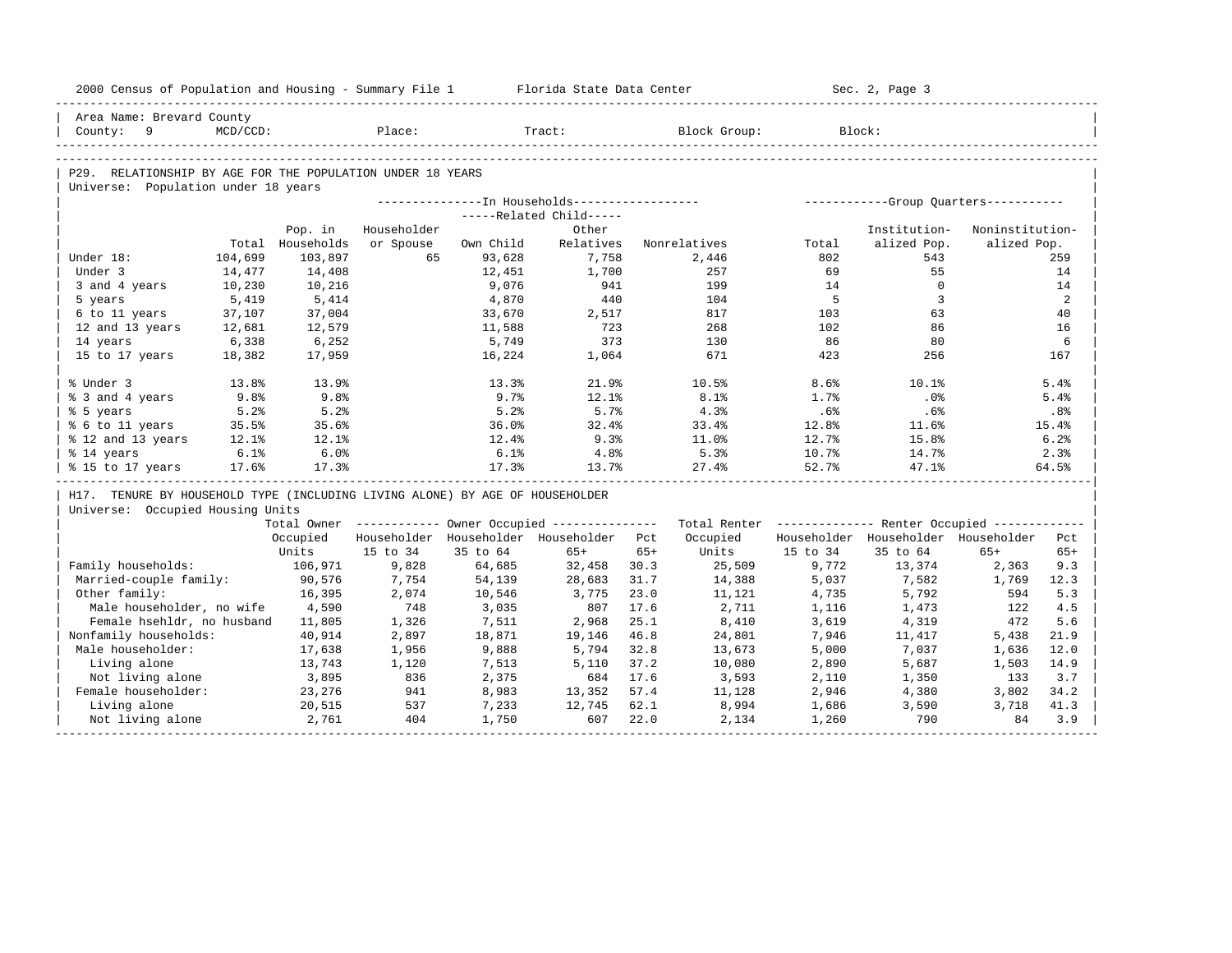| 2000<br>ensus! | and<br>Population | ---<br>Summa:<br>$-$<br>Housing | lorida<br>Data<br>otatt<br>cence. | ، م ج<br>Page<br>$3-1$ |  |
|----------------|-------------------|---------------------------------|-----------------------------------|------------------------|--|
|                |                   |                                 |                                   |                        |  |

|                                                         | Area Name: Broward County<br>County: 11<br>$MCD/CCD$ :                                      |         |                                       |      | Place:  |            | Tract: Block Group:                                     |                | Block:         |                            |                |           |
|---------------------------------------------------------|---------------------------------------------------------------------------------------------|---------|---------------------------------------|------|---------|------------|---------------------------------------------------------|----------------|----------------|----------------------------|----------------|-----------|
|                                                         | P14. SEX BY AGE FOR THE POPULATION UNDER 20 YEARS<br>Population Under 20 Years<br>Universe: |         |                                       |      |         |            |                                                         |                |                |                            |                |           |
|                                                         |                                                                                             |         |                                       |      |         |            | P38. GROUP OUARTERS POPULATION BY SEX BY AGE BY GO TYPE |                |                |                            |                |           |
|                                                         |                                                                                             |         |                                       |      |         |            | Universe: Population in Group Quarters                  |                |                |                            |                |           |
|                                                         | Total                                                                                       | Pct.    | Male                                  | Pct. | Female  | Pct.       |                                                         | Total          | Male Pct.      |                            | Female         | Pct.      |
| Total                                                   | 417,476                                                                                     |         | 214,116                               |      | 203,360 |            | Total                                                   | 19,924         | 10,553         |                            | 9,371          |           |
| <1 year                                                 | 20,198                                                                                      | 4.8     | 10,227                                | 4.8  | 9,971   | 4.9        | Under 18 Years:                                         | 928            | 626            | 4.7                        | 302            | 5.9       |
| 1 year                                                  | 20,063                                                                                      | 4.8     | 10,265                                | 4.8  | 9,798   | 4.8        | Institutionalized Population:                           | 454            | 359            | 2.3                        | 95             | 3.4       |
| 2 years                                                 | 20,484                                                                                      | 4.9     | 10,490                                | 4.9  | 9,994   | 4.9        | Correctional Institutions                               | 130            | 125            | .7                         | - 5            | 1.2       |
| 3 years                                                 | 20,799                                                                                      | 5.0     | 10,797                                | 5.0  | 10,002  | 4.9        | Nursing Homes                                           | $\overline{0}$ | $\Omega$       | $\overline{\phantom{0}}$ . | $\overline{0}$ | $\cdot$ 0 |
| 4 years                                                 | 21,497                                                                                      | 5.1     | 11,158                                | 5.2  | 10,339  | 5.1        | Other Institutions                                      | 324            | 234            | 1.6                        | 90             | 2.2       |
| 5 years                                                 | 21,353                                                                                      | 5.1     | 10,866                                | 5.1  | 10,487  | 5.2        | Non-Institutional Population:                           | 474            | 267            | 2.4                        | 207            | 2.5       |
| 6 years                                                 | 21,964                                                                                      | 5.3     | 11,369                                | 5.3  | 10,595  | 5.2        | College Dormitories                                     | $\overline{0}$ | $\Omega$       | $\cdot$ 0                  | $\overline{0}$ | $\cdot$ 0 |
| 7 years                                                 | 22,108                                                                                      | 5.3     | 11,474                                | 5.4  | 10,634  | 5.2        | Military Quarters                                       | $\overline{0}$ | $\mathbf 0$    | $\cdot$ 0                  | $\mathbf 0$    | $\cdot$ 0 |
| 8 years                                                 | 22,106                                                                                      | 5.3     | 11,347                                | 5.3  | 10,759  | 5.3        | Other Noninstitutional GQ                               | 474            | 267            | 2.4                        | 207            | 2.5       |
| 9 years                                                 | 22,611                                                                                      | 5.4     | 11,588                                | 5.4  | 11,023  | 4.9        | 18 to 64 Years:                                         | 10,380         | 7,590          | 52.1                       | 2,790          | 71.9      |
| 10 years                                                | 23,322                                                                                      | 5.6     | 11,891                                | 5.6  | 11,431  | 4.8        | Institutionalized Population:                           | 7,247          | 5,461          | 36.4                       | 1,786          | 51.7      |
| 11 years                                                | 22,064                                                                                      | 5.3     | 11,355                                | 5.3  | 10,709  | 4.9        | Correctional Institutions                               | 6,350          | 4,929          | 31.9                       | 1,421          | 46.7      |
| 12 years                                                | 21,654                                                                                      | 5.2     | 11,038                                | 5.2  | 10,616  | 4.9        | Nursing Homes                                           | 342            | 171            | 1.7                        | 171            | 1.6       |
| 13 years                                                | 21,116                                                                                      | 5.1     | 10,759                                | 5.0  | 10,357  | 5.1        | Other Institutions                                      | 555            | 361            | 2.8                        | 194            | 3.4       |
| 14 years                                                | 20,976                                                                                      | 5.0     | 10,906                                | 5.1  | 10,070  | 5.2        | Non-Institutional Population:                           | 3,133          | 2,129          | 15.7                       | 1,004 20.2     |           |
| 15 years                                                | 20,620                                                                                      | 4.9     | 10,614                                | 5.0  | 10,006  | 5.2        | College Dormitories                                     | 279            | 110            | 1.4                        | 169            | 1.0       |
| 16 years                                                | 20,142                                                                                      | 4.8     | 10,177                                | 4.8  | 9,965   | 5.2        | Military Ouarters                                       | $\overline{7}$ | 6              | $\cdot$ 0                  | $\mathbf{1}$   | $\ldots$  |
| 17 years                                                | 19,852                                                                                      | 4.8     | 10,104                                | 4.7  | 9,748   | 5.3        | Other Noninstitutional GO                               | 2,847          | 2,013          | 14.3                       | 834            | 19.1      |
| 18 years                                                | 18,355                                                                                      | 4.4     | 9,476                                 | 4.4  | 8,879   | 4.9        | 65 Years and Over:                                      | 8,616          | 2,337          | 43.2                       | 6,279          | 22.1      |
| 19 years                                                | 16,192                                                                                      | 3.9     | 8,215                                 | 3.8  | 7,977   | 4.8        | Institutionalized Population:                           | 5,362          | 1,377          | 26.9                       | 3,985          | 13.0      |
|                                                         |                                                                                             |         |                                       |      |         |            | Correctional Institutions                               | 30             | 22             | $\cdot$ 2                  | 8              | $\cdot$ 2 |
|                                                         |                                                                                             |         |                                       |      |         |            | Nursing Homes                                           | 5,302          | 1,343          | 26.6                       | 3,959          | 12.7      |
| P36. OWN CHILDREN UNDER 18 YEARS BY FAMILY TYPE AND AGE |                                                                                             |         |                                       |      |         |            | Other Institutions                                      | 30             | 12             | $\cdot$ 2                  | 18             | $\cdot$ 1 |
|                                                         |                                                                                             |         | Universe: Own Children Under 18 Years |      |         |            | Non-Institutional Population:                           | 3,254          | 960            | 16.3                       | 2,294          | 9.1       |
|                                                         |                                                                                             |         |                                       |      |         |            | College Dormitories                                     | $\Omega$       | $\overline{0}$ | $\cdot$ 0                  | $\Omega$       | $\cdot$ 0 |
|                                                         |                                                                                             |         | In Married                            |      | Male HH | Female HH  | Military Quarters                                       | $\mathbf{0}$   | $\overline{0}$ | $\cdot$ 0                  | $\circ$        | $\cdot$ 0 |
|                                                         |                                                                                             |         | Couple                                |      | No Wife | No Husband | Other Noninstitutional GQ                               | 3,254          |                | 960 16.3                   | 2,294          | 9.1       |
|                                                         |                                                                                             |         | Total Families                        |      | Present | Present    |                                                         |                |                |                            |                |           |
| Total < 18 Years:                                       |                                                                                             | 341,255 | 240,332                               |      | 20,481  | 80,442     |                                                         |                |                |                            |                |           |
| Under 3 Years                                           |                                                                                             | 52,266  | 40,231                                |      | 3,347   | 8,688      |                                                         |                |                |                            |                |           |
| 3 and 4 Years                                           |                                                                                             | 37,330  | 27,686                                |      | 2,140   | 7,504      |                                                         |                |                |                            |                |           |
| 5 Years                                                 |                                                                                             | 19,083  | 13,785                                |      | 1,036   | 4,262      |                                                         |                |                |                            |                |           |
| 6 to 11 Years                                           |                                                                                             | 121,350 | 84,260                                |      | 7,074   | 30,016     |                                                         |                |                |                            |                |           |
| 12 to 17 Years                                          |                                                                                             | 111,226 | 74,370                                |      | 6,884   | 29,972     |                                                         |                |                |                            |                |           |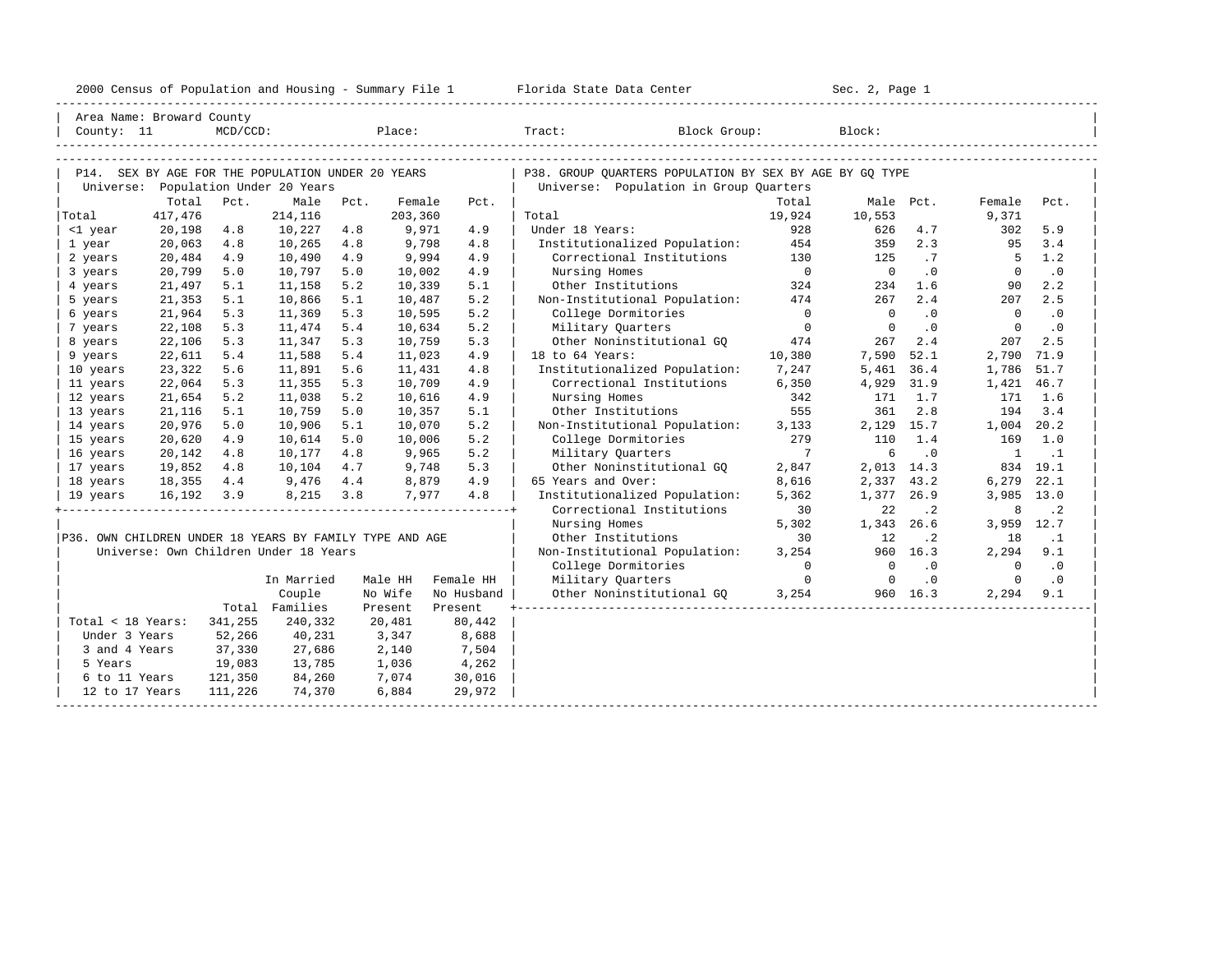| 2000 Census of Population and Housing - Summary File 1 Florida State Data Center                                                           |               |         |                         |                                   | Sec. 2, Page 2       |                        |       |               |        |
|--------------------------------------------------------------------------------------------------------------------------------------------|---------------|---------|-------------------------|-----------------------------------|----------------------|------------------------|-------|---------------|--------|
| Area Name: Broward County                                                                                                                  |               |         |                         |                                   |                      |                        |       |               |        |
| County: 11<br>MCD/CCD:                                                                                                                     |               |         |                         | Place: Tract: Block Group: Block: |                      |                        |       |               |        |
|                                                                                                                                            |               |         |                         |                                   |                      |                        |       |               |        |
| P22/23/24.HOUSEHOLDS BY PRESENCE OF PEOPLE 60(65/75) YEARS AND OVER, HOUSEHOLD SIZE AND   P25. HOUSEHOLDS BY PRESENCE OF<br>HOUSEHOLD TYPE |               |         |                         |                                   |                      | <b>NONRELATIVES</b>    |       |               |        |
| Universe: Households                                                                                                                       |               |         |                         |                                   | Universe: Households |                        |       |               |        |
|                                                                                                                                            | 60+ Years Pct |         | 65+ Years Pct           | 75+ Years Pct                     |                      |                        |       |               |        |
| Total:                                                                                                                                     | 654,445 100.0 |         | 654,445 100.0           | 654,445 100.0                     | Total:               |                        |       | 654,445       |        |
| Households w/ one or more 60/65/75: 228,062 34.8                                                                                           |               |         | 188,789 28.8            | 110,230 16.8                      |                      | Households with one or |       |               |        |
| 1-person household                                                                                                                         | 92,967        |         | 81,408                  | 53,542<br>56,688                  | more non-relatives   |                        |       | 81,092        |        |
| 2 or more person household: 135,095                                                                                                        |               |         | 107,381                 |                                   |                      |                        |       |               |        |
| 125,795<br>Family households                                                                                                               |               | 100,435 |                         | 53,170                            | Households with no   |                        |       |               |        |
| Non-family households 9,300 6,946 3,518<br>Households with no people over 60/65/75: 426,383 65.2 465,656 71.2 544,215 83.2                 |               |         |                         |                                   | non-relatives        |                        |       | 573,353       |        |
|                                                                                                                                            |               |         |                         |                                   |                      |                        |       |               |        |
| 1-person household                                                                                                                         | 100,734       |         | 112,293                 | 140,159                           |                      |                        |       |               |        |
| 2 or more person household: 325,649                                                                                                        |               |         | 353, 363 404, 056       |                                   |                      |                        |       |               |        |
|                                                                                                                                            |               |         |                         | 358,233                           |                      |                        |       |               |        |
| Family households<br>Non-family households<br>$285,608$ 310,968<br>40,041 42,395                                                           |               |         |                         | 45,823                            |                      |                        |       |               |        |
| P18/20. HOUSEHOLDS BY AGE OF HOUSEHOLDER BY HOUSEHOLD TYPE                                                                                 |               |         |                         | H13/15. TENURE BY HOUSEHOLD SIZE  |                      |                        |       |               |        |
| (INCLUDING LIVING ALONE) BY PRESENCE OF OWN CHILDREN                                                                                       |               |         |                         | Universe: Occupied Housing Units  |                      |                        |       |               |        |
| Universe: Households                                                                                                                       |               |         |                         |                                   |                      |                        | Pct   |               | Pct    |
|                                                                                                                                            |               |         |                         |                                   |                      | Owner                  | Owner | Renter        | Renter |
|                                                                                                                                            | Total         |         | Householder Householder |                                   |                      | Total Occupied         | Occ.  | Occupied      | Occ.   |
|                                                                                                                                            | Households    |         | 15 to 64 65 and Over    | Total Occupied Units:             | 654,445              | 454,750                | 100.0 | 199,695 100.0 |        |
| Total:                                                                                                                                     | 654,445       | 486,852 | 167,593                 | 1-person household                | 193,701              | 121,955                | 26.8  | 71,746        | 35.9   |
| Family households:                                                                                                                         | 411,403       | 330,913 | 80,490                  | 2-Person household                | 216,869              | 160,006                | 35.2  | 56,863        | 28.5   |
| Married couple family:                                                                                                                     | 301,745       | 234,932 | 66,813                  | 3-Person household                | 99,794               | 68,850                 | 15.1  | 30,944        | 15.5   |
| With own children under 18                                                                                                                 | 131,559       | 130,993 | 566                     | 4-Person household                | 83,034               | 61,171                 | 13.5  | 21,863        | 10.9   |
| No own children under 18                                                                                                                   | 170,186       | 103,939 | 66,247                  | 5-Person household                | 38,123               | 27,171                 | 6.0   | 10,952        | 5.5    |
| Other family:                                                                                                                              | 109,658       | 95,981  | 13,677                  | 6-Person household                | 14,165 9,723         |                        | 2.1   | 4,442         | 2.2    |
| Male householder, no wife present: 27,840                                                                                                  |               | 25,122  | 2,718                   | 7+Person household                | 8,759                | 5,874                  | 1.3   | 2,885         | 1.4    |
| With own children under 18                                                                                                                 | 13,055        | 12,935  | 120                     |                                   |                      |                        |       |               |        |
| No own children under 18                                                                                                                   | 14,785        | 12,187  | 2,598                   |                                   |                      |                        |       |               |        |
| Female householder, no husband present: 81,818                                                                                             |               | 70,859  | 10,959                  |                                   |                      |                        |       |               |        |
| With own children under 18                                                                                                                 | 47,190        | 47,147  | 43                      |                                   |                      |                        |       |               |        |
| No own children under 18<br>34,628                                                                                                         |               | 23,712  | 10,916                  |                                   |                      |                        |       |               |        |
| Non-family households:                                                                                                                     | 49,341        | 155,939 | 87,103                  |                                   |                      |                        |       |               |        |
| Householder living alone                                                                                                                   |               | 112,293 | 81,408                  |                                   |                      |                        |       |               |        |
| Householder not living alone 19,546                                                                                                        |               | 43,646  | 5,695                   |                                   |                      |                        |       |               |        |
|                                                                                                                                            |               |         |                         |                                   |                      |                        |       |               |        |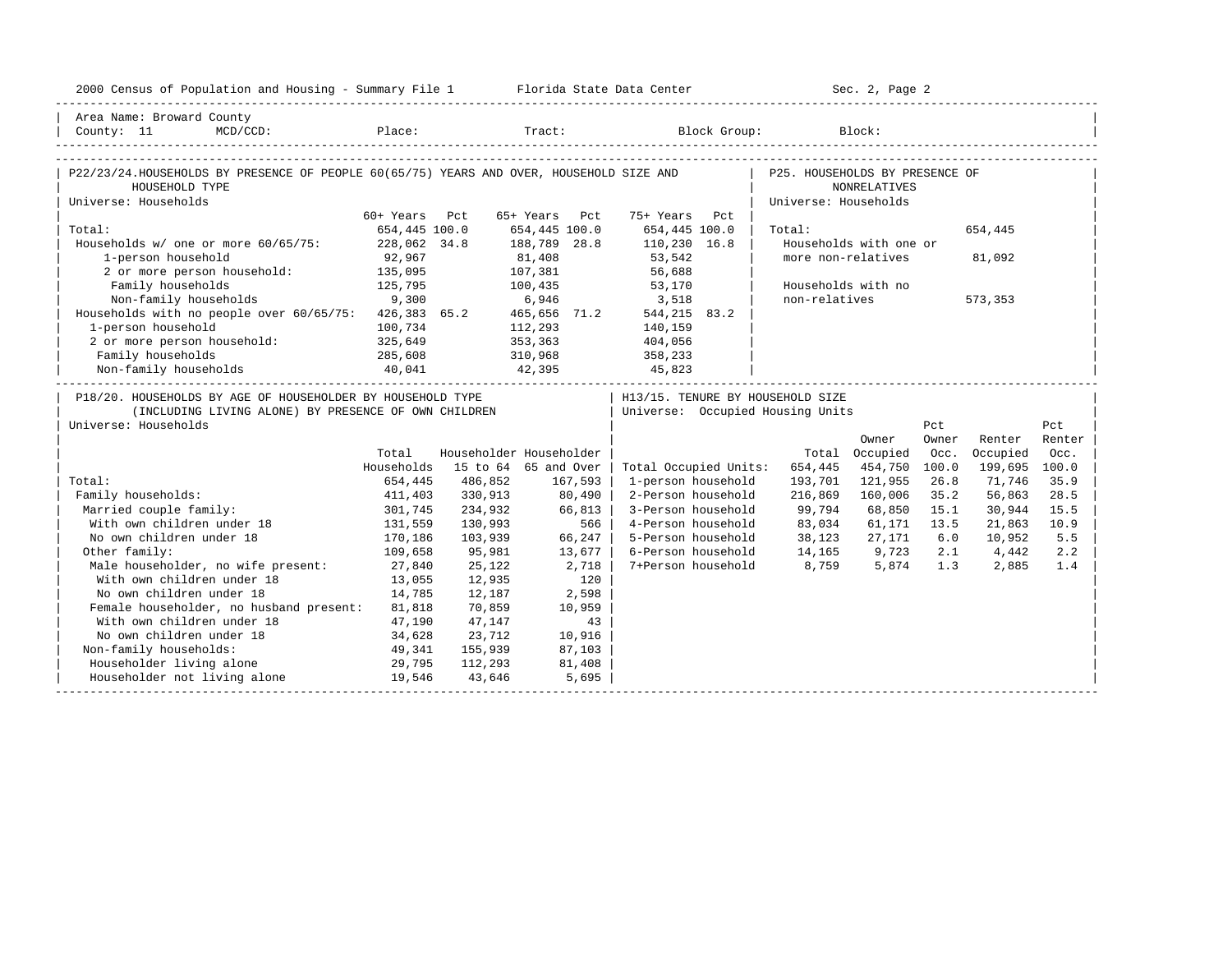| 2000 Census of Population and Housing - Summary File 1 Florida State Data Center |          |                  |             |           |                                                  |       |                                                                                                                |                | Sec. 2, Page 3                               |                 |       |
|----------------------------------------------------------------------------------|----------|------------------|-------------|-----------|--------------------------------------------------|-------|----------------------------------------------------------------------------------------------------------------|----------------|----------------------------------------------|-----------------|-------|
| Area Name: Broward County                                                        |          |                  |             |           |                                                  |       |                                                                                                                |                |                                              |                 |       |
| County: 11                                                                       | MCD/CCD: |                  | Place:      |           | Tract:                                           |       | Block Group:                                                                                                   |                | Block:                                       |                 |       |
|                                                                                  |          |                  |             |           |                                                  |       |                                                                                                                |                |                                              |                 |       |
| P29. RELATIONSHIP BY AGE FOR THE POPULATION UNDER 18 YEARS                       |          |                  |             |           |                                                  |       |                                                                                                                |                |                                              |                 |       |
| Universe: Population under 18 years                                              |          |                  |             |           |                                                  |       |                                                                                                                |                |                                              |                 |       |
|                                                                                  |          |                  |             |           |                                                  |       |                                                                                                                |                |                                              |                 |       |
|                                                                                  |          |                  |             |           | -----Related Child-----                          |       |                                                                                                                |                |                                              |                 |       |
|                                                                                  |          | Pop. in          | Householder |           | Other                                            |       |                                                                                                                |                | Institution-                                 | Noninstitution- |       |
|                                                                                  |          | Total Households | or Spouse   | Own Child | Relatives                                        |       | Nonrelatives                                                                                                   | Total          | alized Pop.                                  | alized Pop.     |       |
| Under 18:                                                                        | 382,929  | 382,001          | 301         | 341,255   | 33,751                                           |       | 6,694                                                                                                          | 928            | 454                                          |                 | 474   |
| Under 3                                                                          | 60,745   | 60,679           |             | 52,266    | 7,647                                            |       | 766                                                                                                            | 66             | $\mathbf{1}$                                 |                 | 65    |
| 3 and 4 years                                                                    | 42,296   | 42,258           |             | 37,330    | 4,309                                            |       | 619                                                                                                            | 38             | 2                                            |                 | 36    |
| 5 years                                                                          | 21,353   | 21,331           |             | 19,083    | 1,923                                            |       | 325                                                                                                            | 22             | $\Omega$                                     |                 | 22    |
| 6 to 11 years                                                                    | 134,175  | 134,016          |             | 121,350   | 10,417                                           |       | 2,249                                                                                                          | 159            | $\mathbf{1}$                                 |                 | 158   |
| 12 and 13 years                                                                  | 42,770   | 42,661           |             | 38,941    | 3,030                                            |       | 690                                                                                                            | 109            | 53                                           |                 | 56    |
| 14 years                                                                         | 20,976   | 20,871           |             | 18,972    | 1,524                                            |       | 375                                                                                                            | 105            | 69                                           |                 | 36    |
| 15 to 17 years                                                                   | 60,313   | 59,884           |             | 53,313    | 4,901                                            |       | 1,670                                                                                                          | 429            | 328                                          |                 | 101   |
| % Under 3                                                                        | 15.9%    | 15.9%            |             | 15.3%     | 22.7%                                            |       | 11.4%                                                                                                          | 7.1%           | .2%                                          |                 | 13.7% |
| % 3 and 4 years                                                                  | 11.1%    | 11.1%            |             | 10.9%     | 12.8%                                            |       | 9.2%                                                                                                           | 4.1%           | .4%                                          |                 | 7.6%  |
| % 5 years                                                                        | 5.6%     | 5.6%             |             | 5.6%      | 5.7%                                             |       | 4.9%                                                                                                           | 2.4%           | $.0\%$                                       |                 | 4.6%  |
| % 6 to 11 years                                                                  | 35.1%    | 35.1%            |             | 35.6%     | 30.9%                                            |       | 33.6%                                                                                                          | 17.1%          | .2%                                          |                 | 33.3% |
| % 12 and 13 years                                                                | 11.2%    | 11.2%            |             | 11.4%     | 9.0%                                             |       | 10.3%                                                                                                          | 11.7%          | 11.7%                                        |                 | 11.8% |
| % 14 years                                                                       | 5.5%     | 5.5%             |             | 5.6%      | 4.5%                                             |       | 5.6%                                                                                                           | 11.3%          | 15.2%                                        |                 | 7.6%  |
| % 15 to 17 years                                                                 | 15.8%    | 15.7%            |             | 15.6%     | 14.5%                                            |       | 24.9%                                                                                                          | 46.2%          | 72.2%                                        |                 | 21.3% |
| H17. TENURE BY HOUSEHOLD TYPE (INCLUDING LIVING ALONE) BY AGE OF HOUSEHOLDER     |          |                  |             |           |                                                  |       |                                                                                                                |                |                                              |                 |       |
| Universe: Occupied Housing Units                                                 |          |                  |             |           |                                                  |       |                                                                                                                |                |                                              |                 |       |
|                                                                                  |          |                  |             |           |                                                  |       | Total Owner ------------ Owner Occupied -------------- Total Renter ------------- Renter Occupied ------------ |                |                                              |                 |       |
|                                                                                  |          |                  |             |           | Occupied Householder Householder Householder Pct |       |                                                                                                                |                | Occupied Householder Householder Householder |                 | Pct   |
|                                                                                  |          | Units            | 15 to 34    | 35 to 64  | 65+                                              | $65+$ |                                                                                                                | Units 15 to 34 | 35 to 64                                     | $65+$           | $65+$ |
| Family households:                                                               |          | 307,481          | 40,524      | 194,090   | 72,867 23.7                                      |       | 103,922                                                                                                        | 39,263         | 57,036                                       | 7,623           | 7.3   |
| Married-couple family: 246,115                                                   |          |                  | 31,003      | 153,537   | 61,575                                           | 25.0  | 55,630                                                                                                         | 19,618         | 30,774                                       | 5,238           | 9.4   |
| Other family:                                                                    |          | 61,366           | 9,521       | 40,553    | 11,292                                           | 18.4  | 48,292                                                                                                         | 19,645         | 26,262                                       | 2,385           | 4.9   |
| Male householder, no wife 15,456                                                 |          |                  | 3,293       | 9,988     | 2,175                                            | 14.1  | 12,384                                                                                                         | 5,314          | 6,527                                        | 543             | 4.4   |
| Female hsehldr, no husband 45,910                                                |          |                  | 6,228       | 30,565    | 9,117                                            | 19.9  | 35,908                                                                                                         | 14,331         | 19,735                                       | 1,842           | 5.1   |
| Nonfamily households:                                                            |          | 147,269          | 14,072      | 63,690    | 69,507                                           | 47.2  | 95,773                                                                                                         | 34,113         | 44,064                                       | 17,596          | 18.4  |
| Male householder:                                                                |          | 58,426           | 8,578       | 32,127    | 17,721                                           | 30.3  | 52,963                                                                                                         | 20,109         | 27,352                                       | 5,502           | 10.4  |
| Living alone                                                                     |          | 43,608           | 5,082       | 23,243    | 15,283                                           | 35.0  | 37,986                                                                                                         | 11,727         | 21,283                                       | 4,976           | 13.1  |
| Not living alone                                                                 |          | 14,818           | 3,496       | 8,884     | 2,438                                            | 16.5  | 14,977                                                                                                         | 8,382          | 6,069                                        | 526             | 3.5   |
| Female householder:                                                              |          | 88,843           | 5,494       | 31,563    | 51,786                                           | 58.3  | 42,810                                                                                                         | 14,004         | 16,712                                       | 12,094          | 28.3  |
| Living alone                                                                     |          | 78,347           | 3,464       | 25,386    | 49,497                                           | 63.2  | 33,760                                                                                                         | 8,469          | 13,639                                       | 11,652          | 34.5  |
| Not living alone                                                                 |          | 10,496           | 2,030       | 6,177     | 2,289                                            | 21.8  | 9,050                                                                                                          | 5,535          | 3,073                                        | 442             | 4.9   |
|                                                                                  |          |                  |             |           |                                                  |       |                                                                                                                |                |                                              |                 |       |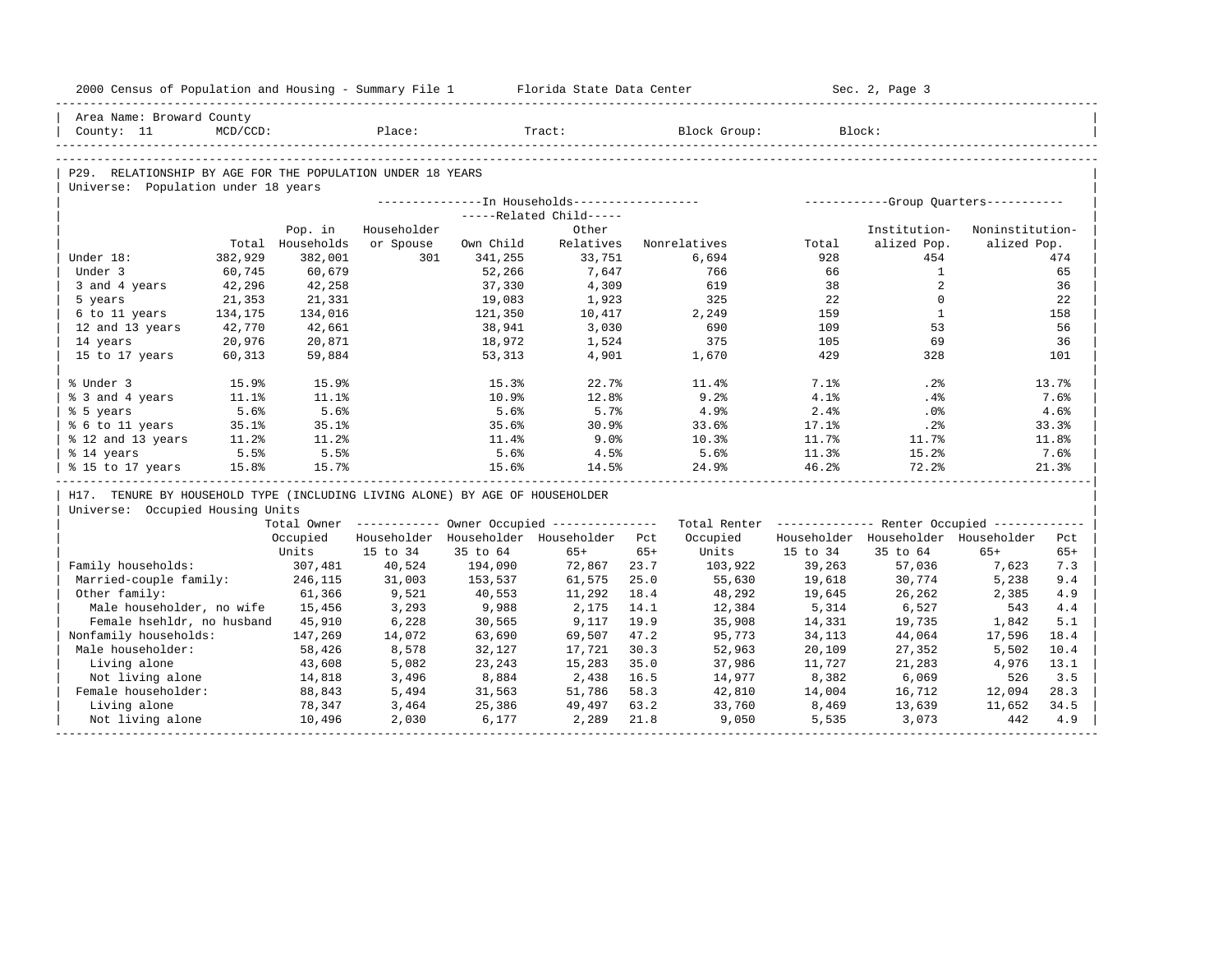|  |  |  | 2000 Census of Population and Housing - Summary File 1 |  |  |  |  |  |  |  |
|--|--|--|--------------------------------------------------------|--|--|--|--|--|--|--|
|--|--|--|--------------------------------------------------------|--|--|--|--|--|--|--|

| Area Name: Calhoun County                               |                  |             |                                       |        |                   |         |            | __________________________                              |                            |                       |                             |                 |           |  |
|---------------------------------------------------------|------------------|-------------|---------------------------------------|--------|-------------------|---------|------------|---------------------------------------------------------|----------------------------|-----------------------|-----------------------------|-----------------|-----------|--|
| County: 13                                              |                  | $MCD/CCD$ : |                                       |        | Place:            |         |            | Tract:<br>Block Group:                                  |                            | Block:                |                             |                 |           |  |
|                                                         |                  |             |                                       |        |                   |         |            |                                                         |                            |                       |                             |                 |           |  |
|                                                         |                  |             |                                       |        |                   |         |            |                                                         |                            |                       |                             |                 |           |  |
| P14. SEX BY AGE FOR THE POPULATION UNDER 20 YEARS       |                  |             |                                       |        |                   |         |            | P38. GROUP OUARTERS POPULATION BY SEX BY AGE BY GO TYPE |                            |                       |                             |                 |           |  |
|                                                         |                  |             | Universe: Population Under 20 Years   |        |                   |         |            | Universe: Population in Group Quarters                  |                            |                       |                             |                 |           |  |
|                                                         | Total            | Pct.        | Male Pct.                             |        | Female            |         | Pct.       | Total                                                   | Total                      |                       | Male Pct.                   | Female<br>188   | Pct.      |  |
| Total<br><1 year                                        | 3,332<br>144 4.3 |             | 1,728<br>78 4.5                       |        | 1,604             | 66      | 4.1        | Under 18 Years:                                         | 1,720<br>$\overline{a}$    | 1,532<br>$\mathbf{2}$ | $\cdot$ 1                   | $\Omega$        | $\cdot$ 1 |  |
| 1 year                                                  | 161              | 4.8         |                                       | 91 5.3 |                   | 70      | 4.4        | Institutionalized Population:                           | $1 \qquad \qquad$          | $\mathbf{1}$          | $\cdot$ 1                   | $\mathbf{0}$    | $\cdot$ 1 |  |
| 2 years                                                 | 168              | 5.0         |                                       | 72 4.2 |                   | 96      | 6.0        | Correctional Institutions                               | $\sim$ 1                   | $\mathbf{1}$          | $\cdot$ 1                   | $\Omega$        | $\cdot$ 1 |  |
| 3 years                                                 | 155              | 4.7         |                                       | 71 4.1 |                   | 84      | 5.2        | Nursing Homes                                           | $\cap$                     | $\Omega$              | .0                          | $\Omega$        | $\cdot$ 0 |  |
| 4 years                                                 | 139              | 4.2         |                                       | 69 4.0 |                   | 70      | 4.4        | Other Institutions                                      | $\Omega$                   | $\Omega$              | .0                          | $\Omega$        | $\cdot$ 0 |  |
| 5 years                                                 | 139              | 4.2         | 60                                    | 3.5    |                   | 79      | 4.9        | Non-Institutional Population:                           | $\mathbf{1}$               | $\frac{1}{2}$         | $\cdot$ 1                   | $\Omega$        | $\cdot$ 1 |  |
| 6 years                                                 | 150              | 4.5         |                                       | 77 4.5 |                   | 73      | 4.6        | College Dormitories                                     | $\Omega$                   | $\Omega$              | .0                          | $\Omega$        | $\cdot$ 0 |  |
| 7 years                                                 | 154              | 4.6         | 80                                    | 4.6    |                   | 74      | 4.6        | Military Quarters                                       | $\Omega$                   | $\Omega$              | .0                          | $\Omega$        | $\cdot$ 0 |  |
| 8 years                                                 | 153              | 4.6         |                                       | 81 4.7 |                   | 72      | 4.5        | Other Noninstitutional GO                               | $\overline{1}$             | $\mathbf{1}$          | $\cdot$ 1                   | $\Omega$        | $\cdot$ 1 |  |
| 9 years                                                 | 176              | 5.3         |                                       | 89 5.2 |                   | 87      | 4.1        | 18 to 64 Years:                                         | 1,500                      | 1,470 87.2            |                             | 30              | 96.0      |  |
| 10 years                                                | 181              | 5.4         | 91                                    | 5.3    |                   | 90      | 4.4        | Institutionalized Population:                           | 1,472                      | 1,461                 | 85.6                        | 11              | 95.4      |  |
| 11 years                                                | 170              | 5.1         | 97                                    | 5.6    |                   | 73      | $6.0$      | Correctional Institutions                               | 1,455                      | 1,451                 | 84.6                        | $4\overline{ }$ | 94.7      |  |
| 12 years                                                | 199              | 6.0         | 106                                   | 6.1    |                   | 93      | 5.2        | Nursing Homes                                           | 16                         | 10                    | .9                          | 6               | .7        |  |
| 13 years                                                | 175              | 5.3         | 96                                    | 5.6    |                   | 79      | 4.4        | Other Institutions                                      | $\overline{1}$             | $\overline{0}$        | $\cdot$ 1                   | 1               | $\cdot$ 0 |  |
| 14 years                                                | 189              | 5.7         | 111 6.4                               |        |                   | 78      | 4.9        | Non-Institutional Population:                           | 28                         | 9                     | 1.6                         | 19              | . 6       |  |
| 15 years                                                | 183              | 5.5         | 92 5.3                                |        |                   | 91      | 4.6        | College Dormitories                                     | $\Omega$                   | $\Omega$              | $\overline{\phantom{0}}$ .0 | $\Omega$        | $\cdot$ 0 |  |
| 16 years                                                | 186              | 5.6         | 88 5.1                                |        |                   | 98      | 4.6        | Military Quarters                                       | $\overline{0}$             | $\Omega$              | $\cdot$ 0                   | $\overline{0}$  | $\cdot$ 0 |  |
| 17 years                                                | 199 6.0          |             | 106 6.1                               |        |                   | 93      | 4.5        | Other Noninstitutional GQ 38                            |                            | 9                     | 1.6                         | 19              | .6        |  |
| 18 years                                                | 158 4.7          |             | 85 4.9                                |        |                   | 73      | 4.1        | 65 Years and Over:                                      | 218                        |                       | 60 12.7                     | 158             | 3.9       |  |
| 19 years                                                | 153 4.6          |             |                                       | 88 5.1 |                   | 65      | 4.4        | Institutionalized Population:                           | 206                        |                       | 58 12.0                     | 148             | 3.8       |  |
|                                                         |                  |             |                                       |        |                   |         |            | Correctional Institutions                               | $\overline{\phantom{a}}$   | 2                     | $\cdot$ 1                   | $\overline{0}$  | $\cdot$ 1 |  |
|                                                         |                  |             |                                       |        |                   |         |            | Nursing Homes                                           | 202                        |                       | 55 11.7                     | 147             | 3.6       |  |
| P36. OWN CHILDREN UNDER 18 YEARS BY FAMILY TYPE AND AGE |                  |             |                                       |        |                   |         |            | Other Institutions                                      | $\overline{\phantom{a}}$ 2 | 1                     | $\ldots$ 1                  | $\overline{1}$  | $\cdot$ 1 |  |
|                                                         |                  |             | Universe: Own Children Under 18 Years |        |                   |         |            | Non-Institutional Population: 12                        |                            | $\overline{2}$        | .7                          | 10              | $\cdot$ 1 |  |
|                                                         |                  |             |                                       |        |                   |         |            | College Dormitories                                     | $\overline{0}$             | $\bigcirc$            | $\overline{0}$              | $\overline{0}$  | $\cdot$ 0 |  |
|                                                         |                  |             | In Married                            |        | Male HH Female HH |         |            | Military Quarters                                       | $\sim$ 0                   | $\overline{0}$        | $\overline{0}$              | $\overline{0}$  | $\cdot$ 0 |  |
|                                                         |                  |             | Couple                                |        | No Wife           |         | No Husband | Other Noninstitutional GQ 12                            |                            | $\overline{2}$        | .7                          | 10              | $\cdot$ 1 |  |
|                                                         |                  |             | Total Families                        |        | Present           | Present |            |                                                         |                            |                       |                             |                 |           |  |
| Total < 18 Years:                                       |                  | 2,619       | 1,879                                 |        | 171               |         | 569        |                                                         |                            |                       |                             |                 |           |  |
| Under 3 Years                                           |                  | 374         | 275                                   |        | 23                |         | 76         |                                                         |                            |                       |                             |                 |           |  |
| 3 and 4 Years                                           |                  | 258         | 184                                   |        | 16                |         | 58         |                                                         |                            |                       |                             |                 |           |  |
| 5 Years                                                 |                  | 126         | 92                                    |        | $\overline{7}$    |         | 27         |                                                         |                            |                       |                             |                 |           |  |
| 6 to 11 Years                                           |                  | 875         | 640                                   |        | 44                |         | 191        |                                                         |                            |                       |                             |                 |           |  |
| 12 to 17 Years                                          |                  | 986         | 688                                   |        | 81                |         | 217        |                                                         |                            |                       |                             |                 |           |  |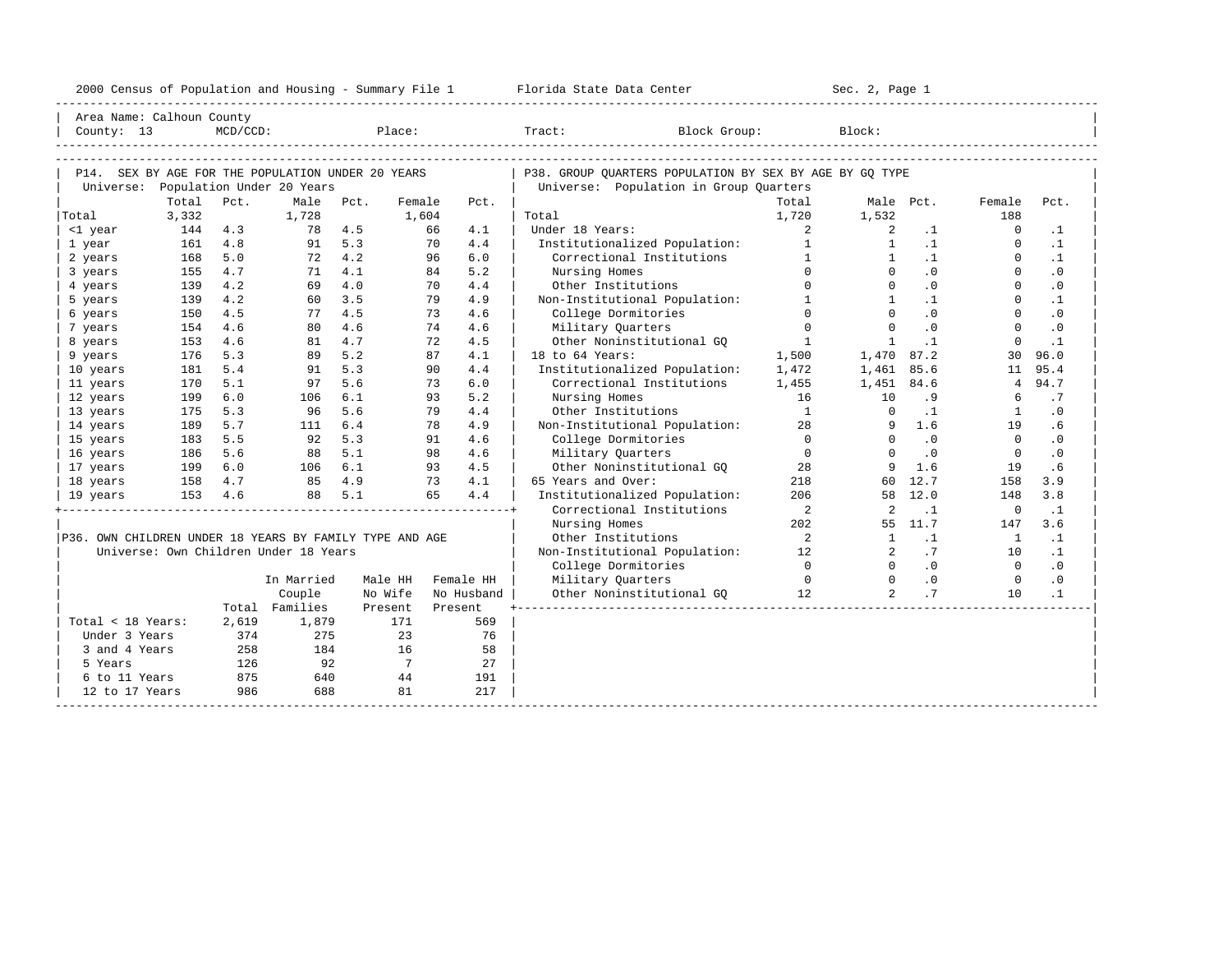| 2000 Census of Population and Housing - Summary File 1 Florida State Data Center                                                                                                 |               |                         |                                   |                |                       |          |                                  | Sec. 2, Page 2         |             |          |           |
|----------------------------------------------------------------------------------------------------------------------------------------------------------------------------------|---------------|-------------------------|-----------------------------------|----------------|-----------------------|----------|----------------------------------|------------------------|-------------|----------|-----------|
| Area Name: Calhoun County                                                                                                                                                        |               |                         |                                   |                |                       |          |                                  |                        |             |          |           |
| $\begin{tabular}{lllll} County: & 13 & \texttt{MCD/CCD}: & \texttt{Place:} & \texttt{Track:} & \texttt{Block Group:} & \texttt{Block:} & \\ & & & & & & \\ \hline \end{tabular}$ |               |                         |                                   |                |                       |          |                                  |                        |             |          |           |
|                                                                                                                                                                                  |               |                         |                                   |                |                       |          |                                  |                        |             |          |           |
| P22/23/24.HOUSEHOLDS BY PRESENCE OF PEOPLE 60(65/75) YEARS AND OVER, HOUSEHOLD SIZE AND                                                                                          |               |                         |                                   |                |                       |          | P25. HOUSEHOLDS BY PRESENCE OF   |                        |             |          |           |
| HOUSEHOLD TYPE                                                                                                                                                                   |               |                         |                                   |                |                       |          |                                  | <b>NONRELATIVES</b>    |             |          |           |
| Universe: Households                                                                                                                                                             |               |                         |                                   |                |                       |          | Universe: Households             |                        |             |          |           |
|                                                                                                                                                                                  | 60+ Years Pct |                         | 65+ Years Pct                     |                | 75+ Years             | Pct.     |                                  |                        |             |          |           |
| Total:                                                                                                                                                                           | 4,468 100.0   |                         |                                   | 4,468 100.0    | 4,468 100.0           |          | Total:                           |                        |             | 4,468    |           |
| Households w/ one or more 60/65/75:                                                                                                                                              | 1,646 36.8    |                         |                                   | 1,257 28.1     |                       | 610 13.7 |                                  | Households with one or |             |          |           |
| 1-person household                                                                                                                                                               | 683           |                         | 556                               |                | 323                   |          | more non-relatives               |                        |             | 368      |           |
| 2 or more person household:                                                                                                                                                      | 963           |                         | 701                               |                | 287                   |          |                                  |                        |             |          |           |
| Family households                                                                                                                                                                | 906           |                         | 666                               |                | 281                   |          | Households with no               |                        |             |          |           |
| Non-family households                                                                                                                                                            | 57            |                         | 35                                |                | 6                     |          | non-relatives                    |                        |             | 4,100    |           |
| Households with no people over 60/65/75: 2,822 63.2 3,211 71.9                                                                                                                   |               |                         | $\frac{1}{2}$ , 211<br>628<br>2 - |                | 3,858 86.3            |          |                                  |                        |             |          |           |
| 1-person household                                                                                                                                                               | 501           |                         |                                   |                | 861                   |          |                                  |                        |             |          |           |
| 2 or more person household: 2,321                                                                                                                                                |               |                         |                                   |                | 2,997                 |          |                                  |                        |             |          |           |
| Family households                                                                                                                                                                | 2,224         |                         |                                   |                | 2,464 2,849           |          |                                  |                        |             |          |           |
| Non-family households                                                                                                                                                            | 97            |                         | 119                               |                | 148                   |          |                                  |                        |             |          |           |
| P18/20. HOUSEHOLDS BY AGE OF HOUSEHOLDER BY HOUSEHOLD TYPE                                                                                                                       |               |                         |                                   |                |                       |          | H13/15. TENURE BY HOUSEHOLD SIZE |                        |             |          |           |
| (INCLUDING LIVING ALONE) BY PRESENCE OF OWN CHILDREN                                                                                                                             |               |                         |                                   |                |                       |          | Universe: Occupied Housing Units |                        |             |          |           |
| Universe: Households                                                                                                                                                             |               |                         |                                   |                |                       |          |                                  |                        | Pct         |          | Pct       |
|                                                                                                                                                                                  |               |                         |                                   |                |                       |          |                                  | Owner                  | Owner       | Renter   | Renter    |
|                                                                                                                                                                                  | Total         | Householder Householder |                                   |                |                       |          |                                  | Total Occupied         | Occ.        | Occupied | Occ.      |
|                                                                                                                                                                                  | Households    | 15 to 64 65 and Over    |                                   |                | Total Occupied Units: |          | 4,468                            |                        | 3,583 100.0 |          | 885 100.0 |
| Total:                                                                                                                                                                           | 4,468         | 3,311                   |                                   | 1,157          | 1-person household    |          | 1,184                            |                        | 917 25.6    | 267      | 30.2      |
| Family households:                                                                                                                                                               | 3,130         | 2,556                   |                                   | 574            | 2-Person household    |          | 1,466                            | 1,251                  | 34.9        | 215      | 24.3      |
| Married couple family:                                                                                                                                                           | 2,335         | 1,906                   |                                   | 429            | 3-Person household    |          | 766                              | 603                    | 16.8        | 163      | 18.4      |
| With own children under 18                                                                                                                                                       | 1,016         | 1,906<br>1,009          |                                   | 7 <sup>1</sup> | 4-Person household    |          | 631                              |                        | 501 14.0    | 130      | 14.7      |
| No own children under 18                                                                                                                                                         | 1,319         | 897                     |                                   | 422            | 5-Person household    |          |                                  | 271<br>207             | 5.8         | 64       | 7.2       |
| Other family:                                                                                                                                                                    | 795           | 650                     |                                   | 145            | 6-Person household    |          |                                  | 88<br>61 —             | 1.7         | 27       | 3.1       |
| Male householder, no wife present:                                                                                                                                               | 193           | 172                     |                                   | 21             | 7+Person household    |          | 62                               | 43                     | 1.2         | 19       | 2.1       |
| With own children under 18                                                                                                                                                       | 109           | 106                     |                                   | $\overline{3}$ |                       |          |                                  |                        |             |          |           |
| No own children under 18                                                                                                                                                         | 84            | 66                      |                                   | 18             |                       |          |                                  |                        |             |          |           |
| Female householder, no husband present:                                                                                                                                          | 602           | 478                     |                                   | 124            |                       |          |                                  |                        |             |          |           |
| With own children under 18                                                                                                                                                       | 328           | 327                     |                                   | $\mathbf{1}$   |                       |          |                                  |                        |             |          |           |
| No own children under 18                                                                                                                                                         | 274           | 151                     |                                   | 123            |                       |          |                                  |                        |             |          |           |
| Non-family households:                                                                                                                                                           | 154           | 755                     |                                   | 583            |                       |          |                                  |                        |             |          |           |
| Householder living alone                                                                                                                                                         | 93            | 628                     |                                   | 556            |                       |          |                                  |                        |             |          |           |
| Householder not living alone                                                                                                                                                     | 61            | 127                     |                                   | 27             |                       |          |                                  |                        |             |          |           |
|                                                                                                                                                                                  |               |                         |                                   |                |                       |          |                                  |                        |             |          |           |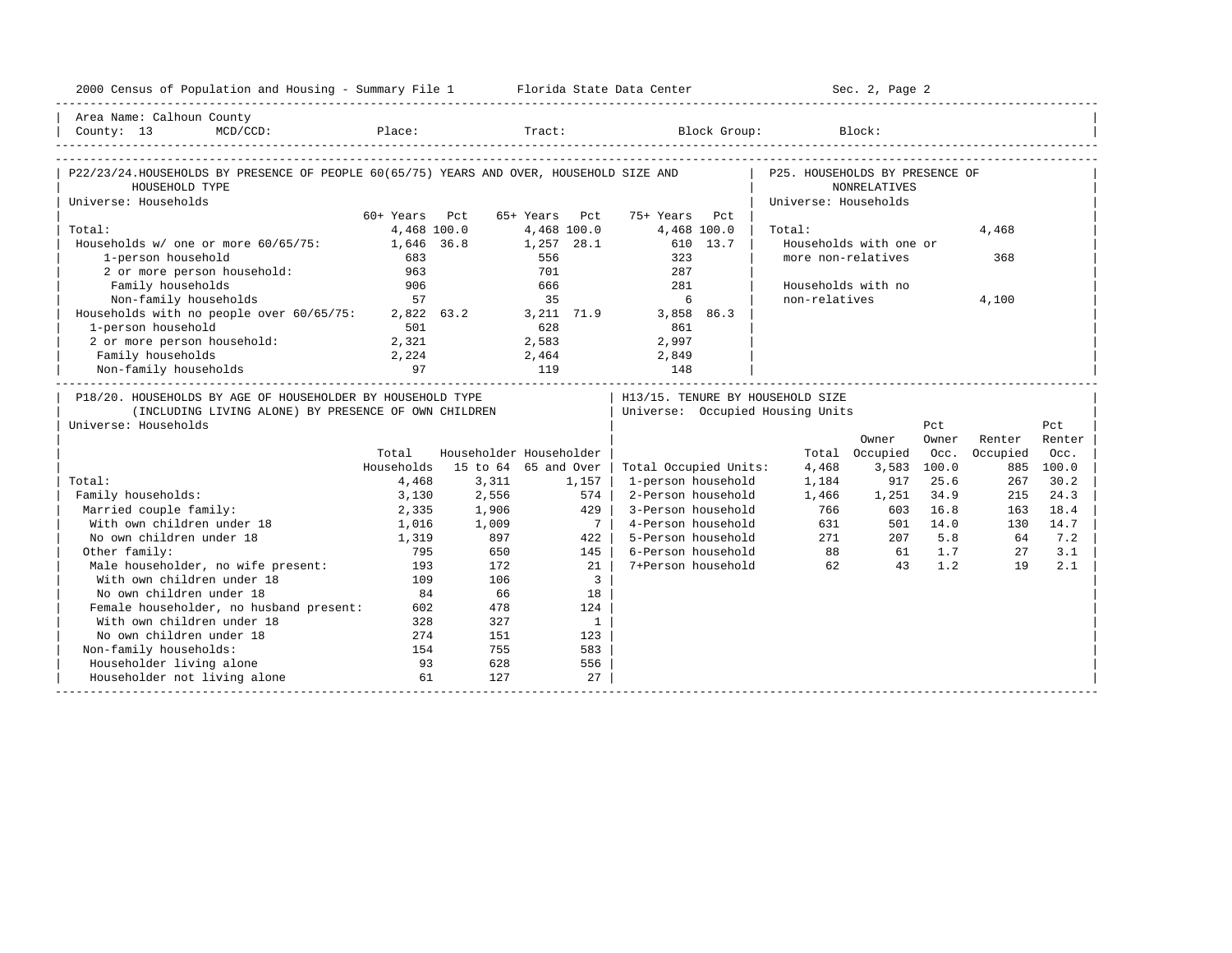|                        | 2000 Census of Population and Housing - Summary File 1                                                           |                  |                 |           | Florida State Data Center                             |       |                   |                 | Sec. 2, Page 3                                          |                 |              |
|------------------------|------------------------------------------------------------------------------------------------------------------|------------------|-----------------|-----------|-------------------------------------------------------|-------|-------------------|-----------------|---------------------------------------------------------|-----------------|--------------|
|                        | Area Name: Calhoun County                                                                                        |                  |                 |           |                                                       |       |                   |                 |                                                         |                 |              |
| County: 13             | $MCD/CCD$ :                                                                                                      |                  | Place:          |           | Tract:                                                |       | Block Group:      |                 | Block:                                                  |                 |              |
|                        |                                                                                                                  |                  |                 |           |                                                       |       |                   |                 |                                                         |                 |              |
|                        | P29. RELATIONSHIP BY AGE FOR THE POPULATION UNDER 18 YEARS                                                       |                  |                 |           |                                                       |       |                   |                 |                                                         |                 |              |
|                        | Universe: Population under 18 years                                                                              |                  |                 |           | ---------------- In Households------------------      |       |                   |                 | -----------Group Quarters-----------                    |                 |              |
|                        |                                                                                                                  |                  |                 |           | -----Related Child-----                               |       |                   |                 |                                                         |                 |              |
|                        |                                                                                                                  | Pop. in          | Householder     |           | Other                                                 |       |                   |                 | Institution-                                            | Noninstitution- |              |
|                        |                                                                                                                  | Total Households | or Spouse       | Own Child | Relatives                                             |       | Nonrelatives      | Total           | alized Pop.                                             | alized Pop.     |              |
| Under 18:              | 3,021                                                                                                            | 3,019            | $4\overline{ }$ | 2,619     | 319                                                   |       | 77                | 2               | $\mathbf{1}$                                            |                 | 1            |
| Under 3                | 473                                                                                                              | 473              |                 | 374       | 85                                                    |       | 14                | $\Omega$        | $\Omega$                                                |                 | $\mathbf 0$  |
| 3 and 4 years          | 294                                                                                                              | 294              |                 | 258       | 34                                                    |       | 2                 | $\mathbf 0$     | $\mathbf 0$                                             |                 | $\mathbf 0$  |
| 5 years                | 139                                                                                                              | 139              |                 | 126       | 11                                                    |       | 2                 | $\Omega$        | $\Omega$                                                |                 | $\mathbf 0$  |
| 6 to 11 years          | 984                                                                                                              | 983              |                 | 875       | 95                                                    |       | 13                | $\mathbf{1}$    | $\Omega$                                                |                 | $\mathbf{1}$ |
| 12 and 13 years        | 374                                                                                                              | 374              |                 | 328       | 34                                                    |       | $12 \overline{ }$ | $\Omega$        | $\Omega$                                                |                 | $\mathbf 0$  |
| 14 years               | 189                                                                                                              | 189              |                 | 174       | 13                                                    |       | 2                 | $\Omega$        | $\Omega$                                                |                 | $\Omega$     |
| 15 to 17 years         | 564                                                                                                              | 563              |                 | 484       | 47                                                    |       | 32                | $\mathbf{1}$    | $\mathbf{1}$                                            |                 | $\mathbf 0$  |
|                        |                                                                                                                  |                  |                 |           |                                                       |       |                   |                 |                                                         |                 |              |
| % Under 3              | 15.7%                                                                                                            | 15.7%            |                 | 14.3%     | 26.6%                                                 |       | 18.2%             | .0 <sup>8</sup> | .0%                                                     |                 | .0%          |
| % 3 and 4 years        | 9.7%                                                                                                             | 9.8%             |                 | 9.9%      | 10.7%                                                 |       | 2.6%              | .0%             | .0%                                                     |                 | .0%          |
| % 5 years              | 4.6%                                                                                                             | 4.6%             |                 | 4.8%      | 3.4%                                                  |       | 2.6%              | .0%             | .0%                                                     |                 | .0%          |
| % 6 to 11 years        | 32.6%                                                                                                            | 32.6%            |                 | 33.4%     | 29.8%                                                 |       | 16.9%             | 50.0%           | .0%                                                     |                 | 100.0%       |
| % 12 and 13 years      | 12.4%                                                                                                            | 12.4%            |                 | 12.5%     | 10.7%                                                 |       | 15.6%             | .0%             | .0%                                                     |                 | .0%          |
| % 14 years             | 6.3%                                                                                                             | 6.3%             |                 | 6.6%      | 4.1%                                                  |       | 2.6%              | .0%             | .0%                                                     |                 | .0%          |
| % 15 to 17 years       | 18.7%                                                                                                            | 18.7%            |                 | 18.5%     | 14.7%                                                 |       | 41.6%             | 50.0%           | 100.0%                                                  |                 | .0%          |
|                        |                                                                                                                  |                  |                 |           |                                                       |       |                   |                 |                                                         |                 |              |
|                        | H17. TENURE BY HOUSEHOLD TYPE (INCLUDING LIVING ALONE) BY AGE OF HOUSEHOLDER<br>Universe: Occupied Housing Units |                  |                 |           |                                                       |       |                   |                 |                                                         |                 |              |
|                        |                                                                                                                  |                  |                 |           | Total Owner ----------- Owner Occupied -------------- |       |                   |                 | Total Renter ------------- Renter Occupied ------------ |                 |              |
|                        |                                                                                                                  | Occupied         |                 |           | Householder Householder Householder Pct               |       | Occupied          |                 | Householder Householder Householder                     |                 | Pct          |
|                        |                                                                                                                  | Units            | 15 to 34        | 35 to 64  | $65+$                                                 | $65+$ | Units             | 15 to 34        | 35 to 64                                                | $65+$           | $65+$        |
| Family households:     |                                                                                                                  | 2,577            | 465             | 1,574     | 538                                                   | 20.9  | 553               | 252             | 265                                                     | 36              | 6.5          |
| Married-couple family: |                                                                                                                  | 2,053            | 370             | 1,270     | 413                                                   | 20.1  | 282               | 121             | 145                                                     | 16              | 5.7          |
| Other family:          |                                                                                                                  | 524              | 95              | 304       | 125                                                   | 23.9  | 271               | 131             | 120                                                     | 20              | 7.4          |
|                        | Male householder, no wife                                                                                        | 121              | 23              | 80        | 18                                                    | 14.9  | 72                | 36              | 33                                                      | $\overline{3}$  | 4.2          |
|                        | Female hsehldr, no husband                                                                                       | 403              | 72              | 224       | 107                                                   | 26.6  | 199               | 95              | 87                                                      | 17              | 8.5          |
| Nonfamily households:  |                                                                                                                  | 1,006            | 86              | 430       | 490                                                   | 48.7  | 332               | 76              | 163                                                     | 93              | 28.0         |
| Male householder:      |                                                                                                                  | 409              | 55              | 230       | 124                                                   | 30.3  | 174               | 56              | 91                                                      | 27              | 15.5         |
| Living alone           |                                                                                                                  | 360              | 42              | 203       | 115                                                   | 31.9  | 130               | 34              | 73                                                      | 23              | 17.7         |
| Not living alone       |                                                                                                                  | 49               | 13              | 27        | 9                                                     | 18.4  | 44                | 22              | 18                                                      | $\overline{4}$  | 9.1          |
| Female householder:    |                                                                                                                  | 597              | 31              | 200       | 366                                                   | 61.3  | 158               | 20              | 72                                                      | 66              | 41.8         |
| Living alone           |                                                                                                                  | 557              | 24              | 179       | 354                                                   | 63.6  | 137               | 14              | 59                                                      | 64              | 46.7         |
| Not living alone       |                                                                                                                  | 40               | 7               | 21        | 12                                                    | 30.0  | 21                | 6               | 13                                                      | $\overline{a}$  | 9.5          |
|                        |                                                                                                                  |                  |                 |           |                                                       |       |                   |                 |                                                         |                 |              |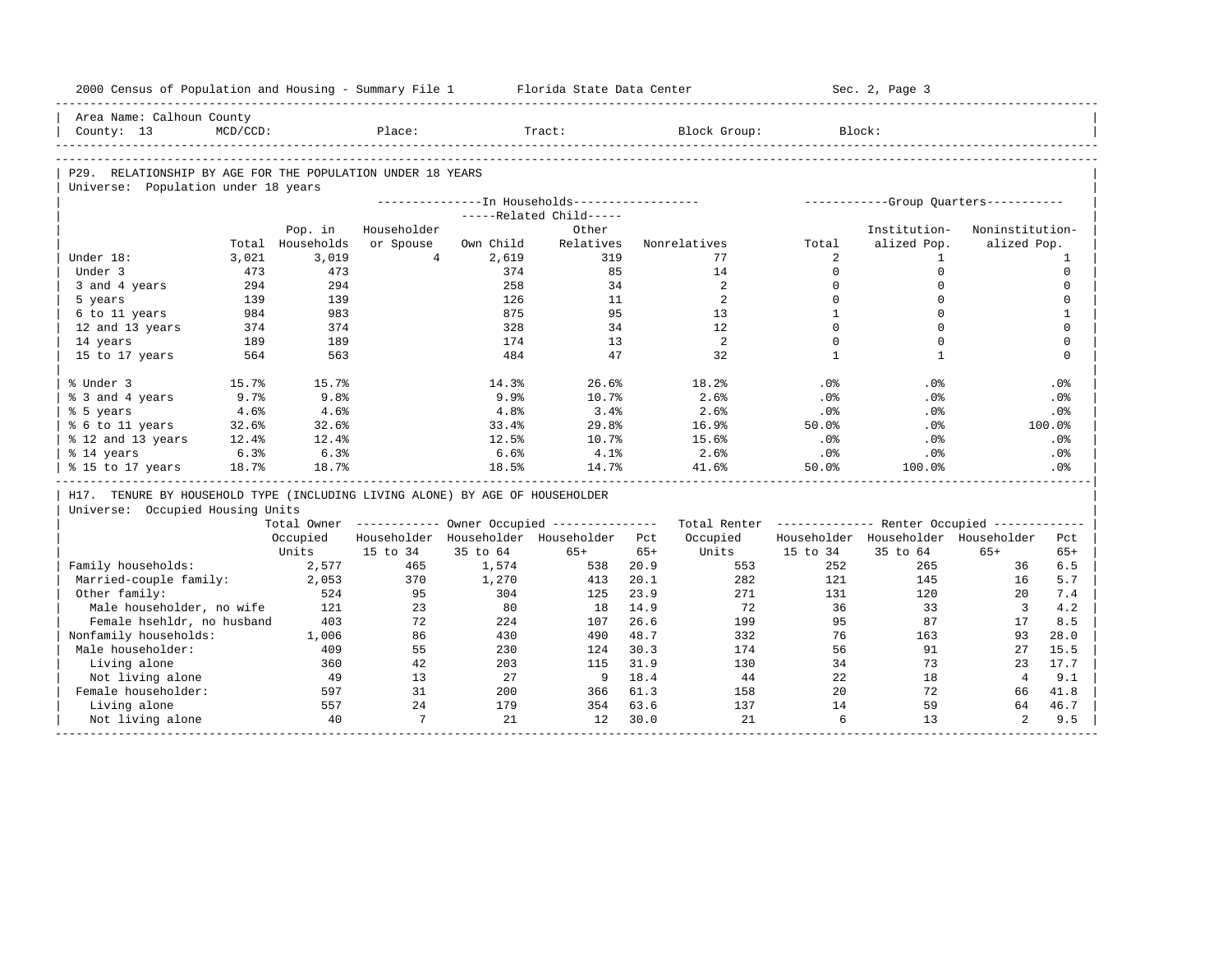|  |  |  | 2000 Census of Population and Housing - Summary File 1 |  |  |  |  |  |  |  |
|--|--|--|--------------------------------------------------------|--|--|--|--|--|--|--|
|--|--|--|--------------------------------------------------------|--|--|--|--|--|--|--|

|                                                         | Area Name: Charlotte County                       |             |                |         |                  |                                                                                                                                                                                                                                |                                                         |                          |                 |           |                 |                |
|---------------------------------------------------------|---------------------------------------------------|-------------|----------------|---------|------------------|--------------------------------------------------------------------------------------------------------------------------------------------------------------------------------------------------------------------------------|---------------------------------------------------------|--------------------------|-----------------|-----------|-----------------|----------------|
| County: 15                                              |                                                   | $MCD/CCD$ : |                |         |                  | Place: The contract of the contract of the contract of the contract of the contract of the contract of the contract of the contract of the contract of the contract of the contract of the contract of the contract of the con | Tract:<br>Block Group:                                  |                          | Block:          |           |                 |                |
|                                                         |                                                   |             |                |         |                  |                                                                                                                                                                                                                                |                                                         |                          |                 |           |                 |                |
|                                                         |                                                   |             |                |         |                  |                                                                                                                                                                                                                                |                                                         |                          |                 |           |                 |                |
|                                                         | P14. SEX BY AGE FOR THE POPULATION UNDER 20 YEARS |             |                |         |                  |                                                                                                                                                                                                                                | P38. GROUP OUARTERS POPULATION BY SEX BY AGE BY GO TYPE |                          |                 |           |                 |                |
|                                                         | Universe: Population Under 20 Years               |             |                |         |                  |                                                                                                                                                                                                                                | Universe: Population in Group Quarters                  |                          |                 |           |                 |                |
|                                                         | Total<br>24,318                                   | Pct.        | Male<br>12,325 | Pct.    | Female<br>11,993 | Pct.                                                                                                                                                                                                                           | Total                                                   | Total<br>2,592           | 1,546           | Male Pct. | Female<br>1,046 | Pct.           |
| Total<br><1 year                                        | 964                                               | 4.0         | 465            | 3.8     | 499              | 4.2                                                                                                                                                                                                                            | Under 18 Years:                                         | 68                       | 67              | 2.6       | $\mathbf{1}$    | 4.3            |
| 1 year                                                  | 1,081                                             | 4.4         | 537            | 4.4     | 544              | 4.5                                                                                                                                                                                                                            | Institutionalized Population:                           | 65                       | 65              | 2.5       | $\Omega$        | 4.2            |
| 2 years                                                 | 1,004                                             | 4.1         | 514            | 4.2     | 490              | 4.1                                                                                                                                                                                                                            | Correctional Institutions                               | 6                        | - 6             | $\cdot$ 2 | $\Omega$        | .4             |
| 3 years                                                 | 1,150                                             | 4.7         | 587            | 4.8     | 563              | 4.7                                                                                                                                                                                                                            | Nursing Homes                                           | $\Omega$                 | $\Omega$        | .0        | $\Omega$        | $\cdot$ 0      |
| 4 years                                                 | 1,055                                             | 4.3         | 530            | 4.3     | 525              | 4.4                                                                                                                                                                                                                            | Other Institutions                                      | 59                       | 59              | 2.3       | $\circ$         | 3.8            |
| 5 years                                                 | 1,165                                             | 4.8         | 581            | 4.7     | 584              | 4.9                                                                                                                                                                                                                            | Non-Institutional Population:                           | $\overline{\phantom{a}}$ | 2               | $\cdot$ 1 | $\mathbf{1}$    | $\cdot$ 1      |
| 6 years                                                 | 1,152                                             | 4.7         | 600            | 4.9     | 552              | 4.6                                                                                                                                                                                                                            | College Dormitories                                     | $\Omega$                 | $\Omega$        | $\cdot$ 0 | $\Omega$        | $\cdot$ 0      |
| 7 years                                                 | 1,207                                             | 5.0         | 601            | 4.9     | 606              | 5.1                                                                                                                                                                                                                            | Military Quarters                                       | $\mathbf{0}$             | $\Omega$        | .0        | $\circ$         | $\cdot$ 0      |
| 8 years                                                 | 1,272                                             | 5.2         | 637            | 5.2     | 635              | 5.3                                                                                                                                                                                                                            | Other Noninstitutional GO                               | $\overline{\phantom{a}}$ | 2               | $\cdot$ 1 | $\mathbf{1}$    | $\cdot$ 1      |
| 9 years                                                 | 1,323                                             | 5.4         | 694            | 5.6     | 629              | 4.2                                                                                                                                                                                                                            | 18 to 64 Years:                                         | 1,203                    | 1,109 46.4      |           | 94              | 71.7           |
| 10 years                                                | 1,359                                             | 5.6         | 690            | 5.6     | 669              | 4.5                                                                                                                                                                                                                            | Institutionalized Population:                           | 1,166                    | 1,101           | 45.0      | 65              | 71.2           |
| 11 years                                                | 1,295                                             | 5.3         | 665            | 5.4     | 630              | 4.1                                                                                                                                                                                                                            | Correctional Institutions                               | 1,088                    | 1,063           | 42.0      | 25              | 68.8           |
| 12 years                                                | 1,393                                             | 5.7         | 675            | 5.5     | 718              | 4.7                                                                                                                                                                                                                            | Nursing Homes                                           | 71                       | 31              | 2.7       | 40              | 2.0            |
| 13 years                                                | 1,349                                             | 5.5         | 724            | 5.9     | 625              | 4.4                                                                                                                                                                                                                            | Other Institutions                                      | $\overline{7}$           | $7\overline{ }$ | .3        | $\overline{0}$  | .5             |
| 14 years                                                | 1,365                                             | 5.6         | 655            | 5.3     | 710              | 4.9                                                                                                                                                                                                                            | Non-Institutional Population:                           | 37                       | 8               | 1.4       | 29              | .5             |
| 15 years                                                | 1,356                                             | 5.6         | 706            | 5.7     | 650              | 4.6                                                                                                                                                                                                                            | College Dormitories                                     | $\Omega$                 | $\Omega$        | $\cdot$ 0 | $\Omega$        | $\cdot$ 0      |
| 16 years                                                | 1,383                                             | 5.7         | 727            | 5.9     |                  | 5.1<br>656                                                                                                                                                                                                                     | Military Quarters                                       | $\overline{0}$           | $\Omega$        | $\cdot$ 0 | $\mathbf{0}$    | $\cdot$ 0      |
| 17 years                                                | 1,313                                             | 5.4         | 669            | 5.4     |                  | 5.3<br>644                                                                                                                                                                                                                     | Other Noninstitutional GQ                               | 37                       | 8               | 1.4       | 29              | . 5            |
| 18 years                                                | 1,199 4.9                                         |             |                | 583 4.7 | 616              | 4.2                                                                                                                                                                                                                            | 65 Years and Over:                                      | 1,321                    | 370             | 51.0      | 951             | 23.9           |
| 19 years                                                | 933                                               | 3.8         | 485            | 3.9     | 448              | 4.5                                                                                                                                                                                                                            | Institutionalized Population:                           | 1,215                    |                 | 336 46.9  | 879             | 21.7           |
|                                                         |                                                   |             |                |         |                  |                                                                                                                                                                                                                                | Correctional Institutions                               | 9                        | 9               | .3        | $\mathbf 0$     | .6             |
|                                                         |                                                   |             |                |         |                  |                                                                                                                                                                                                                                | Nursing Homes                                           | 1,206                    | 327             | 46.5      | 879             | 21.2           |
| P36. OWN CHILDREN UNDER 18 YEARS BY FAMILY TYPE AND AGE |                                                   |             |                |         |                  |                                                                                                                                                                                                                                | Other Institutions                                      | $\Omega$                 | $\overline{0}$  | $\cdot$ 0 | $\overline{0}$  | $\cdot$ 0      |
|                                                         | Universe: Own Children Under 18 Years             |             |                |         |                  |                                                                                                                                                                                                                                | Non-Institutional Population: 106                       |                          | 34              | 4.1       | 72              | 2.2            |
|                                                         |                                                   |             |                |         |                  |                                                                                                                                                                                                                                | College Dormitories                                     | $\overline{0}$           | $\Omega$        | .0        | $\Omega$        | $\overline{0}$ |
|                                                         |                                                   |             | In Married     |         | Male HH          | Female HH                                                                                                                                                                                                                      | Military Quarters                                       | $\overline{0}$           | $\Omega$        | $\cdot$ 0 | $\Omega$        | $\cdot$ 0      |
|                                                         |                                                   |             | Couple         |         | No Wife          | No Husband                                                                                                                                                                                                                     | Other Noninstitutional GO 106                           |                          | 34              | 4.1       | 72              | 2.2            |
|                                                         |                                                   |             | Total Families |         | Present          | Present                                                                                                                                                                                                                        |                                                         |                          |                 |           |                 |                |
| Total < 18 Years:                                       |                                                   | 19,686      | 14,277         |         |                  |                                                                                                                                                                                                                                |                                                         |                          |                 |           |                 |                |
| Under 3 Years                                           |                                                   | 2,575       | 1,964          |         | 1,343<br>218     | 4,066<br>393                                                                                                                                                                                                                   |                                                         |                          |                 |           |                 |                |
| 3 and 4 Years                                           |                                                   | 1,903       | 1,404          |         | 134              | 365                                                                                                                                                                                                                            |                                                         |                          |                 |           |                 |                |
| 5 Years                                                 |                                                   | 1,014       | 754            |         | 71               | 189                                                                                                                                                                                                                            |                                                         |                          |                 |           |                 |                |
| 6 to 11 Years                                           |                                                   | 6,868       | 4,978          |         | 439              | 1,451                                                                                                                                                                                                                          |                                                         |                          |                 |           |                 |                |
| 12 to 17 Years                                          |                                                   | 7,326       | 5,177          |         | 481              | 1,668                                                                                                                                                                                                                          |                                                         |                          |                 |           |                 |                |
|                                                         |                                                   |             |                |         |                  |                                                                                                                                                                                                                                |                                                         |                          |                 |           |                 |                |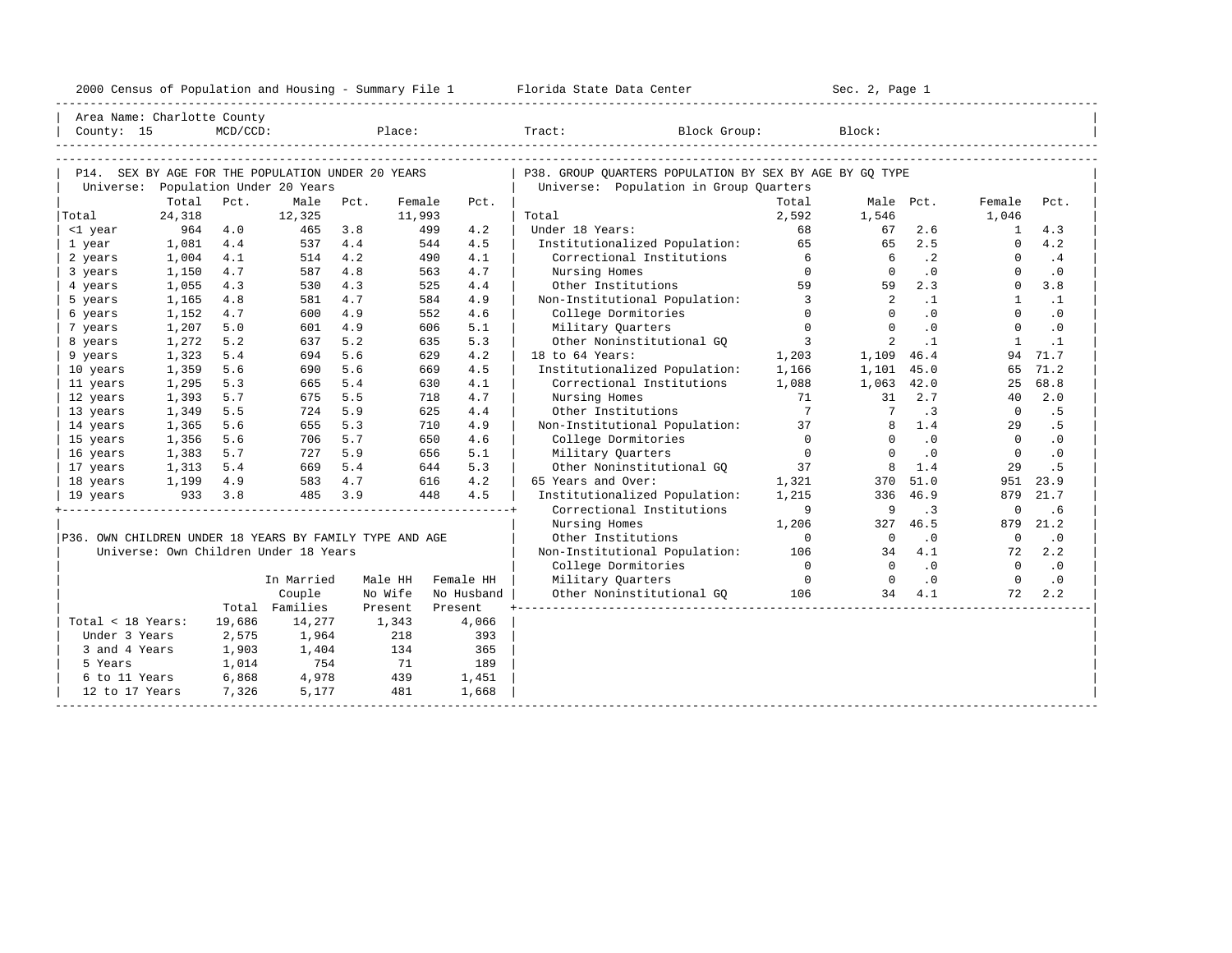| 2000 Census of Population and Housing - Summary File 1 Florida State Data Center                                                           |               |        |                         |                                                                      |                                | Sec. 2, Page 2         |                |              |        |
|--------------------------------------------------------------------------------------------------------------------------------------------|---------------|--------|-------------------------|----------------------------------------------------------------------|--------------------------------|------------------------|----------------|--------------|--------|
| Area Name: Charlotte County<br>MCD/CCD: Place: Tract: Block Group: Block:<br>County: 15                                                    |               |        |                         |                                                                      |                                |                        |                |              |        |
|                                                                                                                                            |               |        |                         |                                                                      |                                |                        |                |              |        |
| P22/23/24.HOUSEHOLDS BY PRESENCE OF PEOPLE 60(65/75) YEARS AND OVER, HOUSEHOLD SIZE AND<br>HOUSEHOLD TYPE                                  |               |        |                         |                                                                      | P25. HOUSEHOLDS BY PRESENCE OF | <b>NONRELATIVES</b>    |                |              |        |
| Universe: Households                                                                                                                       | 60+ Years Pct |        | 65+ Years Pct           | 75+ Years Pct                                                        | Universe: Households           |                        |                |              |        |
| Total:                                                                                                                                     | 63,864 100.0  |        | 63,864 100.0            | 63,864 100.0                                                         | Total:                         |                        |                | 63,864       |        |
| Households w/ one or more 60/65/75: 38,301 60.0                                                                                            |               |        | 32,479 50.9             | 16,846 26.4                                                          |                                | Households with one or |                |              |        |
| 1-person household                                                                                                                         | 11,948        |        | 10,657                  | 6,643                                                                |                                | more non-relatives     |                | 5,084        |        |
| 2 or more person household: 26,353                                                                                                         |               |        | $\frac{1}{21}$ , 822    | 10,203                                                               |                                |                        |                |              |        |
| Family households                                                                                                                          | 25,186        |        | 20,910                  | 9,789                                                                |                                | Households with no     |                |              |        |
| Non-family households                                                                                                                      | 1,167         |        | 912                     | 414                                                                  | non-relatives                  |                        |                | 58,780       |        |
| Households with no people over 60/65/75: 25,563 40.0 31,385 49.1 47,018 73.6                                                               |               |        |                         |                                                                      |                                |                        |                |              |        |
| 1-person household                                                                                                                         | 4,656         |        | 5,947                   | 9,961                                                                |                                |                        |                |              |        |
| 2 or more person household:                                                                                                                | 20,907        |        | 25,438                  | 37,057                                                               |                                |                        |                |              |        |
| Family households                                                                                                                          | 18,937        |        | 23,213                  | 34,334                                                               |                                |                        |                |              |        |
| 1,970<br>Non-family households                                                                                                             |               | 2, 225 |                         | 2,723                                                                |                                |                        |                |              |        |
| P18/20. HOUSEHOLDS BY AGE OF HOUSEHOLDER BY HOUSEHOLD TYPE<br>(INCLUDING LIVING ALONE) BY PRESENCE OF OWN CHILDREN<br>Universe: Households |               |        |                         | H13/15. TENURE BY HOUSEHOLD SIZE<br>Universe: Occupied Housing Units |                                |                        | Pct            |              | Pct    |
|                                                                                                                                            |               |        |                         |                                                                      |                                | Owner                  | Owner          | Renter       | Renter |
|                                                                                                                                            | Total         |        | Householder Householder |                                                                      |                                | Total Occupied         | Occ.           | Occupied     | Occ.   |
|                                                                                                                                            | Households    |        | 15 to 64 65 and Over    | Total Occupied Units:                                                | 63,864                         | 53,447                 | 100.0          | 10,417 100.0 |        |
| Total:                                                                                                                                     | 63,864        | 33,251 | 30,613                  | 1-person household                                                   | 16,604                         | 12,868                 | 24.1           | 3,736        | 35.9   |
| Family households:                                                                                                                         | 44,123        | 24,951 | 19,172                  | 2-Person household                                                   | 32,132                         | 28,910                 | 54.1           | 3,222        | 30.9   |
| Married couple family:                                                                                                                     | 37,823        | 20,004 | 17,819                  | 3-Person household                                                   | 7,073                          | 5,520                  | 10.3           | 1,553        | 14.9   |
| With own children under 18                                                                                                                 | 7,787         | 7,697  |                         | 4-Person household<br>90 I                                           | 4,927                          | 3,825                  | 7.2            | 1,102        | 10.6   |
| No own children under 18                                                                                                                   | 30,036        | 12,307 | $17,729$                | 5-Person household                                                   | 2,095                          | 1,567                  | 2.9            | 528          | 5.1    |
| Other family:                                                                                                                              | 6,300         | 4,947  | 1,353                   | 6-Person household                                                   | 700                            | 530                    | 1.0            | 170          | 1.6    |
| Male householder, no wife present:<br>With own children under 18                                                                           | 1,676         | 1,412  | 264                     | 7+Person household                                                   | 333                            | 227                    | $\overline{4}$ | 106          | 1.0    |
|                                                                                                                                            | 875           | 869    |                         | 6                                                                    |                                |                        |                |              |        |
| No own children under 18                                                                                                                   | 801           | 543    | 258                     |                                                                      |                                |                        |                |              |        |
| Female householder, no husband present: 4,624                                                                                              |               | 3,535  | 1,089                   |                                                                      |                                |                        |                |              |        |
| With own children under 18                                                                                                                 | 2,428         | 2,428  |                         | $\mathbf 0$                                                          |                                |                        |                |              |        |
| No own children under 18                                                                                                                   | 2,196         | 1,107  | 1,089                   |                                                                      |                                |                        |                |              |        |
| Non-family households:                                                                                                                     | 3,137         | 8,300  | 11,441                  |                                                                      |                                |                        |                |              |        |
| Householder living alone                                                                                                                   | 1,850         | 5,947  | 10,657                  |                                                                      |                                |                        |                |              |        |
| Householder not living alone                                                                                                               | 1,287         | 2,353  |                         | 784                                                                  |                                |                        |                |              |        |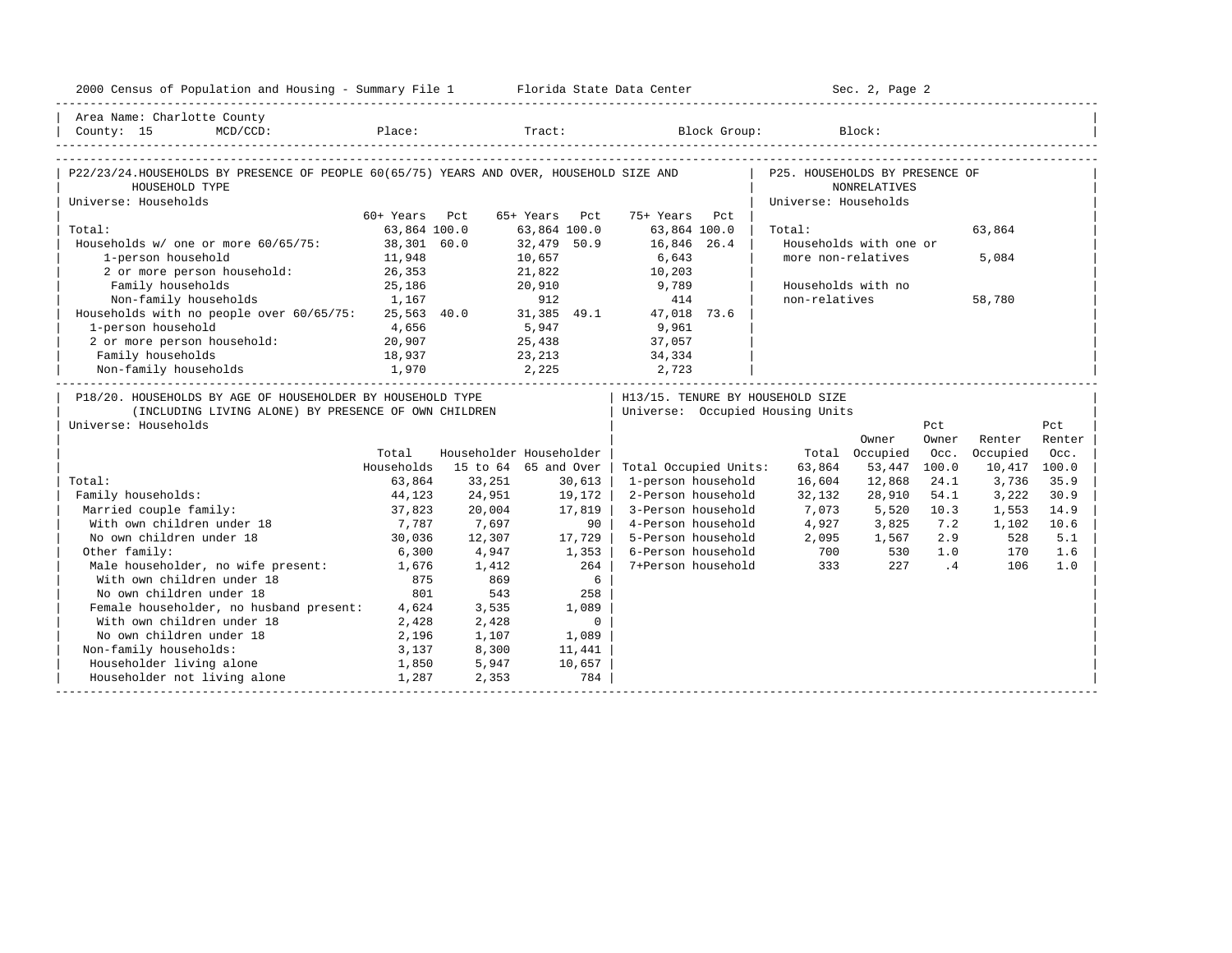|                    | 2000 Census of Population and Housing - Summary File 1                       |                  |             |              | Florida State Data Center                             |              |                                                         |                | Sec. 2, Page 3                        |                 |                |
|--------------------|------------------------------------------------------------------------------|------------------|-------------|--------------|-------------------------------------------------------|--------------|---------------------------------------------------------|----------------|---------------------------------------|-----------------|----------------|
|                    | Area Name: Charlotte County                                                  |                  |             |              |                                                       |              |                                                         |                |                                       |                 |                |
| County: 15         | $MCD/CCD$ :                                                                  |                  | Place:      |              | Tract:                                                |              | Block Group:                                            |                | Block:                                |                 |                |
|                    |                                                                              |                  |             |              |                                                       |              |                                                         |                |                                       |                 |                |
|                    | P29. RELATIONSHIP BY AGE FOR THE POPULATION UNDER 18 YEARS                   |                  |             |              |                                                       |              |                                                         |                |                                       |                 |                |
|                    | Universe: Population under 18 years                                          |                  |             |              |                                                       |              |                                                         |                |                                       |                 |                |
|                    |                                                                              |                  |             |              | ---------------- In Households------------------      |              |                                                         |                | ------------Group Quarters----------- |                 |                |
|                    |                                                                              |                  |             |              | -----Related Child-----                               |              |                                                         |                |                                       |                 |                |
|                    |                                                                              | Pop. in          | Householder |              | Other                                                 |              |                                                         |                | Institution-                          | Noninstitution- |                |
|                    |                                                                              | Total Households | or Spouse   | Own Child    | Relatives                                             |              | Nonrelatives                                            | Total          | alized Pop.                           | alized Pop.     |                |
| Under 18:          | 22,186                                                                       | 22,118           | 22          | 19,686       | 1,797                                                 |              | 613                                                     | 68             | 65                                    |                 | 3              |
| Under 3            | 3,049                                                                        | 3,049            |             | 2,575        | 405                                                   |              | 69                                                      | $\Omega$       | $\Omega$                              |                 | $\mathbf{0}$   |
| 3 and 4 years      | 2,205                                                                        | 2,205            |             | 1,903        | 233                                                   |              | 69                                                      | $\Omega$       | $\mathbf 0$                           |                 | $\mathbf 0$    |
| 5 years            | 1,165                                                                        | 1,165            |             | 1,014        | 108                                                   |              | 43                                                      | $\Omega$       | $\Omega$                              |                 | $\Omega$       |
| 6 to 11 years      | 7,608                                                                        | 7,606            |             | 6,868        | 547                                                   |              | 191                                                     | $\overline{2}$ | $\Omega$                              |                 | $\overline{2}$ |
| 12 and 13 years    | 2,742                                                                        | 2,741            |             | 2,516        | 161                                                   |              | 64                                                      | $\mathbf{1}$   | $\mathbf{1}$                          |                 | $\Omega$       |
| 14 years           | 1,365                                                                        | 1,361            |             | 1,257        | 68                                                    |              | 36                                                      | $\overline{4}$ | $\overline{4}$                        |                 | $\mathbf 0$    |
| 15 to 17 years     | 4,030                                                                        | 3,969            |             | 3,553        | 275                                                   |              | 141                                                     | 61             | 60                                    |                 | $\mathbf{1}$   |
| % Under 3          | 13.8%                                                                        | 13.8%            |             | 13.1%        | 22.5%                                                 |              | 11.3%                                                   | .0%            | .0%                                   |                 | .0%            |
| % 3 and 4 years    | 9.9%                                                                         | 10.0%            |             | 9.7%         | 13.0%                                                 |              | 11.3%                                                   | .0%            | .0%                                   |                 | .0%            |
| % 5 years          | 5.3%                                                                         | 5.3%             |             | 5.2%         | 6.0%                                                  |              | 7.0%                                                    | .0%            | .0%                                   |                 | .0%            |
| % 6 to 11 years    | 34.3%                                                                        | 34.4%            |             | 34.9%        | 30.4%                                                 |              | 31.2%                                                   | 2.9%           | .0%                                   |                 | 66.7%          |
| % 12 and 13 years  | 12.4%                                                                        | 12.4%            |             | 12.8%        | 9.0%                                                  |              | 10.4%                                                   | 1.5%           | 1.5%                                  |                 | .0%            |
| % 14 years         | 6.2%                                                                         | 6.2%             |             | 6.4%         | 3.8%                                                  |              | 5.9%                                                    | 5.9%           | 6.2%                                  |                 | .0%            |
| % 15 to 17 years   | 18.2%                                                                        | 18.0%            |             | 18.0%        | 15.3%                                                 |              | 23.0%                                                   | 89.7%          | 92.3%                                 |                 | 33.3%          |
|                    | H17. TENURE BY HOUSEHOLD TYPE (INCLUDING LIVING ALONE) BY AGE OF HOUSEHOLDER |                  |             |              |                                                       |              |                                                         |                |                                       |                 |                |
|                    | Universe: Occupied Housing Units                                             |                  |             |              |                                                       |              |                                                         |                |                                       |                 |                |
|                    |                                                                              |                  |             |              | Total Owner ----------- Owner Occupied -------------- |              | Total Renter ------------- Renter Occupied ------------ |                |                                       |                 |                |
|                    |                                                                              | Occupied         |             |              | Householder Householder Householder Pct               |              | Occupied                                                |                | Householder Householder Householder   |                 | Pct            |
|                    |                                                                              | Units            | 15 to 34    | 35 to 64     | $65+$                                                 | $65+$        | Units                                                   | 15 to 34       | 35 to 64                              | $65+$           | $65+$          |
| Family households: |                                                                              | 38,398           | 2,433       | 17,781       | 18,184                                                | 47.4         | 5,725                                                   | 1,815          | 2,922                                 | 988             | 17.3           |
|                    | Married-couple family:                                                       | 34,170           | 1,862       | 15,310       | 16,998                                                | 49.7         | 3,653                                                   | 994            | 1,838                                 | 821             | 22.5           |
| Other family:      |                                                                              | 4,228            | 571         | 2,471        | 1,186                                                 | 28.1         | 2,072                                                   | 821            | 1,084                                 | 167             | 8.1            |
|                    | Male householder, no wife                                                    | 1,089            | 211         | 648          | 230                                                   | 21.1         | 587                                                     | 252            | 301                                   | 34              | 5.8            |
|                    | Female hsehldr, no husband                                                   | 3,139            | 360         | 1,823        | 956                                                   | 30.5         | 1,485                                                   | 569            | 783                                   | 133             | 9.0            |
|                    | Nonfamily households:                                                        | 15,049           | 599         | 4,977        | 9,473                                                 | 62.9         | 4,692                                                   | 900            | 1,824                                 | 1,968           | 41.9           |
| Male householder:  |                                                                              | 5,819            | 409         | 2,351        | 3,059                                                 | 52.6         | 2,071                                                   | 569            | 1,022                                 | 480             | 23.2           |
| Living alone       |                                                                              | 4,541            | 220         | 1,676        | 2,645                                                 | 58.2         | 1,499                                                   | 293            | 770                                   | 436             | 29.1           |
|                    | Not living alone                                                             | 1,278            | 189         | 675          | 414                                                   | 32.4         | 572                                                     | 276            | 252                                   | 44              | 7.7            |
|                    | Female householder:                                                          | 9,230            | 190         | 2,626        | 6,414                                                 | 69.5         | 2,621                                                   | 331            | 802                                   | 1,488           | 56.8           |
| Living alone       |                                                                              | 8,327            | 106<br>84   | 2,097<br>529 | 6,124<br>290                                          | 73.5<br>32.1 | 2,237<br>384                                            | 151            | 634                                   | 1,452<br>36     | 64.9<br>9.4    |
|                    | Not living alone                                                             | 903              |             |              |                                                       |              |                                                         | 180            | 168                                   |                 |                |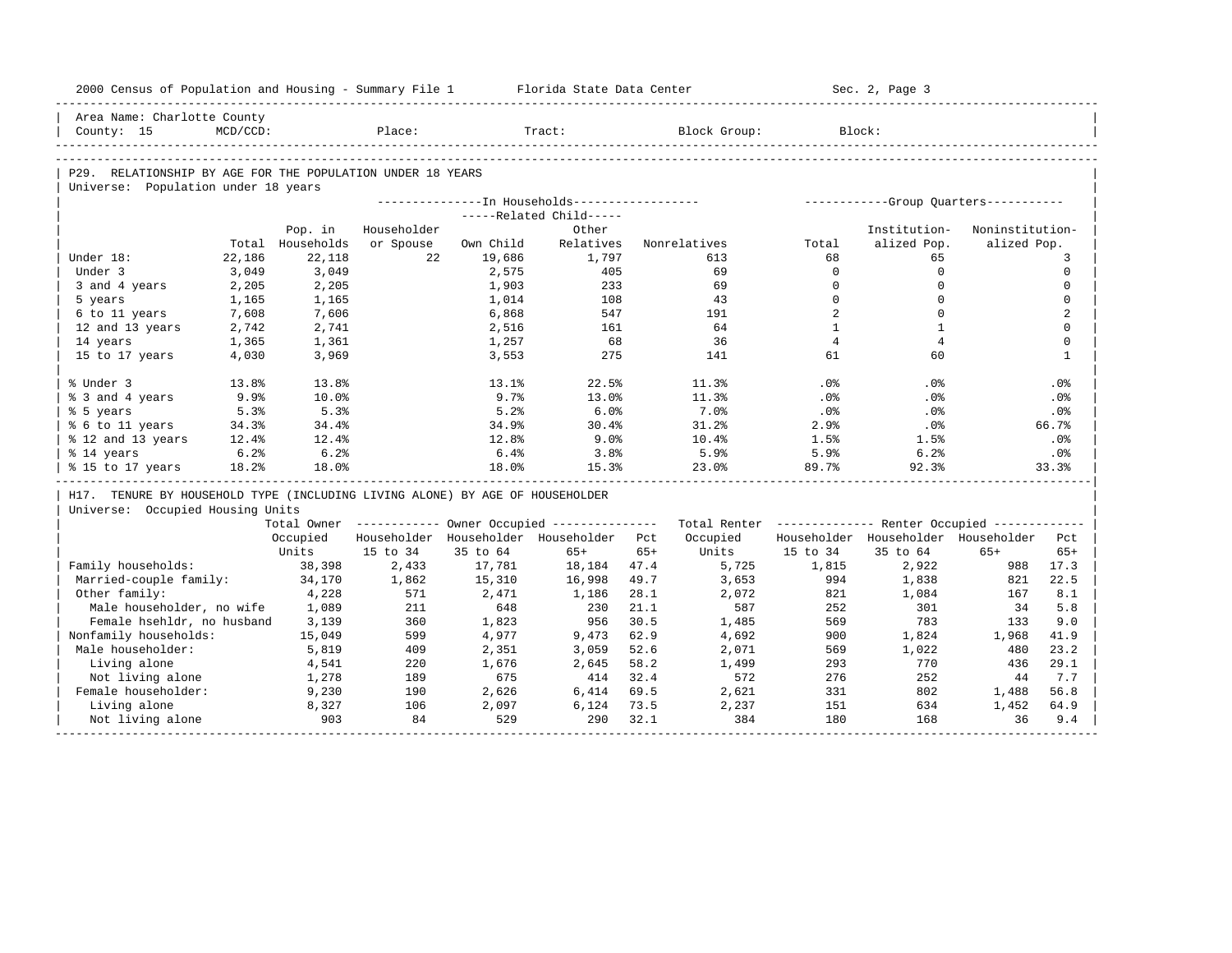|                                                         |                          |             |                                                   |            |         |                          | 2000 Census of Population and Housing - Summary File 1 Florida State Data Center |                               |                | Sec. 2, Page 1 |             |                |            |
|---------------------------------------------------------|--------------------------|-------------|---------------------------------------------------|------------|---------|--------------------------|----------------------------------------------------------------------------------|-------------------------------|----------------|----------------|-------------|----------------|------------|
|                                                         | Area Name: Citrus County |             |                                                   |            |         |                          |                                                                                  |                               |                |                |             |                |            |
| County: 17                                              |                          | $MCD/CCD$ : |                                                   |            |         | explorer that the place: | Tract: Block Group:                                                              |                               |                | Block:         |             |                |            |
|                                                         |                          |             |                                                   |            |         |                          |                                                                                  |                               |                |                |             |                |            |
|                                                         |                          |             | P14. SEX BY AGE FOR THE POPULATION UNDER 20 YEARS |            |         |                          | P38. GROUP OUARTERS POPULATION BY SEX BY AGE BY GO TYPE                          |                               |                |                |             |                |            |
|                                                         |                          |             | Universe: Population Under 20 Years               |            |         |                          | Universe: Population in Group Quarters                                           |                               |                |                |             |                |            |
|                                                         | Total                    | Pct.        | Male                                              | Pct.       | Female  | Pct.                     |                                                                                  |                               | Total          | Male Pct.      |             | Female         | Pct.       |
| Total                                                   | 22,176                   |             | 11,441                                            |            | 10,735  |                          | Total                                                                            |                               | 2,161          | 941            |             | 1,220          |            |
| <1 year                                                 | 808                      | 3.6<br>3.9  | 406                                               | 3.5<br>3.7 |         | 402<br>3.7<br>440        | Under 18 Years:                                                                  |                               | 122<br>113     | 62<br>58       | 5.6<br>5.2  | 60<br>55       | 6.6<br>6.2 |
| 1 year<br>2 years                                       | 863<br>881               | 4.0         | 423<br>465                                        | 4.1        |         | 4.1<br>3.9<br>416        | Institutionalized Population:                                                    | Correctional Institutions     | $\overline{4}$ | $\frac{4}{3}$  | $\cdot$ 2   | $\overline{0}$ | . 4        |
| 3 years                                                 | 923                      | 4.2         | 479                                               | 4.2        |         | 444<br>4.1               | Nursing Homes                                                                    |                               | $\overline{0}$ | $\Omega$       | $\cdot$ 0   | $\Omega$       | $\cdot$ 0  |
| 4 years                                                 | 994                      | 4.5         | 498                                               | 4.4        |         | 496<br>4.6               | Other Institutions                                                               |                               | 109            | 54             | 5.0         | 55             | 5.7        |
| 5 years                                                 | 972                      | 4.4         | 502                                               | 4.4        |         | 470<br>4.4               | Non-Institutional Population:                                                    |                               | $\overline{9}$ | 4              | .4          | -5             | .4         |
| 6 years                                                 | 1,030                    | 4.6         | 543                                               | 4.7        |         | 487<br>4.5               | College Dormitories                                                              |                               | $\Omega$       | $\Omega$       | $\cdot$ 0   | $\Omega$       | $\cdot$ 0  |
| 7 years                                                 | 1,112                    | 5.0         | 574                                               | 5.0        |         | 538<br>5.0               | Military Quarters                                                                |                               | $\Omega$       | $\Omega$       | $\cdot$ 0   | $\Omega$       | $\cdot$ 0  |
| 8 years                                                 | 1,225                    | 5.5         | 634                                               | 5.5        |         | 591<br>5.5               | Other Noninstitutional GQ                                                        |                               | 9              | $\overline{4}$ | .4          | 5              | .4         |
| 9 years                                                 | 1,201                    | 5.4         | 621                                               | 5.4        |         | 3.7<br>580               | 18 to 64 Years:                                                                  |                               | 596            |                | 460 27.6    | 136            | 48.9       |
| 10 years                                                | 1,302                    | 5.9         | 687                                               | 6.0        |         | 4.1<br>615               | Institutionalized Population:                                                    |                               | 350            |                | 300 16.2    | 50             | 31.9       |
| 11 years                                                | 1,256                    | 5.7         | 635                                               | 5.6        |         | 621<br>3.9               | Correctional Institutions                                                        |                               | 260            |                | 233 12.0    |                | 27 24.8    |
| 12 years                                                | 1,256                    | 5.7         | 662                                               | 5.8        |         | 4.1<br>594               | Nursing Homes                                                                    |                               | 48             | 27             | 2.2         | 21             | 2.9        |
| 13 years                                                | 1,280                    | 5.8         | 656                                               | 5.7        |         | 624<br>4.6               | Other Institutions                                                               |                               | 42             | 40             | 1.9         | $\overline{a}$ | 4.3        |
| 14 years                                                | 1,383                    | 6.2         | 734                                               | 6.4        |         | 649<br>4.4               | Non-Institutional Population:                                                    |                               | 246            |                | 160 11.4    |                | 86 17.0    |
| 15 years                                                | 1,267                    | 5.7         | 638                                               | 5.6        |         | 629<br>4.5               | College Dormitories                                                              |                               | $\Omega$       | $\Omega$       | $\cdot$ 0   | $\Omega$       | $\cdot$ 0  |
| 16 years                                                | 1,265                    | 5.7         | 656                                               | 5.7        |         | 609<br>5.0               | Military Quarters                                                                |                               | $\Omega$       | $\Omega$       | $\cdot$ 0   | $\Omega$       | $\cdot$ 0  |
| 17 years                                                | 1,312                    | 5.9         | 673                                               | 5.9        |         | 639<br>5.5               | Other Noninstitutional GO                                                        |                               | 246            |                | 160 11.4    | 86             | 17.0       |
| 18 years                                                | 1,016                    | 4.6         | 522 4.6                                           |            |         | 494<br>3.7               | 65 Years and Over:                                                               |                               | 1,443          |                | 419 66.8    | 1,024          | 44.5       |
| 19 years                                                |                          | 830 3.7     | 433                                               | 3.8        |         | 397<br>4.1               | Institutionalized Population:                                                    |                               | 1,171          |                | 337 54.2    |                | 834 35.8   |
|                                                         |                          |             |                                                   |            |         |                          | Correctional Institutions                                                        |                               | 4              | 4              | $\cdot$ . 2 | $\mathbf 0$    | $\cdot$ 4  |
|                                                         |                          |             |                                                   |            |         |                          | Nursing Homes                                                                    |                               | 1,167          |                | 333 54.0    | 834            | 35.4       |
| P36. OWN CHILDREN UNDER 18 YEARS BY FAMILY TYPE AND AGE |                          |             |                                                   |            |         |                          | Other Institutions                                                               |                               | $\Omega$       | $\overline{0}$ | $\cdot$ 0   | $\overline{0}$ | $\cdot$ 0  |
|                                                         |                          |             | Universe: Own Children Under 18 Years             |            |         |                          | Non-Institutional Population:                                                    |                               | 272            |                | 82 12.6     | 190            | 8.7        |
|                                                         |                          |             |                                                   |            |         |                          | College Dormitories                                                              |                               | $\overline{0}$ | $\Omega$       | $\cdot$ 0   | $\overline{0}$ | $\cdot$ 0  |
|                                                         |                          |             | In Married                                        |            | Male HH | Female HH                | Military Quarters                                                                |                               | $\overline{0}$ | $\overline{0}$ | $\cdot$ 0   | $\overline{0}$ | $\cdot$ 0  |
|                                                         |                          |             | Couple                                            |            | No Wife | No Husband               |                                                                                  | Other Noninstitutional GO 372 |                |                | 82 12.6     | 190            | 8.7        |
|                                                         |                          |             | Total Families                                    |            | Present | Present                  |                                                                                  |                               |                |                |             |                |            |
| Total < 18 Years:                                       |                          | 17,917      | 12,730                                            |            | 1,357   | 3,830                    |                                                                                  |                               |                |                |             |                |            |
| Under 3 Years                                           |                          | 2,156       | 1,571                                             |            | 204     | 381                      |                                                                                  |                               |                |                |             |                |            |
| 3 and 4 Years                                           |                          | 1,663       | 1,196                                             |            | 145     | 322                      |                                                                                  |                               |                |                |             |                |            |
| 5 Years                                                 |                          | 863         | 616                                               |            | 63      | 184                      |                                                                                  |                               |                |                |             |                |            |
| 6 to 11 Years                                           |                          | 6,349       | 4,436                                             |            | 446     | 1,467                    |                                                                                  |                               |                |                |             |                |            |
| 12 to 17 Years                                          |                          | 6,886       | 4,911                                             |            | 499     | 1,476                    |                                                                                  |                               |                |                |             |                |            |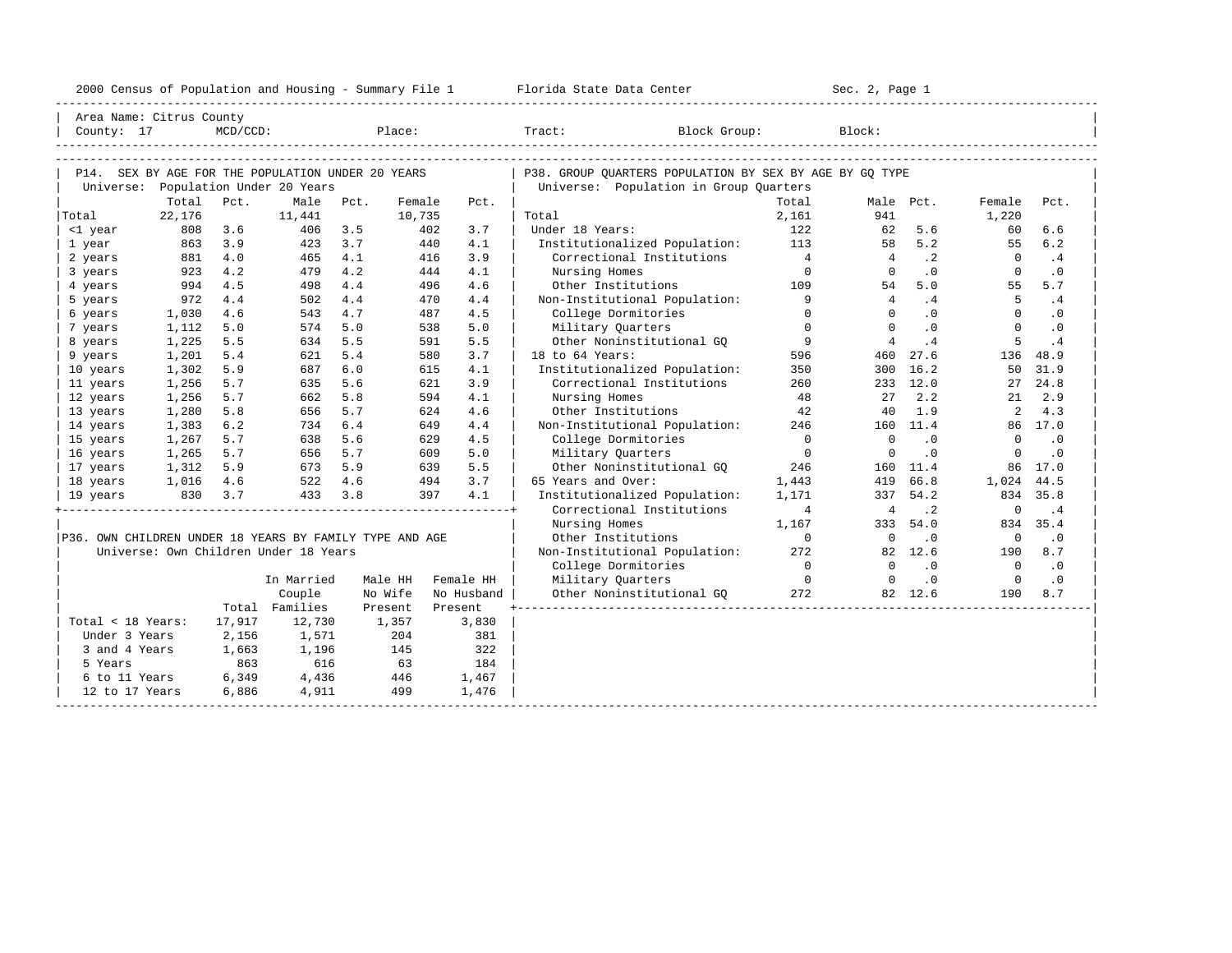| 2000 Census of Population and Housing - Summary File 1 Florida State Data Center                          |                |                |                         |                                            |                                | Sec. 2, Page 2         |       |          |             |
|-----------------------------------------------------------------------------------------------------------|----------------|----------------|-------------------------|--------------------------------------------|--------------------------------|------------------------|-------|----------|-------------|
| Area Name: Citrus County                                                                                  |                |                |                         |                                            |                                |                        |       |          |             |
| County: 17                                                                                                |                |                |                         | MCD/CCD: Place: Tract: Block Group: Block: |                                |                        |       |          |             |
|                                                                                                           |                |                |                         |                                            |                                |                        |       |          |             |
| P22/23/24.HOUSEHOLDS BY PRESENCE OF PEOPLE 60(65/75) YEARS AND OVER, HOUSEHOLD SIZE AND<br>HOUSEHOLD TYPE |                |                |                         |                                            | P25. HOUSEHOLDS BY PRESENCE OF | <b>NONRELATIVES</b>    |       |          |             |
| Universe: Households                                                                                      |                |                |                         |                                            | Universe: Households           |                        |       |          |             |
|                                                                                                           | 60+ Years Pct  |                | 65+ Years Pct           | 75+ Years Pct                              |                                |                        |       |          |             |
| Total:                                                                                                    | 52,634 100.0   |                | 52,634 100.0            | 52,634 100.0                               | Total:                         |                        |       | 52,634   |             |
| Households w/ one or more 60/65/75: 30,096 57.2                                                           |                |                | 25,070 47.6             | 12,576 23.9                                |                                | Households with one or |       |          |             |
| 1-person household                                                                                        | 9,407          |                | 8,205                   | 4,894                                      |                                | more non-relatives     |       | 4,309    |             |
| 2 or more person household: 20,689                                                                        |                |                | 16,865                  | 7,682                                      |                                |                        |       |          |             |
| Family households                                                                                         | 19,691<br>998  |                | 16,098                  | 7,334                                      |                                | Households with no     |       |          |             |
| Non-family households                                                                                     |                |                | 767                     | 348                                        | non-relatives                  |                        |       | 48,325   |             |
| Households with no people over 60/65/75: 22,538 42.8 27,564 52.4                                          |                |                |                         | 40,058 76.1                                |                                |                        |       |          |             |
| 1-person household                                                                                        | 4,319          |                | 5,521                   | 8,832                                      |                                |                        |       |          |             |
| 2 or more person household:                                                                               | 18,219         |                | 22,043                  | 31,226                                     |                                |                        |       |          |             |
| Family households                                                                                         | 16,648         |                | 20,241                  | 29,005                                     |                                |                        |       |          |             |
| 1,571<br>Non-family households                                                                            |                |                | 1,802 2,221             |                                            |                                |                        |       |          |             |
| P18/20. HOUSEHOLDS BY AGE OF HOUSEHOLDER BY HOUSEHOLD TYPE                                                |                |                |                         | H13/15. TENURE BY HOUSEHOLD SIZE           |                                |                        |       |          |             |
| (INCLUDING LIVING ALONE) BY PRESENCE OF OWN CHILDREN                                                      |                |                |                         | Universe: Occupied Housing Units           |                                |                        |       |          |             |
| Universe: Households                                                                                      |                |                |                         |                                            |                                |                        | Pct   |          | Pct         |
|                                                                                                           |                |                |                         |                                            |                                | Owner                  | Owner | Renter   | Renter      |
|                                                                                                           | Total          |                | Householder Householder |                                            |                                | Total Occupied         | Occ.  | Occupied | Occ.        |
|                                                                                                           | Households     |                | 15 to 64 65 and Over    | Total Occupied Units:                      | 52,634                         | 45,041                 | 100.0 |          | 7,593 100.0 |
| Total:                                                                                                    | 52,634         | 29,125         | 23,509                  | 1-person household                         | 13,726                         | 10,947                 | 24.3  | 2,779    | 36.6        |
| Family households:                                                                                        | 36,339         | 21,692         | 14,647                  | 2-Person household                         | 25,633                         | 23,376                 | 51.9  | 2,257    | 29.7        |
| Married couple family:                                                                                    | 30,690         | 17,246         | 13,444                  | 3-Person household                         | 6,303                          | 5,148                  | 11.4  | 1,155    | 15.2        |
| With own children under 18                                                                                | 6,884          | 6,800          | 84                      | 4-Person household                         | 4,222                          | 3,412                  | 7.6   | 810      | 10.7        |
| No own children under 18                                                                                  | 23,806         | 10,446         | $13,360$                | 5-Person household 1,823                   |                                | 1,435                  | 3.2   | 388      | 5.1         |
| Other family:                                                                                             | 5,649          | 4,446          | 1,203                   | 6-Person household                         | 649                            | 514                    | 1.1   | 135      | 1.8         |
| Male householder, no wife present: 1,640<br>With own children under 18 887                                |                | 1,367          | 273                     | 7+Person household                         | 278                            | 209                    | .5    | 69       | .9          |
|                                                                                                           |                | 879            | 8                       |                                            |                                |                        |       |          |             |
| No own children under 18                                                                                  | 753            | 488            | 265                     |                                            |                                |                        |       |          |             |
| Female householder, no husband present: 4,009                                                             |                | 3,079          | 930                     |                                            |                                |                        |       |          |             |
| With own children under 18<br>No own children under 18                                                    | 2,237          | 2,227          | 10                      |                                            |                                |                        |       |          |             |
|                                                                                                           | 1,772          | 852            | 920                     |                                            |                                |                        |       |          |             |
| Non-family households:<br>Householder living alone                                                        | 2,569          | 7,433          | 8,862                   |                                            |                                |                        |       |          |             |
| Householder not living alone                                                                              | 1,494<br>1,075 | 5,521<br>1,912 | 8,205<br>657            |                                            |                                |                        |       |          |             |
|                                                                                                           |                |                |                         |                                            |                                |                        |       |          |             |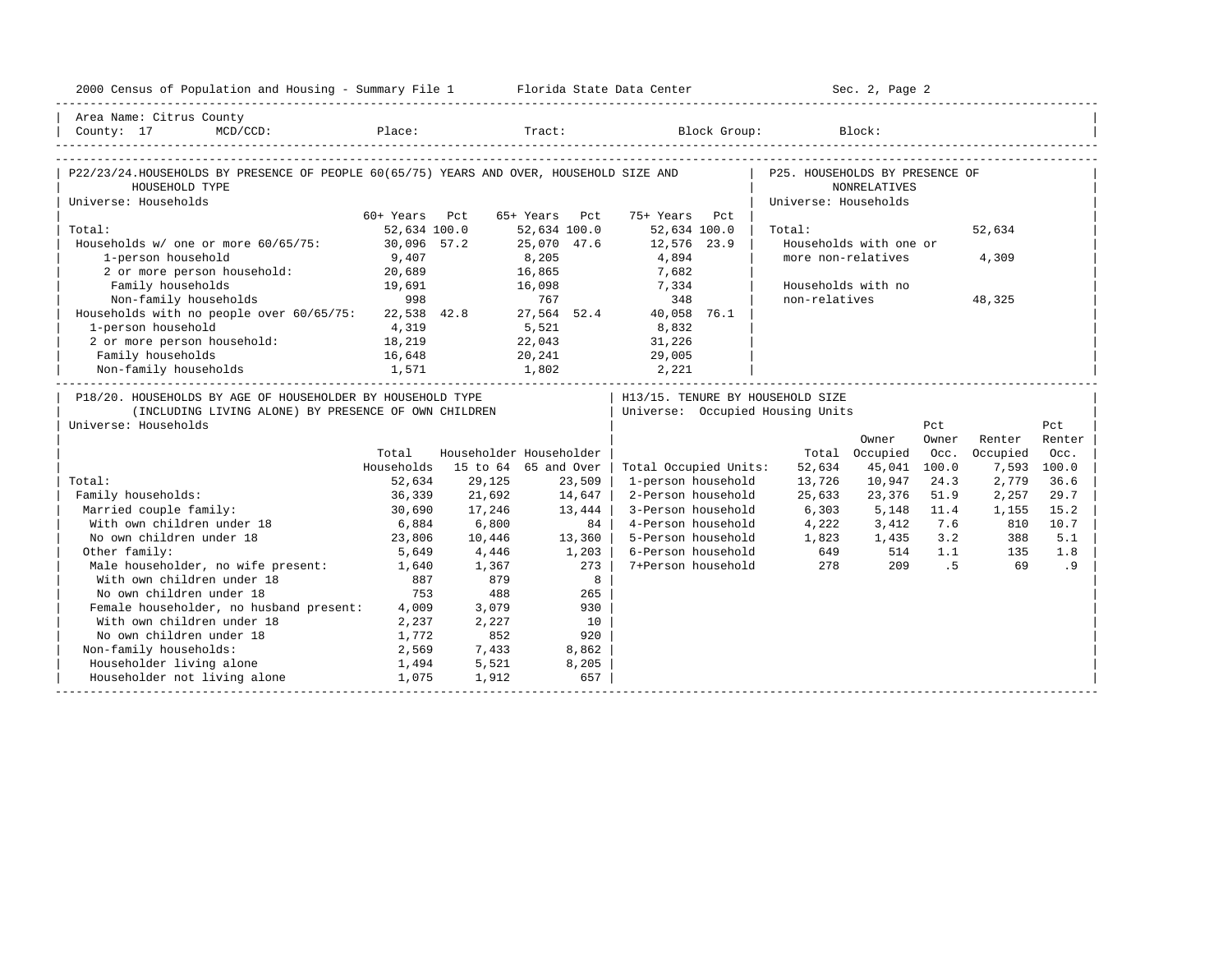| 2000 Census of Population and Housing - Summary File 1 Florida State Data Center |          |                  |             |           |                                                       |       |                                                         |              | Sec. 2, Page 3                          |                 |              |
|----------------------------------------------------------------------------------|----------|------------------|-------------|-----------|-------------------------------------------------------|-------|---------------------------------------------------------|--------------|-----------------------------------------|-----------------|--------------|
| Area Name: Citrus County                                                         |          |                  |             |           |                                                       |       |                                                         |              |                                         |                 |              |
| County: 17                                                                       | MCD/CCD: |                  | Place:      |           | Tract:                                                |       | Block Group:                                            |              | Block:                                  |                 |              |
|                                                                                  |          |                  |             |           |                                                       |       |                                                         |              |                                         |                 |              |
| P29. RELATIONSHIP BY AGE FOR THE POPULATION UNDER 18 YEARS                       |          |                  |             |           |                                                       |       |                                                         |              |                                         |                 |              |
| Universe: Population under 18 years                                              |          |                  |             |           |                                                       |       |                                                         |              |                                         |                 |              |
|                                                                                  |          |                  |             |           | --------------In Households------------------         |       |                                                         |              | ------------Group Quarters-----------   |                 |              |
|                                                                                  |          |                  |             |           | -----Related Child-----                               |       |                                                         |              |                                         |                 |              |
|                                                                                  |          | Pop. in          | Householder |           | Other                                                 |       |                                                         |              | Institution-                            | Noninstitution- |              |
|                                                                                  |          | Total Households | or Spouse   | Own Child | Relatives                                             |       | Nonrelatives                                            | Total        | alized Pop.                             | alized Pop.     |              |
| Under 18:                                                                        | 20,330   | 20,208           | 26          | 17,917    | 1,638                                                 |       | 627                                                     | 122          | 113                                     |                 | 9            |
| Under 3                                                                          | 2,552    | 2,550            |             | 2,156     | 346                                                   |       | 48                                                      | 2            | $\mathbf{0}$                            |                 | 2            |
| 3 and 4 years                                                                    | 1,917    | 1,916            |             | 1,663     | 200                                                   |       | 53                                                      | $\mathbf{1}$ | $\Omega$                                |                 | $\mathbf{1}$ |
| 5 years                                                                          | 972      | 972              |             | 863       | 75                                                    |       | 34                                                      | $\Omega$     | $\Omega$                                |                 | $\mathbf{0}$ |
| 6 to 11 years                                                                    | 7,126    | 7,120            |             | 6,349     | 543                                                   |       | 228                                                     | 6            | <sup>1</sup>                            |                 | 5            |
| 12 and 13 years                                                                  | 2,536    | 2,521            |             | 2,289     | 161                                                   |       | 71                                                      | 15           | 15                                      |                 | $\mathbf 0$  |
| 14 years                                                                         | 1,383    | 1,374            |             | 1,262     | 76                                                    |       | 36                                                      | 9            | 9                                       |                 | $\mathbf 0$  |
| 15 to 17 years                                                                   | 3,818    | 3,729            |             | 3,335     | 237                                                   |       | 157                                                     | 89           | 88                                      |                 | $\mathbf{1}$ |
| % Under 3                                                                        | 12.6%    | 12.6%            |             | 12.0%     | 21.1%                                                 |       | 7.7%                                                    | 1.6%         | .0%                                     |                 | 22.2%        |
| % 3 and 4 years                                                                  | 9.4%     | 9.5%             |             | 9.3%      | 12.2%                                                 |       | 8.5%                                                    | .8%          | $.0\%$                                  |                 | 11.1%        |
| % 5 years                                                                        | 4.8%     | 4.8%             |             | 4.8%      | 4.6%                                                  |       | 5.4%                                                    | .0%          | .0%                                     |                 | .0%          |
| % 6 to 11 years                                                                  | 35.1%    | 35.3%            |             | 35.4%     | 33.2%                                                 |       | 36.4%                                                   | 4.9%         | .9%                                     |                 | 55.6%        |
| % 12 and 13 years                                                                | 12.5%    | 12.5%            |             | 12.8%     | 9.8%                                                  |       | 11.3%                                                   | 12.3%        | 13.3%                                   |                 | .0%          |
| % 14 years                                                                       | 6.8%     | 6.8%             |             | 7.0%      | 4.6%                                                  |       | 5.7%                                                    | 7.4%         | 8.0%                                    |                 | .0%          |
| % 15 to 17 years                                                                 | 18.8%    | 18.5%            |             | 18.6%     | 14.5%                                                 |       | 25.0%                                                   | 73.0%        | 77.9%                                   |                 | 11.1%        |
| H17. TENURE BY HOUSEHOLD TYPE (INCLUDING LIVING ALONE) BY AGE OF HOUSEHOLDER     |          |                  |             |           |                                                       |       |                                                         |              |                                         |                 |              |
| Universe: Occupied Housing Units                                                 |          |                  |             |           |                                                       |       |                                                         |              |                                         |                 |              |
|                                                                                  |          |                  |             |           | Total Owner ----------- Owner Occupied -------------- |       | Total Renter ------------- Renter Occupied ------------ |              |                                         |                 |              |
|                                                                                  |          | Occupied         |             |           | Householder Householder Householder Pct               |       | Occupied                                                |              | Householder Householder Householder Pct |                 |              |
|                                                                                  |          | Units            | 15 to 34    | 35 to 64  | $65+$                                                 | $65+$ | Units                                                   | 15 to 34     | 35 to 64                                | $65+$           | $65+$        |
| Family households:                                                               |          | 32,273           | 2,434       | 15,718    | 14,121 43.8                                           |       | 4,066                                                   | 1,485        | 2,055                                   | 526             | 12.9         |
| Married-couple family:                                                           |          | 28,305           | 1,803       | 13,474    | 13,028                                                | 46.0  | 2,385                                                   | 723          | 1,246                                   | 416             | 17.4         |
| Other family:                                                                    |          | 3,968            | 631         | 2,244     | 1,093                                                 | 27.5  | 1,681                                                   | 762          | 809                                     | 110             | 6.5          |
| Male householder, no wife                                                        |          | 1,234            | 232         | 751       | 251                                                   | 20.3  | 406                                                     | 184          | 200                                     | 22              | 5.4          |
| Female hsehldr, no husband                                                       |          | 2,734            | 399         | 1,493     | 842                                                   | 30.8  | 1,275                                                   | 578          | 609                                     | 88              | 6.9          |
| Nonfamily households:                                                            |          | 12,768           | 547         | 4,555     | 7,666                                                 | 60.0  | 3,527                                                   | 797          | 1,534                                   | 1,196           | 33.9         |
| Male householder:                                                                |          | 5,104            | 381         | 2,260     | 2,463                                                 | 48.3  | 1,734                                                   | 483          | 917                                     | 334             | 19.3         |
| Living alone                                                                     |          | 4,064            | 237         | 1,699     | 2,128                                                 | 52.4  | 1,280                                                   | 260          | 722                                     | 298             | 23.3         |
| Not living alone                                                                 |          | 1,040            | 144         | 561       | 335                                                   | 32.2  | 454                                                     | 223          | 195                                     | 36              | 7.9          |
| Female householder:                                                              |          | 7,664            | 166         | 2,295     | 5,203                                                 | 67.9  | 1,793                                                   | 314          | 617                                     | 862             | 48.1         |
| Living alone                                                                     |          | 6,883            | 91          | 1,844     | 4,948                                                 | 71.9  | 1,499                                                   | 172          | 496                                     | 831             | 55.4         |
| Not living alone                                                                 |          | 781              | 75          | 451       | 255                                                   | 32.7  | 294                                                     | 142          | 121                                     | 31              | 10.5         |
|                                                                                  |          |                  |             |           |                                                       |       |                                                         |              |                                         |                 |              |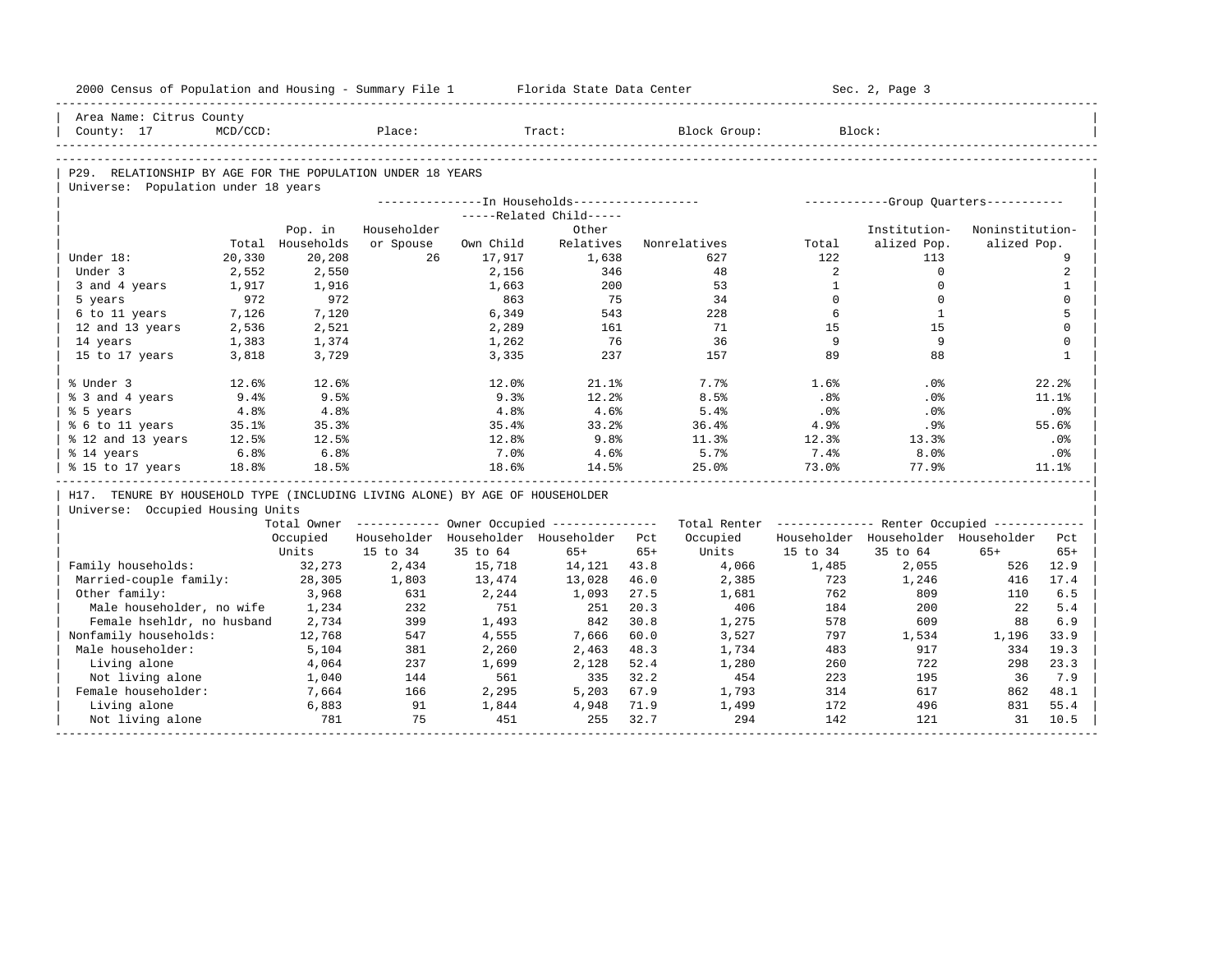|                                                         |           |             |                                       |         |         |            | 2000 Census of Population and Housing - Summary File 1 Florida State Data Center |                         | Sec. 2, Page 1          |            |                 |           |  |
|---------------------------------------------------------|-----------|-------------|---------------------------------------|---------|---------|------------|----------------------------------------------------------------------------------|-------------------------|-------------------------|------------|-----------------|-----------|--|
| Area Name: Clay County                                  |           |             |                                       |         |         |            |                                                                                  |                         |                         |            |                 |           |  |
| County: 19                                              |           | $MCD/CCD$ : |                                       |         |         |            | Place: Tract: Block Group:                                                       |                         | Block:                  |            |                 |           |  |
|                                                         |           |             |                                       |         |         |            |                                                                                  |                         |                         |            |                 |           |  |
| P14. SEX BY AGE FOR THE POPULATION UNDER 20 YEARS       |           |             |                                       |         |         |            | P38. GROUP OUARTERS POPULATION BY SEX BY AGE BY GO TYPE                          |                         |                         |            |                 |           |  |
| Universe:                                               |           |             | Population Under 20 Years             |         |         |            | Universe: Population in Group Quarters                                           |                         |                         |            |                 |           |  |
|                                                         | Total     | Pct.        | Male                                  | Pct.    | Female  | Pct.       |                                                                                  | Total                   |                         | Male Pct.  | Female          | Pct.      |  |
| Total                                                   | 43,178    |             | 22,110                                |         | 21,068  |            | Total                                                                            | 1,567                   | 676                     |            | 891             |           |  |
| <1 year                                                 | 1,776     | 4.1         | 860                                   | 3.9     | 916     | 4.3        | Under 18 Years:                                                                  | 3                       | $\overline{\mathbf{3}}$ | $\cdot$ 2  | $\Omega$        | .4        |  |
| 1 year                                                  | 1,787     | 4.1         |                                       | 933 4.2 | 854     | 4.1        | Institutionalized Population:                                                    | 3                       | $\overline{\mathbf{3}}$ | $\cdot$ 2  | $\Omega$        | .4        |  |
| 2 years                                                 | 1,873     | 4.3         | 933                                   | 4.2     | 940     | 4.5        | Correctional Institutions                                                        | $\mathbf{3}$            | $\overline{3}$          | $\cdot$ 2  | $\Omega$        | .4        |  |
| 3 years                                                 | 1,878     | 4.3         | 964                                   | 4.4     | 914     | 4.3        | Nursing Homes                                                                    | $\Omega$                | $\overline{0}$          | $.0 \cdot$ | $\mathbf 0$     | $\cdot$ 0 |  |
| 4 years                                                 | 1,915     | 4.4         | 990                                   | 4.5     | 925     | 4.4        | Other Institutions                                                               | $\Omega$                | $\Omega$                | .0         | $\Omega$        | $\cdot$ 0 |  |
| 5 years                                                 | 2,030     | 4.7         | 1,049                                 | 4.7     | 981     | 4.7        | Non-Institutional Population:                                                    | $\Omega$                | $\Omega$                | $\cdot$ 0  | $\Omega$        | $\cdot$ 0 |  |
| 6 years                                                 | 2,074     | 4.8         | 1,041                                 | 4.7     | 1,033   | 4.9        | College Dormitories                                                              | $\Omega$                | $\Omega$                | $\cdot$ 0  | $\Omega$        | $\cdot$ 0 |  |
| 7 years                                                 | 2,171     | 5.0         | 1,079                                 | 4.9     | 1,092   | 5.2        | Military Quarters                                                                | $\Omega$                | $\Omega$                | $\cdot$ 0  | $\Omega$        | $\cdot$ 0 |  |
| 8 years                                                 | 2,300     | 5.3         | 1,203                                 | 5.4     | 1,097   | 5.2        | Other Noninstitutional GQ                                                        | $\circ$                 | $\mathbf 0$             | $\cdot$ 0  | $\mathbf 0$     | $\cdot$ 0 |  |
| 9 years                                                 | 2,418     | 5.6         | 1,263                                 | 5.7     | 1,155   | 4.3        | 18 to 64 Years:                                                                  | 425                     | 316                     | 27.1       | 109             | 46.7      |  |
| 10 years                                                | 2,366     | 5.5         | 1,230                                 | 5.6     | 1,136   | 4.1        | Institutionalized Population:                                                    | 333                     | 268                     | 21.3       | 65              | 39.6      |  |
| 11 years                                                | 2,371     | 5.5         | 1,223                                 | 5.5     | 1,148   | 4.5        | Correctional Institutions                                                        | 239                     | 205                     | 15.3       | 34              | 30.3      |  |
| 12 years                                                | 2,371     | 5.5         | 1,251                                 | 5.7     | 1,120   | 4.3        | Nursing Homes                                                                    | 75                      | 51                      | 4.8        | 24              | 7.5       |  |
| 13 years                                                | 2,468     | 5.7         | 1,284                                 | 5.8     | 1,184   | 4.4        | Other Institutions                                                               | 19                      | 12                      | 1.2        | $7\overline{ }$ | 1.8       |  |
| 14 years                                                | 2,503     | 5.8         | 1,258                                 | 5.7     | 1,245   | 4.7        | Non-Institutional Population:                                                    | 92                      | 48                      | 5.9        | 44              | 7.1       |  |
| 15 years                                                | 2,446     | 5.7         | 1,213                                 | 5.5     | 1,233   | 4.9        | College Dormitories                                                              | 56                      | 23                      | 3.6        | 33              | 3.4       |  |
| 16 years                                                | 2,313     | 5.4         | 1,153                                 | 5.2     | 1,160   | 5.2        | Military Quarters                                                                | $\overline{4}$          | $\overline{\mathbf{3}}$ | $\cdot$ 3  | <sup>1</sup>    | .4        |  |
| 17 years                                                | 2,325     | 5.4         | 1,196                                 | 5.4     | 1,129   | 5.2        | Other Noninstitutional GO                                                        | 32                      | 22                      | 2.0        | 10              | 3.3       |  |
| 18 years                                                | 2,055 4.8 |             | 1,077 4.9                             |         | 978     | 4.3        | 65 Years and Over:                                                               | 1,139                   | 357                     | 72.7       | 782             | 52.8      |  |
| 19 years                                                | 1,738 4.0 |             | 910 4.1                               |         | 828     | 4.1        | Institutionalized Population:                                                    | 653                     | 179                     | 41.7       | 474             | 26.5      |  |
|                                                         |           |             |                                       |         |         |            | Correctional Institutions                                                        | $\overline{\mathbf{3}}$ | 3                       | $\cdot$ 2  | $\Omega$        | . 4       |  |
|                                                         |           |             |                                       |         |         |            | Nursing Homes                                                                    | 616                     | 159                     | 39.3       | 457             | 23.5      |  |
| P36. OWN CHILDREN UNDER 18 YEARS BY FAMILY TYPE AND AGE |           |             |                                       |         |         |            | Other Institutions                                                               | 34                      | 17                      | 2.2        | 17              | 2.5       |  |
|                                                         |           |             | Universe: Own Children Under 18 Years |         |         |            | Non-Institutional Population:                                                    | 486                     |                         | 178 31.0   |                 | 308 26.3  |  |
|                                                         |           |             |                                       |         |         |            | College Dormitories                                                              | $\overline{0}$          | $\overline{0}$          | $\cdot$ 0  | $\bigcirc$      | $\cdot$ 0 |  |
|                                                         |           |             | In Married                            |         | Male HH | Female HH  | Military Quarters                                                                | $\sim$ 0                | $\overline{0}$          | $\cdot$ 0  | $\overline{0}$  | $\cdot$ 0 |  |
|                                                         |           |             | Couple                                |         | No Wife | No Husband | Other Noninstitutional GQ 486 178 31.0                                           |                         |                         |            |                 | 308 26.3  |  |
|                                                         |           |             | Total Families                        |         | Present | Present    |                                                                                  |                         |                         |            |                 |           |  |
| Total < 18 Years:                                       |           | 35,843      | 28,254                                |         | 1,851   | 5,738      |                                                                                  |                         |                         |            |                 |           |  |
| Under 3 Years                                           |           | 4,655       | 3,888                                 |         | 250     | 517        |                                                                                  |                         |                         |            |                 |           |  |
| 3 and 4 Years                                           |           | 3,367       | 2,649                                 |         | 186     | 532        |                                                                                  |                         |                         |            |                 |           |  |
| 5 Years                                                 |           | 1,847       | 1,492                                 |         | 85      | 270        |                                                                                  |                         |                         |            |                 |           |  |

| 6 to 11 Years 12,610 9,865 655 2,090 | | | 12 to 17 Years 13,364 10,360 675 2,329 | | -----------------------------------------------------------------------------------------------------------------------------------------------------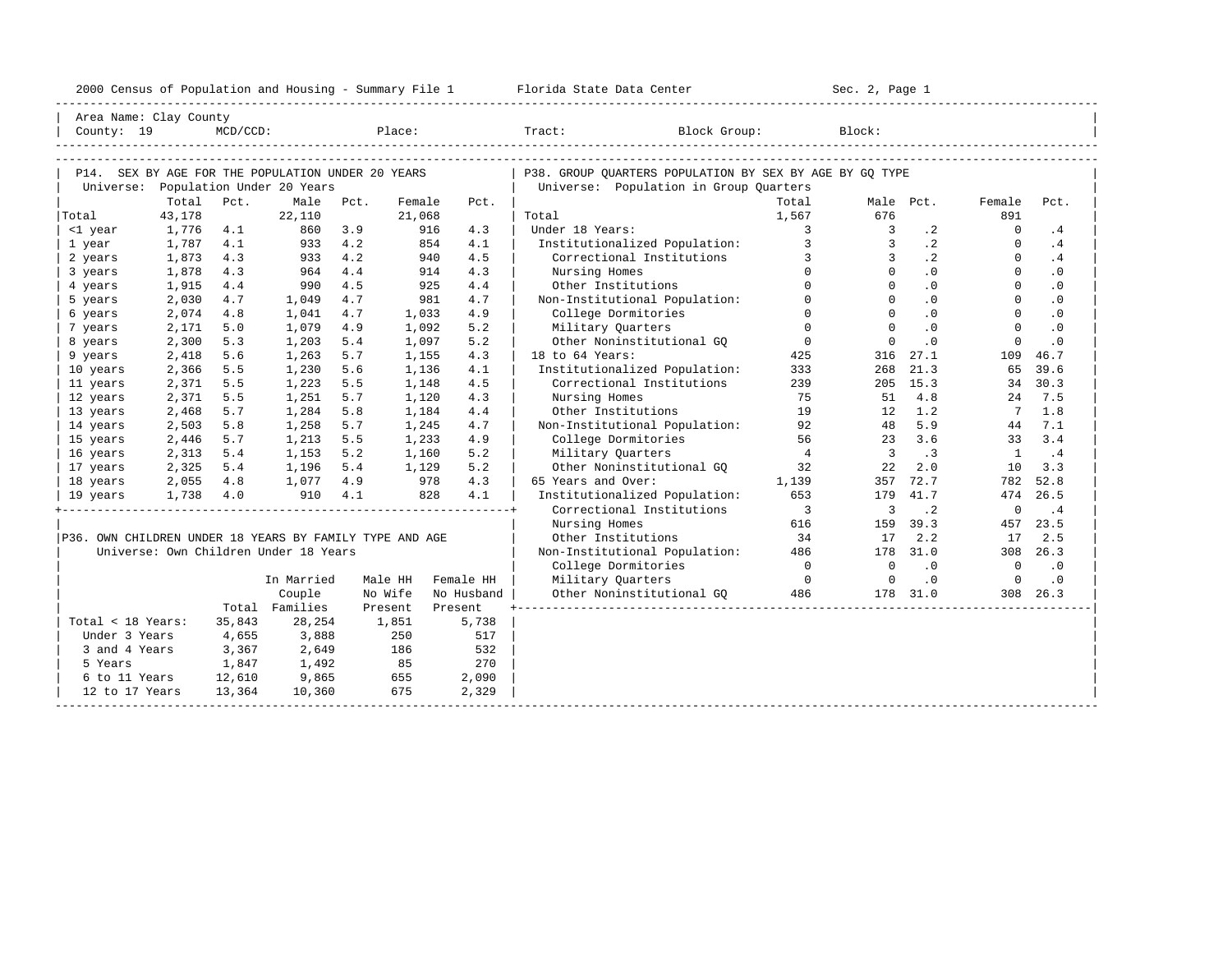| 2000 Census of Population and Housing - Summary File 1 Florida State Data Center                                                                           |               |                         |               |                          |                             |     |                                                            | Sec. 2, Page 2         |       |              |        |
|------------------------------------------------------------------------------------------------------------------------------------------------------------|---------------|-------------------------|---------------|--------------------------|-----------------------------|-----|------------------------------------------------------------|------------------------|-------|--------------|--------|
| Area Name: Clay County                                                                                                                                     |               |                         |               |                          |                             |     |                                                            |                        |       |              |        |
| $\begin{array}{ l } \hline \text{County: 19} & \text{MCD/CCD:} & \text{Place:} & \text{Track:} & \text{Block Group:} & \text{Block:} \\\hline \end{array}$ |               |                         |               |                          |                             |     |                                                            |                        |       |              |        |
|                                                                                                                                                            |               |                         |               |                          |                             |     |                                                            |                        |       |              |        |
| P22/23/24.HOUSEHOLDS BY PRESENCE OF PEOPLE 60(65/75) YEARS AND OVER, HOUSEHOLD SIZE AND                                                                    |               |                         |               |                          |                             |     | P25. HOUSEHOLDS BY PRESENCE OF                             |                        |       |              |        |
| HOUSEHOLD TYPE                                                                                                                                             |               |                         |               |                          |                             |     |                                                            | <b>NONRELATIVES</b>    |       |              |        |
| Universe: Households                                                                                                                                       |               |                         |               |                          |                             |     | Universe: Households                                       |                        |       |              |        |
|                                                                                                                                                            | 60+ Years Pct |                         | 65+ Years Pct |                          | 75+ Years                   | Pct |                                                            |                        |       |              |        |
| Total:                                                                                                                                                     | 50,243 100.0  |                         | 50,243 100.0  |                          | 50,243 100.0                |     | Total:                                                     |                        |       | 50,243       |        |
| Households w/ one or more 60/65/75:                                                                                                                        | 12,754 25.4   |                         | $9,251$ 18.4  |                          | 4,030 8.0                   |     |                                                            | Households with one or |       |              |        |
| 1-person household                                                                                                                                         | 3,502         |                         | 2,768         |                          | 1,427                       |     |                                                            | more non-relatives     |       | 4,687        |        |
| 2 or more person household: 9,252                                                                                                                          |               |                         |               |                          | 6,483 2,603                 |     |                                                            |                        |       |              |        |
| Family households 8,957 6,312 2,543<br>Non-family households 295 171 60<br>Households with no people over $60/65/75$ : 37,489 74.6 40,992 81.6 46,213 92.0 |               |                         |               |                          |                             |     |                                                            | Households with no     |       |              |        |
|                                                                                                                                                            |               |                         |               |                          |                             |     | non-relatives                                              |                        |       | 45,556       |        |
|                                                                                                                                                            |               |                         |               |                          |                             |     |                                                            |                        |       |              |        |
| 1-person household $4,978$<br>2 or more person household: $32,511$                                                                                         |               |                         |               |                          | $5,712$<br>35,280<br>39,160 |     |                                                            |                        |       |              |        |
|                                                                                                                                                            |               |                         |               |                          |                             |     |                                                            |                        |       |              |        |
| Family households                                                                                                                                          | 30,432        |                         |               |                          | 33,077 36,846               |     |                                                            |                        |       |              |        |
|                                                                                                                                                            |               |                         |               |                          |                             |     |                                                            |                        |       |              |        |
| P18/20. HOUSEHOLDS BY AGE OF HOUSEHOLDER BY HOUSEHOLD TYPE                                                                                                 |               |                         |               |                          |                             |     | H13/15. TENURE BY HOUSEHOLD SIZE                           |                        |       |              |        |
| (INCLUDING LIVING ALONE) BY PRESENCE OF OWN CHILDREN                                                                                                       |               |                         |               |                          |                             |     | Universe: Occupied Housing Units                           |                        |       |              |        |
| Universe: Households                                                                                                                                       |               |                         |               |                          |                             |     |                                                            |                        | Pct   |              | Pct    |
|                                                                                                                                                            |               |                         |               |                          |                             |     |                                                            | Owner                  | Owner | Renter       | Renter |
|                                                                                                                                                            | Total         | Householder Householder |               |                          |                             |     |                                                            | Total Occupied         | Occ.  | Occupied     | Occ.   |
|                                                                                                                                                            | Households    | 15 to 64 65 and Over    |               |                          | Total Occupied Units:       |     | 50,243                                                     | 39,118                 | 100.0 | 11,125 100.0 |        |
| Total:                                                                                                                                                     | 50,243        | 42,374                  |               | 7,869                    | 1-person household          |     | 8,480                                                      | 5,488                  | 14.0  | 2,992        | 26.9   |
| Family households:                                                                                                                                         | 39,389        | 34,415                  | 4,974         |                          | 2-Person household          |     | 17,229                                                     | 14,007                 | 35.8  | 3,222        | 29.0   |
| Married couple family:                                                                                                                                     | 32,032        | 27,735                  |               | 4,297                    | 3-Person household          |     | 10,000                                                     | 7,904                  | 20.2  | 2,096        | 18.8   |
| With own children under 18                                                                                                                                 | 15,228        | 15,185                  |               | 43                       | 4-Person household          |     | 9,012                                                      | 7,339 18.8             |       | 1,673        | 15.0   |
| No own children under 18                                                                                                                                   | 16,804        | 12,550                  |               | 4,254                    | 5-Person household          |     | 3,752                                                      | 3,021                  | 7.7   | 731          | 6.6    |
| Other family:                                                                                                                                              | 7,357         | 6,680                   |               | 677                      |                             |     | 6-Person household 1,234 965<br>7+Person household 536 394 |                        | 2.5   | 269          | 2.4    |
| Male householder, no wife present:                                                                                                                         | 1,977         | 1,865                   |               | 112                      |                             |     |                                                            |                        | 1.0   | 142          | 1.3    |
| With own children under 18                                                                                                                                 | 1,206         | 1,204                   |               | 2                        |                             |     |                                                            |                        |       |              |        |
| No own children under 18                                                                                                                                   | 771           | 661                     |               | 110                      |                             |     |                                                            |                        |       |              |        |
| Female householder, no husband present: 5,380                                                                                                              |               | 4,815                   |               | 565                      |                             |     |                                                            |                        |       |              |        |
| With own children under 18                                                                                                                                 | 3,455         | 3,454                   |               | $\overline{\phantom{0}}$ |                             |     |                                                            |                        |       |              |        |
| No own children under 18                                                                                                                                   | 1,925         | 1,361                   |               | 564                      |                             |     |                                                            |                        |       |              |        |
| Non-family households:                                                                                                                                     | 2,374         | 7,959                   |               | 2,895                    |                             |     |                                                            |                        |       |              |        |
| Householder living alone                                                                                                                                   | 1,517         | 5,712                   |               | 2,768                    |                             |     |                                                            |                        |       |              |        |
| Householder not living alone 657                                                                                                                           |               | 2,247                   |               | 127                      |                             |     |                                                            |                        |       |              |        |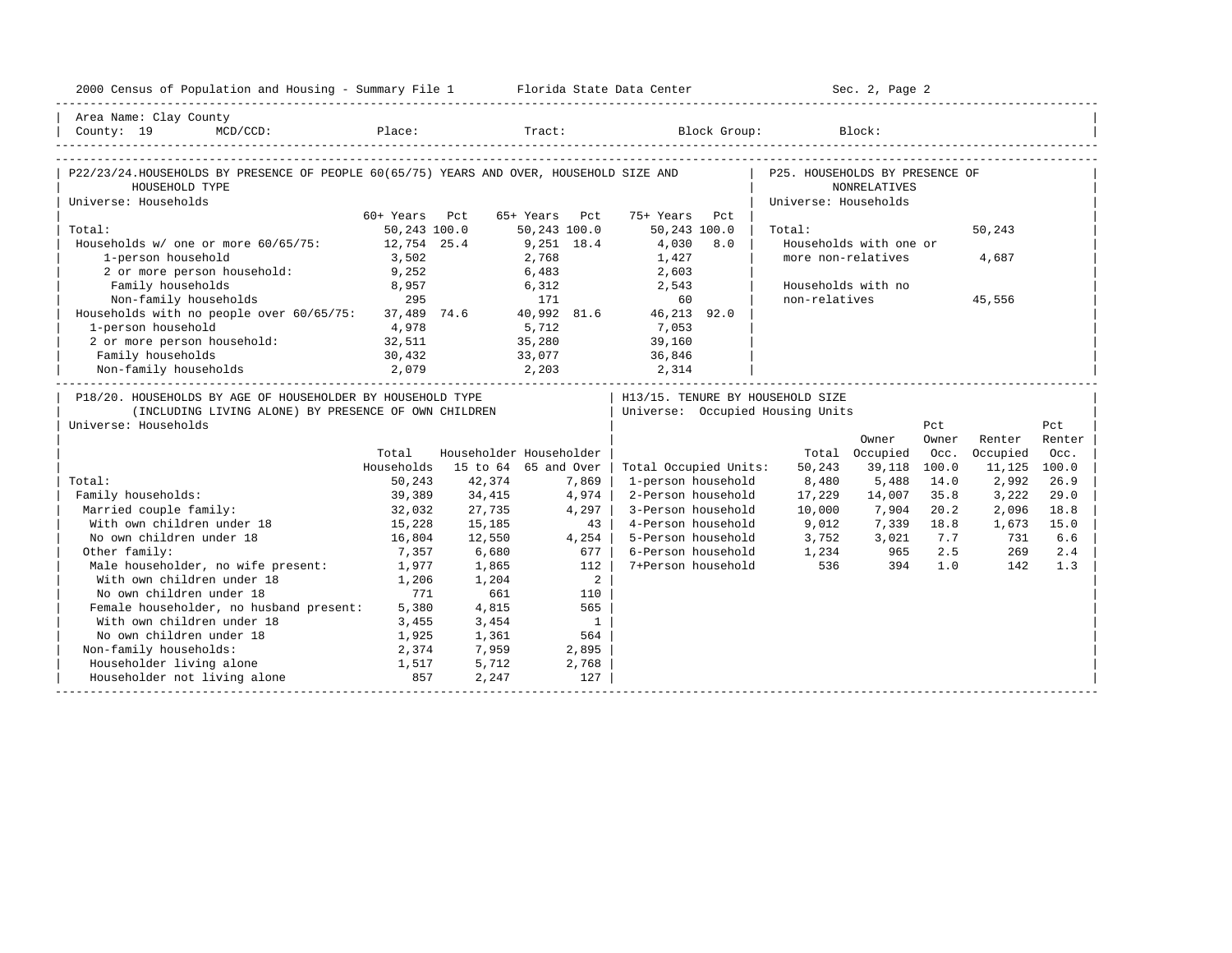| 2000 Census of Population and Housing - Summary File 1 Florida State Data Center |             |                  |             |           |                                                       |       |                                                         |          | Sec. 2, Page 3                      |                 |             |
|----------------------------------------------------------------------------------|-------------|------------------|-------------|-----------|-------------------------------------------------------|-------|---------------------------------------------------------|----------|-------------------------------------|-----------------|-------------|
| Area Name: Clay County                                                           |             |                  |             |           |                                                       |       |                                                         |          |                                     |                 |             |
| County: 19                                                                       | $MCD/CCD$ : |                  | Place:      |           | Tract:                                                |       | Block Group:                                            |          | Block:                              |                 |             |
|                                                                                  |             |                  |             |           |                                                       |       |                                                         |          |                                     |                 |             |
| P29. RELATIONSHIP BY AGE FOR THE POPULATION UNDER 18 YEARS                       |             |                  |             |           |                                                       |       |                                                         |          |                                     |                 |             |
| Universe: Population under 18 years                                              |             |                  |             |           |                                                       |       |                                                         |          |                                     |                 |             |
|                                                                                  |             |                  |             |           |                                                       |       |                                                         |          |                                     |                 |             |
|                                                                                  |             |                  |             |           | -----Related Child-----                               |       |                                                         |          |                                     |                 |             |
|                                                                                  |             | Pop. in          | Householder |           | Other                                                 |       |                                                         |          | Institution-                        | Noninstitution- |             |
|                                                                                  |             | Total Households | or Spouse   | Own Child | Relatives                                             |       | Nonrelatives                                            | Total    | alized Pop.                         | alized Pop.     |             |
| Under 18:                                                                        | 39,385      | 39,382           | 27          | 35,843    | 2,670                                                 |       | 842                                                     | 3        | 3                                   |                 | $\Omega$    |
| Under 3                                                                          | 5,436       | 5,436            |             | 4,655     | 662                                                   |       | 119                                                     | $\Omega$ | $\mathbf 0$                         |                 | $\mathbf 0$ |
| 3 and 4 years                                                                    | 3,793       | 3,793            |             | 3,367     | 359                                                   |       | 67                                                      | $\Omega$ | $\Omega$                            |                 | $\mathbf 0$ |
| 5 years                                                                          | 2,030       | 2,030            |             | 1,847     | 146                                                   |       | 37                                                      | $\Omega$ | $\Omega$                            |                 | $\mathbf 0$ |
| 6 to 11 years                                                                    | 13,700      | 13,700           |             | 12,610    | 809                                                   |       | 281                                                     | $\Omega$ | $\Omega$                            |                 | $\mathbf 0$ |
| 12 and 13 years                                                                  | 4,839       | 4,839            |             | 4,538     | 213                                                   |       | 88                                                      | $\Omega$ | $\Omega$                            |                 | $\mathbf 0$ |
| 14 years                                                                         | 2,503       | 2,503            |             | 2,343     | 126                                                   |       | 34                                                      | $\Omega$ | $\Omega$                            |                 | $\mathbf 0$ |
| 15 to 17 years                                                                   | 7,057       | 7,054            |             | 6,483     | 355                                                   |       | 216                                                     | 3        | 3                                   |                 | $\Omega$    |
| % Under 3                                                                        | 13.8%       | 13.8%            |             | 13.0%     | 24.8%                                                 |       | 14.1%                                                   | .0%      | .0%                                 |                 | .0%         |
| % 3 and 4 years                                                                  | 9.6%        | 9.6%             |             | $9.4\%$   | 13.4%                                                 |       | 8.0%                                                    | .0%      | $.0\%$                              |                 | .0%         |
| % 5 years                                                                        | 5.2%        | 5.2%             |             | 5.2%      | 5.5%                                                  |       | 4.4%                                                    | .0%      | .0%                                 |                 | .0%         |
| % 6 to 11 years                                                                  | 34.8%       | 34.8%            |             | 35.2%     | 30.3%                                                 |       | 33.4%                                                   | .0%      | .0%                                 |                 | .0%         |
| % 12 and 13 years                                                                | 12.3%       | 12.3%            |             | 12.7%     | 8.0%                                                  |       | 10.5%                                                   | .0%      | .0%                                 |                 | .0%         |
| % 14 years                                                                       | 6.4%        | 6.4%             |             | 6.5%      | 4.7%                                                  |       | $4.0\%$                                                 | $.0\%$   | $.0\%$                              |                 | .0%         |
| % 15 to 17 years                                                                 | 17.9%       | 17.9%            |             | 18.1%     | 13.3%                                                 |       | 25.7%                                                   | 100.0%   | 100.0%                              |                 | .0%         |
| H17. TENURE BY HOUSEHOLD TYPE (INCLUDING LIVING ALONE) BY AGE OF HOUSEHOLDER     |             |                  |             |           |                                                       |       |                                                         |          |                                     |                 |             |
| Universe: Occupied Housing Units                                                 |             |                  |             |           |                                                       |       |                                                         |          |                                     |                 |             |
|                                                                                  |             |                  |             |           | Total Owner ----------- Owner Occupied -------------- |       | Total Renter ------------- Renter Occupied ------------ |          |                                     |                 |             |
|                                                                                  |             | Occupied         |             |           | Householder Householder Householder Pct               |       | Occupied                                                |          | Householder Householder Householder |                 | Pct         |
|                                                                                  |             | Units            | 15 to 34    | 35 to 64  | $65+$                                                 | $65+$ | Units                                                   | 15 to 34 | 35 to 64                            | $65+$           | $65+$       |
| Family households:                                                               |             | 32,400           | 4,775       | 23,086    | 4,539 14.0                                            |       | 6,989                                                   | 3,016    | 3,538                               | 435             | 6.2         |
| Married-couple family:                                                           |             | 27,715           | 3,994       | 19,783    | 3,938                                                 | 14.2  | 4,317                                                   | 1,794    | 2,164                               | 359             | 8.3         |
| Other family:                                                                    |             | 4,685            | 781         | 3,303     | 601                                                   | 12.8  | 2,672                                                   | 1,222    | 1,374                               | 76              | 2.8         |
| Male householder, no wife                                                        |             | 1,336            | 282         | 954       | 100                                                   | 7.5   | 641                                                     | 310      | 319                                 | 12              | 1.9         |
| Female hsehldr, no husband                                                       |             | 3,349            | 499         | 2,349     | 501                                                   | 15.0  | 2,031                                                   | 912      | 1,055                               | 64              | 3.2         |
| Nonfamily households:                                                            |             | 6,718            | 745         | 3,805     | 2,168                                                 | 32.3  | 4,136                                                   | 1,567    | 1,842                               | 727             | 17.6        |
| Male householder:                                                                |             | 3,068            | 505         | 2,001     | 562                                                   | 18.3  | 2,371                                                   | 1,045    | 1,149                               | 177             | 7.5         |
| Living alone                                                                     |             | 2,336            | 274         | 1,547     | 515                                                   | 22.0  | 1,586                                                   | 520      | 897                                 | 169             | 10.7        |
| Not living alone                                                                 |             | 732              | 231         | 454       | 47                                                    | 6.4   | 785                                                     | 525      | 252                                 | 8               | 1.0         |
| Female householder:                                                              |             | 3,650            | 240         | 1,804     | 1,606 44.0                                            |       | 1,765                                                   | 522      | 693                                 | 550             | 31.2        |
|                                                                                  |             |                  |             |           |                                                       |       |                                                         | 285      | 587                                 | 534             | 38.0        |
| Living alone                                                                     |             | 3,152            | 131         | 1,471     | 1,550                                                 | 49.2  | 1,406                                                   |          |                                     |                 |             |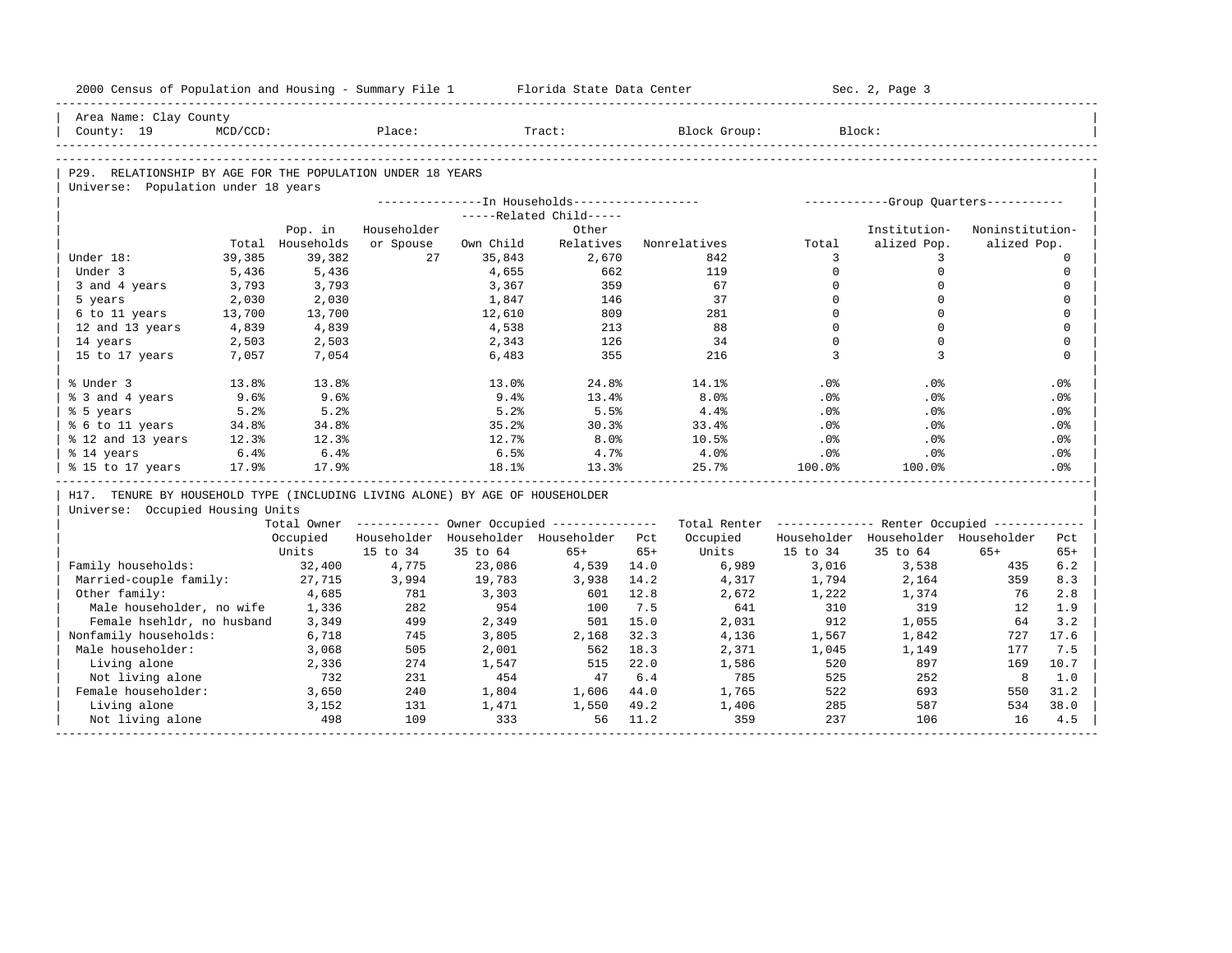| 2000 Census of Population and Housing - Summary File 1 |  | Florida State Data Center | Sec. 2, Page 1 |
|--------------------------------------------------------|--|---------------------------|----------------|
|--------------------------------------------------------|--|---------------------------|----------------|

| Area Name: Collier County<br>County: 21                 |        | $MCD/CCD$ : |                                                                                |      | Place:  |            | Tract:                                                                                            | Block Group:   | Block:         |           |                                                                                                                                                                                                                                                                            |           |
|---------------------------------------------------------|--------|-------------|--------------------------------------------------------------------------------|------|---------|------------|---------------------------------------------------------------------------------------------------|----------------|----------------|-----------|----------------------------------------------------------------------------------------------------------------------------------------------------------------------------------------------------------------------------------------------------------------------------|-----------|
| Universe:                                               |        |             | P14. SEX BY AGE FOR THE POPULATION UNDER 20 YEARS<br>Population Under 20 Years |      |         |            | P38. GROUP OUARTERS POPULATION BY SEX BY AGE BY GO TYPE<br>Universe: Population in Group Quarters |                |                |           |                                                                                                                                                                                                                                                                            |           |
|                                                         | Total  | Pct.        | Male                                                                           | Pct. | Female  | Pct.       |                                                                                                   | Total          | Male Pct.      |           |                                                                                                                                                                                                                                                                            | Pct.      |
| Total                                                   | 54,944 |             | 28,428                                                                         |      | 26,516  |            | Total                                                                                             | 4,790          | 3,001          |           |                                                                                                                                                                                                                                                                            |           |
| <1 year                                                 | 2,726  | 5.0         | 1,420                                                                          | 5.0  | 1,306   | 4.9        | Under 18 Years:                                                                                   | 530            |                | 340 11.1  |                                                                                                                                                                                                                                                                            |           |
| 1 year                                                  | 2,646  | 4.8         | 1,389                                                                          | 4.9  | 1,257   | 4.7        | Institutionalized Population:                                                                     | 125            | 94             | 2.6       |                                                                                                                                                                                                                                                                            | 3.1       |
| 2 years                                                 | 2,672  | 4.9         | 1,360                                                                          | 4.8  | 1,312   | 4.9        | Correctional Institutions                                                                         | $5^{\circ}$    | -5             | $\cdot$ 1 |                                                                                                                                                                                                                                                                            | $\cdot$ 2 |
| 3 years                                                 | 2,663  | 4.8         | 1,357                                                                          | 4.8  | 1,306   | 4.9        | Nursing Homes                                                                                     | $\overline{0}$ | $\mathbf{0}$   | .0        |                                                                                                                                                                                                                                                                            | $\cdot$ 0 |
| 4 years                                                 | 2,734  | 5.0         | 1,434                                                                          | 5.0  | 1,300   | 4.9        | Other Institutions                                                                                | 120            | 89             | 2.5       |                                                                                                                                                                                                                                                                            | 3.0       |
| 5 years                                                 | 2,795  | 5.1         | 1,423                                                                          | 5.0  | 1,372   | 5.2        | Non-Institutional Population:                                                                     | 405            | 246            | 8.5       |                                                                                                                                                                                                                                                                            | 8.2       |
| 6 years                                                 | 2,880  | 5.2         | 1,479                                                                          | 5.2  | 1,401   | 5.3        | College Dormitories                                                                               | $\circ$        | $\mathbf{0}$   | .0        |                                                                                                                                                                                                                                                                            | $\cdot$ 0 |
| 7 years                                                 | 2,805  | 5.1         | 1,384                                                                          | 4.9  | 1,421   | 5.4        | Military Quarters                                                                                 | $\overline{0}$ | $\overline{0}$ | .0        |                                                                                                                                                                                                                                                                            | $\cdot$ 0 |
| 8 years                                                 | 2,957  | 5.4         | 1,504                                                                          | 5.3  | 1,453   | 5.5        | Other Noninstitutional GO                                                                         | 405            | 246            | 8.5       |                                                                                                                                                                                                                                                                            | 8.2       |
| 9 years                                                 | 3,007  | 5.5         | 1,499                                                                          | 5.3  | 1,508   | 4.9        | 18 to 64 Years:                                                                                   | 2,725          | 2,224          | 56.9      |                                                                                                                                                                                                                                                                            | 74.1      |
| 10 years                                                | 2,837  | 5.2         | 1,453                                                                          | 5.1  | 1,384   | 4.7        | Institutionalized Population:                                                                     | 728            | 644            | 15.2      |                                                                                                                                                                                                                                                                            | 21.5      |
| 11 years                                                | 2,770  | 5.0         | 1,405                                                                          | 4.9  | 1,365   | 4.9        | Correctional Institutions                                                                         | 660            |                | 606 13.8  |                                                                                                                                                                                                                                                                            | 20.2      |
| 12 years                                                | 2,730  | 5.0         | 1,313                                                                          | 4.6  | 1,417   | 4.9        | Nursing Homes                                                                                     | 26             | 14             | . 5       |                                                                                                                                                                                                                                                                            | . 5       |
| 13 years                                                | 2,690  | 4.9         | 1,369                                                                          | 4.8  | 1,321   | 4.9        | Other Institutions                                                                                | 42             | 24             | .9        |                                                                                                                                                                                                                                                                            | .8        |
| 14 years                                                | 2,650  | 4.8         | 1,369                                                                          | 4.8  | 1,281   | 5.2        | Non-Institutional Population:                                                                     | 1,997          | 1,580 41.7     |           |                                                                                                                                                                                                                                                                            | 52.6      |
| 15 years                                                | 2,802  | 5.1         | 1,392                                                                          | 4.9  | 1,410   | 5.3        | College Dormitories                                                                               | $\Omega$       | $\mathbf 0$    | $\cdot$ 0 |                                                                                                                                                                                                                                                                            | $\cdot$ 0 |
| 16 years                                                | 2,739  | 5.0         | 1,419                                                                          | 5.0  | 1,320   | 5.4        | Military Quarters                                                                                 | $\circ$        | $\circ$        | $\cdot$ 0 |                                                                                                                                                                                                                                                                            | .0        |
| 17 years                                                | 2,838  | 5.2         | 1,562                                                                          | 5.5  | 1,276   | 5.5        | Other Noninstitutional GO                                                                         | 1,997          | 1,580 41.7     |           |                                                                                                                                                                                                                                                                            | 52.6      |
| 18 years                                                | 2,669  | 4.9         | 1,549                                                                          | 5.4  | 1,120   | 4.9        | 65 Years and Over:                                                                                | 1,535          | 437            | 32.0      |                                                                                                                                                                                                                                                                            | 14.6      |
| 19 years                                                | 2,334  | 4.2         | 1,348                                                                          | 4.7  | 986     | 4.7        | Institutionalized Population:                                                                     | 1,441          | 398            | 30.1      |                                                                                                                                                                                                                                                                            | 13.3      |
|                                                         |        |             |                                                                                |      |         |            | Correctional Institutions                                                                         | 2              | 2              | $\cdot$ 0 |                                                                                                                                                                                                                                                                            | $\cdot$ 1 |
|                                                         |        |             |                                                                                |      |         |            | Nursing Homes                                                                                     | 1,400          | 383            | 29.2      |                                                                                                                                                                                                                                                                            | 12.8      |
| P36. OWN CHILDREN UNDER 18 YEARS BY FAMILY TYPE AND AGE |        |             |                                                                                |      |         |            | Other Institutions                                                                                | 39             | 13             | .8        | Female<br>1,789<br>190 11.3<br>31<br>$\mathbf{0}$<br>$\circ$<br>31<br>159<br>$\mathbf{0}$<br>$\mathbf 0$<br>159<br>501<br>84<br>54<br>12<br>18<br>417<br>$\circ$<br>$\circ$<br>417<br>1,098<br>1,043<br>$\mathbf 0$<br>1,017<br>26<br>55 1.3<br>$\Omega$<br>$\Omega$<br>55 | $\cdot$ 4 |
|                                                         |        |             | Universe: Own Children Under 18 Years                                          |      |         |            | Non-Institutional Population:                                                                     | 94             | 39             | 2.0       |                                                                                                                                                                                                                                                                            |           |
|                                                         |        |             |                                                                                |      |         |            | College Dormitories                                                                               | $\Omega$       | $\Omega$       | .0        |                                                                                                                                                                                                                                                                            | $\cdot$ 0 |
|                                                         |        |             | In Married                                                                     |      | Male HH | Female HH  | Military Quarters                                                                                 | $\Omega$       | $\Omega$       | $\cdot$ 0 |                                                                                                                                                                                                                                                                            | $\cdot$ 0 |
|                                                         |        |             | Couple                                                                         |      | No Wife | No Husband | Other Noninstitutional GQ                                                                         | 94             | 39             | 2.0       |                                                                                                                                                                                                                                                                            | 1.3       |
|                                                         |        |             | Total Families                                                                 |      | Present | Present    |                                                                                                   |                |                |           |                                                                                                                                                                                                                                                                            |           |
| Total < 18 Years:                                       |        | 43,796      | 32,732                                                                         |      | 3,154   | 7,910      |                                                                                                   |                |                |           |                                                                                                                                                                                                                                                                            |           |
| Under 3 Years                                           |        | 6,758       | 5,440                                                                          |      | 488     | 830        |                                                                                                   |                |                |           |                                                                                                                                                                                                                                                                            |           |
| 3 and 4 Years                                           |        | 4,760       | 3,672                                                                          |      | 330     | 758        |                                                                                                   |                |                |           |                                                                                                                                                                                                                                                                            |           |
| 5 Years                                                 |        | 2,472       |                                                                                |      | 191     | 396        |                                                                                                   |                |                |           |                                                                                                                                                                                                                                                                            |           |
| 6 to 11 Years                                           |        | 15,573      | 1,885<br>11,544                                                                |      | 1,089   | 2,940      |                                                                                                   |                |                |           |                                                                                                                                                                                                                                                                            |           |
|                                                         |        |             |                                                                                |      |         |            |                                                                                                   |                |                |           |                                                                                                                                                                                                                                                                            |           |
| 12 to 17 Years                                          |        | 14,233      | 10,191                                                                         |      | 1,056   | 2,986      |                                                                                                   |                |                |           |                                                                                                                                                                                                                                                                            |           |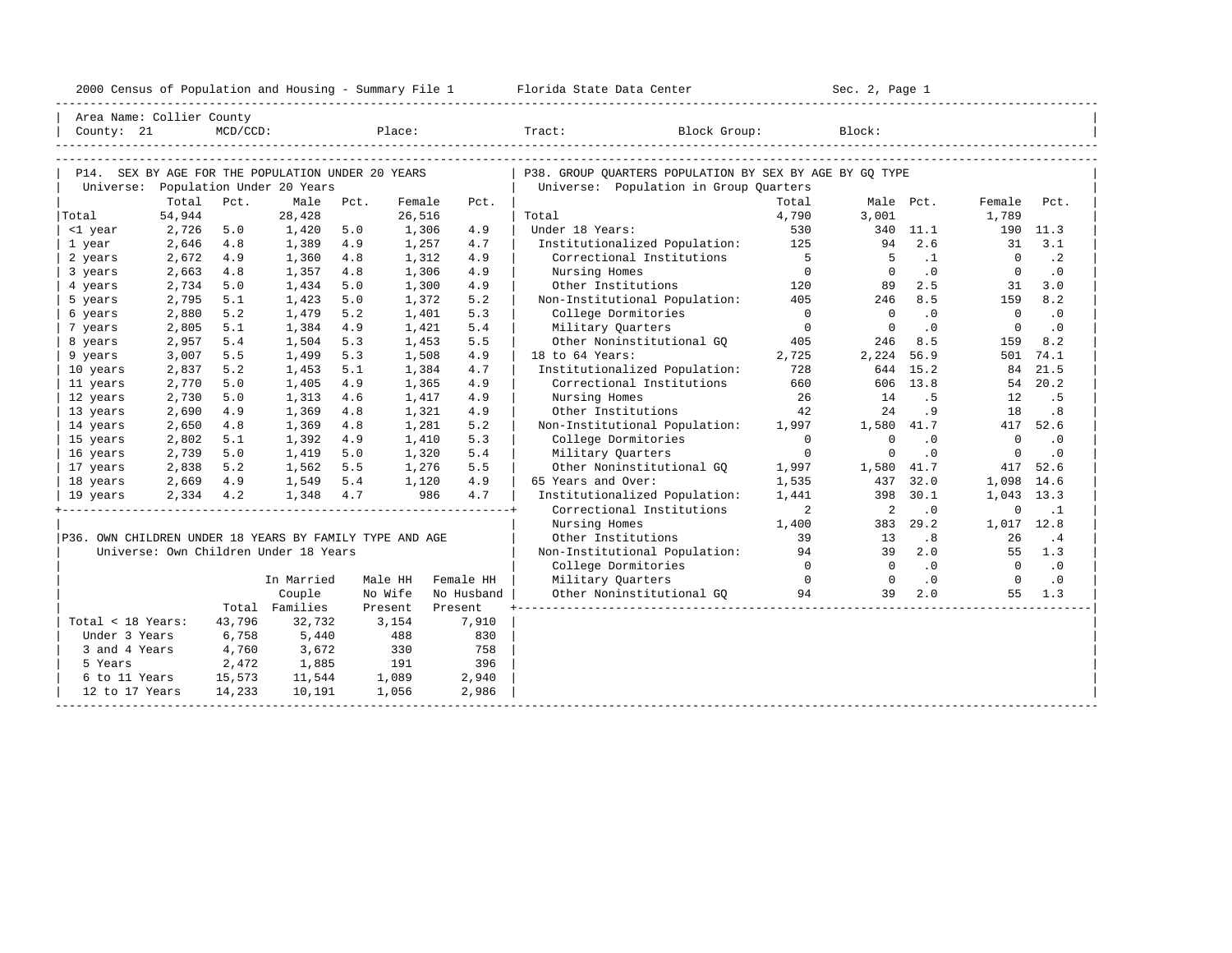| 2000 Census of Population and Housing - Summary File 1 Florida State Data Center                                               |               |        |                         |                                   | Sec. 2, Page 2          |                        |       |              |        |  |  |
|--------------------------------------------------------------------------------------------------------------------------------|---------------|--------|-------------------------|-----------------------------------|-------------------------|------------------------|-------|--------------|--------|--|--|
| Area Name: Collier County                                                                                                      |               |        |                         |                                   |                         |                        |       |              |        |  |  |
| County: 21<br>$MCD / CCD$ :                                                                                                    |               |        |                         | Place: Tract: Block Group: Block: |                         |                        |       |              |        |  |  |
| P22/23/24.HOUSEHOLDS BY PRESENCE OF PEOPLE 60(65/75) YEARS AND OVER, HOUSEHOLD SIZE AND   P25. HOUSEHOLDS BY PRESENCE OF       |               |        |                         |                                   |                         |                        |       |              |        |  |  |
| HOUSEHOLD TYPE                                                                                                                 |               |        |                         |                                   |                         | <b>NONRELATIVES</b>    |       |              |        |  |  |
| Universe: Households                                                                                                           |               |        |                         |                                   | Universe: Households    |                        |       |              |        |  |  |
|                                                                                                                                | 60+ Years Pct |        | 65+ Years Pct           | 75+ Years Pct                     |                         |                        |       |              |        |  |  |
| Total:                                                                                                                         | 102,973 100.0 |        | 102,973 100.0           | 102,973 100.0                     | Total:                  |                        |       | 102,973      |        |  |  |
| Households w/ one or more 60/65/75: 49,774 48.3                                                                                |               |        | 40,560 39.4             | 19,068 18.5                       |                         | Households with one or |       |              |        |  |  |
| 1-person household                                                                                                             | 14,418        |        | 12,248<br>28,312        | 6,976                             |                         | more non-relatives     |       | 11,159       |        |  |  |
| 2 or more person household:                                                                                                    | 35, 356       |        |                         | 12,092                            |                         |                        |       |              |        |  |  |
| Family households                                                                                                              | 33,684        |        | 27,079 11,606           |                                   |                         | Households with no     |       |              |        |  |  |
| 1,672<br>Non-family households 1,672 1,233 486<br>Households with no people over 60/65/75: 53,199 51.7 62,413 60.6 83,905 81.5 |               |        |                         |                                   | non-relatives           |                        |       | 91,814       |        |  |  |
|                                                                                                                                |               |        |                         |                                   |                         |                        |       |              |        |  |  |
| 1-person household                                                                                                             | 10,808        | 12,978 |                         | 18,250                            |                         |                        |       |              |        |  |  |
| 2 or more person household: 42,391                                                                                             |               |        | 49,435 65,655           |                                   |                         |                        |       |              |        |  |  |
|                                                                                                                                |               |        |                         |                                   |                         |                        |       |              |        |  |  |
|                                                                                                                                |               |        |                         |                                   |                         |                        |       |              |        |  |  |
| P18/20. HOUSEHOLDS BY AGE OF HOUSEHOLDER BY HOUSEHOLD TYPE                                                                     |               |        |                         | H13/15. TENURE BY HOUSEHOLD SIZE  |                         |                        |       |              |        |  |  |
| (INCLUDING LIVING ALONE) BY PRESENCE OF OWN CHILDREN                                                                           |               |        |                         | Universe: Occupied Housing Units  |                         |                        |       |              |        |  |  |
| Universe: Households                                                                                                           |               |        |                         |                                   |                         |                        | Pct   |              | Pct    |  |  |
|                                                                                                                                |               |        |                         |                                   |                         | Owner                  | Owner | Renter       | Renter |  |  |
|                                                                                                                                | Total         |        | Householder Householder |                                   |                         | Total Occupied         | Occ.  | Occupied     | Occ.   |  |  |
|                                                                                                                                | Households    |        | 15 to 64 65 and Over    | Total Occupied Units:             | 102,973                 | 77,825                 | 100.0 | 25,148 100.0 |        |  |  |
| Total:                                                                                                                         | 102,973       | 65,353 | 37,620                  | 1-person household                | 25,226                  | 17,802                 | 22.9  | 7,424        | 29.5   |  |  |
| Family households:                                                                                                             | 71,264        | 46,903 | 24,361                  | 2-Person household                | 47,158                  | 39,688                 | 51.0  | 7,470        | 29.7   |  |  |
| Married couple family:                                                                                                         | 59,871        | 36,955 | 22,916                  | 3-Person household                | 11,884                  | 8,105                  | 10.4  | 3,779        | 15.0   |  |  |
| With own children under 18                                                                                                     | 17,030        | 16,902 | 128                     | 4-Person household                | 9,896                   | 6,902                  | 8.9   | 2,994        | 11.9   |  |  |
| No own children under 18                                                                                                       | 42,841        | 20,053 | 22,788                  | 5-Person household                | 4,975                   | 3,142                  | 4.0   | 1,833        | 7.3    |  |  |
| Other family:                                                                                                                  | 11,393        | 9,948  | 1,445                   | 6-Person household                | 2,013<br>2,013<br>1,821 | 1,209 1.6              |       | 804          | 3.2    |  |  |
| Male householder, no wife present: 3,948                                                                                       |               | 3,584  | 364 l                   | 7+Person household                |                         | 977                    | 1.3   | 844          | 3.4    |  |  |
| With own children under 18                                                                                                     | 1,894         | 1,878  | 16                      |                                   |                         |                        |       |              |        |  |  |
| No own children under 18                                                                                                       | 2,054         | 1,706  | 348                     |                                   |                         |                        |       |              |        |  |  |
| Female householder, no husband present: 7,445                                                                                  |               | 6,364  | 1,081                   |                                   |                         |                        |       |              |        |  |  |
| With own children under 18                                                                                                     | 4,480         | 4,480  | $\sim$ 0                |                                   |                         |                        |       |              |        |  |  |
| No own children under 18<br>2,965                                                                                              |               | 1,884  | 1,081                   |                                   |                         |                        |       |              |        |  |  |
| Non-family households:                                                                                                         | 6,483         | 18,450 | 13,259                  |                                   |                         |                        |       |              |        |  |  |
| Householder living alone                                                                                                       | 4,137         | 12,978 | 12,248                  |                                   |                         |                        |       |              |        |  |  |
| Householder not living alone 2,346                                                                                             |               | 5,472  | 1,011                   |                                   |                         |                        |       |              |        |  |  |
|                                                                                                                                |               |        |                         |                                   |                         |                        |       |              |        |  |  |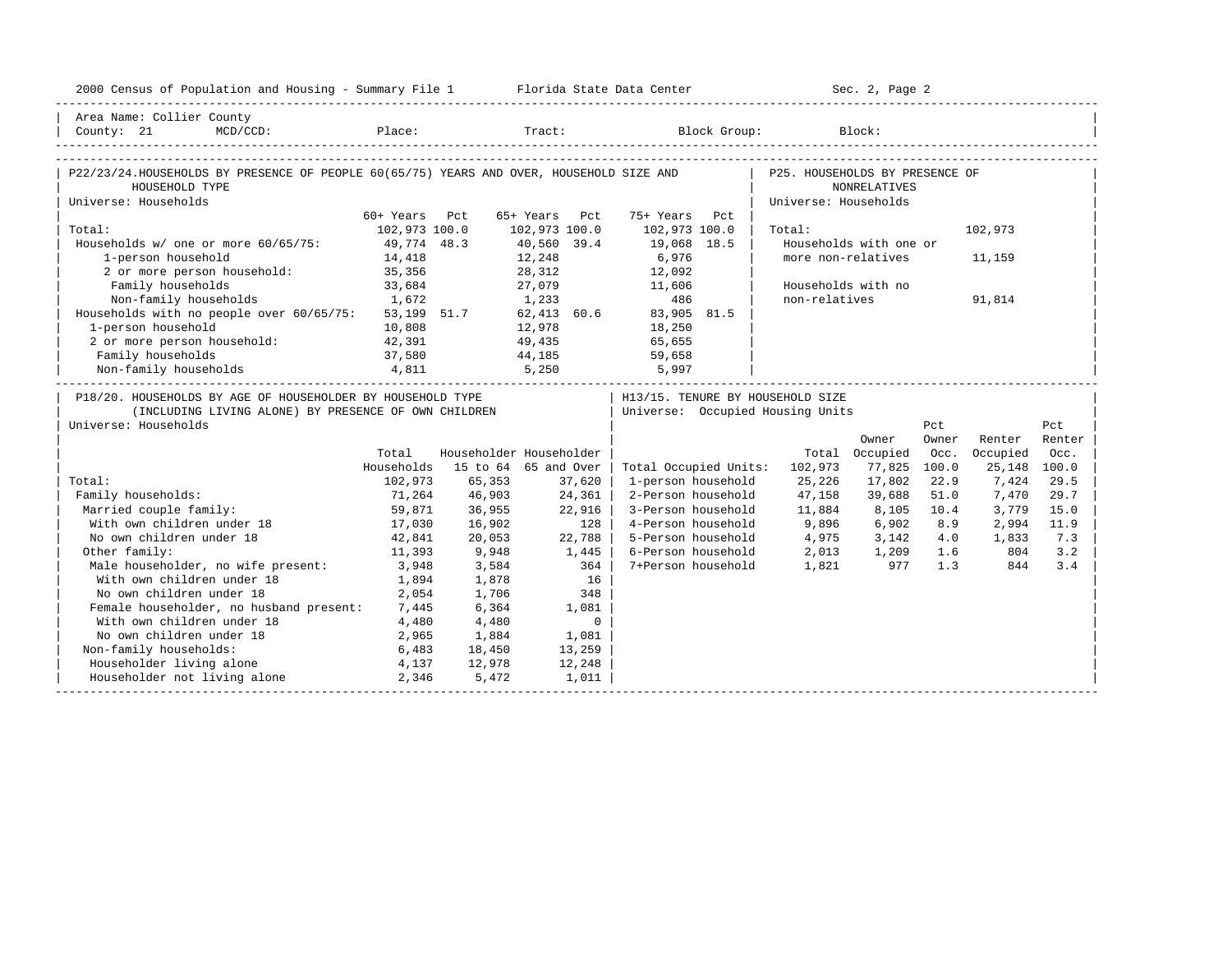| 2000 Census of Population and Housing - Summary File 1 Florida State Data Center |                |                  |             |                |                                         |       |                                                                                                               |          | Sec. 2, Page 3                          |                 |          |
|----------------------------------------------------------------------------------|----------------|------------------|-------------|----------------|-----------------------------------------|-------|---------------------------------------------------------------------------------------------------------------|----------|-----------------------------------------|-----------------|----------|
| Area Name: Collier County                                                        |                |                  |             |                |                                         |       |                                                                                                               |          |                                         |                 |          |
| County: 21                                                                       | $MCD/CCD$ :    |                  | Place:      |                | Tract:                                  |       | Block Group:                                                                                                  |          | Block:                                  |                 |          |
|                                                                                  |                |                  |             |                |                                         |       |                                                                                                               |          |                                         |                 |          |
| P29. RELATIONSHIP BY AGE FOR THE POPULATION UNDER 18 YEARS                       |                |                  |             |                |                                         |       |                                                                                                               |          |                                         |                 |          |
| Universe: Population under 18 years                                              |                |                  |             |                |                                         |       |                                                                                                               |          |                                         |                 |          |
|                                                                                  |                |                  |             |                |                                         |       |                                                                                                               |          |                                         |                 |          |
|                                                                                  |                |                  |             |                | -----Related Child-----                 |       |                                                                                                               |          |                                         |                 |          |
|                                                                                  |                | Pop. in          | Householder |                | Other                                   |       |                                                                                                               |          | Institution-                            | Noninstitution- |          |
|                                                                                  |                | Total Households | or Spouse   | Own Child      | Relatives                               |       | Nonrelatives                                                                                                  | Total    | alized Pop.                             | alized Pop.     |          |
| Under 18:<br>Under 3                                                             | 49,941         | 49,411<br>7,932  | 103         | 43,796         | 4,155                                   |       | 1,357                                                                                                         | 530      | 125                                     |                 | 405      |
|                                                                                  | 8,044          |                  |             | 6,758          | 986                                     |       | 188                                                                                                           | 112      | 18<br>9                                 |                 | 94       |
| 3 and 4 years<br>5 years                                                         | 5,397<br>2,795 | 5,355<br>2,771   |             | 4,760<br>2,472 | 495<br>232                              |       | 100<br>67                                                                                                     | 42<br>24 | 2                                       |                 | 33<br>22 |
| 6 to 11 years                                                                    | 17,256         | 17,137           |             | 15,573         | 1,218                                   |       | 346                                                                                                           | 119      | 26                                      |                 | 93       |
| 12 and 13 years                                                                  | 5,420          | 5,384            |             | 4,924          | 345                                     |       | 115                                                                                                           | 36       | 10                                      |                 | 26       |
| 14 years                                                                         | 2,650          | 2,621            |             | 2,397          | 167                                     |       | 57                                                                                                            | 29       | 6                                       |                 | 23       |
| 15 to 17 years                                                                   | 8,276          | 8,108            |             | 6,912          | 712                                     |       | 484                                                                                                           | 168      | 54                                      |                 | 114      |
|                                                                                  |                |                  |             |                |                                         |       |                                                                                                               |          |                                         |                 |          |
| % Under 3                                                                        | 16.1%          | 16.1%            |             | 15.4%          | 23.7%                                   |       | 13.9%                                                                                                         | 21.1%    | 14.4%                                   |                 | 23.2%    |
| % 3 and 4 years                                                                  | 10.8%          | 10.9%            |             | 10.9%          | 11.9%                                   |       | 7.4%                                                                                                          | 7.9%     | 7.2%                                    |                 | 8.1%     |
| % 5 years                                                                        | 5.6%           | 5.6%             |             | 5.6%           | 5.6%                                    |       | 4.9%                                                                                                          | 4.5%     | 1.6%                                    |                 | 5.4%     |
| % 6 to 11 years                                                                  | 34.6%          | 34.8%            |             | 35.6%          | 29.3%                                   |       | 25.5%                                                                                                         | 22.5%    | 20.8%                                   |                 | 23.0%    |
| % 12 and 13 years                                                                | 10.9%          | 10.9%            |             | 11.2%          | 8.3%                                    |       | 8.5%                                                                                                          | 6.8%     | 8.0%                                    |                 | 6.4%     |
| % 14 years                                                                       | 5.3%           | 5.3%             |             | 5.5%           | 4.0%                                    |       | 4.2%                                                                                                          | 5.5%     | $4.8\%$                                 |                 | 5.7%     |
| % 15 to 17 years                                                                 | 16.6%          | 16.4%            |             | 15.8%          | 17.1%                                   |       | 35.7%                                                                                                         | 31.7%    | 43.2%                                   |                 | 28.1%    |
| H17. TENURE BY HOUSEHOLD TYPE (INCLUDING LIVING ALONE) BY AGE OF HOUSEHOLDER     |                |                  |             |                |                                         |       |                                                                                                               |          |                                         |                 |          |
| Universe: Occupied Housing Units                                                 |                |                  |             |                |                                         |       |                                                                                                               |          |                                         |                 |          |
|                                                                                  |                |                  |             |                |                                         |       | Total Owner ----------- Owner Occupied -------------- Total Renter ------------- Renter Occupied ------------ |          |                                         |                 |          |
|                                                                                  |                | Occupied         |             |                | Householder Householder Householder Pct |       | Occupied                                                                                                      |          | Householder Householder Householder Pct |                 |          |
|                                                                                  |                | Units            | 15 to 34    | 35 to 64       | $65+$                                   | $65+$ | Units                                                                                                         | 15 to 34 | 35 to 64                                | $65+$           | $65+$    |
| Family households:                                                               |                | 56,686           | 4,895       | 29,163         | 22,628                                  | 39.9  | 14,578                                                                                                        | 5,386    | 7,459                                   | 1,733           | 11.9     |
| Married-couple family:                                                           |                | 50,611           | 3,960       | 25,206         | 21,445                                  | 42.4  | 9,260                                                                                                         | 3,161    | 4,628                                   | 1,471           | 15.9     |
| Other family:                                                                    |                | 6,075            | 935         | 3,957          | 1,183                                   | 19.5  | 5,318                                                                                                         | 2,225    | 2,831                                   | 262             | 4.9      |
| Male householder, no wife                                                        |                | 1,913            | 409         | 1,209          | 295                                     | 15.4  | 2,035                                                                                                         | 972      | 994                                     | 69              | 3.4      |
| Female hsehldr, no husband                                                       |                | 4,162            | 526         | 2,748          | 888                                     | 21.3  | 3,283                                                                                                         | 1,253    | 1,837                                   | 193             | 5.9      |
| Nonfamily households:                                                            |                | 21,139           | 1,261       | 9,071          | 10,807                                  | 51.1  | 10,570                                                                                                        | 3,207    | 4,911                                   | 2,452           | 23.2     |
| Male householder:                                                                |                | 8,266            | 782         | 4,199          | 3,285                                   | 39.7  | 5,837                                                                                                         | 2,144    | 2,898                                   | 795             | 13.6     |
| Living alone                                                                     |                | 6,331            | 463         | 3,085          | 2,783                                   | 44.0  | 3,635                                                                                                         | 942      | 2,006                                   | 687             | 18.9     |
| Not living alone                                                                 |                | 1,935            | 319         | 1,114          | 502                                     | 25.9  | 2,202                                                                                                         | 1,202    | 892                                     | 108             | 4.9      |
| Female householder:                                                              |                | 12,873           | 479         | 4,872          | 7,522                                   | 58.4  | 4,733                                                                                                         | 1,063    | 2,013                                   | 1,657           | 35.0     |
| Living alone                                                                     |                | 11,471           | 293         | 4,006          | 7,172                                   | 62.5  | 3,789                                                                                                         | 569      | 1,614                                   | 1,606           | 42.4     |
| Not living alone                                                                 |                | 1,402            | 186         | 866            | 350                                     | 25.0  | 944                                                                                                           | 494      | 399                                     | 51              | 5.4      |
|                                                                                  |                |                  |             |                |                                         |       |                                                                                                               |          |                                         |                 |          |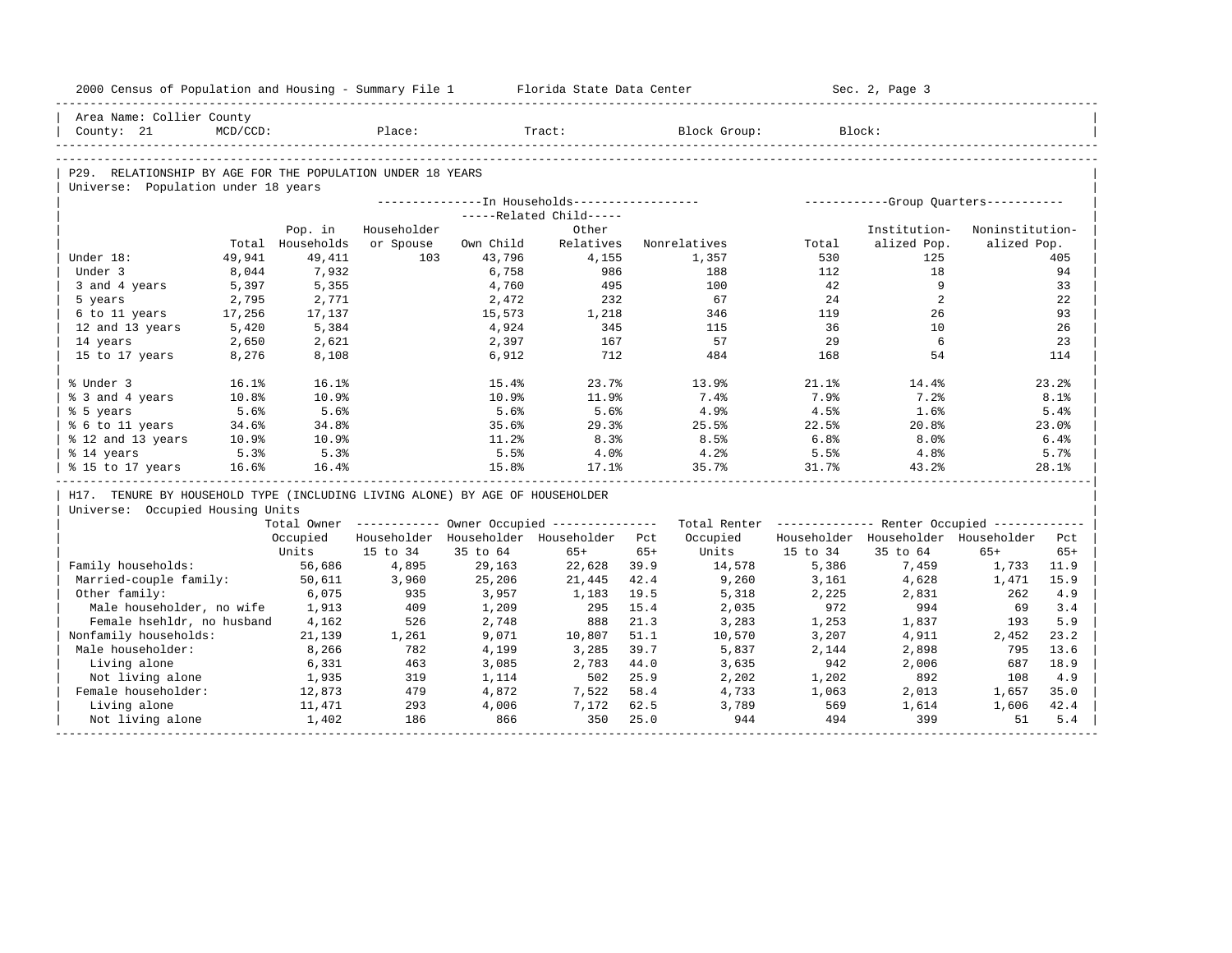| 2000<br>ensus! | and<br>Population | ---<br>Summa:<br>$-$<br>Housing | lorida<br>Data<br>otatt<br>cence. | ، م ج<br>Page<br>$3-1$ |  |
|----------------|-------------------|---------------------------------|-----------------------------------|------------------------|--|
|                |                   |                                 |                                   |                        |  |

| Area Name: Columbia County                              |        |             |                                       |      |         |            |                                                         |                |                |           |                |           |
|---------------------------------------------------------|--------|-------------|---------------------------------------|------|---------|------------|---------------------------------------------------------|----------------|----------------|-----------|----------------|-----------|
| County: 23                                              |        | $MCD/CCD$ : |                                       |      | Place:  |            | Tract:<br>Block Group:                                  |                | Block:         |           |                |           |
|                                                         |        |             |                                       |      |         |            |                                                         |                |                |           |                |           |
|                                                         |        |             |                                       |      |         |            |                                                         |                |                |           |                |           |
| P14. SEX BY AGE FOR THE POPULATION UNDER 20 YEARS       |        |             |                                       |      |         |            | P38. GROUP OUARTERS POPULATION BY SEX BY AGE BY GO TYPE |                |                |           |                |           |
| Universe:                                               |        |             | Population Under 20 Years             |      |         |            | Universe: Population in Group Quarters                  |                |                |           |                |           |
|                                                         | Total  | Pct.        | Male                                  | Pct. | Female  | Pct.       |                                                         | Total          |                | Male Pct. | Female         | Pct.      |
| Total                                                   | 15,937 |             | 8,234                                 |      | 7,703   |            | Total                                                   | 2,927          | 2,547          |           | 380            |           |
| <1 year                                                 | 710    | 4.5         | 382                                   | 4.6  |         | 328<br>4.3 | Under 18 Years:                                         | 38             | 33             | 1.3       | 5              | 1.3       |
| 1 year                                                  | 749    | 4.7         | 352                                   | 4.3  |         | 5.2<br>397 | Institutionalized Population: 16                        |                | 14             | .5        | 2              | . 5       |
| 2 years                                                 | 739    | 4.6         | 364                                   | 4.4  |         | 4.9<br>375 | Correctional Institutions                               | 12             | 12             | .4        | $\Omega$       | . 5       |
| 3 years                                                 | 677    | 4.2         | 368                                   | 4.5  |         | 4.0<br>309 | Nursing Homes                                           | $\Omega$       | $\Omega$       | .0        | $\Omega$       | $\cdot$ 0 |
| 4 years                                                 | 753    | 4.7         | 389                                   | 4.7  |         | 4.7<br>364 | Other Institutions                                      | $\overline{4}$ | 2              | $\cdot$ 1 | $\overline{a}$ | $\cdot$ 1 |
| 5 years                                                 | 725    | 4.5         | 378                                   | 4.6  |         | 347<br>4.5 | Non-Institutional Population:                           | 22             | 19             | .8        | 3              | .7        |
| 6 years                                                 | 754    | 4.7         | 400                                   | 4.9  |         | 4.6<br>354 | College Dormitories                                     | $\Omega$       | $\Omega$       | .0        | $\Omega$       | $\cdot$ 0 |
| 7 years                                                 | 805    | 5.1         | 406                                   | 4.9  |         | 399<br>5.2 | Military Quarters                                       | $\mathbf{0}$   | $\overline{0}$ | .0        | $\Omega$       | $\cdot$ 0 |
| 8 years                                                 | 806    | 5.1         | 432                                   | 5.2  |         | 374<br>4.9 | Other Noninstitutional GO                               | 22             | 19             | .8        | 3              | .7        |
| 9 years                                                 | 838    | 5.3         | 443                                   | 5.4  |         | 4.3<br>395 | 18 to 64 Years:                                         | 2,388          | 2,226          | 81.6      | 162            | 87.4      |
| 10 years                                                | 860    | 5.4         | 427                                   | 5.2  |         | 433<br>5.2 | Institutionalized Population:                           | 2,139          | 2,082          | 73.1      | 57             | 81.7      |
| 11 years                                                | 783    | 4.9         | 424                                   | 5.1  |         | 359<br>4.9 | Correctional Institutions                               | 2,038          | 1,997          | 69.6      | 41             | 78.4      |
| 12 years                                                | 787    | 4.9         | 421                                   | 5.1  |         | 366<br>4.0 | Nursing Homes                                           | 77             | 62             | 2.6       | 15             | 2.4       |
| 13 years                                                | 853    | 5.4         | 452                                   | 5.5  |         | 4.7<br>401 | Other Institutions                                      | 2.4            | 23             | .8        | $\overline{1}$ | .9        |
| 14 years                                                | 869    | 5.5         | 433                                   | 5.3  |         | 4.5<br>436 | Non-Institutional Population:                           | 249            | 144            | 8.5       | 105            | 5.7       |
| 15 years                                                | 890    | 5.6         | 421                                   | 5.1  |         | 4.6<br>469 | College Dormitories                                     | 60             | 25             | 2.0       | 35             | 1.0       |
| 16 years                                                | 900    | 5.6         | 478                                   | 5.8  |         | 5.2<br>422 | Military Ouarters                                       | $\Omega$       | $\Omega$       | $\cdot$ 0 | $\Omega$       | .0        |
| 17 years                                                | 839    | 5.3         | 422                                   | 5.1  |         | 4.9<br>417 | Other Noninstitutional GO                               | 189            | 119            | 6.5       | 70             | 4.7       |
| 18 years                                                | 841    | 5.3         | 450                                   | 5.5  |         | 4.3<br>391 | 65 Years and Over:                                      | 501            |                | 288 17.1  | 213            | 11.3      |
| 19 years                                                |        | 759 4.8     | 392 4.8                               |      |         | 367<br>5.2 | Institutionalized Population:                           | 459            | 270            | 15.7      | 189            | 10.6      |
|                                                         |        |             |                                       |      |         |            | Correctional Institutions                               | 29             | 27             | 1.0       | 2              | 1.1       |
|                                                         |        |             |                                       |      |         |            | Nursing Homes                                           | 309            |                | 132 10.6  | 177            | 5.2       |
| P36. OWN CHILDREN UNDER 18 YEARS BY FAMILY TYPE AND AGE |        |             |                                       |      |         |            | Other Institutions                                      | 121            | 111            | 4.1       | 10             | 4.4       |
|                                                         |        |             | Universe: Own Children Under 18 Years |      |         |            | Non-Institutional Population:                           | 42             | 18             | 1.4       | 2.4            | .7        |
|                                                         |        |             |                                       |      |         |            | College Dormitories                                     | $\overline{0}$ | $\overline{0}$ | $\cdot$ 0 | $\bigcirc$     | .0        |
|                                                         |        |             | In Married                            |      | Male HH | Female HH  | Military Quarters                                       | $\overline{0}$ | $\overline{0}$ | $\cdot$ 0 | $\overline{0}$ | $\cdot$ 0 |
|                                                         |        |             | Couple                                |      | No Wife | No Husband | Other Noninstitutional GQ 42                            |                | 18             | 1.4       | 2.4            | .7        |
|                                                         |        |             | Total Families                        |      | Present | Present    |                                                         |                |                |           |                |           |
| Total < 18 Years:                                       |        | 12,260      | 8,524                                 |      | 890     | 2,846      |                                                         |                |                |           |                |           |
| Under 3 Years                                           |        | 1,761       | 1,248                                 |      | 172     | 341        |                                                         |                |                |           |                |           |
| 3 and 4 Years                                           |        | 1,175       | 778                                   |      | 102     | 295        |                                                         |                |                |           |                |           |
| 5 Years                                                 |        | 629         | 441                                   |      | 44      | 144        |                                                         |                |                |           |                |           |
| 6 to 11 Years                                           |        | 4,192       | 2,864                                 |      | 293     | 1,035      |                                                         |                |                |           |                |           |
| 12 to 17 Years                                          |        | 4,503       | 3,193                                 |      | 279     | 1,031      |                                                         |                |                |           |                |           |
|                                                         |        |             |                                       |      |         |            |                                                         |                |                |           |                |           |
|                                                         |        |             |                                       |      |         |            |                                                         |                |                |           |                |           |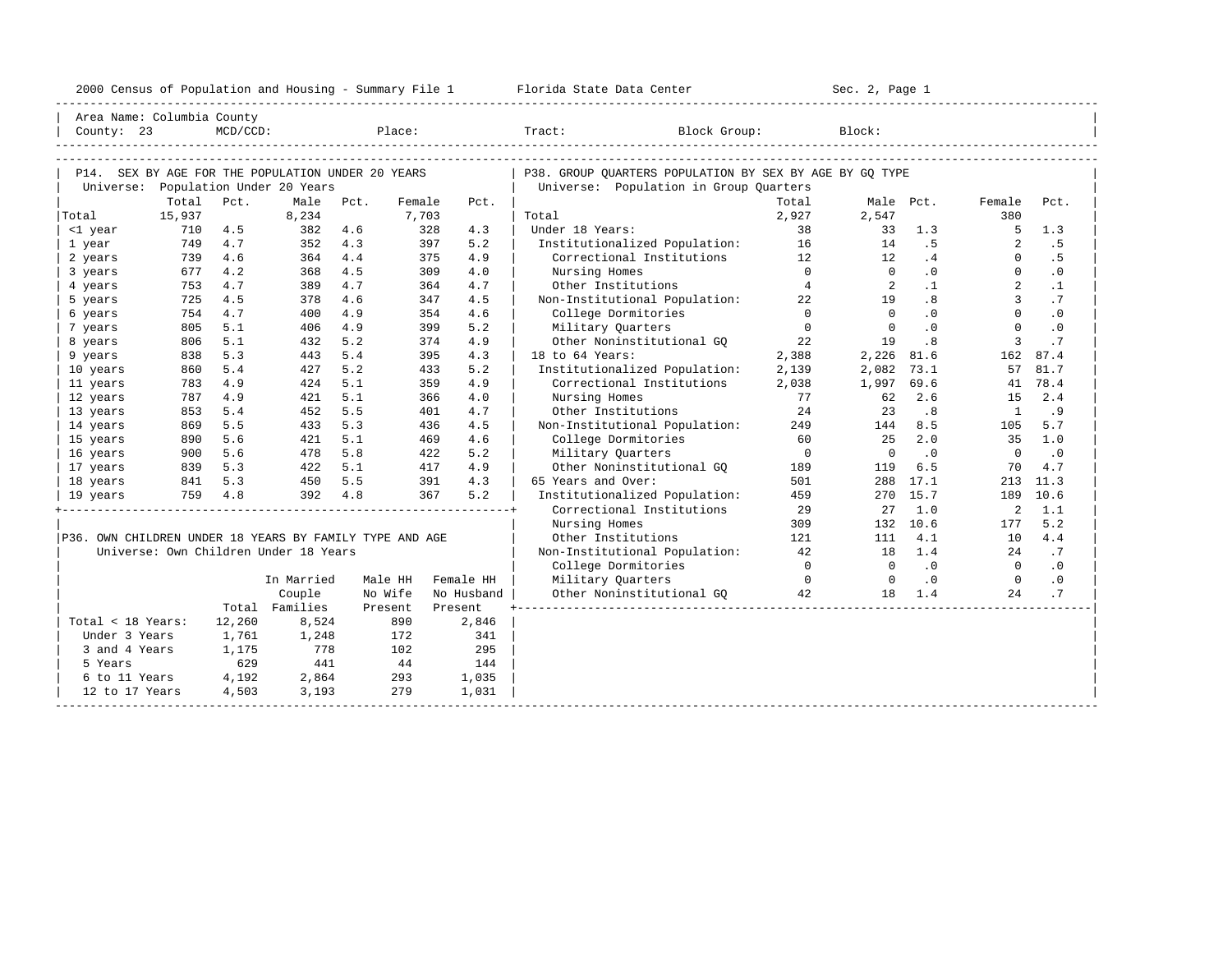| 2000 Census of Population and Housing - Summary File 1 Florida State Data Center                                                           |               |        |                                  |                                   | Sec. 2, Page 2       |                        |       |          |             |  |
|--------------------------------------------------------------------------------------------------------------------------------------------|---------------|--------|----------------------------------|-----------------------------------|----------------------|------------------------|-------|----------|-------------|--|
| Area Name: Columbia County                                                                                                                 |               |        |                                  |                                   |                      |                        |       |          |             |  |
| County: 23<br>$MCD/CCD$ :                                                                                                                  |               |        |                                  | Place: Tract: Block Group: Block: |                      |                        |       |          |             |  |
| P22/23/24.HOUSEHOLDS BY PRESENCE OF PEOPLE 60(65/75) YEARS AND OVER, HOUSEHOLD SIZE AND   P25. HOUSEHOLDS BY PRESENCE OF<br>HOUSEHOLD TYPE |               |        |                                  |                                   |                      | NONRELATIVES           |       |          |             |  |
| Universe: Households                                                                                                                       |               |        |                                  |                                   | Universe: Households |                        |       |          |             |  |
|                                                                                                                                            | 60+ Years Pct |        | 65+ Years Pct                    | 75+ Years Pct                     |                      |                        |       |          |             |  |
| Total:                                                                                                                                     | 20,925 100.0  |        | 20,925 100.0                     | 20,925 100.0                      | Total:               |                        |       | 20,925   |             |  |
| Households w/ one or more 60/65/75: 7,224 34.5                                                                                             |               |        | 5,560 26.6                       | 2,558 12.2                        |                      | Households with one or |       |          |             |  |
| 1-person household                                                                                                                         | 2,522         |        | 2,043<br>3,517                   | 1,053                             |                      | more non-relatives     |       | 2,006    |             |  |
| 2 or more person household:                                                                                                                | 4,702         |        |                                  | 1,505                             |                      |                        |       |          |             |  |
| Family households                                                                                                                          | 4,465         |        | 3,348 1,431                      |                                   |                      | Households with no     |       |          |             |  |
| 237<br>Non-family households 237 169 74<br>Households with no people over 60/65/75: 13,701 65.5 15,365 73.4 18,367 87.8                    |               |        |                                  |                                   | non-relatives        |                        |       | 18,919   |             |  |
|                                                                                                                                            |               |        |                                  |                                   |                      |                        |       |          |             |  |
| 1-person household                                                                                                                         | 2,468         |        | 2,947                            | 3,937                             |                      |                        |       |          |             |  |
| 2 or more person household: 11,233                                                                                                         |               |        | 12,418 14,430                    |                                   |                      |                        |       |          |             |  |
| Family households                                                                                                                          |               |        |                                  |                                   |                      |                        |       |          |             |  |
| Non-family households                                                                                                                      | 10,454<br>779 |        | $11,571$ $13,488$<br>$847$ $942$ |                                   |                      |                        |       |          |             |  |
| P18/20. HOUSEHOLDS BY AGE OF HOUSEHOLDER BY HOUSEHOLD TYPE                                                                                 |               |        |                                  | H13/15. TENURE BY HOUSEHOLD SIZE  |                      |                        |       |          |             |  |
| (INCLUDING LIVING ALONE) BY PRESENCE OF OWN CHILDREN                                                                                       |               |        |                                  | Universe: Occupied Housing Units  |                      |                        |       |          |             |  |
| Universe: Households                                                                                                                       |               |        |                                  |                                   |                      |                        | Pct   |          | Pct         |  |
|                                                                                                                                            |               |        |                                  |                                   |                      | Owner                  | Owner | Renter   | Renter      |  |
|                                                                                                                                            | Total         |        | Householder Householder          |                                   |                      | Total Occupied         | Occ.  | Occupied | Occ.        |  |
|                                                                                                                                            | Households    |        | 15 to 64 65 and Over             | Total Occupied Units:             | 20,925               | 16,146                 | 100.0 |          | 4,779 100.0 |  |
| Total:                                                                                                                                     | 20,925        | 15,981 | 4,944                            | 1-person household                | 4,990                | 3,353                  | 20.8  | 1,637    | 34.3        |  |
| Family households:                                                                                                                         | 14,919        | 12,156 | 2,763                            | 2-Person household                | 7,462                | 6,216                  | 38.5  | 1,246    | 26.1        |  |
| Married couple family:                                                                                                                     | 11,244        | 9,005  | 2,239                            | 3-Person household                | 3,617                | 2,798                  | 17.3  | 819      | 17.1        |  |
| With own children under 18                                                                                                                 | 4,579         | 4,540  | 39                               | 4-Person household                | 2,822                | 2,207                  | 13.7  | 615      | 12.9        |  |
| No own children under 18                                                                                                                   | 6,665         | 4,465  | $2,200$                          | 5-Person household                | 1,250                | 974                    | 6.0   | 276      | 5.8         |  |
| Other family:                                                                                                                              | 3,675         | 3,151  | 524                              | 6-Person household                |                      | 367                    | 2.3   | 114      | 2.4         |  |
| Male householder, no wife present: 973                                                                                                     |               | 868    | 105                              | 7+Person household                | 303                  | 481<br>303<br>231      | 1.4   | 72       | 1.5         |  |
| With own children under 18                                                                                                                 | 557           | 553    | $4\overline{ }$                  |                                   |                      |                        |       |          |             |  |
| No own children under 18                                                                                                                   | 416           | 315    | 101                              |                                   |                      |                        |       |          |             |  |
| Female householder, no husband present: 2,702                                                                                              |               | 2,283  | 419                              |                                   |                      |                        |       |          |             |  |
| With own children under 18                                                                                                                 | 1,588         | 1,585  | $\overline{\phantom{a}}$         |                                   |                      |                        |       |          |             |  |
| No own children under 18                                                                                                                   | 1,114         | 698    | 416                              |                                   |                      |                        |       |          |             |  |
| Non-family households:                                                                                                                     | 1,016         | 3,825  | 2,181                            |                                   |                      |                        |       |          |             |  |
| Householder living alone                                                                                                                   | 621           | 2,947  | 2,043                            |                                   |                      |                        |       |          |             |  |
| Householder not living alone                                                                                                               | 395           | 878    | 138                              |                                   |                      |                        |       |          |             |  |
|                                                                                                                                            |               |        |                                  |                                   |                      |                        |       |          |             |  |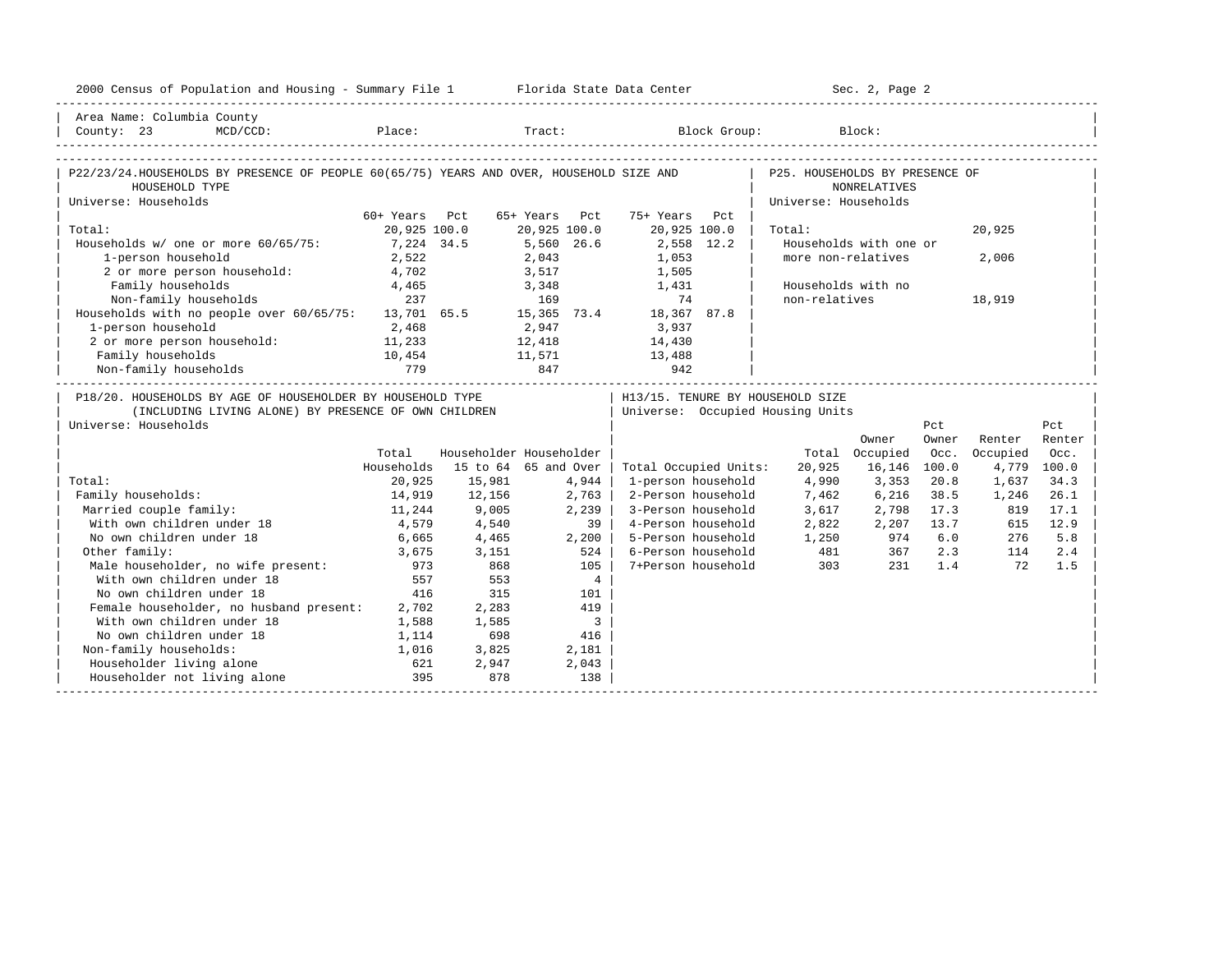| 2000 Census of Population and Housing - Summary File 1                       |             |                  |             |           | Florida State Data Center                              |       |                                                         |              | Sec. 2, Page 3                        |                 |              |
|------------------------------------------------------------------------------|-------------|------------------|-------------|-----------|--------------------------------------------------------|-------|---------------------------------------------------------|--------------|---------------------------------------|-----------------|--------------|
| Area Name: Columbia County                                                   |             |                  |             |           |                                                        |       |                                                         |              |                                       |                 |              |
| County: 23                                                                   | $MCD/CCD$ : |                  | Place:      |           | Tract:                                                 |       | Block Group:                                            |              | Block:                                |                 |              |
|                                                                              |             |                  |             |           |                                                        |       |                                                         |              |                                       |                 |              |
| P29. RELATIONSHIP BY AGE FOR THE POPULATION UNDER 18 YEARS                   |             |                  |             |           |                                                        |       |                                                         |              |                                       |                 |              |
| Universe: Population under 18 years                                          |             |                  |             |           |                                                        |       |                                                         |              |                                       |                 |              |
|                                                                              |             |                  |             |           | ---------------In Households-----------------          |       |                                                         |              | ------------Group Quarters----------- |                 |              |
|                                                                              |             |                  |             |           | -----Related Child-----                                |       |                                                         |              |                                       |                 |              |
|                                                                              |             | Pop. in          | Householder |           | Other                                                  |       |                                                         |              | Institution-                          | Noninstitution- |              |
|                                                                              |             | Total Households | or Spouse   | Own Child | Relatives                                              |       | Nonrelatives                                            | Total        | alized Pop.                           | alized Pop.     |              |
| Under 18:                                                                    | 14,337      | 14,299           | 40          | 12,260    | 1,632                                                  |       | 367                                                     | 38           | 16                                    |                 | 22           |
| Under 3                                                                      | 2,198       | 2,192            |             | 1,761     | 387                                                    |       | 44                                                      | 6            | $\mathbf{1}$                          |                 | 5            |
| 3 and 4 years                                                                | 1,430       | 1,429            |             | 1,175     | 207                                                    |       | 47                                                      | $\mathbf{1}$ | $\mathbf{1}$                          |                 | $\mathbf 0$  |
| 5 years                                                                      | 725         | 725              |             | 629       | 82                                                     |       | 14                                                      | $\Omega$     | $\Omega$                              |                 | $\Omega$     |
| 6 to 11 years                                                                | 4,846       | 4,843            |             | 4,192     | 524                                                    |       | 127                                                     | 3            | 2                                     |                 | $\mathbf{1}$ |
| 12 and 13 years                                                              | 1,640       | 1,639            |             | 1,463     | 136                                                    |       | 40                                                      | $\mathbf{1}$ | $\Omega$                              |                 | $\mathbf{1}$ |
| 14 years                                                                     | 869         | 868              |             | 777       | 72                                                     |       | 19                                                      | $\mathbf{1}$ | $\Omega$                              |                 | $\mathbf{1}$ |
| 15 to 17 years                                                               | 2,589       | 2,563            |             | 2,263     | 224                                                    |       | 76                                                      | 26           | 12                                    |                 | 14           |
| % Under 3                                                                    | 15.4%       | 15.4%            |             | 14.4%     | 23.7%                                                  |       | 12.0%                                                   | 15.8%        | 6.3%                                  |                 | 22.7%        |
| % 3 and 4 years                                                              | 10.0%       | 10.0%            |             | 9.6%      | 12.7%                                                  |       | 12.8%                                                   | 2.6%         | 6.3%                                  |                 | .0%          |
| % 5 years                                                                    | 5.1%        | 5.1%             |             | 5.1%      | 5.0%                                                   |       | 3.8%                                                    | .0%          | .0%                                   |                 | .0%          |
| % 6 to 11 years                                                              | 33.9%       | 34.0%            |             | 34.2%     | 32.1%                                                  |       | 34.6%                                                   | 7.9%         | 12.5%                                 |                 | 4.5%         |
| % 12 and 13 years                                                            | 11.5%       | 11.5%            |             | 11.9%     | 8.3%                                                   |       | 10.9%                                                   | 2.6%         | .0%                                   |                 | 4.5%         |
| % 14 years                                                                   | 6.1%        | 6.1%             |             | 6.3%      | 4.4%                                                   |       | 5.2%                                                    | 2.6%         | .0%                                   |                 | 4.5%         |
| % 15 to 17 years                                                             | 18.1%       | 18.0%            |             | 18.5%     | 13.7%                                                  |       | 20.7%                                                   | 68.4%        | 75.0%                                 |                 | 63.6%        |
| H17. TENURE BY HOUSEHOLD TYPE (INCLUDING LIVING ALONE) BY AGE OF HOUSEHOLDER |             |                  |             |           |                                                        |       |                                                         |              |                                       |                 |              |
| Universe: Occupied Housing Units                                             |             |                  |             |           |                                                        |       |                                                         |              |                                       |                 |              |
|                                                                              |             |                  |             |           | Total Owner ------------ Owner Occupied -------------- |       | Total Renter ------------- Renter Occupied ------------ |              |                                       |                 |              |
|                                                                              |             | Occupied         |             |           | Householder Householder Householder Pct                |       | Occupied                                                |              | Householder Householder Householder   |                 | Pct          |
|                                                                              |             | Units            | 15 to 34    | 35 to 64  | $65+$                                                  | $65+$ | Units                                                   | 15 to 34     | 35 to 64                              | $65+$           | $65+$        |
| Family households:                                                           |             | 12,182           | 1,820       | 7,786     | 2,576                                                  | 21.1  | 2,737                                                   | 1,232        | 1,318                                 | 187             | 6.8          |
| Married-couple family:                                                       |             | 9,815            | 1,397       | 6,295     | 2,123                                                  | 21.6  | 1,429                                                   | 611          | 702                                   | 116             | 8.1          |
| Other family:                                                                |             | 2,367            | 423         | 1,491     | 453                                                    | 19.1  | 1,308                                                   | 621          | 616                                   | 71              | 5.4          |
| Male householder, no wife                                                    |             | 677              | 147         | 441       | 89                                                     | 13.1  | 296                                                     | 137          | 143                                   | 16              | 5.4          |
| Female hsehldr, no husband                                                   |             | 1,690            | 276         | 1,050     | 364                                                    | 21.5  | 1,012                                                   | 484          | 473                                   | 55              | 5.4          |
| Nonfamily households:                                                        |             | 3,964            | 364         | 1,901     | 1,699                                                  | 42.9  | 2,042                                                   | 556          | 1,004                                 | 482             | 23.6         |
| Male householder:                                                            |             | 1,741            | 254         | 967       | 520                                                    | 29.9  | 1,203                                                   | 375          | 617                                   | 211             | 17.5         |
| Living alone                                                                 |             | 1,384            | 167         | 751       | 466                                                    | 33.7  | 939                                                     | 214          | 531                                   | 194             | 20.7         |
| Not living alone                                                             |             | 357              | 87          | 216       | 54                                                     | 15.1  | 264                                                     | 161          | 86                                    | 17              | 6.4          |
| Female householder:                                                          |             | 2,223            | 110         | 934       | 1,179                                                  | 53.0  | 839                                                     | 181          | 387                                   | 271             | 32.3         |
| Living alone                                                                 |             | 1,969            | 65          | 784       | 1,120                                                  | 56.9  | 698                                                     | 104          | 331                                   | 263             | 37.7         |
| Not living alone                                                             |             | 254              | 45          | 150       | 59                                                     | 23.2  | 141                                                     | 77           | 56                                    | 8               | 5.7          |
|                                                                              |             |                  |             |           |                                                        |       |                                                         |              |                                       |                 |              |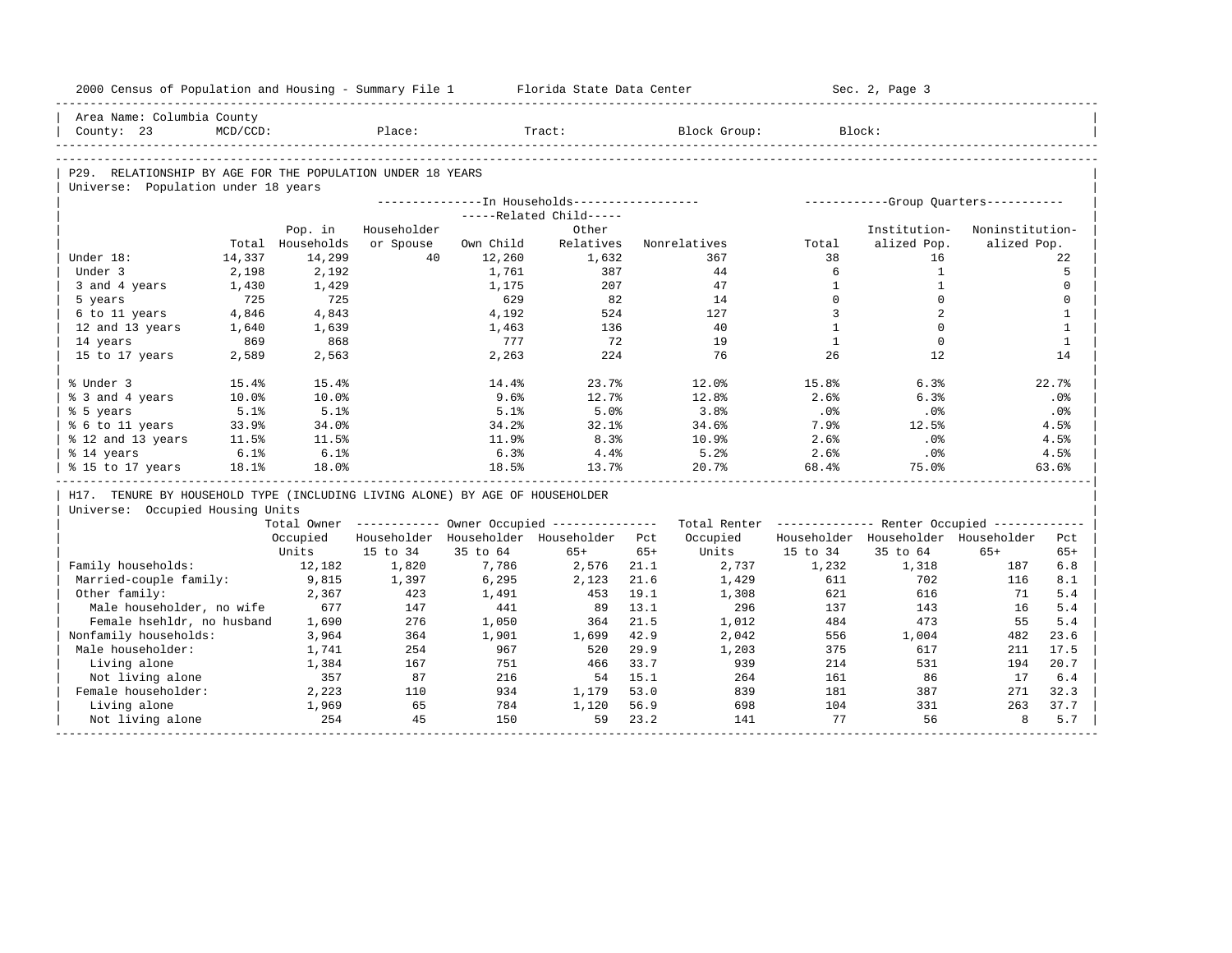|                                                         |       |         |                                               |         |        |            | 2000 Census of Population and Housing - Summary File 1 Florida State Data Center | ______________________________ | Sec. 2, Page 1 |           |                         |           |  |
|---------------------------------------------------------|-------|---------|-----------------------------------------------|---------|--------|------------|----------------------------------------------------------------------------------|--------------------------------|----------------|-----------|-------------------------|-----------|--|
| Area Name: DeSoto County                                |       |         |                                               |         |        |            |                                                                                  |                                |                |           |                         |           |  |
|                                                         |       |         |                                               |         |        |            |                                                                                  |                                |                |           |                         |           |  |
|                                                         |       |         |                                               |         |        |            |                                                                                  |                                |                |           |                         |           |  |
| P14. SEX BY AGE FOR THE POPULATION UNDER 20 YEARS       |       |         |                                               |         |        |            | P38. GROUP OUARTERS POPULATION BY SEX BY AGE BY GO TYPE                          |                                |                |           |                         |           |  |
|                                                         |       |         | Universe: Population Under 20 Years           |         |        |            | Universe: Population in Group Quarters                                           |                                |                |           |                         |           |  |
|                                                         | Total | Pct.    | Male                                          | Pct.    | Female | Pct.       |                                                                                  | Total                          |                | Male Pct. | Female                  | Pct.      |  |
| Total                                                   | 8,363 |         | 4,501                                         |         | 3,862  |            | Total                                                                            | 3,229                          | 2,796          |           | 433                     |           |  |
| <1 year                                                 | 431   | 5.2     | 224                                           | 5.0     | 207    | 5.4        | Under 18 Years:                                                                  | 377                            |                | 209 11.7  | 168                     | 7.5       |  |
| 1 year                                                  | 399   | 4.8     | 204                                           | 4.5     | 195    | 5.0        | Institutionalized Population: 269                                                |                                | 132            | 8.3       | 137                     | 4.7       |  |
| 2 years                                                 | 330   | 3.9     | 165                                           | 3.7     | 165    | 4.3        | Correctional Institutions 16                                                     |                                | 15             | .5        | $\overline{1}$          | . 5       |  |
| 3 years                                                 | 341   | 4.1     | 176                                           | 3.9     | 165    | 4.3        | Nursing Homes                                                                    | $\overline{0}$                 | $\overline{0}$ | .0        | $\Omega$                | $\cdot$ 0 |  |
| 4 years                                                 | 372   | 4.4     | 171                                           | 3.8     | 201    | 5.2        | Other Institutions 253<br>Non-Institutional Population: 108                      |                                | 117            | 7.8       | 136                     | 4.2       |  |
| 5 years                                                 | 364   | 4.4     | 183                                           | 4.1     | 181    | 4.7        |                                                                                  |                                | 77             | 3.3       | 31                      | 2.8       |  |
| 6 years                                                 | 346   | 4.1     | 189                                           | 4.2     | 157    | 4.1        | College Dormitories                                                              | $\overline{0}$                 | $\overline{0}$ | .0        | $\overline{0}$          | $\cdot$ 0 |  |
| 7 years                                                 | 433   | 5.2     | 227                                           | 5.0     | 206    | 5.3        | Military Quarters                                                                | $\overline{0}$                 | $\overline{0}$ | $\cdot$ 0 | $\overline{0}$          | .0        |  |
| 8 years                                                 | 387   | 4.6     | 208                                           | 4.6     | 179    | 4.6        | Other Noninstitutional GQ 108                                                    |                                |                | 77 3.3    | 31                      | 2.8       |  |
| 9 years                                                 | 414   | 5.0     | 221                                           | 4.9     | 193    | 5.4        | 18 to 64 Years:                                                                  | 2,599                          | 2,426          | 80.5      | 173                     | 86.8      |  |
| 10 years                                                | 426   | 5.1     | 234                                           | 5.2     | 192    | 5.0        | Institutionalized Population:                                                    | 1,708                          | 1,641          | 52.9      | 67                      | 58.7      |  |
| 11 years                                                | 374   | 4.5     | 181                                           | 4.0     | 193    | 4.3        | Correctional Institutions                                                        | 1,579                          | 1,550 48.9     |           |                         | 29 55.4   |  |
| 12 years                                                | 401   | 4.8     | 212                                           | 4.7     | 189    | 4.3        | Nursing Homes                                                                    | $\overline{4}$                 | $\overline{1}$ | $\cdot$ 1 | $\overline{\mathbf{3}}$ | $\cdot$ 0 |  |
| 13 years                                                | 452   | 5.4     | 230                                           | 5.1     | 222    | 5.2        | Other Institutions                                                               | 125                            | 90             | 3.9       | 35                      | 3.2       |  |
| 14 years                                                | 462   | 5.5     | 249                                           | 5.5     | 213    | 4.7        | Non-Institutional Population:                                                    | 891                            |                | 785 27.6  | 106                     | 28.1      |  |
| 15 years                                                | 425   | 5.1     | 219                                           | 4.9     | 206    | 4.1        | College Dormitories                                                              | $\overline{0}$                 | $\overline{0}$ | $\cdot$ 0 | $\overline{0}$          | $\cdot$ 0 |  |
| 16 years                                                | 458   | 5.5     | 241                                           | 5.4     | 217    | 5.3        | Military Quarters                                                                | $\overline{0}$                 | $\overline{0}$ | $\cdot$ 0 | $\mathbf 0$             | $\cdot$ 0 |  |
| 17 years                                                |       |         | 495 5.9 280 6.2<br>538 6.4 352 7.8<br>280 6.2 |         | 215    | 4.6        | Other Noninstitutional GQ                                                        | 891                            | 785            | 27.6      | 106                     | 28.1      |  |
| 18 years                                                |       |         |                                               |         | 186    | 5.4        | 65 Years and Over:                                                               | 253                            | 161            | 7.8       | 92                      | 5.8       |  |
| 19 years                                                |       | 515 6.2 | 335                                           | 7.4     | 180    | 5.0        | Institutionalized Population:                                                    | 217                            | 139            | 6.7       | 78                      | 5.0       |  |
|                                                         |       |         |                                               |         |        |            | Correctional Institutions                                                        | 6                              | 6              | $\cdot$ 2 | $\overline{0}$          | $\cdot$ 2 |  |
|                                                         |       |         |                                               |         |        |            | Nursing Homes                                                                    | 75                             | 27             | 2.3       | 48                      | 1.0       |  |
| P36. OWN CHILDREN UNDER 18 YEARS BY FAMILY TYPE AND AGE |       |         |                                               |         |        |            | Other Institutions                                                               | 136                            | 106            | 4.2       | 30                      | 3.8       |  |
|                                                         |       |         | Universe: Own Children Under 18 Years         |         |        |            | Non-Institutional Population: 36                                                 |                                | 22             | 1.1       | 14                      | .8        |  |
|                                                         |       |         |                                               |         |        |            | College Dormitories                                                              | $\overline{0}$                 | $\overline{0}$ | .0        | $\overline{0}$          | $\cdot$ 0 |  |
|                                                         |       |         | In Married                                    | Male HH |        | Female HH  | Military Quarters                                                                | $\overline{0}$ 0 0             |                | $\cdot$ 0 | $\overline{0}$          | $\cdot$ 0 |  |
|                                                         |       |         | Couple                                        | No Wife |        | No Husband | Other Noninstitutional GQ 36                                                     |                                | 22             | 1.1       | 14                      | .8        |  |
|                                                         |       |         | Total Families                                | Present |        | Present    |                                                                                  |                                |                |           |                         |           |  |
| Total < 18 Years:                                       |       | 5,785   | 4,050                                         |         | 455    | 1,280      |                                                                                  |                                |                |           |                         |           |  |
| Under 3 Years                                           |       | 911     | 645                                           |         | 91     | 175        |                                                                                  |                                |                |           |                         |           |  |
| 3 and 4 Years                                           |       | 589     | 421                                           |         | 51     | 117        |                                                                                  |                                |                |           |                         |           |  |
| 5 Years                                                 |       | 325     | 230                                           |         | 27     | 68         |                                                                                  |                                |                |           |                         |           |  |
| 6 to 11 Years                                           |       | 2,028   | 1,401                                         |         | 154    | 473        |                                                                                  |                                |                |           |                         |           |  |
| 12 to 17 Years                                          |       | 1,932   | 1,353                                         |         | 132    | 447        |                                                                                  |                                |                |           |                         |           |  |

-----------------------------------------------------------------------------------------------------------------------------------------------------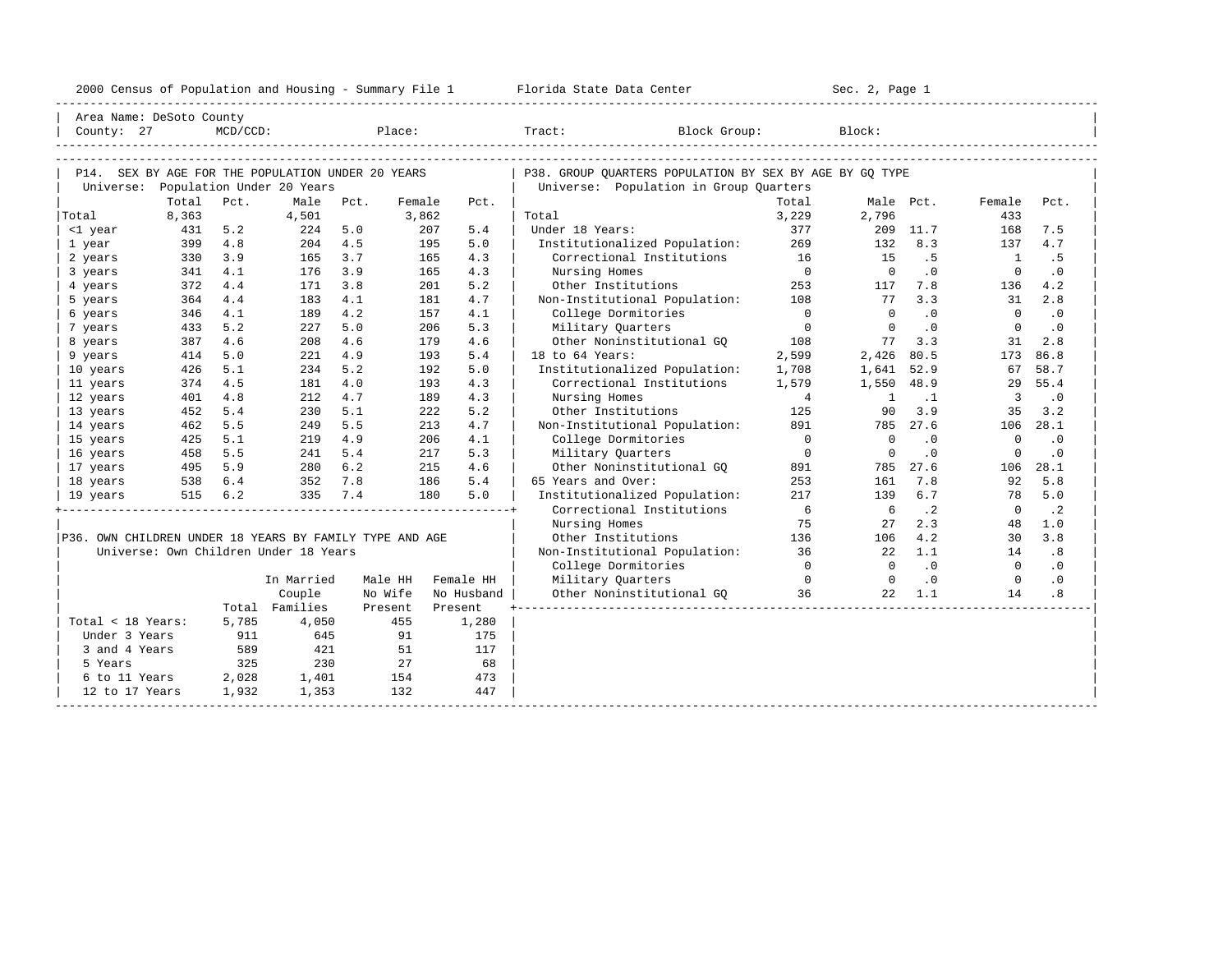| 2000 Census of Population and Housing - Summary File 1 Florida State Data Center                                         |                |                         |               |                 |                                   |                      | Sec. 2, Page 2         |       |             |        |
|--------------------------------------------------------------------------------------------------------------------------|----------------|-------------------------|---------------|-----------------|-----------------------------------|----------------------|------------------------|-------|-------------|--------|
| Area Name: DeSoto County                                                                                                 |                |                         |               |                 |                                   |                      |                        |       |             |        |
| County: 27<br>$MCD / CCD$ :                                                                                              |                |                         |               |                 | Place: Tract: Block Group: Block: |                      |                        |       |             |        |
| P22/23/24.HOUSEHOLDS BY PRESENCE OF PEOPLE 60(65/75) YEARS AND OVER, HOUSEHOLD SIZE AND   P25. HOUSEHOLDS BY PRESENCE OF |                |                         |               |                 |                                   |                      |                        |       |             |        |
| HOUSEHOLD TYPE                                                                                                           |                |                         |               |                 |                                   |                      | NONRELATIVES           |       |             |        |
| Universe: Households                                                                                                     |                |                         |               |                 |                                   | Universe: Households |                        |       |             |        |
|                                                                                                                          | 60+ Years Pct  |                         | 65+ Years Pct |                 | 75+ Years Pct                     |                      |                        |       |             |        |
| Total:                                                                                                                   | 10,746 100.0   |                         | 10,746 100.0  |                 | 10,746 100.0                      | Total:               |                        |       | 10,746      |        |
| Households w/ one or more $60/65/75$ : 4,909 45.7                                                                        |                |                         | 4,030 37.5    |                 | 1,938 18.0                        |                      | Households with one or |       |             |        |
| 1-person household                                                                                                       | 1,420          |                         | 1,220         |                 | 690                               |                      | more non-relatives     |       | 1,501       |        |
| 2 or more person household:                                                                                              | 3,489          |                         | 2,810         |                 | 1,248                             |                      |                        |       |             |        |
| Family households                                                                                                        | 3,281          |                         | 2,651         |                 | 1,183                             |                      | Households with no     |       |             |        |
| Non-family households                                                                                                    | 208            |                         | 159           |                 | 65                                | non-relatives        |                        |       | 9,245       |        |
| Households with no people over 60/65/75:                                                                                 |                | $5,837$ $54.3$          |               |                 | 6,716 62.5 8,808 82.0             |                      |                        |       |             |        |
| 1-person household                                                                                                       | 839            |                         | 1,039         |                 | 1,569                             |                      |                        |       |             |        |
| 2 or more person household: 4,998                                                                                        |                |                         |               |                 | 5,677 7,239                       |                      |                        |       |             |        |
| Family households                                                                                                        | $4,395$<br>603 | $5,025$<br>652          |               |                 | 6,493                             |                      |                        |       |             |        |
| Non-family households                                                                                                    |                |                         |               |                 | 746                               |                      |                        |       |             |        |
| P18/20. HOUSEHOLDS BY AGE OF HOUSEHOLDER BY HOUSEHOLD TYPE                                                               |                |                         |               |                 | H13/15. TENURE BY HOUSEHOLD SIZE  |                      |                        |       |             |        |
| (INCLUDING LIVING ALONE) BY PRESENCE OF OWN CHILDREN                                                                     |                |                         |               |                 | Universe: Occupied Housing Units  |                      |                        |       |             |        |
| Universe: Households                                                                                                     |                |                         |               |                 |                                   |                      |                        | Pct   |             | Pct.   |
|                                                                                                                          |                |                         |               |                 |                                   |                      | Owner                  | Owner | Renter      | Renter |
|                                                                                                                          | Total          | Householder Householder |               |                 |                                   |                      | Total Occupied         | Occ.  | Occupied    | Occ.   |
|                                                                                                                          | Households     | 15 to 64 65 and Over    |               |                 | Total Occupied Units:             | 10,746               | 8,032                  | 100.0 | 2,714 100.0 |        |
| Total:                                                                                                                   | 10,746         | 7,065                   |               | 3,681           | 1-person household                | 2,259                | 1,727                  | 21.5  | 532         | 19.6   |
| Family households:                                                                                                       | 7,676          | 5,336                   | 2,340         |                 | 2-Person household                | 4,408                | 3,768                  | 46.9  | 640         | 23.6   |
| Married couple family:                                                                                                   | 5,966          | 3,887                   |               | 2,079           | 3-Person household                | 1,424                | 994                    | 12.4  | 430         | 15.8   |
| With own children under 18                                                                                               | 1,933          | 1,924                   |               | 91              | 4-Person household                |                      | 1,227 796              | 9.9   | 431         | 15.9   |
| No own children under 18                                                                                                 | 4,033          | 1,963                   |               | 2,070           | 5-Person household                | 680                  | 372                    | 4.6   | 308         | 11.3   |
| Other family:                                                                                                            | 1,710          | 1,449                   |               | 261             | 6-Person household                | 373<br>375           | 211                    | 2.6   | 162         | 6.0    |
| Male householder, no wife present:                                                                                       | 600            | 542                     |               | 58              | 7+Person household                | 375                  | 164                    | 2.0   | 211         | 7.8    |
| With own children under 18                                                                                               | 266            | 259                     |               | $7\overline{ }$ |                                   |                      |                        |       |             |        |
| No own children under 18                                                                                                 | 334            | 283                     |               | 51              |                                   |                      |                        |       |             |        |
| Female householder, no husband present: 1,110                                                                            |                | 907                     |               | 203             |                                   |                      |                        |       |             |        |
| With own children under 18                                                                                               | 654            | 653                     |               | $\overline{1}$  |                                   |                      |                        |       |             |        |
| No own children under 18                                                                                                 | 456            | 254                     |               | 202             |                                   |                      |                        |       |             |        |
| Non-family households:                                                                                                   | 811            | 1,729                   |               | 1,341           |                                   |                      |                        |       |             |        |
| Householder living alone                                                                                                 | 575            | 1,039                   |               | 1,220           |                                   |                      |                        |       |             |        |
| Householder not living alone                                                                                             | 236            | 690                     |               | 121             |                                   |                      |                        |       |             |        |
|                                                                                                                          |                |                         |               |                 |                                   |                      |                        |       |             |        |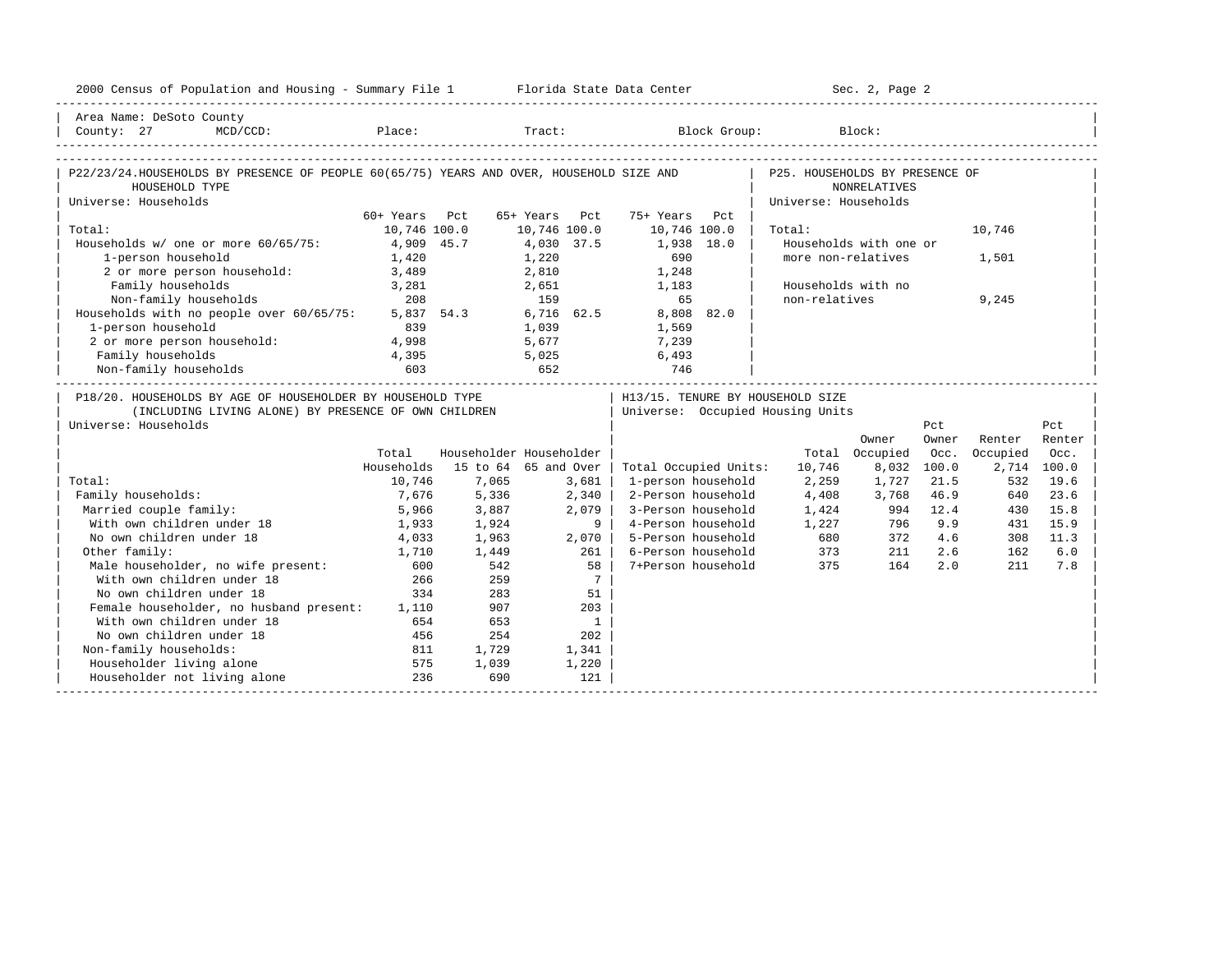| 2000 Census of Population and Housing - Summary File 1                       |             |                  |             |           | Florida State Data Center                               |       |                                                         |                | Sec. 2, Page 3                      |                                       |                  |
|------------------------------------------------------------------------------|-------------|------------------|-------------|-----------|---------------------------------------------------------|-------|---------------------------------------------------------|----------------|-------------------------------------|---------------------------------------|------------------|
| Area Name: DeSoto County                                                     |             |                  |             |           |                                                         |       |                                                         |                |                                     |                                       |                  |
| County: 27                                                                   | $MCD/CCD$ : |                  | Place:      |           | Tract:                                                  |       | Block Group:                                            | Block:         |                                     |                                       |                  |
|                                                                              |             |                  |             |           |                                                         |       |                                                         |                |                                     |                                       |                  |
| P29. RELATIONSHIP BY AGE FOR THE POPULATION UNDER 18 YEARS                   |             |                  |             |           |                                                         |       |                                                         |                |                                     |                                       |                  |
| Universe: Population under 18 years                                          |             |                  |             |           |                                                         |       |                                                         |                |                                     |                                       |                  |
|                                                                              |             |                  |             |           | ---------------- In Households------------------        |       |                                                         |                |                                     | ------------Group Ouarters----------- |                  |
|                                                                              |             |                  |             |           | -----Related Child-----                                 |       |                                                         |                |                                     |                                       |                  |
|                                                                              |             | Pop. in          | Householder |           | Other                                                   |       |                                                         |                | Institution-                        | Noninstitution-                       |                  |
|                                                                              |             | Total Households | or Spouse   | Own Child | Relatives                                               |       | Nonrelatives                                            | Total          | alized Pop.                         | alized Pop.                           |                  |
| Under 18:                                                                    | 7,310       | 6,933            | 24          | 5,785     | 810                                                     |       | 314                                                     | 377            | 269                                 |                                       | 108              |
| Under 3                                                                      | 1,160       | 1,139            |             | 911       | 186                                                     |       | 42                                                      | 21             | $\mathbf{1}$                        |                                       | 20               |
| 3 and 4 years                                                                | 713         | 697              |             | 589       | 76                                                      |       | 32                                                      | 16             | 2                                   |                                       | 14               |
| 5 years                                                                      | 364         | 360              |             | 325       | 29                                                      |       | 6                                                       | $\overline{4}$ | $\mathbf{1}$                        |                                       | $\overline{3}$   |
| 6 to 11 years                                                                | 2,380       | 2,353            |             | 2,028     | 253                                                     |       | 72                                                      | 27             | 10                                  |                                       | 17               |
| 12 and 13 years                                                              | 853         | 791              |             | 692       | 74                                                      |       | 25                                                      | 62             | 61                                  |                                       | $\mathbf{1}$     |
| 14 years                                                                     | 462         | 395              |             | 345       | 37                                                      |       | 13                                                      | 67             | 60                                  |                                       | $7\phantom{.0}$  |
| 15 to 17 years                                                               | 1,354       | 1,174            |             | 895       | 155                                                     |       | 124                                                     | 180            | 134                                 |                                       | 46               |
| % Under 3                                                                    | 15.9%       | 16.5%            |             | 15.7%     | 23.0%                                                   |       | 13.4%                                                   | 5.6%           | $.4\%$                              |                                       | 18.5%            |
| % 3 and 4 years                                                              | 9.8%        | 10.1%            |             | 10.2%     | 9.4%                                                    |       | 10.2%                                                   | 4.2%           | .7%                                 |                                       | 13.0%            |
| % 5 years                                                                    | 5.0%        | 5.2%             |             | 5.6%      | 3.6%                                                    |       | 1.9%                                                    | 1.1%           | .4%                                 |                                       | 2.8 <sup>8</sup> |
| % 6 to 11 years                                                              | 32.7%       | 34.1%            |             | 35.1%     | 31.2%                                                   |       | 22.9%                                                   | 7.2%           | 3.7%                                |                                       | 15.7%            |
| % 12 and 13 years                                                            | 11.7%       | 11.4%            |             | 12.0%     | 9.1%                                                    |       | 8.0%                                                    | 16.4%          | 22.7%                               |                                       | .9%              |
| % 14 years                                                                   | 6.3%        | 5.7%             |             | 6.0%      | 4.6%                                                    |       | 4.1%                                                    | 17.8%          | 22.3%                               |                                       | 6.5%             |
| % 15 to 17 years                                                             | 18.6%       | 17.0%            |             | 15.5%     | 19.1%                                                   |       | 39.5%                                                   | 47.7%          | 49.8%                               |                                       | 42.6%            |
| H17. TENURE BY HOUSEHOLD TYPE (INCLUDING LIVING ALONE) BY AGE OF HOUSEHOLDER |             |                  |             |           |                                                         |       |                                                         |                |                                     |                                       |                  |
| Universe: Occupied Housing Units                                             |             |                  |             |           |                                                         |       |                                                         |                |                                     |                                       |                  |
|                                                                              |             |                  |             |           | Total Owner ------------ Owner Occupied --------------- |       | Total Renter ------------- Renter Occupied ------------ |                |                                     |                                       |                  |
|                                                                              |             | Occupied         |             |           | Householder Householder Householder                     | Pct   | Occupied                                                |                | Householder Householder Householder |                                       | Pct              |
|                                                                              |             | Units            | 15 to 34    | 35 to 64  | $65+$                                                   | $65+$ | Units                                                   | 15 to 34       | 35 to 64                            | $65+$                                 | $65+$            |
| Family households:                                                           |             | 5,957            | 685         | 3,067     | 2,205                                                   | 37.0  | 1,719                                                   | 823            | 761                                 | 135                                   | 7.9              |
| Married-couple family:                                                       |             | 5,031            | 507         | 2,548     | 1,976                                                   | 39.3  | 935                                                     | 406            | 426                                 | 103                                   | 11.0             |
| Other family:                                                                |             | 926              | 178         | 519       | 229                                                     | 24.7  | 784                                                     | 417            | 335                                 | 32                                    | 4.1              |
| Male householder, no wife                                                    |             | 269              | 59          | 160       | 50                                                      | 18.6  | 331                                                     | 207            | 116                                 | 8                                     | 2.4              |
| Female hsehldr, no husband                                                   |             | 657              | 119         | 359       | 179                                                     | 27.2  | 453                                                     | 210            | 219                                 | 24                                    | 5.3              |
| Nonfamily households:                                                        |             | 2,075            | 97          | 790       | 1,188                                                   | 57.3  | 995                                                     | 379            | 463                                 | 153                                   | 15.4             |
| Male householder:                                                            |             | 848              | 70          | 398       | 380                                                     | 44.8  | 674                                                     | 303            | 312                                 | 59                                    | 8.8              |
| Living alone                                                                 |             | 652              | 33          | 291       | 328                                                     | 50.3  | 295                                                     | 68             | 178                                 | 49                                    | 16.6             |
| Not living alone                                                             |             | 196              | 37          | 107       | 52                                                      | 26.5  | 379                                                     | 235            | 134                                 | $10^{-}$                              | 2.6              |
| Female householder:                                                          |             | 1,227            | 27          | 392       | 808                                                     | 65.9  | 321                                                     | 76             | 151                                 | 94                                    | 29.3             |
| Living alone                                                                 |             | 1,075            | 12          | 308       | 755                                                     | 70.2  | 237                                                     | 41             | 108                                 | 88                                    | 37.1             |
| Not living alone                                                             |             | 152              | 15          | 84        | 53                                                      | 34.9  | 84                                                      | 35             | 43                                  | 6                                     | 7.1              |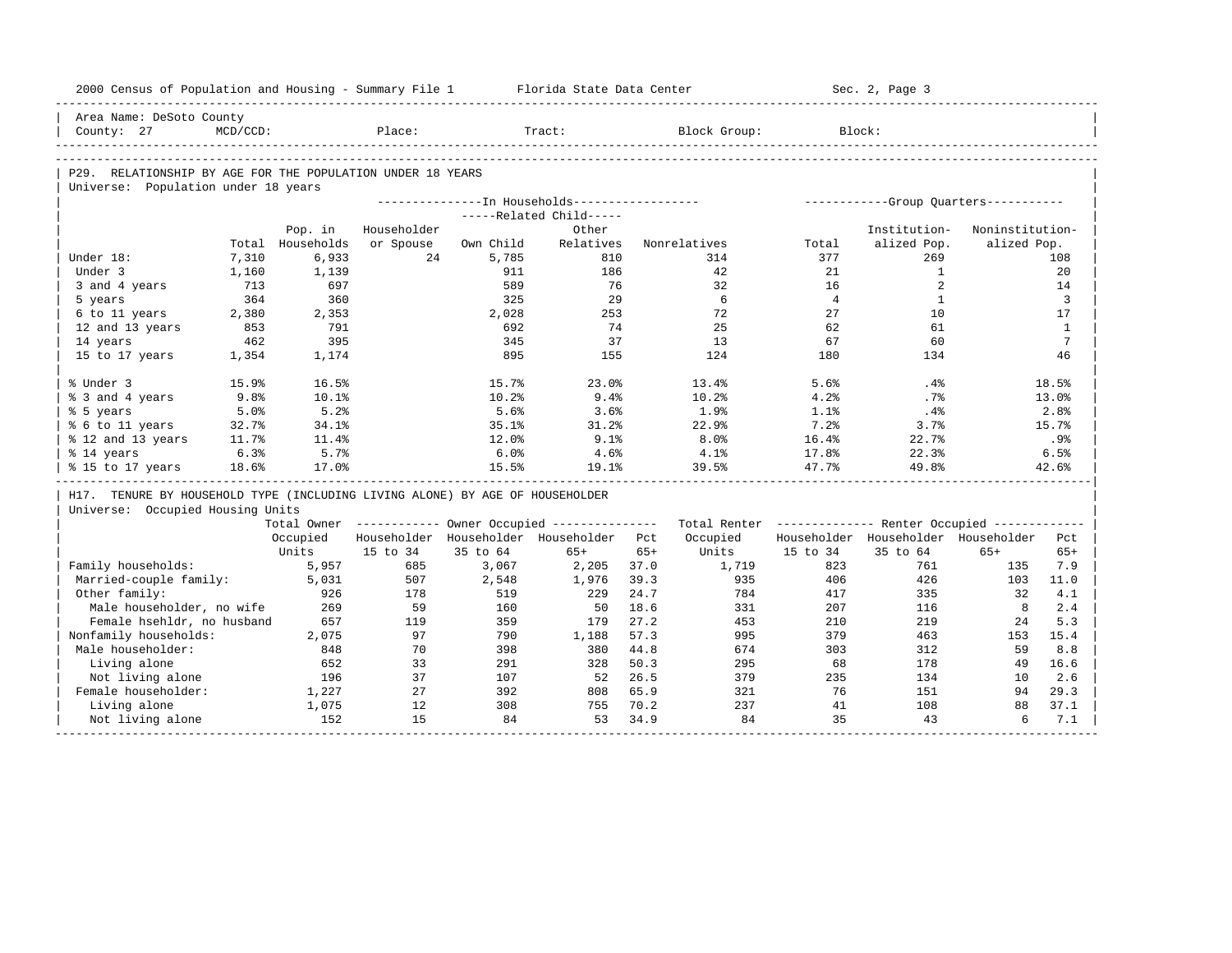| 2000<br>ensus! | and<br>Population | ---<br>Summa:<br>$-$<br>Housing | lorida<br>Data<br>otatt<br>cence. | ، م ج<br>Page<br>$3-1$ |  |
|----------------|-------------------|---------------------------------|-----------------------------------|------------------------|--|
|                |                   |                                 |                                   |                        |  |

| County: 29<br>$MCD/CCD$ :<br>Place:<br>Tract:<br>Block Group:<br>Block:<br>P14. SEX BY AGE FOR THE POPULATION UNDER 20 YEARS<br>P38. GROUP OUARTERS POPULATION BY SEX BY AGE BY GO TYPE<br>Universe: Population Under 20 Years<br>Universe: Population in Group Quarters<br>Total<br>Pct.<br>Male<br>Total<br>Pct.<br>Female<br>Pct.<br>Male Pct.<br>Female<br>Pct.<br>3,376<br>1,731<br>1,107<br>1,051<br>56<br>Total<br>1,645<br>Total<br>4.7<br>Under 18 Years:<br>$\overline{a}$<br>$\Omega$<br>$\cdot$ 2<br>162<br>4.8<br>84 4.9<br>78<br>2<br>$\cdot$ 2<br><1 year<br>$\overline{2}$<br>$\cdot$ 2<br>$\cdot$ 2<br>158<br>4.7<br>92<br>5.3<br>66<br>4.0<br>Institutionalized Population:<br>$\overline{2}$<br>$\Omega$<br>1 year<br>$\cdot$ 2<br>4.3<br>Correctional Institutions<br>$\cdot$ 2<br>4.6<br>74<br>4.9<br>$\Omega$<br>2 years<br>155<br>81<br>4.6<br>4.0<br>$\Omega$<br>$\Omega$<br>.0<br>$\Omega$<br>.0<br>4.3<br>79<br>66<br>Nursing Homes<br>3 years<br>145<br>$\Omega$<br>$\Omega$<br>$\cdot$ 0<br>$\Omega$<br>4.4<br>3.9<br>5.0<br>.0<br>150<br>67<br>83<br>Other Institutions<br>4 years<br>Non-Institutional Population:<br>4.2<br>4.0<br>$\Omega$<br>$\Omega$<br>$\cdot$ 0<br>$\Omega$<br>$\cdot$ 0<br>5 years<br>142<br>69<br>73<br>4.4<br>$\Omega$<br>$\cdot$ 0<br>5.0<br>5.9<br>4.1<br>College Dormitories<br>$\Omega$<br>$\cdot$ 0<br>6 years<br>170<br>102<br>68<br>5.1<br>6.8<br>$\Omega$<br>$\Omega$<br>$\ddotsc 0$<br>5.9<br>88<br>Military Quarters<br>$\Omega$<br>$\cdot$ 0<br>7 years<br>200<br>112<br>$\Omega$<br>4.2<br>4.1<br>Other Noninstitutional GO<br>$\Omega$<br>$\cdot$ 0<br>$\Omega$<br>.0<br>72<br>4.4<br>8 years<br>143<br>71<br>4.8<br>81<br>4.7<br>18 to 64 Years:<br>15<br>97.6<br>9 years<br>164<br>4.9<br>83<br>1,041<br>1,026<br>94.0<br>5.3<br>96.7<br>5.6<br>4.0<br>Institutionalized Population:<br>1,025<br>9<br>10 years<br>190<br>91<br>99<br>1,016<br>92.6<br>5.0<br>96.5<br>5.1<br>86<br>4.9<br>Correctional Institutions<br>1,022<br>1,014<br>92.3<br>11 years<br>172<br>86<br>8<br>4.9<br>4.8<br>$\cdot$ 2<br>164<br>83<br>81<br>4.0<br>Nursing Homes<br>$\overline{3}$<br>$\overline{2}$<br>.3<br>$\mathbf{1}$<br>12 years<br>4.9<br>$\cdot$ 0<br>13 years<br>161<br>4.8<br>84<br>77<br>5.0<br>Other Institutions<br>$\Omega$<br>$\cdot$ 0<br>$\Omega$<br>$\Omega$<br>5.5<br>5.5<br>Non-Institutional Population: 16<br>$6\overline{6}$<br>1.0<br>184<br>88<br>4.4<br>1.4<br>14 years<br>96<br>10<br>$\overline{0}$<br>.0<br>$\cdot$ 0<br>5.8<br>6.5<br>4.1<br>College Dormitories<br>$\Omega$<br>$\Omega$<br>15 years<br>196<br>112<br>84<br>5.3<br>$\Omega$<br>.0<br>$\Omega$<br>194<br>5.7<br>92<br>102<br>6.8<br>Military Ouarters<br>$\Omega$<br>$\cdot$ 0<br>16 years<br>205<br>98 5.7<br>17 years<br>6.1<br>107<br>4.4<br>Other Noninstitutional GO<br>16<br>1.4<br>6<br>1.0<br>10<br>2.2<br>84 4.9<br>4.7<br>65 Years and Over:<br>64<br>5.8<br>18 years<br>156<br>4.6<br>72<br>23<br>41<br>5.5<br>4.6<br>2.1<br>4.9<br>69<br>4.0<br>Institutionalized Population:<br>51<br>29<br>165<br>96<br>2.2<br>19 years<br>$\overline{4}$<br>.4<br>Correctional Institutions<br>.4<br>$\Omega$<br>$\overline{4}$<br>1.7<br>Nursing Homes<br>47<br>4.2<br>18<br>29<br>$\bigcirc$<br>.0<br>.0<br>P36. OWN CHILDREN UNDER 18 YEARS BY FAMILY TYPE AND AGE<br>Other Institutions<br>$\Omega$<br>$\overline{0}$<br>Universe: Own Children Under 18 Years<br>1.2<br>Non-Institutional Population: 13<br>$\cdot$ 1<br>1<br>12<br>$\bigcap$<br>.0<br>.0<br>$\bigcap$<br>College Dormitories<br>$\Omega$<br>Military Ouarters<br>$\overline{0}$<br>.0<br>$\bigcirc$<br>$\cdot$ 0<br>In Married<br>Male HH<br>Female HH<br>Couple<br>No Wife<br>Other Noninstitutional GQ 13<br>$1 \quad 1.2$<br>12<br>$\cdot$ 1<br>No Husband<br>Total Families<br>Present<br>Present<br>232<br>Total < 18 Years:<br>2,595<br>1,807<br>556<br>Under 3 Years<br>386<br>265<br>43<br>78<br>174<br>14<br>3 and 4 Years<br>247<br>59<br>79<br>$6\overline{6}$<br>113<br>28<br>5 Years<br>896<br>6 to 11 Years<br>630<br>77<br>189<br>953<br>659<br>92<br>202<br>12 to 17 Years | Area Name: Dixie County |  |  |  |  |  |  |  |
|--------------------------------------------------------------------------------------------------------------------------------------------------------------------------------------------------------------------------------------------------------------------------------------------------------------------------------------------------------------------------------------------------------------------------------------------------------------------------------------------------------------------------------------------------------------------------------------------------------------------------------------------------------------------------------------------------------------------------------------------------------------------------------------------------------------------------------------------------------------------------------------------------------------------------------------------------------------------------------------------------------------------------------------------------------------------------------------------------------------------------------------------------------------------------------------------------------------------------------------------------------------------------------------------------------------------------------------------------------------------------------------------------------------------------------------------------------------------------------------------------------------------------------------------------------------------------------------------------------------------------------------------------------------------------------------------------------------------------------------------------------------------------------------------------------------------------------------------------------------------------------------------------------------------------------------------------------------------------------------------------------------------------------------------------------------------------------------------------------------------------------------------------------------------------------------------------------------------------------------------------------------------------------------------------------------------------------------------------------------------------------------------------------------------------------------------------------------------------------------------------------------------------------------------------------------------------------------------------------------------------------------------------------------------------------------------------------------------------------------------------------------------------------------------------------------------------------------------------------------------------------------------------------------------------------------------------------------------------------------------------------------------------------------------------------------------------------------------------------------------------------------------------------------------------------------------------------------------------------------------------------------------------------------------------------------------------------------------------------------------------------------------------------------------------------------------------------------------------------------------------------------------------------------------------------------------------------------------------------------------------------------------------------------------------------------------------------------------------------------------------------------------------------------------------------------------------------------------------------------------------------------------------------------------------------------------------------------------------------------------------------------------------------------------------------------------------------------------------------------------|-------------------------|--|--|--|--|--|--|--|
|                                                                                                                                                                                                                                                                                                                                                                                                                                                                                                                                                                                                                                                                                                                                                                                                                                                                                                                                                                                                                                                                                                                                                                                                                                                                                                                                                                                                                                                                                                                                                                                                                                                                                                                                                                                                                                                                                                                                                                                                                                                                                                                                                                                                                                                                                                                                                                                                                                                                                                                                                                                                                                                                                                                                                                                                                                                                                                                                                                                                                                                                                                                                                                                                                                                                                                                                                                                                                                                                                                                                                                                                                                                                                                                                                                                                                                                                                                                                                                                                                                                                                                                    |                         |  |  |  |  |  |  |  |
|                                                                                                                                                                                                                                                                                                                                                                                                                                                                                                                                                                                                                                                                                                                                                                                                                                                                                                                                                                                                                                                                                                                                                                                                                                                                                                                                                                                                                                                                                                                                                                                                                                                                                                                                                                                                                                                                                                                                                                                                                                                                                                                                                                                                                                                                                                                                                                                                                                                                                                                                                                                                                                                                                                                                                                                                                                                                                                                                                                                                                                                                                                                                                                                                                                                                                                                                                                                                                                                                                                                                                                                                                                                                                                                                                                                                                                                                                                                                                                                                                                                                                                                    |                         |  |  |  |  |  |  |  |
|                                                                                                                                                                                                                                                                                                                                                                                                                                                                                                                                                                                                                                                                                                                                                                                                                                                                                                                                                                                                                                                                                                                                                                                                                                                                                                                                                                                                                                                                                                                                                                                                                                                                                                                                                                                                                                                                                                                                                                                                                                                                                                                                                                                                                                                                                                                                                                                                                                                                                                                                                                                                                                                                                                                                                                                                                                                                                                                                                                                                                                                                                                                                                                                                                                                                                                                                                                                                                                                                                                                                                                                                                                                                                                                                                                                                                                                                                                                                                                                                                                                                                                                    |                         |  |  |  |  |  |  |  |
|                                                                                                                                                                                                                                                                                                                                                                                                                                                                                                                                                                                                                                                                                                                                                                                                                                                                                                                                                                                                                                                                                                                                                                                                                                                                                                                                                                                                                                                                                                                                                                                                                                                                                                                                                                                                                                                                                                                                                                                                                                                                                                                                                                                                                                                                                                                                                                                                                                                                                                                                                                                                                                                                                                                                                                                                                                                                                                                                                                                                                                                                                                                                                                                                                                                                                                                                                                                                                                                                                                                                                                                                                                                                                                                                                                                                                                                                                                                                                                                                                                                                                                                    |                         |  |  |  |  |  |  |  |
|                                                                                                                                                                                                                                                                                                                                                                                                                                                                                                                                                                                                                                                                                                                                                                                                                                                                                                                                                                                                                                                                                                                                                                                                                                                                                                                                                                                                                                                                                                                                                                                                                                                                                                                                                                                                                                                                                                                                                                                                                                                                                                                                                                                                                                                                                                                                                                                                                                                                                                                                                                                                                                                                                                                                                                                                                                                                                                                                                                                                                                                                                                                                                                                                                                                                                                                                                                                                                                                                                                                                                                                                                                                                                                                                                                                                                                                                                                                                                                                                                                                                                                                    |                         |  |  |  |  |  |  |  |
|                                                                                                                                                                                                                                                                                                                                                                                                                                                                                                                                                                                                                                                                                                                                                                                                                                                                                                                                                                                                                                                                                                                                                                                                                                                                                                                                                                                                                                                                                                                                                                                                                                                                                                                                                                                                                                                                                                                                                                                                                                                                                                                                                                                                                                                                                                                                                                                                                                                                                                                                                                                                                                                                                                                                                                                                                                                                                                                                                                                                                                                                                                                                                                                                                                                                                                                                                                                                                                                                                                                                                                                                                                                                                                                                                                                                                                                                                                                                                                                                                                                                                                                    |                         |  |  |  |  |  |  |  |
|                                                                                                                                                                                                                                                                                                                                                                                                                                                                                                                                                                                                                                                                                                                                                                                                                                                                                                                                                                                                                                                                                                                                                                                                                                                                                                                                                                                                                                                                                                                                                                                                                                                                                                                                                                                                                                                                                                                                                                                                                                                                                                                                                                                                                                                                                                                                                                                                                                                                                                                                                                                                                                                                                                                                                                                                                                                                                                                                                                                                                                                                                                                                                                                                                                                                                                                                                                                                                                                                                                                                                                                                                                                                                                                                                                                                                                                                                                                                                                                                                                                                                                                    |                         |  |  |  |  |  |  |  |
|                                                                                                                                                                                                                                                                                                                                                                                                                                                                                                                                                                                                                                                                                                                                                                                                                                                                                                                                                                                                                                                                                                                                                                                                                                                                                                                                                                                                                                                                                                                                                                                                                                                                                                                                                                                                                                                                                                                                                                                                                                                                                                                                                                                                                                                                                                                                                                                                                                                                                                                                                                                                                                                                                                                                                                                                                                                                                                                                                                                                                                                                                                                                                                                                                                                                                                                                                                                                                                                                                                                                                                                                                                                                                                                                                                                                                                                                                                                                                                                                                                                                                                                    |                         |  |  |  |  |  |  |  |
|                                                                                                                                                                                                                                                                                                                                                                                                                                                                                                                                                                                                                                                                                                                                                                                                                                                                                                                                                                                                                                                                                                                                                                                                                                                                                                                                                                                                                                                                                                                                                                                                                                                                                                                                                                                                                                                                                                                                                                                                                                                                                                                                                                                                                                                                                                                                                                                                                                                                                                                                                                                                                                                                                                                                                                                                                                                                                                                                                                                                                                                                                                                                                                                                                                                                                                                                                                                                                                                                                                                                                                                                                                                                                                                                                                                                                                                                                                                                                                                                                                                                                                                    |                         |  |  |  |  |  |  |  |
|                                                                                                                                                                                                                                                                                                                                                                                                                                                                                                                                                                                                                                                                                                                                                                                                                                                                                                                                                                                                                                                                                                                                                                                                                                                                                                                                                                                                                                                                                                                                                                                                                                                                                                                                                                                                                                                                                                                                                                                                                                                                                                                                                                                                                                                                                                                                                                                                                                                                                                                                                                                                                                                                                                                                                                                                                                                                                                                                                                                                                                                                                                                                                                                                                                                                                                                                                                                                                                                                                                                                                                                                                                                                                                                                                                                                                                                                                                                                                                                                                                                                                                                    |                         |  |  |  |  |  |  |  |
|                                                                                                                                                                                                                                                                                                                                                                                                                                                                                                                                                                                                                                                                                                                                                                                                                                                                                                                                                                                                                                                                                                                                                                                                                                                                                                                                                                                                                                                                                                                                                                                                                                                                                                                                                                                                                                                                                                                                                                                                                                                                                                                                                                                                                                                                                                                                                                                                                                                                                                                                                                                                                                                                                                                                                                                                                                                                                                                                                                                                                                                                                                                                                                                                                                                                                                                                                                                                                                                                                                                                                                                                                                                                                                                                                                                                                                                                                                                                                                                                                                                                                                                    |                         |  |  |  |  |  |  |  |
|                                                                                                                                                                                                                                                                                                                                                                                                                                                                                                                                                                                                                                                                                                                                                                                                                                                                                                                                                                                                                                                                                                                                                                                                                                                                                                                                                                                                                                                                                                                                                                                                                                                                                                                                                                                                                                                                                                                                                                                                                                                                                                                                                                                                                                                                                                                                                                                                                                                                                                                                                                                                                                                                                                                                                                                                                                                                                                                                                                                                                                                                                                                                                                                                                                                                                                                                                                                                                                                                                                                                                                                                                                                                                                                                                                                                                                                                                                                                                                                                                                                                                                                    |                         |  |  |  |  |  |  |  |
|                                                                                                                                                                                                                                                                                                                                                                                                                                                                                                                                                                                                                                                                                                                                                                                                                                                                                                                                                                                                                                                                                                                                                                                                                                                                                                                                                                                                                                                                                                                                                                                                                                                                                                                                                                                                                                                                                                                                                                                                                                                                                                                                                                                                                                                                                                                                                                                                                                                                                                                                                                                                                                                                                                                                                                                                                                                                                                                                                                                                                                                                                                                                                                                                                                                                                                                                                                                                                                                                                                                                                                                                                                                                                                                                                                                                                                                                                                                                                                                                                                                                                                                    |                         |  |  |  |  |  |  |  |
|                                                                                                                                                                                                                                                                                                                                                                                                                                                                                                                                                                                                                                                                                                                                                                                                                                                                                                                                                                                                                                                                                                                                                                                                                                                                                                                                                                                                                                                                                                                                                                                                                                                                                                                                                                                                                                                                                                                                                                                                                                                                                                                                                                                                                                                                                                                                                                                                                                                                                                                                                                                                                                                                                                                                                                                                                                                                                                                                                                                                                                                                                                                                                                                                                                                                                                                                                                                                                                                                                                                                                                                                                                                                                                                                                                                                                                                                                                                                                                                                                                                                                                                    |                         |  |  |  |  |  |  |  |
|                                                                                                                                                                                                                                                                                                                                                                                                                                                                                                                                                                                                                                                                                                                                                                                                                                                                                                                                                                                                                                                                                                                                                                                                                                                                                                                                                                                                                                                                                                                                                                                                                                                                                                                                                                                                                                                                                                                                                                                                                                                                                                                                                                                                                                                                                                                                                                                                                                                                                                                                                                                                                                                                                                                                                                                                                                                                                                                                                                                                                                                                                                                                                                                                                                                                                                                                                                                                                                                                                                                                                                                                                                                                                                                                                                                                                                                                                                                                                                                                                                                                                                                    |                         |  |  |  |  |  |  |  |
|                                                                                                                                                                                                                                                                                                                                                                                                                                                                                                                                                                                                                                                                                                                                                                                                                                                                                                                                                                                                                                                                                                                                                                                                                                                                                                                                                                                                                                                                                                                                                                                                                                                                                                                                                                                                                                                                                                                                                                                                                                                                                                                                                                                                                                                                                                                                                                                                                                                                                                                                                                                                                                                                                                                                                                                                                                                                                                                                                                                                                                                                                                                                                                                                                                                                                                                                                                                                                                                                                                                                                                                                                                                                                                                                                                                                                                                                                                                                                                                                                                                                                                                    |                         |  |  |  |  |  |  |  |
|                                                                                                                                                                                                                                                                                                                                                                                                                                                                                                                                                                                                                                                                                                                                                                                                                                                                                                                                                                                                                                                                                                                                                                                                                                                                                                                                                                                                                                                                                                                                                                                                                                                                                                                                                                                                                                                                                                                                                                                                                                                                                                                                                                                                                                                                                                                                                                                                                                                                                                                                                                                                                                                                                                                                                                                                                                                                                                                                                                                                                                                                                                                                                                                                                                                                                                                                                                                                                                                                                                                                                                                                                                                                                                                                                                                                                                                                                                                                                                                                                                                                                                                    |                         |  |  |  |  |  |  |  |
|                                                                                                                                                                                                                                                                                                                                                                                                                                                                                                                                                                                                                                                                                                                                                                                                                                                                                                                                                                                                                                                                                                                                                                                                                                                                                                                                                                                                                                                                                                                                                                                                                                                                                                                                                                                                                                                                                                                                                                                                                                                                                                                                                                                                                                                                                                                                                                                                                                                                                                                                                                                                                                                                                                                                                                                                                                                                                                                                                                                                                                                                                                                                                                                                                                                                                                                                                                                                                                                                                                                                                                                                                                                                                                                                                                                                                                                                                                                                                                                                                                                                                                                    |                         |  |  |  |  |  |  |  |
|                                                                                                                                                                                                                                                                                                                                                                                                                                                                                                                                                                                                                                                                                                                                                                                                                                                                                                                                                                                                                                                                                                                                                                                                                                                                                                                                                                                                                                                                                                                                                                                                                                                                                                                                                                                                                                                                                                                                                                                                                                                                                                                                                                                                                                                                                                                                                                                                                                                                                                                                                                                                                                                                                                                                                                                                                                                                                                                                                                                                                                                                                                                                                                                                                                                                                                                                                                                                                                                                                                                                                                                                                                                                                                                                                                                                                                                                                                                                                                                                                                                                                                                    |                         |  |  |  |  |  |  |  |
|                                                                                                                                                                                                                                                                                                                                                                                                                                                                                                                                                                                                                                                                                                                                                                                                                                                                                                                                                                                                                                                                                                                                                                                                                                                                                                                                                                                                                                                                                                                                                                                                                                                                                                                                                                                                                                                                                                                                                                                                                                                                                                                                                                                                                                                                                                                                                                                                                                                                                                                                                                                                                                                                                                                                                                                                                                                                                                                                                                                                                                                                                                                                                                                                                                                                                                                                                                                                                                                                                                                                                                                                                                                                                                                                                                                                                                                                                                                                                                                                                                                                                                                    |                         |  |  |  |  |  |  |  |
|                                                                                                                                                                                                                                                                                                                                                                                                                                                                                                                                                                                                                                                                                                                                                                                                                                                                                                                                                                                                                                                                                                                                                                                                                                                                                                                                                                                                                                                                                                                                                                                                                                                                                                                                                                                                                                                                                                                                                                                                                                                                                                                                                                                                                                                                                                                                                                                                                                                                                                                                                                                                                                                                                                                                                                                                                                                                                                                                                                                                                                                                                                                                                                                                                                                                                                                                                                                                                                                                                                                                                                                                                                                                                                                                                                                                                                                                                                                                                                                                                                                                                                                    |                         |  |  |  |  |  |  |  |
|                                                                                                                                                                                                                                                                                                                                                                                                                                                                                                                                                                                                                                                                                                                                                                                                                                                                                                                                                                                                                                                                                                                                                                                                                                                                                                                                                                                                                                                                                                                                                                                                                                                                                                                                                                                                                                                                                                                                                                                                                                                                                                                                                                                                                                                                                                                                                                                                                                                                                                                                                                                                                                                                                                                                                                                                                                                                                                                                                                                                                                                                                                                                                                                                                                                                                                                                                                                                                                                                                                                                                                                                                                                                                                                                                                                                                                                                                                                                                                                                                                                                                                                    |                         |  |  |  |  |  |  |  |
|                                                                                                                                                                                                                                                                                                                                                                                                                                                                                                                                                                                                                                                                                                                                                                                                                                                                                                                                                                                                                                                                                                                                                                                                                                                                                                                                                                                                                                                                                                                                                                                                                                                                                                                                                                                                                                                                                                                                                                                                                                                                                                                                                                                                                                                                                                                                                                                                                                                                                                                                                                                                                                                                                                                                                                                                                                                                                                                                                                                                                                                                                                                                                                                                                                                                                                                                                                                                                                                                                                                                                                                                                                                                                                                                                                                                                                                                                                                                                                                                                                                                                                                    |                         |  |  |  |  |  |  |  |
|                                                                                                                                                                                                                                                                                                                                                                                                                                                                                                                                                                                                                                                                                                                                                                                                                                                                                                                                                                                                                                                                                                                                                                                                                                                                                                                                                                                                                                                                                                                                                                                                                                                                                                                                                                                                                                                                                                                                                                                                                                                                                                                                                                                                                                                                                                                                                                                                                                                                                                                                                                                                                                                                                                                                                                                                                                                                                                                                                                                                                                                                                                                                                                                                                                                                                                                                                                                                                                                                                                                                                                                                                                                                                                                                                                                                                                                                                                                                                                                                                                                                                                                    |                         |  |  |  |  |  |  |  |
|                                                                                                                                                                                                                                                                                                                                                                                                                                                                                                                                                                                                                                                                                                                                                                                                                                                                                                                                                                                                                                                                                                                                                                                                                                                                                                                                                                                                                                                                                                                                                                                                                                                                                                                                                                                                                                                                                                                                                                                                                                                                                                                                                                                                                                                                                                                                                                                                                                                                                                                                                                                                                                                                                                                                                                                                                                                                                                                                                                                                                                                                                                                                                                                                                                                                                                                                                                                                                                                                                                                                                                                                                                                                                                                                                                                                                                                                                                                                                                                                                                                                                                                    |                         |  |  |  |  |  |  |  |
|                                                                                                                                                                                                                                                                                                                                                                                                                                                                                                                                                                                                                                                                                                                                                                                                                                                                                                                                                                                                                                                                                                                                                                                                                                                                                                                                                                                                                                                                                                                                                                                                                                                                                                                                                                                                                                                                                                                                                                                                                                                                                                                                                                                                                                                                                                                                                                                                                                                                                                                                                                                                                                                                                                                                                                                                                                                                                                                                                                                                                                                                                                                                                                                                                                                                                                                                                                                                                                                                                                                                                                                                                                                                                                                                                                                                                                                                                                                                                                                                                                                                                                                    |                         |  |  |  |  |  |  |  |
|                                                                                                                                                                                                                                                                                                                                                                                                                                                                                                                                                                                                                                                                                                                                                                                                                                                                                                                                                                                                                                                                                                                                                                                                                                                                                                                                                                                                                                                                                                                                                                                                                                                                                                                                                                                                                                                                                                                                                                                                                                                                                                                                                                                                                                                                                                                                                                                                                                                                                                                                                                                                                                                                                                                                                                                                                                                                                                                                                                                                                                                                                                                                                                                                                                                                                                                                                                                                                                                                                                                                                                                                                                                                                                                                                                                                                                                                                                                                                                                                                                                                                                                    |                         |  |  |  |  |  |  |  |
|                                                                                                                                                                                                                                                                                                                                                                                                                                                                                                                                                                                                                                                                                                                                                                                                                                                                                                                                                                                                                                                                                                                                                                                                                                                                                                                                                                                                                                                                                                                                                                                                                                                                                                                                                                                                                                                                                                                                                                                                                                                                                                                                                                                                                                                                                                                                                                                                                                                                                                                                                                                                                                                                                                                                                                                                                                                                                                                                                                                                                                                                                                                                                                                                                                                                                                                                                                                                                                                                                                                                                                                                                                                                                                                                                                                                                                                                                                                                                                                                                                                                                                                    |                         |  |  |  |  |  |  |  |
|                                                                                                                                                                                                                                                                                                                                                                                                                                                                                                                                                                                                                                                                                                                                                                                                                                                                                                                                                                                                                                                                                                                                                                                                                                                                                                                                                                                                                                                                                                                                                                                                                                                                                                                                                                                                                                                                                                                                                                                                                                                                                                                                                                                                                                                                                                                                                                                                                                                                                                                                                                                                                                                                                                                                                                                                                                                                                                                                                                                                                                                                                                                                                                                                                                                                                                                                                                                                                                                                                                                                                                                                                                                                                                                                                                                                                                                                                                                                                                                                                                                                                                                    |                         |  |  |  |  |  |  |  |
|                                                                                                                                                                                                                                                                                                                                                                                                                                                                                                                                                                                                                                                                                                                                                                                                                                                                                                                                                                                                                                                                                                                                                                                                                                                                                                                                                                                                                                                                                                                                                                                                                                                                                                                                                                                                                                                                                                                                                                                                                                                                                                                                                                                                                                                                                                                                                                                                                                                                                                                                                                                                                                                                                                                                                                                                                                                                                                                                                                                                                                                                                                                                                                                                                                                                                                                                                                                                                                                                                                                                                                                                                                                                                                                                                                                                                                                                                                                                                                                                                                                                                                                    |                         |  |  |  |  |  |  |  |
|                                                                                                                                                                                                                                                                                                                                                                                                                                                                                                                                                                                                                                                                                                                                                                                                                                                                                                                                                                                                                                                                                                                                                                                                                                                                                                                                                                                                                                                                                                                                                                                                                                                                                                                                                                                                                                                                                                                                                                                                                                                                                                                                                                                                                                                                                                                                                                                                                                                                                                                                                                                                                                                                                                                                                                                                                                                                                                                                                                                                                                                                                                                                                                                                                                                                                                                                                                                                                                                                                                                                                                                                                                                                                                                                                                                                                                                                                                                                                                                                                                                                                                                    |                         |  |  |  |  |  |  |  |
|                                                                                                                                                                                                                                                                                                                                                                                                                                                                                                                                                                                                                                                                                                                                                                                                                                                                                                                                                                                                                                                                                                                                                                                                                                                                                                                                                                                                                                                                                                                                                                                                                                                                                                                                                                                                                                                                                                                                                                                                                                                                                                                                                                                                                                                                                                                                                                                                                                                                                                                                                                                                                                                                                                                                                                                                                                                                                                                                                                                                                                                                                                                                                                                                                                                                                                                                                                                                                                                                                                                                                                                                                                                                                                                                                                                                                                                                                                                                                                                                                                                                                                                    |                         |  |  |  |  |  |  |  |
|                                                                                                                                                                                                                                                                                                                                                                                                                                                                                                                                                                                                                                                                                                                                                                                                                                                                                                                                                                                                                                                                                                                                                                                                                                                                                                                                                                                                                                                                                                                                                                                                                                                                                                                                                                                                                                                                                                                                                                                                                                                                                                                                                                                                                                                                                                                                                                                                                                                                                                                                                                                                                                                                                                                                                                                                                                                                                                                                                                                                                                                                                                                                                                                                                                                                                                                                                                                                                                                                                                                                                                                                                                                                                                                                                                                                                                                                                                                                                                                                                                                                                                                    |                         |  |  |  |  |  |  |  |
|                                                                                                                                                                                                                                                                                                                                                                                                                                                                                                                                                                                                                                                                                                                                                                                                                                                                                                                                                                                                                                                                                                                                                                                                                                                                                                                                                                                                                                                                                                                                                                                                                                                                                                                                                                                                                                                                                                                                                                                                                                                                                                                                                                                                                                                                                                                                                                                                                                                                                                                                                                                                                                                                                                                                                                                                                                                                                                                                                                                                                                                                                                                                                                                                                                                                                                                                                                                                                                                                                                                                                                                                                                                                                                                                                                                                                                                                                                                                                                                                                                                                                                                    |                         |  |  |  |  |  |  |  |
|                                                                                                                                                                                                                                                                                                                                                                                                                                                                                                                                                                                                                                                                                                                                                                                                                                                                                                                                                                                                                                                                                                                                                                                                                                                                                                                                                                                                                                                                                                                                                                                                                                                                                                                                                                                                                                                                                                                                                                                                                                                                                                                                                                                                                                                                                                                                                                                                                                                                                                                                                                                                                                                                                                                                                                                                                                                                                                                                                                                                                                                                                                                                                                                                                                                                                                                                                                                                                                                                                                                                                                                                                                                                                                                                                                                                                                                                                                                                                                                                                                                                                                                    |                         |  |  |  |  |  |  |  |
|                                                                                                                                                                                                                                                                                                                                                                                                                                                                                                                                                                                                                                                                                                                                                                                                                                                                                                                                                                                                                                                                                                                                                                                                                                                                                                                                                                                                                                                                                                                                                                                                                                                                                                                                                                                                                                                                                                                                                                                                                                                                                                                                                                                                                                                                                                                                                                                                                                                                                                                                                                                                                                                                                                                                                                                                                                                                                                                                                                                                                                                                                                                                                                                                                                                                                                                                                                                                                                                                                                                                                                                                                                                                                                                                                                                                                                                                                                                                                                                                                                                                                                                    |                         |  |  |  |  |  |  |  |
|                                                                                                                                                                                                                                                                                                                                                                                                                                                                                                                                                                                                                                                                                                                                                                                                                                                                                                                                                                                                                                                                                                                                                                                                                                                                                                                                                                                                                                                                                                                                                                                                                                                                                                                                                                                                                                                                                                                                                                                                                                                                                                                                                                                                                                                                                                                                                                                                                                                                                                                                                                                                                                                                                                                                                                                                                                                                                                                                                                                                                                                                                                                                                                                                                                                                                                                                                                                                                                                                                                                                                                                                                                                                                                                                                                                                                                                                                                                                                                                                                                                                                                                    |                         |  |  |  |  |  |  |  |
|                                                                                                                                                                                                                                                                                                                                                                                                                                                                                                                                                                                                                                                                                                                                                                                                                                                                                                                                                                                                                                                                                                                                                                                                                                                                                                                                                                                                                                                                                                                                                                                                                                                                                                                                                                                                                                                                                                                                                                                                                                                                                                                                                                                                                                                                                                                                                                                                                                                                                                                                                                                                                                                                                                                                                                                                                                                                                                                                                                                                                                                                                                                                                                                                                                                                                                                                                                                                                                                                                                                                                                                                                                                                                                                                                                                                                                                                                                                                                                                                                                                                                                                    |                         |  |  |  |  |  |  |  |
|                                                                                                                                                                                                                                                                                                                                                                                                                                                                                                                                                                                                                                                                                                                                                                                                                                                                                                                                                                                                                                                                                                                                                                                                                                                                                                                                                                                                                                                                                                                                                                                                                                                                                                                                                                                                                                                                                                                                                                                                                                                                                                                                                                                                                                                                                                                                                                                                                                                                                                                                                                                                                                                                                                                                                                                                                                                                                                                                                                                                                                                                                                                                                                                                                                                                                                                                                                                                                                                                                                                                                                                                                                                                                                                                                                                                                                                                                                                                                                                                                                                                                                                    |                         |  |  |  |  |  |  |  |
|                                                                                                                                                                                                                                                                                                                                                                                                                                                                                                                                                                                                                                                                                                                                                                                                                                                                                                                                                                                                                                                                                                                                                                                                                                                                                                                                                                                                                                                                                                                                                                                                                                                                                                                                                                                                                                                                                                                                                                                                                                                                                                                                                                                                                                                                                                                                                                                                                                                                                                                                                                                                                                                                                                                                                                                                                                                                                                                                                                                                                                                                                                                                                                                                                                                                                                                                                                                                                                                                                                                                                                                                                                                                                                                                                                                                                                                                                                                                                                                                                                                                                                                    |                         |  |  |  |  |  |  |  |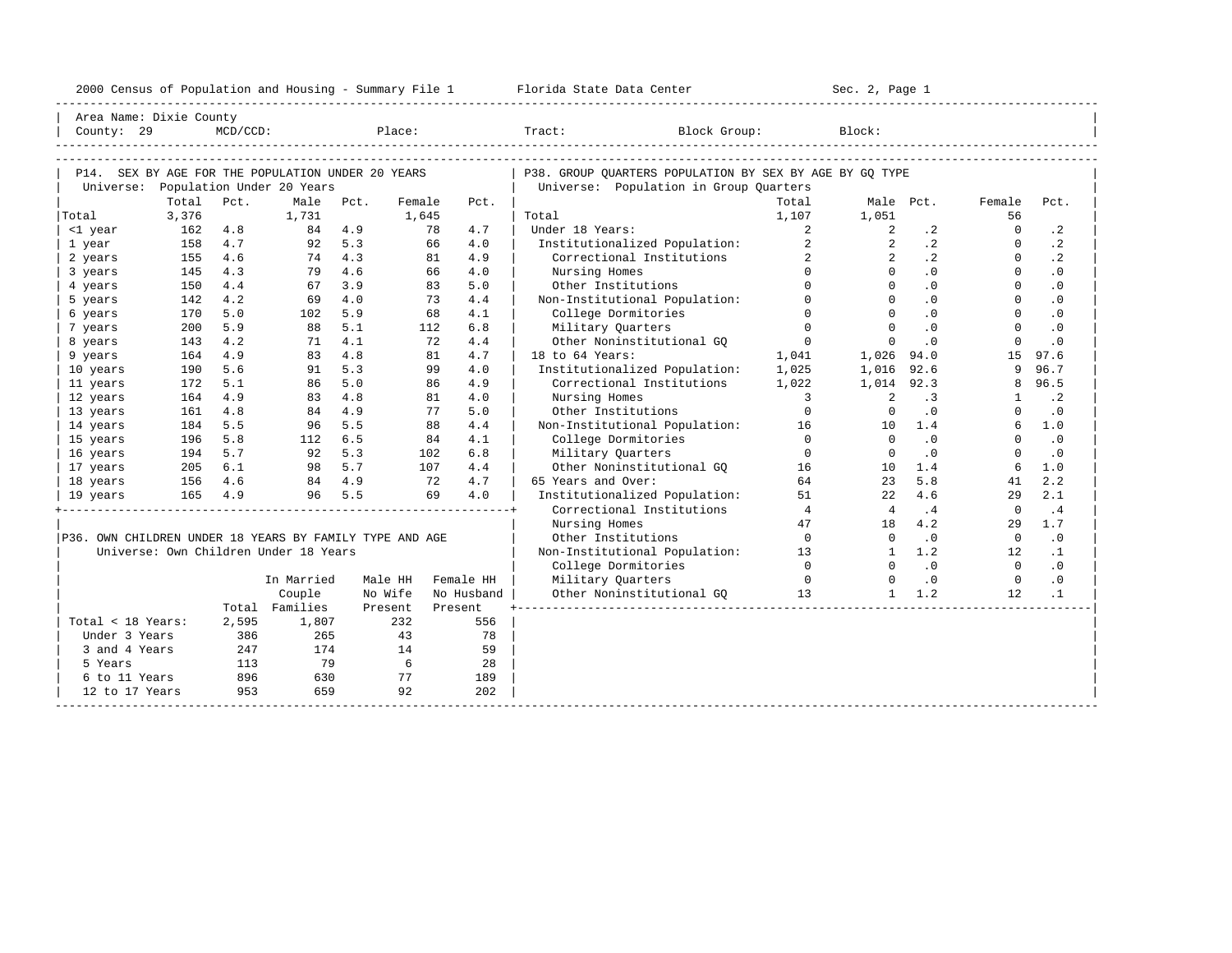| 2000 Census of Population and Housing - Summary File 1 Florida State Data Center        |               |                         |               |              |                       |          |                                  | Sec. 2, Page 2         |          |          |           |
|-----------------------------------------------------------------------------------------|---------------|-------------------------|---------------|--------------|-----------------------|----------|----------------------------------|------------------------|----------|----------|-----------|
| Area Name: Dixie County                                                                 |               |                         |               |              |                       |          |                                  |                        |          |          |           |
|                                                                                         |               |                         |               |              |                       |          |                                  |                        |          |          |           |
|                                                                                         |               |                         |               |              |                       |          |                                  |                        |          |          |           |
| P22/23/24.HOUSEHOLDS BY PRESENCE OF PEOPLE 60(65/75) YEARS AND OVER, HOUSEHOLD SIZE AND |               |                         |               |              |                       |          | P25. HOUSEHOLDS BY PRESENCE OF   |                        |          |          |           |
| HOUSEHOLD TYPE                                                                          |               |                         |               |              |                       |          |                                  | <b>NONRELATIVES</b>    |          |          |           |
| Universe: Households                                                                    |               |                         |               |              |                       |          | Universe: Households             |                        |          |          |           |
|                                                                                         | 60+ Years Pct |                         | 65+ Years Pct |              | 75+ Years Pct         |          |                                  |                        |          |          |           |
| Total:                                                                                  | 5,205,100.0   |                         |               | 5,205,100.0  | 5,205 100.0           |          | Total:                           |                        |          | 5,205    |           |
| Households w/ one or more 60/65/75:                                                     | 2,231 42.9    |                         |               | 1,706 32.8   |                       | 721 13.9 |                                  | Households with one or |          |          |           |
| 1-person household                                                                      | 726           |                         | 605           |              | 280                   |          | more non-relatives               |                        |          | 557      |           |
| 2 or more person household: 1,505                                                       |               |                         | 1,101         |              | 441                   |          |                                  |                        |          |          |           |
| Family households                                                                       | 1,409         |                         | 1,026         |              | 409                   |          | Households with no               |                        |          |          |           |
| Non-family households                                                                   | 96            |                         | 75            |              | 32                    |          | non-relatives                    |                        |          | 4,648    |           |
| Households with no people over 60/65/75: 2,974 57.1 3,499 67.2 4,484 86.1               |               |                         |               |              |                       |          |                                  |                        |          |          |           |
| 1-person household                                                                      | 519           |                         | 640           |              | 965                   |          |                                  |                        |          |          |           |
| 2 or more person household:                                                             | 2,455         |                         | 2,859         |              | 3,519                 |          |                                  |                        |          |          |           |
| Family households                                                                       | 2,251         |                         |               |              | 2,634 3,251           |          |                                  |                        |          |          |           |
| Non-family households                                                                   |               | 225                     |               |              |                       |          |                                  |                        |          |          |           |
| P18/20. HOUSEHOLDS BY AGE OF HOUSEHOLDER BY HOUSEHOLD TYPE                              |               |                         |               |              |                       |          | H13/15. TENURE BY HOUSEHOLD SIZE |                        |          |          |           |
| (INCLUDING LIVING ALONE) BY PRESENCE OF OWN CHILDREN                                    |               |                         |               |              |                       |          | Universe: Occupied Housing Units |                        |          |          |           |
| Universe: Households                                                                    |               |                         |               |              |                       |          |                                  |                        | Pct      |          | Pct       |
|                                                                                         |               |                         |               |              |                       |          |                                  | Owner                  | Owner    | Renter   | Renter    |
|                                                                                         | Total         | Householder Householder |               |              |                       |          |                                  | Total Occupied         | Occ.     | Occupied | Occ.      |
|                                                                                         | Households    | 15 to 64 65 and Over    |               |              | Total Occupied Units: |          | 5,205                            | 4,498 100.0            |          |          | 707 100.0 |
| Total:                                                                                  | 5,205         | 3,655                   |               | 1,550        | 1-person household    |          | 1,245                            | 1,045                  | 23.2     | 200      | 28.3      |
| Family households:                                                                      | 3,660         | 2,775                   |               | 885          | 2-Person household    |          | 2,110                            | 1,915                  | 42.6     | 195      | 27.6      |
| Married couple family:                                                                  | 2,858         | 2,091                   |               | 767          | 3-Person household    |          | 812                              | 681                    | 15.1     | 131      | 18.5      |
| With own children under 18                                                              | 981           | 972                     |               | 91           | 4-Person household    |          | 615                              |                        | 522 11.6 | 93       | 13.2      |
| No own children under 18                                                                | 1,877         | 1,119                   |               | 758          | 5-Person household    |          | 274                              |                        | 214 4.8  | 60       | 8.5       |
| Other family:                                                                           | 802           | 684                     |               | 118          | 6-Person household    |          | 86                               |                        | 69 1.5   | 17       | 2.4       |
| Male householder, no wife present:                                                      | 250           | 221                     |               | 29           | 7+Person household    |          | 63                               | 52                     | 1.2      | 11       | 1.6       |
| With own children under 18                                                              | 135           | 134                     |               | $\mathbf{1}$ |                       |          |                                  |                        |          |          |           |
| No own children under 18                                                                | 115           | 87                      |               | 28           |                       |          |                                  |                        |          |          |           |
| Female householder, no husband present:                                                 | 552           | 463                     |               | 89           |                       |          |                                  |                        |          |          |           |
| With own children under 18                                                              | 309           | 308                     |               | $\mathbf{1}$ |                       |          |                                  |                        |          |          |           |
| No own children under 18                                                                | 243           | 155                     |               | 88           |                       |          |                                  |                        |          |          |           |
| Non-family households:                                                                  | 300           | 880                     |               | 665          |                       |          |                                  |                        |          |          |           |
| Householder living alone                                                                | 178           | 640                     |               | 605          |                       |          |                                  |                        |          |          |           |
| Householder not living alone                                                            | 122           | 240                     |               | 60           |                       |          |                                  |                        |          |          |           |
|                                                                                         |               |                         |               |              |                       |          |                                  |                        |          |          |           |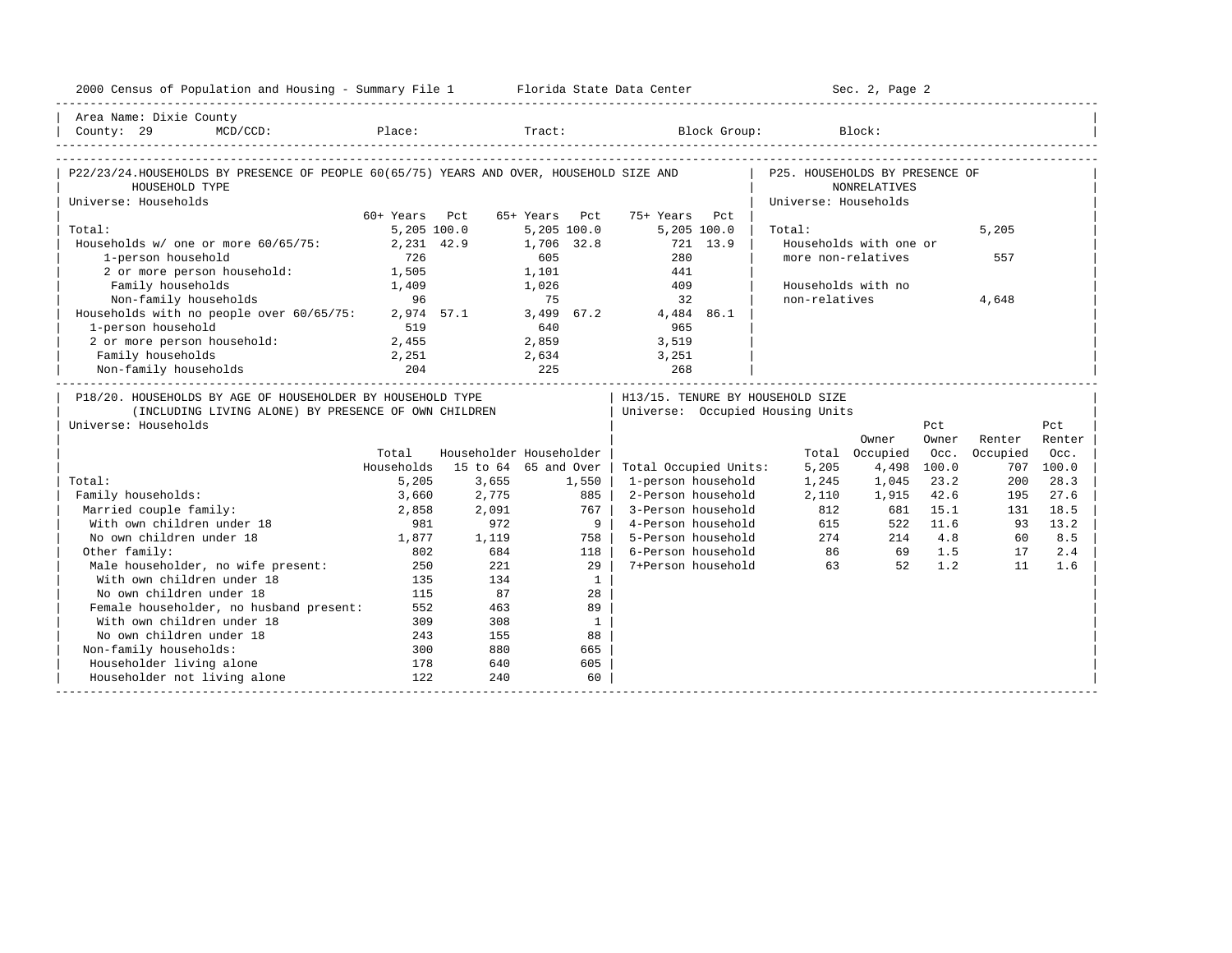| 2000 Census of Population and Housing - Summary File 1                       |             |                  |             |           | Florida State Data Center                             |       |                                                         |                | Sec. 2, Page 3                        |                 |             |
|------------------------------------------------------------------------------|-------------|------------------|-------------|-----------|-------------------------------------------------------|-------|---------------------------------------------------------|----------------|---------------------------------------|-----------------|-------------|
| Area Name: Dixie County                                                      |             |                  |             |           |                                                       |       |                                                         |                |                                       |                 |             |
| County: 29                                                                   | $MCD/CCD$ : |                  | Place:      |           | Tract:                                                |       | Block Group:                                            | Block:         |                                       |                 |             |
|                                                                              |             |                  |             |           |                                                       |       |                                                         |                |                                       |                 |             |
| P29. RELATIONSHIP BY AGE FOR THE POPULATION UNDER 18 YEARS                   |             |                  |             |           |                                                       |       |                                                         |                |                                       |                 |             |
| Universe: Population under 18 years                                          |             |                  |             |           | ---------------- In Households------------------      |       |                                                         |                | ------------Group Quarters----------- |                 |             |
|                                                                              |             |                  |             |           | -----Related Child-----                               |       |                                                         |                |                                       |                 |             |
|                                                                              |             | Pop. in          | Householder |           | Other                                                 |       |                                                         |                | Institution-                          | Noninstitution- |             |
|                                                                              |             | Total Households | or Spouse   | Own Child | Relatives                                             |       | Nonrelatives                                            | Total          | alized Pop.                           | alized Pop.     |             |
| Under 18:                                                                    | 3,055       | 3.053            | 13          | 2,595     | 349                                                   |       | 96                                                      | 2              | 2                                     |                 | $\Omega$    |
| Under 3                                                                      | 475         | 475              |             | 386       | 84                                                    |       | 5                                                       | $\Omega$       | $\mathbf 0$                           |                 | $\mathbf 0$ |
| 3 and 4 years                                                                | 295         | 295              |             | 247       | 40                                                    |       | 8                                                       | $\mathbf 0$    | $\mathbf 0$                           |                 | $\mathbf 0$ |
| 5 years                                                                      | 142         | 142              |             | 113       | 16                                                    |       | 13                                                      | $\Omega$       | $\Omega$                              |                 | $\Omega$    |
| 6 to 11 years                                                                | 1,039       | 1,039            |             | 896       | 111                                                   |       | 32                                                      | $\Omega$       | $\Omega$                              |                 | $\Omega$    |
| 12 and 13 years                                                              | 325         | 325              |             | 291       | 26                                                    |       | 8                                                       | $\Omega$       | $\Omega$                              |                 | $\mathbf 0$ |
| 14 years                                                                     | 184         | 184              |             | 165       | 17                                                    |       | 2                                                       | $\Omega$       | $\Omega$                              |                 | $\mathbf 0$ |
| 15 to 17 years                                                               | 582         | 580              |             | 497       | 55                                                    |       | 28                                                      | $\mathfrak{D}$ | $\overline{2}$                        |                 | $\mathbf 0$ |
| % Under 3                                                                    | 15.6%       | 15.6%            |             | 14.9%     | 24.1%                                                 |       | 5.2%                                                    | .0%            | .0%                                   |                 | .0%         |
| % 3 and 4 years                                                              | 9.7%        | 9.7%             |             | 9.5%      | 11.5%                                                 |       | 8.3%                                                    | .0%            | $.0\%$                                |                 | .0%         |
| % 5 years                                                                    | 4.7%        | 4.7%             |             | 4.4%      | 4.6%                                                  |       | 13.5%                                                   | .0%            | .0%                                   |                 | .0%         |
| % 6 to 11 years                                                              | 34.2%       | 34.2%            |             | 34.5%     | 31.8%                                                 |       | 33.3%                                                   | .0%            | $.0\%$                                |                 | $.0\%$      |
| % 12 and 13 years                                                            | 10.7%       | 10.7%            |             | 11.2%     | 7.4%                                                  |       | 8.3%                                                    | $.0\%$         | $.0\%$                                |                 | $.0\%$      |
| % 14 years                                                                   | 6.0%        | 6.1%             |             | 6.4%      | 4.9%                                                  |       | 2.1%                                                    | .0%            | .0%                                   |                 | .0%         |
| % 15 to 17 years                                                             | 19.1%       | 19.1%            |             | 19.2%     | 15.8%                                                 |       | 29.2%                                                   | 100.0%         | 100.0%                                |                 | .0%         |
| H17. TENURE BY HOUSEHOLD TYPE (INCLUDING LIVING ALONE) BY AGE OF HOUSEHOLDER |             |                  |             |           |                                                       |       |                                                         |                |                                       |                 |             |
| Universe: Occupied Housing Units                                             |             |                  |             |           |                                                       |       |                                                         |                |                                       |                 |             |
|                                                                              |             |                  |             |           | Total Owner ----------- Owner Occupied -------------- |       | Total Renter ------------- Renter Occupied ------------ |                |                                       |                 |             |
|                                                                              |             | Occupied         |             |           | Householder Householder Householder Pct               |       | Occupied                                                |                | Householder Householder Householder   |                 | Pct         |
|                                                                              |             | Units            | 15 to 34    | 35 to 64  | $65+$                                                 | $65+$ | Units                                                   | 15 to 34       | 35 to 64                              | $65+$           | $65+$       |
| Family households:                                                           |             | 3,235            | 463         | 1,918     | 854                                                   | 26.4  | 425                                                     | 177            | 217                                   | 31              | 7.3         |
| Married-couple family:                                                       |             | 2,640            | 341         | 1,555     | 744                                                   | 28.2  | 218                                                     | 81             | 114                                   | 23              | 10.6        |
| Other family:                                                                |             | 595              | 122         | 363       | 110                                                   | 18.5  | 207                                                     | 96             | 103                                   | 8               | 3.9         |
| Male householder, no wife                                                    |             | 199              | 38          | 134       | 27                                                    | 13.6  | 51                                                      | 19             | 30                                    | 2               | 3.9         |
| Female hsehldr, no husband                                                   |             | 396              | 84          | 229       | 83                                                    | 21.0  | 156                                                     | 77             | 73                                    | 6               | 3.8         |
| Nonfamily households:                                                        |             | 1,263            | 93          | 583       | 587                                                   | 46.5  | 282                                                     | 77             | 127                                   | 78              | 27.7        |
| Male householder:                                                            |             | 627              | 67          | 329       | 231                                                   | 36.8  | 163                                                     | 43             | 86                                    | 34              | 20.9        |
| Living alone                                                                 |             | 497              | 45          | 251       | 201                                                   | 40.4  | 115                                                     | 21             | 66                                    | 28              | 24.3        |
| Not living alone                                                             |             | 130              | 22          | 78        | 30                                                    | 23.1  | 48                                                      | 22             | 20                                    | 6               | 12.5        |
| Female householder:                                                          |             | 636              | 26          | 254       | 356                                                   | 56.0  | 119                                                     | 34             | 41                                    | 44              | 37.0        |
| Living alone                                                                 |             | 548              | 16          | 196       | 336                                                   | 61.3  | 85                                                      | 19             | 26                                    | 40              | 47.1        |
| Not living alone                                                             |             | 88               | 10          | 58        | 20                                                    | 22.7  | 34                                                      | 15             | 15                                    | $\overline{4}$  | 11.8        |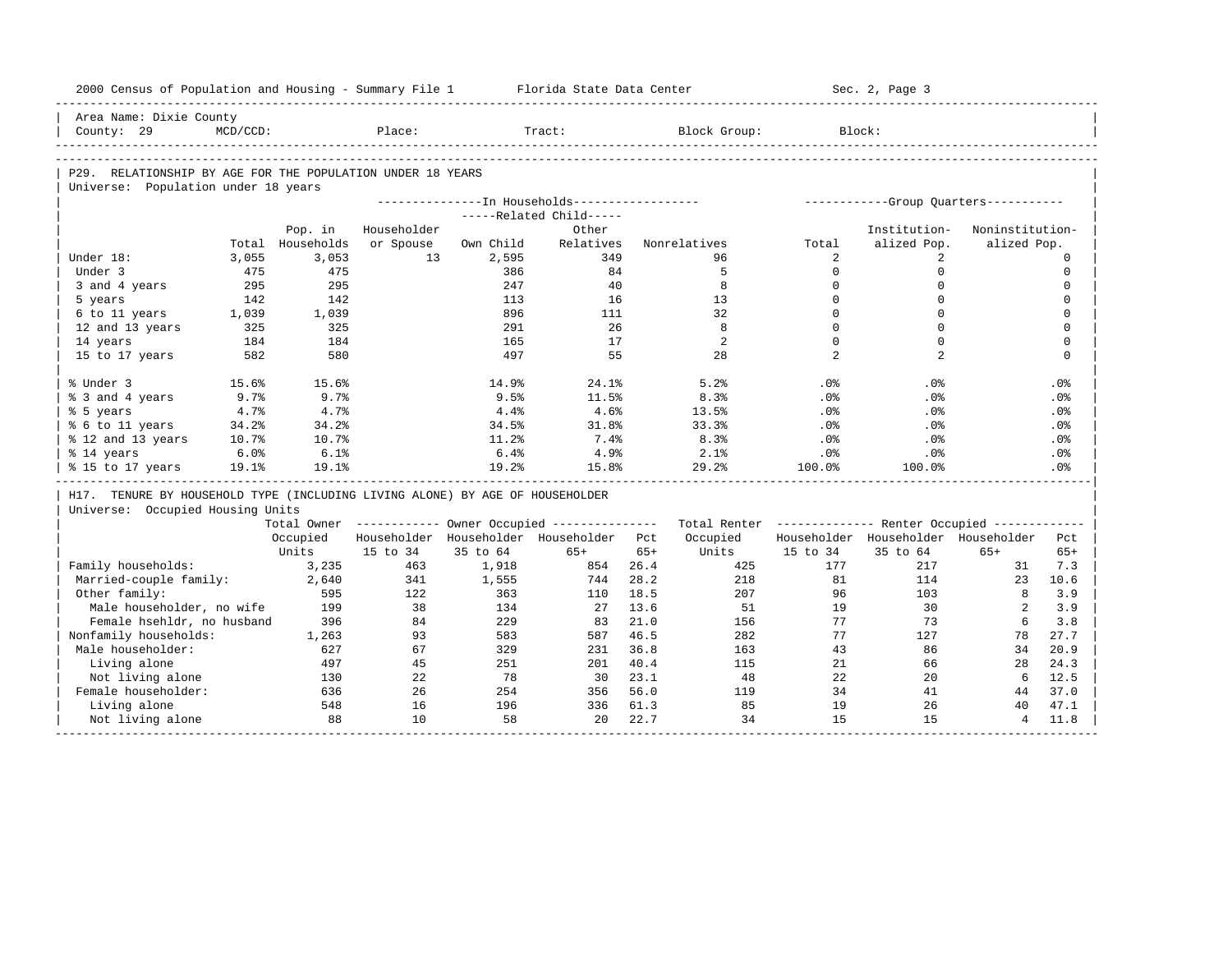|                                                         |            |         |                                       |       |         |                 | 2000 Census of Population and Housing - Summary File 1 Florida State Data Center |                | Sec. 2, Page 1 |           |                |           |
|---------------------------------------------------------|------------|---------|---------------------------------------|-------|---------|-----------------|----------------------------------------------------------------------------------|----------------|----------------|-----------|----------------|-----------|
| Area Name: Duval County<br>County: 31                   |            |         |                                       |       |         | MCD/CCD: Place: | Tract: Block Group: Block:                                                       |                |                |           |                |           |
|                                                         |            |         |                                       |       |         |                 |                                                                                  |                |                |           |                |           |
| P14. SEX BY AGE FOR THE POPULATION UNDER 20 YEARS       |            |         |                                       |       |         |                 | P38. GROUP OUARTERS POPULATION BY SEX BY AGE BY GO TYPE                          |                |                |           |                |           |
|                                                         |            |         | Universe: Population Under 20 Years   |       |         |                 | Universe: Population in Group Quarters                                           |                |                |           |                |           |
|                                                         | Total      | Pct.    | Male                                  | Pct.  | Female  | Pct.            |                                                                                  | Total          | Male Pct.      |           | Female         | Pct.      |
| Total                                                   | 226,413    |         | 115,237                               |       | 111,176 |                 | Total                                                                            | 15,675         | 9,740          |           | 5,935          |           |
| <1 year                                                 | 11,515     | 5.1     | 5,765                                 | 5.0   | 5,750   | 5.2             | Under 18 Years:                                                                  | 379            | 257            | 2.4       | 122            | 2.6       |
| 1 year                                                  | 11,384     | 5.0     | 5,912                                 | 5.1   | 5,472   | 4.9             | Institutionalized Population:                                                    | 144            | 125            | .9        | 19             | 1.3       |
| 2 years                                                 | 11,003     | 4.9     | 5,643                                 | 4.9   | 5,360   | 4.8             | Correctional Institutions                                                        | 50             | 50             | $\cdot$ 3 | $\overline{0}$ | . 5       |
| 3 years                                                 | 11,155     | 4.9     | 5,666                                 | 4.9   | 5,489   | 4.9             | Nursing Homes                                                                    | $\overline{0}$ | $\overline{0}$ | $\cdot$ 0 | $\overline{0}$ | $\cdot$ 0 |
| 4 years                                                 | 11,190     | 4.9     | 5,638                                 | 4.9   | 5,552   | 5.0             | Other Institutions                                                               | 94             | 75             | .6        | 19             | .8        |
| 5 years                                                 | 11,096     | 4.9     | 5,735                                 | 5.0   | 5,361   | 4.8             | Non-Institutional Population:                                                    | 235            | 132            | 1.5       | 103            | 1.4       |
| 6 years                                                 | 11,286     | 5.0     | 5,720                                 | 5.0   | 5,566   | 5.0             | College Dormitories                                                              | 39             | 2.2            | $\cdot$ 2 | 17             | $\cdot$ 2 |
| 7 years                                                 | 11,788     | 5.2     | 5,983                                 | 5.2   | 5,805   | 5.2             | Military Quarters                                                                | $\overline{4}$ | $\overline{2}$ | $\cdot$ 0 | 2              | .0        |
| 8 years                                                 | 11,641     | 5.1     | 6,012                                 | 5.2   | 5,629   | 5.1             | Other Noninstitutional GQ                                                        | 192            | 108            | 1.2       | 84             | 1.1       |
| 9 years                                                 | 12,148     | 5.4     | 6,133                                 | 5.3   | 6,015   | 5.2             | 18 to 64 Years:                                                                  | 11,245         | 8,409 71.7     |           | 2,836          | 86.3      |
| 10 years                                                | 12,101     | 5.3     | 6,230                                 | 5.4   | 5,871   | 4.9             | Institutionalized Population:                                                    | 3,331          | 2,676          | 21.3      | 655            | 27.5      |
| 11 years                                                | 11,785     | 5.2     | 6,052                                 | 5.3   | 5,733   | 4.8             | Correctional Institutions                                                        | 2,842          | 2,403 18.1     |           | 439            | 24.7      |
| 12 years                                                | 11,523     | 5.1     | 5,911                                 | 5.1   | 5,612   | 4.9             | Nursing Homes                                                                    | 340            | 179            | 2.2       | 161            | 1.8       |
| 13 years                                                | 11,275     | 5.0     | 5,796                                 | 5.0   | 5,479   | 5.0             | Other Institutions                                                               | 149            | 94             | 1.0       | 55             | 1.0       |
| 14 years                                                | 11,142     | 4.9     | 5,608                                 | 4.9   | 5,534   | 4.8             | Non-Institutional Population:                                                    | 7,914          | 5,733 50.5     |           | 2,181 58.9     |           |
| 15 years                                                | 11,138     | 4.9     | 5,651                                 | 4.9   | 5,487   | 5.0             | College Dormitories                                                              | 2,304          | 1,105 14.7     |           | 1,199 11.3     |           |
| 16 years                                                | 10,922     | 4.8     | 5,540                                 | 4.8   | 5,382   | 5.2             | Military Quarters                                                                | 4,032          | 3,446 25.7     |           | 586            | 35.4      |
| 17 years                                                | 10,899     | 4.8     | 5,507                                 | 4.8   | 5,392   | 5.1             | Other Noninstitutional GO                                                        | 1,578          | 1,182 10.1     |           |                | 396 12.1  |
| 18 years                                                | 10,512     | 4.6     | 5,259                                 | 4.6   | 5,253   | 5.2             | 65 Years and Over:                                                               | 4,051          | 1,074 25.8     |           | 2,977 11.0     |           |
| 19 years                                                | 10,910 4.8 |         | 5,476                                 | 4.8   |         | 4.9<br>5,434    | Institutionalized Population:                                                    | 3,399          |                | 873 21.7  | 2,526          | 9.0       |
|                                                         |            |         |                                       |       |         |                 | Correctional Institutions                                                        | 16             | 15             | $\cdot$ 1 | 1              | $\cdot$ 2 |
|                                                         |            |         |                                       |       |         |                 | Nursing Homes                                                                    | 3,356          | 852            | 21.4      | 2,504          | 8.7       |
| P36. OWN CHILDREN UNDER 18 YEARS BY FAMILY TYPE AND AGE |            |         |                                       |       |         |                 | Other Institutions                                                               | 27             | 6              | $\cdot$ 2 | 21             | $\cdot$ 1 |
|                                                         |            |         | Universe: Own Children Under 18 Years |       |         |                 | Non-Institutional Population:                                                    | 652            | 201            | 4.2       | 451            | 2.1       |
|                                                         |            |         |                                       |       |         |                 | College Dormitories                                                              | $\overline{0}$ | $\bigcirc$     | .0        | $\Omega$       | $\cdot$ 0 |
|                                                         |            |         | In Married                            |       | Male HH | Female HH       | Military Quarters                                                                | $\overline{0}$ | $\overline{0}$ | $\cdot$ 0 | $\overline{0}$ | $\cdot$ 0 |
|                                                         |            |         | Couple                                |       | No Wife | No Husband      | Other Noninstitutional GO                                                        | 652            | 201            | 4.2       | 451            | 2.1       |
|                                                         |            |         | Total Families                        |       | Present | Present         |                                                                                  |                |                |           |                |           |
| Total < 18 Years:                                       |            | 180,443 | 118,323                               |       | 10,502  | 51,618          |                                                                                  |                |                |           |                |           |
| Under 3 Years                                           |            | 28,832  | 20,046                                |       | 1,766   | 7,020           |                                                                                  |                |                |           |                |           |
| 3 and 4 Years                                           |            | 19,636  | 13,153                                |       | 1,092   | 5,391           |                                                                                  |                |                |           |                |           |
| 5 Years                                                 |            | 9,742   | 6,418                                 |       | 560     | 2,764           |                                                                                  |                |                |           |                |           |
| 6 to 11 Years                                           |            | 63,117  | 40,645                                |       | 3,609   | 18,863          |                                                                                  |                |                |           |                |           |
| 12 to 17 Years                                          |            | 59,116  | 38,061                                | 3,475 |         | 17,580          |                                                                                  |                |                |           |                |           |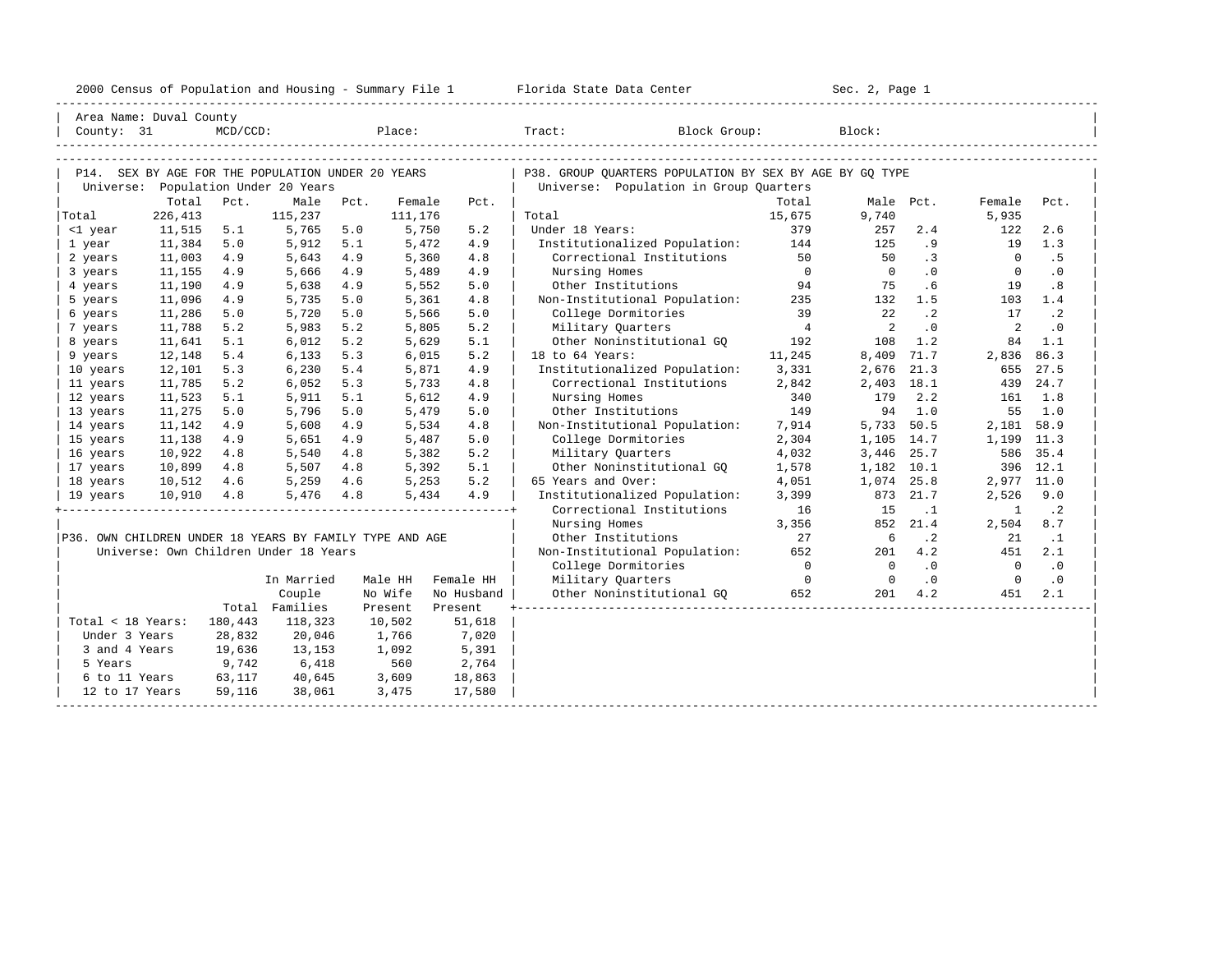| 2000 Census of Population and Housing - Summary File 1 Florida State Data Center                                                           |                    |         |                         |                                   | Sec. 2, Page 2                                 |                        |       |               |        |
|--------------------------------------------------------------------------------------------------------------------------------------------|--------------------|---------|-------------------------|-----------------------------------|------------------------------------------------|------------------------|-------|---------------|--------|
| Area Name: Duval County                                                                                                                    |                    |         |                         |                                   |                                                |                        |       |               |        |
| County: 31<br>$MCD/CCD$ :                                                                                                                  |                    |         |                         | Place: Tract: Block Group: Block: |                                                |                        |       |               |        |
|                                                                                                                                            |                    |         |                         |                                   |                                                |                        |       |               |        |
| P22/23/24.HOUSEHOLDS BY PRESENCE OF PEOPLE 60(65/75) YEARS AND OVER, HOUSEHOLD SIZE AND   P25. HOUSEHOLDS BY PRESENCE OF<br>HOUSEHOLD TYPE |                    |         |                         |                                   |                                                | <b>NONRELATIVES</b>    |       |               |        |
| Universe: Households                                                                                                                       |                    |         |                         |                                   | Universe: Households                           |                        |       |               |        |
|                                                                                                                                            | 60+ Years Pct      |         | 65+ Years Pct           | 75+ Years Pct                     |                                                |                        |       |               |        |
| Total:                                                                                                                                     | 303,747 100.0      |         | 303,747 100.0           | 303,747 100.0                     | Total:                                         |                        |       | 303,747       |        |
| Households w/ one or more 60/65/75: 77,597 25.5                                                                                            |                    |         | 60,016 19.8             | 29,374 9.7                        |                                                | Households with one or |       |               |        |
| 1-person household                                                                                                                         | 28,766             |         | 23,786<br>36,230        | 13,140<br>$16,234$<br>$-666$      |                                                | more non-relatives     |       | 36,275        |        |
| 2 or more person household:                                                                                                                | 48,831             |         |                         |                                   |                                                |                        |       |               |        |
| Family households                                                                                                                          | 46,560             |         | 34,704 15,666           |                                   |                                                | Households with no     |       |               |        |
| 2,271<br>Non-family households 2,271 1,526 568<br>Households with no people over 60/65/75: 226,150 74.5 243,731 80.2 274,373 90.3          |                    |         |                         |                                   | non-relatives                                  |                        |       | 267,472       |        |
|                                                                                                                                            |                    |         |                         |                                   |                                                |                        |       |               |        |
| 1-person household                                                                                                                         | 51,761             |         | 56,741 67,387           |                                   |                                                |                        |       |               |        |
| 2 or more person household: 174,389                                                                                                        |                    |         | 186,990 206,986         |                                   |                                                |                        |       |               |        |
|                                                                                                                                            |                    |         |                         |                                   |                                                |                        |       |               |        |
| Family households 155,118 166,974 186,012<br>Non-family households 19,271 20,016 20,974                                                    |                    |         |                         |                                   |                                                |                        |       |               |        |
| P18/20. HOUSEHOLDS BY AGE OF HOUSEHOLDER BY HOUSEHOLD TYPE                                                                                 |                    |         |                         | H13/15. TENURE BY HOUSEHOLD SIZE  |                                                |                        |       |               |        |
| (INCLUDING LIVING ALONE) BY PRESENCE OF OWN CHILDREN                                                                                       |                    |         |                         | Universe: Occupied Housing Units  |                                                |                        |       |               |        |
| Universe: Households                                                                                                                       |                    |         |                         |                                   |                                                |                        | Pct   |               | Pct    |
|                                                                                                                                            |                    |         |                         |                                   |                                                | Owner                  | Owner | Renter        | Renter |
|                                                                                                                                            | Total              |         | Householder Householder |                                   |                                                | Total Occupied         | Occ.  | Occupied      | Occ.   |
|                                                                                                                                            | Households         |         | 15 to 64 65 and Over    | Total Occupied Units:             | 303,747                                        | 191,734 100.0          |       | 112,013 100.0 |        |
| Total:                                                                                                                                     | 303,747            | 250,656 | 53,091                  | 1-person household                | 80,527                                         | 40,301                 | 21.0  | 40,226        | 35.9   |
| Family households:                                                                                                                         |                    | 173,581 | 28,097                  | 2-Person household                | 98,963                                         | 67,326                 | 35.1  | 31,637        | 28.2   |
| Married couple family:                                                                                                                     | 201,678<br>141,177 | 120,466 | $20,711$                | 3-Person household                | 54,625                                         | 36,150                 | 18.9  | 18,475        | 16.5   |
| With own children under 18                                                                                                                 | 64,989             | 64,768  | 221                     | 4-Person household                | 42,197                                         | 29,641                 | 15.5  | 12,556        | 11.2   |
| No own children under 18                                                                                                                   | 76,188             | 55,698  | 20,490                  | 5-Person household                | 18,123                                         | 12,222                 | 6.4   | 5,901         | 5.3    |
| Other family:                                                                                                                              | 60,501             | 53,115  | 7,386                   | 6-Person household                |                                                |                        |       | $2.1$ $2.078$ | 1.9    |
| Male householder, no wife present: 12,998                                                                                                  |                    | 11,669  | 1,329                   | 7+Person household                | $6,178$ $4,100$ $2.1$<br>$3,134$ $1,994$ $1.0$ |                        |       | 1,140         | 1.0    |
| With own children under 18                                                                                                                 | 6,808              | 6,735   | 73                      |                                   |                                                |                        |       |               |        |
| No own children under 18                                                                                                                   | 6,190              | 4,934   | 1,256                   |                                   |                                                |                        |       |               |        |
| Female householder, no husband present:                                                                                                    | 47,503             | 41,446  | 6,057                   |                                   |                                                |                        |       |               |        |
| With own children under 18                                                                                                                 | 29,316             | 29,277  | 39                      |                                   |                                                |                        |       |               |        |
| No own children under 18<br>18,187                                                                                                         |                    | 12,169  | 6,018                   |                                   |                                                |                        |       |               |        |
| Non-family households:                                                                                                                     | 21,542             | 77,075  | 24,994                  |                                   |                                                |                        |       |               |        |
| Householder living alone                                                                                                                   | 12,793             | 56,741  | 23,786                  |                                   |                                                |                        |       |               |        |
| Householder not living alone 8,749                                                                                                         |                    | 20,334  | 1,208                   |                                   |                                                |                        |       |               |        |
|                                                                                                                                            |                    |         |                         |                                   |                                                |                        |       |               |        |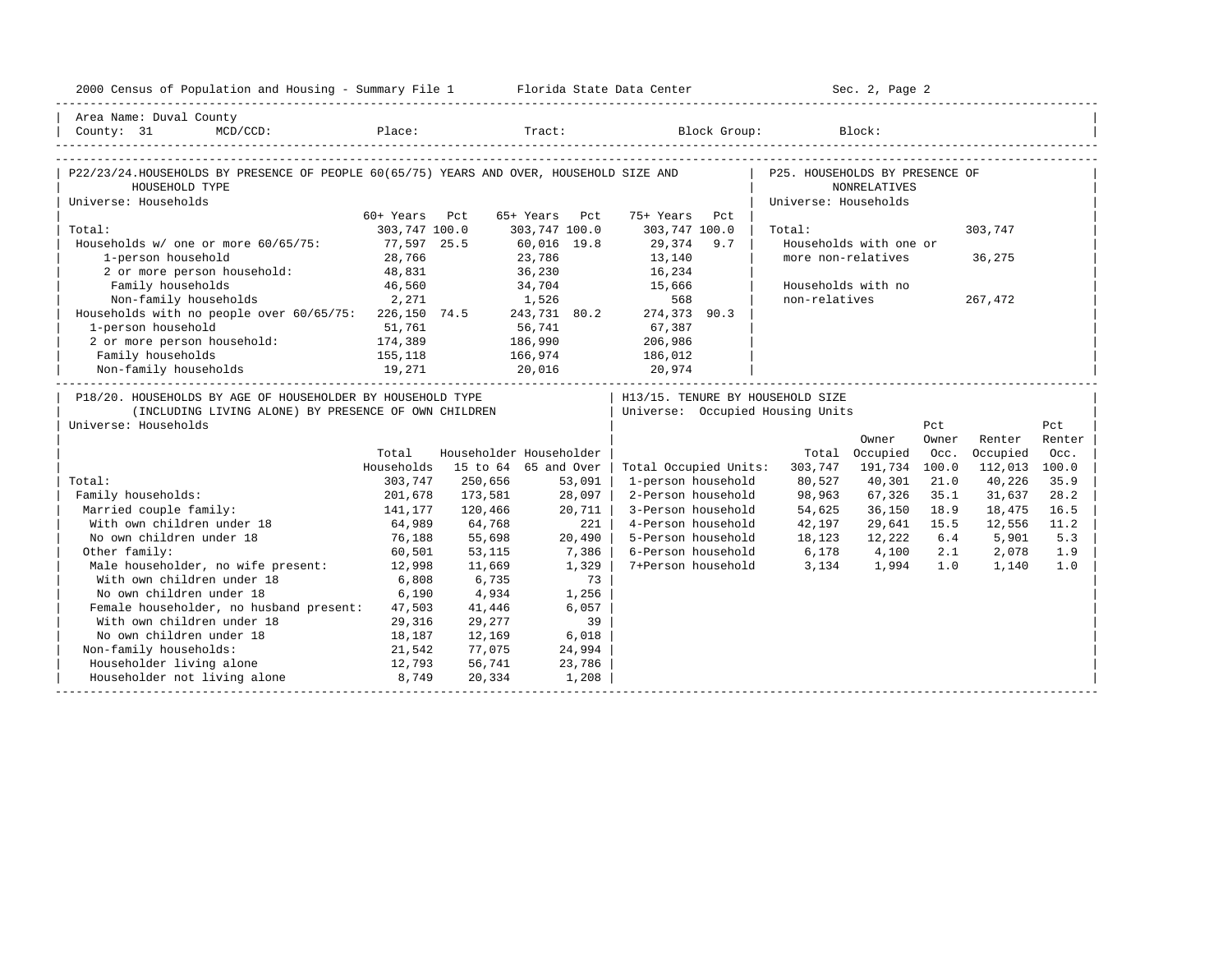|                       | 2000 Census of Population and Housing - Summary File 1 Florida State Data Center |                  |             |           |                                         |      |                                                                                                                |                | Sec. 2, Page 3 |                 |                |
|-----------------------|----------------------------------------------------------------------------------|------------------|-------------|-----------|-----------------------------------------|------|----------------------------------------------------------------------------------------------------------------|----------------|----------------|-----------------|----------------|
|                       | Area Name: Duval County                                                          |                  |             |           |                                         |      |                                                                                                                |                |                |                 |                |
| County: 31            | MCD/CCD:                                                                         |                  | Place:      |           | Tract:                                  |      | Block Group: Block:                                                                                            |                |                |                 |                |
|                       |                                                                                  |                  |             |           |                                         |      |                                                                                                                |                |                |                 |                |
|                       | P29. RELATIONSHIP BY AGE FOR THE POPULATION UNDER 18 YEARS                       |                  |             |           |                                         |      |                                                                                                                |                |                |                 |                |
|                       | Universe: Population under 18 years                                              |                  |             |           |                                         |      |                                                                                                                |                |                |                 |                |
|                       |                                                                                  |                  |             |           |                                         |      |                                                                                                                |                |                |                 |                |
|                       |                                                                                  |                  |             |           | -----Related Child-----                 |      |                                                                                                                |                |                |                 |                |
|                       |                                                                                  | Pop. in          | Householder |           | Other                                   |      |                                                                                                                |                | Institution-   | Noninstitution- |                |
|                       |                                                                                  | Total Households | or Spouse   | Own Child | Relatives                               |      | Nonrelatives                                                                                                   | Total          | alized Pop.    | alized Pop.     |                |
| Under 18:             | 204,991                                                                          | 204,612          | 223         | 180,443   | 19,596                                  |      | 4,350                                                                                                          | 379            | 144            |                 | 235            |
| Under 3               | 33,902                                                                           | 33,893           |             | 28,832    | 4,505                                   |      | 556                                                                                                            | 9              | $\circ$        |                 | 9              |
| 3 and 4 years         | 22,345                                                                           | 22,341           |             | 19,636    | 2,291                                   |      | 414                                                                                                            | $\overline{4}$ | $\mathbf 0$    |                 | $\overline{4}$ |
| 5 years               | 11,096                                                                           | 11,092           |             | 9,742     | 1,127                                   |      | 223                                                                                                            | $\overline{4}$ | $\mathbf 0$    |                 | $\overline{4}$ |
| 6 to 11 years         | 70,749                                                                           | 70,691           |             | 63,117    | 6,075                                   |      | 1,499                                                                                                          | 58             | 6              |                 | 52             |
| 12 and 13 years       | 22,798                                                                           | 22,758           |             | 20,464    | 1,830                                   |      | 464                                                                                                            | 40             | 13<br>26       |                 | 27             |
| 14 years              | 11,142                                                                           | 11,093           |             | 9,948     | 924                                     |      | 221<br>973                                                                                                     | 49             | 99             |                 | 23             |
| 15 to 17 years        | 32,736                                                                           | 32,521           |             | 28,704    | 2,844                                   |      |                                                                                                                | 215            |                |                 | 116            |
| % Under 3             | 16.6%                                                                            | 16.6%            |             | 16.0%     | 23.0%                                   |      | 12.8%                                                                                                          | 2.4%           | $.0\%$         |                 | 3.8%           |
| % 3 and 4 years       | 10.9%                                                                            | 10.9%            |             | 10.9%     | 11.7%                                   |      | 9.5%                                                                                                           | $1.1$ %        | $.0\%$         |                 | 1.7%           |
| % 5 years             | 5.4%                                                                             | 5.4%             |             | 5.4%      | 5.8%                                    |      | 5.1%                                                                                                           | 1.1%           | $.0\%$         |                 | 1.7%           |
| % 6 to 11 years       | 34.6%                                                                            | 34.6%            |             | 35.0%     | 31.0%                                   |      | 34.5%                                                                                                          | 15.3%          | 4.2%           |                 | 22.1%          |
| % 12 and 13 years     | 11.1%                                                                            | $11.1$ $%$       |             | 11.3%     | 9.3%                                    |      | 10.7%                                                                                                          | 10.6%          | 9.0%           |                 | 11.5%          |
| % 14 years            | 5.4%                                                                             | 5.4%             |             | 5.5%      | 4.7%                                    |      | 5.1%                                                                                                           | 12.9%          | $18.1\%$       |                 | 9.8%           |
| % 15 to 17 years      | 16.0%                                                                            | 15.9%            |             | 15.9%     | 14.5%                                   |      | 22.4%                                                                                                          | 56.7%          | 68.8%          |                 | 49.4%          |
|                       | H17. TENURE BY HOUSEHOLD TYPE (INCLUDING LIVING ALONE) BY AGE OF HOUSEHOLDER     |                  |             |           |                                         |      |                                                                                                                |                |                |                 |                |
|                       | Universe: Occupied Housing Units                                                 |                  |             |           |                                         |      |                                                                                                                |                |                |                 |                |
|                       |                                                                                  |                  |             |           |                                         |      | Total Owner ------------ Owner Occupied -------------- Total Renter ------------- Renter Occupied ------------ |                |                |                 |                |
|                       |                                                                                  | Occupied         |             |           | Householder Householder Householder Pct |      | Occupied – Householder Householder Householder                                                                 |                |                |                 | Pct            |
|                       |                                                                                  | Units            | 15 to 34    | 35 to 64  | 65+                                     | 65+  |                                                                                                                | Units 15 to 34 | 35 to 64       | $65+$           | $65+$          |
| Family households:    |                                                                                  | 142,753          | 22,829      | 94,841    | 25,083 17.6                             |      | 58,925                                                                                                         | 28,821         | 27,090         | 3,014           | 5.1            |
|                       | Married-couple family: 112,037                                                   |                  | 17,825      | 75,256    | 18,956                                  | 16.9 | 29,140                                                                                                         | 13,963         | 13,422         | 1,755           | 6.0            |
| Other family:         |                                                                                  | 30,716           | 5,004       | 19,585    | 6,127                                   | 19.9 | 29,785                                                                                                         | 14,858         | 13,668         | 1,259           | 4.2            |
|                       | Male householder, no wife 7,202                                                  |                  | 1,568       | 4,556     | 1,078                                   | 15.0 | 5,796                                                                                                          | 2,759          | 2,786          | 251             | 4.3            |
|                       | Female hsehldr, no husband 23,514                                                |                  | 3,436       | 15,029    | 5,049                                   | 21.5 | 23,989                                                                                                         | 12,099         | 10,882         | 1,008           | 4.2            |
| Nonfamily households: |                                                                                  | 48,981           | 6,043       | 26,362    | 16,576                                  | 33.8 | 53,088                                                                                                         | 22,071         | 22,599         | 8,418           | 15.9           |
| Male householder:     |                                                                                  | 20,635           | 3,878       | 12,725    | 4,032                                   | 19.5 | 28,541                                                                                                         | 12,850         | 13,299         | 2,392           | 8.4            |
| Living alone          |                                                                                  | 15,632           | 2,225       | 9,785     | 3,622                                   | 23.2 | 20,751                                                                                                         | 7,587          | 10,941         | 2,223           | 10.7           |
|                       | Not living alone                                                                 | 5,003            | 1,653       | 2,940     | 410                                     | 8.2  | 7,790                                                                                                          | 5,263          | 2,358          | 169             | 2.2            |
| Female householder:   |                                                                                  | 28,346           | 2,165       | 13,637    | $12,544$ $44.3$                         |      | 24,547                                                                                                         | 9,221          | 9,300          | 6,026           | 24.5           |
| Living alone          |                                                                                  | 24,669           | 1,350       | 11,269    | 12,050 48.8                             |      | $\frac{1}{19}$ , 475                                                                                           | 5,714          | 7,870          | 5,891           | 30.2           |
|                       | Not living alone                                                                 | 3,677            | 815         | 2,368     | 494                                     | 13.4 | 5,072                                                                                                          | 3,507          | 1,430          | 135             | 2.7            |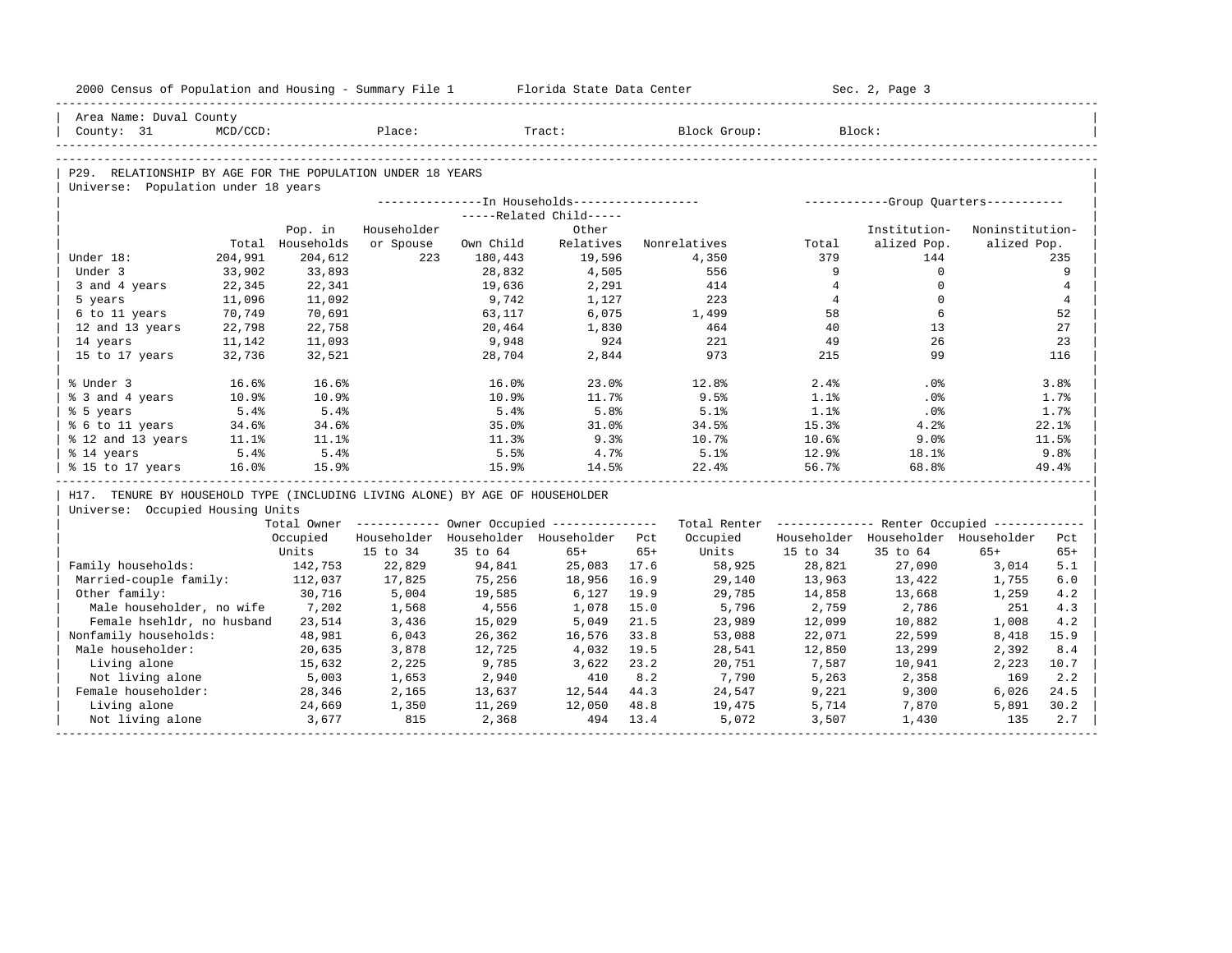| 2000<br>ensus! | and<br>Population | ---<br>Summa:<br>$-$<br>Housing | lorida<br>Data<br>otatt<br>cence. | ، م ج<br>Page<br>$3-1$ |  |
|----------------|-------------------|---------------------------------|-----------------------------------|------------------------|--|
|                |                   |                                 |                                   |                        |  |

| Area Name: Escambia County                              |               |          |                                       |      |         |            |                                                         |                |                 |                |                         |             |
|---------------------------------------------------------|---------------|----------|---------------------------------------|------|---------|------------|---------------------------------------------------------|----------------|-----------------|----------------|-------------------------|-------------|
| County: 33                                              |               | MCD/CCD: |                                       |      | Place:  |            | Tract: Block Group:                                     |                | Block:          |                |                         |             |
|                                                         |               |          |                                       |      |         |            |                                                         |                |                 |                |                         |             |
|                                                         |               |          |                                       |      |         |            |                                                         |                |                 |                |                         |             |
| P14. SEX BY AGE FOR THE POPULATION UNDER 20 YEARS       |               |          |                                       |      |         |            | P38. GROUP QUARTERS POPULATION BY SEX BY AGE BY GQ TYPE |                |                 |                |                         |             |
| Universe: Population Under 20 Years                     |               |          |                                       |      |         |            | Universe: Population in Group Quarters                  |                |                 |                |                         |             |
|                                                         | Total         | Pct.     | Male                                  | Pct. | Female  | Pct.       |                                                         | Total          |                 | Male Pct.      | Female                  | Pct.        |
| Total                                                   | 81,643        |          | 42,386                                |      | 39,257  |            | Total                                                   | 21,966         | 15,670          |                | 6,296                   |             |
| <1 year                                                 | 3,580         | 4.4      | 1,844                                 | 4.4  | 1,736   | 4.4        | Under 18 Years:                                         | 155            | 109             | .7             | 46                      | .7          |
| 1 year                                                  | 3,557         | 4.4      | 1,812                                 | 4.3  | 1,745   | 4.4        | Institutionalized Population:                           | 53             | 51              | $\cdot$ 2      | 2                       | $\cdot$ 3   |
| 2 years                                                 | 3,647         | 4.5      | 1,851                                 | 4.4  | 1,796   | 4.6        | Correctional Institutions                               | 19             | 18              | $\cdot$ 1      | $\mathbf{1}$            | $\cdot$ 1   |
| 3 years                                                 | 3,571         | 4.4      | 1,864                                 | 4.4  | 1,707   | 4.3        | Nursing Homes                                           | $\overline{0}$ | $\overline{0}$  | $\cdot$ 0      | $\circ$                 | $\cdot$ 0   |
| 4 years                                                 | 3,558         | 4.4      | 1,776                                 | 4.2  | 1,782   | 4.5        | Other Institutions                                      | 34             | 33              | $\cdot$ 2      | 1                       | $\cdot$ 2   |
| 5 years                                                 | 3,667         | 4.5      | 1,837                                 | 4.3  | 1,830   | 4.7        | Non-Institutional Population: 102                       |                | 58              | .5             | 44                      | .4          |
| 6 years                                                 | 3,875         | 4.7      | 2,018                                 | 4.8  | 1,857   | 4.7        | College Dormitories                                     | 21             | $6\overline{6}$ | $\cdot$ 1      | 15                      | $\cdot$ 0   |
| 7 years                                                 | 3,996         | 4.9      | 2,038                                 | 4.8  | 1,958   | 5.0        | Military Quarters                                       | 26             | 23              | $\cdot$ 1      | $\overline{\mathbf{3}}$ | $\cdot$ 1   |
| 8 years                                                 | 3,944         | 4.8      | 2,019                                 | 4.8  | 1,925   | 4.9        | Other Noninstitutional GQ                               | 55             | 29              | $\cdot$ 3      | 26                      | $\cdot$ . 2 |
| 9 years                                                 | 4,031         | 4.9      | 2,068                                 | 4.9  | 1,963   | 4.4        | 19,404<br>18 to 64 Years:                               |                | 14,943          | 88.3           | 4,461 95.4              |             |
| 10 years                                                | 4,231         | 5.2      | 2,122                                 | 5.0  | 2,109   | 4.4        | Institutionalized Population:                           | 8,570          | 7,517           | 39.0           | 1,053                   | 48.0        |
| 11 years                                                | 4,085         | 5.0      | 2,072                                 | 4.9  | 2,013   | 4.6        | Correctional Institutions 7,577                         |                | 6,916           | 34.5           | 661                     | 44.1        |
| 12 years                                                | 3,994         | 4.9      | 2,070                                 | 4.9  | 1,924   | 4.3        | Nursing Homes                                           | 247            | 114             | 1.1            | 133                     | $\cdot$ 7   |
| 13 years                                                | 3,759         | 4.6      | 1,890                                 | 4.5  | 1,869   | 4.5        | Other Institutions                                      | 746            | 487             | 3.4            | 259                     | 3.1         |
| 14 years                                                | 3,951         | 4.8      | 1,974                                 | 4.7  | 1,977   | 4.7        | Non-Institutional Population: 10,834                    |                | 7,426 49.3      |                | 3,408                   | 47.4        |
| 15 years                                                | 4,034         | 4.9      | 2,100                                 | 5.0  | 1,934   | 4.7        | College Dormitories                                     | 4,391          | 1,924 20.0      |                | 2,467 12.3              |             |
| 16 years                                                | 3,822         | 4.7      | 1,952                                 | 4.6  | 1,870   | 5.0        | Military Ouarters                                       | 6,015          | 5,226 27.4      |                | 789                     | 33.4        |
| 17 years                                                | 3,969         | 4.9      | 1,986                                 | 4.7  | 1,983   | 4.9        | Other Noninstitutional GO                               | 428            | 276             | 1.9            | 152                     | 1.8         |
| 18 years                                                | 5,830         | 7.1      | 3,283                                 | 7.7  | 2,547   | 4.4        | 65 Years and Over:                                      | 2,407          | 618             | 11.0           | 1,789                   | 3.9         |
| 19 years                                                | $6,542$ $8.0$ |          | 3,810                                 | 9.0  | 2,732   | 4.4        | Institutionalized Population:                           | 2,202          |                 | 554 10.0       | 1,648                   | 3.5         |
|                                                         |               |          |                                       |      |         |            | Correctional Institutions                               | 22             | 21              | $\cdot$ 1      | $\overline{1}$          | $\cdot$ 1   |
|                                                         |               |          |                                       |      |         |            | Nursing Homes                                           | 2,144          | 516             | 9.8            | 1,628                   | 3.3         |
| P36. OWN CHILDREN UNDER 18 YEARS BY FAMILY TYPE AND AGE |               |          |                                       |      |         |            | Other Institutions                                      | 36             | 17              | $\cdot$ 2      | 19                      | $\cdot$ 1   |
|                                                         |               |          | Universe: Own Children Under 18 Years |      |         |            | Non-Institutional Population:                           | 205            | 64              | .9             | 141                     | .4          |
|                                                         |               |          |                                       |      |         |            | College Dormitories                                     | $\overline{0}$ | $\overline{0}$  | .0             | $\overline{0}$          | $\cdot$ 0   |
|                                                         |               |          | In Married                            |      | Male HH | Female HH  | Military Quarters                                       | $\overline{0}$ | $\overline{0}$  | $\overline{0}$ | $\overline{0}$          | $\cdot$ 0   |
|                                                         |               |          | Couple                                |      | No Wife | No Husband | Other Noninstitutional GO                               | 205            | 64              | .9             | 141                     | .4          |
|                                                         |               |          | Total Families                        |      | Present | Present    |                                                         |                |                 |                |                         |             |
| Total < 18 Years:                                       |               | 60,442   | 38,883                                |      | 3,357   | 18,202     |                                                         |                |                 |                |                         |             |
| Under 3 Years                                           |               | 9,060    | 6,039                                 |      | 525     | 2,496      |                                                         |                |                 |                |                         |             |
| 3 and 4 Years                                           |               | 6,137    | 4,025                                 |      | 323     | 1,789      |                                                         |                |                 |                |                         |             |
| 5 Years                                                 |               | 3,160    | 1,968                                 | 175  |         | 1,017      |                                                         |                |                 |                |                         |             |
| 6 to 11 Years                                           |               | 21,349   | 13,532                                |      | 1,137   | 6,680      |                                                         |                |                 |                |                         |             |
| 12 to 17 Years                                          |               | 20,736   | 13,319                                |      | 1,197   | 6,220      |                                                         |                |                 |                |                         |             |
|                                                         |               |          |                                       |      |         |            |                                                         |                |                 |                |                         |             |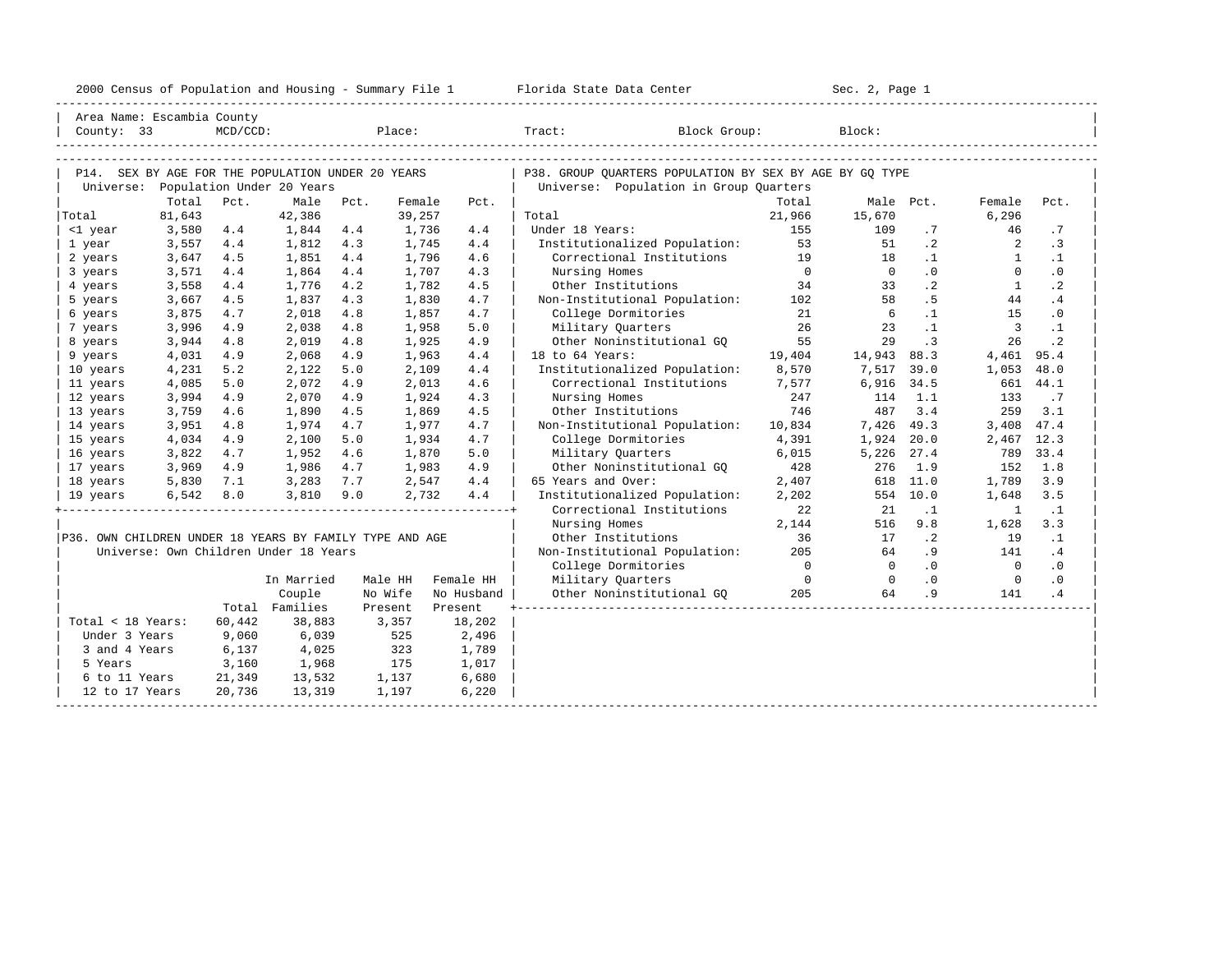| 2000 Census of Population and Housing - Summary File 1 Florida State Data Center                                                           |               |        |                         |                                   | Sec. 2, Page 2       |                        |       |              |        |
|--------------------------------------------------------------------------------------------------------------------------------------------|---------------|--------|-------------------------|-----------------------------------|----------------------|------------------------|-------|--------------|--------|
| Area Name: Escambia County                                                                                                                 |               |        |                         |                                   |                      |                        |       |              |        |
| County: $33$<br>$MCD / CCD$ :                                                                                                              |               |        |                         | Place: Tract: Block Group: Block: |                      |                        |       |              |        |
|                                                                                                                                            |               |        |                         |                                   |                      |                        |       |              |        |
| P22/23/24.HOUSEHOLDS BY PRESENCE OF PEOPLE 60(65/75) YEARS AND OVER, HOUSEHOLD SIZE AND   P25. HOUSEHOLDS BY PRESENCE OF<br>HOUSEHOLD TYPE |               |        |                         |                                   |                      | <b>NONRELATIVES</b>    |       |              |        |
| Universe: Households                                                                                                                       |               |        |                         |                                   | Universe: Households |                        |       |              |        |
|                                                                                                                                            | 60+ Years Pct |        | 65+ Years Pct           | 75+ Years<br>Pct                  |                      |                        |       |              |        |
| Total:                                                                                                                                     | 111,049 100.0 |        | 111,049 100.0           | 111,049 100.0                     | Total:               |                        |       | 111,049      |        |
| Households w/ one or more 60/65/75: 35,462 31.9                                                                                            |               |        | 27,666 24.9             | 13,139 11.8                       |                      | Households with one or |       |              |        |
| 1-person household                                                                                                                         | 12,859        |        | 10,731<br>16,935        | 5,777<br>7,362                    |                      | more non-relatives     |       | 11,720       |        |
| 2 or more person household:                                                                                                                | 22,603        |        |                         |                                   |                      |                        |       |              |        |
| Family households                                                                                                                          | 21,700        |        | 16,320 7,102            |                                   |                      | Households with no     |       |              |        |
| 903<br>Non-family households 903 615 260<br>Households with no people over 60/65/75: 75,587 68.1 83,383 75.1 97,910 88.2                   |               |        |                         |                                   | non-relatives        |                        |       | 99,329       |        |
|                                                                                                                                            |               |        |                         |                                   |                      |                        |       |              |        |
| 1-person household                                                                                                                         | 16,971        |        | 19,099                  | 24,053                            |                      |                        |       |              |        |
| 2 or more person household: 58,616                                                                                                         |               |        | 64, 284 73, 857         |                                   |                      |                        |       |              |        |
|                                                                                                                                            |               |        |                         |                                   |                      |                        |       |              |        |
| Family households 52,463 57,843 67,061 57,061 57,169 6,796 57,061 57,061 6,153 6,441 6,796                                                 |               |        |                         |                                   |                      |                        |       |              |        |
| P18/20. HOUSEHOLDS BY AGE OF HOUSEHOLDER BY HOUSEHOLD TYPE                                                                                 |               |        |                         | H13/15. TENURE BY HOUSEHOLD SIZE  |                      |                        |       |              |        |
| (INCLUDING LIVING ALONE) BY PRESENCE OF OWN CHILDREN                                                                                       |               |        |                         | Universe: Occupied Housing Units  |                      |                        |       |              |        |
| Universe: Households                                                                                                                       |               |        |                         |                                   |                      |                        | Pct   |              | Pct    |
|                                                                                                                                            |               |        |                         |                                   |                      | Owner                  | Owner | Renter       | Renter |
|                                                                                                                                            | Total         |        | Householder Householder |                                   |                      | Total Occupied         | Occ.  | Occupied     | Occ.   |
|                                                                                                                                            | Households    |        | 15 to 64 65 and Over    | Total Occupied Units:             | 111,049              | 74,687                 | 100.0 | 36,362 100.0 |        |
| Total:                                                                                                                                     | 111,049       | 85,796 | 25,253                  | 1-person household                | 29,830               | 17,608                 | 23.6  | 12,222       | 33.6   |
| Family households:                                                                                                                         | 74,163        | 60,126 | 14,037                  | 2-Person household                | 39,083               | 28,709                 | 38.4  | 10,374       | 28.5   |
| Married couple family:                                                                                                                     | 53,096        | 42,168 | 10,928                  | 3-Person household                | 18,808               | 12,697                 | 17.0  | 6,111        | 16.8   |
| With own children under 18                                                                                                                 | 21,035        | 20,895 | 140                     | 4-Person household                | 14,001               | 9,623                  | 12.9  | 4,378        | 12.0   |
| No own children under 18                                                                                                                   | 32,061        | 21,273 | 10,788                  | 5-Person household                | 6,038                | 3,992                  | 5.3   | 2,046        | 5.6    |
| Other family:                                                                                                                              | 21,067        | 17,958 | 3,109                   | 6-Person household                | 2,102                | 1,331 1.8              |       | 771          | 2.1    |
| Male householder, no wife present: 4,252                                                                                                   |               | 3,721  | 531                     | 7+Person household                | 1,187                | 727                    | 1.0   | 460          | 1.3    |
| With own children under 18                                                                                                                 | 2,168         | 2,147  | 21                      |                                   |                      |                        |       |              |        |
| No own children under 18                                                                                                                   | 2,084         | 1,574  | 510                     |                                   |                      |                        |       |              |        |
| Female householder, no husband present: 16,815                                                                                             |               | 14,237 | 2,578                   |                                   |                      |                        |       |              |        |
| With own children under 18                                                                                                                 | 9,971         | 9,954  | 17                      |                                   |                      |                        |       |              |        |
| No own children under 18<br>6,844                                                                                                          |               | 4,283  | 2,561                   |                                   |                      |                        |       |              |        |
| Non-family households:                                                                                                                     | 7,056         | 25,670 | 11,216                  |                                   |                      |                        |       |              |        |
| Householder living alone                                                                                                                   | 4,159         | 19,099 | 10,731                  |                                   |                      |                        |       |              |        |
| Householder not living alone                                                                                                               | 2,897         | 6,571  | 485                     |                                   |                      |                        |       |              |        |
|                                                                                                                                            |               |        |                         |                                   |                      |                        |       |              |        |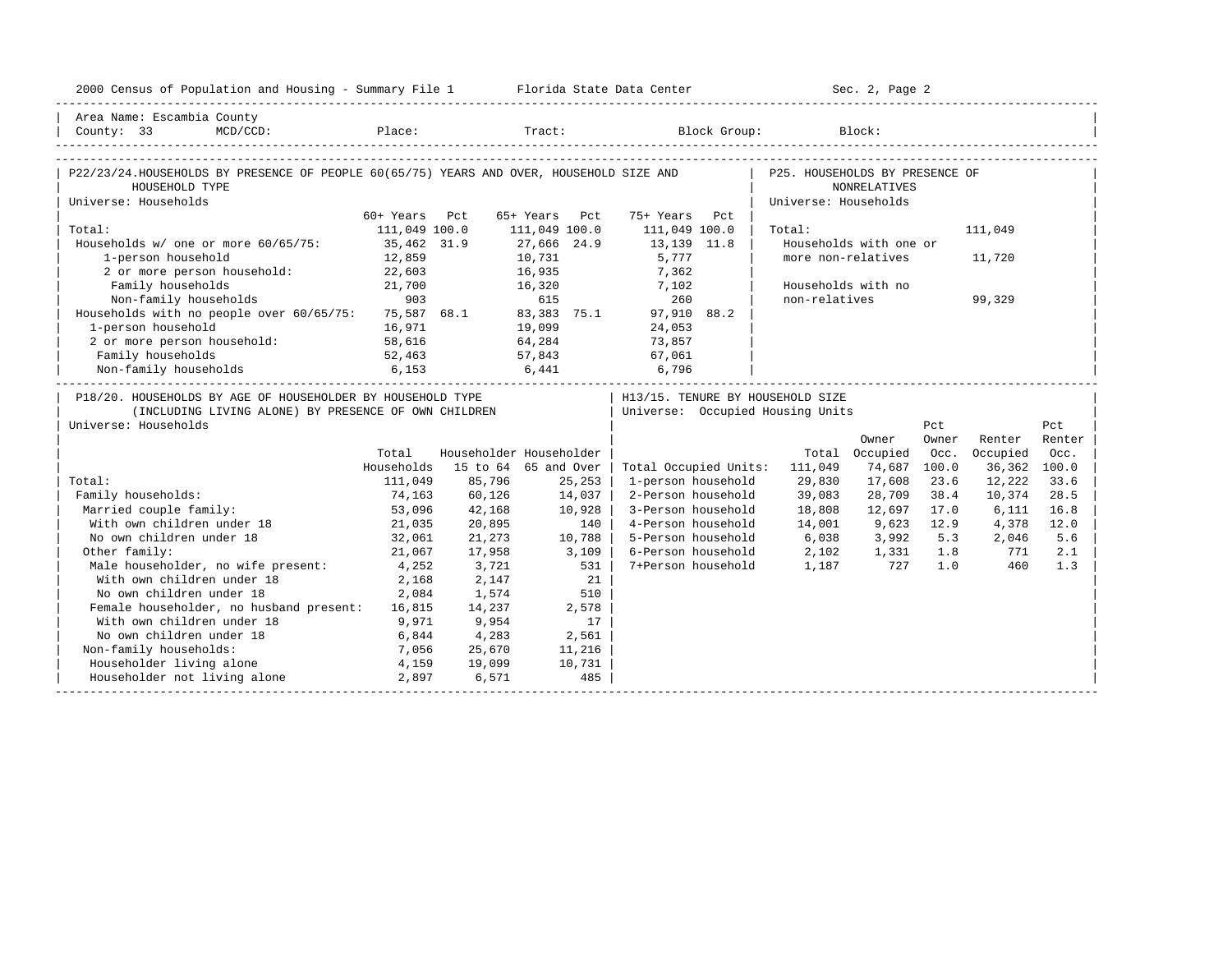| Institution-<br>Noninstitution-<br>alized Pop.<br>alized Pop.<br>53<br>102<br>$\Omega$<br>$\mathbf 0$<br>$\Omega$<br>$\Omega$<br>5 |                                                                                                                                                                                                  |  |
|------------------------------------------------------------------------------------------------------------------------------------|--------------------------------------------------------------------------------------------------------------------------------------------------------------------------------------------------|--|
|                                                                                                                                    |                                                                                                                                                                                                  |  |
|                                                                                                                                    |                                                                                                                                                                                                  |  |
|                                                                                                                                    |                                                                                                                                                                                                  |  |
|                                                                                                                                    |                                                                                                                                                                                                  |  |
|                                                                                                                                    |                                                                                                                                                                                                  |  |
|                                                                                                                                    |                                                                                                                                                                                                  |  |
|                                                                                                                                    |                                                                                                                                                                                                  |  |
|                                                                                                                                    |                                                                                                                                                                                                  |  |
|                                                                                                                                    |                                                                                                                                                                                                  |  |
|                                                                                                                                    |                                                                                                                                                                                                  |  |
|                                                                                                                                    |                                                                                                                                                                                                  |  |
|                                                                                                                                    |                                                                                                                                                                                                  |  |
|                                                                                                                                    |                                                                                                                                                                                                  |  |
|                                                                                                                                    |                                                                                                                                                                                                  |  |
|                                                                                                                                    |                                                                                                                                                                                                  |  |
|                                                                                                                                    |                                                                                                                                                                                                  |  |
|                                                                                                                                    |                                                                                                                                                                                                  |  |
| 5.9%                                                                                                                               |                                                                                                                                                                                                  |  |
| 1.0%                                                                                                                               |                                                                                                                                                                                                  |  |
| 2.0%                                                                                                                               |                                                                                                                                                                                                  |  |
| 8.8%                                                                                                                               |                                                                                                                                                                                                  |  |
| 7.8%                                                                                                                               |                                                                                                                                                                                                  |  |
| 5.9%                                                                                                                               |                                                                                                                                                                                                  |  |
| 68.6%                                                                                                                              |                                                                                                                                                                                                  |  |
|                                                                                                                                    |                                                                                                                                                                                                  |  |
|                                                                                                                                    |                                                                                                                                                                                                  |  |
| Total Owner ----------- Owner Occupied -------------- Total Renter ------------- Renter Occupied ------------                      |                                                                                                                                                                                                  |  |
| Householder Householder Householder<br>Pct                                                                                         |                                                                                                                                                                                                  |  |
| $65+$                                                                                                                              |                                                                                                                                                                                                  |  |
| 1,122                                                                                                                              |                                                                                                                                                                                                  |  |
| 649                                                                                                                                |                                                                                                                                                                                                  |  |
| 473                                                                                                                                |                                                                                                                                                                                                  |  |
| 72                                                                                                                                 |                                                                                                                                                                                                  |  |
| 401                                                                                                                                |                                                                                                                                                                                                  |  |
| 2,992<br>18.3                                                                                                                      |                                                                                                                                                                                                  |  |
| 829                                                                                                                                |                                                                                                                                                                                                  |  |
| 12.6<br>771                                                                                                                        |                                                                                                                                                                                                  |  |
| 58<br>2.3                                                                                                                          |                                                                                                                                                                                                  |  |
| 28.1<br>2,163                                                                                                                      |                                                                                                                                                                                                  |  |
| 2,118<br>34.8                                                                                                                      |                                                                                                                                                                                                  |  |
| 45                                                                                                                                 |                                                                                                                                                                                                  |  |
|                                                                                                                                    | $7\phantom{.0}$<br>41<br>$.0\%$<br>.0%<br>.0%<br>.0%<br>9.4%<br>13.2%<br>77.4%<br>35 to 64<br>9,383<br>4,639<br>4,744<br>864<br>3,880<br>6,871<br>3,943<br>3,175<br>768<br>2,928<br>2,473<br>455 |  |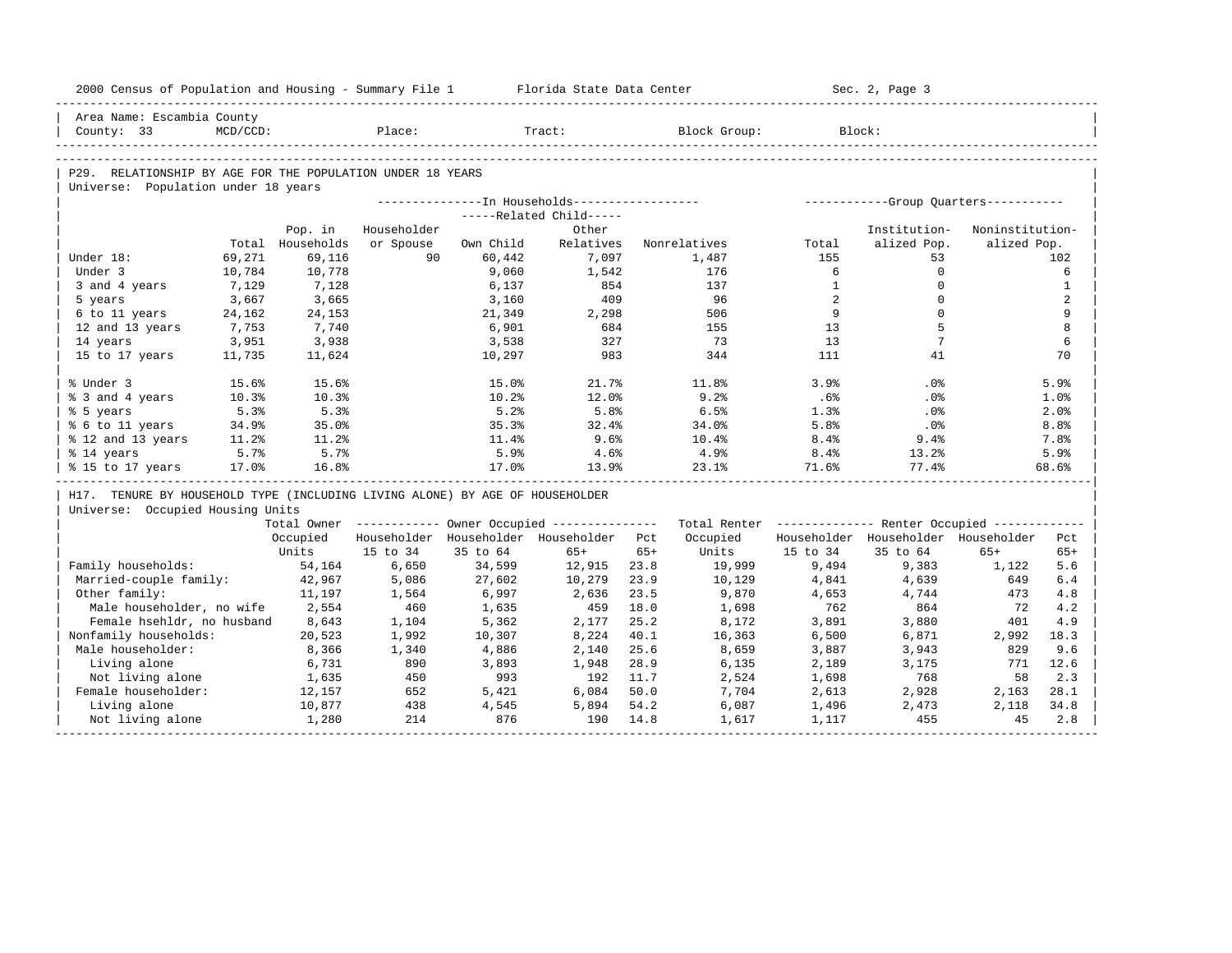| 2000<br>ensus! | and<br>Population | ---<br>Summa:<br>$-$<br>Housing | lorida<br>Data<br>otatt<br>cence. | ، م ج<br>Page<br>$3-1$ |  |
|----------------|-------------------|---------------------------------|-----------------------------------|------------------------|--|
|                |                   |                                 |                                   |                        |  |

| Area Name: Flagler County<br>Place:<br>$MCD/CCD$ :      |            |            |                                       |            |         |                   |                                                            |                 |                      |                  |                      |                             |
|---------------------------------------------------------|------------|------------|---------------------------------------|------------|---------|-------------------|------------------------------------------------------------|-----------------|----------------------|------------------|----------------------|-----------------------------|
|                                                         | County: 35 |            |                                       |            |         |                   | Tract:<br>Block Group:                                     |                 | Block:               |                  |                      |                             |
|                                                         |            |            |                                       |            |         |                   |                                                            |                 |                      |                  |                      |                             |
|                                                         |            |            |                                       |            |         |                   |                                                            |                 |                      |                  |                      |                             |
| P14. SEX BY AGE FOR THE POPULATION UNDER 20 YEARS       |            |            |                                       |            |         |                   | P38. GROUP QUARTERS POPULATION BY SEX BY AGE BY GQ TYPE    |                 |                      |                  |                      |                             |
| Universe: Population Under 20 Years                     |            |            |                                       |            |         |                   | Universe: Population in Group Quarters                     |                 |                      |                  |                      |                             |
|                                                         | Total      | Pct.       | Male                                  | Pct.       | Female  | Pct.              |                                                            | Total           |                      | Male Pct.        | Female               | Pct.                        |
| Total                                                   | 9,763      |            | 4,985                                 |            | 4,778   |                   | Total<br>Under 18 Years:                                   | 462<br>$\Omega$ | 169                  |                  | 293                  |                             |
| <1 year                                                 | 371<br>389 | 3.8        | 180                                   | 3.6        | 191     | 4.0<br>3.9        |                                                            | $\Omega$        | $\Omega$<br>$\Omega$ | $.0 \cdot$       | $\Omega$<br>$\Omega$ | $\cdot$ 0                   |
| 1 year                                                  | 428        | 4.0<br>4.4 | 202<br>207                            | 4.1<br>4.2 |         | 187<br>221<br>4.6 | Institutionalized Population:<br>Correctional Institutions | $\Omega$        | $\Omega$             | .0<br>.0         | $\Omega$             | $\cdot$ 0<br>$\cdot$ 0      |
| 2 years<br>3 years                                      | 403        | 4.1        | 200                                   | 4.0        |         | 203<br>4.2        | Nursing Homes                                              | $\Omega$        | $\Omega$             | .0               | $\Omega$             | .0                          |
| 4 years                                                 | 467        | 4.8        | 258                                   | 5.2        |         | 209<br>4.4        | Other Institutions                                         | $\Omega$        | $\Omega$             | .0               | $\Omega$             | $\cdot$ 0                   |
| 5 years                                                 | 440        | 4.5        | 219                                   | 4.4        |         | 221<br>4.6        | Non-Institutional Population:                              | $\Omega$        | $\Omega$             | .0               | $\Omega$             | $\cdot$ 0                   |
| 6 years                                                 | 441        | 4.5        | 212                                   | 4.3        |         | 229<br>4.8        | College Dormitories                                        | $\Omega$        | $\Omega$             | .0               | $\Omega$             | $\cdot$ 0                   |
| 7 years                                                 | 498        | 5.1        | 251                                   | 5.0        |         | 5.2<br>247        | Military Quarters                                          | $\Omega$        | $\Omega$             | .0               | $\Omega$             | .0                          |
| 8 years                                                 | 461        | 4.7        | 229                                   | 4.6        |         | 2.32.<br>4.9      | Other Noninstitutional GQ                                  | $\Omega$        | $\Omega$             | .0               | $\Omega$             | $\cdot$ 0                   |
| 9 years                                                 | 541        | 5.5        | 287                                   | 5.8        |         | 254<br>4.0        | 18 to 64 Years:                                            | 79              |                      | 60 17.1          | 19                   | 35.5                        |
| 10 years                                                | 586        | 6.0        | 304                                   | 6.1        |         | 282<br>3.9        | Institutionalized Population:                              | 79              |                      | 60 17.1          | 19                   | 35.5                        |
| 11 years                                                | 521        | 5.3        | 249                                   | 5.0        |         | 272<br>4.6        | Correctional Institutions                                  | 54              |                      | 49 11.7          | 5                    | 29.0                        |
| 12 years                                                | 563        | 5.8        | 310                                   | 6.2        |         | 253<br>4.2        | Nursing Homes                                              | 21              | 9                    | 4.5              | 12                   | 5.3                         |
| 13 years                                                | 571        | 5.8        | 291                                   | 5.8        |         | 280<br>4.4        | Other Institutions                                         | $\overline{4}$  | $\overline{2}$       | .9               | $\overline{2}$       | 1.2                         |
| 14 years                                                | 578        | 5.9        | 296                                   | 5.9        |         | 282<br>4.6        | Non-Institutional Population:                              | $\Omega$        | $\Omega$             | .0               | $\overline{0}$       | $\cdot$ 0                   |
| 15 years                                                | 590        | 6.0        | 282                                   | 5.7        |         | 308<br>4.8        | College Dormitories                                        | $\overline{0}$  | $\Omega$             | .0               | $\Omega$             | $\cdot$ 0                   |
| 16 years                                                | 529        | 5.4        | 270                                   | 5.4        |         | 5.2<br>259        | Military Quarters                                          | $\Omega$        | $\Omega$             | .0               | $\Omega$             | $\cdot$ 0                   |
| 17 years                                                | 548        | 5.6        | 278                                   | 5.6        |         | 270<br>4.9        | Other Noninstitutional GO                                  | $\Omega$        | $\Omega$             | $\cdot$ 0        | $\Omega$             | $\cdot$ 0                   |
| 18 years                                                | 462 4.7    |            | 251                                   | 5.0        |         | 211<br>4.0        | 65 Years and Over:                                         | 383             | 109                  | 82.9             | 274                  | 64.5                        |
| 19 years                                                |            | 376 3.9    | 209                                   | 4.2        |         | 167<br>3.9        | Institutionalized Population:                              | 349             | 102                  | 75.5             | 247                  | 60.4                        |
|                                                         |            |            |                                       |            |         |                   | Correctional Institutions                                  | $\overline{1}$  | $\mathbf{1}$         | $\cdot$ 2        | $\overline{0}$       | .6                          |
|                                                         |            |            |                                       |            |         |                   | Nursing Homes                                              | 321             | 84                   | 69.5             | 237                  | 49.7                        |
| P36. OWN CHILDREN UNDER 18 YEARS BY FAMILY TYPE AND AGE |            |            |                                       |            |         |                   | Other Institutions                                         | 2.7             | 17                   | 5.8              | 10                   | 10.1                        |
|                                                         |            |            | Universe: Own Children Under 18 Years |            |         |                   | Non-Institutional Population: 34                           |                 | 7                    | 7.4              |                      | 27, 4.1                     |
|                                                         |            |            |                                       |            |         |                   | College Dormitories                                        | $\overline{0}$  | $\Omega$             | $\overline{0}$ . | $\overline{0}$       | $\overline{\phantom{0}}$ .0 |
|                                                         |            |            | In Married                            |            | Male HH | Female HH         | $\overline{0}$<br>Military Quarters                        |                 | $\Omega$             | $\cdot$ 0        | $\overline{0}$       | $\cdot$ 0                   |
|                                                         |            |            | Couple                                |            | No Wife | No Husband        | Other Noninstitutional GQ 34                               |                 | 7                    | 7.4              | 27                   | 4.1                         |
|                                                         |            |            | Total Families                        |            | Present | Present           |                                                            |                 |                      |                  |                      |                             |
| Total < 18 Years:                                       |            | 7,924      | 5,946                                 |            | 415     | 1,563             |                                                            |                 |                      |                  |                      |                             |
| Under 3 Years                                           |            | 984        | 801                                   |            | - 46    | 137               |                                                            |                 |                      |                  |                      |                             |
| 3 and 4 Years                                           |            | 749        | 582                                   |            | 32      | 135               |                                                            |                 |                      |                  |                      |                             |
| 5 Years                                                 |            | 386        | 297                                   |            | 17      | 72                |                                                            |                 |                      |                  |                      |                             |
| 6 to 11 Years                                           |            | 2,752      | 2,029                                 |            | 148     | 575               |                                                            |                 |                      |                  |                      |                             |
| 12 to 17 Years                                          |            | 3,053      | 2,237                                 |            | 172     | 644               |                                                            |                 |                      |                  |                      |                             |
|                                                         |            |            |                                       |            |         |                   |                                                            |                 |                      |                  |                      |                             |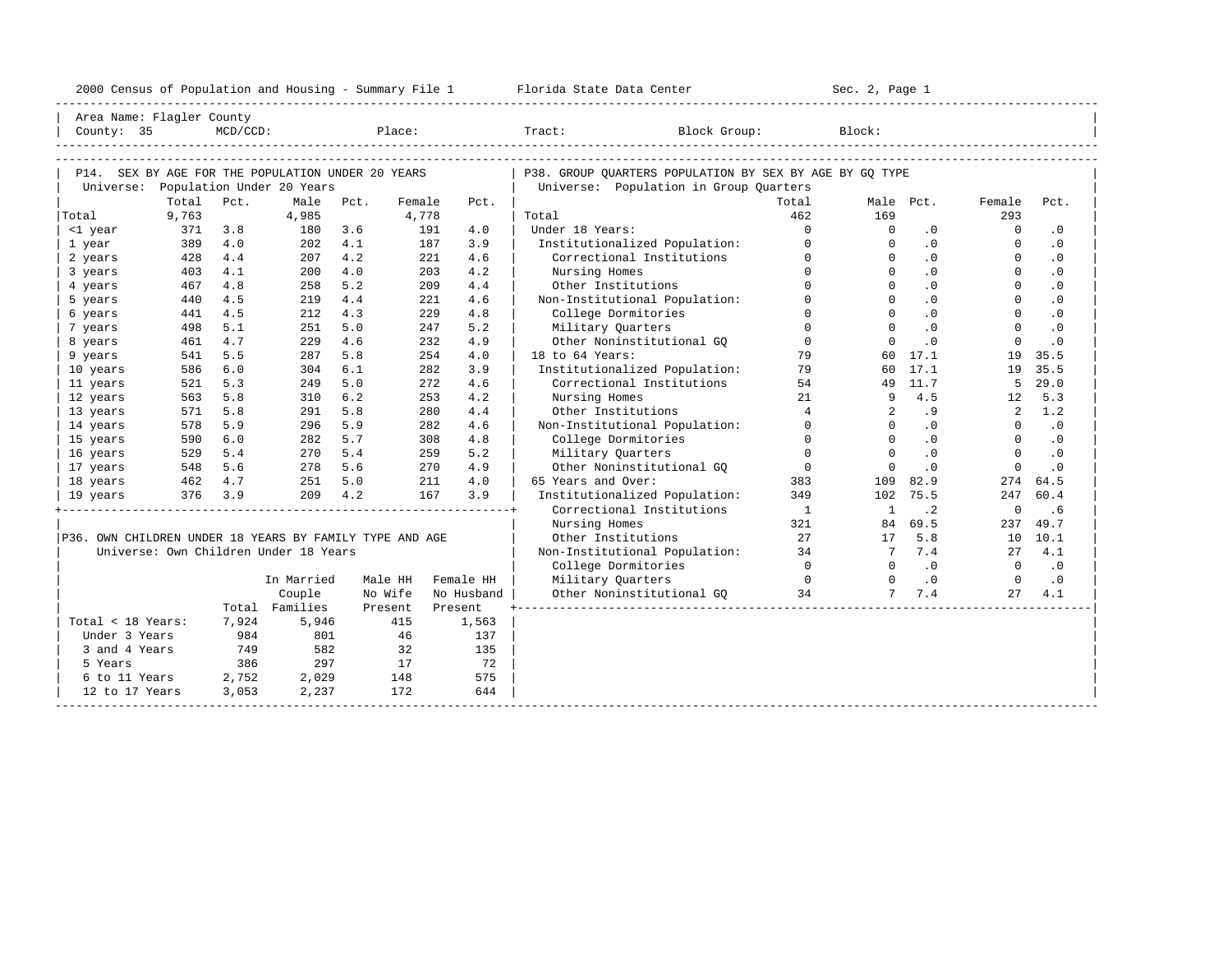| 2000 Census of Population and Housing - Summary File 1 Florida State Data Center                                                           |                                             |                         |                |                |                                   |                      | Sec. 2, Page 2         |       |          |             |
|--------------------------------------------------------------------------------------------------------------------------------------------|---------------------------------------------|-------------------------|----------------|----------------|-----------------------------------|----------------------|------------------------|-------|----------|-------------|
| Area Name: Flagler County                                                                                                                  |                                             |                         |                |                |                                   |                      |                        |       |          |             |
| County: 35<br>$MCD/CCD$ :                                                                                                                  |                                             |                         |                |                | Place: Tract: Block Group: Block: |                      |                        |       |          |             |
|                                                                                                                                            |                                             |                         |                |                |                                   |                      |                        |       |          |             |
| P22/23/24.HOUSEHOLDS BY PRESENCE OF PEOPLE 60(65/75) YEARS AND OVER, HOUSEHOLD SIZE AND   P25. HOUSEHOLDS BY PRESENCE OF<br>HOUSEHOLD TYPE |                                             |                         |                |                |                                   |                      | NONRELATIVES           |       |          |             |
| Universe: Households                                                                                                                       |                                             |                         |                |                |                                   | Universe: Households |                        |       |          |             |
|                                                                                                                                            | 60+ Years Pct                               |                         | 65+ Years Pct  |                | 75+ Years Pct                     |                      |                        |       |          |             |
| Total:                                                                                                                                     | 21,294 100.0                                |                         | 21,294 100.0   |                | 21,294 100.0                      | Total:               |                        |       | 21,294   |             |
| Households w/ one or more 60/65/75: 11,506 54.0                                                                                            |                                             |                         | $9,367$ $44.0$ |                | 4,186 19.7                        |                      | Households with one or |       |          |             |
| 1-person household                                                                                                                         | 2,953                                       |                         | 2,547          |                | 1,285                             |                      | more non-relatives     |       | 1,617    |             |
| 2 or more person household:                                                                                                                | 8,553                                       |                         | 6,820          |                | 2,901                             |                      |                        |       |          |             |
| Family households                                                                                                                          | 8,211                                       |                         |                |                | 6,565 2,790                       |                      | Households with no     |       |          |             |
| Non-family households 342 255 111<br>Households with no people over 60/65/75: 9,788 46.0 11,927 56.0 17,108 80.3                           |                                             |                         |                |                |                                   | non-relatives        |                        |       | 19,677   |             |
|                                                                                                                                            |                                             |                         |                |                |                                   |                      |                        |       |          |             |
| 1-person household                                                                                                                         | 1,651                                       |                         | 2,057          |                | 3,319                             |                      |                        |       |          |             |
| 2 or more person household: 8,137                                                                                                          |                                             | 9,870                   |                |                | 13,789                            |                      |                        |       |          |             |
| Family households                                                                                                                          | $\begin{array}{c} 7,472 \\ 665 \end{array}$ |                         |                |                | 12,893                            |                      |                        |       |          |             |
| Non-family households                                                                                                                      |                                             | $9,118$<br>$752$        |                |                | 896                               |                      |                        |       |          |             |
| P18/20. HOUSEHOLDS BY AGE OF HOUSEHOLDER BY HOUSEHOLD TYPE                                                                                 |                                             |                         |                |                | H13/15. TENURE BY HOUSEHOLD SIZE  |                      |                        |       |          |             |
| (INCLUDING LIVING ALONE) BY PRESENCE OF OWN CHILDREN                                                                                       |                                             |                         |                |                | Universe: Occupied Housing Units  |                      |                        |       |          |             |
| Universe: Households                                                                                                                       |                                             |                         |                |                |                                   |                      |                        | Pct   |          | Pct         |
|                                                                                                                                            |                                             |                         |                |                |                                   |                      | Owner                  | Owner | Renter   | Renter      |
|                                                                                                                                            | Total                                       | Householder Householder |                |                |                                   |                      | Total Occupied         | Occ.  | Occupied | Occ.        |
|                                                                                                                                            | Households                                  | 15 to 64 65 and Over    |                |                | Total Occupied Units:             | 21,294               | 17,896                 | 100.0 |          | 3,398 100.0 |
| Total:                                                                                                                                     | 21,294                                      | 12,643                  |                | 8,651          | 1-person household                | 4,604                | 3,619                  | 20.2  | 985      | 29.0        |
| Family households:                                                                                                                         | 15,683                                      | 9,798                   | 5,885          |                | 2-Person household                | 10,493               | 9,379                  | 52.4  | 1,114    | 32.8        |
| Married couple family:                                                                                                                     | 13,378                                      | 7,936                   |                | 5,442          | 3-Person household                | 2,934                | 2,364 13.2             |       | 570      | 16.8        |
| With own children under 18                                                                                                                 | 3,276                                       | 3,222                   |                | 54             | 4-Person household                | 1,947                | 1,500                  | 8.4   | 447      | 13.2        |
| No own children under 18                                                                                                                   | 10, 102                                     | 4,714                   |                | 5,388          | 5-Person household                | 896                  | 710                    | 4.0   | 186      | 5.5         |
| Other family:                                                                                                                              | 2,305                                       | 1,862                   |                | 443            | 6-Person household                | 297                  | 228                    | 1.3   | 69       | 2.0         |
| Male householder, no wife present:                                                                                                         | 576                                         | 477                     |                | 99             | 7+Person household                | 123                  | 96                     | .5    | 27       | .8          |
| With own children under 18                                                                                                                 | 276                                         | 271                     |                | 5              |                                   |                      |                        |       |          |             |
| No own children under 18                                                                                                                   | 300                                         | 206                     |                | 94             |                                   |                      |                        |       |          |             |
| Female householder, no husband present: 1,729                                                                                              |                                             | 1,385                   |                | 344            |                                   |                      |                        |       |          |             |
| With own children under 18                                                                                                                 | 931                                         | 930                     |                | $\overline{1}$ |                                   |                      |                        |       |          |             |
| No own children under 18                                                                                                                   | 798                                         | 455                     |                | 343            |                                   |                      |                        |       |          |             |
| Non-family households:                                                                                                                     | 1,007                                       | 2,845                   |                | 2,766          |                                   |                      |                        |       |          |             |
| Householder living alone                                                                                                                   | 564                                         | 2,057                   |                | 2,547          |                                   |                      |                        |       |          |             |
| Householder not living alone                                                                                                               | 443                                         | 788                     |                | 219            |                                   |                      |                        |       |          |             |
|                                                                                                                                            |                                             |                         |                |                |                                   |                      |                        |       |          |             |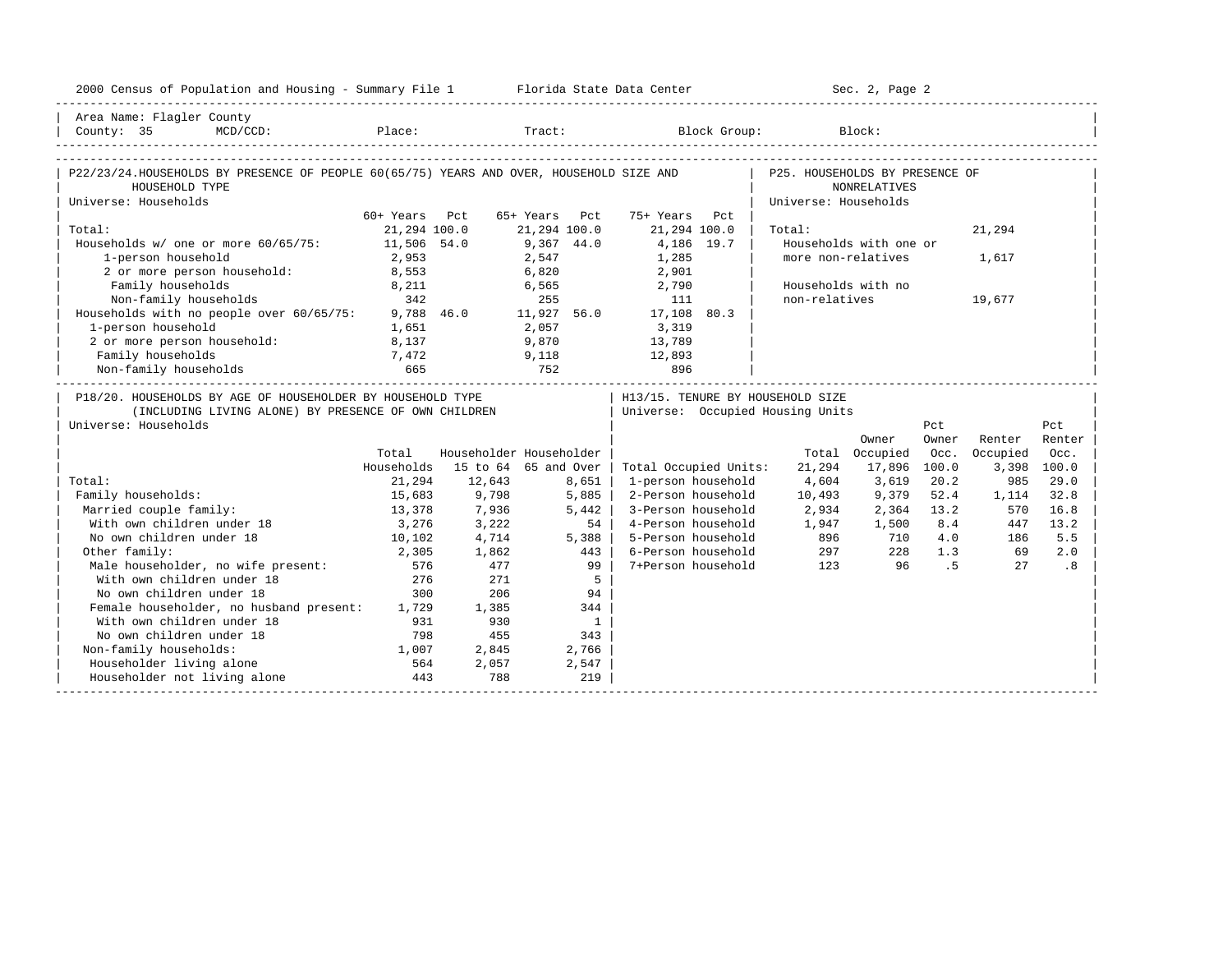| 2000 Census of Population and Housing - Summary File 1 Florida State Data Center |                |                |             |              |                                                       |       |                                                         |                         | Sec. 2, Page 3                          |                 |                         |
|----------------------------------------------------------------------------------|----------------|----------------|-------------|--------------|-------------------------------------------------------|-------|---------------------------------------------------------|-------------------------|-----------------------------------------|-----------------|-------------------------|
| Area Name: Flagler County                                                        |                |                |             |              |                                                       |       |                                                         |                         |                                         |                 |                         |
| County: 35                                                                       | $MCD/CCD$ :    |                | Place:      |              | Tract:                                                |       | Block Group:                                            |                         | Block:                                  |                 |                         |
|                                                                                  |                |                |             |              |                                                       |       |                                                         |                         |                                         |                 |                         |
| P29. RELATIONSHIP BY AGE FOR THE POPULATION UNDER 18 YEARS                       |                |                |             |              |                                                       |       |                                                         |                         |                                         |                 |                         |
| Universe: Population under 18 years                                              |                |                |             |              |                                                       |       |                                                         |                         |                                         |                 |                         |
|                                                                                  |                |                |             |              | ---------------In Households-----------------         |       |                                                         |                         | ------------Group Quarters-----------   |                 |                         |
|                                                                                  |                |                |             |              | -----Related Child-----                               |       |                                                         |                         |                                         |                 |                         |
|                                                                                  |                | Pop. in        | Householder |              | Other                                                 |       |                                                         |                         | Institution-                            | Noninstitution- |                         |
|                                                                                  | Total          | Households     | or Spouse   | Own Child    | Relatives                                             |       | Nonrelatives                                            | Total                   | alized Pop.                             | alized Pop.     |                         |
| Under 18:                                                                        | 8,925          | 8,925          | 9           | 7,924        | 811                                                   |       | 181                                                     | $\Omega$                | $\Omega$                                |                 | $\mathbf 0$             |
| Under 3                                                                          | 1,188          | 1,188          |             | 984          | 183                                                   |       | 21                                                      | $\Omega$                | $\mathbf 0$                             |                 | $\mathbf 0$             |
| 3 and 4 years                                                                    | 870            | 870            |             | 749          | 108                                                   |       | 13                                                      | $\mathbf 0$<br>$\Omega$ | $\mathbf 0$<br>$\Omega$                 |                 | $\mathbf 0$<br>$\Omega$ |
| 5 years                                                                          | 440            | 440            |             | 386<br>2,752 | 40<br>245                                             |       | 14<br>51                                                | $\Omega$                | $\Omega$                                |                 | $\mathbf 0$             |
| 6 to 11 years                                                                    | 3,048<br>1,134 | 3,048<br>1,134 |             | 1,043        | 72                                                    |       | 19                                                      | $\Omega$                | $\Omega$                                |                 | $\Omega$                |
| 12 and 13 years<br>14 years                                                      | 578            | 578            |             | 533          | 37                                                    |       | 8                                                       | $\Omega$                | $\Omega$                                |                 | $\mathbf 0$             |
| 15 to 17 years                                                                   | 1,658          | 1,658          |             | 1,477        | 126                                                   |       | 55                                                      | $\Omega$                | $\Omega$                                |                 | $\Omega$                |
|                                                                                  |                |                |             |              |                                                       |       |                                                         |                         |                                         |                 |                         |
| % Under 3                                                                        | 13.3%          | 13.3%          |             | 12.4%        | 22.6%                                                 |       | 11.6%                                                   | $.0\%$                  | $.0\%$                                  |                 | .0%                     |
| % 3 and 4 years                                                                  | 9.8%           | 9.8%           |             | 9.5%         | 13.3%                                                 |       | 7.2%                                                    | .0%                     | $.0\%$                                  |                 | .0%                     |
| % 5 years                                                                        | 4.9%           | 4.9%           |             | 4.9%         | 4.9%                                                  |       | 7.7%                                                    | .0%                     | .0%                                     |                 | .0%                     |
| % 6 to 11 years                                                                  | 34.2%          | 34.2%          |             | 34.7%        | 30.2%                                                 |       | 28.2%                                                   | $.0\%$                  | $.0\%$                                  |                 | .0%                     |
| % 12 and 13 years                                                                | 12.7%          | 12.7%          |             | 13.2%        | 8.9%                                                  |       | 10.5%                                                   | .0%                     | .0%                                     |                 | .0%                     |
| % 14 years                                                                       | 6.5%           | 6.5%           |             | 6.7%         | 4.6%                                                  |       | $4.4\%$                                                 | $.0\%$                  | $.0\%$                                  |                 | $.0\%$                  |
| % 15 to 17 years                                                                 | 18.6%          | 18.6%          |             | 18.6%        | 15.5%                                                 |       | 30.4%                                                   | .0%                     | .0%                                     |                 | .0 <sup>8</sup>         |
| H17. TENURE BY HOUSEHOLD TYPE (INCLUDING LIVING ALONE) BY AGE OF HOUSEHOLDER     |                |                |             |              |                                                       |       |                                                         |                         |                                         |                 |                         |
| Universe: Occupied Housing Units                                                 |                |                |             |              |                                                       |       |                                                         |                         |                                         |                 |                         |
|                                                                                  |                |                |             |              | Total Owner ----------- Owner Occupied -------------- |       | Total Renter ------------- Renter Occupied ------------ |                         |                                         |                 |                         |
|                                                                                  |                | Occupied       |             |              | Householder Householder Householder Pct               |       | Occupied                                                |                         | Householder Householder Householder Pct |                 |                         |
|                                                                                  |                | Units          | 15 to 34    | 35 to 64     | $65+$                                                 | $65+$ | Units                                                   | 15 to 34                | 35 to 64                                | $65+$           | $65+$                   |
| Family households:                                                               |                | 13,574         | 1,005       | 6,981        | 5,588                                                 | 41.2  | 2,109                                                   | 595                     | 1,217                                   | 297             | 14.1                    |
| Married-couple family:                                                           |                | 12,015         | 801         | 6,018        | 5,196                                                 | 43.2  | 1,363                                                   | 324                     | 793                                     | 246             | 18.0                    |
| Other family:                                                                    |                | 1,559          | 204         | 963          | 392                                                   | 25.1  | 746                                                     | 271                     | 424                                     | 51              | 6.8                     |
| Male householder, no wife                                                        |                | 426            | 73          | 262          | 91                                                    | 21.4  | 150                                                     | 54                      | 88                                      | 8               | 5.3                     |
| Female hsehldr, no husband                                                       |                | 1,133          | 131         | 701          | 301                                                   | 26.6  | 596                                                     | 217                     | 336                                     | 43              | 7.2                     |
| Nonfamily households:                                                            |                | 4,322          | 207         | 1,717        | 2,398                                                 | 55.5  | 1,289                                                   | 276                     | 645                                     | 368             | 28.5                    |
| Male householder:                                                                |                | 1,711          | 147         | 854          | 710                                                   | 41.5  | 659                                                     | 173                     | 370                                     | 116             | 17.6                    |
| Living alone                                                                     |                | 1,330          | 78          | 637          | 615                                                   | 46.2  | 476                                                     | 85                      | 284                                     | 107             | 22.5                    |
| Not living alone                                                                 |                | 381            | 69          | 217          | 95                                                    | 24.9  | 183                                                     | 88                      | 86                                      | 9               | 4.9                     |
| Female householder:                                                              |                | 2,611          | 60          | 863          | 1,688                                                 | 64.6  | 630                                                     | 103                     | 275                                     | 252             | 40.0                    |
| Living alone                                                                     |                | 2,289          | 25          | 682          | 1,582                                                 | 69.1  | 509                                                     | 50                      | 216                                     | 243             | 47.7                    |
| Not living alone                                                                 |                | 322            | 35          | 181          | 106                                                   | 32.9  | 121                                                     | 53                      | 59                                      | 9               | 7.4                     |
|                                                                                  |                |                |             |              |                                                       |       |                                                         |                         |                                         |                 |                         |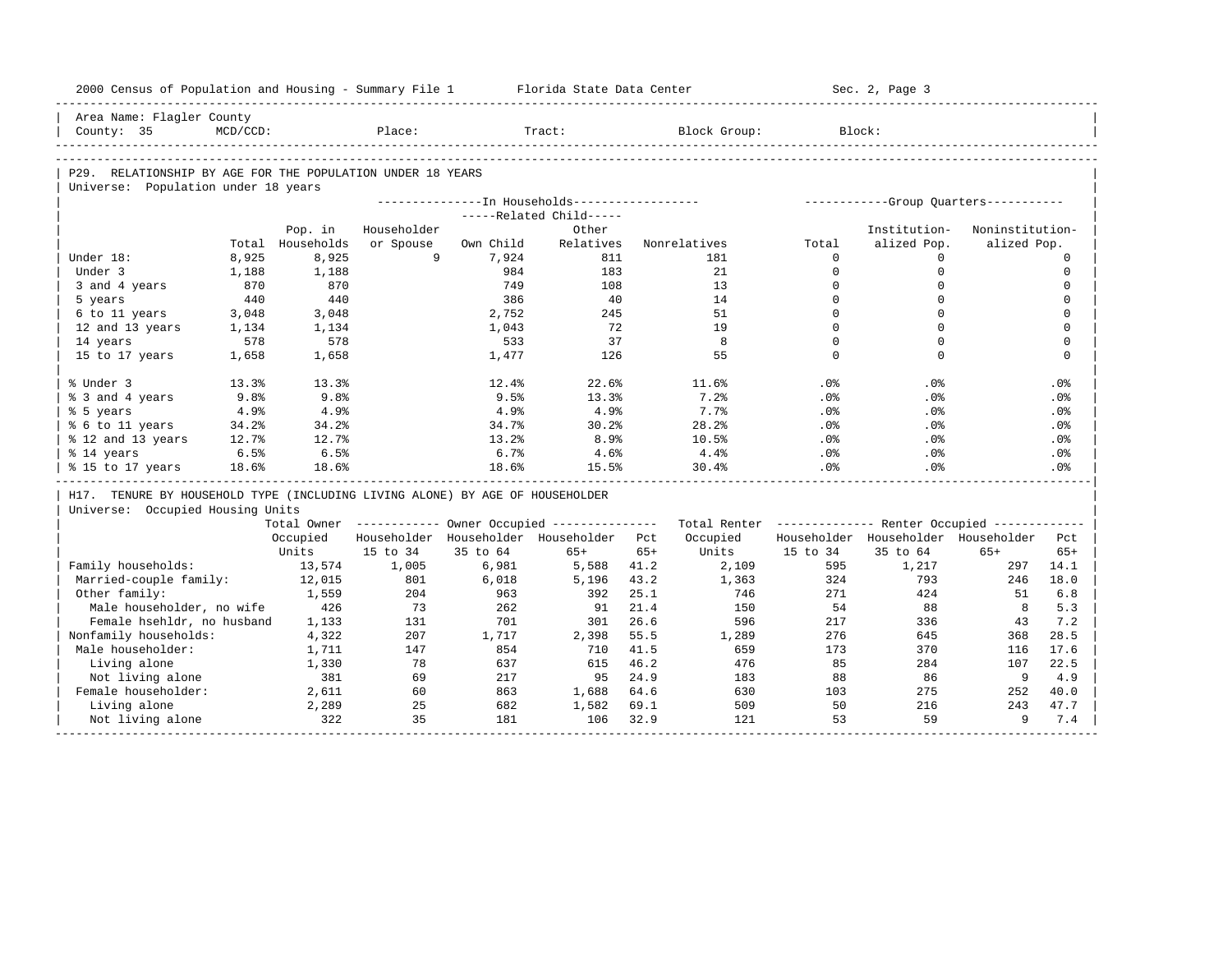|  |  |  |  | 2000 Census of Population and Housing - Summary File 1 |  |  |  |  |  |  |  |
|--|--|--|--|--------------------------------------------------------|--|--|--|--|--|--|--|
|--|--|--|--|--------------------------------------------------------|--|--|--|--|--|--|--|

| Area Name: Franklin County                              |         |              |                                                  |        |                 |                   | _____________________________                                                                                                                                                                                                                  |                   |                |                |                |                                |  |
|---------------------------------------------------------|---------|--------------|--------------------------------------------------|--------|-----------------|-------------------|------------------------------------------------------------------------------------------------------------------------------------------------------------------------------------------------------------------------------------------------|-------------------|----------------|----------------|----------------|--------------------------------|--|
| County: 37                                              |         | $MCD/CCD$ :  |                                                  |        |                 | Place:            | Tract: The Communication of the Communication of the Communication of the Communication of the Communication of the Communication of the Communication of the Communication of the Communication of the Communication of the C<br>Block Group: |                   | Block:         |                |                |                                |  |
|                                                         |         |              |                                                  |        |                 |                   |                                                                                                                                                                                                                                                |                   |                |                |                |                                |  |
|                                                         |         |              |                                                  |        |                 |                   |                                                                                                                                                                                                                                                |                   |                |                |                |                                |  |
| P14. SEX BY AGE FOR THE POPULATION UNDER 20 YEARS       |         |              |                                                  |        |                 |                   | P38. GROUP OUARTERS POPULATION BY SEX BY AGE BY GO TYPE                                                                                                                                                                                        |                   |                |                |                |                                |  |
|                                                         | Total   | Pct.         | Universe: Population Under 20 Years<br>Male Pct. |        | Female          | Pct.              | Universe: Population in Group Quarters                                                                                                                                                                                                         | Total             |                | Male Pct.      | Female         | Pct.                           |  |
| Total                                                   | 2,218   |              | 1,135                                            |        | 1,083           |                   | Total                                                                                                                                                                                                                                          | 1,718             | 1,622          |                | 96             |                                |  |
| <1 year                                                 | 117 5.3 |              |                                                  | 57 5.0 | 60              | 5.5               | Under 18 Years:                                                                                                                                                                                                                                | $\overline{1}$    | $\overline{1}$ | $\cdot$ 1      | $\Omega$       | $\cdot$ 1                      |  |
| 1 year                                                  | 113 5.1 |              |                                                  | 65 5.7 | 48              | 4.4               | Institutionalized Population:                                                                                                                                                                                                                  | $1 \qquad \qquad$ | $\mathbf{1}$   | $\cdot$ 1      | $\overline{0}$ | $\cdot$ 1                      |  |
| 2 years                                                 | 90 4.1  |              |                                                  | 45 4.0 | 45              | 4.2               | Correctional Institutions                                                                                                                                                                                                                      | 1                 | $\mathbf{1}$   | $\cdot$ 1      | $\Omega$       | $\cdot$ 1                      |  |
| 3 years                                                 | 91      | 4.1          | 47                                               | 4.1    | 44              | 4.1               | Nursing Homes                                                                                                                                                                                                                                  | $\cap$            | $\Omega$       | .0             | $\Omega$       | $\cdot$ 0                      |  |
| 4 years                                                 | 98 4.4  |              | 47 4.1                                           |        | 51              | 4.7               | Other Institutions                                                                                                                                                                                                                             | $\Omega$          | $\Omega$       | .0             | $\Omega$       | $\cdot$ 0                      |  |
| 5 years                                                 | 97 4.4  |              |                                                  | 50 4.4 | 47              | 4.3               | Non-Institutional Population:                                                                                                                                                                                                                  | $\Omega$          | $\Omega$       | .0             | $\Omega$       | $\cdot$ 0                      |  |
| 6 years                                                 | 104     | 4.7          |                                                  | 55 4.8 | 49              | 4.5               | College Dormitories                                                                                                                                                                                                                            | $\Omega$          | $\Omega$       | $\cdot$ 0      | $\Omega$       | $\cdot$ 0                      |  |
| 7 years                                                 | 113     | 5.1          | 51                                               | 4.5    | 62              | 5.7               | Military Quarters                                                                                                                                                                                                                              | $\Omega$          | $\Omega$       | .0             | $\Omega$       | $\cdot$ 0                      |  |
| 8 years                                                 | 109     | 4.9          | 62                                               | 5.5    | 47              | 4.3               | Other Noninstitutional GO                                                                                                                                                                                                                      | $\overline{0}$    | $\Omega$       | .0             | $\Omega$       | $\cdot$ 0                      |  |
| 9 years                                                 | 93      | 4.2          | 47                                               | 4.1    | 46              | 5.5               | 18 to 64 Years:                                                                                                                                                                                                                                | 1,593             | 1,579 92.7     |                | 14             | 97.3                           |  |
| 10 years                                                | 122     | 5.5          | 54                                               | 4.8    | 68              | 4.4               | Institutionalized Population:                                                                                                                                                                                                                  | 1,593             | 1,579          | 92.7           | 14             | 97.3                           |  |
| 11 years                                                | 122     | 5.5          | 67                                               | 5.9    | 55              | 4.2               | Correctional Institutions                                                                                                                                                                                                                      | 1,555             | 1,545          | 90.5           | 10             | 95.3                           |  |
| 12 years                                                | 128     | 5.8          |                                                  | 68 6.0 | 60              | 4.1               | Nursing Homes                                                                                                                                                                                                                                  | 35                | 34             | 2.0            | $\overline{1}$ | 2.1                            |  |
| 13 years                                                | 115     | 5.2          |                                                  | 61 5.4 | 54              | 4.7               | Other Institutions                                                                                                                                                                                                                             | $\mathcal{L}$     | $\Omega$       | $\cdot$ 2      | 3              | $\cdot$ 0                      |  |
| 14 years                                                | 132     | 6.0          |                                                  | 64 5.6 | 68              | 4.3               | Non-Institutional Population:                                                                                                                                                                                                                  | $\Omega$          | $\Omega$       | .0             | $\Omega$       | $\cdot$ 0                      |  |
| 15 years                                                | 132     | 6.0          |                                                  | 70 6.2 | 62              | 4.5               | College Dormitories                                                                                                                                                                                                                            | $\Omega$          | $\Omega$       | $\cdot$ 0      |                | $0 \qquad \qquad$<br>$\cdot$ 0 |  |
| 16 years                                                |         | 104 4.7      | 45 4.0                                           |        | 59              | 5.7               | Military Quarters                                                                                                                                                                                                                              | $\Omega$          | $\Omega$       | .0             | $\Omega$       | $\cdot$ 0                      |  |
| 17 years                                                | 109 4.9 |              | 66 5.8                                           |        |                 | 4.3<br>43         | Other Noninstitutional GQ 0                                                                                                                                                                                                                    |                   | $\overline{0}$ | .0             | $\Omega$       | $\cdot$ 0                      |  |
| 18 years                                                | 113 5.1 |              | $56$ $4.9$<br>$58$ $5.1$                         |        | 57              | 5.5               | 65 Years and Over:                                                                                                                                                                                                                             | 124               | 42             | 7.2            | 82             | 2.6                            |  |
| 19 years                                                | 116 5.2 |              |                                                  | 58 5.1 | 58              | 4.4               | Institutionalized Population:                                                                                                                                                                                                                  | 111               | 41             | 6.5            | 70             | 2.5                            |  |
|                                                         |         |              |                                                  |        |                 |                   | Correctional Institutions                                                                                                                                                                                                                      | 10                | 10             | .6             | $\Omega$       | .6                             |  |
|                                                         |         |              |                                                  |        |                 |                   | Nursing Homes                                                                                                                                                                                                                                  | 99                | 30             | 5.8            | 69             | 1.8                            |  |
| P36. OWN CHILDREN UNDER 18 YEARS BY FAMILY TYPE AND AGE |         |              |                                                  |        |                 |                   | Other Institutions                                                                                                                                                                                                                             | $\overline{2}$    | $\mathbf{1}$   | $\ldots$ 1     | $\overline{1}$ | $\cdot$ 1                      |  |
|                                                         |         |              | Universe: Own Children Under 18 Years            |        |                 |                   | Non-Institutional Population: 13                                                                                                                                                                                                               |                   | <sup>1</sup>   | .8             | 12             | $\cdot$ 1                      |  |
|                                                         |         |              |                                                  |        |                 |                   | College Dormitories                                                                                                                                                                                                                            | $\overline{0}$    | $\overline{0}$ | $\cdot$ 0      | $\bigcirc$     | $\boldsymbol{\cdot}$ 0         |  |
|                                                         |         |              | In Married                                       |        |                 | Male HH Female HH | Military Quarters                                                                                                                                                                                                                              | $\overline{0}$    | $\overline{0}$ | $\overline{0}$ | $\overline{0}$ | $\cdot$ 0                      |  |
|                                                         |         |              | Couple                                           |        | No Wife         | No Husband        | Other Noninstitutional GQ 13                                                                                                                                                                                                                   |                   | 1              | .8             | 12             | $\cdot$ 1                      |  |
|                                                         |         |              | Total Families                                   |        | Present         | Present           |                                                                                                                                                                                                                                                |                   |                |                |                |                                |  |
| Total < 18 Years:<br>Under 3 Years                      |         | 1,732<br>274 | 1,200<br>180                                     |        | 149             | 383<br>62         |                                                                                                                                                                                                                                                |                   |                |                |                |                                |  |
| 3 and 4 Years                                           |         |              |                                                  |        | 32<br>11        |                   |                                                                                                                                                                                                                                                |                   |                |                |                |                                |  |
| 5 Years                                                 |         | 168<br>82    | 123<br>58                                        |        | $7\overline{7}$ | 34<br>17          |                                                                                                                                                                                                                                                |                   |                |                |                |                                |  |
| 6 to 11 Years                                           |         | 580          | 409                                              |        | 47              | 124               |                                                                                                                                                                                                                                                |                   |                |                |                |                                |  |
| 12 to 17 Years                                          |         | 628          | 430                                              |        | 52              | 146               |                                                                                                                                                                                                                                                |                   |                |                |                |                                |  |
|                                                         |         |              |                                                  |        |                 |                   |                                                                                                                                                                                                                                                |                   |                |                |                |                                |  |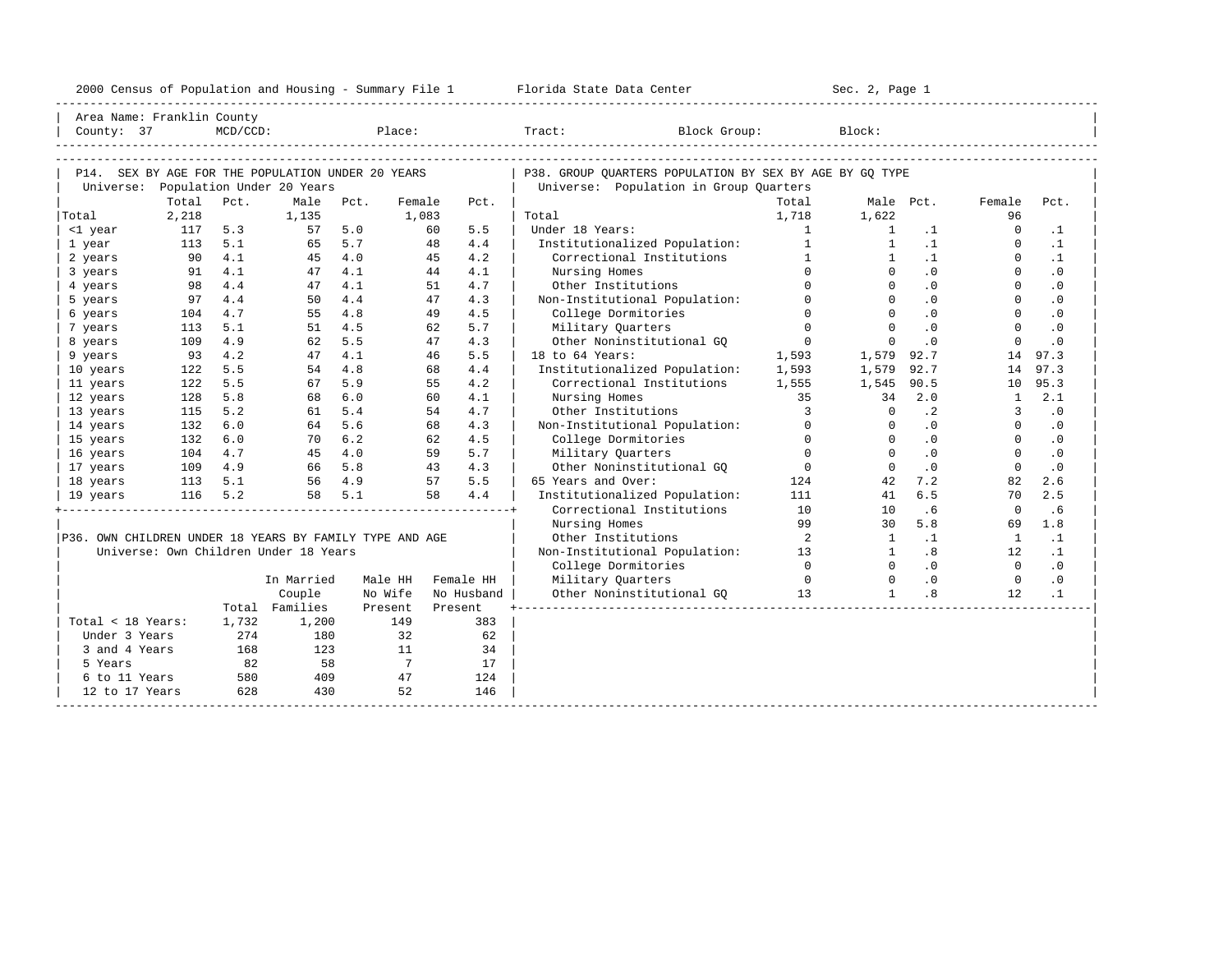| 2000 Census of Population and Housing - Summary File 1 Florida State Data Center                                                           |                                             |       |                         |                                   |                      | Sec. 2, Page 2         |             |          |        |
|--------------------------------------------------------------------------------------------------------------------------------------------|---------------------------------------------|-------|-------------------------|-----------------------------------|----------------------|------------------------|-------------|----------|--------|
| Area Name: Franklin County                                                                                                                 |                                             |       |                         |                                   |                      |                        |             |          |        |
| County: 37<br>$MCD / CCD$ :                                                                                                                |                                             |       |                         | Place: Tract: Block Group: Block: |                      |                        |             |          |        |
|                                                                                                                                            |                                             |       |                         |                                   |                      |                        |             |          |        |
| P22/23/24.HOUSEHOLDS BY PRESENCE OF PEOPLE 60(65/75) YEARS AND OVER, HOUSEHOLD SIZE AND   P25. HOUSEHOLDS BY PRESENCE OF<br>HOUSEHOLD TYPE |                                             |       |                         |                                   |                      | NONRELATIVES           |             |          |        |
| Universe: Households                                                                                                                       |                                             |       |                         |                                   | Universe: Households |                        |             |          |        |
|                                                                                                                                            | 60+ Years Pct                               |       |                         | 65+ Years Pct 75+ Years Pct       |                      |                        |             |          |        |
| Total:                                                                                                                                     | 4,096 100.0                                 |       | 4,096 100.0             | 4,096 100.0                       | Total:               |                        |             | 4,096    |        |
| Households w/ one or more 60/65/75: 1,652 40.3 1,218 29.7                                                                                  |                                             |       |                         | 553 13.5                          |                      | Households with one or |             |          |        |
| 1-person household                                                                                                                         | 597                                         |       | 482<br>736              | 255                               |                      | more non-relatives     |             | 371      |        |
| 2 or more person household:                                                                                                                | 1,055                                       |       |                         | 298                               |                      |                        |             |          |        |
| Family households                                                                                                                          | 993                                         |       | 696                     | 281                               |                      | Households with no     |             |          |        |
| Non-family households                                                                                                                      | 62                                          |       | 40                      | 17                                | non-relatives        |                        |             | 3,725    |        |
| Non-Lamily households<br>Households with no people over 60/65/75: 2,444 59.7                                                               |                                             |       |                         | 2,878 70.3 3,543 86.5             |                      |                        |             |          |        |
| 1-person household                                                                                                                         | 579                                         |       | 694                     | 921                               |                      |                        |             |          |        |
| 2 or more person household: 1,865                                                                                                          |                                             |       |                         | 2, 184 2, 622                     |                      |                        |             |          |        |
| Family households                                                                                                                          | $\begin{array}{c} 1,734 \\ 131 \end{array}$ |       | $2,031$<br>153          | 2,446                             |                      |                        |             |          |        |
| Non-family households                                                                                                                      |                                             |       |                         | 176                               |                      |                        |             |          |        |
| P18/20. HOUSEHOLDS BY AGE OF HOUSEHOLDER BY HOUSEHOLD TYPE                                                                                 |                                             |       |                         | H13/15. TENURE BY HOUSEHOLD SIZE  |                      |                        |             |          |        |
| (INCLUDING LIVING ALONE) BY PRESENCE OF OWN CHILDREN                                                                                       |                                             |       |                         | Universe: Occupied Housing Units  |                      |                        |             |          |        |
| Universe: Households                                                                                                                       |                                             |       |                         |                                   |                      |                        | Pct         |          | Pct    |
|                                                                                                                                            |                                             |       |                         |                                   |                      | Owner                  | Owner       | Renter   | Renter |
|                                                                                                                                            | Total                                       |       | Householder Householder |                                   |                      | Total Occupied         | Occ.        | Occupied | Occ.   |
|                                                                                                                                            | Households                                  |       | 15 to 64 65 and Over    | Total Occupied Units:             | 4,096                |                        | 3,246 100.0 | 850      | 100.0  |
| Total:                                                                                                                                     | 4,096                                       | 2,979 | 1,117                   | 1-person household                | 1,176                | 825                    | 25.4        | 351      | 41.3   |
| Family households:                                                                                                                         | 2,727                                       | 2,122 | 605                     | 2-Person household                | 1,621                | 1,405                  | 43.3        | 216      | 25.4   |
| Married couple family:                                                                                                                     | 2,149                                       | 1,641 | 508                     | 3-Person household                | 618                  | 474                    | 14.6        | 144      | 16.9   |
| With own children under 18                                                                                                                 | 686                                         | 678   | 8                       | 4-Person household                |                      | 458                    | 368 11.3    | 90       | 10.6   |
| No own children under 18                                                                                                                   | 1,463                                       | 963   | 500                     | 5-Person household                |                      | 162<br>129             | 4.0         | 33       | 3.9    |
| Other family:                                                                                                                              | 578                                         | 481   | $97 \mid$               | 6-Person household                |                      | 33 23 .7               |             | 10       | 1.2    |
| Male householder, no wife present:                                                                                                         | 175                                         | 153   | 22                      | 7+Person household                | 28                   | 22                     | .7          | 6        | .7     |
| With own children under 18                                                                                                                 | 94                                          | 94    | $\Omega$                |                                   |                      |                        |             |          |        |
| No own children under 18                                                                                                                   | 81                                          | 59    | 22                      |                                   |                      |                        |             |          |        |
| Female householder, no husband present:                                                                                                    | 403                                         | 328   | 75                      |                                   |                      |                        |             |          |        |
| With own children under 18                                                                                                                 | 235                                         | 233   | 2                       |                                   |                      |                        |             |          |        |
| No own children under 18                                                                                                                   | 168                                         | 95    | 73                      |                                   |                      |                        |             |          |        |
| Non-family households:                                                                                                                     | 193                                         | 857   | 512                     |                                   |                      |                        |             |          |        |
| Householder living alone                                                                                                                   | 129                                         | 694   | 482                     |                                   |                      |                        |             |          |        |
| Householder not living alone                                                                                                               | 64                                          | 163   | 30                      |                                   |                      |                        |             |          |        |
|                                                                                                                                            |                                             |       |                         |                                   |                      |                        |             |          |        |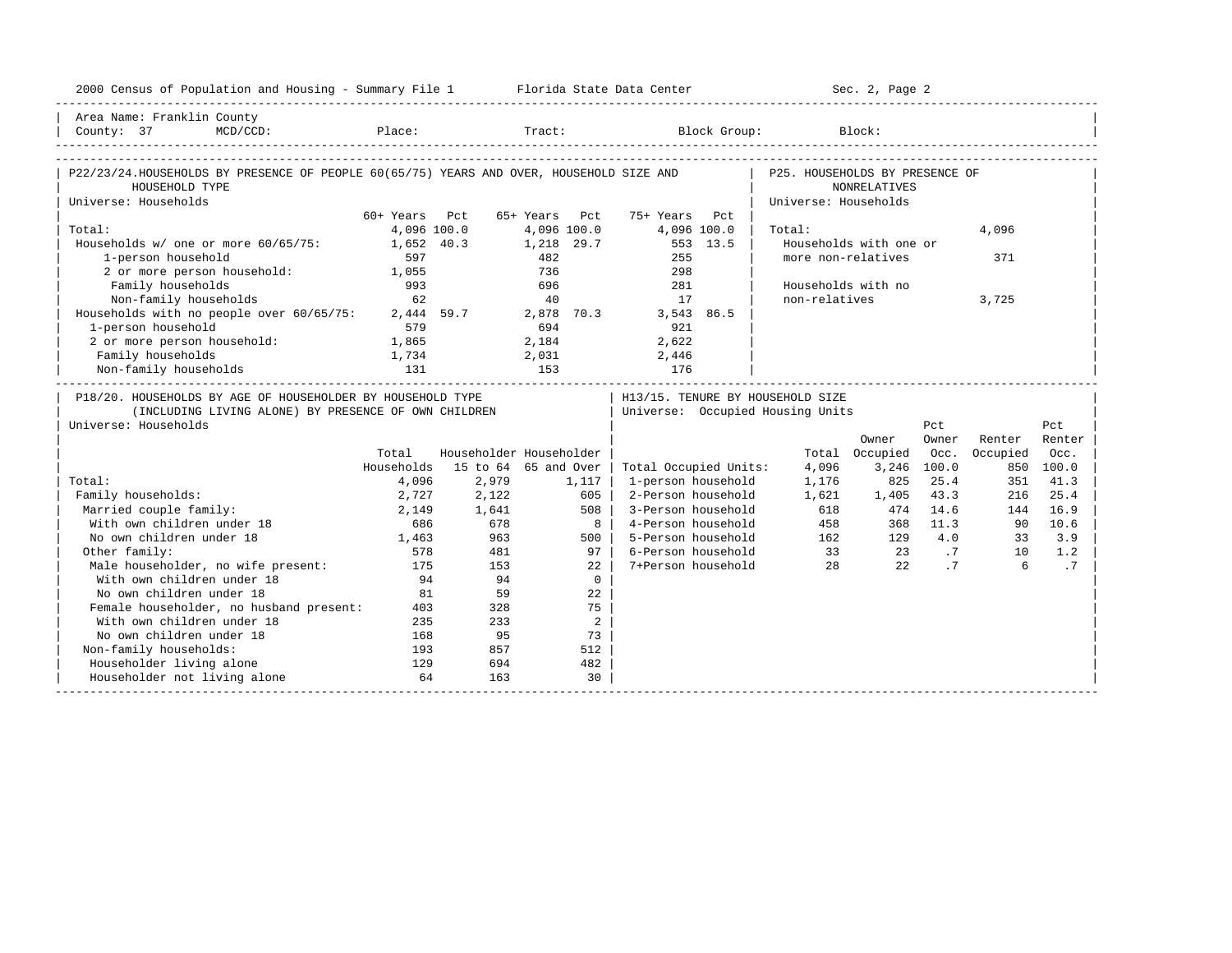| 2000 Census of Population and Housing - Summary File 1<br>Area Name: Franklin County |          |                  |                      |           | Florida State Data Center                             |              |                                                         |              | Sec. 2, Page 3                       |                    |              |
|--------------------------------------------------------------------------------------|----------|------------------|----------------------|-----------|-------------------------------------------------------|--------------|---------------------------------------------------------|--------------|--------------------------------------|--------------------|--------------|
|                                                                                      | MCD/CCD: |                  | Place:               |           | Tract:                                                |              |                                                         |              | Block:                               |                    |              |
| County: 37                                                                           |          |                  |                      |           |                                                       |              | Block Group:                                            |              |                                      |                    |              |
|                                                                                      |          |                  |                      |           |                                                       |              |                                                         |              |                                      |                    |              |
| P29. RELATIONSHIP BY AGE FOR THE POPULATION UNDER 18 YEARS                           |          |                  |                      |           |                                                       |              |                                                         |              |                                      |                    |              |
| Universe: Population under 18 years                                                  |          |                  |                      |           | ---------------In Households-----------------         |              |                                                         |              |                                      |                    |              |
|                                                                                      |          |                  |                      |           | -----Related Child-----                               |              |                                                         |              | -----------Group Ouarters----------- |                    |              |
|                                                                                      |          | Pop. in          | Householder          |           | Other                                                 |              |                                                         |              | Institution-                         | Noninstitution-    |              |
|                                                                                      |          | Total Households | or Spouse            | Own Child | Relatives                                             |              | Nonrelatives                                            | Total        | alized Pop.                          | alized Pop.        |              |
| Under 18:                                                                            | 1,989    | 1,988            | $\overline{4}$       | 1,732     | 207                                                   |              | 45                                                      | $\mathbf{1}$ | $\mathbf{1}$                         |                    | $\mathbf 0$  |
| Under 3                                                                              | 320      | 320              |                      | 274       | 41                                                    |              | 5                                                       | $\Omega$     | $\mathbf 0$                          |                    | $\mathbf 0$  |
| 3 and 4 years                                                                        | 189      | 189              |                      | 168       | 15                                                    |              | 6                                                       | $\mathbf 0$  | $\mathbf 0$                          |                    | $\mathsf{O}$ |
| 5 years                                                                              | 97       | 97               |                      | 82        | 12                                                    |              | 3                                                       | $\Omega$     | $\Omega$                             |                    | $\mathbf 0$  |
| 6 to 11 years                                                                        | 663      | 663              |                      | 580       | 71                                                    |              | 12                                                      | $\Omega$     | $\Omega$                             |                    | $\mathbf 0$  |
| 12 and 13 years                                                                      | 243      | 243              |                      | 209       | 29                                                    |              | 5                                                       | $\Omega$     | $\Omega$                             |                    | $\mathbf 0$  |
| 14 years                                                                             | 132      | 132              |                      | 119       | 11                                                    |              | 2                                                       | $\mathbf 0$  | $\Omega$                             |                    | $\mathbf 0$  |
| 15 to 17 years                                                                       | 341      | 340              |                      | 300       | 28                                                    |              | 12                                                      | $\mathbf{1}$ | $\mathbf{1}$                         |                    | $\mathbf 0$  |
|                                                                                      |          |                  |                      |           |                                                       |              |                                                         |              |                                      |                    |              |
| % Under 3                                                                            | 16.1%    | 16.1%            |                      | 15.8%     | 19.8%                                                 |              | 11.1%                                                   | .0%          | .0%                                  |                    | .0%          |
| % 3 and 4 years                                                                      | 9.5%     | 9.5%             |                      | 9.7%      | 7.2%                                                  |              | 13.3%                                                   | .0%          | .0%                                  |                    | .0%          |
| % 5 years                                                                            | 4.9%     | 4.9%             |                      | 4.7%      | 5.8%                                                  |              | 6.7%                                                    | .0%          | .0%                                  |                    | .0%          |
| % 6 to 11 years                                                                      | 33.4%    | 33.4%            |                      | 33.5%     | 34.3%                                                 |              | 26.7%                                                   | .0%          | .0%                                  |                    | .0%          |
| % 12 and 13 years                                                                    | 12.2%    | 12.2%            |                      | 12.1%     | 14.0%                                                 |              | 11.1%                                                   | $.0\%$       | .0%                                  |                    | .0%          |
| % 14 years                                                                           | 6.6%     | 6.7%             |                      | 6.9%      | 5.3%                                                  |              | 4.4%                                                    | $.0\%$       | $.0\%$                               |                    | $.0\%$       |
| % 15 to 17 years                                                                     | 17.2%    | 17.1%            |                      | 17.3%     | 13.5%                                                 |              | 26.7%                                                   | $100.0$ %    | 100.0%                               |                    | .0%          |
|                                                                                      |          |                  |                      |           |                                                       |              |                                                         |              |                                      |                    |              |
| H17. TENURE BY HOUSEHOLD TYPE (INCLUDING LIVING ALONE) BY AGE OF HOUSEHOLDER         |          |                  |                      |           |                                                       |              |                                                         |              |                                      |                    |              |
| Universe: Occupied Housing Units                                                     |          |                  |                      |           |                                                       |              |                                                         |              |                                      |                    |              |
|                                                                                      |          |                  |                      |           | Total Owner ----------- Owner Occupied -------------- |              | Total Renter ------------- Renter Occupied ------------ |              |                                      |                    |              |
|                                                                                      |          | Occupied         |                      |           | Householder Householder Householder Pct               |              | Occupied                                                |              | Householder Householder Householder  |                    | Pct          |
|                                                                                      |          | Units            | 15 to 34             | 35 to 64  | $65+$                                                 | $65+$        | Units                                                   | 15 to 34     | 35 to 64                             | $65+$              | $65+$        |
| Family households:                                                                   |          | 2,286            | 293                  | 1,424     | 569                                                   | 24.9         | 441                                                     | 162          | 243                                  | 36                 | 8.2          |
| Married-couple family:                                                               |          | 1,937            | 231                  | 1,218     | 488                                                   | 25.2         | 212                                                     | 60           | 132                                  | 20                 | 9.4          |
| Other family:                                                                        |          | 349              | 62                   | 206       | 81                                                    | 23.2         | 229                                                     | 102          | 111                                  | 16                 | 7.0          |
| Male householder, no wife                                                            |          | 113              | 22                   | 73        | 18                                                    | 15.9         | 62                                                      | 26           | 32                                   | $\overline{4}$     | 6.5          |
| Female hsehldr, no husband                                                           |          | 236              | 40                   | 133       | 63                                                    | 26.7         | 167                                                     | 76           | 79                                   | 12                 | 7.2          |
| Nonfamily households:                                                                |          | 960              | 45                   | 494       | 421                                                   | 43.9         | 409                                                     | 104          | 214                                  | 91                 | 22.2         |
| Male householder:                                                                    |          | 466              | 35                   | 283       | 148                                                   | 31.8         | 237                                                     | 66           | 133                                  | 38                 | 16.0         |
|                                                                                      |          | 382              | 25                   | 225       | 132                                                   | 34.6         | 192                                                     | 38           | 117                                  | 37                 | 19.3         |
| Living alone                                                                         |          |                  | 10                   | 58        | 16                                                    | 19.0         | 45                                                      | 28           | 16                                   | $\mathbf{1}$       | 2.2          |
| Not living alone                                                                     |          | 84               |                      |           |                                                       |              |                                                         |              |                                      |                    | 30.8         |
| Female householder:                                                                  |          | 494              | 10                   | 211       | 273                                                   | 55.3         | 172                                                     | 38           | 81                                   | 53                 |              |
| Living alone<br>Not living alone                                                     |          | 443<br>51        | $7\overline{ }$<br>3 | 175<br>36 | 261<br>12                                             | 58.9<br>23.5 | 159<br>13                                               | 30<br>8      | 77<br>$\overline{4}$                 | 52<br>$\mathbf{1}$ | 32.7<br>7.7  |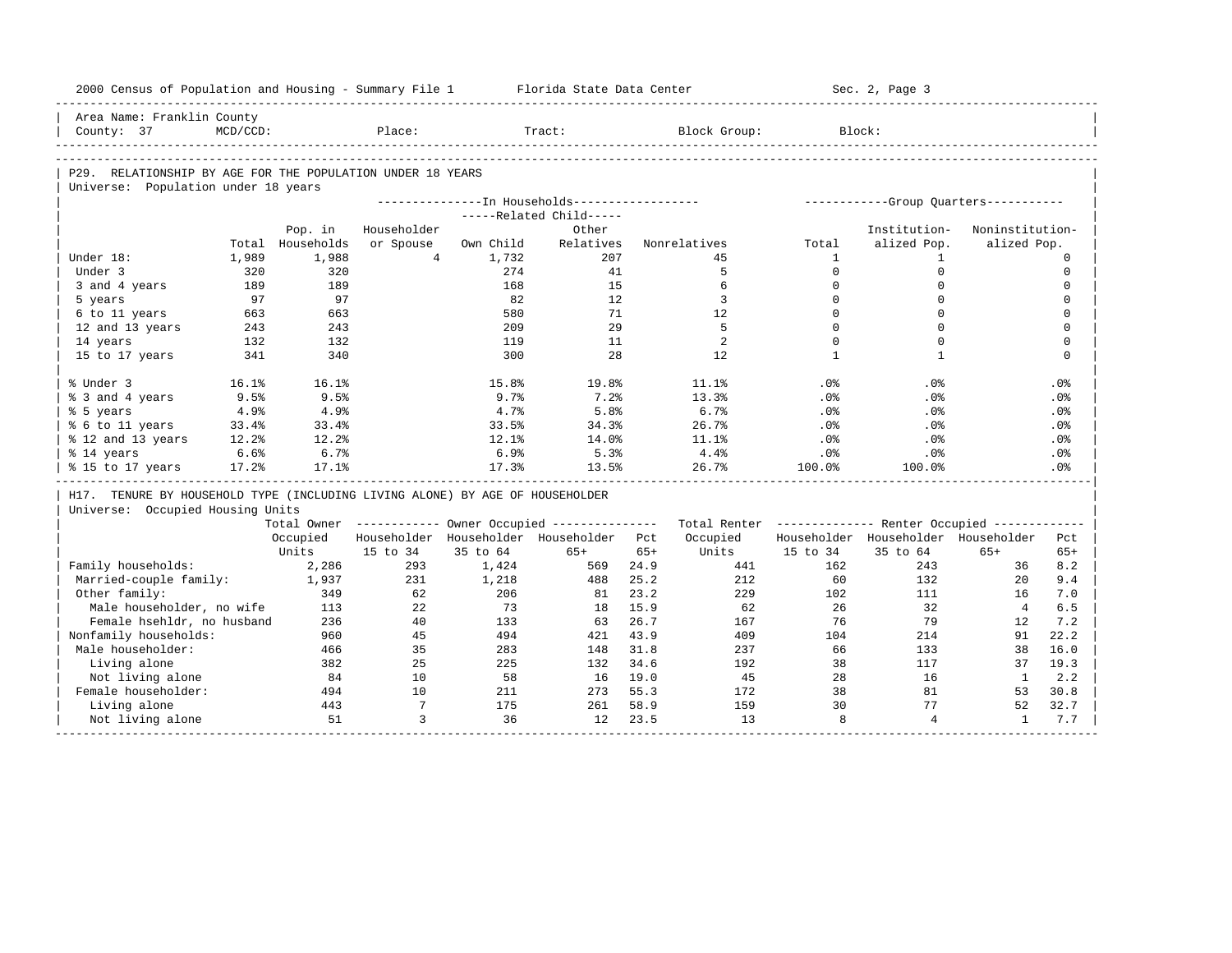|  |  |  | 2000 Census of Population and Housing - Summary File 1 |  |  |  |  |  |  |  |
|--|--|--|--------------------------------------------------------|--|--|--|--|--|--|--|
|--|--|--|--------------------------------------------------------|--|--|--|--|--|--|--|

| Area Name: Gadsden County                               |         |             |                                                   |     |                |                   |                            |                                                         |                |                                                   |                            |                         |           |  |
|---------------------------------------------------------|---------|-------------|---------------------------------------------------|-----|----------------|-------------------|----------------------------|---------------------------------------------------------|----------------|---------------------------------------------------|----------------------------|-------------------------|-----------|--|
| County: 39                                              |         | $MCD/CCD$ : |                                                   |     |                |                   | Place: Tract: Block Group: |                                                         |                | Block:                                            |                            |                         |           |  |
|                                                         |         |             |                                                   |     |                |                   |                            |                                                         |                |                                                   |                            |                         |           |  |
|                                                         |         |             |                                                   |     |                |                   |                            |                                                         |                |                                                   |                            |                         |           |  |
|                                                         |         |             | P14. SEX BY AGE FOR THE POPULATION UNDER 20 YEARS |     |                |                   |                            | P38. GROUP OUARTERS POPULATION BY SEX BY AGE BY GO TYPE |                |                                                   |                            |                         |           |  |
|                                                         | Total   | Pct.        | Universe: Population Under 20 Years<br>Male Pct.  |     | Female         |                   |                            | Universe: Population in Group Quarters                  | Total          |                                                   | Male Pct.                  | Female                  | Pct.      |  |
| Total                                                   | 13,338  |             | 6,798                                             |     | 6,540          | Pct.              | Total                      |                                                         | 2,422          | 1,306                                             |                            | 1,116                   |           |  |
| <1 year                                                 | 612     | 4.6         | 318                                               | 4.7 |                | 294<br>4.5        | Under 18 Years:            |                                                         | $7^{\circ}$    | 7                                                 | .3                         | $\Omega$                | .5        |  |
| 1 year                                                  | 599     | 4.5         | $301 \t 4.4$                                      |     |                | 4.6<br>298        |                            | Institutionalized Population:                           | 7              | $7^{\circ}$                                       | $\cdot$ 3                  | $\overline{0}$          | . 5       |  |
| 2 years                                                 | 631     | 4.7         | 331 4.9                                           |     |                | 300<br>4.6        |                            | Correctional Institutions                               | 1              | $\frac{1}{2}$                                     | $\cdot$ 0                  | $\Omega$                | $\cdot$ 1 |  |
| 3 years                                                 | 595     | 4.5         | 295                                               | 4.3 |                | 300<br>4.6        | Nursing Homes              |                                                         | $\cap$         | $\Omega$                                          | $\cdot$ 0                  | $\Omega$                | $\cdot$ 0 |  |
| 4 years                                                 | 581     | 4.4         | 289                                               | 4.3 |                | 292<br>4.5        | Other Institutions         |                                                         | 6              | 6                                                 | $\cdot$ 2                  | $\Omega$                | . 5       |  |
| 5 years                                                 | 579     | 4.3         | 293                                               | 4.3 |                | 286<br>4.4        |                            | Non-Institutional Population:                           | $\Omega$       | $\Omega$                                          | $\cdot$ 0                  | $\Omega$                | $\cdot$ 0 |  |
| 6 years                                                 | 629     | 4.7         | 317                                               | 4.7 |                | 312<br>4.8        | College Dormitories        |                                                         | $\Omega$       | $\Omega$                                          | $\overline{\phantom{0}}$ . | $\Omega$                | $\cdot$ 0 |  |
| 7 years                                                 | 680     | 5.1         | 354                                               | 5.2 |                | 326<br>5.0        | Military Quarters          |                                                         | $\Omega$       | $\overline{0}$                                    | .0                         | $\Omega$                | $\cdot$ 0 |  |
| 8 years                                                 | 710     | 5.3         | 347                                               | 5.1 |                | 363<br>5.6        |                            | Other Noninstitutional GO                               | $\overline{0}$ | $\Omega$                                          | $\cdot$ 0                  | $\Omega$                | $\cdot$ 0 |  |
| 9 years                                                 | 725     | 5.4         | 364                                               | 5.4 |                | 361<br>4.5        | 18 to 64 Years:            |                                                         | 2,128          | 1,181 87.9                                        |                            | 947                     | 90.4      |  |
| 10 years                                                | 706     | 5.3         | 365                                               | 5.4 |                | 341<br>4.6        |                            | Institutionalized Population:                           | 1,917          | 1,013 79.1                                        |                            |                         | 904 77.6  |  |
| 11 years                                                | 680     | 5.1         | 363                                               | 5.3 |                | 317<br>4.6        |                            | Correctional Institutions                               | 1,222          | 497                                               | 50.5                       | 725                     | 38.1      |  |
| 12 years                                                | 689     | 5.2         | 352                                               | 5.2 |                | 337<br>4.6        | Nursing Homes              |                                                         | 38             | 23                                                | 1.6                        | 15                      | 1.8       |  |
| 13 years                                                | 668     | 5.0         | 344                                               | 5.1 |                | 4.5<br>324        | Other Institutions         |                                                         | 657            | 493                                               | 27.1                       |                         | 164 37.7  |  |
| 14 years                                                | 697     | 5.2         | 361                                               | 5.3 |                | 336<br>4.4        |                            | Non-Institutional Population:                           | 211            | 168                                               | 8.7                        |                         | 43 12.9   |  |
| 15 years                                                | 696     | 5.2         | 344 5.1                                           |     |                | 352<br>4.8        | College Dormitories        |                                                         | $\overline{0}$ | $\overline{0}$                                    | .0                         | $\Omega$                | $\cdot$ 0 |  |
| 16 years                                                |         | 658 4.9     | 347 5.1                                           |     |                | 311<br>5.0        | Military Quarters          |                                                         | $\overline{0}$ | $\overline{\phantom{0}}$                          | $\cdot$ 0                  | $\overline{0}$          | $\cdot$ 0 |  |
| 17 years                                                | 784 5.9 |             | $379$ 5.6<br>$384$ 5.6<br>$350$ 5.1               |     |                | 5.6<br>405        |                            | Other Noninstitutional GQ                               | 211            | 168                                               | 8.7                        |                         | 43 12.9   |  |
| 18 years                                                | 742 5.6 |             |                                                   |     |                | 358<br>4.5        | 65 Years and Over:         |                                                         | 287            |                                                   | 118 11.8                   | 169                     | 9.0       |  |
| 19 years                                                |         | 677 5.1     | 350 5.1                                           |     |                | 4.6<br>327        |                            | Institutionalized Population:                           | 271            |                                                   | 109 11.2                   | 162                     | 8.3       |  |
|                                                         |         |             |                                                   |     |                |                   |                            | Correctional Institutions                               | $5^{\circ}$    | $\overline{\phantom{0}}^2$                        | $\cdot$ 2                  | $\overline{\mathbf{3}}$ | $\cdot$ 2 |  |
|                                                         |         |             |                                                   |     |                |                   | Nursing Homes              |                                                         | 245            |                                                   | 89 10.1                    | 156                     | 6.8       |  |
| P36. OWN CHILDREN UNDER 18 YEARS BY FAMILY TYPE AND AGE |         |             |                                                   |     |                |                   | Other Institutions         |                                                         | 21             |                                                   | 18 .9                      |                         | $3 \t1.4$ |  |
|                                                         |         |             | Universe: Own Children Under 18 Years             |     |                |                   |                            | Non-Institutional Population: 16                        |                | 9                                                 | .7                         |                         | 7.7       |  |
|                                                         |         |             |                                                   |     |                |                   | College Dormitories        |                                                         | $\overline{0}$ | $\overline{0}$                                    | $\overline{0}$             | $\overline{0}$          | $\cdot$ 0 |  |
|                                                         |         |             | In Married                                        |     |                | Male HH Female HH | Military Quarters          |                                                         | $\sim$ 0       | $\begin{array}{ccc} 0 & .0 \\ 9 & .7 \end{array}$ |                            | $\overline{0}$          | .0        |  |
|                                                         |         |             | Couple                                            |     | No Wife        | No Husband        |                            | Other Noninstitutional GQ 16                            |                |                                                   | .7                         |                         | .7        |  |
|                                                         |         |             | Total Families                                    |     | Present<br>569 | Present           |                            |                                                         |                |                                                   |                            |                         |           |  |
| Total < 18 Years:                                       |         | 9,473       | 5,292<br>736                                      |     | 101            | 3,612<br>457      |                            |                                                         |                |                                                   |                            |                         |           |  |
| Under 3 Years                                           |         | 1,294       |                                                   |     |                |                   |                            |                                                         |                |                                                   |                            |                         |           |  |
| 3 and 4 Years<br>5 Years                                |         | 890<br>437  | 492<br>255                                        |     | 58<br>16       | 340<br>166        |                            |                                                         |                |                                                   |                            |                         |           |  |
| 6 to 11 Years                                           |         | 3,370       | 1,862                                             |     | 198            | 1,310             |                            |                                                         |                |                                                   |                            |                         |           |  |
| 12 to 17 Years                                          |         | 3,482       | 1,947                                             |     | 196            | 1,339             |                            |                                                         |                |                                                   |                            |                         |           |  |
|                                                         |         |             |                                                   |     |                |                   |                            |                                                         |                |                                                   |                            |                         |           |  |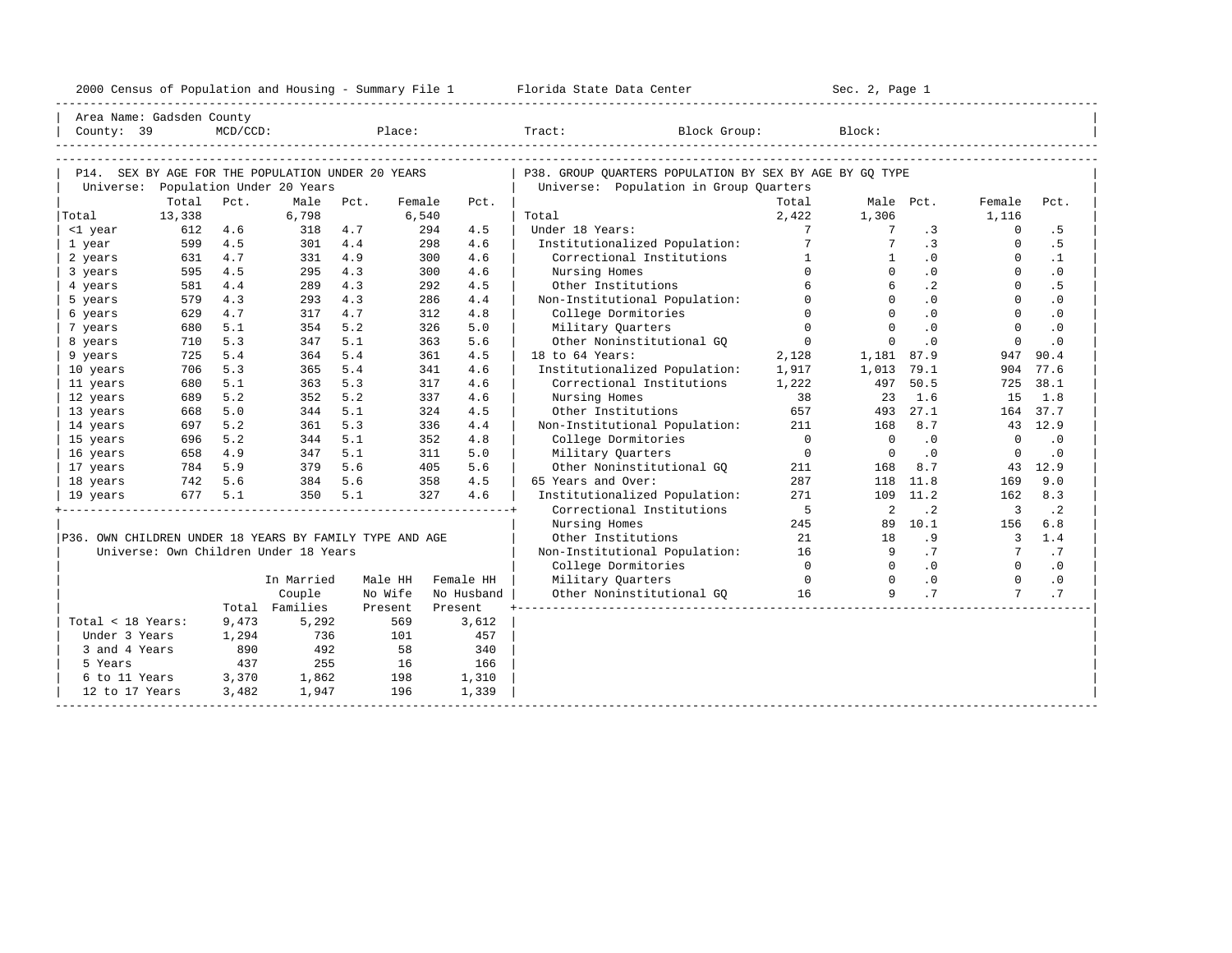| 2000 Census of Population and Housing - Summary File 1 Florida State Data Center        |               |                         |               |                          |                                            |                                | Sec. 2, Page 2         |       |          |             |
|-----------------------------------------------------------------------------------------|---------------|-------------------------|---------------|--------------------------|--------------------------------------------|--------------------------------|------------------------|-------|----------|-------------|
| Area Name: Gadsden County                                                               |               |                         |               |                          |                                            |                                |                        |       |          |             |
| County: 39                                                                              |               |                         |               |                          | MCD/CCD: Place: Tract: Block Group: Block: |                                |                        |       |          |             |
|                                                                                         |               |                         |               |                          |                                            |                                |                        |       |          |             |
| P22/23/24.HOUSEHOLDS BY PRESENCE OF PEOPLE 60(65/75) YEARS AND OVER, HOUSEHOLD SIZE AND |               |                         |               |                          |                                            | P25. HOUSEHOLDS BY PRESENCE OF |                        |       |          |             |
| HOUSEHOLD TYPE<br>Universe: Households                                                  |               |                         |               |                          |                                            | Universe: Households           | NONRELATIVES           |       |          |             |
|                                                                                         | 60+ Years Pct |                         | 65+ Years Pct |                          | 75+ Years Pct                              |                                |                        |       |          |             |
| Total:                                                                                  | 15,867 100.0  |                         | 15,867 100.0  |                          | 15,867 100.0                               | Total:                         |                        |       | 15,867   |             |
| Households w/ one or more 60/65/75:                                                     | 5,244 33.0    |                         | 4,040 25.5    |                          | 1,929 12.2                                 |                                | Households with one or |       |          |             |
| 1-person household                                                                      | 1,820         |                         | 1,505         |                          | 860                                        |                                | more non-relatives     |       | 1,520    |             |
| 2 or more person household:                                                             | 3,424         |                         | 2,535         |                          | 1,069                                      |                                |                        |       |          |             |
| Family households                                                                       | 3,307         |                         |               | 2,452                    | 1,043                                      |                                | Households with no     |       |          |             |
| Non-family households                                                                   | 117           |                         | 83            |                          | 26                                         | non-relatives                  |                        |       | 14,347   |             |
| Households with no people over 60/65/75:                                                |               |                         |               |                          | 10,623 67.0    11,827 74.5    13,938 87.8  |                                |                        |       |          |             |
| 1-person household                                                                      | 1,972         |                         | 2,287         |                          | 2,932                                      |                                |                        |       |          |             |
| 2 or more person household:                                                             | 8,651         |                         | 9,540         |                          | 11,006                                     |                                |                        |       |          |             |
| Family households                                                                       | 8,122         |                         | 8,977         |                          | 10,386                                     |                                |                        |       |          |             |
| Non-family households                                                                   | 529           | 563                     |               |                          | 620                                        |                                |                        |       |          |             |
| P18/20. HOUSEHOLDS BY AGE OF HOUSEHOLDER BY HOUSEHOLD TYPE                              |               |                         |               |                          | H13/15. TENURE BY HOUSEHOLD SIZE           |                                |                        |       |          |             |
| (INCLUDING LIVING ALONE) BY PRESENCE OF OWN CHILDREN                                    |               |                         |               |                          | Universe: Occupied Housing Units           |                                |                        |       |          |             |
| Universe: Households                                                                    |               |                         |               |                          |                                            |                                |                        | Pct   |          | Pct         |
|                                                                                         |               |                         |               |                          |                                            |                                | Owner                  | Owner | Renter   | Renter      |
|                                                                                         | Total         | Householder Householder |               |                          |                                            |                                | Total Occupied         | Occ.  | Occupied | Occ.        |
|                                                                                         | Households    | 15 to 64 65 and Over    |               |                          | Total Occupied Units:                      | 15,867                         | 12,372                 | 100.0 |          | 3,495 100.0 |
| Total:                                                                                  | 15,867        | 12,241                  |               | 3,626                    | 1-person household                         | 3,792                          | 2,853                  | 23.1  | 939      | 26.9        |
| Family households:                                                                      | 11,429        | 9,369                   |               | 2,060                    | 2-Person household                         | 4,991                          | 4,153                  | 33.6  | 838      | 24.0        |
| Married couple family:                                                                  | 7,055         | 5,702                   |               | 1,353                    | 3-Person household                         | 2,926                          | 2,226                  | 18.0  | 700      | 20.0        |
| With own children under 18                                                              | 2,876         | 2,854                   |               | 22                       | 4-Person household                         | 2,204                          | 1,721                  | 13.9  | 483      | 13.8        |
| No own children under 18                                                                | 4,179         | 2,848                   |               | 1,331                    | 5-Person household                         | 1,126                          | 811                    | 6.6   | 315      | 9.0         |
| Other family:                                                                           | 4,374         | 3,667                   |               | 707                      | 6-Person household                         | 468                            | 341                    | 2.8   | 127      | 3.6         |
| Male householder, no wife present:<br>With own children under 18                        | 807           | 684                     |               | 123                      | 7+Person household                         | 360                            | 267                    | 2.2   | 93       | 2.7         |
| With own children under 18                                                              | 362           | 353                     |               | 9                        |                                            |                                |                        |       |          |             |
| No own children under 18                                                                | 445           | 331                     |               | 114                      |                                            |                                |                        |       |          |             |
| Female householder, no husband present: 3,567                                           |               | 2,983                   |               | 584                      |                                            |                                |                        |       |          |             |
| With own children under 18                                                              | 1,941         | 1,940                   |               | $\overline{\phantom{1}}$ |                                            |                                |                        |       |          |             |
| No own children under 18                                                                | 1,626         | 1,043                   |               | 583                      |                                            |                                |                        |       |          |             |
| Non-family households:                                                                  | 646           | 2,872                   |               | 1,566                    |                                            |                                |                        |       |          |             |
| Householder living alone                                                                | 381           | 2,287                   |               | 1,505                    |                                            |                                |                        |       |          |             |
| Householder not living alone                                                            | 265           | 585                     |               | 61                       |                                            |                                |                        |       |          |             |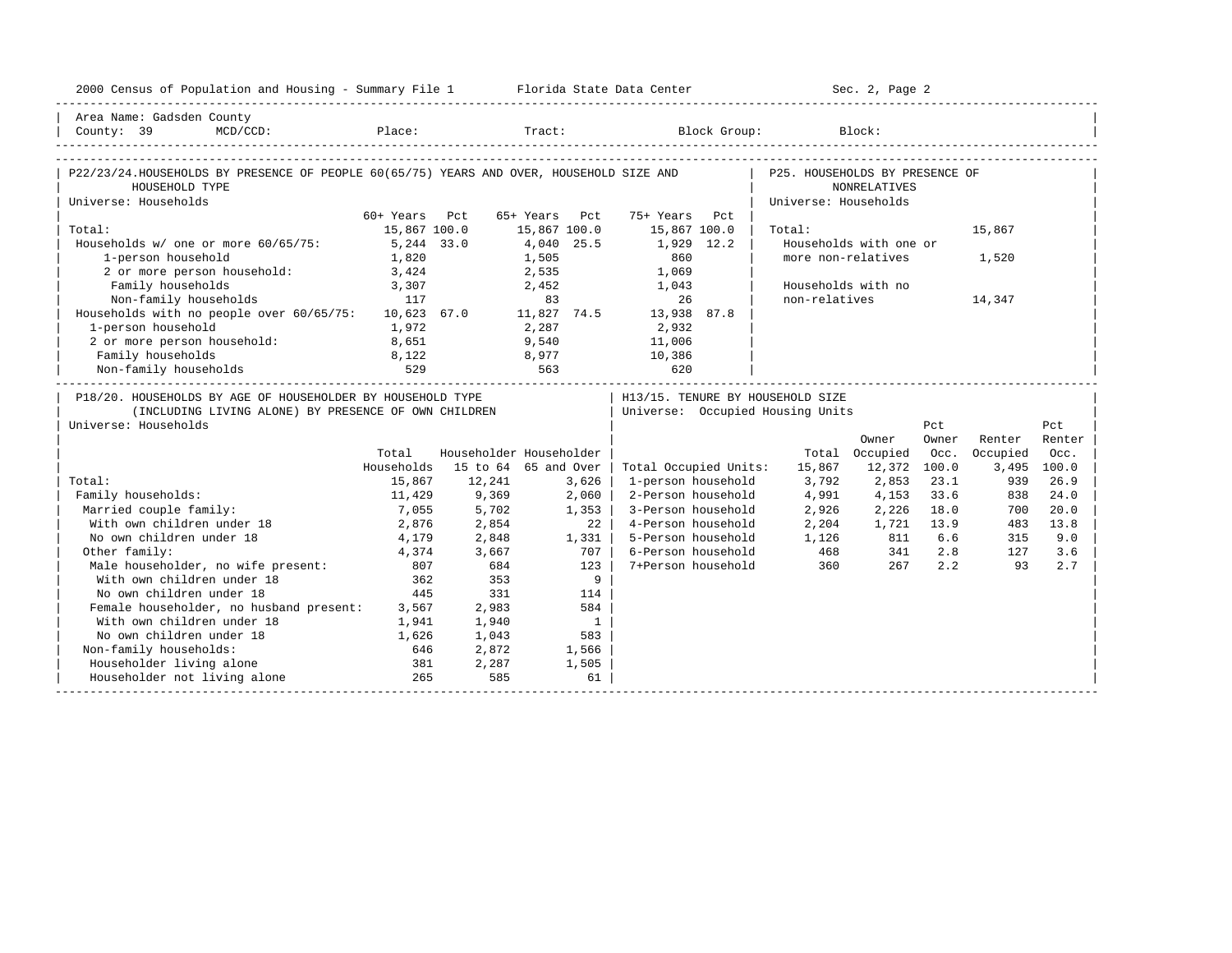| 2000 Census of Population and Housing - Summary File 1                       |                    |                  |             |            | Florida State Data Center                             |       |                                                         |                          | Sec. 2, Page 3                        |                 |                         |
|------------------------------------------------------------------------------|--------------------|------------------|-------------|------------|-------------------------------------------------------|-------|---------------------------------------------------------|--------------------------|---------------------------------------|-----------------|-------------------------|
| Area Name: Gadsden County                                                    |                    |                  |             |            |                                                       |       |                                                         |                          |                                       |                 |                         |
| County: 39                                                                   | $MCD/CCD$ :        |                  | Place:      |            | Tract:                                                |       | Block Group:                                            |                          | Block:                                |                 |                         |
|                                                                              |                    |                  |             |            |                                                       |       |                                                         |                          |                                       |                 |                         |
| P29. RELATIONSHIP BY AGE FOR THE POPULATION UNDER 18 YEARS                   |                    |                  |             |            |                                                       |       |                                                         |                          |                                       |                 |                         |
| Universe: Population under 18 years                                          |                    |                  |             |            |                                                       |       |                                                         |                          |                                       |                 |                         |
|                                                                              |                    |                  |             |            | ---------------In Households------------------        |       |                                                         |                          | ------------Group Quarters----------- |                 |                         |
|                                                                              |                    |                  |             |            | -----Related Child-----                               |       |                                                         |                          |                                       |                 |                         |
|                                                                              |                    | Pop. in          | Householder |            | Other                                                 |       |                                                         |                          | Institution-                          | Noninstitution- |                         |
|                                                                              |                    | Total Households | or Spouse   | Own Child  | Relatives                                             |       | Nonrelatives                                            | Total<br>$7\phantom{.0}$ | alized Pop.                           | alized Pop.     |                         |
| Under 18:<br>Under 3                                                         | 11,919             | 11,912           | 15          | 9,473      | 2,206<br>524                                          |       | 218<br>24                                               | $\Omega$                 | 7<br>$\mathbf 0$                      |                 | $\Omega$<br>$\mathbf 0$ |
|                                                                              | 1,842              | 1,842            |             | 1,294      | 260                                                   |       | 25                                                      | $\mathbf{1}$             | $\mathbf{1}$                          |                 | $\mathbf 0$             |
| 3 and 4 years<br>5 years                                                     | 1,176<br>579       | 1,175<br>579     |             | 890<br>437 | 123                                                   |       | 19                                                      | $\Omega$                 | $\Omega$                              |                 | $\Omega$                |
| 6 to 11 years                                                                | 4,130              | 4,130            |             | 3,370      | 687                                                   |       | 73                                                      | $\Omega$                 | $\Omega$                              |                 | $\mathbf 0$             |
| 12 and 13 years                                                              | 1,357              | 1,357            |             | 1,142      | 191                                                   |       | 2.4                                                     | $\Omega$                 | $\Omega$                              |                 | $\Omega$                |
| 14 years                                                                     | 697                | 697              |             | 595        | 98                                                    |       | $\overline{4}$                                          | $\Omega$                 | $\Omega$                              |                 | $\mathbf 0$             |
| 15 to 17 years                                                               | 2,123              | 2,117            |             | 1,745      | 323                                                   |       | 49                                                      | 6                        | 6                                     |                 | $\mathbf 0$             |
|                                                                              |                    |                  |             |            |                                                       |       |                                                         |                          |                                       |                 |                         |
| % Under 3                                                                    | 15.5%              | 15.5%            |             | 13.7%      | 23.8%                                                 |       | 11.0%                                                   | .0%                      | $.0\%$                                |                 | .0%                     |
| % 3 and 4 years                                                              | $9.9$ <sup>8</sup> | 9.9%             |             | 9.4%       | 11.8%                                                 |       | 11.5%                                                   | 14.3%                    | 14.3%                                 |                 | .0%                     |
| % 5 years                                                                    | 4.9%               | 4.9%             |             | 4.6%       | 5.6%                                                  |       | 8.7%                                                    | .0%                      | $.0\%$                                |                 | .0%                     |
| % 6 to 11 years                                                              | 34.7%              | 34.7%            |             | 35.6%      | 31.1%                                                 |       | 33.5%                                                   | .0%                      | .0%                                   |                 | .0%                     |
| % 12 and 13 years                                                            | 11.4%              | 11.4%            |             | 12.1%      | 8.7%                                                  |       | 11.0%                                                   | .0%                      | $.0\%$                                |                 | .0%                     |
| % 14 years                                                                   | 5.9%               | 5.9%             |             | 6.3%       | 4.4%                                                  |       | $1.8\%$                                                 | .0%                      | $.0\%$                                |                 | .0%                     |
| % 15 to 17 years                                                             | 17.8%              | 17.8%            |             | 18.4%      | 14.6%                                                 |       | 22.5%                                                   | 85.7%                    | 85.7%                                 |                 | .0%                     |
| H17. TENURE BY HOUSEHOLD TYPE (INCLUDING LIVING ALONE) BY AGE OF HOUSEHOLDER |                    |                  |             |            |                                                       |       |                                                         |                          |                                       |                 |                         |
| Universe: Occupied Housing Units                                             |                    |                  |             |            |                                                       |       |                                                         |                          |                                       |                 |                         |
|                                                                              |                    |                  |             |            | Total Owner ----------- Owner Occupied -------------- |       | Total Renter ------------- Renter Occupied ------------ |                          |                                       |                 |                         |
|                                                                              |                    | Occupied         |             |            | Householder Householder Householder Pct               |       | Occupied                                                |                          | Householder Householder Householder   |                 | Pct                     |
|                                                                              |                    | Units            | 15 to 34    | 35 to 64   | $65+$                                                 | $65+$ | Units                                                   | 15 to 34                 | 35 to 64                              | $65+$           | $65+$                   |
| Family households:                                                           |                    | 9,098            | 1,413       | 5,770      | 1,915                                                 | 21.0  | 2,331                                                   | 1,064                    | 1,122                                 | 145             | 6.2                     |
| Married-couple family:                                                       |                    | 6,192            | 887         | 4,021      | 1,284                                                 | 20.7  | 863                                                     | 346                      | 448                                   | 69              | 8.0                     |
| Other family:                                                                |                    | 2,906            | 526         | 1,749      | 631                                                   | 21.7  | 1,468                                                   | 718                      | 674                                   | 76              | 5.2                     |
| Male householder, no wife                                                    |                    | 574              | 131         | 332        | 111                                                   | 19.3  | 233                                                     | 113                      | 108                                   | 12              | 5.2                     |
| Female hsehldr, no husband                                                   |                    | 2,332            | 395         | 1,417      | 520                                                   | 22.3  | 1,235                                                   | 605                      | 566                                   | 64              | 5.2                     |
| Nonfamily households:                                                        |                    | 3,274            | 286         | 1,691      | 1,297                                                 | 39.6  | 1,164                                                   | 286                      | 609                                   | 269             | 23.1                    |
| Male householder:                                                            |                    | 1,339            | 193         | 834        | 312                                                   | 23.3  | 671                                                     | 186                      | 382                                   | 103             | 15.4                    |
| Living alone                                                                 |                    | 1,115            | 134         | 697        | 284                                                   | 25.5  | 514                                                     | 119                      | 301                                   | 94              | 18.3                    |
| Not living alone                                                             |                    | 224              | 59          | 137        | 28                                                    | 12.5  | 157                                                     | 67                       | 81                                    | 9               | 5.7                     |
| Female householder:                                                          |                    | 1,935            | 93          | 857        | 985                                                   | 50.9  | 493                                                     | 100                      | 227                                   | 166             | 33.7                    |
| Living alone                                                                 |                    | 1,738            | 59          | 715        | 964                                                   | 55.5  | 425                                                     | 66                       | 196                                   | 163             | 38.4                    |
| Not living alone                                                             |                    | 197              | 34          | 142        | 21                                                    | 10.7  | 68                                                      | 34                       | 31                                    | $\overline{3}$  | 4.4                     |
|                                                                              |                    |                  |             |            |                                                       |       |                                                         |                          |                                       |                 |                         |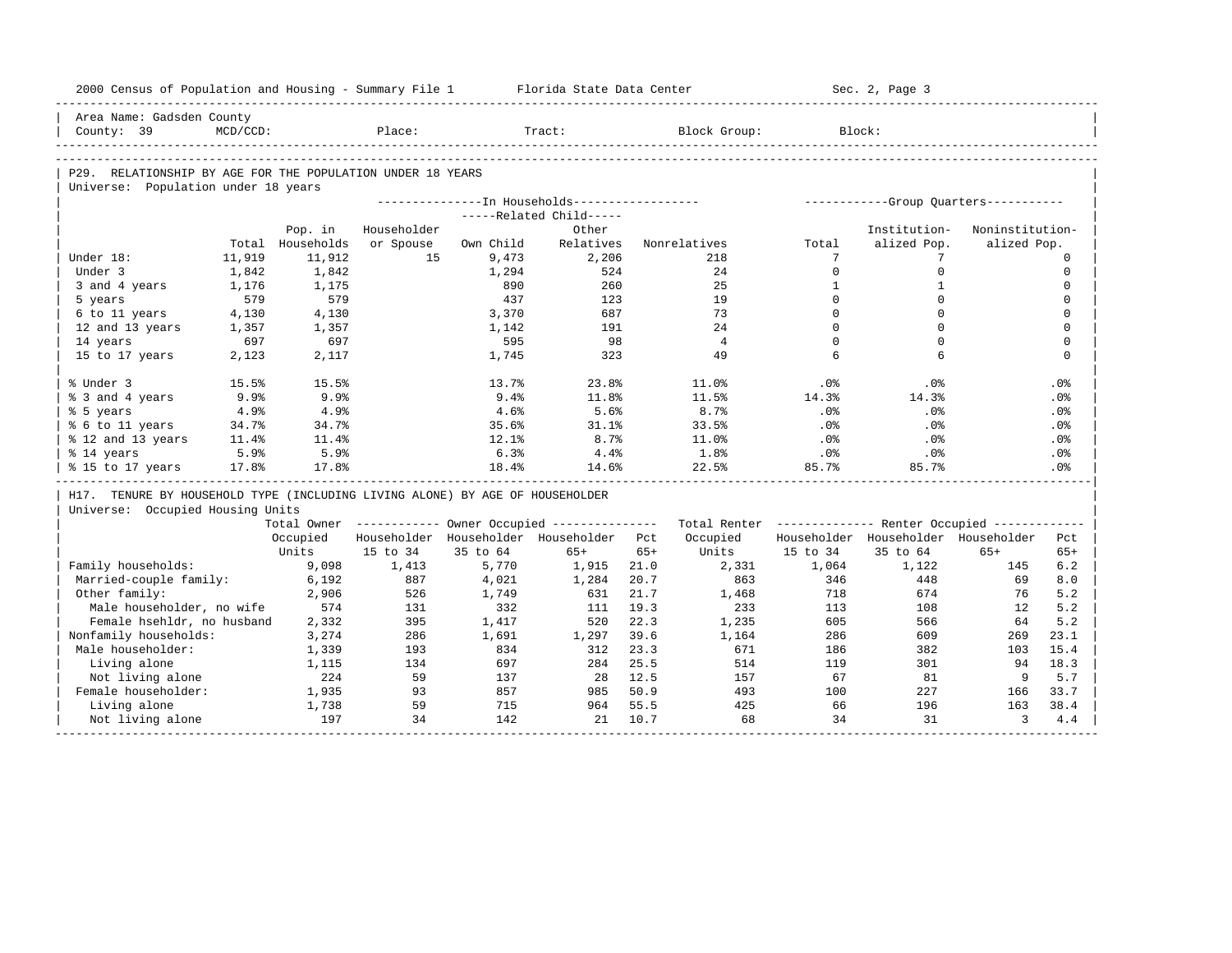| 2000<br>ensus! | and<br>Population | ---<br>Summa:<br>$-$<br>Housing | lorida<br>Data<br>otatt<br>cence. | ، م ج<br>Page<br>$3-1$ |  |
|----------------|-------------------|---------------------------------|-----------------------------------|------------------------|--|
|                |                   |                                 |                                   |                        |  |

| Area Name: Gilchrist County                             |       |          |                                       |          |                         |           |            |                                                         |                |                |           |                |           |  |
|---------------------------------------------------------|-------|----------|---------------------------------------|----------|-------------------------|-----------|------------|---------------------------------------------------------|----------------|----------------|-----------|----------------|-----------|--|
| County: 41                                              |       | MCD/CCD: |                                       |          | Place:                  |           |            | Tract: Tract:<br>Block Group:                           |                | Block:         |           |                |           |  |
|                                                         |       |          |                                       |          |                         |           |            |                                                         |                |                |           |                |           |  |
|                                                         |       |          |                                       |          |                         |           |            |                                                         |                |                |           |                |           |  |
| P14. SEX BY AGE FOR THE POPULATION UNDER 20 YEARS       |       |          |                                       |          |                         |           |            | P38. GROUP OUARTERS POPULATION BY SEX BY AGE BY GO TYPE |                |                |           |                |           |  |
| Universe: Population Under 20 Years                     |       |          |                                       |          |                         |           |            | Universe: Population in Group Quarters                  |                |                |           |                |           |  |
|                                                         | Total | Pct.     | Male                                  | Pct.     | Female                  |           | Pct.       |                                                         | Total          |                | Male Pct. | Female         | Pct.      |  |
| Total                                                   | 4,033 |          | 2,161                                 |          | 1,872                   |           |            | Total                                                   | 1,321          | 1,193          |           | 128            |           |  |
| <1 year                                                 | 163   | 4.0      | 85                                    | 3.9      |                         | 78        | 4.2        | Under 18 Years:                                         | 13             | 13             | 1.0       | $\Omega$       | 1.1       |  |
| 1 year                                                  | 150   | 3.7      | 87                                    | 4.0      |                         | 63        | 3.4        | Institutionalized Population: 13                        |                | 13             | 1.0       | $\Omega$       | 1.1       |  |
| 2 years                                                 | 181   | 4.5      | 79                                    | 3.7      |                         | 102       | 5.4        | Correctional Institutions 13                            |                | 13             | 1.0       | $\Omega$       | 1.1       |  |
| 3 years                                                 | 161   | 4.0      | 81                                    | 3.7      |                         | 80        | 4.3        | Nursing Homes                                           | $\Omega$       | $\circ$        | .0        | $\Omega$       | $\cdot$ 0 |  |
| 4 years                                                 | 172   | 4.3      | 86                                    | 4.0      |                         | 86        | 4.6        | Other Institutions                                      | $\Omega$       | $\Omega$       | $\cdot$ 0 | $\Omega$       | $\cdot$ 0 |  |
| 5 years                                                 | 189   | 4.7      | 95                                    | 4.4      |                         | 94        | 5.0        | Non-Institutional Population:                           | $\Omega$       | $\Omega$       | $\cdot$ 0 | $\Omega$       | $\cdot$ 0 |  |
| 6 years                                                 | 185   | 4.6      | 105                                   | 4.9      |                         | 80        | 4.3        | College Dormitories                                     | $\Omega$       | $\Omega$       | .0        | $\Omega$       | $\cdot$ 0 |  |
| 7 years                                                 | 187   | 4.6      | 98                                    | 4.5      |                         | 89        | 4.8        | Military Quarters                                       | $\overline{0}$ | $\mathbf{0}$   | .0        | $\Omega$       | $\cdot$ 0 |  |
| 8 years                                                 | 200   | 5.0      | 97                                    | 4.5      |                         | 103       | 5.5        | Other Noninstitutional GO                               | $\mathbf{0}$   | $\mathbf 0$    | $\cdot$ 0 | $\Omega$       | $\cdot$ 0 |  |
| 9 years                                                 | 214   | 5.3      | 103                                   | 4.8      |                         | 111       | 4.2        | 18 to 64 Years:                                         | 1,137          | 1,130          | 86.1      |                | 94.7      |  |
| 10 years                                                | 221   | 5.5      | 118                                   | 5.5      |                         | 103       | 3.4        | Institutionalized Population:                           | 1,133          | 1,127          | 85.8      | 6              | 94.5      |  |
| 11 years                                                | 201   | 5.0      | 114                                   | 5.3      |                         | 87        | 5.4        | Correctional Institutions                               | 1,122          | 1,122          | 84.9      | $\Omega$       | 94.0      |  |
| 12 years                                                | 206   | 5.1      | 100                                   | 4.6      |                         | 106       | 4.3        | Nursing Homes                                           | 11             | 5              | .8        | 6              | .4        |  |
| 13 years                                                | 216   | 5.4      | 105                                   | 4.9      |                         | 111       | 4.6        | Other Institutions                                      | $\Omega$       | $\Omega$       | .0        | $\Omega$       | $\cdot$ 0 |  |
| 14 years                                                | 233   | 5.8      | 107                                   | 5.0      |                         | 126       | 5.0        | Non-Institutional Population:                           | $\overline{4}$ | 3              | $\cdot$ 3 | $\mathbf{1}$   | $\cdot$ 3 |  |
| 15 years                                                | 215   | 5.3      | 112                                   | 5.2      |                         | 103       | 4.3        | College Dormitories                                     | $\Omega$       | $\Omega$       | .0        | $\Omega$       | $\cdot$ 0 |  |
| 16 years                                                | 214   | 5.3      | 115                                   | 5.3      |                         | 99        | 4.8        | Military Quarters                                       | $\Omega$       | $\Omega$       | .0        | $\Omega$       | $\cdot$ 0 |  |
| 17 years                                                | 221   | 5.5      | 120                                   | 5.6      |                         | 101       | 5.5        | Other Noninstitutional GQ                               | $\overline{4}$ | 3              | $\cdot$ 3 |                | $\cdot$ 3 |  |
| 18 years                                                | 201   | 5.0      | 118                                   | 5.5      | 83                      |           | 4.2        | 65 Years and Over:                                      | 171            |                | 50 12.9   | 121            | 4.2       |  |
| 19 years                                                |       | 303 7.5  |                                       | 236 10.9 |                         | 67        | 3.4        | Institutionalized Population:                           | 165            |                | 47 12.5   | 118            | 3.9       |  |
|                                                         |       |          |                                       |          |                         |           |            | Correctional Institutions                               | $\overline{1}$ | <sup>1</sup>   | $\cdot$ 1 | $\overline{0}$ | $\cdot$ 1 |  |
|                                                         |       |          |                                       |          |                         |           |            | Nursing Homes                                           | 164            |                | 46 12.4   | 118            | 3.9       |  |
| P36. OWN CHILDREN UNDER 18 YEARS BY FAMILY TYPE AND AGE |       |          |                                       |          |                         |           |            | Other Institutions                                      | $\Omega$       | $\Omega$       | .0        | $\overline{0}$ | $\cdot$ 0 |  |
|                                                         |       |          | Universe: Own Children Under 18 Years |          |                         |           |            | Non-Institutional Population:                           | 6              | $\overline{3}$ | .5        | 3              | $\cdot$ 3 |  |
|                                                         |       |          |                                       |          |                         |           |            | College Dormitories                                     | $\Omega$       | $\Omega$       | $\cdot$ 0 | $\Omega$       | $\cdot$ 0 |  |
|                                                         |       |          | In Married                            |          | Male HH                 | Female HH |            | Military Quarters                                       | $\Omega$       | $\Omega$       | $\cdot$ 0 | $\Omega$       | $\cdot$ 0 |  |
|                                                         |       |          | Couple                                |          | No Wife                 |           | No Husband | Other Noninstitutional GQ                               | 6              | $\mathbf{3}$   | .5        | 3              | .3        |  |
|                                                         |       |          | Total Families                        |          | Present                 | Present   |            |                                                         |                |                |           |                |           |  |
| Total < 18 Years:                                       |       | 3,100    | 2,323                                 |          | 143                     |           | 634        |                                                         |                |                |           |                |           |  |
| Under 3 Years                                           |       | 423      | 328                                   |          | 22                      |           | 73         |                                                         |                |                |           |                |           |  |
| 3 and 4 Years                                           |       | 286      | 214                                   |          | 12                      |           | 60         |                                                         |                |                |           |                |           |  |
| 5 Years                                                 |       | 165      | 126                                   |          | $\overline{\mathbf{3}}$ |           | 36         |                                                         |                |                |           |                |           |  |
| 6 to 11 Years                                           |       | 1,076    | 816                                   |          | 48                      |           | 212        |                                                         |                |                |           |                |           |  |
| 12 to 17 Years                                          |       | 1,150    | 839                                   |          | 58                      |           | 253        |                                                         |                |                |           |                |           |  |
|                                                         |       |          |                                       |          |                         |           |            |                                                         |                |                |           |                |           |  |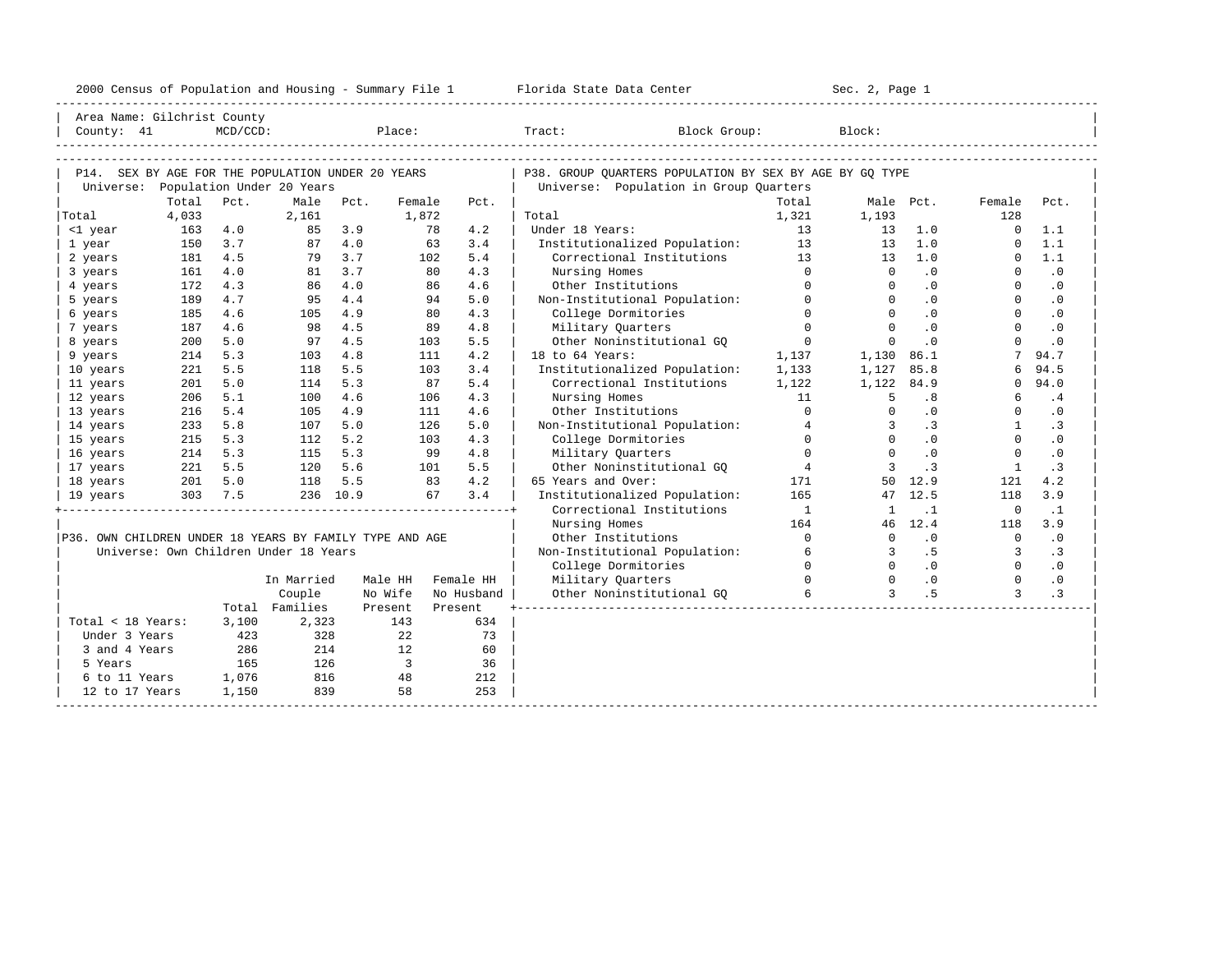| 2000 Census of Population and Housing - Summary File 1 Florida State Data Center                                                           |               |                         |               |                 |                                  |                      | Sec. 2, Page 2         |             |                |        |
|--------------------------------------------------------------------------------------------------------------------------------------------|---------------|-------------------------|---------------|-----------------|----------------------------------|----------------------|------------------------|-------------|----------------|--------|
| Area Name: Gilchrist County                                                                                                                |               |                         |               |                 |                                  |                      |                        |             |                |        |
| County: 41<br>$MCD/CCD$ :                                                                                                                  |               |                         |               |                 | Place: Tract: Block Group:       |                      | Block:                 |             |                |        |
|                                                                                                                                            |               |                         |               |                 |                                  |                      |                        |             |                |        |
| P22/23/24.HOUSEHOLDS BY PRESENCE OF PEOPLE 60(65/75) YEARS AND OVER, HOUSEHOLD SIZE AND   P25. HOUSEHOLDS BY PRESENCE OF<br>HOUSEHOLD TYPE |               |                         |               |                 |                                  |                      | <b>NONRELATIVES</b>    |             |                |        |
| Universe: Households                                                                                                                       |               |                         |               |                 |                                  | Universe: Households |                        |             |                |        |
|                                                                                                                                            | 60+ Years Pct |                         | 65+ Years Pct |                 | 75+ Years Pct                    |                      |                        |             |                |        |
| Total:                                                                                                                                     | 5,021 100.0   |                         | 5,021 100.0   |                 | $5,021$ $100.0$                  | Total:               |                        |             | 5,021          |        |
| Households w/ one or more 60/65/75: 1,749 34.8                                                                                             |               |                         | 1,335 26.6    |                 | 569 11.3                         |                      | Households with one or |             |                |        |
| 1-person household                                                                                                                         | 543           |                         |               |                 | 217                              | more non-relatives   |                        |             | 483            |        |
| 2 or more person household:                                                                                                                | 1,206         |                         | 436<br>899    |                 | 352                              |                      |                        |             |                |        |
| Family households                                                                                                                          | 1,158         |                         | 866           |                 | 339                              | Households with no   |                        |             |                |        |
| Non-family households                                                                                                                      | 48            |                         | 33            |                 | 13                               | non-relatives        |                        |             | 4,538          |        |
| Households with no people over 60/65/75:                                                                                                   |               | $48$<br>3,272 65.2      |               |                 | 3,686 73.4 4,452 88.7            |                      |                        |             |                |        |
| 1-person household                                                                                                                         | 516           |                         | 623           |                 | 842                              |                      |                        |             |                |        |
| 2 or more person household: 2,756                                                                                                          |               | 3,063                   |               |                 | 3,610                            |                      |                        |             |                |        |
| Family households                                                                                                                          |               |                         |               |                 | 3,376                            |                      |                        |             |                |        |
| Non-family households                                                                                                                      | 2,557<br>199  | $2,849$<br>$214$        |               |                 | 234                              |                      |                        |             |                |        |
| P18/20. HOUSEHOLDS BY AGE OF HOUSEHOLDER BY HOUSEHOLD TYPE                                                                                 |               |                         |               |                 | H13/15. TENURE BY HOUSEHOLD SIZE |                      |                        |             |                |        |
| (INCLUDING LIVING ALONE) BY PRESENCE OF OWN CHILDREN                                                                                       |               |                         |               |                 | Universe: Occupied Housing Units |                      |                        |             |                |        |
| Universe: Households                                                                                                                       |               |                         |               |                 |                                  |                      |                        | Pct         |                | Pct.   |
|                                                                                                                                            |               |                         |               |                 |                                  |                      | Owner                  | Owner       | Renter         | Renter |
|                                                                                                                                            | Total         | Householder Householder |               |                 |                                  |                      | Total Occupied         | Occ.        | Occupied       | Occ.   |
|                                                                                                                                            | Households    | 15 to 64 65 and Over    |               |                 | Total Occupied Units:            | 5,021                |                        | 4,331 100.0 | 690            | 100.0  |
| Total:                                                                                                                                     | 5,021         | 3,846                   | 1,175         |                 | 1-person household               | 1,059                |                        | 861 19.9    | 198            | 28.7   |
| Family households:                                                                                                                         | 3,715         | 3,006                   |               | 709             | 2-Person household               | 1,876                | 1,698                  | 39.2        | 178            | 25.8   |
| Married couple family:                                                                                                                     | 2,964         | 2,363                   |               | 601             | 3-Person household               | 859                  | 737                    | 17.0        | 122            | 17.7   |
| With own children under 18                                                                                                                 | 1,205         | 1,197                   |               | 8 <sup>1</sup>  | 4-Person household               |                      | 724                    | 619 14.3    | 105            | 15.2   |
| No own children under 18                                                                                                                   | 1,759         | 1,166                   |               | 593             | 5-Person household               |                      | 309<br>255             | 5.9         | 54             | 7.8    |
| Other family:                                                                                                                              | 751           | 643                     |               | 108             | 6-Person household               | 127                  | 101                    | 2.3         | 26             | 3.8    |
| Male householder, no wife present:                                                                                                         | 191           | 163                     |               | 28 <sup>1</sup> | 7+Person household               | 67                   | 60 —                   | 1.4         | $\overline{7}$ | 1.0    |
| With own children under 18                                                                                                                 | 95            | 94                      |               | <sup>1</sup>    |                                  |                      |                        |             |                |        |
| No own children under 18                                                                                                                   | 96            | 69                      |               | 27              |                                  |                      |                        |             |                |        |
| Female householder, no husband present:                                                                                                    | 560           | 480                     |               | 80              |                                  |                      |                        |             |                |        |
| With own children under 18                                                                                                                 | 354           | 354                     |               | $\overline{0}$  |                                  |                      |                        |             |                |        |
| No own children under 18                                                                                                                   | 206           | 126                     |               | 80              |                                  |                      |                        |             |                |        |
| Non-family households:                                                                                                                     | 247           | 840                     |               | 466             |                                  |                      |                        |             |                |        |
| Householder living alone                                                                                                                   | 160           | 623                     |               | 436             |                                  |                      |                        |             |                |        |
| Householder not living alone                                                                                                               | 87            | 217                     |               | 30              |                                  |                      |                        |             |                |        |
|                                                                                                                                            |               |                         |               |                 |                                  |                      |                        |             |                |        |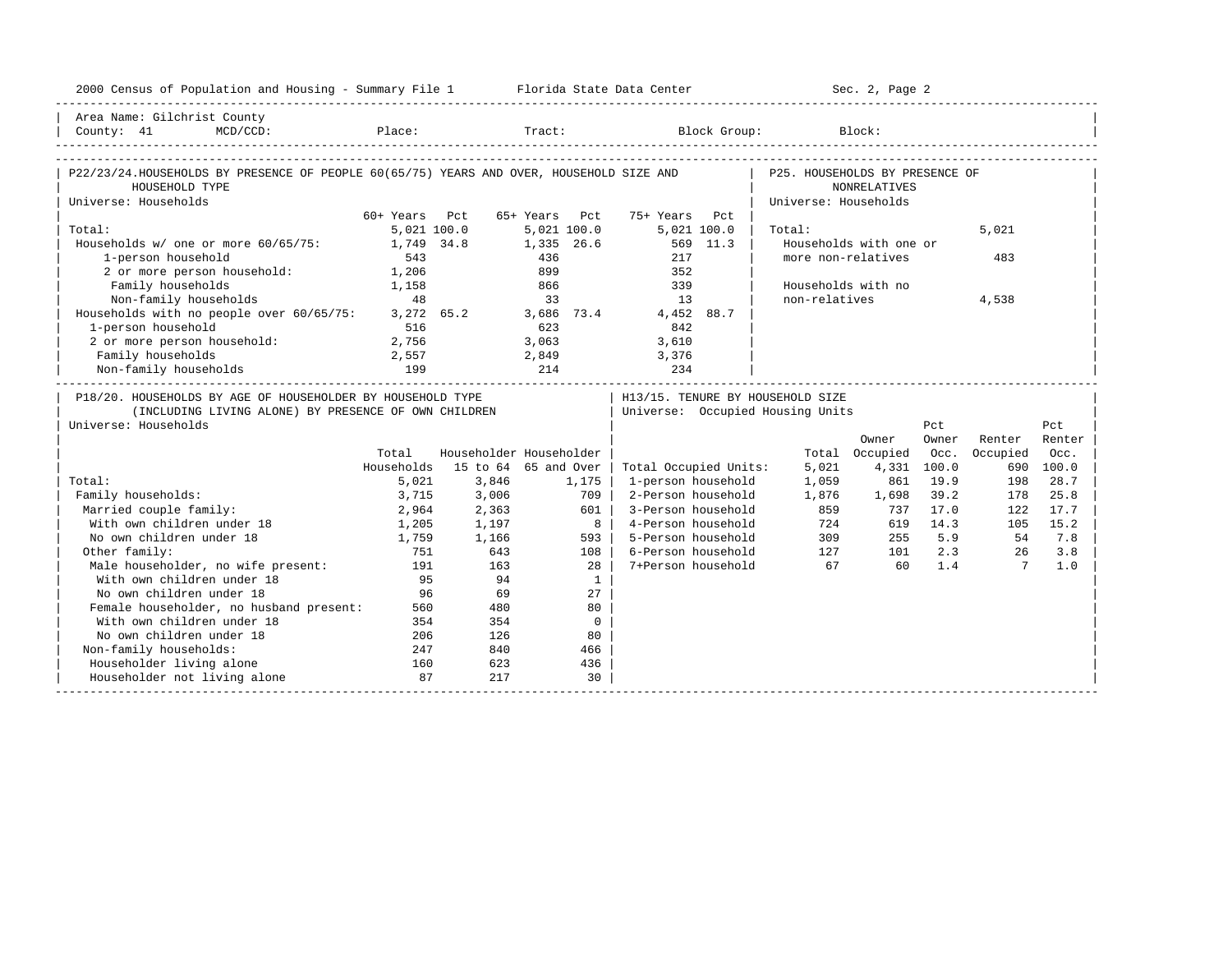| 2000 Census of Population and Housing - Summary File 1 Florida State Data Center |             |            |                |           |                                                       |       |                                                         |              | Sec. 2, Page 3                       |                 |             |
|----------------------------------------------------------------------------------|-------------|------------|----------------|-----------|-------------------------------------------------------|-------|---------------------------------------------------------|--------------|--------------------------------------|-----------------|-------------|
| Area Name: Gilchrist County                                                      |             |            |                |           |                                                       |       |                                                         |              |                                      |                 |             |
| County: 41                                                                       | $MCD/CCD$ : |            | Place:         |           | Tract:                                                |       | Block Group:                                            |              | Block:                               |                 |             |
|                                                                                  |             |            |                |           |                                                       |       |                                                         |              |                                      |                 |             |
| P29. RELATIONSHIP BY AGE FOR THE POPULATION UNDER 18 YEARS                       |             |            |                |           |                                                       |       |                                                         |              |                                      |                 |             |
| Universe: Population under 18 years                                              |             |            |                |           | ---------------In Households-----------------         |       |                                                         |              | -----------Group Ouarters----------- |                 |             |
|                                                                                  |             |            |                |           | -----Related Child-----                               |       |                                                         |              |                                      |                 |             |
|                                                                                  |             | Pop. in    | Householder    |           | Other                                                 |       |                                                         |              | Institution-                         | Noninstitution- |             |
|                                                                                  | Total       | Households | or Spouse      | Own Child | Relatives                                             |       | Nonrelatives                                            | Total        | alized Pop.                          | alized Pop.     |             |
| Under 18:                                                                        | 3,529       | 3,516      | $\overline{3}$ | 3,100     | 307                                                   |       | 106                                                     | 13           | 13                                   |                 | $\circ$     |
| Under 3                                                                          | 494         | 494        |                | 423       | 64                                                    |       | $7\overline{ }$                                         | $\Omega$     | $\mathbf 0$                          |                 | $\mathbf 0$ |
| 3 and 4 years                                                                    | 333         | 333        |                | 286       | 35                                                    |       | 12                                                      | $\mathbf{0}$ | $\mathbf 0$                          |                 | $\mathbf 0$ |
| 5 years                                                                          | 189         | 189        |                | 165       | 16                                                    |       | 8                                                       | $\Omega$     | $\mathbf 0$                          |                 | $\mathbf 0$ |
| 6 to 11 years                                                                    | 1,208       | 1,208      |                | 1,076     | 102                                                   |       | 30                                                      | $\mathbf{0}$ | $\mathbf 0$                          |                 | $\mathbf 0$ |
| 12 and 13 years                                                                  | 422         | 422        |                | 381       | 30                                                    |       | 11                                                      | $\Omega$     | $\mathbf 0$                          |                 | $\mathbf 0$ |
| 14 years                                                                         | 233         | 233        |                | 211       | 14                                                    |       | 8                                                       | $\Omega$     | $\mathbf 0$                          |                 | $\mathbf 0$ |
| 15 to 17 years                                                                   | 647         | 634        |                | 558       | 46                                                    |       | 30                                                      | 13           | 13                                   |                 | $\mathbf 0$ |
| % Under 3                                                                        | 14.0%       | 14.1%      |                | 13.6%     | 20.8%                                                 |       | 6.6%                                                    | . 0 %        | .0%                                  |                 | .0%         |
| % 3 and 4 years                                                                  | 9.4%        | 9.5%       |                | 9.2%      | 11.4%                                                 |       | 11.3%                                                   | .0%          | .0%                                  |                 | .0%         |
| % 5 years                                                                        | 5.4%        | 5.4%       |                | 5.3%      | 5.2%                                                  |       | 7.5%                                                    | .0%          | $.0\%$                               |                 | $.0\%$      |
| % 6 to 11 years                                                                  | 34.3%       | 34.4%      |                | 34.7%     | 33.2%                                                 |       | 28.3%                                                   | .0%          | $.0\%$                               |                 | .0%         |
| % 12 and 13 years                                                                | 12.0%       | 12.0%      |                | 12.3%     | 9.8%                                                  |       | 10.4%                                                   | $.0\%$       | $.0\%$                               |                 | $.0\%$      |
| % 14 years                                                                       | 6.6%        | 6.6%       |                | 6.8%      | 4.6%                                                  |       | 7.5%                                                    | .0%          | $.0\%$                               |                 | $.0\%$      |
| % 15 to 17 years                                                                 | 18.3%       | 18.0%      |                | 18.0%     | 15.0%                                                 |       | 28.3%                                                   | 100.0%       | 100.0%                               |                 | .0%         |
| H17. TENURE BY HOUSEHOLD TYPE (INCLUDING LIVING ALONE) BY AGE OF HOUSEHOLDER     |             |            |                |           |                                                       |       |                                                         |              |                                      |                 |             |
| Universe: Occupied Housing Units                                                 |             |            |                |           |                                                       |       |                                                         |              |                                      |                 |             |
|                                                                                  |             |            |                |           | Total Owner ----------- Owner Occupied -------------- |       | Total Renter ------------- Renter Occupied ------------ |              |                                      |                 |             |
|                                                                                  |             | Occupied   |                |           | Householder Householder Householder Pct               |       | Occupied                                                |              | Householder Householder Householder  |                 | Pct         |
|                                                                                  |             | Units      | 15 to 34       | 35 to 64  | $65+$                                                 | $65+$ | Units                                                   | 15 to 34     | 35 to 64                             | $65+$           | $65+$       |
| Family households:                                                               |             | 3,291      | 539            | 2,068     | 684                                                   | 20.8  | 424                                                     | 196          | 203                                  | 25              | 5.9         |
| Married-couple family:                                                           |             | 2,724      | 419            | 1,724     | 581                                                   | 21.3  | 240                                                     | 98           | 122                                  | 20              | 8.3         |
| Other family:                                                                    |             | 567        | 120            | 344       | 103                                                   | 18.2  | 184                                                     | 98           | 81                                   | 5               | 2.7         |
| Male householder, no wife                                                        |             | 150        | 33             | 92        | 25                                                    | 16.7  | 41                                                      | 19           | 19                                   | $\overline{3}$  | 7.3         |
| Female hsehldr, no husband                                                       |             | 417        | 87             | 252       | 78                                                    | 18.7  | 143                                                     | 79           | 62                                   | 2               | 1.4         |
| Nonfamily households:                                                            |             | 1,040      | 120            | 509       | 411                                                   | 39.5  | 266                                                     | 89           | 122                                  | 55              | 20.7        |
| Male householder:                                                                |             | 500        | 81             | 289       | 130                                                   | 26.0  | 158                                                     | 55           | 91                                   | 12              | 7.6         |
| Living alone                                                                     |             | 384        | 55             | 216       | 113                                                   | 29.4  | 114                                                     | 31           | 71                                   | 12              | 10.5        |
| Not living alone                                                                 |             | 116        | 26             | 73        | 17                                                    | 14.7  | 44                                                      | 24           | 20                                   | $\mathbf{0}$    | $\cdot$ 0   |
| Female householder:                                                              |             | 540        | 39             | 220       | 281                                                   | 52.0  | 108                                                     | 34           | 31                                   | 43              | 39.8        |
| Living alone                                                                     |             | 477<br>63  | 24<br>15       | 183<br>37 | 270<br>11                                             | 56.6  | 84<br>24                                                | 19<br>15     | 24<br>$7\phantom{.0}$                | 41<br>2         | 48.8        |
| Not living alone                                                                 |             |            |                |           |                                                       | 17.5  |                                                         |              |                                      |                 | 8.3         |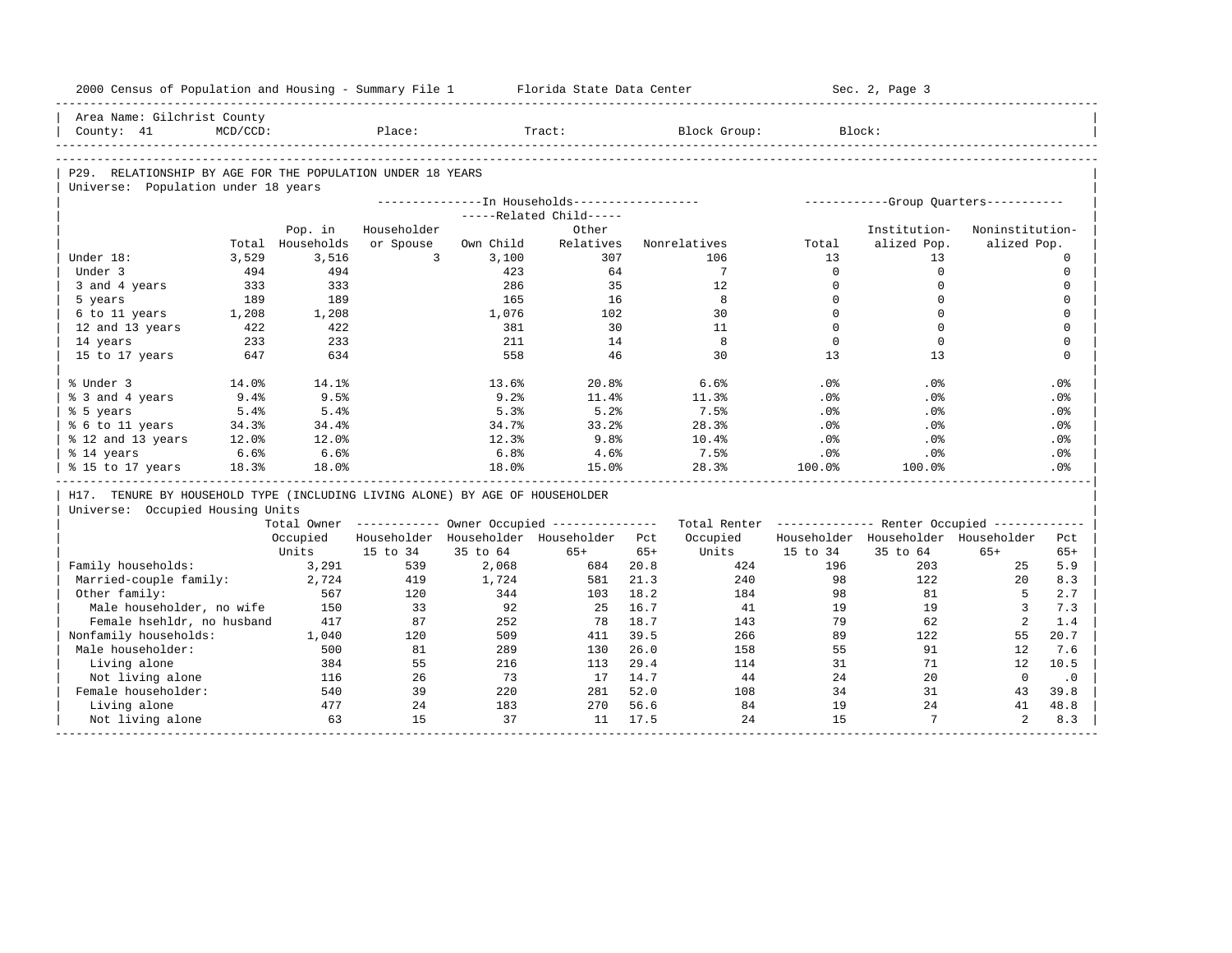|                                                         |                      |         |                                       |           |         |            | 2000 Census of Population and Housing - Summary File 1 Florida State Data Center |                 | Sec. 2, Page 1  |                |                |           |  |
|---------------------------------------------------------|----------------------|---------|---------------------------------------|-----------|---------|------------|----------------------------------------------------------------------------------|-----------------|-----------------|----------------|----------------|-----------|--|
| Area Name: Glades County                                |                      |         |                                       |           |         |            |                                                                                  |                 |                 |                |                |           |  |
|                                                         |                      |         |                                       |           |         |            |                                                                                  |                 |                 |                |                |           |  |
|                                                         |                      |         |                                       |           |         |            |                                                                                  |                 |                 |                |                |           |  |
| P14. SEX BY AGE FOR THE POPULATION UNDER 20 YEARS       |                      |         |                                       |           |         |            | P38. GROUP OUARTERS POPULATION BY SEX BY AGE BY GO TYPE                          |                 |                 |                |                |           |  |
|                                                         |                      |         | Universe: Population Under 20 Years   |           |         |            | Universe: Population in Group Quarters                                           |                 |                 |                |                |           |  |
|                                                         | Total                | Pct.    |                                       | Male Pct. | Female  | Pct.       |                                                                                  | Total           |                 | Male Pct.      | Female         | Pct.      |  |
| Total                                                   | 2,567                |         | 1,332                                 |           | 1,235   |            | Total                                                                            | 910             | 890             |                | 20             |           |  |
| <1 year                                                 | 120                  | 4.7     |                                       | 73 5.5    | 47      | 3.8        | Under 18 Years:                                                                  | $7\overline{ }$ | $\overline{4}$  | .8             | $\overline{3}$ | .4        |  |
| 1 year                                                  | 136                  | 5.3     | 70                                    | 5.3       | 66      | 5.3        | Institutionalized Population:                                                    | 3               | $\cap$          | $\cdot$ 3      | $\overline{3}$ | $\cdot$ 0 |  |
| 2 years                                                 | 132                  | 5.1     | 79                                    | 5.9       | 53      | 4.3        | Correctional Institutions                                                        | $\Omega$        | $\Omega$        | .0             | $\Omega$       | $\cdot$ 0 |  |
| 3 years                                                 | 118                  | 4.6     | 53                                    | 4.0       | 65      | 5.3        | Nursing Homes                                                                    | $\Omega$        | $\Omega$        | .0             | $\Omega$       | $\cdot$ 0 |  |
| 4 years                                                 | 112                  | 4.4     | 56                                    | 4.2       | 56      | 4.5        | Other Institutions                                                               | $\mathbf{R}$    | $\Omega$        | $\cdot$ 3      | 3              | .0        |  |
| 5 years                                                 | 144                  | 5.6     | 73                                    | 5.5       | 71      | 5.7        | Non-Institutional Population:                                                    | $\overline{4}$  | $\overline{4}$  | .4             | $\Omega$       | .4        |  |
| 6 years                                                 | 119                  | 4.6     | 59                                    | 4.4       | 60      | 4.9        | College Dormitories                                                              | $\Omega$        | $\Omega$        | .0             | $\Omega$       | $\cdot$ 0 |  |
| 7 years                                                 | 128                  | 5.0     | 65                                    | 4.9       | 63      | 5.1        | Military Quarters                                                                | $\Omega$        | $\Omega$        | .0             | $\Omega$       | $\cdot$ 0 |  |
| 8 years                                                 | 122                  | 4.8     | 63                                    | 4.7       | 59      | 4.8        | Other Noninstitutional GO                                                        | $4\overline{4}$ | $4\overline{ }$ | .4             | $\mathbf 0$    | .4        |  |
| 9 years                                                 | 142                  | 5.5     | 74                                    | 5.6       | 68      | 3.8        | 18 to 64 Years:                                                                  | 898             | 881             | 98.7           | 17             | 99.0      |  |
| 10 years                                                | 132                  | 5.1     | 74                                    | 5.6       | 58      | 5.3        | Institutionalized Population:                                                    | 714             | 709             | 78.5           | 5              | 79.7      |  |
| 11 years                                                | 134                  | 5.2     | 64                                    | 4.8       | 70      | 4.3        | Correctional Institutions                                                        | 712             | 708             | 78.2           | $\overline{4}$ | 79.6      |  |
| 12 years                                                | 125                  | 4.9     | 70                                    | 5.3       | 55      | 5.3        | Nursing Homes                                                                    | $\overline{0}$  | $\bigcap$       | .0             | $\Omega$       | $\cdot$ 0 |  |
| 13 years                                                | 135                  | 5.3     | 65                                    | 4.9       | 70      | 4.5        | Other Institutions                                                               | $\overline{2}$  | $\overline{1}$  | $\cdot$ 2      | 1              | $\cdot$ 1 |  |
| 14 years                                                | 127                  | 4.9     | 67                                    | 5.0       | 60      | 5.7        | Non-Institutional Population:                                                    | 184             | 172             | 20.2           |                | 12 19.3   |  |
| 15 years                                                | 140                  | 5.5     |                                       | 66 5.0    | 74      | 4.9        | College Dormitories                                                              | $\bigcirc$      | $\overline{0}$  | $\cdot$ 0      | $\Omega$       | $\cdot$ 0 |  |
| 16 years                                                | 134                  | 5.2     |                                       | 70 5.3    | 64      | 5.1        | Military Quarters                                                                | $\overline{0}$  | $\overline{0}$  | $\cdot$ 0      | $\mathbf 0$    | $\cdot$ 0 |  |
| 17 years                                                | $137$ 5.3<br>112 4.4 |         |                                       | 76 5.7    | 61      | 4.8        | Other Noninstitutional GQ                                                        | 184             | 172             | 20.2           |                | 12, 19.3  |  |
| 18 years                                                |                      |         |                                       | 57 4.3    | 55      | 3.8        | 65 Years and Over:                                                               | $5^{\circ}$     | $5^{\circ}$     | .5             | $\Omega$       | .6        |  |
| 19 years                                                |                      | 118 4.6 | 58                                    | 4.4       | 60      | 5.3        | Institutionalized Population:                                                    | $\mathcal{L}$   | $\mathcal{L}$   | $\cdot$ 3      | $\Omega$       | .3        |  |
|                                                         |                      |         |                                       |           |         |            | Correctional Institutions                                                        | $\overline{3}$  | 3               | $\cdot$ 3      | $\Omega$       | .3        |  |
|                                                         |                      |         |                                       |           |         |            | Nursing Homes                                                                    | $\Omega$        | $\Omega$        | .0             | $\Omega$       | $\cdot$ 0 |  |
| P36. OWN CHILDREN UNDER 18 YEARS BY FAMILY TYPE AND AGE |                      |         |                                       |           |         |            | Other Institutions                                                               |                 | $\Omega$        | $\cdot$ 0      | $\Omega$       | $\cdot$ 0 |  |
|                                                         |                      |         | Universe: Own Children Under 18 Years |           |         |            | Non-Institutional Population:                                                    | $\overline{2}$  | $\overline{a}$  | $\cdot$ 2      | $\overline{0}$ | $\cdot$ 2 |  |
|                                                         |                      |         |                                       |           |         |            | College Dormitories                                                              | $\Omega$        | $\Omega$        | $\overline{0}$ | $\Omega$       | .0        |  |
|                                                         |                      |         | In Married                            |           | Male HH | Female HH  | Military Quarters                                                                | $\Omega$        | $\Omega$        | $\cdot$ 0      | $\Omega$       | $\cdot$ 0 |  |
|                                                         |                      |         | Couple                                | No Wife   |         | No Husband | Other Noninstitutional GO                                                        | $\overline{2}$  | $\overline{2}$  | $\cdot$ 2      | $\Omega$       | $\cdot$ 2 |  |
|                                                         |                      |         | Total Families                        | Present   |         | Present    |                                                                                  |                 |                 |                |                |           |  |
| Total < 18 Years:                                       |                      | 1,961   | 1,370                                 |           | 191     | 400        |                                                                                  |                 |                 |                |                |           |  |
| Under 3 Years                                           |                      | 309     | 212                                   |           | 38      | 59         |                                                                                  |                 |                 |                |                |           |  |
| 3 and 4 Years                                           |                      | 194     | 129                                   |           | 17      | 48         |                                                                                  |                 |                 |                |                |           |  |
| 5 Years                                                 |                      | 117     | 87                                    |           | 6       | 24         |                                                                                  |                 |                 |                |                |           |  |
| 6 to 11 Years                                           |                      | 656     | 459                                   |           | 64      | 133        |                                                                                  |                 |                 |                |                |           |  |
| 12 to 17 Years                                          |                      | 685     | 483                                   |           | 66      | 136        |                                                                                  |                 |                 |                |                |           |  |

-----------------------------------------------------------------------------------------------------------------------------------------------------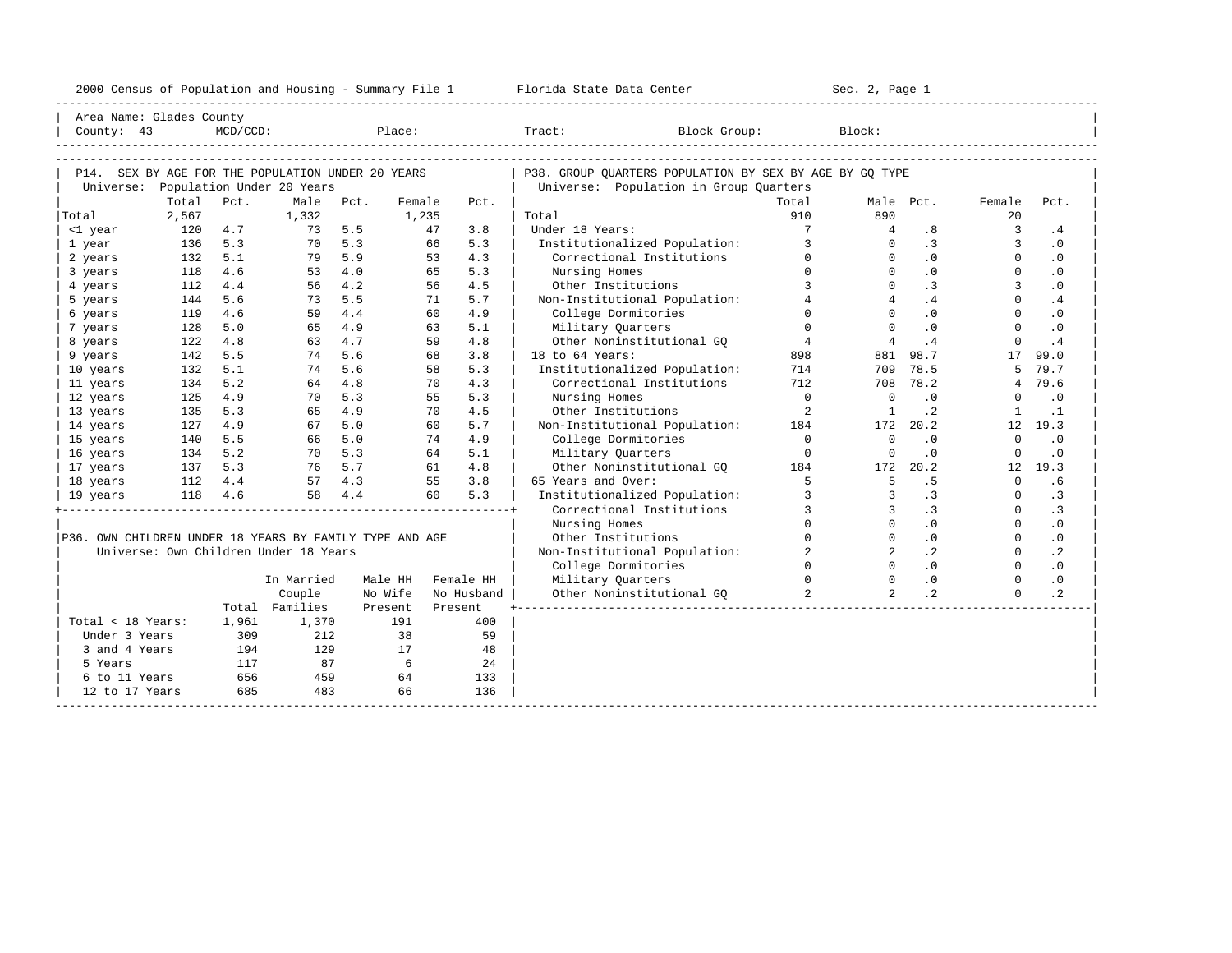| 2000 Census of Population and Housing - Summary File 1 Florida State Data Center                                                                                                                                                                                                                                                                                                                                                                                                                                                                          |               |                         |               |              |                                  |          |                                  | Sec. 2, Page 2         |             |          |           |
|-----------------------------------------------------------------------------------------------------------------------------------------------------------------------------------------------------------------------------------------------------------------------------------------------------------------------------------------------------------------------------------------------------------------------------------------------------------------------------------------------------------------------------------------------------------|---------------|-------------------------|---------------|--------------|----------------------------------|----------|----------------------------------|------------------------|-------------|----------|-----------|
| Area Name: Glades County                                                                                                                                                                                                                                                                                                                                                                                                                                                                                                                                  |               |                         |               |              |                                  |          |                                  |                        |             |          |           |
| $\small \texttt{County: 43} \normalsize \begin{tabular}{l} \texttt{County: 43} \normalsize \begin{tabular}{l} \texttt{MCD/CCD:} \normalsize \end{tabular} \normalsize \begin{tabular}{l} \texttt{Place:} \normalsize \end{tabular} \normalsize \begin{tabular}{l} \texttt{Tract:} \normalsize \end{tabular} \normalsize \begin{tabular}{l} \texttt{Block Group:} \normalsize \end{tabular} \normalsize \begin{tabular}{l} \texttt{Block:} \normalsize \end{tabular} \normalsize \begin{tabular}{l} \texttt{Block:} \normalsize \end{tabular} \normalsize$ |               |                         |               |              |                                  |          |                                  |                        |             |          |           |
|                                                                                                                                                                                                                                                                                                                                                                                                                                                                                                                                                           |               |                         |               |              |                                  |          |                                  |                        |             |          |           |
| P22/23/24.HOUSEHOLDS BY PRESENCE OF PEOPLE 60(65/75) YEARS AND OVER, HOUSEHOLD SIZE AND                                                                                                                                                                                                                                                                                                                                                                                                                                                                   |               |                         |               |              |                                  |          | P25. HOUSEHOLDS BY PRESENCE OF   |                        |             |          |           |
| HOUSEHOLD TYPE                                                                                                                                                                                                                                                                                                                                                                                                                                                                                                                                            |               |                         |               |              |                                  |          |                                  | <b>NONRELATIVES</b>    |             |          |           |
| Universe: Households                                                                                                                                                                                                                                                                                                                                                                                                                                                                                                                                      |               |                         |               |              |                                  |          | Universe: Households             |                        |             |          |           |
|                                                                                                                                                                                                                                                                                                                                                                                                                                                                                                                                                           | 60+ Years Pct |                         | 65+ Years Pct |              | 75+ Years                        | Pct.     |                                  |                        |             |          |           |
| Total:                                                                                                                                                                                                                                                                                                                                                                                                                                                                                                                                                    | 3,852 100.0   |                         |               | 3,852 100.0  | 3,852 100.0                      |          | Total:                           |                        |             | 3,852    |           |
| Households w/ one or more 60/65/75:                                                                                                                                                                                                                                                                                                                                                                                                                                                                                                                       | 1,804 46.8    |                         |               | 1,429 37.1   |                                  | 603 15.7 |                                  | Households with one or |             |          |           |
| 1-person household                                                                                                                                                                                                                                                                                                                                                                                                                                                                                                                                        | 524           |                         | 439           |              | 217                              |          | more non-relatives               |                        |             | 403      |           |
| 2 or more person household: 1,280                                                                                                                                                                                                                                                                                                                                                                                                                                                                                                                         |               |                         | 990           |              | 386                              |          |                                  |                        |             |          |           |
| Family households                                                                                                                                                                                                                                                                                                                                                                                                                                                                                                                                         | 1,200         |                         | 926           |              | 364                              |          | Households with no               |                        |             |          |           |
| Non-family households                                                                                                                                                                                                                                                                                                                                                                                                                                                                                                                                     | 80            |                         | 64            |              | 22                               |          | non-relatives                    |                        |             | 3,449    |           |
| Households with no people over 60/65/75: 2,048 53.2 2,423 62.9                                                                                                                                                                                                                                                                                                                                                                                                                                                                                            |               |                         |               |              | 3,249 84.3                       |          |                                  |                        |             |          |           |
| 1-person household                                                                                                                                                                                                                                                                                                                                                                                                                                                                                                                                        | 349           |                         | 434           |              | 656                              |          |                                  |                        |             |          |           |
| 2 or more person household: 1,699                                                                                                                                                                                                                                                                                                                                                                                                                                                                                                                         |               |                         | 1,989         |              | 2,593                            |          |                                  |                        |             |          |           |
| Family households                                                                                                                                                                                                                                                                                                                                                                                                                                                                                                                                         | 1,564         |                         |               |              | $1,838$ 2,400                    |          |                                  |                        |             |          |           |
| Non-family households                                                                                                                                                                                                                                                                                                                                                                                                                                                                                                                                     |               |                         |               |              |                                  |          |                                  |                        |             |          |           |
| P18/20. HOUSEHOLDS BY AGE OF HOUSEHOLDER BY HOUSEHOLD TYPE                                                                                                                                                                                                                                                                                                                                                                                                                                                                                                |               |                         |               |              | H13/15. TENURE BY HOUSEHOLD SIZE |          |                                  |                        |             |          |           |
| (INCLUDING LIVING ALONE) BY PRESENCE OF OWN CHILDREN                                                                                                                                                                                                                                                                                                                                                                                                                                                                                                      |               |                         |               |              |                                  |          | Universe: Occupied Housing Units |                        |             |          |           |
| Universe: Households                                                                                                                                                                                                                                                                                                                                                                                                                                                                                                                                      |               |                         |               |              |                                  |          |                                  |                        | Pct         |          | Pct       |
|                                                                                                                                                                                                                                                                                                                                                                                                                                                                                                                                                           |               |                         |               |              |                                  |          |                                  | Owner                  | Owner       | Renter   | Renter    |
|                                                                                                                                                                                                                                                                                                                                                                                                                                                                                                                                                           | Total         | Householder Householder |               |              |                                  |          |                                  | Total Occupied         | Occ.        | Occupied | Occ.      |
|                                                                                                                                                                                                                                                                                                                                                                                                                                                                                                                                                           | Households    | 15 to 64 65 and Over    |               |              | Total Occupied Units:            |          | 3,852                            |                        | 3,146 100.0 |          | 706 100.0 |
| Total:                                                                                                                                                                                                                                                                                                                                                                                                                                                                                                                                                    | 3,852         | 2,592                   |               | 1,260        | 1-person household               |          | 873                              | 702                    | 22.3        | 171      | 24.2      |
| Family households:                                                                                                                                                                                                                                                                                                                                                                                                                                                                                                                                        | 2,764         | 1,986                   |               | 778          | 2-Person household               |          | 1,648                            | 1,467                  | 46.6        | 181      | 25.6      |
| Married couple family:                                                                                                                                                                                                                                                                                                                                                                                                                                                                                                                                    | 2,244         | 1,542                   |               | 702          | 3-Person household               |          |                                  |                        | 399 12.7    | 134      | 19.0      |
| With own children under 18                                                                                                                                                                                                                                                                                                                                                                                                                                                                                                                                | 691           | 681                     |               | $10-1$       | 4-Person household               |          |                                  | 533<br>406             | 295 9.4     | 111      | 15.7      |
| No own children under 18                                                                                                                                                                                                                                                                                                                                                                                                                                                                                                                                  | 1,553         | 861                     |               | $692$        | 5-Person household               |          |                                  | 230<br>165             | 5.2         | 65       | 9.2       |
| Other family:                                                                                                                                                                                                                                                                                                                                                                                                                                                                                                                                             | 520           | 444                     |               | 76           | 6-Person household               |          |                                  | 98 71                  | 2.3         | 27       | 3.8       |
| Male householder, no wife present:                                                                                                                                                                                                                                                                                                                                                                                                                                                                                                                        | 187           | 169                     |               | 18           | 7+Person household               |          | 64                               | 47                     | 1.5         | 17       | 2.4       |
| With own children under 18                                                                                                                                                                                                                                                                                                                                                                                                                                                                                                                                | 107           | 106                     |               | $\mathbf{1}$ |                                  |          |                                  |                        |             |          |           |
| No own children under 18                                                                                                                                                                                                                                                                                                                                                                                                                                                                                                                                  | 80            | 63                      |               | 17           |                                  |          |                                  |                        |             |          |           |
| Female householder, no husband present:                                                                                                                                                                                                                                                                                                                                                                                                                                                                                                                   | 333           | 275                     |               | 58           |                                  |          |                                  |                        |             |          |           |
| With own children under 18                                                                                                                                                                                                                                                                                                                                                                                                                                                                                                                                | 197           | 196                     |               | $\mathbf{1}$ |                                  |          |                                  |                        |             |          |           |
| No own children under 18                                                                                                                                                                                                                                                                                                                                                                                                                                                                                                                                  | 136           | 79                      |               | 57           |                                  |          |                                  |                        |             |          |           |
| Non-family households:                                                                                                                                                                                                                                                                                                                                                                                                                                                                                                                                    | 215           | 606                     |               | 482          |                                  |          |                                  |                        |             |          |           |
| Householder living alone                                                                                                                                                                                                                                                                                                                                                                                                                                                                                                                                  | 144           | 434                     |               | 439          |                                  |          |                                  |                        |             |          |           |
| Householder not living alone                                                                                                                                                                                                                                                                                                                                                                                                                                                                                                                              | 71            | 172                     |               | 43           |                                  |          |                                  |                        |             |          |           |
|                                                                                                                                                                                                                                                                                                                                                                                                                                                                                                                                                           |               |                         |               |              |                                  |          |                                  |                        |             |          |           |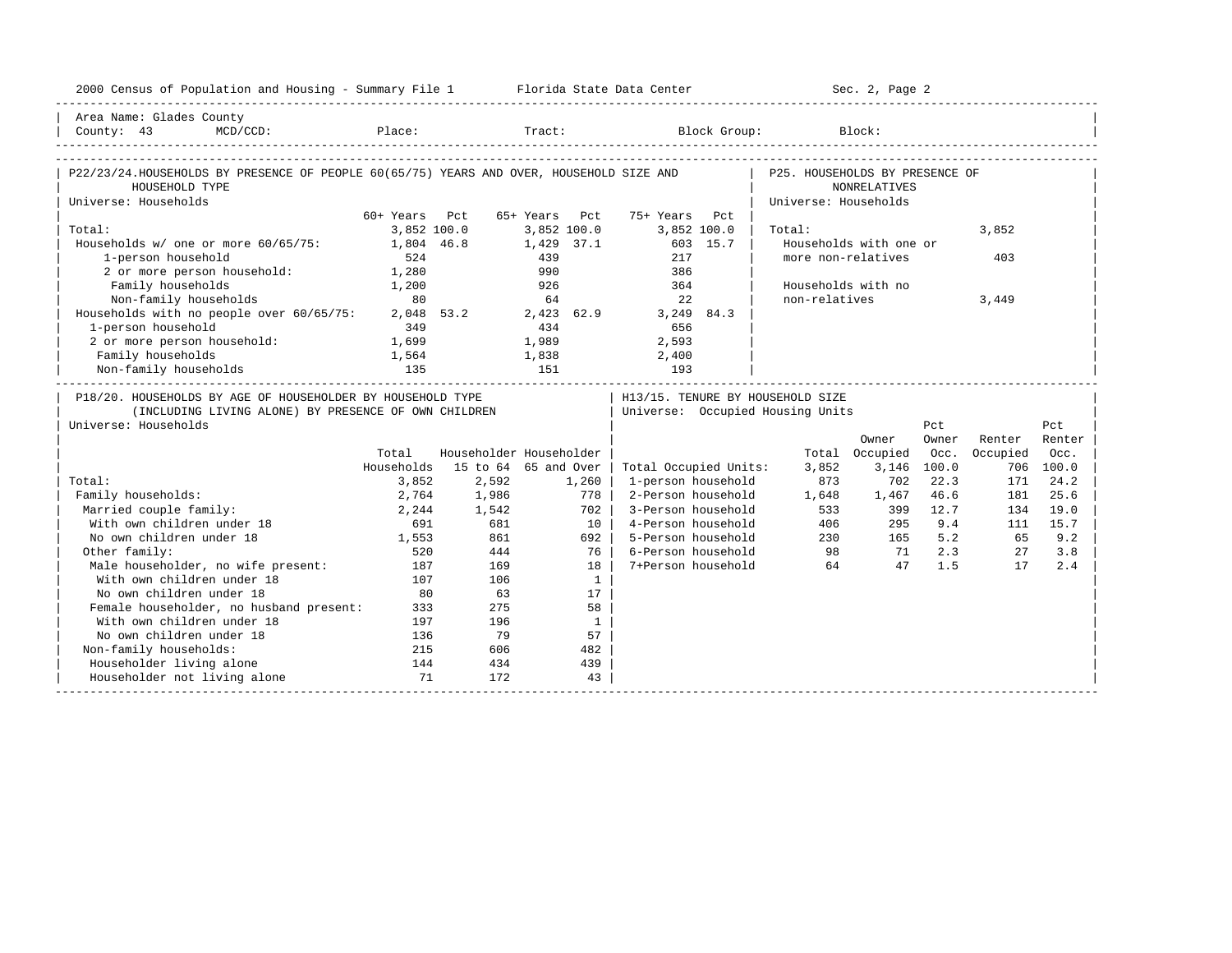|                                                                              |          |                  | 2000 Census of Population and Housing - Summary File 1 |           | Florida State Data Center                               |       |                                                         |                | Sec. 2, Page 3                        |                 |                 |
|------------------------------------------------------------------------------|----------|------------------|--------------------------------------------------------|-----------|---------------------------------------------------------|-------|---------------------------------------------------------|----------------|---------------------------------------|-----------------|-----------------|
| Area Name: Glades County                                                     |          |                  |                                                        |           |                                                         |       |                                                         |                |                                       |                 |                 |
| County: 43                                                                   | MCD/CCD: |                  | Place:                                                 |           | Tract:                                                  |       | Block Group:                                            |                | Block:                                |                 |                 |
|                                                                              |          |                  |                                                        |           |                                                         |       |                                                         |                |                                       |                 |                 |
| P29. RELATIONSHIP BY AGE FOR THE POPULATION UNDER 18 YEARS                   |          |                  |                                                        |           |                                                         |       |                                                         |                |                                       |                 |                 |
| Universe: Population under 18 years                                          |          |                  |                                                        |           |                                                         |       |                                                         |                |                                       |                 |                 |
|                                                                              |          |                  |                                                        |           | ---------------- In Households------------------        |       |                                                         |                | ------------Group Quarters----------- |                 |                 |
|                                                                              |          |                  |                                                        |           | -----Related Child-----                                 |       |                                                         |                |                                       |                 |                 |
|                                                                              |          | Pop. in          | Householder                                            |           | Other                                                   |       |                                                         |                | Institution-                          | Noninstitution- |                 |
|                                                                              |          | Total Households | or Spouse                                              | Own Child | Relatives                                               |       | Nonrelatives                                            | Total          | alized Pop.                           | alized Pop.     |                 |
| Under 18:                                                                    | 2,337    | 2,330            | $\mathbf{1}$                                           | 1,961     | 299                                                     |       | 69                                                      | 7              | 3                                     |                 | $\overline{4}$  |
| Under 3                                                                      | 388      | 384              |                                                        | 309       | 70                                                      |       | 5                                                       | $\overline{4}$ | $\mathbf{1}$                          |                 | 3               |
| 3 and 4 years                                                                | 230      | 228              |                                                        | 194       | 28                                                      |       | 6                                                       | 2              | $\mathbf{1}$                          |                 | $\mathbf{1}$    |
| 5 years                                                                      | 144      | 143              |                                                        | 117       | 23                                                      |       | 3                                                       | $\mathbf{1}$   | $\mathbf{1}$                          |                 | $\mathbf 0$     |
| 6 to 11 years                                                                | 777      | 777              |                                                        | 656       | 101                                                     |       | 20                                                      | $\Omega$       | $\Omega$                              |                 | $\mathbf 0$     |
| 12 and 13 years                                                              | 260      | 260              |                                                        | 228       | 24                                                      |       | 8                                                       | $\Omega$       | $\Omega$                              |                 | $\mathbf 0$     |
| 14 years                                                                     | 127      | 127              |                                                        | 111       | 13                                                      |       | $\overline{3}$                                          | $\Omega$       | $\Omega$                              |                 | $\mathbf 0$     |
| 15 to 17 years                                                               | 410      | 410              |                                                        | 346       | 40                                                      |       | 24                                                      | $\Omega$       | $\Omega$                              |                 | $\Omega$        |
| % Under 3                                                                    | 16.6%    | 16.5%            |                                                        | 15.8%     | 23.4%                                                   |       | 7.2%                                                    | 57.1%          | .0%                                   |                 | 75.0%           |
| % 3 and 4 years                                                              | 9.8%     | 9.8%             |                                                        | 9.9%      | 9.4%                                                    |       | 8.7%                                                    | 28.6%          | .0%                                   |                 | 25.0%           |
| % 5 years                                                                    | 6.2%     | 6.1%             |                                                        | 6.0%      | 7.7%                                                    |       | 4.3%                                                    | 14.3%          | .0%                                   |                 | .0%             |
| % 6 to 11 years                                                              | 33.3%    | 33.4%            |                                                        | 33.5%     | 33.8%                                                   |       | 29.0%                                                   | $.0\%$         | .0%                                   |                 | .0%             |
| % 12 and 13 years                                                            | 11.1%    | 11.2%            |                                                        | 11.6%     | 8.0%                                                    |       | 11.6%                                                   | .0%            | .0%                                   |                 | $.0\%$          |
|                                                                              |          |                  |                                                        | 5.7%      | 4.3%                                                    |       | 4.3%                                                    | $.0\%$         | .0%                                   |                 | .0%             |
| % 14 years                                                                   | 5.4%     | 5.5%             |                                                        |           |                                                         |       |                                                         |                |                                       |                 |                 |
| % 15 to 17 years                                                             | 17.6%    | 17.6%            |                                                        | 17.6%     | 13.4%                                                   |       | 34.8%                                                   | .0%            | .0%                                   |                 | .0 <sup>8</sup> |
| H17. TENURE BY HOUSEHOLD TYPE (INCLUDING LIVING ALONE) BY AGE OF HOUSEHOLDER |          |                  |                                                        |           |                                                         |       |                                                         |                |                                       |                 |                 |
| Universe: Occupied Housing Units                                             |          |                  |                                                        |           |                                                         |       |                                                         |                |                                       |                 |                 |
|                                                                              |          |                  |                                                        |           | Total Owner ------------ Owner Occupied --------------- |       | Total Renter ------------- Renter Occupied ------------ |                |                                       |                 |                 |
|                                                                              |          | Occupied         |                                                        |           | Householder Householder Householder Pct                 |       | Occupied                                                |                | Householder Householder Householder   |                 | Pct             |
|                                                                              |          | Units            | 15 to 34                                               | 35 to 64  | $65+$                                                   | $65+$ | Units                                                   | 15 to 34       | 35 to 64                              | $65+$           | $65+$           |
| Family households:                                                           |          | 2,307            | 296                                                    | 1,262     | 749                                                     | 32.5  | 457                                                     | 189            | 239                                   | 29              | 6.3             |
| Married-couple family:                                                       |          | 1,962            | 214                                                    | 1,068     | 680                                                     | 34.7  | 282                                                     | 99             | 161                                   | 2.2             | 7.8             |
| Other family:                                                                |          | 345              | 82                                                     | 194       | 69                                                      | 20.0  | 175                                                     | 90             | 78                                    | $7\phantom{.0}$ | 4.0             |
| Male householder, no wife                                                    |          | 118              | 27                                                     | 76        | 15                                                      | 12.7  | 69                                                      | 35             | 31                                    | $\overline{3}$  | 4.3             |
| Female hsehldr, no husband                                                   |          | 227              | 55                                                     | 118       | 54                                                      | 23.8  | 106                                                     | 55             | 47                                    | $\overline{4}$  | 3.8             |
| Nonfamily households:                                                        |          | 839              | 49                                                     | 362       | 428                                                     | 51.0  | 249                                                     | 70             | 125                                   | 54              | 21.7            |
| Male householder:                                                            |          | 443              | 38                                                     | 213       | 192                                                     | 43.3  | 175                                                     | 49             | 93                                    | 33              | 18.9            |
| Living alone                                                                 |          | 361              | 25                                                     | 175       | 161                                                     | 44.6  | 113                                                     | 22             | 60                                    | 31              | 27.4            |
| Not living alone                                                             |          | 82               | 13                                                     | 38        | 31 37.8                                                 |       | 62                                                      | 27             | 33                                    | 2               |                 |
| Female householder:                                                          |          | 396              | 11                                                     | 149       | 236                                                     | 59.6  | 74                                                      | 21             | 32                                    | 21              | 3.2<br>28.4     |
| Living alone                                                                 |          | 341              | $\overline{4}$                                         | 111       | 226                                                     | 66.3  | 58                                                      | 11             | 26                                    | 21              | 36.2            |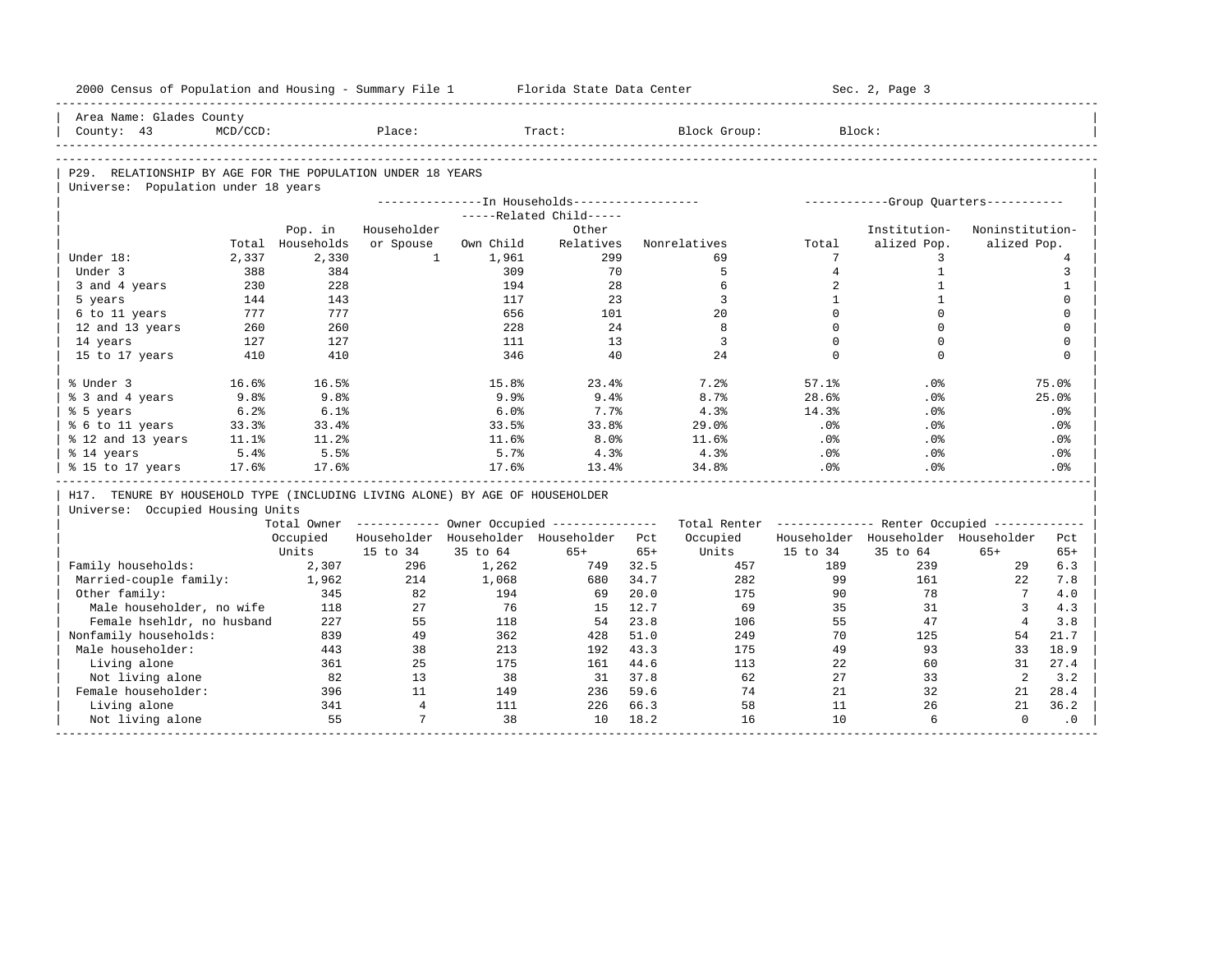| 2000<br>ensus! | and<br>Population | ---<br>Summa:<br>$-$<br>Housing | lorida<br>Data<br>otatt<br>cence. | ، م ج<br>Page<br>$3-1$ |  |
|----------------|-------------------|---------------------------------|-----------------------------------|------------------------|--|
|                |                   |                                 |                                   |                        |  |

| Area Name: Gulf County                                  |         |             |                                       |               |                |            |      |                                                            |                            |                      |                            |                          |                        |
|---------------------------------------------------------|---------|-------------|---------------------------------------|---------------|----------------|------------|------|------------------------------------------------------------|----------------------------|----------------------|----------------------------|--------------------------|------------------------|
| County: 45                                              |         | $MCD/CCD$ : |                                       |               | Place:         |            |      | Tract:<br>Block Group:                                     |                            | Block:               |                            |                          |                        |
|                                                         |         |             |                                       |               |                |            |      |                                                            |                            |                      |                            |                          |                        |
|                                                         |         |             |                                       |               |                |            |      |                                                            |                            |                      |                            |                          |                        |
| P14. SEX BY AGE FOR THE POPULATION UNDER 20 YEARS       |         |             |                                       |               |                |            |      | P38. GROUP QUARTERS POPULATION BY SEX BY AGE BY GQ TYPE    |                            |                      |                            |                          |                        |
| Universe:                                               |         |             | Population Under 20 Years             |               |                |            |      | Universe: Population in Group Quarters                     |                            |                      |                            |                          |                        |
|                                                         | Total   | Pct.        | Male                                  | Pct.          | Female         |            | Pct. |                                                            | Total                      |                      | Male Pct.                  | Female                   | Pct.                   |
| Total                                                   | 3,169   |             | 1,653                                 |               | 1,516          |            |      | Total                                                      | 1,397                      | 1,288                |                            | 109                      |                        |
| <1 year                                                 | 137     | 4.3         | 71                                    | 4.3           |                | 66         | 4.4  | Under 18 Years:                                            | $20^{\circ}$<br>$\Omega$   | 10                   | 1.4                        | 10                       | .8                     |
| 1 year                                                  | 126     | 4.0         |                                       | 67 4.1<br>4.1 |                | 59         | 3.9  | Institutionalized Population:<br>Correctional Institutions | $\Omega$                   | $\Omega$<br>$\Omega$ | .0<br>.0                   | $\Omega$<br>$\Omega$     | $\cdot$ 0              |
| 2 years                                                 | 136     | 4.3<br>4.8  | 68                                    | 5.0           |                | 68         | 4.5  |                                                            | $\Omega$                   | $\Omega$             | .0                         |                          | $\cdot$ 0<br>$\cdot$ 0 |
| 3 years                                                 | 152     | 3.9         | 83                                    | 4.3           |                | 69         | 4.6  | Nursing Homes                                              | $\Omega$                   | $\Omega$             | $\cdot$ 0                  | $\mathbf{0}$<br>$\Omega$ | $\cdot$ 0              |
| 4 years                                                 | 123     | 4.6         | 71                                    | 4.9           |                | 52<br>65   | 3.4  | Other Institutions                                         |                            | 10                   |                            | 10                       |                        |
| 5 years                                                 | 146     |             | 81                                    | 5.5           |                | 72         | 4.3  | Non-Institutional Population:                              | 20<br>$\Omega$             | $\Omega$             | 1.4                        | $\Omega$                 | .8                     |
| 6 years                                                 | 163     | 5.1         | 91                                    | 5.4           |                |            | 4.7  | College Dormitories                                        |                            |                      | $\cdot$ 0                  |                          | $\cdot$ 0              |
| 7 years                                                 | 171     | 5.4         | 90                                    | 5.0           |                | 81         | 5.3  | Military Quarters                                          | $\Omega$                   | $\Omega$             | $\cdot$ 0                  | $\Omega$                 | .0                     |
| 8 years                                                 | 170     | 5.4         | 82                                    |               |                | 88         | 5.8  | Other Noninstitutional GQ 30                               |                            | 10                   | 1.4                        | 10                       | .8                     |
| 9 years                                                 | 157     | 5.0         | 80                                    | 4.8           |                | 77         | 4.4  | 18 to 64 Years:                                            | 1,255                      | 1,232                | 89.8                       | 23                       | 95.7                   |
| 10 years                                                | 187     | 5.9         | 78                                    | 4.7           |                | 109        | 3.9  | Institutionalized Population:                              | 1,235                      | 1,217                | 88.4                       | 18                       | 94.5                   |
| 11 years                                                | 171     | 5.4         | 85                                    | 5.1           |                | 86         | 4.5  | Correctional Institutions                                  | 1,215                      | 1,205 87.0           |                            | 10                       | 93.6                   |
| 12 years                                                | 175     | 5.5         | 79                                    | 4.8           |                | 96         | 4.6  | Nursing Homes                                              | 18                         | 11                   | 1.3                        | $7\overline{ }$          | .9                     |
| 13 years                                                | 180     | 5.7         | 90                                    | 5.4           |                | 90         | 3.4  | Other Institutions                                         | $\overline{\phantom{a}}$ 2 | <sup>1</sup>         | $\cdot$ 1                  | $\overline{1}$           | $\cdot$ 1              |
| 14 years                                                | 157     | 5.0         | 95                                    | 5.7           |                | 62         | 4.3  | Non-Institutional Population:                              | 20                         | 15                   | 1.4                        | .5                       | 1.2                    |
| 15 years                                                | 178     | 5.6         | 89                                    | 5.4           |                | 89         | 4.7  | College Dormitories                                        | $\overline{0}$             | $\Omega$             | $\cdot$ 0                  | $\Omega$                 | $\cdot$ 0              |
| 16 years                                                | 169     | 5.3         | 98                                    | 5.9           |                | 71         | 5.3  | Military Ouarters                                          | $\bigcirc$                 | $\Omega$             | $\cdot$ 0                  | $\Omega$                 | $\cdot$ 0              |
| 17 years                                                | 197     | 6.2         | 100                                   | 6.0           |                | 97         | 5.8  | Other Noninstitutional GQ 30                               |                            | 1.5                  | 1.4                        | -5                       | 1.2                    |
| 18 years                                                | 143 4.5 |             | 83 5.0                                |               |                | 60         | 4.4  | 65 Years and Over:                                         | 122                        | 46                   | 8.7                        | 76                       | 3.6                    |
| 19 years                                                | 131 4.1 |             |                                       | 72 4.4        |                | 59         | 3.9  | Institutionalized Population:                              | 117                        | 44                   | 8.4                        | 73                       | 3.4                    |
|                                                         |         |             |                                       |               |                |            |      | Correctional Institutions                                  | 14                         | 13                   | 1.0                        | $\overline{1}$           | 1.0                    |
|                                                         |         |             |                                       |               |                |            |      | Nursing Homes                                              | 86                         | 27                   | 6.2                        | 59                       | 2.1                    |
| P36. OWN CHILDREN UNDER 18 YEARS BY FAMILY TYPE AND AGE |         |             |                                       |               |                |            |      | Other Institutions                                         | 17                         | $\overline{4}$       | 1.2                        | 13                       | $\cdot$ 3              |
|                                                         |         |             | Universe: Own Children Under 18 Years |               |                |            |      | Non-Institutional Population:                              | $\overline{5}$             | $\overline{a}$       | .4                         | $\overline{3}$           | $\cdot$ 2              |
|                                                         |         |             |                                       |               |                |            |      | College Dormitories                                        | $\Omega$                   | $\Omega$             | $\overline{\phantom{0}}$ . | $\Omega$                 | $\cdot$ 0              |
|                                                         |         |             | In Married                            |               | Male HH        | Female HH  |      | Military Quarters                                          | $\Omega$                   |                      | $0 \qquad .0$              | $\Omega$                 | $\cdot$ 0              |
|                                                         |         |             | Couple                                |               | No Wife        | No Husband |      | Other Noninstitutional GQ                                  | -5                         | $\overline{2}$       | .4                         | 3                        | $\cdot$ 2              |
|                                                         |         |             | Total Families                        |               | Present        | Present    |      |                                                            |                            |                      |                            |                          |                        |
| Total < 18 Years:                                       |         | 2,440       | 1,742                                 |               | 170            |            | 528  |                                                            |                            |                      |                            |                          |                        |
| Under 3 Years                                           |         | 330         | 233                                   |               | 33             |            | 64   |                                                            |                            |                      |                            |                          |                        |
| 3 and 4 Years                                           |         | 232         | 173                                   |               | 14             |            | 45   |                                                            |                            |                      |                            |                          |                        |
| 5 Years                                                 |         | 111         | 75                                    |               | $\overline{8}$ |            | 28   |                                                            |                            |                      |                            |                          |                        |
| 6 to 11 Years                                           |         | 870         | 611                                   |               | 49             |            | 210  |                                                            |                            |                      |                            |                          |                        |
| 12 to 17 Years                                          |         | 897         | 650                                   |               | 66             |            | 181  |                                                            |                            |                      |                            |                          |                        |
|                                                         |         |             |                                       |               |                |            |      |                                                            |                            |                      |                            |                          |                        |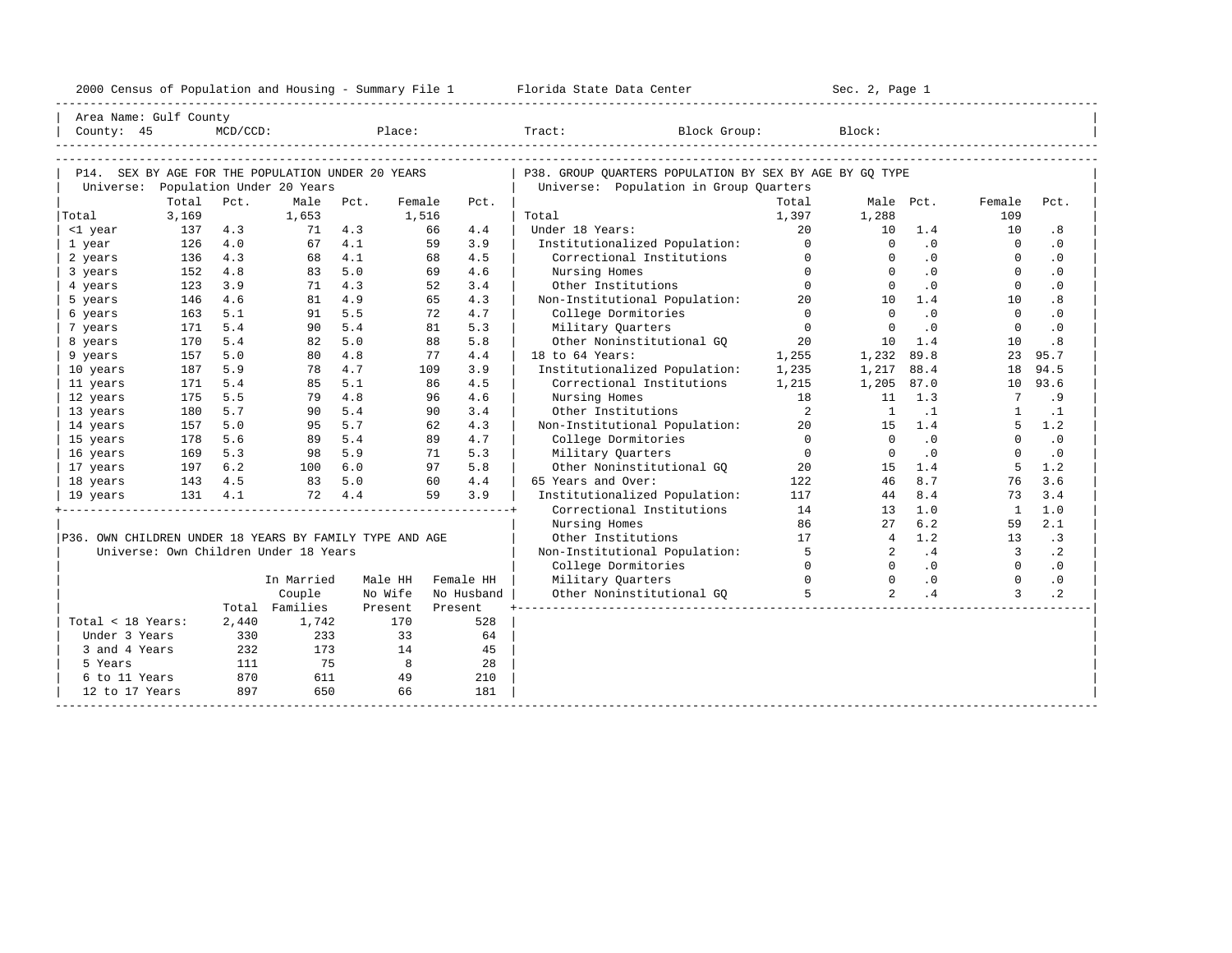| 2000 Census of Population and Housing - Summary File 1 Florida State Data Center                                                                                                                                 |                 |       |                         |                                  | _________________________      | Sec. 2, Page 2         |                |          |           |
|------------------------------------------------------------------------------------------------------------------------------------------------------------------------------------------------------------------|-----------------|-------|-------------------------|----------------------------------|--------------------------------|------------------------|----------------|----------|-----------|
| Area Name: Gulf County                                                                                                                                                                                           |                 |       |                         |                                  |                                |                        |                |          |           |
| $\begin{tabular}{ l l } \hline County: & 45 & McD/CCD: & \textcolor{red}{Place:} & \textcolor{red}{Trace:} & \textcolor{red}{Block Group:} & \textcolor{blue}{Block:} & \textcolor{green}{Block:} \end{tabular}$ |                 |       |                         |                                  |                                |                        |                |          |           |
|                                                                                                                                                                                                                  |                 |       |                         |                                  |                                |                        |                |          |           |
| P22/23/24.HOUSEHOLDS BY PRESENCE OF PEOPLE 60(65/75) YEARS AND OVER, HOUSEHOLD SIZE AND                                                                                                                          |                 |       |                         |                                  | P25. HOUSEHOLDS BY PRESENCE OF |                        |                |          |           |
| HOUSEHOLD TYPE                                                                                                                                                                                                   |                 |       |                         |                                  |                                | <b>NONRELATIVES</b>    |                |          |           |
| Universe: Households                                                                                                                                                                                             |                 |       |                         |                                  | Universe: Households           |                        |                |          |           |
|                                                                                                                                                                                                                  | 60+ Years Pct   |       | 65+ Years Pct           | 75+ Years<br>Pct.                |                                |                        |                |          |           |
| Total:                                                                                                                                                                                                           | 4,931 100.0     |       | 4,931 100.0             | 4,931 100.0                      | Total:                         |                        |                | 4,931    |           |
| Households w/ one or more 60/65/75:                                                                                                                                                                              | 1,980 40.2      |       | 1,536 31.1              | 672 13.6                         |                                | Households with one or |                |          |           |
| 1-person household                                                                                                                                                                                               | 695             |       | 562                     | 301                              | more non-relatives             |                        |                | 330      |           |
| 2 or more person household: 1,285                                                                                                                                                                                |                 |       | 974                     | 371                              |                                |                        |                |          |           |
| Family households                                                                                                                                                                                                | 1,254           |       | 952                     | 363                              |                                | Households with no     |                |          |           |
| Non-family households                                                                                                                                                                                            | $\overline{31}$ |       | 2.2                     | 8                                | non-relatives                  |                        |                | 4,601    |           |
| Households with no people over 60/65/75:                                                                                                                                                                         |                 |       |                         | 2,951 59.8 3,395 68.9 4,259 86.4 |                                |                        |                |          |           |
| 1-person household                                                                                                                                                                                               | 563             |       | 696                     | 957                              |                                |                        |                |          |           |
| 2 or more person household:                                                                                                                                                                                      | 2,388           |       | 2,699                   | 3,302                            |                                |                        |                |          |           |
| Family households                                                                                                                                                                                                | 2,283           |       |                         | 2,585 3,174                      |                                |                        |                |          |           |
| Non-family households                                                                                                                                                                                            |                 |       |                         | 128                              |                                |                        |                |          |           |
| P18/20. HOUSEHOLDS BY AGE OF HOUSEHOLDER BY HOUSEHOLD TYPE                                                                                                                                                       |                 |       |                         | H13/15. TENURE BY HOUSEHOLD SIZE |                                |                        |                |          |           |
| (INCLUDING LIVING ALONE) BY PRESENCE OF OWN CHILDREN                                                                                                                                                             |                 |       |                         | Universe: Occupied Housing Units |                                |                        |                |          |           |
| Universe: Households                                                                                                                                                                                             |                 |       |                         |                                  |                                |                        | Pct            |          | Pct       |
|                                                                                                                                                                                                                  |                 |       |                         |                                  |                                | Owner                  | Owner          | Renter   | Renter    |
|                                                                                                                                                                                                                  | Total           |       | Householder Householder |                                  |                                | Total Occupied         | Occ.           | Occupied | Occ.      |
|                                                                                                                                                                                                                  | Households      |       | 15 to 64 65 and Over    | Total Occupied Units:            | 4,931                          |                        | 3,996 100.0    |          | 935 100.0 |
| Total:                                                                                                                                                                                                           | 4,931           | 3,510 | 1,421                   | 1-person household               | 1,258                          | 938                    | 23.5           | 320      | 34.2      |
| Family households:                                                                                                                                                                                               | 3,537           | 2,695 | 842                     | 2-Person household               | 1,852                          | 1,615                  | 40.4           | 237      | 25.3      |
| Married couple family:                                                                                                                                                                                           | 2,737           | 2,062 | 675                     | 3-Person household               | 817                            |                        | 641 16.0       | 176      | 18.8      |
| With own children under 18                                                                                                                                                                                       | 987             | 980   | 7 <sup>1</sup>          | 4-Person household               |                                | 817<br>650             | 531 13.3       | 119      | 12.7      |
| No own children under 18                                                                                                                                                                                         | 1,750           | 1,082 | 668                     | 5-Person household               |                                | 251<br>187             | 4.7            | 64       | 6.8       |
| Other family:                                                                                                                                                                                                    | 800             | 633   | 167                     | 6-Person household               |                                | 71 58 1.5              |                | 1.3      | 1.4       |
| Male householder, no wife present:                                                                                                                                                                               | 215             | 169   | 46                      | 7+Person household               | $\overline{32}$                | 26                     | $\overline{7}$ | 6        | .6        |
| With own children under 18                                                                                                                                                                                       | 111             | 109   | $\overline{a}$          |                                  |                                |                        |                |          |           |
| No own children under 18                                                                                                                                                                                         | 104             | 60    | 44                      |                                  |                                |                        |                |          |           |
| Female householder, no husband present:                                                                                                                                                                          | 585             | 464   | 121                     |                                  |                                |                        |                |          |           |
| With own children under 18                                                                                                                                                                                       | 302             | 301   | $\overline{1}$          |                                  |                                |                        |                |          |           |
| No own children under 18                                                                                                                                                                                         | 283             | 163   | 120                     |                                  |                                |                        |                |          |           |
| Non-family households:                                                                                                                                                                                           | 136             | 815   | 579                     |                                  |                                |                        |                |          |           |
| Householder living alone                                                                                                                                                                                         | 80              | 696   | 562                     |                                  |                                |                        |                |          |           |
| Householder not living alone                                                                                                                                                                                     | 56              | 119   | 17                      |                                  |                                |                        |                |          |           |
|                                                                                                                                                                                                                  |                 |       |                         |                                  |                                |                        |                |          |           |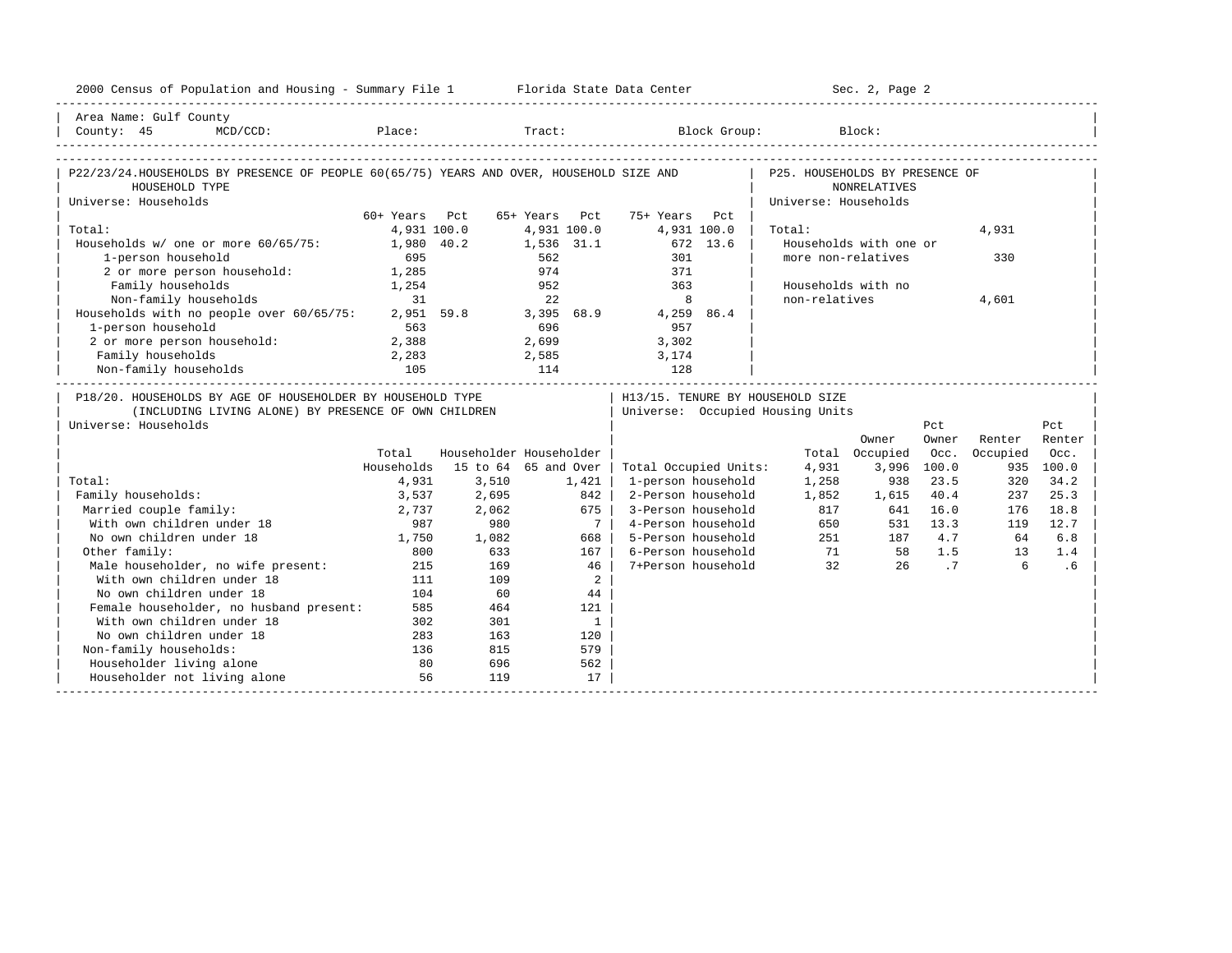| 2000 Census of Population and Housing - Summary File 1                       |             |                  |             |           | Florida State Data Center                                                |       |                                                         |                       | Sec. 2, Page 3                        |                 |                 |
|------------------------------------------------------------------------------|-------------|------------------|-------------|-----------|--------------------------------------------------------------------------|-------|---------------------------------------------------------|-----------------------|---------------------------------------|-----------------|-----------------|
| Area Name: Gulf County                                                       |             |                  |             |           |                                                                          |       |                                                         |                       |                                       |                 |                 |
| County: 45                                                                   | $MCD/CCD$ : |                  | Place:      |           | Tract:                                                                   |       | Block Group:                                            | Block:                |                                       |                 |                 |
|                                                                              |             |                  |             |           |                                                                          |       |                                                         |                       |                                       |                 |                 |
| P29. RELATIONSHIP BY AGE FOR THE POPULATION UNDER 18 YEARS                   |             |                  |             |           |                                                                          |       |                                                         |                       |                                       |                 |                 |
| Universe: Population under 18 years                                          |             |                  |             |           |                                                                          |       |                                                         |                       |                                       |                 |                 |
|                                                                              |             |                  |             |           | ---------------In Households-----------------<br>-----Related Child----- |       |                                                         |                       | ------------Group Quarters----------- |                 |                 |
|                                                                              |             | Pop. in          | Householder |           | Other                                                                    |       |                                                         |                       | Institution-                          | Noninstitution- |                 |
|                                                                              |             | Total Households | or Spouse   | Own Child | Relatives                                                                |       | Nonrelatives                                            | Total                 | alized Pop.                           | alized Pop.     |                 |
| Under 18:                                                                    | 2,895       | 2,875            | 6           | 2,440     | 350                                                                      |       | 79                                                      | 20                    | $\mathbf{0}$                          |                 | 20              |
| Under 3                                                                      | 399         | 399              |             | 330       | 61                                                                       |       | 8                                                       | $\Omega$              | $\mathbf 0$                           |                 | $\Omega$        |
| 3 and 4 years                                                                | 275         | 275              |             | 232       | 36                                                                       |       | $7\phantom{.0}$                                         | $\Omega$              | $\mathbf 0$                           |                 | $\mathbf 0$     |
| 5 years                                                                      | 146         | 145              |             | 111       | 29                                                                       |       | 5                                                       | $\mathbf{1}$          | $\Omega$                              |                 | $\mathbf{1}$    |
| 6 to 11 years                                                                | 1,019       | 1,012            |             | 870       | 112                                                                      |       | 30                                                      | $7\phantom{.0}$       | $\Omega$                              |                 | $7\phantom{.0}$ |
| 12 and 13 years                                                              | 355         | 353              |             | 310       | 35                                                                       |       | 8                                                       | $\overline{2}$        | $\Omega$                              |                 | 2               |
| 14 years                                                                     | 157         | 154              |             | 136       | 16                                                                       |       | 2                                                       | 3                     | $\mathbf 0$                           |                 | 3               |
| 15 to 17 years                                                               | 538         | 531              |             | 451       | 61                                                                       |       | 19                                                      | 7                     | $\Omega$                              |                 | $7\phantom{.0}$ |
|                                                                              |             |                  |             |           |                                                                          |       |                                                         |                       |                                       |                 |                 |
| % Under 3                                                                    | 13.8%       | 13.9%            |             | 13.5%     | 17.4%                                                                    |       | 10.1%                                                   | .0%                   | .0%                                   |                 | .0%             |
| % 3 and 4 years                                                              | 9.5%        | 9.6%             |             | 9.5%      | 10.3%                                                                    |       | 8.9%                                                    | .0%                   | .0%                                   |                 | .0%             |
| % 5 years                                                                    | 5.1%        | 5.1%             |             | 4.5%      | 8.3%                                                                     |       | 6.3%                                                    | 5.0%                  | .0%                                   |                 | 5.0%            |
| % 6 to 11 years                                                              | 35.3%       | 35.3%            |             | 35.7%     | 32.0%                                                                    |       | 38.0%                                                   | 35.0%                 | .0%                                   |                 | 35.0%           |
| % 12 and 13 years                                                            | 12.3%       | 12.3%            |             | 12.7%     | 10.0%                                                                    |       | 10.1%                                                   | 10.0%                 | .0%                                   |                 | 10.0%           |
| % 14 years                                                                   | 5.4%        | 5.4%             |             | 5.6%      | 4.6%                                                                     |       | 2.5%                                                    | 15.0%                 | $.0\%$                                |                 | 15.0%           |
| % 15 to 17 years                                                             | 18.6%       | 18.5%            |             | 18.5%     | 17.4%                                                                    |       | 24.1%                                                   | 35.0%                 | .0%                                   |                 | 35.0%           |
|                                                                              |             |                  |             |           |                                                                          |       |                                                         |                       |                                       |                 |                 |
| H17. TENURE BY HOUSEHOLD TYPE (INCLUDING LIVING ALONE) BY AGE OF HOUSEHOLDER |             |                  |             |           |                                                                          |       |                                                         |                       |                                       |                 |                 |
| Universe: Occupied Housing Units                                             |             |                  |             |           |                                                                          |       |                                                         |                       |                                       |                 |                 |
|                                                                              |             |                  |             |           | Total Owner ------------ Owner Occupied --------------                   |       | Total Renter ------------- Renter Occupied ------------ |                       |                                       |                 |                 |
|                                                                              |             | Occupied         |             |           | Householder Householder Householder Pct                                  |       | Occupied                                                |                       | Householder Householder Householder   |                 | Pct             |
|                                                                              |             | Units            | 15 to 34    | 35 to 64  | $65+$                                                                    | $65+$ | Units                                                   | 15 to 34              | 35 to 64                              | $65+$           | $65+$           |
| Family households:                                                           |             | 2,975            | 360         | 1,822     | 793                                                                      | 26.7  | 562                                                     | 223                   | 290                                   | 49              | 8.7             |
| Married-couple family:                                                       |             | 2,433            | 271         | 1,516     | 646                                                                      | 26.6  | 304                                                     | 111                   | 164                                   | 29              | 9.5             |
| Other family:                                                                |             | 542              | 89          | 306       | 147                                                                      | 27.1  | 258                                                     | 112                   | 126                                   | 20              | 7.8             |
| Male householder, no wife                                                    |             | 162              | 2.4         | 98        | 40                                                                       | 24.7  | 53                                                      | 16                    | 31                                    | 6               | 11.3            |
| Female hsehldr, no husband                                                   |             | 380              | 65          | 208       | 107                                                                      | 28.2  | 205                                                     | 96                    | 95                                    | 14              | 6.8             |
| Nonfamily households:                                                        |             | 1,021            | 69          | 489       | 463                                                                      | 45.3  | 373                                                     | 66                    | 191                                   | 116             | 31.1            |
| Male householder:                                                            |             | 468              | 54          | 266       | 148                                                                      | 31.6  | 191                                                     | 44                    | 107                                   | 40              | 20.9            |
|                                                                              |             | 422              | 44          | 237       | 141                                                                      | 33.4  | 157                                                     | 29                    | 89                                    | 39              | 24.8            |
| Living alone                                                                 |             |                  |             | 29        | $\overline{7}$                                                           | 15.2  | 34                                                      | 15                    | 18                                    | $\mathbf{1}$    | 2.9             |
| Not living alone                                                             |             | 46               | 10          |           |                                                                          |       |                                                         |                       |                                       |                 |                 |
| Female householder:                                                          |             | 553              | 15          | 223       | 315                                                                      | 57.0  | 182                                                     | 22                    | 84                                    | 76              |                 |
| Living alone                                                                 |             | 516              | 9<br>6      | 198       | 309                                                                      | 59.9  | 163                                                     | 15<br>$7\overline{ }$ | 75<br>9                               | 73              | 41.8<br>44.8    |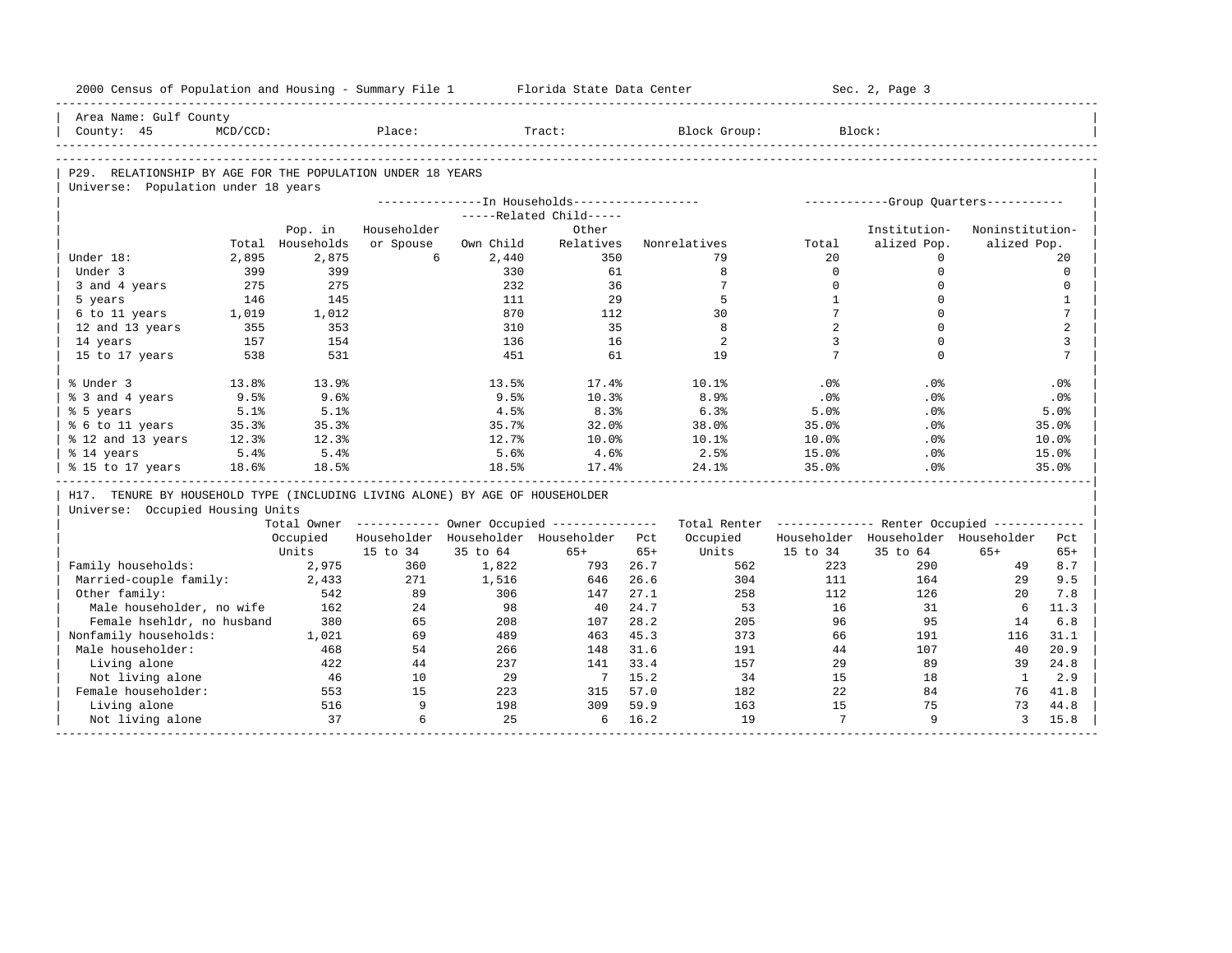| 2000 Census of Population and Housing - Summary File 1 |  | Florida State Data Center | Sec. 2, Page 1 |
|--------------------------------------------------------|--|---------------------------|----------------|
|--------------------------------------------------------|--|---------------------------|----------------|

| P14. SEX BY AGE FOR THE POPULATION UNDER 20 YEARS<br>P38. GROUP OUARTERS POPULATION BY SEX BY AGE BY GO TYPE<br>Universe: Population Under 20 Years<br>Universe: Population in Group Quarters<br>Total<br>Male<br>Pct.<br>Pct.<br>Female<br>Pct.<br>Total<br>Male Pct.<br>Female<br>Pct.<br>3,469<br>Total<br>1,814<br>1,655<br>Total<br>2,501<br>2,420<br>81<br>6.0<br>56<br>2.2<br>2.3<br>5.4<br>89 4.9<br>100<br>Under 18 Years:<br>$\Omega$<br><1 year<br>189<br>56<br>56<br>2.3<br>4.8<br>81 4.5<br>87<br>5.3<br>Institutionalized Population:<br>56<br>2.2<br>1 year<br>168<br>$\Omega$<br>4.7<br>82 4.5<br>4.8<br>Correctional Institutions<br>162<br>80<br>14<br>.6<br>$\Omega$<br>.6<br>2 years<br>14<br>4.3<br>84 4.6<br>$\bigcap$<br>149<br>3.9<br>Nursing Homes<br>$\cap$<br>.0<br>$\cdot$ 0<br>3 years<br>65<br>$\Omega$<br>42.<br>5.0<br>5.5<br>73<br>4.4<br>$\Omega$<br>1.7<br>172<br>99<br>Other Institutions<br>42<br>1.7<br>4 years<br>4.5<br>4.7<br>Non-Institutional Population:<br>$\cap$<br>$\cdot$ 0<br>160<br>4.6<br>82<br>78<br>$\Omega$<br>.0<br>5 years<br>$\Omega$<br>4.6<br>4.7<br>$\Omega$<br>4.6<br>77<br>College Dormitories<br>$\cdot$ 0<br>6 years<br>161<br>84<br>$\Omega$<br>$\cdot$ 0<br>$\Omega$<br>$\Omega$<br>$\Omega$<br>5.0<br>4.9<br>87<br>5.3<br>$\Omega$<br>.0<br>$\cdot$ 0<br>175<br>88<br>Military Quarters<br>7 years<br>148<br>4.3<br>74 4.1<br>74<br>4.5<br>Other Noninstitutional GO<br>$\overline{0}$<br>$\Omega$<br>$\cdot$ 0<br>$\Omega$<br>$\cdot$ 0<br>8 years<br>4.4<br>5.1<br>6.0<br>18 to 64 Years:<br>2,329<br>$2,316$ 93.1<br>13<br>95.7<br>177<br>79<br>98<br>9 years<br>5.5<br>95.2<br>5.3<br>5.3<br>92.4<br>184<br>99<br>85<br>Institutionalized Population:<br>2,312<br>2,305<br>7<br>10 years<br>5.2<br>188<br>5.4<br>95<br>4.8<br>Correctional Institutions<br>92.1<br>95.0<br>11 years<br>93<br>2,304<br>2,299<br>.5<br>4.3<br>3.8<br>3.9<br>$\overline{a}$<br>$\cdot$ 0<br>12 years<br>150<br>69<br>81<br>Nursing Homes<br>$\Omega$<br>$\cdot$ 1<br>2<br>4.9<br>4.4<br>$\cdot$ 2<br>175<br>5.0<br>88<br>87<br>Other Institutions<br>6<br>$\cdot$ 2<br>13 years<br>6<br>$\Omega$<br>5.4<br>. 5<br>191<br>5.5<br>4.7<br>Non-Institutional Population:<br>17<br>.7<br>14 years<br>98<br>93<br>11<br>5.7<br>6.3<br>College Dormitories<br>$\Omega$<br>.0<br>15 years<br>198<br>115<br>83<br>4.7<br>$\bigcap$<br>$\Omega$<br>$\cdot$ 0<br>$\Omega$<br>$\overline{0}$<br>.0<br>$\Omega$<br>186<br>5.4<br>6.1<br>75<br>5.3<br>Military Quarters<br>$\cdot$ 0<br>16 years<br>111<br>204 5.9<br>5.7<br>.5<br>4.5<br>Other Noninstitutional GO<br>.7<br>6<br>17 years<br>103<br>101<br>17<br>11<br>98 5.4<br>6.0<br>65 Years and Over:<br>48<br>18 years<br>154 4.4<br>56<br>116<br>4.6<br>68<br>2.0<br>5.3<br>5.3<br>178 5.1<br>82<br>Institutionalized Population:<br>96<br>45<br>3.8<br>1.9<br>96 —<br>51<br>19 years<br>1.5<br>Correctional Institutions<br>38<br>1.5<br>37<br>$\overline{1}$<br>58<br>2.3<br>$\cdot$ 3<br>Nursing Homes<br>$\mathsf{R}$<br>50<br>P36. OWN CHILDREN UNDER 18 YEARS BY FAMILY TYPE AND AGE<br>Other Institutions<br>$\bigcap$<br>.0<br>$\cdot$ 0<br>$\Omega$<br>$\overline{0}$<br>Universe: Own Children Under 18 Years<br>.8<br>Non-Institutional Population:<br>20<br>3<br>17<br>$\cdot$ 1<br>$\Omega$<br>.0<br>$\Omega$<br>.0<br>College Dormitories<br>$\Omega$<br>Military Ouarters<br>$\Omega$<br>$\cdot$ 0<br>$\circ$<br>In Married<br>Male HH<br>Female HH<br>$\bigcirc$<br>$\cdot$ 0<br>20<br>$\mathbf{R}$<br>.8<br>$\cdot$ 1<br>Couple<br>No Wife<br>Other Noninstitutional GO<br>17<br>No Husband<br>Total Families<br>Present<br>Present<br>Total < 18 Years:<br>2,503<br>172<br>708<br>1,623<br>33<br>Under 3 Years<br>396<br>243<br>120<br>265<br>185<br>22<br>3 and 4 Years<br>58<br>86<br>$5^{\circ}$<br>125<br>34<br>5 Years<br>836<br>540<br>59<br>237<br>6 to 11 Years<br>881<br>569<br>53<br>259<br>12 to 17 Years | County: 47 | Area Name: Hamilton County | $MCD/CCD$ : |  | Place: |  | Block Group:<br>Tract: | Block: |  |  |
|--------------------------------------------------------------------------------------------------------------------------------------------------------------------------------------------------------------------------------------------------------------------------------------------------------------------------------------------------------------------------------------------------------------------------------------------------------------------------------------------------------------------------------------------------------------------------------------------------------------------------------------------------------------------------------------------------------------------------------------------------------------------------------------------------------------------------------------------------------------------------------------------------------------------------------------------------------------------------------------------------------------------------------------------------------------------------------------------------------------------------------------------------------------------------------------------------------------------------------------------------------------------------------------------------------------------------------------------------------------------------------------------------------------------------------------------------------------------------------------------------------------------------------------------------------------------------------------------------------------------------------------------------------------------------------------------------------------------------------------------------------------------------------------------------------------------------------------------------------------------------------------------------------------------------------------------------------------------------------------------------------------------------------------------------------------------------------------------------------------------------------------------------------------------------------------------------------------------------------------------------------------------------------------------------------------------------------------------------------------------------------------------------------------------------------------------------------------------------------------------------------------------------------------------------------------------------------------------------------------------------------------------------------------------------------------------------------------------------------------------------------------------------------------------------------------------------------------------------------------------------------------------------------------------------------------------------------------------------------------------------------------------------------------------------------------------------------------------------------------------------------------------------------------------------------------------------------------------------------------------------------------------------------------------------------------------------------------------------------------------------------------------------------------------------------------------------------------------------------------------------------------------------------------------------------------------------------------------------------------------------------------------------------------------------------------------------------------------------------------------------------------------------------------------------------------------------------------------------------------------------------------------------------------------------------------|------------|----------------------------|-------------|--|--------|--|------------------------|--------|--|--|
|                                                                                                                                                                                                                                                                                                                                                                                                                                                                                                                                                                                                                                                                                                                                                                                                                                                                                                                                                                                                                                                                                                                                                                                                                                                                                                                                                                                                                                                                                                                                                                                                                                                                                                                                                                                                                                                                                                                                                                                                                                                                                                                                                                                                                                                                                                                                                                                                                                                                                                                                                                                                                                                                                                                                                                                                                                                                                                                                                                                                                                                                                                                                                                                                                                                                                                                                                                                                                                                                                                                                                                                                                                                                                                                                                                                                                                                                                                                                      |            |                            |             |  |        |  |                        |        |  |  |
|                                                                                                                                                                                                                                                                                                                                                                                                                                                                                                                                                                                                                                                                                                                                                                                                                                                                                                                                                                                                                                                                                                                                                                                                                                                                                                                                                                                                                                                                                                                                                                                                                                                                                                                                                                                                                                                                                                                                                                                                                                                                                                                                                                                                                                                                                                                                                                                                                                                                                                                                                                                                                                                                                                                                                                                                                                                                                                                                                                                                                                                                                                                                                                                                                                                                                                                                                                                                                                                                                                                                                                                                                                                                                                                                                                                                                                                                                                                                      |            |                            |             |  |        |  |                        |        |  |  |
|                                                                                                                                                                                                                                                                                                                                                                                                                                                                                                                                                                                                                                                                                                                                                                                                                                                                                                                                                                                                                                                                                                                                                                                                                                                                                                                                                                                                                                                                                                                                                                                                                                                                                                                                                                                                                                                                                                                                                                                                                                                                                                                                                                                                                                                                                                                                                                                                                                                                                                                                                                                                                                                                                                                                                                                                                                                                                                                                                                                                                                                                                                                                                                                                                                                                                                                                                                                                                                                                                                                                                                                                                                                                                                                                                                                                                                                                                                                                      |            |                            |             |  |        |  |                        |        |  |  |
|                                                                                                                                                                                                                                                                                                                                                                                                                                                                                                                                                                                                                                                                                                                                                                                                                                                                                                                                                                                                                                                                                                                                                                                                                                                                                                                                                                                                                                                                                                                                                                                                                                                                                                                                                                                                                                                                                                                                                                                                                                                                                                                                                                                                                                                                                                                                                                                                                                                                                                                                                                                                                                                                                                                                                                                                                                                                                                                                                                                                                                                                                                                                                                                                                                                                                                                                                                                                                                                                                                                                                                                                                                                                                                                                                                                                                                                                                                                                      |            |                            |             |  |        |  |                        |        |  |  |
|                                                                                                                                                                                                                                                                                                                                                                                                                                                                                                                                                                                                                                                                                                                                                                                                                                                                                                                                                                                                                                                                                                                                                                                                                                                                                                                                                                                                                                                                                                                                                                                                                                                                                                                                                                                                                                                                                                                                                                                                                                                                                                                                                                                                                                                                                                                                                                                                                                                                                                                                                                                                                                                                                                                                                                                                                                                                                                                                                                                                                                                                                                                                                                                                                                                                                                                                                                                                                                                                                                                                                                                                                                                                                                                                                                                                                                                                                                                                      |            |                            |             |  |        |  |                        |        |  |  |
|                                                                                                                                                                                                                                                                                                                                                                                                                                                                                                                                                                                                                                                                                                                                                                                                                                                                                                                                                                                                                                                                                                                                                                                                                                                                                                                                                                                                                                                                                                                                                                                                                                                                                                                                                                                                                                                                                                                                                                                                                                                                                                                                                                                                                                                                                                                                                                                                                                                                                                                                                                                                                                                                                                                                                                                                                                                                                                                                                                                                                                                                                                                                                                                                                                                                                                                                                                                                                                                                                                                                                                                                                                                                                                                                                                                                                                                                                                                                      |            |                            |             |  |        |  |                        |        |  |  |
|                                                                                                                                                                                                                                                                                                                                                                                                                                                                                                                                                                                                                                                                                                                                                                                                                                                                                                                                                                                                                                                                                                                                                                                                                                                                                                                                                                                                                                                                                                                                                                                                                                                                                                                                                                                                                                                                                                                                                                                                                                                                                                                                                                                                                                                                                                                                                                                                                                                                                                                                                                                                                                                                                                                                                                                                                                                                                                                                                                                                                                                                                                                                                                                                                                                                                                                                                                                                                                                                                                                                                                                                                                                                                                                                                                                                                                                                                                                                      |            |                            |             |  |        |  |                        |        |  |  |
|                                                                                                                                                                                                                                                                                                                                                                                                                                                                                                                                                                                                                                                                                                                                                                                                                                                                                                                                                                                                                                                                                                                                                                                                                                                                                                                                                                                                                                                                                                                                                                                                                                                                                                                                                                                                                                                                                                                                                                                                                                                                                                                                                                                                                                                                                                                                                                                                                                                                                                                                                                                                                                                                                                                                                                                                                                                                                                                                                                                                                                                                                                                                                                                                                                                                                                                                                                                                                                                                                                                                                                                                                                                                                                                                                                                                                                                                                                                                      |            |                            |             |  |        |  |                        |        |  |  |
|                                                                                                                                                                                                                                                                                                                                                                                                                                                                                                                                                                                                                                                                                                                                                                                                                                                                                                                                                                                                                                                                                                                                                                                                                                                                                                                                                                                                                                                                                                                                                                                                                                                                                                                                                                                                                                                                                                                                                                                                                                                                                                                                                                                                                                                                                                                                                                                                                                                                                                                                                                                                                                                                                                                                                                                                                                                                                                                                                                                                                                                                                                                                                                                                                                                                                                                                                                                                                                                                                                                                                                                                                                                                                                                                                                                                                                                                                                                                      |            |                            |             |  |        |  |                        |        |  |  |
|                                                                                                                                                                                                                                                                                                                                                                                                                                                                                                                                                                                                                                                                                                                                                                                                                                                                                                                                                                                                                                                                                                                                                                                                                                                                                                                                                                                                                                                                                                                                                                                                                                                                                                                                                                                                                                                                                                                                                                                                                                                                                                                                                                                                                                                                                                                                                                                                                                                                                                                                                                                                                                                                                                                                                                                                                                                                                                                                                                                                                                                                                                                                                                                                                                                                                                                                                                                                                                                                                                                                                                                                                                                                                                                                                                                                                                                                                                                                      |            |                            |             |  |        |  |                        |        |  |  |
|                                                                                                                                                                                                                                                                                                                                                                                                                                                                                                                                                                                                                                                                                                                                                                                                                                                                                                                                                                                                                                                                                                                                                                                                                                                                                                                                                                                                                                                                                                                                                                                                                                                                                                                                                                                                                                                                                                                                                                                                                                                                                                                                                                                                                                                                                                                                                                                                                                                                                                                                                                                                                                                                                                                                                                                                                                                                                                                                                                                                                                                                                                                                                                                                                                                                                                                                                                                                                                                                                                                                                                                                                                                                                                                                                                                                                                                                                                                                      |            |                            |             |  |        |  |                        |        |  |  |
|                                                                                                                                                                                                                                                                                                                                                                                                                                                                                                                                                                                                                                                                                                                                                                                                                                                                                                                                                                                                                                                                                                                                                                                                                                                                                                                                                                                                                                                                                                                                                                                                                                                                                                                                                                                                                                                                                                                                                                                                                                                                                                                                                                                                                                                                                                                                                                                                                                                                                                                                                                                                                                                                                                                                                                                                                                                                                                                                                                                                                                                                                                                                                                                                                                                                                                                                                                                                                                                                                                                                                                                                                                                                                                                                                                                                                                                                                                                                      |            |                            |             |  |        |  |                        |        |  |  |
|                                                                                                                                                                                                                                                                                                                                                                                                                                                                                                                                                                                                                                                                                                                                                                                                                                                                                                                                                                                                                                                                                                                                                                                                                                                                                                                                                                                                                                                                                                                                                                                                                                                                                                                                                                                                                                                                                                                                                                                                                                                                                                                                                                                                                                                                                                                                                                                                                                                                                                                                                                                                                                                                                                                                                                                                                                                                                                                                                                                                                                                                                                                                                                                                                                                                                                                                                                                                                                                                                                                                                                                                                                                                                                                                                                                                                                                                                                                                      |            |                            |             |  |        |  |                        |        |  |  |
|                                                                                                                                                                                                                                                                                                                                                                                                                                                                                                                                                                                                                                                                                                                                                                                                                                                                                                                                                                                                                                                                                                                                                                                                                                                                                                                                                                                                                                                                                                                                                                                                                                                                                                                                                                                                                                                                                                                                                                                                                                                                                                                                                                                                                                                                                                                                                                                                                                                                                                                                                                                                                                                                                                                                                                                                                                                                                                                                                                                                                                                                                                                                                                                                                                                                                                                                                                                                                                                                                                                                                                                                                                                                                                                                                                                                                                                                                                                                      |            |                            |             |  |        |  |                        |        |  |  |
|                                                                                                                                                                                                                                                                                                                                                                                                                                                                                                                                                                                                                                                                                                                                                                                                                                                                                                                                                                                                                                                                                                                                                                                                                                                                                                                                                                                                                                                                                                                                                                                                                                                                                                                                                                                                                                                                                                                                                                                                                                                                                                                                                                                                                                                                                                                                                                                                                                                                                                                                                                                                                                                                                                                                                                                                                                                                                                                                                                                                                                                                                                                                                                                                                                                                                                                                                                                                                                                                                                                                                                                                                                                                                                                                                                                                                                                                                                                                      |            |                            |             |  |        |  |                        |        |  |  |
|                                                                                                                                                                                                                                                                                                                                                                                                                                                                                                                                                                                                                                                                                                                                                                                                                                                                                                                                                                                                                                                                                                                                                                                                                                                                                                                                                                                                                                                                                                                                                                                                                                                                                                                                                                                                                                                                                                                                                                                                                                                                                                                                                                                                                                                                                                                                                                                                                                                                                                                                                                                                                                                                                                                                                                                                                                                                                                                                                                                                                                                                                                                                                                                                                                                                                                                                                                                                                                                                                                                                                                                                                                                                                                                                                                                                                                                                                                                                      |            |                            |             |  |        |  |                        |        |  |  |
|                                                                                                                                                                                                                                                                                                                                                                                                                                                                                                                                                                                                                                                                                                                                                                                                                                                                                                                                                                                                                                                                                                                                                                                                                                                                                                                                                                                                                                                                                                                                                                                                                                                                                                                                                                                                                                                                                                                                                                                                                                                                                                                                                                                                                                                                                                                                                                                                                                                                                                                                                                                                                                                                                                                                                                                                                                                                                                                                                                                                                                                                                                                                                                                                                                                                                                                                                                                                                                                                                                                                                                                                                                                                                                                                                                                                                                                                                                                                      |            |                            |             |  |        |  |                        |        |  |  |
|                                                                                                                                                                                                                                                                                                                                                                                                                                                                                                                                                                                                                                                                                                                                                                                                                                                                                                                                                                                                                                                                                                                                                                                                                                                                                                                                                                                                                                                                                                                                                                                                                                                                                                                                                                                                                                                                                                                                                                                                                                                                                                                                                                                                                                                                                                                                                                                                                                                                                                                                                                                                                                                                                                                                                                                                                                                                                                                                                                                                                                                                                                                                                                                                                                                                                                                                                                                                                                                                                                                                                                                                                                                                                                                                                                                                                                                                                                                                      |            |                            |             |  |        |  |                        |        |  |  |
|                                                                                                                                                                                                                                                                                                                                                                                                                                                                                                                                                                                                                                                                                                                                                                                                                                                                                                                                                                                                                                                                                                                                                                                                                                                                                                                                                                                                                                                                                                                                                                                                                                                                                                                                                                                                                                                                                                                                                                                                                                                                                                                                                                                                                                                                                                                                                                                                                                                                                                                                                                                                                                                                                                                                                                                                                                                                                                                                                                                                                                                                                                                                                                                                                                                                                                                                                                                                                                                                                                                                                                                                                                                                                                                                                                                                                                                                                                                                      |            |                            |             |  |        |  |                        |        |  |  |
|                                                                                                                                                                                                                                                                                                                                                                                                                                                                                                                                                                                                                                                                                                                                                                                                                                                                                                                                                                                                                                                                                                                                                                                                                                                                                                                                                                                                                                                                                                                                                                                                                                                                                                                                                                                                                                                                                                                                                                                                                                                                                                                                                                                                                                                                                                                                                                                                                                                                                                                                                                                                                                                                                                                                                                                                                                                                                                                                                                                                                                                                                                                                                                                                                                                                                                                                                                                                                                                                                                                                                                                                                                                                                                                                                                                                                                                                                                                                      |            |                            |             |  |        |  |                        |        |  |  |
|                                                                                                                                                                                                                                                                                                                                                                                                                                                                                                                                                                                                                                                                                                                                                                                                                                                                                                                                                                                                                                                                                                                                                                                                                                                                                                                                                                                                                                                                                                                                                                                                                                                                                                                                                                                                                                                                                                                                                                                                                                                                                                                                                                                                                                                                                                                                                                                                                                                                                                                                                                                                                                                                                                                                                                                                                                                                                                                                                                                                                                                                                                                                                                                                                                                                                                                                                                                                                                                                                                                                                                                                                                                                                                                                                                                                                                                                                                                                      |            |                            |             |  |        |  |                        |        |  |  |
|                                                                                                                                                                                                                                                                                                                                                                                                                                                                                                                                                                                                                                                                                                                                                                                                                                                                                                                                                                                                                                                                                                                                                                                                                                                                                                                                                                                                                                                                                                                                                                                                                                                                                                                                                                                                                                                                                                                                                                                                                                                                                                                                                                                                                                                                                                                                                                                                                                                                                                                                                                                                                                                                                                                                                                                                                                                                                                                                                                                                                                                                                                                                                                                                                                                                                                                                                                                                                                                                                                                                                                                                                                                                                                                                                                                                                                                                                                                                      |            |                            |             |  |        |  |                        |        |  |  |
|                                                                                                                                                                                                                                                                                                                                                                                                                                                                                                                                                                                                                                                                                                                                                                                                                                                                                                                                                                                                                                                                                                                                                                                                                                                                                                                                                                                                                                                                                                                                                                                                                                                                                                                                                                                                                                                                                                                                                                                                                                                                                                                                                                                                                                                                                                                                                                                                                                                                                                                                                                                                                                                                                                                                                                                                                                                                                                                                                                                                                                                                                                                                                                                                                                                                                                                                                                                                                                                                                                                                                                                                                                                                                                                                                                                                                                                                                                                                      |            |                            |             |  |        |  |                        |        |  |  |
|                                                                                                                                                                                                                                                                                                                                                                                                                                                                                                                                                                                                                                                                                                                                                                                                                                                                                                                                                                                                                                                                                                                                                                                                                                                                                                                                                                                                                                                                                                                                                                                                                                                                                                                                                                                                                                                                                                                                                                                                                                                                                                                                                                                                                                                                                                                                                                                                                                                                                                                                                                                                                                                                                                                                                                                                                                                                                                                                                                                                                                                                                                                                                                                                                                                                                                                                                                                                                                                                                                                                                                                                                                                                                                                                                                                                                                                                                                                                      |            |                            |             |  |        |  |                        |        |  |  |
|                                                                                                                                                                                                                                                                                                                                                                                                                                                                                                                                                                                                                                                                                                                                                                                                                                                                                                                                                                                                                                                                                                                                                                                                                                                                                                                                                                                                                                                                                                                                                                                                                                                                                                                                                                                                                                                                                                                                                                                                                                                                                                                                                                                                                                                                                                                                                                                                                                                                                                                                                                                                                                                                                                                                                                                                                                                                                                                                                                                                                                                                                                                                                                                                                                                                                                                                                                                                                                                                                                                                                                                                                                                                                                                                                                                                                                                                                                                                      |            |                            |             |  |        |  |                        |        |  |  |
|                                                                                                                                                                                                                                                                                                                                                                                                                                                                                                                                                                                                                                                                                                                                                                                                                                                                                                                                                                                                                                                                                                                                                                                                                                                                                                                                                                                                                                                                                                                                                                                                                                                                                                                                                                                                                                                                                                                                                                                                                                                                                                                                                                                                                                                                                                                                                                                                                                                                                                                                                                                                                                                                                                                                                                                                                                                                                                                                                                                                                                                                                                                                                                                                                                                                                                                                                                                                                                                                                                                                                                                                                                                                                                                                                                                                                                                                                                                                      |            |                            |             |  |        |  |                        |        |  |  |
|                                                                                                                                                                                                                                                                                                                                                                                                                                                                                                                                                                                                                                                                                                                                                                                                                                                                                                                                                                                                                                                                                                                                                                                                                                                                                                                                                                                                                                                                                                                                                                                                                                                                                                                                                                                                                                                                                                                                                                                                                                                                                                                                                                                                                                                                                                                                                                                                                                                                                                                                                                                                                                                                                                                                                                                                                                                                                                                                                                                                                                                                                                                                                                                                                                                                                                                                                                                                                                                                                                                                                                                                                                                                                                                                                                                                                                                                                                                                      |            |                            |             |  |        |  |                        |        |  |  |
|                                                                                                                                                                                                                                                                                                                                                                                                                                                                                                                                                                                                                                                                                                                                                                                                                                                                                                                                                                                                                                                                                                                                                                                                                                                                                                                                                                                                                                                                                                                                                                                                                                                                                                                                                                                                                                                                                                                                                                                                                                                                                                                                                                                                                                                                                                                                                                                                                                                                                                                                                                                                                                                                                                                                                                                                                                                                                                                                                                                                                                                                                                                                                                                                                                                                                                                                                                                                                                                                                                                                                                                                                                                                                                                                                                                                                                                                                                                                      |            |                            |             |  |        |  |                        |        |  |  |
|                                                                                                                                                                                                                                                                                                                                                                                                                                                                                                                                                                                                                                                                                                                                                                                                                                                                                                                                                                                                                                                                                                                                                                                                                                                                                                                                                                                                                                                                                                                                                                                                                                                                                                                                                                                                                                                                                                                                                                                                                                                                                                                                                                                                                                                                                                                                                                                                                                                                                                                                                                                                                                                                                                                                                                                                                                                                                                                                                                                                                                                                                                                                                                                                                                                                                                                                                                                                                                                                                                                                                                                                                                                                                                                                                                                                                                                                                                                                      |            |                            |             |  |        |  |                        |        |  |  |
|                                                                                                                                                                                                                                                                                                                                                                                                                                                                                                                                                                                                                                                                                                                                                                                                                                                                                                                                                                                                                                                                                                                                                                                                                                                                                                                                                                                                                                                                                                                                                                                                                                                                                                                                                                                                                                                                                                                                                                                                                                                                                                                                                                                                                                                                                                                                                                                                                                                                                                                                                                                                                                                                                                                                                                                                                                                                                                                                                                                                                                                                                                                                                                                                                                                                                                                                                                                                                                                                                                                                                                                                                                                                                                                                                                                                                                                                                                                                      |            |                            |             |  |        |  |                        |        |  |  |
|                                                                                                                                                                                                                                                                                                                                                                                                                                                                                                                                                                                                                                                                                                                                                                                                                                                                                                                                                                                                                                                                                                                                                                                                                                                                                                                                                                                                                                                                                                                                                                                                                                                                                                                                                                                                                                                                                                                                                                                                                                                                                                                                                                                                                                                                                                                                                                                                                                                                                                                                                                                                                                                                                                                                                                                                                                                                                                                                                                                                                                                                                                                                                                                                                                                                                                                                                                                                                                                                                                                                                                                                                                                                                                                                                                                                                                                                                                                                      |            |                            |             |  |        |  |                        |        |  |  |
|                                                                                                                                                                                                                                                                                                                                                                                                                                                                                                                                                                                                                                                                                                                                                                                                                                                                                                                                                                                                                                                                                                                                                                                                                                                                                                                                                                                                                                                                                                                                                                                                                                                                                                                                                                                                                                                                                                                                                                                                                                                                                                                                                                                                                                                                                                                                                                                                                                                                                                                                                                                                                                                                                                                                                                                                                                                                                                                                                                                                                                                                                                                                                                                                                                                                                                                                                                                                                                                                                                                                                                                                                                                                                                                                                                                                                                                                                                                                      |            |                            |             |  |        |  |                        |        |  |  |
|                                                                                                                                                                                                                                                                                                                                                                                                                                                                                                                                                                                                                                                                                                                                                                                                                                                                                                                                                                                                                                                                                                                                                                                                                                                                                                                                                                                                                                                                                                                                                                                                                                                                                                                                                                                                                                                                                                                                                                                                                                                                                                                                                                                                                                                                                                                                                                                                                                                                                                                                                                                                                                                                                                                                                                                                                                                                                                                                                                                                                                                                                                                                                                                                                                                                                                                                                                                                                                                                                                                                                                                                                                                                                                                                                                                                                                                                                                                                      |            |                            |             |  |        |  |                        |        |  |  |
|                                                                                                                                                                                                                                                                                                                                                                                                                                                                                                                                                                                                                                                                                                                                                                                                                                                                                                                                                                                                                                                                                                                                                                                                                                                                                                                                                                                                                                                                                                                                                                                                                                                                                                                                                                                                                                                                                                                                                                                                                                                                                                                                                                                                                                                                                                                                                                                                                                                                                                                                                                                                                                                                                                                                                                                                                                                                                                                                                                                                                                                                                                                                                                                                                                                                                                                                                                                                                                                                                                                                                                                                                                                                                                                                                                                                                                                                                                                                      |            |                            |             |  |        |  |                        |        |  |  |
|                                                                                                                                                                                                                                                                                                                                                                                                                                                                                                                                                                                                                                                                                                                                                                                                                                                                                                                                                                                                                                                                                                                                                                                                                                                                                                                                                                                                                                                                                                                                                                                                                                                                                                                                                                                                                                                                                                                                                                                                                                                                                                                                                                                                                                                                                                                                                                                                                                                                                                                                                                                                                                                                                                                                                                                                                                                                                                                                                                                                                                                                                                                                                                                                                                                                                                                                                                                                                                                                                                                                                                                                                                                                                                                                                                                                                                                                                                                                      |            |                            |             |  |        |  |                        |        |  |  |
|                                                                                                                                                                                                                                                                                                                                                                                                                                                                                                                                                                                                                                                                                                                                                                                                                                                                                                                                                                                                                                                                                                                                                                                                                                                                                                                                                                                                                                                                                                                                                                                                                                                                                                                                                                                                                                                                                                                                                                                                                                                                                                                                                                                                                                                                                                                                                                                                                                                                                                                                                                                                                                                                                                                                                                                                                                                                                                                                                                                                                                                                                                                                                                                                                                                                                                                                                                                                                                                                                                                                                                                                                                                                                                                                                                                                                                                                                                                                      |            |                            |             |  |        |  |                        |        |  |  |
|                                                                                                                                                                                                                                                                                                                                                                                                                                                                                                                                                                                                                                                                                                                                                                                                                                                                                                                                                                                                                                                                                                                                                                                                                                                                                                                                                                                                                                                                                                                                                                                                                                                                                                                                                                                                                                                                                                                                                                                                                                                                                                                                                                                                                                                                                                                                                                                                                                                                                                                                                                                                                                                                                                                                                                                                                                                                                                                                                                                                                                                                                                                                                                                                                                                                                                                                                                                                                                                                                                                                                                                                                                                                                                                                                                                                                                                                                                                                      |            |                            |             |  |        |  |                        |        |  |  |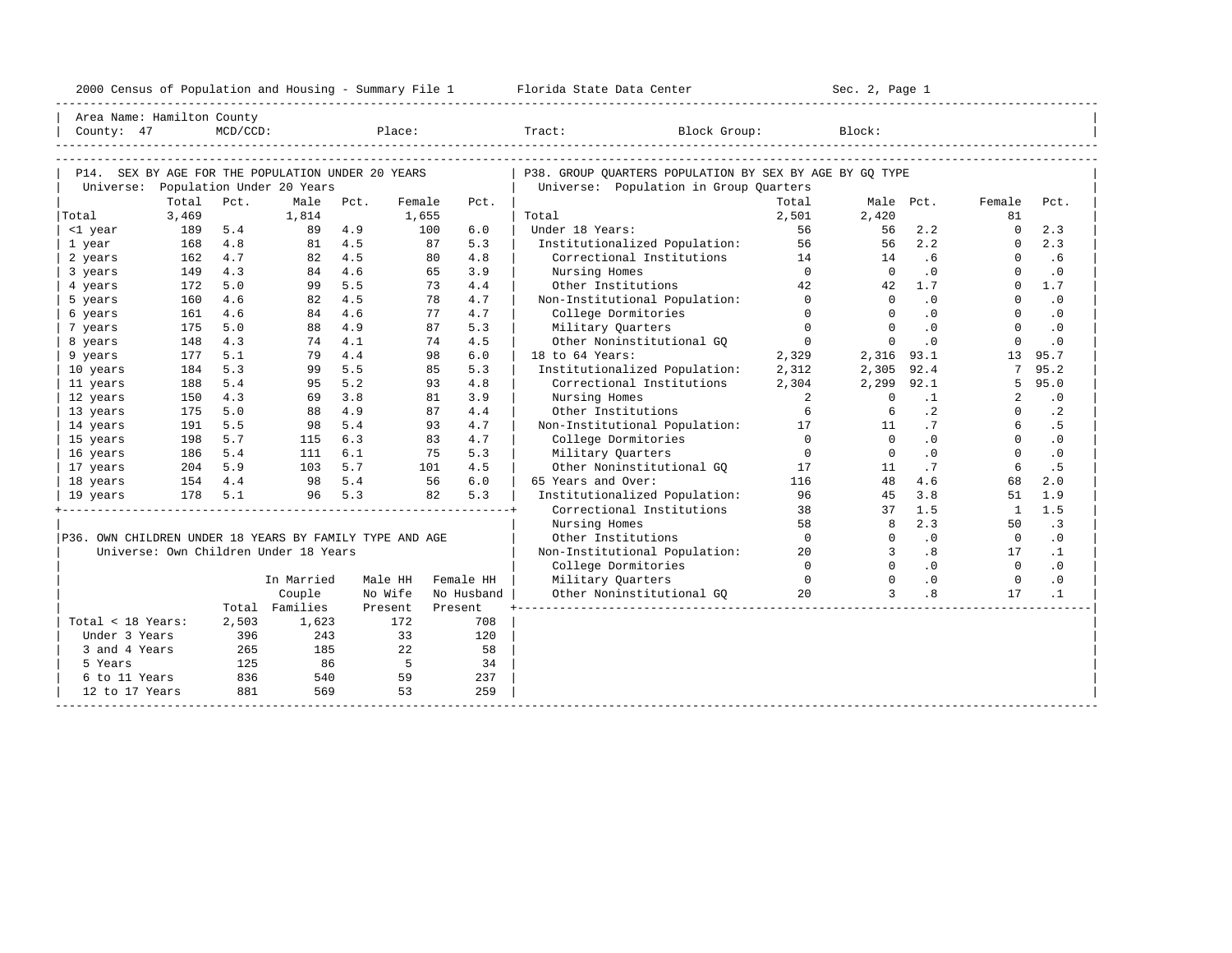| 2000 Census of Population and Housing - Summary File 1 Florida State Data Center                                                           |               |                         |                |                         |                                  |                      | Sec. 2, Page 2         |             |          |           |
|--------------------------------------------------------------------------------------------------------------------------------------------|---------------|-------------------------|----------------|-------------------------|----------------------------------|----------------------|------------------------|-------------|----------|-----------|
| Area Name: Hamilton County                                                                                                                 |               |                         |                |                         |                                  |                      |                        |             |          |           |
| County: 47<br>$MCD/CCD$ :                                                                                                                  |               |                         |                |                         | Place: Tract: Block Group:       |                      | Block:                 |             |          |           |
| P22/23/24.HOUSEHOLDS BY PRESENCE OF PEOPLE 60(65/75) YEARS AND OVER, HOUSEHOLD SIZE AND   P25. HOUSEHOLDS BY PRESENCE OF<br>HOUSEHOLD TYPE |               |                         |                |                         |                                  |                      | NONRELATIVES           |             |          |           |
| Universe: Households                                                                                                                       |               |                         |                |                         |                                  | Universe: Households |                        |             |          |           |
|                                                                                                                                            | 60+ Years Pct |                         |                |                         | 65+ Years Pct 75+ Years Pct      |                      |                        |             |          |           |
| Total:                                                                                                                                     | 4,161 100.0   |                         | 4,161 100.0    |                         | 4,161 100.0                      | Total:               |                        |             | 4,161    |           |
| Households w/ one or more 60/65/75: 1,375 33.0                                                                                             |               |                         | 1,050 25.2     |                         | 476 11.4                         |                      | Households with one or |             |          |           |
| 1-person household                                                                                                                         | 471           |                         | 378            |                         | 206                              | more non-relatives   |                        |             | 358      |           |
| 2 or more person household:                                                                                                                | 904           |                         | 672            |                         | 270                              |                      |                        |             |          |           |
| Family households                                                                                                                          | 865           |                         | 644            |                         | 262                              |                      | Households with no     |             |          |           |
| Non-family households                                                                                                                      | 39            |                         | 28             |                         | 8                                | non-relatives        |                        |             | 3,803    |           |
| Households with no people over $60/65/75$ : 2,786 67.0                                                                                     |               |                         |                |                         | 3,111 74.8 3,685 88.6            |                      |                        |             |          |           |
| 1-person household                                                                                                                         | 532           |                         | 625            |                         | 797                              |                      |                        |             |          |           |
| 2 or more person household:                                                                                                                | 2,254         |                         | 2,486          |                         | 2,888                            |                      |                        |             |          |           |
| Family households                                                                                                                          | 2,130         |                         |                |                         | 2,733                            |                      |                        |             |          |           |
| Non-family households                                                                                                                      | 124           |                         | $2,351$<br>135 |                         | 155                              |                      |                        |             |          |           |
| P18/20. HOUSEHOLDS BY AGE OF HOUSEHOLDER BY HOUSEHOLD TYPE                                                                                 |               |                         |                |                         | H13/15. TENURE BY HOUSEHOLD SIZE |                      |                        |             |          |           |
| (INCLUDING LIVING ALONE) BY PRESENCE OF OWN CHILDREN                                                                                       |               |                         |                |                         | Universe: Occupied Housing Units |                      |                        |             |          |           |
| Universe: Households                                                                                                                       |               |                         |                |                         |                                  |                      |                        | Pct.        |          | Pct.      |
|                                                                                                                                            |               |                         |                |                         |                                  |                      | Owner                  | Owner       | Renter   | Renter    |
|                                                                                                                                            | Total         | Householder Householder |                |                         |                                  |                      | Total Occupied         | Occ.        | Occupied | Occ.      |
|                                                                                                                                            | Households    | 15 to 64 65 and Over    |                |                         | Total Occupied Units:            | 4,161                |                        | 3,220 100.0 |          | 941 100.0 |
| Total:                                                                                                                                     | 4,161         | 3,212                   |                | 949                     | 1-person household               | 1,003                | 718                    | 22.3        | 285      | 30.3      |
| Family households:                                                                                                                         | 2,995         | 2,445                   |                | 550                     | 2-Person household               | 1,403                | 1,168                  | 36.3        | 235      | 25.0      |
| Married couple family:                                                                                                                     | 2,094         | 1,701                   |                | 393                     | 3-Person household               | 727                  | 559                    | 17.4        | 168      | 17.9      |
| With own children under 18                                                                                                                 | 872           | 869                     |                | $\overline{\mathbf{3}}$ | 4-Person household               |                      | 593                    | 464 14.4    | 129      | 13.7      |
| No own children under 18                                                                                                                   | 1,222         | 832                     |                | 390                     | 5-Person household               |                      | 265<br>196             | 6.1         | 69       | 7.3       |
| Other family:                                                                                                                              | 901           | 744                     |                | 157                     | 6-Person household               |                      | 103 65                 | 2.0         | 38       | 4.0       |
| Male householder, no wife present:                                                                                                         | 201           | 178                     |                | 23                      | 7+Person household               | 67                   |                        | 50 1.6      | 17       | 1.8       |
| With own children under 18                                                                                                                 | 108           | 106                     |                | $\overline{2}$          |                                  |                      |                        |             |          |           |
| No own children under 18                                                                                                                   | 93            | 72                      |                | 21                      |                                  |                      |                        |             |          |           |
| Female householder, no husband present:                                                                                                    | 700           | 566                     |                | 134                     |                                  |                      |                        |             |          |           |
| With own children under 18                                                                                                                 | 389           | 389                     |                | $\overline{0}$          |                                  |                      |                        |             |          |           |
| No own children under 18                                                                                                                   | 311           | 177                     |                | 134                     |                                  |                      |                        |             |          |           |
| Non-family households:                                                                                                                     | 163           | 767                     |                | 399                     |                                  |                      |                        |             |          |           |
| Householder living alone                                                                                                                   | 107           | 625                     |                | 378                     |                                  |                      |                        |             |          |           |
| Householder not living alone                                                                                                               | 56            | 142                     |                | 21                      |                                  |                      |                        |             |          |           |
|                                                                                                                                            |               |                         |                |                         |                                  |                      |                        |             |          |           |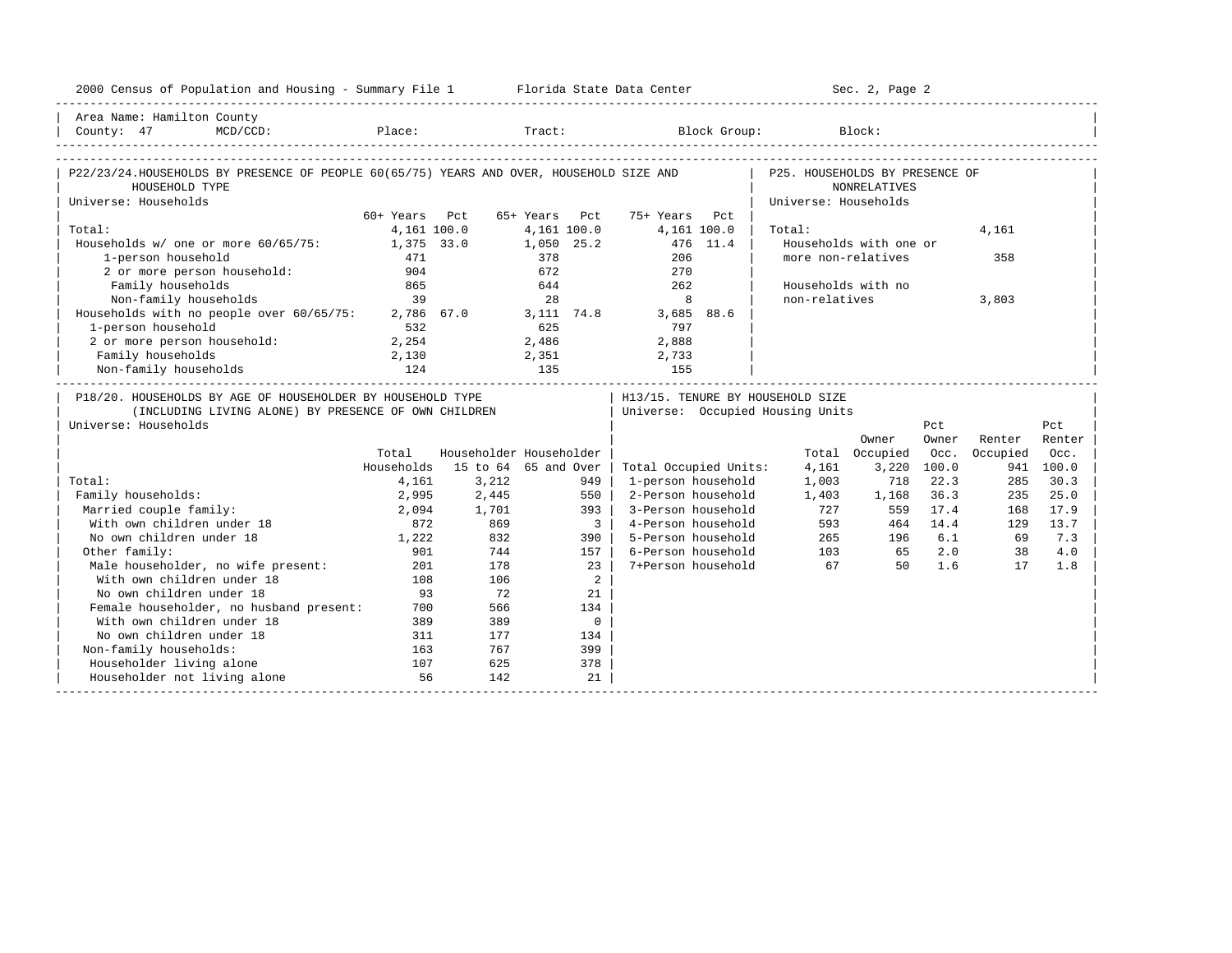|                                                                              |             |                  | 2000 Census of Population and Housing - Summary File 1 |                                                        | Florida State Data Center |       |                 |                 | Sec. 2, Page 3                                          |                 |                                                                                                      |
|------------------------------------------------------------------------------|-------------|------------------|--------------------------------------------------------|--------------------------------------------------------|---------------------------|-------|-----------------|-----------------|---------------------------------------------------------|-----------------|------------------------------------------------------------------------------------------------------|
| Area Name: Hamilton County                                                   |             |                  |                                                        |                                                        |                           |       |                 |                 |                                                         |                 |                                                                                                      |
| County: 47                                                                   | $MCD/CCD$ : |                  | Place:                                                 |                                                        | Tract:                    |       | Block Group:    |                 | Block:                                                  |                 |                                                                                                      |
|                                                                              |             |                  |                                                        |                                                        |                           |       |                 |                 |                                                         |                 |                                                                                                      |
| P29. RELATIONSHIP BY AGE FOR THE POPULATION UNDER 18 YEARS                   |             |                  |                                                        |                                                        |                           |       |                 |                 |                                                         |                 |                                                                                                      |
| Universe: Population under 18 years                                          |             |                  |                                                        |                                                        |                           |       |                 |                 |                                                         |                 |                                                                                                      |
|                                                                              |             |                  |                                                        | ---------------In Households------------------         |                           |       |                 |                 | ------------Group Quarters-----------                   |                 |                                                                                                      |
|                                                                              |             |                  |                                                        |                                                        | -----Related Child-----   |       |                 |                 |                                                         |                 |                                                                                                      |
|                                                                              |             | Pop. in          | Householder                                            |                                                        | Other                     |       |                 |                 | Institution-                                            | Noninstitution- |                                                                                                      |
|                                                                              |             | Total Households | or Spouse                                              | Own Child                                              | Relatives                 |       | Nonrelatives    | Total           | alized Pop.                                             | alized Pop.     |                                                                                                      |
| Under 18:                                                                    | 3,137       | 3,081            | 9                                                      | 2,503                                                  | 477                       |       | 92              | 56              | 56                                                      |                 | $\mathbf 0$                                                                                          |
| Under 3                                                                      | 519         | 519              |                                                        | 396                                                    | 104                       |       | 19              | $\Omega$        | $\Omega$                                                |                 | $\mathbf 0$                                                                                          |
| 3 and 4 years                                                                | 321         | 321              |                                                        | 265                                                    | 46                        |       | 10              | $\Omega$        | $\mathbf 0$                                             |                 | $\mathbf 0$                                                                                          |
| 5 years                                                                      | 160         | 160              |                                                        | 125                                                    | 2.8                       |       | $7\overline{ }$ | $\Omega$        | $\Omega$                                                |                 | $\Omega$                                                                                             |
| 6 to 11 years                                                                | 1,033       | 1,033            |                                                        | 836                                                    | 171                       |       | 26              | $\Omega$        | $\Omega$                                                |                 | $\mathbf 0$                                                                                          |
| 12 and 13 years                                                              | 325         | 320              |                                                        | 272                                                    | 39                        |       | 9               | 5               | 5                                                       |                 | $\Omega$                                                                                             |
| 14 years                                                                     | 191         | 187              |                                                        | 153                                                    | 25                        |       | 9               | $\overline{4}$  | $\overline{4}$                                          |                 | $\mathbf 0$                                                                                          |
| 15 to 17 years                                                               | 579         | 532              |                                                        | 456                                                    | 64                        |       | 12              | 47              | 47                                                      |                 | $\mathbf 0$                                                                                          |
| % Under 3                                                                    | 16.6%       | 16.9%            |                                                        | 15.8%                                                  | 21.8%                     |       | 20.7%           | .0%             | .0%                                                     |                 | .0%                                                                                                  |
| % 3 and 4 years                                                              | 10.3%       | 10.4%            |                                                        | 10.6%                                                  | 9.6%                      |       | 10.9%           | .0 <sup>8</sup> | .0%                                                     |                 | .0%                                                                                                  |
| % 5 years                                                                    | 5.1%        | 5.2%             |                                                        | 5.0%                                                   | 5.9%                      |       | 7.6%            | .0%             | .0%                                                     |                 | .0%                                                                                                  |
| % 6 to 11 years                                                              | 33.0%       | 33.6%            |                                                        | 33.4%                                                  | 35.8%                     |       | 28.3%           | .0%             | .0%                                                     |                 | .0%                                                                                                  |
| % 12 and 13 years                                                            | 10.4%       | 10.4%            |                                                        | 10.9%                                                  | 8.2%                      |       | 9.8%            | 8.9%            | 8.9%                                                    |                 | .0%                                                                                                  |
| % 14 years                                                                   | 6.1%        | 6.1%             |                                                        | 6.1%                                                   | 5.2%                      |       | 9.8%            | 7.1%            | 7.1%                                                    |                 | .0%                                                                                                  |
| % 15 to 17 years                                                             | 18.5%       | 17.3%            |                                                        | 18.2%                                                  | 13.4%                     |       | 13.0%           | 83.9%           | 83.9%                                                   |                 | .0 <sup>8</sup>                                                                                      |
|                                                                              |             |                  |                                                        |                                                        |                           |       |                 |                 |                                                         |                 |                                                                                                      |
| H17. TENURE BY HOUSEHOLD TYPE (INCLUDING LIVING ALONE) BY AGE OF HOUSEHOLDER |             |                  |                                                        |                                                        |                           |       |                 |                 |                                                         |                 |                                                                                                      |
| Universe: Occupied Housing Units                                             |             |                  |                                                        |                                                        |                           |       |                 |                 |                                                         |                 |                                                                                                      |
|                                                                              |             |                  |                                                        | Total Owner ------------ Owner Occupied -------------- |                           |       |                 |                 | Total Renter ------------- Renter Occupied ------------ |                 |                                                                                                      |
|                                                                              |             | Occupied         |                                                        | Householder Householder Householder Pct                |                           |       | Occupied        |                 | Householder Householder Householder                     |                 |                                                                                                      |
|                                                                              |             | Units            | 15 to 34                                               | 35 to 64                                               | $65+$                     | $65+$ | Units           | 15 to 34        | 35 to 64                                                | $65+$           |                                                                                                      |
| Family households:                                                           |             | 2,397            | 418                                                    | 1,475                                                  | 504                       | 21.0  | 598             | 279             | 273                                                     | 46              |                                                                                                      |
| Married-couple family:                                                       |             | 1,836            | 308                                                    | 1,159                                                  | 369                       | 20.1  | 258             | 116             | 118                                                     | 24              |                                                                                                      |
| Other family:                                                                |             | 561              | 110                                                    | 316                                                    | 135                       | 24.1  | 340             | 163             | 155                                                     | 22              |                                                                                                      |
| Male householder, no wife                                                    |             | 138              | 35                                                     | 84                                                     | 19                        | 13.8  | 63              | 28              | 31                                                      | 4               |                                                                                                      |
| Female hsehldr, no husband                                                   |             | 423              | 75                                                     | 232                                                    | 116                       | 27.4  | 277             | 135             | 124                                                     | 18              |                                                                                                      |
| Nonfamily households:                                                        |             | 823              | 90                                                     | 400                                                    | 333                       | 40.5  | 343             | 89              | 188                                                     | 66              |                                                                                                      |
| Male householder:                                                            |             | 376              | 68                                                     | 195                                                    | 113                       | 30.1  | 193             | 60              | 110                                                     | 23              |                                                                                                      |
| Living alone                                                                 |             | 308              | 51                                                     | 158                                                    | 99                        | 32.1  | 154             | 37              | 94                                                      | 23              |                                                                                                      |
| Not living alone                                                             |             | 68               | 17                                                     | 37                                                     | 14                        | 20.6  | 39              | 23              | 16                                                      | $\Omega$        |                                                                                                      |
| Female householder:                                                          |             | 447              | 22                                                     | 205                                                    | 220                       | 49.2  | 150             | 29              | 78                                                      | 43              |                                                                                                      |
| Living alone                                                                 |             | 410              | 16                                                     | 181                                                    | 213                       | 52.0  | 131             | 2.1             | 67                                                      | 43              | Pct<br>$65+$<br>7.7<br>9.3<br>6.5<br>6.3<br>6.5<br>19.2<br>11.9<br>14.9<br>$\cdot$ 0<br>28.7<br>32.8 |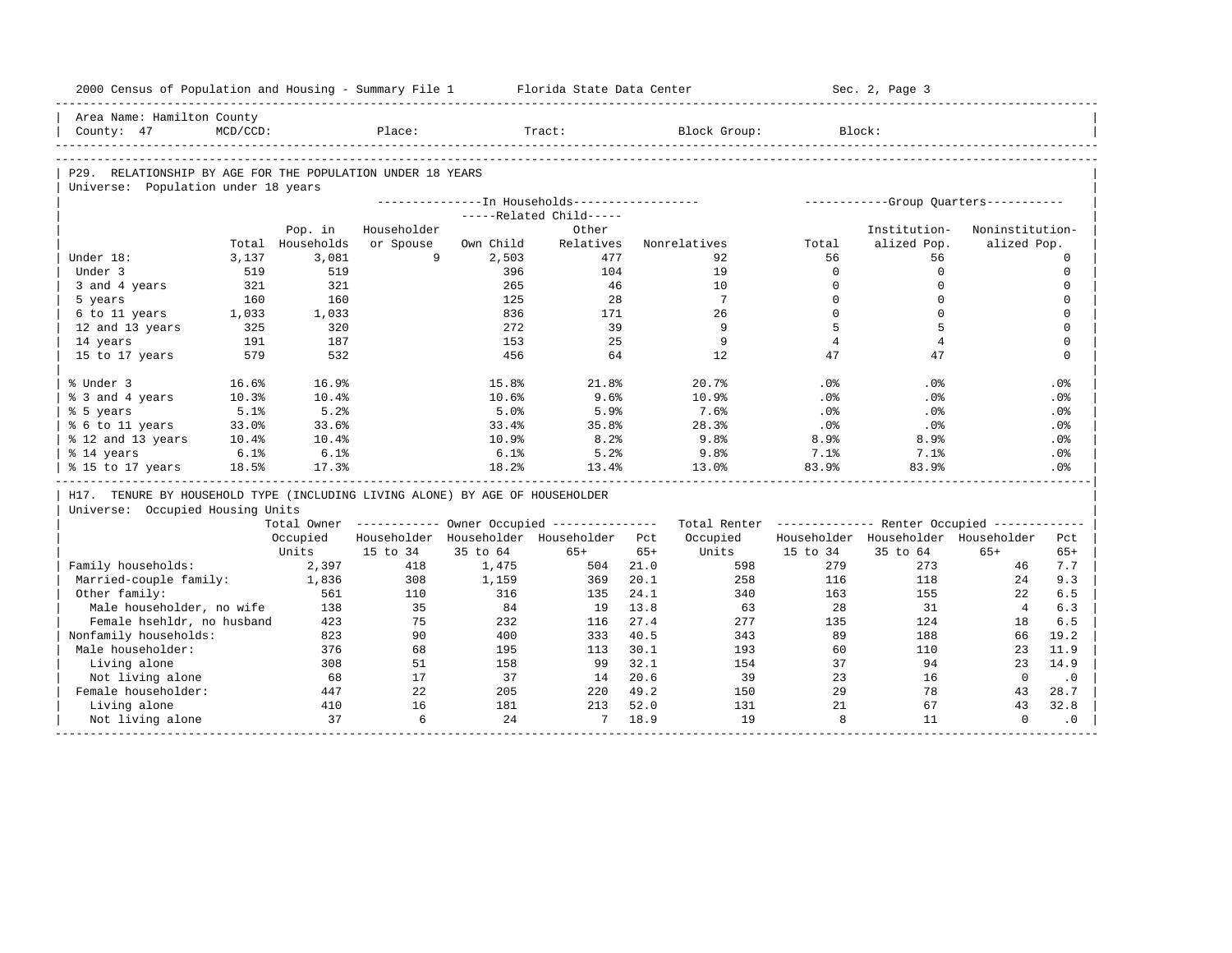| 2000 Census of Population and Housing - Summary File 1 | Florida State Data Center | Sec. 2, Page 1 |
|--------------------------------------------------------|---------------------------|----------------|
|                                                        |                           |                |

| County: 49                                              | Area Name: Hardee County                                                                 | $MCD/CCD$ : |                |      |         |         | Place: The state of the state of the state of the state of the state of the state of the state of the state of the state of the state of the state of the state of the state of the state of the state of the state of the sta | Block Group:<br>$\texttt{Tract}:$                                                                 |                            | Block:                  |           |                |                             |
|---------------------------------------------------------|------------------------------------------------------------------------------------------|-------------|----------------|------|---------|---------|--------------------------------------------------------------------------------------------------------------------------------------------------------------------------------------------------------------------------------|---------------------------------------------------------------------------------------------------|----------------------------|-------------------------|-----------|----------------|-----------------------------|
|                                                         | P14. SEX BY AGE FOR THE POPULATION UNDER 20 YEARS<br>Universe: Population Under 20 Years |             |                |      |         |         |                                                                                                                                                                                                                                | P38. GROUP OUARTERS POPULATION BY SEX BY AGE BY GO TYPE<br>Universe: Population in Group Quarters |                            |                         |           |                |                             |
|                                                         | Total                                                                                    | Pct.        | Male           | Pct. | Female  |         | Pct.                                                                                                                                                                                                                           |                                                                                                   | Total                      |                         | Male Pct. | Female         | Pct.                        |
| Total                                                   | 8,346                                                                                    |             | 4,404          |      | 3,942   |         |                                                                                                                                                                                                                                | Total                                                                                             | 1,919                      | 1,645                   |           | 274            |                             |
| <1 year                                                 | 429                                                                                      | 5.1         | 212            | 4.8  |         | 217     | 5.5                                                                                                                                                                                                                            | Under 18 Years:                                                                                   | 84                         | 51                      | 4.4       | 33             | 3.1                         |
| 1 year                                                  | 410                                                                                      | 4.9         | 202            | 4.6  |         | 208     | 5.3                                                                                                                                                                                                                            | Institutionalized Population:                                                                     | 35                         | 24                      | 1.8       |                | $11 \quad 1.5$              |
| 2 years                                                 | 416                                                                                      | 5.0         | 223            | 5.1  |         | 193     | 4.9                                                                                                                                                                                                                            | Correctional Institutions                                                                         | $\Omega$                   | $\Omega$                | $\cdot$ 0 | $\overline{0}$ | $\cdot$ 0                   |
| 3 years                                                 | 421                                                                                      | 5.0         | 210            | 4.8  |         | 211     | 5.4                                                                                                                                                                                                                            | Nursing Homes                                                                                     | $\Omega$                   | $\Omega$                | .0        | $\overline{0}$ | $\cdot$ 0                   |
| 4 years                                                 | 389                                                                                      | 4.7         | 206            | 4.7  |         | 183     | 4.6                                                                                                                                                                                                                            | Other Institutions                                                                                | 35                         | 24                      | 1.8       | 11             | 1.5                         |
| 5 years                                                 | 396                                                                                      | 4.7         | 211            | 4.8  |         | 185     | 4.7                                                                                                                                                                                                                            | Non-Institutional Population: 49                                                                  |                            | 27                      | 2.6       | 22             | 1.6                         |
| 6 years                                                 | 377                                                                                      | 4.5         | 196            | 4.5  |         | 181     | 4.6                                                                                                                                                                                                                            | College Dormitories                                                                               | $\overline{0}$             | $\Omega$                | .0        | $\Omega$       | $\cdot$ 0                   |
| 7 years                                                 | 400                                                                                      | 4.8         | 194            | 4.4  |         | 206     | 5.2                                                                                                                                                                                                                            | Military Quarters                                                                                 | $\Omega$                   | $\Omega$                | $\cdot$ 0 | $\mathbf{0}$   | $\cdot$ 0                   |
| 8 years                                                 | 411                                                                                      | 4.9         | 208            | 4.7  |         | 203     | 5.1                                                                                                                                                                                                                            | Other Noninstitutional GO                                                                         | 49                         | 27                      | 2.6       | 22             | 1.6                         |
| 9 years                                                 | 425                                                                                      | 5.1         | 206            | 4.7  |         | 219     | 5.5                                                                                                                                                                                                                            | 18 to 64 Years:                                                                                   | 1,685                      | 1,530 87.8              |           | 155            | 93.0                        |
| 10 years                                                | 460                                                                                      | 5.5         | 263            | 6.0  |         | 197     | 5.3                                                                                                                                                                                                                            | Institutionalized Population: 1,359                                                               |                            | 1,332 70.8              |           | 27             | 81.0                        |
| 11 years                                                | 404                                                                                      | 4.8         | 221            | 5.0  |         | 183     | 4.9                                                                                                                                                                                                                            | Correctional Institutions                                                                         | 1,251                      | 1,249 65.2              |           | 2              | 75.9                        |
| 12 years                                                | 357                                                                                      | 4.3         | 192            | 4.4  |         | 165     | 5.4                                                                                                                                                                                                                            | Nursing Homes                                                                                     | $\overline{7}$             | - 6                     | .4        | <sup>1</sup>   | $\cdot$ 4                   |
| 13 years                                                | 416                                                                                      | 5.0         | 215            | 4.9  |         | 201     | 4.6                                                                                                                                                                                                                            | Other Institutions                                                                                | 101                        | 77                      | 5.3       | 24             | 4.7                         |
| 14 years                                                | 436                                                                                      | 5.2         | 226            | 5.1  |         | 210     | 4.7                                                                                                                                                                                                                            | Non-Institutional Population:                                                                     | 326                        |                         | 198 17.0  |                | 128 12.0                    |
| 15 years                                                | 409                                                                                      | 4.9         | 238            | 5.4  |         | 171     | 4.6                                                                                                                                                                                                                            | College Dormitories                                                                               | $\overline{0}$             | $\Omega$                | $\cdot$ 0 | $\Omega$       | $\cdot$ 0                   |
| 16 years                                                | 429                                                                                      | 5.1         | 227            | 5.2  |         | 202     | 5.2                                                                                                                                                                                                                            | Military Quarters                                                                                 | $\overline{0}$             | $\overline{0}$          | $\cdot$ 0 | $\mathbf 0$    | $\cdot$ 0                   |
| 17 years                                                |                                                                                          |             | 238            | 5.4  |         | 212     | 5.1                                                                                                                                                                                                                            | Other Noninstitutional GQ                                                                         | 326                        |                         | 198 17.0  |                | 128 12.0                    |
| 18 years                                                | 450 5.4<br>454 5.4                                                                       |             | 257            | 5.8  |         | 197     | 5.5                                                                                                                                                                                                                            | 65 Years and Over:                                                                                | 150                        | 64                      | 7.8       | 86             | 3.9                         |
| 19 years                                                | 457                                                                                      | 5.5         | 259            | 5.9  |         | 198     | 5.3                                                                                                                                                                                                                            | Institutionalized Population:                                                                     | 69                         | 24                      | 3.6       |                | 45 1.5                      |
|                                                         |                                                                                          |             |                |      |         |         |                                                                                                                                                                                                                                | Correctional Institutions                                                                         | $\frac{4}{3}$              | $\overline{\mathbf{3}}$ | $\cdot$ 2 | $\mathbf{1}$   | $\cdot$ 2                   |
|                                                         |                                                                                          |             |                |      |         |         |                                                                                                                                                                                                                                | Nursing Homes                                                                                     | 63                         | 21                      | 3.3       |                | 42 1.3                      |
| P36. OWN CHILDREN UNDER 18 YEARS BY FAMILY TYPE AND AGE |                                                                                          |             |                |      |         |         |                                                                                                                                                                                                                                | Other Institutions                                                                                | $\overline{\phantom{0}}^2$ | $\overline{0}$          | $\cdot$ 1 | $\overline{2}$ | $\cdot$ 0                   |
|                                                         | Universe: Own Children Under 18 Years                                                    |             |                |      |         |         |                                                                                                                                                                                                                                | Non-Institutional Population:                                                                     | 81                         | 40                      | 4.2       | 41             | 2.4                         |
|                                                         |                                                                                          |             |                |      |         |         |                                                                                                                                                                                                                                | College Dormitories                                                                               | $\overline{0}$             | $\Omega$                | .0        | $\Omega$       | $\overline{\phantom{0}}$ .0 |
|                                                         |                                                                                          |             | In Married     |      | Male HH |         | Female HH                                                                                                                                                                                                                      | Military Quarters                                                                                 | $\overline{0}$             | $\overline{0}$          | $\cdot$ 0 | $\Omega$       | $\cdot$ 0                   |
|                                                         |                                                                                          |             | Couple         |      | No Wife |         | No Husband                                                                                                                                                                                                                     | Other Noninstitutional GQ                                                                         | 81                         | 40                      | 4.2       | 41             | 2.4                         |
|                                                         |                                                                                          |             | Total Families |      | Present | Present |                                                                                                                                                                                                                                |                                                                                                   |                            |                         |           |                |                             |
| Total < 18 Years:                                       |                                                                                          | 5,952       | 4,512          |      | 482     |         | 958                                                                                                                                                                                                                            |                                                                                                   |                            |                         |           |                |                             |
| Under 3 Years                                           |                                                                                          | 930         | 724            |      | 88      |         | 118                                                                                                                                                                                                                            |                                                                                                   |                            |                         |           |                |                             |
| 3 and 4 Years                                           |                                                                                          | 630         | 489            |      | 53      |         | 88                                                                                                                                                                                                                             |                                                                                                   |                            |                         |           |                |                             |
| 5 Years                                                 |                                                                                          | 308         | 229            |      | 21      |         | 58                                                                                                                                                                                                                             |                                                                                                   |                            |                         |           |                |                             |
| 6 to 11 Years                                           |                                                                                          | 2,104       | 1,591          |      | 165     |         | 348                                                                                                                                                                                                                            |                                                                                                   |                            |                         |           |                |                             |
| 12 to 17 Years                                          |                                                                                          | 1,980       | 1,479          |      | 155     |         | 346                                                                                                                                                                                                                            |                                                                                                   |                            |                         |           |                |                             |
|                                                         |                                                                                          |             |                |      |         |         |                                                                                                                                                                                                                                |                                                                                                   |                            |                         |           |                |                             |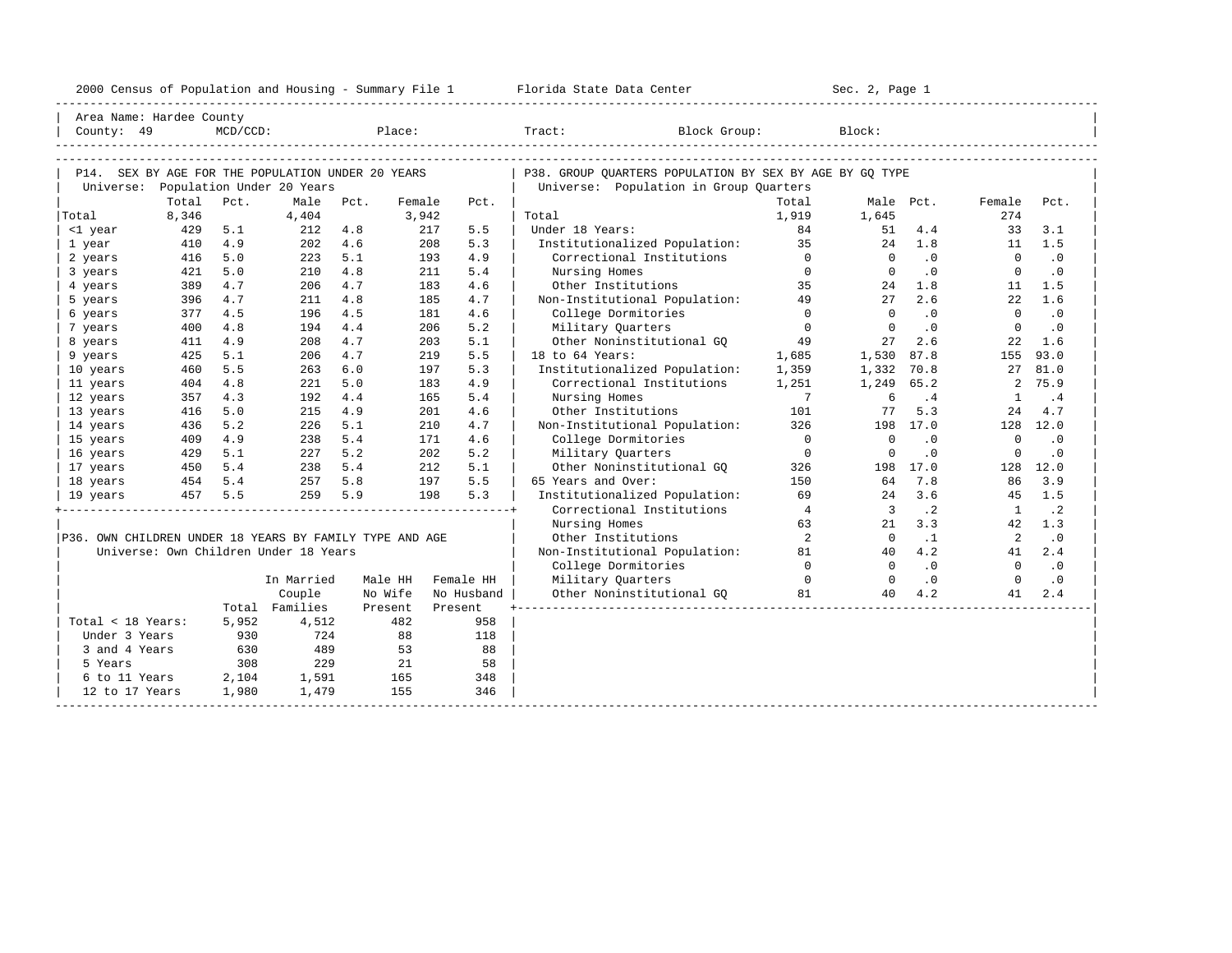| 2000 Census of Population and Housing - Summary File 1 Florida State Data Center                                                                                                                                 |               |       |                                 |                                  |                                | Sec. 2, Page 2           |             |          |             |
|------------------------------------------------------------------------------------------------------------------------------------------------------------------------------------------------------------------|---------------|-------|---------------------------------|----------------------------------|--------------------------------|--------------------------|-------------|----------|-------------|
| Area Name: Hardee County                                                                                                                                                                                         |               |       |                                 |                                  |                                |                          |             |          |             |
| $\begin{tabular}{ l l } \hline County: & 49 & MCD/CCD: & \textcolor{red}{Place:} & \textcolor{red}{Trace:} & \textcolor{red}{Block Group:} & \textcolor{blue}{Block:} & \textcolor{green}{Block:} \end{tabular}$ |               |       |                                 |                                  |                                |                          |             |          |             |
|                                                                                                                                                                                                                  |               |       |                                 |                                  |                                |                          |             |          |             |
| P22/23/24.HOUSEHOLDS BY PRESENCE OF PEOPLE 60(65/75) YEARS AND OVER, HOUSEHOLD SIZE AND                                                                                                                          |               |       |                                 |                                  | P25. HOUSEHOLDS BY PRESENCE OF |                          |             |          |             |
| HOUSEHOLD TYPE                                                                                                                                                                                                   |               |       |                                 |                                  |                                | <b>NONRELATIVES</b>      |             |          |             |
| Universe: Households                                                                                                                                                                                             | 60+ Years Pct |       | 65+ Years Pct                   | 75+ Years Pct                    | Universe: Households           |                          |             |          |             |
| Total:                                                                                                                                                                                                           | 8,166 100.0   |       | 8,166 100.0                     | 8,166 100.0                      | Total:                         |                          |             | 8,166    |             |
| Households w/ one or more 60/65/75:                                                                                                                                                                              | 3,134 38.4    |       | 2,531 31.0                      | 1,217 14.9                       |                                | Households with one or   |             |          |             |
| 1-person household                                                                                                                                                                                               | 876           |       | 770                             | 414                              | more non-relatives             |                          |             | 999      |             |
| 2 or more person household: 2,258                                                                                                                                                                                |               |       | 1,761                           | 803                              |                                |                          |             |          |             |
| Family households                                                                                                                                                                                                | 2,166         |       | 1,689                           | 767                              | Households with no             |                          |             |          |             |
| Non-family households                                                                                                                                                                                            | 92            |       | 72                              | 36                               | non-relatives                  |                          |             | 7,167    |             |
| Households with no people over 60/65/75:                                                                                                                                                                         |               |       |                                 | 5,032 61.6 5,635 69.0 6,949 85.1 |                                |                          |             |          |             |
| 1-person household                                                                                                                                                                                               | 597           |       | $\frac{1}{2}$ , 635<br>703<br>4 | 1,059                            |                                |                          |             |          |             |
| 2 or more person household:                                                                                                                                                                                      | 4,435         |       |                                 | 5,890                            |                                |                          |             |          |             |
| Family households                                                                                                                                                                                                | 4,087         |       |                                 | 4,564 5,486                      |                                |                          |             |          |             |
| Non-family households                                                                                                                                                                                            |               | 368   |                                 |                                  |                                |                          |             |          |             |
| P18/20. HOUSEHOLDS BY AGE OF HOUSEHOLDER BY HOUSEHOLD TYPE                                                                                                                                                       |               |       |                                 | H13/15. TENURE BY HOUSEHOLD SIZE |                                |                          |             |          |             |
| (INCLUDING LIVING ALONE) BY PRESENCE OF OWN CHILDREN                                                                                                                                                             |               |       |                                 | Universe: Occupied Housing Units |                                |                          |             |          |             |
| Universe: Households                                                                                                                                                                                             |               |       |                                 |                                  |                                |                          | Pct         |          | Pct         |
|                                                                                                                                                                                                                  |               |       |                                 |                                  |                                | Owner                    | Owner       | Renter   | Renter      |
|                                                                                                                                                                                                                  | Total         |       | Householder Householder         |                                  |                                | Total Occupied           | Occ.        | Occupied | Occ.        |
|                                                                                                                                                                                                                  | Households    |       | 15 to 64 65 and Over            | Total Occupied Units:            | 8,166                          |                          | 5,997 100.0 |          | 2,169 100.0 |
| Total:                                                                                                                                                                                                           | 8,166         | 5,862 | 2,304                           | 1-person household               | 1,473                          | 1,059                    | 17.7        | 414      | 19.1        |
| Family households:                                                                                                                                                                                               | 6,253         | 4,773 | 1,480                           | 2-Person household               | 2,766                          | 2,291                    | 38.2        | 475      | 21.9        |
| Married couple family:                                                                                                                                                                                           | 4,903         | 3,664 | 1,239                           | 3-Person household               |                                | $1,25/$ 890<br>1,113 774 | 14.8        | 367      | 16.9        |
| With own children under 18                                                                                                                                                                                       | 2,114         | 2,093 | 21 <sub>1</sub>                 | 4-Person household               |                                |                          | 774 12.9    | 339      | 15.6        |
| No own children under 18                                                                                                                                                                                         | 2,789         | 1,571 | 1,218                           | 5-Person household               |                                | 699<br>441               | 7.4         | 258      | 11.9        |
| Other family:                                                                                                                                                                                                    | 1,350         | 1,109 | 241                             | 6-Person household               | 389                            | 260                      | 4.3         | 129      | 5.9         |
| Male householder, no wife present:                                                                                                                                                                               | 442           | 394   | 48                              | 7+Person household               | 469                            | 282                      | 4.7         | 187      | 8.6         |
| With own children under 18                                                                                                                                                                                       | 239           | 232   | $7\overline{ }$                 |                                  |                                |                          |             |          |             |
| No own children under 18                                                                                                                                                                                         | 203           | 162   | 41                              |                                  |                                |                          |             |          |             |
| Female householder, no husband present:                                                                                                                                                                          | 908           | 715   | 193                             |                                  |                                |                          |             |          |             |
| With own children under 18                                                                                                                                                                                       | 495           | 493   | $\overline{2}$                  |                                  |                                |                          |             |          |             |
| No own children under 18                                                                                                                                                                                         | 413           | 222   | 191                             |                                  |                                |                          |             |          |             |
| Non-family households:                                                                                                                                                                                           | 440           | 1,089 | 824                             |                                  |                                |                          |             |          |             |
| Householder living alone                                                                                                                                                                                         | 321           | 703   | 770                             |                                  |                                |                          |             |          |             |
| Householder not living alone                                                                                                                                                                                     | 119           | 386   | 54                              |                                  |                                |                          |             |          |             |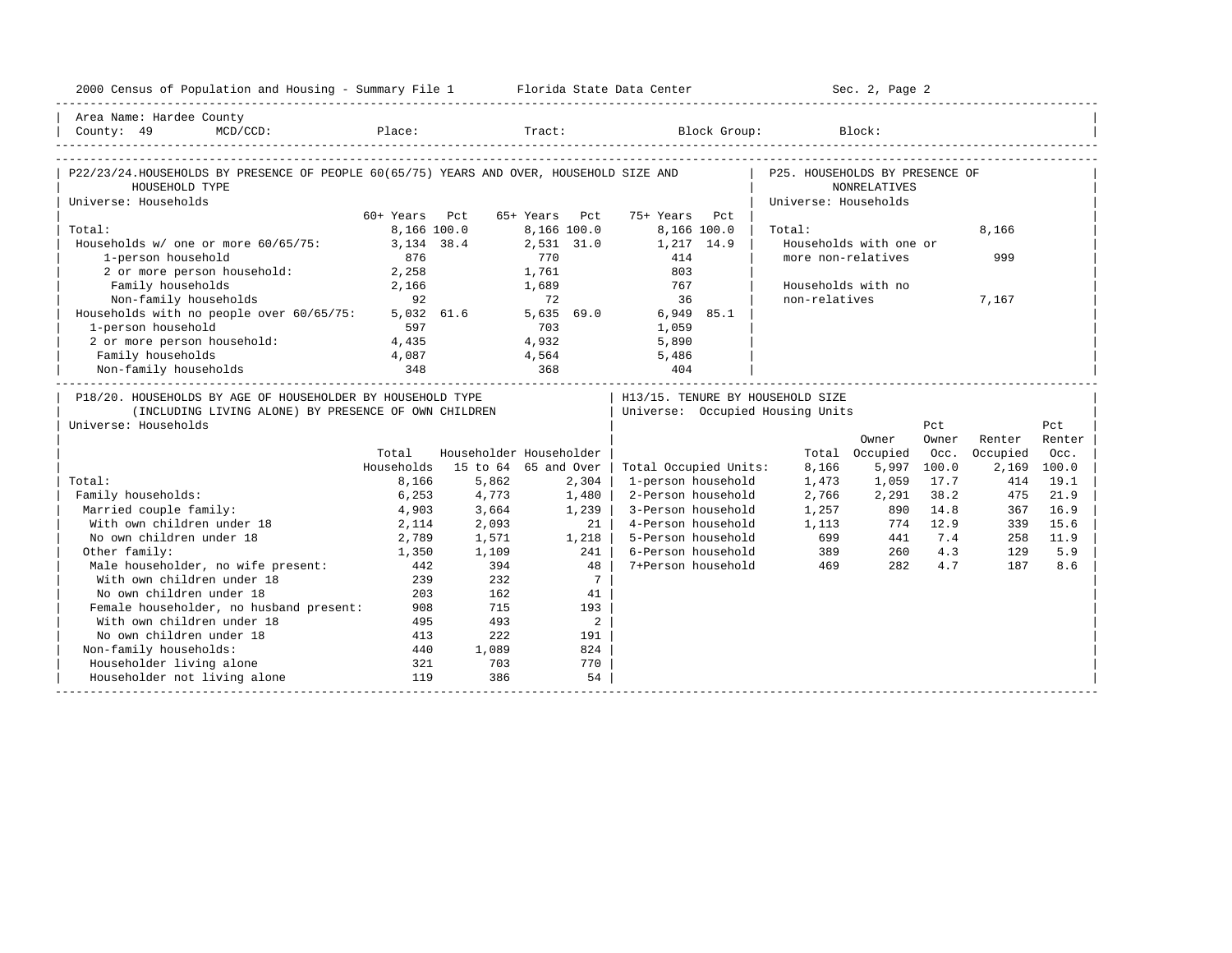| 2000 Census of Population and Housing - Summary File 1                       |                |                           |                 |              | Florida State Data Center                               |       |                                                         |             | Sec. 2, Page 3                       |                 |       |
|------------------------------------------------------------------------------|----------------|---------------------------|-----------------|--------------|---------------------------------------------------------|-------|---------------------------------------------------------|-------------|--------------------------------------|-----------------|-------|
| Area Name: Hardee County                                                     |                |                           |                 |              |                                                         |       |                                                         |             |                                      |                 |       |
| County: 49                                                                   | $MCD/CCD$ :    |                           | Place:          |              | Tract:                                                  |       | Block Group:                                            | Block:      |                                      |                 |       |
|                                                                              |                |                           |                 |              |                                                         |       |                                                         |             |                                      |                 |       |
| P29. RELATIONSHIP BY AGE FOR THE POPULATION UNDER 18 YEARS                   |                |                           |                 |              |                                                         |       |                                                         |             |                                      |                 |       |
| Universe: Population under 18 years                                          |                |                           |                 |              |                                                         |       |                                                         |             |                                      |                 |       |
|                                                                              |                |                           |                 |              | ---------------- In Households------------------        |       |                                                         |             | -----------Group Ouarters----------- |                 |       |
|                                                                              |                |                           |                 |              | -----Related Child-----                                 |       |                                                         |             |                                      |                 |       |
|                                                                              |                | Pop. in                   | Householder     |              | Other<br>Relatives                                      |       |                                                         |             | Institution-                         | Noninstitution- |       |
| Under 18:                                                                    |                | Total Households<br>7,351 | or Spouse<br>17 | Own Child    |                                                         |       | Nonrelatives<br>251                                     | Total<br>84 | alized Pop.<br>35                    | alized Pop.     | 49    |
| Under 3                                                                      | 7,435<br>1,255 | 1,247                     |                 | 5,952<br>930 | 1,131<br>276                                            |       | 41                                                      | 8           | $\mathbb O$                          |                 | 8     |
|                                                                              | 810            | 804                       |                 | 630          | 154                                                     |       | 20                                                      | 6           | $\mathbf 0$                          |                 | 6     |
| 3 and 4 years<br>5 years                                                     | 396            | 394                       |                 | 308          | 77                                                      |       | 9                                                       | 2           | $\Omega$                             |                 | 2     |
| 6 to 11 years                                                                | 2,477          | 2,458                     |                 | 2,104        | 306                                                     |       | 48                                                      | 19          | 6                                    |                 | 13    |
| 12 and 13 years                                                              | 773            | 757                       |                 | 655          | 89                                                      |       | 13                                                      | 16          | 10                                   |                 | 6     |
| 14 years                                                                     | 436            | 434                       |                 | 379          | 45                                                      |       | 10                                                      | 2           | $\mathbf 0$                          |                 | 2     |
| 15 to 17 years                                                               | 1,271          | 1,240                     |                 | 946          | 184                                                     |       | 110                                                     | 31          | 19                                   |                 | 12    |
|                                                                              |                |                           |                 |              |                                                         |       |                                                         |             |                                      |                 |       |
| % Under 3                                                                    | 16.9%          | 17.0%                     |                 | 15.6%        | 24.4%                                                   |       | 16.3%                                                   | 9.5%        | .0%                                  |                 | 16.3% |
| % 3 and 4 years                                                              | 10.9%          | 11.0%                     |                 | 10.6%        | 13.6%                                                   |       | 8.0%                                                    | 7.1%        | $.0\%$                               |                 | 12.2% |
| % 5 years                                                                    | 5.3%           | 5.4%                      |                 | 5.2%         | 6.8%                                                    |       | 3.6%                                                    | 2.4%        | .0%                                  |                 | 4.1%  |
| % 6 to 11 years                                                              | 33.4%          | 33.5%                     |                 | 35.3%        | $27.1$ $%$                                              |       | 19.1%                                                   | 22.6%       | 17.1%                                |                 | 26.5% |
| % 12 and 13 years                                                            | 10.4%          | 10.3%                     |                 | 11.0%        | 7.9%                                                    |       | 5.2%                                                    | 19.0%       | 28.6%                                |                 | 12.2% |
| % 14 years                                                                   | 5.9%           | 5.9%                      |                 | 6.4%         | 4.0%                                                    |       | 4.0%                                                    | 2.4%        | $.0\%$                               |                 | 4.1%  |
| % 15 to 17 years                                                             | 17.1%          | 16.9%                     |                 | 15.9%        | 16.3%                                                   |       | 43.8%                                                   | 36.9%       | 54.3%                                |                 | 24.5% |
| H17. TENURE BY HOUSEHOLD TYPE (INCLUDING LIVING ALONE) BY AGE OF HOUSEHOLDER |                |                           |                 |              |                                                         |       |                                                         |             |                                      |                 |       |
| Universe: Occupied Housing Units                                             |                |                           |                 |              |                                                         |       |                                                         |             |                                      |                 |       |
|                                                                              |                |                           |                 |              | Total Owner ------------ Owner Occupied --------------- |       | Total Renter ------------- Renter Occupied ------------ |             |                                      |                 |       |
|                                                                              |                | Occupied                  |                 |              | Householder Householder Householder Pct                 |       | Occupied                                                |             | Householder Householder Householder  |                 | Pct   |
|                                                                              |                | Units                     | 15 to 34        | 35 to 64     | $65+$                                                   | $65+$ | Units                                                   | 15 to 34    | 35 to 64                             | $65+$           | $65+$ |
| Family households:                                                           |                | 4,768                     | 729             | 2,667        | 1,372                                                   | 28.8  | 1,485                                                   | 658         | 719                                  | 108             | 7.3   |
| Married-couple family:                                                       |                | 3,975                     | 563             | 2,238        | 1,174                                                   | 29.5  | 928                                                     | 411         | 452                                  | 65              | 7.0   |
| Other family:                                                                |                | 793                       | 166             | 429          | 198                                                     | 25.0  | 557                                                     | 247         | 267                                  | 43              | 7.7   |
| Male householder, no wife                                                    |                | 211                       | 76              | 104          | 31                                                      | 14.7  | 231                                                     | 114         | 100                                  | 17              | 7.4   |
| Female hsehldr, no husband                                                   |                | 582                       | 90              | 325          | 167                                                     | 28.7  | 326                                                     | 133         | 167                                  | 26              | 8.0   |
| Nonfamily households:                                                        |                | 1,229                     | 80              | 478          | 671                                                     | 54.6  | 684                                                     | 248         | 283                                  | 153             | 22.4  |
| Male householder:                                                            |                | 497                       | 59              | 237          | 201                                                     | 40.4  | 457                                                     | 187         | 199                                  | 71              | 15.5  |
|                                                                              |                | 400                       | 39              | 183          | 178                                                     | 44.5  | 233                                                     | 47          | 123                                  | 63              | 27.0  |
| Living alone                                                                 |                |                           |                 |              |                                                         | 23.7  | 224                                                     | 140         | 76                                   | 8               | 3.6   |
| Not living alone                                                             |                | 97                        | 2.0             | 54           | 23                                                      |       |                                                         |             |                                      |                 |       |
| Female householder:                                                          |                | 732                       | 21              | 241          | 470                                                     | 64.2  | 227                                                     | 61          | 84                                   | 82              | 36.1  |
| Living alone                                                                 |                | 659                       | 12              | 199          | 448                                                     | 68.0  | 181                                                     | 34          | 66                                   | 81              | 44.8  |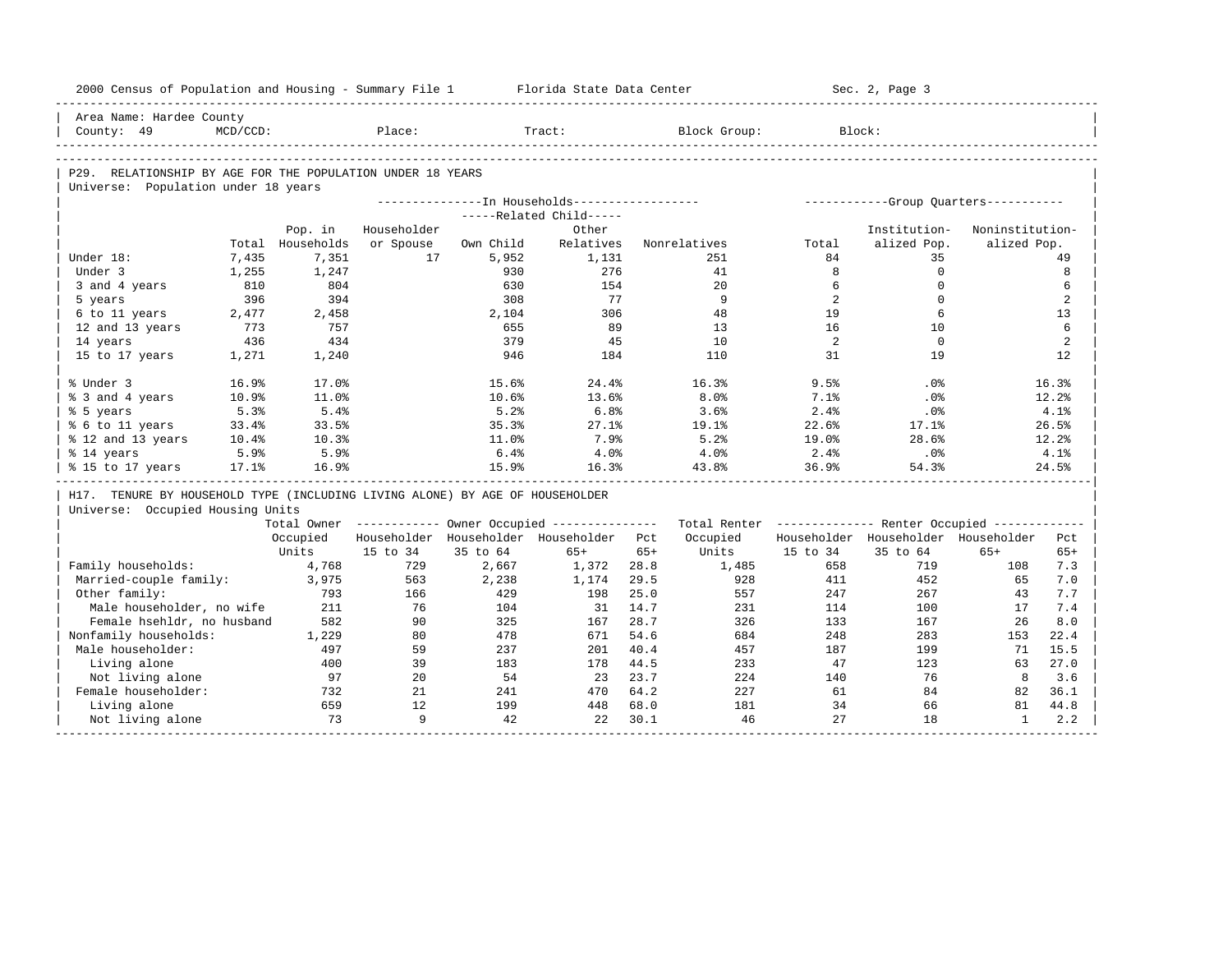| 2000 Census of Population and Housing - Summary File 1 Florida State Data Center |        |                |                                       |         |           |            |                                                         |                            | Sec. 2, Page 1          |                |                |           |
|----------------------------------------------------------------------------------|--------|----------------|---------------------------------------|---------|-----------|------------|---------------------------------------------------------|----------------------------|-------------------------|----------------|----------------|-----------|
| Area Name: Hendry County                                                         |        |                |                                       |         |           |            |                                                         |                            |                         |                |                |           |
|                                                                                  |        | $MCD/CCD$ :    |                                       |         | Place:    |            | Block Group:<br>Tract:                                  |                            | Block:                  |                |                |           |
|                                                                                  |        |                |                                       |         |           |            |                                                         |                            |                         |                |                |           |
| P14. SEX BY AGE FOR THE POPULATION UNDER 20 YEARS                                |        |                |                                       |         |           |            | P38. GROUP OUARTERS POPULATION BY SEX BY AGE BY GO TYPE |                            |                         |                |                |           |
|                                                                                  |        |                | Universe: Population Under 20 Years   |         |           |            | Universe: Population in Group Quarters                  |                            |                         |                |                |           |
|                                                                                  | Total  | Pct.           | Male                                  | Pct.    | Female    | Pct.       |                                                         | Total                      |                         | Male Pct.      | Female         | Pct.      |
| Total                                                                            | 12,313 |                | 6,696                                 |         | 5,617     |            | Total                                                   | 2,722                      | 2,375                   |                | 347            |           |
| <1 year                                                                          | 581    | 4.7            | 293                                   | 4.4     | 288       | 5.1        | Under 18 Years:                                         | 244                        | 185                     | 9.0            | 59             | 7.8       |
| 1 year                                                                           | 574    | 4.7            | 294                                   | 4.4     | 280       | 5.0        | Institutionalized Population:                           | 121                        | 102                     | 4.4            | 19             | 4.3       |
| 2 years                                                                          | 589    | 4.8            | 315                                   | 4.7     | 274       | 4.9        | Correctional Institutions                               | 19                         | 19                      | $\cdot$ 7      | $\overline{0}$ | .8        |
| 3 years                                                                          | 539    | 4.4            | 268                                   | 4.0     | 271       | 4.8        | Nursing Homes                                           | $\overline{0}$             | $\overline{0}$          | $\cdot$ 0      | $\Omega$       | $\cdot$ 0 |
| 4 years                                                                          | 543    | 4.4            | 294                                   | 4.4     | 249       | 4.4        | Other Institutions                                      | 102                        | 83                      | 3.7            | 19             | 3.5       |
| 5 years                                                                          | 573    | 4.7            | 290                                   | 4.3     | 283       | 5.0        | Non-Institutional Population:                           | 123                        | 83                      | 4.5            | 40             | 3.5       |
| 6 years                                                                          | 579    | 4.7            | 290                                   | 4.3     | 289       | 5.1        | College Dormitories                                     | $\overline{0}$             | $\Omega$                | $\cdot$ 0      | $\Omega$       | $\cdot$ 0 |
| 7 years                                                                          | 598    | 4.9            | 304                                   | 4.5     | 294       | 5.2        | Military Quarters                                       | $\overline{0}$             | $\overline{0}$          | $\cdot$ 0      | $\Omega$       | $\cdot$ 0 |
| 8 years                                                                          | 612    | 5.0            | 310                                   | 4.6     | 302       | 5.4        | Other Noninstitutional GO                               | 123                        |                         | 83 4.5         | 40             | 3.5       |
| 9 years                                                                          | 664    | 5.4            | 352                                   | 5.3     | 312       | 5.1        | 18 to 64 Years:                                         | 2,273                      | 2,131 83.5              |                | 142            | 89.7      |
| 10 years                                                                         | 639    | 5.2            | 350                                   | 5.2     | 289       | 5.0        | Institutionalized Population:                           | 1,259                      | 1,229 46.3              |                |                | 30 51.7   |
| 11 years                                                                         | 629    | 5.1            | 314                                   | 4.7     | 315       | 4.9        | Correctional Institutions                               | 1,232                      | 1,214 45.3              |                |                | 18 51.1   |
| 12 years                                                                         | 571    | 4.6            | 298                                   | 4.5     | 273       | 4.8        | Nursing Homes                                           | 16                         | 8                       | .6             | 8              | $\cdot$ 3 |
| 13 years                                                                         | 595    | 4.8            | 294                                   | 4.4     | 301       | 4.4        | Other Institutions                                      | 11                         | 7                       | .4             | $\overline{4}$ | $\cdot$ 3 |
| 14 years                                                                         | 669    | 5.4            | 361                                   | 5.4     | 308       | 5.0        | Non-Institutional Population:                           | 1,014                      |                         | 902 37.3       |                | 112 38.0  |
| 15 years                                                                         | 621    | 5.0            | 332                                   | 5.0     | 289       | 5.1        | College Dormitories                                     | $\Omega$                   | $\Omega$                | $\cdot$ 0      | $\Omega$       | $\cdot$ 0 |
| 16 years                                                                         | 622    | 5.1            | 365                                   | 5.5     | 257       | 5.2        | Military Quarters                                       | $\mathbf 0$                | $\overline{0}$          | $\cdot$ 0      | $\overline{0}$ | $\cdot$ 0 |
| 17 years                                                                         |        | 676 5.5        | 408                                   | 6.1     | 268       | 5.4        | Other Noninstitutional GO                               | 1,014                      |                         | 902 37.3       | 112            | 38.0      |
| 18 years                                                                         |        | 691 5.6        | 426 6.4                               |         | 265       | 5.1        | 65 Years and Over:                                      | 205                        | 59                      | 7.5            | 146            | 2.5       |
| 19 years                                                                         |        | 748 6.1        | 538                                   | 8.0     | 210       | 5.0        | Institutionalized Population:                           | 192                        | 55                      | 7.1            | 137            | 2.3       |
|                                                                                  |        |                |                                       |         |           |            | Correctional Institutions                               | $\overline{\phantom{a}}$ 3 | $\overline{\mathbf{3}}$ | $\cdot$ 1      | $\overline{0}$ | $\cdot$ 1 |
|                                                                                  |        |                |                                       |         |           |            | Nursing Homes                                           | 189                        | 52                      | 6.9            | 137            | 2.2       |
| P36. OWN CHILDREN UNDER 18 YEARS BY FAMILY TYPE AND AGE                          |        |                |                                       |         |           |            | Other Institutions                                      | $\overline{0}$             | $\overline{0}$          | .0             | $\overline{0}$ | .0        |
|                                                                                  |        |                | Universe: Own Children Under 18 Years |         |           |            | Non-Institutional Population: 13                        |                            | $\overline{4}$          | .5             | 9              | $\cdot$ 2 |
|                                                                                  |        |                |                                       |         |           |            | College Dormitories                                     | $\overline{0}$             | $\Omega$                | $\overline{0}$ | $\Omega$       | $\cdot$ 0 |
|                                                                                  |        |                | In Married                            | Male HH |           | Female HH  | Military Quarters                                       | $\sim$ 0                   | $\Omega$                | $\cdot$ 0      | $\Omega$       | $\cdot$ 0 |
|                                                                                  |        |                | Couple                                | No Wife |           | No Husband | Other Noninstitutional GQ 13                            |                            | $\overline{4}$          | .5             | $\mathsf{Q}$   | $\cdot$ 2 |
|                                                                                  |        |                | Total Families                        | Present |           | Present    |                                                         |                            |                         |                |                |           |
| Total < 18 Years:                                                                |        | 8,995          | 6,500                                 |         | 680       | 1,815      |                                                         |                            |                         |                |                |           |
| Under 3 Years                                                                    |        | 1,363          | 970                                   |         | 151       | 242        |                                                         |                            |                         |                |                |           |
| 3 and 4 Years                                                                    |        | 912            | 673                                   |         | 73        | 166        |                                                         |                            |                         |                |                |           |
| 5 Years<br>6 to 11 Years                                                         |        | 485            | 364                                   |         | 31<br>229 | 90<br>672  |                                                         |                            |                         |                |                |           |
| 12 to 17 Years                                                                   |        | 3,232<br>3,003 | 2,331<br>2,162                        |         | 196       | 645        |                                                         |                            |                         |                |                |           |
|                                                                                  |        |                |                                       |         |           |            |                                                         |                            |                         |                |                |           |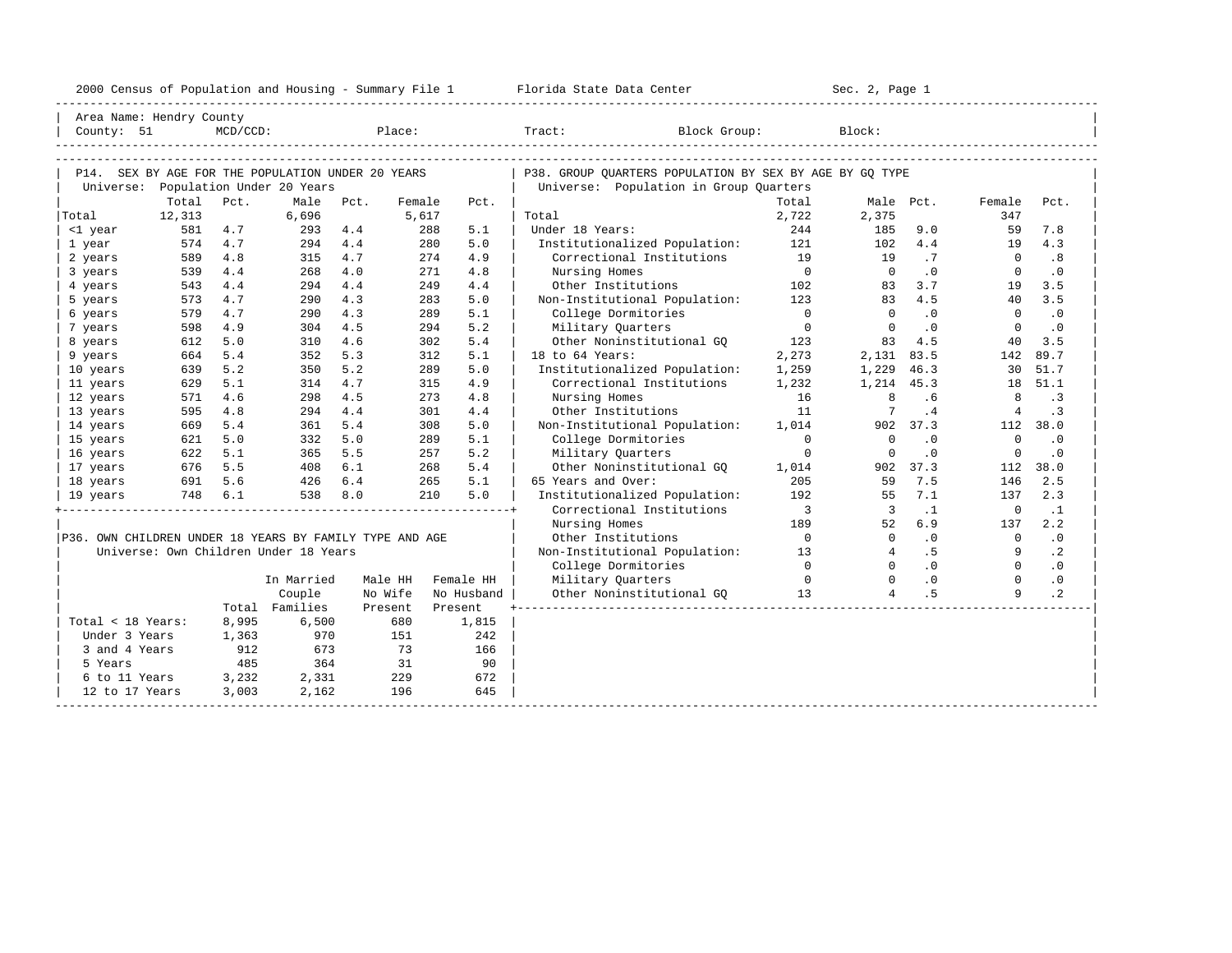| 2000 Census of Population and Housing - Summary File 1 Florida State Data Center                                                                                                                                                                   |               |                         |               |                 |                       |                                  | Sec. 2, Page 2         |       |          |             |
|----------------------------------------------------------------------------------------------------------------------------------------------------------------------------------------------------------------------------------------------------|---------------|-------------------------|---------------|-----------------|-----------------------|----------------------------------|------------------------|-------|----------|-------------|
| Area Name: Hendry County                                                                                                                                                                                                                           |               |                         |               |                 |                       |                                  |                        |       |          |             |
| $\begin{tabular}{ l l } \hline County: & 51 & MCD/CCD: & \textcolor{red}{Place:} & \textcolor{red}{Trace:} & \textcolor{red}{Block Group:} & \textcolor{red}{Block:} & \textcolor{green}{Hock:} & \textcolor{green}{O(1)} \\ \hline \end{tabular}$ |               |                         |               |                 |                       |                                  |                        |       |          |             |
|                                                                                                                                                                                                                                                    |               |                         |               |                 |                       |                                  |                        |       |          |             |
| P22/23/24.HOUSEHOLDS BY PRESENCE OF PEOPLE 60(65/75) YEARS AND OVER, HOUSEHOLD SIZE AND                                                                                                                                                            |               |                         |               |                 |                       | P25. HOUSEHOLDS BY PRESENCE OF   |                        |       |          |             |
| HOUSEHOLD TYPE                                                                                                                                                                                                                                     |               |                         |               |                 |                       |                                  | <b>NONRELATIVES</b>    |       |          |             |
| Universe: Households                                                                                                                                                                                                                               |               |                         |               |                 |                       | Universe: Households             |                        |       |          |             |
|                                                                                                                                                                                                                                                    | 60+ Years Pct |                         | 65+ Years Pct |                 | 75+ Years Pct         |                                  |                        |       |          |             |
| Total:                                                                                                                                                                                                                                             | 10,850 100.0  |                         | 10,850 100.0  |                 | 10,850 100.0          | Total:                           |                        |       | 10,850   |             |
| Households w/ one or more 60/65/75:                                                                                                                                                                                                                | 3,367 31.0    |                         |               | 2,516 23.2      | 1,116 10.3            |                                  | Households with one or |       |          |             |
| 1-person household                                                                                                                                                                                                                                 | 1,033         |                         | 793           |                 | 397                   | more non-relatives               |                        |       | 1,615    |             |
| 2 or more person household: 2,334                                                                                                                                                                                                                  |               |                         | 1,723         |                 | 719                   |                                  |                        |       |          |             |
| Family households                                                                                                                                                                                                                                  | 2,172         |                         | 1,606         |                 | 672                   | Households with no               |                        |       |          |             |
| $\frac{1}{162}$<br>Non-family households                                                                                                                                                                                                           |               |                         | 117           |                 | 47                    | non-relatives                    |                        |       | 9,235    |             |
| Households with no people over 60/65/75: 7,483 69.0 8,334 76.8 9,734 89.7                                                                                                                                                                          |               |                         |               |                 |                       |                                  |                        |       |          |             |
| 1-person household                                                                                                                                                                                                                                 | 980           |                         | 1,220         |                 | 1,616                 |                                  |                        |       |          |             |
| 2 or more person household:                                                                                                                                                                                                                        | 6,503         |                         | 7,114         |                 | 8,118                 |                                  |                        |       |          |             |
| Family households                                                                                                                                                                                                                                  | 5,969         |                         |               |                 | 6,535 7,469           |                                  |                        |       |          |             |
| Non-family households                                                                                                                                                                                                                              |               |                         |               |                 |                       |                                  |                        |       |          |             |
| P18/20. HOUSEHOLDS BY AGE OF HOUSEHOLDER BY HOUSEHOLD TYPE                                                                                                                                                                                         |               |                         |               |                 |                       | H13/15. TENURE BY HOUSEHOLD SIZE |                        |       |          |             |
| (INCLUDING LIVING ALONE) BY PRESENCE OF OWN CHILDREN                                                                                                                                                                                               |               |                         |               |                 |                       | Universe: Occupied Housing Units |                        |       |          |             |
| Universe: Households                                                                                                                                                                                                                               |               |                         |               |                 |                       |                                  |                        | Pct   |          | Pct         |
|                                                                                                                                                                                                                                                    |               |                         |               |                 |                       |                                  | Owner                  | Owner | Renter   | Renter      |
|                                                                                                                                                                                                                                                    | Total         | Householder Householder |               |                 |                       |                                  | Total Occupied         | Occ.  | Occupied | Occ.        |
|                                                                                                                                                                                                                                                    | Households    | 15 to 64 65 and Over    |               |                 | Total Occupied Units: | 10,850                           | 7,860                  | 100.0 |          | 2,990 100.0 |
| Total:                                                                                                                                                                                                                                             | 10,850        | 8,668                   |               | 2,182           | 1-person household    | 2,013                            | 1,394                  | 17.7  | 619      | 20.7        |
| Family households:                                                                                                                                                                                                                                 | 8,141         | 6,842                   |               | 1,299           | 2-Person household    | 3,095                            | 2,505                  | 31.9  | 590      | 19.7        |
| Married couple family:                                                                                                                                                                                                                             | 6,046         | 4,958                   |               | 1,088           | 3-Person household    | 1,837                            | 1,320                  | 16.8  | 517      | 17.3        |
| With own children under 18                                                                                                                                                                                                                         | 3,086         | 3,057                   |               | 29 <sub>1</sub> | 4-Person household    | 1,738                            | 1,212 15.4             |       | 526      | 17.6        |
| No own children under 18                                                                                                                                                                                                                           | 2,960         | 1,901                   |               | 1,059           | 5-Person household    | 1,120                            | 755                    | 9.6   | 365      | 12.2        |
| Other family:                                                                                                                                                                                                                                      | 2,095         | 1,884                   |               | 211 l           | 6-Person household    | 577<br>470                       | 379                    | 4.8   | 198      | 6.6         |
| Male householder, no wife present:                                                                                                                                                                                                                 | 744           | 682                     |               | 62 l            | 7+Person household    | 470                              | 295                    | 3.8   | 175      | 5.9         |
| With own children under 18                                                                                                                                                                                                                         | 369           | 366                     |               | $\overline{3}$  |                       |                                  |                        |       |          |             |
| No own children under 18                                                                                                                                                                                                                           | 375           | 316                     |               | 59              |                       |                                  |                        |       |          |             |
| Female householder, no husband present: 1,351                                                                                                                                                                                                      |               | 1,202                   |               | 149             |                       |                                  |                        |       |          |             |
| With own children under 18                                                                                                                                                                                                                         | 905           | 904                     |               | $\overline{1}$  |                       |                                  |                        |       |          |             |
| No own children under 18                                                                                                                                                                                                                           | 446           | 298                     |               | 148             |                       |                                  |                        |       |          |             |
| Non-family households:                                                                                                                                                                                                                             | 696           | 1,826                   |               | 883             |                       |                                  |                        |       |          |             |
| Householder living alone                                                                                                                                                                                                                           | 539           | 1,220                   |               | 793             |                       |                                  |                        |       |          |             |
| Householder not living alone                                                                                                                                                                                                                       |               |                         |               |                 |                       |                                  |                        |       |          |             |
|                                                                                                                                                                                                                                                    | 157           | 606                     |               | 90              |                       |                                  |                        |       |          |             |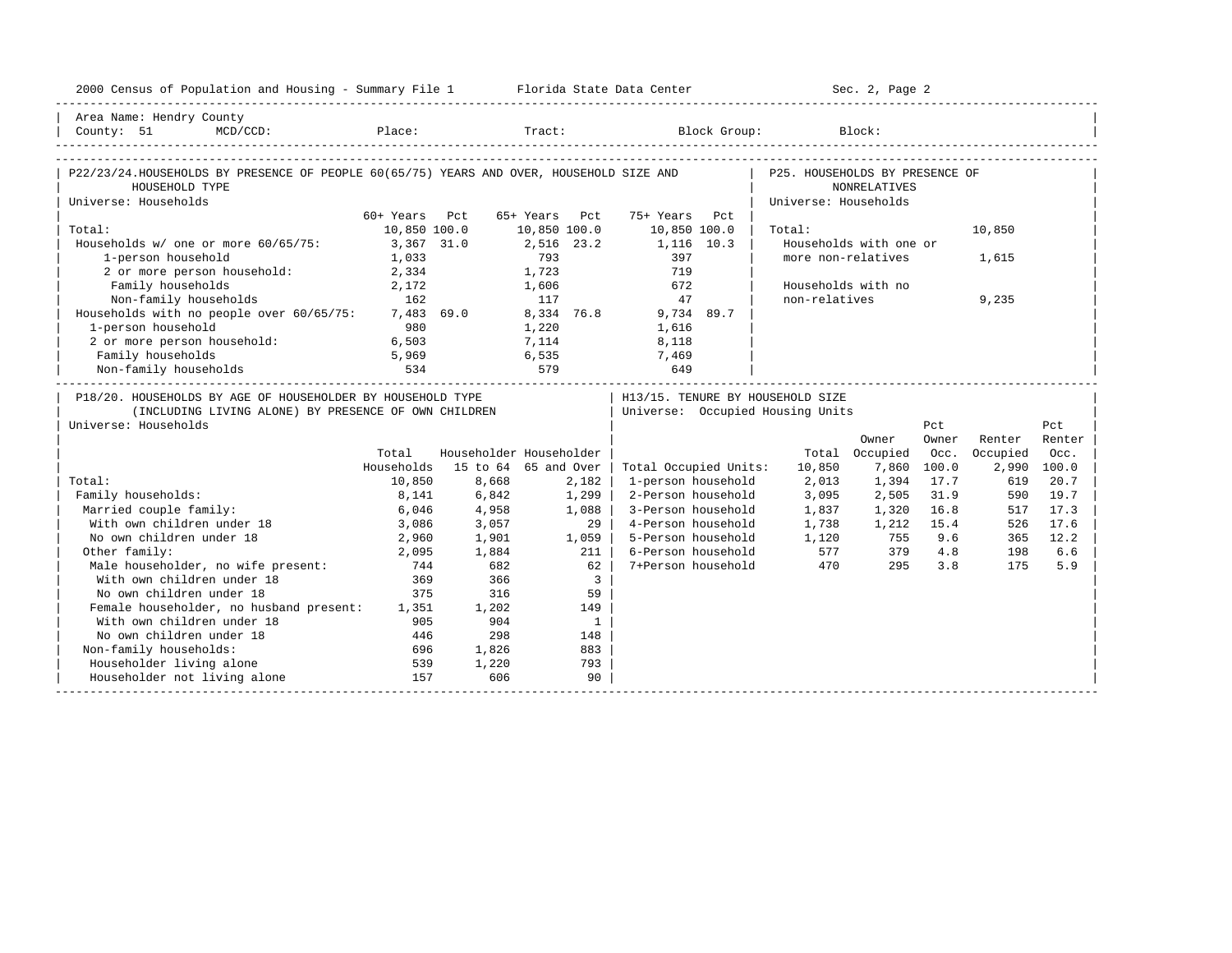| 2000 Census of Population and Housing - Summary File 1                       |             |                  |             |           | Florida State Data Center                               |       |                                                         |                 | Sec. 2, Page 3                        |                 |                |
|------------------------------------------------------------------------------|-------------|------------------|-------------|-----------|---------------------------------------------------------|-------|---------------------------------------------------------|-----------------|---------------------------------------|-----------------|----------------|
| Area Name: Hendry County                                                     |             |                  |             |           |                                                         |       |                                                         |                 |                                       |                 |                |
| County: 51                                                                   | $MCD/CCD$ : |                  | Place:      |           | Tract:                                                  |       | Block Group:                                            |                 | Block:                                |                 |                |
|                                                                              |             |                  |             |           |                                                         |       |                                                         |                 |                                       |                 |                |
| P29. RELATIONSHIP BY AGE FOR THE POPULATION UNDER 18 YEARS                   |             |                  |             |           |                                                         |       |                                                         |                 |                                       |                 |                |
| Universe: Population under 18 years                                          |             |                  |             |           |                                                         |       |                                                         |                 |                                       |                 |                |
|                                                                              |             |                  |             |           | ---------------In Households------------------          |       |                                                         |                 | ------------Group Quarters----------- |                 |                |
|                                                                              |             |                  |             |           | -----Related Child-----                                 |       |                                                         |                 |                                       |                 |                |
|                                                                              |             | Pop. in          | Householder |           | Other                                                   |       |                                                         |                 | Institution-                          | Noninstitution- |                |
|                                                                              |             | Total Households | or Spouse   | Own Child | Relatives                                               |       | Nonrelatives                                            | Total           | alized Pop.                           | alized Pop.     |                |
| Under 18:                                                                    | 10,874      | 10,630           | 46          | 8,995     | 1,262                                                   |       | 327                                                     | 244             | 121                                   |                 | 123            |
| Under 3                                                                      | 1,744       | 1,717            |             | 1,363     | 317                                                     |       | 37                                                      | 27              | $\mathbf{3}$                          |                 | 24             |
| 3 and 4 years                                                                | 1,082       | 1,071            |             | 912       | 140                                                     |       | 19                                                      | 11              | 5                                     |                 | 6              |
| 5 years                                                                      | 573         | 566              |             | 485       | 68                                                      |       | 13                                                      | $7\phantom{.0}$ | 2                                     |                 | 5              |
| 6 to 11 years                                                                | 3,721       | 3,674            |             | 3,232     | 383                                                     |       | 59                                                      | 47              | 31                                    |                 | 16             |
| 12 and 13 years                                                              | 1,166       | 1,157            |             | 1,033     | 100                                                     |       | 24                                                      | 9               | 5                                     |                 | $\overline{4}$ |
| 14 years                                                                     | 669         | 658              |             | 576       | 65                                                      |       | 17                                                      | 11              | 8                                     |                 | 3              |
| 15 to 17 years                                                               | 1,873       | 1,741            |             | 1,394     | 189                                                     |       | 158                                                     | 132             | 67                                    |                 | 65             |
| % Under 3                                                                    | 16.1%       | 16.2%            |             | 15.2%     | 25.1%                                                   |       | 11.3%                                                   | 11.1%           | 2.5%                                  |                 | 19.5%          |
| % 3 and 4 years                                                              | 10.0%       | 10.1%            |             | 10.1%     | 11.1%                                                   |       | 5.8%                                                    | 4.5%            | 4.1%                                  |                 | 4.9%           |
| % 5 years                                                                    | 5.3%        | 5.3%             |             | 5.4%      | 5.4%                                                    |       | 4.0%                                                    | 2.9%            | 1.7%                                  |                 | 4.1%           |
| % 6 to 11 years                                                              | 34.4%       | 34.7%            |             | 35.9%     | 30.3%                                                   |       | 18.0%                                                   | 19.3%           | 25.6%                                 |                 | 13.0%          |
| % 12 and 13 years                                                            | 10.8%       | 10.9%            |             | 11.5%     | 7.9%                                                    |       | 7.3%                                                    | 3.7%            | 4.1%                                  |                 | 3.3%           |
| % 14 years                                                                   | 6.2%        | 6.2%             |             | 6.4%      | 5.2%                                                    |       | 5.2%                                                    | $4.5\%$         | 6.6%                                  |                 | 2.4%           |
| % 15 to 17 years                                                             | 17.3%       | 16.4%            |             | 15.5%     | 15.0%                                                   |       | 48.3%                                                   | 54.1%           | 55.4%                                 |                 | 52.8%          |
| H17. TENURE BY HOUSEHOLD TYPE (INCLUDING LIVING ALONE) BY AGE OF HOUSEHOLDER |             |                  |             |           |                                                         |       |                                                         |                 |                                       |                 |                |
| Universe: Occupied Housing Units                                             |             |                  |             |           |                                                         |       |                                                         |                 |                                       |                 |                |
|                                                                              |             |                  |             |           | Total Owner ------------ Owner Occupied --------------- |       | Total Renter ------------- Renter Occupied ------------ |                 |                                       |                 |                |
|                                                                              |             | Occupied         |             |           | Householder Householder Householder Pct                 |       | Occupied                                                |                 | Householder Householder Householder   |                 | Pct            |
|                                                                              |             | Units            | 15 to 34    | 35 to 64  | $65+$                                                   | $65+$ | Units                                                   | 15 to 34        | 35 to 64                              | $65+$           | $65+$          |
| Family households:                                                           |             | 6,165            | 1,275       | 3,681     | 1,209                                                   | 19.6  | 1,976                                                   | 971             | 915                                   | 90              | 4.6            |
| Married-couple family:                                                       |             | 4,949            | 950         | 2,969     | 1,030                                                   | 20.8  | 1,097                                                   | 503             | 536                                   | 58              | 5.3            |
| Other family:                                                                |             | 1,216            | 325         | 712       | 179                                                     | 14.7  | 879                                                     | 468             | 379                                   | 32              | 3.6            |
| Male householder, no wife                                                    |             | 428              | 144         | 235       | - 49                                                    | 11.4  | 316                                                     | 173             | 130                                   | 13              | 4.1            |
| Female hsehldr, no husband                                                   |             | 788              | 181         | 477       | 130                                                     | 16.5  | 563                                                     | 295             | 249                                   | 19              | 3.4            |
| Nonfamily households:                                                        |             | 1,695            | 141         | 848       | 706                                                     | 41.7  | 1,014                                                   | 359             | 478                                   | 177             | 17.5           |
| Male householder:                                                            |             | 901              | 113         | 501       | 287                                                     | 31.9  | 716                                                     | 294             | 347                                   | 75              | 10.5           |
| Living alone                                                                 |             | 702              | 64          | 395       | 243                                                     | 34.6  | 376                                                     | 82              | 233                                   | 61              | 16.2           |
| Not living alone                                                             |             | 199              | 49          | 106       | 44                                                      | 22.1  | 340                                                     | 212             | 114                                   | 14              | 4.1            |
| Female householder:                                                          |             | 794              | 28          | 347       | 419                                                     | 52.8  | 298                                                     | 65              | 131                                   | 102             | 34.2           |
| Living alone                                                                 |             | 692              | 2.0         | 278       | 394                                                     | 56.9  | 243                                                     | 38              | 110                                   | 95              | 39.1           |
| Not living alone                                                             |             | 102              | 8           | 69        | 25                                                      | 24.5  | 55                                                      | 27              | 21                                    | $7^{\circ}$     | 12.7           |
|                                                                              |             |                  |             |           |                                                         |       |                                                         |                 |                                       |                 |                |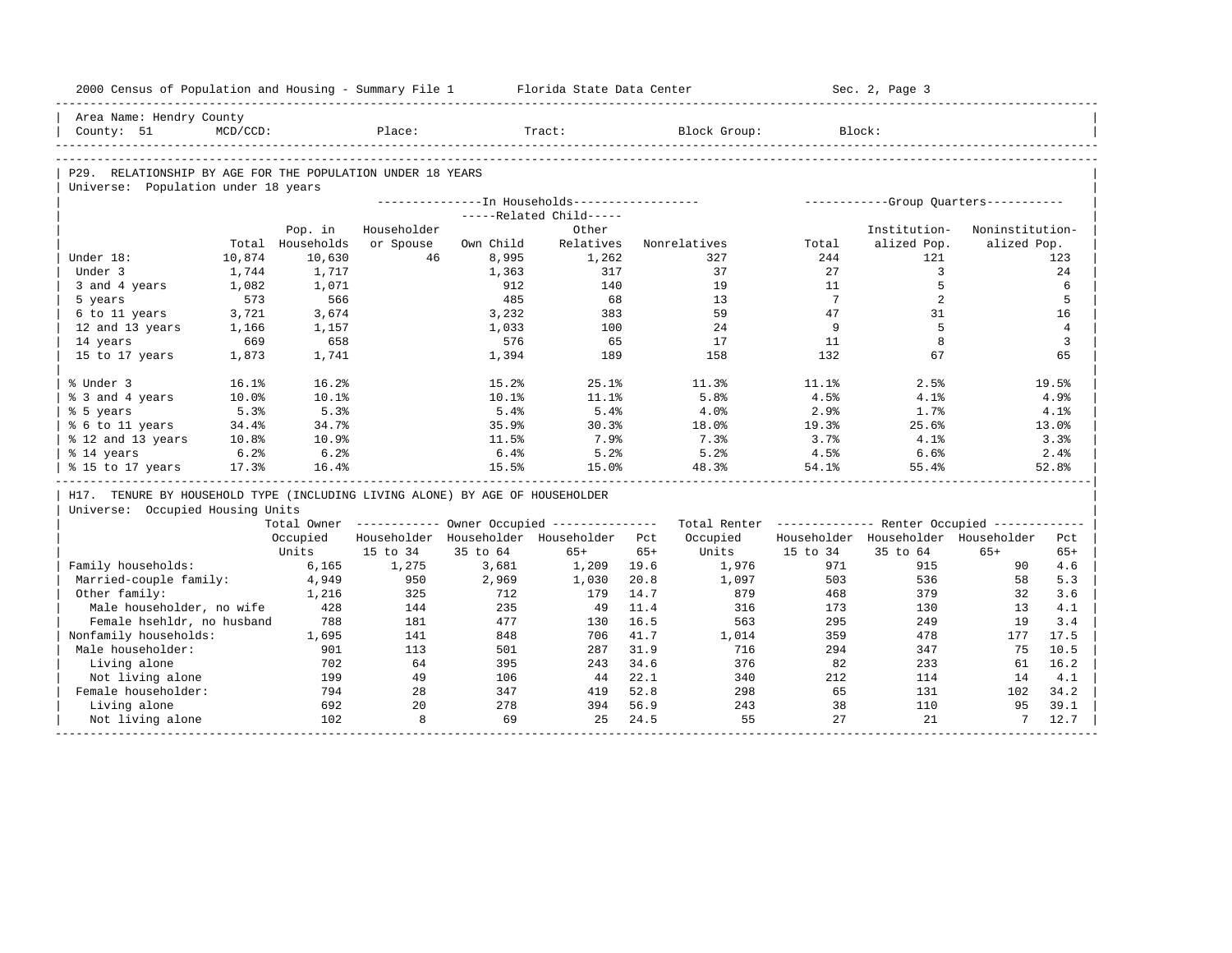| 2000<br>ensus! | and<br>Population | ---<br>Summa:<br>$-$<br>Housing | lorida<br>Data<br>otatt<br>cence. | ، م ج<br>Page<br>$3-1$ |  |
|----------------|-------------------|---------------------------------|-----------------------------------|------------------------|--|
|                |                   |                                 |                                   |                        |  |

| Area Name: Hernando County                              |        |          |                                       |      |         |            |                                                         |                |                          |           |                |                |
|---------------------------------------------------------|--------|----------|---------------------------------------|------|---------|------------|---------------------------------------------------------|----------------|--------------------------|-----------|----------------|----------------|
| County: 53                                              |        | MCD/CCD: |                                       |      | Place:  |            | Block Group:<br>Tract:                                  |                | Block:                   |           |                |                |
|                                                         |        |          |                                       |      |         |            |                                                         |                |                          |           |                |                |
|                                                         |        |          |                                       |      |         |            |                                                         |                |                          |           |                |                |
| P14. SEX BY AGE FOR THE POPULATION UNDER 20 YEARS       |        |          |                                       |      |         |            | P38. GROUP QUARTERS POPULATION BY SEX BY AGE BY GQ TYPE |                |                          |           |                |                |
| Universe: Population Under 20 Years                     |        |          |                                       |      |         |            | Universe: Population in Group Quarters                  |                |                          |           |                |                |
|                                                         | Total  | Pct.     | Male                                  | Pct. | Female  | Pct.       |                                                         | Total          | Male Pct.                |           | Female         | Pct.           |
| Total                                                   | 27,050 |          | 13,823                                |      | 13,227  |            | Total                                                   | 2,109          | 766                      |           | 1,343          |                |
| <1 year                                                 | 1,095  | 4.0      | 582                                   | 4.2  |         | 513<br>3.9 | Under 18 Years:                                         | 121            | 114                      | 5.7       |                | 7, 14.9        |
| 1 year                                                  | 1,168  | 4.3      | 603                                   | 4.4  |         | 565<br>4.3 | Institutionalized Population:                           | 110            | 109                      | 5.2       | 1              | 14.2           |
| 2 years                                                 | 1,215  | 4.5      | 625                                   | 4.5  |         | 4.5<br>590 | Correctional Institutions                               | $\overline{4}$ | $\overline{\phantom{a}}$ | $\cdot$ 2 | $\mathbf{1}$   | .4             |
| 3 years                                                 | 1,190  | 4.4      | 588                                   | 4.3  |         | 4.6<br>602 | Nursing Homes                                           | $\overline{0}$ | $\overline{0}$           | $\cdot$ 0 | $\mathbf 0$    | $\cdot$ 0      |
| 4 years                                                 | 1,237  | 4.6      | 652                                   | 4.7  |         | 585<br>4.4 | Other Institutions                                      | 106            | 106                      | 5.0       |                | $0 \quad 13.8$ |
| 5 years                                                 | 1,208  | 4.5      | 611                                   | 4.4  |         | 597<br>4.5 | Non-Institutional Population:                           | 11             | -5                       | .5        | 6              | .7             |
| 6 years                                                 | 1,327  | 4.9      | 679                                   | 4.9  |         | 4.9<br>648 | College Dormitories                                     | $\Omega$       | $\Omega$                 | .0        | $\Omega$       | $\cdot$ 0      |
| 7 years                                                 | 1,371  | 5.1      | 692                                   | 5.0  |         | 5.1<br>679 | Military Ouarters                                       | $\overline{0}$ | $\Omega$                 | $\cdot$ 0 | $\mathbf{0}$   | $\cdot$ 0      |
| 8 years                                                 | 1,431  | 5.3      | 719                                   | 5.2  |         | 712<br>5.4 | Other Noninstitutional GO                               | 11             | 5                        | . 5       | 6              | .7             |
| 9 years                                                 | 1,474  | 5.4      | 719                                   | 5.2  |         | 755<br>3.9 | $18$ to $64$ Years:                                     | 981            | 402                      | 46.5      | 579            | 52.5           |
| 10 years                                                | 1,551  | 5.7      | 756                                   | 5.5  |         | 4.3<br>795 | Institutionalized Population:                           | 842            | 336                      | 39.9      | 506            | 43.9           |
| 11 years                                                | 1,524  | 5.6      | 795                                   | 5.8  |         | 729<br>4.5 | Correctional Institutions                               | 767            | 291                      | 36.4      | 476            | 38.0           |
| 12 years                                                | 1,500  | 5.5      | 794                                   | 5.7  |         | 706<br>4.6 | Nursing Homes                                           | 64             | 34                       | 3.0       | 30             | 4.4            |
| 13 years                                                | 1,517  | 5.6      | 750                                   | 5.4  |         | 767<br>4.4 | Other Institutions                                      | 11             | 11                       | .5        | $\overline{0}$ | 1.4            |
| 14 years                                                | 1,440  | 5.3      | 745                                   | 5.4  |         | 4.5<br>695 | Non-Institutional Population:                           | 139            | 66                       | 6.6       | 73             | 8.6            |
| 15 years                                                | 1,549  | 5.7      | 772                                   | 5.6  |         | 777<br>4.9 | College Dormitories                                     | $\Omega$       | $\Omega$                 | $\cdot$ 0 | $\Omega$       | $\cdot$ 0      |
| 16 years                                                | 1,452  | 5.4      | 761                                   | 5.5  |         | 691<br>5.1 | Military Ouarters                                       | $\Omega$       | $\Omega$                 | $\cdot$ 0 | $\Omega$       | $\cdot$ 0      |
| 17 years                                                | 1,477  | 5.5      | 778                                   | 5.6  |         | 5.4<br>699 | Other Noninstitutional GQ                               | 139            | 66                       | 6.6       | 73             | 8.6            |
| 18 years                                                | 1,286  | 4.8      | 675                                   | 4.9  |         | 3.9<br>611 | 65 Years and Over:                                      | 1,007          | 250                      | 47.7      | 757            | 32.6           |
| 19 years                                                | 1,038  | 3.8      | 527                                   | 3.8  |         | 4.3<br>511 | Institutionalized Population:                           | 680            | 182                      | 32.2      | 498            | 23.8           |
|                                                         |        |          |                                       |      |         |            | Correctional Institutions                               | $\overline{0}$ | $\mathbf 0$              | $\cdot$ 0 | $\overline{0}$ | $\cdot$ 0      |
|                                                         |        |          |                                       |      |         |            | Nursing Homes                                           | 680            | 182                      | 32.2      | 498            | 23.8           |
| P36. OWN CHILDREN UNDER 18 YEARS BY FAMILY TYPE AND AGE |        |          |                                       |      |         |            | Other Institutions                                      | $\overline{0}$ | $\Omega$                 | $\cdot$ 0 | $\circ$        | $\cdot$ 0      |
|                                                         |        |          | Universe: Own Children Under 18 Years |      |         |            | Non-Institutional Population:                           | 327            |                          | 68 15.5   | 259            | 8.9            |
|                                                         |        |          |                                       |      |         |            | College Dormitories                                     | $\overline{0}$ | $\cap$                   | $\cdot$ 0 | $\overline{0}$ | $\cdot$ 0      |
|                                                         |        |          | In Married                            |      | Male HH | Female HH  | Military Quarters                                       | $\overline{0}$ | $\Omega$                 | $\cdot$ 0 | $\overline{0}$ | $\cdot$ 0      |
|                                                         |        |          | Couple                                |      | No Wife | No Husband | Other Noninstitutional GO                               | 327            |                          | 68 15.5   | 259            | 8.9            |
|                                                         |        |          | Total Families                        |      | Present | Present    |                                                         |                |                          |           |                |                |
| Total < 18 Years:                                       |        | 21,756   | 15,864                                |      | 1,413   | 4,479      |                                                         |                |                          |           |                |                |
| Under 3 Years                                           |        | 2,893    | 2,180                                 |      | 255     | 458        |                                                         |                |                          |           |                |                |
| 3 and 4 Years                                           |        | 2,130    | 1,581                                 |      | 147     | 402        |                                                         |                |                          |           |                |                |
| 5 Years                                                 |        | 1,060    | 758                                   |      | 60      | 242        |                                                         |                |                          |           |                |                |
| 6 to 11 Years                                           |        | 7,740    | 5,588                                 |      | 467     | 1,685      |                                                         |                |                          |           |                |                |
| 12 to 17 Years                                          |        | 7,933    | 5,757                                 |      | 484     | 1,692      |                                                         |                |                          |           |                |                |
|                                                         |        |          |                                       |      |         |            |                                                         |                |                          |           |                |                |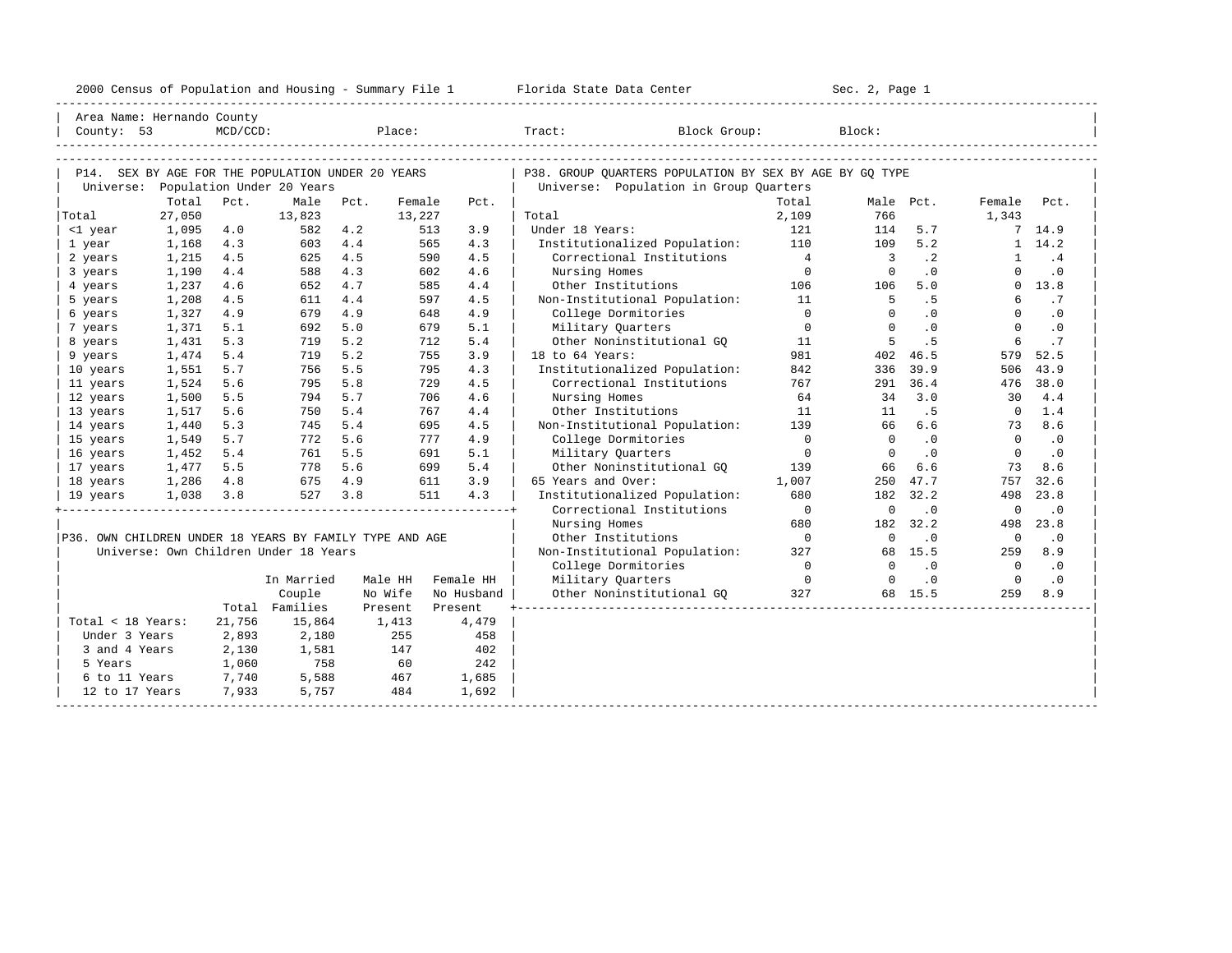| 2000 Census of Population and Housing - Summary File 1 Florida State Data Center                                                           |               |                         |                      |       |                                                                      |                                | Sec. 2, Page 2                               |                |          |             |
|--------------------------------------------------------------------------------------------------------------------------------------------|---------------|-------------------------|----------------------|-------|----------------------------------------------------------------------|--------------------------------|----------------------------------------------|----------------|----------|-------------|
| Area Name: Hernando County<br>County: 53                                                                                                   |               |                         |                      |       | MCD/CCD: Place: Tract: Block Group: Block:                           |                                |                                              |                |          |             |
| P22/23/24.HOUSEHOLDS BY PRESENCE OF PEOPLE 60(65/75) YEARS AND OVER, HOUSEHOLD SIZE AND<br>HOUSEHOLD TYPE                                  |               |                         |                      |       |                                                                      | P25. HOUSEHOLDS BY PRESENCE OF | NONRELATIVES                                 |                |          |             |
| Universe: Households                                                                                                                       | 60+ Years Pct |                         | 65+ Years Pct        |       | 75+ Years Pct                                                        | Universe: Households           |                                              |                |          |             |
| Total:                                                                                                                                     | 55,425 100.0  |                         | 55,425 100.0         |       | 55,425 100.0                                                         | Total:                         |                                              |                | 55,425   |             |
| Households w/ one or more 60/65/75: 30,902 55.8<br>1-person household                                                                      | 9,090         |                         | 26,467 47.8<br>8,145 |       | 13,787 24.9<br>4,890                                                 |                                | Households with one or<br>more non-relatives |                | 4,473    |             |
| 2 or more person household: 21,812                                                                                                         |               |                         | 18,322               |       | 8,897                                                                |                                |                                              |                |          |             |
| Family households<br>Non-family households                                                                                                 | 20,872<br>940 |                         | 17,557<br>765        |       | 8,533<br>364                                                         | non-relatives                  | Households with no                           |                | 50,952   |             |
| Households with no people over 60/65/75: 24,523 44.2 28,958 52.2                                                                           |               |                         |                      |       | 41,638 75.1                                                          |                                |                                              |                |          |             |
| 1-person household                                                                                                                         | 3,836         |                         | 4,781                |       | 8,036                                                                |                                |                                              |                |          |             |
| 2 or more person household:                                                                                                                | 20,687        |                         | 24,177               |       | 33,602                                                               |                                |                                              |                |          |             |
| Family households                                                                                                                          | 19,147        |                         | 22,462               |       | 31,486                                                               |                                |                                              |                |          |             |
| 1,540<br>Non-family households                                                                                                             |               |                         |                      |       | 1,715 2,116                                                          |                                |                                              |                |          |             |
| P18/20. HOUSEHOLDS BY AGE OF HOUSEHOLDER BY HOUSEHOLD TYPE<br>(INCLUDING LIVING ALONE) BY PRESENCE OF OWN CHILDREN<br>Universe: Households |               |                         |                      |       | H13/15. TENURE BY HOUSEHOLD SIZE<br>Universe: Occupied Housing Units |                                |                                              | Pct            |          | Pct         |
|                                                                                                                                            |               |                         |                      |       |                                                                      |                                | Owner                                        | Owner          | Renter   | Renter      |
|                                                                                                                                            | Total         | Householder Householder |                      |       |                                                                      |                                | Total Occupied                               | Occ.           | Occupied | Occ.        |
|                                                                                                                                            | Households    |                         | 15 to 64 65 and Over |       | Total Occupied Units:                                                | 55,425                         | 47,970                                       | 100.0          |          | 7,455 100.0 |
| Total:                                                                                                                                     | 55,425        | 30,766                  | 24,659               |       | 1-person household                                                   | 12,926                         | 10,681                                       | 22.3           | 2,245    | 30.1        |
| Family households:                                                                                                                         | 40,019        | 24,137                  | 15,882               |       | 2-Person household                                                   | 26,188                         | 23,966                                       | 50.0           | 2,222    | 29.8        |
| Married couple family:                                                                                                                     | 33,471        | 18,929                  | 14,542               |       | 3-Person household                                                   | 7,345                          | 6,033                                        | 12.6           | 1,312    | 17.6        |
| With own children under 18                                                                                                                 | 8,518         | 8,433                   |                      | 85    | 4-Person household                                                   | 5,360                          | 4,381                                        | 9.1            | 979      | 13.1        |
| No own children under 18                                                                                                                   | 24,953        | 10,496                  | 14,457               |       | 5-Person household                                                   | 2,368                          | 1,909                                        | 4.0            | 459      | 6.2         |
| Other family:                                                                                                                              | 6,548         | 5,208                   | 1,340                |       | 6-Person household                                                   | 838                            | 676                                          | 1.4            | 162      | 2.2         |
| Male householder, no wife present:                                                                                                         | 1,746         | 1,422                   |                      | 324   | 7+Person household                                                   | 400                            | 324                                          | $\overline{7}$ | 76       | 1.0         |
| With own children under 18                                                                                                                 | 906           | 895                     |                      | 11    |                                                                      |                                |                                              |                |          |             |
| No own children under 18                                                                                                                   | 840           | 527                     |                      | 313   |                                                                      |                                |                                              |                |          |             |
| Female householder, no husband present: 4,802                                                                                              |               | 3,786                   |                      | 1,016 |                                                                      |                                |                                              |                |          |             |
| With own children under 18                                                                                                                 | 2,633         | 2,628                   |                      | 5     |                                                                      |                                |                                              |                |          |             |
| No own children under 18                                                                                                                   | 2,169         | 1,158                   |                      | 1,011 |                                                                      |                                |                                              |                |          |             |
| Non-family households:                                                                                                                     | 2,480         | 6,629                   |                      | 8,777 |                                                                      |                                |                                              |                |          |             |
| Householder living alone                                                                                                                   | 1,367         | 4,781                   |                      | 8,145 |                                                                      |                                |                                              |                |          |             |
| Householder not living alone                                                                                                               | 1,113         | 1,848                   |                      | 632   |                                                                      |                                |                                              |                |          |             |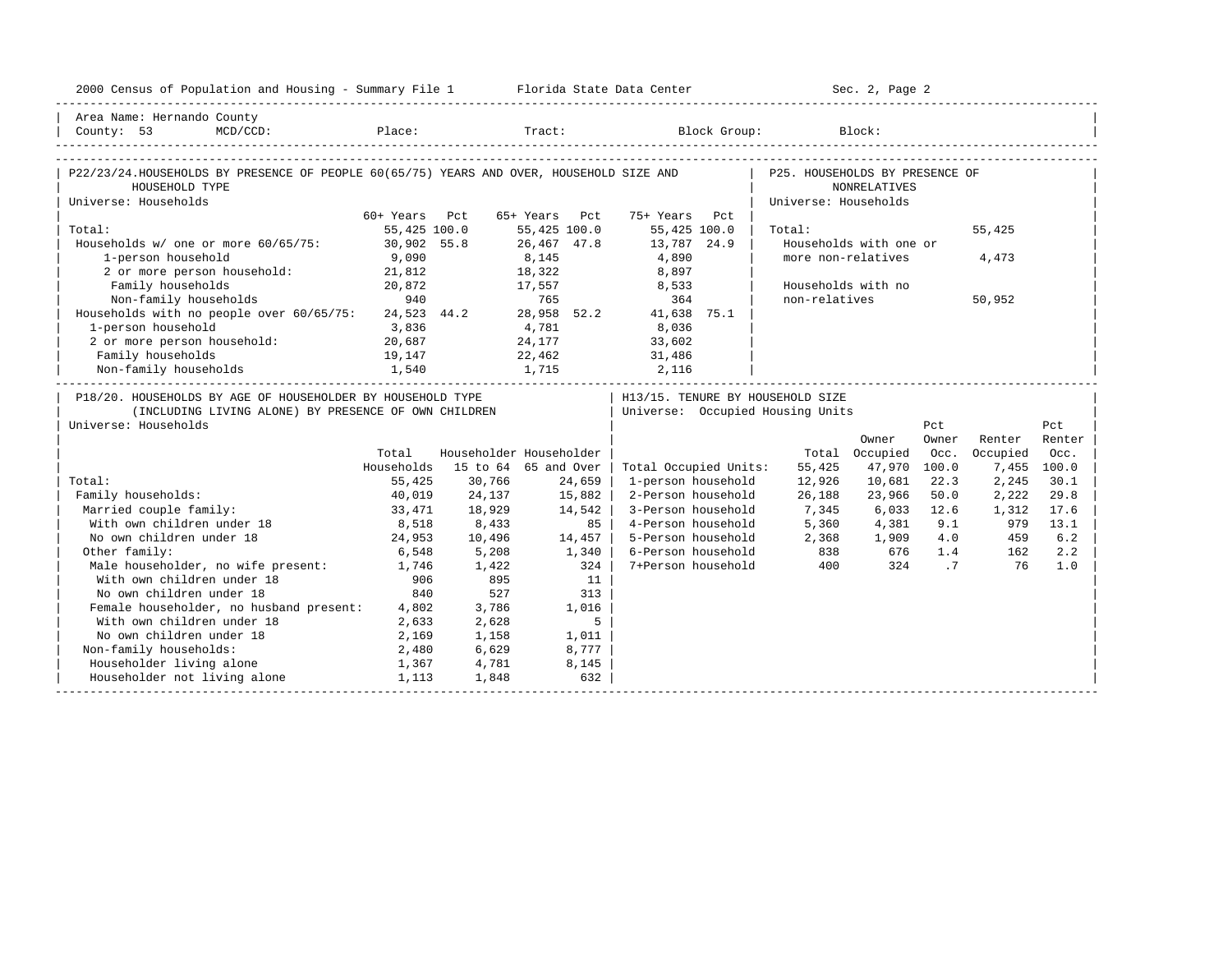| 2000 Census of Population and Housing - Summary File 1                       |             |                  |             |           | Florida State Data Center                              |       |                                                         |                 | Sec. 2, Page 3                        |                 |              |
|------------------------------------------------------------------------------|-------------|------------------|-------------|-----------|--------------------------------------------------------|-------|---------------------------------------------------------|-----------------|---------------------------------------|-----------------|--------------|
| Area Name: Hernando County                                                   |             |                  |             |           |                                                        |       |                                                         |                 |                                       |                 |              |
| County: 53                                                                   | $MCD/CCD$ : |                  | Place:      |           | Tract:                                                 |       | Block Group:                                            |                 | Block:                                |                 |              |
|                                                                              |             |                  |             |           |                                                        |       |                                                         |                 |                                       |                 |              |
| P29. RELATIONSHIP BY AGE FOR THE POPULATION UNDER 18 YEARS                   |             |                  |             |           |                                                        |       |                                                         |                 |                                       |                 |              |
| Universe: Population under 18 years                                          |             |                  |             |           |                                                        |       |                                                         |                 |                                       |                 |              |
|                                                                              |             |                  |             |           | ---------------- In Households------------------       |       |                                                         |                 | ------------Group Quarters----------- |                 |              |
|                                                                              |             |                  |             |           | -----Related Child-----                                |       |                                                         |                 |                                       |                 |              |
|                                                                              |             | Pop. in          | Householder |           | Other                                                  |       |                                                         |                 | Institution-                          | Noninstitution- |              |
|                                                                              |             | Total Households | or Spouse   | Own Child | Relatives                                              |       | Nonrelatives                                            | Total           | alized Pop.                           | alized Pop.     |              |
| Under 18:                                                                    | 24,726      | 24,605           | 29          | 21,756    | 2,154                                                  |       | 666                                                     | 121             | 110                                   |                 | 11           |
| Under 3                                                                      | 3,478       | 3,477            |             | 2,893     | 510                                                    |       | 74                                                      | <sup>1</sup>    | $\Omega$                              |                 | $\mathbf{1}$ |
| 3 and 4 years                                                                | 2,427       | 2,425            |             | 2,130     | 240                                                    |       | 55                                                      | 2               | $\mathbf 0$                           |                 | 2            |
| 5 years                                                                      | 1,208       | 1,207            |             | 1,060     | 112                                                    |       | 35                                                      | $\mathbf{1}$    | $\Omega$                              |                 | $\mathbf{1}$ |
| 6 to 11 years                                                                | 8,678       | 8,672            |             | 7,740     | 689                                                    |       | 243                                                     | 6               | $\overline{4}$                        |                 | 2            |
| 12 and 13 years                                                              | 3,017       | 3,000            |             | 2,704     | 218                                                    |       | 78                                                      | 17              | 16                                    |                 | $\mathbf{1}$ |
| 14 years                                                                     | 1,440       | 1,420            |             | 1,286     | 101                                                    |       | 33                                                      | 20              | 19                                    |                 | $\mathbf{1}$ |
| 15 to 17 years                                                               | 4,449       | 4,375            |             | 3,943     | 284                                                    |       | 148                                                     | 74              | 71                                    |                 | 3            |
| % Under 3                                                                    | 14.1%       | 14.1%            |             | 13.3%     | 23.7%                                                  |       | 11.1%                                                   | .8 <sup>8</sup> | .0%                                   |                 | 9.1%         |
| % 3 and 4 years                                                              | 9.8%        | 9.9%             |             | 9.8%      | 11.1%                                                  |       | 8.3%                                                    | 1.7%            | .0%                                   |                 | 18.2%        |
| % 5 years                                                                    | 4.9%        | 4.9%             |             | 4.9%      | 5.2%                                                   |       | 5.3%                                                    | .8%             | .0%                                   |                 | 9.1%         |
| % 6 to 11 years                                                              | 35.1%       | 35.3%            |             | 35.6%     | 32.0%                                                  |       | 36.5%                                                   | 5.0%            | 3.6%                                  |                 | 18.2%        |
| % 12 and 13 years                                                            | 12.2%       | 12.2%            |             | 12.4%     | 10.1%                                                  |       | 11.7%                                                   | 14.0%           | 14.5%                                 |                 | 9.1%         |
| % 14 years                                                                   | 5.8%        | 5.8%             |             | 5.9%      | 4.7%                                                   |       | 5.0%                                                    | 16.5%           | 17.3%                                 |                 | 9.1%         |
| % 15 to 17 years                                                             | 18.0%       | 17.8%            |             | 18.1%     | 13.2%                                                  |       | 22.2%                                                   | 61.2%           | 64.5%                                 |                 | 27.3%        |
| H17. TENURE BY HOUSEHOLD TYPE (INCLUDING LIVING ALONE) BY AGE OF HOUSEHOLDER |             |                  |             |           |                                                        |       |                                                         |                 |                                       |                 |              |
| Universe: Occupied Housing Units                                             |             |                  |             |           |                                                        |       |                                                         |                 |                                       |                 |              |
|                                                                              |             |                  |             |           | Total Owner ------------ Owner Occupied -------------- |       | Total Renter ------------- Renter Occupied ------------ |                 |                                       |                 |              |
|                                                                              |             | Occupied         |             |           | Householder Householder Householder                    | Pct   | Occupied                                                |                 | Householder Householder Householder   |                 | Pct          |
|                                                                              |             | Units            | 15 to 34    | 35 to 64  | $65+$                                                  | $65+$ | Units                                                   | 15 to 34        | 35 to 64                              | $65+$           | $65+$        |
| Family households:                                                           |             | 35,497           | 3,038       | 17,076    | 15,383                                                 | 43.3  | 4,522                                                   | 1,728           | 2,295                                 | 499             | 11.0         |
| Married-couple family:                                                       |             | 30,875           | 2,323       | 14,390    | 14,162                                                 | 45.9  | 2,596                                                   | 869             | 1,347                                 | 380             | 14.6         |
| Other family:                                                                |             | 4,622            | 715         | 2,686     | 1,221                                                  | 26.4  | 1,926                                                   | 859             | 948                                   | 119             | 6.2          |
| Male householder, no wife                                                    |             | 1,245            | 246         | 707       | 292                                                    | 23.5  | 501                                                     | 229             | 240                                   | 32              | 6.4          |
| Female hsehldr, no husband                                                   |             | 3,377            | 469         | 1,979     | 929                                                    | 27.5  | 1,425                                                   | 630             | 708                                   | 87              | 6.1          |
| Nonfamily households:                                                        |             | 12,473           | 639         | 4,061     | 7,773                                                  | 62.3  | 2,933                                                   | 701             | 1,228                                 | 1,004           | 34.2         |
| Male householder:                                                            |             | 4,694            | 431         | 1,910     | 2,353                                                  | 50.1  | 1,433                                                   | 444             | 732                                   | 257             | 17.9         |
| Living alone                                                                 |             | 3,730            | 253         | 1,414     | 2,063                                                  | 55.3  | 1,030                                                   | 246             | 562                                   | 222             | 21.6         |
| Not living alone                                                             |             | 964              | 178         | 496       | 290                                                    | 30.1  | 403                                                     | 198             | 170                                   | 35              | 8.7          |
| Female householder:                                                          |             | 7,779            | 208         | 2,151     | 5,420                                                  | 69.7  | 1,500                                                   | 257             | 496                                   | 747             | 49.8         |
| Living alone                                                                 |             | 6,951            | 115         | 1,665     | 5,171                                                  | 74.4  | 1,215                                                   | 131             | 395                                   | 689             | 56.7         |
| Not living alone                                                             |             | 828              | 93          | 486       | 249                                                    | 30.1  | 285                                                     | 126             | 101                                   | 58              | 20.4         |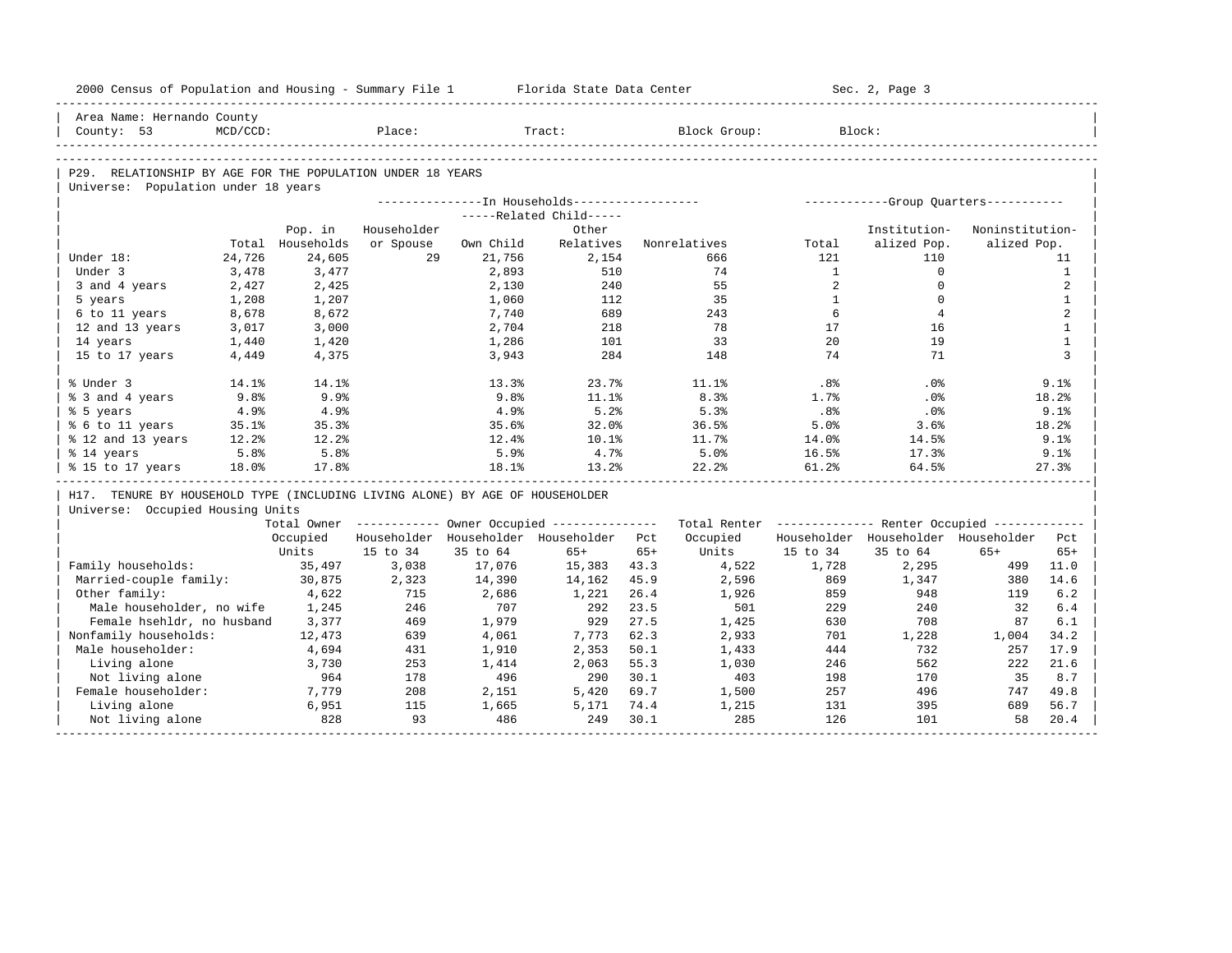| 2000<br>ensus! | and<br>Population | ---<br>Summa:<br>$-$<br>Housing | lorida<br>Data<br>otatt<br>cence. | ، م ج<br>Page<br>$3-1$ |  |
|----------------|-------------------|---------------------------------|-----------------------------------|------------------------|--|
|                |                   |                                 |                                   |                        |  |

| Area Name: Highlands County                             |        |          |                                       |      |         |            |                                                         |                          |                            |           |                |           |
|---------------------------------------------------------|--------|----------|---------------------------------------|------|---------|------------|---------------------------------------------------------|--------------------------|----------------------------|-----------|----------------|-----------|
| County: 55                                              |        | MCD/CCD: |                                       |      | Place:  |            | Tract: Block Group:                                     |                          | Block:                     |           |                |           |
|                                                         |        |          |                                       |      |         |            |                                                         |                          |                            |           |                |           |
|                                                         |        |          |                                       |      |         |            |                                                         |                          |                            |           |                |           |
| P14. SEX BY AGE FOR THE POPULATION UNDER 20 YEARS       |        |          |                                       |      |         |            | P38. GROUP QUARTERS POPULATION BY SEX BY AGE BY GQ TYPE |                          |                            |           |                |           |
| Universe: Population Under 20 Years                     |        |          |                                       |      |         |            | Universe: Population in Group Quarters                  |                          |                            |           |                |           |
|                                                         | Total  | Pct.     | Male                                  | Pct. | Female  | Pct.       |                                                         | Total                    |                            | Male Pct. | Female         | Pct.      |
| Total                                                   | 18,545 |          | 9,714                                 |      | 8,831   |            | Total                                                   | 1,319                    | 620                        |           | 699            |           |
| <1 year                                                 | 806    | 4.3      | 430                                   | 4.4  | 376     | 4.3        | Under 18 Years:                                         | 57                       | 29                         | 4.3       | 28             | 4.7       |
| 1 year                                                  | 832    | 4.5      | 433                                   | 4.5  | 399     | 4.5        | Institutionalized Population:                           | 26                       | 13                         | 2.0       | 13             | 2.1       |
| 2 years                                                 | 885    | 4.8      | 423                                   | 4.4  | 462     | 5.2        | Correctional Institutions                               | $\overline{1}$           | $\mathbf{1}$               | $\cdot$ 1 | $\Omega$       | $\cdot$ 2 |
| 3 years                                                 | 832    | 4.5      | 441                                   | 4.5  |         | 391<br>4.4 | Nursing Homes                                           | $\overline{0}$           | $\overline{0}$             | $\cdot$ 0 | $\overline{0}$ | $\cdot$ 0 |
| 4 years                                                 | 855    | 4.6      | 427                                   | 4.4  | 428     | 4.8        | Other Institutions                                      | 25                       | 12                         | 1.9       | 13             | 1.9       |
| 5 years                                                 | 854    | 4.6      | 452                                   | 4.7  | 402     | 4.6        | Non-Institutional Population:                           | 31                       | 16                         | 2.4       | 15             | 2.6       |
| 6 years                                                 | 926    | 5.0      | 467                                   | 4.8  | 459     | 5.2        | College Dormitories                                     | $\Omega$                 | $\Omega$                   | $\cdot$ 0 | $\Omega$       | $\cdot$ 0 |
| 7 years                                                 | 940    | 5.1      | 495                                   | 5.1  | 445     | 5.0        | Military Quarters                                       | $\circ$                  | $\overline{0}$             | $\cdot$ 0 | $\overline{0}$ | $\cdot$ 0 |
| 8 years                                                 | 926    | 5.0      | 464                                   | 4.8  | 462     | 5.2        | Other Noninstitutional GO                               | 31                       | 16                         | 2.4       | 15             | 2.6       |
| 9 years                                                 | 964    | 5.2      | 496                                   | 5.1  | 468     | 4.3        | 18 to 64 Years:                                         | 536                      | 388                        | 40.6      | 148            | 62.6      |
| 10 years                                                | 983    | 5.3      | 518                                   | 5.3  | 465     | 4.5        | Institutionalized Population:                           | 356                      | 277                        | 27.0      | 79             | 44.7      |
| 11 years                                                | 999    | 5.4      | 518                                   | 5.3  | 481     | 5.2        | Correctional Institutions                               | 286                      | 233                        | 21.7      | 53             | 37.6      |
| 12 years                                                | 953    | 5.1      | 511                                   | 5.3  | 442     | 4.4        | Nursing Homes                                           | 58                       | 34                         | 4.4       | 24             | 5.5       |
| 13 years                                                | 943    | 5.1      | 484                                   | 5.0  | 459     | 4.8        | Other Institutions                                      | 12                       | 10                         | . 9       | 2              | 1.6       |
| 14 years                                                | 936    | 5.0      | 480                                   | 4.9  | 456     | 4.6        | Non-Institutional Population:                           | 180                      |                            | 111 13.6  |                | 69 17.9   |
| 15 years                                                | 1,021  | 5.5      | 537                                   | 5.5  |         | 5.2<br>484 | College Dormitories                                     | 64                       | 32                         | 4.9       | 32             | 5.2       |
| 16 years                                                | 1,034  | 5.6      | 558                                   | 5.7  | 476     | 5.0        | Military Ouarters                                       | $\overline{0}$           | $\overline{0}$             | $\cdot$ 0 | $\overline{0}$ | $\cdot$ 0 |
| 17 years                                                | 1,055  | 5.7      | 583                                   | 6.0  |         | 5.2<br>472 | Other Noninstitutional GO                               | 116                      | 79                         | 8.8       |                | 37 12.7   |
| 18 years                                                | 922    | 5.0      | 501                                   | 5.2  |         | 4.3<br>421 | 65 Years and Over:                                      | 726                      |                            | 203 55.0  | 523            | 32.7      |
| 19 years                                                |        | 879 4.7  | 496                                   | 5.1  |         | 383<br>4.5 | Institutionalized Population:                           | 709                      | $200 -$                    | 53.8      | 509            | 32.3      |
|                                                         |        |          |                                       |      |         |            | Correctional Institutions                               | $\overline{\phantom{a}}$ | 3                          | $\cdot$ 2 | $\mathbf{0}$   | .5        |
|                                                         |        |          |                                       |      |         |            | Nursing Homes                                           | 706                      | 197                        | 53.5      | 509            | 31.8      |
| P36. OWN CHILDREN UNDER 18 YEARS BY FAMILY TYPE AND AGE |        |          |                                       |      |         |            | Other Institutions                                      | $\overline{0}$           | $\Omega$                   | $\cdot$ 0 | $\overline{0}$ | $\cdot$ 0 |
|                                                         |        |          | Universe: Own Children Under 18 Years |      |         |            | Non-Institutional Population:                           | 17                       | $\mathbf{3}$               | 1.3       | 14             | .5        |
|                                                         |        |          |                                       |      |         |            | College Dormitories                                     | $\overline{0}$           | $\Omega$                   | $\cdot$ 0 | $\overline{0}$ | $\cdot$ 0 |
|                                                         |        |          | In Married                            |      | Male HH | Female HH  | Military Quarters                                       |                          | $\overline{0}$<br>$\Omega$ | $\cdot$ 0 | $\overline{0}$ | $\cdot$ 0 |
|                                                         |        |          | Couple                                |      | No Wife | No Husband | Other Noninstitutional GQ 17                            |                          |                            | $3 \t1.3$ | 14             | .5        |
|                                                         |        |          | Total Families                        |      | Present | Present    |                                                         |                          |                            |           |                |           |
| Total < 18 Years:                                       |        | 14,300   | 9,801                                 |      | 1,040   | 3,459      |                                                         |                          |                            |           |                |           |
| Under 3 Years                                           |        | 2,076    | 1,437                                 |      | 186     | 453        |                                                         |                          |                            |           |                |           |
| 3 and 4 Years                                           |        | 1,441    | 1,000                                 |      | 123     | 318        |                                                         |                          |                            |           |                |           |
| 5 Years                                                 |        | 732      | 497                                   |      | 52      | 183        |                                                         |                          |                            |           |                |           |
| 6 to 11 Years                                           |        | 5,038    | 3,457                                 |      | 355     | 1,226      |                                                         |                          |                            |           |                |           |
| 12 to 17 Years                                          |        | 5,013    | 3,410                                 |      | 324     | 1,279      |                                                         |                          |                            |           |                |           |
|                                                         |        |          |                                       |      |         |            |                                                         |                          |                            |           |                |           |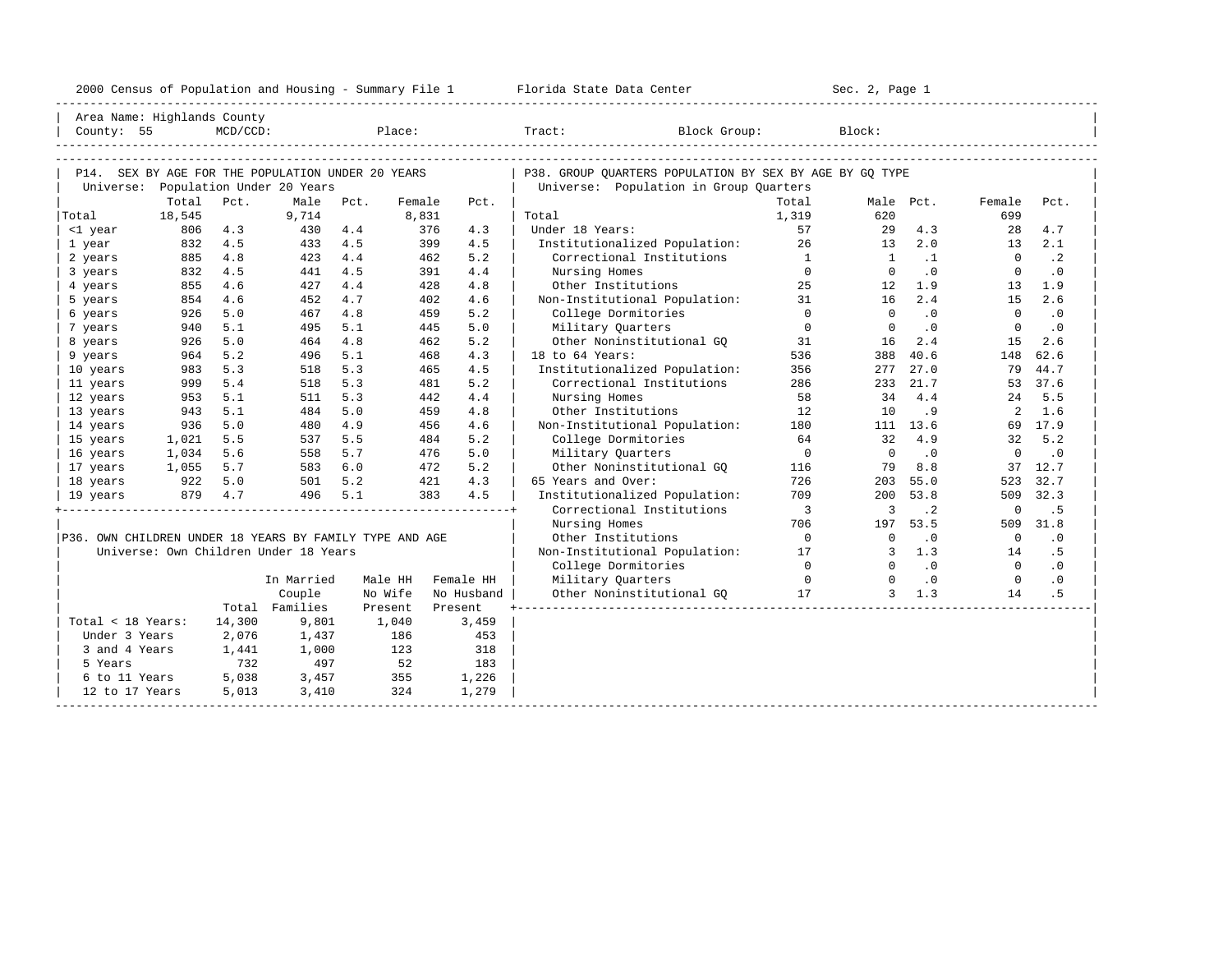| 2000 Census of Population and Housing - Summary File 1 Florida State Data Center                                                           |               |                                |                              |                                   | Sec. 2, Page 2       |                        |       |               |             |
|--------------------------------------------------------------------------------------------------------------------------------------------|---------------|--------------------------------|------------------------------|-----------------------------------|----------------------|------------------------|-------|---------------|-------------|
| Area Name: Highlands County                                                                                                                |               |                                |                              |                                   |                      |                        |       |               |             |
| County: 55 MCD/CCD:                                                                                                                        |               |                                |                              | Place: Tract: Block Group: Block: |                      |                        |       |               |             |
|                                                                                                                                            |               |                                |                              |                                   |                      |                        |       |               |             |
| P22/23/24.HOUSEHOLDS BY PRESENCE OF PEOPLE 60(65/75) YEARS AND OVER, HOUSEHOLD SIZE AND   P25. HOUSEHOLDS BY PRESENCE OF<br>HOUSEHOLD TYPE |               |                                |                              |                                   |                      | <b>NONRELATIVES</b>    |       |               |             |
| Universe: Households                                                                                                                       |               |                                |                              |                                   | Universe: Households |                        |       |               |             |
|                                                                                                                                            | 60+ Years Pct |                                | 65+ Years Pct                | 75+ Years Pct                     |                      |                        |       |               |             |
| Total:                                                                                                                                     | 37,471 100.0  |                                | 37,471 100.0                 | 37,471 100.0                      | Total:               |                        |       | 37,471        |             |
| Households w/ one or more 60/65/75: 21,864 58.3                                                                                            |               |                                | 18,849 50.3                  | 10,023 26.7                       |                      | Households with one or |       |               |             |
| 1-person household                                                                                                                         | 6,984         |                                | $6,242$<br>$12,607$          | 3,833<br>6,190                    |                      | more non-relatives     |       | 3,148         |             |
| 2 or more person household:                                                                                                                | 14,880        |                                |                              |                                   |                      |                        |       |               |             |
| Family households                                                                                                                          | 14,171        |                                | 12,024 5,903                 |                                   |                      | Households with no     |       |               |             |
| 709<br>Non-family households 709 583 287<br>Households with no people over 60/65/75: 15,607 41.7 18,622 49.7 27,448 73.3                   |               |                                |                              |                                   | non-relatives        |                        |       | 34,323        |             |
|                                                                                                                                            |               |                                |                              |                                   |                      |                        |       |               |             |
| 1-person household                                                                                                                         | 2,860         |                                | 3,602                        | 6,011                             |                      |                        |       |               |             |
| 2 or more person household: 12,747                                                                                                         |               |                                | 15,020 21,437                |                                   |                      |                        |       |               |             |
| Family households                                                                                                                          |               |                                | 13,770 19,891<br>1,250 1,546 |                                   |                      |                        |       |               |             |
| ramily nouseholds<br>Non-family households                                                                                                 |               | $11,623$<br>$1,124$<br>$1,250$ |                              |                                   |                      |                        |       |               |             |
| P18/20. HOUSEHOLDS BY AGE OF HOUSEHOLDER BY HOUSEHOLD TYPE                                                                                 |               |                                |                              | H13/15. TENURE BY HOUSEHOLD SIZE  |                      |                        |       |               |             |
| (INCLUDING LIVING ALONE) BY PRESENCE OF OWN CHILDREN                                                                                       |               |                                |                              | Universe: Occupied Housing Units  |                      |                        |       |               |             |
| Universe: Households                                                                                                                       |               |                                |                              |                                   |                      |                        | Pct   |               | Pct         |
|                                                                                                                                            |               |                                |                              |                                   |                      | Owner                  | Owner | Renter        | Renter      |
|                                                                                                                                            | Total         |                                | Householder Householder      |                                   |                      | Total Occupied         |       | Occ. Occupied | Occ.        |
|                                                                                                                                            | Households    |                                | 15 to 64 65 and Over         | Total Occupied Units:             | 37,471               | 29,853                 | 100.0 |               | 7,618 100.0 |
| Total:                                                                                                                                     | 37,471        | 19,564                         | 17,907                       | 1-person household                | 9,844                | 7,294                  | 24.4  | 2,550         | 33.5        |
| Family households:                                                                                                                         | 25,794        | 14,637                         | 11,157                       | 2-Person household                | 17,555               | 15,546                 | 52.1  | 2,009         | 26.4        |
| Married couple family:                                                                                                                     | 21,427        | 11,114                         | $10,313$                     | 3-Person household                | 4,160                | 3,042                  | 10.2  | 1,118         | 14.7        |
| With own children under 18                                                                                                                 | 5,070         | 5,023                          | 47                           | 4-Person household                | 3,180                | 2,264                  | 7.6   | 916           | 12.0        |
| No own children under 18                                                                                                                   | 16,357        | 6,091                          | 10,266                       | 5-Person household                | 1,549                | 1,021                  | 3.4   | 528           | 6.9         |
| Other family:                                                                                                                              | 4,367         | 3,523                          | 844                          | 6-Person household                | 671                  | 428                    | 1.4   | 243           | 3.2         |
| Male householder, no wife present: 1,177                                                                                                   |               | 993                            | 184 l                        | 7+Person household                | 512                  | 258                    | .9    | 254           | 3.3         |
| With own children under 18                                                                                                                 | 592           | 581                            | 11                           |                                   |                      |                        |       |               |             |
| No own children under 18                                                                                                                   | 585           | 412                            | 173                          |                                   |                      |                        |       |               |             |
| Female householder, no husband present: 3,190                                                                                              |               | 2,530                          | 660                          |                                   |                      |                        |       |               |             |
| With own children under 18                                                                                                                 | 1,818         | 1,813                          | $5^{\circ}$                  |                                   |                      |                        |       |               |             |
| No own children under 18                                                                                                                   | 1,372         | 717                            | 655                          |                                   |                      |                        |       |               |             |
| Non-family households:                                                                                                                     | 1,833         | 4,927                          | 6,750                        |                                   |                      |                        |       |               |             |
| Householder living alone                                                                                                                   | 1,169         | 3,602                          | 6,242                        |                                   |                      |                        |       |               |             |
| Householder not living alone                                                                                                               | 664           | 1,325                          | 508                          |                                   |                      |                        |       |               |             |
|                                                                                                                                            |               |                                |                              |                                   |                      |                        |       |               |             |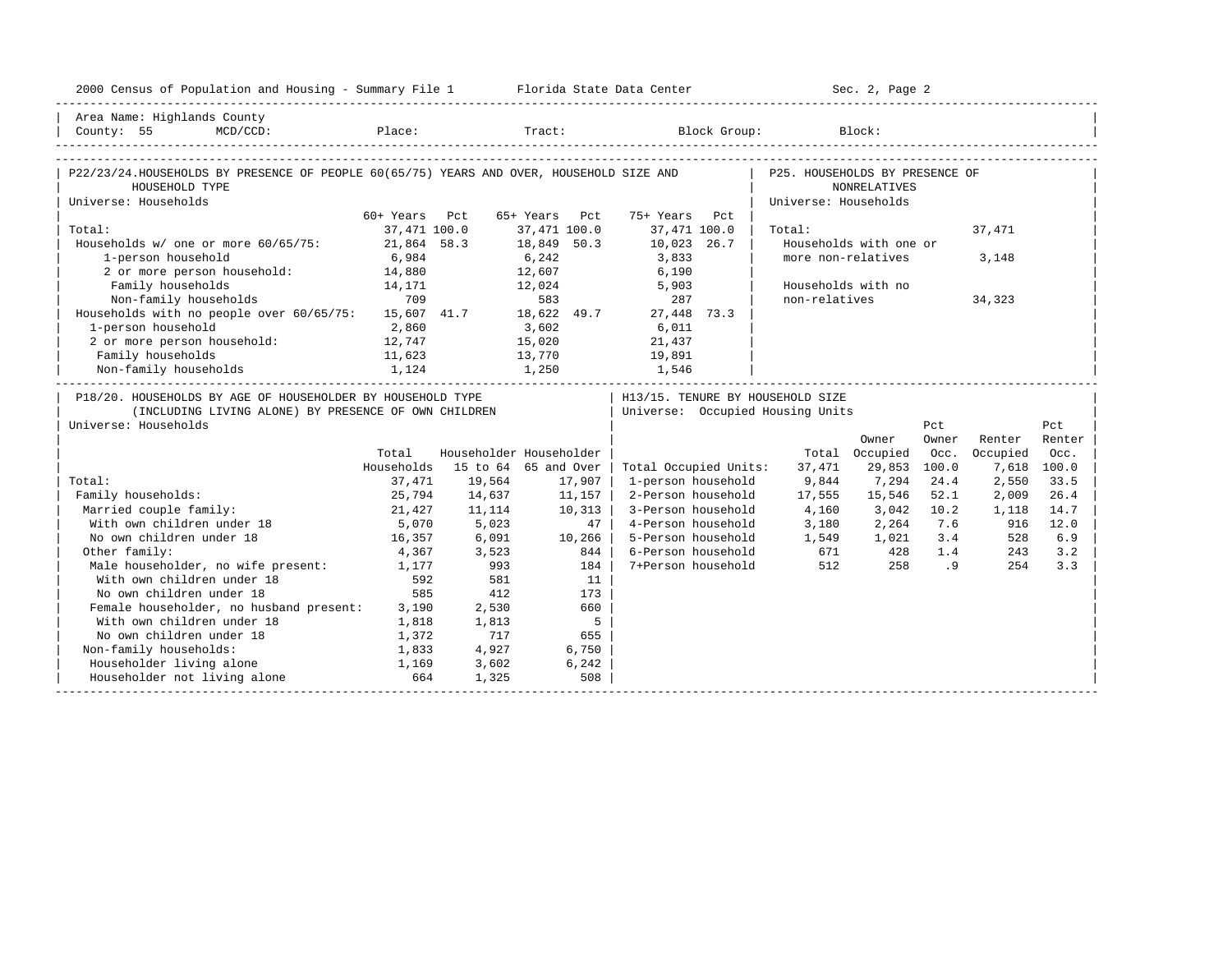|                        |                                                                                                       |                                                                                                                                                                                                                                                                                                                 | 2000 Census of Population and Housing - Summary File 1                                                                                                                    |                                                                                                                                                                                    |                                                                                                                                                                                                                        | Florida State Data Center                                                                                                          |                                                                                                                                                            | Sec. 2, Page 3                                                                                      |                                                                                                                                                               |                                                                                                                                                                           |
|------------------------|-------------------------------------------------------------------------------------------------------|-----------------------------------------------------------------------------------------------------------------------------------------------------------------------------------------------------------------------------------------------------------------------------------------------------------------|---------------------------------------------------------------------------------------------------------------------------------------------------------------------------|------------------------------------------------------------------------------------------------------------------------------------------------------------------------------------|------------------------------------------------------------------------------------------------------------------------------------------------------------------------------------------------------------------------|------------------------------------------------------------------------------------------------------------------------------------|------------------------------------------------------------------------------------------------------------------------------------------------------------|-----------------------------------------------------------------------------------------------------|---------------------------------------------------------------------------------------------------------------------------------------------------------------|---------------------------------------------------------------------------------------------------------------------------------------------------------------------------|
|                        |                                                                                                       |                                                                                                                                                                                                                                                                                                                 |                                                                                                                                                                           |                                                                                                                                                                                    |                                                                                                                                                                                                                        |                                                                                                                                    |                                                                                                                                                            |                                                                                                     |                                                                                                                                                               |                                                                                                                                                                           |
|                        |                                                                                                       |                                                                                                                                                                                                                                                                                                                 |                                                                                                                                                                           |                                                                                                                                                                                    |                                                                                                                                                                                                                        |                                                                                                                                    |                                                                                                                                                            |                                                                                                     |                                                                                                                                                               |                                                                                                                                                                           |
|                        |                                                                                                       |                                                                                                                                                                                                                                                                                                                 |                                                                                                                                                                           |                                                                                                                                                                                    |                                                                                                                                                                                                                        |                                                                                                                                    |                                                                                                                                                            |                                                                                                     |                                                                                                                                                               |                                                                                                                                                                           |
|                        |                                                                                                       |                                                                                                                                                                                                                                                                                                                 |                                                                                                                                                                           |                                                                                                                                                                                    |                                                                                                                                                                                                                        |                                                                                                                                    |                                                                                                                                                            |                                                                                                     |                                                                                                                                                               |                                                                                                                                                                           |
|                        |                                                                                                       |                                                                                                                                                                                                                                                                                                                 |                                                                                                                                                                           |                                                                                                                                                                                    |                                                                                                                                                                                                                        |                                                                                                                                    |                                                                                                                                                            |                                                                                                     |                                                                                                                                                               |                                                                                                                                                                           |
|                        |                                                                                                       |                                                                                                                                                                                                                                                                                                                 |                                                                                                                                                                           |                                                                                                                                                                                    |                                                                                                                                                                                                                        |                                                                                                                                    |                                                                                                                                                            |                                                                                                     |                                                                                                                                                               |                                                                                                                                                                           |
|                        |                                                                                                       |                                                                                                                                                                                                                                                                                                                 |                                                                                                                                                                           |                                                                                                                                                                                    |                                                                                                                                                                                                                        |                                                                                                                                    |                                                                                                                                                            |                                                                                                     |                                                                                                                                                               |                                                                                                                                                                           |
|                        | Pop. in                                                                                               |                                                                                                                                                                                                                                                                                                                 |                                                                                                                                                                           |                                                                                                                                                                                    |                                                                                                                                                                                                                        |                                                                                                                                    |                                                                                                                                                            |                                                                                                     |                                                                                                                                                               |                                                                                                                                                                           |
|                        |                                                                                                       |                                                                                                                                                                                                                                                                                                                 |                                                                                                                                                                           |                                                                                                                                                                                    |                                                                                                                                                                                                                        |                                                                                                                                    |                                                                                                                                                            |                                                                                                     |                                                                                                                                                               |                                                                                                                                                                           |
| Under 18:              |                                                                                                       |                                                                                                                                                                                                                                                                                                                 |                                                                                                                                                                           |                                                                                                                                                                                    |                                                                                                                                                                                                                        |                                                                                                                                    |                                                                                                                                                            |                                                                                                     |                                                                                                                                                               | 31                                                                                                                                                                        |
|                        |                                                                                                       |                                                                                                                                                                                                                                                                                                                 |                                                                                                                                                                           |                                                                                                                                                                                    |                                                                                                                                                                                                                        |                                                                                                                                    |                                                                                                                                                            |                                                                                                     |                                                                                                                                                               | $\overline{3}$                                                                                                                                                            |
|                        |                                                                                                       |                                                                                                                                                                                                                                                                                                                 |                                                                                                                                                                           |                                                                                                                                                                                    |                                                                                                                                                                                                                        |                                                                                                                                    |                                                                                                                                                            |                                                                                                     |                                                                                                                                                               | 2                                                                                                                                                                         |
|                        |                                                                                                       |                                                                                                                                                                                                                                                                                                                 |                                                                                                                                                                           |                                                                                                                                                                                    |                                                                                                                                                                                                                        |                                                                                                                                    |                                                                                                                                                            |                                                                                                     |                                                                                                                                                               | $\mathbf{0}$                                                                                                                                                              |
|                        |                                                                                                       |                                                                                                                                                                                                                                                                                                                 |                                                                                                                                                                           |                                                                                                                                                                                    |                                                                                                                                                                                                                        |                                                                                                                                    |                                                                                                                                                            |                                                                                                     |                                                                                                                                                               | 22                                                                                                                                                                        |
|                        |                                                                                                       |                                                                                                                                                                                                                                                                                                                 |                                                                                                                                                                           |                                                                                                                                                                                    |                                                                                                                                                                                                                        |                                                                                                                                    |                                                                                                                                                            |                                                                                                     |                                                                                                                                                               | $\mathbf 0$                                                                                                                                                               |
| 14 years               |                                                                                                       |                                                                                                                                                                                                                                                                                                                 |                                                                                                                                                                           |                                                                                                                                                                                    |                                                                                                                                                                                                                        |                                                                                                                                    |                                                                                                                                                            |                                                                                                     |                                                                                                                                                               | $\mathbf{1}$                                                                                                                                                              |
|                        |                                                                                                       |                                                                                                                                                                                                                                                                                                                 |                                                                                                                                                                           |                                                                                                                                                                                    |                                                                                                                                                                                                                        |                                                                                                                                    |                                                                                                                                                            |                                                                                                     |                                                                                                                                                               | 3                                                                                                                                                                         |
| % Under 3              |                                                                                                       |                                                                                                                                                                                                                                                                                                                 | 14.5%                                                                                                                                                                     |                                                                                                                                                                                    |                                                                                                                                                                                                                        | 10.6%                                                                                                                              | 10.5%                                                                                                                                                      | 11.5%                                                                                               |                                                                                                                                                               | 9.7%                                                                                                                                                                      |
| % 3 and 4 years        |                                                                                                       |                                                                                                                                                                                                                                                                                                                 | 10.1%                                                                                                                                                                     |                                                                                                                                                                                    |                                                                                                                                                                                                                        | 7.5%                                                                                                                               | 3.5%                                                                                                                                                       | .0%                                                                                                 |                                                                                                                                                               | 6.5%                                                                                                                                                                      |
| % 5 years              |                                                                                                       |                                                                                                                                                                                                                                                                                                                 |                                                                                                                                                                           |                                                                                                                                                                                    |                                                                                                                                                                                                                        |                                                                                                                                    | .0%                                                                                                                                                        |                                                                                                     |                                                                                                                                                               | .0%                                                                                                                                                                       |
| % 6 to 11 years        |                                                                                                       |                                                                                                                                                                                                                                                                                                                 | 35.2%                                                                                                                                                                     |                                                                                                                                                                                    |                                                                                                                                                                                                                        | 21.8%                                                                                                                              | 40.4%                                                                                                                                                      | 3.8%                                                                                                |                                                                                                                                                               | 71.0%                                                                                                                                                                     |
| % 12 and 13 years      |                                                                                                       |                                                                                                                                                                                                                                                                                                                 | 11.9%                                                                                                                                                                     |                                                                                                                                                                                    |                                                                                                                                                                                                                        |                                                                                                                                    |                                                                                                                                                            | 11.5%                                                                                               |                                                                                                                                                               | .0%                                                                                                                                                                       |
| % 14 years             |                                                                                                       |                                                                                                                                                                                                                                                                                                                 | 5.7%                                                                                                                                                                      |                                                                                                                                                                                    |                                                                                                                                                                                                                        | 5.4%                                                                                                                               | 3.5%                                                                                                                                                       | 3.8%                                                                                                |                                                                                                                                                               | 3.2%                                                                                                                                                                      |
|                        |                                                                                                       |                                                                                                                                                                                                                                                                                                                 |                                                                                                                                                                           |                                                                                                                                                                                    |                                                                                                                                                                                                                        |                                                                                                                                    |                                                                                                                                                            |                                                                                                     |                                                                                                                                                               | 9.7%                                                                                                                                                                      |
|                        |                                                                                                       |                                                                                                                                                                                                                                                                                                                 |                                                                                                                                                                           |                                                                                                                                                                                    |                                                                                                                                                                                                                        |                                                                                                                                    |                                                                                                                                                            |                                                                                                     |                                                                                                                                                               |                                                                                                                                                                           |
|                        |                                                                                                       |                                                                                                                                                                                                                                                                                                                 |                                                                                                                                                                           |                                                                                                                                                                                    |                                                                                                                                                                                                                        |                                                                                                                                    |                                                                                                                                                            |                                                                                                     |                                                                                                                                                               |                                                                                                                                                                           |
|                        |                                                                                                       |                                                                                                                                                                                                                                                                                                                 |                                                                                                                                                                           |                                                                                                                                                                                    |                                                                                                                                                                                                                        |                                                                                                                                    |                                                                                                                                                            |                                                                                                     |                                                                                                                                                               |                                                                                                                                                                           |
|                        | Occupied                                                                                              |                                                                                                                                                                                                                                                                                                                 |                                                                                                                                                                           |                                                                                                                                                                                    | Pct.                                                                                                                                                                                                                   | Occupied                                                                                                                           |                                                                                                                                                            |                                                                                                     |                                                                                                                                                               | Pct.                                                                                                                                                                      |
|                        | Units                                                                                                 | 15 to 34                                                                                                                                                                                                                                                                                                        | 35 to 64                                                                                                                                                                  | $65+$                                                                                                                                                                              | $65+$                                                                                                                                                                                                                  | Units                                                                                                                              | 15 to 34                                                                                                                                                   | 35 to 64                                                                                            | $65+$                                                                                                                                                         | $65+$                                                                                                                                                                     |
| Family households:     | 21,463                                                                                                | 1,548                                                                                                                                                                                                                                                                                                           | 9,340                                                                                                                                                                     | 10,575                                                                                                                                                                             | 49.3                                                                                                                                                                                                                   | 4,331                                                                                                                              | 1,724                                                                                                                                                      | 2,025                                                                                               | 582                                                                                                                                                           | 13.4                                                                                                                                                                      |
| Married-couple family: | 18,893                                                                                                | 1,201                                                                                                                                                                                                                                                                                                           | 7,839                                                                                                                                                                     | 9,853                                                                                                                                                                              | 52.2                                                                                                                                                                                                                   | 2,534                                                                                                                              | 874                                                                                                                                                        | 1,200                                                                                               | 460                                                                                                                                                           | 18.2                                                                                                                                                                      |
| Other family:          | 2,570                                                                                                 | 347                                                                                                                                                                                                                                                                                                             | 1,501                                                                                                                                                                     | 722                                                                                                                                                                                | 28.1                                                                                                                                                                                                                   | 1,797                                                                                                                              | 850                                                                                                                                                        | 825                                                                                                 | 122                                                                                                                                                           | 6.8                                                                                                                                                                       |
|                        | 700                                                                                                   | 122                                                                                                                                                                                                                                                                                                             | 420                                                                                                                                                                       | 158                                                                                                                                                                                | 22.6                                                                                                                                                                                                                   | 477                                                                                                                                | 247                                                                                                                                                        | 204                                                                                                 | 26                                                                                                                                                            | 5.5                                                                                                                                                                       |
|                        | 1,870                                                                                                 | 225                                                                                                                                                                                                                                                                                                             | 1,081                                                                                                                                                                     | 564                                                                                                                                                                                | 30.2                                                                                                                                                                                                                   | 1,320                                                                                                                              | 603                                                                                                                                                        | 621                                                                                                 | 96                                                                                                                                                            | 7.3                                                                                                                                                                       |
| Nonfamily households:  | 8,390                                                                                                 | 316                                                                                                                                                                                                                                                                                                             | 2,483                                                                                                                                                                     | 5,591                                                                                                                                                                              | 66.6                                                                                                                                                                                                                   | 3,287                                                                                                                              | 820                                                                                                                                                        | 1,308                                                                                               | 1,159                                                                                                                                                         | 35.3                                                                                                                                                                      |
| Male householder:      | 3,121                                                                                                 | 228                                                                                                                                                                                                                                                                                                             | 1,189                                                                                                                                                                     | 1,704                                                                                                                                                                              | 54.6                                                                                                                                                                                                                   | 1,755                                                                                                                              | 574                                                                                                                                                        | 844                                                                                                 | 337                                                                                                                                                           | 19.2                                                                                                                                                                      |
| Living alone           | 2,495                                                                                                 | 130                                                                                                                                                                                                                                                                                                             | 905                                                                                                                                                                       | 1,460                                                                                                                                                                              | 58.5                                                                                                                                                                                                                   | 1,212                                                                                                                              | 272                                                                                                                                                        | 645                                                                                                 | 295                                                                                                                                                           | 24.3                                                                                                                                                                      |
| Not living alone       | 626                                                                                                   | 98                                                                                                                                                                                                                                                                                                              | 284                                                                                                                                                                       | 244                                                                                                                                                                                | 39.0                                                                                                                                                                                                                   | 543                                                                                                                                | 302                                                                                                                                                        | 199                                                                                                 | 42                                                                                                                                                            | 7.7                                                                                                                                                                       |
| Female householder:    | 5,269                                                                                                 | 88                                                                                                                                                                                                                                                                                                              | 1,294                                                                                                                                                                     | 3,887                                                                                                                                                                              | 73.8                                                                                                                                                                                                                   | 1,532                                                                                                                              | 246                                                                                                                                                        | 464                                                                                                 | 822                                                                                                                                                           | 53.7                                                                                                                                                                      |
| Living alone           | 4,799                                                                                                 | 54                                                                                                                                                                                                                                                                                                              | 1,054                                                                                                                                                                     | 3,691                                                                                                                                                                              | 76.9                                                                                                                                                                                                                   | 1,338                                                                                                                              | 152                                                                                                                                                        | 390                                                                                                 | 796                                                                                                                                                           | 59.5                                                                                                                                                                      |
| Not living alone       | 470                                                                                                   | 34                                                                                                                                                                                                                                                                                                              | 240                                                                                                                                                                       | 196                                                                                                                                                                                | 41.7                                                                                                                                                                                                                   | 194                                                                                                                                | 94                                                                                                                                                         | 74                                                                                                  | 26                                                                                                                                                            | 13.4                                                                                                                                                                      |
|                        | County: 55<br>3 and 4 years<br>6 to 11 years<br>12 and 13 years<br>15 to 17 years<br>% 15 to 17 years | Area Name: Highlands County<br>MCD/CCD:<br>Universe: Population under 18 years<br>16,744<br>2,523<br>1,687<br>854<br>5,738<br>1,896<br>936<br>3,068<br>15.1%<br>10.1%<br>5.1%<br>34.4%<br>11.4%<br>5.6%<br>18.4%<br>Universe: Occupied Housing Units<br>Male householder, no wife<br>Female hsehldr, no husband | Place:<br>Total Households<br>or Spouse<br>16,687<br>2,517<br>1,685<br>854<br>5,715<br>1,893<br>934<br>3,047<br>15.1%<br>10.1%<br>5.1%<br>34.3%<br>11.4%<br>5.6%<br>18.3% | P29. RELATIONSHIP BY AGE FOR THE POPULATION UNDER 18 YEARS<br>Householder<br>Own Child<br>42<br>14,300<br>2,076<br>1,441<br>732<br>5,038<br>1,697<br>820<br>2,496<br>5.1%<br>17.5% | Tract:<br>-----Related Child-----<br>Other<br>1,730<br>376<br>198<br>99<br>543<br>141<br>81<br>292<br>21.7%<br>11.4%<br>31.4%<br>16.9%<br>H17. TENURE BY HOUSEHOLD TYPE (INCLUDING LIVING ALONE) BY AGE OF HOUSEHOLDER | Relatives<br>5.7%<br>8.2%<br>4.7%<br>Total Owner ------------ Owner Occupied --------------<br>Householder Householder Householder | Block Group:<br>--------------- In Households-----------------<br>Nonrelatives<br>615<br>65<br>46<br>23<br>134<br>55<br>33<br>259<br>3.7%<br>8.9%<br>42.1% | Total<br>57<br>6<br>$\overline{2}$<br>$\Omega$<br>23<br>$\overline{3}$<br>2<br>2.1<br>5.3%<br>36.8% | Block:<br>Institution-<br>alized Pop.<br>26<br>$\overline{3}$<br>$\Omega$<br>$\Omega$<br>$\mathbf{1}$<br>$\overline{3}$<br>$\mathbf{1}$<br>18<br>.0%<br>69.2% | ------------Group Quarters-----------<br>Noninstitution-<br>alized Pop.<br>Total Renter ------------- Renter Occupied ------------<br>Householder Householder Householder |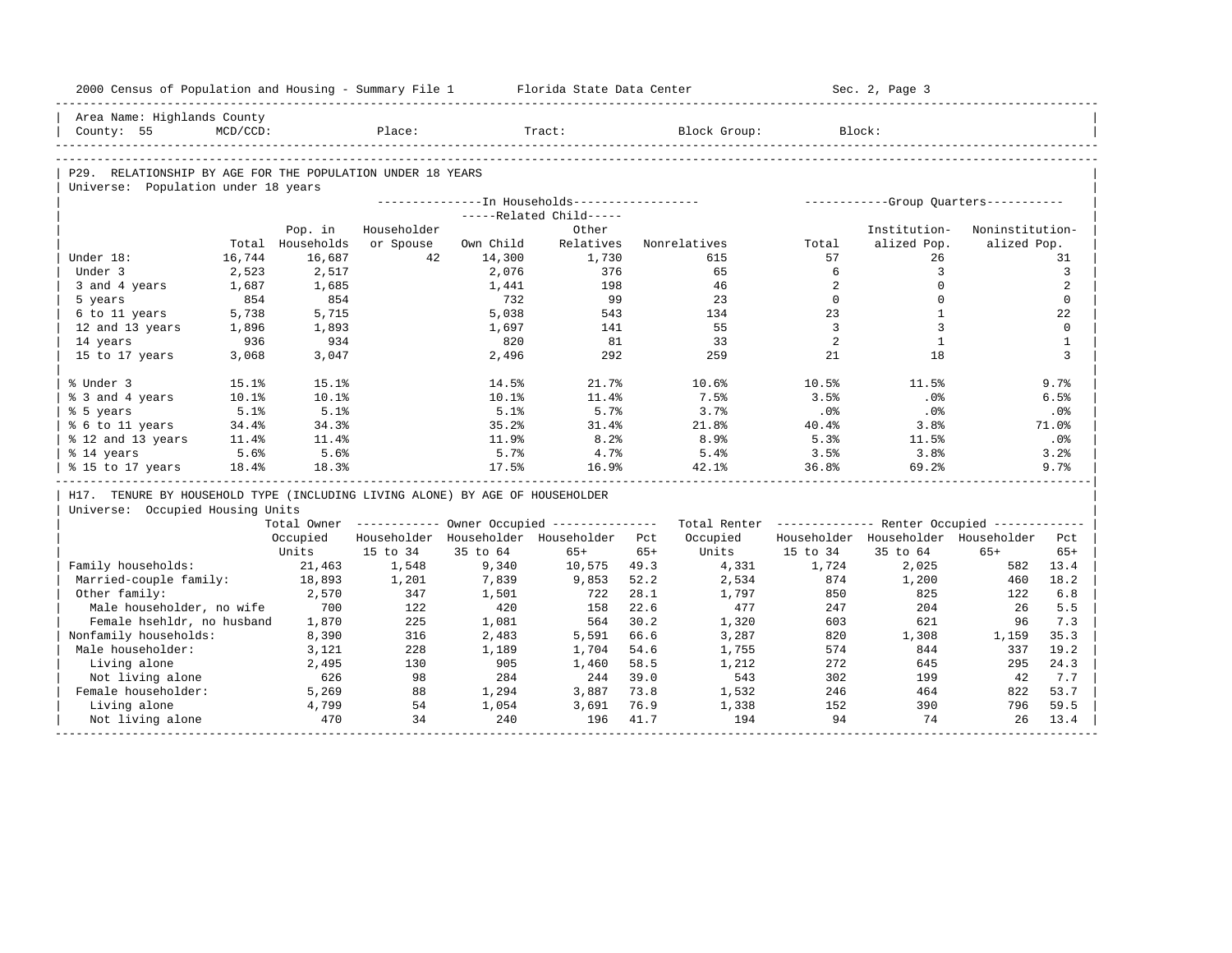| 2000<br>ensus! | and<br>Population | ---<br>Summa:<br>$-$<br>Housing | lorida<br>Data<br>otatt<br>Cente. | ، م ج<br>Page<br>$3-1$ |  |
|----------------|-------------------|---------------------------------|-----------------------------------|------------------------|--|
|                |                   |                                 |                                   |                        |  |

| Area Name: Hillsborough County                          |            |             |                                                   |      |         |            |                                                         |                |            |           |                          |           |
|---------------------------------------------------------|------------|-------------|---------------------------------------------------|------|---------|------------|---------------------------------------------------------|----------------|------------|-----------|--------------------------|-----------|
| County: 57                                              |            | $MCD/CCD$ : |                                                   |      | Place:  |            | Block Group:<br>Tract:                                  |                | Block:     |           |                          |           |
|                                                         |            |             |                                                   |      |         |            |                                                         |                |            |           |                          |           |
|                                                         |            |             |                                                   |      |         |            |                                                         |                |            |           |                          |           |
|                                                         |            |             | P14. SEX BY AGE FOR THE POPULATION UNDER 20 YEARS |      |         |            | P38. GROUP OUARTERS POPULATION BY SEX BY AGE BY GO TYPE |                |            |           |                          |           |
| Universe:                                               | Total      | Pct.        | Population Under 20 Years<br>Male                 | Pct. | Female  | Pct.       | Universe: Population in Group Quarters                  | Total          |            | Male Pct. | Female                   | Pct.      |
| Total                                                   | 280,076    |             | 143,286                                           |      | 136,790 |            | Total                                                   | 17,427         | 9,155      |           | 8,272                    |           |
| <1 year                                                 | 13,522     | 4.8         | 6,878                                             | 4.8  | 6,644   | 4.9        | Under 18 Years:                                         | 1,170          | 806        | 6.7       | 364                      | 8.8       |
| 1 year                                                  | 13,769     | 4.9         | 7,109                                             | 5.0  | 6,660   | 4.9        | Institutionalized Population:                           | 499            | 431        | 2.9       | 68                       | 4.7       |
| 2 years                                                 | 13,494     | 4.8         | 6,908                                             | 4.8  | 6,586   | 4.8        | Correctional Institutions                               | 130            | 127        | .7        | $\overline{\phantom{a}}$ | 1.4       |
| 3 years                                                 | 13,740     | 4.9         | 6,994                                             | 4.9  | 6,746   | 4.9        | Nursing Homes                                           | $\overline{0}$ | $\Omega$   | $\cdot$ 0 | $\Omega$                 | $\cdot$ 0 |
| 4 years                                                 | 13,919     | 5.0         | 7,079                                             | 4.9  | 6,840   | 5.0        | Other Institutions                                      | 369            | 304        | 2.1       | 65                       | 3.3       |
| 5 years                                                 | 14,170     | 5.1         | 7,260                                             | 5.1  | 6,910   | 5.1        | Non-Institutional Population:                           | 671            | 375        | 3.9       | 296                      | 4.1       |
| 6 years                                                 | 14,357     | 5.1         | 7,265                                             | 5.1  | 7,092   | 5.2        | College Dormitories                                     | 29             | 13         | $\cdot$ 2 | 16                       | $\cdot$ 1 |
| 7 years                                                 | 14,591     | 5.2         | 7,550                                             | 5.3  | 7,041   | 5.1        | Military Quarters                                       | $\overline{0}$ | $\Omega$   | .0        | $\overline{0}$           | .0        |
| 8 years                                                 | 14,584     | 5.2         | 7,493                                             | 5.2  | 7,091   | 5.2        | Other Noninstitutional GO                               | 642            | 362        | 3.7       | 280                      | 4.0       |
| 9 years                                                 | 15,147     | 5.4         | 7,715                                             | 5.4  | 7,432   | 4.9        | 18 to 64 Years:                                         | 10,766         | 6,666      | 61.8      | 4,100                    | 72.8      |
| 10 years                                                | 15,226     | 5.4         | 7,742                                             | 5.4  | 7,484   | 4.9        | Institutionalized Population:                           | 3,755          | 3,028      | 21.5      | 727                      | 33.1      |
| 11 years                                                | 14,378     | 5.1         | 7,380                                             | 5.2  | 6,998   | 4.8        | Correctional Institutions                               | 3,009          | 2,484 17.3 |           | 525                      | 27.1      |
| 12 years                                                | 14,171     | 5.1         | 7,280                                             | 5.1  | 6,891   | 4.9        | Nursing Homes                                           | 384            | 223        | 2.2       | 161                      | 2.4       |
| 13 years                                                | 13,803     | 4.9         | 7,130                                             | 5.0  | 6,673   | 5.0        | Other Institutions                                      | 362            | 321        | 2.1       | 41                       | 3.5       |
| 14 years                                                | 13,683     | 4.9         | 6,998                                             | 4.9  | 6,685   | 5.1        | Non-Institutional Population:                           | 7,011          | 3,638      | 40.2      | 3,373 39.7               |           |
| 15 years                                                | 13,631     | 4.9         | 7,093                                             | 5.0  | 6,538   | 5.2        | College Dormitories                                     | 4,209          | 1,677      | 24.2      | 2,532                    | 18.3      |
| 16 years                                                | 13,383     | 4.8         | 6,914                                             | 4.8  | 6,469   | 5.1        | Military Quarters                                       | 412            | 290        | 2.4       | 122                      | 3.2       |
| 17 years                                                | 13,570     | 4.8         | 7,130                                             | 5.0  | 6,440   | 5.2        | Other Noninstitutional GO                               | 2,390          | 1,671 13.7 |           |                          | 719 18.3  |
| 18 years                                                | 13,452     | 4.8         | 6,697                                             | 4.7  | 6,755   | 4.9        | 65 Years and Over:                                      | 5,491          | 1,683 31.5 |           | 3,808                    | 18.4      |
| 19 years                                                | 13,486 4.8 |             | 6,671 4.7                                         |      | 6,815   | 4.9        | Institutionalized Population:                           | 3,123          | 1,024 17.9 |           | 2,099                    | 11.2      |
|                                                         |            |             |                                                   |      |         |            | Correctional Institutions                               | 19             | 17         | $\cdot$ 1 | 2                        | $\cdot$ 2 |
|                                                         |            |             |                                                   |      |         |            | Nursing Homes                                           | 3,076          |            | 988 17.7  | 2,088 10.8               |           |
| P36. OWN CHILDREN UNDER 18 YEARS BY FAMILY TYPE AND AGE |            |             |                                                   |      |         |            | Other Institutions                                      | 28             | 19         | $\cdot$ 2 | 9                        | $\cdot$ 2 |
|                                                         |            |             | Universe: Own Children Under 18 Years             |      |         |            | Non-Institutional Population:                           | 2,368          |            | 659 13.6  | 1,709                    | 7.2       |
|                                                         |            |             |                                                   |      |         |            | College Dormitories                                     | $\Omega$       | $\Omega$   | $\cdot$ 0 | $\overline{0}$           | $\cdot$ 0 |
|                                                         |            |             | In Married                                        |      | Male HH | Female HH  | Military Quarters                                       | $\Omega$       | $\Omega$   | .0        | $\Omega$                 | $\cdot$ 0 |
|                                                         |            |             | Couple                                            |      | No Wife | No Husband | Other Noninstitutional GQ                               | 2,368          |            | 659 13.6  | 1,709                    | 7.2       |
|                                                         |            |             | Total Families                                    |      | Present | Present    |                                                         |                |            |           |                          |           |
| Total < 18 Years:                                       |            | 222,590     | 152,649                                           |      | 14,273  | 55,668     |                                                         |                |            |           |                          |           |
| Under 3 Years                                           |            | 34,638      | 25,284                                            |      | 2,440   | 6,914      |                                                         |                |            |           |                          |           |
| 3 and 4 Years                                           |            | 24,061      | 16,851                                            |      | 1,499   | 5,711      |                                                         |                |            |           |                          |           |
| 5 Years                                                 |            | 12,491      | 8,585                                             |      | 827     | 3,079      |                                                         |                |            |           |                          |           |
| 6 to 11 Years                                           |            | 78,914      | 53,434                                            |      | 4,842   | 20,638     |                                                         |                |            |           |                          |           |
| 12 to 17 Years                                          |            | 72,486      | 48,495                                            |      | 4,665   | 19,326     |                                                         |                |            |           |                          |           |
|                                                         |            |             |                                                   |      |         |            |                                                         |                |            |           |                          |           |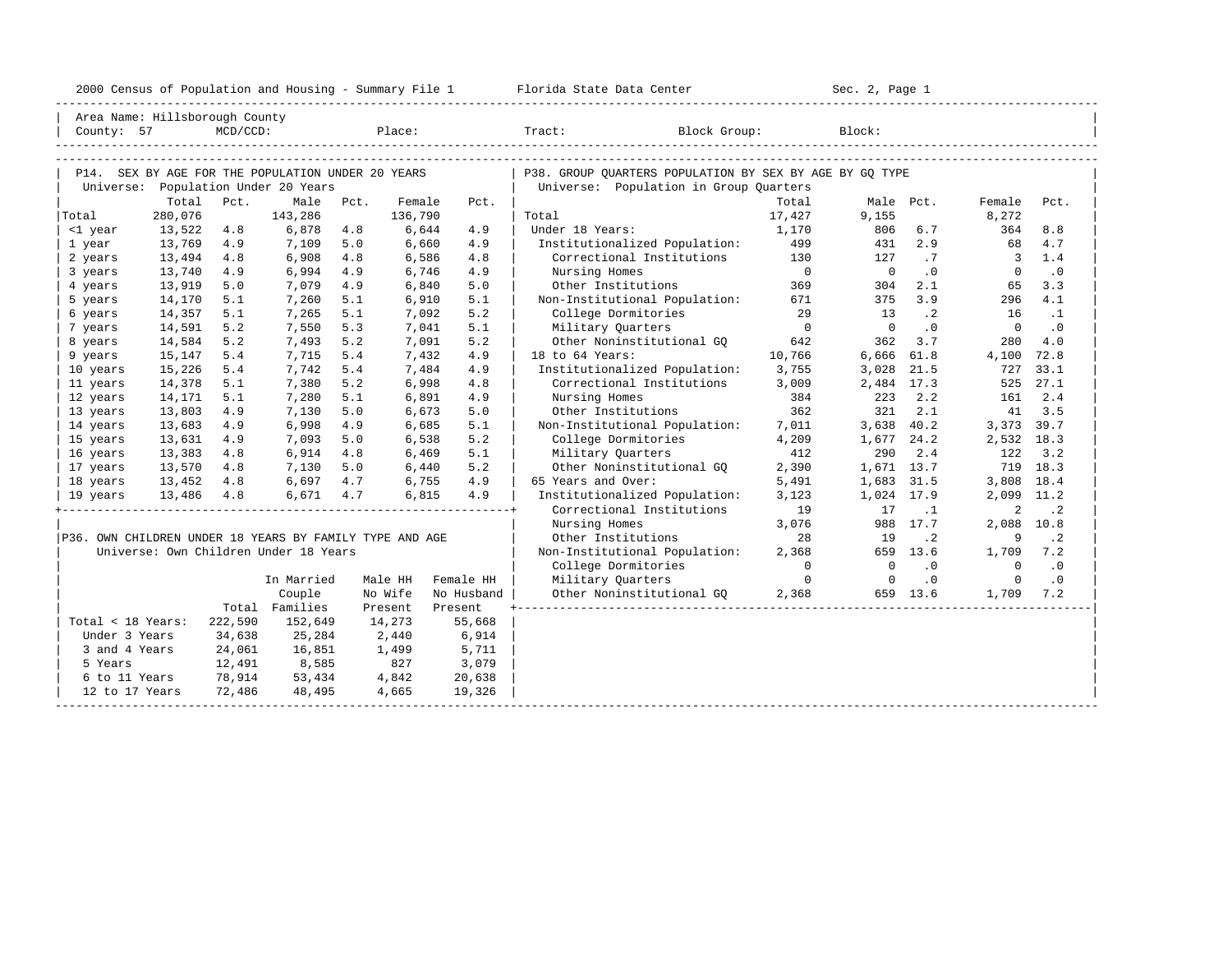| 2000 Census of Population and Housing - Summary File 1 Florida State Data Center                                                                                                                                                                                                                                                                                                                                                                                |                   |                         |               |        |                                    |     |                                                                                      | Sec. 2, Page 2         |       |               |        |
|-----------------------------------------------------------------------------------------------------------------------------------------------------------------------------------------------------------------------------------------------------------------------------------------------------------------------------------------------------------------------------------------------------------------------------------------------------------------|-------------------|-------------------------|---------------|--------|------------------------------------|-----|--------------------------------------------------------------------------------------|------------------------|-------|---------------|--------|
| Area Name: Hillsborough County                                                                                                                                                                                                                                                                                                                                                                                                                                  |                   |                         |               |        |                                    |     |                                                                                      |                        |       |               |        |
| $\begin{array}{ccccccccc} \mid & \texttt{Country:} & 57 & \texttt{MCD/CCD}: & \texttt{Place:} & \texttt{Trace:} & \texttt{Block Group:} & \texttt{Block:} & \mid \\ & & & & & & & \\ \texttt{-----} & \texttt{1} & \texttt{1} & \texttt{2} & \texttt{1} & \texttt{2} & \texttt{2} & \texttt{2} & \texttt{2} & \texttt{2} & \texttt{2} & \texttt{2} & \texttt{2} & \texttt{2} & \texttt{2} & \texttt{2} & \texttt{2} & \texttt{2} & \texttt{2} & \texttt{2} & \$ |                   |                         |               |        |                                    |     |                                                                                      |                        |       |               |        |
|                                                                                                                                                                                                                                                                                                                                                                                                                                                                 |                   |                         |               |        |                                    |     |                                                                                      |                        |       |               |        |
| P22/23/24.HOUSEHOLDS BY PRESENCE OF PEOPLE 60(65/75) YEARS AND OVER, HOUSEHOLD SIZE AND                                                                                                                                                                                                                                                                                                                                                                         |                   |                         |               |        |                                    |     | P25. HOUSEHOLDS BY PRESENCE OF                                                       |                        |       |               |        |
| HOUSEHOLD TYPE<br>Universe: Households                                                                                                                                                                                                                                                                                                                                                                                                                          |                   |                         |               |        |                                    |     | Universe: Households                                                                 | <b>NONRELATIVES</b>    |       |               |        |
|                                                                                                                                                                                                                                                                                                                                                                                                                                                                 | 60+ Years Pct     |                         | 65+ Years Pct |        | 75+ Years                          | Pct |                                                                                      |                        |       |               |        |
| Total:                                                                                                                                                                                                                                                                                                                                                                                                                                                          | 391,357 100.0     |                         | 391,357 100.0 |        | 391,357 100.0                      |     | Total:                                                                               |                        |       | 391,357       |        |
| Households w/ one or more 60/65/75: 108,921 27.8                                                                                                                                                                                                                                                                                                                                                                                                                |                   |                         | 85,405 21.8   |        | 42,219 10.8                        |     |                                                                                      | Households with one or |       |               |        |
| 1-person household                                                                                                                                                                                                                                                                                                                                                                                                                                              | 38,142            |                         | 31,876        |        | 17,862                             |     | more non-relatives                                                                   |                        |       | 50,554        |        |
| 2 or more person household: 70,779                                                                                                                                                                                                                                                                                                                                                                                                                              |                   |                         |               |        | 53,529 24,357                      |     |                                                                                      |                        |       |               |        |
|                                                                                                                                                                                                                                                                                                                                                                                                                                                                 |                   |                         |               |        |                                    |     | Households with no                                                                   |                        |       |               |        |
| Family households<br>Non-family households<br>50,916 23,259<br>1,098 3,725 262,436 72.2 305,952 78.2 349,138 89.2<br>Households with no people over $60/65/75$ : 282,436 72.2 305,952 78.2 349,138 89.2                                                                                                                                                                                                                                                         |                   |                         |               |        |                                    |     | non-relatives                                                                        |                        |       | 340,803       |        |
|                                                                                                                                                                                                                                                                                                                                                                                                                                                                 |                   |                         |               |        |                                    |     |                                                                                      |                        |       |               |        |
| 1-person household                                                                                                                                                                                                                                                                                                                                                                                                                                              |                   |                         |               |        | $73,562$ 87,576<br>232,390 261,562 |     |                                                                                      |                        |       |               |        |
| 1-person household 67,296<br>2 or more person household: 215,140                                                                                                                                                                                                                                                                                                                                                                                                |                   |                         |               |        |                                    |     |                                                                                      |                        |       |               |        |
| Family households                                                                                                                                                                                                                                                                                                                                                                                                                                               | 188,168           |                         |               |        | 204,306 231,963                    |     |                                                                                      |                        |       |               |        |
| Non-family households 26,972                                                                                                                                                                                                                                                                                                                                                                                                                                    |                   |                         |               |        | 28,084 29,599                      |     |                                                                                      |                        |       |               |        |
| P18/20. HOUSEHOLDS BY AGE OF HOUSEHOLDER BY HOUSEHOLD TYPE                                                                                                                                                                                                                                                                                                                                                                                                      |                   |                         |               |        |                                    |     | H13/15. TENURE BY HOUSEHOLD SIZE                                                     |                        |       |               |        |
| (INCLUDING LIVING ALONE) BY PRESENCE OF OWN CHILDREN                                                                                                                                                                                                                                                                                                                                                                                                            |                   |                         |               |        |                                    |     | Universe: Occupied Housing Units                                                     |                        |       |               |        |
| Universe: Households                                                                                                                                                                                                                                                                                                                                                                                                                                            |                   |                         |               |        |                                    |     |                                                                                      |                        | Pct   |               | Pct    |
|                                                                                                                                                                                                                                                                                                                                                                                                                                                                 |                   |                         |               |        |                                    |     |                                                                                      | Owner                  | Owner | Renter        | Renter |
|                                                                                                                                                                                                                                                                                                                                                                                                                                                                 | Total             | Householder Householder |               |        |                                    |     |                                                                                      | Total Occupied         | Occ.  | Occupied      | Occ.   |
|                                                                                                                                                                                                                                                                                                                                                                                                                                                                 | Households        | 15 to 64 65 and Over    |               |        | Total Occupied Units:              |     | 391,357                                                                              | 250,995                | 100.0 | 140,362 100.0 |        |
| Total:                                                                                                                                                                                                                                                                                                                                                                                                                                                          | 391,357           | 316,311                 |               | 75,046 | 1-person household                 |     | 105,438                                                                              | 51,894                 | 20.7  | 53,544        | 38.1   |
| Family households:                                                                                                                                                                                                                                                                                                                                                                                                                                              | 255,222           | 214,096                 | 41,126        |        | 2-Person household                 |     | 131,635                                                                              | 92,025                 | 36.7  | 39,610        | 28.2   |
| Married couple family:                                                                                                                                                                                                                                                                                                                                                                                                                                          | 186,613<br>82,525 | 153,650                 |               | 32,963 | 3-Person household                 |     | 64,954                                                                               | 44,005                 | 17.5  | 20,949        | 14.9   |
| With own children under 18                                                                                                                                                                                                                                                                                                                                                                                                                                      |                   | 82,129                  |               | 396    |                                    |     | 4-Person household 52,634                                                            | 38,149                 | 15.2  | 14,485        | 10.3   |
| No own children under 18                                                                                                                                                                                                                                                                                                                                                                                                                                        | 104,088           | 71,521                  |               | 32,567 |                                    |     | 5-Person household 22,994                                                            | 16,107                 | 6.4   | 6,887         | 4.9    |
| Other family:                                                                                                                                                                                                                                                                                                                                                                                                                                                   | 68,609            | 60,446                  |               | 8,163  |                                    |     | 6-Person household 8,472 5,587 2.2 2,885<br>7+Person household 5,230 3,228 1.3 2,002 |                        |       |               | 2.1    |
| Male householder, no wife present: 17,068                                                                                                                                                                                                                                                                                                                                                                                                                       |                   | 15,499                  |               | 1,569  |                                    |     |                                                                                      |                        |       |               | 1.4    |
| With own children under 18                                                                                                                                                                                                                                                                                                                                                                                                                                      | 8,904             | 8,819                   |               | 85     |                                    |     |                                                                                      |                        |       |               |        |
| No own children under 18                                                                                                                                                                                                                                                                                                                                                                                                                                        | 8,164             | 6,680                   |               | 1,484  |                                    |     |                                                                                      |                        |       |               |        |
| Female householder, no husband present:                                                                                                                                                                                                                                                                                                                                                                                                                         | 51,541            | 44,947                  |               | 6,594  |                                    |     |                                                                                      |                        |       |               |        |
| With own children under 18                                                                                                                                                                                                                                                                                                                                                                                                                                      | 31,311            | 31,257                  |               | 54     |                                    |     |                                                                                      |                        |       |               |        |
| No own children under 18                                                                                                                                                                                                                                                                                                                                                                                                                                        | 20,230            | 13,690                  |               | 6,540  |                                    |     |                                                                                      |                        |       |               |        |
| Non-family households:                                                                                                                                                                                                                                                                                                                                                                                                                                          | 30,697<br>18,329  | 102,215                 |               | 33,920 |                                    |     |                                                                                      |                        |       |               |        |
| Householder living alone                                                                                                                                                                                                                                                                                                                                                                                                                                        |                   | 73,562                  |               | 31,876 |                                    |     |                                                                                      |                        |       |               |        |
| Householder not living alone                                                                                                                                                                                                                                                                                                                                                                                                                                    | 12,368            | 28,653                  |               | 2,044  |                                    |     |                                                                                      |                        |       |               |        |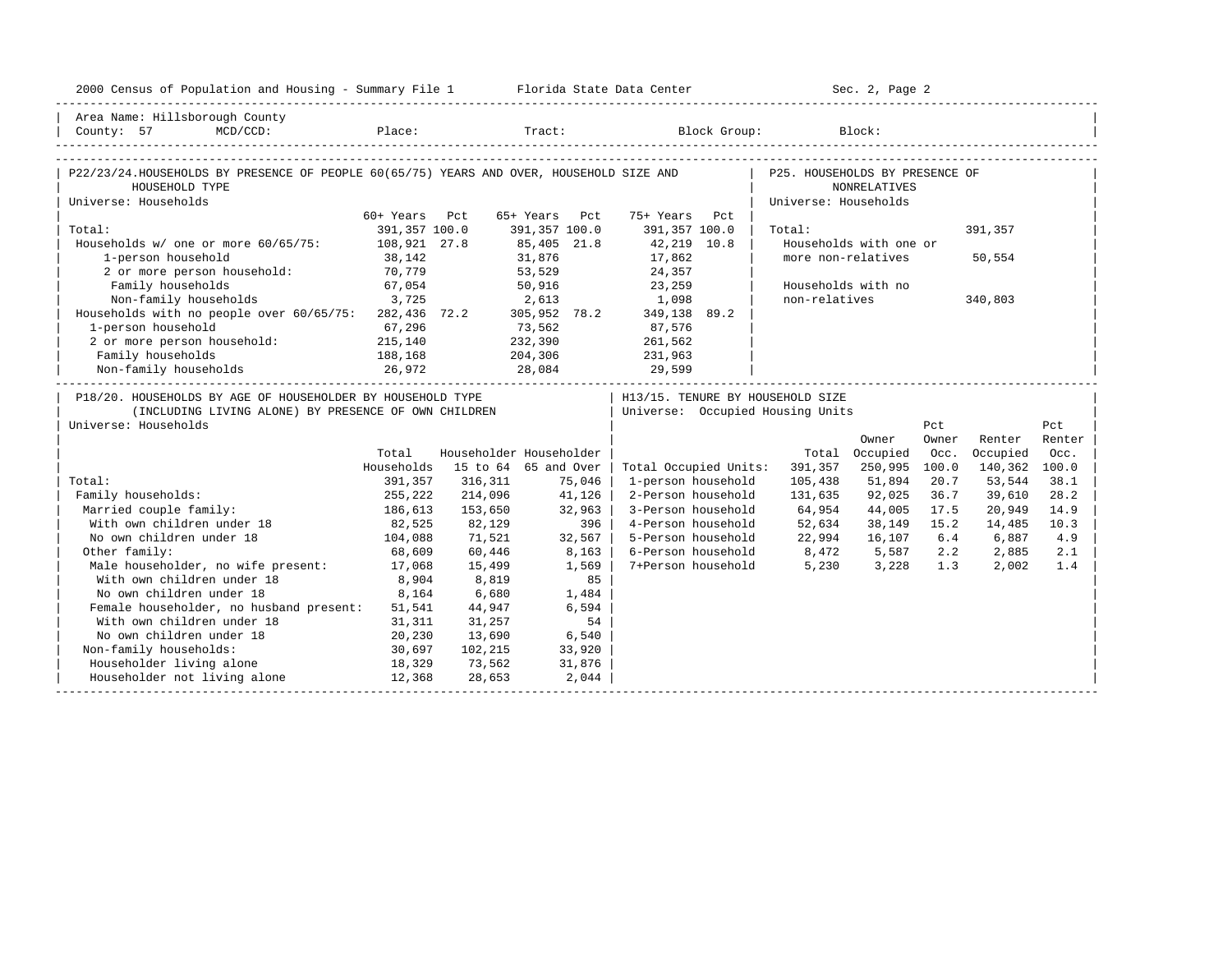| 2000 Census of Population and Housing - Summary File 1 Florida State Data Center |                   |                       |                  |                   |                                                         |       |                                                         |              | Sec. 2, Page 3                      |                 |       |
|----------------------------------------------------------------------------------|-------------------|-----------------------|------------------|-------------------|---------------------------------------------------------|-------|---------------------------------------------------------|--------------|-------------------------------------|-----------------|-------|
| Area Name: Hillsborough County                                                   |                   |                       |                  |                   |                                                         |       |                                                         |              |                                     |                 |       |
| County: 57                                                                       | MCD/CCD:          |                       | Place:           |                   | Tract:                                                  |       | Block Group:                                            |              | Block:                              |                 |       |
|                                                                                  |                   |                       |                  |                   |                                                         |       |                                                         |              |                                     |                 |       |
| P29. RELATIONSHIP BY AGE FOR THE POPULATION UNDER 18 YEARS                       |                   |                       |                  |                   |                                                         |       |                                                         |              |                                     |                 |       |
| Universe: Population under 18 years                                              |                   |                       |                  |                   |                                                         |       |                                                         |              |                                     |                 |       |
|                                                                                  |                   |                       |                  |                   |                                                         |       |                                                         |              |                                     |                 |       |
|                                                                                  |                   |                       |                  |                   | -----Related Child-----                                 |       |                                                         |              |                                     |                 |       |
|                                                                                  |                   | Pop. in               | Householder      |                   | Other                                                   |       |                                                         |              | Institution-                        | Noninstitution- |       |
| Under 18:                                                                        | Total             | Households<br>251,968 | or Spouse<br>320 | Own Child         | Relatives<br>23,358                                     |       | Nonrelatives                                            | Total        | alized Pop.<br>499                  | alized Pop.     | 671   |
| Under 3                                                                          | 253,138<br>40,785 | 40,660                |                  | 222,590<br>34,638 | 5,297                                                   |       | 5,700<br>725                                            | 1,170<br>125 | 10                                  |                 | 115   |
|                                                                                  |                   |                       |                  |                   | 2,977                                                   |       | 572                                                     | 49           | 6                                   |                 | 43    |
| 3 and 4 years<br>5 years                                                         | 27,659<br>14,170  | 27,610<br>14,151      |                  | 24,061<br>12,491  | 1,337                                                   |       | 323                                                     | 19           | 2                                   |                 | 17    |
| 6 to 11 years                                                                    | 88,283            | 88,008                |                  | 78,914            | 7,267                                                   |       | 1,827                                                   | 275          | 66                                  |                 | 209   |
| 12 and 13 years                                                                  | 27,974            | 27,864                |                  | 25,299            | 2,024                                                   |       | 541                                                     | 110          | 45                                  |                 | 65    |
| 14 years                                                                         | 13,683            | 13,599                |                  | 12,263            | 1,051                                                   |       | 285                                                     | 84           | 33                                  |                 | 51    |
| 15 to 17 years                                                                   | 40,264            | 39,756                |                  | 34,924            | 3,405                                                   |       | 1,427                                                   | 508          | 337                                 |                 | 171   |
|                                                                                  |                   |                       |                  |                   |                                                         |       |                                                         |              |                                     |                 |       |
| % Under 3                                                                        | 16.1%             | 16.2%                 |                  | 15.6%             | 22.7%                                                   |       | 12.7%                                                   | 10.7%        | 2.0%                                |                 | 17.1% |
| % 3 and 4 years                                                                  | 10.9%             | 11.0%                 |                  | 10.8%             | 12.7%                                                   |       | 10.0%                                                   | 4.2%         | 1.2%                                |                 | 6.4%  |
| % 5 years                                                                        | 5.6%              | 5.6%                  |                  | 5.6%              | 5.7%                                                    |       | 5.7%                                                    | 1.6%         | .4%                                 |                 | 2.5%  |
| % 6 to 11 years                                                                  | 34.9%             | 35.0%                 |                  | 35.5%             | 31.1%                                                   |       | 32.1%                                                   | 23.5%        | 13.2%                               |                 | 31.1% |
| % 12 and 13 years                                                                | 11.1%             | 11.1%                 |                  | 11.4%             | 8.7%                                                    |       | 9.5%                                                    | 9.4%         | 9.0%                                |                 | 9.7%  |
| % 14 years                                                                       | 5.4%              | 5.4%                  |                  | 5.5%              | 4.5%                                                    |       | 5.0%                                                    | $7.2$ $%$    | 6.6%                                |                 | 7.6%  |
| % 15 to 17 years                                                                 | 15.9%             | 15.8%                 |                  | 15.7%             | 14.6%                                                   |       | 25.0%                                                   | 43.4%        | 67.5%                               |                 | 25.5% |
| H17. TENURE BY HOUSEHOLD TYPE (INCLUDING LIVING ALONE) BY AGE OF HOUSEHOLDER     |                   |                       |                  |                   |                                                         |       |                                                         |              |                                     |                 |       |
| Universe: Occupied Housing Units                                                 |                   |                       |                  |                   |                                                         |       |                                                         |              |                                     |                 |       |
|                                                                                  |                   |                       |                  |                   | Total Owner ------------ Owner Occupied --------------- |       | Total Renter ------------- Renter Occupied ------------ |              |                                     |                 |       |
|                                                                                  |                   | Occupied              |                  |                   | Householder Householder Householder Pct                 |       | Occupied                                                |              | Householder Householder Householder |                 | Pct   |
|                                                                                  |                   | Units                 | 15 to 34         | 35 to 64          | $65+$                                                   | $65+$ | Units                                                   | 15 to 34     | 35 to 64                            | $65+$           | $65+$ |
| Family households:                                                               |                   | 186,495               | 27,309           | 122,126           | 37,060                                                  | 19.9  | 68,727                                                  | 31,241       | 33,420                              | 4,066           | 5.9   |
| Married-couple family:                                                           |                   | 151,103               | 21,460           | 99,319            | 30,324                                                  | 20.1  | 35,510                                                  | 15,327       | 17,544                              | 2,639           | 7.4   |
| Other family:                                                                    |                   | 35,392                | 5,849            | 22,807            | 6,736                                                   | 19.0  | 33,217                                                  | 15,914       | 15,876                              | 1,427           | 4.3   |
| Male householder, no wife                                                        |                   | 9,123                 | 1,961            | 5,864             | 1,298                                                   | 14.2  | 7,945                                                   | 3,983        | 3,691                               | 271             | 3.4   |
| Female hsehldr, no husband                                                       |                   | 26,269                | 3,888            | 16,943            | 5,438                                                   | 20.7  | 25,272                                                  | 11,931       | 12,185                              | 1,156           | 4.6   |
| Nonfamily households:                                                            |                   | 64,500                | 7,942            | 33,118            | 23,440                                                  | 36.3  | 71,635                                                  | 32,168       | 28,987                              | 10,480          | 14.6  |
| Male householder:                                                                |                   | 27,673                | 5,072            | 16,349            | 6,252                                                   | 22.6  | 38,552                                                  | 18,074       | 17,298                              | 3,180           | 8.2   |
| Living alone                                                                     |                   | 20,172                | 2,872            | 11,861            | 5,439                                                   | 27.0  | 27,724                                                  | 10,759       | 14,055                              | 2,910           | 10.5  |
| Not living alone                                                                 |                   | 7,501                 | 2,200            | 4,488             | 813                                                     | 10.8  | 10,828                                                  | 7,315        | 3,243                               | 270             | 2.5   |
|                                                                                  |                   | 36,827                | 2,870            | 16,769            | 17,188                                                  | 46.7  | 33,083                                                  | 14,094       | 11,689                              | 7,300           | 22.1  |
| Female householder:                                                              |                   |                       |                  |                   |                                                         |       |                                                         |              |                                     |                 |       |
| Living alone                                                                     |                   | 31,722                | 1,720            | 13,581            | 16,421                                                  | 51.8  | 25,820                                                  | 8,789        | 9,925                               | 7,106           | 27.5  |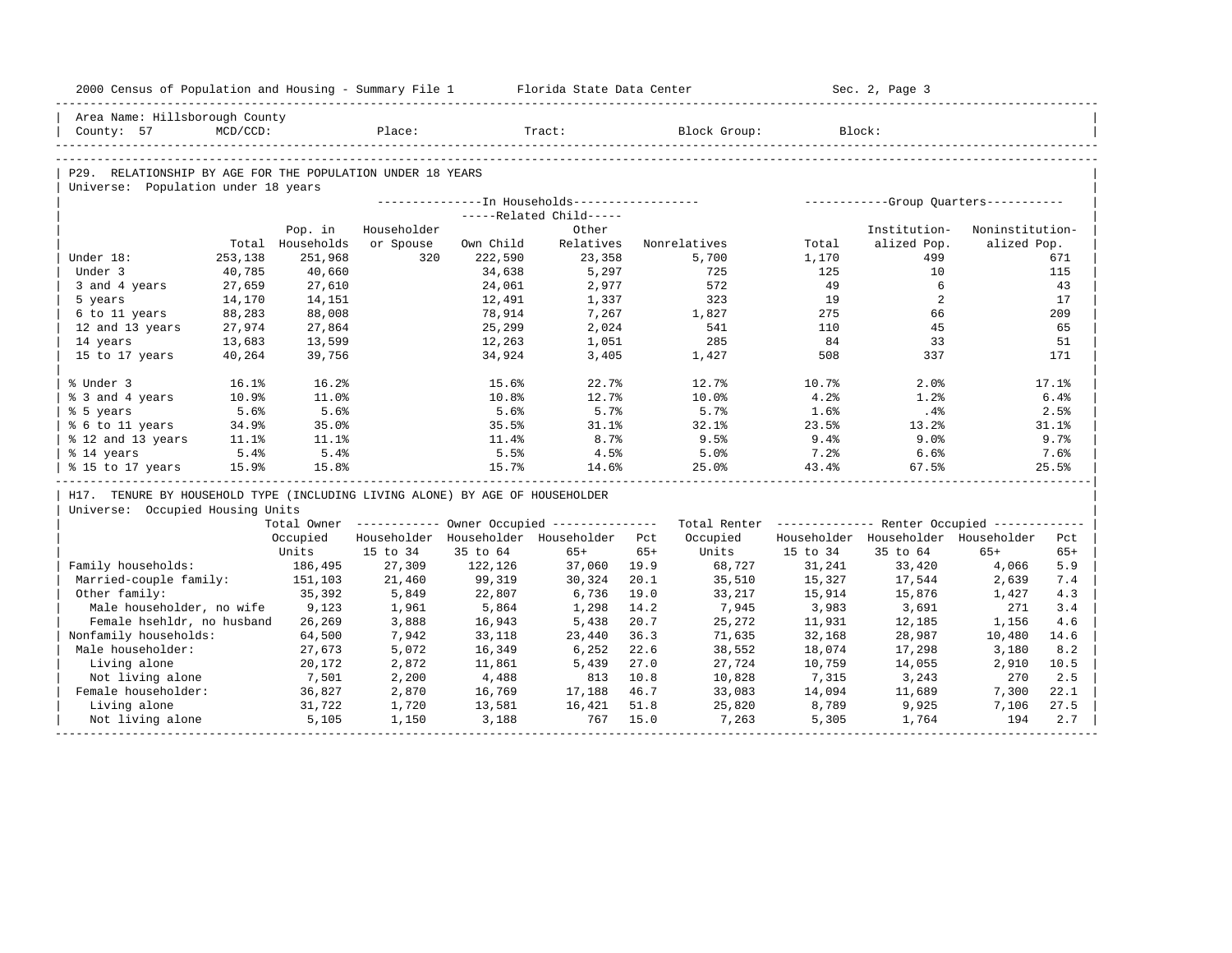| 2000<br>ensus! | and<br>Population | ---<br>Summa:<br>$-$<br>Housing | lorida<br>Data<br>otatt<br>Cente. | ، م ج<br>Page<br>$3-1$ |  |
|----------------|-------------------|---------------------------------|-----------------------------------|------------------------|--|
|                |                   |                                 |                                   |                        |  |

| Area Name: Holmes County                                |            |             |                                       |            |            |            |                                                            |                          |                            |                  |                          |            |
|---------------------------------------------------------|------------|-------------|---------------------------------------|------------|------------|------------|------------------------------------------------------------|--------------------------|----------------------------|------------------|--------------------------|------------|
| County: 59                                              |            | $MCD/CCD$ : |                                       |            | Place:     |            | Block Group:<br>Tract:                                     |                          | Block:                     |                  |                          |            |
|                                                         |            |             |                                       |            |            |            |                                                            |                          |                            |                  |                          |            |
|                                                         |            |             |                                       |            |            |            |                                                            |                          |                            |                  |                          |            |
| P14. SEX BY AGE FOR THE POPULATION UNDER 20 YEARS       |            |             |                                       |            |            |            | P38. GROUP QUARTERS POPULATION BY SEX BY AGE BY GQ TYPE    |                          |                            |                  |                          |            |
| Universe:                                               |            |             | Population Under 20 Years             |            |            |            | Universe: Population in Group Quarters                     |                          |                            |                  |                          |            |
|                                                         | Total      | Pct.        | Male                                  | Pct.       | Female     | Pct.       |                                                            | Total                    |                            | Male Pct.        | Female                   | Pct.       |
| Total                                                   | 4,771      |             | 2,509                                 |            | 2,262      |            | Total<br>Under 18 Years:                                   | 1,719                    | 1,560                      |                  | 159                      |            |
| <1 year                                                 | 210        | 4.4<br>3.9  | 105                                   | 4.2        | 105        | 4.6<br>85  |                                                            | 63<br>62                 | 62                         | 3.7              | $\mathbf{1}$<br>$\Omega$ | 4.0<br>4.0 |
| 1 year                                                  | 187<br>195 | 4.1         | 102                                   | 4.1<br>4.2 |            | 3.8<br>3.9 | Institutionalized Population:<br>Correctional Institutions | $\overline{3}$           | 62                         | 3.6<br>$\cdot$ 2 | $\Omega$                 | $\cdot$ 2  |
| 2 years                                                 | 222        | 4.7         | 106                                   | 4.3        |            | 89<br>5.1  | Nursing Homes                                              | $\Omega$                 | $\overline{3}$<br>$\Omega$ | $\cdot$ 0        | 0                        | $\cdot$ 0  |
| 3 years                                                 | 214        | 4.5         | 107<br>106                            | 4.2        | 115<br>108 | 4.8        | Other Institutions                                         | 59                       | 59                         | 3.4              | $\mathbf 0$              | 3.8        |
| 4 years                                                 | 233        | 4.9         | 130                                   | 5.2        | 103        | 4.6        | Non-Institutional Population:                              | $\mathbf{1}$             | $\Omega$                   | $\cdot$ 1        | $\mathbf{1}$             | $\cdot$ 0  |
| 5 years                                                 | 226        | 4.7         | 120                                   | 4.8        | 106        | 4.7        | College Dormitories                                        | $\Omega$                 | $\Omega$                   | $\cdot$ 0        | $\Omega$                 | $\cdot$ 0  |
| 6 years<br>7 years                                      | 234        | 4.9         | 123                                   | 4.9        | 111        | 4.9        | Military Quarters                                          | $\Omega$                 | $\Omega$                   | $\cdot$ 0        | $\Omega$                 | $\cdot$ 0  |
| 8 years                                                 | 229        | 4.8         | 123                                   | 4.9        | 106        | 4.7        | Other Noninstitutional GO                                  | <sup>1</sup>             | $\Omega$                   | $\cdot$ 1        | $\mathbf{1}$             | $\cdot$ 0  |
| 9 years                                                 | 269        | 5.6         | 132                                   | 5.3        | 137        | 4.6        | 18 to 64 Years:                                            | 1,463                    | 1,452                      | 85.1             | 11                       | 93.1       |
| 10 years                                                | 239        | 5.0         | 127                                   | 5.1        | 112        | 3.8        | Institutionalized Population:                              | 1,443                    | 1,439                      | 83.9             | 4                        | 92.2       |
| 11 years                                                | 210        | 4.4         | 99                                    | 3.9        | 111        | 3.9        | Correctional Institutions                                  | 1,429                    | 1,429                      | 83.1             | 0                        | 91.6       |
| 12 years                                                | 271        | 5.7         | 150                                   | 6.0        | 121        | 5.1        | Nursing Homes                                              | 11                       | $7\phantom{.0}$            | .6               |                          | .4         |
| 13 years                                                | 256        | 5.4         | 129                                   | 5.1        | 127        | 4.8        | Other Institutions                                         | $\overline{3}$           |                            | $\cdot$ 2        | $\Omega$                 | $\cdot$ 2  |
| 14 years                                                | 293        | 6.1         | 154                                   | 6.1        | 139        | 4.6        | Non-Institutional Population:                              | 20                       | 13                         | 1.2              | $7^{\circ}$              | .8         |
| 15 years                                                | 254        | 5.3         | 141                                   | 5.6        | 113        | 4.7        | College Dormitories                                        | $\overline{0}$           | $\Omega$                   | $\cdot$ 0        | $\mathbf{0}$             | $\cdot$ 0  |
| 16 years                                                | 266        | 5.6         | 144                                   | 5.7        | 122        | 4.9        | Military Ouarters                                          | $\overline{0}$           | $\Omega$                   | $\cdot$ 0        | $\Omega$                 | $\cdot$ 0  |
| 17 years                                                | 277        | 5.8         | 155                                   | $6.2$      |            | 122<br>4.7 | Other Noninstitutional GQ                                  | 20                       | 13                         | 1.2              |                          | .8         |
| 18 years                                                | 241        | 5.1         | 117                                   | 4.7        | 124        | 4.6        | 65 Years and Over:                                         | 193                      | 46                         | 11.2             | 147                      | 2.9        |
| 19 years                                                | 245        | 5.1         | 139                                   | 5.5        | 106        | 3.8        | Institutionalized Population:                              | 169                      | 40                         | 9.8              | 129                      | 2.6        |
|                                                         |            |             |                                       |            |            |            | Correctional Institutions                                  | $\overline{\phantom{a}}$ | $\overline{3}$             | $\cdot$ 2        | $\mathbf 0$              | $\cdot$ 2  |
|                                                         |            |             |                                       |            |            |            | Nursing Homes                                              | 166                      | 37                         | 9.7              | 129                      | 2.4        |
| P36. OWN CHILDREN UNDER 18 YEARS BY FAMILY TYPE AND AGE |            |             |                                       |            |            |            | Other Institutions                                         | $\overline{0}$           | $\Omega$                   | $\cdot$ 0        | $\overline{0}$           | $\cdot$ 0  |
|                                                         |            |             | Universe: Own Children Under 18 Years |            |            |            | Non-Institutional Population:                              | 24                       | 6                          | 1.4              | 18                       | .4         |
|                                                         |            |             |                                       |            |            |            | College Dormitories                                        | $\Omega$                 | $\cap$                     | $\cdot$ 0        | $\Omega$                 | $\cdot$ 0  |
|                                                         |            |             | In Married                            |            | Male HH    | Female HH  | Military Quarters                                          | $\Omega$                 | $\cap$                     | $\cdot$ 0        | $\Omega$                 | $\cdot$ 0  |
|                                                         |            |             | Couple                                |            | No Wife    | No Husband | Other Noninstitutional GO                                  | 24                       | 6                          | 1.4              | 18                       | .4         |
|                                                         |            |             | Total Families                        |            | Present    | Present    |                                                            |                          |                            |                  |                          |            |
| Total < 18 Years:                                       |            | 3,797       | 2,799                                 |            | 249        | 749        |                                                            |                          |                            |                  |                          |            |
| Under 3 Years                                           |            | 517         | 398                                   |            | 38         | 81         |                                                            |                          |                            |                  |                          |            |
| 3 and 4 Years                                           |            | 390         | 289                                   |            | 25         | 76         |                                                            |                          |                            |                  |                          |            |
| 5 Years                                                 |            | 207         | 152                                   |            | 13         | 42         |                                                            |                          |                            |                  |                          |            |
| 6 to 11 Years                                           |            | 1,290       | 969                                   |            | 69         | 252        |                                                            |                          |                            |                  |                          |            |
| 12 to 17 Years                                          |            | 1,393       | 991                                   |            | 104        | 298        |                                                            |                          |                            |                  |                          |            |
|                                                         |            |             |                                       |            |            |            |                                                            |                          |                            |                  |                          |            |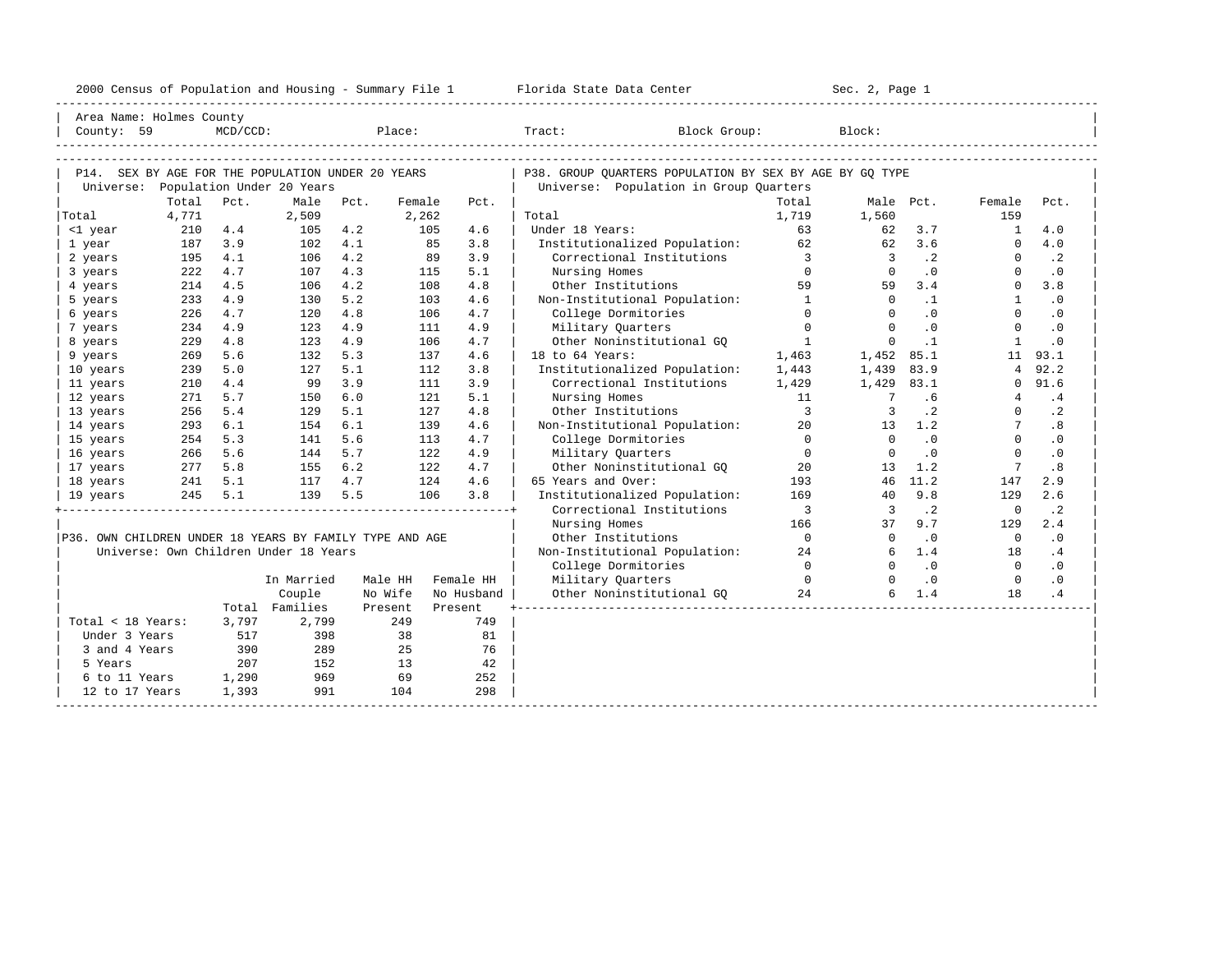| 2000 Census of Population and Housing - Summary File 1 Florida State Data Center        |               |              |                         |                                     |                                | Sec. 2, Page 2                    |             |          |             |
|-----------------------------------------------------------------------------------------|---------------|--------------|-------------------------|-------------------------------------|--------------------------------|-----------------------------------|-------------|----------|-------------|
| Area Name: Holmes County<br>County: 59                                                  |               |              |                         | MCD/CCD: Place: Tract: Block Group: |                                | Block:                            |             |          |             |
| P22/23/24.HOUSEHOLDS BY PRESENCE OF PEOPLE 60(65/75) YEARS AND OVER, HOUSEHOLD SIZE AND |               |              |                         |                                     | P25. HOUSEHOLDS BY PRESENCE OF |                                   |             |          |             |
| HOUSEHOLD TYPE                                                                          |               |              |                         |                                     |                                | <b>NONRELATIVES</b>               |             |          |             |
| Universe: Households                                                                    | 60+ Years Pct |              | 65+ Years Pct           | 75+ Years Pct                       | Universe: Households           |                                   |             |          |             |
| Total:                                                                                  |               | 6,921 100.0  | $6.921$ $100.0$         | 6,921 100.0                         | Total:                         |                                   |             | 6,921    |             |
| Households w/ one or more 60/65/75:                                                     |               | 2,582 37.3   | 1,989 28.7              | 949 13.7                            |                                | Households with one or            |             |          |             |
| 1-person household                                                                      | 1,025         |              | 859                     | 478                                 |                                | more non-relatives                |             | 455      |             |
| 2 or more person household:                                                             | 1,557         |              | 1,130                   | 471                                 |                                |                                   |             |          |             |
| Family households                                                                       | 1,503         |              | 1,087                   | 450                                 |                                | Households with no                |             |          |             |
| Non-family households                                                                   | 54            |              | 43                      | 21                                  | non-relatives                  |                                   |             | 6,466    |             |
| Households with no people over 60/65/75:                                                |               | 4,339 62.7   | 4,932 71.3              | 5,972 86.3                          |                                |                                   |             |          |             |
| 1-person household                                                                      | 781           |              | 947                     | 1,328                               |                                |                                   |             |          |             |
| 2 or more person household:                                                             | 3,558         |              | 3,985                   | 4,644                               |                                |                                   |             |          |             |
| Family households                                                                       | 3,390         |              | 3,806                   | 4,443                               |                                |                                   |             |          |             |
| Non-family households                                                                   | 168           | 179          |                         | 201                                 |                                |                                   |             |          |             |
| P18/20. HOUSEHOLDS BY AGE OF HOUSEHOLDER BY HOUSEHOLD TYPE                              |               |              |                         | H13/15. TENURE BY HOUSEHOLD SIZE    |                                | _________________________________ |             |          |             |
| (INCLUDING LIVING ALONE) BY PRESENCE OF OWN CHILDREN                                    |               |              |                         | Universe: Occupied Housing Units    |                                |                                   |             |          |             |
| Universe: Households                                                                    |               |              |                         |                                     |                                |                                   | Pct         |          | Pct         |
|                                                                                         |               |              |                         |                                     |                                | Owner                             | Owner       | Renter   | Renter      |
|                                                                                         | Total         |              | Householder Householder |                                     |                                | Total Occupied                    | Occ.        | Occupied | Occ.        |
|                                                                                         | Households    |              | 15 to 64 65 and Over    | Total Occupied Units:               | 6,921                          |                                   | 5,639 100.0 |          | 1,282 100.0 |
| Total:                                                                                  | 6,921         | 5,077        | 1,844                   | 1-person household                  | 1,806                          | 1,404                             | 24.9        | 402      | 31.4        |
| Family households:                                                                      | 4,893         | 3,943        | 950                     | 2-Person household                  | 2,525                          | 2,179                             | 38.6        | 346      | 27.0        |
| Married couple family:                                                                  | 3,848         | 3,096        | 752 l                   | 3-Person household                  | 1,179                          | 946                               | 16.8        | 233      | 18.2        |
| With own children under 18                                                              | 1,544         | 1,534        | $10-1$                  | 4-Person household                  | 860                            | 380                               | 690 12.2    | 170      | 13.3        |
| No own children under 18                                                                | 2,304         | 1,562        | 742 l                   | 5-Person household                  |                                |                                   | $291$ 5.2   | 89       | 6.9         |
| Other family:                                                                           | 1,045         | 847          | 198 l                   | 6-Person household                  |                                | 117<br>93                         | 1.6<br>.6   | 24       | 1.9         |
| Male householder, no wife present:                                                      | 296           | 260          | 36                      | 7+Person household                  | 54                             | 36                                |             | 18       | 1.4         |
| With own children under 18                                                              | 164           | 160          | $4\overline{ }$         |                                     |                                |                                   |             |          |             |
| No own children under 18                                                                | 132           | 100          | 32                      |                                     |                                |                                   |             |          |             |
| Female householder, no husband present:<br>With own children under 18                   | 749           | 587          | 162                     |                                     |                                |                                   |             |          |             |
| No own children under 18                                                                | 428           | 427<br>160   | $\mathbf{1}$            |                                     |                                |                                   |             |          |             |
|                                                                                         | 321           |              | 161                     |                                     |                                |                                   |             |          |             |
| Non-family households:<br>Householder living alone                                      | 222<br>141    | 1,134<br>947 | 894<br>859              |                                     |                                |                                   |             |          |             |
|                                                                                         |               |              |                         |                                     |                                |                                   |             |          |             |
| Householder not living alone                                                            | 81            | 187          | 35                      |                                     |                                |                                   |             |          |             |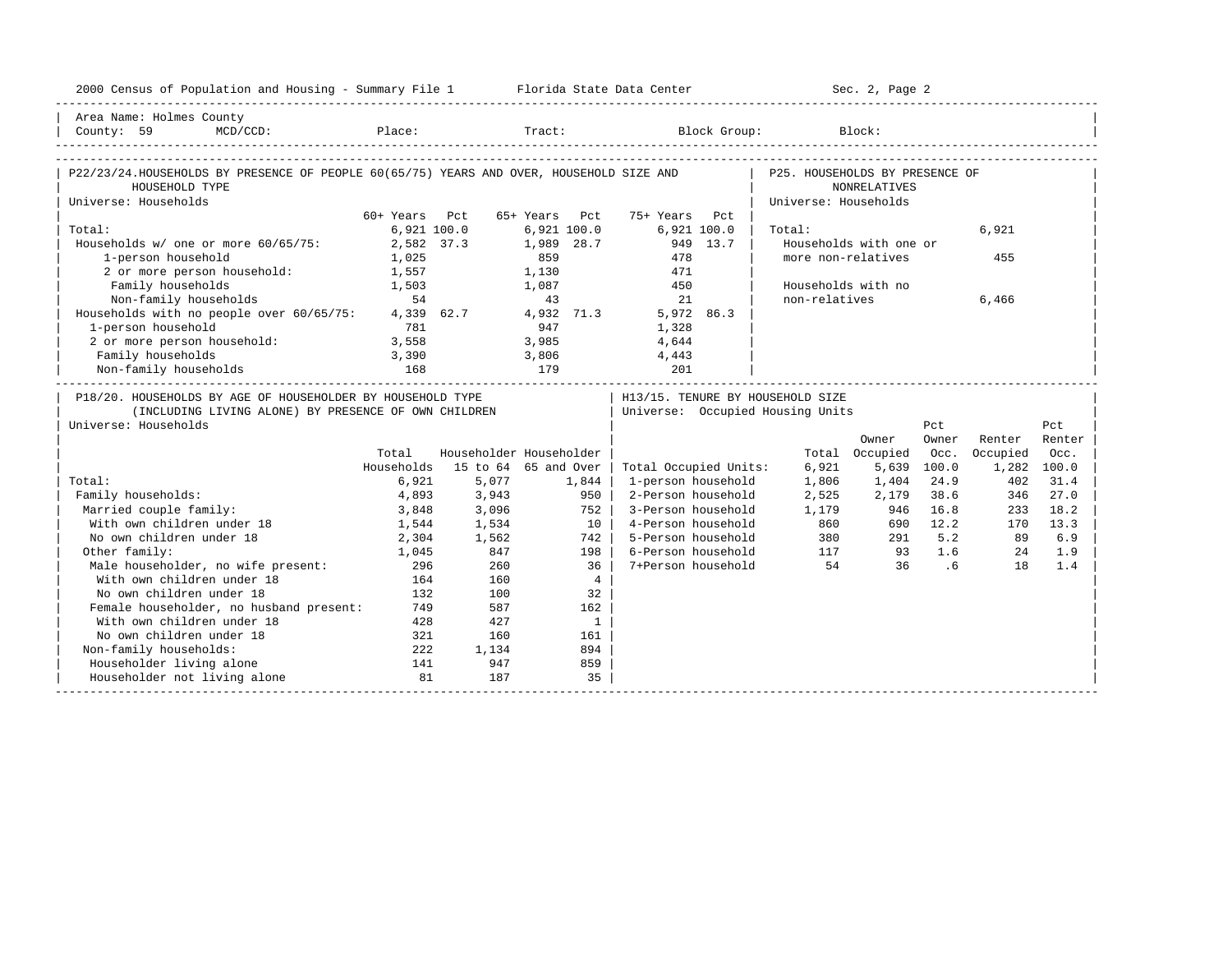| 2000 Census of Population and Housing - Summary File 1                       |             |            |             |           | Florida State Data Center                                                |       |                                                         |                | Sec. 2, Page 3                       |                 |                 |
|------------------------------------------------------------------------------|-------------|------------|-------------|-----------|--------------------------------------------------------------------------|-------|---------------------------------------------------------|----------------|--------------------------------------|-----------------|-----------------|
| Area Name: Holmes County                                                     |             |            |             |           |                                                                          |       |                                                         |                |                                      |                 |                 |
| County: 59                                                                   | $MCD/CCD$ : |            | Place:      |           | Tract:                                                                   |       | Block Group:                                            |                | Block:                               |                 |                 |
|                                                                              |             |            |             |           |                                                                          |       |                                                         |                |                                      |                 |                 |
| P29. RELATIONSHIP BY AGE FOR THE POPULATION UNDER 18 YEARS                   |             |            |             |           |                                                                          |       |                                                         |                |                                      |                 |                 |
| Universe: Population under 18 years                                          |             |            |             |           |                                                                          |       |                                                         |                |                                      |                 |                 |
|                                                                              |             |            |             |           | ---------------In Households-----------------<br>-----Related Child----- |       |                                                         |                | -----------Group Quarters----------- |                 |                 |
|                                                                              |             | Pop. in    | Householder |           | Other                                                                    |       |                                                         |                | Institution-                         | Noninstitution- |                 |
|                                                                              | Total       | Households | or Spouse   | Own Child | Relatives                                                                |       | Nonrelatives                                            | Total          | alized Pop.                          | alized Pop.     |                 |
| Under 18:                                                                    | 4,285       | 4,222      | 9           | 3,797     | 320                                                                      |       | 96                                                      | 63             | 62                                   |                 | 1               |
| Under 3                                                                      | 592         | 592        |             | 517       | 65                                                                       |       | 10                                                      | $\mathbf 0$    | $\mathbf 0$                          |                 | $\mathsf 0$     |
| 3 and 4 years                                                                | 436         | 436        |             | 390       | 34                                                                       |       | 12                                                      | $\Omega$       | $\mathbf 0$                          |                 | $\mathbf 0$     |
| 5 years                                                                      | 233         | 233        |             | 207       | 23                                                                       |       | $\overline{3}$                                          | $\Omega$       | $\Omega$                             |                 | $\mathbf 0$     |
| 6 to 11 years                                                                | 1,407       | 1,406      |             | 1,290     | 83                                                                       |       | 33                                                      | $\mathbf{1}$   | $\mathbf 0$                          |                 | $\mathbf{1}$    |
| 12 and 13 years                                                              | 527         | 527        |             | 479       | 40                                                                       |       | 8                                                       | $\Omega$       | $\Omega$                             |                 | $\Omega$        |
| 14 years                                                                     | 293         | 289        |             | 261       | 23                                                                       |       | 5                                                       | $\overline{4}$ | $\overline{4}$                       |                 | $\mathbf 0$     |
| 15 to 17 years                                                               | 788         | 730        |             | 653       | 52                                                                       |       | 25                                                      | 58             | 58                                   |                 | $\Omega$        |
|                                                                              |             |            |             |           |                                                                          |       |                                                         |                |                                      |                 |                 |
| % Under 3                                                                    | 13.8%       | 14.1%      |             | 13.6%     | 20.3%                                                                    |       | 10.4%                                                   | .0%            | .0%                                  |                 | .0%             |
| % 3 and 4 years                                                              | 10.2%       | 10.3%      |             | 10.3%     | 10.6%                                                                    |       | 12.5%                                                   | .0%            | .0%                                  |                 | .0%             |
| % 5 years                                                                    | 5.4%        | 5.5%       |             | 5.5%      | 7.2%                                                                     |       | 3.1%                                                    | .0%            | $.0\%$                               |                 | $.0\%$          |
| % 6 to 11 years                                                              | 32.9%       | 33.4%      |             | 34.0%     | 25.9%                                                                    |       | 34.4%                                                   | 1.6%           | .0%                                  |                 | 100.0%          |
| % 12 and 13 years                                                            | 12.3%       | 12.5%      |             | 12.6%     | 12.5%                                                                    |       | 8.3%                                                    | .0%            | $.0\%$                               |                 | $.0\%$          |
| % 14 years                                                                   | 6.9%        | 6.9%       |             | 6.9%      | $7.2$ $%$                                                                |       | 5.2%                                                    | 6.3%           | 6.5%                                 |                 | $.0\%$          |
| % 15 to 17 years                                                             | 18.4%       | 17.3%      |             | 17.2%     | 16.3%                                                                    |       | 26.0%                                                   | $92.1$ $%$     | 93.5%                                |                 | .0 <sup>8</sup> |
| H17. TENURE BY HOUSEHOLD TYPE (INCLUDING LIVING ALONE) BY AGE OF HOUSEHOLDER |             |            |             |           |                                                                          |       |                                                         |                |                                      |                 |                 |
| Universe: Occupied Housing Units                                             |             |            |             |           |                                                                          |       |                                                         |                |                                      |                 |                 |
|                                                                              |             |            |             |           | Total Owner ----------- Owner Occupied --------------                    |       | Total Renter ------------- Renter Occupied ------------ |                |                                      |                 |                 |
|                                                                              |             | Occupied   |             |           | Householder Householder Householder                                      | Pct   | Occupied                                                |                | Householder Householder Householder  |                 | Pct             |
|                                                                              |             | Units      | 15 to 34    | 35 to 64  | $65+$                                                                    | $65+$ | Units                                                   | 15 to 34       | 35 to 64                             | $65+$           | $65+$           |
| Family households:                                                           |             | 4,082      | 682         | 2,506     | 894                                                                      | 21.9  | 811                                                     | 376            | 379                                  | 56              | 6.9             |
| Married-couple family:                                                       |             | 3,374      | 548         | 2,104     | 722                                                                      | 21.4  | 474                                                     | 224            | 220                                  | 30              | 6.3             |
| Other family:                                                                |             | 708        | 134         | 402       | 172                                                                      | 24.3  | 337                                                     | 152            | 159                                  | 26              | 7.7             |
| Male householder, no wife                                                    |             | 215        | 45          | 138       | 32                                                                       | 14.9  | 81                                                      | 28             | 49                                   | $4\overline{ }$ | 4.9             |
| Female hsehldr, no husband                                                   |             | 493        | 89          | 264       | 140                                                                      | 28.4  | 256                                                     | 124            | 110                                  | 22              | 8.6             |
| Nonfamily households:                                                        |             | 1,557      | 166         | 630       | 761                                                                      | 48.9  | 471                                                     | 117            | 221                                  | 133             | 28.2            |
| Male householder:                                                            |             | 687        | 132         | 348       | 207                                                                      | 30.1  | 235                                                     | 86             | 116                                  | 33              | 14.0            |
| Living alone                                                                 |             | 598        | 114         | 293       | 191                                                                      | 31.9  | 183                                                     | 55             | 95                                   | 33              | 18.0            |
| Not living alone                                                             |             | 89         | 18          | 55        | 16                                                                       | 18.0  | 52                                                      | 31             | 21                                   | $\mathbf{0}$    | $\cdot$ 0       |
| Female householder:                                                          |             | 870        | 34          | 282       | 554                                                                      | 63.7  | 236                                                     | 31             | 105                                  | 100             | 42.4            |
|                                                                              |             |            |             |           |                                                                          |       |                                                         |                |                                      |                 |                 |
| Living alone                                                                 |             | 806        | 23          | 247       | 536                                                                      | 66.5  | 219                                                     | 24             | 96                                   | 99              | 45.2            |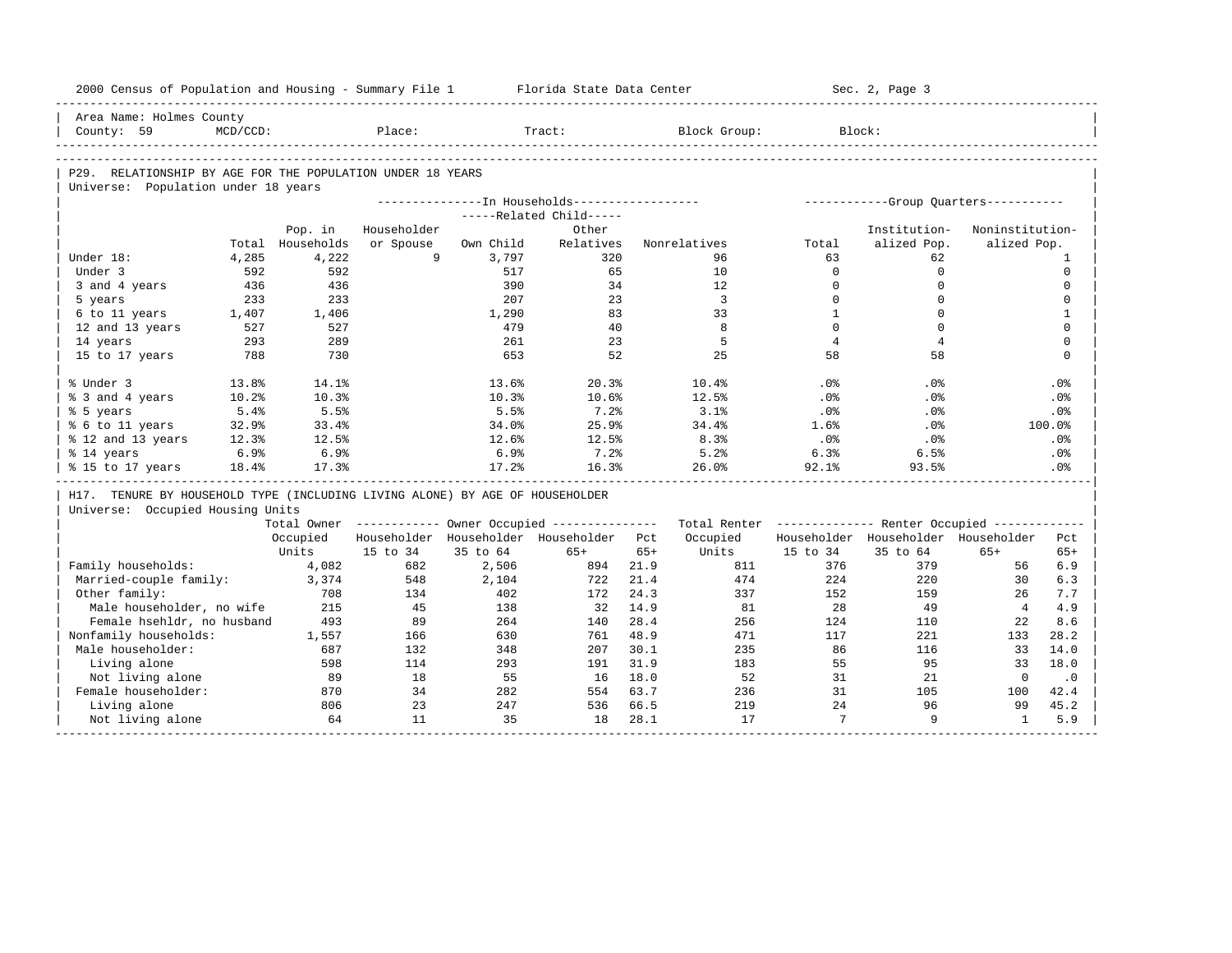| 2000<br>ensus! | and<br>Population | ---<br>Summa:<br>$-$<br>Housing | lorida<br>Data<br>otatt<br>Cente. | ، م ج<br>Page<br>$3-1$ |  |
|----------------|-------------------|---------------------------------|-----------------------------------|------------------------|--|
|                |                   |                                 |                                   |                        |  |

| Area Name: Indian River County                          |                 |             |                                                   |         |                  |            |                                                         |                          |                |           |                |           |
|---------------------------------------------------------|-----------------|-------------|---------------------------------------------------|---------|------------------|------------|---------------------------------------------------------|--------------------------|----------------|-----------|----------------|-----------|
| County: 61                                              |                 | $MCD/CCD$ : |                                                   |         | Place:           |            | Tract: Block Group:                                     |                          | Block:         |           |                |           |
|                                                         |                 |             |                                                   |         |                  |            |                                                         |                          |                |           |                |           |
|                                                         |                 |             |                                                   |         |                  |            |                                                         |                          |                |           |                |           |
|                                                         |                 |             | P14. SEX BY AGE FOR THE POPULATION UNDER 20 YEARS |         |                  |            | P38. GROUP OUARTERS POPULATION BY SEX BY AGE BY GO TYPE |                          |                |           |                |           |
|                                                         |                 |             | Universe: Population Under 20 Years               |         |                  |            | Universe: Population in Group Quarters                  |                          |                |           |                |           |
| Total                                                   | Total<br>24,031 | Pct.        | Male<br>12,563                                    | Pct.    | Female<br>11,468 | Pct.       | Total                                                   | Total<br>2,297           | 1,507          | Male Pct. | Female<br>790  | Pct.      |
| <1 year                                                 | 987             | 4.1         | 520                                               | 4.1     | 467              | 4.1        | Under 18 Years:                                         | 216                      | 169            | 9.4       | 47             | 11.2      |
| 1 year                                                  | 1,055           | 4.4         | 543                                               | 4.3     | 512              | 4.5        | Institutionalized Population:                           | 102                      | 102            | 4.4       | $\Omega$       | 6.8       |
| 2 years                                                 | 1,079           | 4.5         | 556                                               | 4.4     | 523              | 4.6        | Correctional Institutions                               | 102                      | 102            | 4.4       | $\Omega$       | 6.8       |
| 3 years                                                 | 1,078           | 4.5         | 556                                               | 4.4     | 522              | 4.6        | Nursing Homes                                           | $\overline{0}$           | $\overline{0}$ | $\cdot$ 0 | $\mathbf{0}$   | $\cdot$ 0 |
| 4 years                                                 | 1,060           | 4.4         | 541                                               | 4.3     | 519              | 4.5        | Other Institutions                                      | $\overline{0}$           | $\Omega$       | $\cdot$ 0 | $\Omega$       | $\cdot$ 0 |
| 5 years                                                 | 1,108           | 4.6         | 567                                               | 4.5     | 541              | 4.7        | Non-Institutional Population: 114                       |                          | 67             | 5.0       | 47             | 4.4       |
| 6 years                                                 | 1,163           | 4.8         | 595                                               | 4.7     | 568              | 5.0        | College Dormitories                                     | $\overline{\phantom{a}}$ | $\overline{3}$ | $\cdot$ 1 | $\mathbf{0}$   | $\cdot$ 2 |
| 7 years                                                 | 1,223           | 5.1         | 630                                               | 5.0     | 593              | 5.2        | Military Quarters                                       | $\circ$                  | $\Omega$       | .0        | 0              | $\cdot$ 0 |
| 8 years                                                 | 1,239           | 5.2         | 632                                               | 5.0     | 607              | 5.3        | Other Noninstitutional GO                               | 111                      | 64             | 4.8       | 47             | 4.2       |
| 9 years                                                 | 1,287           | 5.4         | 649                                               | 5.2     | 638              | 4.1        | 18 to 64 Years:                                         | 1,260                    | 1,098          | 54.9      | 162            | 72.9      |
| 10 years                                                | 1,238           | 5.2         | 634                                               | 5.0     | 604              | 4.5        | Institutionalized Population:                           | 644                      | 578            | 28.0      | 66             | 38.4      |
| 11 years                                                | 1,259           | 5.2         | 636                                               | 5.1     | 623              | 4.6        | Correctional Institutions                               | 610                      |                | 561 26.6  | 49             | 37.2      |
| 12 years                                                | 1,311           | 5.5         | 689                                               | 5.5     | 622              | 4.6        | Nursing Homes                                           | 24                       | 11             | 1.0       | 13             | $\cdot$ 7 |
| 13 years                                                | 1,325           | 5.5         | 669                                               | 5.3     | 656              | 4.5        | Other Institutions                                      | 10                       | 6              | $\cdot$ 4 | $\overline{4}$ | .4        |
| 14 years                                                | 1,265           | 5.3         | 648                                               | 5.2     | 617              | 4.7        | Non-Institutional Population:                           | 616                      |                | 520 26.8  |                | 96 34.5   |
| 15 years                                                | 1,347           | 5.6         | 721                                               | 5.7     | 626              | 5.0        | College Dormitories                                     | 142                      | 134            | 6.2       | 8              | 8.9       |
| 16 years                                                | 1,287           | 5.4         | 656                                               | 5.2     | 631              | 5.2        | Military Ouarters                                       | $\overline{0}$           | $\circ$        | $\cdot$ 0 | $\mathbf 0$    | $\cdot$ 0 |
| 17 years                                                | 1,383           | 5.8         | 758                                               | 6.0     | 625              | 5.3        | Other Noninstitutional GO                               | 474                      | 386            | 20.6      | 88             | 25.6      |
| 18 years                                                | 1,277           | 5.3         | 761 6.1                                           |         | 516              | 4.1        | 65 Years and Over:                                      | 821                      |                | 240 35.7  | 581            | 15.9      |
| 19 years                                                | 1,060           | 4.4         | 602                                               | 4.8     | 458              | 4.5        | Institutionalized Population:                           | 615                      |                | 182 26.8  | 433            | 12.1      |
|                                                         |                 |             |                                                   |         |                  |            | Correctional Institutions                               | $6^{\circ}$              | 5              | $\cdot$ 3 | <sup>1</sup>   | $\cdot$ 3 |
|                                                         |                 |             |                                                   |         |                  |            | Nursing Homes                                           | 572                      | 155            | 24.9      | 417            | 10.3      |
| P36. OWN CHILDREN UNDER 18 YEARS BY FAMILY TYPE AND AGE |                 |             |                                                   |         |                  |            | Other Institutions                                      | 37                       | 22             | 1.6       | 15             | 1.5       |
|                                                         |                 |             | Universe: Own Children Under 18 Years             |         |                  |            | Non-Institutional Population:                           | 206                      | 58             | 9.0       | 148            | 3.8       |
|                                                         |                 |             |                                                   |         |                  |            | College Dormitories                                     | $\overline{0}$           | $\Omega$       | $\cdot$ 0 | $\overline{0}$ | $\cdot$ 0 |
|                                                         |                 |             | In Married                                        | Male HH |                  | Female HH  | Military Quarters                                       | $\overline{0}$           | $\overline{0}$ | $\cdot$ 0 | $\overline{0}$ | $\cdot$ 0 |
|                                                         |                 |             | Couple                                            | No Wife |                  | No Husband | Other Noninstitutional GO                               | 206                      |                | 58 9.0    | 148            | 3.8       |
|                                                         |                 |             | Total Families                                    | Present |                  | Present    |                                                         |                          |                |           |                |           |
| Total < 18 Years:                                       |                 | 19,005      | 13,624                                            | 1,150   |                  | 4,231      |                                                         |                          |                |           |                |           |
| Under 3 Years                                           |                 | 2,606       | 2,010                                             |         | 183              | 413        |                                                         |                          |                |           |                |           |
| 3 and 4 Years                                           |                 | 1,842       | 1,368                                             |         | 103              | 371        |                                                         |                          |                |           |                |           |
| 5 Years                                                 |                 | 965         | 702                                               |         | 57               | 206        |                                                         |                          |                |           |                |           |
| 6 to 11 Years                                           |                 | 6,606       | 4,704                                             |         | 382              | 1,520      |                                                         |                          |                |           |                |           |
| 12 to 17 Years                                          |                 | 6,986       | 4,840                                             |         | 425              | 1,721      |                                                         |                          |                |           |                |           |
|                                                         |                 |             |                                                   |         |                  |            |                                                         |                          |                |           |                |           |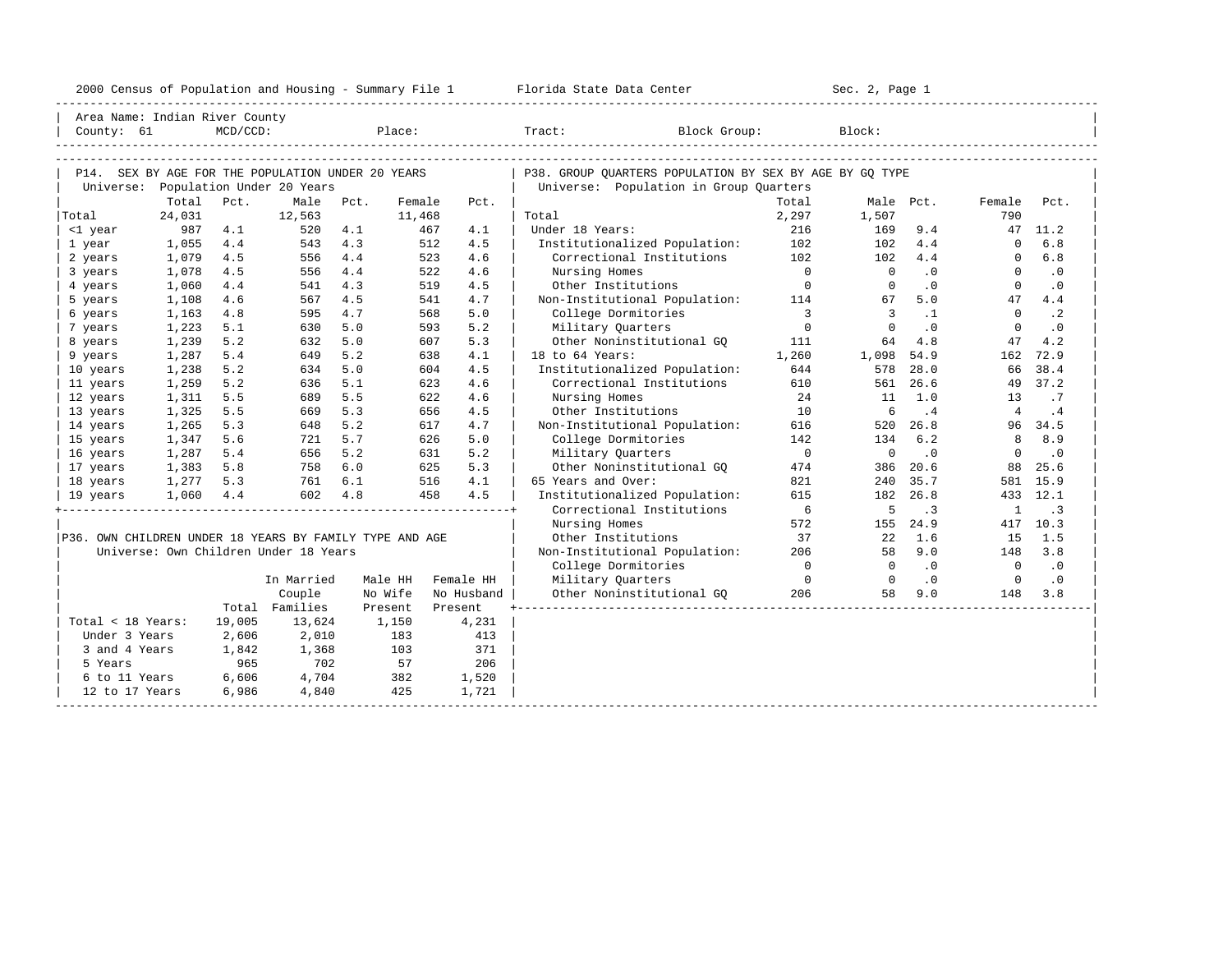| 2000 Census of Population and Housing - Summary File 1 Florida State Data Center            |                 |                         |               |                |                                  |                                | Sec. 2, Page 2         |       |              |        |
|---------------------------------------------------------------------------------------------|-----------------|-------------------------|---------------|----------------|----------------------------------|--------------------------------|------------------------|-------|--------------|--------|
| Area Name: Indian River County                                                              |                 |                         |               |                |                                  |                                |                        |       |              |        |
|                                                                                             |                 |                         |               |                |                                  |                                |                        |       |              |        |
|                                                                                             |                 |                         |               |                |                                  |                                |                        |       |              |        |
| P22/23/24.HOUSEHOLDS BY PRESENCE OF PEOPLE 60(65/75) YEARS AND OVER, HOUSEHOLD SIZE AND     |                 |                         |               |                |                                  | P25. HOUSEHOLDS BY PRESENCE OF |                        |       |              |        |
| HOUSEHOLD TYPE                                                                              |                 |                         |               |                |                                  |                                | <b>NONRELATIVES</b>    |       |              |        |
| Universe: Households                                                                        |                 |                         |               |                |                                  | Universe: Households           |                        |       |              |        |
|                                                                                             | 60+ Years Pct   |                         | 65+ Years Pct |                | 75+ Years<br>Pct                 |                                |                        |       |              |        |
| Total:                                                                                      | 49,137 100.0    |                         | 49,137 100.0  |                | 49,137 100.0                     | Total:                         |                        |       | 49,137       |        |
| Households w/ one or more 60/65/75:                                                         | 25,665 52.2     |                         | 22,057 44.9   |                | 12,085 24.6                      |                                | Households with one or |       |              |        |
| 1-person household                                                                          | 8,960           |                         | 7,931         |                | 4,893                            | more non-relatives             |                        |       | 4,249        |        |
| 2 or more person household: 16,705<br>Family households 15,909<br>Non-family households 796 |                 |                         | 14,126        |                | 7,192                            |                                |                        |       |              |        |
|                                                                                             |                 |                         | 13,498        |                | 6,900                            | Households with no             |                        |       |              |        |
|                                                                                             |                 |                         | 628           |                | 292                              | non-relatives                  |                        |       | 44,888       |        |
| Households with no people over 60/65/75: 23,472 47.8 27,080 55.1 37,052 75.4                |                 |                         |               |                |                                  |                                |                        |       |              |        |
| 1-person household                                                                          | 4,891           |                         | 5,920         |                | 8,958                            |                                |                        |       |              |        |
| 2 or more person household: 18,581                                                          |                 |                         |               |                | $21,160$ $28,094$                |                                |                        |       |              |        |
| Family households                                                                           | 16,799          | 19,210                  |               |                | 25,808                           |                                |                        |       |              |        |
| Non-family households                                                                       | 1,782           | 1,950                   |               |                | 2, 286                           |                                |                        |       |              |        |
| P18/20. HOUSEHOLDS BY AGE OF HOUSEHOLDER BY HOUSEHOLD TYPE                                  |                 |                         |               |                | H13/15. TENURE BY HOUSEHOLD SIZE |                                |                        |       |              |        |
| (INCLUDING LIVING ALONE) BY PRESENCE OF OWN CHILDREN                                        |                 |                         |               |                | Universe: Occupied Housing Units |                                |                        |       |              |        |
| Universe: Households                                                                        |                 |                         |               |                |                                  |                                |                        | Pct   |              | Pct    |
|                                                                                             |                 |                         |               |                |                                  |                                | Owner                  | Owner | Renter       | Renter |
|                                                                                             | Total           | Householder Householder |               |                |                                  |                                | Total Occupied         | Occ.  | Occupied     | Occ.   |
|                                                                                             | Households      | 15 to 64 65 and Over    |               |                | Total Occupied Units:            | 49,137                         | 38,115                 | 100.0 | 11,022 100.0 |        |
| Total:                                                                                      | 49,137          | 28,345                  |               | 20,792         | 1-person household               | 13,851                         | 9,663                  | 25.4  | 4,188        | 38.0   |
| Family households:                                                                          | 32,708          | 20,368                  |               | 12,340         | 2-Person household               | 21,586                         | 18,394                 | 48.3  | 3,192        | 29.0   |
| Married couple family:                                                                      |                 | 15,529                  |               | 11,275         | 3-Person household               | 6,132                          | 4,484                  | 11.8  | 1,648        | 15.0   |
| With own children under 18                                                                  | 26,804<br>7,387 | 7,331                   |               | 56             | 4-Person household               | 4,459                          | 3,391 8.9              |       | 1,068        | 9.7    |
| No own children under 18                                                                    | 19,417          | 8,198                   |               | 11,219         | 5-Person household               |                                | 2,032 1,458 3.8        |       | 574          | 5.2    |
| Other family:                                                                               | 5,904           | 4,839                   |               | 1,065          | 6-Person household               |                                |                        |       | 200          | 1.8    |
| Male householder, no wife present: 1,514                                                    |                 | 1,290                   |               | 224            | 7+Person household               |                                |                        | .7    | 152          | 1.4    |
| With own children under 18                                                                  | 763             | 754                     |               | 9              |                                  |                                |                        |       |              |        |
| No own children under 18                                                                    | 751             | 536                     |               | 215            |                                  |                                |                        |       |              |        |
| Female householder, no husband present: 4,390                                               |                 | 3,549                   |               | 841            |                                  |                                |                        |       |              |        |
| With own children under 18                                                                  | 2,505           | 2,505                   |               | $\overline{0}$ |                                  |                                |                        |       |              |        |
| No own children under 18                                                                    | 1,885           | 1,044                   |               | 841            |                                  |                                |                        |       |              |        |
| Non-family households:                                                                      | 2,578           | 7,977                   |               | 8,452          |                                  |                                |                        |       |              |        |
| Householder living alone                                                                    | 1,513           | 5,920                   |               | 7,931          |                                  |                                |                        |       |              |        |
| Householder not living alone                                                                | 1,065           | 2,057                   |               | 521            |                                  |                                |                        |       |              |        |
|                                                                                             |                 |                         |               |                |                                  |                                |                        |       |              |        |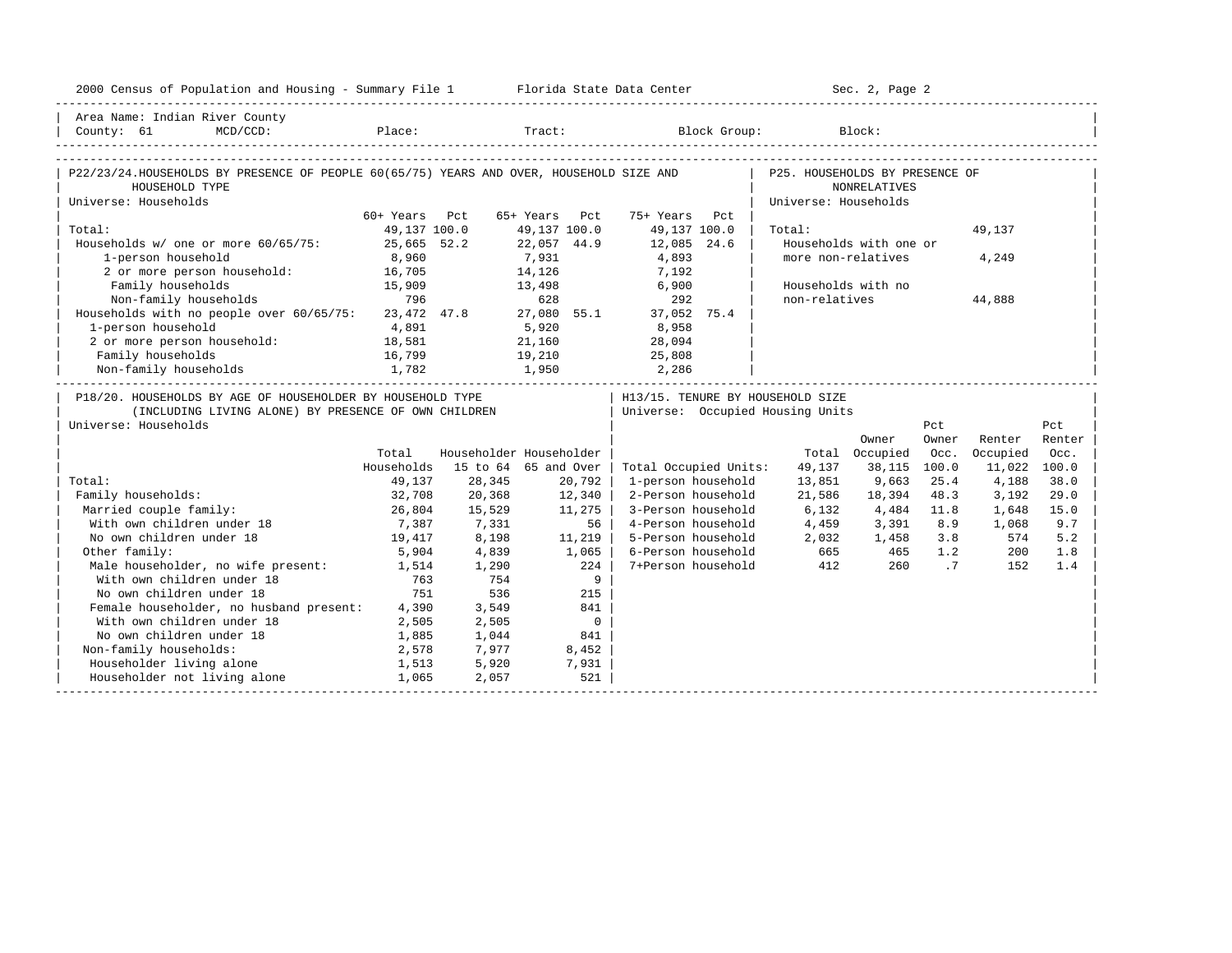| 2000 Census of Population and Housing - Summary File 1                       |          |                  |             |           | Florida State Data Center                              |       |              |                 | Sec. 2, Page 3                                          |                 |                  |
|------------------------------------------------------------------------------|----------|------------------|-------------|-----------|--------------------------------------------------------|-------|--------------|-----------------|---------------------------------------------------------|-----------------|------------------|
| Area Name: Indian River County                                               |          |                  |             |           |                                                        |       |              |                 |                                                         |                 |                  |
| County: 61                                                                   | MCD/CCD: |                  | Place:      |           | Tract:                                                 |       | Block Group: |                 | Block:                                                  |                 |                  |
|                                                                              |          |                  |             |           |                                                        |       |              |                 |                                                         |                 |                  |
| P29. RELATIONSHIP BY AGE FOR THE POPULATION UNDER 18 YEARS                   |          |                  |             |           |                                                        |       |              |                 |                                                         |                 |                  |
| Universe: Population under 18 years                                          |          |                  |             |           |                                                        |       |              |                 |                                                         |                 |                  |
|                                                                              |          |                  |             |           | ---------------In Households------------------         |       |              |                 | ------------Group Ouarters-----------                   |                 |                  |
|                                                                              |          |                  |             |           | -----Related Child-----                                |       |              |                 |                                                         |                 |                  |
|                                                                              |          | Pop. in          | Householder |           | Other                                                  |       |              |                 | Institution-                                            | Noninstitution- |                  |
|                                                                              |          | Total Households | or Spouse   | Own Child | Relatives                                              |       | Nonrelatives | Total           | alized Pop.                                             | alized Pop.     |                  |
| Under 18:                                                                    | 21,694   | 21,478           | 30          | 19,005    | 1,928                                                  |       | 515          | 216             | 102                                                     |                 | 114              |
| Under 3                                                                      | 3,121    | 3,107            |             | 2,606     | 453                                                    |       | 48           | 14              | $\Omega$                                                |                 | 14               |
| 3 and 4 years                                                                | 2,138    | 2,118            |             | 1,842     | 240                                                    |       | 36           | 20              | $\Omega$                                                |                 | 20               |
| 5 years                                                                      | 1,108    | 1,100            |             | 965       | 104                                                    |       | 31           | 8               | $\Omega$                                                |                 | 8                |
| 6 to 11 years                                                                | 7,409    | 7,369            |             | 6,606     | 599                                                    |       | 164          | 40              | $\Omega$                                                |                 | 40               |
| 12 and 13 years                                                              | 2,636    | 2,626            |             | 2,393     | 174                                                    |       | 59           | 10              | $\Omega$                                                |                 | 10               |
| 14 years                                                                     | 1,265    | 1,258            |             | 1,151     | 76                                                     |       | 31           | $7\overline{ }$ | $\Omega$                                                |                 | 7                |
| 15 to 17 years                                                               | 3,987    | 3,870            |             | 3,442     | 282                                                    |       | 146          | 117             | 102                                                     |                 | 15               |
| % Under 3                                                                    | 14.4%    | 14.5%            |             | 13.7%     | 23.5%                                                  |       | 9.3%         | 6.5%            | .0%                                                     |                 | 12.3%            |
| % 3 and 4 years                                                              | 9.9%     | 9.9%             |             | 9.7%      | 12.4%                                                  |       | 7.0%         | 9.3%            | .0%                                                     |                 | 17.5%            |
| % 5 years                                                                    | 5.1%     | 5.1%             |             | 5.1%      | 5.4%                                                   |       | 6.0%         | 3.7%            | .0%                                                     |                 | 7.0%             |
| % 6 to 11 years                                                              | 34.2%    | 34.4%            |             | 34.8%     | 31.1%                                                  |       | 31.8%        | 18.5%           | .0%                                                     |                 | 35.1%            |
| % 12 and 13 years                                                            | 12.2%    | 12.2%            |             | 12.6%     | 9.0%                                                   |       | 11.5%        | 4.6%            | .0%                                                     |                 | 8.8 <sup>°</sup> |
| % 14 years                                                                   | 5.8%     | 5.9%             |             | 6.1%      | 3.9%                                                   |       | 6.0%         | 3.2%            | $.0\%$                                                  |                 | 6.1%             |
| % 15 to 17 years                                                             | 18.4%    | 18.0%            |             | 18.1%     | 14.6%                                                  |       | 28.3%        | 54.2%           | 100.0%                                                  |                 | 13.2%            |
| H17. TENURE BY HOUSEHOLD TYPE (INCLUDING LIVING ALONE) BY AGE OF HOUSEHOLDER |          |                  |             |           |                                                        |       |              |                 |                                                         |                 |                  |
| Universe: Occupied Housing Units                                             |          |                  |             |           |                                                        |       |              |                 |                                                         |                 |                  |
|                                                                              |          |                  |             |           | Total Owner ------------ Owner Occupied -------------- |       |              |                 | Total Renter ------------- Renter Occupied ------------ |                 |                  |
|                                                                              |          | Occupied         |             |           | Householder Householder Householder Pct                |       | Occupied     |                 | Householder Householder Householder                     |                 | Pct              |
|                                                                              |          | Units            | 15 to 34    | 35 to 64  | $65+$                                                  | $65+$ | Units        | 15 to 34        | 35 to 64                                                | $65+$           | $65+$            |
| Family households:                                                           |          | 26,989           | 2,055       | 13,443    | 11,491                                                 | 42.6  | 5,719        | 2,018           | 2,852                                                   | 849             | 14.8             |
| Married-couple family:                                                       |          | 23,428           | 1,638       | 11,210    | 10,580                                                 | 45.2  | 3,376        | 1,018           | 1,663                                                   | 695             | 20.6             |
| Other family:                                                                |          | 3,561            | 417         | 2,233     | 911                                                    | 25.6  | 2,343        | 1,000           | 1,189                                                   | 154             | 6.6              |
| Male householder, no wife                                                    |          | 910              | 135         | 591       | 184                                                    | 20.2  | 604          | 261             | 303                                                     | 40              | 6.6              |
| Female hsehldr, no husband                                                   |          | 2,651            | 282         | 1,642     | 727                                                    | 27.4  | 1,739        | 739             | 886                                                     | 114             | 6.6              |
| Nonfamily households:                                                        |          | 11,126           | 488         | 4,022     | 6,616                                                  | 59.5  | 5,303        | 1,294           | 2,173                                                   | 1,836           | 34.6             |
| Male householder:                                                            |          | 4,053            | 338         | 1,837     | 1,878                                                  | 46.3  | 2,636        | 833             | 1,260                                                   | 543             | 20.6             |
| Living alone                                                                 |          | 3,261            | 198         | 1,417     | 1,646                                                  | 50.5  | 1,915        | 445             | 968                                                     | 502             | 26.2             |
| Not living alone                                                             |          | 792              | 140         | 420       | 232                                                    | 29.3  | 721          | 388             | 292                                                     | 41              | 5.7              |
| Female householder:                                                          |          | 7,073            | 150         | 2,185     | 4,738                                                  | 67.0  | 2,667        | 461             | 913                                                     | 1,293           | 48.5             |
|                                                                              |          | 6,402            | 100         | 1,774     | 4,528                                                  | 70.7  | 2,273        | 260             | 758                                                     | 1,255           | 55.2             |
| Living alone<br>Not living alone                                             |          | 671              | 50          | 411       | 210                                                    | 31.3  | 394          | 201             | 155                                                     | 38              | 9.6              |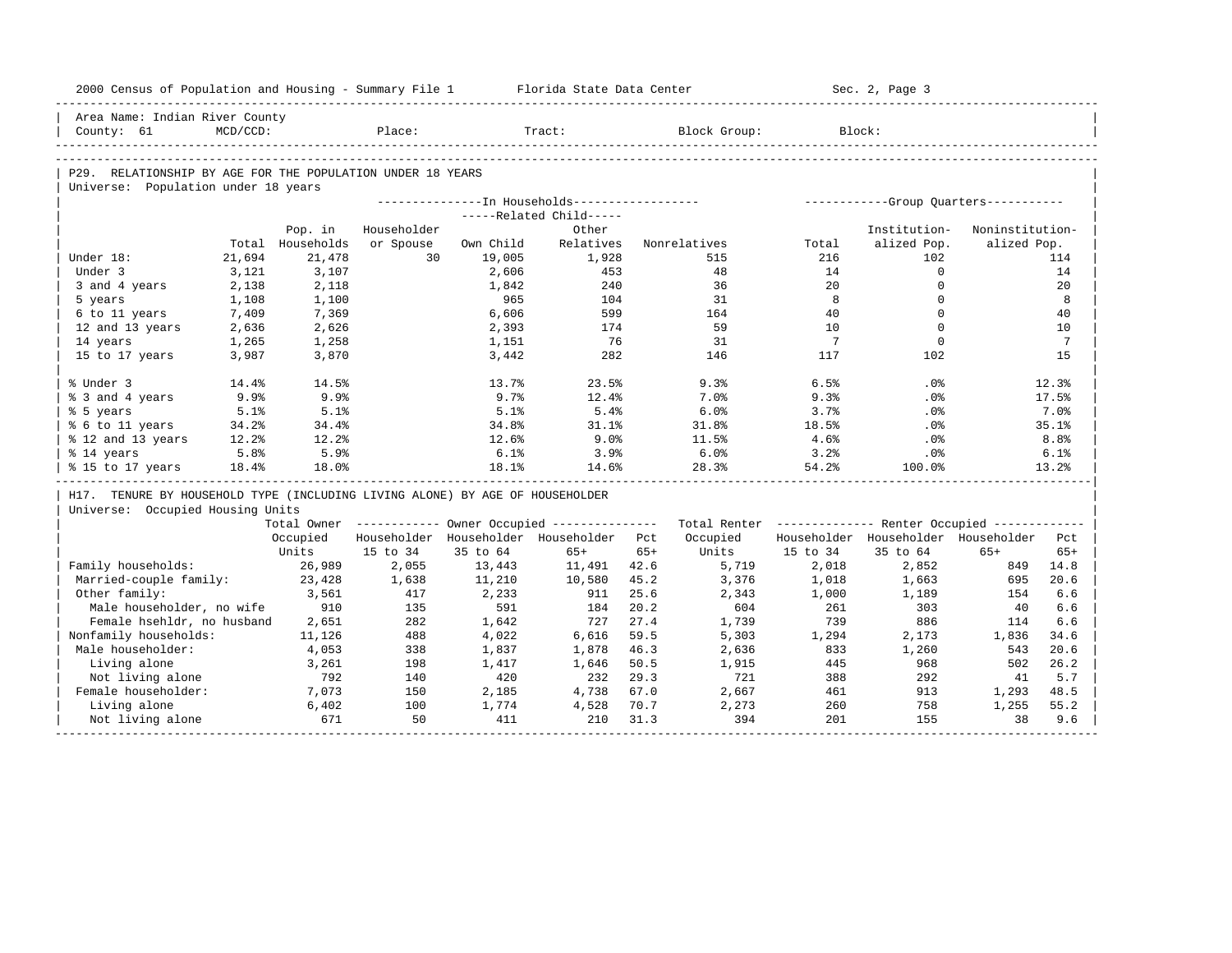| 2000<br>ensus! | and<br>Population | ---<br>Summa:<br>$-$<br>Housing | lorida<br>Data<br>otatt<br>cence. | ، م ج<br>Page<br>$3-1$ |  |
|----------------|-------------------|---------------------------------|-----------------------------------|------------------------|--|
|                |                   |                                 |                                   |                        |  |

| Area Name: Jackson County                               |            |             |                                       |            |            |            |                                                         |                         |                      |                        |                      |                  |
|---------------------------------------------------------|------------|-------------|---------------------------------------|------------|------------|------------|---------------------------------------------------------|-------------------------|----------------------|------------------------|----------------------|------------------|
| County: $63$                                            |            | $MCD/CCD$ : |                                       |            | Place:     |            | Tract:<br>Block Group:                                  |                         | Block:               |                        |                      |                  |
|                                                         |            |             |                                       |            |            |            |                                                         |                         |                      |                        |                      |                  |
|                                                         |            |             |                                       |            |            |            |                                                         |                         |                      |                        |                      |                  |
| P14. SEX BY AGE FOR THE POPULATION UNDER 20 YEARS       |            |             |                                       |            |            |            | P38. GROUP OUARTERS POPULATION BY SEX BY AGE BY GO TYPE |                         |                      |                        |                      |                  |
| Universe:                                               |            |             | Population Under 20 Years             |            |            |            | Universe: Population in Group Quarters                  |                         |                      |                        |                      |                  |
|                                                         | Total      | Pct.        | Male                                  | Pct.       | Female     | Pct.       |                                                         | Total                   |                      | Male Pct.              | Female               | Pct.             |
| Total                                                   | 11,852     |             | 6,172                                 |            | 5,680      |            | Total                                                   | 6,194                   | 5,221                |                        | 973                  |                  |
| <1 year                                                 | 552        | 4.7         | 274                                   | 4.4        | 278        | 4.9        | Under 18 Years:                                         | 252                     | 251                  | 4.1                    | $\mathbf{1}$         | 4.8              |
| 1 year                                                  | 530        | 4.5         | 271                                   | 4.4<br>4.2 | 259        | 4.6<br>4.3 | Institutionalized Population:                           | 234<br>11               | 234                  | 3.8                    | $\Omega$<br>$\Omega$ | 4.5<br>$\cdot$ 2 |
| 2 years                                                 | 504<br>484 | 4.3<br>4.1  | 257                                   | 3.9        | 247<br>242 | 4.3        | Correctional Institutions<br>Nursing Homes              | $\overline{0}$          | 11<br>$\overline{0}$ | $\cdot$ 2<br>$\cdot$ 0 | $\Omega$             | $\cdot$ 0        |
| 3 years                                                 | 488        | 4.1         | 242<br>237                            | 3.8        | 251        | 4.4        | Other Institutions                                      | 223                     | 223                  | 3.6                    | $\Omega$             | 4.3              |
| 4 years<br>5 years                                      | 538        | 4.5         | 266                                   | 4.3        | 272        | 4.8        | Non-Institutional Population: 18                        |                         | 17                   | $\cdot$ 3              | 1                    | $\cdot$ 3        |
| 6 years                                                 | 502        | 4.2         | 260                                   | 4.2        | 242        | 4.3        | College Dormitories                                     | $\overline{\mathbf{3}}$ | 2                    | $\cdot$ 0              | $\mathbf{1}$         | $\cdot$ 0        |
| 7 years                                                 | 568        | 4.8         | 287                                   | 4.7        | 281        | 4.9        | Military Quarters                                       | $\overline{0}$          | $\Omega$             | $\cdot$ 0              | $\Omega$             | $\cdot$ 0        |
| 8 years                                                 | 634        | 5.3         | 326                                   | 5.3        | 308        | 5.4        | Other Noninstitutional GQ 15                            |                         | 15                   | $\cdot$ 2              | $\Omega$             | $\cdot$ 3        |
| 9 years                                                 | 610        | 5.1         | 295                                   | 4.8        | 315        | 4.9        | 18 to 64 Years:                                         | 5,367                   | 4,781 86.6           |                        | 586                  | 91.6             |
| 10 years                                                | 585        | 4.9         | 311                                   | 5.0        | 274        | 4.6        | Institutionalized Population:                           | 5,142                   | 4,663                | 83.0                   | 479                  | 89.3             |
| 11 years                                                | 567        | 4.8         | 292                                   | 4.7        | 275        | 4.3        | Correctional Institutions                               | 4,778                   | 4,393                | 77.1                   | 385                  | 84.1             |
| 12 years                                                | 572        | 4.8         | 290                                   | 4.7        | 282        | 4.3        | Nursing Homes                                           | 27                      | 16                   | .4                     | 11                   | $\cdot$ 3        |
| 13 years                                                | 628        | 5.3         | 332                                   | 5.4        | 296        | 4.4        | Other Institutions                                      | 337                     | 254                  | 5.4                    | 83                   | 4.9              |
| 14 years                                                | 557        | 4.7         | 289                                   | 4.7        | 268        | 4.8        | Non-Institutional Population:                           | 225                     | 118                  | 3.6                    | 107                  | 2.3              |
| 15 years                                                | 677        | 5.7         | 343                                   | 5.6        | 334        | 4.3        | College Dormitories                                     | 172                     | 86                   | 2.8                    | 86                   | 1.6              |
| 16 years                                                | 738        | 6.2         | 429                                   | 7.0        | 309        | 4.9        | Military Ouarters                                       | $\overline{0}$          | $\Omega$             | $\cdot$ 0              | $\Omega$             | $\cdot$ 0        |
| 17 years                                                | 715        | 6.0         | 416                                   | 6.7        | 299        | 5.4        | Other Noninstitutional GO 53                            |                         | 32                   | .9                     | 21                   | .6               |
| 18 years                                                | 726        | 6.1         | 397                                   | 6.4        | 329        | 4.9        | 65 Years and Over:                                      | 575                     | 189                  | 9.3                    | 386                  | 3.6              |
| 19 years                                                | 677        | 5.7         | 358                                   | 5.8        | 319        | 4.6        | Institutionalized Population:                           | 314                     | 131                  | 5.1                    | 183                  | 2.5              |
|                                                         |            |             |                                       |            |            |            | Correctional Institutions                               | 65                      | 58                   | 1.0                    | $\overline{7}$       | 1.1              |
|                                                         |            |             |                                       |            |            |            | Nursing Homes                                           | 197                     | 50                   | 3.2                    | 147                  | 1.0              |
| P36. OWN CHILDREN UNDER 18 YEARS BY FAMILY TYPE AND AGE |            |             |                                       |            |            |            | Other Institutions                                      | 52                      | 23                   | .8                     | 29                   | .4               |
|                                                         |            |             | Universe: Own Children Under 18 Years |            |            |            | Non-Institutional Population:                           | 261                     | 58                   | 4.2                    | 203                  | 1.1              |
|                                                         |            |             |                                       |            |            |            | College Dormitories                                     | $\Omega$                | $\Omega$             | $\cdot$ 0              | $\overline{0}$       | $\cdot$ 0        |
|                                                         |            |             | In Married                            | Male HH    |            | Female HH  | Military Quarters                                       | $\overline{0}$          | $\overline{0}$       | $\cdot$ 0              | $\overline{0}$       | $\cdot$ 0        |
|                                                         |            |             | Couple                                | No Wife    |            | No Husband | Other Noninstitutional GQ                               | 261                     | 58                   | 4.2                    | 203                  | 1.1              |
|                                                         |            |             | Total Families                        | Present    |            | Present    |                                                         |                         |                      |                        |                      |                  |
| Total < 18 Years:                                       |            | 8,987       | 6,025                                 |            | 546        | 2,416      |                                                         |                         |                      |                        |                      |                  |
| Under 3 Years                                           |            | 1,340       | 929                                   |            | 85         | 326        |                                                         |                         |                      |                        |                      |                  |
| 3 and 4 Years                                           |            | 842         | 551                                   |            | 53         | 238        |                                                         |                         |                      |                        |                      |                  |
| 5 Years                                                 |            | 472         | 324                                   |            | 26         | 122        |                                                         |                         |                      |                        |                      |                  |
| 6 to 11 Years                                           |            | 3,090       | 2,032                                 |            | 186        | 872        |                                                         |                         |                      |                        |                      |                  |
| 12 to 17 Years                                          |            | 3,243       | 2,189                                 |            | 196        | 858        |                                                         |                         |                      |                        |                      |                  |
|                                                         |            |             |                                       |            |            |            |                                                         |                         |                      |                        |                      |                  |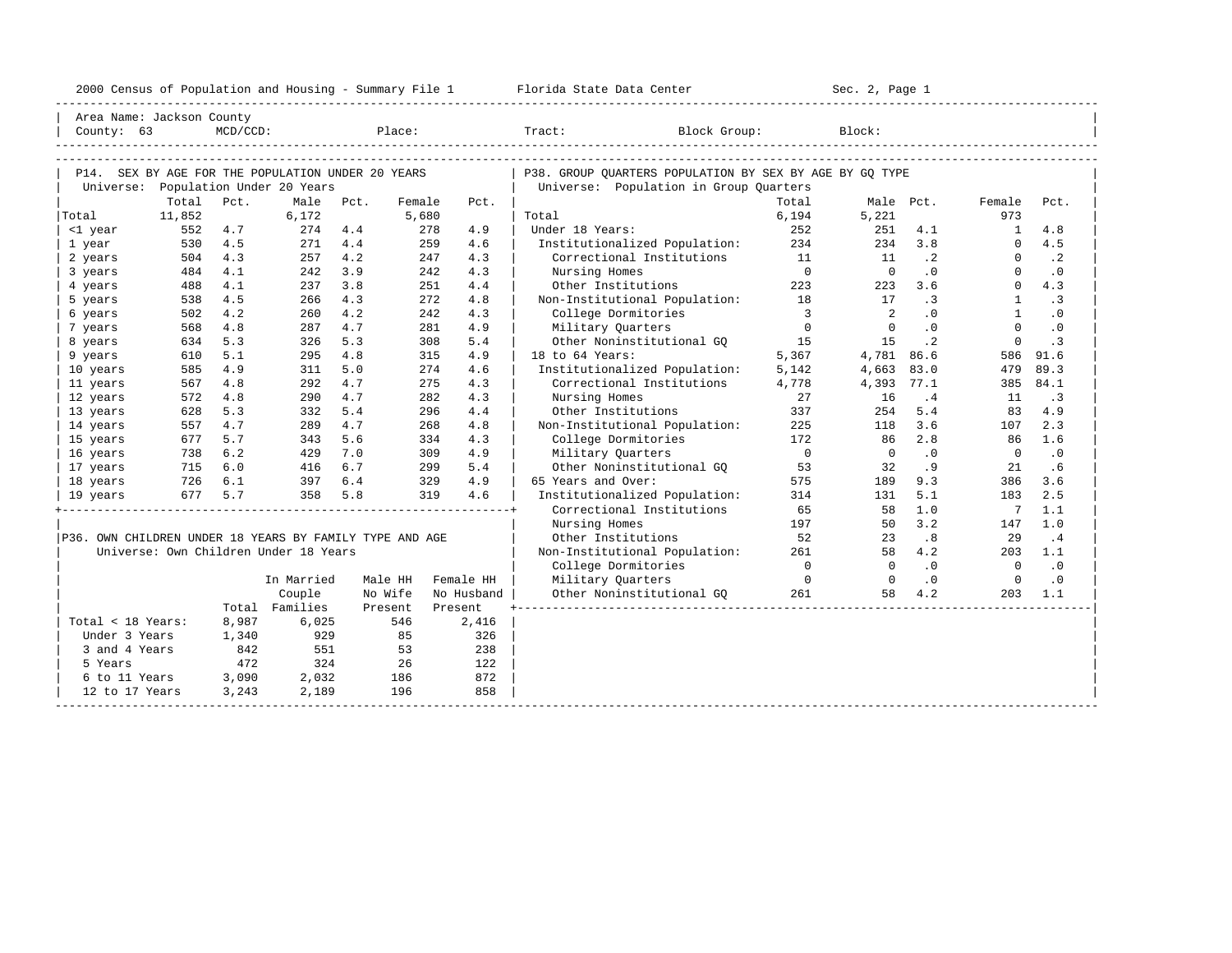| 2000 Census of Population and Housing - Summary File 1 Florida State Data Center                                                                |               |        |                         |                                   |                      | Sec. 2, Page 2         |       |             |        |
|-------------------------------------------------------------------------------------------------------------------------------------------------|---------------|--------|-------------------------|-----------------------------------|----------------------|------------------------|-------|-------------|--------|
| Area Name: Jackson County                                                                                                                       |               |        |                         |                                   |                      |                        |       |             |        |
| County: 63<br>$MCD / CCD$ :                                                                                                                     |               |        |                         | Place: Tract: Block Group: Block: |                      |                        |       |             |        |
|                                                                                                                                                 |               |        |                         |                                   |                      |                        |       |             |        |
| P22/23/24.HOUSEHOLDS BY PRESENCE OF PEOPLE 60(65/75) YEARS AND OVER, HOUSEHOLD SIZE AND   P25. HOUSEHOLDS BY PRESENCE OF<br>HOUSEHOLD TYPE      |               |        |                         |                                   |                      | NONRELATIVES           |       |             |        |
| Universe: Households                                                                                                                            |               |        |                         |                                   | Universe: Households |                        |       |             |        |
|                                                                                                                                                 | 60+ Years Pct |        | 65+ Years Pct           | 75+ Years Pct                     |                      |                        |       |             |        |
| Total:                                                                                                                                          | 16,620 100.0  |        | 16,620 100.0            | 16,620 100.0                      | Total:               |                        |       | 16,620      |        |
| Households w/ one or more $60/65/75$ : 6,104 36.7                                                                                               |               |        | 4,795 28.9              | 2,373 14.3                        |                      | Households with one or |       |             |        |
| 1-person household                                                                                                                              | 2,500         |        | 2,130                   | 1,210                             |                      | more non-relatives     |       | 1,078       |        |
| 2 or more person household:                                                                                                                     | 3,604         |        | $\frac{2}{2}$ , 665     | 1,163                             |                      |                        |       |             |        |
| Family households                                                                                                                               | 3,502         |        | 2,599 1,132             |                                   |                      | Households with no     |       |             |        |
| 102<br>Non-family households<br>Non-family households 102 66 31<br>Households with no people over 60/65/75: 10,516 63.3 11,825 71.1 14,247 85.7 |               |        |                         |                                   | non-relatives        |                        |       | 15,542      |        |
|                                                                                                                                                 |               |        |                         |                                   |                      |                        |       |             |        |
| 1-person household                                                                                                                              | 1,986         |        | 2,356                   | 3,276                             |                      |                        |       |             |        |
| 2 or more person household: 8,530                                                                                                               |               |        | 9,469                   | 10,971                            |                      |                        |       |             |        |
|                                                                                                                                                 |               |        |                         | 10,475                            |                      |                        |       |             |        |
|                                                                                                                                                 |               |        |                         | 496                               |                      |                        |       |             |        |
| P18/20. HOUSEHOLDS BY AGE OF HOUSEHOLDER BY HOUSEHOLD TYPE                                                                                      |               |        |                         | H13/15. TENURE BY HOUSEHOLD SIZE  |                      |                        |       |             |        |
| (INCLUDING LIVING ALONE) BY PRESENCE OF OWN CHILDREN                                                                                            |               |        |                         | Universe: Occupied Housing Units  |                      |                        |       |             |        |
| Universe: Households                                                                                                                            |               |        |                         |                                   |                      |                        | Pct   |             | Pct    |
|                                                                                                                                                 |               |        |                         |                                   |                      | Owner                  | Owner | Renter      | Renter |
|                                                                                                                                                 | Total         |        | Householder Householder |                                   |                      | Total Occupied         | Occ.  | Occupied    | Occ.   |
|                                                                                                                                                 | Households    |        | 15 to 64 65 and Over    | Total Occupied Units:             | 16,620               | 12,947                 | 100.0 | 3,673 100.0 |        |
| Total:                                                                                                                                          | 16,620        | 12,171 | 4,449                   | 1-person household                | 4,486                | 3,196                  | 24.7  | 1,290       | 35.1   |
| Family households:                                                                                                                              | 11,607        | 9,343  | 2,264                   | 2-Person household                | 5,726                | 4,779                  | 36.9  | 947         | 25.8   |
| Married couple family:                                                                                                                          | 8,551         | 6,788  | 1,763                   | 3-Person household                | 2,929                | 2,308                  | 17.8  | 621         | 16.9   |
| With own children under 18                                                                                                                      | 3,388         | 3,362  | 26                      | 4-Person household                | 2,204                | 1,738                  | 13.4  | 466         | 12.7   |
| No own children under 18                                                                                                                        | 5,163         | 3,426  | 1,737                   | 5-Person household                | 879                  | 644                    | 5.0   | 235         | 6.4    |
| Other family:                                                                                                                                   | 3,056         | 2,555  | 501                     | 6-Person household                | 258                  | 187                    | 1.4   | 71          | 1.9    |
| Male householder, no wife present:                                                                                                              | 658           | 578    | 80                      | 7+Person household                | 138                  | 95                     | .7    | 43          | 1.2    |
| With own children under 18                                                                                                                      | 342           | 340    | 2                       |                                   |                      |                        |       |             |        |
| No own children under 18                                                                                                                        | 316           | 238    | 78                      |                                   |                      |                        |       |             |        |
| Female householder, no husband present: 2,398                                                                                                   |               | 1,977  | 421                     |                                   |                      |                        |       |             |        |
| With own children under 18                                                                                                                      | 1,404         | 1,399  | 5                       |                                   |                      |                        |       |             |        |
| No own children under 18                                                                                                                        | 994           | 578    | 416                     |                                   |                      |                        |       |             |        |
| Non-family households:                                                                                                                          | 527           | 2,828  | 2,185                   |                                   |                      |                        |       |             |        |
| Householder living alone                                                                                                                        | 310           | 2,356  | 2,130                   |                                   |                      |                        |       |             |        |
| Householder not living alone                                                                                                                    | 217           | 472    | 55                      |                                   |                      |                        |       |             |        |
|                                                                                                                                                 |               |        |                         |                                   |                      |                        |       |             |        |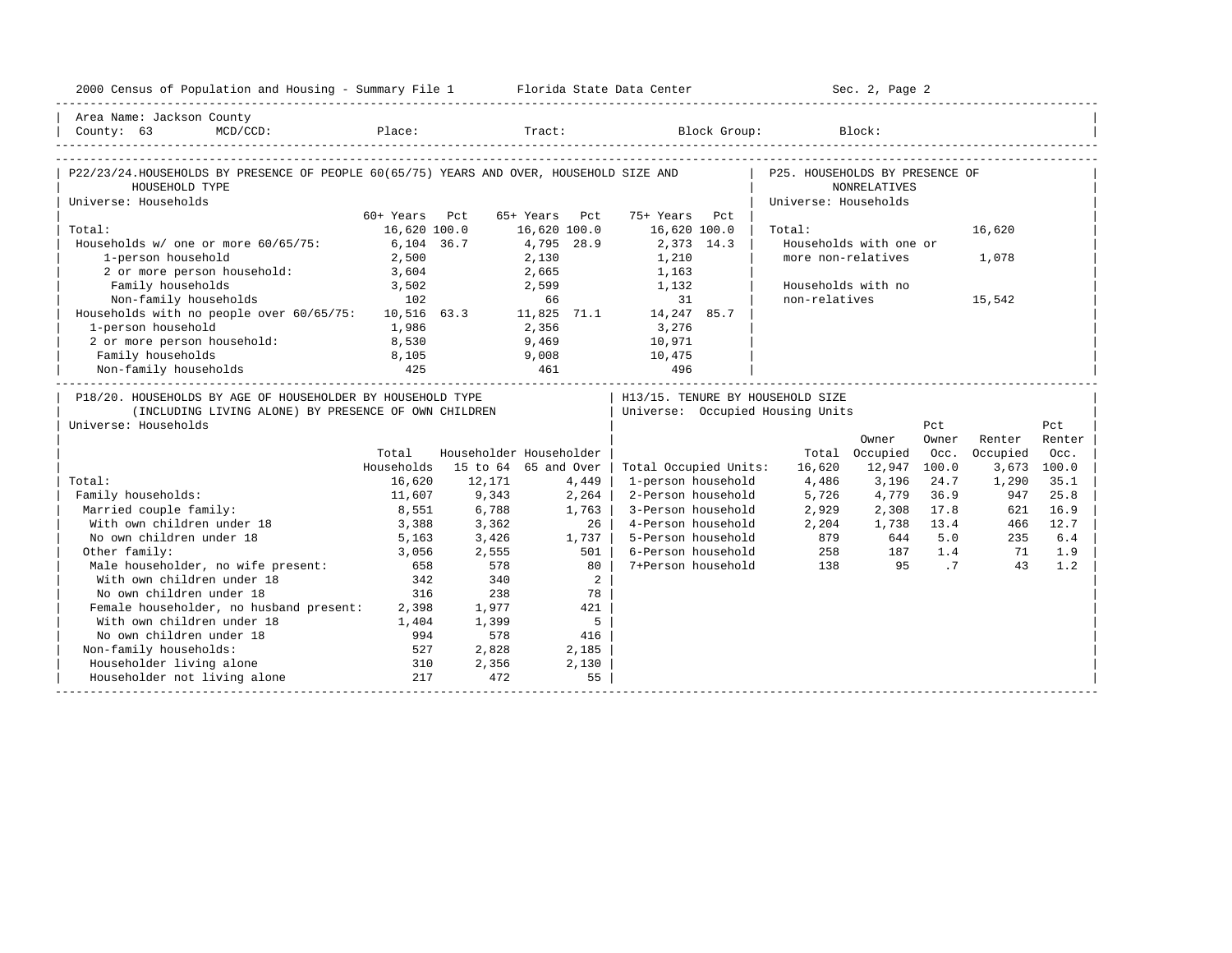| 2000 Census of Population and Housing - Summary File 1 Florida State Data Center |             |                  |             |                                                  |                         |       |                                                                                                               |              | Sec. 2, Page 3                        |                 |                 |
|----------------------------------------------------------------------------------|-------------|------------------|-------------|--------------------------------------------------|-------------------------|-------|---------------------------------------------------------------------------------------------------------------|--------------|---------------------------------------|-----------------|-----------------|
| Area Name: Jackson County                                                        |             |                  |             |                                                  |                         |       |                                                                                                               |              |                                       |                 |                 |
| County: 63                                                                       | $MCD/CCD$ : |                  | Place:      |                                                  | Tract:                  |       | Block Group:                                                                                                  |              | Block:                                |                 |                 |
|                                                                                  |             |                  |             |                                                  |                         |       |                                                                                                               |              |                                       |                 |                 |
| P29. RELATIONSHIP BY AGE FOR THE POPULATION UNDER 18 YEARS                       |             |                  |             |                                                  |                         |       |                                                                                                               |              |                                       |                 |                 |
| Universe: Population under 18 years                                              |             |                  |             |                                                  |                         |       |                                                                                                               |              |                                       |                 |                 |
|                                                                                  |             |                  |             | ---------------- In Households------------------ |                         |       |                                                                                                               |              | ------------Group Quarters----------- |                 |                 |
|                                                                                  |             |                  |             |                                                  | -----Related Child----- |       |                                                                                                               |              |                                       |                 |                 |
|                                                                                  |             | Pop. in          | Householder |                                                  | Other                   |       |                                                                                                               |              | Institution-                          | Noninstitution- |                 |
|                                                                                  |             | Total Households | or Spouse   | Own Child                                        | Relatives               |       | Nonrelatives                                                                                                  | Total        | alized Pop.                           | alized Pop.     |                 |
| Under 18:                                                                        | 10,449      | 10,197           | 26          | 8,987                                            | 1,007                   |       | 177                                                                                                           | 252          | 234                                   |                 | 18              |
| Under 3                                                                          | 1,586       | 1,586            |             | 1,340                                            | 225                     |       | 21                                                                                                            | $\Omega$     | $\circ$                               |                 | $\mathbf 0$     |
| 3 and 4 years                                                                    | 972         | 972              |             | 842                                              | 118                     |       | 12                                                                                                            | $\Omega$     | $\Omega$                              |                 | $\Omega$        |
| 5 years                                                                          | 538         | 538              |             | 472                                              | 54                      |       | 12                                                                                                            | $\mathbf 0$  | $\Omega$                              |                 | $\mathbf 0$     |
| 6 to 11 years                                                                    | 3,466       | 3,465            |             | 3,090                                            | 323                     |       | 52                                                                                                            | $\mathbf{1}$ | $\mathbf{1}$                          |                 | $\mathbf 0$     |
| 12 and 13 years                                                                  | 1,200       | 1,195            |             | 1,065                                            | 114                     |       | 16                                                                                                            | 5            | 5                                     |                 | $\mathbf 0$     |
| 14 years                                                                         | 557         | 545              |             | 505                                              | 29                      |       | 11                                                                                                            | 12           | 12                                    |                 | $\mathbf 0$     |
| 15 to 17 years                                                                   | 2,104       | 1,870            |             | 1,673                                            | 144                     |       | 53                                                                                                            | 234          | 216                                   |                 | 18              |
| % Under 3                                                                        | 15.2%       | 15.6%            |             | 14.9%                                            | 22.3%                   |       | 11.9%                                                                                                         | .0%          | .0%                                   |                 | .0%             |
| % 3 and 4 years                                                                  | 9.3%        | 9.6%             |             | 9.4%                                             | 11.7%                   |       | 6.8%                                                                                                          | $.0\%$       | .0%                                   |                 | $.0\%$          |
| % 5 years                                                                        | 5.2%        | 5.3%             |             | 5.3%                                             | 5.4%                    |       | 6.8%                                                                                                          | $.0\%$       | .0%                                   |                 | .0 <sup>8</sup> |
| % 6 to 11 years                                                                  | 33.3%       | 34.1%            |             | 34.4%                                            | 32.1%                   |       | 29.4%                                                                                                         | $.4\%$       | $.4\%$                                |                 | .0%             |
| % 12 and 13 years                                                                | 11.5%       | 11.7%            |             | 11.9%                                            | 11.3%                   |       | 9.0%                                                                                                          | 2.0%         | 2.1%                                  |                 | $.0\%$          |
| % 14 years                                                                       | 5.3%        | 5.4%             |             | 5.6%                                             | 2.9%                    |       | 6.2%                                                                                                          | 4.8%         | 5.1%                                  |                 | .0%             |
| % 15 to 17 years                                                                 | 20.2%       | 18.4%            |             | 18.6%                                            | 14.3%                   |       | 29.9%                                                                                                         | 92.9%        | 92.3%                                 |                 | 100.0%          |
| H17. TENURE BY HOUSEHOLD TYPE (INCLUDING LIVING ALONE) BY AGE OF HOUSEHOLDER     |             |                  |             |                                                  |                         |       |                                                                                                               |              |                                       |                 |                 |
| Universe: Occupied Housing Units                                                 |             |                  |             |                                                  |                         |       |                                                                                                               |              |                                       |                 |                 |
|                                                                                  |             |                  |             |                                                  |                         |       | Total Owner ----------- Owner Occupied -------------- Total Renter ------------- Renter Occupied ------------ |              |                                       |                 |                 |
|                                                                                  |             | Occupied         |             | Householder Householder Householder Pct          |                         |       | Occupied                                                                                                      |              | Householder Householder Householder   |                 | Pct             |
|                                                                                  |             | Units            | 15 to 34    | 35 to 64                                         | $65+$                   | $65+$ | Units                                                                                                         | 15 to 34     | 35 to 64                              | $65+$           | $65+$           |
| Family households:                                                               |             | 9,461            | 1,513       | 5,830                                            | 2,118                   | 22.4  | 2,146                                                                                                         | 961          | 1,039                                 | 146             | 6.8             |
| Married-couple family:                                                           |             | 7,409            | 1,093       | 4,641                                            | 1,675                   | 22.6  | 1,142                                                                                                         | 466          | 588                                   | 88              | 7.7             |
| Other family:                                                                    |             | 2,052            | 420         | 1,189                                            | 443 21.6                |       | 1,004                                                                                                         | 495          | 451                                   | 58              | 5.8             |
| Male householder, no wife                                                        |             | 468              | 103         | 294                                              | 71 15.2                 |       | 190                                                                                                           | 94           | 87                                    | - 9             | 4.7             |
| Female hsehldr, no husband                                                       |             | 1,584            | 317         | 895                                              | 372                     | 23.5  | 814                                                                                                           | 401          | 364                                   | 49              | 6.0             |
| Nonfamily households:                                                            |             | 3,486            | 291         | 1,453                                            | 1,742                   | 50.0  | 1,527                                                                                                         | 380          | 704                                   | 443             | 29.0            |
| Male householder:                                                                |             | 1,379            | 204         | 761                                              | 414                     | 30.0  | 777                                                                                                           | 234          | 403                                   | 140             | 18.0            |
| Living alone                                                                     |             | 1,214            | 159         | 663                                              | 392 32.3                |       | 632                                                                                                           | 151          | 347                                   | 134             | 21.2            |
| Not living alone                                                                 |             | 165              | 45          | 98                                               | 22 13.3                 |       | 145                                                                                                           | 83           | 56                                    | 6               | 4.1             |
| Female householder:                                                              |             | 2,107            | 87          | 692                                              | 1,328                   | 63.0  | 750                                                                                                           | 146          | 301                                   | 303             | 40.4            |
| Living alone                                                                     |             | 1,982            | 55          | 619                                              | 1,308                   | 66.0  | 658                                                                                                           | 98           | 264                                   | 296             | 45.0            |
| Not living alone                                                                 |             | 125              | 32          | 73                                               | $20^{\circ}$            | 16.0  | 92                                                                                                            | 48           | 37                                    | $7\overline{ }$ | 7.6             |
|                                                                                  |             |                  |             |                                                  |                         |       |                                                                                                               |              |                                       |                 |                 |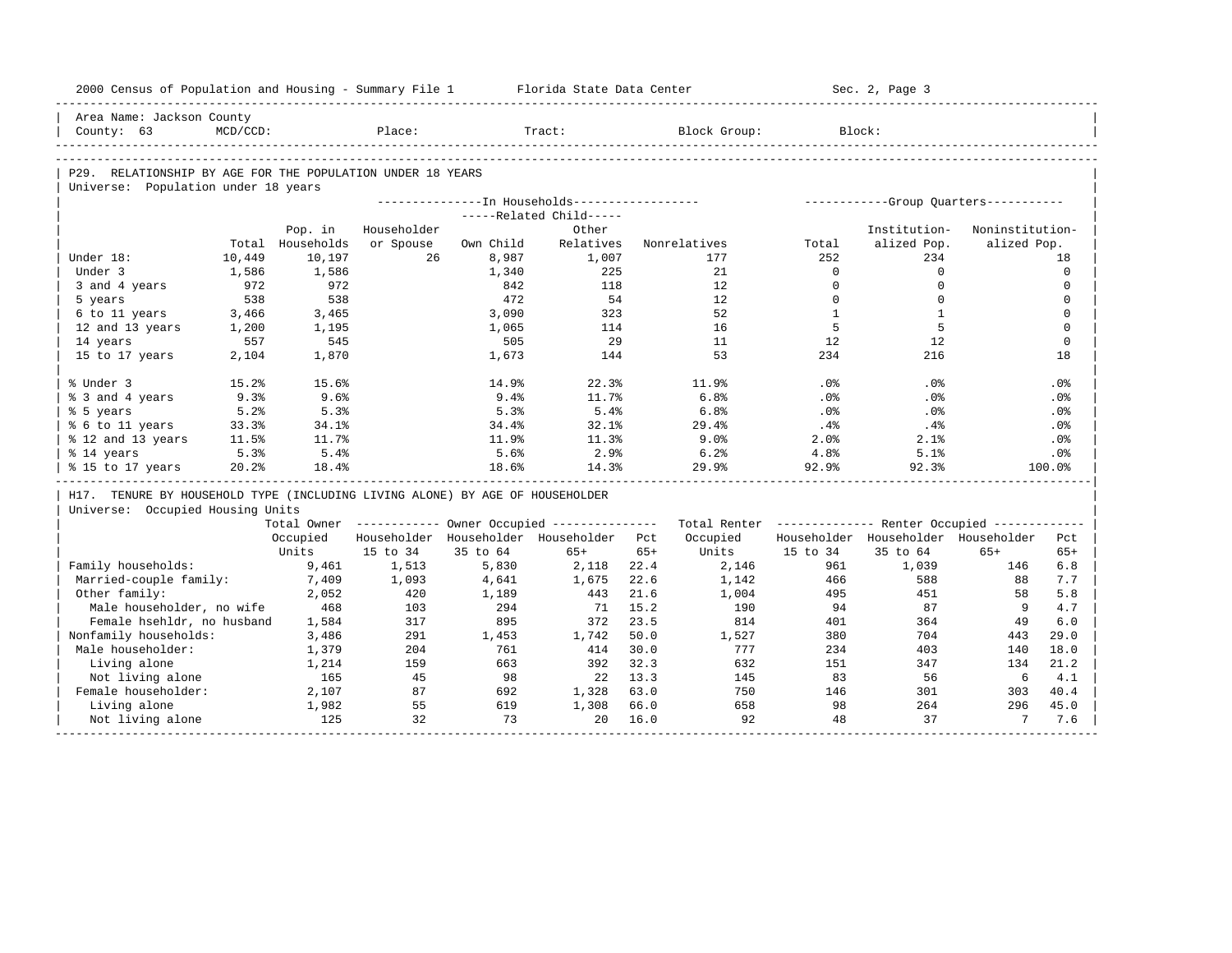| 2000<br>ensus! | and<br>Population | ---<br>Summa:<br>$-$<br>Housing | lorida<br>Data<br>otatt<br>cence. | ، م ج<br>Page<br>$3-1$ |  |
|----------------|-------------------|---------------------------------|-----------------------------------|------------------------|--|
|                |                   |                                 |                                   |                        |  |

| Area Name: Jefferson County                             |         |             |                                       |      |         |            |                                                         |                |              |                             |                |           |
|---------------------------------------------------------|---------|-------------|---------------------------------------|------|---------|------------|---------------------------------------------------------|----------------|--------------|-----------------------------|----------------|-----------|
| County: 65                                              |         | $MCD/CCD$ : |                                       |      | Place:  |            | Tract:<br>Block Group:                                  |                | Block:       |                             |                |           |
|                                                         |         |             |                                       |      |         |            |                                                         |                |              |                             |                |           |
|                                                         |         |             |                                       |      |         |            |                                                         |                |              |                             |                |           |
| P14. SEX BY AGE FOR THE POPULATION UNDER 20 YEARS       |         |             |                                       |      |         |            | P38. GROUP OUARTERS POPULATION BY SEX BY AGE BY GO TYPE |                |              |                             |                |           |
| Universe:                                               |         |             | Population Under 20 Years             |      |         |            | Universe: Population in Group Quarters                  |                |              |                             |                |           |
|                                                         | Total   | Pct.        | Male                                  | Pct. | Female  | Pct.       |                                                         | Total          |              | Male Pct.                   | Female         | Pct.      |
| Total                                                   | 3,253   |             | 1,663                                 |      | 1,590   |            | Total                                                   | 1,034          | 920          |                             | 114            |           |
| <1 year                                                 | 161     | 4.9         | 70                                    | 4.2  |         | 5.7<br>91  | Under 18 Years:                                         | 20             | 20           | 1.9                         | $\Omega$       | 2.2       |
| 1 year                                                  | 117     | 3.6         | 62                                    | 3.7  |         | 55<br>3.5  | Institutionalized Population:                           | 2.0            | $20 -$       | 1.9                         | $\Omega$       | 2.2       |
| 2 years                                                 | 132     | 4.1         | 72                                    | 4.3  |         | 3.8<br>60  | Correctional Institutions                               | $\Omega$       | $\Omega$     | $\cdot$ 0                   | $\Omega$       | $\cdot$ 0 |
| 3 years                                                 | 139     | 4.3         | 79                                    | 4.8  |         | 3.8<br>60  | Nursing Homes                                           | $\Omega$       | $\circ$      | $\cdot$ 0                   | $\Omega$       | $\cdot$ 0 |
| 4 years                                                 | 133     | 4.1         | 74                                    | 4.4  |         | 59<br>3.7  | Other Institutions                                      | 2.0            | $20^{\circ}$ | 1.9                         | $\Omega$       | 2.2       |
| 5 years                                                 | 156     | 4.8         | 69                                    | 4.1  |         | 5.5<br>87  | Non-Institutional Population:                           | $\Omega$       | $\Omega$     | $\cdot$ 0                   | $\Omega$       | $\cdot$ 0 |
| 6 years                                                 | 153     | 4.7         | 76                                    | 4.6  |         | 4.8<br>77  | College Dormitories                                     | $\Omega$       | $\Omega$     | $\cdot$ 0                   | $\Omega$       | $\cdot$ 0 |
| 7 years                                                 | 140     | 4.3         | 70                                    | 4.2  |         | 4.4<br>70  | Military Quarters                                       | $\Omega$       | $\Omega$     | .0                          | $\Omega$       | .0        |
| 8 years                                                 | 189     | 5.8         | 103                                   | 6.2  |         | 86<br>5.4  | Other Noninstitutional GO                               | $\Omega$       | $\Omega$     | .0                          | $\Omega$       | .0        |
| 9 years                                                 | 167     | 5.1         | 72                                    | 4.3  |         | 95<br>5.7  | 18 to 64 Years:                                         | 860            |              | 839 83.2                    | 21             | 91.2      |
| 10 years                                                | 172     | 5.3         | 91                                    | 5.5  |         | 3.5<br>81  | Institutionalized Population:                           | 801            | 794          | 77.5                        | 7              | 86.3      |
| 11 years                                                | 187     | 5.7         | 87                                    | 5.2  | 100     | 3.8        | Correctional Institutions                               | 772            |              | 771 74.7                    | $\mathbf{1}$   | 83.8      |
| 12 years                                                | 161     | 4.9         | 77                                    | 4.6  |         | 3.8<br>84  | Nursing Homes                                           | 19             | 13           | 1.8                         | 6              | 1.4       |
| 13 years                                                | 181     | 5.6         | 86                                    | 5.2  |         | 95<br>3.7  | Other Institutions                                      | 10             | 10           | 1.0                         | $\Omega$       | 1.1       |
| 14 years                                                | 173     | 5.3         | 88                                    | 5.3  |         | 5.5<br>85  | Non-Institutional Population:                           | 59             | 45           | 5.7                         | 14             | 4.9       |
| 15 years                                                | 192     | 5.9         | 103                                   | 6.2  |         | 4.8<br>89  | College Dormitories                                     | $\overline{0}$ | $\circ$      | $\cdot$ 0                   | $\mathbf 0$    | $\cdot$ 0 |
| 16 years                                                | 180     | 5.5         | 107                                   | 6.4  |         | 73<br>4.4  | Military Quarters                                       | $\overline{0}$ | $\Omega$     | $\cdot$ 0                   | $\Omega$       | $\cdot$ 0 |
| 17 years                                                | 197     | 6.1         | 111                                   | 6.7  |         | 5.4<br>86  | Other Noninstitutional GO                               | 59             | 45           | 5.7                         | 14             | 4.9       |
| 18 years                                                | 171     | 5.3         | 92                                    | 5.5  |         | 5.7<br>79  | 65 Years and Over:                                      | 154            |              | 61 14.9                     | 93             | 6.6       |
| 19 years                                                | 152 4.7 |             | 74                                    | 4.4  |         | 3.5<br>78  | Institutionalized Population:                           | 137            |              | 53 13.2                     | 84             | 5.8       |
|                                                         |         |             |                                       |      |         |            | Correctional Institutions                               | 10             | 10           | 1.0                         | $\Omega$       | 1.1       |
|                                                         |         |             |                                       |      |         |            | Nursing Homes                                           | 127            |              | 43 12.3                     | 84             | 4.7       |
| P36. OWN CHILDREN UNDER 18 YEARS BY FAMILY TYPE AND AGE |         |             |                                       |      |         |            | Other Institutions                                      | $\overline{0}$ | $\Omega$     | $\cdot$ 0                   | $\overline{0}$ | $\cdot$ 0 |
|                                                         |         |             | Universe: Own Children Under 18 Years |      |         |            | Non-Institutional Population:                           | 17             | 8            | 1.6                         | 9              | . 9       |
|                                                         |         |             |                                       |      |         |            | College Dormitories                                     | $\Omega$       | $\Omega$     | $\overline{\phantom{0}}$ .0 | $\Omega$       | $\cdot$ 0 |
|                                                         |         |             | In Married                            |      | Male HH | Female HH  | Military Quarters                                       | $\overline{0}$ | $\Omega$     | $\cdot$ 0                   | $\Omega$       | $\cdot$ 0 |
|                                                         |         |             | Couple                                |      | No Wife | No Husband | Other Noninstitutional GO                               | 17             | 8            | 1.6                         | $\mathsf{Q}$   | .9        |
|                                                         |         |             | Total Families                        |      | Present | Present    |                                                         |                |              |                             |                |           |
| Total < 18 Years:                                       |         | 2,412       | 1,642                                 |      | 148     | 622        |                                                         |                |              |                             |                |           |
| Under 3 Years                                           |         | 311         | 221                                   |      | 23      | 67         |                                                         |                |              |                             |                |           |
| 3 and 4 Years                                           |         | 218         | 155                                   |      | 18      | 45         |                                                         |                |              |                             |                |           |
| 5 Years                                                 |         | 126         | 91                                    |      | 6       | 29         |                                                         |                |              |                             |                |           |
| 6 to 11 Years                                           |         | 849         | 541                                   |      | 56      | 252        |                                                         |                |              |                             |                |           |
| 12 to 17 Years                                          |         | 908         | 634                                   |      | 45      | 229        |                                                         |                |              |                             |                |           |
|                                                         |         |             |                                       |      |         |            |                                                         |                |              |                             |                |           |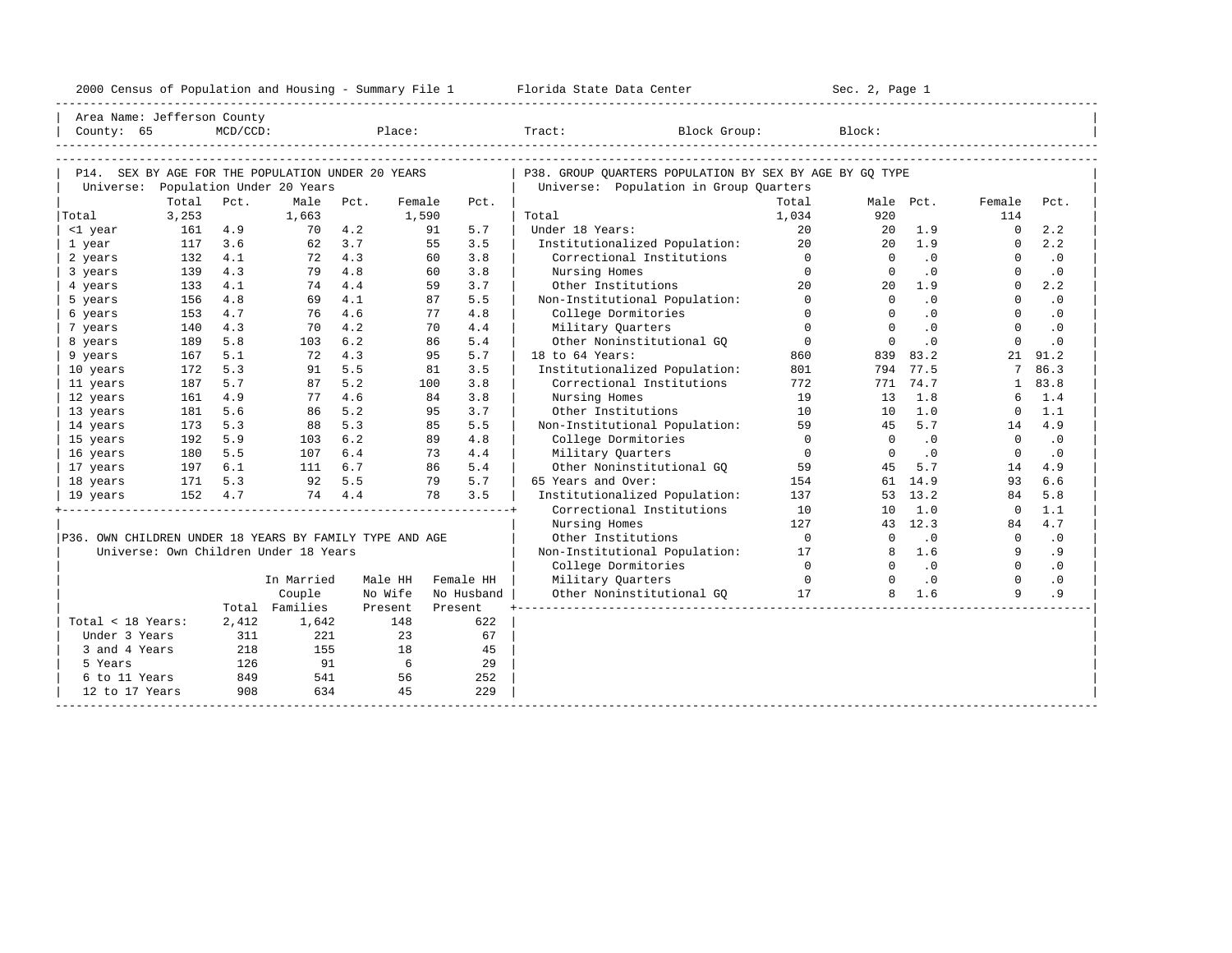| 2000 Census of Population and Housing - Summary File 1 Florida State Data Center                          |               |                         |                      |                                                 |                                | Sec. 2, Page 2                      |             |          |            |
|-----------------------------------------------------------------------------------------------------------|---------------|-------------------------|----------------------|-------------------------------------------------|--------------------------------|-------------------------------------|-------------|----------|------------|
| Area Name: Jefferson County<br>$MCD/CCD$ :<br>County: 65                                                  |               |                         |                      | Place: Tract: Block Group: Block:               |                                |                                     |             |          |            |
|                                                                                                           |               |                         |                      |                                                 |                                |                                     |             |          |            |
| P22/23/24.HOUSEHOLDS BY PRESENCE OF PEOPLE 60(65/75) YEARS AND OVER, HOUSEHOLD SIZE AND<br>HOUSEHOLD TYPE |               |                         |                      |                                                 | P25. HOUSEHOLDS BY PRESENCE OF | <b>NONRELATIVES</b>                 |             |          |            |
| Universe: Households                                                                                      | 60+ Years Pct |                         | 65+ Years Pct        | 75+ Years Pct                                   | Universe: Households           |                                     |             |          |            |
| Total:                                                                                                    |               | 4,695 100.0             | 4,695 100.0          | 4,695 100.0                                     | Total:                         |                                     |             | 4,695    |            |
| Households w/ one or more 60/65/75:                                                                       |               | 1,625 34.6              | 1,306 27.8           | 657 14.0                                        |                                | Households with one or              |             |          |            |
| 1-person household                                                                                        | 550           |                         | 478                  | 263                                             |                                | more non-relatives                  |             | 384      |            |
| 2 or more person household:                                                                               | 1,075         |                         | 828                  | 394                                             |                                |                                     |             |          |            |
| Family households                                                                                         | 1.029         |                         | 796                  | 381                                             |                                | Households with no                  |             |          |            |
| Non-family households                                                                                     | 46            |                         | 32                   | 13                                              | non-relatives                  |                                     |             | 4,311    |            |
| Households with no people over 60/65/75:                                                                  |               | 3,070 65.4              | 3,389 72.2           | 4,038 86.0                                      |                                |                                     |             |          |            |
| 1-person household                                                                                        | 635           |                         | 707                  | 922                                             |                                |                                     |             |          |            |
| 2 or more person household:                                                                               | 2,435         |                         | 2,682                | 3,116                                           |                                |                                     |             |          |            |
| Family households                                                                                         | 2,278         |                         | 2,511                | 2,926                                           |                                |                                     |             |          |            |
| Non-family households                                                                                     | 157           | 171                     |                      | 190                                             |                                | ___________________________________ |             |          |            |
| P18/20. HOUSEHOLDS BY AGE OF HOUSEHOLDER BY HOUSEHOLD TYPE                                                |               |                         |                      | H13/15. TENURE BY HOUSEHOLD SIZE                |                                |                                     |             |          |            |
| (INCLUDING LIVING ALONE) BY PRESENCE OF OWN CHILDREN                                                      |               |                         |                      | Universe: Occupied Housing Units                |                                |                                     |             |          |            |
| Universe: Households                                                                                      |               |                         |                      |                                                 |                                |                                     | Pct         |          | Pct        |
|                                                                                                           |               |                         |                      |                                                 |                                | Owner                               | Owner       | Renter   | Renter     |
|                                                                                                           | Total         | Householder Householder |                      |                                                 |                                | Total Occupied                      | Occ.        | Occupied | Occ.       |
|                                                                                                           | Households    |                         | 15 to 64 65 and Over | Total Occupied Units:                           | 4,695                          | 3,796                               | 100.0       |          | 899 100.0  |
| Total:                                                                                                    | 4,695         | 3,518                   | 1,177                | 1-person household                              | 1,185                          | 896                                 | 23.6        | 289      | 32.1       |
| Family households:                                                                                        | 3,307         | 2,634                   |                      | 673<br>2-Person household                       | 1,632                          | 1,378                               | 36.3        | 254      | 28.3       |
| Married couple family:                                                                                    | 2,395         | 1,914                   |                      | 481<br>3-Person household                       | 838                            | 679                                 | 17.9        | 159      | 17.7       |
| With own children under 18                                                                                | 932           | 926<br>988              |                      | 6<br>4-Person household                         | 609                            | 497<br>260                          | 13.1<br>5.5 | 112      | 12.5       |
| No own children under 18<br>Other family:                                                                 | 1,463         |                         |                      | 475<br>5-Person household<br>6-Person household |                                | 209                                 | 2.1         | 51       | 5.7        |
| Male householder, no wife present:                                                                        | 912           | 720<br>160              |                      | 192<br>7+Person household<br>41                 | 100<br>71                      | 80<br>57                            | 1.5         | 20<br>14 | 2.2<br>1.6 |
| With own children under 18                                                                                | 201<br>91     | 88                      |                      | $\overline{3}$                                  |                                |                                     |             |          |            |
| No own children under 18                                                                                  | 110           | 72                      |                      | 38                                              |                                |                                     |             |          |            |
| Female householder, no husband present:                                                                   | 711           | 560                     | 151                  |                                                 |                                |                                     |             |          |            |
| With own children under 18                                                                                | 348           | 346                     |                      | 2                                               |                                |                                     |             |          |            |
| No own children under 18                                                                                  | 363           | 214                     | 149                  |                                                 |                                |                                     |             |          |            |
| Non-family households:                                                                                    | 203           | 884                     | 504                  |                                                 |                                |                                     |             |          |            |
| Householder living alone                                                                                  | 123           | 707                     |                      | 478                                             |                                |                                     |             |          |            |
| Householder not living alone                                                                              | 80            | 177                     |                      | 26                                              |                                |                                     |             |          |            |
|                                                                                                           |               |                         |                      |                                                 |                                |                                     |             |          |            |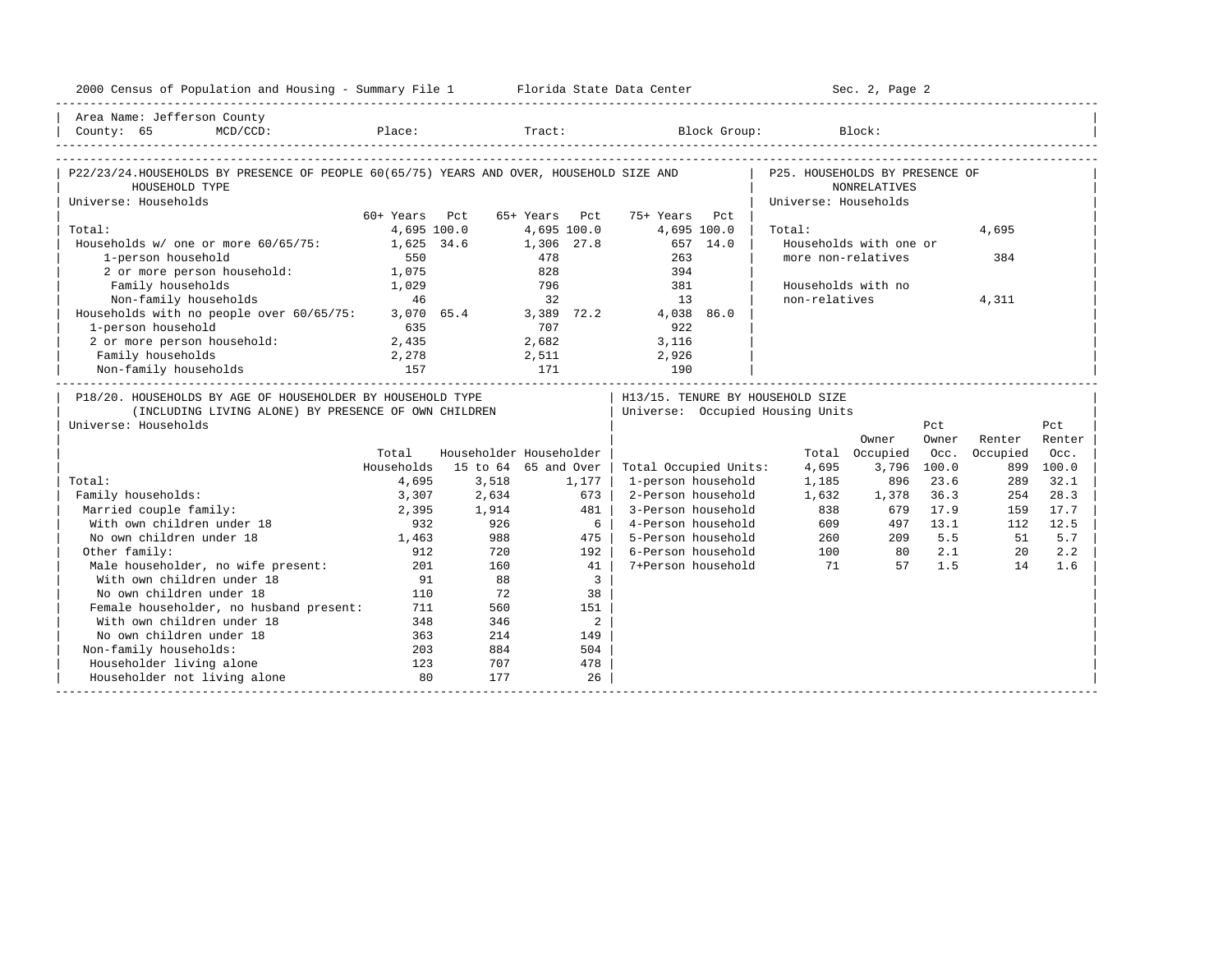| 2000 Census of Population and Housing - Summary File 1                       |             |              |                |            | Florida State Data Center                             |              |                                                         |                 | Sec. 2, Page 3                       |                 |              |
|------------------------------------------------------------------------------|-------------|--------------|----------------|------------|-------------------------------------------------------|--------------|---------------------------------------------------------|-----------------|--------------------------------------|-----------------|--------------|
| Area Name: Jefferson County                                                  |             |              |                |            |                                                       |              |                                                         |                 |                                      |                 |              |
| County: 65                                                                   | $MCD/CCD$ : |              | Place:         |            | Tract:                                                |              | Block Group:                                            |                 | Block:                               |                 |              |
|                                                                              |             |              |                |            |                                                       |              |                                                         |                 |                                      |                 |              |
| P29. RELATIONSHIP BY AGE FOR THE POPULATION UNDER 18 YEARS                   |             |              |                |            |                                                       |              |                                                         |                 |                                      |                 |              |
| Universe: Population under 18 years                                          |             |              |                |            | ---------------In Households-----------------         |              |                                                         |                 | -----------Group Quarters----------- |                 |              |
|                                                                              |             |              |                |            | -----Related Child-----                               |              |                                                         |                 |                                      |                 |              |
|                                                                              |             | Pop. in      | Householder    |            | Other                                                 |              |                                                         |                 | Institution-                         | Noninstitution- |              |
|                                                                              | Total       | Households   | or Spouse      | Own Child  | Relatives                                             |              | Nonrelatives                                            | Total           | alized Pop.                          | alized Pop.     |              |
| Under 18:                                                                    | 2,930       | 2,910        | $\overline{a}$ | 2,412      | 430                                                   |              | 66                                                      | 20              | 20                                   |                 | $\circ$      |
| Under 3                                                                      | 410         | 410          |                | 311        | 92                                                    |              | $7\phantom{.0}$                                         | $\mathbf 0$     | $\mathbb O$                          |                 | $\mathsf 0$  |
| 3 and 4 years                                                                | 272         | 272          |                | 218        | 50                                                    |              | $\overline{4}$                                          | $\Omega$        | $\mathbf 0$                          |                 | $\mathbf 0$  |
| 5 years                                                                      | 156         | 156          |                | 126        | 25                                                    |              | 5                                                       | $\Omega$        | $\Omega$                             |                 | $\mathbf 0$  |
| 6 to 11 years                                                                | 1,008       | 1,008        |                | 849        | 135                                                   |              | 24                                                      | $\mathbf 0$     | $\mathbf 0$                          |                 | $\mathbf 0$  |
| 12 and 13 years                                                              | 342         | 342          |                | 295        | 41                                                    |              | 6                                                       | $\Omega$        | $\Omega$                             |                 | $\Omega$     |
| 14 years                                                                     | 173         | 173          |                | 143        | 26                                                    |              | $\overline{4}$                                          | $\mathbf 0$     | $\mathbf 0$                          |                 | $\mathbf 0$  |
| 15 to 17 years                                                               | 567         | 547          |                | 470        | 61                                                    |              | 16                                                      | 20              | 20                                   |                 | $\Omega$     |
| % Under 3                                                                    | 14.0%       | 14.1%        |                | 12.9%      | 21.4%                                                 |              | 10.6%                                                   | .0 <sub>8</sub> | .0%                                  |                 | .0%          |
| % 3 and 4 years                                                              | 9.3%        | 9.4%         |                | 9.0%       | 11.6%                                                 |              | 6.1%                                                    | .0%             | .0%                                  |                 | .0%          |
| % 5 years                                                                    | 5.3%        | 5.4%         |                | 5.2%       | 5.8%                                                  |              | 7.6%                                                    | $.0\%$          | $.0\%$                               |                 | $.0\%$       |
| % 6 to 11 years                                                              | 34.4%       | 34.7%        |                | 35.2%      | 31.4%                                                 |              | 36.4%                                                   | .0%             | .0%                                  |                 | .0%          |
| % 12 and 13 years                                                            | 11.7%       | 11.8%        |                | 12.2%      | 9.5%                                                  |              | 9.1%                                                    | .0%             | .0%                                  |                 | $.0\%$       |
| % 14 years                                                                   | 5.9%        | 5.9%         |                | 5.9%       | 6.0%                                                  |              | 6.1%                                                    | .0%             | $.0\%$                               |                 | $.0\%$       |
| % 15 to 17 years                                                             | 19.4%       | 18.8%        |                | 19.5%      | 14.2%                                                 |              | 24.2%                                                   | 100.0%          | 100.0%                               |                 | .0%          |
| H17. TENURE BY HOUSEHOLD TYPE (INCLUDING LIVING ALONE) BY AGE OF HOUSEHOLDER |             |              |                |            |                                                       |              |                                                         |                 |                                      |                 |              |
| Universe: Occupied Housing Units                                             |             |              |                |            |                                                       |              |                                                         |                 |                                      |                 |              |
|                                                                              |             |              |                |            | Total Owner ----------- Owner Occupied -------------- |              | Total Renter ------------- Renter Occupied ------------ |                 |                                      |                 |              |
|                                                                              |             | Occupied     |                |            | Householder Householder Householder                   | Pct          | Occupied                                                |                 | Householder Householder Householder  |                 | Pct          |
|                                                                              |             | Units        | 15 to 34       | 35 to 64   | $65+$                                                 | $65+$        | Units                                                   | 15 to 34        | 35 to 64                             | $65+$           | $65+$        |
| Family households:                                                           |             | 2,774        | 389            | 1,773      | 612                                                   | 22.1         | 533                                                     | 197             | 275                                  | 61              | 11.4         |
| Married-couple family:                                                       |             | 2,137        | 270            | 1,413      | 454                                                   | 21.2         | 258                                                     | 77              | 154                                  | 2.7             | 10.5         |
| Other family:                                                                |             | 637          | 119            | 360        | 158                                                   | 24.8         | 275                                                     | 120             | 121                                  | 34              | 12.4         |
| Male householder, no wife                                                    |             | 143          | 34             | 74         | 35                                                    | 24.5         | 58                                                      | 22              | 30                                   | 6               | 10.3         |
| Female hsehldr, no husband                                                   |             | 494          | 85             | 286        | 123                                                   | 24.9         | 217                                                     | 98              | 91                                   | 28              | 12.9         |
| Nonfamily households:<br>Male householder:                                   |             | 1,022<br>439 | 91<br>57       | 515<br>253 | 416<br>129                                            | 40.7<br>29.4 | 366<br>177                                              | 104<br>51       | 174<br>107                           | 88<br>19        | 24.0<br>10.7 |
|                                                                              |             | 365          | 38             | 209        | 118                                                   | 32.3         | 128                                                     | 25              | 89                                   | 14              | 10.9         |
| Living alone                                                                 |             | 74           | 19             | 44         | 11                                                    | 14.9         | 49                                                      | 26              | 18                                   | -5              | 10.2         |
| Not living alone<br>Female householder:                                      |             | 583          | 34             | 262        | 287                                                   | 49.2         | 189                                                     | 53              | 67                                   | 69              | 36.5         |
| Living alone                                                                 |             | 531          | 24             | 227        | 280                                                   | 52.7         | 161                                                     | 41              | 54                                   | 66              | 41.0         |
| Not living alone                                                             |             | 52           | 10             | 35         | $7\overline{ }$                                       | 13.5         | 28                                                      | 12              | 13                                   | $\overline{3}$  | 10.7         |
|                                                                              |             |              |                |            |                                                       |              |                                                         |                 |                                      |                 |              |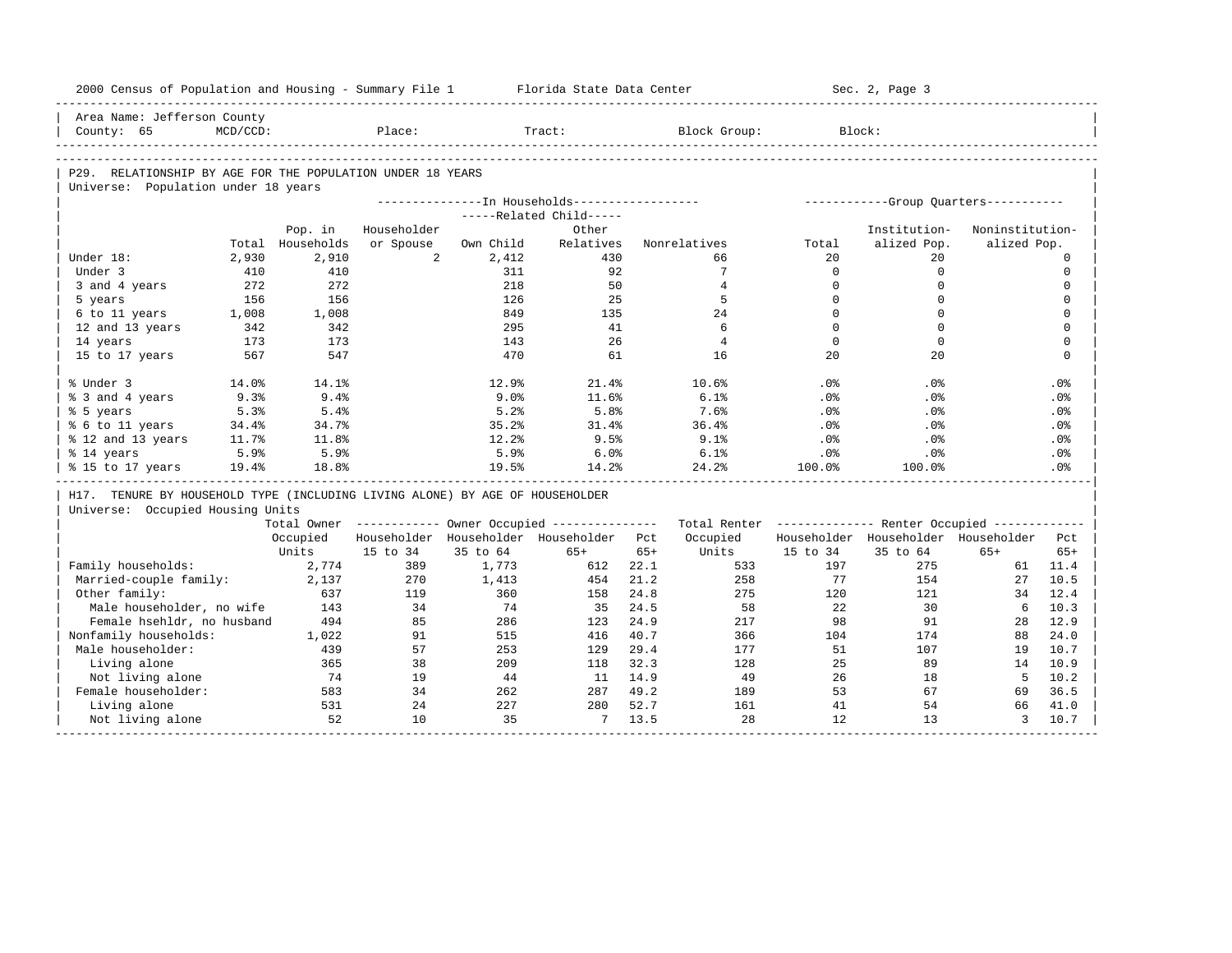|  |  |  |  |  | 2000 Census of Population and Housing - Summary File 1 |  |  |  |  |  |  |  |
|--|--|--|--|--|--------------------------------------------------------|--|--|--|--|--|--|--|
|--|--|--|--|--|--------------------------------------------------------|--|--|--|--|--|--|--|

| Area Name: Lafayette County                             |                |             |                                                      |                |                |                   | ----------------------------                            |                         |                         |           |                |           |  |
|---------------------------------------------------------|----------------|-------------|------------------------------------------------------|----------------|----------------|-------------------|---------------------------------------------------------|-------------------------|-------------------------|-----------|----------------|-----------|--|
| County: 67                                              |                | $MCD/CCD$ : |                                                      |                |                | Place:            | Tract:<br>Block Group:                                  |                         | Block:                  |           |                |           |  |
|                                                         |                |             |                                                      |                |                |                   |                                                         |                         |                         |           |                |           |  |
|                                                         |                |             |                                                      |                |                |                   |                                                         |                         |                         |           |                |           |  |
| P14. SEX BY AGE FOR THE POPULATION UNDER 20 YEARS       |                |             |                                                      |                |                |                   | P38. GROUP OUARTERS POPULATION BY SEX BY AGE BY GO TYPE |                         |                         |           |                |           |  |
|                                                         |                |             | Universe: Population Under 20 Years                  |                |                |                   | Universe: Population in Group Quarters                  |                         |                         |           |                |           |  |
|                                                         | Total<br>1,726 | Pct.        | Male<br>949                                          | Pct.           | Female<br>777  | Pct.              | Total                                                   | Total                   |                         | Male Pct. | Female<br>66   | Pct.      |  |
| Total<br><1 year                                        | 74 4.3         |             | 43                                                   | 4.5            | 31             | 4.0               | Under 18 Years:                                         | 1,322<br>$\overline{a}$ | 1,256<br>2              | $\cdot$ 2 | $\Omega$       | $\cdot$ 2 |  |
| 1 year                                                  | 70             | 4.1         |                                                      | 39 4.1         | 31             | 4.0               | Institutionalized Population:                           | $\overline{a}$          | $\overline{2}$          | $\cdot$ 2 | $\circ$        | $\cdot$ 2 |  |
| 2 years                                                 | 85 4.9         |             |                                                      | 38 4.0         | 47             | 6.0               | Correctional Institutions                               | $\overline{2}$          | $\overline{2}$          | $\cdot$ 2 | $\Omega$       | $\cdot$ 2 |  |
| 3 years                                                 | 81             | 4.7         | 53                                                   | 5.6            | 28             | 3.6               | Nursing Homes                                           | $\cap$                  | $\cap$                  | .0        | $\Omega$       | $\cdot$ 0 |  |
| 4 years                                                 | 79             | 4.6         |                                                      | 49 5.2         | 30             | 3.9               | Other Institutions                                      | $\Omega$                | $\Omega$                | .0        | $\Omega$       | $\cdot$ 0 |  |
| 5 years                                                 | 86 5.0         |             |                                                      | 45 4.7         | 41             | 5.3               | Non-Institutional Population:                           | $\Omega$                | $\Omega$                | .0        | $\Omega$       | $\cdot$ 0 |  |
| 6 years                                                 | 79             | 4.6         |                                                      | 46 4.8         | 33             | 4.2               | College Dormitories                                     | $\Omega$                | $\Omega$                | $\cdot$ 0 | $\Omega$       | $\cdot$ 0 |  |
| 7 years                                                 | 81             | 4.7         |                                                      | 38 4.0         | 43             | 5.5               | Military Quarters                                       | $\Omega$                | $\Omega$                | .0        | $\Omega$       | $\cdot$ 0 |  |
| 8 years                                                 | 88             | 5.1         |                                                      | 46 4.8         | 42             | 5.4               | Other Noninstitutional GO                               | $\overline{0}$          | $\Omega$                | $\cdot$ 0 | $\Omega$       | $\cdot$ 0 |  |
| 9 years                                                 | 97             | 5.6         |                                                      | 52 5.5         | 45             | 4.0               | 18 to 64 Years:                                         | 1,232                   | 1,223 93.2              |           | 9              | 97.4      |  |
| 10 years                                                | 95             | 5.5         | 55                                                   | 5.8            | 40             | 4.0               | Institutionalized Population:                           | 1,226                   | 1,220                   | 92.7      | 6              | 97.1      |  |
| 11 years                                                | 66             | 3.8         | 37                                                   | 3.9            | 29             | $6.0$             | Correctional Institutions                               | 1,223                   | 1,220                   | 92.5      | 3              | 97.1      |  |
| 12 years                                                | 98             | 5.7         |                                                      | 46 4.8         | 52             | 3.6               | Nursing Homes                                           | $\mathbf{3}$            | $\Omega$                | $\cdot$ 2 | 3              | .0        |  |
| 13 years                                                | 74             | 4.3         |                                                      | $36 \quad 3.8$ | 38             | 3.9               | Other Institutions                                      | $\Omega$                | $\Omega$                | $\cdot$ 0 | $\Omega$       | $\cdot$ 0 |  |
| 14 years                                                | 87             | 5.0         |                                                      | 49 5.2         | 38             | 5.3               | Non-Institutional Population:                           | 6                       | $\overline{3}$          | .5        | $\mathbf{3}$   | $\cdot$ 2 |  |
| 15 years                                                | 86 5.0         |             |                                                      | 49 5.2         | 37             | 4.2               | College Dormitories                                     | $\Omega$                | $\Omega$                | $\cdot$ 0 | $\Omega$       | $\cdot$ 0 |  |
| 16 years                                                | 91 5.3         |             | 53 5.6                                               |                | 38             | 5.5               | Military Quarters                                       | $\Omega$                | $\Omega$                | $\cdot$ 0 | $\Omega$       | $\cdot$ 0 |  |
| 17 years                                                | 106 6.1        |             | 60 6.3                                               |                |                | 5.4<br>46         | Other Noninstitutional GQ                               | 6                       | $\overline{\mathbf{3}}$ | .5        | $\overline{3}$ | $\cdot$ 2 |  |
| 18 years                                                | 92 5.3         |             |                                                      |                |                | 4.0<br>44         | 65 Years and Over:                                      | 88                      | 31                      | 6.7       | 57             | 2.5       |  |
| 19 years                                                |                | 111 6.4     | $\begin{array}{cc} 48 & 5.1 \\ 67 & 7.1 \end{array}$ | 67 7.1         |                | 4.0<br>44         | Institutionalized Population:                           | 59                      | 24                      | 4.5       | 35             | 1.9       |  |
|                                                         |                |             |                                                      |                |                |                   | Correctional Institutions                               | 6                       | 6                       | .5        | $\Omega$       | . 5       |  |
|                                                         |                |             |                                                      |                |                |                   | Nursing Homes                                           | 53                      | 18                      | 4.0       | 35             | 1.4       |  |
| P36. OWN CHILDREN UNDER 18 YEARS BY FAMILY TYPE AND AGE |                |             |                                                      |                |                |                   | Other Institutions                                      | $\overline{0}$          | $\overline{0}$          | .0        | $\overline{0}$ | .0        |  |
|                                                         |                |             | Universe: Own Children Under 18 Years                |                |                |                   | Non-Institutional Population:                           | 29                      |                         | 2.2       | 22             | . 6       |  |
|                                                         |                |             |                                                      |                |                |                   | College Dormitories                                     | $\overline{0}$          | $\Omega$                | $\cdot$ 0 | $\bigcirc$     | $\cdot$ 0 |  |
|                                                         |                |             | In Married                                           |                |                | Male HH Female HH | Military Quarters                                       | $\overline{0}$          | $\Omega$                | $\cdot$ 0 | $\Omega$       | $\cdot$ 0 |  |
|                                                         |                |             | Couple                                               |                | No Wife        | No Husband        | Other Noninstitutional GQ                               | 29                      | $7^{\circ}$             | 2.2       | 22             | .6        |  |
|                                                         |                |             | Total Families                                       |                | Present        | Present           |                                                         |                         |                         |           |                |           |  |
| Total < 18 Years:                                       |                | 1,314       | 1,005                                                |                | 104            | 205               |                                                         |                         |                         |           |                |           |  |
| Under 3 Years                                           |                | 196         | 154                                                  |                | 14             | 28                |                                                         |                         |                         |           |                |           |  |
| 3 and 4 Years                                           |                | 133         | 106                                                  |                | 10             | 17                |                                                         |                         |                         |           |                |           |  |
| 5 Years                                                 |                | 77          | 58                                                   |                | $\overline{4}$ | 15                |                                                         |                         |                         |           |                |           |  |
| 6 to 11 Years                                           |                | 453         | 340                                                  |                | 35             | 78                |                                                         |                         |                         |           |                |           |  |
| 12 to 17 Years                                          |                | 455         | 347                                                  |                | 41             | 67                |                                                         |                         |                         |           |                |           |  |
|                                                         |                |             |                                                      |                |                |                   |                                                         |                         |                         |           |                |           |  |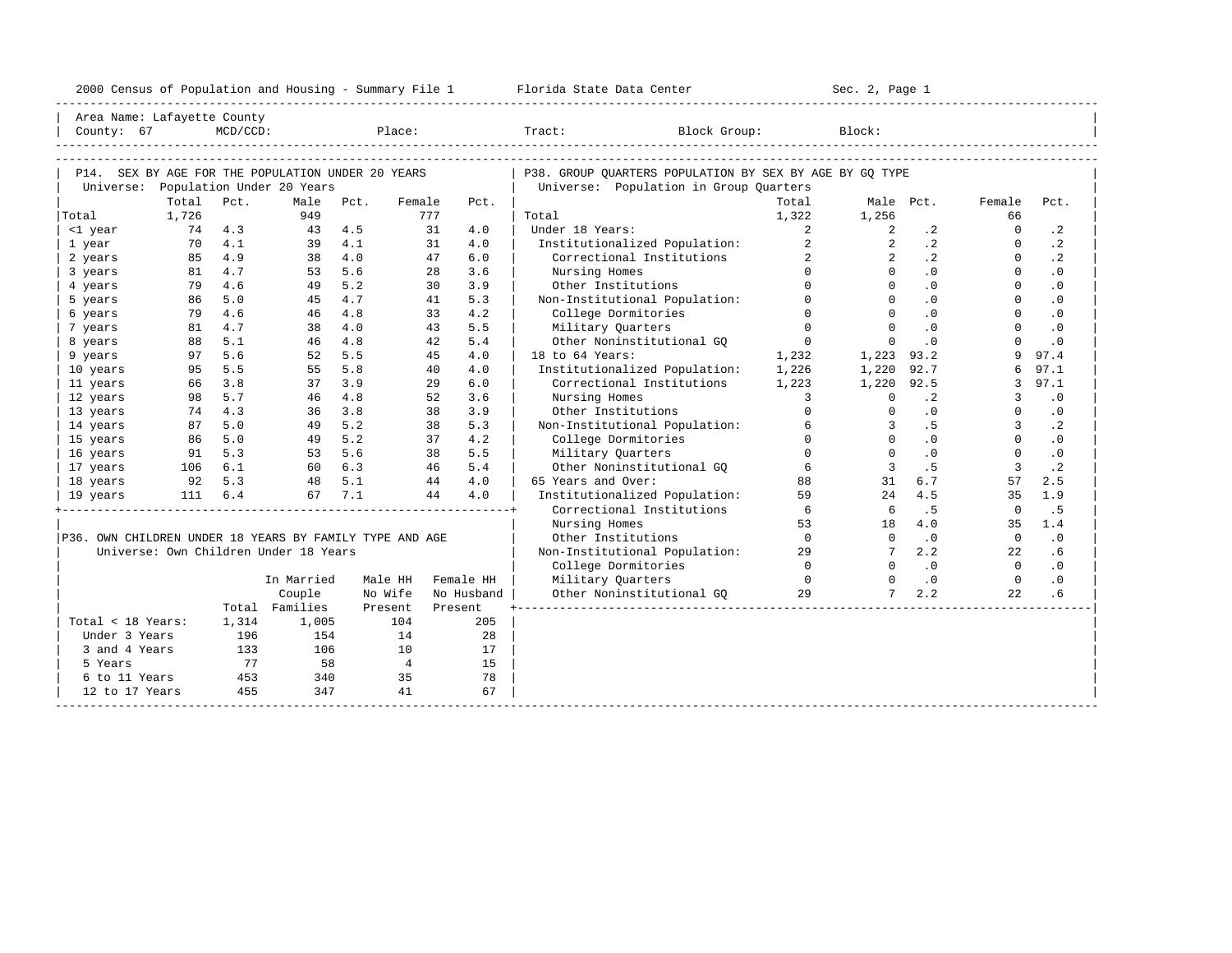| 2000 Census of Population and Housing - Summary File 1 Florida State Data Center        |             |                         |           |                 |                       |                    |                                  | Sec. 2, Page 2         |          |          |           |
|-----------------------------------------------------------------------------------------|-------------|-------------------------|-----------|-----------------|-----------------------|--------------------|----------------------------------|------------------------|----------|----------|-----------|
| Area Name: Lafayette County                                                             |             |                         |           |                 |                       |                    |                                  |                        |          |          |           |
|                                                                                         |             |                         |           |                 |                       |                    |                                  |                        |          |          |           |
|                                                                                         |             |                         |           |                 |                       |                    |                                  |                        |          |          |           |
| P22/23/24.HOUSEHOLDS BY PRESENCE OF PEOPLE 60(65/75) YEARS AND OVER, HOUSEHOLD SIZE AND |             |                         |           |                 |                       |                    | P25. HOUSEHOLDS BY PRESENCE OF   |                        |          |          |           |
| HOUSEHOLD TYPE                                                                          |             |                         |           |                 |                       |                    |                                  | <b>NONRELATIVES</b>    |          |          |           |
| Universe: Households                                                                    |             |                         |           |                 |                       |                    | Universe: Households             |                        |          |          |           |
|                                                                                         | 60+ Years   | Pct                     | 65+ Years | Pct             | 75+ Years Pct         |                    |                                  |                        |          |          |           |
| Total:                                                                                  | 2,142 100.0 |                         |           | 2,142 100.0     | 2,142 100.0           |                    | Total:                           |                        |          | 2,142    |           |
| Households w/ one or more 60/65/75:                                                     | 782 36.5    |                         |           | 592 27.6        |                       | 273 12.7           |                                  | Households with one or |          |          |           |
| 1-person household                                                                      | 266         |                         | 217       |                 | 123                   |                    | more non-relatives               |                        |          | 189      |           |
| 2 or more person household: 516                                                         |             |                         | 375       |                 | 150                   |                    |                                  |                        |          |          |           |
| Family households                                                                       | 498         |                         | 360       |                 | 144                   |                    | Households with no               |                        |          |          |           |
| Non-family households                                                                   | 18          |                         | 15        |                 | 6                     |                    | non-relatives                    |                        |          | 1,953    |           |
| Households with no people over 60/65/75: 1,360 63.5 1,550 72.4 1,869 87.3               |             |                         |           |                 |                       |                    |                                  |                        |          |          |           |
| 1-person household                                                                      | 205         |                         | 254       |                 | 348                   |                    |                                  |                        |          |          |           |
| 2 or more person household: 1,155                                                       |             |                         | 1,296     |                 | 1,521                 |                    |                                  |                        |          |          |           |
| Family households                                                                       | 1,093       |                         |           |                 | $1,231$ $1,447$       |                    |                                  |                        |          |          |           |
| Non-family households                                                                   |             | 65                      |           |                 | 74                    |                    |                                  |                        |          |          |           |
| P18/20. HOUSEHOLDS BY AGE OF HOUSEHOLDER BY HOUSEHOLD TYPE                              |             |                         |           |                 |                       |                    | H13/15. TENURE BY HOUSEHOLD SIZE |                        |          |          |           |
| (INCLUDING LIVING ALONE) BY PRESENCE OF OWN CHILDREN                                    |             |                         |           |                 |                       |                    | Universe: Occupied Housing Units |                        |          |          |           |
| Universe: Households                                                                    |             |                         |           |                 |                       |                    |                                  |                        | Pct      |          | Pct       |
|                                                                                         |             |                         |           |                 |                       |                    |                                  | Owner                  | Owner    | Renter   | Renter    |
|                                                                                         | Total       | Householder Householder |           |                 |                       |                    |                                  | Total Occupied         | Occ.     | Occupied | Occ.      |
|                                                                                         | Households  | 15 to 64 65 and Over    |           |                 | Total Occupied Units: |                    | 2,142                            | 1,726 100.0            |          |          | 416 100.0 |
| Total:                                                                                  | 2,142       | 1,607                   |           | 535             | 1-person household    |                    | 471                              | 382                    | 22.1     | 89       | 21.4      |
| Family households:                                                                      | 1,591       | 1,284                   |           | 307             | 2-Person household    |                    |                                  | 731<br>647             | 37.5     | 84       | 20.2      |
| Married couple family:                                                                  | 1,269       | 1,009                   |           | 260             | 3-Person household    |                    |                                  | 308                    | 17.8     | 89       | 21.4      |
| With own children under 18                                                              | 545         | 537                     |           | 8               |                       | 4-Person household |                                  | 397<br>300             | 241 14.0 | 59       | 14.2      |
| No own children under 18                                                                | 724         | 472                     |           | 252             | 5-Person household    |                    |                                  | 150                    | 103 6.0  | 47       | 11.3      |
| Other family:                                                                           | 322         | 275                     |           | 47 <sup>1</sup> | 6-Person household    |                    |                                  | 50 23 1.3              |          | 27       | 6.5       |
| Male householder, no wife present:                                                      | 124         | 111                     |           | 13 <sup>1</sup> | 7+Person household    |                    | 43                               | 2.2                    | 1.3      | 21       | 5.0       |
| With own children under 18                                                              | 66          | 66                      |           | $\mathbf{0}$    |                       |                    |                                  |                        |          |          |           |
| No own children under 18                                                                | 58          | 45                      |           | 13              |                       |                    |                                  |                        |          |          |           |
| Female householder, no husband present: 198                                             |             | 164                     |           | 34              |                       |                    |                                  |                        |          |          |           |
| With own children under 18                                                              | 117         | 116                     |           | $\mathbf{1}$    |                       |                    |                                  |                        |          |          |           |
| No own children under 18                                                                | 81          | 48                      |           | 33              |                       |                    |                                  |                        |          |          |           |
| Non-family households:                                                                  | 80          | 323                     |           | 228             |                       |                    |                                  |                        |          |          |           |
| Householder living alone                                                                | 64          | 254                     |           | 217             |                       |                    |                                  |                        |          |          |           |
|                                                                                         |             |                         |           |                 |                       |                    |                                  |                        |          |          |           |
| Householder not living alone                                                            | 16          | 69                      |           | 11              |                       |                    |                                  |                        |          |          |           |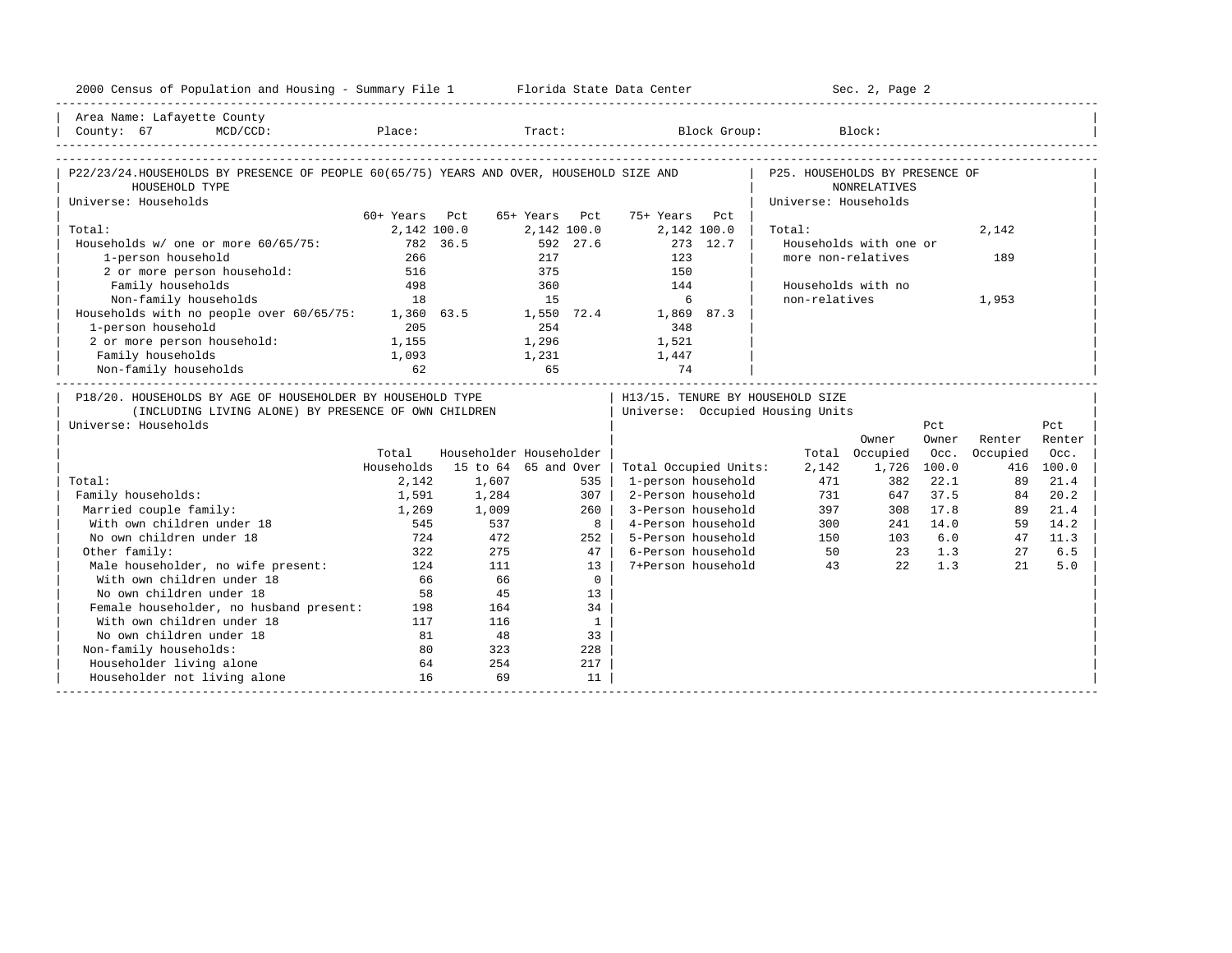| 2000 Census of Population and Housing - Summary File 1                       |             |            |                |           | Florida State Data Center                              |       |                    |                          | Sec. 2, Page 3                                          |                 |                                   |
|------------------------------------------------------------------------------|-------------|------------|----------------|-----------|--------------------------------------------------------|-------|--------------------|--------------------------|---------------------------------------------------------|-----------------|-----------------------------------|
| Area Name: Lafayette County<br>County: 67                                    | $MCD/CCD$ : |            | Place:         |           | Tract:                                                 |       | Block Group:       |                          | Block:                                                  |                 |                                   |
|                                                                              |             |            |                |           |                                                        |       |                    |                          |                                                         |                 |                                   |
|                                                                              |             |            |                |           |                                                        |       |                    |                          |                                                         |                 |                                   |
| P29. RELATIONSHIP BY AGE FOR THE POPULATION UNDER 18 YEARS                   |             |            |                |           |                                                        |       |                    |                          |                                                         |                 |                                   |
| Universe: Population under 18 years                                          |             |            |                |           |                                                        |       |                    |                          |                                                         |                 |                                   |
|                                                                              |             |            |                |           | ---------------- In Households-----------------        |       |                    |                          | -----------Group Ouarters-----------                    |                 |                                   |
|                                                                              |             |            |                |           | -----Related Child-----                                |       |                    |                          |                                                         |                 |                                   |
|                                                                              |             | Pop. in    | Householder    |           | Other                                                  |       |                    |                          | Institution-                                            | Noninstitution- |                                   |
|                                                                              | Total       | Households | or Spouse<br>9 | Own Child | Relatives                                              |       | Nonrelatives<br>52 | Total<br>2               | alized Pop.                                             | alized Pop.     |                                   |
| Under 18:                                                                    | 1,523       | 1,521      |                | 1,314     | 146                                                    |       | $\overline{4}$     | $\Omega$                 | $\overline{2}$<br>$\mathbf 0$                           |                 | $\circ$<br>$\mathbf 0$            |
| Under 3                                                                      | 229         | 229        |                | 196       | 29                                                     |       |                    |                          |                                                         |                 |                                   |
| 3 and 4 years                                                                | 160<br>86   | 160<br>86  |                | 133<br>77 | 17<br>8                                                |       | 10<br>$\mathbf{1}$ | $\mathbf{0}$<br>$\Omega$ | $\mathbf 0$<br>$\mathbf 0$                              |                 | $\mathbf 0$<br>$\mathbf{0}$       |
| 5 years                                                                      |             | 506        |                | 453       | 43                                                     |       | 10                 | $\Omega$                 | $\Omega$                                                |                 | $\mathbf 0$                       |
| 6 to 11 years                                                                | 506         |            |                |           |                                                        |       | 6                  | $\Omega$                 | $\Omega$                                                |                 |                                   |
| 12 and 13 years                                                              | 172         | 172        |                | 154<br>73 | 12<br>13                                               |       | $\mathbf{1}$       | $\mathbf 0$              | $\mathbf 0$                                             |                 | $\mathbf 0$<br>$\mathbf 0$        |
| 14 years                                                                     | 87          | 87         |                |           |                                                        |       |                    | $\overline{2}$           | 2                                                       |                 | $\Omega$                          |
| 15 to 17 years                                                               | 274         | 272        |                | 228       | 24                                                     |       | 20                 |                          |                                                         |                 |                                   |
| % Under 3                                                                    | 15.1%       | 15.1%      |                | 14.9%     | 19.9%                                                  |       | 7.7%               | .0%                      | .0%                                                     |                 | .0%                               |
| % 3 and 4 years                                                              | 10.6%       | 10.6%      |                | 10.1%     | 11.6%                                                  |       | 19.2%              | .0%                      | $.0\%$                                                  |                 | $.0\%$                            |
| % 5 years                                                                    | 5.7%        | 5.7%       |                | 5.9%      | 5.5%                                                   |       | 1.9%               | .0%                      | $.0\%$                                                  |                 | $.0\%$                            |
| % 6 to 11 years                                                              | 33.4%       | 33.5%      |                | 34.5%     | 29.5%                                                  |       | 19.2%              | .0%                      | .0%                                                     |                 | .0%                               |
| % 12 and 13 years                                                            | 11.4%       | 11.4%      |                | 11.7%     | 8.2%                                                   |       | 11.5%              | .0%                      | $.0\%$                                                  |                 | $.0\%$                            |
| % 14 years                                                                   | 5.7%        | 5.8%       |                | 5.6%      | 8.9%                                                   |       | 1.9%               | .0%                      | $.0\%$                                                  |                 | $.0\%$                            |
| % 15 to 17 years                                                             | 18.1%       | 18.0%      |                | 17.4%     | 16.4%                                                  |       | 38.5%              | 100.0%                   | 100.0%                                                  |                 | .0%                               |
| H17. TENURE BY HOUSEHOLD TYPE (INCLUDING LIVING ALONE) BY AGE OF HOUSEHOLDER |             |            |                |           |                                                        |       |                    |                          |                                                         |                 |                                   |
| Universe: Occupied Housing Units                                             |             |            |                |           |                                                        |       |                    |                          |                                                         |                 |                                   |
|                                                                              |             |            |                |           | Total Owner ------------ Owner Occupied -------------- |       |                    |                          | Total Renter ------------- Renter Occupied ------------ |                 |                                   |
|                                                                              |             | Occupied   |                |           | Householder Householder Householder Pct                |       | Occupied           |                          | Householder Householder Householder                     |                 | Pct                               |
|                                                                              |             | Units      | 15 to 34       | 35 to 64  | $65+$                                                  | $65+$ | Units              | 15 to 34                 | 35 to 64                                                | $65+$           | $65+$                             |
| Family households:                                                           |             | 1,299      | 212            | 798       | 289                                                    | 22.2  | 292                | 138                      | 136                                                     | 18              | 6.2                               |
| Married-couple family:                                                       |             | 1,091      | 173            | 669       | 249                                                    | 22.8  | 178                | 84                       | 83                                                      | 11              | 6.2                               |
| Other family:                                                                |             | 208        | 39             | 129       | 40                                                     | 19.2  | 114                | 54                       | 53                                                      | $7\overline{ }$ | 6.1                               |
| Male householder, no wife                                                    |             | 86         | 17             | 56        | 13                                                     | 15.1  | 38                 | 18                       | 20                                                      | $\circ$         | $\cdot$ 0                         |
|                                                                              |             | 122        | 22             | 73        | 27                                                     | 22.1  | 76                 | 36                       | 33                                                      | $7\phantom{.0}$ | 9.2                               |
| Female hsehldr, no husband                                                   |             |            |                |           | 201                                                    | 47.1  | 124                | 44                       | 53                                                      | 27              | 21.8                              |
| Nonfamily households:                                                        |             | 427        | 37             | 189       |                                                        |       |                    |                          |                                                         |                 | 11.0                              |
| Male householder:                                                            |             | 187        | 33             | 99        | 55                                                     | 29.4  | 82                 | 36                       | 37                                                      | 9               |                                   |
| Living alone                                                                 |             | 155        | 22             | 86        | 47                                                     | 30.3  | 50                 | 19                       | 22                                                      | 9               |                                   |
| Not living alone                                                             |             | 32         | 11             | 13        | 8                                                      | 25.0  | 32                 | 17                       | 15                                                      | $\mathbf 0$     |                                   |
| Female householder:                                                          |             | 240        | $\overline{4}$ | 90        | 146                                                    | 60.8  | 42                 | 8                        | 16                                                      | 18              |                                   |
| Living alone                                                                 |             | 227        | $\overline{4}$ | 79        | 144                                                    | 63.4  | 39                 | $7\phantom{.0}$          | 15                                                      | 17              | 18.0<br>$\cdot$ 0<br>42.9<br>43.6 |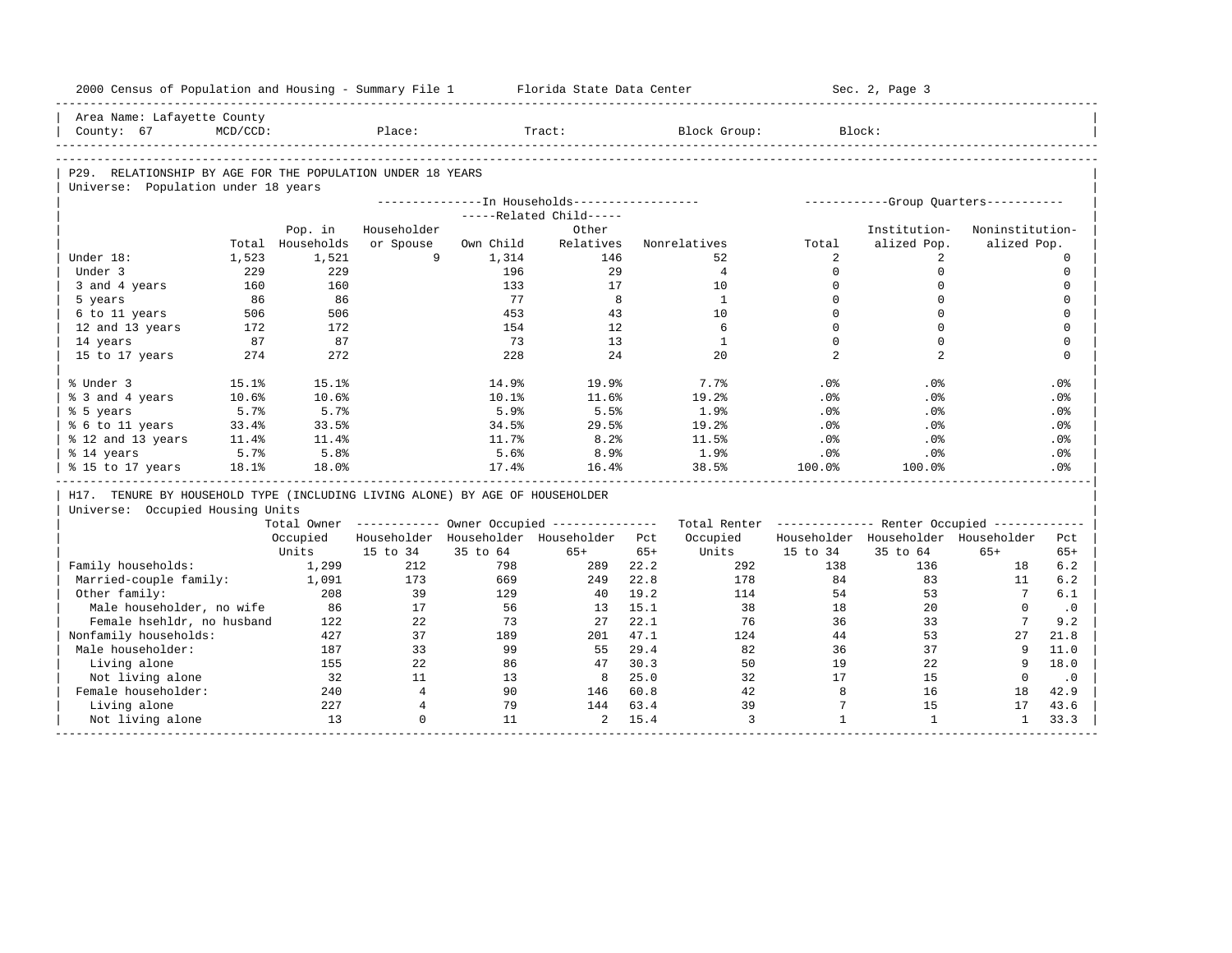| 2000<br>ensus! | and<br>Population | ---<br>Summa:<br>$-$<br>Housing | lorida<br>Data<br>otatt<br>cence. | ، م ج<br>Page<br>$3-1$ |  |
|----------------|-------------------|---------------------------------|-----------------------------------|------------------------|--|
|                |                   |                                 |                                   |                        |  |

| Area Name: Lake County                                  |                |             |                                       |            |                |            |                                                         |                |                |                 |                |                  |
|---------------------------------------------------------|----------------|-------------|---------------------------------------|------------|----------------|------------|---------------------------------------------------------|----------------|----------------|-----------------|----------------|------------------|
| County: 69                                              |                | $MCD/CCD$ : |                                       |            | Place:         |            | Block Group:<br>Tract:                                  |                | Block:         |                 |                |                  |
|                                                         |                |             |                                       |            |                |            |                                                         |                |                |                 |                |                  |
|                                                         |                |             |                                       |            |                |            |                                                         |                |                |                 |                |                  |
| P14. SEX BY AGE FOR THE POPULATION UNDER 20 YEARS       |                |             |                                       |            |                |            | P38. GROUP OUARTERS POPULATION BY SEX BY AGE BY GO TYPE |                |                |                 |                |                  |
| Universe:                                               |                |             | Population Under 20 Years             |            |                |            | Universe: Population in Group Quarters                  |                |                |                 |                |                  |
|                                                         | Total          | Pct.        | Male                                  | Pct.       | Female         | Pct.       |                                                         | Total          |                | Male Pct.       | Female         | Pct.             |
| Total                                                   | 46,603         |             | 23,915                                |            | 22,688         |            | Total                                                   | 3,767          | 2,213          |                 | 1,554          |                  |
| <1 year                                                 | 2,178          | 4.7         | 1,160                                 | 4.9        | 1,018          | 4.5        | Under 18 Years:                                         | 173            | 117            | 4.6             | 56             | 5.3              |
| 1 year                                                  | 2,218          | 4.8         | 1,144                                 | 4.8        | 1,074          | 4.7        | Institutionalized Population:                           | 89             | 65             | 2.4             | 24<br>$\Omega$ | 2.9              |
| 2 years                                                 | 2,231<br>2,162 | 4.8<br>4.6  | 1,137                                 | 4.8<br>4.8 | 1,094          | 4.8        | Correctional Institutions 12<br>Nursing Homes           | $\overline{0}$ | 12<br>$\Omega$ | $\cdot$ 3<br>.0 | $\Omega$       | . 5<br>$\cdot$ 0 |
| 3 years                                                 | 2,204          |             | 1,142<br>1,092                        |            | 1,020          | 4.5        |                                                         | 77             | 53             |                 | 24             |                  |
| 4 years                                                 | 2,323          | 4.7         |                                       | 4.6<br>4.9 | 1,112          | 4.9        | Other Institutions                                      |                | 52             | 2.0<br>2.2      | 32             | 2.4<br>2.3       |
| 5 years                                                 | 2,382          | 5.0<br>5.1  | 1,170                                 | 5.1        | 1,153          | 5.1<br>5.2 | Non-Institutional Population: 84<br>College Dormitories | $\overline{0}$ | $\Omega$       | $\cdot$ 0       | $\Omega$       | $\cdot$ 0        |
| 6 years                                                 | 2,479          | 5.3         | 1,211<br>1,308                        | 5.5        | 1,171<br>1,171 | 5.2        | Military Quarters                                       | $\overline{0}$ | $\Omega$       | .0              | $\mathbf 0$    | $\cdot$ 0        |
| 7 years                                                 |                |             |                                       |            |                |            |                                                         |                |                |                 |                |                  |
| 8 years                                                 | 2,470          | 5.3         | 1,276                                 | 5.3        | 1,194          | 5.3        | Other Noninstitutional GQ 84                            |                | 52             | 2.2             | 32             | 2.3              |
| 9 years                                                 | 2,623          | 5.6         | 1,333                                 | 5.6        | 1,290          | 4.5        | 18 to 64 Years:                                         | 1,817          | 1,620          | 48.2            | 197            | 73.2             |
| 10 years                                                | 2,546          | 5.5         | 1,240                                 | 5.2        | 1,306          | 4.7        | Institutionalized Population:                           | 1,645          | 1,518          | 43.7            | 127            | 68.6             |
| 11 years                                                | 2,596          | 5.6         | 1,308                                 | 5.5        | 1,288          | 4.8        | Correctional Institutions 1,501                         |                | 1,432 39.8     |                 | 69             | 64.7             |
| 12 years                                                | 2,516          | 5.4         | 1,264                                 | 5.3        | 1,252          | 4.5        | Nursing Homes                                           | 102            | 54             | 2.7             | 48             | 2.4              |
| 13 years                                                | 2,399          | 5.1         | 1,231                                 | 5.1        | 1,168          | 4.9        | Other Institutions                                      | 42             | 32             | 1.1             |                | $10 \t 1.4$      |
| 14 years                                                | 2,427          | 5.2         | 1,241                                 | 5.2        | 1,186          | 5.1        | Non-Institutional Population:                           | 172            | 102            | 4.6             |                | 70 4.6           |
| 15 years                                                | 2,343          | 5.0         | 1,171                                 | 4.9        | 1,172          | 5.2        | College Dormitories                                     | $\overline{0}$ | $\overline{0}$ | $\cdot$ 0       | $\Omega$       | $\ddotsc 0$      |
| 16 years                                                | 2,356          | 5.1         | 1,235                                 | 5.2        | 1,121          | 5.2        | Military Ouarters                                       | $\overline{0}$ | $\Omega$       | $\cdot$ 0       | $\Omega$       | $\cdot$ 0        |
| 17 years                                                | 2,266          | 4.9         | 1,209                                 | 5.1        | 1,057          | 5.3        | Other Noninstitutional GO                               | 172            | 102            | 4.6             | 70             | 4.6              |
| 18 years                                                | 2,080          |             | 4.5 1,100                             | 4.6        | 980            | 4.5        | 65 Years and Over:                                      | 1,777          |                | 476 47.2        | 1,301          | 21.5             |
| 19 years                                                | 1,804 3.9      |             | 943 3.9                               |            | 861            | 4.7        | Institutionalized Population:                           | 1,337          |                | 381 35.5        | 956            | 17.2             |
|                                                         |                |             |                                       |            |                |            | Correctional Institutions                               | $\overline{9}$ | 9              | $\cdot$ 2       | $\Omega$       | .4               |
|                                                         |                |             |                                       |            |                |            | Nursing Homes                                           | 1,323          |                | 369 35.1        |                | 954 16.7         |
| P36. OWN CHILDREN UNDER 18 YEARS BY FAMILY TYPE AND AGE |                |             |                                       |            |                |            | Other Institutions                                      | $5^{\circ}$    | $\mathbf{3}$   | $\cdot$ 1       | 2              | $\cdot$ 1        |
|                                                         |                |             | Universe: Own Children Under 18 Years |            |                |            | Non-Institutional Population:                           | 440            |                | 95 11.7         | 345            | 4.3              |
|                                                         |                |             |                                       |            |                |            | College Dormitories                                     | $\overline{0}$ | $\Omega$       | .0              | $\overline{0}$ | $\cdot$ 0        |
|                                                         |                |             | In Married                            |            | Male HH        | Female HH  | Military Quarters                                       | $\overline{0}$ | $\overline{0}$ | $\cdot$ 0       | $\overline{0}$ | $\cdot$ 0        |
|                                                         |                |             | Couple                                |            | No Wife        | No Husband | Other Noninstitutional GQ 440                           |                |                | 95 11.7         | 345            | 4.3              |
|                                                         |                |             | Total Families                        |            | Present        | Present    |                                                         |                |                |                 |                |                  |
| Total < 18 Years:                                       |                | 37,482      | 27,496                                |            | 2,482          | 7,504      |                                                         |                |                |                 |                |                  |
| Under 3 Years                                           |                | 5,670       | 4,282                                 |            | 443            | 945        |                                                         |                |                |                 |                |                  |
| 3 and 4 Years                                           |                | 3,763       | 2,819                                 |            | 222            | 722        |                                                         |                |                |                 |                |                  |
| 5 Years                                                 |                | 2,064       | 1,541                                 |            | 125            | 398        |                                                         |                |                |                 |                |                  |
| 6 to 11 Years                                           |                | 13,432      | 9,784                                 |            | 910            | 2,738      |                                                         |                |                |                 |                |                  |
| 12 to 17 Years                                          |                | 12,553      | 9,070                                 |            | 782            | 2,701      |                                                         |                |                |                 |                |                  |
|                                                         |                |             |                                       |            |                |            |                                                         |                |                |                 |                |                  |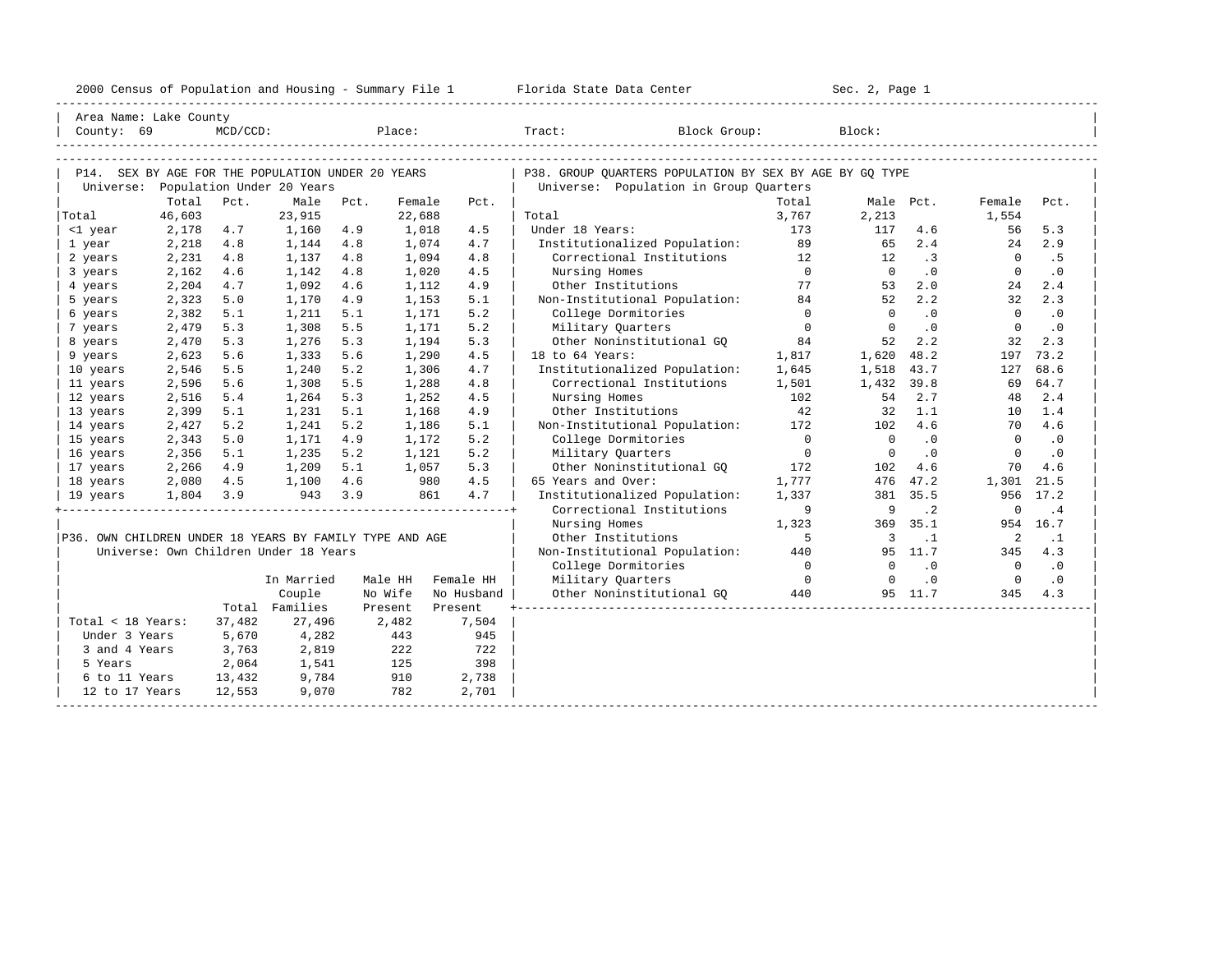| 2000 Census of Population and Housing - Summary File 1 Florida State Data Center                                                                                                        |               |                         |               |               |                                  |     |                                                    | Sec. 2, Page 2         |                          |              |        |
|-----------------------------------------------------------------------------------------------------------------------------------------------------------------------------------------|---------------|-------------------------|---------------|---------------|----------------------------------|-----|----------------------------------------------------|------------------------|--------------------------|--------------|--------|
| Area Name: Lake County                                                                                                                                                                  |               |                         |               |               |                                  |     |                                                    |                        |                          |              |        |
| $\begin{tabular}{ l } \hline County: 69 & McD/CCD: \hspace{1.5cm} Place: \hspace{1.5cm} \textbf{Place:} \hspace{1.5cm} Block Group: \hspace{1.5cm} Block: \hspace{1.5cm} \end{tabular}$ |               |                         |               |               |                                  |     |                                                    |                        |                          |              |        |
|                                                                                                                                                                                         |               |                         |               |               |                                  |     |                                                    |                        |                          |              |        |
| P22/23/24.HOUSEHOLDS BY PRESENCE OF PEOPLE 60(65/75) YEARS AND OVER, HOUSEHOLD SIZE AND                                                                                                 |               |                         |               |               |                                  |     | P25. HOUSEHOLDS BY PRESENCE OF                     |                        |                          |              |        |
| HOUSEHOLD TYPE                                                                                                                                                                          |               |                         |               |               |                                  |     |                                                    | <b>NONRELATIVES</b>    |                          |              |        |
| Universe: Households                                                                                                                                                                    |               |                         |               |               |                                  |     | Universe: Households                               |                        |                          |              |        |
|                                                                                                                                                                                         | 60+ Years Pct |                         | 65+ Years Pct |               | 75+ Years                        | Pct |                                                    |                        |                          |              |        |
| Total:                                                                                                                                                                                  | 88,413 100.0  |                         | 88,413 100.0  |               | 88,413 100.0                     |     | Total:                                             |                        |                          | 88,413       |        |
| Households w/ one or more 60/65/75:                                                                                                                                                     | 44,129 49.9   |                         | 36,858 41.7   |               | 18,500 20.9                      |     |                                                    | Households with one or |                          |              |        |
| 1-person household                                                                                                                                                                      | 13,805        |                         | 12,082        |               | 7,269                            |     |                                                    | more non-relatives     |                          | 7,483        |        |
| 2 or more person household: 30,324                                                                                                                                                      |               |                         |               |               | 24,776 11,231                    |     |                                                    |                        |                          |              |        |
| Family households                                                                                                                                                                       | 29,073        |                         |               | 23,786<br>990 | 10,778                           |     |                                                    | Households with no     |                          |              |        |
| Non-family households 1,251                                                                                                                                                             |               |                         |               |               | 453                              |     | non-relatives                                      |                        |                          | 80,930       |        |
| Households with no people over 60/65/75: 44,284 50.1 51,555 58.3 69,913 79.1                                                                                                            |               |                         |               |               |                                  |     |                                                    |                        |                          |              |        |
| 1-person household<br>1-person household<br>2 or more person household: 36,378                                                                                                          |               | $9,629$<br>$41,926$     |               |               | 14,442<br>55,471                 |     |                                                    |                        |                          |              |        |
|                                                                                                                                                                                         |               |                         |               |               |                                  |     |                                                    |                        |                          |              |        |
| Family households                                                                                                                                                                       | 33,395        |                         |               |               | 38,682 51,690                    |     |                                                    |                        |                          |              |        |
| $\begin{array}{ccccccccc} \text{Non-family households} & & 2,983 & & 3,244 & & 3,781 & & & \\ & & & 2,983 & & & 3,244 & & & 3,781 & & & \\ \end{array}$                                 |               |                         |               |               |                                  |     |                                                    |                        |                          |              |        |
| P18/20. HOUSEHOLDS BY AGE OF HOUSEHOLDER BY HOUSEHOLD TYPE                                                                                                                              |               |                         |               |               | H13/15. TENURE BY HOUSEHOLD SIZE |     |                                                    |                        |                          |              |        |
| (INCLUDING LIVING ALONE) BY PRESENCE OF OWN CHILDREN                                                                                                                                    |               |                         |               |               | Universe: Occupied Housing Units |     |                                                    |                        |                          |              |        |
| Universe: Households                                                                                                                                                                    |               |                         |               |               |                                  |     |                                                    |                        | Pct                      |              | Pct    |
|                                                                                                                                                                                         |               |                         |               |               |                                  |     |                                                    | Owner                  | Owner                    | Renter       | Renter |
|                                                                                                                                                                                         | Total         | Householder Householder |               |               |                                  |     |                                                    | Total Occupied         | Occ.                     | Occupied     | Occ.   |
|                                                                                                                                                                                         | Households    | 15 to 64 65 and Over    |               |               | Total Occupied Units:            |     | 88,413                                             | 72,047                 | 100.0                    | 16,366 100.0 |        |
| Total:                                                                                                                                                                                  | 88,413        | 54,085                  |               | 34,328        | 1-person household               |     | 21,711                                             | 16,096                 | 22.3                     | 5,615        | 34.3   |
| Family households:                                                                                                                                                                      | 62,468        | 41,049                  |               | 21,419        | 2-Person household               |     | 40,065                                             | 35,400                 | 49.1                     | 4,665        | 28.5   |
| Married couple family:                                                                                                                                                                  | 52,105        | 32,490                  |               | 19,615        | 3-Person household               |     | 11,469                                             | 8,918                  | 12.4                     | 2,551        | 15.6   |
| With own children under 18                                                                                                                                                              | 14,786        | 14,682                  |               | 104           | 4-Person household               |     | 9,031                                              | 7,026 9.8              |                          | 2,005        | 12.3   |
| No own children under 18                                                                                                                                                                | 37, 319       | 17,808                  |               | 19,511        | 5-Person household               |     | 3,968                                              | 3,006                  | 4.2                      | 962          | 5.9    |
| Other family:                                                                                                                                                                           | 10,363        | 8,559                   |               | 1,804         |                                  |     |                                                    | $1,007$ $1.4$          |                          | 347          | 2.1    |
| Male householder, no wife present:                                                                                                                                                      | 2,845         | 2,481                   |               | 364           |                                  |     | 6-Person household 1,354<br>7+Person household 815 | 594                    | $\overline{\phantom{a}}$ | 2.21         | 1.4    |
| With own children under 18                                                                                                                                                              | 1,545         | 1,533                   |               | 12            |                                  |     |                                                    |                        |                          |              |        |
| No own children under 18                                                                                                                                                                | 1,300         | 948                     |               | 352           |                                  |     |                                                    |                        |                          |              |        |
| Female householder, no husband present: 7,518                                                                                                                                           |               | 6,078                   |               | 1,440         |                                  |     |                                                    |                        |                          |              |        |
| With own children under 18                                                                                                                                                              | 4,338         | 4,326                   |               | 12            |                                  |     |                                                    |                        |                          |              |        |
| No own children under 18<br>3,180                                                                                                                                                       |               | 1,752                   |               | 1,428         |                                  |     |                                                    |                        |                          |              |        |
| Non-family households:                                                                                                                                                                  | 4,234         | 13,036                  |               | 12,909        |                                  |     |                                                    |                        |                          |              |        |
| Householder living alone                                                                                                                                                                | 2,523         | 9,629                   |               | 12,082        |                                  |     |                                                    |                        |                          |              |        |
| Householder not living alone                                                                                                                                                            | 1,711         | 3,407                   |               | 827           |                                  |     |                                                    |                        |                          |              |        |
|                                                                                                                                                                                         |               |                         |               |               |                                  |     |                                                    |                        |                          |              |        |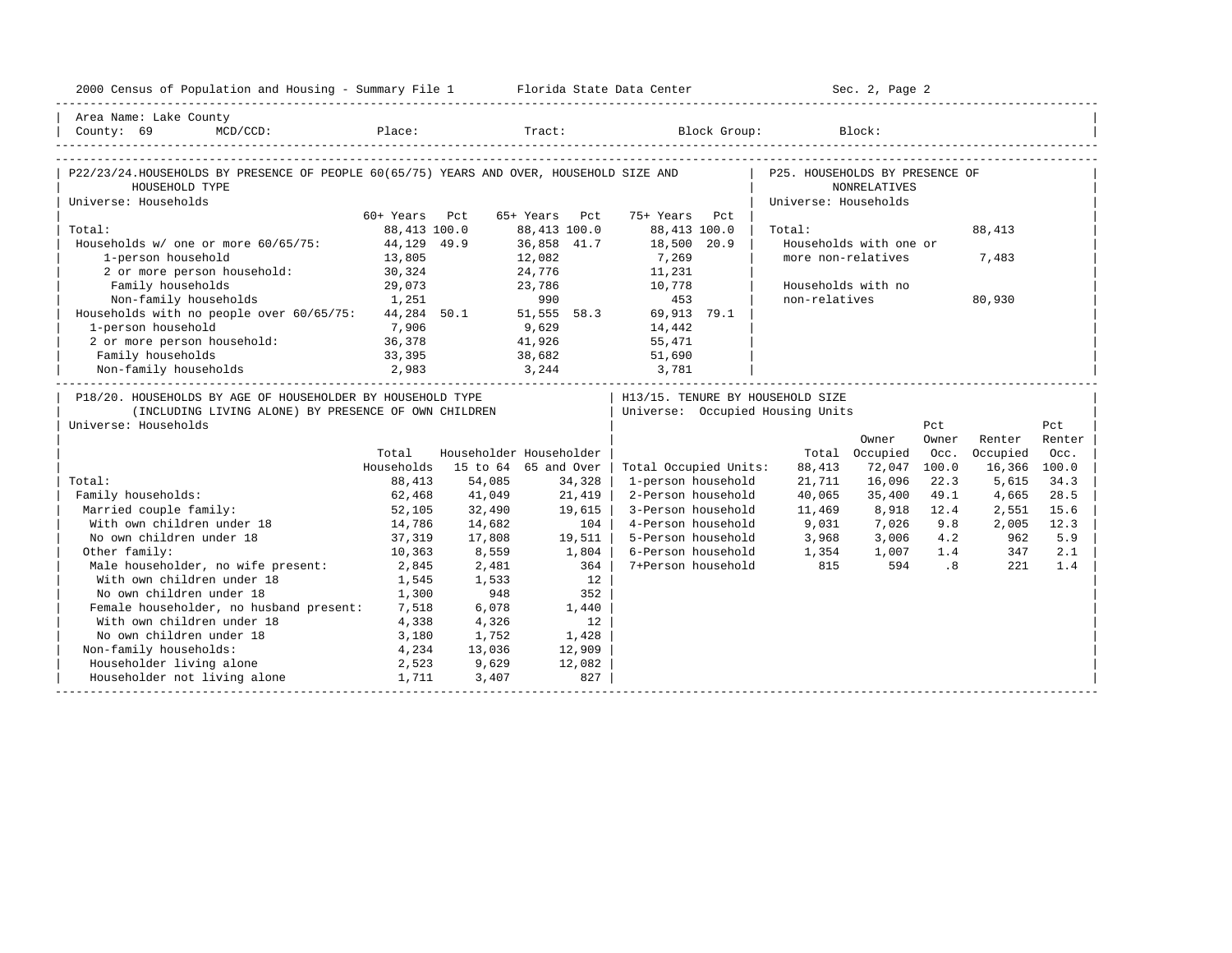| 2000 Census of Population and Housing - Summary File 1 Florida State Data Center |             |                  |             |           |                                                       |       |                                                         |          | Sec. 2, Page 3                          |                 |       |
|----------------------------------------------------------------------------------|-------------|------------------|-------------|-----------|-------------------------------------------------------|-------|---------------------------------------------------------|----------|-----------------------------------------|-----------------|-------|
| Area Name: Lake County                                                           |             |                  |             |           |                                                       |       |                                                         |          |                                         |                 |       |
| County: 69                                                                       | $MCD/CCD$ : |                  | Place:      |           | Tract:                                                |       | Block Group:                                            |          | Block:                                  |                 |       |
|                                                                                  |             |                  |             |           |                                                       |       |                                                         |          |                                         |                 |       |
| P29. RELATIONSHIP BY AGE FOR THE POPULATION UNDER 18 YEARS                       |             |                  |             |           |                                                       |       |                                                         |          |                                         |                 |       |
| Universe: Population under 18 years                                              |             |                  |             |           |                                                       |       |                                                         |          |                                         |                 |       |
|                                                                                  |             |                  |             |           |                                                       |       |                                                         |          |                                         |                 |       |
|                                                                                  |             |                  |             |           | -----Related Child-----                               |       |                                                         |          |                                         |                 |       |
|                                                                                  |             | Pop. in          | Householder |           | Other                                                 |       |                                                         |          | Institution-                            | Noninstitution- |       |
|                                                                                  |             | Total Households | or Spouse   | Own Child | Relatives                                             |       | Nonrelatives                                            | Total    | alized Pop.                             | alized Pop.     |       |
| Under 18:                                                                        | 42,719      | 42,546           | 57          | 37,482    | 3,790                                                 |       | 1,217                                                   | 173      | 89                                      |                 | 84    |
| Under 3                                                                          | 6,627       | 6,621            |             | 5,670     | 821                                                   |       | 130                                                     | 6        | $\mathbf 0$                             |                 | 6     |
| 3 and 4 years                                                                    | 4,366       | 4,361            |             | 3,763     | 462                                                   |       | 136                                                     | 5        | $\Omega$                                |                 | 5     |
| 5 years                                                                          | 2,323       | 2,318            |             | 2,064     | 203                                                   |       | 51                                                      | 5        | 2                                       |                 | 3     |
| 6 to 11 years                                                                    | 15,096      | 15,048           |             | 13,432    | 1,211                                                 |       | 405                                                     | 48<br>36 | 20<br>16                                |                 | 28    |
| 12 and 13 years                                                                  | 4,915       | 4,879            |             | 4,395     | 356                                                   |       | 128<br>74                                               |          | 8                                       |                 | 20    |
| 14 years                                                                         | 2,427       | 2,409            |             | 2,150     | 185<br>552                                            |       | 293                                                     | 18<br>55 | 43                                      |                 | 10    |
| 15 to 17 years                                                                   | 6,908       | 6,853            |             | 6,008     |                                                       |       |                                                         |          |                                         |                 | 12    |
| % Under 3                                                                        | 15.5%       | 15.6%            |             | 15.1%     | 21.7%                                                 |       | 10.7%                                                   | 3.5%     | .0%                                     |                 | 7.1%  |
| % 3 and 4 years                                                                  | 10.2%       | 10.3%            |             | 10.0%     | 12.2%                                                 |       | 11.2%                                                   | 2.9%     | .0%                                     |                 | 6.0%  |
| % 5 years                                                                        | 5.4%        | 5.5%             |             | 5.5%      | 5.4%                                                  |       | 4.2%                                                    | 2.9%     | 2.2%                                    |                 | 3.6%  |
| % 6 to 11 years                                                                  | 35.4%       | 35.4%            |             | 35.8%     | 32.0%                                                 |       | 33.3%                                                   | 27.7%    | 22.5%                                   |                 | 33.3% |
| % 12 and 13 years                                                                | 11.5%       | 11.5%            |             | 11.7%     | 9.4%                                                  |       | 10.5%                                                   | 20.8%    | 18.0%                                   |                 | 23.8% |
| % 14 years                                                                       | 5.7%        | 5.7%             |             | 5.7%      | $4.9\%$                                               |       | 6.1%                                                    | $10.4\%$ | 9.0%                                    |                 | 11.9% |
| % 15 to 17 years                                                                 | 16.2%       | 16.1%            |             | 16.0%     | 14.6%                                                 |       | 24.1%                                                   | 31.8%    | 48.3%                                   |                 | 14.3% |
| H17. TENURE BY HOUSEHOLD TYPE (INCLUDING LIVING ALONE) BY AGE OF HOUSEHOLDER     |             |                  |             |           |                                                       |       |                                                         |          |                                         |                 |       |
| Universe: Occupied Housing Units                                                 |             |                  |             |           |                                                       |       |                                                         |          |                                         |                 |       |
|                                                                                  |             |                  |             |           | Total Owner ----------- Owner Occupied -------------- |       | Total Renter ------------- Renter Occupied ------------ |          |                                         |                 |       |
|                                                                                  |             | Occupied         |             |           | Householder Householder Householder Pct               |       | Occupied                                                |          | Householder Householder Householder Pct |                 |       |
|                                                                                  |             | Units            | 15 to 34    | 35 to 64  | $65+$                                                 | $65+$ | Units                                                   | 15 to 34 | 35 to 64                                | $65+$           | $65+$ |
| Family households:                                                               |             | 53,209           | 5,548       | 27,290    | 20,371 38.3                                           |       | 9,259                                                   | 3,720    | 4,491                                   | 1,048           | 11.3  |
| Married-couple family:                                                           |             | 46,708           | 4,439       | 23,467    | 18,802                                                | 40.3  | 5,397                                                   | 1,904    | 2,680                                   | 813             | 15.1  |
| Other family:                                                                    |             | 6,501            | 1,109       | 3,823     | 1,569                                                 | 24.1  | 3,862                                                   | 1,816    | 1,811                                   | 235             | 6.1   |
| Male householder, no wife                                                        |             | 1,904            | 430         | 1,152     | 322                                                   | 16.9  | 941                                                     | 432      | 467                                     | 42              | 4.5   |
| Female hsehldr, no husband                                                       |             | 4,597            | 679         | 2,671     | 1,247                                                 | 27.1  | 2,921                                                   | 1,384    | 1,344                                   | 193             | 6.6   |
| Nonfamily households:                                                            |             | 18,838           | 1,177       | 6,873     | 10,788                                                | 57.3  | 7,107                                                   | 1,985    | 3,001                                   | 2,121           | 29.8  |
| Male householder:                                                                |             | 7,289            | 761         | 3,304     | 3,224                                                 | 44.2  | 3,563                                                   | 1,234    | 1,727                                   | 602             | 16.9  |
| Living alone                                                                     |             | 5,720            | 437         | 2,497     | 2,786                                                 | 48.7  | 2,609                                                   | 708      | 1,350                                   | 551             | 21.1  |
| Not living alone                                                                 |             | 1,569            | 324         | 807       | 438                                                   | 27.9  | 954                                                     | 526      | 377                                     | 51              | 5.3   |
| Female householder:                                                              |             | 11,549           | 416         | 3,569     | 7,564                                                 | 65.5  | 3,544                                                   | 751      | 1,274                                   | 1,519           | 42.9  |
|                                                                                  |             | 10,376           | 217         | 2,904     | 7,255                                                 | 69.9  | 3,006                                                   | 463      | 1,053                                   | 1,490           | 49.6  |
| Living alone                                                                     |             |                  |             |           |                                                       |       |                                                         |          |                                         |                 |       |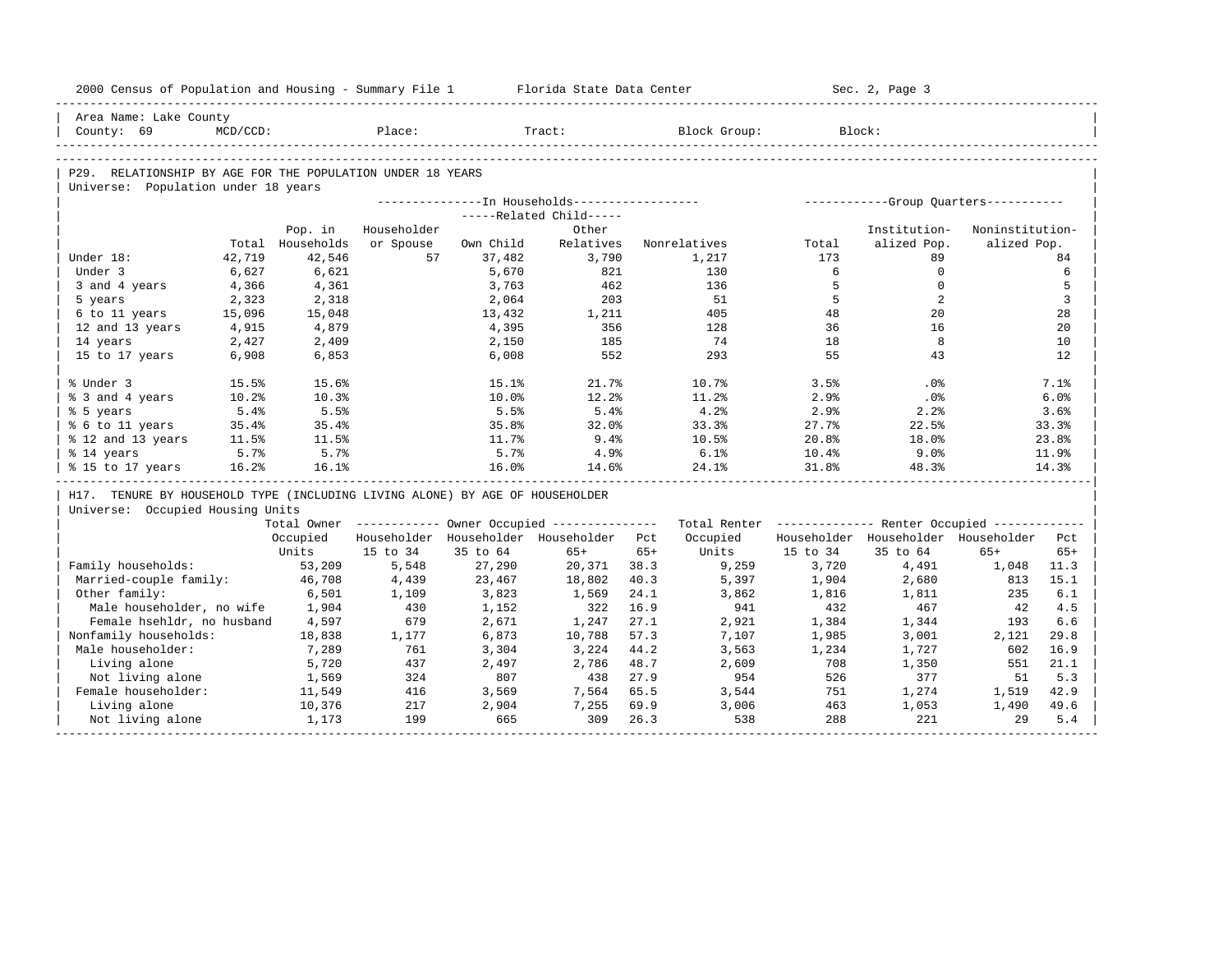| 2000<br>ensus! | and<br>Population | ---<br>Summa:<br>$-$<br>Housing | lorida<br>Data<br>otatt<br>cence. | ، م ج<br>Page<br>$3-1$ |  |
|----------------|-------------------|---------------------------------|-----------------------------------|------------------------|--|
|                |                   |                                 |                                   |                        |  |

| Area Name: Lee County                                   |        |             |                                       |         |        |            |                                                         |                 |                |                |                |           |
|---------------------------------------------------------|--------|-------------|---------------------------------------|---------|--------|------------|---------------------------------------------------------|-----------------|----------------|----------------|----------------|-----------|
| County: 71                                              |        | $MCD/CCD$ : |                                       |         | Place: |            | Tract:<br>Block Group:                                  |                 | Block:         |                |                |           |
|                                                         |        |             |                                       |         |        |            |                                                         |                 |                |                |                |           |
|                                                         |        |             |                                       |         |        |            |                                                         |                 |                |                |                |           |
| P14. SEX BY AGE FOR THE POPULATION UNDER 20 YEARS       |        |             | Population Under 20 Years             |         |        |            | P38. GROUP OUARTERS POPULATION BY SEX BY AGE BY GO TYPE |                 |                |                |                |           |
| Universe:                                               | Total  | Pct.        | Male                                  | Pct.    | Female | Pct.       | Universe: Population in Group Quarters                  | Total           |                | Male Pct.      | Female         | Pct.      |
| Total                                                   | 94,729 |             | 48,957                                |         | 45,772 |            | Total                                                   | 5,617           | 2,732          |                | 2,885          |           |
| <1 year                                                 | 4,589  | 4.8         | 2,355                                 | 4.8     | 2,234  | 4.9        | Under 18 Years:                                         | 242             | 178            | 4.3            | 64             | 6.5       |
| 1 year                                                  | 4,526  | 4.8         | 2,313                                 | 4.7     | 2,213  | 4.8        | Institutionalized Population:                           | 158             | 134            | 2.8            | 24             | 4.9       |
| 2 years                                                 | 4,639  | 4.9         | 2,382                                 | 4.9     | 2,257  | 4.9        | Correctional Institutions                               | $\overline{9}$  | 9              | $\cdot$ 2      | $\Omega$       | .3        |
| 3 years                                                 | 4,503  | 4.8         | 2,250                                 | 4.6     | 2,253  | 4.9        | Nursing Homes                                           | $\Omega$        | $\Omega$       | $\overline{0}$ | $\Omega$       | $\cdot$ 0 |
| 4 years                                                 | 4,713  | 5.0         | 2,470                                 | 5.0     | 2,243  | 4.9        | Other Institutions                                      | 149             | 125            | 2.7            | 24             | 4.6       |
| 5 years                                                 | 4,620  | 4.9         | 2,436                                 | 5.0     | 2,184  | 4.8        | Non-Institutional Population:                           | 84              | 44             | 1.5            | 40             | 1.6       |
| 6 years                                                 | 4,798  | 5.1         | 2,474                                 | 5.1     | 2,324  | 5.1        | College Dormitories                                     | $4\overline{ }$ | <sup>1</sup>   | $\cdot$ 1      | $\overline{3}$ | $\cdot$ 0 |
| 7 years                                                 | 4,822  | 5.1         | 2,465                                 | 5.0     | 2,357  | 5.1        | Military Quarters                                       | $\circ$         | $\Omega$       | $\cdot$ 0      | $\mathbf 0$    | .0        |
| 8 years                                                 | 4,886  | 5.2         | 2,555                                 | 5.2     | 2,331  | 5.1        | Other Noninstitutional GQ                               | 80              | 43             | 1.4            | 37             | 1.6       |
| 9 years                                                 | 5,098  | 5.4         | 2,645                                 | 5.4     | 2,453  | 4.9        | 18 to 64 Years:                                         | 2,340           | 1,720          | 41.7           | 620            | 63.0      |
| 10 years                                                | 5,200  | 5.5         | 2,640                                 | 5.4     | 2,560  | 4.8        | Institutionalized Population:                           | 1,333           | 1,113          | 23.7           | 220            | 40.7      |
| 11 years                                                | 5,041  | 5.3         | 2,529                                 | 5.2     | 2,512  | 4.9        | Correctional Institutions                               | 1,182           | 1,027          | 21.0           | 155            | 37.6      |
| 12 years                                                | 5,030  | 5.3         | 2,548                                 | 5.2     | 2,482  | 4.9        | Nursing Homes                                           | 98              | 49             | 1.7            | 49             | 1.8       |
| 13 years                                                | 4,959  | 5.2         | 2,570                                 | 5.2     | 2,389  | 4.9        | Other Institutions                                      | 53              | 37             | . 9            | 16             | 1.4       |
| 14 years                                                | 4,804  | 5.1         | 2,499                                 | 5.1     | 2,305  | 4.8        | Non-Institutional Population:                           | 1,007           |                | 607 17.9       | 400            | 22.2      |
| 15 years                                                | 4,840  | 5.1         | 2,548                                 | 5.2     | 2,292  | 5.1        | College Dormitories                                     | 234             | 107            | 4.2            | 127            | 3.9       |
| 16 years                                                | 4,671  | 4.9         | 2,440                                 | 5.0     | 2,231  | 5.1        | Military Ouarters                                       | 16              | 12             | $\cdot$ 3      | $\overline{4}$ | $\cdot$ 4 |
| 17 years                                                | 4,649  | 4.9         | 2,457                                 | 5.0     | 2,192  | 5.1        | Other Noninstitutional GO                               | 757             | 488            | 13.5           | 269            | 17.9      |
| 18 years                                                | 4,352  | 4.6         | 2,327                                 | 4.8     | 2,025  | 4.9        | 65 Years and Over:                                      | 3,035           | 834            | 54.0           | 2,201          | 30.5      |
| 19 years                                                | 3,989  | 4.2         | 2,054                                 | 4.2     | 1,935  | 4.8        | Institutionalized Population:                           | 2,697           | 741            | 48.0           | 1,956          | 27.1      |
|                                                         |        |             |                                       |         |        |            | Correctional Institutions                               | $\overline{4}$  | $\overline{4}$ | $\cdot$ 1      | $\Omega$       | $\cdot$ 1 |
|                                                         |        |             |                                       |         |        |            | Nursing Homes                                           | 2,669           | 726            | 47.5           | 1,943          | 26.6      |
| P36. OWN CHILDREN UNDER 18 YEARS BY FAMILY TYPE AND AGE |        |             |                                       |         |        |            | Other Institutions                                      | 24              | 11             | .4             | 13             | .4        |
|                                                         |        |             | Universe: Own Children Under 18 Years |         |        |            | Non-Institutional Population:                           | 338             | 93             | 6.0            | 245            | 3.4       |
|                                                         |        |             |                                       |         |        |            | College Dormitories                                     | $\overline{0}$  | $\Omega$       | $\cdot$ 0      | $\Omega$       | $\cdot$ 0 |
|                                                         |        |             | In Married                            | Male HH |        | Female HH  | Military Quarters                                       | $\overline{0}$  | $\overline{0}$ | .0             | $\overline{0}$ | .0        |
|                                                         |        |             | Couple                                | No Wife |        | No Husband | Other Noninstitutional GQ                               | 338             | 93             | 6.0            | 245            | 3.4       |
|                                                         |        |             | Total Families                        | Present |        | Present    |                                                         |                 |                |                |                |           |
| Total < 18 Years:                                       |        | 76,876      | 54,206                                |         | 5,577  | 17,093     |                                                         |                 |                |                |                |           |
| Under 3 Years                                           |        | 11,856      | 8,589                                 |         | 1,010  | 2,257      |                                                         |                 |                |                |                |           |
| 3 and 4 Years                                           |        | 8,133       | 5,853                                 |         | 614    | 1,666      |                                                         |                 |                |                |                |           |
| 5 Years                                                 |        | 4,118       | 2,901                                 |         | 275    | 942        |                                                         |                 |                |                |                |           |
| 6 to 11 Years                                           |        | 27,060      | 18,961                                | 1,948   |        | 6,151      |                                                         |                 |                |                |                |           |
| 12 to 17 Years                                          |        | 25,709      | 17,902                                |         | 1,730  | 6,077      |                                                         |                 |                |                |                |           |
|                                                         |        |             |                                       |         |        |            |                                                         |                 |                |                |                |           |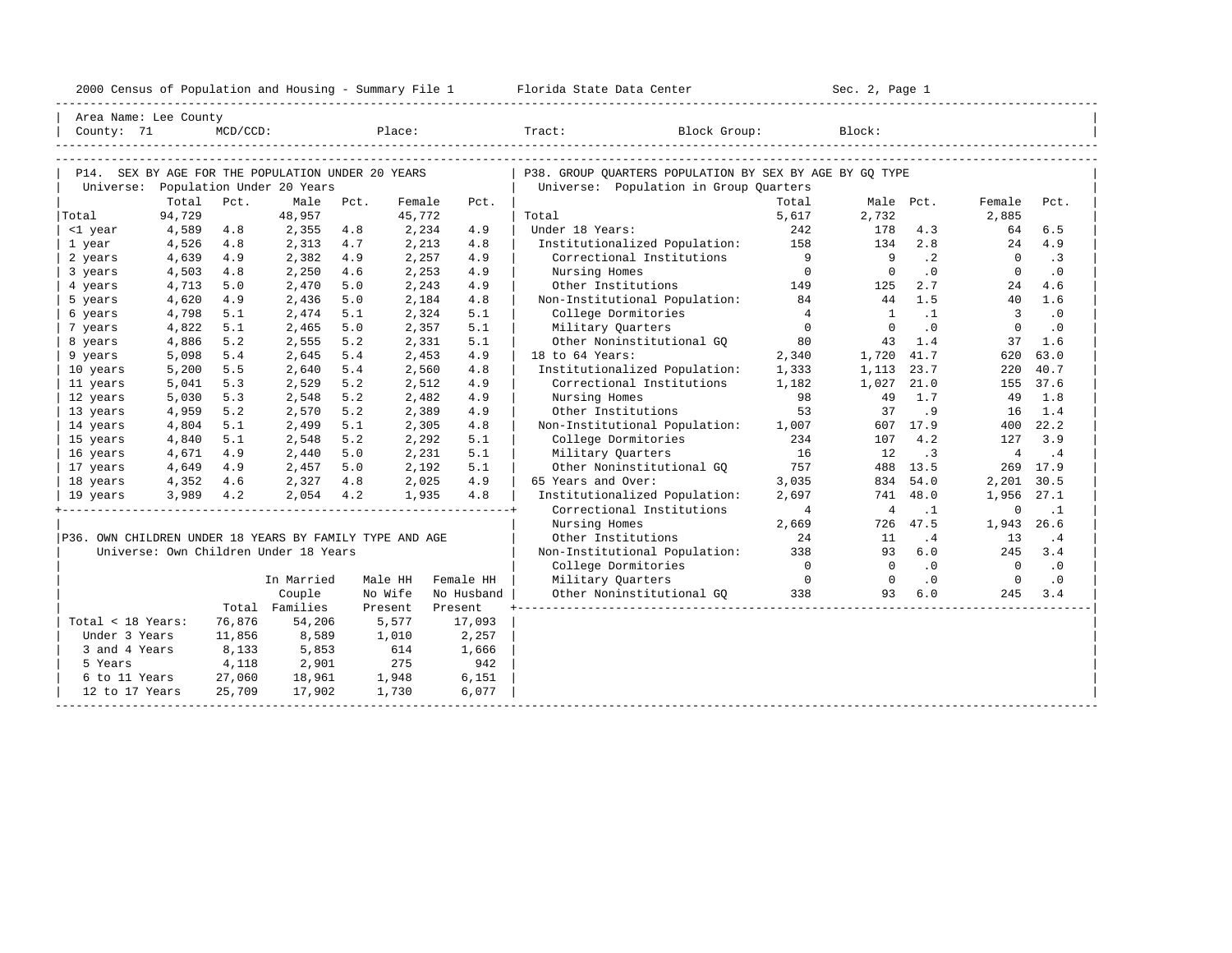| 2000 Census of Population and Housing - Summary File 1 Florida State Data Center                                                           |               |                         |               |        |                                                                      |                                | Sec. 2, Page 2         |                             |              |        |
|--------------------------------------------------------------------------------------------------------------------------------------------|---------------|-------------------------|---------------|--------|----------------------------------------------------------------------|--------------------------------|------------------------|-----------------------------|--------------|--------|
| Area Name: Lee County<br>County: 71                                                                                                        |               |                         |               |        |                                                                      |                                |                        |                             |              |        |
| P22/23/24.HOUSEHOLDS BY PRESENCE OF PEOPLE 60(65/75) YEARS AND OVER, HOUSEHOLD SIZE AND<br>HOUSEHOLD TYPE                                  |               |                         |               |        |                                                                      | P25. HOUSEHOLDS BY PRESENCE OF | NONRELATIVES           |                             |              |        |
| Universe: Households                                                                                                                       | 60+ Years Pct |                         | 65+ Years Pct |        | 75+ Years Pct                                                        | Universe: Households           |                        |                             |              |        |
| Total:                                                                                                                                     | 188,599 100.0 |                         | 188,599 100.0 |        | 188,599 100.0                                                        | Total:                         |                        |                             | 188,599      |        |
| Households w/ one or more 60/65/75: 90,374 47.9                                                                                            |               |                         | 74,765 39.6   |        | 37,551 19.9                                                          |                                | Households with one or |                             |              |        |
| 1-person household                                                                                                                         | 28,425        |                         | 24,706        |        | 14,679                                                               |                                | more non-relatives     |                             | 20,169       |        |
| 2 or more person household: 61,949                                                                                                         |               |                         | 50,059        |        | 22,872                                                               |                                |                        |                             |              |        |
| Family households                                                                                                                          | 58,771        |                         |               |        | 47,674 21,816                                                        |                                | Households with no     |                             |              |        |
| Non-family households                                                                                                                      | 3,178         |                         | 2,385         |        | 1,056                                                                | non-relatives                  |                        |                             | 168,430      |        |
| Non-tamily households 3,178 2,385 1,056<br>Households with no people over 60/65/75: 98,225 52.1 113,834 60.4 151,048 80.1                  |               |                         |               |        |                                                                      |                                |                        |                             |              |        |
| 1-person household                                                                                                                         | 20,175        |                         | 23,894        |        | 33,921                                                               |                                |                        |                             |              |        |
| 2 or more person household:                                                                                                                | 78,050        |                         | 89,940        |        | 117,127                                                              |                                |                        |                             |              |        |
| Family households                                                                                                                          | 68,840        |                         | 79,937        |        | 105,795                                                              |                                |                        |                             |              |        |
| 9,210<br>Non-family households                                                                                                             |               |                         |               |        | 10,003 11,332                                                        |                                |                        |                             |              |        |
| P18/20. HOUSEHOLDS BY AGE OF HOUSEHOLDER BY HOUSEHOLD TYPE<br>(INCLUDING LIVING ALONE) BY PRESENCE OF OWN CHILDREN<br>Universe: Households |               |                         |               |        | H13/15. TENURE BY HOUSEHOLD SIZE<br>Universe: Occupied Housing Units |                                |                        | Pct                         |              | Pct    |
|                                                                                                                                            |               |                         |               |        |                                                                      |                                | Owner                  | Owner                       | Renter       | Renter |
|                                                                                                                                            | Total         | Householder Householder |               |        |                                                                      |                                | Total Occupied         | Occ.                        | Occupied     | Occ.   |
|                                                                                                                                            | Households    | 15 to 64 65 and Over    |               |        | Total Occupied Units:                                                | 188,599                        | 144,245                | 100.0                       | 44,354 100.0 |        |
| Total:                                                                                                                                     | 188,599       | 118,983                 |               | 69,616 | 1-person household                                                   | 48,600                         | 33,406                 | 23.2                        | 15,194       | 34.3   |
| Family households:                                                                                                                         | 127,611       | 84,661                  |               | 42,950 | 2-Person household                                                   | 85,321                         | 71,916                 | 49.9                        | 13,405       | 30.2   |
| Married couple family:                                                                                                                     | 104,693       | 65,186                  |               | 39,507 | 3-Person household                                                   | 23,832                         | 17,122                 | 11.9                        | 6,710        | 15.1   |
| With own children under 18                                                                                                                 | 29,094        | 28,898                  |               | 196    | 4-Person household                                                   | 17,995                         | 13,115                 | 9.1                         | 4,880        | 11.0   |
| No own children under 18                                                                                                                   | 75,599        | 36,288                  |               | 39,311 | 5-Person household                                                   | 8,037                          | 5,589                  | 3.9                         | 2,448        | 5.5    |
| Other family:                                                                                                                              | 22,918        | 19,475                  | 3,443         |        | 6-Person household                                                   | 2,969                          | 1,947                  | 1.3                         | 1,022        | 2.3    |
| Male householder, no wife present:                                                                                                         | 6,591         | 5,871                   |               | 720    | 7+Person household                                                   | 1,845                          | 1,150                  | $\overline{\phantom{0}}$ .8 | 695          | 1.6    |
| With own children under 18                                                                                                                 | 3,484         | 3,453                   |               | 31     |                                                                      |                                |                        |                             |              |        |
| No own children under 18                                                                                                                   | 3,107         | 2,418                   |               | 689    |                                                                      |                                |                        |                             |              |        |
| Female householder, no husband present: 16,327                                                                                             |               | 13,604                  |               | 2,723  |                                                                      |                                |                        |                             |              |        |
| With own children under 18                                                                                                                 | 9,662         | 9,649                   |               | 13     |                                                                      |                                |                        |                             |              |        |
| No own children under 18                                                                                                                   | 6,665         | 3,955                   |               | 2,710  |                                                                      |                                |                        |                             |              |        |
| Non-family households:                                                                                                                     | 12,388        | 34,322                  |               | 26,666 |                                                                      |                                |                        |                             |              |        |
| Householder living alone                                                                                                                   | 7,500         | 23,894                  |               | 24,706 |                                                                      |                                |                        |                             |              |        |
| Householder not living alone 4,888                                                                                                         |               | 10,428                  |               | 1,960  |                                                                      |                                |                        |                             |              |        |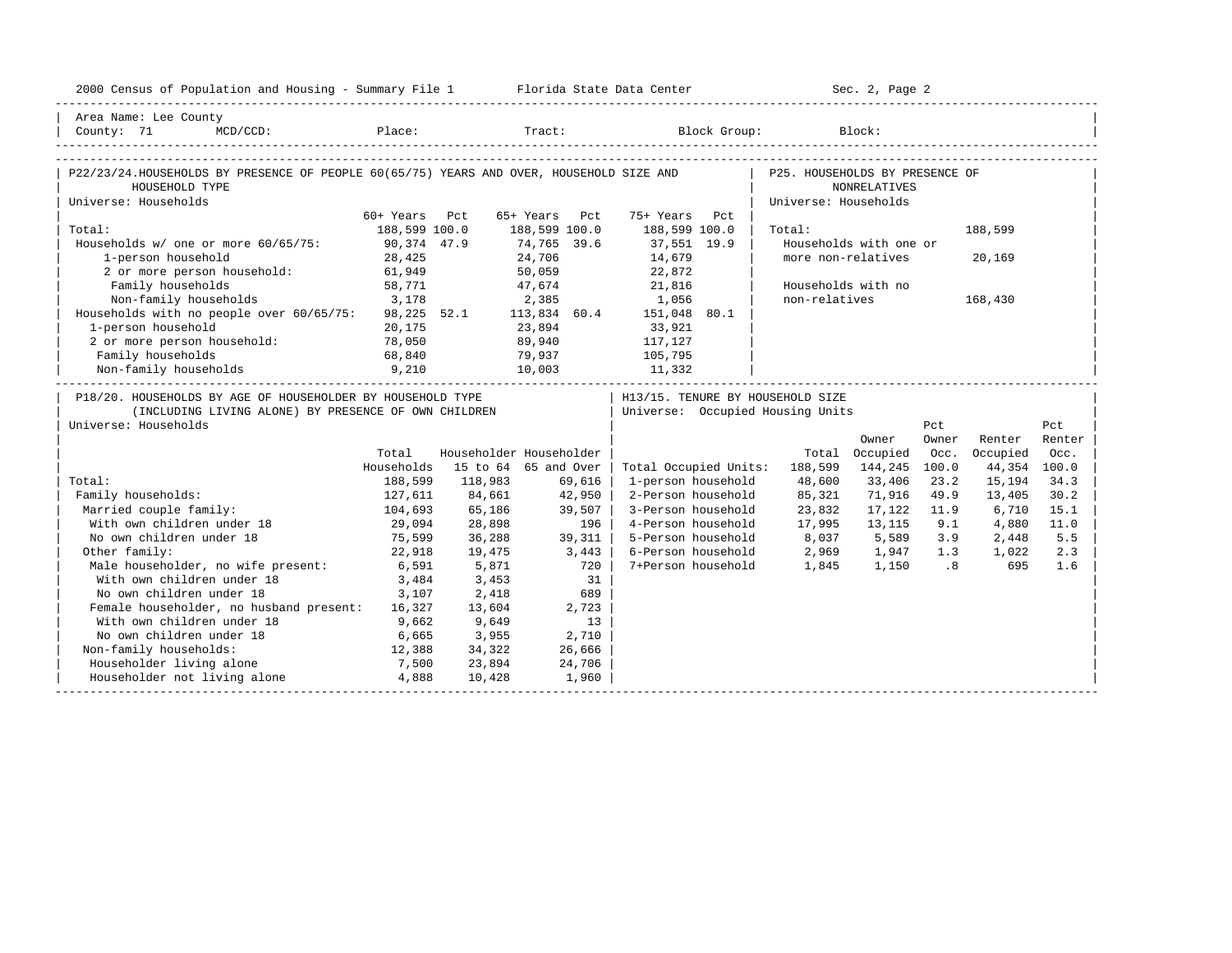| Institution-<br>alized Pop.<br>158<br>$4\overline{ }$ | Noninstitution-<br>alized Pop.<br>84                                                                                                                                                                                                                                                                         |
|-------------------------------------------------------|--------------------------------------------------------------------------------------------------------------------------------------------------------------------------------------------------------------------------------------------------------------------------------------------------------------|
|                                                       |                                                                                                                                                                                                                                                                                                              |
|                                                       |                                                                                                                                                                                                                                                                                                              |
|                                                       |                                                                                                                                                                                                                                                                                                              |
|                                                       |                                                                                                                                                                                                                                                                                                              |
|                                                       |                                                                                                                                                                                                                                                                                                              |
|                                                       |                                                                                                                                                                                                                                                                                                              |
|                                                       |                                                                                                                                                                                                                                                                                                              |
|                                                       |                                                                                                                                                                                                                                                                                                              |
|                                                       |                                                                                                                                                                                                                                                                                                              |
|                                                       |                                                                                                                                                                                                                                                                                                              |
|                                                       | 21                                                                                                                                                                                                                                                                                                           |
|                                                       | 13                                                                                                                                                                                                                                                                                                           |
|                                                       | $\overline{4}$                                                                                                                                                                                                                                                                                               |
|                                                       | 19<br>6                                                                                                                                                                                                                                                                                                      |
|                                                       | $\overline{4}$                                                                                                                                                                                                                                                                                               |
|                                                       | 17                                                                                                                                                                                                                                                                                                           |
|                                                       |                                                                                                                                                                                                                                                                                                              |
| 2.5%                                                  | 25.0%                                                                                                                                                                                                                                                                                                        |
| 1.3%                                                  | 15.5%                                                                                                                                                                                                                                                                                                        |
| 1.3%                                                  | 4.8%                                                                                                                                                                                                                                                                                                         |
| 8.2%                                                  | 22.6%                                                                                                                                                                                                                                                                                                        |
| 9.5%                                                  | 7.1%                                                                                                                                                                                                                                                                                                         |
| 9.5%                                                  | 4.8%                                                                                                                                                                                                                                                                                                         |
| 67.7%                                                 | 20.2%                                                                                                                                                                                                                                                                                                        |
|                                                       |                                                                                                                                                                                                                                                                                                              |
|                                                       |                                                                                                                                                                                                                                                                                                              |
|                                                       |                                                                                                                                                                                                                                                                                                              |
|                                                       |                                                                                                                                                                                                                                                                                                              |
| $65+$                                                 | $65+$                                                                                                                                                                                                                                                                                                        |
|                                                       | 2,709<br>11.4                                                                                                                                                                                                                                                                                                |
| 2,197                                                 | 15.9                                                                                                                                                                                                                                                                                                         |
|                                                       | 512<br>5.1                                                                                                                                                                                                                                                                                                   |
|                                                       | 93<br>3.3                                                                                                                                                                                                                                                                                                    |
|                                                       | 5.9<br>419                                                                                                                                                                                                                                                                                                   |
| 5,003                                                 | 24.3                                                                                                                                                                                                                                                                                                         |
| 1,431                                                 | 13.1                                                                                                                                                                                                                                                                                                         |
| 1,289                                                 | 17.3                                                                                                                                                                                                                                                                                                         |
| 142                                                   | 4.1                                                                                                                                                                                                                                                                                                          |
|                                                       | 3,572<br>36.8                                                                                                                                                                                                                                                                                                |
|                                                       | 3,473<br>44.7                                                                                                                                                                                                                                                                                                |
| 742                                                   | 99<br>5.1                                                                                                                                                                                                                                                                                                    |
|                                                       | 2<br>2<br>13<br>15<br>15<br>107<br>Total Owner ------------ Owner Occupied -------------- Total Renter ------------- Renter Occupied ------------<br>Householder Householder Householder Pct<br>35 to 64<br>11,902<br>7,026<br>4,876<br>1,331<br>3,545<br>9,246<br>5,520<br>4,121<br>1,399<br>3,726<br>2,984 |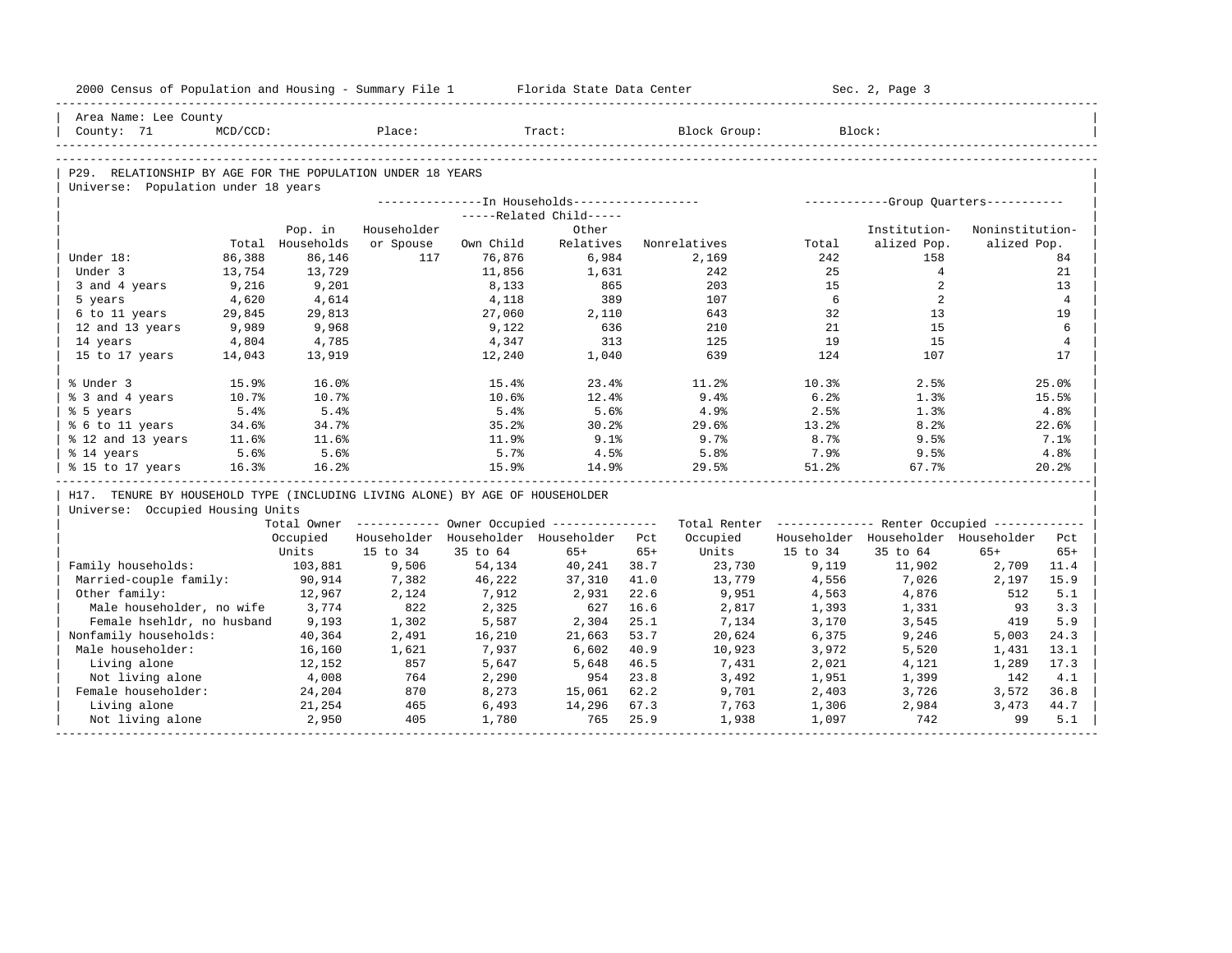| 2000<br>ensus! | and<br>Population | ---<br>Summa:<br>$-$<br>Housing | lorida<br>Data<br>otatt<br>cence. | ، م ج<br>Page<br>$3-1$ |  |
|----------------|-------------------|---------------------------------|-----------------------------------|------------------------|--|
|                |                   |                                 |                                   |                        |  |

| Area Name: Leon County                                  |            |             |                                       |        |         |            |                                                         |                |                          |                            |                 |           |
|---------------------------------------------------------|------------|-------------|---------------------------------------|--------|---------|------------|---------------------------------------------------------|----------------|--------------------------|----------------------------|-----------------|-----------|
| County: 73                                              |            | $MCD/CCD$ : |                                       | Place: |         |            | Tract: Block Group:                                     |                | Block:                   |                            |                 |           |
|                                                         |            |             |                                       |        |         |            |                                                         |                |                          |                            |                 |           |
|                                                         |            |             |                                       |        |         |            |                                                         |                |                          |                            |                 |           |
| P14. SEX BY AGE FOR THE POPULATION UNDER 20 YEARS       |            |             | Population Under 20 Years             |        |         |            | P38. GROUP OUARTERS POPULATION BY SEX BY AGE BY GO TYPE |                |                          |                            |                 |           |
| Universe:                                               | Total      | Pct.        | Male                                  | Pct.   | Female  | Pct.       | Universe: Population in Group Quarters                  | Total          | Male Pct.                |                            | Female          | Pct.      |
| Total                                                   | 66,833     |             | 32,838                                |        | 33,995  |            | Total                                                   | 13,594         | 5,791                    |                            | 7,803           |           |
| <1 year                                                 | 2,743      | 4.1         | 1,395                                 | 4.2    | 1,348   | 4.0        | Under 18 Years:                                         | 300            | 209                      | 2.2                        | 91              | 3.6       |
| 1 year                                                  | 2,841      | 4.3         | 1,440                                 | 4.4    | 1,401   | 4.1        | Institutionalized Population: 161                       |                | 154                      | 1.2                        | $7\overline{ }$ | 2.7       |
| 2 years                                                 | 2,695      | 4.0         | 1,378                                 | 4.2    | 1,317   | 3.9        | Correctional Institutions                               | $\overline{4}$ | $\overline{\phantom{a}}$ | $\cdot$ 0                  | 1               | $\cdot$ 1 |
| 3 years                                                 | 2,722      | 4.1         | 1,384                                 | 4.2    | 1,338   | 3.9        | Nursing Homes                                           | $\overline{0}$ | $\overline{0}$           | $\overline{\phantom{0}}$ . | $\Omega$        | $\cdot$ 0 |
| 4 years                                                 | 2,726      | 4.1         | 1,394                                 | 4.2    | 1,332   | 3.9        | Other Institutions                                      | 157            | 151                      | 1.2                        | 6               | 2.6       |
| 5 years                                                 | 2,783      | 4.2         | 1,380                                 | 4.2    | 1,403   | 4.1        | Non-Institutional Population: 139                       |                | 55                       | 1.0                        | 84              | . 9       |
| 6 years                                                 | 2,759      | 4.1         | 1,397                                 | 4.3    | 1,362   | 4.0        | College Dormitories                                     | 37             | $7\phantom{0}$           | $\cdot$ 3                  | 30              | $\cdot$ 1 |
| 7 years                                                 | 2,822      | 4.2         | 1,473                                 | 4.5    | 1,349   | 4.0        | Military Quarters                                       | $\overline{0}$ | $\Omega$                 | .0                         | $\overline{0}$  | $\cdot$ 0 |
| 8 years                                                 | 2,858      | 4.3         | 1,489                                 | 4.5    | 1,369   | 4.0        | Other Noninstitutional GO                               | 102            | 48                       | .8                         | 54              | .8        |
| 9 years                                                 | 2,936      | 4.4         | 1,459                                 | 4.4    | 1,477   | 4.0        | 18 to 64 Years:                                         | 11,941         | 5,260                    | 87.8                       | 6,681           | 90.8      |
| 10 years                                                | 2,956      | 4.4         | 1,522                                 | 4.6    | 1,434   | 4.1        | Institutionalized Population:                           | 2,681          | 1,573                    | 19.7                       | 1,108           | 27.2      |
| 11 years                                                | 2,803      | 4.2         | 1,434                                 | 4.4    | 1,369   | 3.9        | Correctional Institutions                               | 2,534          | 1,486 18.6               |                            | 1,048           | 25.7      |
| 12 years                                                | 2,879      | 4.3         | 1,469                                 | 4.5    | 1,410   | 3.9        | Nursing Homes                                           | 81             | 48                       | .6                         | 33              | .8        |
| 13 years                                                | 2,885      | 4.3         | 1,447                                 | 4.4    | 1,438   | 3.9        | Other Institutions                                      | 66             | 39                       | . 5                        | 27              | .7        |
| 14 years                                                | 2,884      | 4.3         | 1,500                                 | 4.6    | 1,384   | 4.1        | Non-Institutional Population:                           | 9,260          | 3,687 68.1               |                            | 5,573           | 63.7      |
| 15 years                                                | 2,925      | 4.4         | 1,523                                 | 4.6    | 1,402   | 4.0        | College Dormitories                                     | 8,695          | 3,302 64.0               |                            | 5,393           | 57.0      |
| 16 years                                                | 2,915      | 4.4         | 1,478                                 | 4.5    | 1,437   | 4.0        | Military Ouarters                                       | $\Omega$       | $\Omega$                 | $\cdot$ 0                  | $\mathbf 0$     | $\cdot$ 0 |
| 17 years                                                | 2,875      | 4.3         | 1,443                                 | 4.4    | 1,432   | 4.0        | Other Noninstitutional GO                               | 565            | 385                      | 4.2                        | 180             | 6.6       |
| 18 years                                                | 6,024      | 9.0         | 2,590                                 | 7.9    | 3,434   | 4.0        | 65 Years and Over:                                      | 1,353          |                          | 322 10.0                   | 1,031           | 5.6       |
| 19 years                                                | 9,802 14.7 |             | 4,243 12.9                            |        | 5,559   | 4.1        | Institutionalized Population:                           | 1,116          | 265                      | 8.2                        | 851             | 4.6       |
|                                                         |            |             |                                       |        |         |            | Correctional Institutions                               | 9              | $5^{\circ}$              | $\cdot$ 1                  | $\overline{4}$  | $\cdot$ 1 |
|                                                         |            |             |                                       |        |         |            | Nursing Homes                                           | 1,046          | 244                      | 7.7                        | 802             | 4.2       |
| P36. OWN CHILDREN UNDER 18 YEARS BY FAMILY TYPE AND AGE |            |             |                                       |        |         |            | Other Institutions                                      | 61             | 16                       | .4                         | 45              | $\cdot$ 3 |
|                                                         |            |             | Universe: Own Children Under 18 Years |        |         |            | Non-Institutional Population:                           | 237            | 57                       | 1.7                        | 180             | 1.0       |
|                                                         |            |             |                                       |        |         |            | College Dormitories                                     | $\overline{0}$ | $\overline{0}$           | .0                         | $\overline{0}$  | $\cdot$ 0 |
|                                                         |            |             | In Married                            |        | Male HH | Female HH  | Military Quarters                                       | $\overline{0}$ | $\overline{0}$           | $\cdot$ 0                  | $\overline{0}$  | $\cdot$ 0 |
|                                                         |            |             | Couple                                |        | No Wife | No Husband | Other Noninstitutional GQ                               | 237            | 57                       | 1.7                        | 180             | 1.0       |
|                                                         |            |             | Total Families                        |        | Present | Present    |                                                         |                |                          |                            |                 |           |
| Total < 18 Years:                                       |            | 45,927      | 30,751                                |        | 2,382   | 12,794     |                                                         |                |                          |                            |                 |           |
| Under 3 Years                                           |            | 7,218       | 5,079                                 |        | 381     | 1,758      |                                                         |                |                          |                            |                 |           |
| 3 and 4 Years                                           |            | 4,867       | 3,310                                 |        | 220     | 1,337      |                                                         |                |                          |                            |                 |           |
| 5 Years                                                 |            | 2,512       | 1,680                                 |        | 118     | 714        |                                                         |                |                          |                            |                 |           |
| 6 to 11 Years                                           |            | 15,749      | 10,314                                |        | 819     | 4,616      |                                                         |                |                          |                            |                 |           |
| 12 to 17 Years                                          |            | 15,581      | 10,368                                |        | 844     | 4,369      |                                                         |                |                          |                            |                 |           |
|                                                         |            |             |                                       |        |         |            |                                                         |                |                          |                            |                 |           |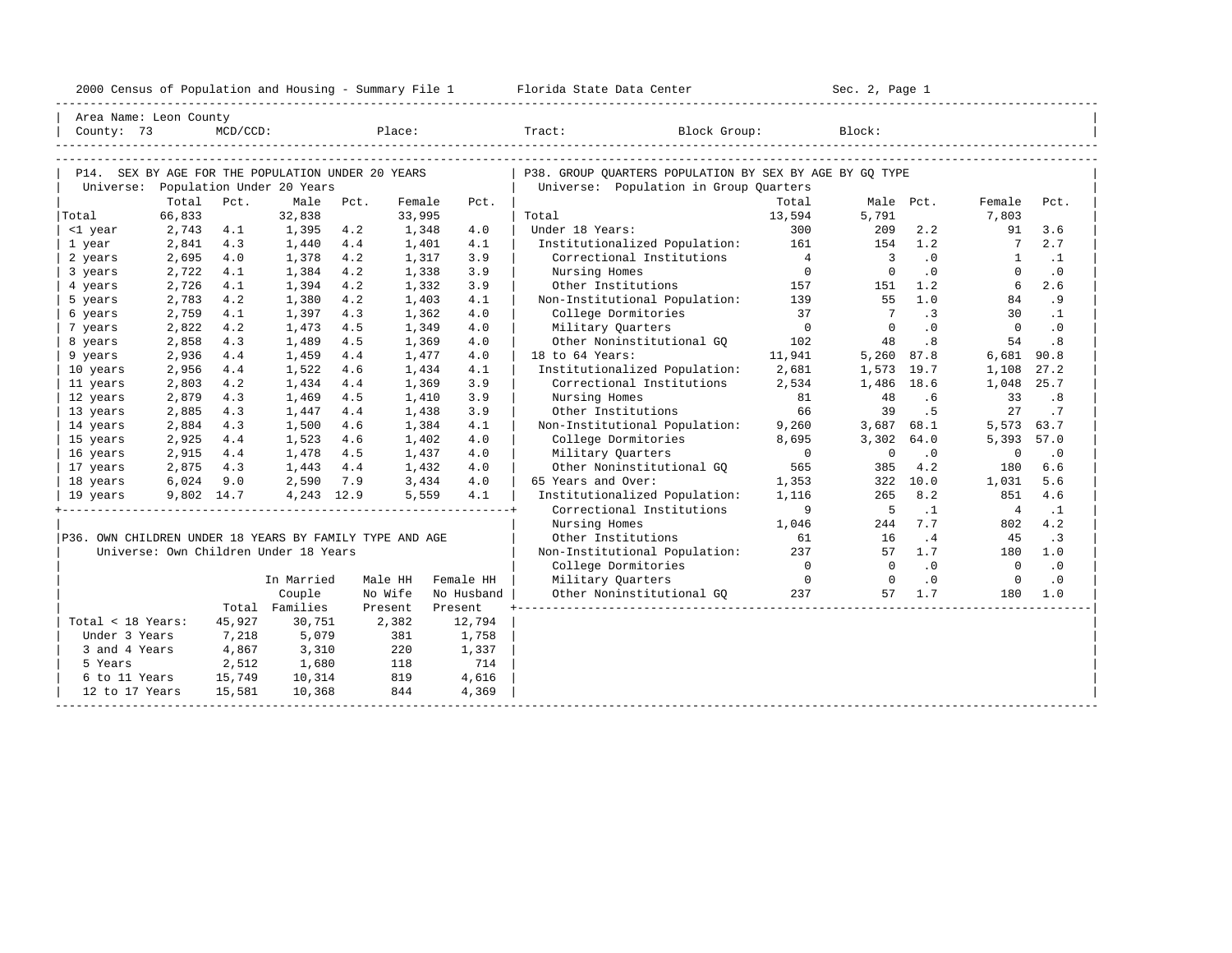| 2000 Census of Population and Housing - Summary File 1 Florida State Data Center                                                                                                        |               |                         |                      |                |                                |     |                                     | Sec. 2, Page 2         |        |              |        |
|-----------------------------------------------------------------------------------------------------------------------------------------------------------------------------------------|---------------|-------------------------|----------------------|----------------|--------------------------------|-----|-------------------------------------|------------------------|--------|--------------|--------|
| Area Name: Leon County                                                                                                                                                                  |               |                         |                      |                |                                |     |                                     |                        |        |              |        |
| $\begin{tabular}{ l } \hline County: 73 & MCD/CCD: \hspace{1.5cm} Place: \hspace{1.5cm} \textbf{Place}: \hspace{1.5cm} Block Group: \hspace{1.5cm} Block: \hspace{1.5cm} \end{tabular}$ |               |                         |                      |                |                                |     |                                     |                        |        |              |        |
|                                                                                                                                                                                         |               |                         |                      |                |                                |     |                                     |                        |        |              |        |
| P22/23/24.HOUSEHOLDS BY PRESENCE OF PEOPLE 60(65/75) YEARS AND OVER, HOUSEHOLD SIZE AND                                                                                                 |               |                         |                      |                |                                |     | P25. HOUSEHOLDS BY PRESENCE OF      |                        |        |              |        |
| HOUSEHOLD TYPE                                                                                                                                                                          |               |                         |                      |                |                                |     |                                     | <b>NONRELATIVES</b>    |        |              |        |
| Universe: Households                                                                                                                                                                    |               |                         |                      |                |                                |     | Universe: Households                |                        |        |              |        |
|                                                                                                                                                                                         | 60+ Years Pct |                         | 65+ Years Pct        |                | 75+ Years                      | Pct |                                     |                        |        |              |        |
| Total:                                                                                                                                                                                  | 96,521 100.0  |                         | 96,521 100.0         |                | 96,521 100.0                   |     | Total:                              |                        |        | 96,521       |        |
| Households w/ one or more 60/65/75:                                                                                                                                                     | 18,692 19.4   |                         | 14,180 14.7<br>5,612 |                | 6,937 7.2<br>3,135             |     |                                     | Households with one or |        |              |        |
| 1-person household                                                                                                                                                                      | 6,915         |                         |                      |                |                                |     |                                     | more non-relatives     |        | 17,109       |        |
| 2 or more person household: 11,777                                                                                                                                                      |               |                         |                      | 8,568          | 3,802                          |     |                                     |                        |        |              |        |
| Family households<br>$11,250$<br>527                                                                                                                                                    |               |                         |                      | 8,206<br>362   | 3,659                          |     |                                     | Households with no     |        |              |        |
| Non-family households                                                                                                                                                                   |               |                         |                      |                | 143                            |     | non-relatives                       |                        |        | 79,412       |        |
| Households with no people over 60/65/75: 77,829 80.6 82,341 85.3 89,584 92.8                                                                                                            |               |                         |                      |                |                                |     |                                     |                        |        |              |        |
| 1-person household 21,709<br>2 or more person household: 56,120                                                                                                                         |               |                         |                      |                | 23,012 25,489<br>59,329 64,095 |     |                                     |                        |        |              |        |
|                                                                                                                                                                                         |               |                         |                      |                |                                |     |                                     |                        |        |              |        |
| Family households                                                                                                                                                                       | 43,055        |                         |                      |                | 46,099 50,646                  |     |                                     |                        |        |              |        |
| $13,065 \hspace{1.5cm} 13,230 \hspace{1.5cm} 13,449 \hspace{1.5cm} 13,141 \hspace{1.5cm} 13,065$                                                                                        |               |                         |                      |                |                                |     |                                     |                        |        |              |        |
| P18/20. HOUSEHOLDS BY AGE OF HOUSEHOLDER BY HOUSEHOLD TYPE                                                                                                                              |               |                         |                      |                |                                |     | H13/15. TENURE BY HOUSEHOLD SIZE    |                        |        |              |        |
| (INCLUDING LIVING ALONE) BY PRESENCE OF OWN CHILDREN                                                                                                                                    |               |                         |                      |                |                                |     | Universe: Occupied Housing Units    |                        |        |              |        |
| Universe: Households                                                                                                                                                                    |               |                         |                      |                |                                |     |                                     |                        | Pct    |              | Pct    |
|                                                                                                                                                                                         |               |                         |                      |                |                                |     |                                     | Owner                  | Owner  | Renter       | Renter |
|                                                                                                                                                                                         | Total         | Householder Householder |                      |                |                                |     |                                     | Total Occupied         | Occ.   | Occupied     | Occ.   |
|                                                                                                                                                                                         | Households    | 15 to 64 65 and Over    |                      |                | Total Occupied Units:          |     | 96,521                              | 55,006                 | 100.0  | 41,515 100.0 |        |
| Total:                                                                                                                                                                                  | 96,521        | 83,933                  |                      | 12,588         | 1-person household             |     | 28,624                              | 12,444                 | 22.6   | 16,180       | 39.0   |
| Family households:                                                                                                                                                                      | 54,305        | 47,612                  |                      | 6,693          | 2-Person household             |     | 33,458                              | 19,914                 | 36.2   | 13,544       | 32.6   |
| Married couple family:                                                                                                                                                                  | 38,376        | 33,140                  |                      | 5,236          | 3-Person household             |     | 16,540                              | 10,087                 | 18.3   | 6,453        | 15.5   |
| With own children under 18                                                                                                                                                              | 17,351        | 17,284                  |                      | 67             | 4-Person household             |     |                                     | 11,864 8,273 15.0      |        | 3,591        | 8.6    |
| No own children under 18                                                                                                                                                                | 21,025        | 15,856                  |                      | 5,169          | 5-Person household             |     | 4,172 3,056 5.6                     |                        |        | 1,116        | 2.7    |
| Other family:                                                                                                                                                                           | 15,929        | 14,472                  |                      | 1,457          | 6-Person household             |     | $1,203$ $821$ $1.5$<br>660 $411$ .7 |                        |        | 382          | . 9    |
| Male householder, no wife present:                                                                                                                                                      | 3,376         | 3,137                   |                      | 239            | 7+Person household             |     | 660                                 |                        | 411 .7 | 249          | .6     |
| With own children under 18                                                                                                                                                              | 1,599         | 1,588                   |                      | 11             |                                |     |                                     |                        |        |              |        |
| No own children under 18                                                                                                                                                                | 1,777         | 1,549                   |                      | 228            |                                |     |                                     |                        |        |              |        |
| Female householder, no husband present: 12,553                                                                                                                                          |               | 11,335                  |                      | 1,218          |                                |     |                                     |                        |        |              |        |
| With own children under 18                                                                                                                                                              | 7,746         | 7,739                   |                      | $\overline{7}$ |                                |     |                                     |                        |        |              |        |
| No own children under 18<br>4,807                                                                                                                                                       |               | 3,596                   |                      | 1,211          |                                |     |                                     |                        |        |              |        |
| Non-family households:                                                                                                                                                                  | 13,592        | 36,321                  |                      | 5,895          |                                |     |                                     |                        |        |              |        |
| Householder living alone                                                                                                                                                                | 7,147         | 23,012                  |                      | 5,612          |                                |     |                                     |                        |        |              |        |
| Householder not living alone 6,445                                                                                                                                                      |               | 13,309                  |                      | 283            |                                |     |                                     |                        |        |              |        |
|                                                                                                                                                                                         |               |                         |                      |                |                                |     |                                     |                        |        |              |        |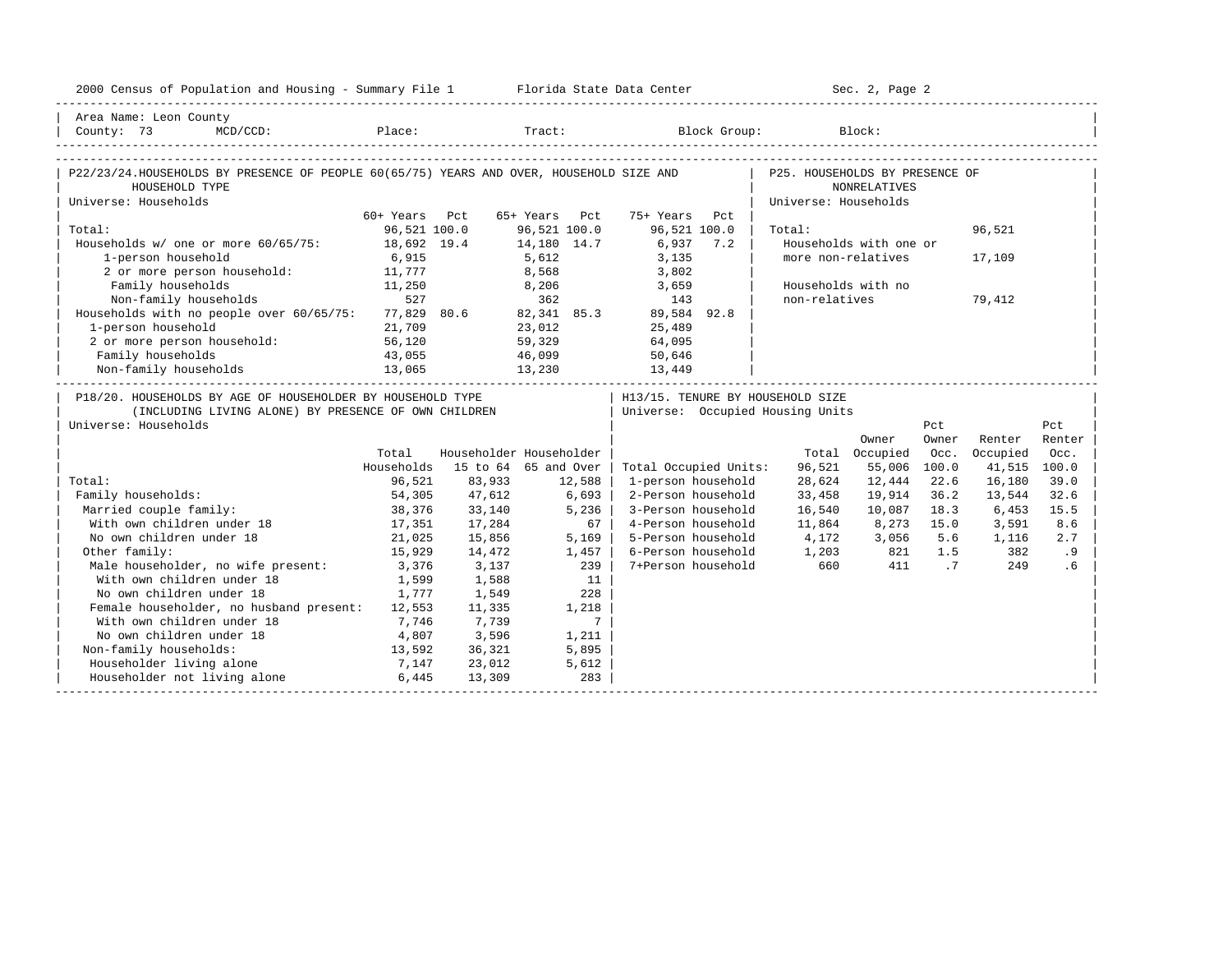| 2000 Census of Population and Housing - Summary File 1 Florida State Data Center |             |                  |             |           |                                         |       |                                                                                                               |                | Sec. 2, Page 3                      |                 |       |
|----------------------------------------------------------------------------------|-------------|------------------|-------------|-----------|-----------------------------------------|-------|---------------------------------------------------------------------------------------------------------------|----------------|-------------------------------------|-----------------|-------|
| Area Name: Leon County                                                           |             |                  |             |           |                                         |       |                                                                                                               |                |                                     |                 |       |
| County: 73                                                                       | $MCD/CCD$ : |                  | Place:      |           | Tract:                                  |       | Block Group: Block:                                                                                           |                |                                     |                 |       |
|                                                                                  |             |                  |             |           |                                         |       |                                                                                                               |                |                                     |                 |       |
| P29. RELATIONSHIP BY AGE FOR THE POPULATION UNDER 18 YEARS                       |             |                  |             |           |                                         |       |                                                                                                               |                |                                     |                 |       |
| Universe: Population under 18 years                                              |             |                  |             |           |                                         |       |                                                                                                               |                |                                     |                 |       |
|                                                                                  |             |                  |             |           |                                         |       |                                                                                                               |                |                                     |                 |       |
|                                                                                  |             |                  |             |           | -----Related Child-----                 |       |                                                                                                               |                |                                     |                 |       |
|                                                                                  |             | Pop. in          | Householder |           | Other                                   |       |                                                                                                               |                | Institution-                        | Noninstitution- |       |
|                                                                                  |             | Total Households | or Spouse   | Own Child | Relatives                               |       | Nonrelatives                                                                                                  | Total          | alized Pop.                         | alized Pop.     |       |
| Under 18:                                                                        | 51,007      | 50,707           | 74          | 45,927    | 3,886                                   |       | 820                                                                                                           | 300            | 161                                 |                 | 139   |
| Under 3                                                                          | 8,279       | 8,271            |             | 7,218     | 945                                     |       | 108                                                                                                           | 8              | $\mathbf{0}$                        |                 | 8     |
| 3 and 4 years                                                                    | 5,448       | 5,445            |             | 4,867     | 508                                     |       | 70                                                                                                            | $\overline{3}$ | $\mathbf 0$                         |                 | 3     |
| 5 years                                                                          | 2,783       | 2,781            |             | 2,512     | 231                                     |       | 38                                                                                                            | 2              | $\Omega$                            |                 | 2     |
| 6 to 11 years                                                                    | 17,134      | 17,114           |             | 15,749    | 1,133                                   |       | 232                                                                                                           | 20             | $\overline{3}$                      |                 | 17    |
| 12 and 13 years                                                                  | 5,764       | 5,719            |             | 5,311     | 342                                     |       | 66                                                                                                            | 45             | 24                                  |                 | 21    |
| 14 years                                                                         | 2,884       | 2,853            |             | 2,617     | 191                                     |       | 45                                                                                                            | 31             | 22                                  |                 | 9     |
| 15 to 17 years                                                                   | 8,641       | 8,450            |             | 7,653     | 536                                     |       | 261                                                                                                           | 191            | 112                                 |                 | 79    |
| % Under 3                                                                        | 16.3%       | 16.3%            |             | 15.7%     | 24.3%                                   |       | 13.2%                                                                                                         | 2.7%           | $.0\%$                              |                 | 5.8%  |
| % 3 and 4 years                                                                  | 10.7%       | 10.8%            |             | 10.6%     | 13.1%                                   |       | 8.5%                                                                                                          | 1.0%           | .0%                                 |                 | 2.2%  |
| % 5 years                                                                        | 5.5%        | 5.5%             |             | 5.5%      | 5.9%                                    |       | 4.6%                                                                                                          | .7%            | $.0\%$                              |                 | 1.4%  |
| % 6 to 11 years                                                                  | 33.6%       | 33.8%            |             | 34.3%     | 29.2%                                   |       | 28.3%                                                                                                         | 6.7%           | 1.9%                                |                 | 12.2% |
| % 12 and 13 years                                                                | 11.3%       | 11.3%            |             | 11.6%     | 8.8%                                    |       | 8.0%                                                                                                          | 15.0%          | 14.9%                               |                 | 15.1% |
| % 14 years                                                                       | 5.7%        | 5.6%             |             | 5.7%      | 4.9%                                    |       | 5.5%                                                                                                          | 10.3%          | 13.7%                               |                 | 6.5%  |
| % 15 to 17 years                                                                 | 17.0%       | 16.7%            |             | 16.7%     | 13.8%                                   |       | 31.8%                                                                                                         | 63.7%          | 69.6%                               |                 | 56.8% |
| H17. TENURE BY HOUSEHOLD TYPE (INCLUDING LIVING ALONE) BY AGE OF HOUSEHOLDER     |             |                  |             |           |                                         |       |                                                                                                               |                |                                     |                 |       |
| Universe: Occupied Housing Units                                                 |             |                  |             |           |                                         |       |                                                                                                               |                |                                     |                 |       |
|                                                                                  |             |                  |             |           |                                         |       | Total Owner ----------- Owner Occupied -------------- Total Renter ------------- Renter Occupied ------------ |                |                                     |                 |       |
|                                                                                  |             | Occupied         |             |           | Householder Householder Householder Pct |       | Occupied                                                                                                      |                | Householder Householder Householder |                 | Pct   |
|                                                                                  |             | Units            | 15 to 34    | 35 to 64  | $65+$                                   | $65+$ | Units                                                                                                         | 15 to 34       | 35 to 64                            | $65+$           | $65+$ |
| Family households:                                                               |             | 39,807           | 5,967       | 27,767    | 6,073 15.3                              |       | 14,498                                                                                                        | 7,742          | 6,136                               | 620             | 4.3   |
| Married-couple family:                                                           |             | 31,680           | 4,554       | 22,246    | 4,880                                   | 15.4  | 6,696                                                                                                         | 3,287          | 3,053                               | 356             | 5.3   |
| Other family:                                                                    |             | 8,127            | 1,413       | 5,521     | 1,193                                   | 14.7  | 7,802                                                                                                         | 4,455          | 3,083                               | 264             | 3.4   |
| Male householder, no wife 1,712                                                  |             |                  | 358         | 1,164     | 190                                     | 11.1  | 1,664                                                                                                         | 1,017          | 598                                 | 49              | 2.9   |
| Female hsehldr, no husband                                                       |             | 6,415            | 1,055       | 4,357     | 1,003                                   | 15.6  | 6,138                                                                                                         | 3,438          | 2,485                               | 215             | 3.5   |
| Nonfamily households:                                                            |             | 15,199           | 2,698       | 8,327     | 4,174                                   | 27.5  | 27,017                                                                                                        | 19,429         | 5,867                               | 1,721           | 6.4   |
| Male householder:                                                                |             | 6,073            | 1,499       | 3,646     | 928                                     | 15.3  | 13,848                                                                                                        | 10,017         | 3,331                               | 500             | 3.6   |
| Living alone                                                                     |             | 4,630            | 832         | 2,963     | 835 18.0                                |       | 8,144                                                                                                         | 4,848          | 2,833                               | 463             | 5.7   |
| Not living alone                                                                 |             | 1,443            | 667         | 683       | 93                                      | 6.4   | 5,704                                                                                                         | 5,169          | 498                                 | 37              | .6    |
| Female householder:                                                              |             | 9,126            | 1,199       | 4,681     | 3,246 35.6                              |       | 13,169                                                                                                        | 9,412          | 2,536                               | 1,221           | 9.3   |
| Living alone                                                                     |             | 7,814            | 688         | 3,998     | 3,128                                   | 40.0  | 8,036                                                                                                         | 4,621          | 2,229                               | 1,186           | 14.8  |
| Not living alone                                                                 |             | 1,312            | 511         | 683       | 118                                     | 9.0   | 5,133                                                                                                         | 4,791          | 307                                 | 35              | .7    |
|                                                                                  |             |                  |             |           |                                         |       |                                                                                                               |                |                                     |                 |       |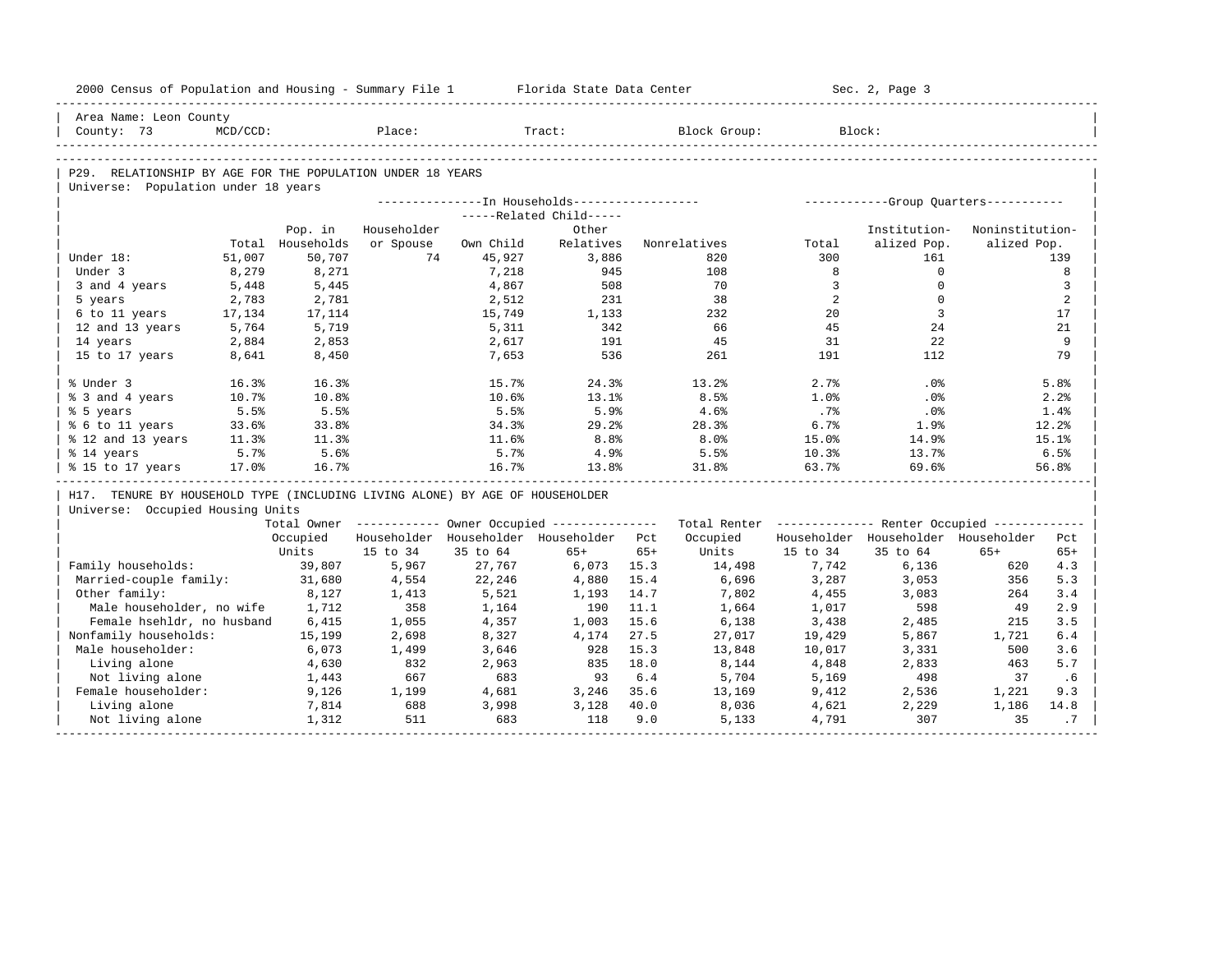| 2000 Census of Population and Housing - Summary File 1 |  | Florida State Data Center | Sec. 2, Page 1 |
|--------------------------------------------------------|--|---------------------------|----------------|
|--------------------------------------------------------|--|---------------------------|----------------|

| Area Name: Levy County<br>County: 75                                                     |         | $MCD/CCD$ : |                                       |      | Place:  |         |            | Tract:<br>Block Group:                                                                            |                | Block:         |                |                |               |
|------------------------------------------------------------------------------------------|---------|-------------|---------------------------------------|------|---------|---------|------------|---------------------------------------------------------------------------------------------------|----------------|----------------|----------------|----------------|---------------|
| P14. SEX BY AGE FOR THE POPULATION UNDER 20 YEARS<br>Universe: Population Under 20 Years |         |             |                                       |      |         |         |            | P38. GROUP OUARTERS POPULATION BY SEX BY AGE BY GO TYPE<br>Universe: Population in Group Quarters |                |                |                |                |               |
|                                                                                          | Total   | Pct.        | Male                                  | Pct. | Female  |         | Pct.       |                                                                                                   | Total          |                | Male Pct.      | Female         | Pct.          |
| Total                                                                                    | 8,941   |             | 4,570                                 |      | 4,371   |         |            | Total                                                                                             | 617            | 200            |                | 417            |               |
| <1 year                                                                                  | 401     | 4.5         | 204                                   | 4.5  |         | 197     | 4.5        | Under 18 Years:                                                                                   | 2.4            | 23             | 3.9            |                | 1 11.5        |
| 1 year                                                                                   | 380     | 4.3         | 196                                   | 4.3  |         | 184     | 4.2        | Institutionalized Population:                                                                     | 24             | 23             | 3.9            |                | 1, 11.5       |
| 2 years                                                                                  | 384     | 4.3         | 218                                   | 4.8  |         | 166     | 3.8        | Correctional Institutions                                                                         | $\mathbf{1}$   | $\overline{0}$ | $\cdot$ 2      | 1              | $\cdot$ 0     |
| 3 years                                                                                  | 379     | 4.2         | 193                                   | 4.2  |         | 186     | 4.3        | Nursing Homes                                                                                     | $\Omega$       | $\circ$        | .0             | $\Omega$       | $\cdot$ 0     |
| 4 years                                                                                  | 431     | 4.8         | 225                                   | 4.9  |         | 206     | 4.7        | Other Institutions                                                                                | 23             | 23             | 3.7            |                | 0, 11.5       |
| 5 years                                                                                  | 396     | 4.4         | 206                                   | 4.5  |         | 190     | 4.3        | Non-Institutional Population:                                                                     | $\Omega$       | $\Omega$       | $\cdot$ 0      | $\Omega$       | $\cdot$ 0     |
| 6 years                                                                                  | 436     | 4.9         | 206                                   | 4.5  |         | 230     | 5.3        | College Dormitories                                                                               | $\Omega$       | $\mathbf{0}$   | $.0 \cdot$     | $\mathbf{0}$   | $\cdot$ 0     |
| 7 years                                                                                  | 452     | 5.1         | 223                                   | 4.9  |         | 229     | 5.2        | Military Quarters                                                                                 | $\circ$        | $\Omega$       | .0             | $\Omega$       | $\cdot$ 0     |
| 8 years                                                                                  | 451     | 5.0         | 240                                   | 5.3  |         | 211     | 4.8        | Other Noninstitutional GO                                                                         | $\overline{0}$ | $\Omega$       | $\cdot$ 0      | $\Omega$       | $\cdot$ 0     |
| 9 years                                                                                  | 493     | 5.5         | 262                                   | 5.7  |         | 231     | 4.5        | 18 to 64 Years:                                                                                   | 439            |                | 120 71.2       | 319            | 60.0          |
| 10 years                                                                                 | 494     | 5.5         | 257                                   | 5.6  |         | 237     | 4.2        | Institutionalized Population:                                                                     | 402            |                | 105 65.2       | 297            | 52.5          |
| 11 years                                                                                 | 498     | 5.6         | 239                                   | 5.2  |         | 259     | 3.8        | Correctional Institutions                                                                         | 369            | 80             | 59.8           | 289            | 40.0          |
| 12 years                                                                                 | 456     | 5.1         | 226                                   | 4.9  |         | 230     | 4.3        | Nursing Homes                                                                                     | 23             | 15             | 3.7            | 8              | 7.5           |
|                                                                                          |         |             |                                       |      |         |         | 4.7        |                                                                                                   | 10             |                | 1.6            |                |               |
| 13 years                                                                                 | 474     | 5.3         | 246                                   | 5.4  |         | 228     |            | Other Institutions                                                                                |                | 10             |                | $\overline{0}$ | 5.0           |
| 14 years                                                                                 | 470     | 5.3         | 243                                   | 5.3  |         | 227     | 4.3        | Non-Institutional Population:                                                                     | 37             | 15             | 6.0            |                | 22 7.5        |
| 15 years                                                                                 | 505     | 5.6         | 251                                   | 5.5  |         | 254     | 5.3        | College Dormitories                                                                               | $\Omega$       | $\overline{0}$ | $\cdot$ 0      | $\overline{0}$ | $\cdot$ 0     |
| 16 years                                                                                 | 508     | 5.7         | $\frac{1}{252}$<br>$\frac{252}{281}$  | 5.5  |         | 256     | 5.2        | Military Quarters                                                                                 | $\bigcirc$     | $\Omega$       | $\overline{0}$ | $\Omega$       | $\cdot$ 0     |
| 17 years                                                                                 | 523 5.8 |             | 281 6.1                               |      |         | 242     | 4.8        | Other Noninstitutional GO                                                                         | 37             | 1.5            | 6.0            | 22             | 7.5           |
| 18 years                                                                                 | 464 5.2 |             | 233 5.1                               |      |         | 231     | 4.5        | 65 Years and Over:                                                                                | 154            | 57             | 25.0           | 97             | 28.5          |
| 19 years                                                                                 | 346 3.9 |             | 169                                   | 3.7  |         | 177     | 4.2        | Institutionalized Population:                                                                     | 115            |                | 43 18.6        | 72             | 21.5          |
|                                                                                          |         |             |                                       |      |         |         |            | Correctional Institutions                                                                         | $\bigcirc$     | $\Omega$       | $\cdot$ 0      | $\Omega$       | $\cdot$ 0     |
|                                                                                          |         |             |                                       |      |         |         |            | Nursing Homes                                                                                     | 115            |                | 43 18.6        |                | 72 21.5       |
| P36. OWN CHILDREN UNDER 18 YEARS BY FAMILY TYPE AND AGE                                  |         |             |                                       |      |         |         |            | Other Institutions                                                                                | $\bigcirc$     | $\Omega$       | $\cdot$ 0      | $\Omega$       | $\cdot$ 0     |
|                                                                                          |         |             | Universe: Own Children Under 18 Years |      |         |         |            | Non-Institutional Population:                                                                     | 39             | 14             | 6.3            |                | 25 7.0        |
|                                                                                          |         |             |                                       |      |         |         |            | College Dormitories                                                                               | $\overline{a}$ | $\Omega$       | $\cdot$ 0      |                | $0 \qquad .0$ |
|                                                                                          |         |             | In Married                            |      | Male HH |         | Female HH  | Military Quarters                                                                                 | $\bigcap$      | $\Omega$       | .0             | $\bigcap$      | $\cdot$ 0     |
|                                                                                          |         |             | Couple                                |      | No Wife |         | No Husband | Other Noninstitutional GQ                                                                         | 39             | 14             | 6.3            | 2.5            | 7.0           |
|                                                                                          |         |             | Total Families                        |      | Present | Present |            |                                                                                                   |                |                |                |                |               |
| Total < 18 Years:                                                                        |         | 6,898       | 4,632                                 |      | 543     |         | 1,723      |                                                                                                   |                |                |                |                |               |
| Under 3 Years                                                                            |         | 953         | 682                                   |      | 84      |         | 187        |                                                                                                   |                |                |                |                |               |
| 3 and 4 Years                                                                            |         | 676         | 463                                   |      | 57      |         | 156        |                                                                                                   |                |                |                |                |               |
| 5 Years                                                                                  |         | 327         | 225                                   |      | 27      |         | 75         |                                                                                                   |                |                |                |                |               |
| 6 to 11 Years                                                                            |         | 2,448       | 1,627                                 |      | 175     |         | 646        |                                                                                                   |                |                |                |                |               |
| 12 to 17 Years                                                                           |         | 2,494       | 1,635                                 |      | 200     |         | 659        |                                                                                                   |                |                |                |                |               |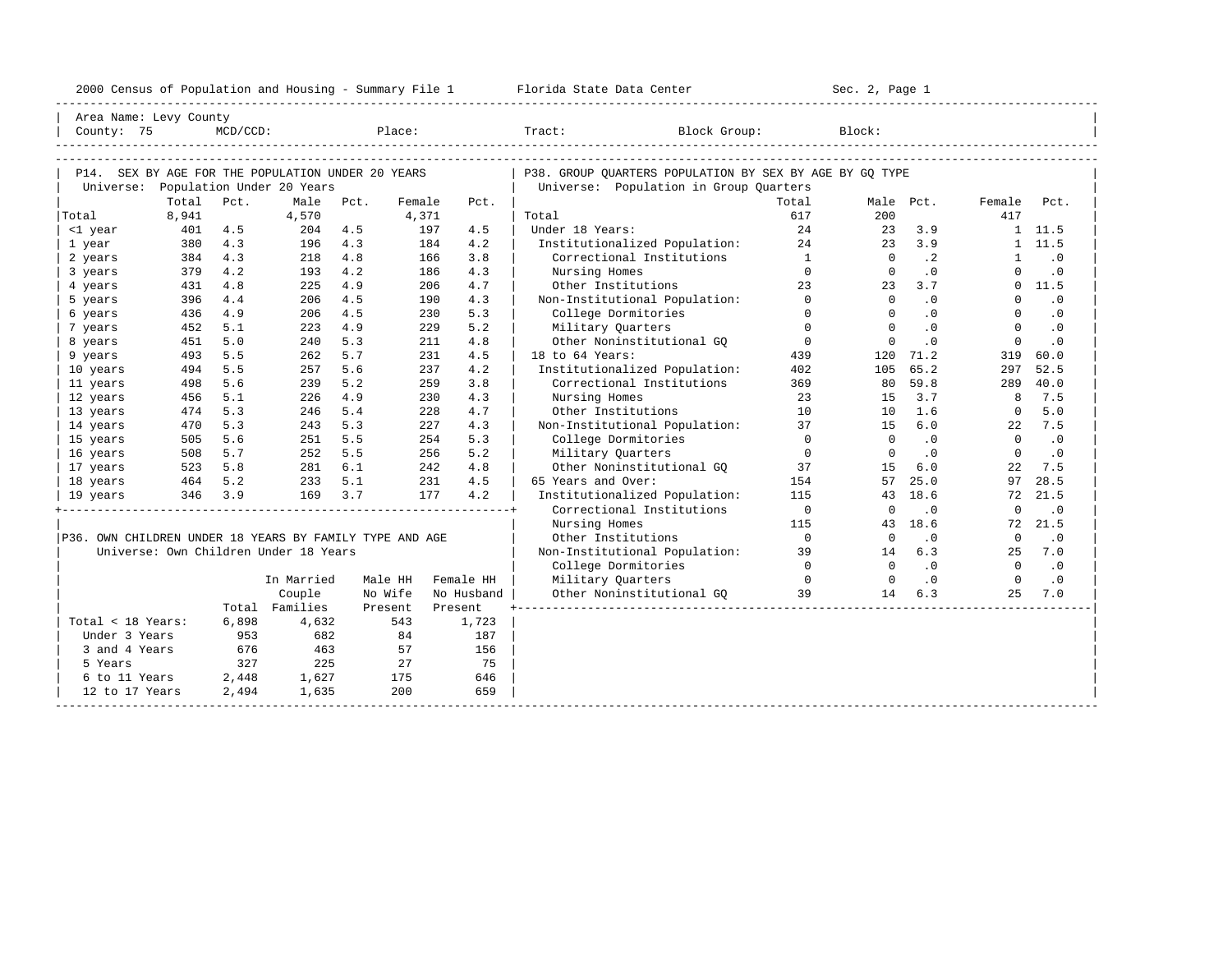| 2000 Census of Population and Housing - Summary File 1 Florida State Data Center                                                                                                                                                                                                                                                                                                                                                                                |               |                         |                |                          |                       |        |                                  | Sec. 2, Page 2         |         |          |             |
|-----------------------------------------------------------------------------------------------------------------------------------------------------------------------------------------------------------------------------------------------------------------------------------------------------------------------------------------------------------------------------------------------------------------------------------------------------------------|---------------|-------------------------|----------------|--------------------------|-----------------------|--------|----------------------------------|------------------------|---------|----------|-------------|
| Area Name: Levy County                                                                                                                                                                                                                                                                                                                                                                                                                                          |               |                         |                |                          |                       |        |                                  |                        |         |          |             |
| $\begin{array}{ c c c c c c c c c c c c c c } \hline & \multicolumn{3}{c c }{\text{County:}} & \multicolumn{3}{c }{\text{Slock Group:}} & \multicolumn{3}{c }{\text{Block }Group:} & \multicolumn{3}{c }{\text{Block :}} & \multicolumn{3}{c }{\text{Block }Group:} & \multicolumn{3}{c }{\text{Block }Group:} & \multicolumn{3}{c }{\text{Block }Group:} & \multicolumn{3}{c }{\text{Block }Group:} & \multicolumn{3}{c }{\text{Block }Group:} & \multicolumn$ |               |                         |                |                          |                       |        |                                  |                        |         |          |             |
|                                                                                                                                                                                                                                                                                                                                                                                                                                                                 |               |                         |                |                          |                       |        |                                  |                        |         |          |             |
| P22/23/24.HOUSEHOLDS BY PRESENCE OF PEOPLE 60(65/75) YEARS AND OVER, HOUSEHOLD SIZE AND                                                                                                                                                                                                                                                                                                                                                                         |               |                         |                |                          |                       |        | P25. HOUSEHOLDS BY PRESENCE OF   |                        |         |          |             |
| HOUSEHOLD TYPE                                                                                                                                                                                                                                                                                                                                                                                                                                                  |               |                         |                |                          |                       |        |                                  | <b>NONRELATIVES</b>    |         |          |             |
| Universe: Households                                                                                                                                                                                                                                                                                                                                                                                                                                            |               |                         |                |                          |                       |        | Universe: Households             |                        |         |          |             |
|                                                                                                                                                                                                                                                                                                                                                                                                                                                                 | 60+ Years Pct |                         | 65+ Years Pct  |                          | 75+ Years             | P.c.t. |                                  |                        |         |          |             |
| Total:                                                                                                                                                                                                                                                                                                                                                                                                                                                          | 13,867 100.0  |                         | 13,867 100.0   |                          | 13,867 100.0          |        | Total:                           |                        |         | 13,867   |             |
| Households w/ one or more 60/65/75:                                                                                                                                                                                                                                                                                                                                                                                                                             | 5,759 41.5    |                         | 4,451 32.1     |                          | 2,058 14.8            |        |                                  | Households with one or |         |          |             |
| 1-person household                                                                                                                                                                                                                                                                                                                                                                                                                                              | 1,946         |                         | 1,610          |                          | 833                   |        |                                  | more non-relatives     |         | 1,467    |             |
| 2 or more person household: 3,813                                                                                                                                                                                                                                                                                                                                                                                                                               |               |                         | 2,841          |                          | 1,225                 |        |                                  |                        |         |          |             |
| Family households<br>$\frac{1}{215}$                                                                                                                                                                                                                                                                                                                                                                                                                            | 3,598         |                         | 2,690          |                          | 1,158                 |        |                                  | Households with no     |         |          |             |
| Non-family households                                                                                                                                                                                                                                                                                                                                                                                                                                           |               |                         | 151            |                          | 67                    |        | non-relatives                    |                        |         | 12,400   |             |
| Households with no people over 60/65/75: 8,108 58.5 9,416 67.9 11,809 85.2                                                                                                                                                                                                                                                                                                                                                                                      |               |                         |                |                          |                       |        |                                  |                        |         |          |             |
| 1-person household                                                                                                                                                                                                                                                                                                                                                                                                                                              | 1,508         |                         | 1,844<br>7,572 |                          | 2,621                 |        |                                  |                        |         |          |             |
| 2 or more person household:                                                                                                                                                                                                                                                                                                                                                                                                                                     | 6,600         |                         |                |                          | 9,188                 |        |                                  |                        |         |          |             |
| Family households                                                                                                                                                                                                                                                                                                                                                                                                                                               | 6,076         |                         |                |                          | $6,984$ 8,516         |        |                                  |                        |         |          |             |
| Non-family households                                                                                                                                                                                                                                                                                                                                                                                                                                           |               |                         |                |                          |                       |        |                                  |                        |         |          |             |
| P18/20. HOUSEHOLDS BY AGE OF HOUSEHOLDER BY HOUSEHOLD TYPE                                                                                                                                                                                                                                                                                                                                                                                                      |               |                         |                |                          |                       |        | H13/15. TENURE BY HOUSEHOLD SIZE |                        |         |          |             |
| (INCLUDING LIVING ALONE) BY PRESENCE OF OWN CHILDREN                                                                                                                                                                                                                                                                                                                                                                                                            |               |                         |                |                          |                       |        | Universe: Occupied Housing Units |                        |         |          |             |
| Universe: Households                                                                                                                                                                                                                                                                                                                                                                                                                                            |               |                         |                |                          |                       |        |                                  |                        | Pct     |          | Pct         |
|                                                                                                                                                                                                                                                                                                                                                                                                                                                                 |               |                         |                |                          |                       |        |                                  | Owner                  | Owner   | Renter   | Renter      |
|                                                                                                                                                                                                                                                                                                                                                                                                                                                                 | Total         | Householder Householder |                |                          |                       |        |                                  | Total Occupied         | Occ.    | Occupied | Occ.        |
|                                                                                                                                                                                                                                                                                                                                                                                                                                                                 | Households    | 15 to 64 65 and Over    |                |                          | Total Occupied Units: |        | 13,867                           | 11,591 100.0           |         |          | 2,276 100.0 |
| Total:                                                                                                                                                                                                                                                                                                                                                                                                                                                          | 13,867        | 9,815                   |                | 4,052                    | 1-person household    |        | 3,454                            | 2,753                  | 23.8    | 701      | 30.8        |
| Family households:                                                                                                                                                                                                                                                                                                                                                                                                                                              | 9,674         | 7,353                   |                | 2,321                    | 2-Person household    |        | 5,496                            | 4,879                  | 42.1    | 617      | 27.1        |
| Married couple family:                                                                                                                                                                                                                                                                                                                                                                                                                                          | 7,406         | 5,435                   |                | 1,971                    | 3-Person household    |        | 2,156                            | 1,740                  | 15.0    | 416      | 18.3        |
| With own children under 18                                                                                                                                                                                                                                                                                                                                                                                                                                      | 2,489         | 2,461                   |                | 28 I                     | 4-Person household    |        | 1,623                            | 1,302                  | 11.2    | 321      | 14.1        |
| No own children under 18                                                                                                                                                                                                                                                                                                                                                                                                                                        | 4,917         | 2,974                   |                | 1,943                    | 5-Person household    |        | 724                              | 592                    | 5.1     | 132      | 5.8         |
| Other family:                                                                                                                                                                                                                                                                                                                                                                                                                                                   | 2,268         | 1,918                   |                | 350                      | 6-Person household    |        | 249<br>165                       |                        | 193 1.7 | 56       | 2.5         |
| Male householder, no wife present:                                                                                                                                                                                                                                                                                                                                                                                                                              | 632           | 552                     |                | 80                       | 7+Person household    |        |                                  | 132                    | 1.1     | 33       | 1.4         |
| With own children under 18                                                                                                                                                                                                                                                                                                                                                                                                                                      | 350           | 347                     |                | $\overline{\mathbf{3}}$  |                       |        |                                  |                        |         |          |             |
| No own children under 18                                                                                                                                                                                                                                                                                                                                                                                                                                        | 282           | 205                     |                | 77                       |                       |        |                                  |                        |         |          |             |
| Female householder, no husband present: 1,636                                                                                                                                                                                                                                                                                                                                                                                                                   |               | 1,366                   |                | 270                      |                       |        |                                  |                        |         |          |             |
| With own children under 18                                                                                                                                                                                                                                                                                                                                                                                                                                      | 965           | 963                     |                | $\overline{\phantom{a}}$ |                       |        |                                  |                        |         |          |             |
| No own children under 18                                                                                                                                                                                                                                                                                                                                                                                                                                        | 671           | 403                     |                | 268                      |                       |        |                                  |                        |         |          |             |
| Non-family households:                                                                                                                                                                                                                                                                                                                                                                                                                                          | 739           | 2,462                   |                | 1,731                    |                       |        |                                  |                        |         |          |             |
|                                                                                                                                                                                                                                                                                                                                                                                                                                                                 |               |                         |                |                          |                       |        |                                  |                        |         |          |             |
| Householder living alone<br>Householder not living alone                                                                                                                                                                                                                                                                                                                                                                                                        | 422<br>317    | 1,844<br>618            |                | 1,610<br>121             |                       |        |                                  |                        |         |          |             |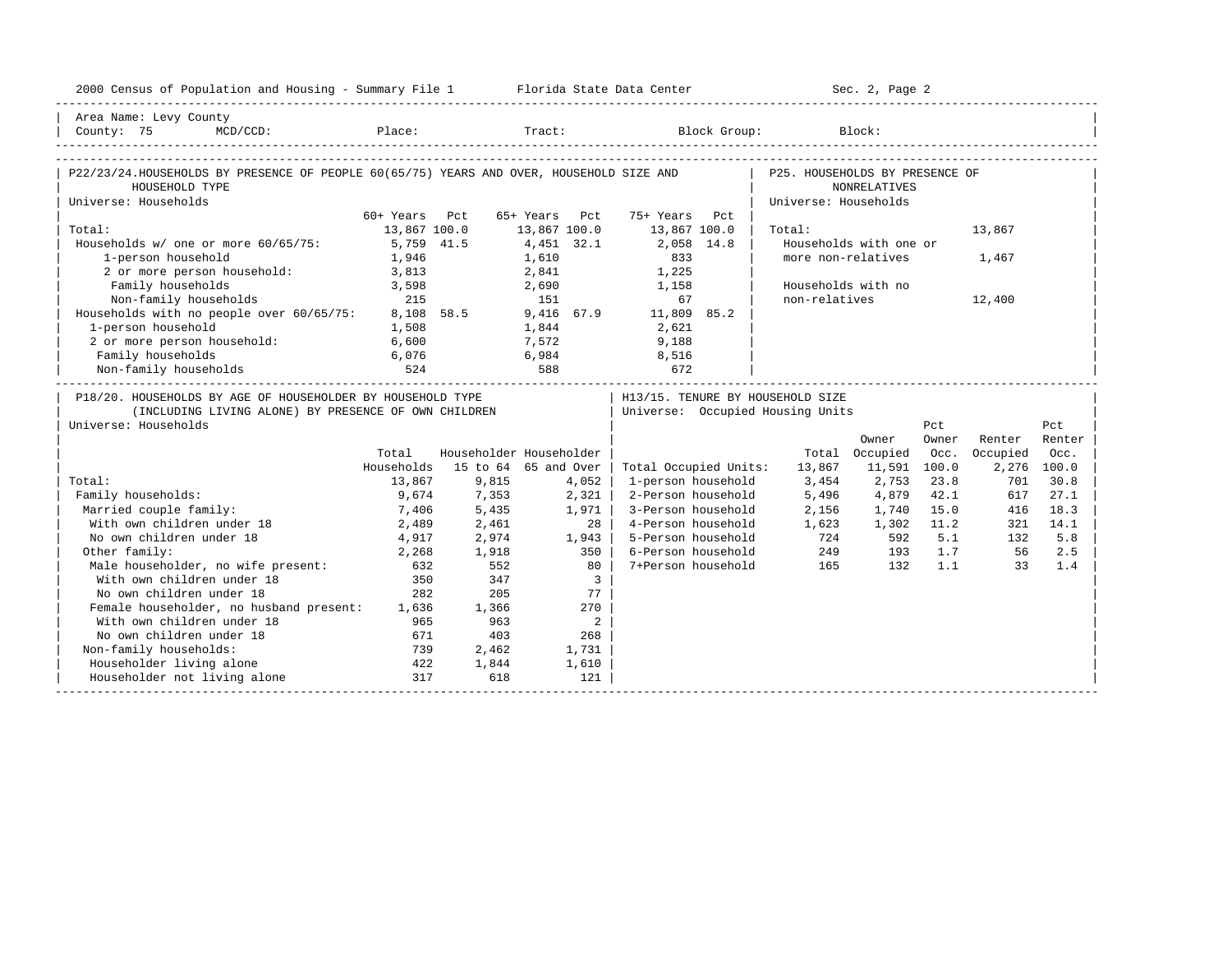| 2000 Census of Population and Housing - Summary File 1                       |                |                                       |                 |              | Florida State Data Center                              |       |                                                         |                 | Sec. 2, Page 3                        |                 |                            |
|------------------------------------------------------------------------------|----------------|---------------------------------------|-----------------|--------------|--------------------------------------------------------|-------|---------------------------------------------------------|-----------------|---------------------------------------|-----------------|----------------------------|
| Area Name: Levy County                                                       |                |                                       |                 |              |                                                        |       |                                                         |                 |                                       |                 |                            |
| County: 75                                                                   | $MCD/CCD$ :    | . _ _ _ _ _ _ _ _ _ _ _ _ _ _ _ _ _ _ | Place:          |              | Tract:                                                 |       | Block Group:                                            |                 | Block:                                |                 |                            |
|                                                                              |                |                                       |                 |              |                                                        |       |                                                         |                 |                                       |                 |                            |
| P29. RELATIONSHIP BY AGE FOR THE POPULATION UNDER 18 YEARS                   |                |                                       |                 |              |                                                        |       |                                                         |                 |                                       |                 |                            |
| Universe: Population under 18 years                                          |                |                                       |                 |              |                                                        |       |                                                         |                 |                                       |                 |                            |
|                                                                              |                |                                       |                 |              | ---------------- In Households------------------       |       |                                                         |                 | ------------Group Ouarters----------- |                 |                            |
|                                                                              |                |                                       |                 |              | -----Related Child-----                                |       |                                                         |                 |                                       |                 |                            |
|                                                                              |                | Pop. in                               | Householder     |              | Other                                                  |       |                                                         |                 | Institution-                          | Noninstitution- |                            |
| Under 18:                                                                    |                | Total Households                      | or Spouse<br>10 | Own Child    | Relatives<br>949                                       |       | Nonrelatives                                            | Total           | alized Pop.<br>24                     | alized Pop.     |                            |
| Under 3                                                                      | 8,131<br>1,165 | 8,107<br>1,165                        |                 | 6,898<br>953 | 188                                                    |       | 250<br>24                                               | 24<br>$\Omega$  | $\Omega$                              |                 | $\mathbf 0$<br>$\mathbf 0$ |
| 3 and 4 years                                                                | 810            | 810                                   |                 | 676          | 112                                                    |       | 22                                                      | $\Omega$        | $\mathbf 0$                           |                 | $\mathbf 0$                |
| 5 years                                                                      | 396            | 396                                   |                 | 327          | 59                                                     |       | 10                                                      | $\Omega$        | $\Omega$                              |                 | $\Omega$                   |
| 6 to 11 years                                                                | 2,824          | 2,824                                 |                 | 2,448        | 293                                                    |       | 83                                                      | $\Omega$        | $\Omega$                              |                 | $\mathbf 0$                |
| 12 and 13 years                                                              | 930            | 930                                   |                 | 816          | 89                                                     |       | 2.5                                                     | $\Omega$        | $\Omega$                              |                 | $\Omega$                   |
| 14 years                                                                     | 470            | 470                                   |                 | 420          | 40                                                     |       | 10                                                      | $\Omega$        | $\Omega$                              |                 | $\mathbf 0$                |
| 15 to 17 years                                                               | 1,526          | 1,502                                 |                 | 1,258        | 168                                                    |       | 76                                                      | 24              | 24                                    |                 | $\Omega$                   |
|                                                                              |                |                                       |                 |              |                                                        |       |                                                         |                 |                                       |                 |                            |
| % Under 3                                                                    | 14.3%          | 14.4%                                 |                 | 13.8%        | 19.8%                                                  |       | 9.6%                                                    | .0%             | .0%                                   |                 | .0%                        |
| % 3 and 4 years                                                              | 10.0%          | 10.0%                                 |                 | 9.8%         | 11.8%                                                  |       | 8.8%                                                    | .0%             | .0%                                   |                 | .0%                        |
| % 5 years                                                                    | 4.9%           | 4.9%                                  |                 | 4.7%         | 6.2%                                                   |       | 4.0%                                                    | .0%             | .0 <sup>8</sup>                       |                 | .0%                        |
| % 6 to 11 years                                                              | 34.8%          | 34.9%                                 |                 | 35.5%        | 30.9%                                                  |       | 33.2%                                                   | .0%             | .0%                                   |                 | .0%                        |
| % 12 and 13 years                                                            | 11.5%          | 11.5%                                 |                 | 11.8%        | 9.4%                                                   |       | 10.0%                                                   | .0 <sup>8</sup> | .0%                                   |                 | .0 <sup>8</sup>            |
| % 14 years                                                                   | 5.8%           | 5.8%                                  |                 | 6.1%         | 4.2%                                                   |       | 4.0%                                                    | .0%             | .0%                                   |                 | .0%                        |
| % 15 to 17 years                                                             | 18.8%          | 18.6%                                 |                 | 18.2%        | 17.7%                                                  |       | 30.4%                                                   | 100.0%          | 100.0%                                |                 | .0 <sup>8</sup>            |
| H17. TENURE BY HOUSEHOLD TYPE (INCLUDING LIVING ALONE) BY AGE OF HOUSEHOLDER |                |                                       |                 |              |                                                        |       |                                                         |                 |                                       |                 |                            |
| Universe: Occupied Housing Units                                             |                |                                       |                 |              |                                                        |       |                                                         |                 |                                       |                 |                            |
|                                                                              |                |                                       |                 |              | Total Owner ------------ Owner Occupied -------------- |       | Total Renter ------------- Renter Occupied ------------ |                 |                                       |                 |                            |
|                                                                              |                | Occupied                              |                 |              | Householder Householder Householder Pct                |       | Occupied                                                |                 | Householder Householder Householder   |                 | Pct                        |
|                                                                              |                | Units                                 | 15 to 34        | 35 to 64     | $65+$                                                  | $65+$ | Units                                                   | 15 to 34        | 35 to 64                              | $65+$           | $65+$                      |
| Family households:                                                           |                | 8,295                                 | 1,121           | 4,973        | 2,201                                                  | 26.5  | 1,379                                                   | 592             | 667                                   | 120             | 8.7                        |
| Married-couple family:                                                       |                | 6,718                                 | 821             | 4,001        | 1,896                                                  | 28.2  | 688                                                     | 259             | 354                                   | 75              | 10.9                       |
| Other family:                                                                |                | 1,577                                 | 300             | 972          | 305                                                    | 19.3  | 691                                                     | 333             | 313                                   | 45              | 6.5                        |
| Male householder, no wife                                                    |                | 482                                   | 115             | 302          | 65                                                     | 13.5  | 150                                                     | 72              | 63                                    | 15              | 10.0                       |
| Female hsehldr, no husband                                                   |                | 1,095                                 | 185             | 670          | 240                                                    | 21.9  | 541                                                     | 261             | 250                                   | 30              | 5.5                        |
| Nonfamily households:                                                        |                | 3,296                                 | 238             | 1,570        | 1,488                                                  | 45.1  | 897                                                     | 203             | 451                                   | 243             | 27.1                       |
| Male householder:                                                            |                | 1,536                                 | 154             | 820          | 562                                                    | 36.6  | 472                                                     | 123             | 260                                   | 89              | 18.9                       |
| Living alone                                                                 |                | 1,232                                 | 98              | 636          | 498                                                    | 40.4  | 354                                                     | 68              | 203                                   | 83              | 23.4                       |
| Not living alone                                                             |                | 304                                   | 56              | 184          | 64                                                     | 21.1  | 118                                                     | 55              | 57                                    | 6               | 5.1                        |
| Female householder:                                                          |                | 1,760                                 | 84              | 750          | 926                                                    | 52.6  | 425                                                     | 80              | 191                                   | 154             | 36.2                       |
| Living alone                                                                 |                | 1,521                                 | 61              | 582          | 878                                                    | 57.7  | 347                                                     | 41              | 155                                   | 151             | 43.5                       |
| Not living alone                                                             |                | 239                                   | 23              | 168          | 48                                                     | 20.1  | 78                                                      | 39              | 36                                    | 3               | 3.8                        |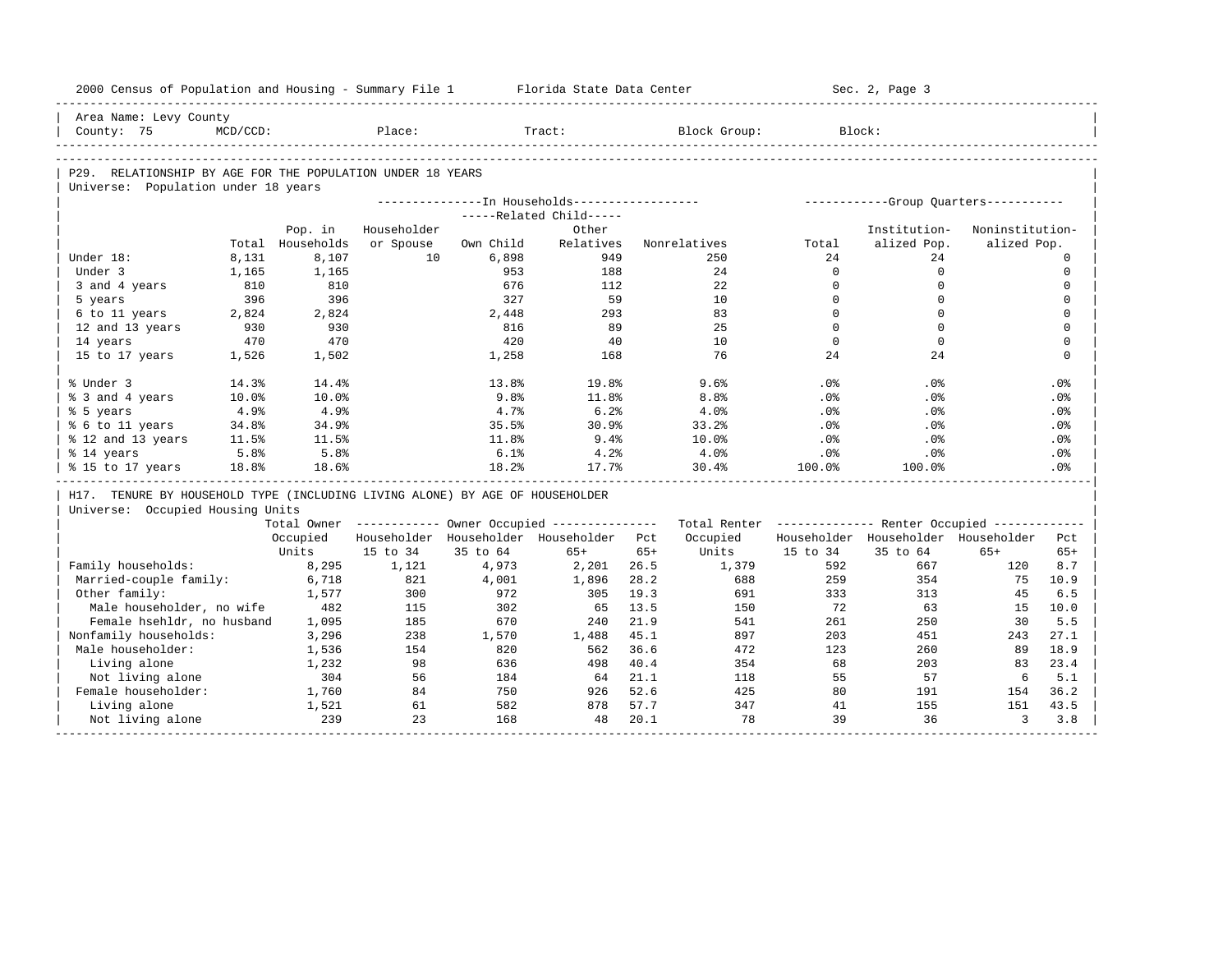| 2000<br>ensus! | and<br>Population | ---<br>Summa:<br>$-$<br>Housing | lorida<br>Data<br>otatt<br>Cente. | ، م ج<br>Page<br>$3-1$ |  |
|----------------|-------------------|---------------------------------|-----------------------------------|------------------------|--|
|                |                   |                                 |                                   |                        |  |

| Area Name: Liberty County                               |          |             |                                       |            |                |            |                                                         |                |                      |                |                      |                             |
|---------------------------------------------------------|----------|-------------|---------------------------------------|------------|----------------|------------|---------------------------------------------------------|----------------|----------------------|----------------|----------------------|-----------------------------|
| County: 77                                              |          | $MCD/CCD$ : |                                       | Place:     |                |            | Tract: Block Group:                                     |                | Block:               |                |                      |                             |
|                                                         |          |             |                                       |            |                |            |                                                         |                |                      |                |                      |                             |
|                                                         |          |             |                                       |            |                |            |                                                         |                |                      |                |                      |                             |
| P14. SEX BY AGE FOR THE POPULATION UNDER 20 YEARS       |          |             |                                       |            |                |            | P38. GROUP QUARTERS POPULATION BY SEX BY AGE BY GQ TYPE |                |                      |                |                      |                             |
|                                                         |          |             | Universe: Population Under 20 Years   |            |                |            | Universe: Population in Group Quarters                  |                |                      |                |                      |                             |
|                                                         | Total    | Pct.        | Male                                  | Pct.       | Female         | Pct.       |                                                         | Total          |                      | Male Pct.      | Female               | Pct.                        |
| Total                                                   | 1,696    |             | 872                                   |            | 824            |            | Total                                                   | 1,443          | 1,402                |                | 41                   |                             |
| <1 year                                                 | 81 4.8   |             | 38                                    | 4.4        | 43             | 5.2        | Under 18 Years:                                         | 21             |                      | $21 \t 1.5$    | $\circ$              | 1.5                         |
| 1 year                                                  |          | 79 4.7      |                                       | 39 4.5     | 40             | 4.9        | Institutionalized Population:                           | 21             | 21                   | 1.5            | $\Omega$             | 1.5                         |
| 2 years                                                 | 81       | 4.8         | 47                                    | 5.4<br>4.7 | 34             | 4.1        | Correctional Institutions                               | $\overline{0}$ | $\Omega$             | $\cdot$ 0      | $\Omega$             | $\cdot$ 0                   |
| 3 years                                                 | 74       | 4.4<br>4.1  | 41                                    | 4.0        | 33             | 4.0        | Nursing Homes                                           | $\Omega$<br>21 | $\Omega$             | .0             | $\Omega$<br>$\Omega$ | $\cdot$ 0<br>1.5            |
| 4 years                                                 | 69<br>78 |             | 35                                    |            | 34             | 4.1        | Other Institutions                                      |                |                      | $21 \quad 1.5$ |                      |                             |
| 5 years                                                 |          | 4.6         | 43                                    | 4.9        | 35             | 4.2        | Non-Institutional Population: 0                         | $\Omega$       | $\Omega$             | $\overline{0}$ | $\Omega$             | $\cdot$ 0                   |
| 6 years                                                 | 75       | 4.4<br>5.7  | 35                                    | 4.0<br>6.2 | 40             | 4.9        | College Dormitories                                     | $\overline{0}$ | $\Omega$             | $\cdot$ 0      | $\Omega$             | $\cdot$ 0                   |
| 7 years                                                 | 96       |             | 54                                    |            | 42             | 5.1        | Military Ouarters                                       | $\overline{0}$ | $\Omega$<br>$\Omega$ | .0<br>.0       | $\Omega$<br>$\Omega$ | $\cdot$ 0<br>$\overline{0}$ |
| 8 years                                                 | 77       | 4.5         | 42                                    | 4.8        | 35             | 4.2        | Other Noninstitutional GQ                               |                |                      |                |                      |                             |
| 9 years                                                 | 88       | 5.2         | 44                                    | 5.0        | 44             | 5.2        | 18 to 64 Years:                                         | 1,393          | 1,374 96.5           |                | 19                   | 98.0                        |
| 10 years                                                | 91       | 5.4         | 48                                    | 5.5        | 43             | 4.9        | Institutionalized Population:                           | 1,349          | 1,346                | 93.5           | 3                    | 96.0                        |
| 11 years                                                | 100      | 5.9         | 44                                    | 5.0        | 56             | 4.1        | Correctional Institutions                               | 1,337          | 1,334 92.7           |                | 3                    | 95.1                        |
| 12 years                                                | 58       | 3.4         | 39                                    | 4.5        | 19             | 4.0        | Nursing Homes                                           | $\overline{0}$ | $\circ$              | .0             | $\Omega$             | $\cdot$ 0                   |
| 13 years                                                | 86       | 5.1         | 42                                    | 4.8        | 44             | 4.1        | Other Institutions                                      | 12             | 12                   | .8             | $\Omega$             | . 9                         |
| 14 years                                                | 102      | 6.0         | 41                                    | 4.7        | 61             | 4.2        | Non-Institutional Population:                           | 44             | 28                   | 3.0            | 16                   | 2.0                         |
| 15 years                                                | 84       | 5.0         |                                       | 38 4.4     | 46             | 4.9        | College Dormitories                                     | $\Omega$       | $\Omega$             | $\cdot$ 0      | $\Omega$             | $\cdot$ 0                   |
| 16 years                                                | 108      | 6.4         |                                       | 57 6.5     | 51             | 5.1        | Military Quarters                                       | $\Omega$       | $\Omega$             | $\cdot$ 0      | $\Omega$             | $\cdot$ 0                   |
| 17 years                                                | 104 6.1  |             | 53 6.1                                |            | 51             | 4.2        | Other Noninstitutional GQ                               | 44             | 28                   | 3.0            | 16                   | 2.0                         |
| 18 years                                                | 87 5.1   |             |                                       | 50 5.7     | 37             | 5.2        | 65 Years and Over:                                      | 29             | $7^{\circ}$          | 2.0            | 22                   | .5                          |
| 19 years                                                | 78 4.6   |             |                                       | 42 4.8     | 36             | 4.9        | Institutionalized Population:                           | $\Omega$       | $\Omega$             | .0             | $\Omega$             | $\cdot$ 0                   |
|                                                         |          |             |                                       |            |                |            | Correctional Institutions                               | $\Omega$       | $\Omega$             | $\cdot$ 0      | $\Omega$             | $\cdot$ 0                   |
|                                                         |          |             |                                       |            |                |            | Nursing Homes                                           | $\Omega$       |                      | .0             | $\Omega$             | $\cdot$ 0                   |
| P36. OWN CHILDREN UNDER 18 YEARS BY FAMILY TYPE AND AGE |          |             |                                       |            |                |            | Other Institutions                                      | $\Omega$       | $\Omega$             | .0             | $\Omega$             | $\cdot$ 0                   |
|                                                         |          |             | Universe: Own Children Under 18 Years |            |                |            | Non-Institutional Population:                           | 29             |                      | 2.0            | 22                   | . 5                         |
|                                                         |          |             |                                       |            |                |            | College Dormitories                                     | $\Omega$       | $\Omega$             | $\cdot$ 0      | $\Omega$             | $\cdot$ 0                   |
|                                                         |          |             | In Married                            | Male HH    |                | Female HH  | Military Quarters                                       | $\overline{0}$ | $\Omega$             | .0             | $\Omega$             | $\cdot$ 0                   |
|                                                         |          |             | Couple                                | No Wife    |                | No Husband | Other Noninstitutional GQ                               | 2.9            | $7^{\circ}$          | 2.0            | 22.2                 | .5                          |
|                                                         |          |             | Total Families                        | Present    |                | Present    |                                                         |                |                      |                |                      |                             |
| Total < 18 Years:                                       |          | 1,342       | 903                                   |            | 101            | 338        |                                                         |                |                      |                |                      |                             |
| Under 3 Years                                           |          | 195         | 136                                   |            | 11             | 48         |                                                         |                |                      |                |                      |                             |
| 3 and 4 Years                                           |          | 132         | 89                                    |            | 10             | 33         |                                                         |                |                      |                |                      |                             |
| 5 Years                                                 |          | 64          | 41                                    |            | $\overline{7}$ | 16         |                                                         |                |                      |                |                      |                             |
| 6 to 11 Years                                           |          | 478         | 309                                   |            | 43             | 126        |                                                         |                |                      |                |                      |                             |
| 12 to 17 Years                                          |          | 473         | 328                                   |            | 30             | 115        |                                                         |                |                      |                |                      |                             |
|                                                         |          |             |                                       |            |                |            |                                                         |                |                      |                |                      |                             |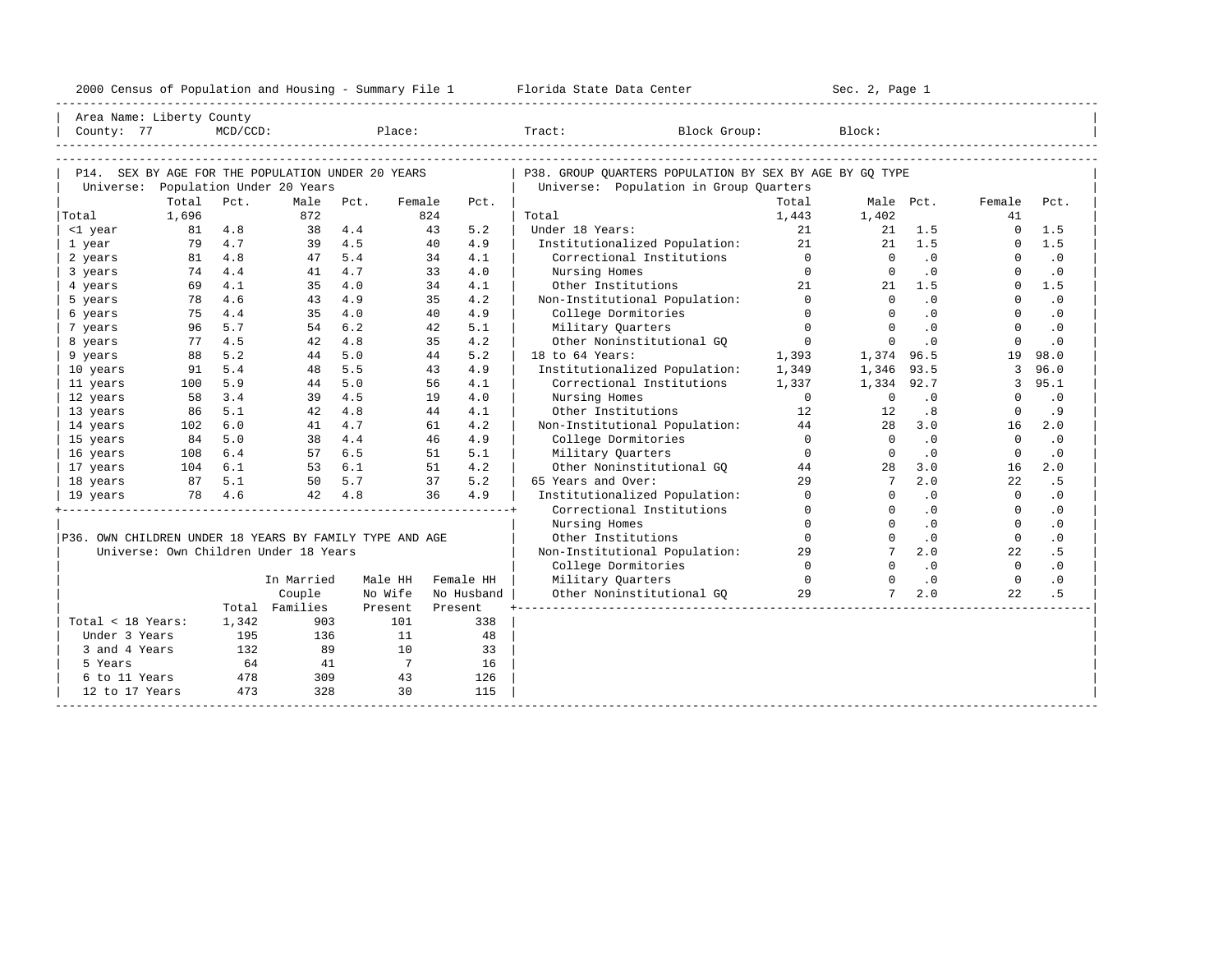| 2000 Census of Population and Housing - Summary File 1 Florida State Data Center                                                                                                                                        |                              |                         |                              |                |                              |          |                                                                        | Sec. 2, Page 2         |          |                |           |
|-------------------------------------------------------------------------------------------------------------------------------------------------------------------------------------------------------------------------|------------------------------|-------------------------|------------------------------|----------------|------------------------------|----------|------------------------------------------------------------------------|------------------------|----------|----------------|-----------|
| Area Name: Liberty County                                                                                                                                                                                               |                              |                         |                              |                |                              |          |                                                                        |                        |          |                |           |
| $\begin{tabular}{ l l } \hline County: & 77 & MCD/CCD: & \textcolor{red}{Place:} & \textcolor{red}{Trace:} & \textcolor{red}{Block Group:} & \textcolor{blue}{Block:} & \textcolor{green}{Block:} \hline \end{tabular}$ |                              |                         |                              |                |                              |          |                                                                        |                        |          |                |           |
|                                                                                                                                                                                                                         |                              |                         |                              |                |                              |          |                                                                        |                        |          |                |           |
| P22/23/24.HOUSEHOLDS BY PRESENCE OF PEOPLE 60(65/75) YEARS AND OVER, HOUSEHOLD SIZE AND                                                                                                                                 |                              |                         |                              |                |                              |          | P25. HOUSEHOLDS BY PRESENCE OF                                         |                        |          |                |           |
| HOUSEHOLD TYPE                                                                                                                                                                                                          |                              |                         |                              |                |                              |          |                                                                        | <b>NONRELATIVES</b>    |          |                |           |
| Universe: Households                                                                                                                                                                                                    |                              |                         |                              |                |                              |          | Universe: Households                                                   |                        |          |                |           |
| Total:                                                                                                                                                                                                                  | 60+ Years Pct<br>2,222 100.0 |                         | 65+ Years Pct<br>2,222 100.0 |                | 75+ Years Pct<br>2,222 100.0 |          | Total:                                                                 |                        |          | 2,222          |           |
| Households w/ one or more 60/65/75:                                                                                                                                                                                     |                              | 733 33.0                | 537 24.2                     |                |                              | 234 10.5 |                                                                        | Households with one or |          |                |           |
| 1-person household                                                                                                                                                                                                      | 303                          |                         | 236                          |                | 117                          |          |                                                                        | more non-relatives     |          | 215            |           |
| 2 or more person household: 430                                                                                                                                                                                         |                              |                         | 301                          |                | 117                          |          |                                                                        |                        |          |                |           |
| Family households                                                                                                                                                                                                       | 401                          |                         | 284                          |                | 108                          |          | Households with no                                                     |                        |          |                |           |
| Non-family households                                                                                                                                                                                                   | 29                           |                         | 17                           |                | 9                            |          | non-relatives                                                          |                        |          | 2,007          |           |
| Households with no people over 60/65/75: 1,489 67.0 1,685 75.8 1,988 89.5                                                                                                                                               |                              |                         |                              |                |                              |          |                                                                        |                        |          |                |           |
| 1-person household                                                                                                                                                                                                      | 273                          |                         |                              |                | 459                          |          |                                                                        |                        |          |                |           |
| 2 or more person household: 1,216                                                                                                                                                                                       |                              |                         | $340$<br>1,345               |                | 1,529                        |          |                                                                        |                        |          |                |           |
| Family households                                                                                                                                                                                                       | 1,153                        | $1,270$ $1,446$         |                              |                |                              |          |                                                                        |                        |          |                |           |
| Non-family households                                                                                                                                                                                                   |                              | 75                      |                              |                |                              |          |                                                                        |                        |          |                |           |
|                                                                                                                                                                                                                         |                              |                         |                              |                |                              |          |                                                                        |                        |          |                |           |
| P18/20. HOUSEHOLDS BY AGE OF HOUSEHOLDER BY HOUSEHOLD TYPE<br>(INCLUDING LIVING ALONE) BY PRESENCE OF OWN CHILDREN<br>Universe: Households                                                                              |                              |                         |                              |                |                              |          | H13/15. TENURE BY HOUSEHOLD SIZE<br>  Universe: Occupied Housing Units |                        | Pct      |                | Pct       |
|                                                                                                                                                                                                                         |                              |                         |                              |                |                              |          |                                                                        | Owner                  | Owner    | Renter         | Renter    |
|                                                                                                                                                                                                                         | Total                        | Householder Householder |                              |                |                              |          |                                                                        | Total Occupied         | Occ.     | Occupied       | Occ.      |
|                                                                                                                                                                                                                         | Households                   | 15 to 64 65 and Over    |                              |                | Total Occupied Units:        |          | 2,222                                                                  | 1,818 100.0            |          |                | 404 100.0 |
| Total:                                                                                                                                                                                                                  | 2,222                        | 1,727                   |                              | 495            | 1-person household           |          | 576                                                                    | 438                    | 24.1     | 138            | 34.2      |
| Family households:                                                                                                                                                                                                      | 1,554                        | 1,307                   |                              | 247            | 2-Person household           |          |                                                                        | 741<br>636             | 35.0     | 105            | 26.0      |
| Married couple family:                                                                                                                                                                                                  | 1,150                        |                         |                              | 195 l          | 3-Person household           |          |                                                                        | 338                    | 18.6     | 63             | 15.6      |
| With own children under 18                                                                                                                                                                                              | 505                          | 955<br>501              |                              | $4 \mid$       | 4-Person household           |          |                                                                        | 401<br>307             | 251 13.8 |                | 56 13.9   |
| No own children under 18                                                                                                                                                                                                | 645                          | 454                     |                              | 191 l          | 5-Person household           |          |                                                                        | 138                    | 107 5.9  | 31             | 7.7       |
| Other family:                                                                                                                                                                                                           | 404                          | 352                     |                              | $52$           | 6-Person household           |          | 36                                                                     | $30 \t 1.7$            |          | $\overline{6}$ | 1.5       |
| Male householder, no wife present:                                                                                                                                                                                      | 111                          | 98                      |                              | $13-1$         | 7+Person household           |          | 2.3                                                                    | 18                     | 1.0      | $5^{\circ}$    | 1.2       |
| With own children under 18                                                                                                                                                                                              | 57                           | 56                      |                              | $\mathbf{1}$   |                              |          |                                                                        |                        |          |                |           |
| No own children under 18                                                                                                                                                                                                | 54                           | 42                      |                              | 12             |                              |          |                                                                        |                        |          |                |           |
| Female householder, no husband present:                                                                                                                                                                                 | 293                          | 254                     |                              | 39             |                              |          |                                                                        |                        |          |                |           |
| With own children under 18                                                                                                                                                                                              | 197                          | 195                     |                              | $\overline{2}$ |                              |          |                                                                        |                        |          |                |           |
| No own children under 18                                                                                                                                                                                                | 96                           | 59                      |                              | 37             |                              |          |                                                                        |                        |          |                |           |
| Non-family households:                                                                                                                                                                                                  | 92                           | 420                     |                              | 248            |                              |          |                                                                        |                        |          |                |           |
| Householder living alone<br>Householder not living alone                                                                                                                                                                | 53<br>39                     | 340<br>80               |                              | 236<br>12      |                              |          |                                                                        |                        |          |                |           |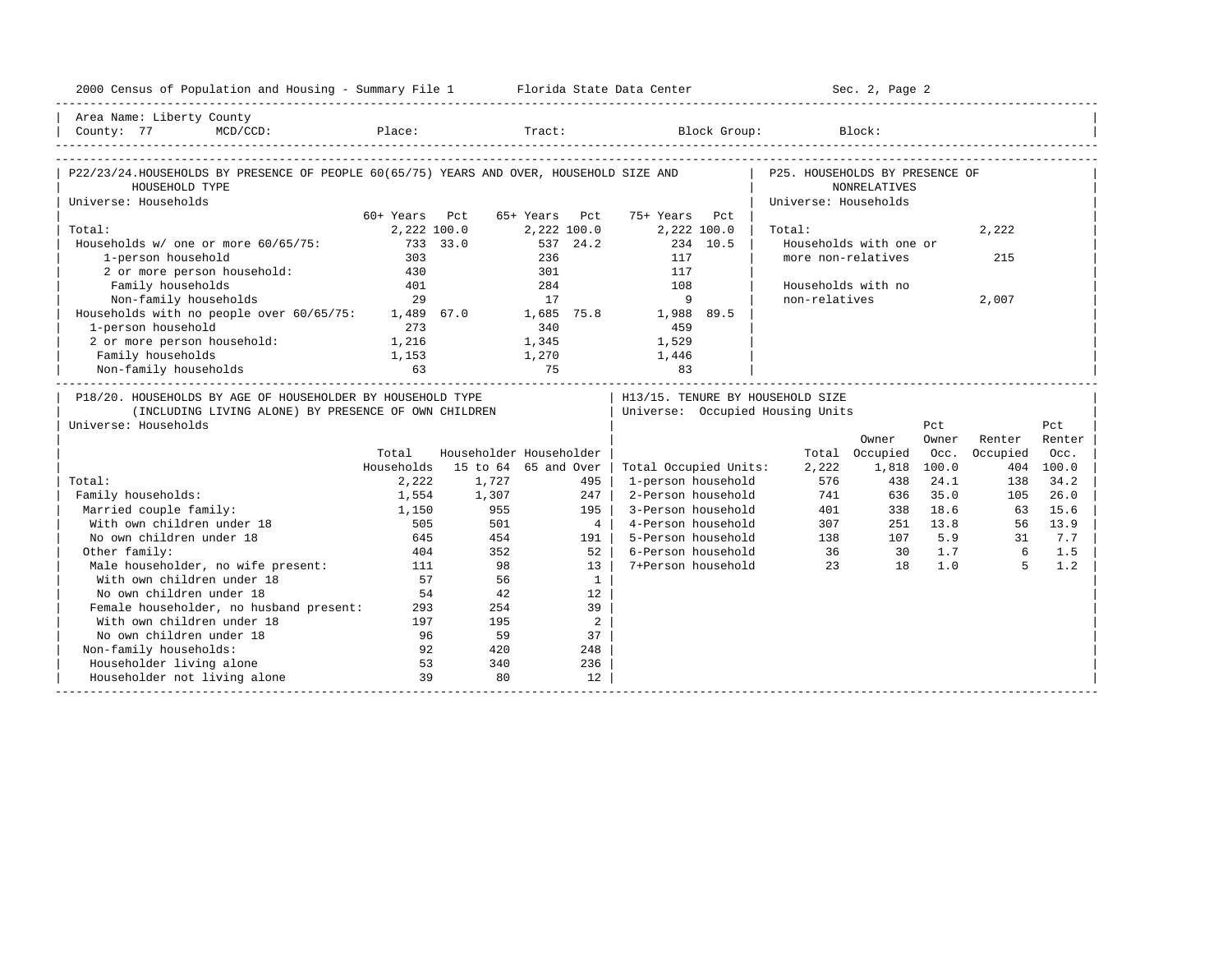| 2000 Census of Population and Housing - Summary File 1                       |             |                             |                 |           | Florida State Data Center                              |              |              |              | Sec. 2, Page 3                                          |                      |              |
|------------------------------------------------------------------------------|-------------|-----------------------------|-----------------|-----------|--------------------------------------------------------|--------------|--------------|--------------|---------------------------------------------------------|----------------------|--------------|
| Area Name: Liberty County                                                    |             |                             |                 |           |                                                        |              |              |              |                                                         |                      |              |
| County: 77                                                                   | $MCD/CCD$ : |                             | Place:          |           | Tract:                                                 |              | Block Group: |              | Block:                                                  |                      |              |
|                                                                              |             |                             |                 |           |                                                        |              |              |              |                                                         |                      |              |
| P29. RELATIONSHIP BY AGE FOR THE POPULATION UNDER 18 YEARS                   |             |                             |                 |           |                                                        |              |              |              |                                                         |                      |              |
| Universe: Population under 18 years                                          |             |                             |                 |           |                                                        |              |              |              |                                                         |                      |              |
|                                                                              |             |                             |                 |           | ---------------- In Households------------------       |              |              |              | ------------Group Quarters-----------                   |                      |              |
|                                                                              |             |                             | Householder     |           | -----Related Child-----<br>Other                       |              |              |              | Institution-                                            | Noninstitution-      |              |
|                                                                              |             | Pop. in<br>Total Households | or Spouse       | Own Child | Relatives                                              |              | Nonrelatives | Total        | alized Pop.                                             | alized Pop.          |              |
| Under 18:                                                                    | 1,531       | 1,510                       | $\overline{3}$  | 1,342     | 130                                                    |              | 35           | 21           | 21                                                      |                      | $\Omega$     |
| Under 3                                                                      | 241         | 241                         |                 | 195       | 41                                                     |              | 5            | $\mathbf 0$  | $\mathbf 0$                                             |                      | $\mathbf 0$  |
| 3 and 4 years                                                                | 143         | 143                         |                 | 132       | 9                                                      |              | 2            | $\mathbf 0$  | $\mathbf 0$                                             |                      | $\mathsf{O}$ |
| 5 years                                                                      | 78          | 78                          |                 | 64        | 9                                                      |              | 5            | $\Omega$     | $\Omega$                                                |                      | $\mathbf 0$  |
| 6 to 11 years                                                                | 527         | 527                         |                 | 478       | 38                                                     |              | 11           | $\Omega$     | $\Omega$                                                |                      | $\mathbf 0$  |
| 12 and 13 years                                                              | 144         | 143                         |                 | 131       | 11                                                     |              | $\mathbf{1}$ | $\mathbf{1}$ | $\mathbf{1}$                                            |                      | $\mathbf 0$  |
| 14 years                                                                     | 102         | 101                         |                 | 93        | $7\overline{ }$                                        |              | $\mathbf{1}$ | $\mathbf{1}$ | $\mathbf{1}$                                            |                      | $\mathbf 0$  |
| 15 to 17 years                                                               | 293         | 274                         |                 | 249       | 15                                                     |              | 10           | 19           | 19                                                      |                      | $\mathbf 0$  |
|                                                                              |             |                             |                 |           |                                                        |              |              |              |                                                         |                      |              |
| % Under 3                                                                    | 15.8%       | 16.0%                       |                 | 14.5%     | 31.5%                                                  |              | 14.3%        | .0%          | .0%                                                     |                      | .0%          |
| % 3 and 4 years                                                              | $9.4\%$     | 9.5%                        |                 | 9.8%      | 6.9%                                                   |              | 5.7%         | $.0\%$       | $.0\%$                                                  |                      | .0%          |
| % 5 years                                                                    | 5.1%        | 5.2%                        |                 | 4.8%      | 6.9%                                                   |              | 14.3%        | .0%          | .0%                                                     |                      | .0%          |
| % 6 to 11 years                                                              | 34.5%       | 35.0%                       |                 | 35.6%     | 29.2%                                                  |              | 31.4%        | .0%          | .0%                                                     |                      | $.0\%$       |
| % 12 and 13 years                                                            | 9.4%        | 9.5%                        |                 | 9.8%      | 8.5%                                                   |              | 2.9%         | 4.8%         | 4.8%                                                    |                      | $.0\%$       |
| % 14 years                                                                   | 6.7%        | 6.7%                        |                 | 6.9%      | 5.4%                                                   |              | 2.9%         | 4.8%         | 4.8%                                                    |                      | .0%          |
| % 15 to 17 years                                                             | 19.2%       | 18.2%                       |                 | 18.6%     | 11.5%                                                  |              | 28.6%        | 90.5%        | 90.5%                                                   |                      | .0%          |
|                                                                              |             |                             |                 |           |                                                        |              |              |              |                                                         |                      |              |
| H17. TENURE BY HOUSEHOLD TYPE (INCLUDING LIVING ALONE) BY AGE OF HOUSEHOLDER |             |                             |                 |           |                                                        |              |              |              |                                                         |                      |              |
| Universe: Occupied Housing Units                                             |             |                             |                 |           |                                                        |              |              |              |                                                         |                      |              |
|                                                                              |             |                             |                 |           | Total Owner ----------- Owner Occupied --------------- |              |              |              | Total Renter ------------- Renter Occupied ------------ |                      |              |
|                                                                              |             | Occupied                    |                 |           | Householder Householder Householder Pct                |              | Occupied     |              | Householder Householder Householder                     |                      | Pct          |
|                                                                              |             | Units                       | 15 to 34        | 35 to 64  | $65+$                                                  | $65+$        | Units        | 15 to 34     | 35 to 64                                                | $65+$                | $65+$        |
| Family households:                                                           |             | 1,324                       | 276             | 818       | 230                                                    | 17.4         | 230          | 104          | 109                                                     | 17                   | 7.4          |
| Married-couple family:                                                       |             | 1,031                       | 199             | 647       | 185                                                    | 17.9         | 119          | 50           | 59                                                      | 10                   | 8.4          |
| Other family:                                                                |             | 293<br>85                   | 77              | 171<br>52 | 45                                                     | 15.4         | 111<br>26    | 54           | 50<br>10                                                | $7\overline{ }$<br>2 | 6.3          |
| Male householder, no wife<br>Female hsehldr, no husband                      |             | 208                         | 22<br>55        | 119       | 11<br>34                                               | 12.9<br>16.3 | 85           | 14<br>40     | 40                                                      | $5^{\circ}$          | 7.7<br>5.9   |
|                                                                              |             |                             | 52              | 238       |                                                        | 41.3         |              |              | 83                                                      |                      |              |
| Nonfamily households:<br>Male householder:                                   |             | 494<br>246                  | 43              | 130       | 204<br>73                                              | 29.7         | 174<br>101   | 47<br>35     | 50                                                      | 44<br>16             | 25.3<br>15.8 |
|                                                                              |             | 216                         | 34              | 114       | 68                                                     | 31.5         | 78           | 24           | 38                                                      | 16                   | 20.5         |
| Living alone                                                                 |             | 30                          | 9               | 16        | 5 <sup>5</sup>                                         | 16.7         | 23           | 11           | 12                                                      | $\circ$              |              |
| Not living alone<br>Female householder:                                      |             | 248                         | 9               | 108       | 131                                                    | 52.8         | 73           | 12           | 33                                                      | 28                   | $\cdot$ 0    |
| Living alone                                                                 |             | 222                         | $7\phantom{.0}$ | 91        | 124                                                    | 55.9         | 60           | $7^{\circ}$  | 25                                                      | 28                   | 38.4<br>46.7 |
| Not living alone                                                             |             | 26                          | $\overline{2}$  | 17        | 7                                                      | 26.9         | 13           | 5            | 8                                                       | $\Omega$             | $\cdot$ 0    |
|                                                                              |             |                             |                 |           |                                                        |              |              |              |                                                         |                      |              |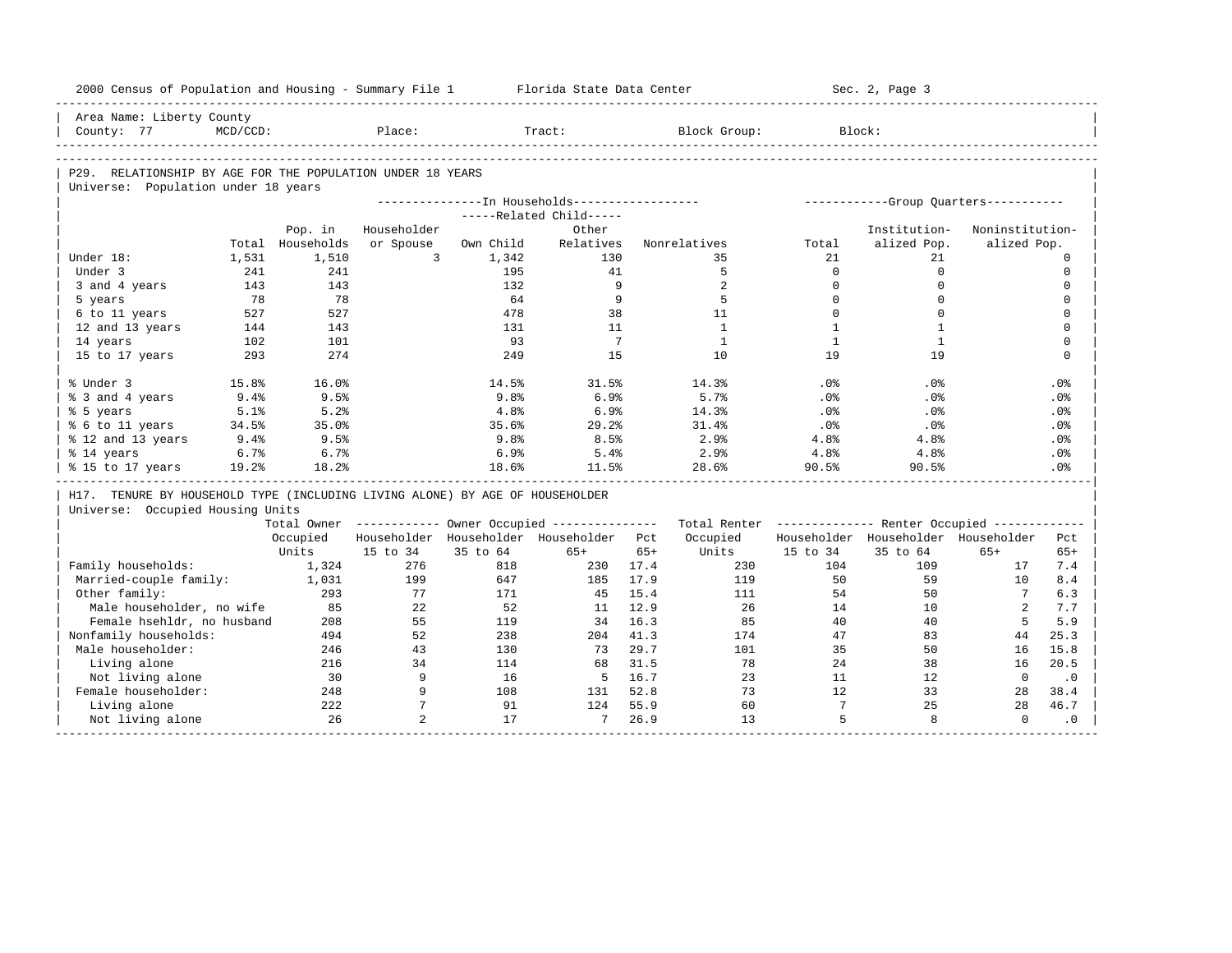| 2000<br>ensus! | and<br>Population | ---<br>Summa:<br>$-$<br>Housing | lorida<br>Data<br>otatt<br>Cente. | ، م ج<br>Page<br>$3-1$ |  |
|----------------|-------------------|---------------------------------|-----------------------------------|------------------------|--|
|                |                   |                                 |                                   |                        |  |

| Area Name: Madison County                               |            |             |                                       |            |            |            |                                                            |                |                |            |                          |            |
|---------------------------------------------------------|------------|-------------|---------------------------------------|------------|------------|------------|------------------------------------------------------------|----------------|----------------|------------|--------------------------|------------|
| County: 79                                              |            | $MCD/CCD$ : |                                       |            | Place:     |            | Tract:<br>Block Group:                                     |                | Block:         |            |                          |            |
|                                                         |            |             |                                       |            |            |            |                                                            |                |                |            |                          |            |
|                                                         |            |             |                                       |            |            |            |                                                            |                |                |            |                          |            |
| P14. SEX BY AGE FOR THE POPULATION UNDER 20 YEARS       |            |             |                                       |            |            |            | P38. GROUP QUARTERS POPULATION BY SEX BY AGE BY GQ TYPE    |                |                |            |                          |            |
| Universe:                                               |            |             | Population Under 20 Years             |            |            |            | Universe: Population in Group Quarters                     |                |                |            |                          |            |
|                                                         | Total      | Pct.        | Male                                  | Pct.       | Female     | Pct.       |                                                            | Total          |                | Male Pct.  | Female                   | Pct.       |
| Total                                                   | 5,253      |             | 2,779                                 |            | 2,474      |            | Total                                                      | 1,701          | 1,516          |            | 185                      |            |
| <1 year                                                 | 224        | 4.3         | 116                                   | 4.2        | 108        | 4.4        | Under 18 Years:                                            | 161            | 135            | 9.5        | 26                       | 8.9        |
| 1 year                                                  | 210        | 4.0<br>4.1  | 104                                   | 3.7<br>4.2 | 106<br>100 | 4.3<br>4.0 | Institutionalized Population:<br>Correctional Institutions | 161<br>83      | 135<br>83      | 9.5<br>4.9 | 26<br>$\Omega$           | 8.9<br>5.5 |
| 2 years<br>3 years                                      | 216<br>224 | 4.3         | 116<br>128                            | 4.6        |            | 96<br>3.9  | Nursing Homes                                              | $\overline{0}$ | $\overline{0}$ | $\cdot$ 0  | $\overline{0}$           | $\cdot$ 0  |
| 4 years                                                 | 200        | 3.8         | 93                                    | 3.3        | 107        | 4.3        | Other Institutions                                         | 78             | 52             | 4.6        | 26                       | 3.4        |
| 5 years                                                 | 185        | 3.5         | 86                                    | 3.1        |            | 99<br>4.0  | Non-Institutional Population: 0                            |                | $\Omega$       | $\cdot$ 0  | $\Omega$                 | $\cdot$ 0  |
| 6 years                                                 | 244        | 4.6         | 131                                   | 4.7        | 113        | 4.6        | College Dormitories                                        | $\Omega$       | $\Omega$       | .0         | $\Omega$                 | $\cdot$ 0  |
| 7 years                                                 | 230        | 4.4         | 125                                   | 4.5        | 105        | 4.2        | Military Quarters                                          | $\Omega$       | $\Omega$       | $\cdot$ 0  | $\Omega$                 | $\cdot$ 0  |
| 8 years                                                 | 267        | 5.1         | 136                                   | 4.9        | 131        | 5.3        | Other Noninstitutional GO                                  | $\overline{0}$ | $\mathbf{0}$   | $\cdot$ 0  | $\mathbf{0}$             | .0         |
| 9 years                                                 | 291        | 5.5         | 144                                   | 5.2        | 147        | 4.4        | 18 to 64 Years:                                            | 1,340          | 1,320          | 78.8       | 20                       | 87.1       |
| 10 years                                                | 267        | 5.1         | 134                                   | 4.8        | 133        | 4.3        | Institutionalized Population:                              | 1,340          | 1,320          | 78.8       | 20                       | 87.1       |
| 11 years                                                | 303        | 5.8         | 142                                   | 5.1        | 161        | 4.0        | Correctional Institutions                                  | 1,311          | 1,303          | 77.1       | 8                        | 85.9       |
| 12 years                                                | 295        | 5.6         | 171                                   | 6.2        | 124        | 3.9        | Nursing Homes                                              | 25             | 17             | 1.5        | 8                        | 1.1        |
| 13 years                                                | 292        | 5.6         | 149                                   | 5.4        | 143        | 4.3        | Other Institutions                                         | $\overline{4}$ | $\Omega$       | $\cdot$ 2  | $\overline{4}$           | $\cdot$ 0  |
| 14 years                                                | 308        | 5.9         | 155                                   | 5.6        | 153        | 4.0        | Non-Institutional Population: 0                            |                | $\Omega$       | $\cdot$ 0  | $\Omega$                 | $\cdot$ 0  |
| 15 years                                                | 330        | 6.3         | 185                                   | 6.7        | 145        | 4.6        | College Dormitories                                        | $\overline{0}$ | $\mathbf{0}$   | $\cdot$ 0  | $\mathbf{0}$             | $\cdot$ 0  |
| 16 years                                                | 342        | 6.5         | 183                                   | 6.6        | 159        | 4.2        | Military Ouarters                                          | $\Omega$       | $\Omega$       | $\cdot$ 0  | $\Omega$                 | $\cdot$ 0  |
| 17 years                                                | 308        | 5.9         | 184                                   | 6.6        | 124        | 5.3        | Other Noninstitutional GO                                  | $\overline{0}$ | $\Omega$       | $\cdot$ 0  | $\Omega$                 | $\cdot$ 0  |
| 18 years                                                | 277        | 5.3         | 160                                   | 5.8        | 117        | 4.4        | 65 Years and Over:                                         | 200            |                | 61 11.8    | 139                      | 4.0        |
| 19 years                                                |            | 240 4.6     | 137                                   | 4.9        | 103        | 4.3        | Institutionalized Population:                              | 200            |                | 61 11.8    | 139                      | 4.0        |
|                                                         |            |             |                                       |            |            |            | Correctional Institutions                                  | 16             | 16             | .9         | $\Omega$                 | 1.1        |
|                                                         |            |             |                                       |            |            |            | Nursing Homes                                              | 184            |                | 45 10.8    | 139                      | 3.0        |
| P36. OWN CHILDREN UNDER 18 YEARS BY FAMILY TYPE AND AGE |            |             |                                       |            |            |            | Other Institutions                                         | $\overline{0}$ | $\Omega$       | .0         | $\overline{\phantom{0}}$ | $\cdot$ 0  |
|                                                         |            |             | Universe: Own Children Under 18 Years |            |            |            | Non-Institutional Population:                              | $\Omega$       | $\Omega$       | $\cdot$ 0  | $\Omega$                 | $\cdot$ 0  |
|                                                         |            |             |                                       |            |            |            | College Dormitories                                        | $\Omega$       | $\Omega$       | $\cdot$ 0  | $\Omega$                 | $\cdot$ 0  |
|                                                         |            |             | In Married                            |            | Male HH    | Female HH  | Military Quarters                                          | $\Omega$       | $\Omega$       | .0         | $\Omega$                 | .0         |
|                                                         |            |             | Couple                                |            | No Wife    | No Husband | Other Noninstitutional GO                                  | $\Omega$       | $\Omega$       | $\cdot$ 0  | $\Omega$                 | $\cdot$ 0  |
|                                                         |            |             | Total Families                        |            | Present    | Present    |                                                            |                |                |            |                          |            |
| Total < 18 Years:                                       |            | 3,819       | 2,332                                 |            | 217        | 1,270      |                                                            |                |                |            |                          |            |
| Under 3 Years                                           |            | 503         | 310                                   |            | 35         | 158        |                                                            |                |                |            |                          |            |
| 3 and 4 Years                                           |            | 361         | 209                                   |            | 17         | 135        |                                                            |                |                |            |                          |            |
| 5 Years                                                 |            | 149         | 76                                    |            | 13         | 60         |                                                            |                |                |            |                          |            |
| 6 to 11 Years                                           |            | 1,338       | 801                                   |            | 74         | 463        |                                                            |                |                |            |                          |            |
| 12 to 17 Years                                          |            | 1,468       | 936                                   |            | 78         | 454        |                                                            |                |                |            |                          |            |
|                                                         |            |             |                                       |            |            |            |                                                            |                |                |            |                          |            |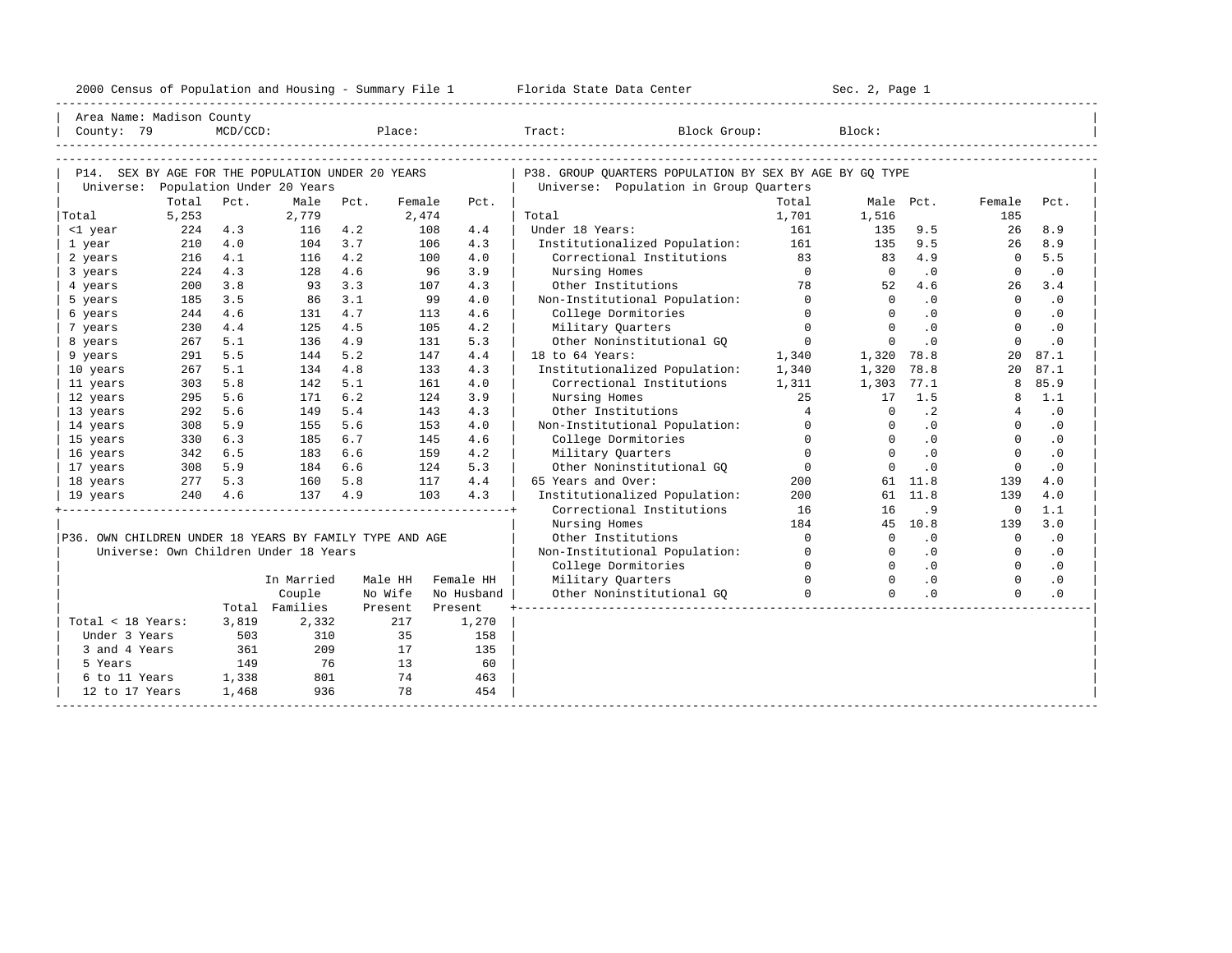| Area Name: Madison County<br>MCD/CCD: Place: Tract: Block Group: Block:<br>County: 79<br>P22/23/24.HOUSEHOLDS BY PRESENCE OF PEOPLE 60(65/75) YEARS AND OVER, HOUSEHOLD SIZE AND<br>P25. HOUSEHOLDS BY PRESENCE OF<br><b>NONRELATIVES</b><br>HOUSEHOLD TYPE<br>Universe: Households<br>Universe: Households<br>60+ Years Pct<br>65+ Years Pct<br>75+ Years Pct<br>Total:<br>$6,629$ $100.0$<br>$6,629$ $100.0$<br>$6,629$ 100.0<br>6,629<br>Total:<br>Households w/ one or more 60/65/75:<br>2,485 37.5<br>1,942 29.3<br>973 14.7<br>Households with one or<br>772<br>1-person household<br>927<br>460<br>more non-relatives<br>564<br>2 or more person household:<br>1,558<br>1,170<br>513<br>Family households<br>1,120<br>497<br>Households with no<br>1,492<br>66<br>50<br>non-relatives<br>Non-family households<br>16<br>6,065<br>4, 144 62.5<br>Households with no people over 60/65/75:<br>4,687 70.7<br>5,656 85.3<br>1-person household<br>758<br>913<br>1,225<br>2 or more person household:<br>3,774<br>3,563<br>3,386<br>4,431<br>Family households<br>3,191<br>4,186<br>Non-family households<br>195<br>211<br>245<br>___________________________________<br>P18/20. HOUSEHOLDS BY AGE OF HOUSEHOLDER BY HOUSEHOLD TYPE<br>  H13/15. TENURE BY HOUSEHOLD SIZE<br>  Universe: Occupied Housing Units<br>(INCLUDING LIVING ALONE) BY PRESENCE OF OWN CHILDREN<br>Universe: Households<br>Pct<br>Pct<br>Owner<br>Renter<br>Renter<br>Owner<br>Householder Householder<br>Total<br>Total Occupied<br>Occ.<br>Occupied<br>Occ.<br>15 to 64 65 and Over<br>Households<br>6,629<br>5,194 100.0<br>1,435 100.0<br>Total Occupied Units:<br>23.4<br>32.8<br>Total:<br>6,629<br>4,863<br>1,766<br>1-person household<br>1,685<br>1,214<br>471<br>Family households:<br>4,683<br>3,733<br>950<br>2-Person household<br>2,206<br>1,853<br>35.7<br>353<br>24.6<br>Married couple family:<br>2,541<br>700<br>3-Person household<br>1,153<br>17.2<br>18.1<br>3,241<br>893<br>260<br>With own children under 18<br>898<br>13.8<br>12.7<br>1,303<br>1,295<br>8<br>4-Person household<br>716<br>182<br>438<br>No own children under 18<br>1,938<br>1,246<br>692<br>5-Person household<br>341<br>6.6<br>97<br>6.8<br>Other family:<br>6-Person household<br>2.1<br>1,192<br>250<br>143<br>110<br>33<br>2.3<br>1,442<br>)ther family.<br>Male householder, no wife present:<br>All and the moder 18<br>243<br>7+Person household<br>1.3<br>283<br>40<br>106<br>67<br>39<br>2.7<br>145<br>144<br>$\mathbf{1}$<br>No own children under 18<br>138<br>99<br>39<br>Female householder, no husband present: 1,159<br>949<br>210<br>With own children under 18<br>2<br>664<br>662<br>No own children under 18<br>495<br>287<br>208<br>Non-family households:<br>261<br>1,130<br>816<br>Householder living alone<br>156<br>913<br>772<br>Householder not living alone<br>105<br>217<br>44 | 2000 Census of Population and Housing - Summary File 1 Florida State Data Center |  |  |  | Sec. 2, Page 2 |  |  |
|------------------------------------------------------------------------------------------------------------------------------------------------------------------------------------------------------------------------------------------------------------------------------------------------------------------------------------------------------------------------------------------------------------------------------------------------------------------------------------------------------------------------------------------------------------------------------------------------------------------------------------------------------------------------------------------------------------------------------------------------------------------------------------------------------------------------------------------------------------------------------------------------------------------------------------------------------------------------------------------------------------------------------------------------------------------------------------------------------------------------------------------------------------------------------------------------------------------------------------------------------------------------------------------------------------------------------------------------------------------------------------------------------------------------------------------------------------------------------------------------------------------------------------------------------------------------------------------------------------------------------------------------------------------------------------------------------------------------------------------------------------------------------------------------------------------------------------------------------------------------------------------------------------------------------------------------------------------------------------------------------------------------------------------------------------------------------------------------------------------------------------------------------------------------------------------------------------------------------------------------------------------------------------------------------------------------------------------------------------------------------------------------------------------------------------------------------------------------------------------------------------------------------------------------------------------------------------------------------------------------------------------------------------------------------------------------------------------------------------------------------------------------------------------------------------------------------------------------------------------------------|----------------------------------------------------------------------------------|--|--|--|----------------|--|--|
|                                                                                                                                                                                                                                                                                                                                                                                                                                                                                                                                                                                                                                                                                                                                                                                                                                                                                                                                                                                                                                                                                                                                                                                                                                                                                                                                                                                                                                                                                                                                                                                                                                                                                                                                                                                                                                                                                                                                                                                                                                                                                                                                                                                                                                                                                                                                                                                                                                                                                                                                                                                                                                                                                                                                                                                                                                                                              |                                                                                  |  |  |  |                |  |  |
|                                                                                                                                                                                                                                                                                                                                                                                                                                                                                                                                                                                                                                                                                                                                                                                                                                                                                                                                                                                                                                                                                                                                                                                                                                                                                                                                                                                                                                                                                                                                                                                                                                                                                                                                                                                                                                                                                                                                                                                                                                                                                                                                                                                                                                                                                                                                                                                                                                                                                                                                                                                                                                                                                                                                                                                                                                                                              |                                                                                  |  |  |  |                |  |  |
|                                                                                                                                                                                                                                                                                                                                                                                                                                                                                                                                                                                                                                                                                                                                                                                                                                                                                                                                                                                                                                                                                                                                                                                                                                                                                                                                                                                                                                                                                                                                                                                                                                                                                                                                                                                                                                                                                                                                                                                                                                                                                                                                                                                                                                                                                                                                                                                                                                                                                                                                                                                                                                                                                                                                                                                                                                                                              |                                                                                  |  |  |  |                |  |  |
|                                                                                                                                                                                                                                                                                                                                                                                                                                                                                                                                                                                                                                                                                                                                                                                                                                                                                                                                                                                                                                                                                                                                                                                                                                                                                                                                                                                                                                                                                                                                                                                                                                                                                                                                                                                                                                                                                                                                                                                                                                                                                                                                                                                                                                                                                                                                                                                                                                                                                                                                                                                                                                                                                                                                                                                                                                                                              |                                                                                  |  |  |  |                |  |  |
|                                                                                                                                                                                                                                                                                                                                                                                                                                                                                                                                                                                                                                                                                                                                                                                                                                                                                                                                                                                                                                                                                                                                                                                                                                                                                                                                                                                                                                                                                                                                                                                                                                                                                                                                                                                                                                                                                                                                                                                                                                                                                                                                                                                                                                                                                                                                                                                                                                                                                                                                                                                                                                                                                                                                                                                                                                                                              |                                                                                  |  |  |  |                |  |  |
|                                                                                                                                                                                                                                                                                                                                                                                                                                                                                                                                                                                                                                                                                                                                                                                                                                                                                                                                                                                                                                                                                                                                                                                                                                                                                                                                                                                                                                                                                                                                                                                                                                                                                                                                                                                                                                                                                                                                                                                                                                                                                                                                                                                                                                                                                                                                                                                                                                                                                                                                                                                                                                                                                                                                                                                                                                                                              |                                                                                  |  |  |  |                |  |  |
|                                                                                                                                                                                                                                                                                                                                                                                                                                                                                                                                                                                                                                                                                                                                                                                                                                                                                                                                                                                                                                                                                                                                                                                                                                                                                                                                                                                                                                                                                                                                                                                                                                                                                                                                                                                                                                                                                                                                                                                                                                                                                                                                                                                                                                                                                                                                                                                                                                                                                                                                                                                                                                                                                                                                                                                                                                                                              |                                                                                  |  |  |  |                |  |  |
|                                                                                                                                                                                                                                                                                                                                                                                                                                                                                                                                                                                                                                                                                                                                                                                                                                                                                                                                                                                                                                                                                                                                                                                                                                                                                                                                                                                                                                                                                                                                                                                                                                                                                                                                                                                                                                                                                                                                                                                                                                                                                                                                                                                                                                                                                                                                                                                                                                                                                                                                                                                                                                                                                                                                                                                                                                                                              |                                                                                  |  |  |  |                |  |  |
|                                                                                                                                                                                                                                                                                                                                                                                                                                                                                                                                                                                                                                                                                                                                                                                                                                                                                                                                                                                                                                                                                                                                                                                                                                                                                                                                                                                                                                                                                                                                                                                                                                                                                                                                                                                                                                                                                                                                                                                                                                                                                                                                                                                                                                                                                                                                                                                                                                                                                                                                                                                                                                                                                                                                                                                                                                                                              |                                                                                  |  |  |  |                |  |  |
|                                                                                                                                                                                                                                                                                                                                                                                                                                                                                                                                                                                                                                                                                                                                                                                                                                                                                                                                                                                                                                                                                                                                                                                                                                                                                                                                                                                                                                                                                                                                                                                                                                                                                                                                                                                                                                                                                                                                                                                                                                                                                                                                                                                                                                                                                                                                                                                                                                                                                                                                                                                                                                                                                                                                                                                                                                                                              |                                                                                  |  |  |  |                |  |  |
|                                                                                                                                                                                                                                                                                                                                                                                                                                                                                                                                                                                                                                                                                                                                                                                                                                                                                                                                                                                                                                                                                                                                                                                                                                                                                                                                                                                                                                                                                                                                                                                                                                                                                                                                                                                                                                                                                                                                                                                                                                                                                                                                                                                                                                                                                                                                                                                                                                                                                                                                                                                                                                                                                                                                                                                                                                                                              |                                                                                  |  |  |  |                |  |  |
|                                                                                                                                                                                                                                                                                                                                                                                                                                                                                                                                                                                                                                                                                                                                                                                                                                                                                                                                                                                                                                                                                                                                                                                                                                                                                                                                                                                                                                                                                                                                                                                                                                                                                                                                                                                                                                                                                                                                                                                                                                                                                                                                                                                                                                                                                                                                                                                                                                                                                                                                                                                                                                                                                                                                                                                                                                                                              |                                                                                  |  |  |  |                |  |  |
|                                                                                                                                                                                                                                                                                                                                                                                                                                                                                                                                                                                                                                                                                                                                                                                                                                                                                                                                                                                                                                                                                                                                                                                                                                                                                                                                                                                                                                                                                                                                                                                                                                                                                                                                                                                                                                                                                                                                                                                                                                                                                                                                                                                                                                                                                                                                                                                                                                                                                                                                                                                                                                                                                                                                                                                                                                                                              |                                                                                  |  |  |  |                |  |  |
|                                                                                                                                                                                                                                                                                                                                                                                                                                                                                                                                                                                                                                                                                                                                                                                                                                                                                                                                                                                                                                                                                                                                                                                                                                                                                                                                                                                                                                                                                                                                                                                                                                                                                                                                                                                                                                                                                                                                                                                                                                                                                                                                                                                                                                                                                                                                                                                                                                                                                                                                                                                                                                                                                                                                                                                                                                                                              |                                                                                  |  |  |  |                |  |  |
|                                                                                                                                                                                                                                                                                                                                                                                                                                                                                                                                                                                                                                                                                                                                                                                                                                                                                                                                                                                                                                                                                                                                                                                                                                                                                                                                                                                                                                                                                                                                                                                                                                                                                                                                                                                                                                                                                                                                                                                                                                                                                                                                                                                                                                                                                                                                                                                                                                                                                                                                                                                                                                                                                                                                                                                                                                                                              |                                                                                  |  |  |  |                |  |  |
|                                                                                                                                                                                                                                                                                                                                                                                                                                                                                                                                                                                                                                                                                                                                                                                                                                                                                                                                                                                                                                                                                                                                                                                                                                                                                                                                                                                                                                                                                                                                                                                                                                                                                                                                                                                                                                                                                                                                                                                                                                                                                                                                                                                                                                                                                                                                                                                                                                                                                                                                                                                                                                                                                                                                                                                                                                                                              |                                                                                  |  |  |  |                |  |  |
|                                                                                                                                                                                                                                                                                                                                                                                                                                                                                                                                                                                                                                                                                                                                                                                                                                                                                                                                                                                                                                                                                                                                                                                                                                                                                                                                                                                                                                                                                                                                                                                                                                                                                                                                                                                                                                                                                                                                                                                                                                                                                                                                                                                                                                                                                                                                                                                                                                                                                                                                                                                                                                                                                                                                                                                                                                                                              |                                                                                  |  |  |  |                |  |  |
|                                                                                                                                                                                                                                                                                                                                                                                                                                                                                                                                                                                                                                                                                                                                                                                                                                                                                                                                                                                                                                                                                                                                                                                                                                                                                                                                                                                                                                                                                                                                                                                                                                                                                                                                                                                                                                                                                                                                                                                                                                                                                                                                                                                                                                                                                                                                                                                                                                                                                                                                                                                                                                                                                                                                                                                                                                                                              |                                                                                  |  |  |  |                |  |  |
|                                                                                                                                                                                                                                                                                                                                                                                                                                                                                                                                                                                                                                                                                                                                                                                                                                                                                                                                                                                                                                                                                                                                                                                                                                                                                                                                                                                                                                                                                                                                                                                                                                                                                                                                                                                                                                                                                                                                                                                                                                                                                                                                                                                                                                                                                                                                                                                                                                                                                                                                                                                                                                                                                                                                                                                                                                                                              |                                                                                  |  |  |  |                |  |  |
|                                                                                                                                                                                                                                                                                                                                                                                                                                                                                                                                                                                                                                                                                                                                                                                                                                                                                                                                                                                                                                                                                                                                                                                                                                                                                                                                                                                                                                                                                                                                                                                                                                                                                                                                                                                                                                                                                                                                                                                                                                                                                                                                                                                                                                                                                                                                                                                                                                                                                                                                                                                                                                                                                                                                                                                                                                                                              |                                                                                  |  |  |  |                |  |  |
|                                                                                                                                                                                                                                                                                                                                                                                                                                                                                                                                                                                                                                                                                                                                                                                                                                                                                                                                                                                                                                                                                                                                                                                                                                                                                                                                                                                                                                                                                                                                                                                                                                                                                                                                                                                                                                                                                                                                                                                                                                                                                                                                                                                                                                                                                                                                                                                                                                                                                                                                                                                                                                                                                                                                                                                                                                                                              |                                                                                  |  |  |  |                |  |  |
|                                                                                                                                                                                                                                                                                                                                                                                                                                                                                                                                                                                                                                                                                                                                                                                                                                                                                                                                                                                                                                                                                                                                                                                                                                                                                                                                                                                                                                                                                                                                                                                                                                                                                                                                                                                                                                                                                                                                                                                                                                                                                                                                                                                                                                                                                                                                                                                                                                                                                                                                                                                                                                                                                                                                                                                                                                                                              |                                                                                  |  |  |  |                |  |  |
|                                                                                                                                                                                                                                                                                                                                                                                                                                                                                                                                                                                                                                                                                                                                                                                                                                                                                                                                                                                                                                                                                                                                                                                                                                                                                                                                                                                                                                                                                                                                                                                                                                                                                                                                                                                                                                                                                                                                                                                                                                                                                                                                                                                                                                                                                                                                                                                                                                                                                                                                                                                                                                                                                                                                                                                                                                                                              |                                                                                  |  |  |  |                |  |  |
|                                                                                                                                                                                                                                                                                                                                                                                                                                                                                                                                                                                                                                                                                                                                                                                                                                                                                                                                                                                                                                                                                                                                                                                                                                                                                                                                                                                                                                                                                                                                                                                                                                                                                                                                                                                                                                                                                                                                                                                                                                                                                                                                                                                                                                                                                                                                                                                                                                                                                                                                                                                                                                                                                                                                                                                                                                                                              |                                                                                  |  |  |  |                |  |  |
|                                                                                                                                                                                                                                                                                                                                                                                                                                                                                                                                                                                                                                                                                                                                                                                                                                                                                                                                                                                                                                                                                                                                                                                                                                                                                                                                                                                                                                                                                                                                                                                                                                                                                                                                                                                                                                                                                                                                                                                                                                                                                                                                                                                                                                                                                                                                                                                                                                                                                                                                                                                                                                                                                                                                                                                                                                                                              |                                                                                  |  |  |  |                |  |  |
|                                                                                                                                                                                                                                                                                                                                                                                                                                                                                                                                                                                                                                                                                                                                                                                                                                                                                                                                                                                                                                                                                                                                                                                                                                                                                                                                                                                                                                                                                                                                                                                                                                                                                                                                                                                                                                                                                                                                                                                                                                                                                                                                                                                                                                                                                                                                                                                                                                                                                                                                                                                                                                                                                                                                                                                                                                                                              |                                                                                  |  |  |  |                |  |  |
|                                                                                                                                                                                                                                                                                                                                                                                                                                                                                                                                                                                                                                                                                                                                                                                                                                                                                                                                                                                                                                                                                                                                                                                                                                                                                                                                                                                                                                                                                                                                                                                                                                                                                                                                                                                                                                                                                                                                                                                                                                                                                                                                                                                                                                                                                                                                                                                                                                                                                                                                                                                                                                                                                                                                                                                                                                                                              |                                                                                  |  |  |  |                |  |  |
|                                                                                                                                                                                                                                                                                                                                                                                                                                                                                                                                                                                                                                                                                                                                                                                                                                                                                                                                                                                                                                                                                                                                                                                                                                                                                                                                                                                                                                                                                                                                                                                                                                                                                                                                                                                                                                                                                                                                                                                                                                                                                                                                                                                                                                                                                                                                                                                                                                                                                                                                                                                                                                                                                                                                                                                                                                                                              |                                                                                  |  |  |  |                |  |  |
|                                                                                                                                                                                                                                                                                                                                                                                                                                                                                                                                                                                                                                                                                                                                                                                                                                                                                                                                                                                                                                                                                                                                                                                                                                                                                                                                                                                                                                                                                                                                                                                                                                                                                                                                                                                                                                                                                                                                                                                                                                                                                                                                                                                                                                                                                                                                                                                                                                                                                                                                                                                                                                                                                                                                                                                                                                                                              |                                                                                  |  |  |  |                |  |  |
|                                                                                                                                                                                                                                                                                                                                                                                                                                                                                                                                                                                                                                                                                                                                                                                                                                                                                                                                                                                                                                                                                                                                                                                                                                                                                                                                                                                                                                                                                                                                                                                                                                                                                                                                                                                                                                                                                                                                                                                                                                                                                                                                                                                                                                                                                                                                                                                                                                                                                                                                                                                                                                                                                                                                                                                                                                                                              |                                                                                  |  |  |  |                |  |  |
|                                                                                                                                                                                                                                                                                                                                                                                                                                                                                                                                                                                                                                                                                                                                                                                                                                                                                                                                                                                                                                                                                                                                                                                                                                                                                                                                                                                                                                                                                                                                                                                                                                                                                                                                                                                                                                                                                                                                                                                                                                                                                                                                                                                                                                                                                                                                                                                                                                                                                                                                                                                                                                                                                                                                                                                                                                                                              |                                                                                  |  |  |  |                |  |  |
|                                                                                                                                                                                                                                                                                                                                                                                                                                                                                                                                                                                                                                                                                                                                                                                                                                                                                                                                                                                                                                                                                                                                                                                                                                                                                                                                                                                                                                                                                                                                                                                                                                                                                                                                                                                                                                                                                                                                                                                                                                                                                                                                                                                                                                                                                                                                                                                                                                                                                                                                                                                                                                                                                                                                                                                                                                                                              |                                                                                  |  |  |  |                |  |  |
|                                                                                                                                                                                                                                                                                                                                                                                                                                                                                                                                                                                                                                                                                                                                                                                                                                                                                                                                                                                                                                                                                                                                                                                                                                                                                                                                                                                                                                                                                                                                                                                                                                                                                                                                                                                                                                                                                                                                                                                                                                                                                                                                                                                                                                                                                                                                                                                                                                                                                                                                                                                                                                                                                                                                                                                                                                                                              |                                                                                  |  |  |  |                |  |  |
|                                                                                                                                                                                                                                                                                                                                                                                                                                                                                                                                                                                                                                                                                                                                                                                                                                                                                                                                                                                                                                                                                                                                                                                                                                                                                                                                                                                                                                                                                                                                                                                                                                                                                                                                                                                                                                                                                                                                                                                                                                                                                                                                                                                                                                                                                                                                                                                                                                                                                                                                                                                                                                                                                                                                                                                                                                                                              |                                                                                  |  |  |  |                |  |  |
|                                                                                                                                                                                                                                                                                                                                                                                                                                                                                                                                                                                                                                                                                                                                                                                                                                                                                                                                                                                                                                                                                                                                                                                                                                                                                                                                                                                                                                                                                                                                                                                                                                                                                                                                                                                                                                                                                                                                                                                                                                                                                                                                                                                                                                                                                                                                                                                                                                                                                                                                                                                                                                                                                                                                                                                                                                                                              |                                                                                  |  |  |  |                |  |  |
|                                                                                                                                                                                                                                                                                                                                                                                                                                                                                                                                                                                                                                                                                                                                                                                                                                                                                                                                                                                                                                                                                                                                                                                                                                                                                                                                                                                                                                                                                                                                                                                                                                                                                                                                                                                                                                                                                                                                                                                                                                                                                                                                                                                                                                                                                                                                                                                                                                                                                                                                                                                                                                                                                                                                                                                                                                                                              |                                                                                  |  |  |  |                |  |  |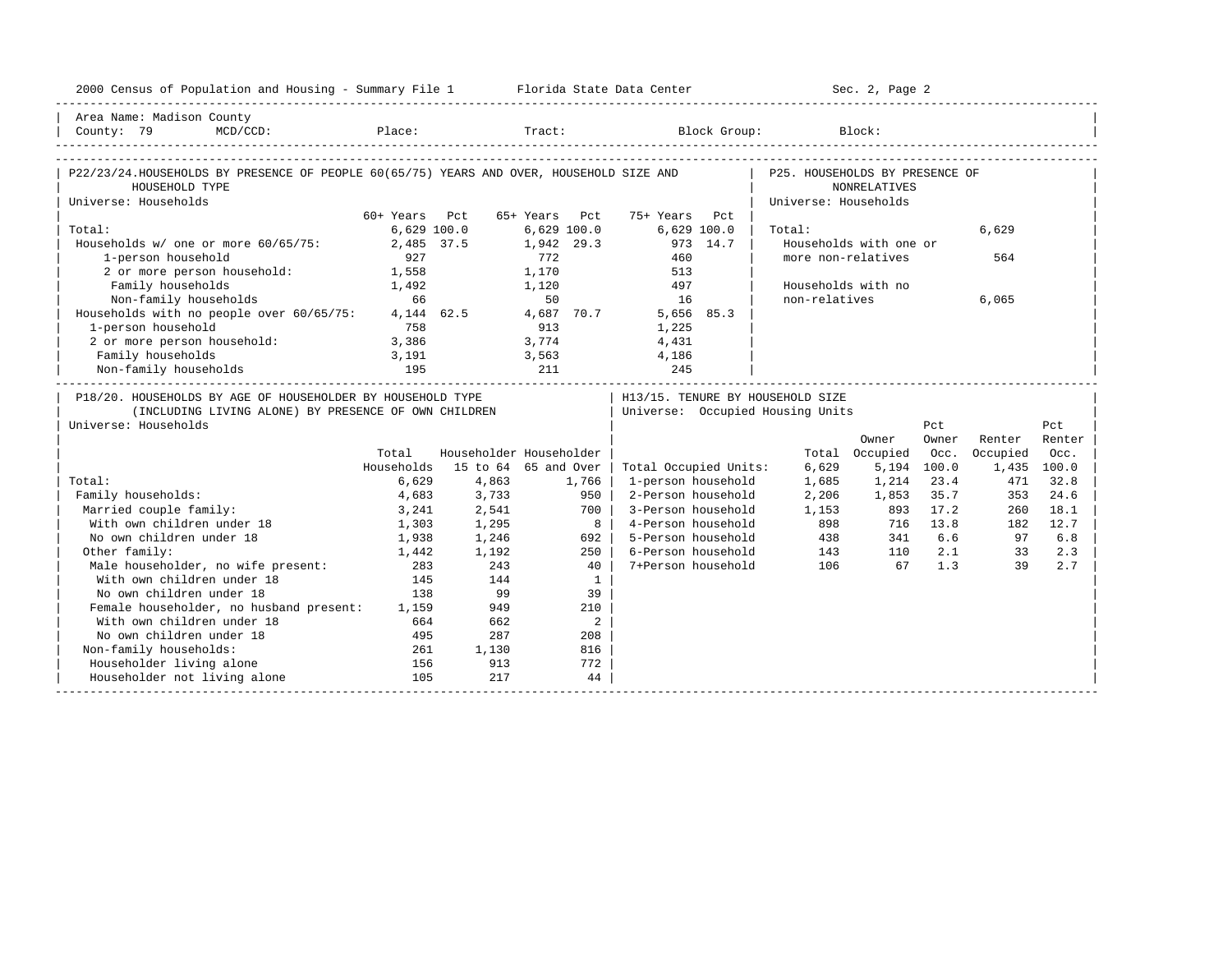| 2000 Census of Population and Housing - Summary File 1                       |             |                  |                             |            | Florida State Data Center                             |       |                                                         |                 | Sec. 2, Page 3                       |                         |                         |
|------------------------------------------------------------------------------|-------------|------------------|-----------------------------|------------|-------------------------------------------------------|-------|---------------------------------------------------------|-----------------|--------------------------------------|-------------------------|-------------------------|
| Area Name: Madison County                                                    |             |                  |                             |            |                                                       |       |                                                         |                 |                                      |                         |                         |
| County: 79                                                                   | $MCD/CCD$ : |                  | Place:                      |            | Tract:                                                |       | Block Group:                                            | Block:          |                                      |                         |                         |
|                                                                              |             |                  |                             |            |                                                       |       |                                                         |                 |                                      |                         |                         |
| P29. RELATIONSHIP BY AGE FOR THE POPULATION UNDER 18 YEARS                   |             |                  |                             |            |                                                       |       |                                                         |                 |                                      |                         |                         |
| Universe: Population under 18 years                                          |             |                  |                             |            |                                                       |       |                                                         |                 |                                      |                         |                         |
|                                                                              |             |                  |                             |            | ---------------In Households-----------------         |       |                                                         |                 | -----------Group Quarters----------- |                         |                         |
|                                                                              |             |                  |                             |            | -----Related Child-----                               |       |                                                         |                 |                                      |                         |                         |
|                                                                              |             | Pop. in          | Householder                 |            | Other                                                 |       |                                                         |                 | Institution-                         | Noninstitution-         |                         |
|                                                                              |             | Total Households | or Spouse<br>$\overline{4}$ | Own Child  | Relatives                                             |       | Nonrelatives                                            | Total           | alized Pop.                          | alized Pop.             |                         |
| Under 18:                                                                    | 4,736       | 4,575            |                             | 3,819      | 655                                                   |       | 97                                                      | 161<br>$\Omega$ | 161<br>$\mathbf 0$                   |                         | $\Omega$                |
| Under 3                                                                      | 650         | 650              |                             | 503        | 141                                                   |       | 6                                                       | $\Omega$        |                                      |                         | $\mathbf 0$             |
| 3 and 4 years                                                                | 424<br>185  | 424<br>185       |                             | 361<br>149 | 50<br>33                                              |       | 13<br>3                                                 | $\Omega$        | $\mathbf 0$<br>$\Omega$              |                         | $\Omega$<br>$\mathbf 0$ |
| 5 years<br>6 to 11 years                                                     | 1,602       | 1,595            |                             | 1,338      | 222                                                   |       | 35                                                      | 7               | $7\phantom{.0}$                      |                         | $\Omega$                |
| 12 and 13 years                                                              | 587         | 554              |                             | 492        | 56                                                    |       | 6                                                       | 33              | 33                                   |                         | $\Omega$                |
| 14 years                                                                     | 308         | 290              |                             | 242        | 39                                                    |       | 9                                                       | 18              | 18                                   |                         | $\mathbf 0$             |
| 15 to 17 years                                                               | 976         | 873              |                             | 734        | 114                                                   |       | 25                                                      | 103             | 103                                  |                         | $\Omega$                |
|                                                                              |             |                  |                             |            |                                                       |       |                                                         |                 |                                      |                         |                         |
| % Under 3                                                                    | 13.7%       | 14.2%            |                             | 13.2%      | 21.5%                                                 |       | 6.2%                                                    | .0%             | $.0\%$                               |                         | .0%                     |
| % 3 and 4 years                                                              | 9.0%        | 9.3%             |                             | 9.5%       | 7.6%                                                  |       | 13.4%                                                   | .0%             | .0%                                  |                         | .0%                     |
| % 5 years                                                                    | 3.9%        | 4.0%             |                             | 3.9%       | 5.0%                                                  |       | 3.1%                                                    | .0%             | .0%                                  |                         | .0%                     |
| % 6 to 11 years                                                              | 33.9%       | 34.9%            |                             | 35.0%      | 33.9%                                                 |       | 36.1%                                                   | 4.3%            | 4.3%                                 |                         | .0%                     |
| % 12 and 13 years                                                            | 12.4%       | 12.1%            |                             | 12.9%      | 8.5%                                                  |       | 6.2%                                                    | 20.5%           | 20.5%                                |                         | .0%                     |
| % 14 years                                                                   | 6.5%        | 6.3%             |                             | 6.3%       | 6.0%                                                  |       | 9.3%                                                    | 11.2%           | 11.2%                                |                         | .0%                     |
| % 15 to 17 years                                                             | 20.6%       | 19.1%            |                             | 19.2%      | 17.4%                                                 |       | 25.8%                                                   | 64.0%           | 64.0%                                |                         | .0%                     |
| H17. TENURE BY HOUSEHOLD TYPE (INCLUDING LIVING ALONE) BY AGE OF HOUSEHOLDER |             |                  |                             |            |                                                       |       |                                                         |                 |                                      |                         |                         |
| Universe: Occupied Housing Units                                             |             |                  |                             |            |                                                       |       |                                                         |                 |                                      |                         |                         |
|                                                                              |             |                  |                             |            | Total Owner ----------- Owner Occupied -------------- |       | Total Renter ------------- Renter Occupied ------------ |                 |                                      |                         |                         |
|                                                                              |             | Occupied         |                             |            | Householder Householder Householder Pct               |       | Occupied                                                |                 | Householder Householder Householder  |                         | Pct.                    |
|                                                                              |             | Units            | 15 to 34                    | 35 to 64   | $65+$                                                 | $65+$ | Units                                                   | 15 to 34        | 35 to 64                             | $65+$                   | $65+$                   |
| Family households:                                                           |             | 3,828            | 573                         | 2,370      | 885                                                   | 23.1  | 855                                                     | 368             | 422                                  | 65                      | 7.6                     |
| Married-couple family:                                                       |             | 2,866            | 402                         | 1,798      | 666                                                   | 23.2  | 375                                                     | 118             | 223                                  | 34                      | 9.1                     |
| Other family:                                                                |             | 962              | 171                         | 572        | 219                                                   | 22.8  | 480                                                     | 250             | 199                                  | 31                      | 6.5                     |
| Male householder, no wife                                                    |             | 213              | 40                          | 138        | 35                                                    | 16.4  | 70                                                      | 30              | 35                                   | -5                      | 7.1                     |
| Female hsehldr, no husband                                                   |             | 749              | 131                         | 434        | 184                                                   | 24.6  | 410                                                     | 220             | 164                                  | 26                      | 6.3                     |
| Nonfamily households:                                                        |             | 1,366            | 113                         | 586        | 667                                                   | 48.8  | 580                                                     | 154             | 277                                  | 149                     | 25.7                    |
| Male householder:                                                            |             | 576              | 82                          | 328        | 166                                                   | 28.8  | 305                                                     | 91              | 157                                  | 57                      | 18.7                    |
| Living alone                                                                 |             | 484              | 68                          | 268        | 148                                                   | 30.6  | 241                                                     | 58              | 129                                  | 54                      | 22.4                    |
| Not living alone                                                             |             | 92               | 14                          | 60         | 18                                                    | 19.6  | 64                                                      | 33              | 28                                   | $\overline{\mathbf{3}}$ | 4.7                     |
| Female householder:                                                          |             | 790              | 31                          | 258        | 501                                                   | 63.4  | 275                                                     | 63              | 120                                  | 92                      | 33.5                    |
| Living alone                                                                 |             | 730              | 22                          | 227        | 481                                                   | 65.9  | 230                                                     | 40              | 101                                  | 89                      | 38.7                    |
| Not living alone                                                             |             | 60               | 9                           | 31         | 20                                                    | 33.3  | 45                                                      | 23              | 19                                   | $\overline{3}$          | 6.7                     |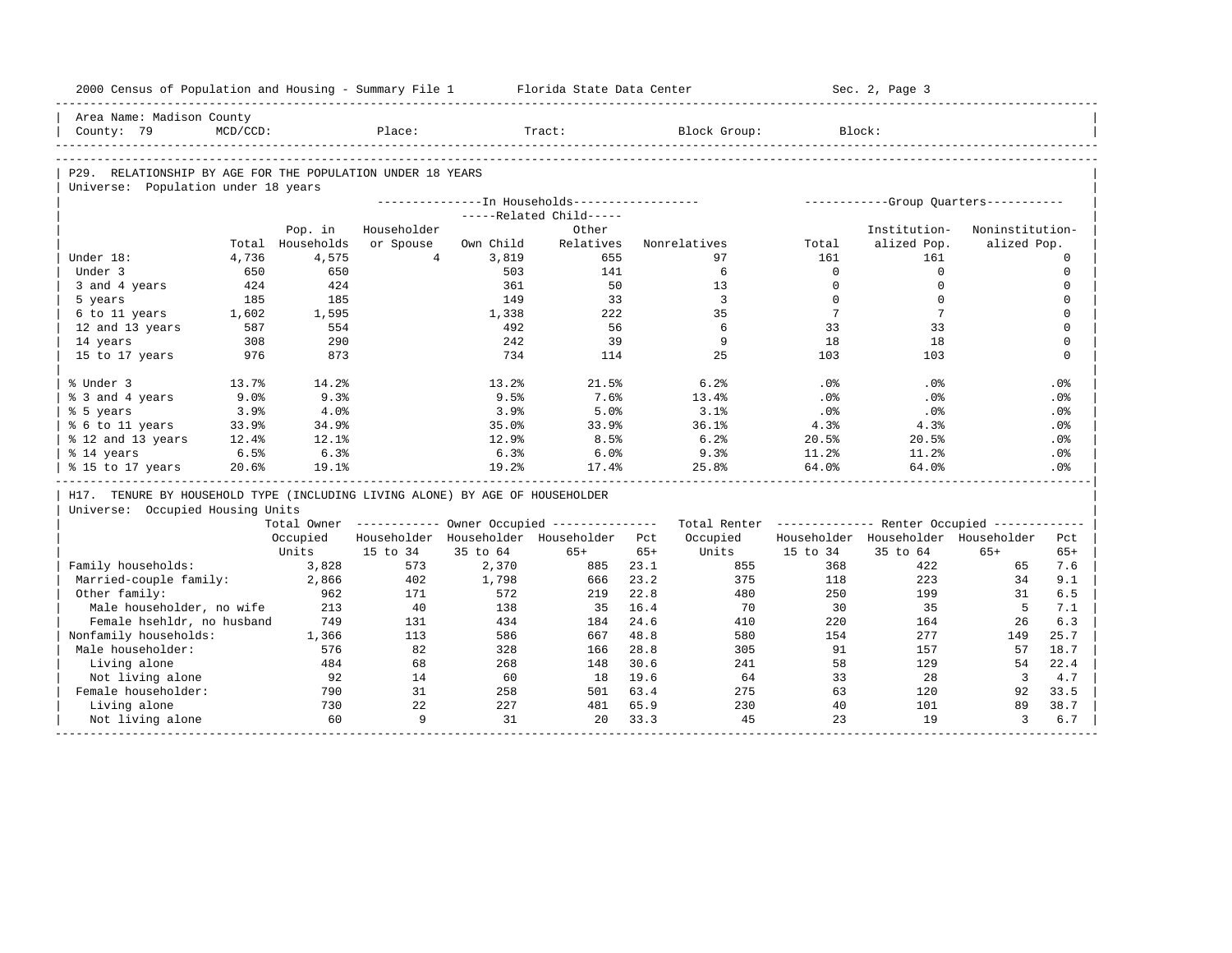| 2000<br>ensus! | and<br>Population | ---<br>Summa:<br>$-$<br>Housing | lorida<br>Data<br>otatt<br>Cente. | ، م ج<br>Page<br>$3-1$ |  |
|----------------|-------------------|---------------------------------|-----------------------------------|------------------------|--|
|                |                   |                                 |                                   |                        |  |

| Area Name: Manatee County                               |        |             |                                                   |      |         |            |                                                         |                         |                         |                            |                 |           |
|---------------------------------------------------------|--------|-------------|---------------------------------------------------|------|---------|------------|---------------------------------------------------------|-------------------------|-------------------------|----------------------------|-----------------|-----------|
| County: 81                                              |        | $MCD/CCD$ : |                                                   |      | Place:  |            | Block Group:<br>Tract:                                  |                         | Block:                  |                            |                 |           |
|                                                         |        |             |                                                   |      |         |            |                                                         |                         |                         |                            |                 |           |
|                                                         |        |             |                                                   |      |         |            |                                                         |                         |                         |                            |                 |           |
|                                                         |        |             | P14. SEX BY AGE FOR THE POPULATION UNDER 20 YEARS |      |         |            | P38. GROUP OUARTERS POPULATION BY SEX BY AGE BY GO TYPE |                         |                         |                            |                 |           |
| Universe:                                               | Total  | Pct.        | Population Under 20 Years<br>Male                 | Pct. | Female  | Pct.       | Universe: Population in Group Quarters                  | Total                   | Male Pct.               |                            |                 | Pct.      |
| Total                                                   | 59,954 |             | 30,941                                            |      | 29,013  |            | Total                                                   | 6,005                   | 3,525                   |                            | Female<br>2,480 |           |
| <1 year                                                 | 3,042  | 5.1         | 1,575                                             | 5.1  | 1,467   | 5.1        | Under 18 Years:                                         | 987                     |                         | 634 16.4                   | 353             | 18.0      |
| 1 year                                                  | 3,020  | 5.0         | 1,530                                             | 4.9  | 1,490   | 5.1        | Institutionalized Population:                           | 288                     | 233                     | 4.8                        | 55              | 6.6       |
| 2 years                                                 | 2,878  | 4.8         | 1,433                                             | 4.6  | 1,445   | 5.0        | Correctional Institutions                               | $\overline{7}$          | $\overline{7}$          | $\cdot$ 1                  | $\Omega$        | $\cdot$ 2 |
| 3 years                                                 | 2,954  | 4.9         | 1,515                                             | 4.9  | 1,439   | 5.0        | Nursing Homes                                           | $\overline{0}$          | $\Omega$                | $\overline{\phantom{0}}$ . | $\mathbf{0}$    | $\cdot$ 0 |
| 4 years                                                 | 3,008  | 5.0         | 1,519                                             | 4.9  | 1,489   | 5.1        | Other Institutions                                      | 281                     | 226                     | 4.7                        | 55              | 6.4       |
| 5 years                                                 | 2,965  | 4.9         | 1,494                                             | 4.8  | 1,471   | 5.1        | Non-Institutional Population:                           | 699                     |                         | 401 11.6                   | 298             | 11.4      |
| 6 years                                                 | 2,995  | 5.0         | 1,546                                             | 5.0  | 1,449   | 5.0        | College Dormitories                                     | $\overline{\mathbf{3}}$ | $\overline{\mathbf{3}}$ | $\cdot$ 0                  | $\mathbf 0$     | $\cdot$ 1 |
| 7 years                                                 | 3,100  | 5.2         | 1,572                                             | 5.1  | 1,528   | 5.3        | Military Quarters                                       | $\overline{0}$          | $\mathbf 0$             | $\cdot$ 0                  | $\mathbf 0$     | .0        |
| 8 years                                                 | 3,171  | 5.3         | 1,671                                             | 5.4  | 1,500   | 5.2        | Other Noninstitutional GO                               | 696                     |                         | 398 11.6                   | 298             | 11.3      |
| 9 years                                                 | 3,180  | 5.3         | 1,604                                             | 5.2  | 1,576   | 5.1        | 18 to 64 Years:                                         | 2,999                   | 2,361                   | 49.9                       | 638             | 67.0      |
| 10 years                                                | 3,337  | 5.6         | 1,734                                             | 5.6  | 1,603   | 5.1        | Institutionalized Population:                           | 1,426                   | 1,217                   | 23.7                       | 209             | 34.5      |
| 11 years                                                | 3,191  | 5.3         | 1,685                                             | 5.4  | 1,506   | 5.0        | Correctional Institutions                               | 1,262                   | 1,126                   | 21.0                       | 136             | 31.9      |
| 12 years                                                | 3,136  | 5.2         | 1,585                                             | 5.1  | 1,551   | 5.0        | Nursing Homes                                           | 126                     | 64                      | 2.1                        | 62              | 1.8       |
| 13 years                                                | 2,975  | 5.0         | 1,535                                             | 5.0  | 1,440   | 5.1        | Other Institutions                                      | 38                      | 27                      | .6                         | 11              | .8        |
| 14 years                                                | 2,986  | 5.0         | 1,536                                             | 5.0  | 1,450   | 5.1        | Non-Institutional Population:                           | 1,573                   | 1, 144 26.2             |                            | 429             | 32.5      |
| 15 years                                                | 2,958  | 4.9         | 1,538                                             | 5.0  | 1,420   | 5.0        | College Dormitories                                     | 22                      | 9                       | .4                         | 13              | $\cdot$ 3 |
| 16 years                                                | 2,915  | 4.9         | 1,523                                             | 4.9  | 1,392   | 5.3        | Military Ouarters                                       | $\overline{3}$          | 2                       | $\cdot$ 0                  | <sup>1</sup>    | $\cdot$ 1 |
| 17 years                                                | 2,836  | 4.7         | 1,503                                             | 4.9  | 1,333   | 5.2        | Other Noninstitutional GO                               | 1,548                   | 1,133                   | 25.8                       | 415             | 32.1      |
| 18 years                                                | 2,740  | 4.6         | 1,476                                             | 4.8  | 1,264   | 5.1        | 65 Years and Over:                                      | 2,019                   | 530                     | 33.6                       | 1,489           | 15.0      |
| 19 years                                                | 2,567  | 4.3         | 1,367                                             | 4.4  | 1,200   | 5.1        | Institutionalized Population:                           | 1,965                   | 502                     | 32.7                       | 1,463           | 14.2      |
|                                                         |        |             |                                                   |      |         |            | Correctional Institutions                               | 5                       | 5                       | $\cdot$ 1                  | $\Omega$        | $\cdot$ 1 |
|                                                         |        |             |                                                   |      |         |            | Nursing Homes                                           | 1,955                   | 494                     | 32.6                       | 1,461 14.0      |           |
| P36. OWN CHILDREN UNDER 18 YEARS BY FAMILY TYPE AND AGE |        |             |                                                   |      |         |            | Other Institutions                                      | 5                       | $\overline{\mathbf{3}}$ | $\cdot$ 1                  | 2               | $\cdot$ 1 |
|                                                         |        |             | Universe: Own Children Under 18 Years             |      |         |            | Non-Institutional Population:                           | 54                      | 2.8                     | .9                         | 26              | .8        |
|                                                         |        |             |                                                   |      |         |            | College Dormitories                                     | $\overline{2}$          | $\bigcirc$              | .0                         | $\overline{2}$  | $\cdot$ 0 |
|                                                         |        |             | In Married                                        |      | Male HH | Female HH  | Military Quarters                                       | $\bigcirc$              | $\overline{0}$          | .0                         | $\overline{0}$  | $\cdot$ 0 |
|                                                         |        |             | Couple                                            |      | No Wife | No Husband | Other Noninstitutional GQ                               | 52                      | 28                      | .9                         | 2.4             | .8        |
|                                                         |        |             | Total Families                                    |      | Present | Present    |                                                         |                         |                         |                            |                 |           |
| Total < 18 Years:                                       |        | 47,349      | 33,136                                            |      | 3,244   | 10,969     |                                                         |                         |                         |                            |                 |           |
| Under 3 Years                                           |        | 7,422       | 5,449                                             |      | 579     | 1,394      |                                                         |                         |                         |                            |                 |           |
| 3 and 4 Years                                           |        | 5,158       | 3,666                                             |      | 348     | 1,144      |                                                         |                         |                         |                            |                 |           |
| 5 Years                                                 |        | 2,565       | 1,799                                             |      | 175     | 591        |                                                         |                         |                         |                            |                 |           |
| 6 to 11 Years                                           |        | 16,806      | 11,642                                            |      | 1,088   | 4,076      |                                                         |                         |                         |                            |                 |           |
| 12 to 17 Years                                          |        | 15,398      | 10,580                                            |      | 1,054   | 3,764      |                                                         |                         |                         |                            |                 |           |
|                                                         |        |             |                                                   |      |         |            |                                                         |                         |                         |                            |                 |           |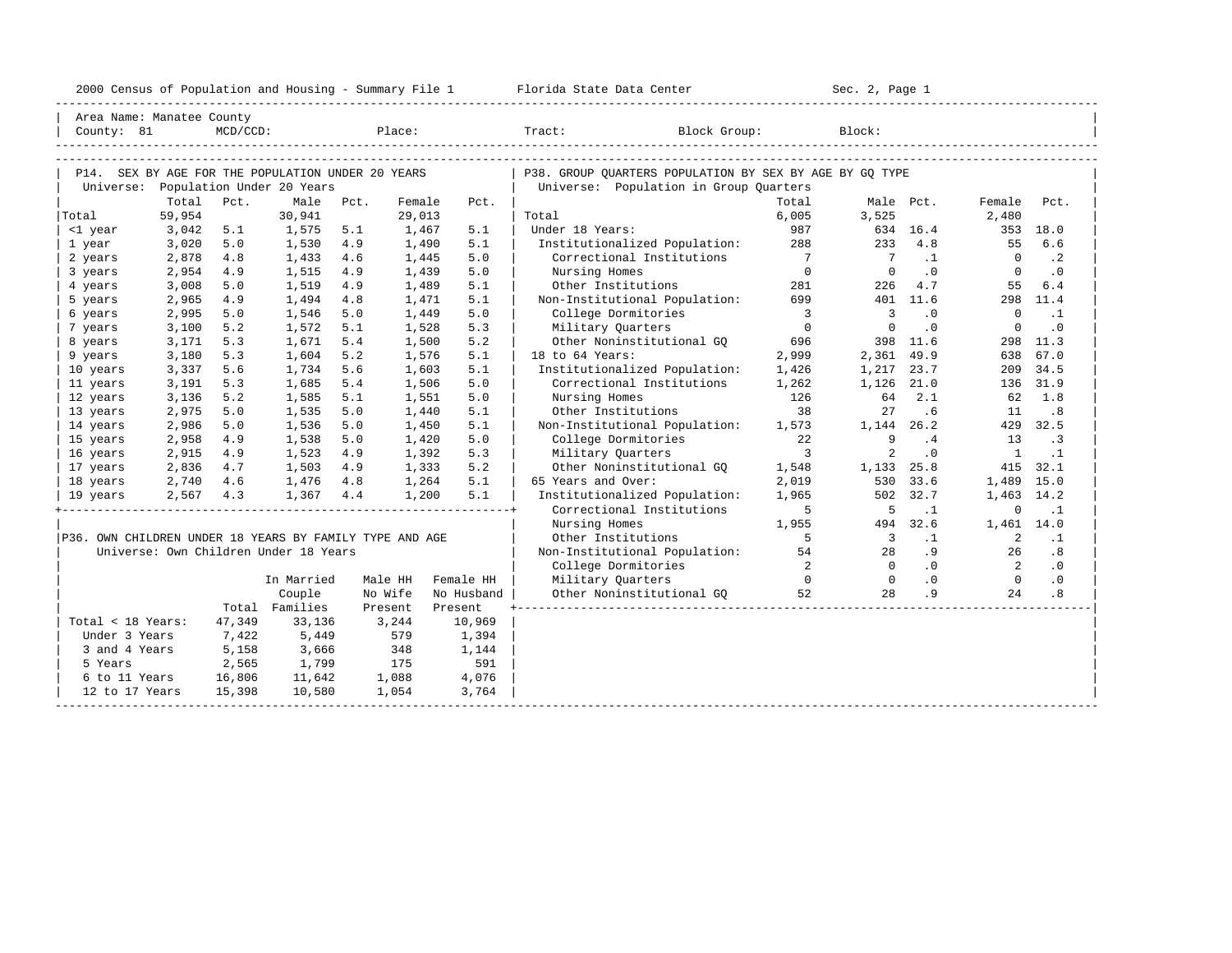| 2000 Census of Population and Housing - Summary File 1 Florida State Data Center                                                                                                                                                                                                                                                                                             |               |        |                         |                                    |                                | Sec. 2, Page 2         |                             |              |        |
|------------------------------------------------------------------------------------------------------------------------------------------------------------------------------------------------------------------------------------------------------------------------------------------------------------------------------------------------------------------------------|---------------|--------|-------------------------|------------------------------------|--------------------------------|------------------------|-----------------------------|--------------|--------|
| Area Name: Manatee County                                                                                                                                                                                                                                                                                                                                                    |               |        |                         |                                    |                                |                        |                             |              |        |
| $\small \texttt{County: 81} \normalsize \begin{picture}(1,0) \put(0,0) {\line(1,0){150}} \put(1,0) {\line(0,1){150}} \put(0,0) {\line(0,1){150}} \put(0,0) {\line(0,1){150}} \put(0,0) {\line(0,1){150}} \put(0,0) {\line(0,1){150}} \put(0,0) {\line(0,1){150}} \put(0,0) {\line(0,1){150}} \put(0,0) {\line(0,1){150}} \put(0,0) {\line(0,1){150}} \put(0,0) {\line(0,1){$ |               |        |                         |                                    |                                |                        |                             |              |        |
|                                                                                                                                                                                                                                                                                                                                                                              |               |        |                         |                                    |                                |                        |                             |              |        |
| P22/23/24.HOUSEHOLDS BY PRESENCE OF PEOPLE 60(65/75) YEARS AND OVER, HOUSEHOLD SIZE AND                                                                                                                                                                                                                                                                                      |               |        |                         |                                    | P25. HOUSEHOLDS BY PRESENCE OF |                        |                             |              |        |
| HOUSEHOLD TYPE                                                                                                                                                                                                                                                                                                                                                               |               |        |                         |                                    |                                | <b>NONRELATIVES</b>    |                             |              |        |
| Universe: Households                                                                                                                                                                                                                                                                                                                                                         | 60+ Years Pct |        | 65+ Years Pct           | 75+ Years Pct                      | Universe: Households           |                        |                             |              |        |
| Total:                                                                                                                                                                                                                                                                                                                                                                       | 112,460 100.0 |        | 112,460 100.0           | 112,460 100.0                      | Total:                         |                        |                             | 112,460      |        |
| Households w/ one or more 60/65/75: 52,771 46.9                                                                                                                                                                                                                                                                                                                              |               |        | 44,478 39.6             | 23,981 21.3                        |                                | Households with one or |                             |              |        |
| 1-person household                                                                                                                                                                                                                                                                                                                                                           | 19,194        |        | 16,922                  | 10,556                             |                                | more non-relatives     |                             | 11,294       |        |
| 2 or more person household: 33,577                                                                                                                                                                                                                                                                                                                                           |               |        | 27,556                  | 13,425                             |                                |                        |                             |              |        |
| Family households                                                                                                                                                                                                                                                                                                                                                            | 31,873        |        | 26,249                  | 12,809                             |                                | Households with no     |                             |              |        |
| Non-family households                                                                                                                                                                                                                                                                                                                                                        | 1,704         |        | 1,307                   | 616                                | non-relatives                  |                        |                             | 101,166      |        |
| Households with no people over $60/65/75$ : 59,689 53.1                                                                                                                                                                                                                                                                                                                      |               |        |                         | $1,307$<br>67,982 60.4 88,479 78.7 |                                |                        |                             |              |        |
| 1-person household                                                                                                                                                                                                                                                                                                                                                           | 12,759        |        | 15,031                  | 21,397                             |                                |                        |                             |              |        |
| 2 or more person household:                                                                                                                                                                                                                                                                                                                                                  | 46,930        |        | 52,951                  | 67,082                             |                                |                        |                             |              |        |
| Family households                                                                                                                                                                                                                                                                                                                                                            | 41,853        |        | 47,477                  | 60,917                             |                                |                        |                             |              |        |
| 5,077<br>Non-family households                                                                                                                                                                                                                                                                                                                                               |               |        | 5,474 6,165             |                                    |                                |                        |                             |              |        |
| P18/20. HOUSEHOLDS BY AGE OF HOUSEHOLDER BY HOUSEHOLD TYPE                                                                                                                                                                                                                                                                                                                   |               |        |                         | H13/15. TENURE BY HOUSEHOLD SIZE   |                                |                        |                             |              |        |
| (INCLUDING LIVING ALONE) BY PRESENCE OF OWN CHILDREN                                                                                                                                                                                                                                                                                                                         |               |        |                         | Universe: Occupied Housing Units   |                                |                        |                             |              |        |
| Universe: Households                                                                                                                                                                                                                                                                                                                                                         |               |        |                         |                                    |                                |                        | Pct                         |              | Pct    |
|                                                                                                                                                                                                                                                                                                                                                                              |               |        |                         |                                    |                                | Owner                  | Owner                       | Renter       | Renter |
|                                                                                                                                                                                                                                                                                                                                                                              | Total         |        | Householder Householder |                                    |                                | Total Occupied         | Occ.                        | Occupied     | Occ.   |
|                                                                                                                                                                                                                                                                                                                                                                              | Households    |        | 15 to 64 65 and Over    | Total Occupied Units: 112,460      |                                | 82,947                 | 100.0                       | 29,513 100.0 |        |
| Total:                                                                                                                                                                                                                                                                                                                                                                       | 112,460       | 70,781 | 41,679                  | 1-person household                 | 31,953                         | 21,592                 | 26.0                        | 10,361       | 35.1   |
| Family households:                                                                                                                                                                                                                                                                                                                                                           | 73,726        | 50,071 | 23,655                  | 2-Person household                 | 47,717                         | 38,979                 | 47.0                        | 8,738        | 29.6   |
| Married couple family:                                                                                                                                                                                                                                                                                                                                                       | 59,296        | 37,825 | 21,471                  | 3-Person household                 | 14,026                         | 9,610                  | 11.6                        | 4,416        | 15.0   |
| With own children under 18                                                                                                                                                                                                                                                                                                                                                   | 17,626        | 17,542 | 84                      | 4-Person household                 | 10,867                         | 7,751                  | 9.3                         | 3,116        | 10.6   |
| No own children under 18                                                                                                                                                                                                                                                                                                                                                     | 41,670        | 20,283 | $21,387$                | 5-Person household                 | 4,844                          | 3,198 3.9              |                             | 1,646        | 5.6    |
| Other family:                                                                                                                                                                                                                                                                                                                                                                | 14,430        | 12,246 | 2,184                   | 6-Person household                 | 1,780                          | 1,132                  | 1.4                         | 648          | 2.2    |
| Male householder, no wife present:                                                                                                                                                                                                                                                                                                                                           | 3,862         | 3,466  | 396                     | 7+Person household                 | 1,273                          | 685                    | $\overline{\phantom{0}}$ .8 | 588          | 2.0    |
| With own children under 18                                                                                                                                                                                                                                                                                                                                                   | 2,055         | 2,044  | 11                      |                                    |                                |                        |                             |              |        |
| No own children under 18                                                                                                                                                                                                                                                                                                                                                     | 1,807         | 1,422  | 385                     |                                    |                                |                        |                             |              |        |
| Female householder, no husband present: 10,568                                                                                                                                                                                                                                                                                                                               |               | 8,780  | 1,788                   |                                    |                                |                        |                             |              |        |
| With own children under 18                                                                                                                                                                                                                                                                                                                                                   | 6,155         | 6,146  | 9                       |                                    |                                |                        |                             |              |        |
| No own children under 18<br>4,413                                                                                                                                                                                                                                                                                                                                            |               | 2,634  | 1,779                   |                                    |                                |                        |                             |              |        |
| Non-family households:                                                                                                                                                                                                                                                                                                                                                       | 6,781         | 20,710 | 18,024                  |                                    |                                |                        |                             |              |        |
| Householder living alone                                                                                                                                                                                                                                                                                                                                                     | 4,025         | 15,031 | 16,922                  |                                    |                                |                        |                             |              |        |
| Householder not living alone                                                                                                                                                                                                                                                                                                                                                 | 2,756         | 5,679  | 1,102                   |                                    |                                |                        |                             |              |        |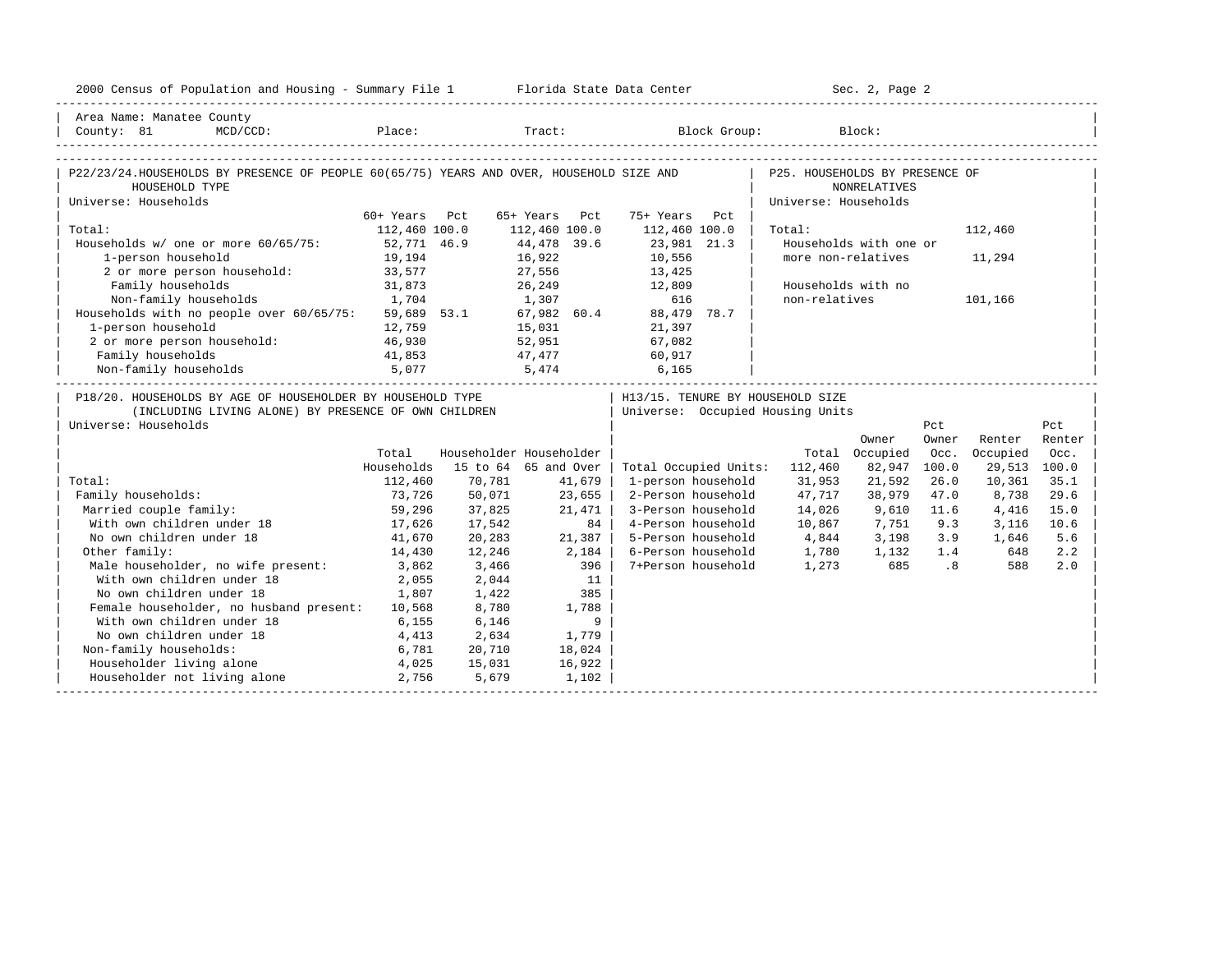| 2000 Census of Population and Housing - Summary File 1 Florida State Data Center |                |                  |                                         |                |                         |       |                                                                                                               |           | Sec. 2, Page 3                          |                 |          |
|----------------------------------------------------------------------------------|----------------|------------------|-----------------------------------------|----------------|-------------------------|-------|---------------------------------------------------------------------------------------------------------------|-----------|-----------------------------------------|-----------------|----------|
| Area Name: Manatee County                                                        |                |                  |                                         |                |                         |       |                                                                                                               |           |                                         |                 |          |
| County: 81                                                                       | $MCD/CCD$ :    |                  | Place:                                  |                | Tract:                  |       | Block Group:                                                                                                  |           | Block:                                  |                 |          |
|                                                                                  |                |                  |                                         |                |                         |       |                                                                                                               |           |                                         |                 |          |
| P29. RELATIONSHIP BY AGE FOR THE POPULATION UNDER 18 YEARS                       |                |                  |                                         |                |                         |       |                                                                                                               |           |                                         |                 |          |
| Universe: Population under 18 years                                              |                |                  |                                         |                |                         |       |                                                                                                               |           |                                         |                 |          |
|                                                                                  |                |                  |                                         |                |                         |       |                                                                                                               |           |                                         |                 |          |
|                                                                                  |                |                  |                                         |                | -----Related Child----- |       |                                                                                                               |           |                                         |                 |          |
|                                                                                  |                | Pop. in          | Householder                             |                | Other                   |       |                                                                                                               |           | Institution-                            | Noninstitution- |          |
|                                                                                  |                | Total Households | or Spouse                               | Own Child      | Relatives               |       | Nonrelatives                                                                                                  | Total     | alized Pop.                             | alized Pop.     |          |
| Under 18:                                                                        | 54,647         | 53,660           | 79                                      | 47,349         | 4,846                   |       | 1,386                                                                                                         | 987       | 288                                     |                 | 699      |
| Under 3                                                                          | 8,940          | 8,784            |                                         | 7,422          | 1,170                   |       | 192                                                                                                           | 156       | $7^{\circ}$                             |                 | 149      |
| 3 and 4 years                                                                    | 5,962          | 5,885            |                                         | 5,158          | 587<br>285              |       | 140<br>67                                                                                                     | 77        | $\overline{4}$<br>2                     |                 | 73       |
| 5 years                                                                          | 2,965          | 2,917            |                                         | 2,565          |                         |       |                                                                                                               | 48        |                                         |                 | 46       |
| 6 to 11 years                                                                    | 18,974         | 18,711           |                                         | 16,806         | 1,462                   |       | 443                                                                                                           | 263<br>90 | 54<br>36                                |                 | 209      |
| 12 and 13 years                                                                  | 6,111          | 6,021            |                                         | 5,435          | 458                     |       | 128<br>84                                                                                                     | 69        | 31                                      |                 | 54<br>38 |
| 14 years                                                                         | 2,986<br>8,630 | 2,917            |                                         | 2,649<br>7,314 | 184<br>700              |       | 332                                                                                                           | 284       | 154                                     |                 | 130      |
| 15 to 17 years                                                                   |                | 8,346            |                                         |                |                         |       |                                                                                                               |           |                                         |                 |          |
| % Under 3                                                                        | 16.4%          | 16.4%            |                                         | 15.7%          | 24.1%                   |       | 13.9%                                                                                                         | 15.8%     | 2.4%                                    |                 | 21.3%    |
| % 3 and 4 years                                                                  | 10.9%          | 11.0%            |                                         | 10.9%          | 12.1%                   |       | 10.1%                                                                                                         | 7.8%      | 1.4%                                    |                 | 10.4%    |
| % 5 years                                                                        | 5.4%           | 5.4%             |                                         | 5.4%           | 5.9%                    |       | 4.8%                                                                                                          | 4.9%      | .7%                                     |                 | 6.6%     |
| % 6 to 11 years                                                                  | 34.8%          | 34.9%            |                                         | 35.5%          | 30.2%                   |       | 32.0%                                                                                                         | 26.6%     | 18.8%                                   |                 | 29.9%    |
| % 12 and 13 years                                                                | 11.2%          | 11.2%            |                                         | 11.5%          | 9.5%                    |       | 9.2%                                                                                                          | 9.1%      | 12.5%                                   |                 | 7.7%     |
| % 14 years                                                                       | 5.5%           | 5.4%             |                                         | 5.6%           | 3.8%                    |       | 6.1%                                                                                                          | 7.0%      | $10.8\%$                                |                 | 5.4%     |
| % 15 to 17 years                                                                 | 15.8%          | 15.6%            |                                         | 15.4%          | 14.4%                   |       | 24.0%                                                                                                         | 28.8%     | 53.5%                                   |                 | 18.6%    |
| H17. TENURE BY HOUSEHOLD TYPE (INCLUDING LIVING ALONE) BY AGE OF HOUSEHOLDER     |                |                  |                                         |                |                         |       |                                                                                                               |           |                                         |                 |          |
| Universe: Occupied Housing Units                                                 |                |                  |                                         |                |                         |       |                                                                                                               |           |                                         |                 |          |
|                                                                                  |                |                  |                                         |                |                         |       | Total Owner ----------- Owner Occupied -------------- Total Renter ------------- Renter Occupied ------------ |           |                                         |                 |          |
|                                                                                  |                | Occupied         | Householder Householder Householder Pct |                |                         |       | Occupied                                                                                                      |           | Householder Householder Householder Pct |                 |          |
|                                                                                  |                | Units            | 15 to 34                                | 35 to 64       | $65+$                   | $65+$ | Units                                                                                                         | 15 to 34  | 35 to 64                                | $65+$           | $65+$    |
| Family households:                                                               |                | 57,721           | 5,317                                   | 30,437         | 21,967 38.1             |       | 16,005                                                                                                        | 6,429     | 7,888                                   | 1,688           | 10.5     |
| Married-couple family:                                                           |                | 50,163           | 4,283                                   | 25,766         | 20,114                  | 40.1  | 9,133                                                                                                         | 3,256     | 4,520                                   | 1,357           | 14.9     |
| Other family:                                                                    |                | 7,558            | 1,034                                   | 4,671          | 1,853                   | 24.5  | 6,872                                                                                                         | 3,173     | 3,368                                   | 331             | 4.8      |
| Male householder, no wife                                                        |                | 2,013            | 391                                     | 1,280          | 342                     | 17.0  | 1,849                                                                                                         | 899       | 896                                     | 54              | 2.9      |
| Female hsehldr, no husband                                                       |                | 5,545            | 643                                     | 3,391          | 1,511                   | 27.2  | 5,023                                                                                                         | 2,274     | 2,472                                   | 277             | 5.5      |
| Nonfamily households:                                                            |                | 25,226           | 1,337                                   | 9,415          | 14,474                  | 57.4  | 13,508                                                                                                        | 4,054     | 5,904                                   | 3,550           | 26.3     |
| Male householder:                                                                |                | 9,260            | 862                                     | 4,416          | 3,982                   | 43.0  | 6,855                                                                                                         | 2,475     | 3,424                                   | 956             | 13.9     |
| Living alone                                                                     |                | 7,204            | 512                                     | 3,254          | 3,438                   | 47.7  | 4,886                                                                                                         | 1,411     | 2,601                                   | 874             | 17.9     |
| Not living alone                                                                 |                | 2,056            | 350                                     | 1,162          | 544                     | 26.5  | 1,969                                                                                                         | 1,064     | 823                                     | 82              | 4.2      |
| Female householder:                                                              |                | 15,966           | 475                                     | 4,999          | 10,492                  | 65.7  | 6,653                                                                                                         | 1,579     | 2,480                                   | 2,594           | 39.0     |
| Living alone                                                                     |                | 14,388           | 273                                     | 4,030          | 10,085                  | 70.1  | 5,475                                                                                                         | 922       | 2,028                                   | 2,525           | 46.1     |
| Not living alone                                                                 |                | 1,578            | 202                                     | 969            | 407                     | 25.8  | 1,178                                                                                                         | 657       | 452                                     | 69              | 5.9      |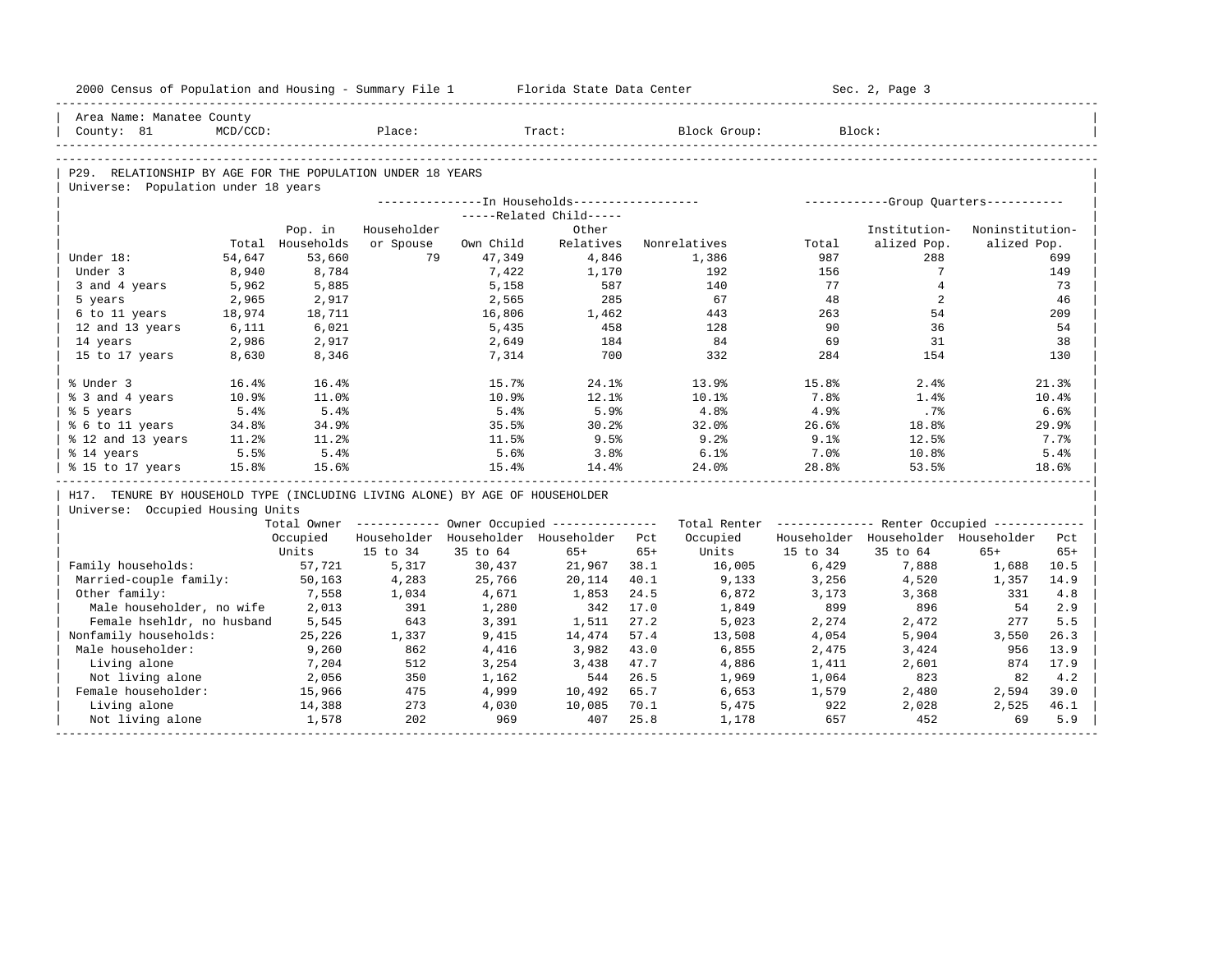|                                                                |        |             |                                       |       |         |            | 2000 Census of Population and Housing - Summary File 1 Florida State Data Center                  | Sec. 2, Page 1          |                            |           |                |           |
|----------------------------------------------------------------|--------|-------------|---------------------------------------|-------|---------|------------|---------------------------------------------------------------------------------------------------|-------------------------|----------------------------|-----------|----------------|-----------|
| Area Name: Marion County                                       |        |             |                                       |       |         |            |                                                                                                   |                         |                            |           |                |           |
| County: 83                                                     |        | $MCD/CCD$ : |                                       |       |         | Place:     | Tract: Tract:<br>Block Group:                                                                     |                         | Block:                     |           |                |           |
|                                                                |        |             |                                       |       |         |            |                                                                                                   |                         |                            |           |                |           |
| P14. SEX BY AGE FOR THE POPULATION UNDER 20 YEARS<br>Universe: |        |             | Population Under 20 Years             |       |         |            | P38. GROUP QUARTERS POPULATION BY SEX BY AGE BY GQ TYPE<br>Universe: Population in Group Quarters |                         |                            |           |                |           |
|                                                                |        | Total Pct.  | Male                                  | Pct.  | Female  | Pct.       |                                                                                                   | Total                   |                            | Male Pct. | Female         | Pct.      |
| Total                                                          | 60,976 |             | 31,383                                |       | 29,593  |            | Total                                                                                             | 6,881                   | 4,154                      |           | 2,727          |           |
| <1 year                                                        | 2,602  | 4.3         | 1,305                                 | 4.2   | 1,297   | 4.4        | Under 18 Years:                                                                                   | 435                     | 353                        | 6.3       | 82             | 8.5       |
| 1 year                                                         | 2,661  | 4.4         | 1,427                                 | 4.5   | 1,234   | 4.2        | Institutionalized Population:                                                                     | 264                     | 226                        | 3.8       | 38             | 5.4       |
| 2 years                                                        | 2,689  | 4.4         | 1,392                                 | 4.4   | 1,297   | 4.4        | Correctional Institutions                                                                         | 43                      | 22                         | .6        | 21             | .5        |
| 3 years                                                        | 2,759  | 4.5         | 1,422                                 | 4.5   | 1,337   | 4.5        | Nursing Homes                                                                                     | $\overline{0}$          | $\overline{0}$             | $\cdot$ 0 | $\overline{0}$ | $\cdot$ 0 |
| 4 years                                                        | 2,777  | 4.6         | 1,420                                 | 4.5   | 1,357   | 4.6        | Other Institutions                                                                                | 221                     | 204                        | 3.2       | 17             | 4.9       |
| 5 years                                                        | 2,928  | 4.8         | 1,489                                 | 4.7   | 1,439   | 4.9        | Non-Institutional Population:                                                                     | 171                     | 127                        | 2.5       | 44             | 3.1       |
| 6 years                                                        | 2,902  | 4.8         | 1,521                                 | 4.8   | 1,381   | 4.7        | College Dormitories                                                                               | $\overline{\mathbf{3}}$ | $\overline{\phantom{0}}^2$ | $\cdot$ 0 | $\overline{1}$ | $\cdot$ 0 |
| 7 years                                                        | 2,985  | 4.9         | 1,559                                 | 5.0   | 1,426   | 4.8        | Military Quarters                                                                                 | $\overline{0}$          | $\circ$                    | $\cdot$ 0 | $\Omega$       | $\cdot$ 0 |
| 8 years                                                        | 3,229  | 5.3         | 1,642                                 | 5.2   | 1,587   | 5.4        | Other Noninstitutional GQ                                                                         | 168                     | 125                        | 2.4       | 43             | 3.0       |
| 9 years                                                        | 3,269  | 5.4         | 1,688                                 | 5.4   | 1,581   | 4.4        | 18 to 64 Years:                                                                                   | 4,489                   | 3,193 65.2                 |           | 1,296          | 76.9      |
| 10 years                                                       | 3,483  | 5.7         | 1,755                                 | 5.6   | 1,728   | 4.2        | Institutionalized Population:                                                                     | 3,804                   | 2,757 55.3                 |           | 1,047          | 66.4      |
| 11 years                                                       | 3,377  | 5.5         | 1,760                                 | 5.6   | 1,617   | 4.4        | Correctional Institutions                                                                         | 3,693                   | 2,687 53.7                 |           | 1,006          | 64.7      |
| 12 years                                                       | 3,299  | 5.4         | 1,720                                 | 5.5   | 1,579   | 4.5        | Nursing Homes                                                                                     | 79                      | 42                         | 1.1       | 37             | 1.0       |
| 13 years                                                       | 3,301  | 5.4         | 1,689                                 | 5.4   | 1,612   | 4.6        | Other Institutions                                                                                | 32                      | 28                         | .5        | $\overline{4}$ | $\cdot$ 7 |
| 14 years                                                       | 3,296  | 5.4         | 1,679                                 | 5.4   | 1,617   | 4.9        | Non-Institutional Population:                                                                     | 685                     |                            | 436 10.0  | 249            | 10.5      |
| 15 years                                                       | 3,336  | 5.5         | 1,734                                 | 5.5   | 1,602   | 4.7        | College Dormitories                                                                               | 228                     | 120                        | 3.3       | 108            | 2.9       |
| 16 years                                                       | 3,315  | 5.4         | 1,694                                 | 5.4   | 1,621   | 4.8        | Military Quarters                                                                                 | $\overline{0}$          | $\overline{0}$             | $\cdot$ 0 | $\overline{0}$ | $\cdot$ 0 |
| 17 years                                                       | 3,217  | 5.3         | 1,698                                 | 5.4   | 1,519   | 5.4        | Other Noninstitutional GO                                                                         | 457                     | 316                        | 6.6       | 141            | 7.6       |
| 18 years                                                       |        |             | 2,938 4.8 1,473 4.7                   |       | 1,465   | 4.4        | 65 Years and Over:                                                                                | 1,957                   | 608                        | 28.4      | 1,349          | 14.6      |
| 19 years                                                       |        |             | 2,613 4.3 1,316 4.2                   |       | 1,297   | 4.2        | Institutionalized Population:                                                                     | 1,576                   | 490                        | 22.9      | 1,086 11.8     |           |
|                                                                |        |             |                                       |       |         |            | Correctional Institutions                                                                         | 44                      | 36                         | .6        | 8              | .9        |
|                                                                |        |             |                                       |       |         |            | Nursing Homes                                                                                     | 1,500                   |                            | 441 21.8  | 1,059          | 10.6      |
| P36. OWN CHILDREN UNDER 18 YEARS BY FAMILY TYPE AND AGE        |        |             |                                       |       |         |            | Other Institutions                                                                                | 32                      | 13                         | .5        | 19             | $\cdot$ 3 |
|                                                                |        |             | Universe: Own Children Under 18 Years |       |         |            | Non-Institutional Population:                                                                     | 381                     | 118                        | 5.5       | 263            | 2.8       |
|                                                                |        |             |                                       |       |         |            | College Dormitories                                                                               | $\overline{0}$          | $\overline{0}$             | $\cdot$ 0 | $\overline{0}$ | $\cdot$ 0 |
|                                                                |        |             | In Married                            |       | Male HH | Female HH  | Military Quarters                                                                                 | $\overline{0}$          | $\overline{0}$             | .0        | $\overline{0}$ | $\cdot$ 0 |
|                                                                |        |             | Couple                                |       | No Wife | No Husband | Other Noninstitutional GQ 381                                                                     |                         | 118                        | 5.5       | 263            | 2.8       |
|                                                                |        |             | Total Families                        |       | Present | Present    |                                                                                                   |                         |                            |           |                |           |
| Total < 18 Years:                                              |        | 48,255      | 33,014                                |       | 3,376   | 11,865     |                                                                                                   |                         |                            |           |                |           |
| Under 3 Years                                                  |        | 6,649       | 4,647                                 |       | 586     | 1,416      |                                                                                                   |                         |                            |           |                |           |
| 3 and 4 Years                                                  |        | 4,753       | 3,282                                 |       | 331     | 1,140      |                                                                                                   |                         |                            |           |                |           |
| 5 Years                                                        |        | 2,518       | 1,750                                 |       | 160     | 608        |                                                                                                   |                         |                            |           |                |           |
| 6 to 11 Years                                                  |        | 17,106      | 11,560                                |       | 1,173   | 4,373      |                                                                                                   |                         |                            |           |                |           |
| 12 to 17 Years                                                 |        | 17,229      | 11,775                                | 1,126 |         | 4,328      |                                                                                                   |                         |                            |           |                |           |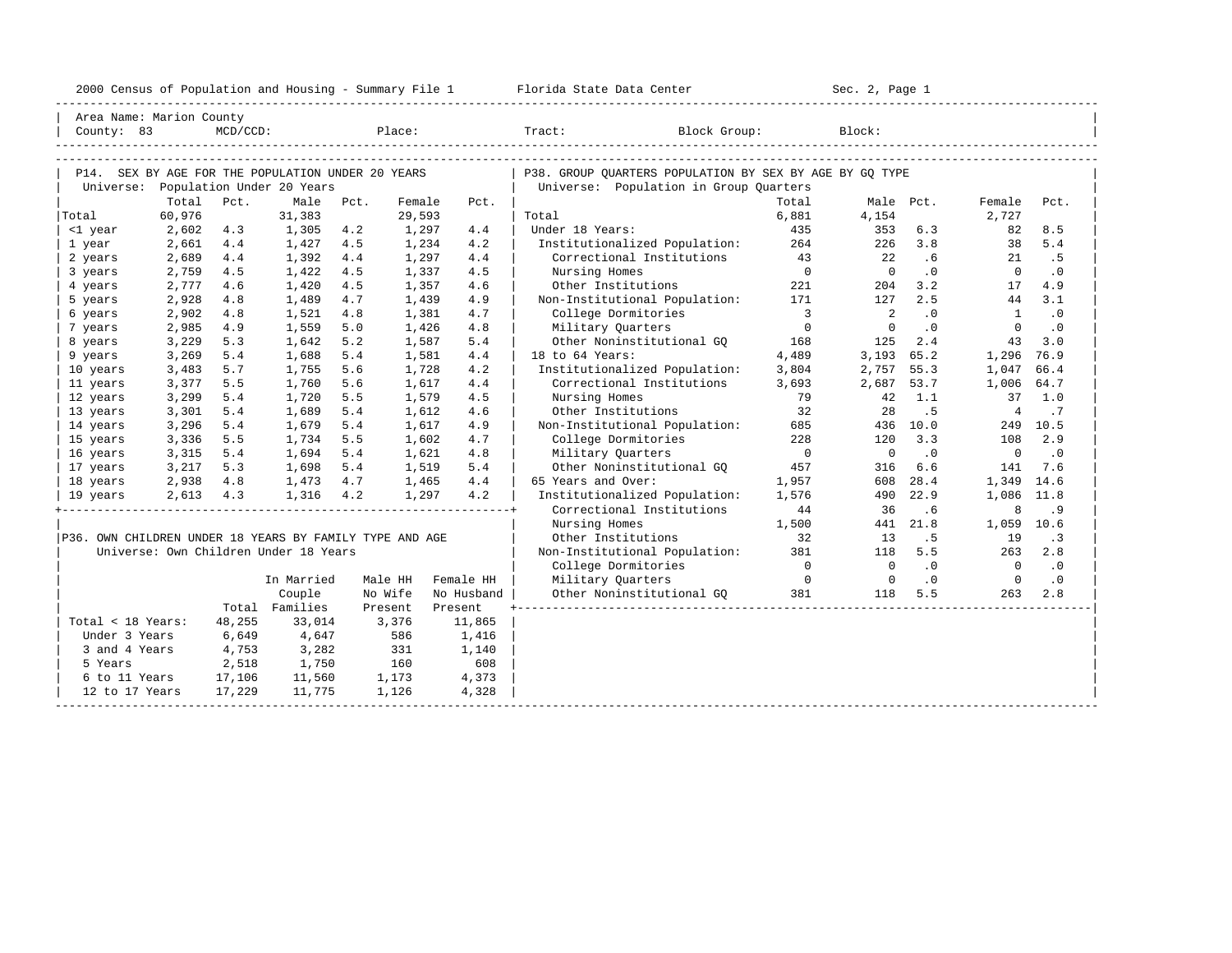| 2000 Census of Population and Housing - Summary File 1 Florida State Data Center                                                   |               |        |                         |                                   | Sec. 2, Page 2       |                        |                             |              |        |
|------------------------------------------------------------------------------------------------------------------------------------|---------------|--------|-------------------------|-----------------------------------|----------------------|------------------------|-----------------------------|--------------|--------|
| Area Name: Marion County                                                                                                           |               |        |                         |                                   |                      |                        |                             |              |        |
| County: 83<br>$MCD/CCD$ :                                                                                                          |               |        |                         | Place: Tract: Block Group: Block: |                      |                        |                             |              |        |
| P22/23/24.HOUSEHOLDS BY PRESENCE OF PEOPLE 60(65/75) YEARS AND OVER, HOUSEHOLD SIZE AND   P25. HOUSEHOLDS BY PRESENCE OF           |               |        |                         |                                   |                      |                        |                             |              |        |
| HOUSEHOLD TYPE                                                                                                                     |               |        |                         |                                   |                      | <b>NONRELATIVES</b>    |                             |              |        |
| Universe: Households                                                                                                               |               |        |                         |                                   | Universe: Households |                        |                             |              |        |
|                                                                                                                                    | 60+ Years Pct |        | 65+ Years Pct           | 75+ Years Pct                     |                      |                        |                             |              |        |
| Total:                                                                                                                             | 106,755 100.0 |        | 106,755 100.0           | 106,755 100.0                     | Total:               |                        |                             | 106,755      |        |
| Households w/ one or more 60/65/75: 51,240 48.0                                                                                    |               |        | 42,576 39.9             | 20,880 19.6                       |                      | Households with one or |                             |              |        |
| 1-person household                                                                                                                 | 16,051        |        |                         | 7,779                             |                      | more non-relatives     |                             | 9,938        |        |
| 2 or more person household:                                                                                                        | 35,189        |        | 13,902<br>28,674        | 13,101                            |                      |                        |                             |              |        |
| Family households                                                                                                                  | 33,572        |        | 27,418 12,534           |                                   |                      | Households with no     |                             |              |        |
| 1,617<br>Non-family households 1,617 1,256 567 567<br>Households with no people over 60/65/75: 55,515 52.0 64,179 60.1 85,875 80.4 |               |        |                         |                                   | non-relatives        |                        |                             | 96,817       |        |
|                                                                                                                                    |               |        |                         |                                   |                      |                        |                             |              |        |
| 1-person household                                                                                                                 | 10,609        | 12,758 |                         | 18,881                            |                      |                        |                             |              |        |
| 2 or more person household: 44,906                                                                                                 |               |        | 51,421 66,994           |                                   |                      |                        |                             |              |        |
|                                                                                                                                    |               |        |                         |                                   |                      |                        |                             |              |        |
| Family households<br>Non-family households<br>3,841<br>4,202<br>4,891<br>4,891                                                     |               |        |                         |                                   |                      |                        |                             |              |        |
| P18/20. HOUSEHOLDS BY AGE OF HOUSEHOLDER BY HOUSEHOLD TYPE                                                                         |               |        |                         | H13/15. TENURE BY HOUSEHOLD SIZE  |                      |                        |                             |              |        |
| (INCLUDING LIVING ALONE) BY PRESENCE OF OWN CHILDREN                                                                               |               |        |                         | Universe: Occupied Housing Units  |                      |                        |                             |              |        |
| Universe: Households                                                                                                               |               |        |                         |                                   |                      |                        | Pct                         |              | Pct    |
|                                                                                                                                    |               |        |                         |                                   |                      | Owner                  | Owner                       | Renter       | Renter |
|                                                                                                                                    | Total         |        | Householder Householder |                                   |                      | Total Occupied         | Occ.                        | Occupied     | Occ.   |
|                                                                                                                                    | Households    |        | 15 to 64 65 and Over    | Total Occupied Units:             | 106,755              | 85,183                 | 100.0                       | 21,572 100.0 |        |
| Total:                                                                                                                             | 106,755       | 67,335 | 39,420                  | 1-person household                | 26,660               | 19,531                 | 22.9                        | 7,129        | 33.0   |
| Family households:                                                                                                                 | 74,637        | 50,154 | 24,483                  | 2-Person household                | 46,137               | 39,995                 | 47.0                        | 6,142        | 28.5   |
| Married couple family:                                                                                                             | 59,339        | 37,410 | 21,929                  | 3-Person household                | 15,050               | 11,387                 | 13.4                        | 3,663        | 17.0   |
| With own children under 18                                                                                                         | 17,624        | 17,456 | 168                     | 4-Person household                | 11,125               | 8,537 10.0             |                             | 2,588        | 12.0   |
| No own children under 18                                                                                                           | 41,715        | 19,954 | 21,761                  | 5-Person household                | 4,997                | 3,703                  | 4.3                         | 1,294        | 6.0    |
| Other family:                                                                                                                      | 15,298        | 12,744 | 2,554                   | 6-Person household                | 1,788                | 1,314 1.5              |                             | 474          | 2.2    |
| Male householder, no wife present: 3,872                                                                                           |               | 3,313  | 559                     | 7+Person household                | 998                  | 716                    | $\overline{\phantom{0}}$ .8 | 282          | 1.3    |
| With own children under 18                                                                                                         | 2,099         | 2,073  | 26                      |                                   |                      |                        |                             |              |        |
| No own children under 18                                                                                                           | 1,773         | 1,240  | 533                     |                                   |                      |                        |                             |              |        |
| Female householder, no husband present: 11,426                                                                                     |               | 9,431  | 1,995                   |                                   |                      |                        |                             |              |        |
| With own children under 18                                                                                                         | 6,688         | 6,668  | 20                      |                                   |                      |                        |                             |              |        |
| No own children under 18<br>4,738                                                                                                  |               | 2,763  | 1,975                   |                                   |                      |                        |                             |              |        |
| Non-family households:                                                                                                             | 5,458         | 17,181 | 14,937                  |                                   |                      |                        |                             |              |        |
| 3,182<br>Householder living alone                                                                                                  |               | 12,758 | 13,902                  |                                   |                      |                        |                             |              |        |
| Householder not living alone 2,276                                                                                                 |               | 4,423  | 1,035                   |                                   |                      |                        |                             |              |        |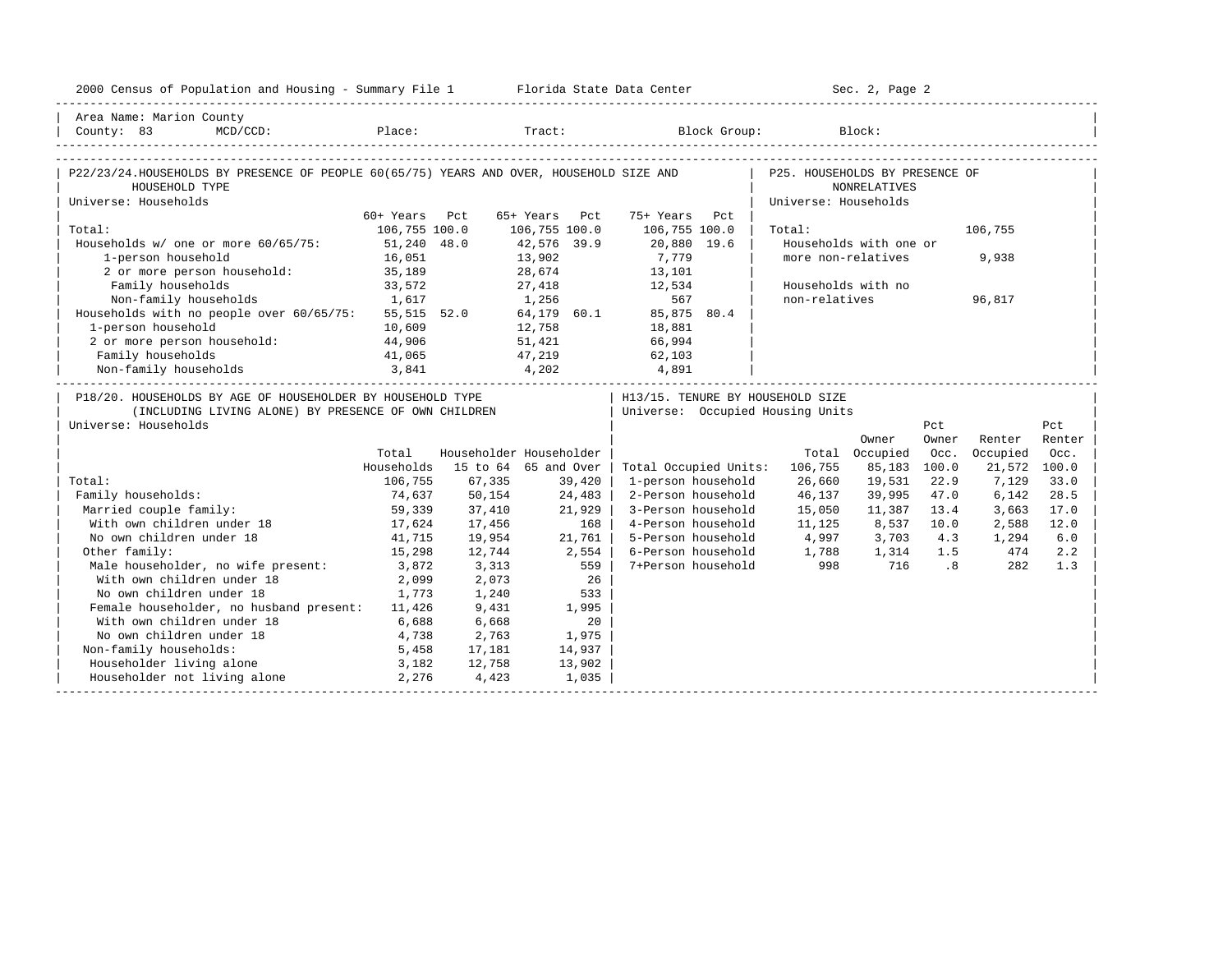| 2000 Census of Population and Housing - Summary File 1 Florida State Data Center |                 |                  |             |                 |                                         |       |                                                                                                               |          | Sec. 2, Page 3                      |                 |        |
|----------------------------------------------------------------------------------|-----------------|------------------|-------------|-----------------|-----------------------------------------|-------|---------------------------------------------------------------------------------------------------------------|----------|-------------------------------------|-----------------|--------|
| Area Name: Marion County                                                         |                 |                  |             |                 |                                         |       |                                                                                                               |          |                                     |                 |        |
| County: 83                                                                       | MCD/CCD:        |                  | Place:      |                 | Tract:                                  |       | Block Group:                                                                                                  |          | Block:                              |                 |        |
|                                                                                  |                 |                  |             |                 |                                         |       |                                                                                                               |          |                                     |                 |        |
| P29. RELATIONSHIP BY AGE FOR THE POPULATION UNDER 18 YEARS                       |                 |                  |             |                 |                                         |       |                                                                                                               |          |                                     |                 |        |
| Universe: Population under 18 years                                              |                 |                  |             |                 |                                         |       |                                                                                                               |          |                                     |                 |        |
|                                                                                  |                 |                  |             |                 |                                         |       |                                                                                                               |          |                                     |                 |        |
|                                                                                  |                 |                  |             |                 | -----Related Child-----                 |       |                                                                                                               |          |                                     |                 |        |
|                                                                                  |                 | Pop. in          | Householder |                 | Other                                   |       |                                                                                                               |          | Institution-                        | Noninstitution- |        |
|                                                                                  |                 | Total Households | or Spouse   | Own Child       | Relatives                               |       | Nonrelatives                                                                                                  | Total    | alized Pop.                         | alized Pop.     |        |
| Under 18:                                                                        | 55,425          | 54,990           | 95          | 48,255          | 5,184                                   |       | 1,456                                                                                                         | 435      | 264                                 |                 | 171    |
| Under 3                                                                          | 7,952           | 7,939            |             | 6,649           | 1,133                                   |       | 157                                                                                                           | 13       | $\mathbf{1}$                        |                 | 12     |
| 3 and 4 years                                                                    | 5,536           | 5,530            |             | 4,753           | 632<br>324                              |       | 145<br>81                                                                                                     | 6<br>5   | $\mathbf 0$<br>$\Omega$             |                 | 6<br>5 |
| 5 years<br>6 to 11 years                                                         | 2,928<br>19,245 | 2,923<br>19,204  |             | 2,518<br>17,106 | 1,620                                   |       | 478                                                                                                           | 41       | 5                                   |                 | 36     |
| 12 and 13 years                                                                  | 6,600           | 6,538            |             | 5,960           | 449                                     |       | 129                                                                                                           | 62       | 2.8                                 |                 | 34     |
| 14 years                                                                         | 3,296           | 3,249            |             | 2,909           | 266                                     |       | 74                                                                                                            | 47       | 27                                  |                 | 20     |
| 15 to 17 years                                                                   | 9,773           | 9,512            |             | 8,360           | 760                                     |       | 392                                                                                                           | 261      | 203                                 |                 | 58     |
|                                                                                  |                 |                  |             |                 |                                         |       |                                                                                                               |          |                                     |                 |        |
| % Under 3                                                                        | 14.4%           | 14.5%            |             | 13.8%           | 21.9%                                   |       | 10.8%                                                                                                         | 3.0%     | $.4\%$                              |                 | 7.0%   |
| % 3 and 4 years                                                                  | 10.0%           | 10.1%            |             | 9.8%            | 12.2%                                   |       | 10.0%                                                                                                         | 1.4%     | $.0\%$                              |                 | 3.5%   |
| % 5 years                                                                        | 5.3%            | 5.3%             |             | 5.2%            | 6.3%                                    |       | 5.6%                                                                                                          | 1.1%     | $.0\%$                              |                 | 2.9%   |
| % 6 to 11 years                                                                  | 34.8%           | 35.0%            |             | 35.4%           | 31.3%                                   |       | 32.8%                                                                                                         | 9.4%     | 1.9%                                |                 | 21.1%  |
| % 12 and 13 years                                                                | 11.9%           | 11.9%            |             | 12.4%           | 8.7%                                    |       | 8.9%                                                                                                          | 14.3%    | 10.6%                               |                 | 19.9%  |
| % 14 years                                                                       | 6.0%            | 5.9%             |             | $6.0\%$         | 5.1%                                    |       | 5.1%                                                                                                          | 10.8%    | 10.2%                               |                 | 11.7%  |
| % 15 to 17 years                                                                 | 17.7%           | 17.3%            |             | 17.3%           | 14.7%                                   |       | 26.9%                                                                                                         | 60.0%    | 76.9%                               |                 | 33.9%  |
| H17. TENURE BY HOUSEHOLD TYPE (INCLUDING LIVING ALONE) BY AGE OF HOUSEHOLDER     |                 |                  |             |                 |                                         |       |                                                                                                               |          |                                     |                 |        |
| Universe: Occupied Housing Units                                                 |                 |                  |             |                 |                                         |       |                                                                                                               |          |                                     |                 |        |
|                                                                                  |                 |                  |             |                 |                                         |       | Total Owner ----------- Owner Occupied -------------- Total Renter ------------- Renter Occupied ------------ |          |                                     |                 |        |
|                                                                                  |                 | Occupied         |             |                 | Householder Householder Householder Pct |       | Occupied                                                                                                      |          | Householder Householder Householder |                 | Pct    |
|                                                                                  |                 | Units            | 15 to 34    | 35 to 64        | $65+$                                   | $65+$ | Units                                                                                                         | 15 to 34 | 35 to 64                            | $65+$           | $65+$  |
| Family households:                                                               |                 | 62,261           | 6,437       | 32,437          | 23,387 37.6                             |       | 12,376                                                                                                        | 5,108    | 6,172                               | 1,096           | 8.9    |
| Married-couple family:                                                           |                 | 52,643           | 4,796       | 26,722          | 21,125                                  | 40.1  | 6,696                                                                                                         | 2,457    | 3,435                               | 804             | 12.0   |
| Other family:                                                                    |                 | 9,618            | 1,641       | 5,715           | 2,262                                   | 23.5  | 5,680                                                                                                         | 2,651    | 2,737                               | 292             | 5.1    |
| Male householder, no wife                                                        |                 | 2,578            | 552         | 1,520           | 506                                     | 19.6  | 1,294                                                                                                         | 606      | 635                                 | 53              | 4.1    |
| Female hsehldr, no husband                                                       |                 | 7,040            | 1,089       | 4,195           | 1,756                                   | 24.9  | 4,386                                                                                                         | 2,045    | 2,102                               | 239             | 5.4    |
| Nonfamily households:                                                            |                 | 22,922           | 1,363       | 8,827           | 12,732                                  | 55.5  | 9,196                                                                                                         | 2,717    | 4,274                               | 2,205           | 24.0   |
| Male householder:                                                                |                 | 8,953            | 939         | 4,183           | 3,831                                   | 42.8  | 4,770                                                                                                         | 1,654    | 2,411                               | 705             | 14.8   |
| Living alone                                                                     |                 | 7,042            | 577         | 3,131           | 3,334                                   | 47.3  | 3,499                                                                                                         | 951      | 1,906                               | 642             | 18.3   |
| Not living alone                                                                 |                 | 1,911            | 362         | 1,052           | 497                                     | 26.0  | 1,271                                                                                                         | 703      | 505                                 | 63              | 5.0    |
| Female householder:                                                              |                 | 13,969           | 424         | 4,644           | 8,901                                   | 63.7  | 4,426                                                                                                         | 1,063    | 1,863                               | 1,500           | 33.9   |
| Living alone                                                                     |                 | 12,489           | 247         | 3,754           | 8,488                                   | 68.0  | 3,630                                                                                                         | 627      | 1,565                               | 1,438           | 39.6   |
| Not living alone                                                                 |                 | 1,480            | 177         | 890             | 413                                     | 27.9  | 796                                                                                                           | 436      | 298                                 | 62              | 7.8    |
|                                                                                  |                 |                  |             |                 |                                         |       |                                                                                                               |          |                                     |                 |        |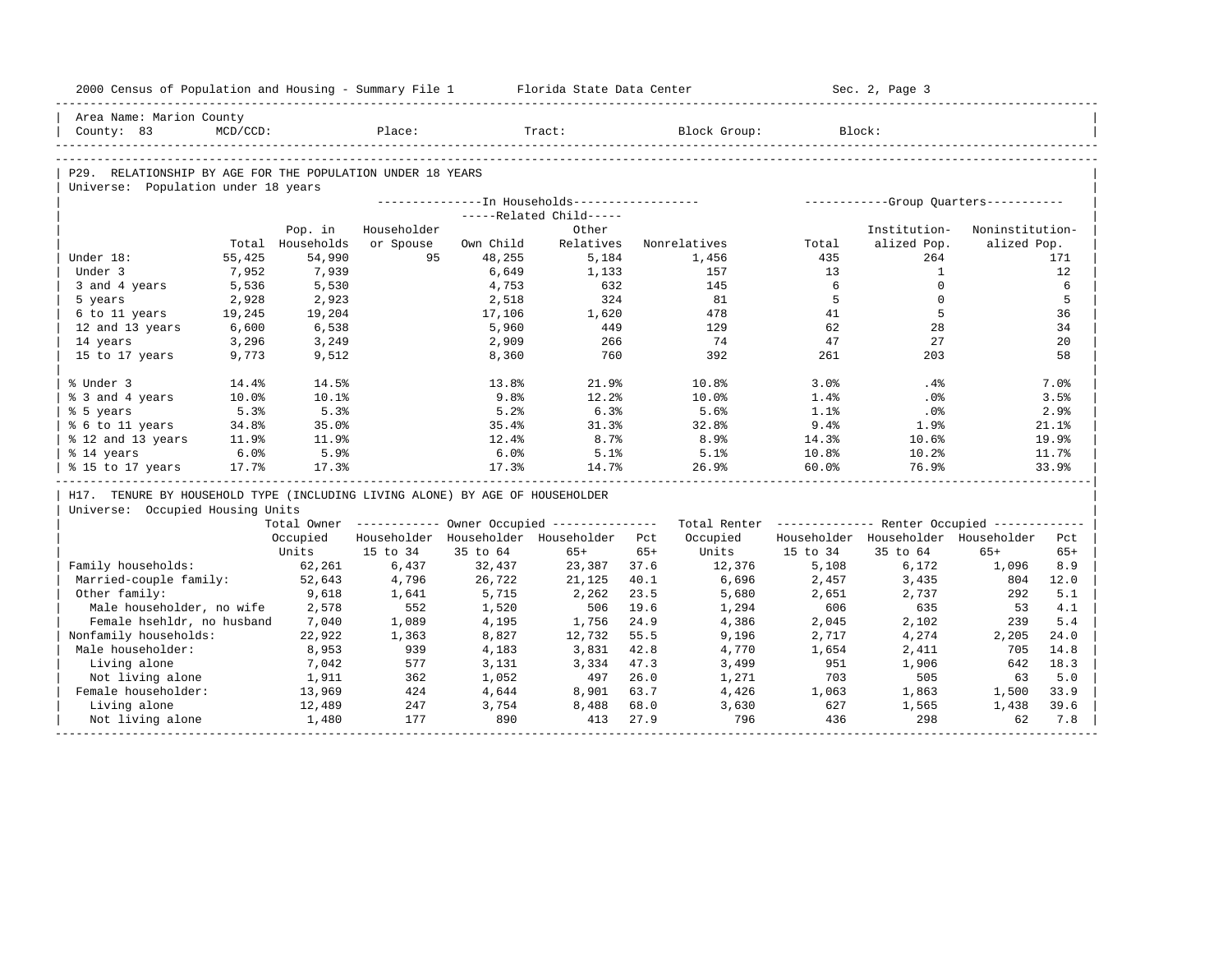|                                                         |         |                |                                       |                  |        |            | 2000 Census of Population and Housing - Summary File 1 Florida State Data Center                                                                                                                                |                         | Sec. 2, Page 1             |                |                |                             |
|---------------------------------------------------------|---------|----------------|---------------------------------------|------------------|--------|------------|-----------------------------------------------------------------------------------------------------------------------------------------------------------------------------------------------------------------|-------------------------|----------------------------|----------------|----------------|-----------------------------|
| Area Name: Martin County                                |         |                |                                       |                  |        |            |                                                                                                                                                                                                                 |                         |                            |                |                |                             |
|                                                         |         |                |                                       |                  |        |            | $\begin{tabular}{ l l } \hline County: & 85 & McD/CCD: & \textcolor{red}{Place:} & \textcolor{red}{Trace:} & \textcolor{red}{Block Group:} & \textcolor{red}{Block:} & \textcolor{green}{Block:} \end{tabular}$ |                         |                            |                |                |                             |
|                                                         |         |                |                                       |                  |        |            |                                                                                                                                                                                                                 |                         |                            |                |                |                             |
| P14. SEX BY AGE FOR THE POPULATION UNDER 20 YEARS       |         |                |                                       |                  |        |            | P38. GROUP OUARTERS POPULATION BY SEX BY AGE BY GO TYPE                                                                                                                                                         |                         |                            |                |                |                             |
|                                                         |         |                | Universe: Population Under 20 Years   |                  |        |            | Universe: Population in Group Quarters                                                                                                                                                                          |                         |                            |                |                |                             |
|                                                         | Total   | Pct.           | Male                                  | Pct.             | Female | Pct.       |                                                                                                                                                                                                                 | Total                   |                            | Male Pct.      | Female         | Pct.                        |
| Total                                                   | 25,721  |                | 13,300                                |                  | 12,421 |            | Total                                                                                                                                                                                                           | 3,356                   | 2,335                      |                | 1,021          |                             |
| <1 year                                                 | 1,111   | 4.3            | 570                                   | 4.3              | 541    | 4.4        | Under 18 Years:                                                                                                                                                                                                 | 102                     | 75                         | 3.0            | 27             | 3.2                         |
| 1 year                                                  | 1,078   | 4.2            | 554                                   | 4.2              | 524    | 4.2        | Institutionalized Population: 48                                                                                                                                                                                |                         | 48                         | 1.4            | $\overline{0}$ | 2.1                         |
| 2 years                                                 | 1,076   | 4.2            | 525                                   | 3.9              | 551    | 4.4        | Correctional Institutions                                                                                                                                                                                       | $\overline{\mathbf{3}}$ |                            | $3 \t 1$       | $\Omega$       | $\ldots$                    |
| 3 years                                                 | 1,131   | 4.4            | 593                                   | 4.5              | 538    | 4.3        | Nursing Homes                                                                                                                                                                                                   | $\overline{0}$          | $\overline{0}$             | $\cdot$ 0      | $\Omega$       | $\cdot$ 0                   |
| 4 years                                                 | 1,203   | 4.7            | 626                                   | 4.7              | 577    | 4.6        | 45<br>Other Institutions                                                                                                                                                                                        |                         | 45                         | 1.3            | $\Omega$       | 1.9                         |
| 5 years                                                 | 1,252   | 4.9            | 631                                   | 4.7              | 621    | 5.0        | Non-Institutional Population: 54                                                                                                                                                                                |                         | 27                         | 1.6            | 27             | 1.2                         |
| 6 years                                                 | 1,293   | 5.0            | 656                                   | 4.9              | 637    | 5.1        | College Dormitories                                                                                                                                                                                             | $\overline{4}$          | $\overline{2}$             | $\cdot$ 1      | $\overline{2}$ | $\cdot$ 1                   |
| 7 years                                                 | 1,359   | 5.3            | 709                                   | 5.3              | 650    | 5.2        | Military Quarters                                                                                                                                                                                               | $\overline{0}$          | $\overline{0}$             | $\cdot$ 0      | $\Omega$       | $\cdot$ 0                   |
| 8 years                                                 | 1,374   | 5.3            | 713                                   | 5.4              | 661    | 5.3        | Military guaracter<br>Other Noninstitutional GQ                                                                                                                                                                 | 50                      |                            | $25 \quad 1.5$ | 25             | 1.1                         |
| 9 years                                                 | 1,526   | 5.9            | 767                                   | 5.8              | 759    | 4.4        | 18 to 64 Years:                                                                                                                                                                                                 | 2,204                   | 1,966 65.7                 |                | 238            | 84.2                        |
| 10 years                                                | 1,491   | 5.8            | 772                                   | 5.8              | 719    | 4.2        | Institutionalized Population:                                                                                                                                                                                   | 1,735                   | 1,641 51.7                 |                |                | 94 70.3                     |
| 11 years                                                | 1,439   | 5.6            | 750                                   | 5.6              | 689    | 4.4        | Correctional Institutions                                                                                                                                                                                       | 1,682                   | 1,610 50.1                 |                |                | 72 69.0                     |
| 12 years                                                | 1,448   | 5.6            | 752                                   | 5.7              | 696    | 4.3        | Nursing Homes                                                                                                                                                                                                   | 46                      |                            | 24 1.4         |                | $22 \quad 1.0$              |
| 13 years                                                | 1,432   | 5.6            | 738                                   | 5.5              | 694    | 4.6        | Other Institutions                                                                                                                                                                                              | $7\phantom{0}7$         | $\overline{7}$             | $\cdot$ 2      | $\overline{0}$ | $\overline{\phantom{a}}$    |
| 14 years                                                | 1,378   | 5.4            | 742                                   | 5.6              | 636    | 5.0        | Non-Institutional Population:                                                                                                                                                                                   | 469                     |                            | 325 14.0       |                | 144 13.9                    |
| 15 years                                                | 1,399   | 5.4            | 695                                   | 5.2              | 704    | 5.1        | College Dormitories                                                                                                                                                                                             | 75                      | 29                         | 2.2            |                | 46 1.2                      |
| 16 years                                                | 1,297   | 5.0            | 683                                   | 5.1              | 614    | 5.2        | Military Quarters                                                                                                                                                                                               | $\overline{0}$          | $\overline{0}$             | $\cdot$ 0      | $\overline{0}$ | $\overline{\phantom{0}}$ .0 |
| 17 years                                                | 1,336   | 5.2            | 690 5.2                               |                  | 646    | 5.3        | Other Noninstitutional GO                                                                                                                                                                                       | 394                     |                            | 296 11.7       | 98             | 12.7                        |
| 18 years                                                |         |                | $1,135$ $4.4$ $598$ $4.5$             |                  | 537    | 4.4        | 65 Years and Over:                                                                                                                                                                                              | 1,050                   |                            | 294 31.3       |                | 756 12.6                    |
| 19 years                                                | 963 3.7 |                | 536 4.0                               |                  | 427    | 4.2        | Institutionalized Population:                                                                                                                                                                                   | 903                     |                            | 255 26.9       | 648            | 10.9                        |
|                                                         |         |                |                                       |                  |        |            | Correctional Institutions                                                                                                                                                                                       | 14                      | 14                         | .4             | $\overline{0}$ | .6                          |
|                                                         |         |                |                                       |                  |        |            | Nursing Homes                                                                                                                                                                                                   | 875                     |                            | 239 26.1       |                | 636 10.2                    |
| P36. OWN CHILDREN UNDER 18 YEARS BY FAMILY TYPE AND AGE |         |                |                                       |                  |        |            | Other Institutions                                                                                                                                                                                              | 14                      | $\overline{\phantom{0}}^2$ | .4             | 12             | $\cdot$ 1                   |
|                                                         |         |                | Universe: Own Children Under 18 Years |                  |        |            | Non-Institutional Population:                                                                                                                                                                                   | 147                     | 39 4.4                     |                |                | 108 1.7                     |
|                                                         |         |                |                                       |                  |        |            | College Dormitories                                                                                                                                                                                             | $\overline{0}$          | $\overline{0}$             | $\cdot$ 0      | $\overline{0}$ | $\overline{\phantom{0}}$    |
|                                                         |         |                | In Married                            | Male HH          |        | Female HH  | Military Quarters                                                                                                                                                                                               | $\overline{0}$          | $\overline{0}$             | $\cdot$ 0      | $\overline{0}$ | $\cdot$ 0                   |
|                                                         |         |                | Couple                                | No Wife          |        | No Husband | Other Noninstitutional GQ 147 39 4.4                                                                                                                                                                            |                         |                            |                |                | 108 1.7                     |
|                                                         |         |                | Total Families                        | Present          |        | Present    |                                                                                                                                                                                                                 |                         |                            |                |                |                             |
| Total < 18 Years:                                       |         | 21,411         | 16,111                                | 1,376            |        | 3,924      |                                                                                                                                                                                                                 |                         |                            |                |                |                             |
| Under 3 Years                                           |         | 2,861          | 2,288                                 | 134              | 201    | 372        |                                                                                                                                                                                                                 |                         |                            |                |                |                             |
| 3 and 4 Years                                           |         | 2,090<br>1,141 | 1,606                                 |                  |        | 350<br>186 |                                                                                                                                                                                                                 |                         |                            |                |                |                             |
| 5 Years<br>6 to 11 Years                                |         | 7,804          | 897<br>5,835                          | $\frac{134}{58}$ |        | 1,501      |                                                                                                                                                                                                                 |                         |                            |                |                |                             |
| 12 to 17 Years                                          |         | 7,515          | 5,485                                 |                  | 515    | 1,515      |                                                                                                                                                                                                                 |                         |                            |                |                |                             |
|                                                         |         |                |                                       |                  |        |            |                                                                                                                                                                                                                 |                         |                            |                |                |                             |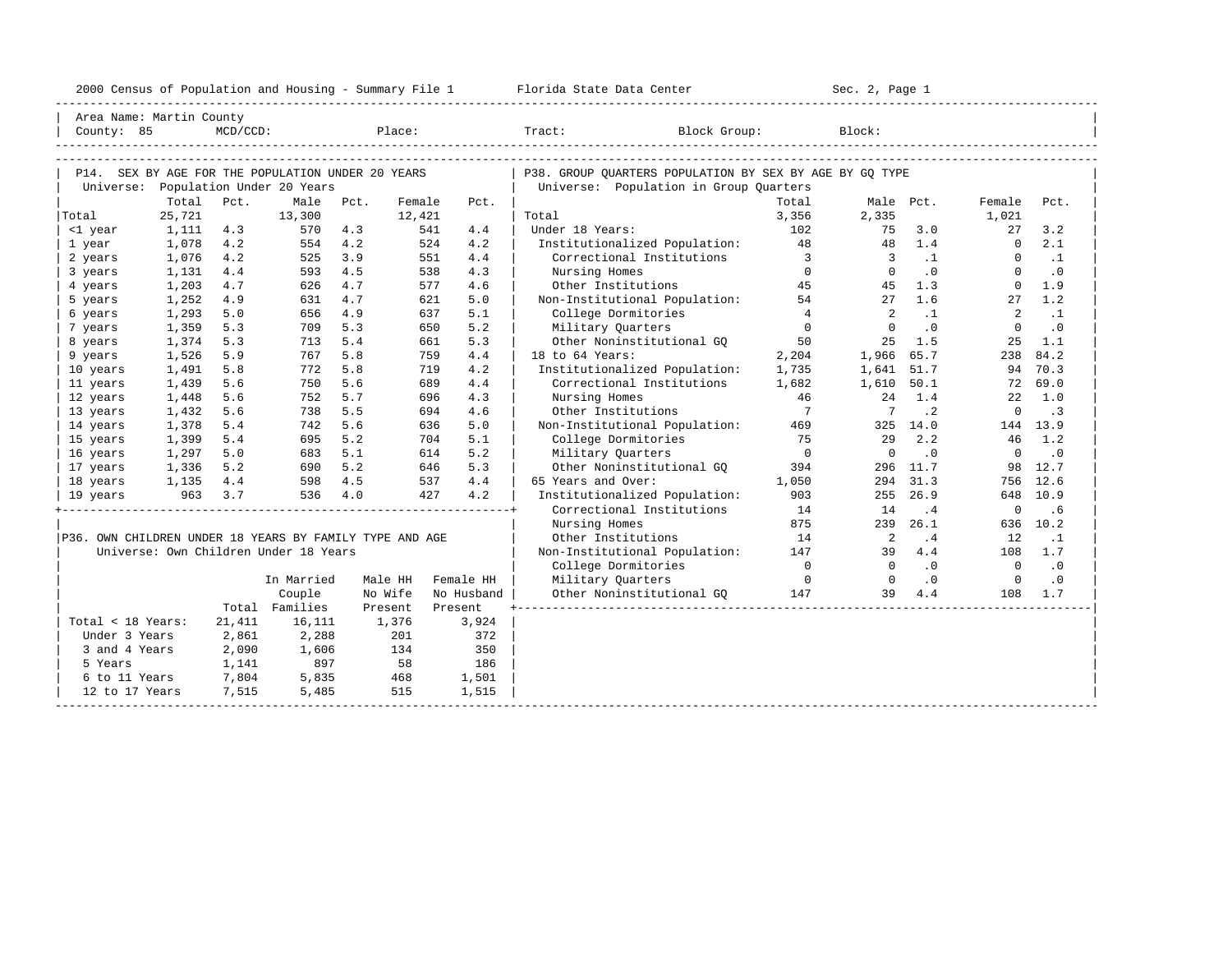| 2000 Census of Population and Housing - Summary File 1 Florida State Data Center                                                           |               |        |                         |                                      |                      | Sec. 2, Page 2         |       |              |        |
|--------------------------------------------------------------------------------------------------------------------------------------------|---------------|--------|-------------------------|--------------------------------------|----------------------|------------------------|-------|--------------|--------|
| Area Name: Martin County                                                                                                                   |               |        |                         |                                      |                      |                        |       |              |        |
| County: 85<br>$MCD / CCD$ :                                                                                                                |               |        |                         | Place: Tract: Block Group: Block:    |                      |                        |       |              |        |
|                                                                                                                                            |               |        |                         |                                      |                      |                        |       |              |        |
| P22/23/24.HOUSEHOLDS BY PRESENCE OF PEOPLE 60(65/75) YEARS AND OVER, HOUSEHOLD SIZE AND   P25. HOUSEHOLDS BY PRESENCE OF<br>HOUSEHOLD TYPE |               |        |                         |                                      |                      | NONRELATIVES           |       |              |        |
| Universe: Households                                                                                                                       |               |        |                         |                                      | Universe: Households |                        |       |              |        |
|                                                                                                                                            | 60+ Years Pct |        | 65+ Years Pct           | 75+ Years Pct                        |                      |                        |       |              |        |
| Total:                                                                                                                                     | 55,288 100.0  |        | 55,288 100.0            | 55,288 100.0                         | Total:               |                        |       | 55,288       |        |
| Households w/ one or more 60/65/75: 28,171 51.0                                                                                            |               |        | 23,986 43.4             | 13,026 23.6                          |                      | Households with one or |       |              |        |
| 1-person household                                                                                                                         | 10,004        |        | 8,857                   | 5,436                                |                      | more non-relatives     |       | 4,926        |        |
| 2 or more person household:                                                                                                                | 18,167        |        | 15,129                  | 7,590                                |                      |                        |       |              |        |
| Family households                                                                                                                          | 17,299        |        |                         | 14,469 7,259                         |                      | Households with no     |       |              |        |
|                                                                                                                                            |               |        |                         |                                      | non-relatives        |                        |       | 50,362       |        |
| Non-family households 868 660 331<br>Households with no people over 60/65/75: 27,117 49.0 31,302 56.6 42,262 76.4                          |               |        |                         |                                      |                      |                        |       |              |        |
| 1-person household                                                                                                                         | 6,009         |        | 7,156                   | 10,577                               |                      |                        |       |              |        |
| 2 or more person household: 21,108                                                                                                         |               |        |                         | 24, 146 31, 685                      |                      |                        |       |              |        |
|                                                                                                                                            |               |        |                         | $21,725$ $28,935$<br>$2,421$ $2,750$ |                      |                        |       |              |        |
| Family households 18,895 21,725<br>Non-family households 2,213 2,421                                                                       |               |        |                         |                                      |                      |                        |       |              |        |
| P18/20. HOUSEHOLDS BY AGE OF HOUSEHOLDER BY HOUSEHOLD TYPE                                                                                 |               |        |                         | H13/15. TENURE BY HOUSEHOLD SIZE     |                      |                        |       |              |        |
| (INCLUDING LIVING ALONE) BY PRESENCE OF OWN CHILDREN                                                                                       |               |        |                         | Universe: Occupied Housing Units     |                      |                        |       |              |        |
| Universe: Households                                                                                                                       |               |        |                         |                                      |                      |                        | Pct   |              | Pct    |
|                                                                                                                                            |               |        |                         |                                      |                      | Owner                  | Owner | Renter       | Renter |
|                                                                                                                                            | Total         |        | Householder Householder |                                      |                      | Total Occupied         | Occ.  | Occupied     | Occ.   |
|                                                                                                                                            | Households    |        | 15 to 64 65 and Over    | Total Occupied Units:                | 55,288               | 44,136                 | 100.0 | 11,152 100.0 |        |
| Total:                                                                                                                                     | 55,288        | 32,654 | 22,634                  | 1-person household                   | 16,013               | 11,796                 | 26.7  | 4,217        | 37.8   |
| Family households:                                                                                                                         | 36,194        | 22,986 | 13,208                  | 2-Person household                   | 24,357               | 21,293                 | 48.2  | 3,064        | 27.5   |
| Married couple family:                                                                                                                     | 30,424        | 18,220 | 12,204                  | 3-Person household                   | 6,493                | 4,823                  | 10.9  | 1,670        | 15.0   |
| With own children under 18                                                                                                                 | 8,672         | 8,619  | $53 \mid$               | 4-Person household                   | 5,140                | 3,985                  | 9.0   | 1,155        | 10.4   |
| No own children under 18                                                                                                                   | 21,752        | 9,601  | 12,151                  | 5-Person household                   | 2,054                | 1,480                  | 3.4   | 574          | 5.1    |
| Other family:                                                                                                                              | 5,770         | 4,766  | 1,004                   | 6-Person household                   | 743                  |                        | 1.1   | 248          | 2.2    |
| Male householder, no wife present: 1,682                                                                                                   |               | 1,468  | 214                     | 7+Person household                   | 488                  | $\frac{495}{264}$      | 264.6 | 224          | 2.0    |
| With own children under 18                                                                                                                 | 886           | 876    | 10                      |                                      |                      |                        |       |              |        |
| No own children under 18                                                                                                                   | 796           | 592    | 204                     |                                      |                      |                        |       |              |        |
| Female householder, no husband present: 4,088                                                                                              |               | 3,298  | 790                     |                                      |                      |                        |       |              |        |
| With own children under 18                                                                                                                 | 2,327         | 2,323  | $\overline{4}$          |                                      |                      |                        |       |              |        |
| No own children under 18                                                                                                                   | 1,761         | 975    | 786                     |                                      |                      |                        |       |              |        |
| Non-family households:                                                                                                                     | 3,081         | 9,668  | 9,426                   |                                      |                      |                        |       |              |        |
| Householder living alone                                                                                                                   | 1,844         | 7,156  | 8,857                   |                                      |                      |                        |       |              |        |
| Householder not living alone                                                                                                               | 1,237         | 2,512  | 569                     |                                      |                      |                        |       |              |        |
|                                                                                                                                            |               |        |                         |                                      |                      |                        |       |              |        |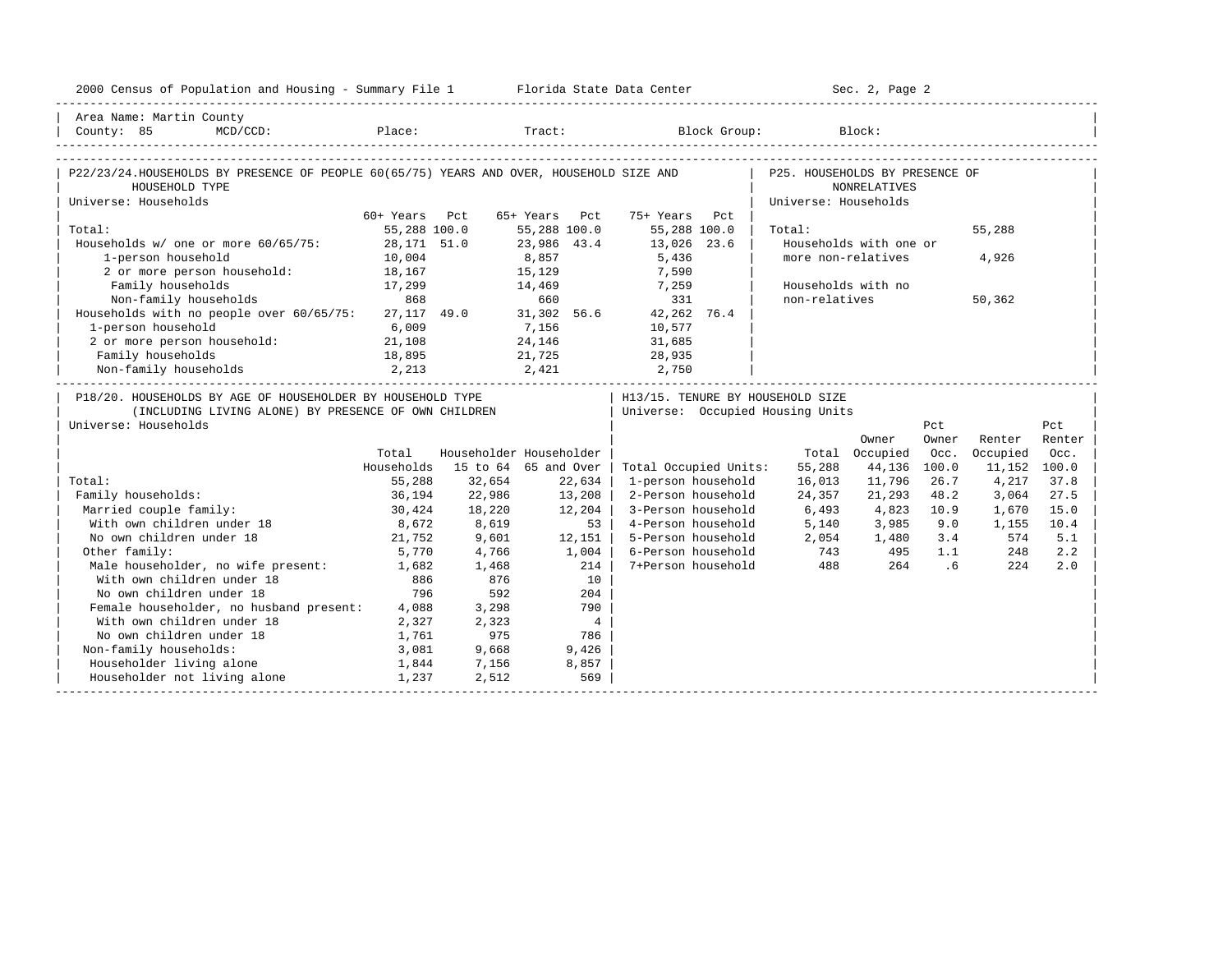| 2000 Census of Population and Housing - Summary File 1                       |             |                  |             |           | Florida State Data Center                             |       |                                                         |                  | Sec. 2, Page 3                        |                 |                 |
|------------------------------------------------------------------------------|-------------|------------------|-------------|-----------|-------------------------------------------------------|-------|---------------------------------------------------------|------------------|---------------------------------------|-----------------|-----------------|
| Area Name: Martin County                                                     |             |                  |             |           |                                                       |       |                                                         |                  |                                       |                 |                 |
| County: 85                                                                   | $MCD/CCD$ : |                  | Place:      |           | Tract:                                                |       | Block Group:                                            |                  | Block:                                |                 |                 |
|                                                                              |             |                  |             |           |                                                       |       |                                                         |                  |                                       |                 |                 |
| P29. RELATIONSHIP BY AGE FOR THE POPULATION UNDER 18 YEARS                   |             |                  |             |           |                                                       |       |                                                         |                  |                                       |                 |                 |
| Universe: Population under 18 years                                          |             |                  |             |           |                                                       |       |                                                         |                  |                                       |                 |                 |
|                                                                              |             |                  |             |           | ---------------In Households-----------------         |       |                                                         |                  | ------------Group Quarters----------- |                 |                 |
|                                                                              |             |                  |             |           | -----Related Child-----                               |       |                                                         |                  |                                       |                 |                 |
|                                                                              |             | Pop. in          | Householder |           | Other                                                 |       |                                                         |                  | Institution-                          | Noninstitution- |                 |
|                                                                              |             | Total Households | or Spouse   | Own Child | Relatives                                             |       | Nonrelatives                                            | Total            | alized Pop.                           | alized Pop.     |                 |
| Under 18:                                                                    | 23,623      | 23,521           | 28          | 21,411    | 1,499                                                 |       | 583                                                     | 102              | 48                                    |                 | 54              |
| Under 3                                                                      | 3,265       | 3,258            |             | 2,861     | 335                                                   |       | 62                                                      | $7\phantom{.0}$  | $\Omega$                              |                 | $7\phantom{.0}$ |
| 3 and 4 years                                                                | 2,334       | 2,328            |             | 2,090     | 188                                                   |       | 50                                                      | 6                | $\mathbf 0$                           |                 | 6               |
| 5 years                                                                      | 1,252       | 1,250            |             | 1,141     | 82                                                    |       | 2.7                                                     | $\overline{2}$   | $\Omega$                              |                 | 2               |
| 6 to 11 years                                                                | 8,482       | 8,461            |             | 7,804     | 469                                                   |       | 188                                                     | 21               | $\Omega$                              |                 | 21              |
| 12 and 13 years                                                              | 2,880       | 2,877            |             | 2,691     | 136                                                   |       | 50                                                      | 3                | $\mathbf{1}$                          |                 | 2               |
| 14 years                                                                     | 1,378       | 1,369            |             | 1,284     | 61                                                    |       | 24                                                      | 9                | 5                                     |                 | $\overline{4}$  |
| 15 to 17 years                                                               | 4,004       | 3,950            |             | 3,540     | 228                                                   |       | 182                                                     | 54               | 42                                    |                 | 12              |
| % Under 3                                                                    | 13.8%       | 13.9%            |             | 13.4%     | 22.3%                                                 |       | 10.6%                                                   | 6.9%             | .0%                                   |                 | 13.0%           |
| % 3 and 4 years                                                              | 9.9%        | 9.9%             |             | 9.8%      | 12.5%                                                 |       | 8.6%                                                    | 5.9%             | .0%                                   |                 | 11.1%           |
| % 5 years                                                                    | 5.3%        | 5.3%             |             | 5.3%      | 5.5%                                                  |       | 4.6%                                                    | 2.0%             | .0 <sup>8</sup>                       |                 | 3.7%            |
| % 6 to 11 years                                                              | 35.9%       | 36.0%            |             | 36.4%     | 31.3%                                                 |       | 32.2%                                                   | 20.6%            | $.0\%$                                |                 | 38.9%           |
| % 12 and 13 years                                                            | 12.2%       | 12.2%            |             | 12.6%     | 9.1%                                                  |       | 8.6%                                                    | 2.9%             | 2.1%                                  |                 | 3.7%            |
| % 14 years                                                                   | 5.8%        | 5.8%             |             | 6.0%      | 4.1%                                                  |       | 4.1%                                                    | 8.8 <sup>°</sup> | 10.4%                                 |                 | 7.4%            |
| % 15 to 17 years                                                             | 17.0%       | 16.8%            |             | 16.5%     | 15.2%                                                 |       | 31.2%                                                   | 52.9%            | 87.5%                                 |                 | 22.2%           |
| H17. TENURE BY HOUSEHOLD TYPE (INCLUDING LIVING ALONE) BY AGE OF HOUSEHOLDER |             |                  |             |           |                                                       |       |                                                         |                  |                                       |                 |                 |
| Universe: Occupied Housing Units                                             |             |                  |             |           |                                                       |       |                                                         |                  |                                       |                 |                 |
|                                                                              |             |                  |             |           | Total Owner ----------- Owner Occupied -------------- |       | Total Renter ------------- Renter Occupied ------------ |                  |                                       |                 |                 |
|                                                                              |             | Occupied         |             |           | Householder Householder Householder Pct               |       | Occupied                                                |                  | Householder Householder Householder   |                 | Pct             |
|                                                                              |             | Units            | 15 to 34    | 35 to 64  | $65+$                                                 | $65+$ | Units                                                   | 15 to 34         | 35 to 64                              | $65+$           | $65+$           |
| Family households:                                                           |             | 30,459           | 1,924       | 15,929    | 12,606                                                | 41.4  | 5,735                                                   | 2,004            | 3,129                                 | 602             | 10.5            |
| Married-couple family:                                                       |             | 27,051           | 1,557       | 13,769    | 11,725                                                | 43.3  | 3,373                                                   | 1,085            | 1,809                                 | 479             | 14.2            |
| Other family:                                                                |             | 3,408            | 367         | 2,160     | 881                                                   | 25.9  | 2,362                                                   | 919              | 1,320                                 | 123             | 5.2             |
| Male householder, no wife                                                    |             | 951              | 145         | 624       | 182                                                   | 19.1  | 731                                                     | 287              | 412                                   | 32              | 4.4             |
| Female hsehldr, no husband                                                   |             | 2,457            | 222         | 1,536     | 699                                                   | 28.4  | 1,631                                                   | 632              | 908                                   | 91              | 5.6             |
| Nonfamily households:                                                        |             | 13,677           | 626         | 5,115     | 7,936                                                 | 58.0  | 5,417                                                   | 1,407            | 2,520                                 | 1,490           | 27.5            |
| Male householder:                                                            |             | 5,236            | 415         | 2,504     | 2,317                                                 | 44.3  | 2,860                                                   | 879              | 1,547                                 | 434             | 15.2            |
| Living alone                                                                 |             | 4,167            | 230         | 1,894     | 2,043                                                 | 49.0  | 2,085                                                   | 476              | 1,218                                 | 391             | 18.8            |
| Not living alone                                                             |             | 1,069            | 185         | 610       | 274                                                   | 25.6  | 775                                                     | 403              | 329                                   | 43              | 5.5             |
| Female householder:                                                          |             | 8,441            | 211         | 2,611     | 5,619                                                 | 66.6  | 2,557                                                   | 528              | 973                                   | 1,056           | 41.3            |
| Living alone                                                                 |             | 7,629            | 111         | 2,130     | 5,388                                                 | 70.6  | 2,132                                                   | 308              | 789                                   | 1,035           | 48.5            |
| Not living alone                                                             |             | 812              | 100         | 481       | 231                                                   | 28.4  | 425                                                     | 220              | 184                                   | 21              | 4.9             |
|                                                                              |             |                  |             |           |                                                       |       |                                                         |                  |                                       |                 |                 |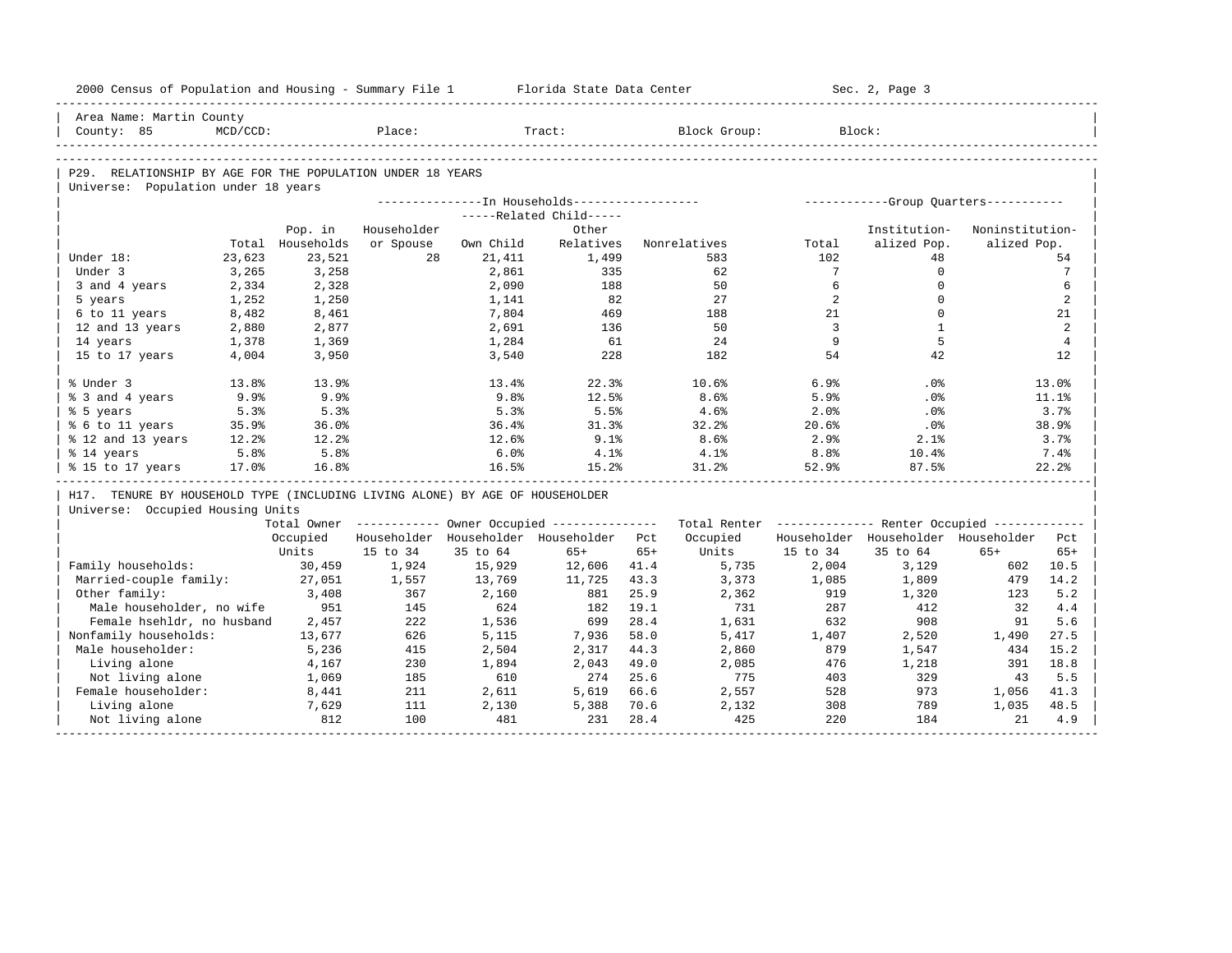| 2000<br>ensus! | and<br>Population | ---<br>Summa:<br>$-$<br>Housing | lorida<br>Data<br>otatt<br>Cente. | ، م ج<br>Page<br>$3-1$ |  |
|----------------|-------------------|---------------------------------|-----------------------------------|------------------------|--|
|                |                   |                                 |                                   |                        |  |

| Area Name: Miami-Dade County                            |                  |             |                                                   |      |                   |            |                                                         |                 |                |           |                  |           |
|---------------------------------------------------------|------------------|-------------|---------------------------------------------------|------|-------------------|------------|---------------------------------------------------------|-----------------|----------------|-----------|------------------|-----------|
| County: 86                                              |                  | $MCD/CCD$ : |                                                   |      |                   | Place:     | Tract: Block Group:                                     |                 | Block:         |           |                  |           |
|                                                         |                  |             |                                                   |      |                   |            |                                                         |                 |                |           |                  |           |
|                                                         |                  |             |                                                   |      |                   |            |                                                         |                 |                |           |                  |           |
|                                                         |                  |             | P14. SEX BY AGE FOR THE POPULATION UNDER 20 YEARS |      |                   |            | P38. GROUP OUARTERS POPULATION BY SEX BY AGE BY GO TYPE |                 |                |           |                  |           |
|                                                         |                  |             | Universe: Population Under 20 Years               |      |                   |            | Universe: Population in Group Quarters                  |                 |                |           |                  |           |
| Total                                                   | Total<br>619,366 | Pct.        | Male<br>316,005                                   | Pct. | Female<br>303,361 | Pct.       | Total                                                   | Total<br>45,971 | 28,128         | Male Pct. | Female<br>17,843 | Pct.      |
| <1 year                                                 | 28,781           | 4.6         | 14,740                                            | 4.7  | 14,041            | 4.6        | Under 18 Years:                                         | 1,954           | 1,137          | 4.3       | 817              | 4.0       |
| 1 year                                                  | 28,798           | 4.6         | 14,849                                            | 4.7  | 13,949            | 4.6        | Institutionalized Population:                           | 758             | 511            | 1.6       | 247              | 1.8       |
| 2 years                                                 | 28,762           | 4.6         | 14,692                                            | 4.6  | 14,070            | 4.6        | Correctional Institutions                               | 236             | 214            | .5        | 22               | .8        |
| 3 years                                                 | 29,607           | 4.8         | 15,178                                            | 4.8  | 14,429            | 4.8        | Nursing Homes                                           | $\overline{0}$  | $\overline{0}$ | $\cdot$ 0 | $\overline{0}$   | $\cdot$ 0 |
| 4 years                                                 | 29,804           | 4.8         | 15,244                                            | 4.8  | 14,560            | 4.8        | Other Institutions                                      | 522             | 297            | 1.1       | 225              | 1.1       |
| 5 years                                                 | 30,045           | 4.9         | 15,326                                            | 4.8  | 14,719            | 4.9        | Non-Institutional Population: 1,196                     |                 | 626            | 2.6       | 570              | 2.2       |
| 6 years                                                 | 31,116           | 5.0         | 15,726                                            | 5.0  | 15,390            | 5.1        | College Dormitories                                     | 58              | 27             | $\cdot$ 1 | 31               | $\cdot$ 1 |
| 7 years                                                 | 31,549           | 5.1         | 16,277                                            | 5.2  | 15,272            | 5.0        | Military Quarters                                       | 103             | $\overline{4}$ | $\cdot$ 2 | 99               | $\cdot$ 0 |
| 8 years                                                 | 31,781           | 5.1         | 16,361                                            | 5.2  | 15,420            | 5.1        | Other Noninstitutional GO 1,035                         |                 | 595            | 2.3       | 440              | 2.1       |
| 9 years                                                 | 33,380           | 5.4         | 16,943                                            | 5.4  | 16,437            | 4.6        | 18 to 64 Years:                                         | 31,685          | 23,039         | 68.9      | 8,646            | 81.9      |
| 10 years                                                | 33,700           | 5.4         | 17,109                                            | 5.4  | 16,591            | 4.6        | Institutionalized Population:                           | 19,135          | 15,866         | 41.6      | 3,269            | 56.4      |
| 11 years                                                | 32,225           | 5.2         | 16,441                                            | 5.2  | 15,784            | 4.6        | Correctional Institutions                               | 15,273          | 13,597         | 33.2      | 1,676            | 48.3      |
| 12 years                                                | 31,988           | 5.2         | 16,310                                            | 5.2  | 15,678            | 4.8        | Nursing Homes                                           | 1,474           | 815            | 3.2       | 659              | 2.9       |
| 13 years                                                | 31,199           | 5.0         | 15,979                                            | 5.1  | 15,220            | 4.8        | Other Institutions                                      | 2,388           | 1,454          | 5.2       | 934              | 5.2       |
| 14 years                                                | 31,642           | 5.1         | 16,049                                            | 5.1  | 15,593            | 4.9        | Non-Institutional Population: 12,550                    |                 | 7,173          | 27.3      | 5,377            | 25.5      |
| 15 years                                                | 31,456           | 5.1         | 16,021                                            | 5.1  | 15,435            | 5.1        | College Dormitories                                     | 6,351           | 3,012          | 13.8      | 3,339            | 10.7      |
| 16 years                                                | 31,807           | 5.1         | 16,200                                            | 5.1  | 15,607            | 5.0        | Military Quarters                                       | 232             | 86             | . 5       | 146              | $\cdot$ 3 |
| 17 years                                                | 31,573           | 5.1         | 16,127                                            | 5.1  | 15,446            | 5.1        | Other Noninstitutional GO                               | 5,967           | 4,075          | 13.0      | 1,892            | 14.5      |
| 18 years                                                | 30,595           | 4.9         | 15,616                                            | 4.9  | 14,979            | 4.6        | 65 Years and Over:                                      | 12,332          | 3,952          | 26.8      | 8,380            | 14.1      |
| 19 years                                                | 29,558 4.8       |             | 14,817 4.7                                        |      | 14,741            | 4.6        | Institutionalized Population:                           | 9,684           | 2,990          | 21.1      | 6,694            | 10.6      |
|                                                         |                  |             |                                                   |      |                   |            | Correctional Institutions                               | 175             | 159            | .4        | 16               | .6        |
|                                                         |                  |             |                                                   |      |                   |            | Nursing Homes                                           | 8,662           | 2,426          | 18.8      | 6,236            | 8.6       |
| P36. OWN CHILDREN UNDER 18 YEARS BY FAMILY TYPE AND AGE |                  |             |                                                   |      |                   |            | Other Institutions                                      | 847             | 405            | 1.8       | 442              | 1.4       |
|                                                         |                  |             | Universe: Own Children Under 18 Years             |      |                   |            | Non-Institutional Population:                           | 2,648           | 962            | 5.8       | 1,686            | 3.4       |
|                                                         |                  |             |                                                   |      |                   |            | College Dormitories                                     | $\overline{0}$  | $\overline{0}$ | $\cdot$ 0 | $\mathbf{0}$     | $\cdot$ 0 |
|                                                         |                  |             | In Married                                        |      | Male HH           | Female HH  | Military Quarters                                       | $\overline{0}$  | $\overline{0}$ | .0        | $\circ$          | $\cdot$ 0 |
|                                                         |                  |             | Couple                                            |      | No Wife           | No Husband | Other Noninstitutional GQ                               | 2,648           | 962            | 5.8       | 1,686            | 3.4       |
|                                                         |                  |             | Total Families                                    |      | Present           | Present    |                                                         |                 |                |           |                  |           |
| $Total < 18$ Years:                                     |                  | 472,135     | 319,467                                           |      | 27,448            | 125,220    |                                                         |                 |                |           |                  |           |
| Under 3 Years                                           |                  | 68,303      | 50,702                                            |      | 4,679             | 12,922     |                                                         |                 |                |           |                  |           |
| 3 and 4 Years                                           |                  | 49,164      | 34,832                                            |      | 2,788             | 11,544     |                                                         |                 |                |           |                  |           |
| 5 Years                                                 |                  | 25,316      | 17,456                                            |      | 1,418             | 6,442      |                                                         |                 |                |           |                  |           |
| 6 to 11 Years                                           |                  | 166,910     | 111,694                                           |      | 9,051             | 46,165     |                                                         |                 |                |           |                  |           |
| 12 to 17 Years                                          |                  | 162,442     | 104,783                                           |      | 9,512             | 48,147     |                                                         |                 |                |           |                  |           |
|                                                         |                  |             |                                                   |      |                   |            |                                                         |                 |                |           |                  |           |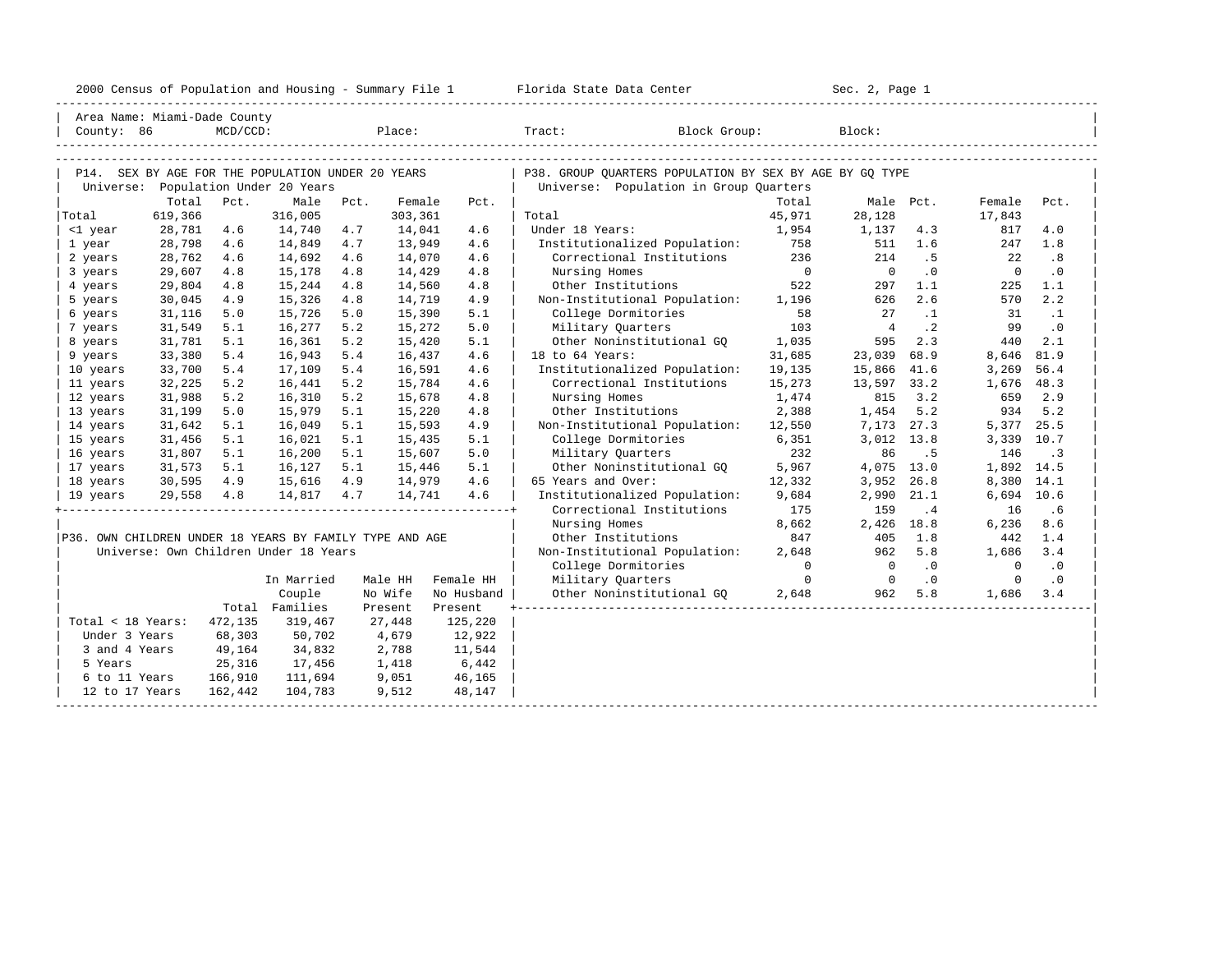| 2000 Census of Population and Housing - Summary File 1 Florida State Data Center                                            |                   |         |                         |                                   |                      | Sec. 2, Page 2         |       |               |        |
|-----------------------------------------------------------------------------------------------------------------------------|-------------------|---------|-------------------------|-----------------------------------|----------------------|------------------------|-------|---------------|--------|
| Area Name: Miami-Dade County                                                                                                |                   |         |                         |                                   |                      |                        |       |               |        |
| County: 86<br>$MCD/CCD$ :                                                                                                   |                   |         |                         | Place: Tract: Block Group: Block: |                      |                        |       |               |        |
|                                                                                                                             |                   |         |                         |                                   |                      |                        |       |               |        |
| P22/23/24. HOUSEHOLDS BY PRESENCE OF PEOPLE 60(65/75) YEARS AND OVER, HOUSEHOLD SIZE AND   P25. HOUSEHOLDS BY PRESENCE OF   |                   |         |                         |                                   |                      |                        |       |               |        |
| HOUSEHOLD TYPE                                                                                                              |                   |         |                         |                                   |                      | <b>NONRELATIVES</b>    |       |               |        |
| Universe: Households                                                                                                        |                   |         |                         |                                   | Universe: Households |                        |       |               |        |
|                                                                                                                             | 60+ Years Pct     |         | 65+ Years Pct           | 75+ Years Pct                     |                      |                        |       |               |        |
| Total:                                                                                                                      | 776,774 100.0     |         | 776,774 100.0           | 776,774 100.0                     | Total:               |                        |       | 776.774       |        |
| Households w/ one or more 60/65/75: 274,909 35.4                                                                            |                   |         | 216,243 27.8            | 107,241 13.8                      |                      | Households with one or |       |               |        |
| 1-person household                                                                                                          | 79,895<br>195,014 |         | 66,657                  | 36,496<br>70,745                  |                      | more non-relatives     |       | 106,396       |        |
| 2 or more person household:                                                                                                 | 184,190           | 141,800 | 149,586                 | 67,240                            |                      |                        |       |               |        |
| Family households                                                                                                           |                   |         |                         |                                   |                      | Households with no     |       |               |        |
| Non-family households 10,824 7,786 3,505<br>Households with no people over 60/65/75: 501,865 64.6 560,531 72.2 669,533 86.2 |                   |         |                         |                                   | non-relatives        |                        |       | 670,378       |        |
| 1-person household                                                                                                          |                   | 114,323 |                         |                                   |                      |                        |       |               |        |
|                                                                                                                             | 101,085           |         |                         | 144,484                           |                      |                        |       |               |        |
| 2 or more person household: 400,780                                                                                         |                   |         | 446,208                 | 525,049                           |                      |                        |       |               |        |
|                                                                                                                             |                   |         |                         | 481,253<br>43,796                 |                      |                        |       |               |        |
|                                                                                                                             |                   |         |                         |                                   |                      |                        |       |               |        |
| P18/20. HOUSEHOLDS BY AGE OF HOUSEHOLDER BY HOUSEHOLD TYPE                                                                  |                   |         |                         | H13/15. TENURE BY HOUSEHOLD SIZE  |                      |                        |       |               |        |
| (INCLUDING LIVING ALONE) BY PRESENCE OF OWN CHILDREN                                                                        |                   |         |                         | Universe: Occupied Housing Units  |                      |                        |       |               |        |
| Universe: Households                                                                                                        |                   |         |                         |                                   |                      |                        | Pct   |               | Pct    |
|                                                                                                                             |                   |         |                         |                                   |                      | Owner                  | Owner | Renter        | Renter |
|                                                                                                                             | Total             |         | Householder Householder |                                   |                      | Total Occupied         | Occ.  | Occupied      | Occ.   |
|                                                                                                                             | Households        |         | 15 to 64 65 and Over    | Total Occupied Units:             | 776,774              | 449,325                | 100.0 | 327,449 100.0 |        |
| Total:                                                                                                                      | 776,774           | 609,152 | 167,622                 | 1-person household                | 180,980              | 82,258                 | 18.3  | 98,722        | 30.1   |
| Family households:                                                                                                          | 548,493           | 453,560 | 94,933                  | 2-Person household                | 215,007              | 129,445                | 28.8  | 85,562        | 26.1   |
| Married couple family:                                                                                                      | 370,898           | 300,855 | 70,043                  | 3-Person household                | 141,916              | 84,091                 | 18.7  | 57,825        | 17.7   |
| With own children under 18                                                                                                  | 175, 547          | 174,061 | 1,486                   | 4-Person household                | 120,983              | 77,490                 | 17.2  | 43,493        | 13.3   |
| No own children under 18                                                                                                    | 195, 351          | 126,794 | 68,557                  | 5-Person household                | 65,537               | 42,070                 | 9.4   | 23,467        | 7.2    |
| Other family:                                                                                                               | 177,595           | 152,705 | 24,890                  | 6-Person household                | 29,523               | 19,163                 | 4.3   | 10,360        | 3.2    |
| Male householder, no wife present:                                                                                          | 43,924            | 38,699  | 5,225                   | 7+Person household                | 22,828               | 14,808                 | 3.3   | 8,020         | 2.4    |
| With own children under 18                                                                                                  | 16,889            | 16,585  | 304                     |                                   |                      |                        |       |               |        |
| No own children under 18                                                                                                    | 27,035            | 22,114  | 4,921                   |                                   |                      |                        |       |               |        |
| Female householder, no husband present: 133,671                                                                             |                   | 114,006 | 19,665                  |                                   |                      |                        |       |               |        |
| With own children under 18                                                                                                  | 70,316            | 70,219  | 97                      |                                   |                      |                        |       |               |        |
| No own children under 18<br>63,355                                                                                          |                   | 43,787  | 19,568                  |                                   |                      |                        |       |               |        |
| Non-family households:                                                                                                      | 47,301            | 155,592 | 72,689                  |                                   |                      |                        |       |               |        |
| Householder living alone                                                                                                    | 28,283            | 114,323 | 66,657                  |                                   |                      |                        |       |               |        |
| Householder not living alone                                                                                                | 19,018            | 41,269  | 6,032                   |                                   |                      |                        |       |               |        |
|                                                                                                                             |                   |         |                         |                                   |                      |                        |       |               |        |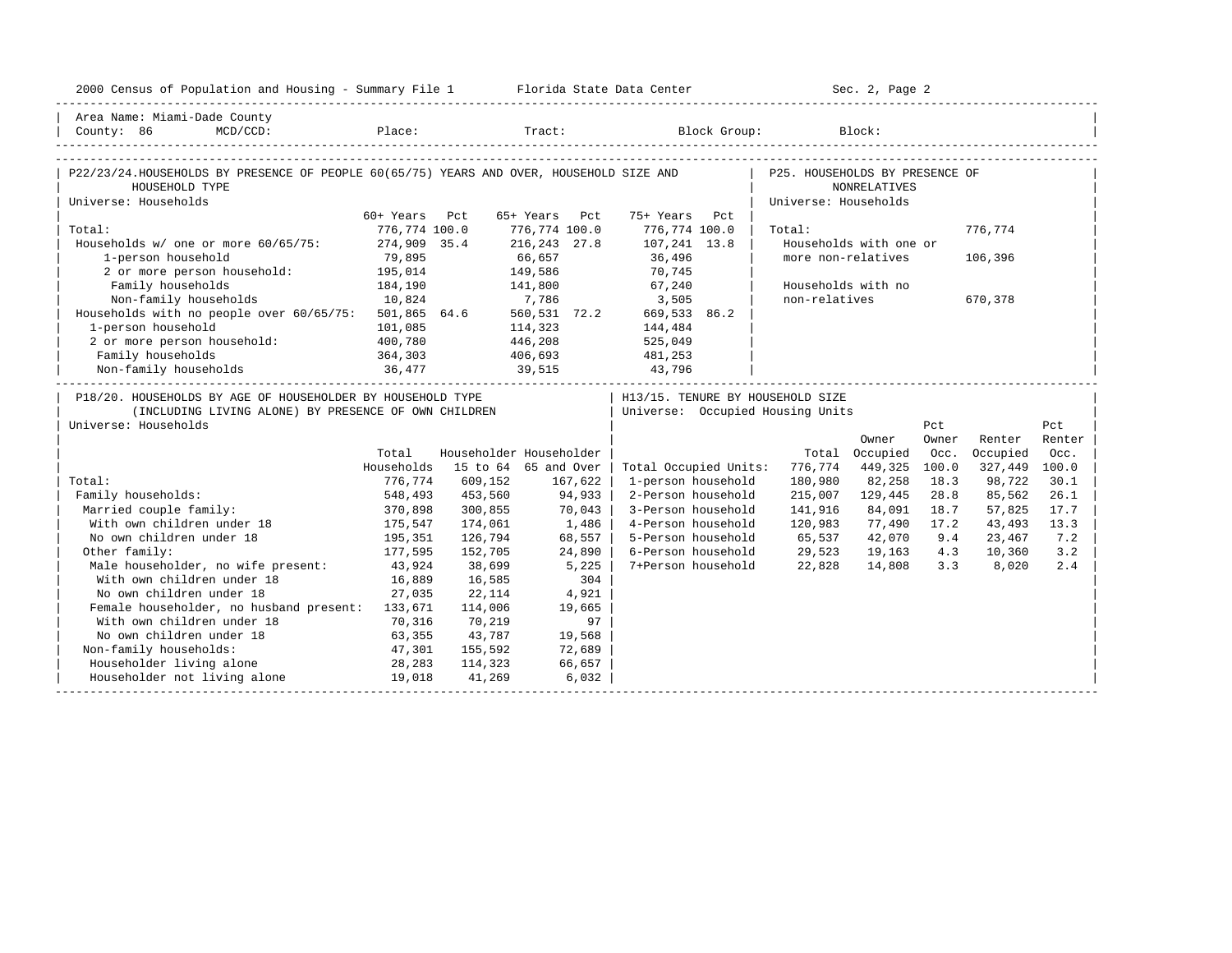| 2000 Census of Population and Housing - Summary File 1 Florida State Data Center |             |                  |                        |           |                                                        |       |                                                         | Sec. 2, Page 3 |                                         |                 |       |
|----------------------------------------------------------------------------------|-------------|------------------|------------------------|-----------|--------------------------------------------------------|-------|---------------------------------------------------------|----------------|-----------------------------------------|-----------------|-------|
| Area Name: Miami-Dade County                                                     |             |                  |                        |           |                                                        |       |                                                         |                |                                         |                 |       |
| County: 86                                                                       | $MCD/CCD$ : |                  | explorer in the Place: |           | Tract:                                                 |       | Block Group:                                            |                | Block:                                  |                 |       |
|                                                                                  |             |                  |                        |           |                                                        |       |                                                         |                |                                         |                 |       |
| P29. RELATIONSHIP BY AGE FOR THE POPULATION UNDER 18 YEARS                       |             |                  |                        |           |                                                        |       |                                                         |                |                                         |                 |       |
| Universe: Population under 18 years                                              |             |                  |                        |           |                                                        |       |                                                         |                |                                         |                 |       |
|                                                                                  |             |                  |                        |           |                                                        |       |                                                         |                |                                         |                 |       |
|                                                                                  |             |                  |                        |           | -----Related Child-----                                |       |                                                         |                |                                         |                 |       |
|                                                                                  |             | Pop. in          | Householder            |           | Other                                                  |       |                                                         |                | Institution-                            | Noninstitution- |       |
|                                                                                  |             | Total Households | or Spouse              | Own Child | Relatives                                              |       | Nonrelatives                                            | Total          | alized Pop.                             | alized Pop.     |       |
| Under 18:                                                                        | 559,213     | 557,259          | 560                    | 472,135   | 73,588                                                 |       | 10,976                                                  | 1,954          | 758                                     |                 | 1,196 |
| Under 3                                                                          | 86,341      | 86,061           |                        | 68,303    | 16,166                                                 |       | 1,592                                                   | 280            | 125                                     |                 | 155   |
| 3 and 4 years                                                                    | 59,411      | 59,288           |                        | 49,164    | 9,068                                                  |       | 1,056                                                   | 123            | 40                                      |                 | 83    |
| 5 years                                                                          | 30,045      | 29,981           |                        | 25,316    | 4,139                                                  |       | 526                                                     | 64             | 22                                      |                 | 42    |
| 6 to 11 years 193,751                                                            |             | 193,388          |                        | 166,910   | 22,986                                                 |       | 3,492                                                   | 363            | 141                                     |                 | 222   |
| 12 and 13 years                                                                  | 63,187      | 63,017           |                        | 55,116    | 6,749                                                  |       | 1,152                                                   | 170            | 48                                      |                 | 122   |
| 14 years                                                                         | 31,642      | 31,541           |                        | 27,557    | 3,377                                                  |       | 607                                                     | 101            | 41                                      |                 | 60    |
| 15 to 17 years                                                                   | 94,276      | 93,423           |                        | 79,769    | 11,103                                                 |       | 2,551                                                   | 853            | 341                                     |                 | 512   |
| % Under 3                                                                        | 15.5%       | 15.5%            |                        | 14.5%     | 22.0%                                                  |       | 14.5%                                                   | 14.3%          | 16.5%                                   |                 | 13.0% |
| % 3 and 4 years                                                                  | $10.6\%$    | 10.6%            |                        | 10.4%     | 12.3%                                                  |       | 9.6%                                                    | 6.3%           | 5.3%                                    |                 | 6.9%  |
| % 5 years                                                                        | 5.4%        | 5.4%             |                        | 5.4%      | 5.6%                                                   |       | 4.8%                                                    | 3.3%           | 2.9%                                    |                 | 3.5%  |
| % 6 to 11 years                                                                  | 34.7%       | 34.7%            |                        | 35.4%     | 31.2%                                                  |       | 31.8%                                                   | 18.6%          | 18.6%                                   |                 | 18.6% |
| % 12 and 13 years                                                                | 11.3%       | 11.3%            |                        | 11.7%     | 9.2%                                                   |       | $10.5\%$                                                | 8.7%           | 6.3%                                    |                 | 10.2% |
| % 14 years                                                                       | 5.7%        | 5.7%             |                        | 5.8%      | 4.6%                                                   |       | 5.5%                                                    | 5.2%           | 5.4%                                    |                 | 5.0%  |
| % 15 to 17 years                                                                 | 16.9%       | 16.8%            |                        | 16.9%     | 15.1%                                                  |       | 23.2%                                                   | 43.7%          | 45.0%                                   |                 | 42.8% |
| H17. TENURE BY HOUSEHOLD TYPE (INCLUDING LIVING ALONE) BY AGE OF HOUSEHOLDER     |             |                  |                        |           |                                                        |       |                                                         |                |                                         |                 |       |
| Universe: Occupied Housing Units                                                 |             |                  |                        |           |                                                        |       |                                                         |                |                                         |                 |       |
|                                                                                  |             |                  |                        |           | Total Owner ------------ Owner Occupied -------------- |       | Total Renter ------------- Renter Occupied ------------ |                |                                         |                 |       |
|                                                                                  |             |                  |                        |           | Occupied Householder Householder Householder Pct       |       | Occupied                                                |                | Householder Householder Householder Pct |                 |       |
|                                                                                  |             | Units            | 15 to 34               | 35 to 64  | $65+$                                                  | $65+$ | Units                                                   | 15 to 34       | 35 to 64                                | $65+$           | $65+$ |
| Family households:                                                               |             | 346,830          | 47,562                 | 227,075   | 72,193 20.8                                            |       | 201,663                                                 | 64,846         | 114,077                                 | 22,740          | 11.3  |
| Married-couple family: 260,100                                                   |             |                  | 34,527                 | 169,982   | 55,591                                                 | 21.4  | 110,798                                                 | 33,730         | 62,616                                  | 14,452          | 13.0  |
| Other family:                                                                    |             | 86,730           | 13,035                 | 57,093    | 16,602                                                 | 19.1  | 90,865                                                  | 31,116         | 51,461                                  | 8,288           | 9.1   |
| Male householder, no wife 21,446                                                 |             |                  | 4,917                  | 13,060    | 3,469                                                  | 16.2  | 22,478                                                  | 8,672          | 12,050                                  | 1,756           | 7.8   |
| Female hsehldr, no husband 65,284                                                |             |                  | 8,118                  | 44,033    | 13,133                                                 | 20.1  | 68,387                                                  | 22,444         | 39,411                                  | 6,532           | 9.6   |
| Nonfamily households:                                                            |             | 102,495          | 12,410                 | 51,165    | 38,920                                                 | 38.0  | 125,786                                                 | 37,717         | 54,300                                  | 33,769          | 26.8  |
|                                                                                  |             |                  |                        |           | 10,614                                                 | 24.2  | 66,849                                                  | 22,499         | 33,487                                  | 10,863          | 16.3  |
| Male householder:                                                                |             | 43,908           | 7,670                  | 25,624    |                                                        |       |                                                         |                |                                         |                 |       |
| Living alone                                                                     |             | 32,649           | 5,037                  | 18,672    | 8,940                                                  | 27.4  | 49,825                                                  | 14,047         | 26,003                                  | 9,775           | 19.6  |
| Not living alone                                                                 |             |                  | 2,633                  | 6,952     | 1,674                                                  | 14.9  | 17,024                                                  | 8,452          | 7,484                                   | 1,088           | 6.4   |
| Female householder:                                                              |             | 11,259<br>58,587 | 4,740                  | 25,541    | 28,306                                                 | 48.3  | 58,937                                                  | 15,218         | 20,813                                  | 22,906          | 38.9  |
| Living alone                                                                     |             | 49,609<br>8,978  | 3,260                  | 20,292    | 26,057                                                 | 52.5  | 48,897                                                  | 9,950          | 17,062                                  | 21,885          | 44.8  |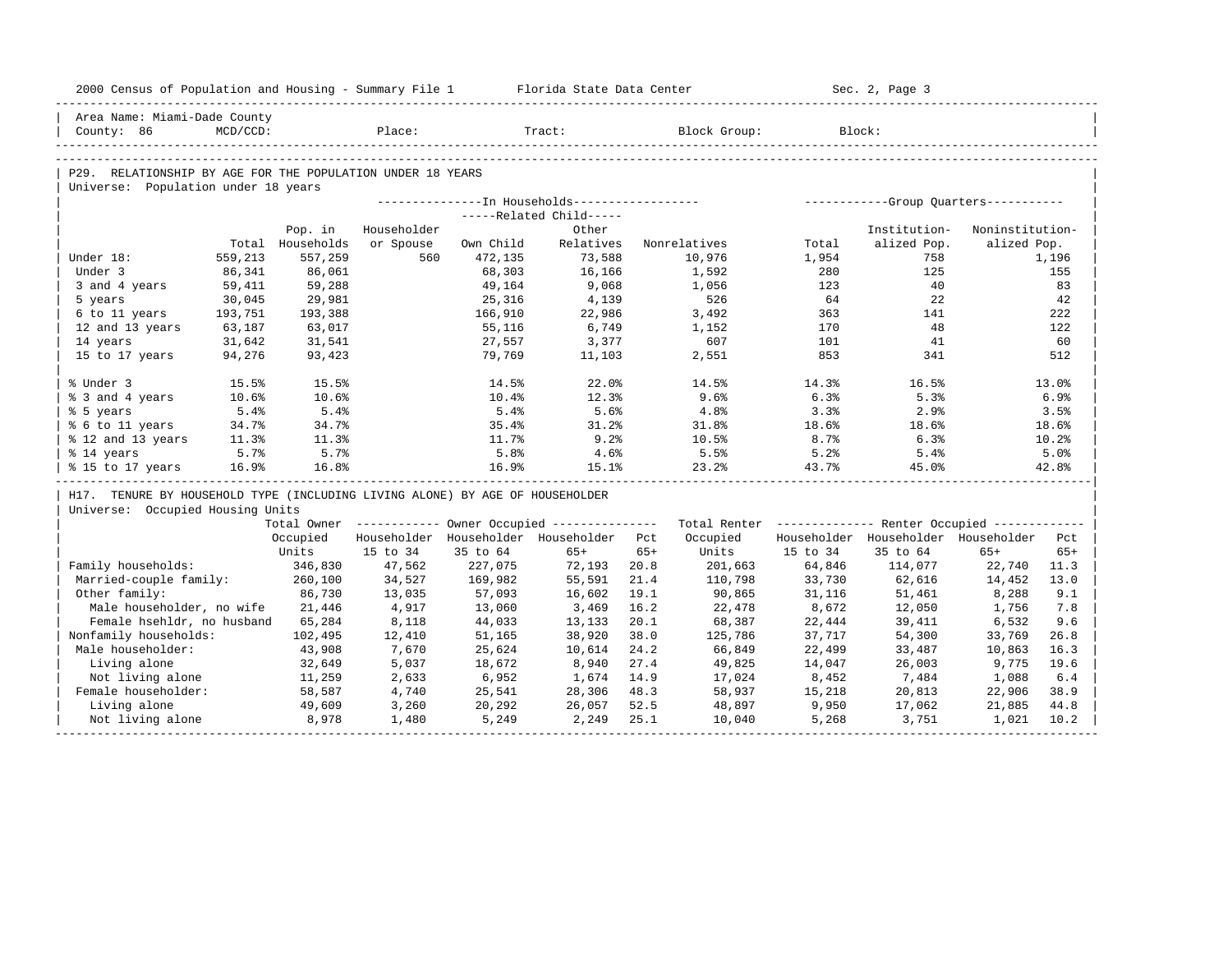| 2000 Census of Population and Housing - Summary File 1 |  | Florida State Data Center | Sec. 2, Page 1 |
|--------------------------------------------------------|--|---------------------------|----------------|
|--------------------------------------------------------|--|---------------------------|----------------|

| Area Name: Monroe County<br>County: 87                                                   |        | MCD/CCD: |                                       |      | Place:  |            |      | Tract:<br>Block Group:                                                                            |                | Block:          |           |                |               |
|------------------------------------------------------------------------------------------|--------|----------|---------------------------------------|------|---------|------------|------|---------------------------------------------------------------------------------------------------|----------------|-----------------|-----------|----------------|---------------|
| P14. SEX BY AGE FOR THE POPULATION UNDER 20 YEARS<br>Universe: Population Under 20 Years |        |          |                                       |      |         |            |      | P38. GROUP OUARTERS POPULATION BY SEX BY AGE BY GO TYPE<br>Universe: Population in Group Quarters |                |                 |           |                |               |
|                                                                                          | Total  | Pct.     | Male                                  | Pct. | Female  |            | Pct. |                                                                                                   | Total          |                 | Male Pct. | Female         | Pct.          |
| Total                                                                                    | 14,965 |          | 7,833                                 |      | 7,132   |            |      | Total                                                                                             | 1,362          | 977             |           | 385            |               |
| <1 year                                                                                  | 725    | 4.8      | 375                                   | 4.8  | 350     | 4.9        |      | Under 18 Years:                                                                                   | 23             | 16              | 1.7       | $7^{\circ}$    | 1.6           |
| 1 year                                                                                   | 671    | 4.5      | 359                                   | 4.6  | 312     | 4.4        |      | Institutionalized Population:                                                                     | $5^{\circ}$    | $5^{\circ}$     | .4        | $\Omega$       | .5            |
| 2 years                                                                                  | 677    | 4.5      | 364                                   | 4.6  |         | 313        | 4.4  | Correctional Institutions                                                                         | 5              | -5              | .4        | $\Omega$       | .5            |
| 3 years                                                                                  | 680    | 4.5      | 354                                   | 4.5  | 326     | 4.6        |      | Nursing Homes                                                                                     | $\overline{0}$ | $\Omega$        | .0        | $\overline{0}$ | .0            |
| 4 years                                                                                  | 709    | 4.7      | 361                                   | 4.6  | 348     | 4.9        |      | Other Institutions                                                                                | $\Omega$       | $\Omega$        | .0        | $\Omega$       | $\cdot$ 0     |
| 5 years                                                                                  | 710    | 4.7      | 367                                   | 4.7  | 343     | 4.8        |      | Non-Institutional Population:                                                                     | 18             | 11              | 1.3       | 7              | 1.1           |
| 6 years                                                                                  | 766    | 5.1      | 399                                   | 5.1  | 367     | 5.1        |      | College Dormitories                                                                               | $\overline{0}$ | $\overline{0}$  | $\cdot$ 0 | $\Omega$       | $\cdot$ 0     |
| 7 years                                                                                  | 781    | 5.2      | 411                                   | 5.2  |         | 5.2<br>370 |      | Military Quarters                                                                                 | $\overline{0}$ | $\circ$         | $\cdot$ 0 | $\Omega$       | $\cdot$ 0     |
| 8 years                                                                                  | 760    | 5.1      | 380                                   | 4.9  | 380     | 5.3        |      | Other Noninstitutional GO                                                                         | 18             | 11              | 1.3       |                | 1.1           |
| 9 years                                                                                  | 785    | 5.2      | 425                                   | 5.4  | 360     | 4.9        |      | 18 to 64 Years:                                                                                   | 1,030          |                 | 852 75.6  | 178            | 87.2          |
| 10 years                                                                                 | 876    | 5.9      | 444                                   | 5.7  | 432     | 4.4        |      | Institutionalized Population:                                                                     | 597            |                 | 534 43.8  | 63             | 54.7          |
| 11 years                                                                                 | 780    | 5.2      | 388                                   | 5.0  | 392     | 4.4        |      | Correctional Institutions                                                                         | 556            |                 | 504 40.8  |                | 52 51.6       |
| 12 years                                                                                 | 780    | 5.2      | 392                                   | 5.0  | 388     | 4.6        |      | Nursing Homes                                                                                     | 36             | 25              | 2.6       | 11             | 2.6           |
|                                                                                          |        | 5.2      |                                       | 5.4  |         |            |      |                                                                                                   | $5^{\circ}$    |                 |           |                |               |
| 13 years                                                                                 | 772    |          | 422                                   |      | 350     | 4.9        |      | Other Institutions                                                                                |                | - 5             | .4        | $\mathbf{0}$   | . 5           |
| 14 years                                                                                 | 795    | 5.3      | 421                                   | 5.4  |         | 374<br>4.8 |      | Non-Institutional Population:                                                                     | 433            |                 | 318 31.8  |                | 115 32.5      |
| 15 years                                                                                 | 806    | 5.4      | 403                                   | 5.1  | 403     | 5.1        |      | College Dormitories                                                                               | $\overline{1}$ | $\overline{1}$  | $\cdot$ 1 | $\overline{0}$ | $\cdot$ 1     |
| 16 years                                                                                 | 760    | 5.1      | 421 5.4                               |      | 339     | 5.2        |      | Military Quarters                                                                                 | 118            | 95              | 8.7       | 23             | 9.7           |
| 17 years                                                                                 |        | 772 5.2  | 421 5.4                               |      |         | 351<br>5.3 |      | Other Noninstitutional GO                                                                         | 314            |                 | 222 23.1  |                | 92 22.7       |
| 18 years                                                                                 |        |          | 716 4.8 366 4.7                       |      |         | 350<br>4.9 |      | 65 Years and Over:                                                                                | 309            |                 | 109 22.7  | 200            | 11.2          |
| 19 years                                                                                 |        | 644 4.3  | 360                                   | 4.6  |         | 284<br>4.4 |      | Institutionalized Population:                                                                     | 247            |                 | 82 18.1   | 165            | 8.4           |
|                                                                                          |        |          |                                       |      |         |            |      | Correctional Institutions                                                                         | 6              | 6               | .4        | $\Omega$       | .6            |
|                                                                                          |        |          |                                       |      |         |            |      | Nursing Homes                                                                                     | 2.2.7          |                 | 69 16.7   | 158            | 7.1           |
| P36. OWN CHILDREN UNDER 18 YEARS BY FAMILY TYPE AND AGE                                  |        |          |                                       |      |         |            |      | Other Institutions                                                                                | 14             | $7\overline{ }$ | 1.0       | $\overline{7}$ | .7            |
|                                                                                          |        |          | Universe: Own Children Under 18 Years |      |         |            |      | Non-Institutional Population:                                                                     | 62             | 27              | 4.6       | 35             | 2.8           |
|                                                                                          |        |          |                                       |      |         |            |      | College Dormitories                                                                               | $\bigcap$      | $\overline{0}$  | $\cdot$ 0 |                | $0 \qquad .0$ |
|                                                                                          |        |          | In Married                            |      | Male HH | Female HH  |      | Military Quarters                                                                                 | $\overline{0}$ | $\overline{0}$  | $\cdot$ 0 | $\bigcap$      | $\cdot$ 0     |
|                                                                                          |        |          | Couple                                |      | No Wife | No Husband |      | Other Noninstitutional GQ                                                                         | 62             | 27              | 4.6       | 35             | 2.8           |
|                                                                                          |        |          | Total Families                        |      | Present | Present    |      |                                                                                                   |                |                 |           |                |               |
| Total < 18 Years:                                                                        |        | 12,219   | 8,893                                 |      | 921     | 2,405      |      |                                                                                                   |                |                 |           |                |               |
| Under 3 Years                                                                            |        | 1,837    | 1,424                                 |      | 132     |            | 281  |                                                                                                   |                |                 |           |                |               |
| 3 and 4 Years                                                                            |        | 1,258    | 970                                   |      | 73      |            | 215  |                                                                                                   |                |                 |           |                |               |
| 5 Years                                                                                  |        | 657      | 479                                   |      | 48      |            | 130  |                                                                                                   |                |                 |           |                |               |
| 6 to 11 Years                                                                            |        | 4,314    | 3,116                                 |      | 321     |            | 877  |                                                                                                   |                |                 |           |                |               |
| 12 to 17 Years                                                                           |        | 4,153    | 2,904                                 |      | 347     |            | 902  |                                                                                                   |                |                 |           |                |               |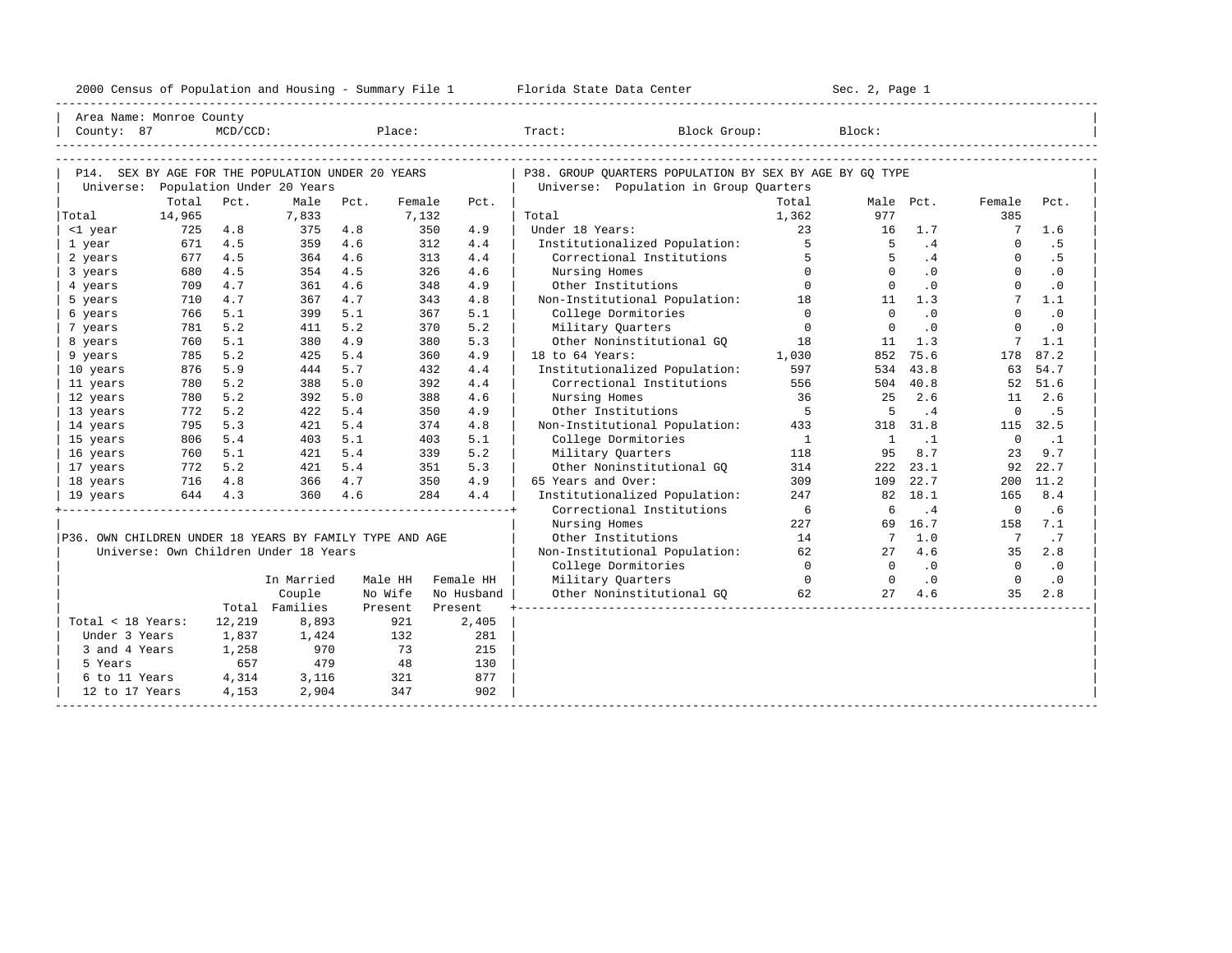| 2000 Census of Population and Housing - Summary File 1 Florida State Data Center                                                           |               |        |                          |                                          |                      | Sec. 2, Page 2             |       |              |        |
|--------------------------------------------------------------------------------------------------------------------------------------------|---------------|--------|--------------------------|------------------------------------------|----------------------|----------------------------|-------|--------------|--------|
| Area Name: Monroe County                                                                                                                   |               |        |                          |                                          |                      |                            |       |              |        |
| County: 87<br>$MCD / CCD$ :                                                                                                                |               |        |                          | Place: Tract: Block Group: Block: Block: |                      |                            |       |              |        |
|                                                                                                                                            |               |        |                          |                                          |                      |                            |       |              |        |
| P22/23/24.HOUSEHOLDS BY PRESENCE OF PEOPLE 60(65/75) YEARS AND OVER, HOUSEHOLD SIZE AND   P25. HOUSEHOLDS BY PRESENCE OF<br>HOUSEHOLD TYPE |               |        |                          |                                          |                      | NONRELATIVES               |       |              |        |
| Universe: Households                                                                                                                       |               |        |                          |                                          | Universe: Households |                            |       |              |        |
|                                                                                                                                            | 60+ Years Pct |        | 65+ Years Pct            | 75+ Years Pct                            |                      |                            |       |              |        |
| Total:                                                                                                                                     | 35,086 100.0  |        |                          | 35,086 100.0 35,086 100.0                | Total:               |                            |       | 35,086       |        |
| Households w/ one or more 60/65/75: 11,197 31.9                                                                                            |               |        | 8,354 23.8               | 3,789 10.8                               |                      | Households with one or     |       |              |        |
| 1-person household                                                                                                                         | 3,664         |        | 2,884<br>5,470           | 1,455                                    |                      | more non-relatives         |       | 6,166        |        |
| 2 or more person household:                                                                                                                | 7,533         |        |                          | 2,334                                    |                      |                            |       |              |        |
| Family households                                                                                                                          | 6,804         |        | 4,992 2,150              |                                          |                      | Households with no         |       |              |        |
| Family Households<br>Non-family households<br>Households with no people over 60/65/75: 23,889 68.1 26,732 76.2 31,297 89.2<br>1005 8 634   |               |        |                          |                                          | non-relatives        |                            |       | 28,920       |        |
|                                                                                                                                            |               |        |                          |                                          |                      |                            |       |              |        |
| 1-person household                                                                                                                         | 6,425         |        | 7,205                    | 8,634                                    |                      |                            |       |              |        |
| 2 or more person household: 17,464                                                                                                         |               |        | 19,527 22,663            |                                          |                      |                            |       |              |        |
|                                                                                                                                            |               |        |                          |                                          |                      |                            |       |              |        |
|                                                                                                                                            |               |        |                          |                                          |                      |                            |       |              |        |
| P18/20. HOUSEHOLDS BY AGE OF HOUSEHOLDER BY HOUSEHOLD TYPE                                                                                 |               |        |                          | H13/15. TENURE BY HOUSEHOLD SIZE         |                      |                            |       |              |        |
| (INCLUDING LIVING ALONE) BY PRESENCE OF OWN CHILDREN                                                                                       |               |        |                          | Universe: Occupied Housing Units         |                      |                            |       |              |        |
| Universe: Households                                                                                                                       |               |        |                          |                                          |                      |                            | Pct   |              | Pct    |
|                                                                                                                                            |               |        |                          |                                          |                      | Owner                      | Owner | Renter       | Renter |
|                                                                                                                                            | Total         |        | Householder Householder  |                                          |                      | Total Occupied             | Occ.  | Occupied     | Occ.   |
|                                                                                                                                            | Households    |        | 15 to 64 65 and Over     | Total Occupied Units:                    | 35,086               | 21,893                     | 100.0 | 13,193 100.0 |        |
| Total:                                                                                                                                     | 35,086        | 27,753 | 7,333                    | 1-person household                       | 10,089               | 5,616                      | 25.7  | 4,473        | 33.9   |
| Family households:                                                                                                                         | 20,387        | 16,315 | 4,072                    | 2-Person household                       | 15,032               | 10,438                     | 47.7  | 4,594        | 34.8   |
| Married couple family:                                                                                                                     | 16,416        | 12,920 | 3,496                    | 3-Person household                       | 4,789                | 2,748                      | 12.6  | 2,041        | 15.5   |
| With own children under 18                                                                                                                 | 5,175         | 5,157  | 18                       | 4-Person household                       |                      | 3,246 1,959                | 8.9   | 1,287        | 9.8    |
| No own children under 18                                                                                                                   | 11,241        | 7,763  | 3,478                    | 5-Person household                       |                      | 1,296 765                  | 3.5   | 531          | 4.0    |
| Other family:                                                                                                                              | 3,971         | 3,395  | 576                      | 6-Person household                       |                      |                            | 1.1   | 151          | 1.1    |
| Male householder, no wife present: 1,413                                                                                                   |               | 1,255  | 158                      | 7+Person household                       |                      | $394$ $243$<br>$240$ $124$ | .6    | 116          | .9     |
| With own children under 18                                                                                                                 | 643           | 637    | 6                        |                                          |                      |                            |       |              |        |
| No own children under 18                                                                                                                   | 770           | 618    | 152                      |                                          |                      |                            |       |              |        |
| Female householder, no husband present: 2,558                                                                                              |               | 2,140  | 418                      |                                          |                      |                            |       |              |        |
| With own children under 18                                                                                                                 | 1,497         | 1,495  | $\overline{\phantom{a}}$ |                                          |                      |                            |       |              |        |
| No own children under 18                                                                                                                   | 1,061         | 645    | 416                      |                                          |                      |                            |       |              |        |
| Non-family households:                                                                                                                     | 4,610         | 11,438 | 3,261                    |                                          |                      |                            |       |              |        |
| Householder living alone                                                                                                                   | 3,012         | 7,205  | 2,884                    |                                          |                      |                            |       |              |        |
| Householder not living alone                                                                                                               | 1,598         | 4,233  | 377                      |                                          |                      |                            |       |              |        |
|                                                                                                                                            |               |        |                          |                                          |                      |                            |       |              |        |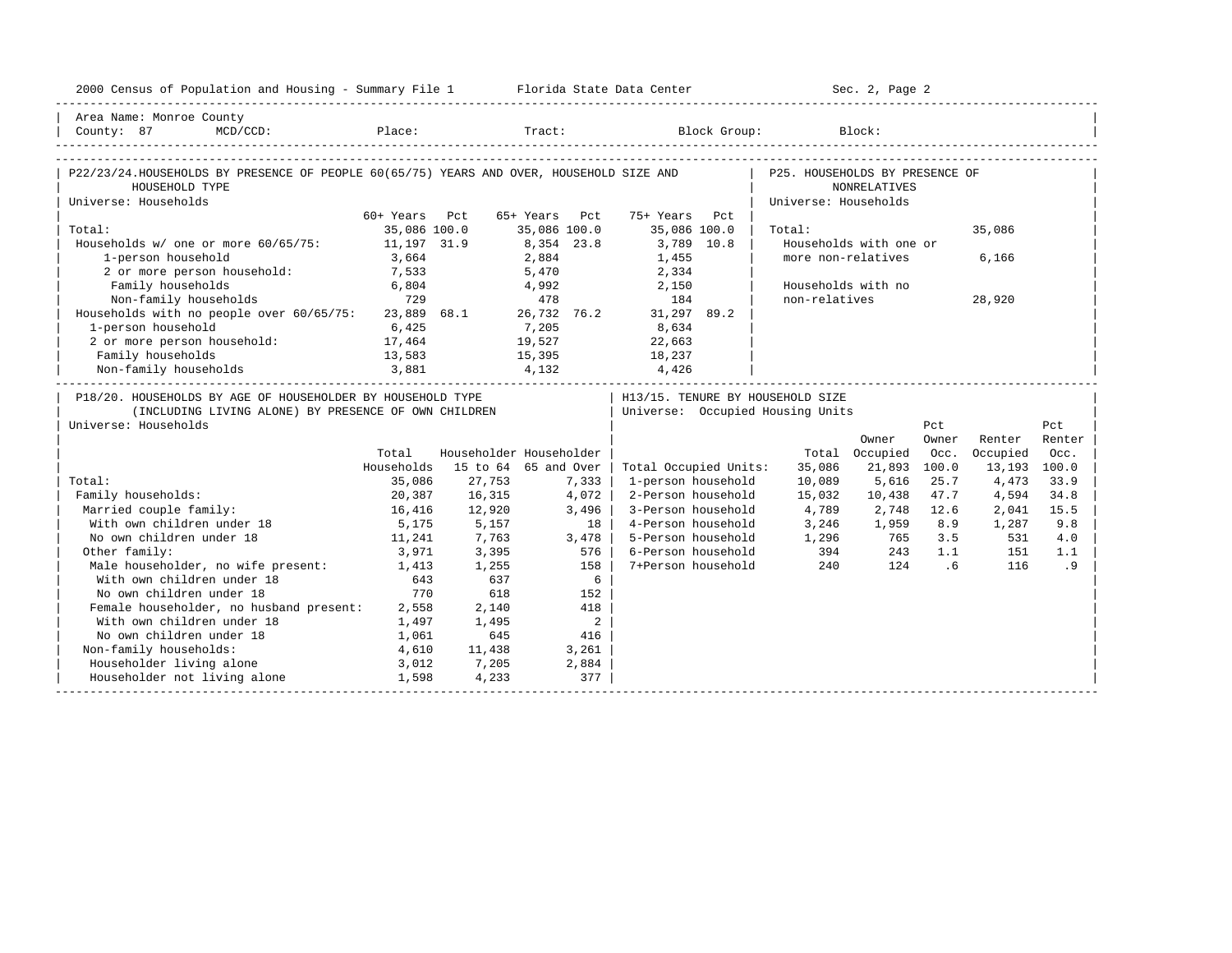| 2000 Census of Population and Housing - Summary File 1 Florida State Data Center |             |                  |             |           |                                                       |       |                                                         |                | Sec. 2, Page 3                      |                 |              |
|----------------------------------------------------------------------------------|-------------|------------------|-------------|-----------|-------------------------------------------------------|-------|---------------------------------------------------------|----------------|-------------------------------------|-----------------|--------------|
| Area Name: Monroe County                                                         |             |                  |             |           |                                                       |       |                                                         |                |                                     |                 |              |
| County: 87                                                                       | $MCD/CCD$ : |                  | Place:      |           | Tract:                                                |       | Block Group:                                            |                | Block:                              |                 |              |
|                                                                                  |             |                  |             |           |                                                       |       |                                                         |                |                                     |                 |              |
| P29. RELATIONSHIP BY AGE FOR THE POPULATION UNDER 18 YEARS                       |             |                  |             |           |                                                       |       |                                                         |                |                                     |                 |              |
| Universe: Population under 18 years                                              |             |                  |             |           |                                                       |       |                                                         |                |                                     |                 |              |
|                                                                                  |             |                  |             |           |                                                       |       |                                                         |                |                                     |                 |              |
|                                                                                  |             |                  |             |           | -----Related Child-----                               |       |                                                         |                |                                     |                 |              |
|                                                                                  |             | Pop. in          | Householder |           | Other                                                 |       |                                                         |                | Institution-                        | Noninstitution- |              |
|                                                                                  |             | Total Households | or Spouse   | Own Child | Relatives                                             |       | Nonrelatives                                            | Total          | alized Pop.                         | alized Pop.     |              |
| Under 18:                                                                        | 13,605      | 13,582           | 35          | 12,219    | 983                                                   |       | 345                                                     | 23             | 5                                   |                 | 18           |
| Under 3                                                                          | 2,073       | 2,072            |             | 1,837     | 196                                                   |       | 39                                                      | <sup>1</sup>   | $\mathbf 0$                         |                 | $\mathbf{1}$ |
| 3 and 4 years                                                                    | 1,389       | 1,387            |             | 1,258     | 104                                                   |       | 25                                                      | 2              | $\Omega$                            |                 | 2            |
| 5 years                                                                          | 710         | 710              |             | 657       | 41                                                    |       | 12                                                      | $\Omega$       | $\Omega$                            |                 | $\mathbf 0$  |
| 6 to 11 years                                                                    | 4,748       | 4,743            |             | 4,314     | 317                                                   |       | 112                                                     | 5              | $\Omega$                            |                 | 5            |
| 12 and 13 years                                                                  | 1,552       | 1,549            |             | 1,409     | 105                                                   |       | 35                                                      | $\overline{3}$ | $\Omega$                            |                 | 3            |
| 14 years                                                                         | 795         | 794              |             | 720       | 51                                                    |       | 23                                                      | <sup>1</sup>   | $\Omega$                            |                 | $\mathbf{1}$ |
| 15 to 17 years                                                                   | 2,303       | 2,292            |             | 2,024     | 169                                                   |       | 99                                                      | 11             | 5                                   |                 | 6            |
| % Under 3                                                                        | 15.3%       | 15.3%            |             | 15.0%     | 19.9%                                                 |       | 11.3%                                                   | 4.3%           | .0%                                 |                 | 5.6%         |
| % 3 and 4 years                                                                  | 10.2%       | 10.2%            |             | 10.3%     | 10.6%                                                 |       | 7.2%                                                    | 8.7%           | $.0\%$                              |                 | 11.1%        |
| % 5 years                                                                        | 5.2%        | 5.2%             |             | $5.4\%$   | 4.2%                                                  |       | 3.5%                                                    | .0%            | .0%                                 |                 | .0%          |
| % 6 to 11 years                                                                  | 35.0%       | 35.0%            |             | 35.3%     | 32.2%                                                 |       | 32.5%                                                   | 21.7%          | .0%                                 |                 | 27.8%        |
| % 12 and 13 years                                                                | 11.4%       | 11.4%            |             | 11.5%     | 10.7%                                                 |       | 10.1%                                                   | 13.0%          | .0%                                 |                 | 16.7%        |
| % 14 years                                                                       | 5.9%        | 5.9%             |             | 5.9%      | 5.2%                                                  |       | 6.7%                                                    | 4.3%           | .0%                                 |                 | 5.6%         |
| % 15 to 17 years                                                                 | 17.0%       | 16.9%            |             | 16.6%     | 17.2%                                                 |       | 28.7%                                                   | 47.8%          | 100.0%                              |                 | 33.3%        |
| H17. TENURE BY HOUSEHOLD TYPE (INCLUDING LIVING ALONE) BY AGE OF HOUSEHOLDER     |             |                  |             |           |                                                       |       |                                                         |                |                                     |                 |              |
| Universe: Occupied Housing Units                                                 |             |                  |             |           |                                                       |       |                                                         |                |                                     |                 |              |
|                                                                                  |             |                  |             |           | Total Owner ----------- Owner Occupied -------------- |       | Total Renter ------------- Renter Occupied ------------ |                |                                     |                 |              |
|                                                                                  |             | Occupied         |             |           | Householder Householder Householder Pct               |       | Occupied                                                |                | Householder Householder Householder |                 | Pct          |
|                                                                                  |             | Units            | 15 to 34    | 35 to 64  | $65+$                                                 | $65+$ | Units                                                   | 15 to 34       | 35 to 64                            | $65+$           | $65+$        |
| Family households:                                                               |             | 14,197           | 1,176       | 9,364     | 3,657                                                 | 25.8  | 6,190                                                   | 2,055          | 3,720                               | 415             | 6.7          |
| Married-couple family:                                                           |             | 12,206           | 913         | 8,080     | 3,213                                                 | 26.3  | 4,210                                                   | 1,373          | 2,554                               | 283             | 6.7          |
| Other family:                                                                    |             | 1,991            | 263         | 1,284     | 444                                                   | 22.3  | 1,980                                                   | 682            | 1,166                               | 132             | 6.7          |
| Male householder, no wife                                                        |             | 743              | 111         | 506       | 126                                                   | 17.0  | 670                                                     | 237            | 401                                 | 32              | 4.8          |
| Female hsehldr, no husband                                                       |             | 1,248            | 152         | 778       | 318                                                   | 25.5  | 1,310                                                   | 445            | 765                                 | 100             | 7.6          |
| Nonfamily households:                                                            |             | 7,696            | 532         | 4,706     | 2,458                                                 | 31.9  | 7,003                                                   | 2,051          | 4,149                               | 803             | 11.5         |
| Male householder:                                                                |             | 4,455            | 359         | 3,007     | 1,089                                                 | 24.4  | 4,520                                                   | 1,334          | 2,807                               | 379             | 8.4          |
| Living alone                                                                     |             | 3,126            | 188         | 2,042     | 896                                                   | 28.7  | 2,837                                                   | 575            | 1,936                               | 326             | 11.5         |
| Not living alone                                                                 |             | 1,329            | 171         | 965       | 193                                                   | 14.5  | 1,683                                                   | 759            | 871                                 | 53              | 3.1          |
| Female householder:                                                              |             | 3,241            | 173         | 1,699     | 1,369                                                 | 42.2  | 2,483                                                   | 717            | 1,342                               | 424             | 17.1         |
| Living alone                                                                     |             | 2,490            | 63          | 1,167     | 1,260                                                 | 50.6  | 1,636                                                   | 277            | 957                                 | 402             | 24.6         |
| Not living alone                                                                 |             | 751              | 110         | 532       | 109                                                   | 14.5  | 847                                                     | 440            | 385                                 | 22              | 2.6          |
|                                                                                  |             |                  |             |           |                                                       |       |                                                         |                |                                     |                 |              |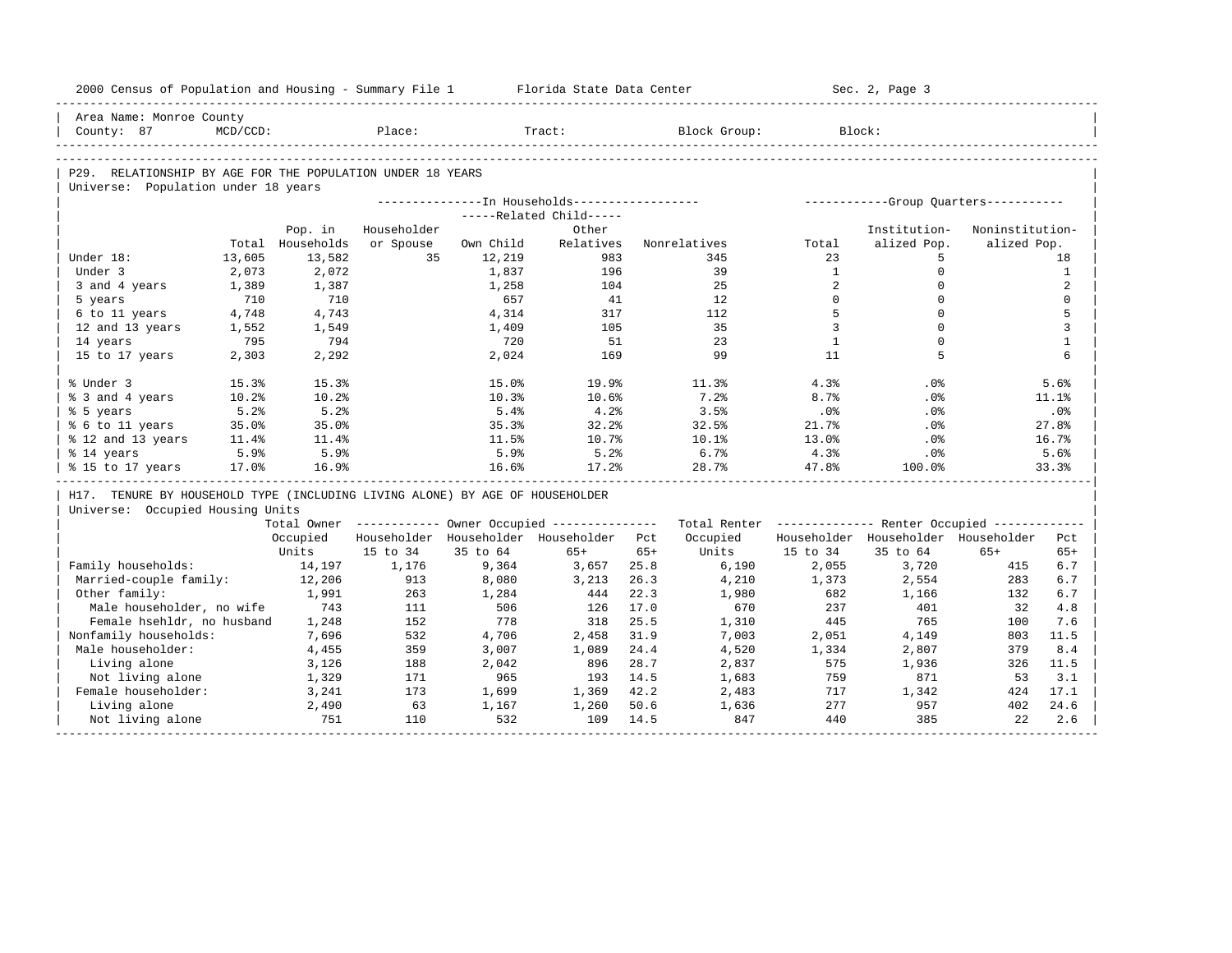| 2000<br>ensus! | and<br>Population | ---<br>Summa:<br>$-$<br>Housing | lorida<br>Data<br>otatt<br>Cente. | ، م ج<br>Page<br>$3-1$ |  |
|----------------|-------------------|---------------------------------|-----------------------------------|------------------------|--|
|                |                   |                                 |                                   |                        |  |

| Area Name: Nassau County                                |        |            |                                       |      |         |           |            |                                                         |                |                 |           |                |           |
|---------------------------------------------------------|--------|------------|---------------------------------------|------|---------|-----------|------------|---------------------------------------------------------|----------------|-----------------|-----------|----------------|-----------|
| County: 89                                              |        | MCD/CCD:   |                                       |      | Place:  |           |            | Tract:<br>Block Group:                                  |                | Block:          |           |                |           |
|                                                         |        |            |                                       |      |         |           |            |                                                         |                |                 |           |                |           |
|                                                         |        |            |                                       |      |         |           |            |                                                         |                |                 |           |                |           |
| P14. SEX BY AGE FOR THE POPULATION UNDER 20 YEARS       |        |            |                                       |      |         |           |            | P38. GROUP OUARTERS POPULATION BY SEX BY AGE BY GO TYPE |                |                 |           |                |           |
|                                                         |        |            | Universe: Population Under 20 Years   |      |         |           |            | Universe: Population in Group Quarters                  |                |                 |           |                |           |
|                                                         | Total  | Pct.       | Male                                  | Pct. | Female  |           | Pct.       |                                                         | Total          | Male Pct.       |           | Female         | Pct.      |
| Total                                                   | 15,725 |            | 8,103                                 |      | 7.622   |           |            | Total                                                   | 687            | 374             |           | 313            |           |
| <1 year                                                 | 687    | 4.4        | 348                                   | 4.3  |         | 339       | 4.4        | Under 18 Years:                                         | 49             | 38              | 7.1       |                | 11 10.2   |
| 1 year                                                  | 722    | 4.6        | 357                                   | 4.4  |         | 365       | 4.8        | Institutionalized Population:                           | 49<br>$\Omega$ | 38<br>$\Omega$  | 7.1       | $\Omega$       | 11 10.2   |
| 2 years                                                 | 679    | 4.3        | 345                                   | 4.3  |         | 334       | 4.4        | Correctional Institutions                               |                |                 | $\cdot$ 0 |                | $\cdot$ 0 |
| 3 years                                                 | 720    | 4.6<br>4.8 | 345                                   | 4.3  |         | 375       | 4.9        | Nursing Homes                                           | $\Omega$<br>49 | $\Omega$        | $\cdot$ 0 | $\Omega$       | $\cdot$ 0 |
| 4 years                                                 | 757    |            | 402                                   | 5.0  |         | 355       | 4.7        | Other Institutions                                      | $\Omega$       | 38<br>$\Omega$  | 7.1       | $\Omega$       | 11 10.2   |
| 5 years                                                 | 722    | 4.6        | 386                                   | 4.8  |         | 336       | 4.4        | Non-Institutional Population:                           | $\Omega$       |                 | .0        |                | $\cdot$ 0 |
| 6 years                                                 | 719    | 4.6        | 366                                   | 4.5  |         | 353       | 4.6        | College Dormitories                                     |                | $\Omega$        | $\cdot$ 0 | $\Omega$       | $\cdot$ 0 |
| 7 years                                                 | 795    | 5.1        | 407                                   | 5.0  |         | 388       | 5.1        | Military Quarters                                       | $\Omega$       | $\Omega$        | $\cdot$ 0 | $\Omega$       | $\cdot$ 0 |
| 8 years                                                 | 870    | 5.5        | 468                                   | 5.8  |         | 402       | 5.3        | Other Noninstitutional GO                               | $\mathbf 0$    | $\Omega$        | $\cdot$ 0 | $\mathbf 0$    | $\cdot$ 0 |
| 9 years                                                 | 802    | 5.1        | 390                                   | 4.8  |         | 412       | 4.4        | 18 to 64 Years:                                         | 357            | 265             | 52.0      | 92             | 70.9      |
| 10 years                                                | 908    | 5.8        | 462                                   | 5.7  |         | 446       | 4.8        | Institutionalized Population:                           | 208            | 176             | 30.3      | 32             | 47.1      |
| 11 years                                                | 833    | 5.3        | 431                                   | 5.3  |         | 402       | 4.4        | Correctional Institutions                               | 178            | 162             | 25.9      | 16             | 43.3      |
| 12 years                                                | 900    | 5.7        | 473                                   | 5.8  |         | 427       | 4.9        | Nursing Homes                                           | 19             | $7\phantom{.0}$ | 2.8       | 12             | 1.9       |
| 13 years                                                | 884    | 5.6        | 439                                   | 5.4  |         | 445       | 4.7        | Other Institutions                                      | 11             | 7               | 1.6       | $\overline{4}$ | 1.9       |
| 14 years                                                | 910    | 5.8        | 468                                   | 5.8  |         | 442       | 4.4        | Non-Institutional Population:                           | 149            | 89              | 21.7      | 60 -           | 23.8      |
| 15 years                                                | 893    | 5.7        | 476                                   | 5.9  |         | 417       | 4.6        | College Dormitories                                     | $\Omega$       | $\Omega$        | $\cdot$ 0 | $\mathbf 0$    | $\cdot$ 0 |
| 16 years                                                | 811    | 5.2        | 423                                   | 5.2  |         | 388       | 5.1        | Military Quarters                                       | $\Omega$       | $\Omega$        | $\cdot$ 0 | $\mathbf 0$    | $\cdot$ 0 |
| 17 years                                                | 827    | 5.3        | 418                                   | 5.2  |         | 409       | 5.3        | Other Noninstitutional GQ                               | 149            | 89              | 21.7      | 60             | 23.8      |
| 18 years                                                | 661    | 4.2        | 367                                   | 4.5  |         | 294       | 4.4        | 65 Years and Over:                                      | 281            | 71              | 40.9      | 210            | 19.0      |
| 19 years                                                | 625    | 4.0        | 332                                   | 4.1  |         | 293       | 4.8        | Institutionalized Population:                           | 256            | 63              | 37.3      | 193            | 16.8      |
|                                                         |        |            |                                       |      |         |           |            | Correctional Institutions                               | $\overline{0}$ | $\Omega$        | $\cdot$ 0 | $\mathbf 0$    | $\cdot$ 0 |
|                                                         |        |            |                                       |      |         |           |            | Nursing Homes                                           | 256            | 63              | 37.3      | 193            | 16.8      |
| P36. OWN CHILDREN UNDER 18 YEARS BY FAMILY TYPE AND AGE |        |            |                                       |      |         |           |            | Other Institutions                                      | $\overline{0}$ | $\Omega$        | $\cdot$ 0 | $\overline{0}$ | $\cdot$ 0 |
|                                                         |        |            | Universe: Own Children Under 18 Years |      |         |           |            | Non-Institutional Population:                           | 25             | 8               | 3.6       | 17             | 2.1       |
|                                                         |        |            |                                       |      |         |           |            | College Dormitories                                     | $\Omega$       | $\Omega$        | $\cdot$ 0 | $\Omega$       | $\cdot$ 0 |
|                                                         |        |            | In Married                            |      | Male HH | Female HH |            | Military Quarters                                       | $\Omega$       | $\Omega$        | $\cdot$ 0 | $\Omega$       | $\cdot$ 0 |
|                                                         |        |            | Couple                                |      | No Wife |           | No Husband | Other Noninstitutional GO                               | 25             | 8               | 3.6       | 17             | 2.1       |
|                                                         |        |            | Total Families                        |      | Present | Present   |            |                                                         |                |                 |           |                |           |
| Total < 18 Years:                                       |        | 12,729     | 9,922                                 |      | 772     |           | 2,035      |                                                         |                |                 |           |                |           |
| Under 3 Years                                           |        | 1,780      | 1,424                                 |      | 139     |           | 217        |                                                         |                |                 |           |                |           |
| 3 and 4 Years                                           |        | 1,259      | 987                                   |      | 80      |           | 192        |                                                         |                |                 |           |                |           |
| 5 Years                                                 |        | 640        | 507                                   |      | 38      |           | 95         |                                                         |                |                 |           |                |           |
| 6 to 11 Years                                           |        | 4,405      | 3,423                                 |      | 233     |           | 749        |                                                         |                |                 |           |                |           |
| 12 to 17 Years                                          |        | 4,645      | 3,581                                 |      | 282     |           | 782        |                                                         |                |                 |           |                |           |
|                                                         |        |            |                                       |      |         |           |            |                                                         |                |                 |           |                |           |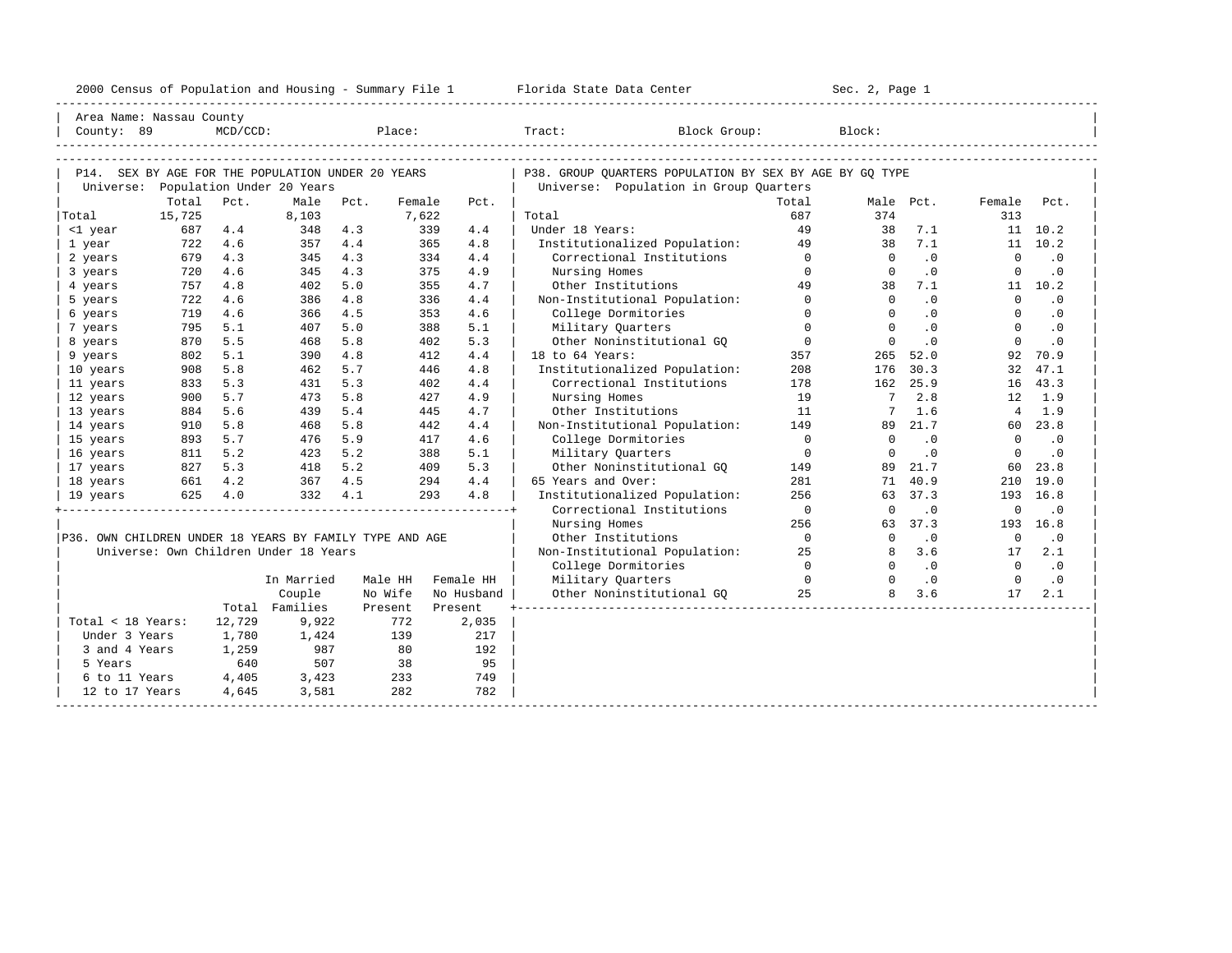| 2000 Census of Population and Housing - Summary File 1 Florida State Data Center                                                                    |               |                                                 |                 |                |                                   |                      | Sec. 2, Page 2         |       |             |        |
|-----------------------------------------------------------------------------------------------------------------------------------------------------|---------------|-------------------------------------------------|-----------------|----------------|-----------------------------------|----------------------|------------------------|-------|-------------|--------|
| Area Name: Nassau County                                                                                                                            |               |                                                 |                 |                |                                   |                      |                        |       |             |        |
| County: 89<br>$MCD / CCD$ :                                                                                                                         |               |                                                 |                 |                | Place: Tract: Block Group: Block: |                      |                        |       |             |        |
| P22/23/24.HOUSEHOLDS BY PRESENCE OF PEOPLE 60(65/75) YEARS AND OVER, HOUSEHOLD SIZE AND   P25. HOUSEHOLDS BY PRESENCE OF                            |               |                                                 |                 |                |                                   |                      |                        |       |             |        |
| HOUSEHOLD TYPE                                                                                                                                      |               |                                                 |                 |                |                                   |                      | NONRELATIVES           |       |             |        |
| Universe: Households                                                                                                                                |               |                                                 |                 |                |                                   | Universe: Households |                        |       |             |        |
|                                                                                                                                                     | 60+ Years Pct |                                                 | 65+ Years Pct   |                | 75+ Years Pct                     |                      |                        |       |             |        |
| Total:                                                                                                                                              | 21,980 100.0  |                                                 | 21,980 100.0    |                | 21,980 100.0                      | Total:               |                        |       | 21,980      |        |
| Households w/ one or more 60/65/75: 6,975 31.7                                                                                                      |               |                                                 | 5,175 23.5      |                | 2,053 9.3                         |                      | Households with one or |       |             |        |
| 1-person household                                                                                                                                  | 2,063         |                                                 | 1,682           |                | 819                               | more non-relatives   |                        |       | 1,921       |        |
| 2 or more person household:                                                                                                                         | 4,912         |                                                 | 3,493           |                | 1,234                             |                      |                        |       |             |        |
| Family households                                                                                                                                   | 4,738         |                                                 | 3,385           |                | 1,201                             | Households with no   |                        |       |             |        |
| 174<br>Non-family households<br>Non-family households 174 108 33<br>Households with no people over $60/65/75$ : 15,005 68.3 16,805 76.5 19,927 90.7 |               |                                                 |                 |                |                                   | non-relatives        |                        |       | 20,059      |        |
|                                                                                                                                                     |               |                                                 |                 |                |                                   |                      |                        |       |             |        |
| 1-person household                                                                                                                                  | 2,359         |                                                 | 2,740           |                | 3,603                             |                      |                        |       |             |        |
| 2 or more person household: 12,646                                                                                                                  |               |                                                 |                 |                | $14,065$ 16,324                   |                      |                        |       |             |        |
| Family households                                                                                                                                   |               | $11,794$ $13,147$ $15,331$<br>$852$ $918$ $993$ |                 |                |                                   |                      |                        |       |             |        |
| Non-family households                                                                                                                               |               |                                                 |                 |                |                                   |                      |                        |       |             |        |
| P18/20. HOUSEHOLDS BY AGE OF HOUSEHOLDER BY HOUSEHOLD TYPE                                                                                          |               |                                                 |                 |                | H13/15. TENURE BY HOUSEHOLD SIZE  |                      |                        |       |             |        |
| (INCLUDING LIVING ALONE) BY PRESENCE OF OWN CHILDREN                                                                                                |               |                                                 |                 |                | Universe: Occupied Housing Units  |                      |                        |       |             |        |
| Universe: Households                                                                                                                                |               |                                                 |                 |                |                                   |                      |                        | Pct   |             | Pct    |
|                                                                                                                                                     |               |                                                 |                 |                |                                   |                      | Owner                  | Owner | Renter      | Renter |
|                                                                                                                                                     | Total         | Householder Householder                         |                 |                |                                   |                      | Total Occupied         | Occ.  | Occupied    | Occ.   |
|                                                                                                                                                     | Households    | 15 to 64 65 and Over                            |                 |                | Total Occupied Units:             | 21,980               | 17,723                 | 100.0 | 4,257 100.0 |        |
| Total:                                                                                                                                              | 21,980        | 17,383                                          | 4,597           |                | 1-person household                | 4,422                | 3,043                  | 17.2  | 1,379       | 32.4   |
| Family households:                                                                                                                                  | 16,532        | 13,700                                          | 2,832           |                | 2-Person household                | 8,292                | 7,086                  | 40.0  | 1,206       | 28.3   |
| Married couple family:                                                                                                                              | 13,457        | 11,050                                          | 2,407           |                | 3-Person household                | 3,981                | 3,176                  | 17.9  | 805         | 18.9   |
| With own children under 18                                                                                                                          | 5,485         | 5,457                                           |                 | 28             | 4-Person household                | 3,353                | 2,808                  | 15.8  | 545         | 12.8   |
| No own children under 18                                                                                                                            | 7,972         | 5,593                                           |                 | $2,379$        | 5-Person household                | 1,307                | 1,089                  | 6.1   | 218         | 5.1    |
| Other family:                                                                                                                                       | 3,075         | 2,650                                           |                 | 425            | 6-Person household                | 423                  | 351                    | 2.0   | 72          | 1.7    |
| Male householder, no wife present: 909                                                                                                              |               | 821                                             |                 | 88             | 7+Person household                | 202                  | 170                    | 1.0   | 32          | .8     |
| With own children under 18                                                                                                                          | 475           | 472                                             |                 | $\overline{3}$ |                                   |                      |                        |       |             |        |
| No own children under 18                                                                                                                            | 434           | 349                                             |                 | 85             |                                   |                      |                        |       |             |        |
| Female householder, no husband present: 2,166                                                                                                       |               | 1,829                                           |                 | 337            |                                   |                      |                        |       |             |        |
| With own children under 18                                                                                                                          | 1,247         | 1,241                                           | $6\overline{6}$ |                |                                   |                      |                        |       |             |        |
| No own children under 18                                                                                                                            | 919           | 588                                             |                 | 331            |                                   |                      |                        |       |             |        |
| Non-family households:                                                                                                                              | 1,026         | 3,683                                           | 1,765           |                |                                   |                      |                        |       |             |        |
| Householder living alone                                                                                                                            | 675           | 2,740                                           | 1,682           |                |                                   |                      |                        |       |             |        |
| Householder not living alone                                                                                                                        | 351           | 943                                             |                 | 83             |                                   |                      |                        |       |             |        |
|                                                                                                                                                     |               |                                                 |                 |                |                                   |                      |                        |       |             |        |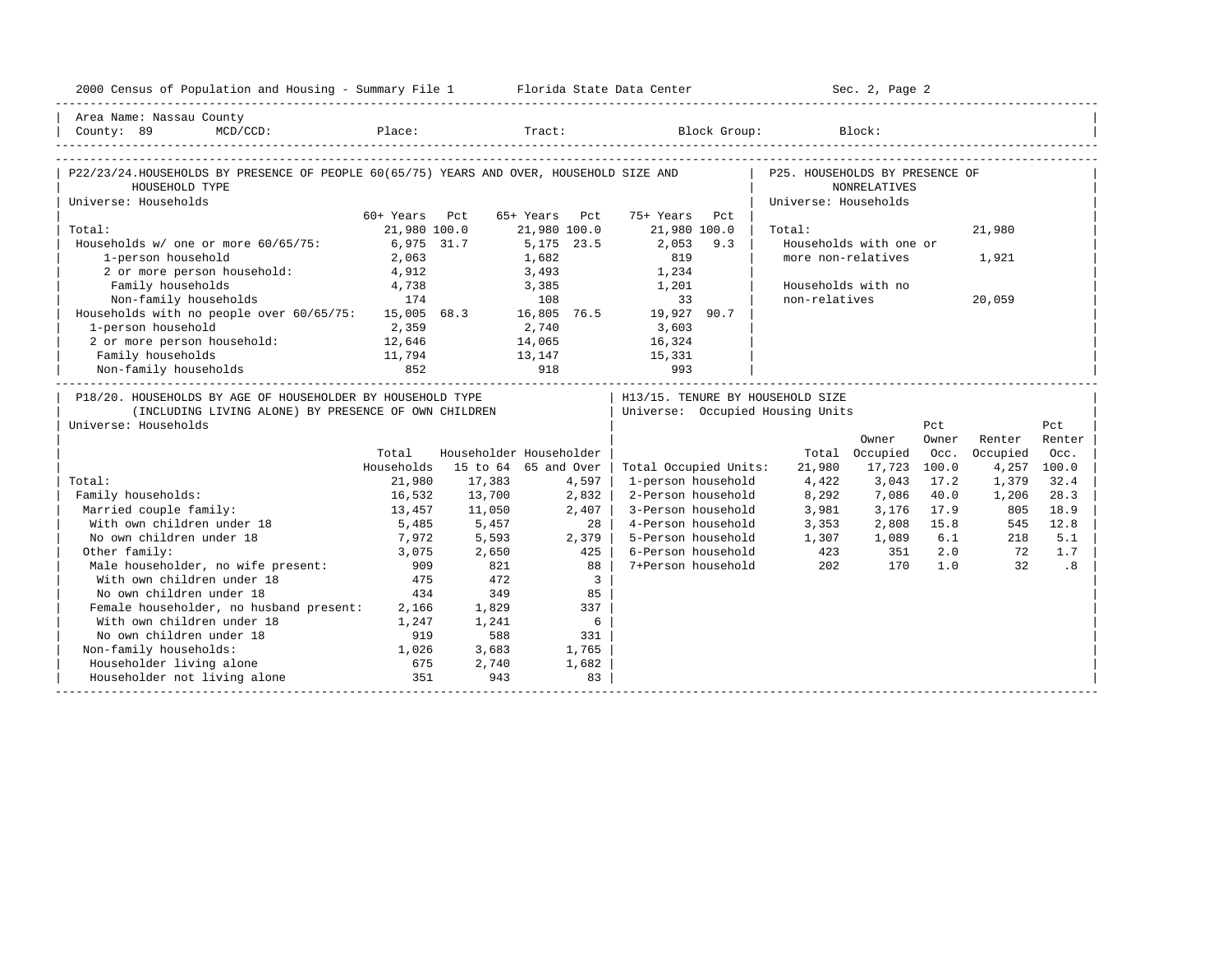| Area Name: Nassau County<br>County: 89<br>Place:<br>Tract:<br>Block Group:<br>Block:<br>$MCD/CCD$ :<br>P29. RELATIONSHIP BY AGE FOR THE POPULATION UNDER 18 YEARS<br>Universe: Population under 18 years<br>--------------In Households------------------<br>------------Group Quarters-----------<br>-----Related Child-----<br>Householder<br>Institution-<br>Pop. in<br>Other<br>Noninstitution-<br>Total Households<br>or Spouse<br>Own Child<br>Relatives<br>Nonrelatives<br>alized Pop.<br>alized Pop.<br>Total<br>14,390<br>Under 18:<br>14,439<br>1.3<br>12,729<br>1,286<br>49<br>49<br>362<br>$\Omega$<br>Under 3<br>2,088<br>2,087<br><sup>1</sup><br>$\mathbf{1}$<br>$\mathbf 0$<br>1,780<br>273<br>34<br>35<br>$\Omega$<br>$\Omega$<br>3 and 4 years<br>1,477<br>1,477<br>1,259<br>183<br>$\mathbf 0$<br>722<br>722<br>$\Omega$<br>$\Omega$<br>$\mathbf{0}$<br>5 years<br>640<br>71<br>11<br>6 to 11 years<br>4,927<br>4,927<br>4,405<br>415<br>107<br>$\Omega$<br>$\Omega$<br>$\mathbf 0$<br>54<br>$\Omega$<br>$\mathbf 0$<br>$\mathbf{0}$<br>12 and 13 years<br>1,784<br>1,784<br>1,623<br>107<br>$\mathbf{0}$<br>14 years<br>910<br>897<br>59<br>2.7<br>13<br>13<br>811<br>94<br>35<br>35<br>$\Omega$<br>15 to 17 years<br>2,518<br>2,483<br>2,211<br>178<br>% Under 3<br>14.5%<br>14.5%<br>14.0%<br>21.2%<br>9.4%<br>2.0%<br>2.0%<br>.0%<br>% 3 and 4 years<br>10.2%<br>10.3%<br>9.9%<br>14.2%<br>9.7%<br>.0%<br>.0%<br>.0%<br>% 5 years<br>5.5%<br>5.0%<br>5.0%<br>5.0%<br>3.0%<br>.0%<br>.0%<br>.0%<br>% 6 to 11 years<br>34.2%<br>34.3%<br>32.3%<br>29.6%<br>.0%<br>.0%<br>34.6%<br>.0%<br>8.3%<br>14.9%<br>% 12 and 13 years<br>12.4%<br>12.4%<br>12.8%<br>.0%<br>.0%<br>.0%<br>6.3%<br>6.2%<br>6.4%<br>4.6%<br>7.5%<br>26.5%<br>% 14 years<br>26.5%<br>.0%<br>% 15 to 17 years<br>17.5%<br>17.3%<br>17.4%<br>13.8%<br>26.0%<br>71.4%<br>71.4%<br>.0%<br>H17. TENURE BY HOUSEHOLD TYPE (INCLUDING LIVING ALONE) BY AGE OF HOUSEHOLDER<br>Universe: Occupied Housing Units<br>Total Owner ----------- Owner Occupied --------------<br>Total Renter ------------- Renter Occupied ------------<br>Householder Householder Householder<br>Occupied<br>Householder Householder Householder Pct<br>Occupied<br>Pct<br>15 to 34<br>$65+$<br>Units<br>15 to 34<br>Units<br>35 to 64<br>$65+$<br>35 to 64<br>$65+$<br>$65+$<br>Family households:<br>2,080<br>9,352<br>999<br>14,087<br>2,655 18.8<br>2,445<br>1,269<br>177<br>7.2<br>Married-couple family:<br>1,707<br>8,032<br>2,289<br>19.0<br>559<br>752<br>118<br>8.3<br>12,028<br>1,429 | 2000 Census of Population and Housing - Summary File 1 |       |     |       | Florida State Data Center |      |       |     | Sec. 2, Page 3 |    |     |
|-------------------------------------------------------------------------------------------------------------------------------------------------------------------------------------------------------------------------------------------------------------------------------------------------------------------------------------------------------------------------------------------------------------------------------------------------------------------------------------------------------------------------------------------------------------------------------------------------------------------------------------------------------------------------------------------------------------------------------------------------------------------------------------------------------------------------------------------------------------------------------------------------------------------------------------------------------------------------------------------------------------------------------------------------------------------------------------------------------------------------------------------------------------------------------------------------------------------------------------------------------------------------------------------------------------------------------------------------------------------------------------------------------------------------------------------------------------------------------------------------------------------------------------------------------------------------------------------------------------------------------------------------------------------------------------------------------------------------------------------------------------------------------------------------------------------------------------------------------------------------------------------------------------------------------------------------------------------------------------------------------------------------------------------------------------------------------------------------------------------------------------------------------------------------------------------------------------------------------------------------------------------------------------------------------------------------------------------------------------------------------------------------------------------------------------------------------------------------------------------------------------------------------------------------------------|--------------------------------------------------------|-------|-----|-------|---------------------------|------|-------|-----|----------------|----|-----|
|                                                                                                                                                                                                                                                                                                                                                                                                                                                                                                                                                                                                                                                                                                                                                                                                                                                                                                                                                                                                                                                                                                                                                                                                                                                                                                                                                                                                                                                                                                                                                                                                                                                                                                                                                                                                                                                                                                                                                                                                                                                                                                                                                                                                                                                                                                                                                                                                                                                                                                                                                             |                                                        |       |     |       |                           |      |       |     |                |    |     |
|                                                                                                                                                                                                                                                                                                                                                                                                                                                                                                                                                                                                                                                                                                                                                                                                                                                                                                                                                                                                                                                                                                                                                                                                                                                                                                                                                                                                                                                                                                                                                                                                                                                                                                                                                                                                                                                                                                                                                                                                                                                                                                                                                                                                                                                                                                                                                                                                                                                                                                                                                             |                                                        |       |     |       |                           |      |       |     |                |    |     |
|                                                                                                                                                                                                                                                                                                                                                                                                                                                                                                                                                                                                                                                                                                                                                                                                                                                                                                                                                                                                                                                                                                                                                                                                                                                                                                                                                                                                                                                                                                                                                                                                                                                                                                                                                                                                                                                                                                                                                                                                                                                                                                                                                                                                                                                                                                                                                                                                                                                                                                                                                             |                                                        |       |     |       |                           |      |       |     |                |    |     |
|                                                                                                                                                                                                                                                                                                                                                                                                                                                                                                                                                                                                                                                                                                                                                                                                                                                                                                                                                                                                                                                                                                                                                                                                                                                                                                                                                                                                                                                                                                                                                                                                                                                                                                                                                                                                                                                                                                                                                                                                                                                                                                                                                                                                                                                                                                                                                                                                                                                                                                                                                             |                                                        |       |     |       |                           |      |       |     |                |    |     |
|                                                                                                                                                                                                                                                                                                                                                                                                                                                                                                                                                                                                                                                                                                                                                                                                                                                                                                                                                                                                                                                                                                                                                                                                                                                                                                                                                                                                                                                                                                                                                                                                                                                                                                                                                                                                                                                                                                                                                                                                                                                                                                                                                                                                                                                                                                                                                                                                                                                                                                                                                             |                                                        |       |     |       |                           |      |       |     |                |    |     |
|                                                                                                                                                                                                                                                                                                                                                                                                                                                                                                                                                                                                                                                                                                                                                                                                                                                                                                                                                                                                                                                                                                                                                                                                                                                                                                                                                                                                                                                                                                                                                                                                                                                                                                                                                                                                                                                                                                                                                                                                                                                                                                                                                                                                                                                                                                                                                                                                                                                                                                                                                             |                                                        |       |     |       |                           |      |       |     |                |    |     |
|                                                                                                                                                                                                                                                                                                                                                                                                                                                                                                                                                                                                                                                                                                                                                                                                                                                                                                                                                                                                                                                                                                                                                                                                                                                                                                                                                                                                                                                                                                                                                                                                                                                                                                                                                                                                                                                                                                                                                                                                                                                                                                                                                                                                                                                                                                                                                                                                                                                                                                                                                             |                                                        |       |     |       |                           |      |       |     |                |    |     |
|                                                                                                                                                                                                                                                                                                                                                                                                                                                                                                                                                                                                                                                                                                                                                                                                                                                                                                                                                                                                                                                                                                                                                                                                                                                                                                                                                                                                                                                                                                                                                                                                                                                                                                                                                                                                                                                                                                                                                                                                                                                                                                                                                                                                                                                                                                                                                                                                                                                                                                                                                             |                                                        |       |     |       |                           |      |       |     |                |    |     |
|                                                                                                                                                                                                                                                                                                                                                                                                                                                                                                                                                                                                                                                                                                                                                                                                                                                                                                                                                                                                                                                                                                                                                                                                                                                                                                                                                                                                                                                                                                                                                                                                                                                                                                                                                                                                                                                                                                                                                                                                                                                                                                                                                                                                                                                                                                                                                                                                                                                                                                                                                             |                                                        |       |     |       |                           |      |       |     |                |    |     |
|                                                                                                                                                                                                                                                                                                                                                                                                                                                                                                                                                                                                                                                                                                                                                                                                                                                                                                                                                                                                                                                                                                                                                                                                                                                                                                                                                                                                                                                                                                                                                                                                                                                                                                                                                                                                                                                                                                                                                                                                                                                                                                                                                                                                                                                                                                                                                                                                                                                                                                                                                             |                                                        |       |     |       |                           |      |       |     |                |    |     |
|                                                                                                                                                                                                                                                                                                                                                                                                                                                                                                                                                                                                                                                                                                                                                                                                                                                                                                                                                                                                                                                                                                                                                                                                                                                                                                                                                                                                                                                                                                                                                                                                                                                                                                                                                                                                                                                                                                                                                                                                                                                                                                                                                                                                                                                                                                                                                                                                                                                                                                                                                             |                                                        |       |     |       |                           |      |       |     |                |    |     |
|                                                                                                                                                                                                                                                                                                                                                                                                                                                                                                                                                                                                                                                                                                                                                                                                                                                                                                                                                                                                                                                                                                                                                                                                                                                                                                                                                                                                                                                                                                                                                                                                                                                                                                                                                                                                                                                                                                                                                                                                                                                                                                                                                                                                                                                                                                                                                                                                                                                                                                                                                             |                                                        |       |     |       |                           |      |       |     |                |    |     |
|                                                                                                                                                                                                                                                                                                                                                                                                                                                                                                                                                                                                                                                                                                                                                                                                                                                                                                                                                                                                                                                                                                                                                                                                                                                                                                                                                                                                                                                                                                                                                                                                                                                                                                                                                                                                                                                                                                                                                                                                                                                                                                                                                                                                                                                                                                                                                                                                                                                                                                                                                             |                                                        |       |     |       |                           |      |       |     |                |    |     |
|                                                                                                                                                                                                                                                                                                                                                                                                                                                                                                                                                                                                                                                                                                                                                                                                                                                                                                                                                                                                                                                                                                                                                                                                                                                                                                                                                                                                                                                                                                                                                                                                                                                                                                                                                                                                                                                                                                                                                                                                                                                                                                                                                                                                                                                                                                                                                                                                                                                                                                                                                             |                                                        |       |     |       |                           |      |       |     |                |    |     |
|                                                                                                                                                                                                                                                                                                                                                                                                                                                                                                                                                                                                                                                                                                                                                                                                                                                                                                                                                                                                                                                                                                                                                                                                                                                                                                                                                                                                                                                                                                                                                                                                                                                                                                                                                                                                                                                                                                                                                                                                                                                                                                                                                                                                                                                                                                                                                                                                                                                                                                                                                             |                                                        |       |     |       |                           |      |       |     |                |    |     |
|                                                                                                                                                                                                                                                                                                                                                                                                                                                                                                                                                                                                                                                                                                                                                                                                                                                                                                                                                                                                                                                                                                                                                                                                                                                                                                                                                                                                                                                                                                                                                                                                                                                                                                                                                                                                                                                                                                                                                                                                                                                                                                                                                                                                                                                                                                                                                                                                                                                                                                                                                             |                                                        |       |     |       |                           |      |       |     |                |    |     |
|                                                                                                                                                                                                                                                                                                                                                                                                                                                                                                                                                                                                                                                                                                                                                                                                                                                                                                                                                                                                                                                                                                                                                                                                                                                                                                                                                                                                                                                                                                                                                                                                                                                                                                                                                                                                                                                                                                                                                                                                                                                                                                                                                                                                                                                                                                                                                                                                                                                                                                                                                             |                                                        |       |     |       |                           |      |       |     |                |    |     |
|                                                                                                                                                                                                                                                                                                                                                                                                                                                                                                                                                                                                                                                                                                                                                                                                                                                                                                                                                                                                                                                                                                                                                                                                                                                                                                                                                                                                                                                                                                                                                                                                                                                                                                                                                                                                                                                                                                                                                                                                                                                                                                                                                                                                                                                                                                                                                                                                                                                                                                                                                             |                                                        |       |     |       |                           |      |       |     |                |    |     |
|                                                                                                                                                                                                                                                                                                                                                                                                                                                                                                                                                                                                                                                                                                                                                                                                                                                                                                                                                                                                                                                                                                                                                                                                                                                                                                                                                                                                                                                                                                                                                                                                                                                                                                                                                                                                                                                                                                                                                                                                                                                                                                                                                                                                                                                                                                                                                                                                                                                                                                                                                             |                                                        |       |     |       |                           |      |       |     |                |    |     |
|                                                                                                                                                                                                                                                                                                                                                                                                                                                                                                                                                                                                                                                                                                                                                                                                                                                                                                                                                                                                                                                                                                                                                                                                                                                                                                                                                                                                                                                                                                                                                                                                                                                                                                                                                                                                                                                                                                                                                                                                                                                                                                                                                                                                                                                                                                                                                                                                                                                                                                                                                             |                                                        |       |     |       |                           |      |       |     |                |    |     |
|                                                                                                                                                                                                                                                                                                                                                                                                                                                                                                                                                                                                                                                                                                                                                                                                                                                                                                                                                                                                                                                                                                                                                                                                                                                                                                                                                                                                                                                                                                                                                                                                                                                                                                                                                                                                                                                                                                                                                                                                                                                                                                                                                                                                                                                                                                                                                                                                                                                                                                                                                             |                                                        |       |     |       |                           |      |       |     |                |    |     |
|                                                                                                                                                                                                                                                                                                                                                                                                                                                                                                                                                                                                                                                                                                                                                                                                                                                                                                                                                                                                                                                                                                                                                                                                                                                                                                                                                                                                                                                                                                                                                                                                                                                                                                                                                                                                                                                                                                                                                                                                                                                                                                                                                                                                                                                                                                                                                                                                                                                                                                                                                             |                                                        |       |     |       |                           |      |       |     |                |    |     |
|                                                                                                                                                                                                                                                                                                                                                                                                                                                                                                                                                                                                                                                                                                                                                                                                                                                                                                                                                                                                                                                                                                                                                                                                                                                                                                                                                                                                                                                                                                                                                                                                                                                                                                                                                                                                                                                                                                                                                                                                                                                                                                                                                                                                                                                                                                                                                                                                                                                                                                                                                             |                                                        |       |     |       |                           |      |       |     |                |    |     |
|                                                                                                                                                                                                                                                                                                                                                                                                                                                                                                                                                                                                                                                                                                                                                                                                                                                                                                                                                                                                                                                                                                                                                                                                                                                                                                                                                                                                                                                                                                                                                                                                                                                                                                                                                                                                                                                                                                                                                                                                                                                                                                                                                                                                                                                                                                                                                                                                                                                                                                                                                             |                                                        |       |     |       |                           |      |       |     |                |    |     |
|                                                                                                                                                                                                                                                                                                                                                                                                                                                                                                                                                                                                                                                                                                                                                                                                                                                                                                                                                                                                                                                                                                                                                                                                                                                                                                                                                                                                                                                                                                                                                                                                                                                                                                                                                                                                                                                                                                                                                                                                                                                                                                                                                                                                                                                                                                                                                                                                                                                                                                                                                             |                                                        |       |     |       |                           |      |       |     |                |    |     |
|                                                                                                                                                                                                                                                                                                                                                                                                                                                                                                                                                                                                                                                                                                                                                                                                                                                                                                                                                                                                                                                                                                                                                                                                                                                                                                                                                                                                                                                                                                                                                                                                                                                                                                                                                                                                                                                                                                                                                                                                                                                                                                                                                                                                                                                                                                                                                                                                                                                                                                                                                             |                                                        |       |     |       |                           |      |       |     |                |    |     |
|                                                                                                                                                                                                                                                                                                                                                                                                                                                                                                                                                                                                                                                                                                                                                                                                                                                                                                                                                                                                                                                                                                                                                                                                                                                                                                                                                                                                                                                                                                                                                                                                                                                                                                                                                                                                                                                                                                                                                                                                                                                                                                                                                                                                                                                                                                                                                                                                                                                                                                                                                             |                                                        |       |     |       |                           |      |       |     |                |    |     |
|                                                                                                                                                                                                                                                                                                                                                                                                                                                                                                                                                                                                                                                                                                                                                                                                                                                                                                                                                                                                                                                                                                                                                                                                                                                                                                                                                                                                                                                                                                                                                                                                                                                                                                                                                                                                                                                                                                                                                                                                                                                                                                                                                                                                                                                                                                                                                                                                                                                                                                                                                             |                                                        |       |     |       |                           |      |       |     |                |    |     |
|                                                                                                                                                                                                                                                                                                                                                                                                                                                                                                                                                                                                                                                                                                                                                                                                                                                                                                                                                                                                                                                                                                                                                                                                                                                                                                                                                                                                                                                                                                                                                                                                                                                                                                                                                                                                                                                                                                                                                                                                                                                                                                                                                                                                                                                                                                                                                                                                                                                                                                                                                             |                                                        |       |     |       |                           |      |       |     |                |    |     |
|                                                                                                                                                                                                                                                                                                                                                                                                                                                                                                                                                                                                                                                                                                                                                                                                                                                                                                                                                                                                                                                                                                                                                                                                                                                                                                                                                                                                                                                                                                                                                                                                                                                                                                                                                                                                                                                                                                                                                                                                                                                                                                                                                                                                                                                                                                                                                                                                                                                                                                                                                             |                                                        |       |     |       |                           |      |       |     |                |    |     |
|                                                                                                                                                                                                                                                                                                                                                                                                                                                                                                                                                                                                                                                                                                                                                                                                                                                                                                                                                                                                                                                                                                                                                                                                                                                                                                                                                                                                                                                                                                                                                                                                                                                                                                                                                                                                                                                                                                                                                                                                                                                                                                                                                                                                                                                                                                                                                                                                                                                                                                                                                             |                                                        |       |     |       |                           |      |       |     |                |    |     |
|                                                                                                                                                                                                                                                                                                                                                                                                                                                                                                                                                                                                                                                                                                                                                                                                                                                                                                                                                                                                                                                                                                                                                                                                                                                                                                                                                                                                                                                                                                                                                                                                                                                                                                                                                                                                                                                                                                                                                                                                                                                                                                                                                                                                                                                                                                                                                                                                                                                                                                                                                             | Other family:                                          | 2,059 | 373 | 1,320 | 366                       | 17.8 | 1,016 | 440 | 517            | 59 | 5.8 |
| Male householder, no wife<br>632<br>132<br>427<br>11.6<br>277<br>134<br>73<br>128<br>15<br>5.4                                                                                                                                                                                                                                                                                                                                                                                                                                                                                                                                                                                                                                                                                                                                                                                                                                                                                                                                                                                                                                                                                                                                                                                                                                                                                                                                                                                                                                                                                                                                                                                                                                                                                                                                                                                                                                                                                                                                                                                                                                                                                                                                                                                                                                                                                                                                                                                                                                                              |                                                        |       |     |       |                           |      |       |     |                |    |     |
| 893<br>293<br>739<br>Female hsehldr, no husband<br>1,427<br>241<br>20.5<br>312<br>383<br>44<br>6.0                                                                                                                                                                                                                                                                                                                                                                                                                                                                                                                                                                                                                                                                                                                                                                                                                                                                                                                                                                                                                                                                                                                                                                                                                                                                                                                                                                                                                                                                                                                                                                                                                                                                                                                                                                                                                                                                                                                                                                                                                                                                                                                                                                                                                                                                                                                                                                                                                                                          |                                                        |       |     |       |                           |      |       |     |                |    |     |
| Nonfamily households:<br>315<br>37.4<br>504<br>902<br>22.4<br>3,636<br>1,962<br>1,359<br>1,812<br>406                                                                                                                                                                                                                                                                                                                                                                                                                                                                                                                                                                                                                                                                                                                                                                                                                                                                                                                                                                                                                                                                                                                                                                                                                                                                                                                                                                                                                                                                                                                                                                                                                                                                                                                                                                                                                                                                                                                                                                                                                                                                                                                                                                                                                                                                                                                                                                                                                                                       |                                                        |       |     |       |                           |      |       |     |                |    |     |
| Male householder:<br>221<br>1,034<br>376<br>23.1<br>978<br>340<br>536<br>102<br>10.4<br>1,631                                                                                                                                                                                                                                                                                                                                                                                                                                                                                                                                                                                                                                                                                                                                                                                                                                                                                                                                                                                                                                                                                                                                                                                                                                                                                                                                                                                                                                                                                                                                                                                                                                                                                                                                                                                                                                                                                                                                                                                                                                                                                                                                                                                                                                                                                                                                                                                                                                                               |                                                        |       |     |       |                           |      |       |     |                |    |     |
| 787<br>26.4<br>679<br>14.0<br>Living alone<br>1,255<br>137<br>331<br>166<br>418<br>95                                                                                                                                                                                                                                                                                                                                                                                                                                                                                                                                                                                                                                                                                                                                                                                                                                                                                                                                                                                                                                                                                                                                                                                                                                                                                                                                                                                                                                                                                                                                                                                                                                                                                                                                                                                                                                                                                                                                                                                                                                                                                                                                                                                                                                                                                                                                                                                                                                                                       |                                                        |       |     |       |                           |      |       |     |                |    |     |
| 2.3<br>Not living alone<br>376<br>84<br>247<br>45 12.0<br>299<br>174<br>$\overline{7}$<br>118                                                                                                                                                                                                                                                                                                                                                                                                                                                                                                                                                                                                                                                                                                                                                                                                                                                                                                                                                                                                                                                                                                                                                                                                                                                                                                                                                                                                                                                                                                                                                                                                                                                                                                                                                                                                                                                                                                                                                                                                                                                                                                                                                                                                                                                                                                                                                                                                                                                               |                                                        |       |     |       |                           |      |       |     |                |    |     |
| Female householder:<br>2,005<br>94<br>928<br>983 49.0<br>834<br>36.5<br>164<br>366<br>304                                                                                                                                                                                                                                                                                                                                                                                                                                                                                                                                                                                                                                                                                                                                                                                                                                                                                                                                                                                                                                                                                                                                                                                                                                                                                                                                                                                                                                                                                                                                                                                                                                                                                                                                                                                                                                                                                                                                                                                                                                                                                                                                                                                                                                                                                                                                                                                                                                                                   |                                                        |       |     |       |                           |      |       |     |                |    |     |
| Living alone<br>1,788<br>64<br>768<br>956<br>53.5<br>700<br>82<br>318<br>300<br>42.9                                                                                                                                                                                                                                                                                                                                                                                                                                                                                                                                                                                                                                                                                                                                                                                                                                                                                                                                                                                                                                                                                                                                                                                                                                                                                                                                                                                                                                                                                                                                                                                                                                                                                                                                                                                                                                                                                                                                                                                                                                                                                                                                                                                                                                                                                                                                                                                                                                                                        |                                                        |       |     |       |                           |      |       |     |                |    |     |
| 217<br>30<br>160<br>27<br>12.4<br>134<br>82<br>48<br>$\overline{4}$<br>Not living alone<br>3.0                                                                                                                                                                                                                                                                                                                                                                                                                                                                                                                                                                                                                                                                                                                                                                                                                                                                                                                                                                                                                                                                                                                                                                                                                                                                                                                                                                                                                                                                                                                                                                                                                                                                                                                                                                                                                                                                                                                                                                                                                                                                                                                                                                                                                                                                                                                                                                                                                                                              |                                                        |       |     |       |                           |      |       |     |                |    |     |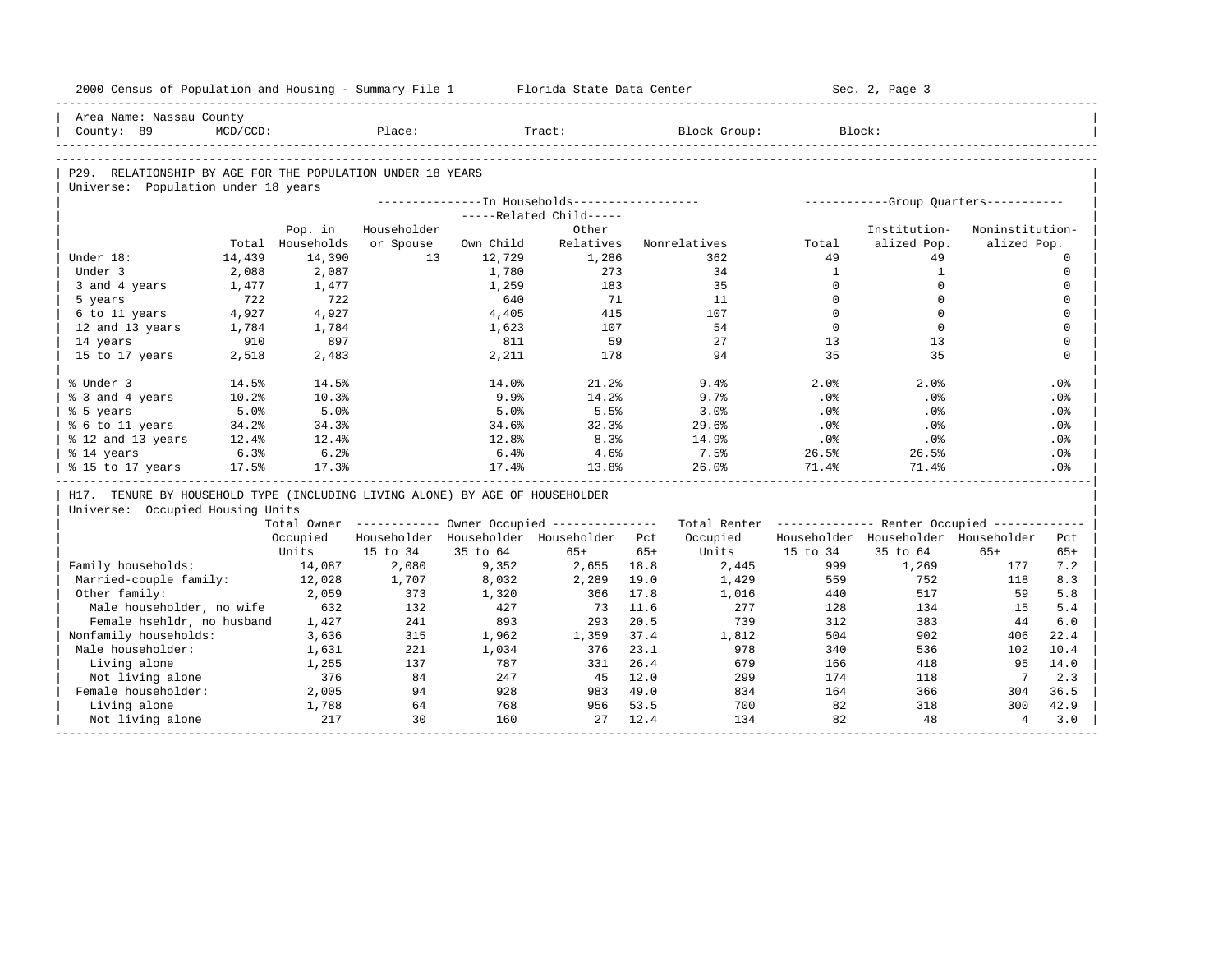|  |  |  | 2000 Census of Population and Housing - Summary File 1 |  |  |  |  |  |  |  |  |
|--|--|--|--------------------------------------------------------|--|--|--|--|--|--|--|--|
|--|--|--|--------------------------------------------------------|--|--|--|--|--|--|--|--|

| Area Name: Okaloosa County                              |                 |             |                                                   |      |                  |            |                                                         |                          |                            |           |                 |           |
|---------------------------------------------------------|-----------------|-------------|---------------------------------------------------|------|------------------|------------|---------------------------------------------------------|--------------------------|----------------------------|-----------|-----------------|-----------|
| County: 91                                              |                 | $MCD/CCD$ : |                                                   |      |                  |            | Place: Tract:<br>Block Group:                           |                          | Block:                     |           |                 |           |
|                                                         |                 |             |                                                   |      |                  |            |                                                         |                          |                            |           |                 |           |
|                                                         |                 |             |                                                   |      |                  |            |                                                         |                          |                            |           |                 |           |
|                                                         |                 |             | P14. SEX BY AGE FOR THE POPULATION UNDER 20 YEARS |      |                  |            | P38. GROUP QUARTERS POPULATION BY SEX BY AGE BY GQ TYPE |                          |                            |           |                 |           |
|                                                         |                 |             | Universe: Population Under 20 Years               |      |                  |            | Universe: Population in Group Quarters                  |                          |                            |           |                 |           |
| Total                                                   | Total<br>46,731 | Pct.        | Male<br>23,943                                    | Pct. | Female<br>22,788 | Pct.       | Total                                                   | Total<br>5,507           | 4,303                      | Male Pct. | Female<br>1,204 | Pct.      |
| <1 year                                                 | 2,175           | 4.7         | 1,152                                             | 4.8  | 1,023            | 4.5        | Under 18 Years:                                         | 249                      | 193                        | 4.5       | 56              | 4.5       |
| 1 year                                                  | 2,146           | 4.6         | 1,070                                             | 4.5  | 1,076            | 4.7        | Institutionalized Population:                           | 198                      | 177                        | 3.6       | 21              | 4.1       |
| 2 years                                                 | 2,128           | 4.6         | 1,073                                             | 4.5  | 1,055            | 4.6        | Correctional Institutions                               | $\overline{\phantom{a}}$ | $\overline{\phantom{0}}^2$ | .0        | $\Omega$        | $\cdot$ 0 |
| 3 years                                                 | 2,219           | 4.7         | 1,119                                             | 4.7  | 1,100            | 4.8        | Nursing Homes                                           | $\overline{0}$           | $\Omega$                   | $\cdot$ 0 | $\Omega$        | $\cdot$ 0 |
| 4 years                                                 | 2,175           | 4.7         | 1,117                                             | 4.7  | 1,058            | 4.6        | Other Institutions                                      | 196                      | 175                        | 3.6       | 21              | 4.1       |
| 5 years                                                 | 2,267           | 4.9         | 1,115                                             | 4.7  | 1,152            | 5.1        | Non-Institutional Population:                           | 51                       | 16                         | .9        | 35              | .4        |
| 6 years                                                 | 2,290           | 4.9         | 1,157                                             | 4.8  | 1,133            | 5.0        | College Dormitories                                     | $\Omega$                 | $\Omega$                   | $\cdot$ 0 | $\Omega$        | $\cdot$ 0 |
| 7 years                                                 | 2,340           | 5.0         | 1,205                                             | 5.0  | 1,135            | 5.0        | Military Quarters                                       | $\overline{0}$           | $\overline{0}$             | $\cdot$ 0 | $\overline{0}$  | $\cdot$ 0 |
| 8 years                                                 | 2,290           | 4.9         | 1,216                                             | 5.1  | 1,074            | 4.7        | Other Noninstitutional GO                               | 51                       | 16                         | .9        | 35              | .4        |
| 9 years                                                 | 2,412           | 5.2         | 1,232                                             | 5.1  | 1,180            | 4.5        | 18 to 64 Years:                                         | 4,277                    | 3,862 77.7                 |           | 415             | 89.8      |
| 10 years                                                | 2,464           | 5.3         | 1,233                                             | 5.1  | 1,231            | 4.7        | Institutionalized Population:                           | 2,575                    | 2,445 46.8                 |           | 130             | 56.8      |
| 11 years                                                | 2,479           | 5.3         | 1,258                                             | 5.3  | 1,221            | 4.6        | Correctional Institutions                               | 2,377                    | 2,320 43.2                 |           | 57              | 53.9      |
| 12 years                                                | 2,508           | 5.4         | 1,258                                             | 5.3  | 1,250            | 4.8        | Nursing Homes                                           | 88                       | 43                         | 1.6       | 45              | 1.0       |
| 13 years                                                | 2,398           | 5.1         | 1,173                                             | 4.9  | 1,225            | 4.6        | Other Institutions                                      | 110                      | 82                         | 2.0       | 28              | 1.9       |
| 14 years                                                | 2,374           | 5.1         | 1,260                                             | 5.3  | 1,114            | 5.1        | Non-Institutional Population:                           | 1,702                    | 1,417 30.9                 |           | 285             | 32.9      |
| 15 years                                                | 2,467           | 5.3         | 1,273                                             | 5.3  | 1,194            | 5.0        | College Dormitories                                     | $\overline{0}$           | $\mathbf 0$                | $\cdot$ 0 | $\mathbf 0$     | $\cdot$ 0 |
| 16 years                                                | 2,503           | 5.4         | 1,283                                             | 5.4  | 1,220            | 5.0        | Military Quarters                                       | 1,536                    | 1,312 27.9                 |           | 224             | 30.5      |
| 17 years                                                | 2,498           | 5.3         | 1,318                                             | 5.5  | 1,180            | 4.7        | Other Noninstitutional GO                               | 166                      | 105                        | 3.0       | 61              | 2.4       |
| 18 years                                                | 2,207           | 4.7         | 1,166                                             | 4.9  | 1,041            | 4.5        | 65 Years and Over:                                      | 981                      |                            | 248 17.8  | 733             | 5.8       |
| 19 years                                                | $2,391$ 5.1     |             | $1,265$ 5.3                                       |      | 1,126            | 4.7        | Institutionalized Population:                           | 883                      |                            | 223 16.0  | 660             | 5.2       |
|                                                         |                 |             |                                                   |      |                  |            | Correctional Institutions                               | 43                       | 43                         | .8        | $\overline{0}$  | 1.0       |
|                                                         |                 |             |                                                   |      |                  |            | Nursing Homes                                           | 837                      |                            | 178 15.2  | 659             | 4.1       |
| P36. OWN CHILDREN UNDER 18 YEARS BY FAMILY TYPE AND AGE |                 |             |                                                   |      |                  |            | Other Institutions                                      | $\overline{\phantom{a}}$ | $\overline{2}$             | $\cdot$ 1 | $\overline{1}$  | $\cdot$ 0 |
|                                                         |                 |             | Universe: Own Children Under 18 Years             |      |                  |            | Non-Institutional Population: 98                        |                          | 25                         | 1.8       | 73              | .6        |
|                                                         |                 |             |                                                   |      |                  |            | College Dormitories                                     | $\overline{0}$           | $\Omega$                   | $\cdot$ 0 | $\Omega$        | $\cdot$ 0 |
|                                                         |                 |             | In Married                                        |      | Male HH          | Female HH  | Military Ouarters                                       | $\overline{0}$           | $\Omega$                   | .0        | $\Omega$        | $\cdot$ 0 |
|                                                         |                 |             | Couple                                            |      | No Wife          | No Husband | Other Noninstitutional GO 98                            |                          | 2.5                        | 1.8       | 73              | .6        |
|                                                         |                 |             | Total Families                                    |      | Present          | Present    |                                                         |                          |                            |           |                 |           |
| Total < 18 Years:                                       |                 | 38,453      | 29,030                                            |      | 2,223            | 7,200      |                                                         |                          |                            |           |                 |           |
| Under 3 Years                                           |                 | 5,706       | 4,517                                             |      | 315              | 874        |                                                         |                          |                            |           |                 |           |
| 3 and 4 Years                                           |                 | 3,998       | 3,078                                             |      | 191              | 729        |                                                         |                          |                            |           |                 |           |
| 5 Years                                                 |                 | 2,066       | 1,572                                             |      | 119              | 375        |                                                         |                          |                            |           |                 |           |
| 6 to 11 Years                                           |                 | 13,229      | 9,947                                             |      | 773              | 2,509      |                                                         |                          |                            |           |                 |           |
| 12 to 17 Years                                          |                 | 13,454      | 9,916                                             |      | 825              | 2,713      |                                                         |                          |                            |           |                 |           |
|                                                         |                 |             |                                                   |      |                  |            |                                                         |                          |                            |           |                 |           |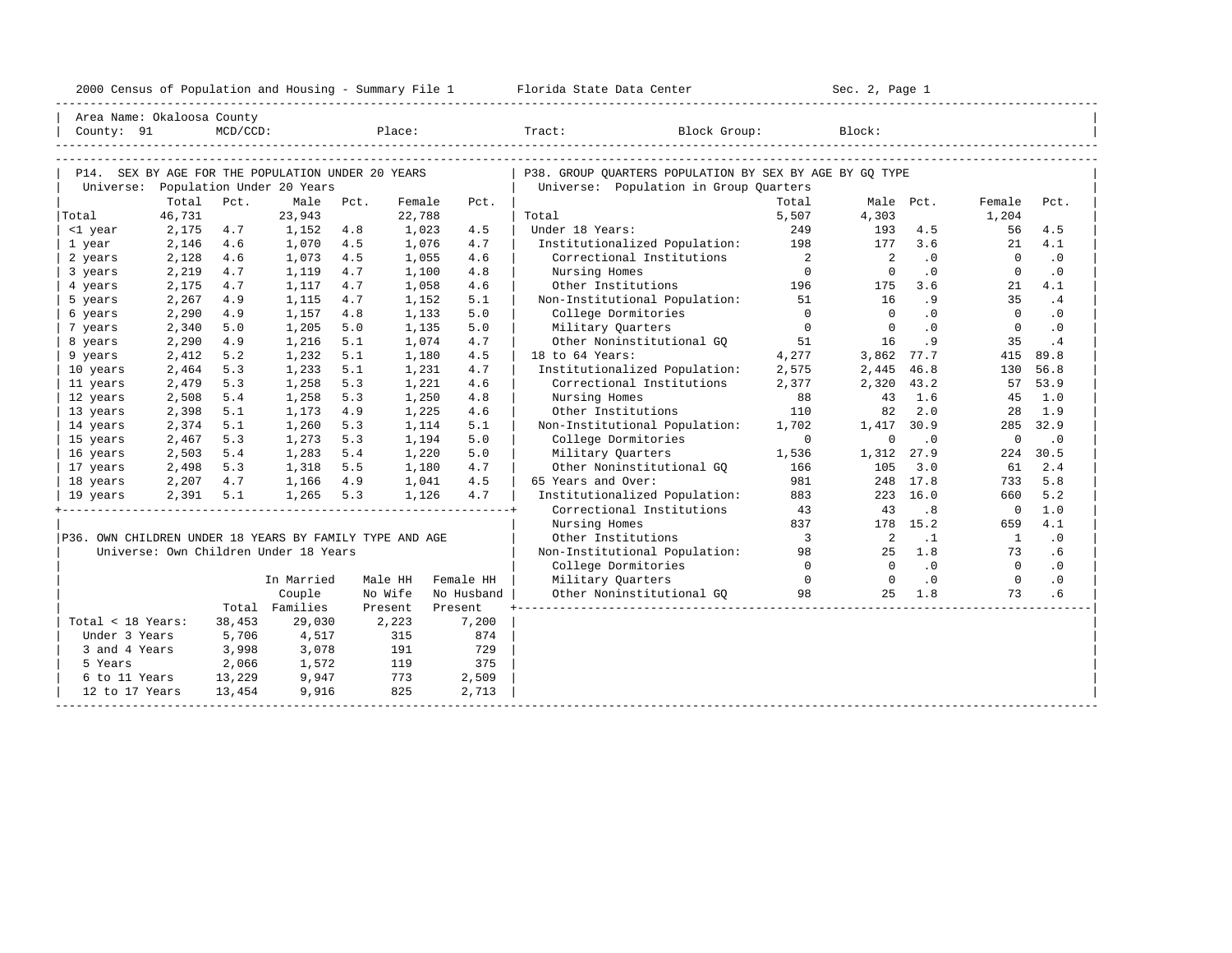| Area Name: Okaloosa County<br>MCD/CCD: Place: Tract: Block Group: Block:<br>County: 91<br>P22/23/24.HOUSEHOLDS BY PRESENCE OF PEOPLE 60(65/75) YEARS AND OVER, HOUSEHOLD SIZE AND<br>P25. HOUSEHOLDS BY PRESENCE OF<br><b>NONRELATIVES</b><br>HOUSEHOLD TYPE<br>Universe: Households<br>Universe: Households<br>60+ Years Pct<br>65+ Years Pct<br>75+ Years<br>Pct<br>Total:<br>66,269 100.0<br>66,269 100.0<br>66,269 100.0<br>66,269<br>Total:<br>Households w/ one or more 60/65/75: 18,947 28.6<br>14,384 21.7<br>5,892<br>8.9<br>Households with one or<br>4,945<br>1-person household<br>6,209<br>2,394<br>more non-relatives<br>6,715<br>9,439<br>2 or more person household: 12,738<br>3,498<br>Family households<br>Households with no<br>12,267<br>9,122<br>3,402<br>471<br>Non-family households<br>317<br>96<br>non-relatives<br>59,554<br>Households with no people over $60/65/75$ : 47,322 71.4<br>51,885 78.3<br>60,377 91.1<br>1-person household<br>9,395<br>10,659<br>13,210<br>2 or more person household:<br>37,927<br>41,226<br>47,167<br>Family households<br>34,232<br>37,377<br>43,097<br>3,695<br>Non-family households<br>3,849<br>4,070<br>P18/20. HOUSEHOLDS BY AGE OF HOUSEHOLDER BY HOUSEHOLD TYPE<br>  H13/15. TENURE BY HOUSEHOLD SIZE<br>(INCLUDING LIVING ALONE) BY PRESENCE OF OWN CHILDREN<br>Universe: Occupied Housing Units<br>Universe: Households<br>Pct<br>Pct<br>Owner<br>Renter<br>Owner<br>Renter<br>Householder Householder<br>Occupied<br>Total<br>Total Occupied<br>Occ.<br>Occ.<br>Households<br>15 to 64 65 and Over<br>66,269<br>43,995<br>100.0<br>22, 274 100.0<br>Total Occupied Units:<br>Total:<br>66,269<br>53,154<br>13,115<br>1-person household<br>15,604<br>8,868<br>20.2<br>6,736<br>30.2<br>7,914<br>Family households:<br>46,499<br>38,585<br>2-Person household<br>24,419<br>17,938<br>40.8<br>6,481<br>29.1<br>Married couple family:<br>6,840<br>3-Person household<br>11,843<br>7,748<br>37,250<br>30,410<br>17.6<br>4,095<br>18.4<br>With own children under 18<br>9,240<br>6,143<br>16,076<br>71 L<br>4-Person household<br>14.0<br>13.9<br>16,005<br>3,097<br>No own children under 18<br>21,174<br>14,405<br>6.769<br>5-Person household<br>$3,655$ $2,358$ $5.4$<br>5.8<br>1,297<br>Other family:<br>9,249<br>6-Person household<br>8,175<br>1,074<br>1,046 643<br>1.5<br>403<br>1.8<br>$\overline{1}$<br>Male householder, no wife present:<br>216<br>7+Person household<br>462<br>.7<br>2,284<br>297<br>165<br>2,500<br>With own children under 18<br>5<br>1,462<br>1,457<br>No own children under 18<br>1,038<br>827<br>211<br>Female householder, no husband present: 6,749<br>5,891<br>858<br>With own children under 18<br>$\overline{\phantom{a}}$<br>4,373<br>4,370<br>No own children under 18<br>2,376<br>855<br>1,521<br>Non-family households:<br>4,166<br>14,569<br>5,201 | 2000 Census of Population and Housing - Summary File 1 Florida State Data Center |       |        |       |  | Sec. 2, Page 2 |  |  |
|------------------------------------------------------------------------------------------------------------------------------------------------------------------------------------------------------------------------------------------------------------------------------------------------------------------------------------------------------------------------------------------------------------------------------------------------------------------------------------------------------------------------------------------------------------------------------------------------------------------------------------------------------------------------------------------------------------------------------------------------------------------------------------------------------------------------------------------------------------------------------------------------------------------------------------------------------------------------------------------------------------------------------------------------------------------------------------------------------------------------------------------------------------------------------------------------------------------------------------------------------------------------------------------------------------------------------------------------------------------------------------------------------------------------------------------------------------------------------------------------------------------------------------------------------------------------------------------------------------------------------------------------------------------------------------------------------------------------------------------------------------------------------------------------------------------------------------------------------------------------------------------------------------------------------------------------------------------------------------------------------------------------------------------------------------------------------------------------------------------------------------------------------------------------------------------------------------------------------------------------------------------------------------------------------------------------------------------------------------------------------------------------------------------------------------------------------------------------------------------------------------------------------------------------------------------------------------------------------------------------------------------------------------------------------------------------------------------------------------------------------------------------------------------------------------------------------------------------------------------|----------------------------------------------------------------------------------|-------|--------|-------|--|----------------|--|--|
|                                                                                                                                                                                                                                                                                                                                                                                                                                                                                                                                                                                                                                                                                                                                                                                                                                                                                                                                                                                                                                                                                                                                                                                                                                                                                                                                                                                                                                                                                                                                                                                                                                                                                                                                                                                                                                                                                                                                                                                                                                                                                                                                                                                                                                                                                                                                                                                                                                                                                                                                                                                                                                                                                                                                                                                                                                                                  |                                                                                  |       |        |       |  |                |  |  |
|                                                                                                                                                                                                                                                                                                                                                                                                                                                                                                                                                                                                                                                                                                                                                                                                                                                                                                                                                                                                                                                                                                                                                                                                                                                                                                                                                                                                                                                                                                                                                                                                                                                                                                                                                                                                                                                                                                                                                                                                                                                                                                                                                                                                                                                                                                                                                                                                                                                                                                                                                                                                                                                                                                                                                                                                                                                                  |                                                                                  |       |        |       |  |                |  |  |
|                                                                                                                                                                                                                                                                                                                                                                                                                                                                                                                                                                                                                                                                                                                                                                                                                                                                                                                                                                                                                                                                                                                                                                                                                                                                                                                                                                                                                                                                                                                                                                                                                                                                                                                                                                                                                                                                                                                                                                                                                                                                                                                                                                                                                                                                                                                                                                                                                                                                                                                                                                                                                                                                                                                                                                                                                                                                  |                                                                                  |       |        |       |  |                |  |  |
|                                                                                                                                                                                                                                                                                                                                                                                                                                                                                                                                                                                                                                                                                                                                                                                                                                                                                                                                                                                                                                                                                                                                                                                                                                                                                                                                                                                                                                                                                                                                                                                                                                                                                                                                                                                                                                                                                                                                                                                                                                                                                                                                                                                                                                                                                                                                                                                                                                                                                                                                                                                                                                                                                                                                                                                                                                                                  |                                                                                  |       |        |       |  |                |  |  |
|                                                                                                                                                                                                                                                                                                                                                                                                                                                                                                                                                                                                                                                                                                                                                                                                                                                                                                                                                                                                                                                                                                                                                                                                                                                                                                                                                                                                                                                                                                                                                                                                                                                                                                                                                                                                                                                                                                                                                                                                                                                                                                                                                                                                                                                                                                                                                                                                                                                                                                                                                                                                                                                                                                                                                                                                                                                                  |                                                                                  |       |        |       |  |                |  |  |
|                                                                                                                                                                                                                                                                                                                                                                                                                                                                                                                                                                                                                                                                                                                                                                                                                                                                                                                                                                                                                                                                                                                                                                                                                                                                                                                                                                                                                                                                                                                                                                                                                                                                                                                                                                                                                                                                                                                                                                                                                                                                                                                                                                                                                                                                                                                                                                                                                                                                                                                                                                                                                                                                                                                                                                                                                                                                  |                                                                                  |       |        |       |  |                |  |  |
|                                                                                                                                                                                                                                                                                                                                                                                                                                                                                                                                                                                                                                                                                                                                                                                                                                                                                                                                                                                                                                                                                                                                                                                                                                                                                                                                                                                                                                                                                                                                                                                                                                                                                                                                                                                                                                                                                                                                                                                                                                                                                                                                                                                                                                                                                                                                                                                                                                                                                                                                                                                                                                                                                                                                                                                                                                                                  |                                                                                  |       |        |       |  |                |  |  |
|                                                                                                                                                                                                                                                                                                                                                                                                                                                                                                                                                                                                                                                                                                                                                                                                                                                                                                                                                                                                                                                                                                                                                                                                                                                                                                                                                                                                                                                                                                                                                                                                                                                                                                                                                                                                                                                                                                                                                                                                                                                                                                                                                                                                                                                                                                                                                                                                                                                                                                                                                                                                                                                                                                                                                                                                                                                                  |                                                                                  |       |        |       |  |                |  |  |
|                                                                                                                                                                                                                                                                                                                                                                                                                                                                                                                                                                                                                                                                                                                                                                                                                                                                                                                                                                                                                                                                                                                                                                                                                                                                                                                                                                                                                                                                                                                                                                                                                                                                                                                                                                                                                                                                                                                                                                                                                                                                                                                                                                                                                                                                                                                                                                                                                                                                                                                                                                                                                                                                                                                                                                                                                                                                  |                                                                                  |       |        |       |  |                |  |  |
|                                                                                                                                                                                                                                                                                                                                                                                                                                                                                                                                                                                                                                                                                                                                                                                                                                                                                                                                                                                                                                                                                                                                                                                                                                                                                                                                                                                                                                                                                                                                                                                                                                                                                                                                                                                                                                                                                                                                                                                                                                                                                                                                                                                                                                                                                                                                                                                                                                                                                                                                                                                                                                                                                                                                                                                                                                                                  |                                                                                  |       |        |       |  |                |  |  |
|                                                                                                                                                                                                                                                                                                                                                                                                                                                                                                                                                                                                                                                                                                                                                                                                                                                                                                                                                                                                                                                                                                                                                                                                                                                                                                                                                                                                                                                                                                                                                                                                                                                                                                                                                                                                                                                                                                                                                                                                                                                                                                                                                                                                                                                                                                                                                                                                                                                                                                                                                                                                                                                                                                                                                                                                                                                                  |                                                                                  |       |        |       |  |                |  |  |
|                                                                                                                                                                                                                                                                                                                                                                                                                                                                                                                                                                                                                                                                                                                                                                                                                                                                                                                                                                                                                                                                                                                                                                                                                                                                                                                                                                                                                                                                                                                                                                                                                                                                                                                                                                                                                                                                                                                                                                                                                                                                                                                                                                                                                                                                                                                                                                                                                                                                                                                                                                                                                                                                                                                                                                                                                                                                  |                                                                                  |       |        |       |  |                |  |  |
|                                                                                                                                                                                                                                                                                                                                                                                                                                                                                                                                                                                                                                                                                                                                                                                                                                                                                                                                                                                                                                                                                                                                                                                                                                                                                                                                                                                                                                                                                                                                                                                                                                                                                                                                                                                                                                                                                                                                                                                                                                                                                                                                                                                                                                                                                                                                                                                                                                                                                                                                                                                                                                                                                                                                                                                                                                                                  |                                                                                  |       |        |       |  |                |  |  |
|                                                                                                                                                                                                                                                                                                                                                                                                                                                                                                                                                                                                                                                                                                                                                                                                                                                                                                                                                                                                                                                                                                                                                                                                                                                                                                                                                                                                                                                                                                                                                                                                                                                                                                                                                                                                                                                                                                                                                                                                                                                                                                                                                                                                                                                                                                                                                                                                                                                                                                                                                                                                                                                                                                                                                                                                                                                                  |                                                                                  |       |        |       |  |                |  |  |
|                                                                                                                                                                                                                                                                                                                                                                                                                                                                                                                                                                                                                                                                                                                                                                                                                                                                                                                                                                                                                                                                                                                                                                                                                                                                                                                                                                                                                                                                                                                                                                                                                                                                                                                                                                                                                                                                                                                                                                                                                                                                                                                                                                                                                                                                                                                                                                                                                                                                                                                                                                                                                                                                                                                                                                                                                                                                  |                                                                                  |       |        |       |  |                |  |  |
|                                                                                                                                                                                                                                                                                                                                                                                                                                                                                                                                                                                                                                                                                                                                                                                                                                                                                                                                                                                                                                                                                                                                                                                                                                                                                                                                                                                                                                                                                                                                                                                                                                                                                                                                                                                                                                                                                                                                                                                                                                                                                                                                                                                                                                                                                                                                                                                                                                                                                                                                                                                                                                                                                                                                                                                                                                                                  |                                                                                  |       |        |       |  |                |  |  |
|                                                                                                                                                                                                                                                                                                                                                                                                                                                                                                                                                                                                                                                                                                                                                                                                                                                                                                                                                                                                                                                                                                                                                                                                                                                                                                                                                                                                                                                                                                                                                                                                                                                                                                                                                                                                                                                                                                                                                                                                                                                                                                                                                                                                                                                                                                                                                                                                                                                                                                                                                                                                                                                                                                                                                                                                                                                                  |                                                                                  |       |        |       |  |                |  |  |
|                                                                                                                                                                                                                                                                                                                                                                                                                                                                                                                                                                                                                                                                                                                                                                                                                                                                                                                                                                                                                                                                                                                                                                                                                                                                                                                                                                                                                                                                                                                                                                                                                                                                                                                                                                                                                                                                                                                                                                                                                                                                                                                                                                                                                                                                                                                                                                                                                                                                                                                                                                                                                                                                                                                                                                                                                                                                  |                                                                                  |       |        |       |  |                |  |  |
|                                                                                                                                                                                                                                                                                                                                                                                                                                                                                                                                                                                                                                                                                                                                                                                                                                                                                                                                                                                                                                                                                                                                                                                                                                                                                                                                                                                                                                                                                                                                                                                                                                                                                                                                                                                                                                                                                                                                                                                                                                                                                                                                                                                                                                                                                                                                                                                                                                                                                                                                                                                                                                                                                                                                                                                                                                                                  |                                                                                  |       |        |       |  |                |  |  |
|                                                                                                                                                                                                                                                                                                                                                                                                                                                                                                                                                                                                                                                                                                                                                                                                                                                                                                                                                                                                                                                                                                                                                                                                                                                                                                                                                                                                                                                                                                                                                                                                                                                                                                                                                                                                                                                                                                                                                                                                                                                                                                                                                                                                                                                                                                                                                                                                                                                                                                                                                                                                                                                                                                                                                                                                                                                                  |                                                                                  |       |        |       |  |                |  |  |
|                                                                                                                                                                                                                                                                                                                                                                                                                                                                                                                                                                                                                                                                                                                                                                                                                                                                                                                                                                                                                                                                                                                                                                                                                                                                                                                                                                                                                                                                                                                                                                                                                                                                                                                                                                                                                                                                                                                                                                                                                                                                                                                                                                                                                                                                                                                                                                                                                                                                                                                                                                                                                                                                                                                                                                                                                                                                  |                                                                                  |       |        |       |  |                |  |  |
|                                                                                                                                                                                                                                                                                                                                                                                                                                                                                                                                                                                                                                                                                                                                                                                                                                                                                                                                                                                                                                                                                                                                                                                                                                                                                                                                                                                                                                                                                                                                                                                                                                                                                                                                                                                                                                                                                                                                                                                                                                                                                                                                                                                                                                                                                                                                                                                                                                                                                                                                                                                                                                                                                                                                                                                                                                                                  |                                                                                  |       |        |       |  |                |  |  |
|                                                                                                                                                                                                                                                                                                                                                                                                                                                                                                                                                                                                                                                                                                                                                                                                                                                                                                                                                                                                                                                                                                                                                                                                                                                                                                                                                                                                                                                                                                                                                                                                                                                                                                                                                                                                                                                                                                                                                                                                                                                                                                                                                                                                                                                                                                                                                                                                                                                                                                                                                                                                                                                                                                                                                                                                                                                                  |                                                                                  |       |        |       |  |                |  |  |
|                                                                                                                                                                                                                                                                                                                                                                                                                                                                                                                                                                                                                                                                                                                                                                                                                                                                                                                                                                                                                                                                                                                                                                                                                                                                                                                                                                                                                                                                                                                                                                                                                                                                                                                                                                                                                                                                                                                                                                                                                                                                                                                                                                                                                                                                                                                                                                                                                                                                                                                                                                                                                                                                                                                                                                                                                                                                  |                                                                                  |       |        |       |  |                |  |  |
|                                                                                                                                                                                                                                                                                                                                                                                                                                                                                                                                                                                                                                                                                                                                                                                                                                                                                                                                                                                                                                                                                                                                                                                                                                                                                                                                                                                                                                                                                                                                                                                                                                                                                                                                                                                                                                                                                                                                                                                                                                                                                                                                                                                                                                                                                                                                                                                                                                                                                                                                                                                                                                                                                                                                                                                                                                                                  |                                                                                  |       |        |       |  |                |  |  |
|                                                                                                                                                                                                                                                                                                                                                                                                                                                                                                                                                                                                                                                                                                                                                                                                                                                                                                                                                                                                                                                                                                                                                                                                                                                                                                                                                                                                                                                                                                                                                                                                                                                                                                                                                                                                                                                                                                                                                                                                                                                                                                                                                                                                                                                                                                                                                                                                                                                                                                                                                                                                                                                                                                                                                                                                                                                                  |                                                                                  |       |        |       |  |                |  |  |
|                                                                                                                                                                                                                                                                                                                                                                                                                                                                                                                                                                                                                                                                                                                                                                                                                                                                                                                                                                                                                                                                                                                                                                                                                                                                                                                                                                                                                                                                                                                                                                                                                                                                                                                                                                                                                                                                                                                                                                                                                                                                                                                                                                                                                                                                                                                                                                                                                                                                                                                                                                                                                                                                                                                                                                                                                                                                  |                                                                                  |       |        |       |  |                |  |  |
|                                                                                                                                                                                                                                                                                                                                                                                                                                                                                                                                                                                                                                                                                                                                                                                                                                                                                                                                                                                                                                                                                                                                                                                                                                                                                                                                                                                                                                                                                                                                                                                                                                                                                                                                                                                                                                                                                                                                                                                                                                                                                                                                                                                                                                                                                                                                                                                                                                                                                                                                                                                                                                                                                                                                                                                                                                                                  |                                                                                  |       |        |       |  |                |  |  |
|                                                                                                                                                                                                                                                                                                                                                                                                                                                                                                                                                                                                                                                                                                                                                                                                                                                                                                                                                                                                                                                                                                                                                                                                                                                                                                                                                                                                                                                                                                                                                                                                                                                                                                                                                                                                                                                                                                                                                                                                                                                                                                                                                                                                                                                                                                                                                                                                                                                                                                                                                                                                                                                                                                                                                                                                                                                                  |                                                                                  |       |        |       |  |                |  |  |
|                                                                                                                                                                                                                                                                                                                                                                                                                                                                                                                                                                                                                                                                                                                                                                                                                                                                                                                                                                                                                                                                                                                                                                                                                                                                                                                                                                                                                                                                                                                                                                                                                                                                                                                                                                                                                                                                                                                                                                                                                                                                                                                                                                                                                                                                                                                                                                                                                                                                                                                                                                                                                                                                                                                                                                                                                                                                  |                                                                                  |       |        |       |  |                |  |  |
|                                                                                                                                                                                                                                                                                                                                                                                                                                                                                                                                                                                                                                                                                                                                                                                                                                                                                                                                                                                                                                                                                                                                                                                                                                                                                                                                                                                                                                                                                                                                                                                                                                                                                                                                                                                                                                                                                                                                                                                                                                                                                                                                                                                                                                                                                                                                                                                                                                                                                                                                                                                                                                                                                                                                                                                                                                                                  |                                                                                  |       |        |       |  |                |  |  |
|                                                                                                                                                                                                                                                                                                                                                                                                                                                                                                                                                                                                                                                                                                                                                                                                                                                                                                                                                                                                                                                                                                                                                                                                                                                                                                                                                                                                                                                                                                                                                                                                                                                                                                                                                                                                                                                                                                                                                                                                                                                                                                                                                                                                                                                                                                                                                                                                                                                                                                                                                                                                                                                                                                                                                                                                                                                                  | Householder living alone                                                         | 2,772 | 10,659 | 4,945 |  |                |  |  |
| Householder not living alone<br>1,394<br>256<br>3,910                                                                                                                                                                                                                                                                                                                                                                                                                                                                                                                                                                                                                                                                                                                                                                                                                                                                                                                                                                                                                                                                                                                                                                                                                                                                                                                                                                                                                                                                                                                                                                                                                                                                                                                                                                                                                                                                                                                                                                                                                                                                                                                                                                                                                                                                                                                                                                                                                                                                                                                                                                                                                                                                                                                                                                                                            |                                                                                  |       |        |       |  |                |  |  |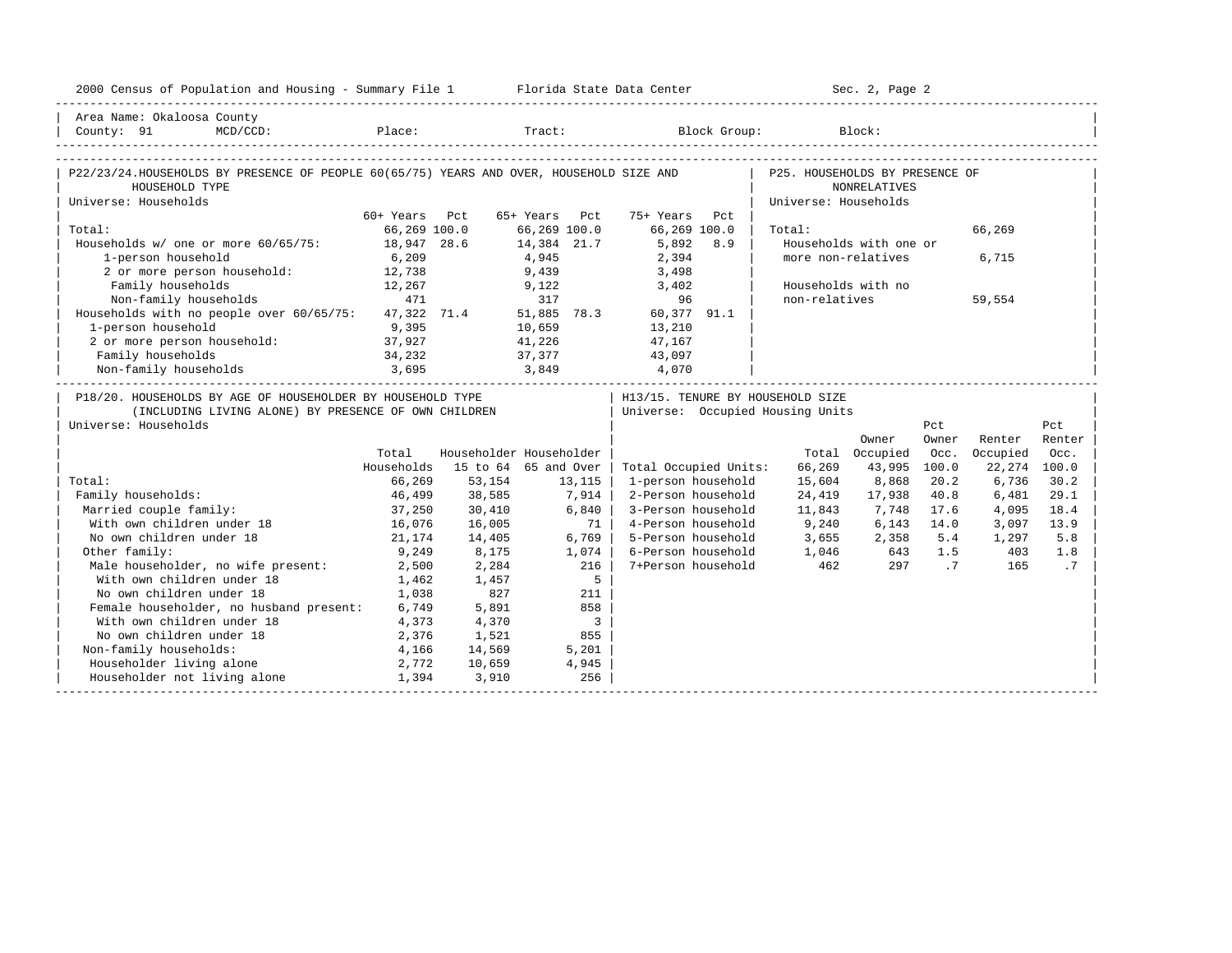| 2000 Census of Population and Housing - Summary File 1 Florida State Data Center |          |                  |             |           |                                                       |       |                                                         |                 | Sec. 2, Page 3                      |                 |                |
|----------------------------------------------------------------------------------|----------|------------------|-------------|-----------|-------------------------------------------------------|-------|---------------------------------------------------------|-----------------|-------------------------------------|-----------------|----------------|
| Area Name: Okaloosa County                                                       |          |                  |             |           |                                                       |       |                                                         |                 |                                     |                 |                |
| County: 91                                                                       | MCD/CCD: |                  | Place:      |           | Tract:                                                |       | Block Group:                                            |                 | Block:                              |                 |                |
|                                                                                  |          |                  |             |           |                                                       |       |                                                         |                 |                                     |                 |                |
| P29. RELATIONSHIP BY AGE FOR THE POPULATION UNDER 18 YEARS                       |          |                  |             |           |                                                       |       |                                                         |                 |                                     |                 |                |
| Universe: Population under 18 years                                              |          |                  |             |           |                                                       |       |                                                         |                 |                                     |                 |                |
|                                                                                  |          |                  |             |           |                                                       |       |                                                         |                 |                                     |                 |                |
|                                                                                  |          |                  |             |           | -----Related Child-----                               |       |                                                         |                 |                                     |                 |                |
|                                                                                  |          | Pop. in          | Householder |           | Other                                                 |       |                                                         |                 | Institution-                        | Noninstitution- |                |
|                                                                                  |          | Total Households | or Spouse   | Own Child | Relatives                                             |       | Nonrelatives                                            | Total           | alized Pop.                         | alized Pop.     |                |
| Under 18:                                                                        | 42,133   | 41,884           | 56          | 38,453    | 2,552                                                 |       | 823                                                     | 249             | 198                                 |                 | 51             |
| Under 3                                                                          | 6,449    | 6,441            |             | 5,706     | 626                                                   |       | 109                                                     | 8               | $\mathbf{0}$                        |                 | 8              |
| 3 and 4 years                                                                    | 4,394    | 4,385            |             | 3,998     | 295                                                   |       | 92                                                      | 9               | 2                                   |                 | 7              |
| 5 years                                                                          | 2,267    | 2,265            |             | 2,066     | 158                                                   |       | 41                                                      | 2               | $\Omega$                            |                 | $\overline{2}$ |
| 6 to 11 years                                                                    | 14,275   | 14,259           |             | 13,229    | 749                                                   |       | 281                                                     | 16              | $\mathbf{1}$                        |                 | 15             |
| 12 and 13 years                                                                  | 4,906    | 4,899            |             | 4,585     | 220                                                   |       | 94                                                      | $7^{\circ}$     | $\overline{3}$                      |                 | $\overline{4}$ |
| 14 years                                                                         | 2,374    | 2,357            |             | 2,209     | 100                                                   |       | 48                                                      | 17              | 13                                  |                 | $\overline{4}$ |
| 15 to 17 years                                                                   | 7,412    | 7,222            |             | 6,660     | 404                                                   |       | 158                                                     | 190             | 179                                 |                 | 11             |
| % Under 3                                                                        | 15.3%    | 15.4%            |             | 14.8%     | 24.5%                                                 |       | 13.2%                                                   | 3.2%            | .0%                                 |                 | 15.7%          |
| % 3 and 4 years                                                                  | 10.4%    | 10.5%            |             | $10.4\%$  | 11.6%                                                 |       | 11.2%                                                   | 3.6%            | 1.0%                                |                 | 13.7%          |
| % 5 years                                                                        | 5.4%     | 5.4%             |             | $5.4\%$   | 6.2%                                                  |       | 5.0%                                                    | .8 <sup>8</sup> | .0%                                 |                 | 3.9%           |
| % 6 to 11 years                                                                  | 33.9%    | 34.1%            |             | 34.4%     | 29.3%                                                 |       | 34.1%                                                   | 6.4%            | .5%                                 |                 | 29.4%          |
| % 12 and 13 years                                                                | 11.7%    | 11.7%            |             | 11.9%     | 8.6%                                                  |       | 11.4%                                                   | 2.8%            | 1.5%                                |                 | 7.8%           |
| % 14 years                                                                       | 5.6%     | 5.6%             |             | 5.7%      | 3.9%                                                  |       | 5.8%                                                    | 6.8%            | 6.6%                                |                 | 7.8%           |
| % 15 to 17 years                                                                 | 17.6%    | 17.3%            |             | 17.3%     | 15.8%                                                 |       | 19.2%                                                   | 76.3%           | 90.4%                               |                 | 21.6%          |
| H17. TENURE BY HOUSEHOLD TYPE (INCLUDING LIVING ALONE) BY AGE OF HOUSEHOLDER     |          |                  |             |           |                                                       |       |                                                         |                 |                                     |                 |                |
| Universe: Occupied Housing Units                                                 |          |                  |             |           |                                                       |       |                                                         |                 |                                     |                 |                |
|                                                                                  |          |                  |             |           | Total Owner ----------- Owner Occupied -------------- |       | Total Renter ------------- Renter Occupied ------------ |                 |                                     |                 |                |
|                                                                                  |          | Occupied         |             |           | Householder Householder Householder Pct               |       | Occupied                                                |                 | Householder Householder Householder |                 | Pct            |
|                                                                                  |          | Units            | 15 to 34    | 35 to 64  | $65+$                                                 | $65+$ | Units                                                   | 15 to 34        | 35 to 64                            | $65+$           | $65+$          |
| Family households:                                                               |          | 33,510           | 4,034       | 22,182    | 7,294                                                 | 21.8  | 12,989                                                  | 6,404           | 5,965                               | 620             | 4.8            |
| Married-couple family:                                                           |          | 28,711           | 3,304       | 19,010    | 6,397                                                 | 22.3  | 8,539                                                   | 4,375           | 3,721                               | 443             | 5.2            |
| Other family:                                                                    |          | 4,799            | 730         | 3,172     | 897                                                   | 18.7  | 4,450                                                   | 2,029           | 2,244                               | 177             | 4.0            |
| Male householder, no wife                                                        |          | 1,381            | 246         | 944       | 191                                                   | 13.8  | 1,119                                                   | 518             | 576                                 | 25              | 2.2            |
| Female hsehldr, no husband                                                       |          | 3,418            | 484         | 2,228     | 706                                                   | 20.7  | 3,331                                                   | 1,511           | 1,668                               | 152             | 4.6            |
| Nonfamily households:                                                            |          | 10,485           | 1,269       | 5,469     | 3,747                                                 | 35.7  | 9,285                                                   | 3,810           | 4,021                               | 1,454           | 15.7           |
| Male householder:                                                                |          | 4,753            | 900         | 2,828     | 1,025                                                 | 21.6  | 5,454                                                   | 2,558           | 2,522                               | 374             | 6.9            |
| Living alone                                                                     |          | 3,719            | 551         | 2,239     | 929                                                   | 25.0  | 3,716                                                   | 1,374           | 1,993                               | 349             | 9.4            |
| Not living alone                                                                 |          | 1,034            | 349         | 589       | 96                                                    | 9.3   | 1,738                                                   | 1,184           | 529                                 | 25              | 1.4            |
| Female householder:                                                              |          | 5,732            | 369         | 2,641     | 2,722 47.5                                            |       | 3,831                                                   | 1,252           | 1,499                               | 1,080           | 28.2           |
| Living alone                                                                     |          | 5,149            | 263         | 2,277     | 2,609                                                 | 50.7  | 3,020                                                   | 723             | 1,239                               | 1,058           | 35.0           |
| Not living alone                                                                 |          | 583              | 106         | 364       | 113                                                   | 19.4  | 811                                                     | 529             | 260                                 | 22              | 2.7            |
|                                                                                  |          |                  |             |           |                                                       |       |                                                         |                 |                                     |                 |                |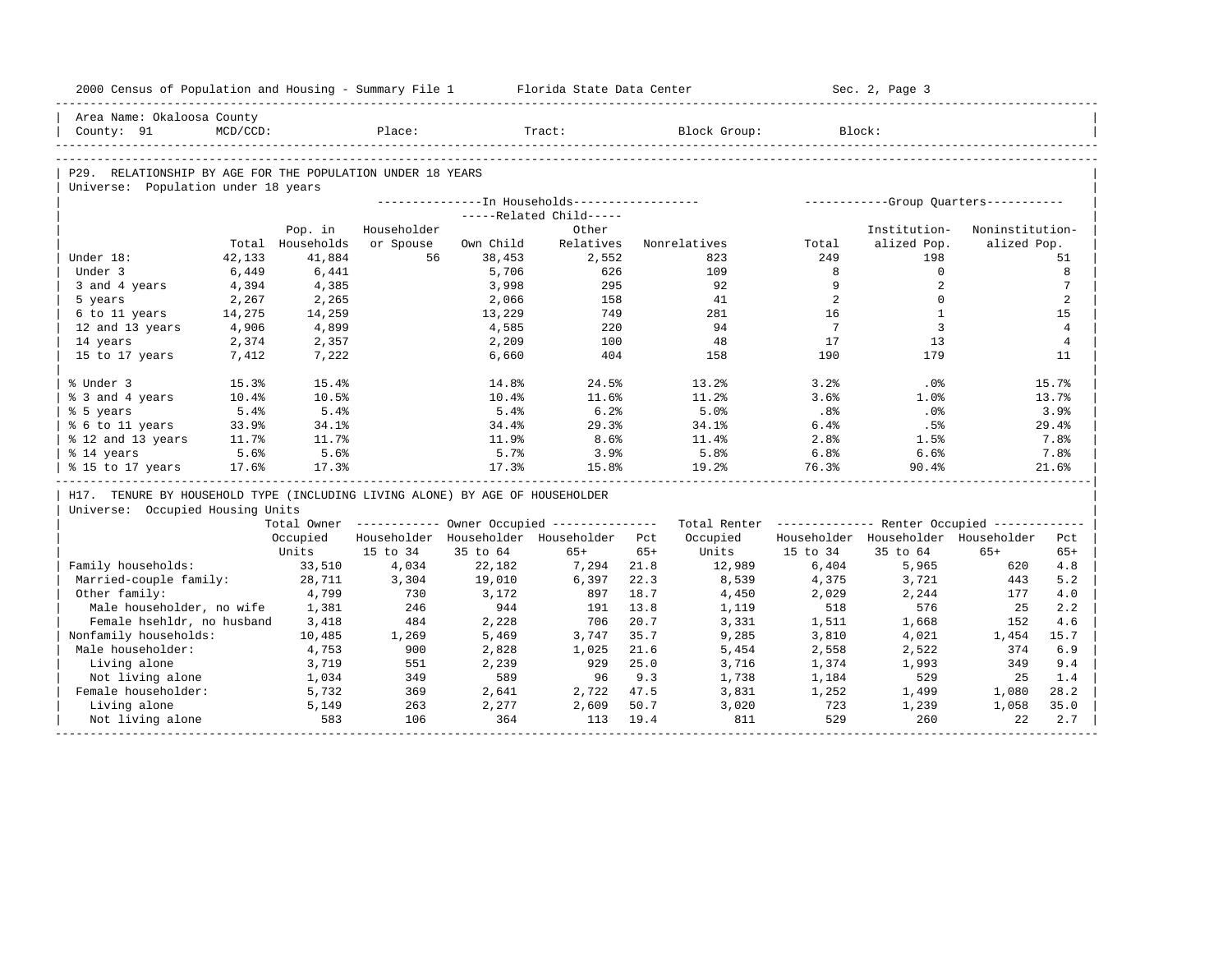| 2000<br>ensus! | and<br>Population | ---<br>Summa:<br>$-$<br>Housing | lorida<br>Data<br>otatt<br>cence. | ، م ج<br>Page<br>$3-1$ |  |
|----------------|-------------------|---------------------------------|-----------------------------------|------------------------|--|
|                |                   |                                 |                                   |                        |  |

| Area Name: Okeechobee County                            |        |             |                                       |      |         |            |                                                         |                            |                         |           |                |                |
|---------------------------------------------------------|--------|-------------|---------------------------------------|------|---------|------------|---------------------------------------------------------|----------------------------|-------------------------|-----------|----------------|----------------|
| County: 93                                              |        | $MCD/CCD$ : |                                       |      | Place:  |            | Tract: Block Group:                                     |                            | Block:                  |           |                |                |
|                                                         |        |             |                                       |      |         |            |                                                         |                            |                         |           |                |                |
|                                                         |        |             |                                       |      |         |            |                                                         |                            |                         |           |                |                |
| P14. SEX BY AGE FOR THE POPULATION UNDER 20 YEARS       |        |             |                                       |      |         |            | P38. GROUP QUARTERS POPULATION BY SEX BY AGE BY GQ TYPE |                            |                         |           |                |                |
| Universe: Population Under 20 Years                     |        |             |                                       |      |         |            | Universe: Population in Group Quarters                  |                            |                         |           |                |                |
|                                                         | Total  | Pct.        | Male                                  | Pct. | Female  | Pct.       |                                                         | Total                      |                         | Male Pct. | Female         | Pct.           |
| Total                                                   | 10,121 |             | 5,515                                 |      | 4,606   |            | Total                                                   | 2,095                      | 1,889                   |           | 206            |                |
| <1 year                                                 | 480    | 4.7         | 241                                   | 4.4  | 239     | 5.2        | Under 18 Years:                                         | 248                        |                         | 248 11.8  |                | $0 \quad 13.1$ |
| 1 year                                                  | 432    | 4.3         | 242                                   | 4.4  | 190     | 4.1        | Institutionalized Population: 245                       |                            |                         | 245 11.7  |                | 0 13.0         |
| 2 years                                                 | 451    | 4.5         | 227                                   | 4.1  | 2.2.4   | 4.9        | Correctional Institutions                               | $\overline{4}$             | $\overline{4}$          | $\cdot$ 2 | $\Omega$       | $\cdot$ 2      |
| 3 years                                                 | 447    | 4.4         | 236                                   | 4.3  | 211     | 4.6        | Nursing Homes                                           | $\overline{0}$             | $\Omega$                | .0        | $\Omega$       | $\cdot$ 0      |
| 4 years                                                 | 445    | 4.4         | 241                                   | 4.4  | 204     | 4.4        | Other Institutions                                      | 241 \                      |                         | 241 11.5  |                | $0 \quad 12.8$ |
| 5 years                                                 | 463    | 4.6         | 226                                   | 4.1  | 237     | 5.1        | Non-Institutional Population:                           | $\overline{\phantom{a}}$ 3 | $\overline{\mathbf{3}}$ | $\cdot$ 1 | $\Omega$       | $\cdot$ 2      |
| 6 years                                                 | 477    | 4.7         | 264                                   | 4.8  | 213     | 4.6        | College Dormitories                                     | $\Omega$                   | $\Omega$                | .0        | $\Omega$       | $\cdot$ 0      |
| 7 years                                                 | 517    | 5.1         | 274                                   | 5.0  | 243     | 5.3        | Military Quarters                                       | $\overline{0}$             | $\Omega$                | .0        | $\Omega$       | $\cdot$ 0      |
| 8 years                                                 | 530    | 5.2         | 258                                   | 4.7  | 2.72    | 5.9        | Other Noninstitutional GO                               | $\overline{\mathbf{3}}$    | $\mathbf{3}$            | $\cdot$ 1 | $\Omega$       | $\cdot$ 2      |
| 9 years                                                 | 473    | 4.7         | 245                                   | 4.4  | 228     | 5.2        | 18 to 64 Years:                                         | 1,600                      | 1,555 76.4              |           | 45             | 82.3           |
| 10 years                                                | 526    | 5.2         | 278                                   | 5.0  | 248     | 4.1        | Institutionalized Population:                           | 1,568                      | 1,529                   | 74.8      | 39             | 80.9           |
| 11 years                                                | 477    | 4.7         | 236                                   | 4.3  | 241     | 4.9        | Correctional Institutions                               | 1,459                      | 1,436 69.6              |           | 23             | 76.0           |
| 12 years                                                | 511    | 5.0         | 284                                   | 5.1  | 227     | 4.6        | Nursing Homes                                           | $_{\rm 8}$                 | 6                       | .4        | 2              | $\cdot$ 3      |
| 13 years                                                | 518    | 5.1         | 269                                   | 4.9  | 249     | 4.4        | Other Institutions                                      | 101                        | 87                      | 4.8       | 14             | 4.6            |
| 14 years                                                | 552    | 5.5         | 294                                   | 5.3  | 258     | 5.1        | Non-Institutional Population: 32                        |                            | 26                      | 1.5       | 6              | 1.4            |
| 15 years                                                | 538    | 5.3         | 306                                   | 5.5  | 232     | 4.6        | College Dormitories                                     | $\Omega$                   | $\Omega$                | $\cdot$ 0 | $\Omega$       | $\cdot$ 0      |
| 16 years                                                | 610    | 6.0         | 363                                   | 6.6  | 247     | 5.3        | Military Quarters                                       | $\overline{0}$             | $\Omega$                | $\cdot$ 0 | $\Omega$       | $\cdot$ 0      |
| 17 years                                                | 604    | 6.0         | 382                                   | 6.9  | 222     | 5.9        | Other Noninstitutional GQ 32                            |                            | 26                      | 1.5       | 6              | 1.4            |
| 18 years                                                | 592    | 5.8         | 357                                   | 6.5  | 235     | 5.2        | 65 Years and Over:                                      | 247                        |                         | 86 11.8   | 161            | 4.6            |
| 19 years                                                |        | 478 4.7     | 292                                   | 5.3  | 186     | 4.1        | Institutionalized Population:                           | 235                        |                         | 83 11.2   | 152            | 4.4            |
|                                                         |        |             |                                       |      |         |            | Correctional Institutions                               | 19                         | 16                      | . 9       | $\overline{3}$ | .8             |
|                                                         |        |             |                                       |      |         |            | Nursing Homes                                           | 167                        | 45                      | 8.0       | 122            | 2.4            |
| P36. OWN CHILDREN UNDER 18 YEARS BY FAMILY TYPE AND AGE |        |             |                                       |      |         |            | Other Institutions                                      | 49                         | 22                      | 2.3       | 27             | 1.2            |
|                                                         |        |             | Universe: Own Children Under 18 Years |      |         |            | Non-Institutional Population:                           | 12                         | $\overline{3}$          | .6        | 9              | $\cdot$ 2      |
|                                                         |        |             |                                       |      |         |            | College Dormitories                                     | $\overline{0}$             | $\overline{0}$          | $\cdot$ 0 | $\overline{0}$ | $\cdot$ 0      |
|                                                         |        |             | In Married                            |      | Male HH | Female HH  | Military Quarters                                       | $\sim$ 0                   | $\overline{0}$          | .0        | $\overline{0}$ | $\cdot$ 0      |
|                                                         |        |             | Couple                                |      | No Wife | No Husband | Other Noninstitutional GQ 12                            |                            | $\overline{3}$          | .6        | 9              | $\cdot$ 2      |
|                                                         |        |             | Total Families                        |      | Present | Present    |                                                         |                            |                         |           |                |                |
| Total < 18 Years:                                       |        | 7,413       | 5,322                                 |      | 627     | 1,464      |                                                         |                            |                         |           |                |                |
| Under 3 Years                                           |        | 1,098       | 790                                   |      | 118     | 190        |                                                         |                            |                         |           |                |                |
| 3 and 4 Years                                           |        | 747         | 555                                   |      | 59      | 133        |                                                         |                            |                         |           |                |                |
| 5 Years                                                 |        | 384         | 272                                   |      | 45      | 67         |                                                         |                            |                         |           |                |                |
| 6 to 11 Years 2,643                                     |        |             | 1,917                                 |      | 194     | 532        |                                                         |                            |                         |           |                |                |
| 12 to 17 Years                                          |        | 2,541       | 1,788                                 |      | 211     | 542        |                                                         |                            |                         |           |                |                |
|                                                         |        |             |                                       |      |         |            |                                                         |                            |                         |           |                |                |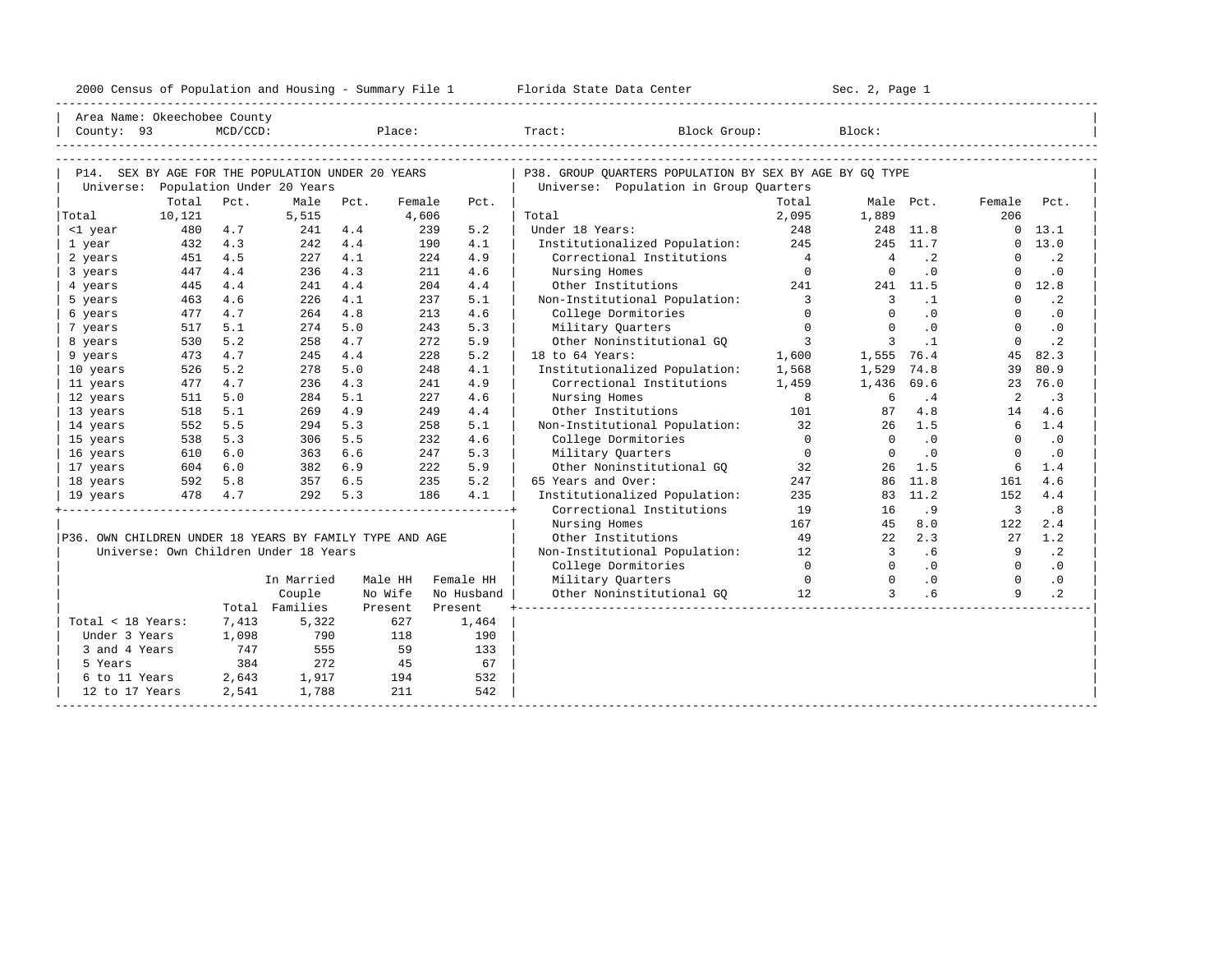| 2000 Census of Population and Housing - Summary File 1 Florida State Data Center        |               |                         |               |                          |                                  |                                | Sec. 2, Page 2         |       |          |             |
|-----------------------------------------------------------------------------------------|---------------|-------------------------|---------------|--------------------------|----------------------------------|--------------------------------|------------------------|-------|----------|-------------|
| Area Name: Okeechobee County                                                            |               |                         |               |                          |                                  |                                |                        |       |          |             |
| County: 93                                                                              |               |                         |               |                          |                                  |                                |                        |       |          |             |
| P22/23/24.HOUSEHOLDS BY PRESENCE OF PEOPLE 60(65/75) YEARS AND OVER, HOUSEHOLD SIZE AND |               |                         |               |                          |                                  | P25. HOUSEHOLDS BY PRESENCE OF |                        |       |          |             |
| HOUSEHOLD TYPE                                                                          |               |                         |               |                          |                                  |                                | NONRELATIVES           |       |          |             |
| Universe: Households                                                                    |               |                         |               |                          |                                  | Universe: Households           |                        |       |          |             |
|                                                                                         | 60+ Years Pct |                         | 65+ Years Pct |                          | 75+ Years Pct                    |                                |                        |       |          |             |
| Total:                                                                                  | 12,593 100.0  |                         | 12,593 100.0  |                          | 12,593 100.0                     | Total:                         |                        |       | 12,593   |             |
| Households w/ one or more 60/65/75:                                                     | 5,103 40.5    |                         | 4,004 31.8    |                          | 1,805 14.3                       |                                | Households with one or |       |          |             |
| 1-person household                                                                      | 1,539         |                         | 1,275         |                          | 632                              |                                | more non-relatives     |       | 1,668    |             |
| 2 or more person household:                                                             | 3,564         |                         | 2,729         |                          | 1,173                            |                                |                        |       |          |             |
| Family households                                                                       | 3,303         |                         |               | 2,526                    | 1,097                            |                                | Households with no     |       |          |             |
| Non-family households                                                                   | 261           |                         | 203           |                          | 76                               | non-relatives                  |                        |       | 10,925   |             |
| Households with no people over 60/65/75:                                                |               | 7,490 59.5              |               |                          | 8,589 68.2 10,788 85.7           |                                |                        |       |          |             |
| 1-person household                                                                      | 1,164         |                         | 1,428         |                          | 2,071                            |                                |                        |       |          |             |
| 2 or more person household:                                                             | 6,326         |                         | 7,161         |                          | 8,717                            |                                |                        |       |          |             |
| Family households                                                                       | 5,719         |                         | 6,496         |                          | 7,925                            |                                |                        |       |          |             |
| Non-family households                                                                   | 607           | 665                     |               |                          | 792                              |                                |                        |       |          |             |
| P18/20. HOUSEHOLDS BY AGE OF HOUSEHOLDER BY HOUSEHOLD TYPE                              |               |                         |               |                          | H13/15. TENURE BY HOUSEHOLD SIZE |                                |                        |       |          |             |
| (INCLUDING LIVING ALONE) BY PRESENCE OF OWN CHILDREN                                    |               |                         |               |                          | Universe: Occupied Housing Units |                                |                        |       |          |             |
| Universe: Households                                                                    |               |                         |               |                          |                                  |                                |                        | Pct   |          | Pct         |
|                                                                                         |               |                         |               |                          |                                  |                                | Owner                  | Owner | Renter   | Renter      |
|                                                                                         | Total         | Householder Householder |               |                          |                                  |                                | Total Occupied         | Occ.  | Occupied | Occ.        |
|                                                                                         | Households    | 15 to 64 65 and Over    |               |                          | Total Occupied Units:            | 12,593                         | 9,420                  | 100.0 |          | 3,173 100.0 |
| Total:                                                                                  | 12,593        | 8,957                   |               | 3,636                    | 1-person household               | 2,703                          | 1,995                  | 21.2  | 708      | 22.3        |
| Family households:                                                                      | 9,022         | 6,819                   |               | 2,203                    | 2-Person household               | 4,794                          | 3,999                  | 42.5  | 795      | 25.1        |
| Married couple family:                                                                  | 6,986         | 5,071                   |               | 1,915                    | 3-Person household               | 1,931                          | 1,359                  | 14.4  | 572      | 18.0        |
| With own children under 18                                                              | 2,638         | 2,621                   |               | 17 <sup>1</sup>          | 4-Person household               | 1,581                          | 1,083                  | 11.5  | 498      | 15.7        |
| No own children under 18                                                                | 4,348         | 2,450                   |               | 1,898                    | 5-Person household               | 848                            | 542                    | 5.8   | 306      | 9.6         |
| Other family:                                                                           | 2,036         | 1,748                   |               | 288                      | 6-Person household               | 380                            | 221                    | 2.3   | 159      | 5.0         |
| Male householder, no wife present:<br>With own children under 18                        | 683           | 609                     |               | 74                       | 7+Person household               | 356                            | 221                    | 2.3   | 135      | 4.3         |
| With own children under 18                                                              | 369           | 359                     |               | 10                       |                                  |                                |                        |       |          |             |
| No own children under 18                                                                | 314           | 250                     |               | 64                       |                                  |                                |                        |       |          |             |
| Female householder, no husband present: 1,353                                           |               | 1,139                   |               | 214                      |                                  |                                |                        |       |          |             |
| With own children under 18                                                              | 817           | 816                     |               | $\overline{\phantom{a}}$ |                                  |                                |                        |       |          |             |
| No own children under 18                                                                | 536           | 323                     |               | 213                      |                                  |                                |                        |       |          |             |
| Non-family households:                                                                  | 868           | 2,138                   |               | 1,433                    |                                  |                                |                        |       |          |             |
| Householder living alone                                                                | 581           | 1,428                   |               | 1,275                    |                                  |                                |                        |       |          |             |
| Householder not living alone                                                            | 287           | 710                     |               | 158                      |                                  |                                |                        |       |          |             |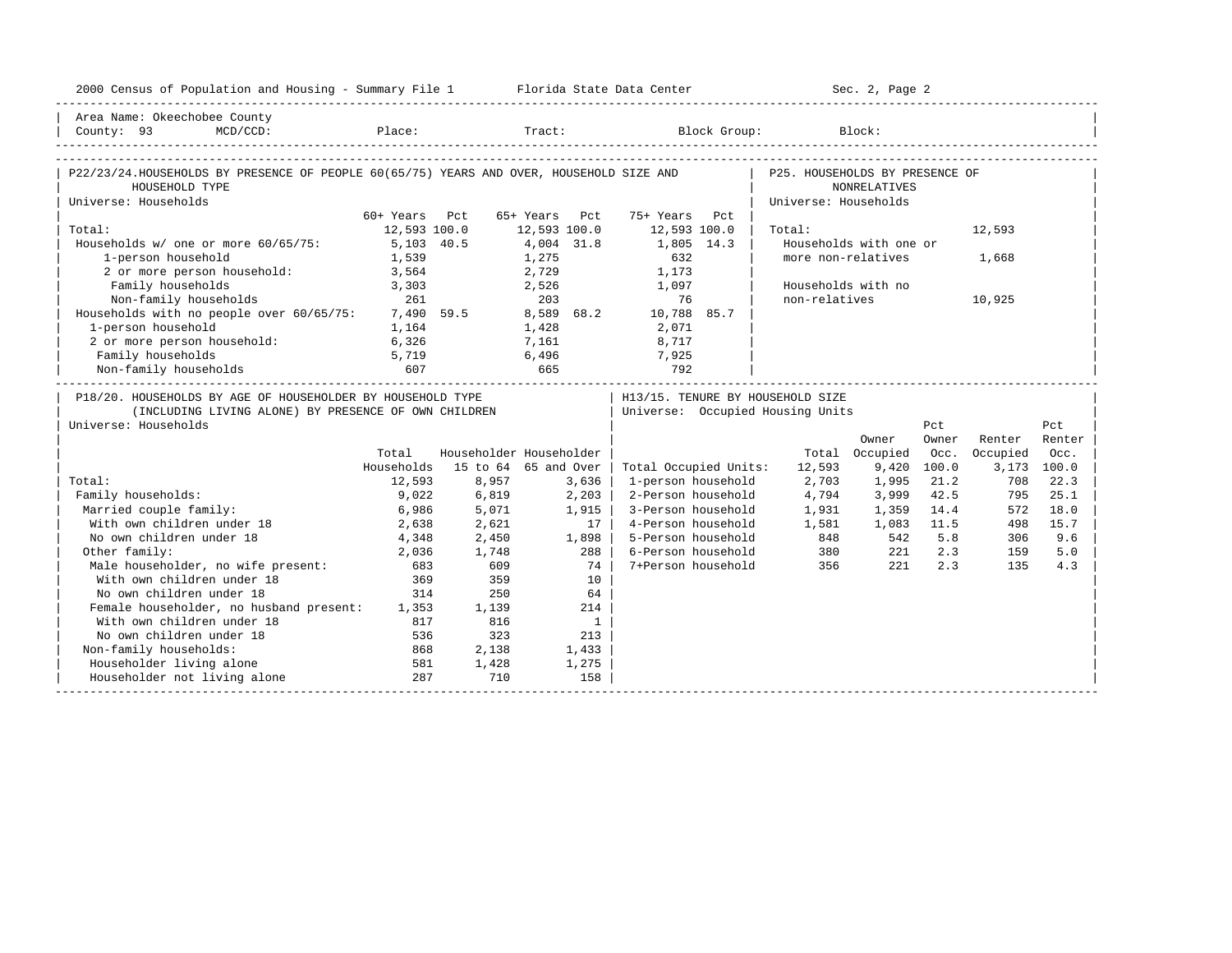| 2000 Census of Population and Housing - Summary File 1                       |              |                  |             |              | Florida State Data Center                             |       |                                                         |              | Sec. 2, Page 3                        |                 |              |
|------------------------------------------------------------------------------|--------------|------------------|-------------|--------------|-------------------------------------------------------|-------|---------------------------------------------------------|--------------|---------------------------------------|-----------------|--------------|
| Area Name: Okeechobee County                                                 |              |                  |             |              |                                                       |       |                                                         |              |                                       |                 |              |
| County: 93                                                                   | $MCD/CCD$ :  |                  | Place:      |              | Tract:                                                |       | Block Group:                                            |              | Block:                                |                 |              |
|                                                                              |              |                  |             |              |                                                       |       |                                                         |              |                                       |                 |              |
| P29. RELATIONSHIP BY AGE FOR THE POPULATION UNDER 18 YEARS                   |              |                  |             |              |                                                       |       |                                                         |              |                                       |                 |              |
| Universe: Population under 18 years                                          |              |                  |             |              |                                                       |       |                                                         |              |                                       |                 |              |
|                                                                              |              |                  |             |              | ---------------- In Households------------------      |       |                                                         |              | ------------Group Quarters----------- |                 |              |
|                                                                              |              |                  |             |              | -----Related Child-----                               |       |                                                         |              |                                       |                 |              |
|                                                                              |              | Pop. in          | Householder |              | Other                                                 |       |                                                         |              | Institution-                          | Noninstitution- |              |
|                                                                              |              | Total Households | or Spouse   | Own Child    | Relatives                                             |       | Nonrelatives                                            | Total        | alized Pop.                           | alized Pop.     |              |
| Under 18:<br>Under 3                                                         | 9,051        | 8,803            | 25          | 7,413        | 1,024<br>228                                          |       | 341<br>35                                               | 248<br>2     | 245<br>$\mathbf 0$                    |                 | 3<br>2       |
|                                                                              | 1,363<br>892 | 1,361<br>892     |             | 1,098<br>747 | 120                                                   |       | 25                                                      | $\mathbf 0$  | $\mathbf 0$                           |                 | $\mathbf 0$  |
| 3 and 4 years<br>5 years                                                     | 463          | 463              |             | 384          | 61                                                    |       | 18                                                      | $\Omega$     | $\Omega$                              |                 | $\mathbf 0$  |
| 6 to 11 years                                                                | 3,000        | 3,000            |             | 2,643        | 279                                                   |       | 78                                                      | $\mathbf{0}$ | $\mathbf 0$                           |                 | $\mathbf 0$  |
| 12 and 13 years                                                              | 1,029        | 1,019            |             | 888          | 104                                                   |       | 27                                                      | 10           | 9                                     |                 | $\mathbf{1}$ |
| 14 years                                                                     | 552          | 524              |             | 451          | 55                                                    |       | 18                                                      | 28           | 28                                    |                 | $\Omega$     |
| 15 to 17 years                                                               | 1,727        | 1,519            |             | 1,202        | 177                                                   |       | 140                                                     | 208          | 208                                   |                 | $\mathbf 0$  |
|                                                                              |              |                  |             |              |                                                       |       |                                                         |              |                                       |                 |              |
| % Under 3                                                                    | 15.1%        | 15.5%            |             | 14.8%        | 22.3%                                                 |       | 10.3%                                                   | .8%          | $.0\%$                                |                 | 66.7%        |
| % 3 and 4 years                                                              | 9.9%         | 10.2%            |             | 10.1%        | 11.7%                                                 |       | 7.3%                                                    | .0%          | .0%                                   |                 | .0%          |
| % 5 years                                                                    | 5.1%         | 5.3%             |             | 5.2%         | 6.0%                                                  |       | 5.3%                                                    | .0%          | $.0\%$                                |                 | .0%          |
| % 6 to 11 years                                                              | 33.2%        | 34.2%            |             | 35.7%        | 27.2%                                                 |       | 22.9%                                                   | .0%          | .0%                                   |                 | .0%          |
| % 12 and 13 years                                                            | 11.4%        | 11.6%            |             | 12.0%        | 10.2%                                                 |       | 7.9%                                                    | 4.0%         | 3.7%                                  |                 | 33.3%        |
| % 14 years                                                                   | 6.1%         | 6.0%             |             | 6.1%         | 5.4%                                                  |       | 5.3%                                                    | 11.3%        | 11.4%                                 |                 | .0%          |
| % 15 to 17 years                                                             | 19.1%        | 17.3%            |             | 16.2%        | 17.3%                                                 |       | 41.1%                                                   | 83.9%        | 84.9%                                 |                 | .0%          |
| H17. TENURE BY HOUSEHOLD TYPE (INCLUDING LIVING ALONE) BY AGE OF HOUSEHOLDER |              |                  |             |              |                                                       |       |                                                         |              |                                       |                 |              |
| Universe: Occupied Housing Units                                             |              |                  |             |              |                                                       |       |                                                         |              |                                       |                 |              |
|                                                                              |              |                  |             |              | Total Owner ----------- Owner Occupied -------------- |       | Total Renter ------------- Renter Occupied ------------ |              |                                       |                 |              |
|                                                                              |              | Occupied         |             |              | Householder Householder Householder Pct               |       | Occupied                                                |              | Householder Householder Householder   |                 | Pct          |
|                                                                              |              | Units            | 15 to 34    | 35 to 64     | $65+$                                                 | $65+$ | Units                                                   | 15 to 34     | 35 to 64                              | $65+$           | $65+$        |
| Family households:                                                           |              | 6,980            | 1,003       | 3,949        | 2,028                                                 | 29.1  | 2,042                                                   | 858          | 1,009                                 | 175             | 8.6          |
| Married-couple family:                                                       |              | 5,747            | 746         | 3,212        | 1,789                                                 | 31.1  | 1,239                                                   | 479          | 634                                   | 126             | 10.2         |
| Other family:                                                                |              | 1,233            | 257         | 737          | 239                                                   | 19.4  | 803                                                     | 379          | 375                                   | 49              | 6.1          |
| Male householder, no wife                                                    |              | 363              | 84          | 225          | 54                                                    | 14.9  | 320                                                     | 161          | 139                                   | $20^{\circ}$    | 6.3          |
| Female hsehldr, no husband                                                   |              | 870              | 173         | 512          | 185                                                   | 21.3  | 483                                                     | 218          | 236                                   | 29              | 6.0          |
| Nonfamily households:                                                        |              | 2,440            | 151         | 1,068        | 1,221                                                 | 50.0  | 1,131                                                   | 376          | 543                                   | 212             | 18.7         |
| Male householder:                                                            |              | 1,134            | 99          | 577          | 458                                                   | 40.4  | 745                                                     | 280          | 380                                   | 85              | 11.4         |
| Living alone                                                                 |              | 881              | 59          | 439          | 383                                                   | 43.5  | 417                                                     | 98           | 250                                   | 69              | 16.5         |
| Not living alone                                                             |              | 253              | 40          | 138          | 75                                                    | 29.6  | 328                                                     | 182          | 130                                   | 16              | 4.9          |
| Female householder:                                                          |              | 1,306            | 52          | 491          | 763                                                   | 58.4  | 386                                                     | 96           | 163                                   | 127             | 32.9         |
| Living alone                                                                 |              | 1,114            | 25          | 392          | 697                                                   | 62.6  | 291                                                     | 43           | 122                                   | 126             | 43.3         |
| Not living alone                                                             |              | 192              | 27          | 99           | 66                                                    | 34.4  | 95                                                      | 53           | 41                                    | $\mathbf{1}$    | 1.1          |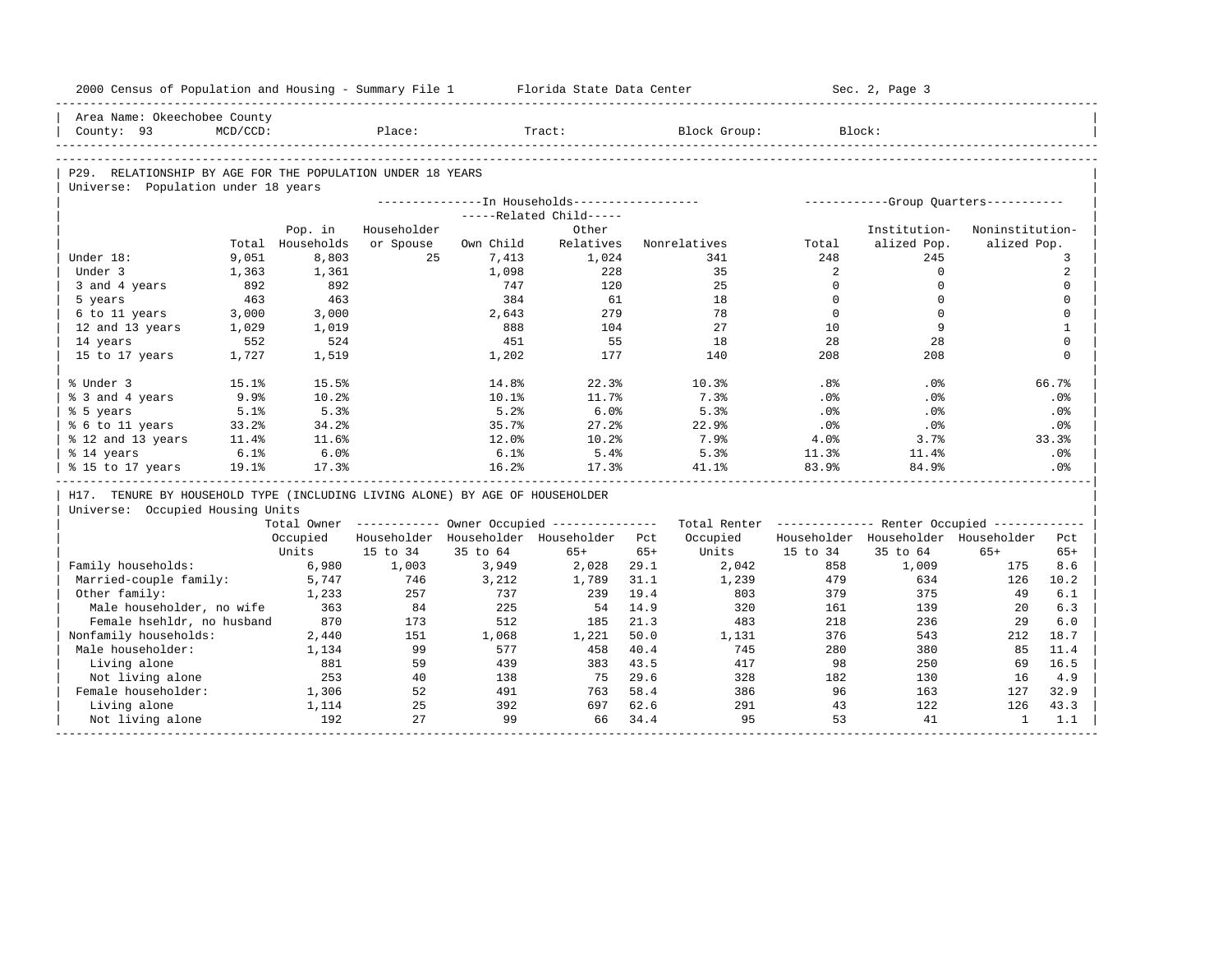|                                                         |         |        |                                       |      |                   |                 | 2000 Census of Population and Housing - Summary File 1 Florida State Data Center                                                                                                                                 |                                       | Sec. 2, Page 1                   |                             |                                  |                             |  |
|---------------------------------------------------------|---------|--------|---------------------------------------|------|-------------------|-----------------|------------------------------------------------------------------------------------------------------------------------------------------------------------------------------------------------------------------|---------------------------------------|----------------------------------|-----------------------------|----------------------------------|-----------------------------|--|
| Area Name: Orange County                                |         |        |                                       |      |                   |                 |                                                                                                                                                                                                                  |                                       |                                  |                             |                                  |                             |  |
|                                                         |         |        |                                       |      |                   |                 | $\begin{tabular}{ l l } \hline County: & 95 & McD/CCD: & \textcolor{red}{Place:} & \textcolor{red}{Trace:} & \textcolor{red}{Block Group:} & \textcolor{blue}{Block:} & \textcolor{green}{Block:} \end{tabular}$ |                                       |                                  |                             |                                  |                             |  |
| P14. SEX BY AGE FOR THE POPULATION UNDER 20 YEARS       |         |        |                                       |      |                   |                 | P38. GROUP OUARTERS POPULATION BY SEX BY AGE BY GO TYPE                                                                                                                                                          |                                       |                                  |                             |                                  |                             |  |
|                                                         |         |        | Universe: Population Under 20 Years   |      |                   |                 | Universe: Population in Group Quarters                                                                                                                                                                           |                                       |                                  |                             |                                  |                             |  |
|                                                         | Total   | Pct.   | Male                                  | Pct. | Female            | Pct.            |                                                                                                                                                                                                                  | Total                                 |                                  | Male Pct.                   | Female                           | Pct.                        |  |
| Total                                                   | 253,630 |        | 129,719                               |      | 123,911           |                 | Total                                                                                                                                                                                                            | 18,831                                | 11,246                           |                             | 7,585                            |                             |  |
| <1 year                                                 | 12,368  | 4.9    | 6,308                                 | 4.9  | 6,060             | 4.9             | Under 18 Years:                                                                                                                                                                                                  | 1,038                                 | 676                              | 5.5                         | 362                              | 6.0                         |  |
| 1 year                                                  | 12,304  | 4.9    | 6,225                                 | 4.8  | 6,079             | 4.9             | Institutionalized Population: 630                                                                                                                                                                                |                                       | 473                              | 3.3                         | 157                              | 4.2                         |  |
| 2 years                                                 | 12,018  | 4.7    | 6,127                                 | 4.7  | 5,891             | 4.8             | Correctional Institutions 83                                                                                                                                                                                     |                                       | 74                               | $\cdot$ 4                   | - 9                              | .7                          |  |
| 3 years                                                 | 12,188  | 4.8    | 6,286                                 | 4.8  | 5,902             | 4.8             | Nursing Homes                                                                                                                                                                                                    | $\overline{0}$                        | $\overline{0}$                   | $\cdot$ 0                   | $\overline{0}$                   | $\cdot$ 0                   |  |
| 4 years                                                 | 12,497  | 4.9    | 6,498                                 | 5.0  | 5,999             | 4.8             | Other Institutions 547<br>Non-Institutional Population: 408                                                                                                                                                      |                                       | 399                              | 2.9                         | 148                              | 3.5                         |  |
| 5 years                                                 | 12,756  | 5.0    | 6,512                                 | 5.0  | 6,244             | 5.0             |                                                                                                                                                                                                                  |                                       | 203                              | 2.2                         | 205                              | 1.8                         |  |
| 6 years                                                 | 12,931  | 5.1    | 6,676                                 | 5.1  | 6,255             | 5.0             | College Dormitories                                                                                                                                                                                              | 14                                    | $\overline{\phantom{0}}^2$       | $\cdot$ 1                   | 12                               | $\cdot$ 0                   |  |
| 7 years                                                 | 13,296  | 5.2    | 6,856                                 | 5.3  | 6,440             | 5.2             | Military Quarters                                                                                                                                                                                                | $\overline{0}$                        | $\overline{0}$                   | $\cdot$ 0                   | $\overline{0}$                   | $\cdot$ 0                   |  |
| 8 years                                                 | 12,976  | 5.1    | 6,652                                 | 5.1  | 6,324             | 5.1             | Other Noninstitutional GQ                                                                                                                                                                                        | 394                                   | 201                              | 2.1                         | 193                              | 1.8                         |  |
| 9 years                                                 | 13,282  | 5.2    | 6,781                                 | 5.2  | 6,501             | 4.9             | 18 to 64 Years:                                                                                                                                                                                                  | 12,643                                | 9,038 67.1                       |                             | 3,605                            | 80.4                        |  |
| 10 years                                                | 13,443  | 5.3    | 6,898                                 | 5.3  | 6,545             | 4.9             | Institutionalized Population:                                                                                                                                                                                    | 7,227                                 | 6,139                            | 38.4                        | 1,088                            | 54.6                        |  |
| 11 years                                                | 12,920  | 5.1    | 6,674                                 | 5.1  | 6,246             | 4.8             | Correctional Institutions                                                                                                                                                                                        | 6,185                                 | 5,543 32.8                       |                             |                                  | 642 49.3                    |  |
| 12 years                                                | 12,657  | 5.0    | 6,428                                 | 5.0  | 6,229             | 4.8             | Nursing Homes                                                                                                                                                                                                    | 416                                   | 220                              | 2.2                         | 196                              | 2.0                         |  |
| 13 years                                                | 12,243  | 4.8    | 6,288                                 | 4.8  | 5,955             | 4.8             | Other Institutions                                                                                                                                                                                               | 626                                   | 376                              | 3.3                         | 250                              | 3.3                         |  |
| 14 years                                                | 12,409  | 4.9    | 6,402                                 | 4.9  | 6,007             | 5.0             | Non-Institutional Population:                                                                                                                                                                                    | 5,416                                 | 2,899                            | 28.8                        | 2,517                            | 25.8                        |  |
| 15 years                                                | 12,283  | 4.8    | 6,324                                 | 4.9  | 5,959             | 5.0             | College Dormitories                                                                                                                                                                                              | 3,388                                 | 1,527 18.0                       |                             | 1,861 13.6                       |                             |  |
| 16 years                                                | 11,825  | 4.7    | 6,083                                 | 4.7  | 5,742             | 5.2             | Military Quarters                                                                                                                                                                                                | $\overline{0}$                        | $\mathbf 0$                      | .0                          | $\mathbf 0$                      | $\cdot$ 0                   |  |
| 17 years                                                | 11,944  | 4.7    | 6,125                                 | 4.7  | 5,819             | 5.1             | Other Noninstitutional GO                                                                                                                                                                                        | 2,028                                 | 1,372 10.8                       |                             |                                  | 656 12.2                    |  |
| 18 years                                                | 12,986  | 5.1    | 6,446                                 | 5.0  | 6,540             | 4.9             | 65 Years and Over:                                                                                                                                                                                               | 5,150                                 | 1,532 27.3                       |                             | 3,618 13.6                       |                             |  |
| 19 years                                                | 14,304  | 5.6    | 7,130                                 | 5.5  | 7,174             | 4.9             | Institutionalized Population:                                                                                                                                                                                    | 4,130                                 | 1,250 21.9                       |                             | 2,880 11.1                       |                             |  |
|                                                         |         |        |                                       |      |                   |                 | Correctional Institutions                                                                                                                                                                                        | 39                                    | 37                               | $\cdot$ 2                   | 2                                | . 3                         |  |
|                                                         |         |        |                                       |      |                   |                 | Nursing Homes                                                                                                                                                                                                    | 3,268                                 |                                  | 869 17.4                    | 2,399                            | 7.7                         |  |
| P36. OWN CHILDREN UNDER 18 YEARS BY FAMILY TYPE AND AGE |         |        |                                       |      |                   |                 | Other Institutions                                                                                                                                                                                               | 823                                   | 344                              | 4.4                         | 479                              | 3.1                         |  |
|                                                         |         |        | Universe: Own Children Under 18 Years |      |                   |                 | Non-Institutional Population: 1,020                                                                                                                                                                              |                                       | 282                              | 5.4                         | 738                              | 2.5                         |  |
|                                                         |         |        |                                       |      |                   |                 | College Dormitories                                                                                                                                                                                              | $\begin{array}{c} 0 \\ 0 \end{array}$ | $\overline{0}$<br>$\overline{0}$ | $\overline{\phantom{0}}$ .0 | $\overline{0}$<br>$\overline{0}$ | $\overline{\phantom{0}}$ .0 |  |
|                                                         |         |        | In Married                            |      | Male HH           | Female HH       | Military Quarters                                                                                                                                                                                                |                                       |                                  | $\overline{\phantom{0}}$ .  |                                  | $\cdot$ 0                   |  |
|                                                         |         |        | Couple                                |      | No Wife           | No Husband      | Other Noninstitutional GQ 1,020 282                                                                                                                                                                              |                                       |                                  | 5.4                         | 738                              | 2.5                         |  |
| Total < 18 Years: 198,375                               |         |        | Total Families                        |      | Present<br>13,053 | Present         |                                                                                                                                                                                                                  |                                       |                                  |                             |                                  |                             |  |
| Under 3 Years                                           |         | 30,933 | 136,436<br>22,905                     |      | 2,366             | 48,886<br>5,662 |                                                                                                                                                                                                                  |                                       |                                  |                             |                                  |                             |  |
| 3 and 4 Years                                           |         | 21,374 | 15,292                                |      | 1,424             | 4,658           |                                                                                                                                                                                                                  |                                       |                                  |                             |                                  |                             |  |
| 5 Years                                                 |         | 11,115 | 7,781                                 |      | 727               | 2,607           |                                                                                                                                                                                                                  |                                       |                                  |                             |                                  |                             |  |
| 6 to 11 Years                                           |         | 70,294 | 47,433                                |      | 4,318             | 18,543          |                                                                                                                                                                                                                  |                                       |                                  |                             |                                  |                             |  |
| 12 to 17 Years                                          |         | 64,659 | 43,025                                |      | 4,218             | 17,416          |                                                                                                                                                                                                                  |                                       |                                  |                             |                                  |                             |  |

-----------------------------------------------------------------------------------------------------------------------------------------------------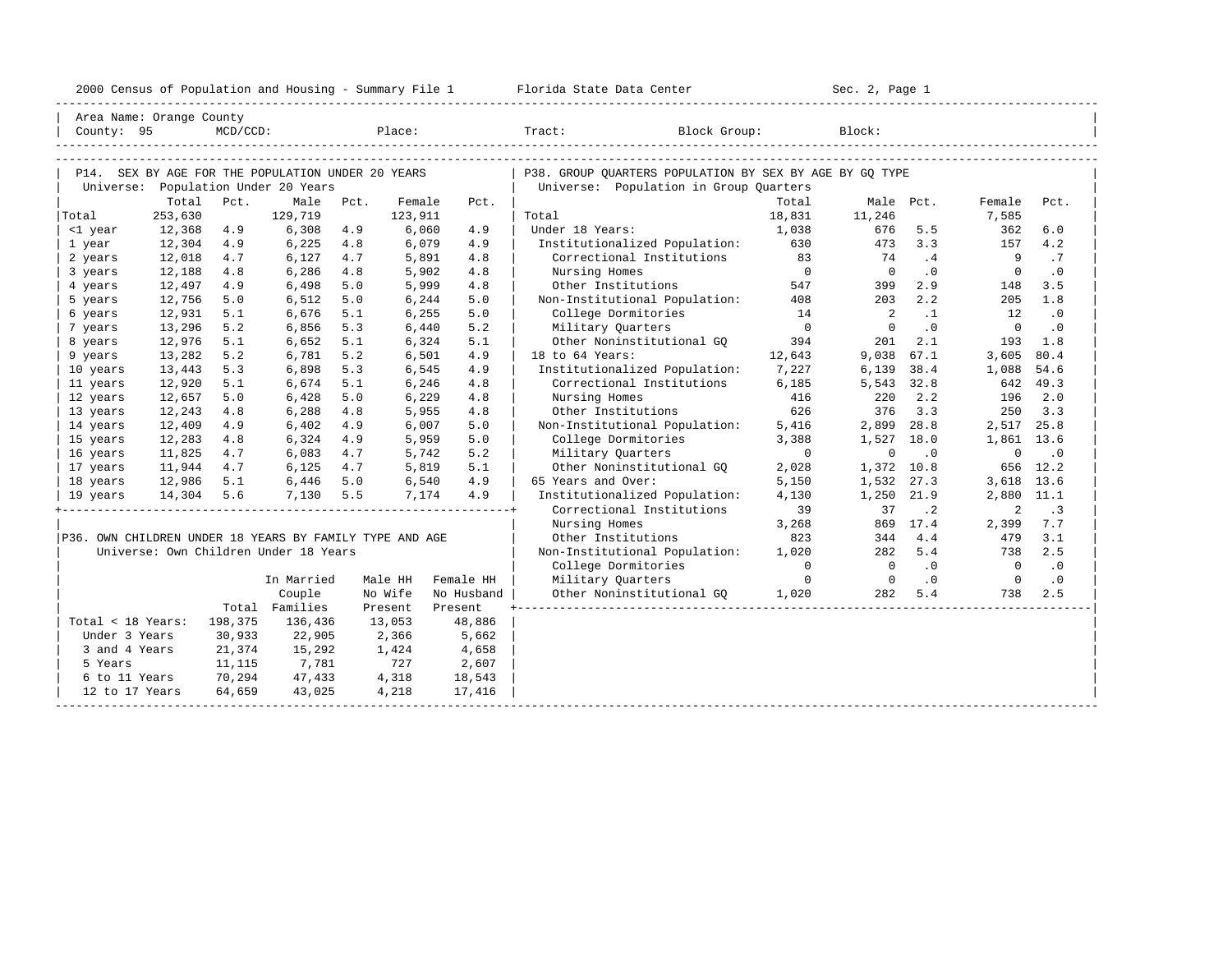| Area Name: Orange County<br>Place: Tract: Block Group: Block:<br>County: 95 MCD/CCD:<br>P22/23/24.HOUSEHOLDS BY PRESENCE OF PEOPLE 60(65/75) YEARS AND OVER, HOUSEHOLD SIZE AND   P25. HOUSEHOLDS BY PRESENCE OF<br>HOUSEHOLD TYPE<br><b>NONRELATIVES</b><br>Universe: Households<br>Universe: Households<br>60+ Years Pct<br>65+ Years Pct<br>75+ Years<br>Pct<br>336,286 100.0<br>336,286 100.0<br>336,286 100.0<br>Total:<br>Total:<br>336,286<br>Households w/ one or more 60/65/75: 82,503 24.5<br>$30,352$ 9.0<br>Households with one or<br>63,834 19.0<br>1-person household<br>more non-relatives<br>21,776<br>42,058<br>12,012<br>26,231<br>54,053<br>18,340<br>1-person household:<br>2 or more person household:<br>56,272<br>53,384<br>53,384<br>40,131 17,625<br>Households with no<br>2,888<br>non-relatives<br>Non-family households 2,888 1,927 715<br>Households with no people over 60/65/75: 253,783 75.5 272,452 81.0 305,934 91.0<br>282,233<br>59,719 69,483<br>1-person household<br>55,264<br>2 or more person household: 198,519<br>212,733 236,451<br>Family households 166,874 180,127<br>Non-family households 31,645 32,606<br>202,633<br>33,818<br>P18/20. HOUSEHOLDS BY AGE OF HOUSEHOLDER BY HOUSEHOLD TYPE<br>  H13/15. TENURE BY HOUSEHOLD SIZE<br>  Universe: Occupied Housing Units<br>(INCLUDING LIVING ALONE) BY PRESENCE OF OWN CHILDREN<br>Universe: Households<br>Pct<br>Pct<br>Owner<br>Owner<br>Renter<br>Renter<br>Householder Householder<br>Total<br>Total Occupied<br>Occ.<br>Occupied<br>Occ.<br>Households<br>15 to 64 65 and Over<br>Total Occupied Units:<br>336,286<br>204,195<br>100.0<br>132,091 100.0<br>281,922<br>54,364<br>1-person household<br>81,495<br>38,675<br>18.9<br>42,820<br>32.4<br>Total:<br>336,286<br>2-Person household<br>71,353<br>34.9<br>Family households:<br>189,188<br>31,070<br>111,464<br>40,111<br>30.4<br>220,258<br>157,937<br>37,284<br>Married couple family:<br>133,591<br>24,346<br>3-Person household<br>59,042<br>18.3<br>21,758<br>16.5<br>73,466<br>48,668<br>With own children under 18<br>357<br>4-Person household<br>33, 163 16.2<br>73,109<br>15,505<br>11.7<br>No own children under 18<br>5-Person household<br>84,471<br>60,482<br>23,989<br>22,046<br>14,798<br>7.2<br>7,248<br>5.5<br>6-Person household $8,372$ 5,486<br>7+Person household 5,199 3,436<br>Other family:<br>62,321<br>6,724<br>2.7 2,886<br>2.2<br>55,597<br>Male householder, no wife present: 16,340<br>1,292<br>1.7<br>1.3<br>15,048<br>1,763<br>With own children under 18<br>8,067<br>8,003<br>64<br>No own children under 18<br>8,273<br>7,045<br>1,228<br>Female householder, no husband present: 45,981<br>40,549<br>5,432<br>With own children under 18<br>27,566<br>$\overline{33}$<br>27,533<br>No own children under 18<br>18,415<br>13,016<br>5,399<br>Non-family households:<br>34,533<br>92,734<br>23,294<br>20,755<br>Householder living alone<br>21,776<br>59,719<br>Householder not living alone 13,778<br>33,015<br>1,518 | 2000 Census of Population and Housing - Summary File 1 Florida State Data Center |  |  | Sec. 2, Page 2 |  |  |
|----------------------------------------------------------------------------------------------------------------------------------------------------------------------------------------------------------------------------------------------------------------------------------------------------------------------------------------------------------------------------------------------------------------------------------------------------------------------------------------------------------------------------------------------------------------------------------------------------------------------------------------------------------------------------------------------------------------------------------------------------------------------------------------------------------------------------------------------------------------------------------------------------------------------------------------------------------------------------------------------------------------------------------------------------------------------------------------------------------------------------------------------------------------------------------------------------------------------------------------------------------------------------------------------------------------------------------------------------------------------------------------------------------------------------------------------------------------------------------------------------------------------------------------------------------------------------------------------------------------------------------------------------------------------------------------------------------------------------------------------------------------------------------------------------------------------------------------------------------------------------------------------------------------------------------------------------------------------------------------------------------------------------------------------------------------------------------------------------------------------------------------------------------------------------------------------------------------------------------------------------------------------------------------------------------------------------------------------------------------------------------------------------------------------------------------------------------------------------------------------------------------------------------------------------------------------------------------------------------------------------------------------------------------------------------------------------------------------------------------------------------------------------------------------------------------------------------------------------------------------------------------------------------------------------------------------------------------------------------------------------------------------|----------------------------------------------------------------------------------|--|--|----------------|--|--|
|                                                                                                                                                                                                                                                                                                                                                                                                                                                                                                                                                                                                                                                                                                                                                                                                                                                                                                                                                                                                                                                                                                                                                                                                                                                                                                                                                                                                                                                                                                                                                                                                                                                                                                                                                                                                                                                                                                                                                                                                                                                                                                                                                                                                                                                                                                                                                                                                                                                                                                                                                                                                                                                                                                                                                                                                                                                                                                                                                                                                                      |                                                                                  |  |  |                |  |  |
|                                                                                                                                                                                                                                                                                                                                                                                                                                                                                                                                                                                                                                                                                                                                                                                                                                                                                                                                                                                                                                                                                                                                                                                                                                                                                                                                                                                                                                                                                                                                                                                                                                                                                                                                                                                                                                                                                                                                                                                                                                                                                                                                                                                                                                                                                                                                                                                                                                                                                                                                                                                                                                                                                                                                                                                                                                                                                                                                                                                                                      |                                                                                  |  |  |                |  |  |
|                                                                                                                                                                                                                                                                                                                                                                                                                                                                                                                                                                                                                                                                                                                                                                                                                                                                                                                                                                                                                                                                                                                                                                                                                                                                                                                                                                                                                                                                                                                                                                                                                                                                                                                                                                                                                                                                                                                                                                                                                                                                                                                                                                                                                                                                                                                                                                                                                                                                                                                                                                                                                                                                                                                                                                                                                                                                                                                                                                                                                      |                                                                                  |  |  |                |  |  |
|                                                                                                                                                                                                                                                                                                                                                                                                                                                                                                                                                                                                                                                                                                                                                                                                                                                                                                                                                                                                                                                                                                                                                                                                                                                                                                                                                                                                                                                                                                                                                                                                                                                                                                                                                                                                                                                                                                                                                                                                                                                                                                                                                                                                                                                                                                                                                                                                                                                                                                                                                                                                                                                                                                                                                                                                                                                                                                                                                                                                                      |                                                                                  |  |  |                |  |  |
|                                                                                                                                                                                                                                                                                                                                                                                                                                                                                                                                                                                                                                                                                                                                                                                                                                                                                                                                                                                                                                                                                                                                                                                                                                                                                                                                                                                                                                                                                                                                                                                                                                                                                                                                                                                                                                                                                                                                                                                                                                                                                                                                                                                                                                                                                                                                                                                                                                                                                                                                                                                                                                                                                                                                                                                                                                                                                                                                                                                                                      |                                                                                  |  |  |                |  |  |
|                                                                                                                                                                                                                                                                                                                                                                                                                                                                                                                                                                                                                                                                                                                                                                                                                                                                                                                                                                                                                                                                                                                                                                                                                                                                                                                                                                                                                                                                                                                                                                                                                                                                                                                                                                                                                                                                                                                                                                                                                                                                                                                                                                                                                                                                                                                                                                                                                                                                                                                                                                                                                                                                                                                                                                                                                                                                                                                                                                                                                      |                                                                                  |  |  |                |  |  |
|                                                                                                                                                                                                                                                                                                                                                                                                                                                                                                                                                                                                                                                                                                                                                                                                                                                                                                                                                                                                                                                                                                                                                                                                                                                                                                                                                                                                                                                                                                                                                                                                                                                                                                                                                                                                                                                                                                                                                                                                                                                                                                                                                                                                                                                                                                                                                                                                                                                                                                                                                                                                                                                                                                                                                                                                                                                                                                                                                                                                                      |                                                                                  |  |  |                |  |  |
|                                                                                                                                                                                                                                                                                                                                                                                                                                                                                                                                                                                                                                                                                                                                                                                                                                                                                                                                                                                                                                                                                                                                                                                                                                                                                                                                                                                                                                                                                                                                                                                                                                                                                                                                                                                                                                                                                                                                                                                                                                                                                                                                                                                                                                                                                                                                                                                                                                                                                                                                                                                                                                                                                                                                                                                                                                                                                                                                                                                                                      |                                                                                  |  |  |                |  |  |
|                                                                                                                                                                                                                                                                                                                                                                                                                                                                                                                                                                                                                                                                                                                                                                                                                                                                                                                                                                                                                                                                                                                                                                                                                                                                                                                                                                                                                                                                                                                                                                                                                                                                                                                                                                                                                                                                                                                                                                                                                                                                                                                                                                                                                                                                                                                                                                                                                                                                                                                                                                                                                                                                                                                                                                                                                                                                                                                                                                                                                      |                                                                                  |  |  |                |  |  |
|                                                                                                                                                                                                                                                                                                                                                                                                                                                                                                                                                                                                                                                                                                                                                                                                                                                                                                                                                                                                                                                                                                                                                                                                                                                                                                                                                                                                                                                                                                                                                                                                                                                                                                                                                                                                                                                                                                                                                                                                                                                                                                                                                                                                                                                                                                                                                                                                                                                                                                                                                                                                                                                                                                                                                                                                                                                                                                                                                                                                                      |                                                                                  |  |  |                |  |  |
|                                                                                                                                                                                                                                                                                                                                                                                                                                                                                                                                                                                                                                                                                                                                                                                                                                                                                                                                                                                                                                                                                                                                                                                                                                                                                                                                                                                                                                                                                                                                                                                                                                                                                                                                                                                                                                                                                                                                                                                                                                                                                                                                                                                                                                                                                                                                                                                                                                                                                                                                                                                                                                                                                                                                                                                                                                                                                                                                                                                                                      |                                                                                  |  |  |                |  |  |
|                                                                                                                                                                                                                                                                                                                                                                                                                                                                                                                                                                                                                                                                                                                                                                                                                                                                                                                                                                                                                                                                                                                                                                                                                                                                                                                                                                                                                                                                                                                                                                                                                                                                                                                                                                                                                                                                                                                                                                                                                                                                                                                                                                                                                                                                                                                                                                                                                                                                                                                                                                                                                                                                                                                                                                                                                                                                                                                                                                                                                      |                                                                                  |  |  |                |  |  |
|                                                                                                                                                                                                                                                                                                                                                                                                                                                                                                                                                                                                                                                                                                                                                                                                                                                                                                                                                                                                                                                                                                                                                                                                                                                                                                                                                                                                                                                                                                                                                                                                                                                                                                                                                                                                                                                                                                                                                                                                                                                                                                                                                                                                                                                                                                                                                                                                                                                                                                                                                                                                                                                                                                                                                                                                                                                                                                                                                                                                                      |                                                                                  |  |  |                |  |  |
|                                                                                                                                                                                                                                                                                                                                                                                                                                                                                                                                                                                                                                                                                                                                                                                                                                                                                                                                                                                                                                                                                                                                                                                                                                                                                                                                                                                                                                                                                                                                                                                                                                                                                                                                                                                                                                                                                                                                                                                                                                                                                                                                                                                                                                                                                                                                                                                                                                                                                                                                                                                                                                                                                                                                                                                                                                                                                                                                                                                                                      |                                                                                  |  |  |                |  |  |
|                                                                                                                                                                                                                                                                                                                                                                                                                                                                                                                                                                                                                                                                                                                                                                                                                                                                                                                                                                                                                                                                                                                                                                                                                                                                                                                                                                                                                                                                                                                                                                                                                                                                                                                                                                                                                                                                                                                                                                                                                                                                                                                                                                                                                                                                                                                                                                                                                                                                                                                                                                                                                                                                                                                                                                                                                                                                                                                                                                                                                      |                                                                                  |  |  |                |  |  |
|                                                                                                                                                                                                                                                                                                                                                                                                                                                                                                                                                                                                                                                                                                                                                                                                                                                                                                                                                                                                                                                                                                                                                                                                                                                                                                                                                                                                                                                                                                                                                                                                                                                                                                                                                                                                                                                                                                                                                                                                                                                                                                                                                                                                                                                                                                                                                                                                                                                                                                                                                                                                                                                                                                                                                                                                                                                                                                                                                                                                                      |                                                                                  |  |  |                |  |  |
|                                                                                                                                                                                                                                                                                                                                                                                                                                                                                                                                                                                                                                                                                                                                                                                                                                                                                                                                                                                                                                                                                                                                                                                                                                                                                                                                                                                                                                                                                                                                                                                                                                                                                                                                                                                                                                                                                                                                                                                                                                                                                                                                                                                                                                                                                                                                                                                                                                                                                                                                                                                                                                                                                                                                                                                                                                                                                                                                                                                                                      |                                                                                  |  |  |                |  |  |
|                                                                                                                                                                                                                                                                                                                                                                                                                                                                                                                                                                                                                                                                                                                                                                                                                                                                                                                                                                                                                                                                                                                                                                                                                                                                                                                                                                                                                                                                                                                                                                                                                                                                                                                                                                                                                                                                                                                                                                                                                                                                                                                                                                                                                                                                                                                                                                                                                                                                                                                                                                                                                                                                                                                                                                                                                                                                                                                                                                                                                      |                                                                                  |  |  |                |  |  |
|                                                                                                                                                                                                                                                                                                                                                                                                                                                                                                                                                                                                                                                                                                                                                                                                                                                                                                                                                                                                                                                                                                                                                                                                                                                                                                                                                                                                                                                                                                                                                                                                                                                                                                                                                                                                                                                                                                                                                                                                                                                                                                                                                                                                                                                                                                                                                                                                                                                                                                                                                                                                                                                                                                                                                                                                                                                                                                                                                                                                                      |                                                                                  |  |  |                |  |  |
|                                                                                                                                                                                                                                                                                                                                                                                                                                                                                                                                                                                                                                                                                                                                                                                                                                                                                                                                                                                                                                                                                                                                                                                                                                                                                                                                                                                                                                                                                                                                                                                                                                                                                                                                                                                                                                                                                                                                                                                                                                                                                                                                                                                                                                                                                                                                                                                                                                                                                                                                                                                                                                                                                                                                                                                                                                                                                                                                                                                                                      |                                                                                  |  |  |                |  |  |
|                                                                                                                                                                                                                                                                                                                                                                                                                                                                                                                                                                                                                                                                                                                                                                                                                                                                                                                                                                                                                                                                                                                                                                                                                                                                                                                                                                                                                                                                                                                                                                                                                                                                                                                                                                                                                                                                                                                                                                                                                                                                                                                                                                                                                                                                                                                                                                                                                                                                                                                                                                                                                                                                                                                                                                                                                                                                                                                                                                                                                      |                                                                                  |  |  |                |  |  |
|                                                                                                                                                                                                                                                                                                                                                                                                                                                                                                                                                                                                                                                                                                                                                                                                                                                                                                                                                                                                                                                                                                                                                                                                                                                                                                                                                                                                                                                                                                                                                                                                                                                                                                                                                                                                                                                                                                                                                                                                                                                                                                                                                                                                                                                                                                                                                                                                                                                                                                                                                                                                                                                                                                                                                                                                                                                                                                                                                                                                                      |                                                                                  |  |  |                |  |  |
|                                                                                                                                                                                                                                                                                                                                                                                                                                                                                                                                                                                                                                                                                                                                                                                                                                                                                                                                                                                                                                                                                                                                                                                                                                                                                                                                                                                                                                                                                                                                                                                                                                                                                                                                                                                                                                                                                                                                                                                                                                                                                                                                                                                                                                                                                                                                                                                                                                                                                                                                                                                                                                                                                                                                                                                                                                                                                                                                                                                                                      |                                                                                  |  |  |                |  |  |
|                                                                                                                                                                                                                                                                                                                                                                                                                                                                                                                                                                                                                                                                                                                                                                                                                                                                                                                                                                                                                                                                                                                                                                                                                                                                                                                                                                                                                                                                                                                                                                                                                                                                                                                                                                                                                                                                                                                                                                                                                                                                                                                                                                                                                                                                                                                                                                                                                                                                                                                                                                                                                                                                                                                                                                                                                                                                                                                                                                                                                      |                                                                                  |  |  |                |  |  |
|                                                                                                                                                                                                                                                                                                                                                                                                                                                                                                                                                                                                                                                                                                                                                                                                                                                                                                                                                                                                                                                                                                                                                                                                                                                                                                                                                                                                                                                                                                                                                                                                                                                                                                                                                                                                                                                                                                                                                                                                                                                                                                                                                                                                                                                                                                                                                                                                                                                                                                                                                                                                                                                                                                                                                                                                                                                                                                                                                                                                                      |                                                                                  |  |  |                |  |  |
|                                                                                                                                                                                                                                                                                                                                                                                                                                                                                                                                                                                                                                                                                                                                                                                                                                                                                                                                                                                                                                                                                                                                                                                                                                                                                                                                                                                                                                                                                                                                                                                                                                                                                                                                                                                                                                                                                                                                                                                                                                                                                                                                                                                                                                                                                                                                                                                                                                                                                                                                                                                                                                                                                                                                                                                                                                                                                                                                                                                                                      |                                                                                  |  |  |                |  |  |
|                                                                                                                                                                                                                                                                                                                                                                                                                                                                                                                                                                                                                                                                                                                                                                                                                                                                                                                                                                                                                                                                                                                                                                                                                                                                                                                                                                                                                                                                                                                                                                                                                                                                                                                                                                                                                                                                                                                                                                                                                                                                                                                                                                                                                                                                                                                                                                                                                                                                                                                                                                                                                                                                                                                                                                                                                                                                                                                                                                                                                      |                                                                                  |  |  |                |  |  |
|                                                                                                                                                                                                                                                                                                                                                                                                                                                                                                                                                                                                                                                                                                                                                                                                                                                                                                                                                                                                                                                                                                                                                                                                                                                                                                                                                                                                                                                                                                                                                                                                                                                                                                                                                                                                                                                                                                                                                                                                                                                                                                                                                                                                                                                                                                                                                                                                                                                                                                                                                                                                                                                                                                                                                                                                                                                                                                                                                                                                                      |                                                                                  |  |  |                |  |  |
|                                                                                                                                                                                                                                                                                                                                                                                                                                                                                                                                                                                                                                                                                                                                                                                                                                                                                                                                                                                                                                                                                                                                                                                                                                                                                                                                                                                                                                                                                                                                                                                                                                                                                                                                                                                                                                                                                                                                                                                                                                                                                                                                                                                                                                                                                                                                                                                                                                                                                                                                                                                                                                                                                                                                                                                                                                                                                                                                                                                                                      |                                                                                  |  |  |                |  |  |
|                                                                                                                                                                                                                                                                                                                                                                                                                                                                                                                                                                                                                                                                                                                                                                                                                                                                                                                                                                                                                                                                                                                                                                                                                                                                                                                                                                                                                                                                                                                                                                                                                                                                                                                                                                                                                                                                                                                                                                                                                                                                                                                                                                                                                                                                                                                                                                                                                                                                                                                                                                                                                                                                                                                                                                                                                                                                                                                                                                                                                      |                                                                                  |  |  |                |  |  |
|                                                                                                                                                                                                                                                                                                                                                                                                                                                                                                                                                                                                                                                                                                                                                                                                                                                                                                                                                                                                                                                                                                                                                                                                                                                                                                                                                                                                                                                                                                                                                                                                                                                                                                                                                                                                                                                                                                                                                                                                                                                                                                                                                                                                                                                                                                                                                                                                                                                                                                                                                                                                                                                                                                                                                                                                                                                                                                                                                                                                                      |                                                                                  |  |  |                |  |  |
|                                                                                                                                                                                                                                                                                                                                                                                                                                                                                                                                                                                                                                                                                                                                                                                                                                                                                                                                                                                                                                                                                                                                                                                                                                                                                                                                                                                                                                                                                                                                                                                                                                                                                                                                                                                                                                                                                                                                                                                                                                                                                                                                                                                                                                                                                                                                                                                                                                                                                                                                                                                                                                                                                                                                                                                                                                                                                                                                                                                                                      |                                                                                  |  |  |                |  |  |
|                                                                                                                                                                                                                                                                                                                                                                                                                                                                                                                                                                                                                                                                                                                                                                                                                                                                                                                                                                                                                                                                                                                                                                                                                                                                                                                                                                                                                                                                                                                                                                                                                                                                                                                                                                                                                                                                                                                                                                                                                                                                                                                                                                                                                                                                                                                                                                                                                                                                                                                                                                                                                                                                                                                                                                                                                                                                                                                                                                                                                      |                                                                                  |  |  |                |  |  |
|                                                                                                                                                                                                                                                                                                                                                                                                                                                                                                                                                                                                                                                                                                                                                                                                                                                                                                                                                                                                                                                                                                                                                                                                                                                                                                                                                                                                                                                                                                                                                                                                                                                                                                                                                                                                                                                                                                                                                                                                                                                                                                                                                                                                                                                                                                                                                                                                                                                                                                                                                                                                                                                                                                                                                                                                                                                                                                                                                                                                                      |                                                                                  |  |  |                |  |  |
|                                                                                                                                                                                                                                                                                                                                                                                                                                                                                                                                                                                                                                                                                                                                                                                                                                                                                                                                                                                                                                                                                                                                                                                                                                                                                                                                                                                                                                                                                                                                                                                                                                                                                                                                                                                                                                                                                                                                                                                                                                                                                                                                                                                                                                                                                                                                                                                                                                                                                                                                                                                                                                                                                                                                                                                                                                                                                                                                                                                                                      |                                                                                  |  |  |                |  |  |
|                                                                                                                                                                                                                                                                                                                                                                                                                                                                                                                                                                                                                                                                                                                                                                                                                                                                                                                                                                                                                                                                                                                                                                                                                                                                                                                                                                                                                                                                                                                                                                                                                                                                                                                                                                                                                                                                                                                                                                                                                                                                                                                                                                                                                                                                                                                                                                                                                                                                                                                                                                                                                                                                                                                                                                                                                                                                                                                                                                                                                      |                                                                                  |  |  |                |  |  |
|                                                                                                                                                                                                                                                                                                                                                                                                                                                                                                                                                                                                                                                                                                                                                                                                                                                                                                                                                                                                                                                                                                                                                                                                                                                                                                                                                                                                                                                                                                                                                                                                                                                                                                                                                                                                                                                                                                                                                                                                                                                                                                                                                                                                                                                                                                                                                                                                                                                                                                                                                                                                                                                                                                                                                                                                                                                                                                                                                                                                                      |                                                                                  |  |  |                |  |  |
|                                                                                                                                                                                                                                                                                                                                                                                                                                                                                                                                                                                                                                                                                                                                                                                                                                                                                                                                                                                                                                                                                                                                                                                                                                                                                                                                                                                                                                                                                                                                                                                                                                                                                                                                                                                                                                                                                                                                                                                                                                                                                                                                                                                                                                                                                                                                                                                                                                                                                                                                                                                                                                                                                                                                                                                                                                                                                                                                                                                                                      |                                                                                  |  |  |                |  |  |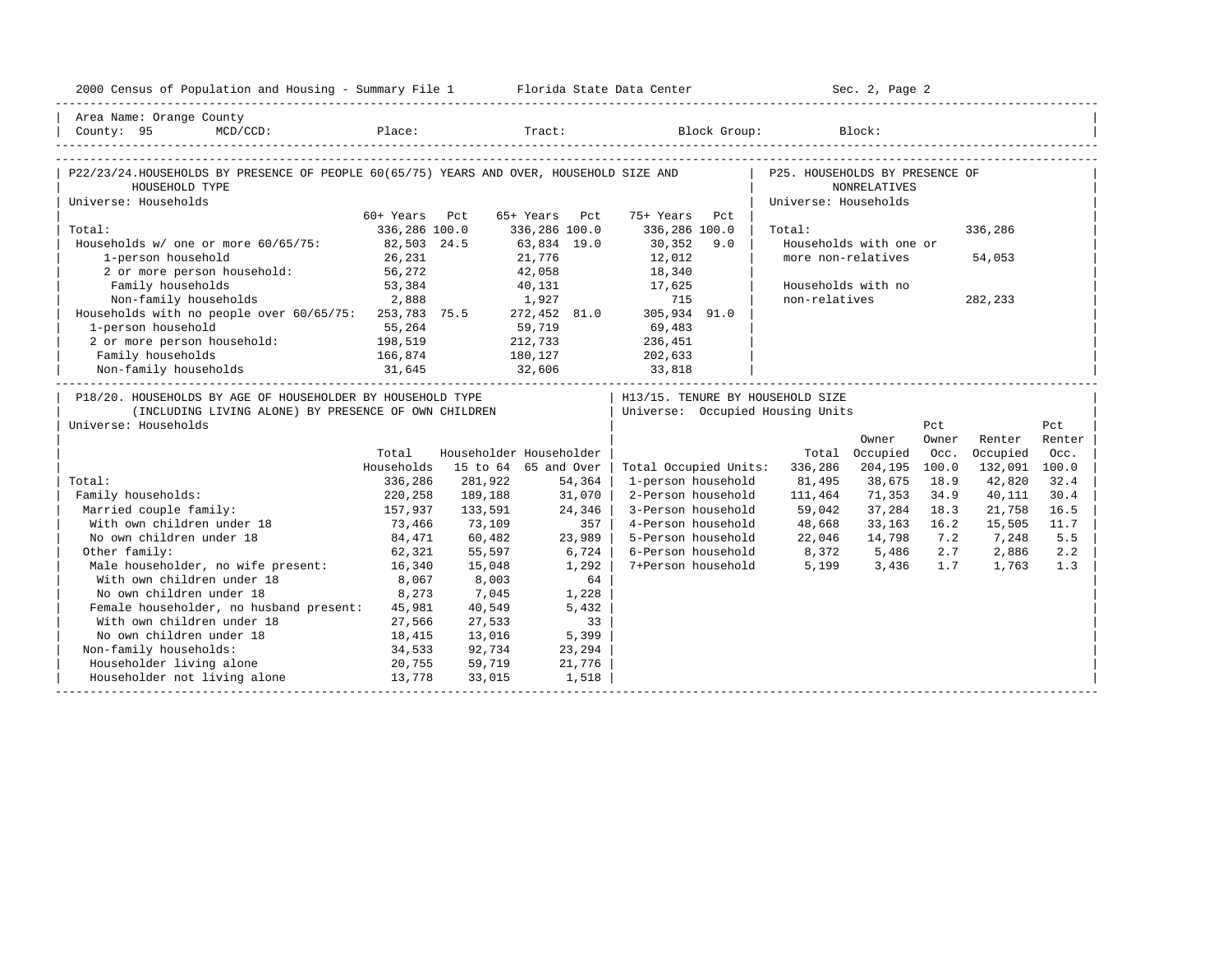| 2000 Census of Population and Housing - Summary File 1 Florida State Data Center |          |                  |             |           |                                                  |       |                                                                                                               |                | Sec. 2, Page 3                               |                 |       |
|----------------------------------------------------------------------------------|----------|------------------|-------------|-----------|--------------------------------------------------|-------|---------------------------------------------------------------------------------------------------------------|----------------|----------------------------------------------|-----------------|-------|
| Area Name: Orange County                                                         |          |                  |             |           |                                                  |       |                                                                                                               |                |                                              |                 |       |
| County: 95                                                                       | MCD/CCD: |                  | Place:      |           | Tract:                                           |       | Block Group:                                                                                                  |                | Block:                                       |                 |       |
|                                                                                  |          |                  |             |           |                                                  |       |                                                                                                               |                |                                              |                 |       |
| P29. RELATIONSHIP BY AGE FOR THE POPULATION UNDER 18 YEARS                       |          |                  |             |           |                                                  |       |                                                                                                               |                |                                              |                 |       |
| Universe: Population under 18 years                                              |          |                  |             |           |                                                  |       |                                                                                                               |                |                                              |                 |       |
|                                                                                  |          |                  |             |           |                                                  |       |                                                                                                               |                |                                              |                 |       |
|                                                                                  |          |                  |             |           | -----Related Child-----                          |       |                                                                                                               |                |                                              |                 |       |
|                                                                                  |          | Pop. in          | Householder |           | Other                                            |       |                                                                                                               |                | Institution-                                 | Noninstitution- |       |
|                                                                                  |          | Total Households | or Spouse   | Own Child | Relatives                                        |       | Nonrelatives                                                                                                  | Total          | alized Pop.                                  | alized Pop.     |       |
| Under 18:                                                                        | 226,340  | 225,302          | 242         | 198,375   | 21,974                                           |       | 4,711                                                                                                         | 1,038          | 630                                          |                 | 408   |
| Under 3                                                                          | 36,690   | 36,602           |             | 30,933    | 5,059                                            |       | 610                                                                                                           | 88             | $\circ$                                      |                 | 88    |
| 3 and 4 years                                                                    | 24,685   | 24,642           |             | 21,374    | 2,784                                            |       | 484                                                                                                           | 43             | $\mathbf 0$                                  |                 | 43    |
| 5 years                                                                          | 12,756   | 12,740           |             | 11,115    | 1,344                                            |       | 281                                                                                                           | 16             | $\overline{3}$                               |                 | 13    |
| 6 to 11 years                                                                    | 78,848   | 78,724           |             | 70,294    | 6,935                                            |       | 1,495                                                                                                         | 124            | 41                                           |                 | 83    |
| 12 and 13 years                                                                  | 24,900   | 24,783           |             | 22,463    | 1,885                                            |       | 435                                                                                                           | 117            | 80                                           |                 | 37    |
| 14 years                                                                         | 12,409   | 12,290           |             | 11,169    | 922                                              |       | 199                                                                                                           | 119            | 81                                           |                 | 38    |
| 15 to 17 years                                                                   | 35,810   | 35,279           |             | 31,027    | 3,045                                            |       | 1,207                                                                                                         | 531            | 425                                          |                 | 106   |
| % Under 3                                                                        | 16.2%    | 16.3%            |             | 15.6%     | 23.0%                                            |       | 12.9%                                                                                                         | 8.5%           | $.0\%$                                       |                 | 21.6% |
| % 3 and 4 years                                                                  | 10.9%    | 10.9%            |             | 10.8%     | 12.7%                                            |       | 10.3%                                                                                                         | 4.1%           | $.0\%$                                       |                 | 10.5% |
| % 5 years                                                                        | 5.6%     | 5.7%             |             | 5.6%      | 6.1%                                             |       | 6.0%                                                                                                          | 1.5%           | .5%                                          |                 | 3.2%  |
| % 6 to 11 years                                                                  | 34.9%    | 35.0%            |             | 35.4%     | 31.6%                                            |       | 31.7%                                                                                                         | 11.9%          | 6.5%                                         |                 | 20.3% |
| % 12 and 13 years                                                                | 11.0%    | 11.0%            |             | 11.3%     | 8.6%                                             |       | 9.2%                                                                                                          | 11.3%          | 12.7%                                        |                 | 9.1%  |
| % 14 years                                                                       | 5.5%     | 5.5%             |             | 5.6%      | 4.2%                                             |       | 4.2%                                                                                                          | 11.5%          | 12.9%                                        |                 | 9.3%  |
| % 15 to 17 years                                                                 | 15.8%    | 15.7%            |             | 15.6%     | 13.9%                                            |       | 25.6%                                                                                                         | 51.2%          | 67.5%                                        |                 | 26.0% |
| H17. TENURE BY HOUSEHOLD TYPE (INCLUDING LIVING ALONE) BY AGE OF HOUSEHOLDER     |          |                  |             |           |                                                  |       |                                                                                                               |                |                                              |                 |       |
| Universe: Occupied Housing Units                                                 |          |                  |             |           |                                                  |       |                                                                                                               |                |                                              |                 |       |
|                                                                                  |          |                  |             |           |                                                  |       | Total Owner ----------- Owner Occupied -------------- Total Renter ------------- Renter Occupied ------------ |                |                                              |                 |       |
|                                                                                  |          |                  |             |           | Occupied Householder Householder Householder Pct |       |                                                                                                               |                | Occupied Householder Householder Householder |                 | Pct   |
|                                                                                  |          | Units            | 15 to 34    | 35 to 64  | 65+                                              | $65+$ |                                                                                                               | Units 15 to 34 | 35 to 64                                     | $65+$           | $65+$ |
| Family households:                                                               |          | 153,769          | 23,860      | 102,216   | 27,693 18.0                                      |       | 66,489                                                                                                        | 29,956         | 33,156                                       | 3,377           | 5.1   |
| Married-couple family: 122,619                                                   |          |                  | 18,423      | 81,958    | 22,238                                           | 18.1  | 35,318                                                                                                        | 15,164         | 18,046                                       | 2,108           | 6.0   |
| Other family:                                                                    |          | 31,150           | 5,437       | 20,258    | 5,455 17.5                                       |       | 31,171                                                                                                        | 14,792         | 15,110                                       | 1,269           | 4.1   |
| Male householder, no wife 8,211                                                  |          |                  | 1,962       | 5,246     | 1,003                                            | 12.2  | 8,129                                                                                                         | 4,281          | 3,559                                        | 289             | 3.6   |
| Female hsehldr, no husband 22,939                                                |          |                  | 3,475       | 15,012    | 4,452                                            | 19.4  | 23,042                                                                                                        | 10,511         | 11,551                                       | 980             | 4.3   |
| Nonfamily households:                                                            |          | 50,426           | 7,920       | 26,650    | 15,856                                           | 31.4  | 65,602                                                                                                        | 34,346         | 23,818                                       | 7,438           | 11.3  |
| Male householder:                                                                |          | 22,675           | 5,044       | 13,538    | 4,093                                            | 18.1  | 36,403                                                                                                        | 19,931         | 14,431                                       | 2,041           | 5.6   |
| Living alone                                                                     |          | 15,613           | 2,568       | 9,510     | 3,535                                            | 22.6  | 22,710                                                                                                        | 9,936          | 10,931                                       | 1,843           | 8.1   |
| Not living alone                                                                 |          | 7,062            | 2,476       | 4,028     | 558                                              | 7.9   | 13,693                                                                                                        | 9,995          | 3,500                                        | 198             | 1.4   |
| Female householder:                                                              |          | 27,751           | 2,876       | 13,112    | $11,763$ $42.4$                                  |       | 29,199                                                                                                        | 14,415         | 9,387                                        | 5,397           | 18.5  |
| Living alone                                                                     |          | 23,062           | 1,567       | 10,341    | 11,154 48.4                                      |       | 20,110                                                                                                        | 7,159          | 7,707                                        | 5,244           | 26.1  |
| Not living alone                                                                 |          | 4,689            | 1,309       | 2,771     | 609                                              | 13.0  | 9,089                                                                                                         | 7,256          | 1,680                                        | 153             | 1.7   |
|                                                                                  |          |                  |             |           |                                                  |       |                                                                                                               |                |                                              |                 |       |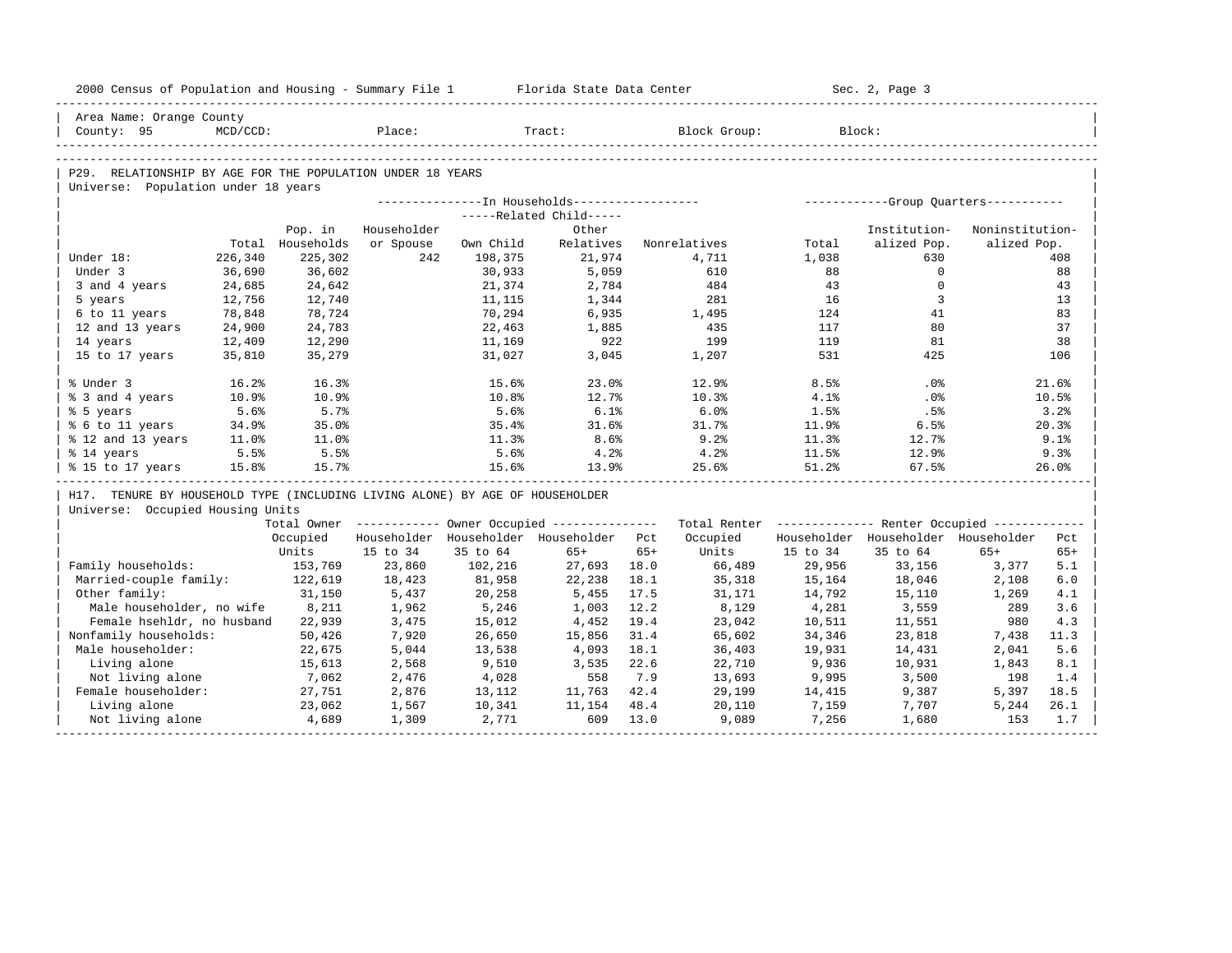| 2000<br>ensus! | and<br>Population | ---<br>Summa:<br>$-$<br>Housing | lorida<br>Data<br>otatt<br>cence. | ، م ج<br>Page<br>$3-1$ |  |
|----------------|-------------------|---------------------------------|-----------------------------------|------------------------|--|
|                |                   |                                 |                                   |                        |  |

| Area Name: Osceola County                               |                 |             |                                       |      |                  |            |                                                         |                          |                          |           |                |           |
|---------------------------------------------------------|-----------------|-------------|---------------------------------------|------|------------------|------------|---------------------------------------------------------|--------------------------|--------------------------|-----------|----------------|-----------|
| County: 97                                              |                 | $MCD/CCD$ : |                                       |      |                  | Place:     | Block Group:<br>Tract: Tract:                           |                          | Block:                   |           |                |           |
|                                                         |                 |             |                                       |      |                  |            |                                                         |                          |                          |           |                |           |
|                                                         |                 |             |                                       |      |                  |            |                                                         |                          |                          |           |                |           |
| P14. SEX BY AGE FOR THE POPULATION UNDER 20 YEARS       |                 |             |                                       |      |                  |            | P38. GROUP QUARTERS POPULATION BY SEX BY AGE BY GQ TYPE |                          |                          |           |                |           |
| Universe:                                               |                 |             | Population Under 20 Years             |      |                  |            | Universe: Population in Group Quarters                  |                          |                          |           |                |           |
|                                                         | Total<br>50,867 | Pct.        | Male<br>26,196                        | Pct. | Female<br>24,671 | Pct.       | Total                                                   | Total<br>2,400           | Male Pct.<br>1,477       |           | Female<br>923  | Pct.      |
| Total                                                   | 2,313           | 4.5         | 1,184                                 | 4.5  | 1,129            | 4.6        | Under 18 Years:                                         | 70                       | 41                       | 2.9       | 29             | 2.8       |
| <1 year<br>1 year                                       | 2,285           | 4.5         | 1,175                                 | 4.5  | 1,110            | 4.5        | Institutionalized Population:                           | 56                       | 30                       | 2.3       | 26             | 2.0       |
| 2 years                                                 | 2,298           | 4.5         | 1,164                                 | 4.4  | 1,134            | 4.6        | Correctional Institutions                               | 6                        | -6                       | .3        | $\Omega$       | .4        |
| 3 years                                                 | 2,378           | 4.7         | 1,234                                 | 4.7  | 1,144            | 4.6        | Nursing Homes                                           | $\overline{0}$           | $\overline{0}$           | $\cdot$ 0 | $\overline{0}$ | $\cdot$ 0 |
| 4 years                                                 | 2,446           | 4.8         | 1,232                                 | 4.7  | 1,214            | 4.9        | Other Institutions                                      | 50                       | 24                       | 2.1       | 26             | 1.6       |
| 5 years                                                 | 2,537           | 5.0         | 1,312                                 | 5.0  | 1,225            | 5.0        | Non-Institutional Population: 14                        |                          | 11                       | .6        | $\overline{3}$ | .7        |
| 6 years                                                 | 2,493           | 4.9         | 1,318                                 | 5.0  | 1,175            | 4.8        | College Dormitories                                     | $\overline{2}$           | 2                        | $\cdot$ 1 | $\Omega$       | $\cdot$ 1 |
| 7 years                                                 | 2,669           | 5.2         | 1,428                                 | 5.5  | 1,241            | 5.0        | Military Ouarters                                       | $\overline{0}$           | $\Omega$                 | $\cdot$ 0 | $\mathbf{0}$   | $\cdot$ 0 |
| 8 years                                                 | 2,757           | 5.4         | 1,331                                 | 5.1  | 1,426            | 5.8        | Other Noninstitutional GO                               | 12                       | 9                        | . 5       | $\overline{3}$ | .6        |
| 9 years                                                 | 2,757           | 5.4         | 1,454                                 | 5.6  | 1,303            | 4.6        | 18 to 64 Years:                                         | 1,503                    | 1,204                    | 62.6      | 299            | 81.5      |
| 10 years                                                | 2,723           | 5.4         | 1,392                                 | 5.3  | 1,331            | 4.5        | Institutionalized Population:                           | 1,074                    | 903                      | 44.8      | 171            | 61.1      |
| 11 years                                                | 2,672           | 5.3         | 1,376                                 | 5.3  | 1,296            | 4.6        | Correctional Institutions                               | 893                      | 796                      | 37.2      | 97             | 53.9      |
| 12 years                                                | 2,714           | 5.3         | 1,418                                 | 5.4  | 1,296            | 4.6        | Nursing Homes                                           | 126                      | 84                       | 5.3       | 42             | 5.7       |
| 13 years                                                | 2,732           | 5.4         | 1,369                                 | 5.2  | 1,363            | 4.9        | Other Institutions                                      | 55                       | 23                       | 2.3       | 32             | 1.6       |
| 14 years                                                | 2,601           | 5.1         | 1,345                                 | 5.1  | 1,256            | 5.0        | Non-Institutional Population:                           | 429                      |                          | 301 17.9  | 128            | 20.4      |
| 15 years                                                | 2,654           | 5.2         | 1,343                                 | 5.1  | 1,311            | 4.8        | College Dormitories                                     | 153                      | 80                       | 6.4       | 73             | 5.4       |
| 16 years                                                | 2,544           | 5.0         | 1,337                                 | 5.1  | 1,207            | 5.0        | Military Ouarters                                       | $\overline{\phantom{0}}$ | $\circ$                  | $\cdot$ 0 | $\mathbf{0}$   | $\cdot$ 0 |
| 17 years                                                | 2,641           | 5.2         | 1,362                                 | 5.2  | 1,279            | 5.8        | Other Noninstitutional GQ                               | 276                      | 221                      | 11.5      | 55             | 15.0      |
| 18 years                                                | 2,386           | 4.7         | 1,224                                 | 4.7  | 1,162            | 4.6        | 65 Years and Over:                                      | 827                      | 232                      | 34.5      | 595            | 15.7      |
| 19 years                                                | 2,267           | 4.5         | 1,198                                 | 4.6  | 1,069            | 4.5        | Institutionalized Population:                           | 791                      | 218                      | 33.0      | 573            | 14.8      |
|                                                         |                 |             |                                       |      |                  |            | Correctional Institutions                               | $\overline{4}$           | 3                        | $\cdot$ 2 | <sup>1</sup>   | $\cdot$ 2 |
|                                                         |                 |             |                                       |      |                  |            | Nursing Homes                                           | 736                      | 194                      | 30.7      |                | 542 13.1  |
| P36. OWN CHILDREN UNDER 18 YEARS BY FAMILY TYPE AND AGE |                 |             |                                       |      |                  |            | Other Institutions                                      | 51                       | 21                       | 2.1       | 30             | 1.4       |
|                                                         |                 |             | Universe: Own Children Under 18 Years |      |                  |            | Non-Institutional Population:                           | 36                       | 14                       | 1.5       | 22             | .9        |
|                                                         |                 |             |                                       |      |                  |            | College Dormitories                                     | $\Omega$                 | $\overline{0}$           | $\cdot$ 0 | $\bigcirc$     | $\cdot$ 0 |
|                                                         |                 |             | In Married                            |      | Male HH          | Female HH  | Military Quarters                                       | $\overline{0}$           | $\overline{\phantom{0}}$ | $\cdot$ 0 | $\overline{0}$ | $\cdot$ 0 |
|                                                         |                 |             | Couple                                |      | No Wife          | No Husband | Other Noninstitutional GQ 36                            |                          |                          | 14 1.5    | 22             | .9        |
|                                                         |                 |             | Total Families                        |      | Present          | Present    |                                                         |                          |                          |           |                |           |
| Total < 18 Years:                                       |                 | 40,531      | 29,426                                |      | 2,714            | 8,391      |                                                         |                          |                          |           |                |           |
| Under 3 Years                                           |                 | 5,685       | 4,426                                 |      | 457              | 802        |                                                         |                          |                          |           |                |           |
| 3 and 4 Years                                           |                 | 4,144       | 3,111                                 |      | 273              | 760        |                                                         |                          |                          |           |                |           |
| 5 Years                                                 |                 | 2,199       | 1,594                                 |      | 153              | 452        |                                                         |                          |                          |           |                |           |
| 6 to 11 Years                                           |                 | 14,328      | 10,338                                |      | 890              | 3,100      |                                                         |                          |                          |           |                |           |
| 12 to 17 Years                                          |                 | 14,175      | 9,957                                 |      | 941              | 3,277      |                                                         |                          |                          |           |                |           |
|                                                         |                 |             |                                       |      |                  |            |                                                         |                          |                          |           |                |           |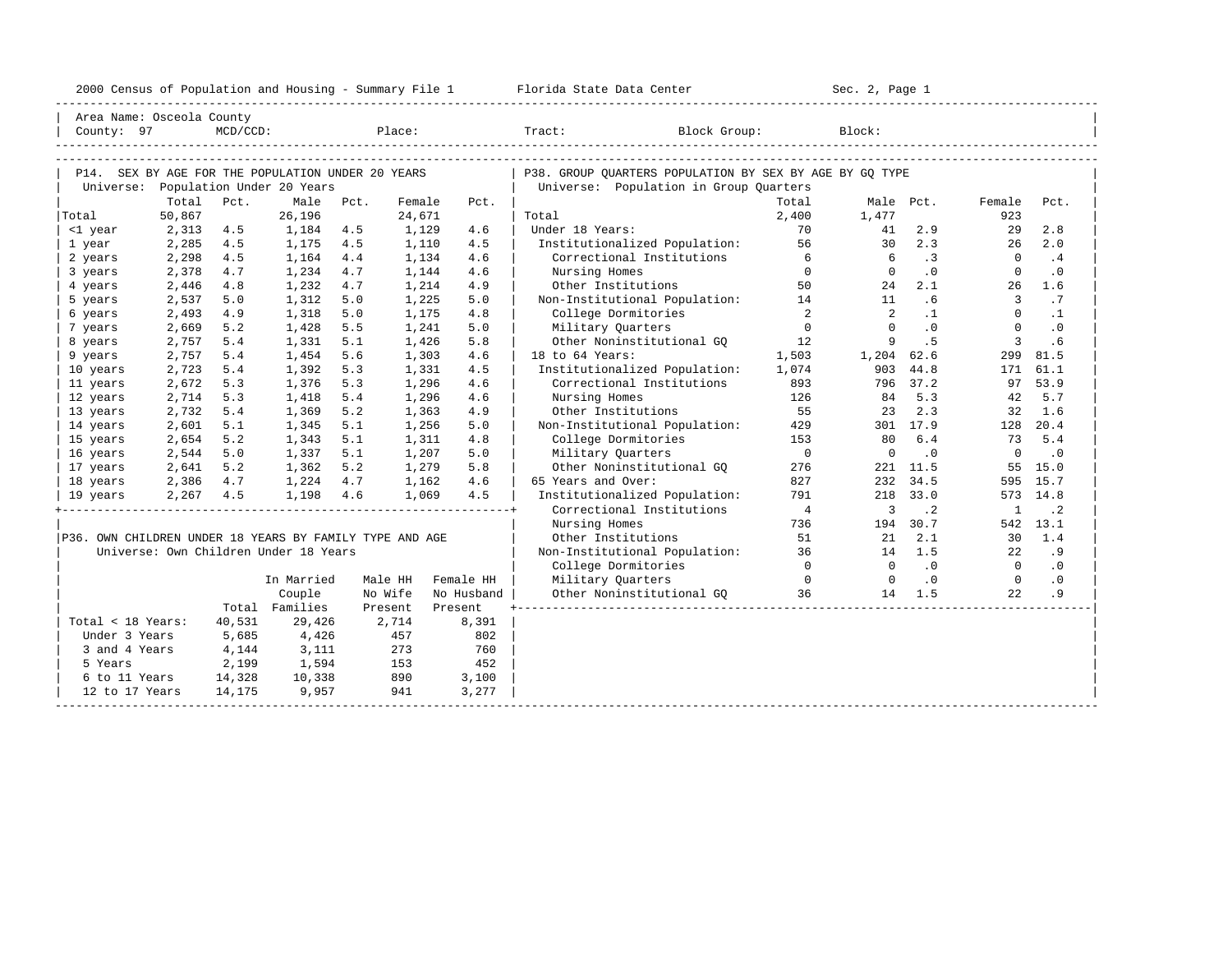| 2000 Census of Population and Housing - Summary File 1 Florida State Data Center                                                                                                                                                                                                                                                                                                                                                                                                                                                              |                  |                         |                            |        |                                  |                                | Sec. 2, Page 2         |       |               |        |
|-----------------------------------------------------------------------------------------------------------------------------------------------------------------------------------------------------------------------------------------------------------------------------------------------------------------------------------------------------------------------------------------------------------------------------------------------------------------------------------------------------------------------------------------------|------------------|-------------------------|----------------------------|--------|----------------------------------|--------------------------------|------------------------|-------|---------------|--------|
| Area Name: Osceola County                                                                                                                                                                                                                                                                                                                                                                                                                                                                                                                     |                  |                         |                            |        |                                  |                                |                        |       |               |        |
| $\begin{array}{ccccccccc} \text{\textcolor{red}{ }} & \text{\textcolor{red}{Cour}} & \text{\textcolor{red}{P1} & \textcolor{red}{Cour}} & \text{\textcolor{red}{P1} & \textcolor{red}{Cour}} & \text{\textcolor{red}{P1} & \textcolor{red}{Cour}} & \text{\textcolor{red}{P1} & \textcolor{red}{Cour}} & \text{Block } & \textbf{Block } & \textbf{Block } & \textbf{Block } & \textbf{Block } & \textbf{Block } & \textbf{Block } & \textbf{Block } & \textbf{E} & \textbf{E} & \textbf{E} & \textbf{E} & \textbf{E} & \textbf{E} & \textbf$ |                  |                         |                            |        |                                  |                                |                        |       |               |        |
|                                                                                                                                                                                                                                                                                                                                                                                                                                                                                                                                               |                  |                         |                            |        |                                  |                                |                        |       |               |        |
| P22/23/24.HOUSEHOLDS BY PRESENCE OF PEOPLE 60(65/75) YEARS AND OVER, HOUSEHOLD SIZE AND                                                                                                                                                                                                                                                                                                                                                                                                                                                       |                  |                         |                            |        |                                  | P25. HOUSEHOLDS BY PRESENCE OF |                        |       |               |        |
| HOUSEHOLD TYPE                                                                                                                                                                                                                                                                                                                                                                                                                                                                                                                                |                  |                         |                            |        |                                  |                                | NONRELATIVES           |       |               |        |
| Universe: Households                                                                                                                                                                                                                                                                                                                                                                                                                                                                                                                          |                  |                         |                            |        |                                  | Universe: Households           |                        |       |               |        |
|                                                                                                                                                                                                                                                                                                                                                                                                                                                                                                                                               | 60+ Years Pct    |                         | 65+ Years Pct              |        | 75+ Years<br>Pct                 |                                |                        |       |               |        |
| Total:                                                                                                                                                                                                                                                                                                                                                                                                                                                                                                                                        | 60,977 100.0     |                         | 60,977 100.0               |        | 60,977 100.0                     | Total:                         |                        |       | 60,977        |        |
| Households w/ one or more 60/65/75: 18,028 29.6                                                                                                                                                                                                                                                                                                                                                                                                                                                                                               |                  |                         | $13,917$ $22.8$<br>$4,270$ |        | $6,469$ 10.6                     |                                | Households with one or |       |               |        |
| 1-person household                                                                                                                                                                                                                                                                                                                                                                                                                                                                                                                            | 5,127            |                         |                            |        | 2,353                            |                                | more non-relatives     |       | 8,256         |        |
| 2 or more person household: 12,901                                                                                                                                                                                                                                                                                                                                                                                                                                                                                                            |                  |                         | 9,647                      |        | 4,116                            |                                |                        |       |               |        |
| Family households<br>$\begin{array}{r} 12,310 \\ 591 \end{array}$                                                                                                                                                                                                                                                                                                                                                                                                                                                                             |                  |                         | $9,256$<br>391             |        | 3,949                            |                                | Households with no     |       |               |        |
| Non-family households                                                                                                                                                                                                                                                                                                                                                                                                                                                                                                                         |                  |                         |                            |        | 167                              | non-relatives                  |                        |       | 52,721        |        |
| Households with no people over 60/65/75: 42,949 70.4 47,060 77.2 54,508 89.4                                                                                                                                                                                                                                                                                                                                                                                                                                                                  |                  |                         |                            |        |                                  |                                |                        |       |               |        |
| 1-person household<br>1-person household<br>2 or more person household: 36,431                                                                                                                                                                                                                                                                                                                                                                                                                                                                |                  |                         |                            |        | 7,375 9,292<br>39,685 45,216     |                                |                        |       |               |        |
|                                                                                                                                                                                                                                                                                                                                                                                                                                                                                                                                               |                  |                         |                            |        |                                  |                                |                        |       |               |        |
| Family households                                                                                                                                                                                                                                                                                                                                                                                                                                                                                                                             | 32,767           |                         |                            |        | 35,821 41,128                    |                                |                        |       |               |        |
|                                                                                                                                                                                                                                                                                                                                                                                                                                                                                                                                               |                  |                         |                            |        |                                  |                                |                        |       |               |        |
| P18/20. HOUSEHOLDS BY AGE OF HOUSEHOLDER BY HOUSEHOLD TYPE                                                                                                                                                                                                                                                                                                                                                                                                                                                                                    |                  |                         |                            |        | H13/15. TENURE BY HOUSEHOLD SIZE |                                |                        |       |               |        |
| (INCLUDING LIVING ALONE) BY PRESENCE OF OWN CHILDREN                                                                                                                                                                                                                                                                                                                                                                                                                                                                                          |                  |                         |                            |        | Universe: Occupied Housing Units |                                |                        |       |               |        |
| Universe: Households                                                                                                                                                                                                                                                                                                                                                                                                                                                                                                                          |                  |                         |                            |        |                                  |                                |                        | Pct   |               | Pct    |
|                                                                                                                                                                                                                                                                                                                                                                                                                                                                                                                                               |                  |                         |                            |        |                                  |                                | Owner                  | Owner | Renter        | Renter |
|                                                                                                                                                                                                                                                                                                                                                                                                                                                                                                                                               | Total            | Householder Householder |                            |        |                                  |                                | Total Occupied         |       | Occ. Occupied | Occ.   |
|                                                                                                                                                                                                                                                                                                                                                                                                                                                                                                                                               | Households       | 15 to 64 65 and Over    |                            |        | Total Occupied Units:            | 60,977                         | 41,305 100.0           |       | 19,672 100.0  |        |
| Total:                                                                                                                                                                                                                                                                                                                                                                                                                                                                                                                                        | 60,977           | 49,291                  |                            | 11,686 | 1-person household               | 11,645                         | 6,870                  | 16.6  | 4,775         | 24.3   |
| Family households:                                                                                                                                                                                                                                                                                                                                                                                                                                                                                                                            | 45,077           | 37,980                  | 7,097                      |        | 2-Person household               | 20,180                         | 14,753                 | 35.7  | 5,427         | 27.6   |
| Married couple family:                                                                                                                                                                                                                                                                                                                                                                                                                                                                                                                        | 34,207<br>15,711 | 28,245                  |                            | 5,962  | 3-Person household               | 11,468                         | 7,642                  | 18.5  | 3,826         | 19.4   |
| With own children under 18                                                                                                                                                                                                                                                                                                                                                                                                                                                                                                                    |                  | 15,598                  |                            | 113    | 4-Person household               | 9,786                          | 6,710                  | 16.2  | 3,076         | 15.6   |
| No own children under 18                                                                                                                                                                                                                                                                                                                                                                                                                                                                                                                      | 18,496           | 12,647                  |                            | 5,849  | 5-Person household               | 4,917                          | 3,331                  | 8.1   | 1,586         | 8.1    |
| Other family:                                                                                                                                                                                                                                                                                                                                                                                                                                                                                                                                 | 10,870           | 9,735                   |                            | 1,135  | 6-Person household               | 1,839                          | 1,239 3.0              |       | 600           | 3.1    |
| Male householder, no wife present:                                                                                                                                                                                                                                                                                                                                                                                                                                                                                                            | 3,072            | 2,838                   |                            | 234    | 7+Person household               | 1,142                          | 760                    | 1.8   | 382           | 1.9    |
| With own children under 18                                                                                                                                                                                                                                                                                                                                                                                                                                                                                                                    | 1,685            | 1,665                   |                            | 20     |                                  |                                |                        |       |               |        |
| No own children under 18                                                                                                                                                                                                                                                                                                                                                                                                                                                                                                                      | 1,387            | 1,173                   |                            | 214    |                                  |                                |                        |       |               |        |
| Female householder, no husband present: 7,798                                                                                                                                                                                                                                                                                                                                                                                                                                                                                                 |                  | 6,897                   |                            | 901    |                                  |                                |                        |       |               |        |
| With own children under 18                                                                                                                                                                                                                                                                                                                                                                                                                                                                                                                    | 4,830            | 4,818                   |                            | 12     |                                  |                                |                        |       |               |        |
| No own children under 18<br>2,968                                                                                                                                                                                                                                                                                                                                                                                                                                                                                                             |                  | 2,079                   |                            | 889    |                                  |                                |                        |       |               |        |
| Non-family households:                                                                                                                                                                                                                                                                                                                                                                                                                                                                                                                        | 4,255            | 11,311                  |                            | 4,589  |                                  |                                |                        |       |               |        |
| Householder living alone                                                                                                                                                                                                                                                                                                                                                                                                                                                                                                                      | 2,625            | 7,375                   |                            | 4,270  |                                  |                                |                        |       |               |        |
| Householder not living alone                                                                                                                                                                                                                                                                                                                                                                                                                                                                                                                  | 1,630            | 3,936                   |                            | 319    |                                  |                                |                        |       |               |        |
|                                                                                                                                                                                                                                                                                                                                                                                                                                                                                                                                               |                  |                         |                            |        |                                  |                                |                        |       |               |        |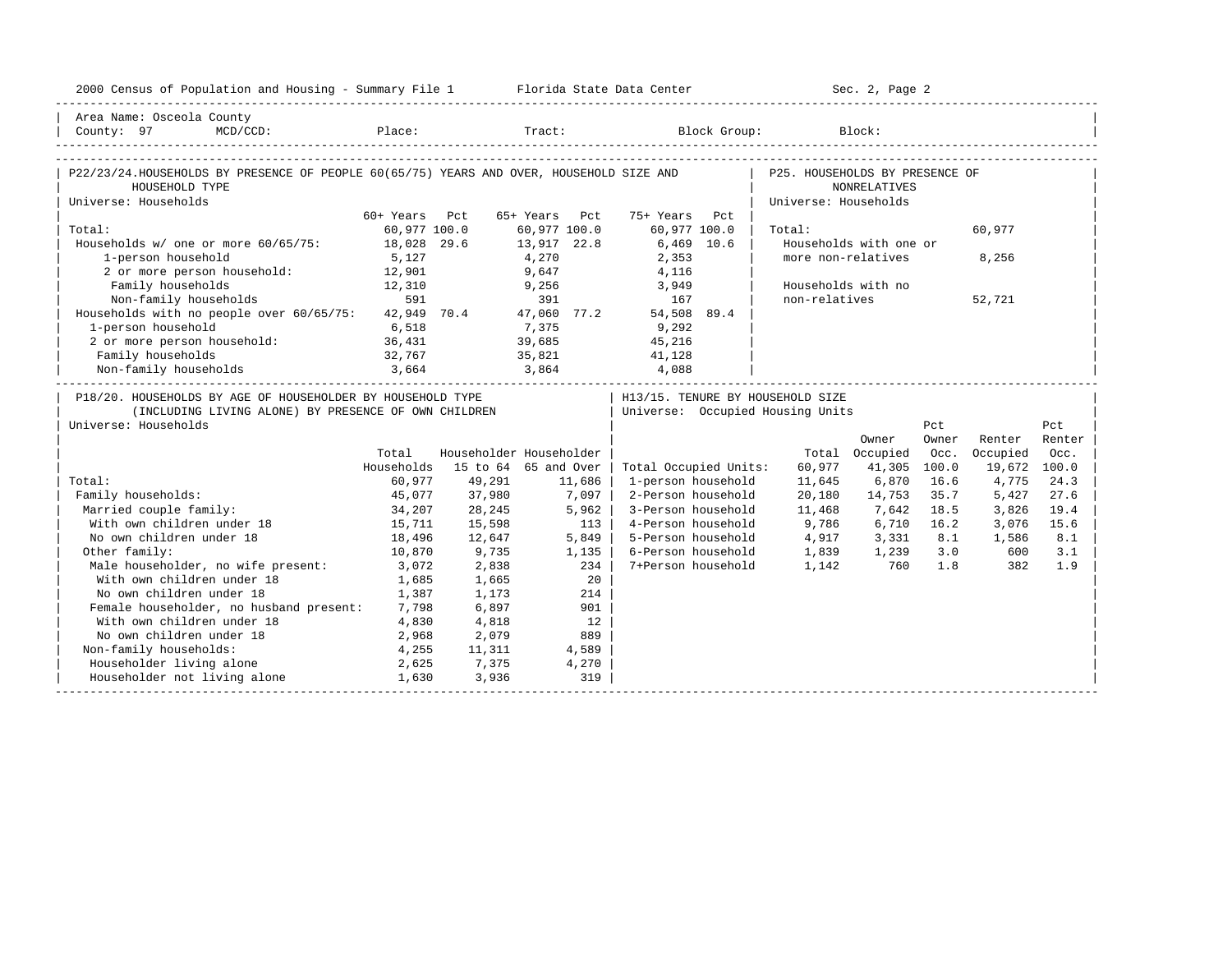| 2000 Census of Population and Housing - Summary File 1 Florida State Data Center |             |                  |                                                       |           |                         |              |                                                         |              | Sec. 2, Page 3                      |                 |                 |
|----------------------------------------------------------------------------------|-------------|------------------|-------------------------------------------------------|-----------|-------------------------|--------------|---------------------------------------------------------|--------------|-------------------------------------|-----------------|-----------------|
| Area Name: Osceola County<br>County: 97                                          | $MCD/CCD$ : |                  | Place:                                                |           | Tract:                  |              | Block Group:                                            |              | Block:                              |                 |                 |
|                                                                                  |             |                  |                                                       |           |                         |              |                                                         |              |                                     |                 |                 |
|                                                                                  |             |                  |                                                       |           |                         |              |                                                         |              |                                     |                 |                 |
| P29. RELATIONSHIP BY AGE FOR THE POPULATION UNDER 18 YEARS                       |             |                  |                                                       |           |                         |              |                                                         |              |                                     |                 |                 |
| Universe: Population under 18 years                                              |             |                  |                                                       |           |                         |              |                                                         |              |                                     |                 |                 |
|                                                                                  |             |                  |                                                       |           | -----Related Child----- |              |                                                         |              |                                     |                 |                 |
|                                                                                  |             | Pop. in          | Householder                                           |           | Other                   |              |                                                         |              | Institution-                        | Noninstitution- |                 |
|                                                                                  |             | Total Households | or Spouse                                             | Own Child | Relatives               |              | Nonrelatives                                            | Total        | alized Pop.                         | alized Pop.     |                 |
| Under 18:                                                                        | 46,214      | 46,144           | 43                                                    | 40,531    | 4,531                   |              | 1,039                                                   | 70           | 56                                  |                 | 14              |
| Under 3                                                                          | 6,896       | 6,895            |                                                       | 5,685     | 1,084                   |              | 126                                                     | <sup>1</sup> | $\mathbf 0$                         |                 | $\mathbf{1}$    |
| 3 and 4 years                                                                    | 4,824       | 4,823            |                                                       | 4,144     | 584                     |              | 95                                                      | $\mathbf{1}$ | $\Omega$                            |                 | $\mathbf{1}$    |
| 5 years                                                                          | 2,537       | 2,537            |                                                       | 2,199     | 282                     |              | 56                                                      | $\Omega$     | $\Omega$                            |                 | $\mathbf 0$     |
| 6 to 11 years                                                                    | 16,071      | 16,060           |                                                       | 14,328    | 1,400                   |              | 332                                                     | 11           | 9                                   |                 | 2               |
| 12 and 13 years                                                                  | 5,446       | 5,431            |                                                       | 4,969     | 367                     |              | 95                                                      | 1.5          | 13                                  |                 | 2               |
| 14 years                                                                         | 2,601       | 2,586            |                                                       | 2,328     | 200                     |              | 58                                                      | 15           | 14                                  |                 | $\mathbf{1}$    |
| 15 to 17 years                                                                   | 7,796       | 7,769            |                                                       | 6,878     | 614                     |              | 277                                                     | 2.7          | 2.0                                 |                 | $7\phantom{.0}$ |
|                                                                                  |             |                  |                                                       |           |                         |              |                                                         |              |                                     |                 |                 |
| % Under 3                                                                        | 14.9%       | 15.0%            |                                                       | 14.0%     | 23.9%                   |              | 12.1%                                                   | 1.4%         | $.0\%$                              |                 | 7.1%            |
| % 3 and 4 years                                                                  | 10.4%       | 10.5%            |                                                       | 10.2%     | 12.9%                   |              | 9.1%                                                    | 1.4%         | $.0\%$                              |                 | 7.1%            |
| % 5 years                                                                        | 5.5%        | 5.5%             |                                                       | 5.4%      | 6.2%                    |              | 5.4%                                                    | .0%          | .0%                                 |                 | .0%             |
| % 6 to 11 years                                                                  | 34.8%       | 34.8%            |                                                       | 35.4%     | 30.9%                   |              | 32.0%                                                   | 15.7%        | 16.1%                               |                 | 14.3%           |
| % 12 and 13 years                                                                | 11.8%       | 11.8%            |                                                       | 12.3%     | 8.1%                    |              | 9.1%                                                    | 21.4%        | 23.2%                               |                 | 14.3%           |
| % 14 years                                                                       | 5.6%        | 5.6%             |                                                       | 5.7%      | 4.4%                    |              | 5.6%                                                    | 21.4%        | 25.0%                               |                 | 7.1%            |
| % 15 to 17 years                                                                 | 16.9%       | 16.9%            |                                                       | 17.0%     | 13.6%                   |              | 26.7%                                                   | 38.6%        | 35.7%                               |                 | 50.0%           |
|                                                                                  |             |                  |                                                       |           |                         |              |                                                         |              |                                     |                 |                 |
| H17. TENURE BY HOUSEHOLD TYPE (INCLUDING LIVING ALONE) BY AGE OF HOUSEHOLDER     |             |                  |                                                       |           |                         |              |                                                         |              |                                     |                 |                 |
| Universe: Occupied Housing Units                                                 |             |                  |                                                       |           |                         |              |                                                         |              |                                     |                 |                 |
|                                                                                  |             |                  | Total Owner ----------- Owner Occupied -------------- |           |                         |              | Total Renter ------------- Renter Occupied ------------ |              |                                     |                 |                 |
|                                                                                  |             | Occupied         | Householder Householder Householder Pct               |           |                         |              | Occupied                                                |              | Householder Householder Householder |                 | Pct             |
|                                                                                  |             | Units            | 15 to 34                                              | 35 to 64  | $65+$                   | $65+$        | Units                                                   | 15 to 34     | 35 to 64                            | $65+$           | $65+$           |
| Family households:                                                               |             | 32,525           | 5,003                                                 | 21,160    | 6,362 19.6              |              | 12,552                                                  | 5,242        | 6,575                               | 735             | 5.9             |
| Married-couple family:                                                           |             | 26,660           | 3,899                                                 | 17,326    | 5,435                   | 20.4         | 7,547                                                   | 3,047        | 3,973                               | 527             | 7.0             |
| Other family:                                                                    |             | 5,865            | 1,104                                                 | 3,834     | 927                     | 15.8         | 5,005                                                   | 2,195        | 2,602                               | 208             | 4.2             |
| Male householder, no wife                                                        |             | 1,665            | 414                                                   | 1,066     | 185                     | 11.1         | 1,407                                                   | 713          | 645                                 | 49              | 3.5             |
| Female hsehldr, no husband                                                       |             | 4,200            | 690                                                   | 2,768     | 742                     | 17.7         | 3,598                                                   | 1,482        | 1,957                               | 159             | 4.4             |
| Nonfamily households:                                                            |             | 8,780            | 1,014                                                 | 4,394     | 3,372                   | 38.4         | 7,120                                                   | 2,889        | 3,014                               | 1,217           | 17.1            |
| Male householder:                                                                |             | 3,986            | 699                                                   | 2,286     | 1,001                   | 25.1         | 3,844                                                   | 1,732        | 1,804                               | 308             | 8.0             |
| Living alone                                                                     |             | 2,838            | 385                                                   | 1,605     | 848                     | 29.9         | 2,367                                                   | 805          | 1,283                               | 279             | 11.8            |
| Not living alone                                                                 |             | 1,148            | 314                                                   | 681       | 153 13.3                |              | 1,477                                                   | 927          | 521                                 | 2.9             | 2.0             |
| Female householder:                                                              |             | 4,794            | 315                                                   | 2,108     | 2,371 49.5              |              | 3,276                                                   | 1,157        | 1,210                               | 909             | 27.7            |
| Living alone                                                                     |             | 4,032            | 149                                                   | 1,629     | 2,254<br>117            | 55.9<br>15.4 | 2,408<br>868                                            | 592<br>565   | 927<br>283                          | 889<br>20       | 36.9<br>2.3     |
| Not living alone                                                                 |             | 762              | 166                                                   | 479       |                         |              |                                                         |              |                                     |                 |                 |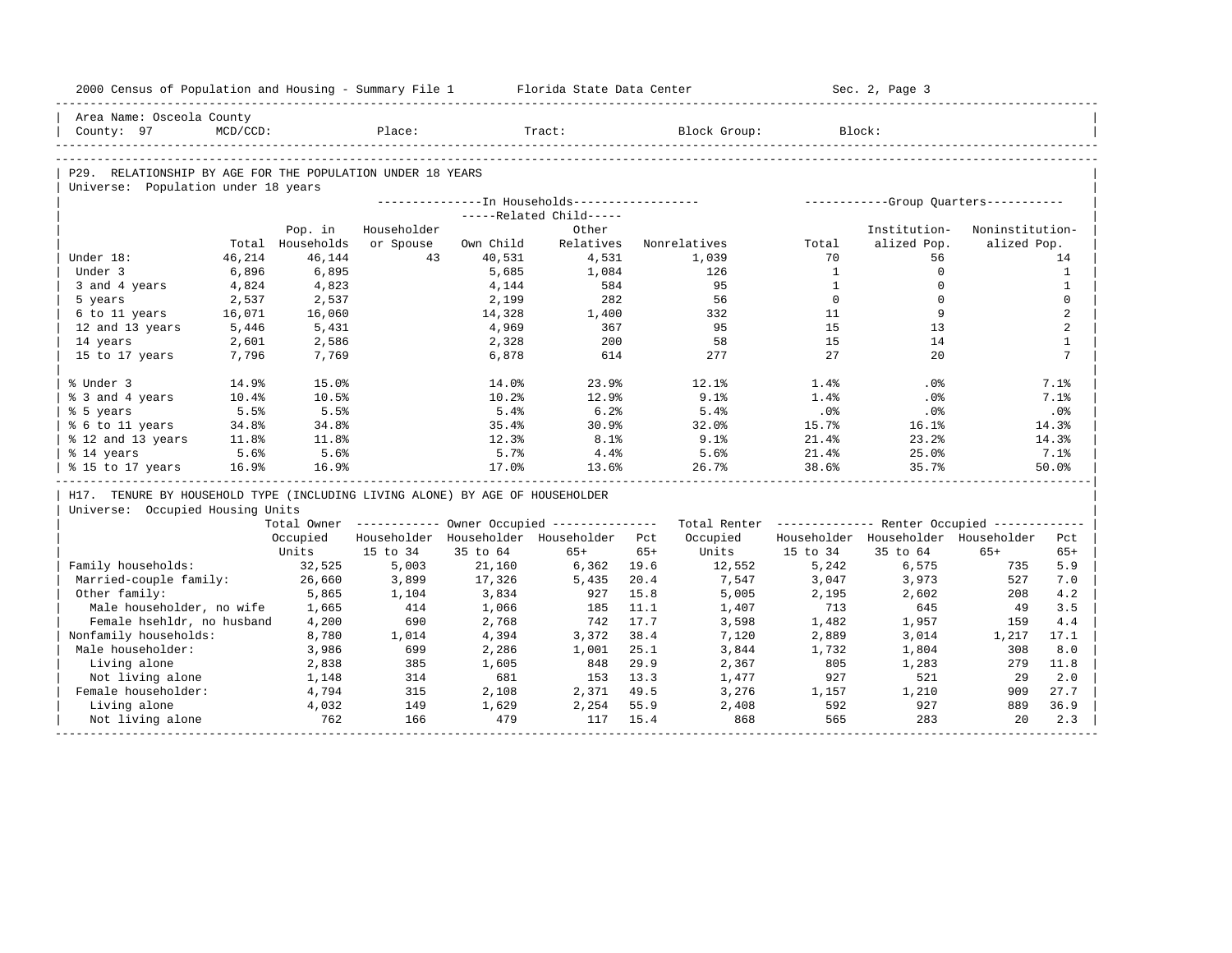|  |  |  | 2000 Census of Population and Housing - Summary File 1 |  |  |  |  |  |  |  |
|--|--|--|--------------------------------------------------------|--|--|--|--|--|--|--|
|--|--|--|--------------------------------------------------------|--|--|--|--|--|--|--|

|                                                         | Area Name: Palm Beach County |             |                                                   |      |                   |            |                                                         |                 |                |                          |                 |                             |
|---------------------------------------------------------|------------------------------|-------------|---------------------------------------------------|------|-------------------|------------|---------------------------------------------------------|-----------------|----------------|--------------------------|-----------------|-----------------------------|
| County: 99                                              |                              | $MCD/CCD$ : |                                                   |      |                   |            | Place: Tract: Block Group:                              |                 | Block:         |                          |                 |                             |
|                                                         |                              |             |                                                   |      |                   |            |                                                         |                 |                |                          |                 |                             |
|                                                         |                              |             |                                                   |      |                   |            |                                                         |                 |                |                          |                 |                             |
|                                                         |                              |             | P14. SEX BY AGE FOR THE POPULATION UNDER 20 YEARS |      |                   |            | P38. GROUP OUARTERS POPULATION BY SEX BY AGE BY GO TYPE |                 |                |                          |                 |                             |
|                                                         | Total                        | Pct.        | Universe: Population Under 20 Years<br>Male       |      |                   |            | Universe: Population in Group Quarters                  |                 |                |                          |                 |                             |
| Total                                                   | 263,453                      |             | 135,642                                           | Pct. | Female<br>127,811 | Pct.       | Total                                                   | Total<br>19,328 | 10,584         | Male Pct.                | Female<br>8,744 | Pct.                        |
| <1 year                                                 | 12,287                       | 4.7         | 6,283                                             | 4.6  | 6,004             | 4.7        | Under 18 Years:                                         | 889             | 666            | 4.6                      | 223             | 6.3                         |
| 1 year                                                  | 12,457                       | 4.7         | 6,435                                             | 4.7  | 6,022             | 4.7        | Institutionalized Population:                           | 431             | 385            | 2.2                      | 46              | 3.6                         |
| 2 years                                                 | 12,265                       | 4.7         | 6,260                                             | 4.6  | 6,005             | 4.7        | Correctional Institutions                               | 91              | 87             | .5                       | $\overline{4}$  | .8                          |
| 3 years                                                 | 12,826                       | 4.9         | 6,644                                             | 4.9  | 6,182             | 4.8        | Nursing Homes                                           | $\overline{0}$  | $\overline{0}$ | .0                       | $\Omega$        | $\cdot$ 0                   |
| 4 years                                                 | 13,078                       | 5.0         | 6,624                                             | 4.9  | 6,454             | 5.0        | Other Institutions                                      | 340             | 298            | 1.8                      | 42              | 2.8                         |
| 5 years                                                 | 13,231                       | 5.0         | 6,779                                             | 5.0  | 6,452             | 5.0        | Non-Institutional Population:                           | 458             | 281            | 2.4                      | 177             | 2.7                         |
| 6 years                                                 | 13,443                       | 5.1         | 7,007                                             | 5.2  | 6,436             | 5.0        | College Dormitories                                     | 48              | 12             | $\cdot$ 2                | 36              | $\cdot$ 1                   |
| 7 years                                                 | 13,493                       | 5.1         | 6,917                                             | 5.1  | 6,576             | 5.1        | Military Quarters                                       | $\overline{0}$  | $\overline{0}$ | .0                       | $\overline{0}$  | $\cdot$ 0                   |
| 8 years                                                 | 13,901                       | 5.3         | 7,115                                             | 5.2  | 6,786             | 5.3        | Other Noninstitutional GO                               | 410             | 269            | 2.1                      | 141             | 2.5                         |
| 9 years                                                 | 14,579                       | 5.5         | 7,553                                             | 5.6  | 7,026             | 4.7        | 18 to 64 Years:                                         | 10,601          | 7,666 54.8     |                          | 2,935           | 72.4                        |
| 10 years                                                | 14,827                       | 5.6         | 7,668                                             | 5.7  | 7,159             | 4.7        | Institutionalized Population:                           | 5,233           | 4,624 27.1     |                          | 609             | 43.7                        |
| 11 years                                                | 14,341                       | 5.4         | 7,388                                             | 5.4  | 6,953             | 4.7        | Correctional Institutions                               | 4,567           | 4,207 23.6     |                          |                 | 360 39.7                    |
| 12 years                                                | 13,853                       | 5.3         | 7,092                                             | 5.2  | 6,761             | 4.8        | Nursing Homes                                           | 358             | 230            | 1.9                      | 128             | 2.2                         |
| 13 years                                                | 13,607                       | 5.2         | 7,000                                             | 5.2  | 6,607             | 5.0        | Other Institutions                                      | 308             | 187            | 1.6                      | 121             | 1.8                         |
| 14 years                                                | 13,527                       | 5.1         | 6,897                                             | 5.1  | 6,630             | 5.0        | Non-Institutional Population:                           | 5,368           | 3,042 27.8     |                          | 2,326 28.7      |                             |
| 15 years                                                | 13,193                       | 5.0         | 6,824                                             | 5.0  | 6,369             | 5.0        | College Dormitories                                     | 3,087           | 1,398 16.0     |                          | 1,689           | 13.2                        |
| 16 years                                                | 12,754                       | 4.8         | 6,604                                             | 4.9  | 6,150             | 5.1        | Military Quarters                                       | $\overline{4}$  | 4              | $\cdot$ 0                | $\mathbf 0$     | $\cdot$ 0                   |
| 17 years                                                | 12,796                       | 4.9         | 6,612                                             | 4.9  | 6,184             | 5.3        | Other Noninstitutional GO                               | 2,277           | 1,640 11.8     |                          |                 | 637 15.5                    |
| 18 years                                                | 11,898                       |             | 4.5 6,205                                         | 4.6  | 5,693             | 4.7        | 65 Years and Over:                                      | 7,838           | 2,252 40.6     |                          | 5,586           | 21.3                        |
| 19 years                                                | 11,097 4.2                   |             | 5,735                                             | 4.2  | 5,362             | 4.7        | Institutionalized Population:                           | 5,989           | 1,659 31.0     |                          | 4,330 15.7      |                             |
|                                                         |                              |             |                                                   |      |                   |            | Correctional Institutions                               | 60              | 43             | $\overline{\phantom{a}}$ | 17              | .4                          |
|                                                         |                              |             |                                                   |      |                   |            | Nursing Homes                                           | 5,903           | 1,609          | 30.5                     | 4,294 15.2      |                             |
| P36. OWN CHILDREN UNDER 18 YEARS BY FAMILY TYPE AND AGE |                              |             |                                                   |      |                   |            | Other Institutions                                      | 26              | $\overline{7}$ | $\cdot$ 1                | 19              | $\cdot$ 1                   |
|                                                         |                              |             | Universe: Own Children Under 18 Years             |      |                   |            | Non-Institutional Population:                           | 1,849           | 593            | 9.6                      | 1,256           | 5.6                         |
|                                                         |                              |             |                                                   |      |                   |            | College Dormitories                                     | $\overline{0}$  | $\Omega$       | .0                       | $\Omega$        | $\overline{\phantom{0}}$ .0 |
|                                                         |                              |             | In Married                                        |      | Male HH           | Female HH  | Military Quarters                                       | $\Omega$        | $\overline{0}$ | $\cdot$ 0                | $\Omega$        | $\cdot$ 0                   |
|                                                         |                              |             | Couple                                            |      | No Wife           | No Husband | Other Noninstitutional GQ 1,849 593                     |                 |                | 9.6                      | 1,256           | 5.6                         |
|                                                         |                              |             | Total Families                                    |      | Present           | Present    |                                                         |                 |                |                          |                 |                             |
| Total < 18 Years:                                       |                              | 215,467     | 154,580                                           |      | 13,104            | 47,783     |                                                         |                 |                |                          |                 |                             |
| Under 3 Years                                           |                              | 32,163      | 24,918                                            |      | 2,041             | 5,204      |                                                         |                 |                |                          |                 |                             |
| 3 and 4 Years                                           |                              | 23,181      | 17,374                                            |      | 1,305             | 4,502      |                                                         |                 |                |                          |                 |                             |
| 5 Years                                                 |                              | 11,871      | 8,734                                             |      | 679               | 2,458      |                                                         |                 |                |                          |                 |                             |
| 6 to 11 Years                                           |                              | 77,011      | 54,571                                            |      | 4,539             | 17,901     |                                                         |                 |                |                          |                 |                             |
| 12 to 17 Years                                          |                              | 71,241      | 48,983                                            |      | 4,540             | 17,718     |                                                         |                 |                |                          |                 |                             |
|                                                         |                              |             |                                                   |      |                   |            |                                                         |                 |                |                          |                 |                             |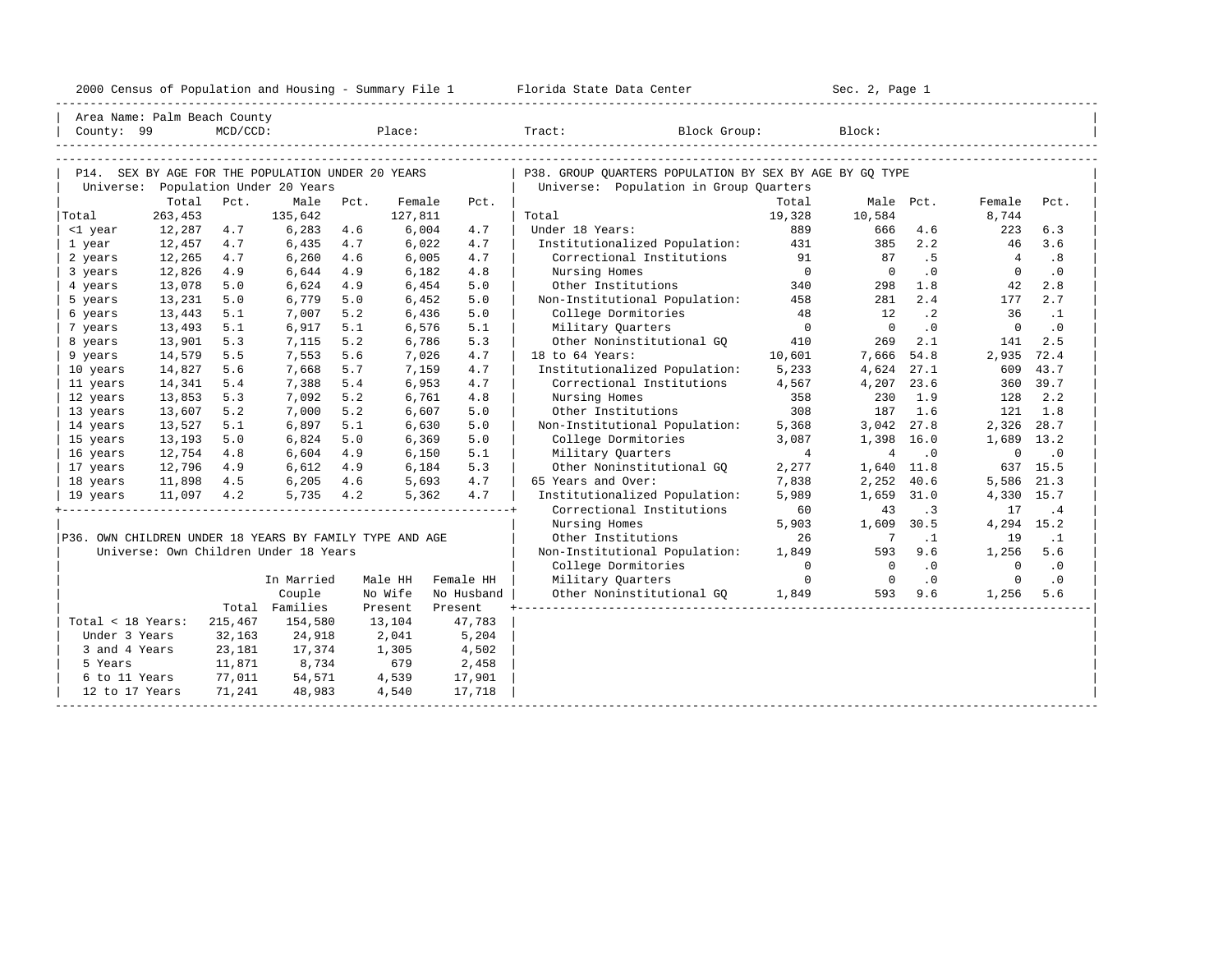| 2000 Census of Population and Housing - Summary File 1 Florida State Data Center                                                           |                    |         |                         |                                                                            | Sec. 2, Page 2       |                        |       |               |        |
|--------------------------------------------------------------------------------------------------------------------------------------------|--------------------|---------|-------------------------|----------------------------------------------------------------------------|----------------------|------------------------|-------|---------------|--------|
| Area Name: Palm Beach County                                                                                                               |                    |         |                         |                                                                            |                      |                        |       |               |        |
| County: 99<br>$MCD/CCD$ :                                                                                                                  |                    |         |                         | Place: Tract: Block Group: Block:                                          |                      |                        |       |               |        |
|                                                                                                                                            |                    |         |                         |                                                                            |                      |                        |       |               |        |
| P22/23/24.HOUSEHOLDS BY PRESENCE OF PEOPLE 60(65/75) YEARS AND OVER, HOUSEHOLD SIZE AND   P25. HOUSEHOLDS BY PRESENCE OF<br>HOUSEHOLD TYPE |                    |         |                         |                                                                            |                      | <b>NONRELATIVES</b>    |       |               |        |
| Universe: Households                                                                                                                       |                    |         |                         |                                                                            | Universe: Households |                        |       |               |        |
|                                                                                                                                            | 60+ Years Pct      |         | 65+ Years Pct           | 75+ Years Pct                                                              |                      |                        |       |               |        |
| Total:                                                                                                                                     | 474,175 100.0      |         | 474,175 100.0           | 474,175 100.0                                                              | Total:               |                        |       | 474,175       |        |
| Households w/ one or more 60/65/75: 208,685 44.0                                                                                           |                    |         | 178,522 37.6            | 102,840 21.7                                                               |                      | Households with one or |       |               |        |
| 1-person household                                                                                                                         | 77,817             |         | 69,219                  | 44,987<br>57,853                                                           | more non-relatives   |                        |       | 51,148        |        |
| 2 or more person household: 130,868                                                                                                        |                    |         | 109,303                 |                                                                            |                      |                        |       |               |        |
| 123,286<br>Family households                                                                                                               |                    |         | 103,360 54,711          |                                                                            | Households with no   |                        |       |               |        |
| 7,582<br>Non-family households 7,582 5,943 3,142<br>Households with no people over 60/65/75: 265,490 56.0 295,653 62.4 371,335 78.3        |                    |         |                         |                                                                            | non-relatives        |                        |       | 423,027       |        |
|                                                                                                                                            |                    |         |                         |                                                                            |                      |                        |       |               |        |
| 1-person household                                                                                                                         | 60,589             |         | 69,187 93,419           |                                                                            |                      |                        |       |               |        |
| 2 or more person household: 204,901                                                                                                        |                    |         | 226,466 277,916         |                                                                            |                      |                        |       |               |        |
|                                                                                                                                            |                    |         |                         | 249,061                                                                    |                      |                        |       |               |        |
| Family households 180,486 200,412<br>Non-family households 24,415 26,054                                                                   |                    |         |                         | 28,855                                                                     |                      |                        |       |               |        |
| P18/20. HOUSEHOLDS BY AGE OF HOUSEHOLDER BY HOUSEHOLD TYPE                                                                                 |                    |         |                         | H13/15. TENURE BY HOUSEHOLD SIZE                                           |                      |                        |       |               |        |
| (INCLUDING LIVING ALONE) BY PRESENCE OF OWN CHILDREN                                                                                       |                    |         |                         | Universe: Occupied Housing Units                                           |                      |                        |       |               |        |
| Universe: Households                                                                                                                       |                    |         |                         |                                                                            |                      |                        | Pct   |               | Pct    |
|                                                                                                                                            |                    |         |                         |                                                                            |                      | Owner                  | Owner | Renter        | Renter |
|                                                                                                                                            | Total              |         | Householder Householder |                                                                            |                      | Total Occupied         | Occ.  | Occupied      | Occ.   |
|                                                                                                                                            | Households         |         | 15 to 64 65 and Over    | Total Occupied Units:                                                      | 474,175              | 354,026                | 100.0 | 120,149 100.0 |        |
| Total:                                                                                                                                     | 474,175            | 308,570 | 165,605                 | 1-person household                                                         | 138,406              | 94,628                 | 26.7  | 43,778        | 36.4   |
| Family households:                                                                                                                         |                    | 212,439 | 91,333                  | 2-Person household                                                         | 185,478              | 151,329                | 42.7  | 34,149        | 28.4   |
| Married couple family:                                                                                                                     | 303,772<br>240,646 | 158,017 | 82,629                  | 3-Person household                                                         | 61,821               | 44,326                 | 12.5  | 17,495        | 14.6   |
| With own children under 18                                                                                                                 | 83,083             | 82,627  | 456                     | 4-Person household                                                         | 50,723               | 38,079                 | 10.8  | 12,644        | 10.5   |
| No own children under 18                                                                                                                   | 157, 563           | 75,390  | 82,173                  | 5-Person household                                                         | 22,908               | 16,177                 | 4.6   | 6,731         | 5.6    |
| Other family:                                                                                                                              | 63,126             | 54,422  | 8,704                   |                                                                            |                      |                        |       |               | 2.6    |
| Male householder, no wife present: 17,187                                                                                                  |                    | 15,401  | 1,786                   | 6-Person household<br>7+Person household<br>5,652<br>3,434<br>1.0<br>2,218 |                      |                        |       |               | 1.8    |
| With own children under 18                                                                                                                 | 8,183              | 8,104   | 79                      |                                                                            |                      |                        |       |               |        |
| No own children under 18                                                                                                                   | 9,004              | 7,297   | 1,707                   |                                                                            |                      |                        |       |               |        |
| Female householder, no husband present: 45,939                                                                                             |                    | 39,021  | 6,918                   |                                                                            |                      |                        |       |               |        |
| With own children under 18                                                                                                                 | 26,819             | 26,779  | 40                      |                                                                            |                      |                        |       |               |        |
| No own children under 18<br>19,120                                                                                                         |                    | 12,242  | 6,878                   |                                                                            |                      |                        |       |               |        |
| Non-family households:                                                                                                                     | 31,997             | 96,131  | 74,272                  |                                                                            |                      |                        |       |               |        |
| Householder living alone                                                                                                                   | 18,883             | 69,187  | 69,219                  |                                                                            |                      |                        |       |               |        |
| Householder not living alone 13,114                                                                                                        |                    | 26,944  | 5,053                   |                                                                            |                      |                        |       |               |        |
|                                                                                                                                            |                    |         |                         |                                                                            |                      |                        |       |               |        |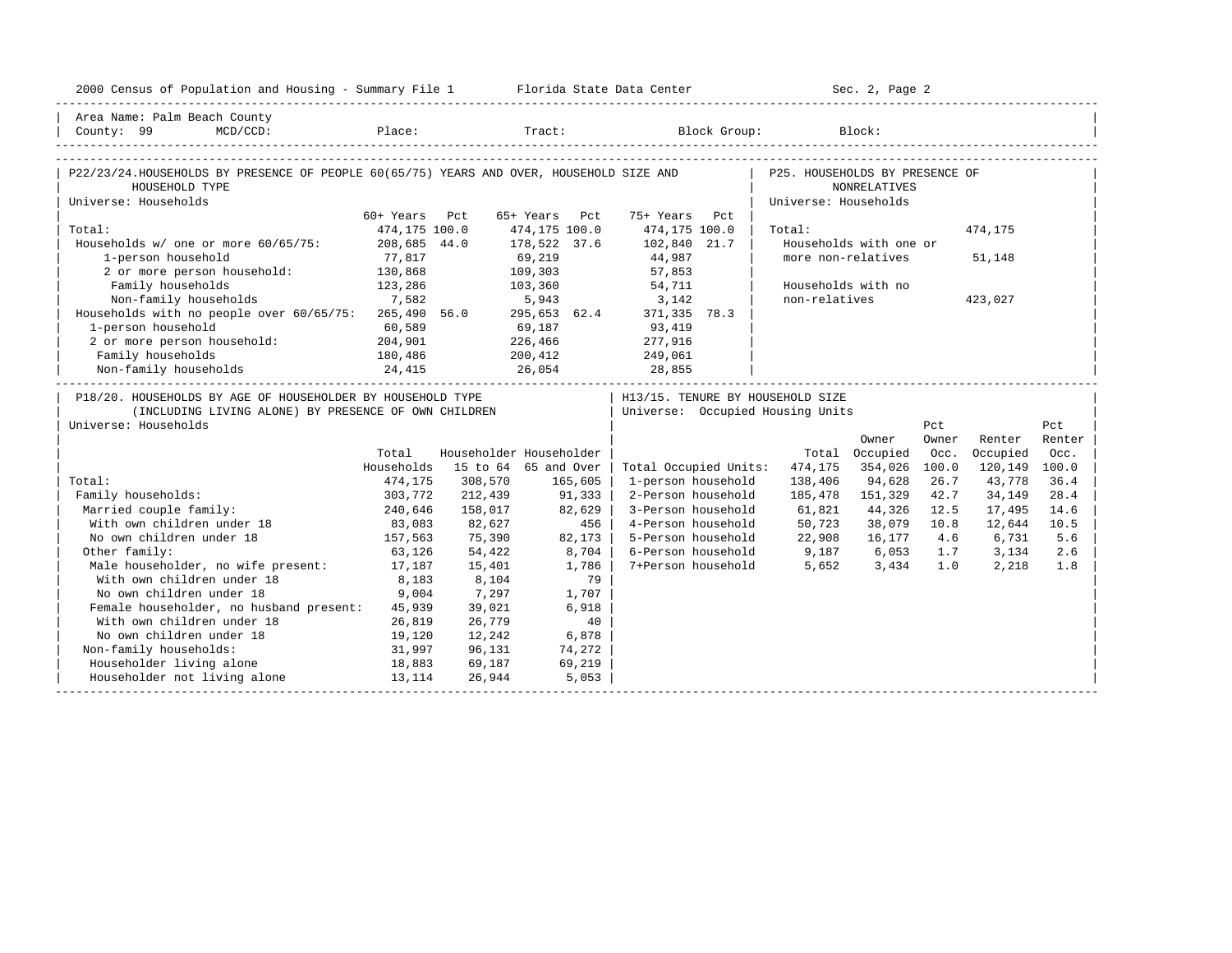|                        | 2000 Census of Population and Housing - Summary File 1 Florida State Data Center |                  |             |           |                                                       |       |                                                         |          | Sec. 2, Page 3                      |                 |       |
|------------------------|----------------------------------------------------------------------------------|------------------|-------------|-----------|-------------------------------------------------------|-------|---------------------------------------------------------|----------|-------------------------------------|-----------------|-------|
|                        | Area Name: Palm Beach County                                                     |                  |             |           |                                                       |       |                                                         |          |                                     |                 |       |
| County: 99             | MCD/CCD:                                                                         |                  | Place:      |           | Tract:                                                |       | Block Group:                                            | Block:   |                                     |                 |       |
|                        |                                                                                  |                  |             |           |                                                       |       |                                                         |          |                                     |                 |       |
|                        | P29. RELATIONSHIP BY AGE FOR THE POPULATION UNDER 18 YEARS                       |                  |             |           |                                                       |       |                                                         |          |                                     |                 |       |
|                        | Universe: Population under 18 years                                              |                  |             |           |                                                       |       |                                                         |          |                                     |                 |       |
|                        |                                                                                  |                  |             |           |                                                       |       |                                                         |          |                                     |                 |       |
|                        |                                                                                  |                  |             |           | -----Related Child-----                               |       |                                                         |          |                                     |                 |       |
|                        |                                                                                  | Pop. in          | Householder |           | Other                                                 |       |                                                         |          | Institution-                        | Noninstitution- |       |
|                        |                                                                                  | Total Households | or Spouse   | Own Child | Relatives                                             |       | Nonrelatives                                            | Total    | alized Pop.                         | alized Pop.     |       |
| Under 18:              | 240,458                                                                          | 239,569          | 294         | 215,467   | 19,254                                                |       | 4,554                                                   | 889      | 431                                 |                 | 458   |
| Under 3                | 37,009                                                                           | 36,933           |             | 32,163    | 4,211                                                 |       | 559                                                     | 76       | 5                                   |                 | 71    |
| 3 and 4 years          | 25,904                                                                           | 25,866           |             | 23,181    | 2,278                                                 |       | 407                                                     | 38       | 5                                   |                 | 33    |
| 5 years                | 13,231                                                                           | 13,220           |             | 11,871    | 1,121                                                 |       | 228                                                     | 11       | $\overline{2}$                      |                 | 9     |
| 6 to 11 years          | 84,584                                                                           | 84,490           |             | 77,011    | 6,023                                                 |       | 1,456                                                   | 94       | 9                                   |                 | 85    |
| 12 and 13 years        | 27,460                                                                           | 27,374           |             | 25,168    | 1,728                                                 |       | 478                                                     | 86       | 38                                  |                 | 48    |
| 14 years               | 13,527                                                                           | 13,402           |             | 12,247    | 923                                                   |       | 232                                                     | 125      | 65                                  |                 | 60    |
| 15 to 17 years         | 38,449                                                                           | 37,990           |             | 33,826    | 2,970                                                 |       | 1,194                                                   | 459      | 307                                 |                 | 152   |
| % Under 3              | 15.4%                                                                            | 15.4%            |             | 14.9%     | 21.9%                                                 |       | 12.3%                                                   | 8.5%     | 1.2%                                |                 | 15.5% |
| % 3 and 4 years        | 10.8%                                                                            | 10.8%            |             | 10.8%     | 11.8%                                                 |       | 8.9%                                                    | 4.3%     | 1.2%                                |                 | 7.2%  |
| % 5 years              | 5.5%                                                                             | 5.5%             |             | 5.5%      | 5.8%                                                  |       | 5.0%                                                    | 1.2%     | .5%                                 |                 | 2.0%  |
| % 6 to 11 years        | 35.2%                                                                            | 35.3%            |             | 35.7%     | 31.3%                                                 |       | 32.0%                                                   | 10.6%    | 2.1%                                |                 | 18.6% |
| % 12 and 13 years      | 11.4%                                                                            | 11.4%            |             | 11.7%     | 9.0%                                                  |       | 10.5%                                                   | 9.7%     | 8.8%                                |                 | 10.5% |
| % 14 years             | 5.6%                                                                             | 5.6%             |             | 5.7%      | 4.8%                                                  |       | 5.1%                                                    | $14.1\%$ | 15.1%                               |                 | 13.1% |
| % 15 to 17 years       | 16.0%                                                                            | 15.9%            |             | 15.7%     | 15.4%                                                 |       | 26.2%                                                   | 51.6%    | 71.2%                               |                 | 33.2% |
|                        | H17. TENURE BY HOUSEHOLD TYPE (INCLUDING LIVING ALONE) BY AGE OF HOUSEHOLDER     |                  |             |           |                                                       |       |                                                         |          |                                     |                 |       |
|                        | Universe: Occupied Housing Units                                                 |                  |             |           |                                                       |       |                                                         |          |                                     |                 |       |
|                        |                                                                                  |                  |             |           | Total Owner ----------- Owner Occupied -------------- |       | Total Renter ------------- Renter Occupied ------------ |          |                                     |                 |       |
|                        |                                                                                  | Occupied         |             |           | Householder Householder Householder Pct               |       | Occupied                                                |          | Householder Householder Householder |                 | Pct   |
|                        |                                                                                  | Units            | 15 to 34    | 35 to 64  | $65+$                                                 | $65+$ | Units                                                   | 15 to 34 | 35 to 64                            | $65+$           | $65+$ |
| Family households:     |                                                                                  | 241,748          | 23,677      | 132,847   | 85,224                                                | 35.3  | 62,024                                                  | 22,999   | 32,916                              | 6,109           | 9.8   |
| Married-couple family: |                                                                                  | 206,072          | 18,512      | 109,574   | 77,986                                                | 37.8  | 34,574                                                  | 11,666   | 18,265                              | 4,643           | 13.4  |
| Other family:          |                                                                                  | 35,676           | 5,165       | 23,273    | 7,238                                                 | 20.3  | 27,450                                                  | 11,333   | 14,651                              | 1,466           | 5.3   |
|                        | Male householder, no wife                                                        | 9,672            | 1,930       | 6,266     | 1,476                                                 | 15.3  | 7,515                                                   | 3,367    | 3,838                               | 310             | 4.1   |
|                        | Female hsehldr, no husband                                                       | 26,004           | 3,235       | 17,007    | 5,762                                                 | 22.2  | 19,935                                                  | 7,966    | 10,813                              | 1,156           | 5.8   |
| Nonfamily households:  |                                                                                  | 112,278          | 8,395       | 43,455    | 60,428                                                | 53.8  | 58,125                                                  | 18,860   | 25,421                              | 13,844          | 23.8  |
| Male householder:      |                                                                                  | 41,385           | 5,128       | 20,751    | 15,506                                                | 37.5  | 30,343                                                  | 11,198   | 15,098                              | 4,047           | 13.3  |
| Living alone           |                                                                                  | 31,475           | 2,884       | 15,313    | 13,278                                                | 42.2  | 21,370                                                  | 5,983    | 11,696                              | 3,691           | 17.3  |
| Not living alone       |                                                                                  | 9,910            | 2,244       | 5,438     | 2,228                                                 | 22.5  | 8,973                                                   | 5,215    | 3,402                               | 356             | 4.0   |
| Female householder:    |                                                                                  | 70,893           | 3,267       | 22,704    | 44,922                                                | 63.4  | 27,782                                                  | 7,662    | 10,323                              | 9,797           | 35.3  |
| Living alone           |                                                                                  | 63,153           | 1,928       | 18,419    | 42,806                                                | 67.8  | 22,408                                                  | 4,403    | 8,561                               | 9,444           | 42.1  |
| Not living alone       |                                                                                  | 7,740            | 1,339       | 4,285     | 2,116                                                 | 27.3  | 5,374                                                   | 3,259    | 1,762                               | 353             | 6.6   |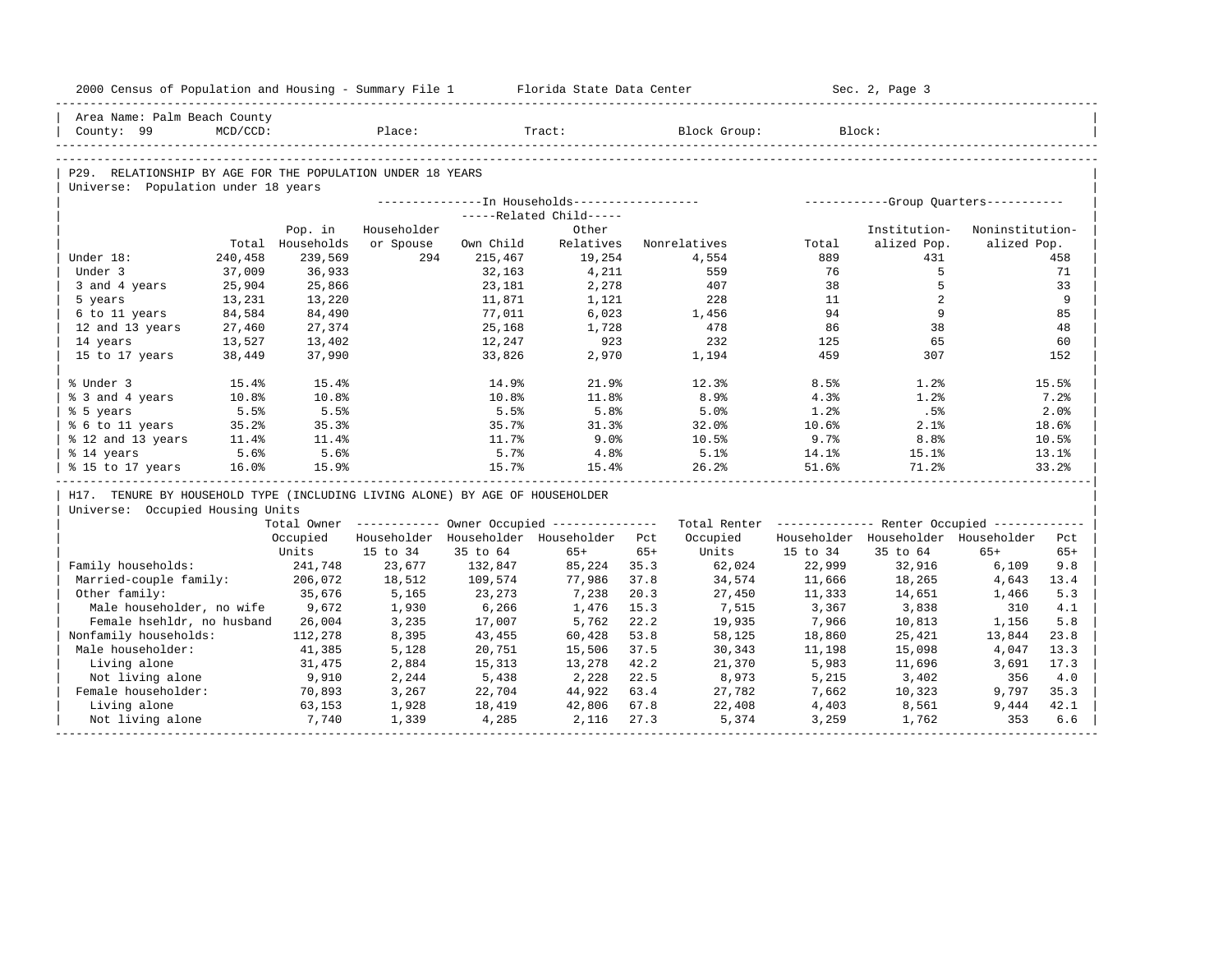| 2000<br>ensus! | and<br>Population | ---<br>Summa:<br>$-$<br>Housing | lorida<br>Data<br>otatt<br>Cente. | ، م ج<br>Page<br>$3-1$ |  |
|----------------|-------------------|---------------------------------|-----------------------------------|------------------------|--|
|                |                   |                                 |                                   |                        |  |

| Area Name: Pasco County                                 |                 |             |                                       |            |                  |            |                                                            |                |           |           |                 |            |
|---------------------------------------------------------|-----------------|-------------|---------------------------------------|------------|------------------|------------|------------------------------------------------------------|----------------|-----------|-----------|-----------------|------------|
| County: 101                                             |                 | $MCD/CCD$ : |                                       |            |                  | Place:     | Tract: Block Group:                                        |                | Block:    |           |                 |            |
|                                                         |                 |             |                                       |            |                  |            |                                                            |                |           |           |                 |            |
|                                                         |                 |             |                                       |            |                  |            |                                                            |                |           |           |                 |            |
| P14. SEX BY AGE FOR THE POPULATION UNDER 20 YEARS       |                 |             |                                       |            |                  |            | P38. GROUP QUARTERS POPULATION BY SEX BY AGE BY GQ TYPE    |                |           |           |                 |            |
| Universe: Population Under 20 Years                     |                 |             |                                       |            |                  |            | Universe: Population in Group Quarters                     |                |           |           |                 |            |
|                                                         | Total<br>76,158 | Pct.        | Male<br>39,183                        | Pct.       | Female<br>36,975 | Pct.       |                                                            | Total<br>5,372 | 2,478     | Male Pct. | Female<br>2,894 | Pct.       |
| Total                                                   |                 |             |                                       |            |                  |            | Total<br>Under 18 Years:                                   | 255            |           | 4.7       |                 |            |
| <1 year                                                 | 3,443<br>3,616  | 4.5<br>4.7  | 1,813<br>1,883                        | 4.6<br>4.8 | 1,630<br>1,733   | 4.4<br>4.7 |                                                            | 105            | 144<br>73 | 2.0       | 111<br>32       | 5.8<br>2.9 |
| 1 year<br>2 years                                       | 3,569           | 4.7         | 1,788                                 | 4.6        | 1,781            | 4.8        | Institutionalized Population:<br>Correctional Institutions | 25             | 24        | .5        | $\overline{1}$  | 1.0        |
| 3 years                                                 | 3,645           | 4.8         | 1,846                                 | 4.7        | 1,799            | 4.9        | Nursing Homes                                              | $\Omega$       | $\Omega$  | $\cdot$ 0 | $\overline{0}$  | $\cdot$ 0  |
| 4 years                                                 | 3,861           | 5.1         | 1,985                                 | 5.1        | 1,876            | 5.1        | Other Institutions                                         | 80             | 49        | 1.5       | 31              | 2.0        |
| 5 years                                                 | 3,754           | 4.9         | 1,922                                 | 4.9        | 1,832            | 5.0        | Non-Institutional Population: 150                          |                | 71        | 2.8       | 79              | 2.9        |
| 6 years                                                 | 3,950           | 5.2         | 2,057                                 | 5.2        | 1,893            | 5.1        | College Dormitories                                        | $\mathbf{1}$   | $\Omega$  | $\cdot$ 0 | <sup>1</sup>    | $\cdot$ 0  |
| 7 years                                                 | 3,953           | 5.2         | 1,983                                 | 5.1        | 1,970            | 5.3        | Military Quarters                                          | $\overline{0}$ | $\Omega$  | $\cdot$ 0 | $\Omega$        | .0         |
| 8 years                                                 | 3,903           | 5.1         | 1,994                                 | 5.1        | 1,909            | 5.2        | Other Noninstitutional GO                                  | 149            | 71        | 2.8       | 78              | 2.9        |
| 9 years                                                 | 4,153           | 5.5         | 2,167                                 | 5.5        | 1,986            | 4.4        | 18 to 64 Years:                                            | 1,903          | 1,343     | 35.4      | 560             | 54.2       |
| 10 years                                                | 4,192           | 5.5         | 2,125                                 | 5.4        | 2,067            | 4.7        | Institutionalized Population:                              | 693            |           | 599 12.9  | 94              | 24.2       |
| 11 years                                                | 4,194           | 5.5         | 2,226                                 | 5.7        | 1,968            | 4.8        | Correctional Institutions                                  | 511            | 506       | 9.5       | 5               | 20.4       |
| 12 years                                                | 4,094           | 5.4         | 2,046                                 | 5.2        | 2,048            | 4.9        | Nursing Homes                                              | 138            | 71        | 2.6       | 67              | 2.9        |
| 13 years                                                | 3,865           | 5.1         | 1,978                                 | 5.0        | 1,887            | 5.1        | Other Institutions                                         | 44             | 22        | .8        | 22              | .9         |
| 14 years                                                | 4,026           | 5.3         | 2,101                                 | 5.4        | 1,925            | 5.0        | Non-Institutional Population:                              | 1,210          |           | 744 22.5  | 466             | 30.0       |
| 15 years                                                | 3,917           | 5.1         | 2,016                                 | 5.1        | 1,901            | 5.1        | College Dormitories                                        | 493            | 255       | 9.2       | 238             | 10.3       |
| 16 years                                                | 3,729           | 4.9         | 1,941                                 | 5.0        | 1,788            | 5.3        | Military Quarters                                          | $\Omega$       | $\Omega$  | $\cdot$ 0 | $\mathbf 0$     | $\cdot$ 0  |
| 17 years                                                | 3,650           | 4.8         | 1,884                                 | 4.8        | 1,766            | 5.2        | Other Noninstitutional GQ                                  | 717            | 489       | 13.3      | 228             | 19.7       |
| 18 years                                                | 3,484           | 4.6         | 1,828                                 | 4.7        | 1,656            | 4.4        | 65 Years and Over:                                         | 3,214          |           | 991 59.8  | 2,223           | 40.0       |
| 19 years                                                | 3,160           | 4.1         | 1,600                                 | 4.1        | 1,560            | 4.7        | Institutionalized Population:                              | 2,632          |           | 802 49.0  | 1,830           | 32.4       |
|                                                         |                 |             |                                       |            |                  |            | Correctional Institutions                                  | 6              | 5         | $\cdot$ 1 | $\mathbf{1}$    | $\cdot$ 2  |
|                                                         |                 |             |                                       |            |                  |            | Nursing Homes                                              | 2,584          | 780       | 48.1      | 1,804 31.5      |            |
| P36. OWN CHILDREN UNDER 18 YEARS BY FAMILY TYPE AND AGE |                 |             |                                       |            |                  |            | Other Institutions                                         | 42             | 17        | .8        | 25              | .7         |
|                                                         |                 |             | Universe: Own Children Under 18 Years |            |                  |            | Non-Institutional Population:                              | 582            |           | 189 10.8  | 393             | 7.6        |
|                                                         |                 |             |                                       |            |                  |            | College Dormitories                                        | $\overline{0}$ | $\Omega$  | $\cdot$ 0 | $\overline{0}$  | $\cdot$ 0  |
|                                                         |                 |             | In Married                            |            | Male HH          | Female HH  | Military Quarters                                          | $\overline{0}$ | $\circ$   | $\cdot$ 0 | $\overline{0}$  | $\cdot$ 0  |
|                                                         |                 |             | Couple                                |            | No Wife          | No Husband | Other Noninstitutional GQ                                  | 582            |           | 189 10.8  | 393             | 7.6        |
|                                                         |                 |             | Total Families                        |            | Present          | Present    |                                                            |                |           |           |                 |            |
| Total < 18 Years:                                       |                 | 62,236      | 45,392                                |            | 4,489            | 12,355     |                                                            |                |           |           |                 |            |
| Under 3 Years                                           |                 | 9,191       | 7,015                                 |            | 760              | 1,416      |                                                            |                |           |           |                 |            |
| 3 and 4 Years                                           |                 | 6,676       | 4,982                                 |            | 491              | 1,203      |                                                            |                |           |           |                 |            |
| 5 Years                                                 |                 | 3,354       | 2,479                                 |            | 253              | 622        |                                                            |                |           |           |                 |            |
| 6 to 11 Years                                           |                 | 22,062      | 15,949                                |            | 1,521            | 4,592      |                                                            |                |           |           |                 |            |
| 12 to 17 Years                                          |                 | 20,953      | 14,967                                |            | 1,464            | 4,522      |                                                            |                |           |           |                 |            |
|                                                         |                 |             |                                       |            |                  |            |                                                            |                |           |           |                 |            |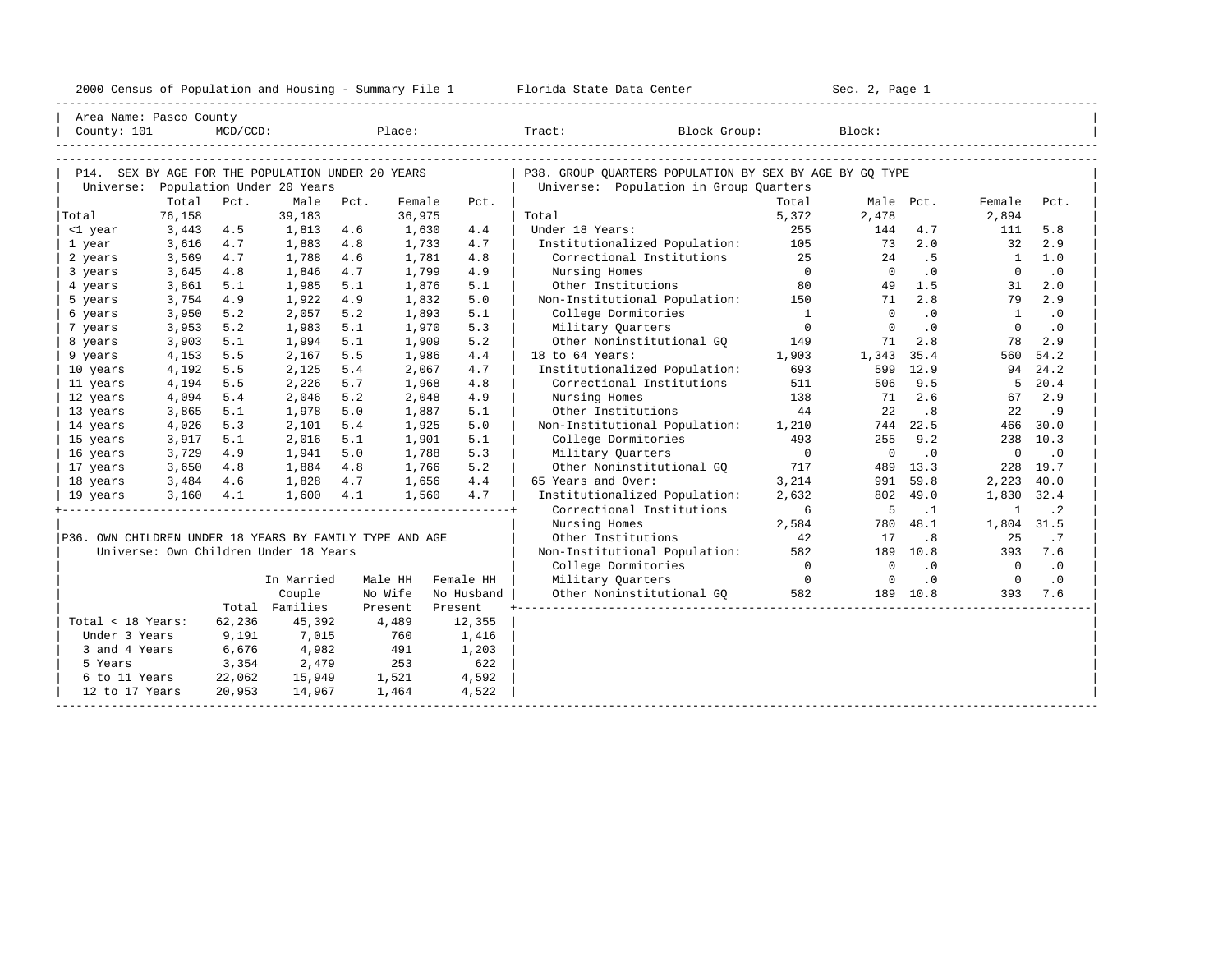| 2000 Census of Population and Housing - Summary File 1 Florida State Data Center                                                                                   |               |        |                         |                                                                        | Sec. 2, Page 2       |                        |       |               |        |
|--------------------------------------------------------------------------------------------------------------------------------------------------------------------|---------------|--------|-------------------------|------------------------------------------------------------------------|----------------------|------------------------|-------|---------------|--------|
| Area Name: Pasco County                                                                                                                                            |               |        |                         |                                                                        |                      |                        |       |               |        |
| County: 101<br>$MCD/CCD$ :                                                                                                                                         |               |        | Place: Tract: Tract:    |                                                                        | Block Group: Block:  |                        |       |               |        |
| P22/23/24.HOUSEHOLDS BY PRESENCE OF PEOPLE 60(65/75) YEARS AND OVER, HOUSEHOLD SIZE AND   P25. HOUSEHOLDS BY PRESENCE OF<br>HOUSEHOLD TYPE<br>Universe: Households |               |        |                         |                                                                        | Universe: Households | <b>NONRELATIVES</b>    |       |               |        |
|                                                                                                                                                                    | 60+ Years Pct |        | 65+ Years Pct           | 75+ Years Pct                                                          |                      |                        |       |               |        |
| Total:                                                                                                                                                             | 147,566 100.0 |        | 147,566 100.0           | 147,566 100.0                                                          | Total:               |                        |       | 147,566       |        |
| Households w/ one or more 60/65/75:                                                                                                                                | 72,931 49.4   |        | 62,290 42.2             | 34,969 23.7                                                            |                      | Households with one or |       |               |        |
| 1-person household                                                                                                                                                 | 26,281        |        | 23,454                  | 14,934                                                                 |                      | more non-relatives     |       | 14,082        |        |
| 2 or more person household: 46,650                                                                                                                                 |               |        | 38,836                  | 20,035                                                                 |                      |                        |       |               |        |
| Family households                                                                                                                                                  | 44,172        |        | 36,898<br>1,938         | 19,059                                                                 |                      | Households with no     |       |               |        |
| 2,478<br>Non-family households                                                                                                                                     |               |        |                         | 976                                                                    | non-relatives        |                        |       | 133,484       |        |
| Households with no people over $60/65/75$ : 74,635 50.6                                                                                                            |               |        |                         | 85,276 57.8 112,597 76.3                                               |                      |                        |       |               |        |
| 1-person household                                                                                                                                                 | 13,936        |        | 16,763                  | 25,283                                                                 |                      |                        |       |               |        |
| 2 or more person household: 60,699                                                                                                                                 |               |        | 68,513                  | 87,314                                                                 |                      |                        |       |               |        |
| Family households                                                                                                                                                  | 54,901        |        |                         | $62,175$ 80,014                                                        |                      |                        |       |               |        |
|                                                                                                                                                                    |               |        |                         |                                                                        |                      |                        |       |               |        |
| P18/20. HOUSEHOLDS BY AGE OF HOUSEHOLDER BY HOUSEHOLD TYPE<br>(INCLUDING LIVING ALONE) BY PRESENCE OF OWN CHILDREN<br>Universe: Households                         |               |        |                         | H13/15. TENURE BY HOUSEHOLD SIZE<br>  Universe: Occupied Housing Units |                      |                        | Pct   |               | Pct    |
|                                                                                                                                                                    |               |        |                         |                                                                        |                      | Owner                  | Owner | Renter        | Renter |
|                                                                                                                                                                    | Total         |        | Householder Householder |                                                                        |                      | Total Occupied         |       | Occ. Occupied | Occ.   |
|                                                                                                                                                                    | Households    |        | 15 to 64 65 and Over    | Total Occupied Units: 147,566 121,543 100.0                            |                      |                        |       | 26,023 100.0  |        |
| Total:                                                                                                                                                             | 147,566       | 89,461 | 58,105                  | 1-person household                                                     | 40,217               | 30,756                 | 25.3  | 9,461         | 36.4   |
| Family households:                                                                                                                                                 | 99,073        | 66,061 | 33,012                  | 2-Person household                                                     | 62,483               | 55,033                 | 45.3  | 7,450         | 28.6   |
| Married couple family:                                                                                                                                             | 80,642        | 51,028 | 29,614                  | 3-Person household                                                     | 20,114               | 16,013                 | 13.2  | 4,101         | 15.8   |
| With own children under 18                                                                                                                                         | 24,635        | 24,501 | 134                     | 4-Person household                                                     | 15,067               | 12,172                 | 10.0  | 2,895         | 11.1   |
| No own children under 18                                                                                                                                           | 56,007        | 26,527 | 29,480                  | 5-Person household                                                     | 6,453                | 5,071                  | 4.2   | 1,382         | 5.3    |
| Other family:                                                                                                                                                      | 18,431        | 15,033 | 3,398                   | 6-Person household                                                     | 2,161                | 1,675                  | 1.4   | 486           | 1.9    |
| Male householder, no wife present:                                                                                                                                 | 5,296         | 4,528  | 768                     | 7+Person household                                                     |                      | 1,071 823              | .7    | 248           | 1.0    |
| With own children under 18                                                                                                                                         | 2,877         | 2,850  | 27                      |                                                                        |                      |                        |       |               |        |
| No own children under 18                                                                                                                                           | 2,419         | 1,678  | 741                     |                                                                        |                      |                        |       |               |        |
| Female householder, no husband present: 13,135                                                                                                                     |               | 10,505 | 2,630                   |                                                                        |                      |                        |       |               |        |
| With own children under 18                                                                                                                                         | 7,225         | 7,215  | 10                      |                                                                        |                      |                        |       |               |        |
| No own children under 18                                                                                                                                           | 5,910         | 3,290  | 2,620                   |                                                                        |                      |                        |       |               |        |
| Non-family households:                                                                                                                                             | 8,276         | 23,400 | 25,093                  |                                                                        |                      |                        |       |               |        |
| Householder living alone                                                                                                                                           | 4,811         | 16,763 | 23,454                  |                                                                        |                      |                        |       |               |        |
| Householder not living alone                                                                                                                                       | 3,465         | 6,637  | 1,639                   |                                                                        |                      |                        |       |               |        |
|                                                                                                                                                                    |               |        |                         |                                                                        |                      |                        |       |               |        |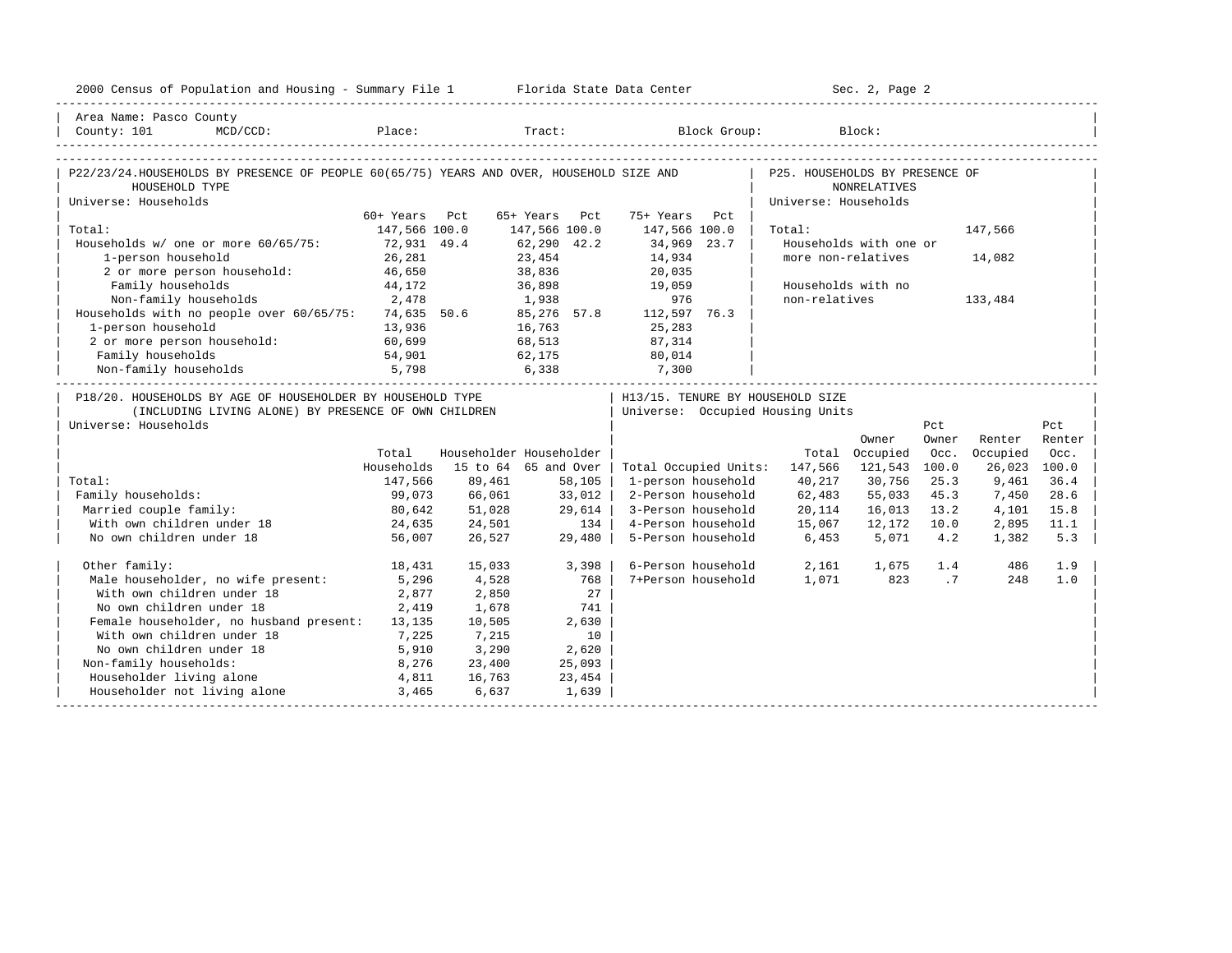| 2000 Census of Population and Housing - Summary File 1 Florida State Data Center |             |                  |                                         |           |                         |       |                                                                                                               |          | Sec. 2, Page 3                                   |                 |                 |
|----------------------------------------------------------------------------------|-------------|------------------|-----------------------------------------|-----------|-------------------------|-------|---------------------------------------------------------------------------------------------------------------|----------|--------------------------------------------------|-----------------|-----------------|
| Area Name: Pasco County                                                          |             |                  |                                         |           |                         |       |                                                                                                               |          |                                                  |                 |                 |
| County: 101                                                                      | $MCD/CCD$ : |                  | Place:                                  |           | Tract:                  |       | Block Group:                                                                                                  |          | Block:                                           |                 |                 |
|                                                                                  |             |                  |                                         |           |                         |       |                                                                                                               |          |                                                  |                 |                 |
| P29. RELATIONSHIP BY AGE FOR THE POPULATION UNDER 18 YEARS                       |             |                  |                                         |           |                         |       |                                                                                                               |          |                                                  |                 |                 |
| Universe: Population under 18 years                                              |             |                  |                                         |           |                         |       |                                                                                                               |          |                                                  |                 |                 |
|                                                                                  |             |                  |                                         |           |                         |       |                                                                                                               |          |                                                  |                 |                 |
|                                                                                  |             |                  |                                         |           | -----Related Child----- |       |                                                                                                               |          |                                                  |                 |                 |
|                                                                                  |             | Pop. in          | Householder                             |           | Other                   |       |                                                                                                               |          | Institution-                                     | Noninstitution- |                 |
|                                                                                  |             | Total Households | or Spouse                               | Own Child | Relatives               |       | Nonrelatives                                                                                                  | Total    | alized Pop.                                      | alized Pop.     |                 |
| Under 18:                                                                        | 69,514      | 69,259           | 88                                      | 62,236    | 5,211                   |       | 1,724                                                                                                         | 255      | 105                                              |                 | 150             |
| Under 3                                                                          | 10,628      | 10,598           |                                         | 9,191     | 1,253                   |       | 154                                                                                                           | 30       | $\Omega$                                         |                 | 30              |
| 3 and 4 years                                                                    | 7,506       | 7,487            |                                         | 6,676     | 630                     |       | 181                                                                                                           | 19       | $\mathbf 0$                                      |                 | 19              |
| 5 years                                                                          | 3,754       | 3,743            |                                         | 3,354     | 292                     |       | 97                                                                                                            | 11       | $\Omega$                                         |                 | 11              |
| 6 to 11 years                                                                    | 24,345      | 24,305           |                                         | 22,062    | 1,654                   |       | 589                                                                                                           | 40       | $\mathbf 0$                                      |                 | 40<br>9         |
| 12 and 13 years                                                                  | 7,959       | 7,942            |                                         | 7,295     | 478                     |       | 169                                                                                                           | 17       | 8                                                |                 |                 |
| 14 years                                                                         | 4,026       | 4,007            |                                         | 3,697     | 230                     |       | 80                                                                                                            | 19       | 12<br>85                                         |                 | $7\phantom{.0}$ |
| 15 to 17 years                                                                   | 11,208      | 11,089           |                                         | 9,961     | 674                     |       | 454                                                                                                           | 119      |                                                  |                 | 34              |
| % Under 3                                                                        | 15.3%       | 15.3%            |                                         | 14.8%     | 24.0%                   |       | 8.9%                                                                                                          | 11.8%    | $.0\%$                                           |                 | 20.0%           |
| % 3 and 4 years                                                                  | 10.8%       | 10.8%            |                                         | 10.7%     | 12.1%                   |       | 10.5%                                                                                                         | 7.5%     | $.0\%$                                           |                 | 12.7%           |
| % 5 years                                                                        | 5.4%        | 5.4%             |                                         | 5.4%      | 5.6%                    |       | 5.6%                                                                                                          | 4.3%     | $.0\%$                                           |                 | 7.3%            |
| % 6 to 11 years                                                                  | 35.1%       | 35.1%            |                                         | 35.4%     | 31.7%                   |       | 34.2%                                                                                                         | 15.7%    | .0%                                              |                 | 26.7%           |
| % 12 and 13 years                                                                | 11.5%       | 11.5%            |                                         | 11.7%     | 9.2%                    |       | 9.8 <sub>8</sub>                                                                                              | 6.7%     | 7.6%                                             |                 | 6.0%            |
| % 14 years                                                                       | 5.8%        | 5.8%             |                                         | 5.9%      | 4.4%                    |       | 4.6%                                                                                                          | 7.5%     | $11.4\%$                                         |                 | 4.7%            |
| % 15 to 17 years                                                                 | 16.1%       | 16.0%            |                                         | 16.0%     | 12.9%                   |       | 26.3%                                                                                                         | 46.7%    | 81.0%                                            |                 | 22.7%           |
| H17. TENURE BY HOUSEHOLD TYPE (INCLUDING LIVING ALONE) BY AGE OF HOUSEHOLDER     |             |                  |                                         |           |                         |       |                                                                                                               |          |                                                  |                 |                 |
| Universe: Occupied Housing Units                                                 |             |                  |                                         |           |                         |       |                                                                                                               |          |                                                  |                 |                 |
|                                                                                  |             |                  |                                         |           |                         |       | Total Owner ----------- Owner Occupied -------------- Total Renter ------------- Renter Occupied ------------ |          |                                                  |                 |                 |
|                                                                                  |             | Occupied         | Householder Householder Householder Pct |           |                         |       |                                                                                                               |          | Occupied Householder Householder Householder Pct |                 |                 |
|                                                                                  |             | Units            | 15 to 34                                | 35 to 64  | $65+$                   | $65+$ | Units                                                                                                         | 15 to 34 | 35 to 64                                         | $65+$           | $65+$           |
| Family households:                                                               |             | 85,095           | 9,788                                   | 44,002    | 31,305 36.8             |       | 13,978                                                                                                        | 5,410    | 6,861                                            | 1,707           | 12.2            |
| Married-couple family:                                                           |             | 72,758           | 7,711                                   | 36,775    | 28,272                  | 38.9  | 7,884                                                                                                         | 2,689    | 3,853                                            | 1,342           | 17.0            |
| Other family:                                                                    |             | 12,337           | 2,077                                   | 7,227     | 3.033                   | 24.6  | 6,094                                                                                                         | 2,721    | 3,008                                            | 365             | 6.0             |
| Male householder, no wife 3,613                                                  |             |                  | 783                                     | 2,152     | 678                     | 18.8  | 1,683                                                                                                         | 782      | 811                                              | 90              | 5.3             |
| Female hsehldr, no husband                                                       |             | 8,724            | 1,294                                   | 5,075     | 2,355                   | 27.0  | 4,411                                                                                                         | 1,939    | 2,197                                            | 275             | 6.2             |
| Nonfamily households:                                                            |             | 36,448           | 2,343                                   | 12,901    | 21,204                  | 58.2  | 12,045                                                                                                        | 2,982    | 5,174                                            | 3,889           | 32.3            |
| Male householder:                                                                |             | 14,039           | 1,612                                   | 6,371     | 6,056                   | 43.1  | 5,902                                                                                                         | 1,873    | 2,959                                            | 1,070           | 18.1            |
| Living alone                                                                     |             | 10,784           | 881                                     | 4,685     | 5,218                   | 48.4  | 4,346                                                                                                         | 1,033    | 2,334                                            | 979             | 22.5            |
| Not living alone                                                                 |             | 3,255            | 731                                     | 1,686     | 838                     | 25.7  | 1,556                                                                                                         | 840      | 625                                              | 91              | 5.8             |
| Female householder:                                                              |             | 22,409           | 731                                     | 6,530     | 15,148                  | 67.6  | 6,143                                                                                                         | 1,109    | 2,215                                            | 2,819           | 45.9            |
| Living alone                                                                     |             | 19,972           | 377                                     | 5,095     | 14,500                  | 72.6  | 5,115                                                                                                         | 569      | 1,789                                            | 2,757           | 53.9            |
| Not living alone                                                                 |             | 2,437            | 354                                     | 1,435     | 648                     | 26.6  | 1,028                                                                                                         | 540      | 426                                              | 62              | 6.0             |
|                                                                                  |             |                  |                                         |           |                         |       |                                                                                                               |          |                                                  |                 |                 |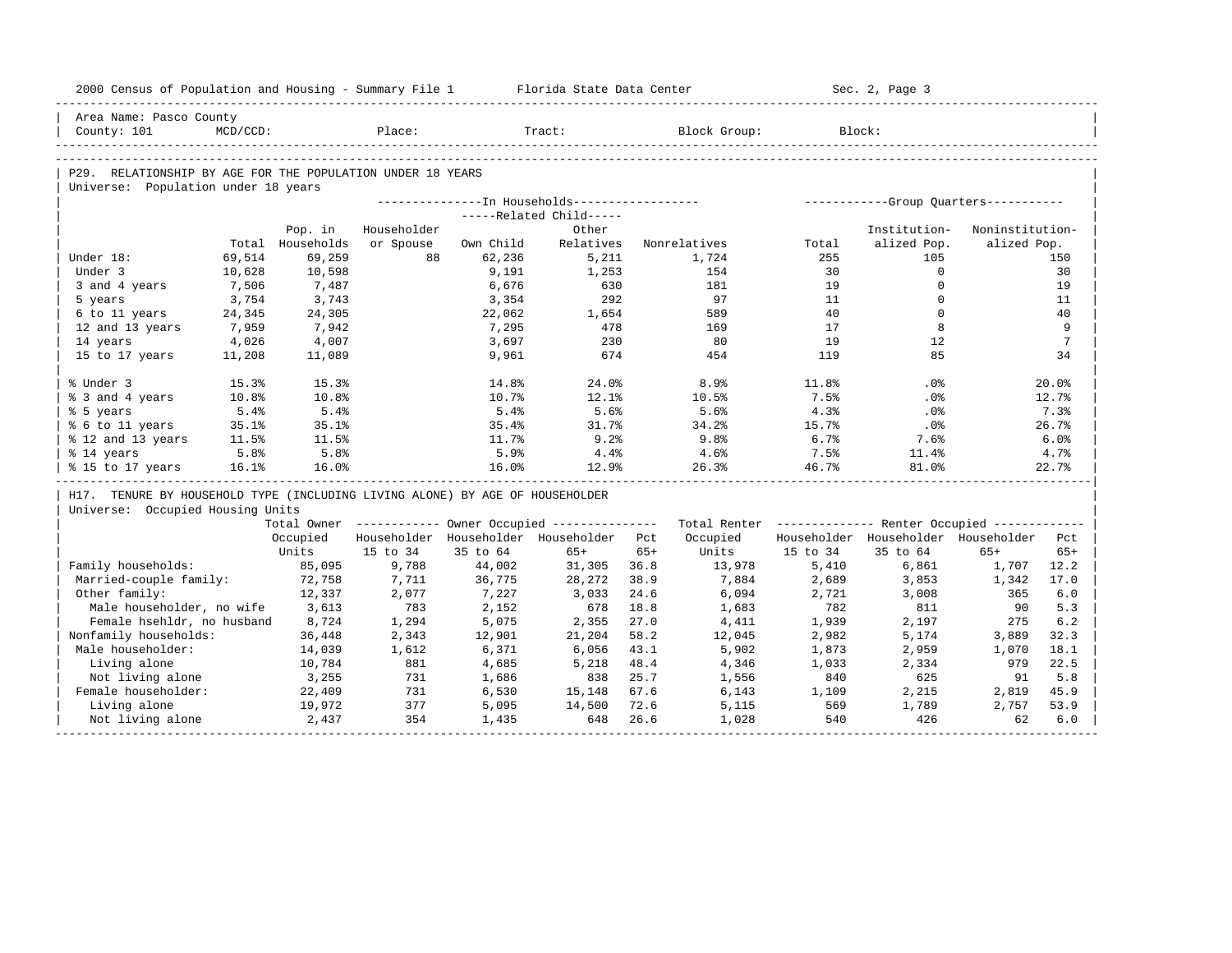| 2000<br>ensus! | and<br>Population | ---<br>Summa:<br>$-$<br>Housing | lorida<br>Data<br>otatt<br>Cente. | ، م ج<br>Page<br>$3-1$ |  |
|----------------|-------------------|---------------------------------|-----------------------------------|------------------------|--|
|                |                   |                                 |                                   |                        |  |

|                                                         | Area Name: Pinellas County |             |                                                   |            |                |            |                                                            |                |            |            |                |           |
|---------------------------------------------------------|----------------------------|-------------|---------------------------------------------------|------------|----------------|------------|------------------------------------------------------------|----------------|------------|------------|----------------|-----------|
| County: 103                                             |                            | $MCD/CCD$ : |                                                   |            | Place:         |            | Tract:<br>Block Group:                                     |                | Block:     |            |                |           |
|                                                         |                            |             |                                                   |            |                |            |                                                            |                |            |            |                |           |
|                                                         |                            |             |                                                   |            |                |            |                                                            |                |            |            |                |           |
|                                                         |                            |             | P14. SEX BY AGE FOR THE POPULATION UNDER 20 YEARS |            |                |            | P38. GROUP OUARTERS POPULATION BY SEX BY AGE BY GO TYPE    |                |            |            |                |           |
|                                                         |                            |             | Universe: Population Under 20 Years               |            |                |            | Universe: Population in Group Quarters                     |                |            |            |                |           |
|                                                         | Total                      | Pct.        | Male                                              | Pct.       | Female         | Pct.       |                                                            | Total          | Male Pct.  |            | Female         | Pct.      |
| Total                                                   | 195,198                    |             | 100,173                                           |            | 95,025         |            | Total<br>Under 18 Years:                                   | 22,911         | 10,360     |            | 12,551<br>574  | 5.0       |
| <1 year                                                 | 8,901<br>8,994             | 4.6<br>4.6  | 4,540<br>4,609                                    | 4.5<br>4.6 | 4,361<br>4,385 | 4.6<br>4.6 |                                                            | 1,090<br>559   | 516<br>280 | 4.8<br>2.4 | 279            | 2.7       |
| 1 year<br>2 years                                       | 9,011                      | 4.6         | 4,660                                             | 4.7        | 4,351          | 4.6        | Institutionalized Population:<br>Correctional Institutions | 31             | 25         | $\cdot$ 1  | 6              | $\cdot$ 2 |
| 3 years                                                 | 9,060                      | 4.6         | 4,688                                             | 4.7        | 4,372          | 4.6        | Nursing Homes                                              | $\overline{0}$ | $\Omega$   | $\cdot$ 0  | $\Omega$       | $\cdot$ 0 |
| 4 years                                                 | 9,388                      | 4.8         | 4,873                                             | 4.9        | 4,515          | 4.8        | Other Institutions                                         | 528            | 255        | 2.3        | 273            | 2.5       |
| 5 years                                                 | 9,634                      | 4.9         | 4,956                                             | 4.9        | 4,678          | 4.9        | Non-Institutional Population:                              | 531            | 236        | 2.3        | 295            | 2.3       |
| 6 years                                                 | 9,856                      | 5.0         | 5,108                                             | 5.1        | 4,748          | 5.0        | College Dormitories                                        | 46             | 22         | $\cdot$ 2  | 24             | $\cdot$ 2 |
| 7 years                                                 | 10,080                     | 5.2         | 5,240                                             | 5.2        | 4,840          | 5.1        | Military Ouarters                                          | $\overline{0}$ | $\Omega$   | $\cdot$ 0  | $\mathbf 0$    | .0        |
| 8 years                                                 | 10,407                     | 5.3         | 5,319                                             | 5.3        | 5,088          | 5.4        | Other Noninstitutional GO                                  | 485            | 214        | 2.1        | 271            | 2.1       |
| 9 years                                                 | 10,808                     | 5.5         | 5,519                                             | 5.5        | 5,289          | 4.6        | 18 to 64 Years:                                            | 9,899          | 6,618      | 43.2       | 3,281          | 63.9      |
| 10 years                                                | 10,722                     | 5.5         | 5,481                                             | 5.5        | 5,241          | 4.6        | Institutionalized Population:                              | 4,489          | 3,577      | 19.6       | 912            | 34.5      |
| 11 years                                                | 10,580                     | 5.4         | 5,494                                             | 5.5        | 5,086          | 4.6        | Correctional Institutions                                  | 3,401          | 2,892      | 14.8       | 509            | 27.9      |
| 12 years                                                | 10,181                     | 5.2         | 5,091                                             | 5.1        | 5,090          | 4.6        | Nursing Homes                                              | 812            | 480        | 3.5        | 332            | 4.6       |
| 13 years                                                | 9,801                      | 5.0         | 4,989                                             | 5.0        | 4,812          | 4.8        | Other Institutions                                         | 276            | 205        | 1.2        | 71             | 2.0       |
| 14 years                                                | 10,391                     | 5.3         | 5,341                                             | 5.3        | 5,050          | 4.9        | Non-Institutional Population:                              | 5,410          | 3,041      | 23.6       | 2,369          | 29.4      |
| 15 years                                                | 10,032                     | 5.1         | 5,163                                             | 5.2        | 4,869          | 5.0        | College Dormitories                                        | 1,720          | 777        | 7.5        | 943            | 7.5       |
| 16 years                                                | 9,836                      | 5.0         | 4,961                                             | 5.0        | 4,875          | 5.1        | Military Quarters                                          | 56             | 52         | $\cdot$ 2  | $\overline{4}$ | . 5       |
| 17 years                                                | 9,851                      | 5.0         | 5,071                                             | 5.1        | 4,780          | 5.4        | Other Noninstitutional GQ                                  | 3,634          | 2,212      | 15.9       | 1,422          | 21.4      |
| 18 years                                                | 9,136                      | 4.7         | 4,682                                             | 4.7        | 4,454          | 4.6        | 65 Years and Over:                                         | 11,922         | 3,226      | 52.0       | 8,696          | 31.1      |
| 19 years                                                | 8,529                      | 4.4         | 4,388                                             | 4.4        | 4,141          | 4.6        | Institutionalized Population:                              | 8,513          | 2,289      | 37.2       | 6,224          | 22.1      |
|                                                         |                            |             |                                                   |            |                |            | Correctional Institutions                                  | 71             | 34         | $\cdot$ 3  | 37             | $\cdot$ 3 |
|                                                         |                            |             |                                                   |            |                |            | Nursing Homes                                              | 8,247          | 2,177      | 36.0       | 6,070          | 21.0      |
| P36. OWN CHILDREN UNDER 18 YEARS BY FAMILY TYPE AND AGE |                            |             |                                                   |            |                |            | Other Institutions                                         | 195            | 78         | .9         | 117            | .8        |
|                                                         |                            |             | Universe: Own Children Under 18 Years             |            |                |            | Non-Institutional Population:                              | 3.409          |            | 937 14.9   | 2,472          | 9.0       |
|                                                         |                            |             |                                                   |            |                |            | College Dormitories                                        | 2              | 2          | $\cdot$ 0  | $\mathbf 0$    | $\cdot$ 0 |
|                                                         |                            |             | In Married                                        |            | Male HH        | Female HH  | Military Quarters                                          | $\overline{0}$ | $\Omega$   | $\cdot$ 0  | $\Omega$       | .0        |
|                                                         |                            |             | Couple                                            |            | No Wife        | No Husband | Other Noninstitutional GQ                                  | 3,407          |            | 935 14.9   | 2,472          | 9.0       |
|                                                         |                            |             | Total Families                                    |            | Present        | Present    |                                                            |                |            |            |                |           |
| Total < 18 Years:                                       |                            | 158,481     | 107,059                                           |            | 10,537         | 40,885     |                                                            |                |            |            |                |           |
| Under 3 Years                                           |                            | 23,257      | 16,876                                            |            | 1,669          | 4,712      |                                                            |                |            |            |                |           |
| 3 and 4 Years                                           |                            | 16,419      | 11,435                                            |            | 1,032          | 3,952      |                                                            |                |            |            |                |           |
| 5 Years                                                 |                            | 8,578       | 5,936                                             |            | 534            | 2,108      |                                                            |                |            |            |                |           |
| 6 to 11 Years                                           |                            | 56,550      | 37,477                                            |            | 3,651          | 15,422     |                                                            |                |            |            |                |           |
| 12 to 17 Years                                          |                            | 53,677      | 35,335                                            |            | 3,651          | 14,691     |                                                            |                |            |            |                |           |
|                                                         |                            |             |                                                   |            |                |            |                                                            |                |            |            |                |           |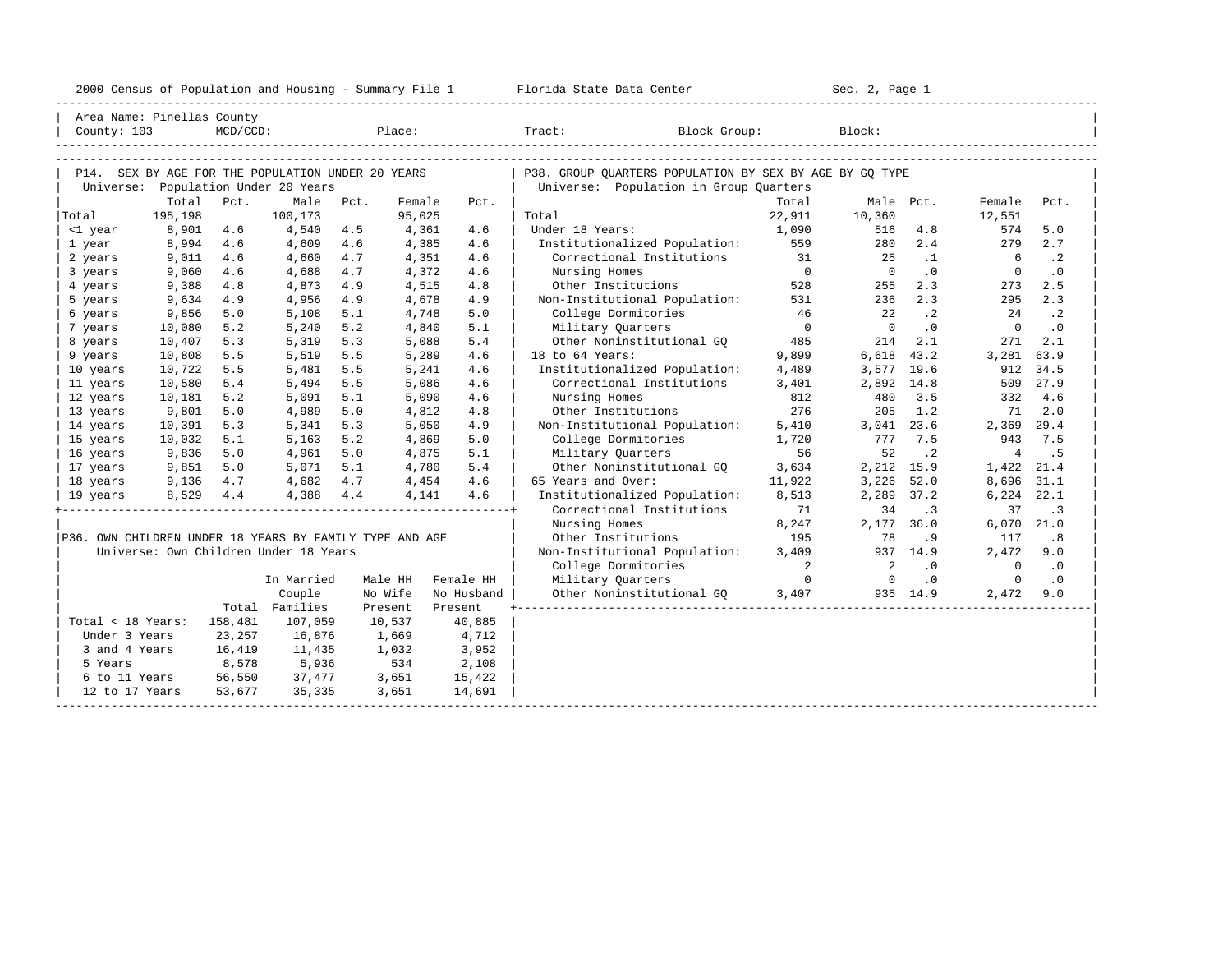| 2000 Census of Population and Housing - Summary File 1 Florida State Data Center                                           |                    |         |                         |                                                                                                | Sec. 2, Page 2                 |                        |       |               |        |
|----------------------------------------------------------------------------------------------------------------------------|--------------------|---------|-------------------------|------------------------------------------------------------------------------------------------|--------------------------------|------------------------|-------|---------------|--------|
| Area Name: Pinellas County                                                                                                 |                    |         |                         |                                                                                                |                                |                        |       |               |        |
| County: 103<br>$MCD / CCD$ :                                                                                               |                    |         |                         | Place: Tract: Block Group: Block:                                                              |                                |                        |       |               |        |
|                                                                                                                            |                    |         |                         |                                                                                                |                                |                        |       |               |        |
| P22/23/24.HOUSEHOLDS BY PRESENCE OF PEOPLE 60(65/75) YEARS AND OVER, HOUSEHOLD SIZE AND                                    |                    |         |                         |                                                                                                | P25. HOUSEHOLDS BY PRESENCE OF |                        |       |               |        |
| HOUSEHOLD TYPE                                                                                                             |                    |         |                         |                                                                                                |                                | <b>NONRELATIVES</b>    |       |               |        |
| Universe: Households                                                                                                       |                    |         |                         |                                                                                                | Universe: Households           |                        |       |               |        |
|                                                                                                                            | 60+ Years Pct      |         | 65+ Years Pct           | 75+ Years Pct                                                                                  |                                |                        |       |               |        |
| Total:                                                                                                                     | 414,968 100.0      |         | 414,968 100.0           | 414,968 100.0                                                                                  | Total:                         |                        |       | 414,968       |        |
| Households w/ one or more 60/65/75: 171,506 41.3                                                                           |                    |         | 143,666 34.6            | 80,796 19.5                                                                                    | more non-relatives             | Households with one or |       |               |        |
| 1-person household                                                                                                         | 73,704<br>97,802   |         | 64,370<br>79,296        | 40,317                                                                                         |                                |                        |       | 45,074        |        |
| 2 or more person household:<br>Family households                                                                           | 91,821             |         | 74,932 38,450           | 40,479                                                                                         | Households with no             |                        |       |               |        |
| Non-family households 5,981                                                                                                |                    |         |                         |                                                                                                | non-relatives                  |                        |       | 369,894       |        |
| Non-family households 5,981 4,364 2,029<br>Households with no people over 60/65/75: 243,462 58.7 271,302 65.4 334,172 80.5 |                    |         |                         |                                                                                                |                                |                        |       |               |        |
| 1-person household                                                                                                         | 67,673             |         | 77,007                  | 101,060                                                                                        |                                |                        |       |               |        |
| 2 or more person household: 175,789                                                                                        |                    |         | 194,295                 | 233,112                                                                                        |                                |                        |       |               |        |
|                                                                                                                            |                    |         |                         |                                                                                                |                                |                        |       |               |        |
|                                                                                                                            |                    |         | 168,407<br>25,888       | 204,889<br>28,223                                                                              |                                |                        |       |               |        |
| 151,518<br>Non-family households<br>24.271                                                                                 |                    |         |                         |                                                                                                |                                |                        |       |               |        |
| P18/20. HOUSEHOLDS BY AGE OF HOUSEHOLDER BY HOUSEHOLD TYPE                                                                 |                    |         |                         | H13/15. TENURE BY HOUSEHOLD SIZE                                                               |                                |                        |       |               |        |
| (INCLUDING LIVING ALONE) BY PRESENCE OF OWN CHILDREN                                                                       |                    |         |                         | Universe: Occupied Housing Units                                                               |                                |                        |       |               |        |
| Universe: Households                                                                                                       |                    |         |                         |                                                                                                |                                |                        | Pct   |               | Pct    |
|                                                                                                                            |                    |         |                         |                                                                                                |                                | Owner                  | Owner | Renter        | Renter |
|                                                                                                                            | Total              |         | Householder Householder |                                                                                                |                                | Total Occupied         | Occ.  | Occupied      | Occ.   |
|                                                                                                                            | Households         |         | 15 to 64 65 and Over    | Total Occupied Units:                                                                          | 414,968                        | 293,866 100.0          |       | 121,102 100.0 |        |
| Total:                                                                                                                     | 414,968            | 281,025 | 133,943                 | 1-person household                                                                             | 141,377                        | 87,256                 | 29.7  | 54,121        | 44.7   |
| Family households:                                                                                                         | 243,339<br>185,707 | 177,356 | 65,983                  | 2-Person household                                                                             | 158,528                        | 122,936                | 41.8  | 35,592        | 29.4   |
| Married couple family:                                                                                                     |                    | 128,723 | 56,984                  | 3-Person household                                                                             | 54,281                         | 38,786                 | 13.2  | 15,495        | 12.8   |
| With own children under 18                                                                                                 | 60, 131            | 59,847  | 284                     | 4-Person household                                                                             | 38,489                         | 29,078 9.9             |       | 9,411         | 7.8    |
| No own children under 18                                                                                                   | 125,576            | 68,876  | 56,700                  | 5-Person household                                                                             | 15,030                         | 10,954 3.7             |       | 4,076         | 3.4    |
| Other family:                                                                                                              | 57,632             | 48,633  | 8,999                   | 6-Person household $4,780$ $3,301$ $1.1$ $1,479$<br>7+Person household $2,483$ $1,555$ $5$ 928 |                                |                        |       | 1,479         | 1.2    |
| Male householder, no wife present: 14,059                                                                                  |                    | 12,428  | 1,631                   |                                                                                                |                                |                        |       |               | .8     |
| With own children under 18                                                                                                 | 7,054              | 6,995   | 59                      |                                                                                                |                                |                        |       |               |        |
| No own children under 18                                                                                                   | 7,005              | 5,433   | 1,572                   |                                                                                                |                                |                        |       |               |        |
| Female householder, no husband present: 43,573                                                                             |                    | 36,205  | 7,368                   |                                                                                                |                                |                        |       |               |        |
| With own children under 18                                                                                                 | 24,653             | 24,627  | 26                      |                                                                                                |                                |                        |       |               |        |
| No own children under 18<br>18,920                                                                                         |                    | 11,578  | 7,342                   |                                                                                                |                                |                        |       |               |        |
| Non-family households:                                                                                                     | 30,252             | 103,669 | 67,960                  |                                                                                                |                                |                        |       |               |        |
| Householder living alone                                                                                                   | 17,372             | 77,007  | 64,370                  |                                                                                                |                                |                        |       |               |        |
| Householder not living alone                                                                                               | 12,880             | 26,662  | 3,590                   |                                                                                                |                                |                        |       |               |        |
|                                                                                                                            |                    |         |                         |                                                                                                |                                |                        |       |               |        |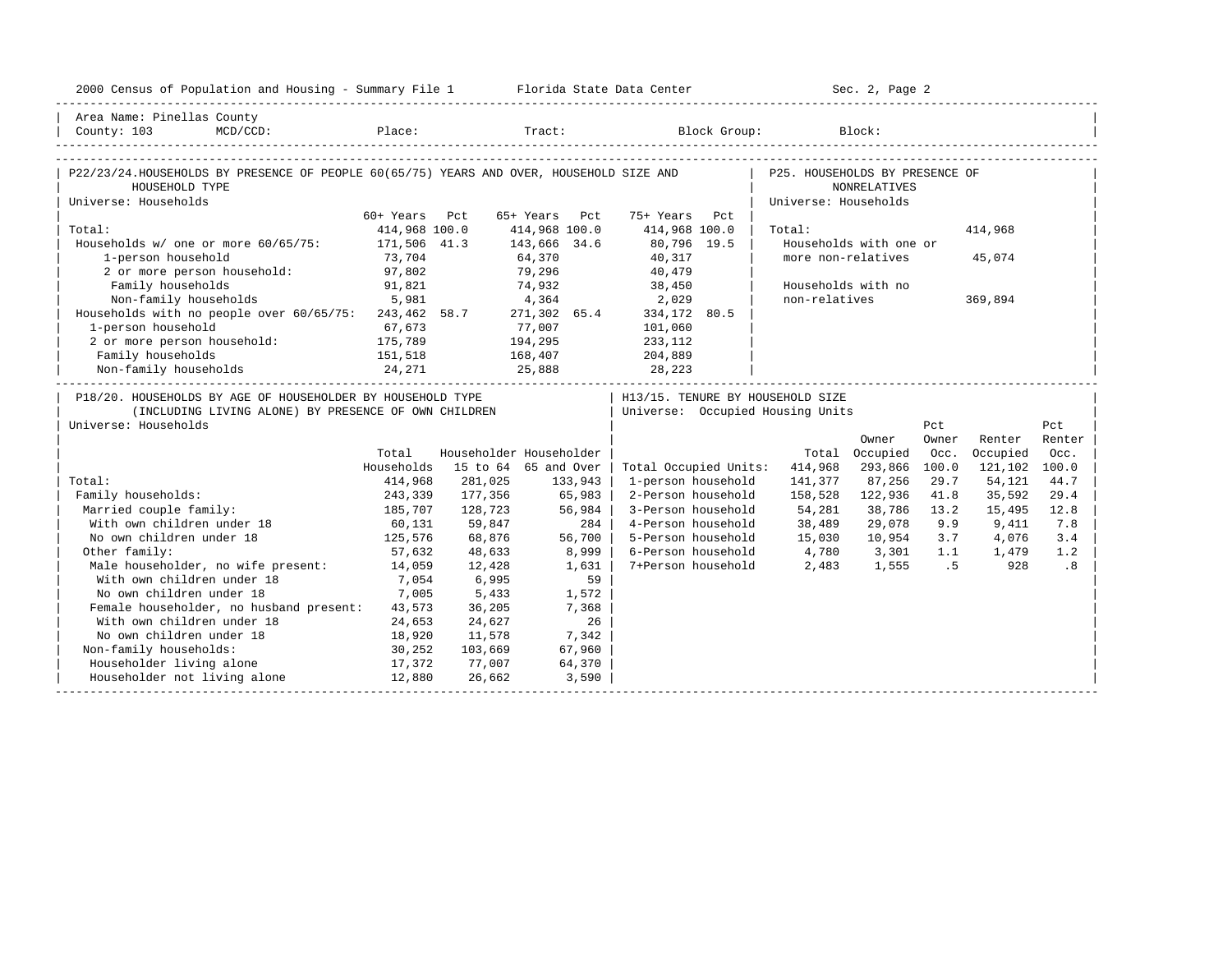| 2000 Census of Population and Housing - Summary File 1 Florida State Data Center |          |                  |             |           |                                                  |       |                                                                                                                |          | Sec. 2, Page 3                                   |                 |       |
|----------------------------------------------------------------------------------|----------|------------------|-------------|-----------|--------------------------------------------------|-------|----------------------------------------------------------------------------------------------------------------|----------|--------------------------------------------------|-----------------|-------|
| Area Name: Pinellas County                                                       |          |                  |             |           |                                                  |       |                                                                                                                |          |                                                  |                 |       |
| County: 103                                                                      | MCD/CCD: |                  | Place:      |           | Tract:                                           |       | Block Group: Block:                                                                                            |          |                                                  |                 |       |
|                                                                                  |          |                  |             |           |                                                  |       |                                                                                                                |          |                                                  |                 |       |
| P29. RELATIONSHIP BY AGE FOR THE POPULATION UNDER 18 YEARS                       |          |                  |             |           |                                                  |       |                                                                                                                |          |                                                  |                 |       |
| Universe: Population under 18 years                                              |          |                  |             |           |                                                  |       |                                                                                                                |          |                                                  |                 |       |
|                                                                                  |          |                  |             |           |                                                  |       |                                                                                                                |          |                                                  |                 |       |
|                                                                                  |          |                  |             |           | -----Related Child-----                          |       |                                                                                                                |          |                                                  |                 |       |
|                                                                                  |          | Pop. in          | Householder |           | Other                                            |       |                                                                                                                |          | Institution-                                     | Noninstitution- |       |
|                                                                                  |          | Total Households | or Spouse   | Own Child | Relatives                                        |       | Nonrelatives                                                                                                   | Total    | alized Pop.                                      | alized Pop.     |       |
| Under 18:                                                                        | 177,533  | 176,443          | 235         | 158,481   | 13,718                                           |       | 4,009                                                                                                          | 1,090    | 559                                              |                 | 531   |
| Under 3                                                                          | 26,906   | 26,753           |             | 23,257    | 3,045                                            |       | 451                                                                                                            | 153      | 98                                               |                 | 55    |
| 3 and 4 years                                                                    | 18,448   | 18,410           |             | 16,419    | 1,598                                            |       | 393                                                                                                            | 38       | 17                                               |                 | 21    |
| 5 years                                                                          | 9,634    | 9,614            |             | 8,578     | 819                                              |       | 217                                                                                                            | 20       | $\overline{7}$                                   |                 | 13    |
| 6 to 11 years                                                                    | 62,453   | 62,342           |             | 56,550    | 4,433                                            |       | 1,359                                                                                                          | 111      | 31                                               |                 | 80    |
| 12 and 13 years                                                                  | 19,982   | 19,865           |             | 18,255    | 1,209                                            |       | 401                                                                                                            | 117      | 62                                               |                 | 55    |
| 14 years                                                                         | 10,391   | 10,276           |             | 9,438     | 627                                              |       | 211                                                                                                            | 115      | 61                                               |                 | 54    |
| 15 to 17 years                                                                   | 29,484   | 28,948           |             | 25,984    | 1,987                                            |       | 977                                                                                                            | 536      | 283                                              |                 | 253   |
| % Under 3                                                                        | 15.2%    | 15.2%            |             | 14.7%     | 22.2%                                            |       | 11.2%                                                                                                          | 14.0%    | 17.5%                                            |                 | 10.4% |
| % 3 and 4 years                                                                  | 10.4%    | 10.4%            |             | $10.4\%$  | 11.6%                                            |       | 9.8%                                                                                                           | 3.5%     | 3.0%                                             |                 | 4.0%  |
| % 5 years                                                                        | 5.4%     | 5.5%             |             | 5.4%      | 6.0%                                             |       | 5.4%                                                                                                           | 1.8%     | 1.3%                                             |                 | 2.4%  |
| % 6 to 11 years                                                                  | 35.2%    | 35.4%            |             | 35.7%     | 32.3%                                            |       | 33.9%                                                                                                          | 10.2%    | 5.5%                                             |                 | 15.1% |
| % 12 and 13 years                                                                | 11.3%    | 11.3%            |             | 11.5%     | 8.8%                                             |       | $10.0\%$                                                                                                       | 10.7%    | 11.1%                                            |                 | 10.4% |
| % 14 years                                                                       | 5.9%     | 5.8%             |             | 6.0%      | 4.6%                                             |       | 5.3%                                                                                                           | $10.6\%$ | 10.9%                                            |                 | 10.2% |
| % 15 to 17 years                                                                 | 16.6%    | 16.4%            |             | 16.4%     | 14.5%                                            |       |                                                                                                                | 49.2%    | 50.6%                                            |                 | 47.6% |
| H17. TENURE BY HOUSEHOLD TYPE (INCLUDING LIVING ALONE) BY AGE OF HOUSEHOLDER     |          |                  |             |           |                                                  |       |                                                                                                                |          |                                                  |                 |       |
| Universe: Occupied Housing Units                                                 |          |                  |             |           |                                                  |       |                                                                                                                |          |                                                  |                 |       |
|                                                                                  |          |                  |             |           |                                                  |       | Total Owner ------------ Owner Occupied -------------- Total Renter ------------- Renter Occupied ------------ |          |                                                  |                 |       |
|                                                                                  |          |                  |             |           | Occupied Householder Householder Householder Pct |       |                                                                                                                |          | Occupied Householder Householder Householder Pct |                 |       |
|                                                                                  |          | Units            | 15 to 34    | 35 to 64  | $65+$                                            | $65+$ | Units                                                                                                          | 15 to 34 | 35 to 64                                         | $65+$           | $65+$ |
| Family households:                                                               |          | 190,664 18,695   |             | 111,742   | 60,227 31.6                                      |       | 52,675                                                                                                         | 20,372   | 26,547                                           | 5,756           | 10.9  |
| Married-couple family: 157,682                                                   |          |                  | 14,250      | 90,827    | 52,605                                           | 33.4  | 28,025                                                                                                         | 9,543    | 14,103                                           | 4,379           | 15.6  |
| Other family:                                                                    |          | 32,982           | 4,445       | 20,915    | 7,622                                            | 23.1  | 24,650                                                                                                         | 10,829   | 12,444                                           | 1,377           | 5.6   |
| Male householder, no wife 8,173                                                  |          |                  | 1,550       | 5,260     | 1,363                                            | 16.7  | 5,886                                                                                                          | 2,621    | 2,997                                            | 268             | 4.6   |
| Female hsehldr, no husband 24,809                                                |          |                  | 2,895       | 15,655    | 6,259                                            | 25.2  | 18,764                                                                                                         | 8,208    | 9,447                                            | 1,109           | 5.9   |
| Nonfamily households:                                                            |          | 103,202          | 7,576       | 44,068    | 51,558                                           | 50.0  | 68,427                                                                                                         | 20,954   | 31,071                                           | 16,402          | 24.0  |
| Male householder:                                                                |          | 39,241           | 4,718       | 21,114    | 13,409                                           | 34.2  | 35,192                                                                                                         | 12,352   | 18,153                                           | 4,687           | 13.3  |
| Living alone                                                                     |          | 30,465           | 2,734       | 15,880    | 11,851                                           | 38.9  | 26,596                                                                                                         | 7,372    | 14,848                                           | 4,376           | 16.5  |
| Not living alone                                                                 |          | 8,776            | 1,984       | 5,234     | 1,558                                            | 17.8  | 8,596                                                                                                          | 4,980    | 3,305                                            | 311             | 3.6   |
| Female householder:                                                              |          | 63,961           | 2,858       | 22,954    | 38,149                                           | 59.6  | 33, 235                                                                                                        | 8,602    | 12,918                                           | 11,715          | 35.2  |
| Living alone                                                                     |          | 56,791           | 1,685       | 18,403    | 36,703                                           | 64.6  | 27,525                                                                                                         | 5,326    | 10,759                                           | 11,440          | 41.6  |
| Not living alone                                                                 |          | 7,170            | 1,173       | 4,551     | 1,446                                            | 20.2  | 5,710                                                                                                          | 3,276    | 2,159                                            | 275             | 4.8   |
|                                                                                  |          |                  |             |           |                                                  |       |                                                                                                                |          |                                                  |                 |       |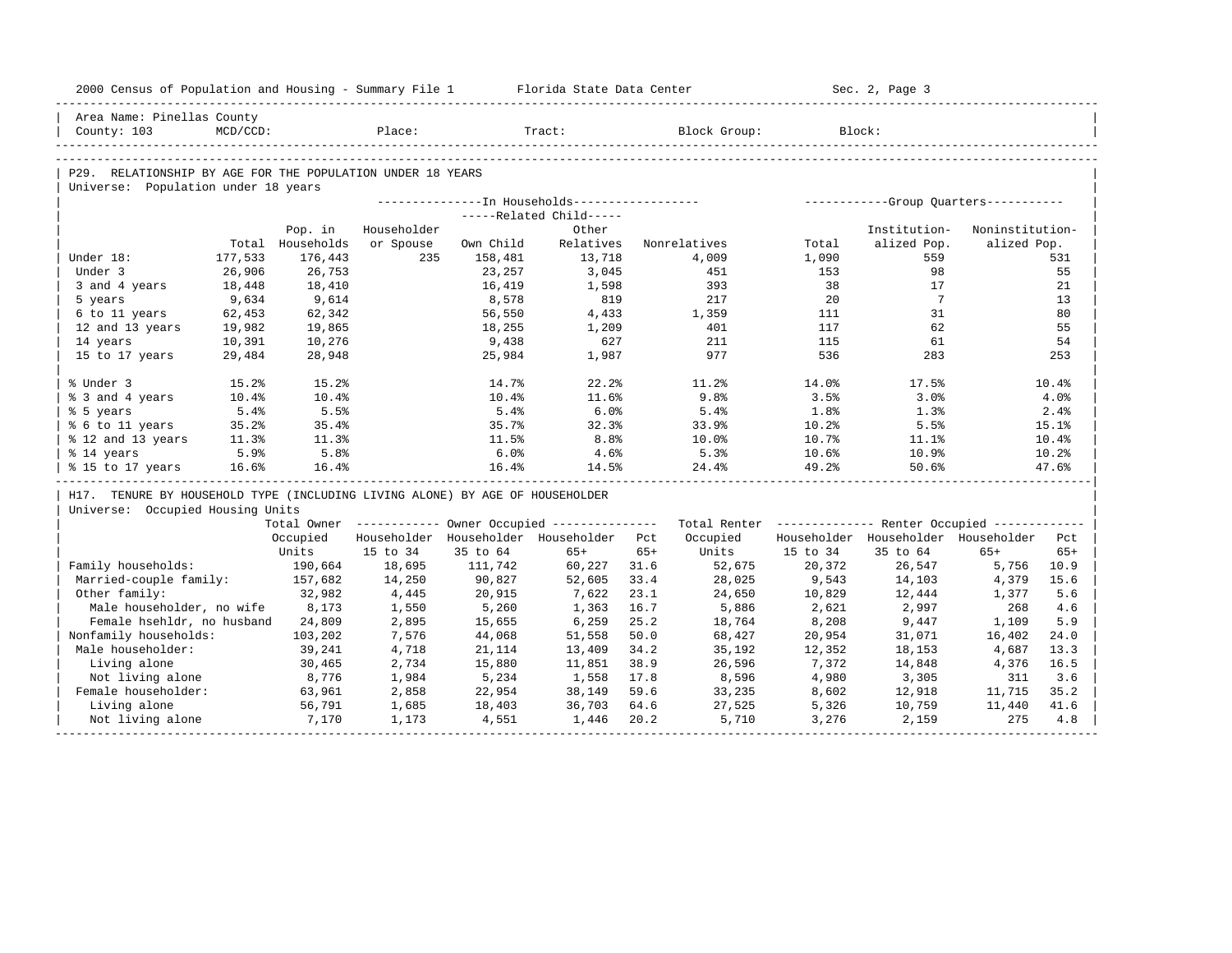| Area Name: Polk County<br>Place:<br>Block Group:<br>Block:<br>County: 105<br>$MCD/CCD$ :<br>$\texttt{Tract}:$<br>P14. SEX BY AGE FOR THE POPULATION UNDER 20 YEARS<br>P38. GROUP OUARTERS POPULATION BY SEX BY AGE BY GO TYPE<br>Universe: Population Under 20 Years<br>Universe: Population in Group Quarters<br>Total<br>Pct.<br>Male<br>Total<br>Pct.<br>Female<br>Pct.<br>Male Pct.<br>Female<br>Pct.<br>130,827<br>67,545<br>63,282<br>12,546<br>7,706<br>4,840<br>Total<br>Total<br>6,211<br>4.7<br>3,020<br>Under 18 Years:<br>1,018<br>788<br>230 10.2<br><1 year<br>3,191<br>4.7<br>4.8<br>8.1<br>4.8<br>6.9<br>6,275<br>4.8<br>3,231<br>4.8<br>3,044<br>4.8<br>Institutionalized Population:<br>601<br>532<br>69<br>1 year<br>6,206<br>Correctional Institutions<br>15<br>$\cdot$ 2<br>4.7<br>3,206<br>4.7<br>3,000<br>4.7<br>15<br>$\cdot$ 1<br>2 years<br>$\Omega$<br>$\overline{0}$<br>$\overline{0}$<br>.0<br>$\cdot$ 0<br>6,189<br>4.7<br>Nursing Homes<br>$\Omega$<br>3 years<br>3,134<br>4.6<br>3,055<br>4.8<br>Other Institutions<br>6,305<br>4.8<br>3,232<br>4.8<br>3,073<br>4.9<br>586<br>517<br>4.7<br>6.7<br>4 years<br>69<br>Non-Institutional Population:<br>417<br>256<br>3.3<br>3.3<br>6,320<br>4.8<br>3,264<br>4.8<br>3,056<br>4.8<br>161<br>5 years<br>$\overline{9}$<br>6<br>3<br>6,513<br>5.0<br>5.0<br>3,169<br>College Dormitories<br>$\cdot$ 1<br>$\cdot$ 1<br>3,344<br>5.0<br>6 years<br>$\cdot$ 0<br>$\cdot$ 0<br>6,650<br>5.1<br>5.1<br>5.0<br>Military Quarters<br>$\Omega$<br>$\Omega$<br>$\Omega$<br>7 years<br>3,455<br>3,195<br>6,726<br>5.2<br>Other Noninstitutional GO<br>3.2<br>5.1<br>3,511<br>3,215<br>5.1<br>408<br>250<br>3.3<br>158<br>8 years<br>18 to 64 Years:<br>6,975<br>5.3<br>5.3<br>3,394<br>7,815<br>5,908<br>62.3<br>1,907<br>76.7<br>3,581<br>4.8<br>9 years<br>Institutionalized Population:<br>59.1<br>7,163<br>5.5<br>3,719<br>5.5<br>3,444<br>4.8<br>5,035<br>4,556 40.1<br>479<br>10 years<br>6,800<br>5.2<br>5.1<br>4.7<br>Correctional Institutions<br>55.7<br>3,440<br>3,360<br>4,644<br>4,292 37.0<br>352<br>11 years<br>6,576<br>5.0<br>4.9<br>3,238<br>Nursing Homes<br>246<br>134<br>2.0<br>1.7<br>3,338<br>4.8<br>112<br>12 years<br>1.2<br>1.7<br>6,589<br>5.0<br>5.1<br>Other Institutions<br>145<br>130<br>15<br>13 years<br>3,416<br>3,173<br>4.9<br>6,725<br>5.2<br>1,352 22.2<br>1,428 17.5<br>5.1<br>3,525<br>3,200<br>4.8<br>Non-Institutional Population:<br>2,780<br>14 years<br>6,595<br>5.0<br>5.1<br>3,144<br>5.0<br>College Dormitories<br>862 15.4<br>3,451<br>1,931<br>1,069 11.2<br>15 years<br>5.2<br>5.2<br>Military Ouarters<br>$\Omega$<br>$\cdot$ 0<br>6,740<br>3,542<br>5.0<br>$\Omega$<br>$\mathbf 0$<br>$\cdot$ 0<br>16 years<br>3,198<br>5.2<br>Other Noninstitutional GO<br>849<br>6.8<br>6.4<br>6,647<br>5.1<br>3,492<br>3,155<br>5.1<br>490<br>359<br>17 years<br>6,521<br>5.0<br>5.0<br>65 Years and Over:<br>3,713<br>29.6<br>2,703 13.1<br>3,344<br>3,177<br>4.8<br>1,010<br>18 years<br>2,752<br>$6,101$ $4.7$<br>$3,129$ 4.6<br>2,972<br>4.8<br>Institutionalized Population:<br>805<br>21.9<br>1,947 10.4<br>19 years<br>Correctional Institutions<br>58<br>56<br>.5<br>2<br>. 7<br>Nursing Homes<br>736<br>21.3<br>2,675<br>1,939<br>9.6<br>P36. OWN CHILDREN UNDER 18 YEARS BY FAMILY TYPE AND AGE<br>$\cdot$ 2<br>$\cdot$ 2<br>Other Institutions<br>19<br>13<br>6<br>Universe: Own Children Under 18 Years<br>961<br>7.7<br>Non-Institutional Population:<br>205<br>756<br>2.7<br>$\cdot$ 0<br>$\Omega$<br>$\cdot$ 0<br>College Dormitories<br>$\Omega$<br>$\Omega$<br>$\cdot$ 0<br>In Married<br>Male HH<br>Military Ouarters<br>$\overline{\phantom{0}}$<br>$\overline{0}$<br>$\overline{0}$<br>$\cdot$ 0<br>Female HH<br>No Wife<br>Other Noninstitutional GO<br>961<br>205<br>7.7<br>756<br>2.7<br>Couple<br>No Husband<br>Total Families<br>Present<br>Present<br>Total < 18 Years:<br>100,835<br>69,640<br>6,939<br>24,256<br>Under 3 Years<br>15,082<br>10,630<br>1,237<br>3,215<br>3 and 4 Years<br>10,562<br>7,274<br>776<br>2,512<br>5,374<br>3,741<br>330<br>5 Years<br>1,303<br>35,725<br>2,313<br>8,784<br>6 to 11 Years<br>24,628<br>12 to 17 Years<br>34,092<br>23,367<br>2,283<br>8,442 |  |  |  | 2000 Census of Population and Housing - Summary File 1 Florida State Data Center | Sec. 2, Page 1 |  |  |
|--------------------------------------------------------------------------------------------------------------------------------------------------------------------------------------------------------------------------------------------------------------------------------------------------------------------------------------------------------------------------------------------------------------------------------------------------------------------------------------------------------------------------------------------------------------------------------------------------------------------------------------------------------------------------------------------------------------------------------------------------------------------------------------------------------------------------------------------------------------------------------------------------------------------------------------------------------------------------------------------------------------------------------------------------------------------------------------------------------------------------------------------------------------------------------------------------------------------------------------------------------------------------------------------------------------------------------------------------------------------------------------------------------------------------------------------------------------------------------------------------------------------------------------------------------------------------------------------------------------------------------------------------------------------------------------------------------------------------------------------------------------------------------------------------------------------------------------------------------------------------------------------------------------------------------------------------------------------------------------------------------------------------------------------------------------------------------------------------------------------------------------------------------------------------------------------------------------------------------------------------------------------------------------------------------------------------------------------------------------------------------------------------------------------------------------------------------------------------------------------------------------------------------------------------------------------------------------------------------------------------------------------------------------------------------------------------------------------------------------------------------------------------------------------------------------------------------------------------------------------------------------------------------------------------------------------------------------------------------------------------------------------------------------------------------------------------------------------------------------------------------------------------------------------------------------------------------------------------------------------------------------------------------------------------------------------------------------------------------------------------------------------------------------------------------------------------------------------------------------------------------------------------------------------------------------------------------------------------------------------------------------------------------------------------------------------------------------------------------------------------------------------------------------------------------------------------------------------------------------------------------------------------------------------------------------------------------------------------------------------------------------------------------------------------------------------------------------------------------------------------------------------------------------------------------------------------------------------------|--|--|--|----------------------------------------------------------------------------------|----------------|--|--|
|                                                                                                                                                                                                                                                                                                                                                                                                                                                                                                                                                                                                                                                                                                                                                                                                                                                                                                                                                                                                                                                                                                                                                                                                                                                                                                                                                                                                                                                                                                                                                                                                                                                                                                                                                                                                                                                                                                                                                                                                                                                                                                                                                                                                                                                                                                                                                                                                                                                                                                                                                                                                                                                                                                                                                                                                                                                                                                                                                                                                                                                                                                                                                                                                                                                                                                                                                                                                                                                                                                                                                                                                                                                                                                                                                                                                                                                                                                                                                                                                                                                                                                                                                                                                                          |  |  |  |                                                                                  |                |  |  |
|                                                                                                                                                                                                                                                                                                                                                                                                                                                                                                                                                                                                                                                                                                                                                                                                                                                                                                                                                                                                                                                                                                                                                                                                                                                                                                                                                                                                                                                                                                                                                                                                                                                                                                                                                                                                                                                                                                                                                                                                                                                                                                                                                                                                                                                                                                                                                                                                                                                                                                                                                                                                                                                                                                                                                                                                                                                                                                                                                                                                                                                                                                                                                                                                                                                                                                                                                                                                                                                                                                                                                                                                                                                                                                                                                                                                                                                                                                                                                                                                                                                                                                                                                                                                                          |  |  |  |                                                                                  |                |  |  |
|                                                                                                                                                                                                                                                                                                                                                                                                                                                                                                                                                                                                                                                                                                                                                                                                                                                                                                                                                                                                                                                                                                                                                                                                                                                                                                                                                                                                                                                                                                                                                                                                                                                                                                                                                                                                                                                                                                                                                                                                                                                                                                                                                                                                                                                                                                                                                                                                                                                                                                                                                                                                                                                                                                                                                                                                                                                                                                                                                                                                                                                                                                                                                                                                                                                                                                                                                                                                                                                                                                                                                                                                                                                                                                                                                                                                                                                                                                                                                                                                                                                                                                                                                                                                                          |  |  |  |                                                                                  |                |  |  |
|                                                                                                                                                                                                                                                                                                                                                                                                                                                                                                                                                                                                                                                                                                                                                                                                                                                                                                                                                                                                                                                                                                                                                                                                                                                                                                                                                                                                                                                                                                                                                                                                                                                                                                                                                                                                                                                                                                                                                                                                                                                                                                                                                                                                                                                                                                                                                                                                                                                                                                                                                                                                                                                                                                                                                                                                                                                                                                                                                                                                                                                                                                                                                                                                                                                                                                                                                                                                                                                                                                                                                                                                                                                                                                                                                                                                                                                                                                                                                                                                                                                                                                                                                                                                                          |  |  |  |                                                                                  |                |  |  |
|                                                                                                                                                                                                                                                                                                                                                                                                                                                                                                                                                                                                                                                                                                                                                                                                                                                                                                                                                                                                                                                                                                                                                                                                                                                                                                                                                                                                                                                                                                                                                                                                                                                                                                                                                                                                                                                                                                                                                                                                                                                                                                                                                                                                                                                                                                                                                                                                                                                                                                                                                                                                                                                                                                                                                                                                                                                                                                                                                                                                                                                                                                                                                                                                                                                                                                                                                                                                                                                                                                                                                                                                                                                                                                                                                                                                                                                                                                                                                                                                                                                                                                                                                                                                                          |  |  |  |                                                                                  |                |  |  |
|                                                                                                                                                                                                                                                                                                                                                                                                                                                                                                                                                                                                                                                                                                                                                                                                                                                                                                                                                                                                                                                                                                                                                                                                                                                                                                                                                                                                                                                                                                                                                                                                                                                                                                                                                                                                                                                                                                                                                                                                                                                                                                                                                                                                                                                                                                                                                                                                                                                                                                                                                                                                                                                                                                                                                                                                                                                                                                                                                                                                                                                                                                                                                                                                                                                                                                                                                                                                                                                                                                                                                                                                                                                                                                                                                                                                                                                                                                                                                                                                                                                                                                                                                                                                                          |  |  |  |                                                                                  |                |  |  |
|                                                                                                                                                                                                                                                                                                                                                                                                                                                                                                                                                                                                                                                                                                                                                                                                                                                                                                                                                                                                                                                                                                                                                                                                                                                                                                                                                                                                                                                                                                                                                                                                                                                                                                                                                                                                                                                                                                                                                                                                                                                                                                                                                                                                                                                                                                                                                                                                                                                                                                                                                                                                                                                                                                                                                                                                                                                                                                                                                                                                                                                                                                                                                                                                                                                                                                                                                                                                                                                                                                                                                                                                                                                                                                                                                                                                                                                                                                                                                                                                                                                                                                                                                                                                                          |  |  |  |                                                                                  |                |  |  |
|                                                                                                                                                                                                                                                                                                                                                                                                                                                                                                                                                                                                                                                                                                                                                                                                                                                                                                                                                                                                                                                                                                                                                                                                                                                                                                                                                                                                                                                                                                                                                                                                                                                                                                                                                                                                                                                                                                                                                                                                                                                                                                                                                                                                                                                                                                                                                                                                                                                                                                                                                                                                                                                                                                                                                                                                                                                                                                                                                                                                                                                                                                                                                                                                                                                                                                                                                                                                                                                                                                                                                                                                                                                                                                                                                                                                                                                                                                                                                                                                                                                                                                                                                                                                                          |  |  |  |                                                                                  |                |  |  |
|                                                                                                                                                                                                                                                                                                                                                                                                                                                                                                                                                                                                                                                                                                                                                                                                                                                                                                                                                                                                                                                                                                                                                                                                                                                                                                                                                                                                                                                                                                                                                                                                                                                                                                                                                                                                                                                                                                                                                                                                                                                                                                                                                                                                                                                                                                                                                                                                                                                                                                                                                                                                                                                                                                                                                                                                                                                                                                                                                                                                                                                                                                                                                                                                                                                                                                                                                                                                                                                                                                                                                                                                                                                                                                                                                                                                                                                                                                                                                                                                                                                                                                                                                                                                                          |  |  |  |                                                                                  |                |  |  |
|                                                                                                                                                                                                                                                                                                                                                                                                                                                                                                                                                                                                                                                                                                                                                                                                                                                                                                                                                                                                                                                                                                                                                                                                                                                                                                                                                                                                                                                                                                                                                                                                                                                                                                                                                                                                                                                                                                                                                                                                                                                                                                                                                                                                                                                                                                                                                                                                                                                                                                                                                                                                                                                                                                                                                                                                                                                                                                                                                                                                                                                                                                                                                                                                                                                                                                                                                                                                                                                                                                                                                                                                                                                                                                                                                                                                                                                                                                                                                                                                                                                                                                                                                                                                                          |  |  |  |                                                                                  |                |  |  |
|                                                                                                                                                                                                                                                                                                                                                                                                                                                                                                                                                                                                                                                                                                                                                                                                                                                                                                                                                                                                                                                                                                                                                                                                                                                                                                                                                                                                                                                                                                                                                                                                                                                                                                                                                                                                                                                                                                                                                                                                                                                                                                                                                                                                                                                                                                                                                                                                                                                                                                                                                                                                                                                                                                                                                                                                                                                                                                                                                                                                                                                                                                                                                                                                                                                                                                                                                                                                                                                                                                                                                                                                                                                                                                                                                                                                                                                                                                                                                                                                                                                                                                                                                                                                                          |  |  |  |                                                                                  |                |  |  |
|                                                                                                                                                                                                                                                                                                                                                                                                                                                                                                                                                                                                                                                                                                                                                                                                                                                                                                                                                                                                                                                                                                                                                                                                                                                                                                                                                                                                                                                                                                                                                                                                                                                                                                                                                                                                                                                                                                                                                                                                                                                                                                                                                                                                                                                                                                                                                                                                                                                                                                                                                                                                                                                                                                                                                                                                                                                                                                                                                                                                                                                                                                                                                                                                                                                                                                                                                                                                                                                                                                                                                                                                                                                                                                                                                                                                                                                                                                                                                                                                                                                                                                                                                                                                                          |  |  |  |                                                                                  |                |  |  |
|                                                                                                                                                                                                                                                                                                                                                                                                                                                                                                                                                                                                                                                                                                                                                                                                                                                                                                                                                                                                                                                                                                                                                                                                                                                                                                                                                                                                                                                                                                                                                                                                                                                                                                                                                                                                                                                                                                                                                                                                                                                                                                                                                                                                                                                                                                                                                                                                                                                                                                                                                                                                                                                                                                                                                                                                                                                                                                                                                                                                                                                                                                                                                                                                                                                                                                                                                                                                                                                                                                                                                                                                                                                                                                                                                                                                                                                                                                                                                                                                                                                                                                                                                                                                                          |  |  |  |                                                                                  |                |  |  |
|                                                                                                                                                                                                                                                                                                                                                                                                                                                                                                                                                                                                                                                                                                                                                                                                                                                                                                                                                                                                                                                                                                                                                                                                                                                                                                                                                                                                                                                                                                                                                                                                                                                                                                                                                                                                                                                                                                                                                                                                                                                                                                                                                                                                                                                                                                                                                                                                                                                                                                                                                                                                                                                                                                                                                                                                                                                                                                                                                                                                                                                                                                                                                                                                                                                                                                                                                                                                                                                                                                                                                                                                                                                                                                                                                                                                                                                                                                                                                                                                                                                                                                                                                                                                                          |  |  |  |                                                                                  |                |  |  |
|                                                                                                                                                                                                                                                                                                                                                                                                                                                                                                                                                                                                                                                                                                                                                                                                                                                                                                                                                                                                                                                                                                                                                                                                                                                                                                                                                                                                                                                                                                                                                                                                                                                                                                                                                                                                                                                                                                                                                                                                                                                                                                                                                                                                                                                                                                                                                                                                                                                                                                                                                                                                                                                                                                                                                                                                                                                                                                                                                                                                                                                                                                                                                                                                                                                                                                                                                                                                                                                                                                                                                                                                                                                                                                                                                                                                                                                                                                                                                                                                                                                                                                                                                                                                                          |  |  |  |                                                                                  |                |  |  |
|                                                                                                                                                                                                                                                                                                                                                                                                                                                                                                                                                                                                                                                                                                                                                                                                                                                                                                                                                                                                                                                                                                                                                                                                                                                                                                                                                                                                                                                                                                                                                                                                                                                                                                                                                                                                                                                                                                                                                                                                                                                                                                                                                                                                                                                                                                                                                                                                                                                                                                                                                                                                                                                                                                                                                                                                                                                                                                                                                                                                                                                                                                                                                                                                                                                                                                                                                                                                                                                                                                                                                                                                                                                                                                                                                                                                                                                                                                                                                                                                                                                                                                                                                                                                                          |  |  |  |                                                                                  |                |  |  |
|                                                                                                                                                                                                                                                                                                                                                                                                                                                                                                                                                                                                                                                                                                                                                                                                                                                                                                                                                                                                                                                                                                                                                                                                                                                                                                                                                                                                                                                                                                                                                                                                                                                                                                                                                                                                                                                                                                                                                                                                                                                                                                                                                                                                                                                                                                                                                                                                                                                                                                                                                                                                                                                                                                                                                                                                                                                                                                                                                                                                                                                                                                                                                                                                                                                                                                                                                                                                                                                                                                                                                                                                                                                                                                                                                                                                                                                                                                                                                                                                                                                                                                                                                                                                                          |  |  |  |                                                                                  |                |  |  |
|                                                                                                                                                                                                                                                                                                                                                                                                                                                                                                                                                                                                                                                                                                                                                                                                                                                                                                                                                                                                                                                                                                                                                                                                                                                                                                                                                                                                                                                                                                                                                                                                                                                                                                                                                                                                                                                                                                                                                                                                                                                                                                                                                                                                                                                                                                                                                                                                                                                                                                                                                                                                                                                                                                                                                                                                                                                                                                                                                                                                                                                                                                                                                                                                                                                                                                                                                                                                                                                                                                                                                                                                                                                                                                                                                                                                                                                                                                                                                                                                                                                                                                                                                                                                                          |  |  |  |                                                                                  |                |  |  |
|                                                                                                                                                                                                                                                                                                                                                                                                                                                                                                                                                                                                                                                                                                                                                                                                                                                                                                                                                                                                                                                                                                                                                                                                                                                                                                                                                                                                                                                                                                                                                                                                                                                                                                                                                                                                                                                                                                                                                                                                                                                                                                                                                                                                                                                                                                                                                                                                                                                                                                                                                                                                                                                                                                                                                                                                                                                                                                                                                                                                                                                                                                                                                                                                                                                                                                                                                                                                                                                                                                                                                                                                                                                                                                                                                                                                                                                                                                                                                                                                                                                                                                                                                                                                                          |  |  |  |                                                                                  |                |  |  |
|                                                                                                                                                                                                                                                                                                                                                                                                                                                                                                                                                                                                                                                                                                                                                                                                                                                                                                                                                                                                                                                                                                                                                                                                                                                                                                                                                                                                                                                                                                                                                                                                                                                                                                                                                                                                                                                                                                                                                                                                                                                                                                                                                                                                                                                                                                                                                                                                                                                                                                                                                                                                                                                                                                                                                                                                                                                                                                                                                                                                                                                                                                                                                                                                                                                                                                                                                                                                                                                                                                                                                                                                                                                                                                                                                                                                                                                                                                                                                                                                                                                                                                                                                                                                                          |  |  |  |                                                                                  |                |  |  |
|                                                                                                                                                                                                                                                                                                                                                                                                                                                                                                                                                                                                                                                                                                                                                                                                                                                                                                                                                                                                                                                                                                                                                                                                                                                                                                                                                                                                                                                                                                                                                                                                                                                                                                                                                                                                                                                                                                                                                                                                                                                                                                                                                                                                                                                                                                                                                                                                                                                                                                                                                                                                                                                                                                                                                                                                                                                                                                                                                                                                                                                                                                                                                                                                                                                                                                                                                                                                                                                                                                                                                                                                                                                                                                                                                                                                                                                                                                                                                                                                                                                                                                                                                                                                                          |  |  |  |                                                                                  |                |  |  |
|                                                                                                                                                                                                                                                                                                                                                                                                                                                                                                                                                                                                                                                                                                                                                                                                                                                                                                                                                                                                                                                                                                                                                                                                                                                                                                                                                                                                                                                                                                                                                                                                                                                                                                                                                                                                                                                                                                                                                                                                                                                                                                                                                                                                                                                                                                                                                                                                                                                                                                                                                                                                                                                                                                                                                                                                                                                                                                                                                                                                                                                                                                                                                                                                                                                                                                                                                                                                                                                                                                                                                                                                                                                                                                                                                                                                                                                                                                                                                                                                                                                                                                                                                                                                                          |  |  |  |                                                                                  |                |  |  |
|                                                                                                                                                                                                                                                                                                                                                                                                                                                                                                                                                                                                                                                                                                                                                                                                                                                                                                                                                                                                                                                                                                                                                                                                                                                                                                                                                                                                                                                                                                                                                                                                                                                                                                                                                                                                                                                                                                                                                                                                                                                                                                                                                                                                                                                                                                                                                                                                                                                                                                                                                                                                                                                                                                                                                                                                                                                                                                                                                                                                                                                                                                                                                                                                                                                                                                                                                                                                                                                                                                                                                                                                                                                                                                                                                                                                                                                                                                                                                                                                                                                                                                                                                                                                                          |  |  |  |                                                                                  |                |  |  |
|                                                                                                                                                                                                                                                                                                                                                                                                                                                                                                                                                                                                                                                                                                                                                                                                                                                                                                                                                                                                                                                                                                                                                                                                                                                                                                                                                                                                                                                                                                                                                                                                                                                                                                                                                                                                                                                                                                                                                                                                                                                                                                                                                                                                                                                                                                                                                                                                                                                                                                                                                                                                                                                                                                                                                                                                                                                                                                                                                                                                                                                                                                                                                                                                                                                                                                                                                                                                                                                                                                                                                                                                                                                                                                                                                                                                                                                                                                                                                                                                                                                                                                                                                                                                                          |  |  |  |                                                                                  |                |  |  |
|                                                                                                                                                                                                                                                                                                                                                                                                                                                                                                                                                                                                                                                                                                                                                                                                                                                                                                                                                                                                                                                                                                                                                                                                                                                                                                                                                                                                                                                                                                                                                                                                                                                                                                                                                                                                                                                                                                                                                                                                                                                                                                                                                                                                                                                                                                                                                                                                                                                                                                                                                                                                                                                                                                                                                                                                                                                                                                                                                                                                                                                                                                                                                                                                                                                                                                                                                                                                                                                                                                                                                                                                                                                                                                                                                                                                                                                                                                                                                                                                                                                                                                                                                                                                                          |  |  |  |                                                                                  |                |  |  |
|                                                                                                                                                                                                                                                                                                                                                                                                                                                                                                                                                                                                                                                                                                                                                                                                                                                                                                                                                                                                                                                                                                                                                                                                                                                                                                                                                                                                                                                                                                                                                                                                                                                                                                                                                                                                                                                                                                                                                                                                                                                                                                                                                                                                                                                                                                                                                                                                                                                                                                                                                                                                                                                                                                                                                                                                                                                                                                                                                                                                                                                                                                                                                                                                                                                                                                                                                                                                                                                                                                                                                                                                                                                                                                                                                                                                                                                                                                                                                                                                                                                                                                                                                                                                                          |  |  |  |                                                                                  |                |  |  |
|                                                                                                                                                                                                                                                                                                                                                                                                                                                                                                                                                                                                                                                                                                                                                                                                                                                                                                                                                                                                                                                                                                                                                                                                                                                                                                                                                                                                                                                                                                                                                                                                                                                                                                                                                                                                                                                                                                                                                                                                                                                                                                                                                                                                                                                                                                                                                                                                                                                                                                                                                                                                                                                                                                                                                                                                                                                                                                                                                                                                                                                                                                                                                                                                                                                                                                                                                                                                                                                                                                                                                                                                                                                                                                                                                                                                                                                                                                                                                                                                                                                                                                                                                                                                                          |  |  |  |                                                                                  |                |  |  |
|                                                                                                                                                                                                                                                                                                                                                                                                                                                                                                                                                                                                                                                                                                                                                                                                                                                                                                                                                                                                                                                                                                                                                                                                                                                                                                                                                                                                                                                                                                                                                                                                                                                                                                                                                                                                                                                                                                                                                                                                                                                                                                                                                                                                                                                                                                                                                                                                                                                                                                                                                                                                                                                                                                                                                                                                                                                                                                                                                                                                                                                                                                                                                                                                                                                                                                                                                                                                                                                                                                                                                                                                                                                                                                                                                                                                                                                                                                                                                                                                                                                                                                                                                                                                                          |  |  |  |                                                                                  |                |  |  |
|                                                                                                                                                                                                                                                                                                                                                                                                                                                                                                                                                                                                                                                                                                                                                                                                                                                                                                                                                                                                                                                                                                                                                                                                                                                                                                                                                                                                                                                                                                                                                                                                                                                                                                                                                                                                                                                                                                                                                                                                                                                                                                                                                                                                                                                                                                                                                                                                                                                                                                                                                                                                                                                                                                                                                                                                                                                                                                                                                                                                                                                                                                                                                                                                                                                                                                                                                                                                                                                                                                                                                                                                                                                                                                                                                                                                                                                                                                                                                                                                                                                                                                                                                                                                                          |  |  |  |                                                                                  |                |  |  |
|                                                                                                                                                                                                                                                                                                                                                                                                                                                                                                                                                                                                                                                                                                                                                                                                                                                                                                                                                                                                                                                                                                                                                                                                                                                                                                                                                                                                                                                                                                                                                                                                                                                                                                                                                                                                                                                                                                                                                                                                                                                                                                                                                                                                                                                                                                                                                                                                                                                                                                                                                                                                                                                                                                                                                                                                                                                                                                                                                                                                                                                                                                                                                                                                                                                                                                                                                                                                                                                                                                                                                                                                                                                                                                                                                                                                                                                                                                                                                                                                                                                                                                                                                                                                                          |  |  |  |                                                                                  |                |  |  |
|                                                                                                                                                                                                                                                                                                                                                                                                                                                                                                                                                                                                                                                                                                                                                                                                                                                                                                                                                                                                                                                                                                                                                                                                                                                                                                                                                                                                                                                                                                                                                                                                                                                                                                                                                                                                                                                                                                                                                                                                                                                                                                                                                                                                                                                                                                                                                                                                                                                                                                                                                                                                                                                                                                                                                                                                                                                                                                                                                                                                                                                                                                                                                                                                                                                                                                                                                                                                                                                                                                                                                                                                                                                                                                                                                                                                                                                                                                                                                                                                                                                                                                                                                                                                                          |  |  |  |                                                                                  |                |  |  |
|                                                                                                                                                                                                                                                                                                                                                                                                                                                                                                                                                                                                                                                                                                                                                                                                                                                                                                                                                                                                                                                                                                                                                                                                                                                                                                                                                                                                                                                                                                                                                                                                                                                                                                                                                                                                                                                                                                                                                                                                                                                                                                                                                                                                                                                                                                                                                                                                                                                                                                                                                                                                                                                                                                                                                                                                                                                                                                                                                                                                                                                                                                                                                                                                                                                                                                                                                                                                                                                                                                                                                                                                                                                                                                                                                                                                                                                                                                                                                                                                                                                                                                                                                                                                                          |  |  |  |                                                                                  |                |  |  |
|                                                                                                                                                                                                                                                                                                                                                                                                                                                                                                                                                                                                                                                                                                                                                                                                                                                                                                                                                                                                                                                                                                                                                                                                                                                                                                                                                                                                                                                                                                                                                                                                                                                                                                                                                                                                                                                                                                                                                                                                                                                                                                                                                                                                                                                                                                                                                                                                                                                                                                                                                                                                                                                                                                                                                                                                                                                                                                                                                                                                                                                                                                                                                                                                                                                                                                                                                                                                                                                                                                                                                                                                                                                                                                                                                                                                                                                                                                                                                                                                                                                                                                                                                                                                                          |  |  |  |                                                                                  |                |  |  |
|                                                                                                                                                                                                                                                                                                                                                                                                                                                                                                                                                                                                                                                                                                                                                                                                                                                                                                                                                                                                                                                                                                                                                                                                                                                                                                                                                                                                                                                                                                                                                                                                                                                                                                                                                                                                                                                                                                                                                                                                                                                                                                                                                                                                                                                                                                                                                                                                                                                                                                                                                                                                                                                                                                                                                                                                                                                                                                                                                                                                                                                                                                                                                                                                                                                                                                                                                                                                                                                                                                                                                                                                                                                                                                                                                                                                                                                                                                                                                                                                                                                                                                                                                                                                                          |  |  |  |                                                                                  |                |  |  |
|                                                                                                                                                                                                                                                                                                                                                                                                                                                                                                                                                                                                                                                                                                                                                                                                                                                                                                                                                                                                                                                                                                                                                                                                                                                                                                                                                                                                                                                                                                                                                                                                                                                                                                                                                                                                                                                                                                                                                                                                                                                                                                                                                                                                                                                                                                                                                                                                                                                                                                                                                                                                                                                                                                                                                                                                                                                                                                                                                                                                                                                                                                                                                                                                                                                                                                                                                                                                                                                                                                                                                                                                                                                                                                                                                                                                                                                                                                                                                                                                                                                                                                                                                                                                                          |  |  |  |                                                                                  |                |  |  |
|                                                                                                                                                                                                                                                                                                                                                                                                                                                                                                                                                                                                                                                                                                                                                                                                                                                                                                                                                                                                                                                                                                                                                                                                                                                                                                                                                                                                                                                                                                                                                                                                                                                                                                                                                                                                                                                                                                                                                                                                                                                                                                                                                                                                                                                                                                                                                                                                                                                                                                                                                                                                                                                                                                                                                                                                                                                                                                                                                                                                                                                                                                                                                                                                                                                                                                                                                                                                                                                                                                                                                                                                                                                                                                                                                                                                                                                                                                                                                                                                                                                                                                                                                                                                                          |  |  |  |                                                                                  |                |  |  |
|                                                                                                                                                                                                                                                                                                                                                                                                                                                                                                                                                                                                                                                                                                                                                                                                                                                                                                                                                                                                                                                                                                                                                                                                                                                                                                                                                                                                                                                                                                                                                                                                                                                                                                                                                                                                                                                                                                                                                                                                                                                                                                                                                                                                                                                                                                                                                                                                                                                                                                                                                                                                                                                                                                                                                                                                                                                                                                                                                                                                                                                                                                                                                                                                                                                                                                                                                                                                                                                                                                                                                                                                                                                                                                                                                                                                                                                                                                                                                                                                                                                                                                                                                                                                                          |  |  |  |                                                                                  |                |  |  |
|                                                                                                                                                                                                                                                                                                                                                                                                                                                                                                                                                                                                                                                                                                                                                                                                                                                                                                                                                                                                                                                                                                                                                                                                                                                                                                                                                                                                                                                                                                                                                                                                                                                                                                                                                                                                                                                                                                                                                                                                                                                                                                                                                                                                                                                                                                                                                                                                                                                                                                                                                                                                                                                                                                                                                                                                                                                                                                                                                                                                                                                                                                                                                                                                                                                                                                                                                                                                                                                                                                                                                                                                                                                                                                                                                                                                                                                                                                                                                                                                                                                                                                                                                                                                                          |  |  |  |                                                                                  |                |  |  |
|                                                                                                                                                                                                                                                                                                                                                                                                                                                                                                                                                                                                                                                                                                                                                                                                                                                                                                                                                                                                                                                                                                                                                                                                                                                                                                                                                                                                                                                                                                                                                                                                                                                                                                                                                                                                                                                                                                                                                                                                                                                                                                                                                                                                                                                                                                                                                                                                                                                                                                                                                                                                                                                                                                                                                                                                                                                                                                                                                                                                                                                                                                                                                                                                                                                                                                                                                                                                                                                                                                                                                                                                                                                                                                                                                                                                                                                                                                                                                                                                                                                                                                                                                                                                                          |  |  |  |                                                                                  |                |  |  |
|                                                                                                                                                                                                                                                                                                                                                                                                                                                                                                                                                                                                                                                                                                                                                                                                                                                                                                                                                                                                                                                                                                                                                                                                                                                                                                                                                                                                                                                                                                                                                                                                                                                                                                                                                                                                                                                                                                                                                                                                                                                                                                                                                                                                                                                                                                                                                                                                                                                                                                                                                                                                                                                                                                                                                                                                                                                                                                                                                                                                                                                                                                                                                                                                                                                                                                                                                                                                                                                                                                                                                                                                                                                                                                                                                                                                                                                                                                                                                                                                                                                                                                                                                                                                                          |  |  |  |                                                                                  |                |  |  |
|                                                                                                                                                                                                                                                                                                                                                                                                                                                                                                                                                                                                                                                                                                                                                                                                                                                                                                                                                                                                                                                                                                                                                                                                                                                                                                                                                                                                                                                                                                                                                                                                                                                                                                                                                                                                                                                                                                                                                                                                                                                                                                                                                                                                                                                                                                                                                                                                                                                                                                                                                                                                                                                                                                                                                                                                                                                                                                                                                                                                                                                                                                                                                                                                                                                                                                                                                                                                                                                                                                                                                                                                                                                                                                                                                                                                                                                                                                                                                                                                                                                                                                                                                                                                                          |  |  |  |                                                                                  |                |  |  |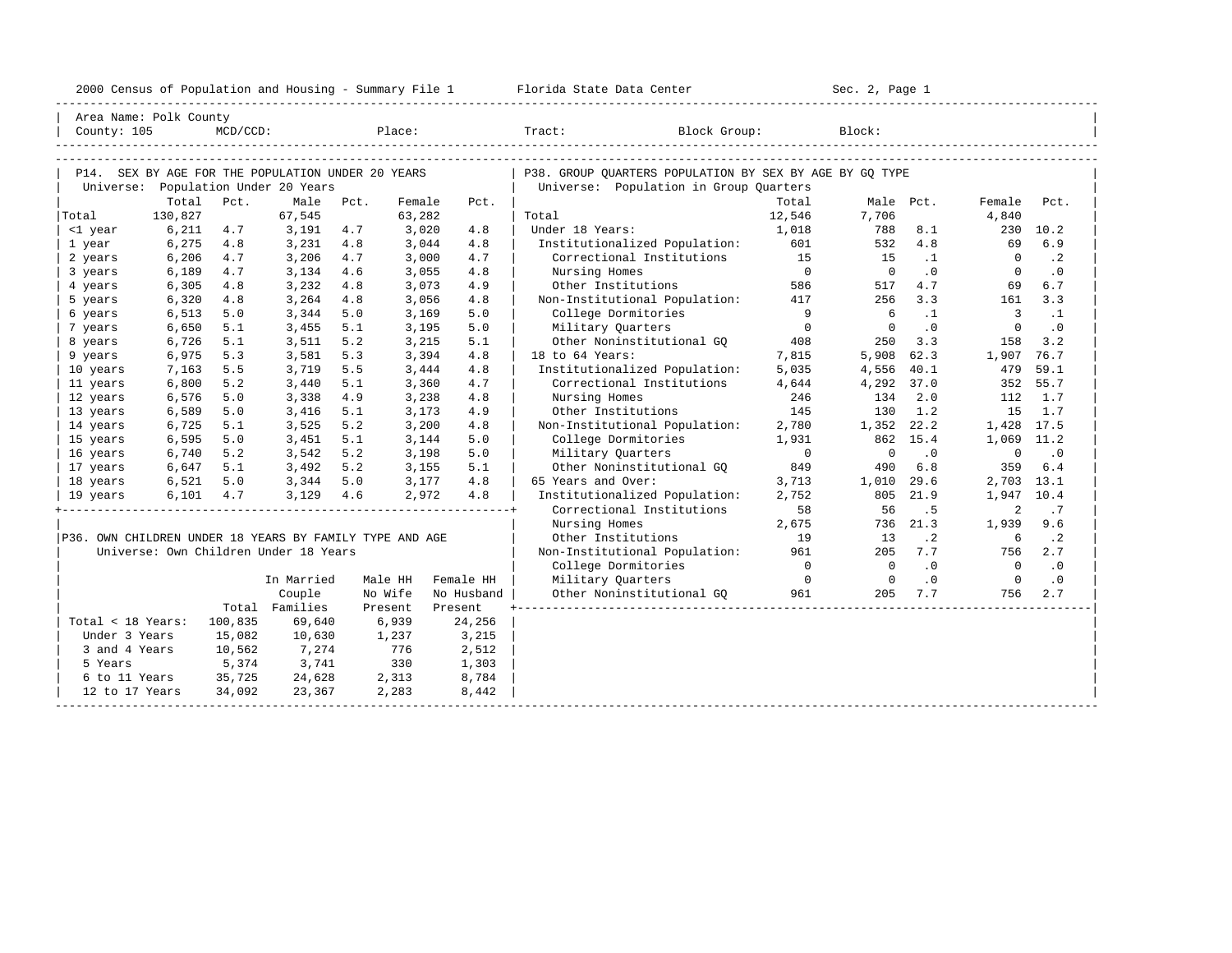| 2000 Census of Population and Housing - Summary File 1 Florida State Data Center                                                           |                                |                           |                                                 |                                                                        |                                                        | Sec. 2, Page 2                               |                        |                                    |                |
|--------------------------------------------------------------------------------------------------------------------------------------------|--------------------------------|---------------------------|-------------------------------------------------|------------------------------------------------------------------------|--------------------------------------------------------|----------------------------------------------|------------------------|------------------------------------|----------------|
| Area Name: Polk County<br>MCD/CCD: Place: Tract: Block Group: Block:<br>County: 105                                                        |                                |                           |                                                 |                                                                        |                                                        |                                              |                        |                                    |                |
| P22/23/24.HOUSEHOLDS BY PRESENCE OF PEOPLE 60(65/75) YEARS AND OVER, HOUSEHOLD SIZE AND<br>HOUSEHOLD TYPE<br>Universe: Households          |                                |                           |                                                 |                                                                        | P25. HOUSEHOLDS BY PRESENCE OF<br>Universe: Households | <b>NONRELATIVES</b>                          |                        |                                    |                |
| Total:                                                                                                                                     | 60+ Years Pct<br>187,233 100.0 |                           | 65+ Years Pct<br>187,233 100.0                  | 75+ Years Pct<br>187,233 100.0                                         | Total:                                                 |                                              |                        | 187,233                            |                |
| Households w/ one or more 60/65/75: 74,422 39.7<br>1-person household<br>2 or more person household:                                       | 24,280<br>50,142               |                           | 60,224 32.2<br>20,870<br>$\frac{2}{39}$ , 354   | 29,727 15.9<br>12,146<br>17,581                                        |                                                        | Households with one or<br>more non-relatives |                        | 18,934                             |                |
| Family households<br>Non-family households                                                                                                 | 48,008<br>2,134                |                           | 1,600                                           | 37,754 16,889<br>692                                                   | non-relatives                                          | Households with no                           |                        | 168,299                            |                |
| Non-ramily nouseholds<br>Households with no people over 60/65/75: 112,811 60.3 127,009 67.8 157,506 84.1<br>1-person household             | 20,843                         |                           | 24,253                                          | 32,977                                                                 |                                                        |                                              |                        |                                    |                |
| 2 or more person household:<br>Family households<br>7,671<br>Non-family households                                                         | 91,968<br>84,297               |                           | 102,756<br>94,551                               | 124,529<br>115,416<br>8,205 9,113                                      |                                                        |                                              |                        |                                    |                |
| P18/20. HOUSEHOLDS BY AGE OF HOUSEHOLDER BY HOUSEHOLD TYPE<br>(INCLUDING LIVING ALONE) BY PRESENCE OF OWN CHILDREN<br>Universe: Households |                                |                           |                                                 | H13/15. TENURE BY HOUSEHOLD SIZE<br>  Universe: Occupied Housing Units |                                                        |                                              | Pct                    |                                    | Pct            |
|                                                                                                                                            | Total<br>Households            |                           | Householder Householder<br>15 to 64 65 and Over | Total Occupied Units: 187,233                                          |                                                        | Owner<br>Total Occupied<br>137,389           | Owner<br>Occ.<br>100.0 | Renter<br>Occupied<br>49,844 100.0 | Renter<br>Occ. |
| Total:                                                                                                                                     | 187,233                        | 131,762                   | 55,471                                          | 1-person household                                                     | 45,123                                                 | 29,108                                       | 21.2                   | 16,015                             | 32.1           |
| Family households:<br>Married couple family:                                                                                               | 132,305<br>101,862             | 99,018<br>73,024          | 33,287<br>28,838                                | 2-Person household<br>3-Person household                               | 72,037<br>28,981                                       | 58,658<br>20,596                             | 42.7<br>15.0           | 13,379<br>8,385                    | 26.8<br>16.8   |
| With own children under 18<br>No own children under 18                                                                                     | 36,736<br>65,126               | 36,517<br>36,507          | 219<br>28,619                                   | 4-Person household<br>5-Person household                               | 23,027<br>10,845 7,540 5.5                             | 16,695                                       | 12.2                   | 6,332<br>3,305                     | 12.7<br>6.6    |
| Other family:<br>Male householder, no wife present:                                                                                        | 30,443<br>7,915                | 25,994<br>7,073           | 4,449<br>842                                    | 6-Person household<br>7+Person household                               | 4,312<br>2,908                                         | 2,913<br>1,879 1.4                           | 2.1                    | 1,399<br>1,029                     | 2.8<br>2.1     |
| With own children under 18<br>No own children under 18                                                                                     | 4,241<br>3,674                 | 4,192<br>2,881            | 793                                             | 49                                                                     |                                                        |                                              |                        |                                    |                |
| Female householder, no husband present: 22,528<br>With own children under 18<br>No own children under 18                                   | 13,231<br>9,297                | 18,921<br>13,197<br>5,724 | 3,607<br>34<br>3,573                            |                                                                        |                                                        |                                              |                        |                                    |                |
| Non-family households:<br>Householder living alone                                                                                         | 9,805<br>5,999                 | 32,744<br>24,253          | 22,184<br>20,870                                |                                                                        |                                                        |                                              |                        |                                    |                |
| Householder not living alone                                                                                                               | 3,806                          | 8,491                     | 1,314                                           |                                                                        |                                                        |                                              |                        |                                    |                |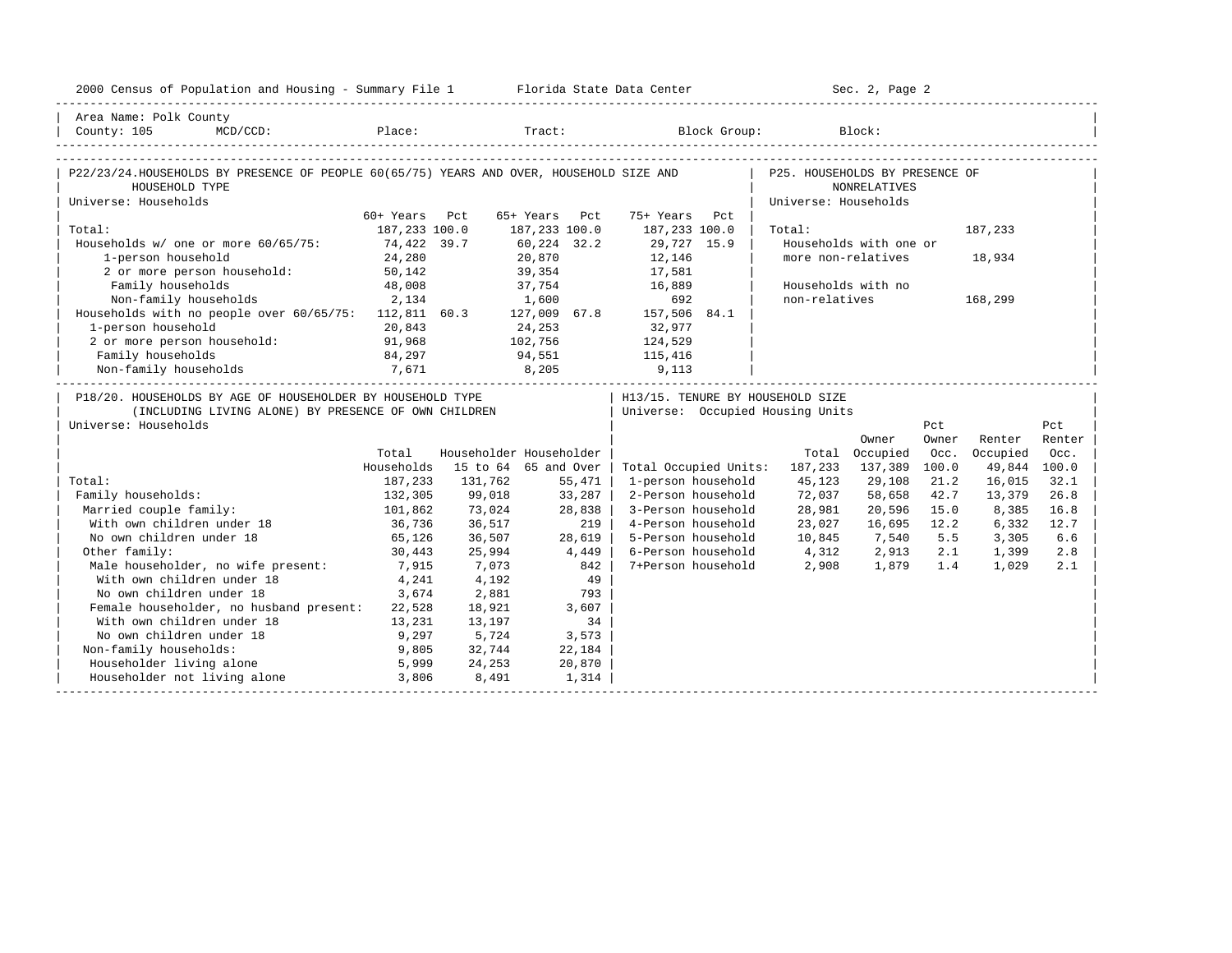| 2000 Census of Population and Housing - Summary File 1 Florida State Data Center                  |             |                   |                  |                  |                                                       |       |                                                         |                  | Sec. 2, Page 3                          |                 |             |
|---------------------------------------------------------------------------------------------------|-------------|-------------------|------------------|------------------|-------------------------------------------------------|-------|---------------------------------------------------------|------------------|-----------------------------------------|-----------------|-------------|
| Area Name: Polk County                                                                            |             |                   |                  |                  |                                                       |       |                                                         |                  |                                         |                 |             |
| County: 105                                                                                       | $MCD/CCD$ : |                   | Place:           |                  | Tract:                                                |       | Block Group:                                            |                  | Block:                                  |                 |             |
|                                                                                                   |             |                   |                  |                  |                                                       |       |                                                         |                  |                                         |                 |             |
| P29. RELATIONSHIP BY AGE FOR THE POPULATION UNDER 18 YEARS<br>Universe: Population under 18 years |             |                   |                  |                  |                                                       |       |                                                         |                  |                                         |                 |             |
|                                                                                                   |             |                   |                  |                  |                                                       |       |                                                         |                  |                                         |                 |             |
|                                                                                                   |             |                   |                  |                  | -----Related Child-----                               |       |                                                         |                  |                                         |                 |             |
|                                                                                                   |             | Pop. in           | Householder      |                  | Other                                                 |       |                                                         |                  | Institution-                            | Noninstitution- |             |
|                                                                                                   |             | Total Households  | or Spouse        | Own Child        | Relatives                                             |       | Nonrelatives                                            | Total            | alized Pop.                             | alized Pop.     |             |
| Under 18:                                                                                         | 118,205     | 117,187           | 234              | 100,835          | 13,098                                                |       | 3,020                                                   | 1,018            | 601                                     |                 | 417         |
| Under 3                                                                                           | 18,692      | 18,642            |                  | 15,082           | 3,132                                                 |       | 428                                                     | 50               | 1                                       |                 | 49          |
| 3 and 4 years                                                                                     | 12,494      | 12,468            |                  | 10,562           | 1,628                                                 |       | 278                                                     | 26               | $\Omega$                                |                 | 26          |
| 5 years                                                                                           | 6,320       | 6,306             |                  | 5,374            | 769                                                   |       | 163                                                     | 14               | 2                                       |                 | 12          |
| 6 to 11 years                                                                                     | 40,827      | 40,737            |                  | 35,725           | 4,070                                                 |       | 942                                                     | 90               | 21                                      |                 | 69          |
| 12 and 13 years                                                                                   | 13,165      | 13,066            |                  | 11,687           | 1,078                                                 |       | 301                                                     | 99               | 37                                      |                 | 62          |
| 14 years                                                                                          | 6,725       | 6,633             |                  | 5,922            | 569                                                   |       | 142                                                     | 92               | 62                                      |                 | 30          |
| 15 to 17 years                                                                                    | 19,748      | 19,101            |                  | 16,483           | 1,852                                                 |       | 766                                                     | 647              | 478                                     |                 | 169         |
|                                                                                                   |             |                   |                  |                  |                                                       |       |                                                         |                  |                                         |                 |             |
| % Under 3                                                                                         | 15.8%       | 15.9%             |                  | 15.0%            | 23.9%                                                 |       | 14.2%                                                   | 4.9%             | .2%                                     |                 | 11.8%       |
| % 3 and 4 years                                                                                   | 10.6%       | 10.7%             |                  | 10.5%            | 12.4%                                                 |       | 9.2%                                                    | 2.6%             | $.0\%$                                  |                 | 6.2%        |
| % 5 years                                                                                         | 5.4%        | 5.4%              |                  | 5.3%             | 5.9%                                                  |       | 5.4%                                                    | 1.4%             | .3%                                     |                 | 2.9%        |
| % 6 to 11 years                                                                                   | 34.6%       | 34.8%             |                  | 35.4%            | 31.1%                                                 |       | 31.2%                                                   | 8.8 <sup>°</sup> | 3.5%                                    |                 | 16.5%       |
| % 12 and 13 years                                                                                 | 11.2%       | 11.2%             |                  | 11.6%            | 8.2%                                                  |       | $10.0\%$                                                | 9.7%             | 6.2%                                    |                 | 14.9%       |
| % 14 years                                                                                        | 5.7%        | 5.7%              |                  | 5.9%             | 4.3%                                                  |       | 4.7%                                                    | 9.0%             | 10.3%                                   |                 | 7.2%        |
| % 15 to 17 years                                                                                  | 16.7%       | 16.3%             |                  | 16.3%            | 14.1%                                                 |       | 25.4%                                                   | 63.6%            | 79.5%                                   |                 | 40.5%       |
|                                                                                                   |             |                   |                  |                  |                                                       |       |                                                         |                  |                                         |                 |             |
| H17. TENURE BY HOUSEHOLD TYPE (INCLUDING LIVING ALONE) BY AGE OF HOUSEHOLDER                      |             |                   |                  |                  |                                                       |       |                                                         |                  |                                         |                 |             |
| Universe: Occupied Housing Units                                                                  |             |                   |                  |                  |                                                       |       |                                                         |                  |                                         |                 |             |
|                                                                                                   |             |                   |                  |                  | Total Owner ----------- Owner Occupied -------------- |       | Total Renter ------------- Renter Occupied ------------ |                  |                                         |                 |             |
|                                                                                                   |             | Occupied          |                  |                  | Householder Householder Householder Pct               |       | Occupied                                                |                  | Householder Householder Householder Pct |                 |             |
|                                                                                                   |             | Units             | 15 to 34         | 35 to 64         | $65+$                                                 | $65+$ | Units                                                   | 15 to 34         | 35 to 64                                | $65+$           | $65+$       |
| Family households:<br>Married-couple family:                                                      |             | 103,207<br>86,157 | 13,278<br>10,307 | 59,028<br>48,717 | 30,901 29.9<br>27,133                                 | 31.5  | 29,098<br>15,705                                        | 12,853<br>6,419  | 13,859<br>7,581                         | 2,386<br>1,705  | 8.2<br>10.9 |
| Other family:                                                                                     |             | 17,050            |                  |                  | 3,768                                                 | 22.1  |                                                         |                  |                                         | 681             | 5.1         |
| Male householder, no wife                                                                         |             | 4,531             | 2,971<br>1,032   | 10,311<br>2,789  | 710                                                   | 15.7  | 13,393<br>3,384                                         | 6,434<br>1,654   | 6,278<br>1,598                          | 132             | 3.9         |
| Female hsehldr, no husband 12,519                                                                 |             |                   | 1,939            | 7,522            | 3,058                                                 | 24.4  | 10,009                                                  | 4,780            | 4,680                                   | 549             | 5.5         |
| Nonfamily households:                                                                             |             | 34,182            | 2,610            | 14,320           | 17,252                                                | 50.5  | 20,746                                                  | 6,455            | 9,359                                   | 4,932           | 23.8        |
| Male householder:                                                                                 |             | 13,694            | 1,815            | 6,962            | 4,917                                                 | 35.9  | 11,064                                                  | 4,008            | 5,619                                   | 1,437           | 13.0        |
| Living alone                                                                                      |             | 10,761            | 1,057            | 5,343            | 4,361                                                 | 40.5  | 7,998                                                   | 2,294            | 4,409                                   | 1,295           | 16.2        |
| Not living alone                                                                                  |             | 2,933             | 758              | 1,619            | 556 19.0                                              |       | 3,066                                                   | 1,714            | 1,210                                   | 142             | 4.6         |
| Female householder:                                                                               |             | 20,488            | 795              | 7,358            | 12,335                                                | 60.2  | 9,682                                                   | 2,447            | 3,740                                   | 3,495           | 36.1        |
| Living alone                                                                                      |             | 18,347            | 467              | 6,058            | 11,822 64.4                                           |       | 8,017                                                   | 1,520            | 3,105                                   | 3,392           | 42.3        |
| Not living alone                                                                                  |             | 2,141             | 328              | 1,300            | 513                                                   | 24.0  | 1,665                                                   | 927              | 635                                     | 103             | 6.2         |
|                                                                                                   |             |                   |                  |                  |                                                       |       |                                                         |                  |                                         |                 |             |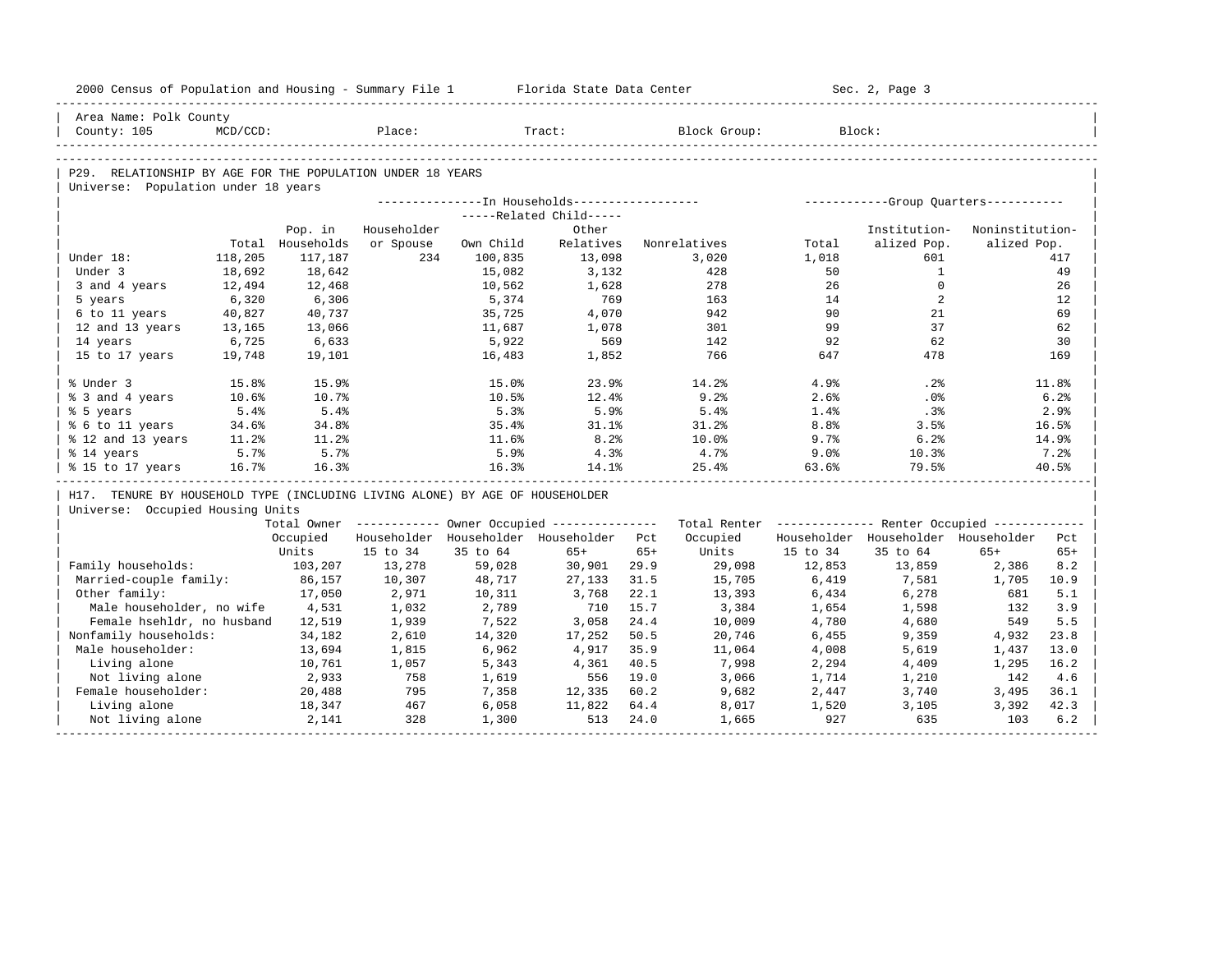| 2000<br>ensus! | and<br>Population | ---<br>Summa:<br>$-$<br>Housing | lorida<br>Data<br>otatt<br>cence. | ، م ج<br>Page<br>$3-1$ |  |
|----------------|-------------------|---------------------------------|-----------------------------------|------------------------|--|
|                |                   |                                 |                                   |                        |  |

| Area Name: Putnam County                                       |         |             |                                       |         |        |            |                                                                                                   |                          |                |           |                |           |
|----------------------------------------------------------------|---------|-------------|---------------------------------------|---------|--------|------------|---------------------------------------------------------------------------------------------------|--------------------------|----------------|-----------|----------------|-----------|
| County: 107                                                    |         | $MCD/CCD$ : |                                       | Place:  |        |            | Tract:<br>Block Group:                                                                            |                          | Block:         |           |                |           |
|                                                                |         |             |                                       |         |        |            |                                                                                                   |                          |                |           |                |           |
|                                                                |         |             |                                       |         |        |            |                                                                                                   |                          |                |           |                |           |
| P14. SEX BY AGE FOR THE POPULATION UNDER 20 YEARS<br>Universe: |         |             | Population Under 20 Years             |         |        |            | P38. GROUP OUARTERS POPULATION BY SEX BY AGE BY GO TYPE<br>Universe: Population in Group Quarters |                          |                |           |                |           |
|                                                                | Total   | Pct.        | Male                                  | Pct.    | Female | Pct.       |                                                                                                   | Total                    |                | Male Pct. | Female         | Pct.      |
| Total                                                          | 19,144  |             | 9,941                                 |         | 9,203  |            | Total                                                                                             | 1,398                    | 974            |           | 424            |           |
| <1 year                                                        | 846     | 4.4         | 422                                   | 4.2     | 424    | 4.6        | Under 18 Years:                                                                                   | 55                       | 45             | 3.9       | 10             | 4.6       |
| 1 year                                                         | 880     | 4.6         | 471                                   | 4.7     | 409    | 4.4        | Institutionalized Population:                                                                     | $\Omega$                 | $\Omega$       | $\cdot$ 0 | $\Omega$       | $\cdot$ 0 |
| 2 years                                                        | 814     | 4.3         | 403                                   | 4.1     | 411    | 4.5        | Correctional Institutions                                                                         | $\Omega$                 | $\Omega$       | $\cdot$ 0 | $\Omega$       | $\cdot$ 0 |
| 3 years                                                        | 880     | 4.6         | 498                                   | 5.0     | 382    | 4.2        | Nursing Homes                                                                                     | $\Omega$                 | $\Omega$       | .0        | $\Omega$       | $\cdot$ 0 |
| 4 years                                                        | 906     | 4.7         | 490                                   | 4.9     | 416    | 4.5        | Other Institutions                                                                                | $\Omega$                 | $\Omega$       | $\cdot$ 0 | $\Omega$       | $\cdot$ 0 |
| 5 years                                                        | 861     | 4.5         | 460                                   | 4.6     | 401    | 4.4        | Non-Institutional Population:                                                                     | 55                       | 45             | 3.9       | 10             | 4.6       |
| 6 years                                                        | 924     | 4.8         | 486                                   | 4.9     | 438    | 4.8        | College Dormitories                                                                               | $\Omega$                 | $\Omega$       | $\cdot$ 0 | $\Omega$       | $\cdot$ 0 |
| 7 years                                                        | 965     | 5.0         | 494                                   | 5.0     | 471    | 5.1        | Military Quarters                                                                                 | $\Omega$                 | $\Omega$       | $\cdot$ 0 | $\Omega$       | .0        |
| 8 years                                                        | 1,061   | 5.5         | 553                                   | 5.6     | 508    | 5.5        | Other Noninstitutional GO                                                                         | 55                       | 45             | 3.9       | 10             | 4.6       |
| 9 years                                                        | 1,079   | 5.6         | 582                                   | 5.9     | 497    | 4.6        | 18 to 64 Years:                                                                                   | 949                      | 819            | 67.9      | 130            | 84.1      |
| 10 years                                                       | 1,023   | 5.3         | 521                                   | 5.2     | 502    | 4.4        | Institutionalized Population:                                                                     | 639                      | 605            | 45.7      | 34             | 62.1      |
| 11 years                                                       | 1,033   | 5.4         | 557                                   | 5.6     | 476    | 4.5        | Correctional Institutions                                                                         | 617                      |                | 597 44.1  | 20             | 61.3      |
| 12 years                                                       | 1,004   | 5.2         | 512                                   | 5.2     | 492    | 4.2        | Nursing Homes                                                                                     | 18                       | $\overline{4}$ | 1.3       | 14             | .4        |
| 13 years                                                       | 1,045   | 5.5         | 558                                   | 5.6     | 487    | 4.5        | Other Institutions                                                                                | $\overline{4}$           | $\overline{4}$ | $\cdot$ 3 | $\Omega$       | .4        |
| 14 years                                                       | 1,018   | 5.3         | 520                                   | 5.2     | 498    | 4.4        | Non-Institutional Population:                                                                     | 310                      |                | 214 22.2  |                | 96 22.0   |
| 15 years                                                       | 1,023   | 5.3         | 528                                   | 5.3     | 495    | 4.8        | College Dormitories                                                                               | $\bigcirc$               | $\Omega$       | .0        | $\Omega$       | $\cdot$ 0 |
| 16 years                                                       | 986     | 5.2         | 487                                   | 4.9     | 499    | 5.1        | Military Quarters                                                                                 | $\Omega$                 | $\Omega$       | .0        | $\Omega$       | $\cdot$ 0 |
| 17 years                                                       | 956     | 5.0         | 478                                   | 4.8     | 478    | 5.5        | Other Noninstitutional GO                                                                         | 310                      | 214            | 22.2      | 96             | 22.0      |
| 18 years                                                       | 958     | 5.0         | 476                                   | 4.8     | 482    | 4.6        | 65 Years and Over:                                                                                | 394                      | 110            | 28.2      | 284            | 11.3      |
| 19 years                                                       | 882 4.6 |             | 445                                   | 4.5     | 437    | 4.4        | Institutionalized Population:                                                                     | 307                      | 73             | 22.0      | 234            | 7.5       |
|                                                                |         |             |                                       |         |        |            | Correctional Institutions                                                                         | $\mathbf{1}$             | <sup>1</sup>   | $\cdot$ 1 | $\circ$        | $\cdot$ 1 |
|                                                                |         |             |                                       |         |        |            | Nursing Homes                                                                                     | 304                      | 72             | 21.7      | 232            | 7.4       |
| P36. OWN CHILDREN UNDER 18 YEARS BY FAMILY TYPE AND AGE        |         |             |                                       |         |        |            | Other Institutions                                                                                | $\overline{\phantom{a}}$ | $\Omega$       | $\cdot$ 1 | $\overline{2}$ | $\cdot$ 0 |
|                                                                |         |             | Universe: Own Children Under 18 Years |         |        |            | Non-Institutional Population:                                                                     | 87                       | 37             | 6.2       | 50             | 3.8       |
|                                                                |         |             |                                       |         |        |            | College Dormitories                                                                               | $\Omega$                 | $\Omega$       | $\cdot$ 0 | $\overline{0}$ | $\cdot$ 0 |
|                                                                |         |             | In Married                            | Male HH |        | Female HH  | Military Quarters                                                                                 | $\overline{0}$           | $\overline{0}$ | $\cdot$ 0 | $\overline{0}$ | $\cdot$ 0 |
|                                                                |         |             | Couple                                | No Wife |        | No Husband | Other Noninstitutional GQ                                                                         | 87                       | 37             | 6.2       | 50             | 3.8       |
|                                                                |         |             | Total Families                        | Present |        | Present    |                                                                                                   |                          |                |           |                |           |
| Total < 18 Years:                                              |         | 14,806      | 9,745                                 | 1,046   |        | 4,015      |                                                                                                   |                          |                |           |                |           |
| Under 3 Years                                                  |         | 2,017       | 1,286                                 | 200     |        | 531        |                                                                                                   |                          |                |           |                |           |
| 3 and 4 Years                                                  |         | 1,511       | 947                                   | 109     |        | 455        |                                                                                                   |                          |                |           |                |           |
| 5 Years                                                        |         | 735         | 484                                   | 41      |        | 210        |                                                                                                   |                          |                |           |                |           |
| 6 to 11 Years                                                  |         | 5,314       | 3,504                                 | 352     |        | 1,458      |                                                                                                   |                          |                |           |                |           |
| 12 to 17 Years                                                 |         | 5,229       | 3,524                                 | 344     |        | 1,361      |                                                                                                   |                          |                |           |                |           |
|                                                                |         |             |                                       |         |        |            |                                                                                                   |                          |                |           |                |           |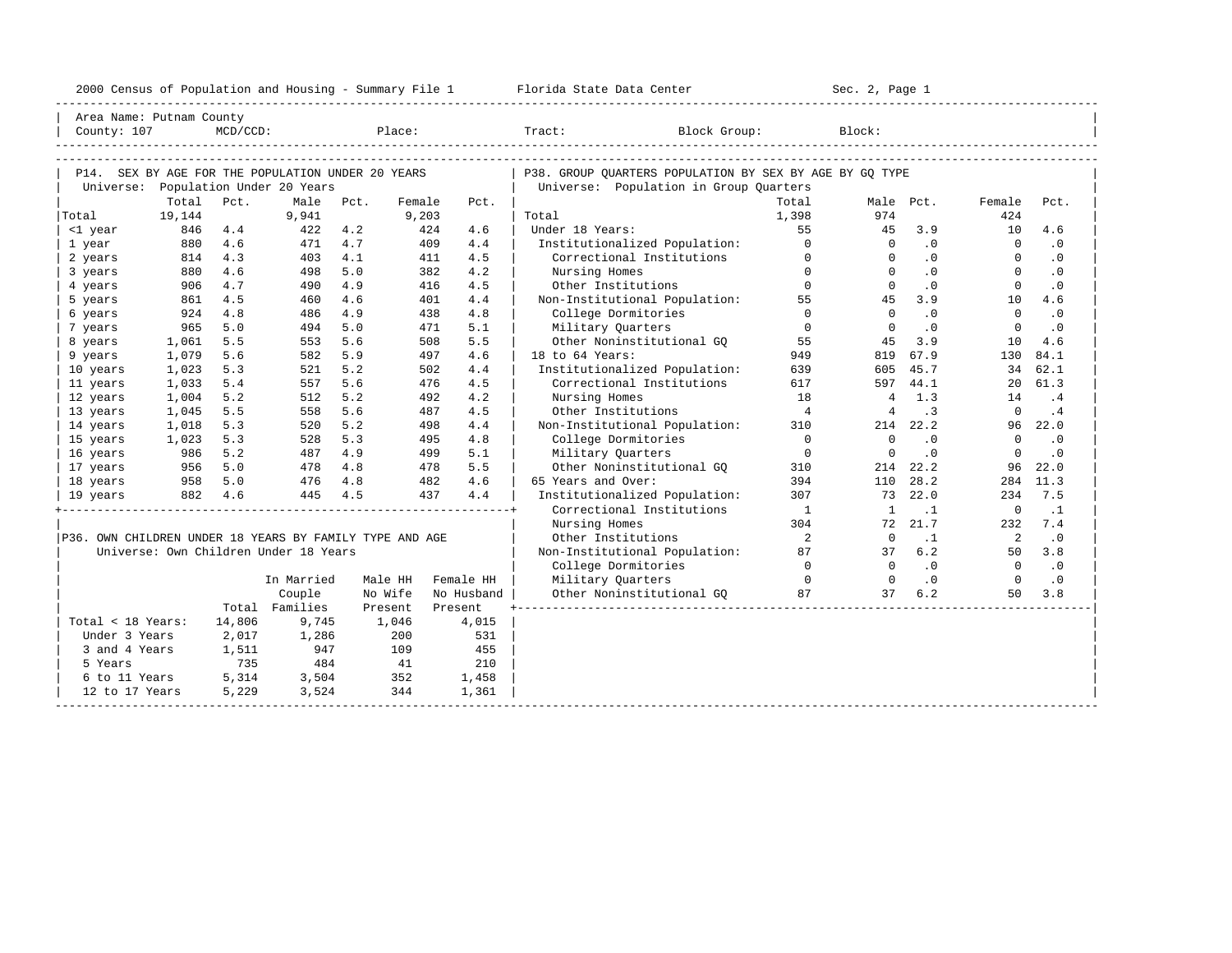| 2000 Census of Population and Housing - Summary File 1 Florida State Data Center                                   |                |                         |               |                |                                                                        |                                | Sec. 2, Page 2         |             |            |             |
|--------------------------------------------------------------------------------------------------------------------|----------------|-------------------------|---------------|----------------|------------------------------------------------------------------------|--------------------------------|------------------------|-------------|------------|-------------|
| Area Name: Putnam County<br>County: 107                                                                            |                |                         |               |                | MCD/CCD: Place: Tract: Block Group: Block:                             |                                |                        |             |            |             |
|                                                                                                                    |                |                         |               |                |                                                                        |                                |                        |             |            |             |
| P22/23/24.HOUSEHOLDS BY PRESENCE OF PEOPLE 60(65/75) YEARS AND OVER, HOUSEHOLD SIZE AND<br>HOUSEHOLD TYPE          |                |                         |               |                |                                                                        | P25. HOUSEHOLDS BY PRESENCE OF | <b>NONRELATIVES</b>    |             |            |             |
| Universe: Households                                                                                               | 60+ Years Pct  |                         | 65+ Years Pct |                | 75+ Years Pct                                                          | Universe: Households           |                        |             |            |             |
| Total:                                                                                                             | 27,839 100.0   |                         | 27,839 100.0  |                | 27,839 100.0                                                           | Total:                         |                        |             | 27,839     |             |
| Households w/ one or more 60/65/75: 11,690 42.0                                                                    |                |                         | 9,247 33.2    |                | 4,209 15.1                                                             |                                | Households with one or |             |            |             |
| 1-person household                                                                                                 | 3,982          |                         | 3,322         |                | 1,709                                                                  |                                | more non-relatives     |             | 2,704      |             |
| 2 or more person household:                                                                                        | 7,708          |                         | 5,925         |                | 2,500                                                                  |                                |                        |             |            |             |
| Family households                                                                                                  | 7,253          |                         | 5,614         |                | 2,379                                                                  |                                | Households with no     |             |            |             |
| Non-family households                                                                                              | 455            |                         | 311           |                | 121                                                                    | non-relatives                  |                        |             | 25,135     |             |
| Households with no people over 60/65/75: 16,149 58.0 18,592 66.8                                                   |                |                         |               |                | 23,630 84.9                                                            |                                |                        |             |            |             |
| 1-person household                                                                                                 | 3.004          |                         | 3,664         |                | 5,277                                                                  |                                |                        |             |            |             |
| 2 or more person household:                                                                                        | 13, 145        |                         | 14,928        |                | 18,353                                                                 |                                |                        |             |            |             |
| Family households                                                                                                  | 12,211         |                         | 13,850        |                | 17,085                                                                 |                                |                        |             |            |             |
| 934<br>Non-family households                                                                                       |                | 1,078                   |               |                | 1,268                                                                  |                                |                        |             |            |             |
| P18/20. HOUSEHOLDS BY AGE OF HOUSEHOLDER BY HOUSEHOLD TYPE<br>(INCLUDING LIVING ALONE) BY PRESENCE OF OWN CHILDREN |                |                         |               |                | H13/15. TENURE BY HOUSEHOLD SIZE<br>  Universe: Occupied Housing Units |                                |                        |             |            |             |
| Universe: Households                                                                                               |                |                         |               |                |                                                                        |                                |                        | Pct         |            | Pct         |
|                                                                                                                    |                |                         |               |                |                                                                        |                                | Owner                  | Owner       | Renter     | Renter      |
|                                                                                                                    | Total          | Householder Householder |               |                |                                                                        |                                | Total Occupied         | Occ.        | Occupied   | Occ.        |
|                                                                                                                    | Households     | 15 to 64 65 and Over    |               |                | Total Occupied Units:                                                  | 27,839                         | 22,269                 | 100.0       |            | 5,570 100.0 |
| Total:                                                                                                             | 27,839         | 19,351                  |               | 8,488          | 1-person household                                                     | 6,986                          | 5,161                  | 23.2        | 1,825      | 32.8        |
| Family households:                                                                                                 | 19,464         | 14,560                  |               | 4,904          | 2-Person household                                                     | 10,718                         | 9,313                  | 41.8        | 1,405      | 25.2        |
| Married couple family:<br>With own children under 18                                                               | 14,689         | 10,622                  |               | 4,067          | 3-Person household                                                     | 4,350                          | 3,371                  | 15.1        | 979        | 17.6        |
| No own children under 18                                                                                           | 5,083          | 5,041                   |               | 42  <br>4.025  | 4-Person household<br>5-Person household                               | 3,226<br>1,538                 | 2,514                  | 11.3<br>5.2 | 712<br>382 | 12.8<br>6.9 |
| Other family:                                                                                                      | 9,606          | 5,581<br>3,938          |               | 837            | 6-Person household                                                     | 609                            | 1,156<br>448           | 2.0         | 161        | 2.9         |
|                                                                                                                    | 4,775          | 1,004                   |               | 181            | 7+Person household                                                     | 412                            | 306                    | 1.4         | 106        | 1.9         |
| Male householder, no wife present: 1,185<br>With own children under 18 634                                         |                | 627                     |               | $\overline{7}$ |                                                                        |                                |                        |             |            |             |
| No own children under 18                                                                                           | 551            | 377                     |               | 174            |                                                                        |                                |                        |             |            |             |
|                                                                                                                    |                |                         |               |                |                                                                        |                                |                        |             |            |             |
| Female householder, no husband present: 3,590<br>With own children under 18                                        |                | 2,934<br>2,087          |               | 656<br>6       |                                                                        |                                |                        |             |            |             |
| No own children under 18                                                                                           | 2,093<br>1,497 | 847                     |               | 650            |                                                                        |                                |                        |             |            |             |
|                                                                                                                    |                |                         |               |                |                                                                        |                                |                        |             |            |             |
| Non-family households:<br>Householder living alone                                                                 | 1,389          | 4,791                   | 3,584         |                |                                                                        |                                |                        |             |            |             |
| Householder not living alone                                                                                       | 830<br>559     | 3,664<br>1,127          |               | 3,322<br>262   |                                                                        |                                |                        |             |            |             |
|                                                                                                                    |                |                         |               |                |                                                                        |                                |                        |             |            |             |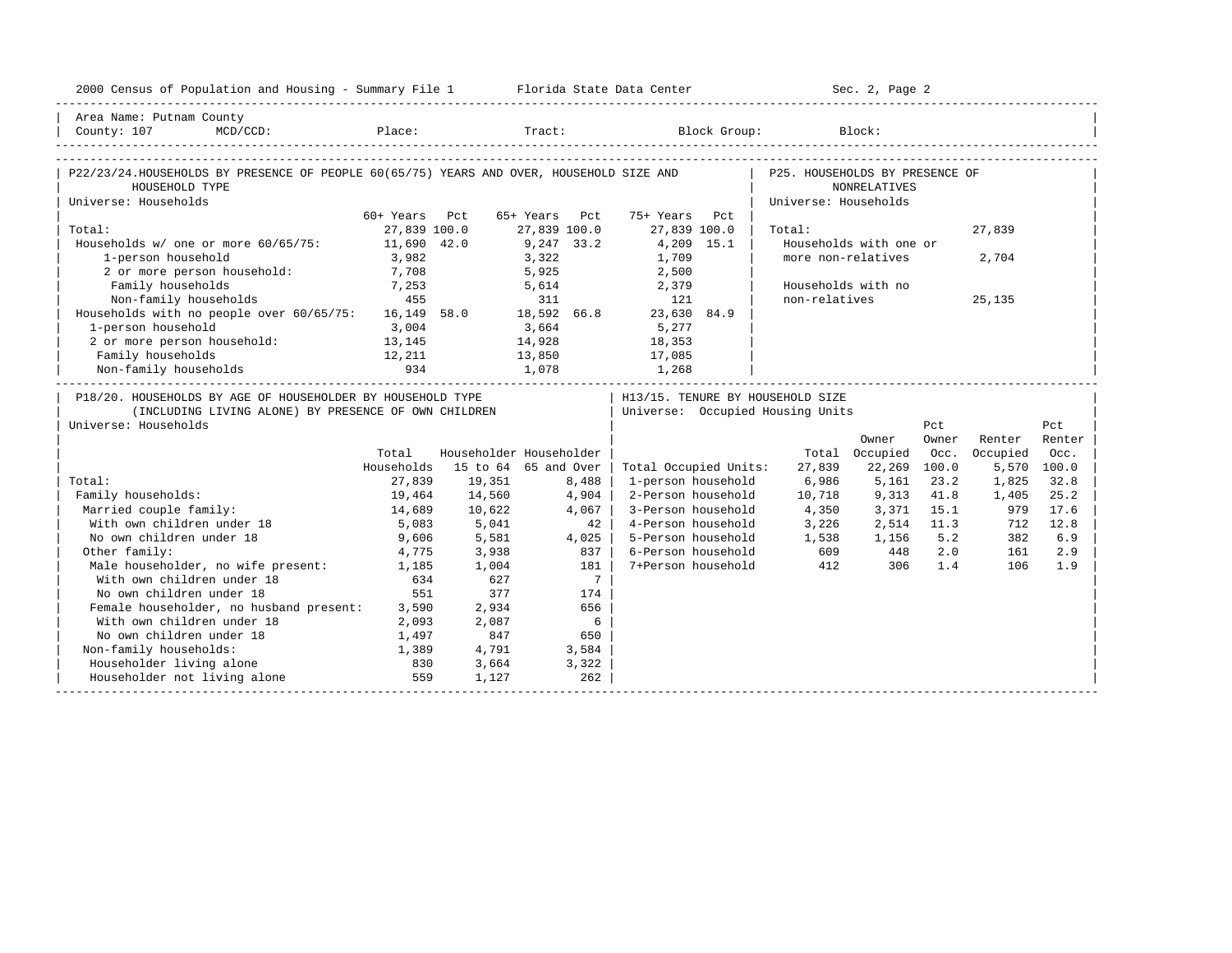| 2000 Census of Population and Housing - Summary File 1                       |             |                  |             |           | Florida State Data Center                             |       |                                                         |                   | Sec. 2, Page 3                        |                 |              |
|------------------------------------------------------------------------------|-------------|------------------|-------------|-----------|-------------------------------------------------------|-------|---------------------------------------------------------|-------------------|---------------------------------------|-----------------|--------------|
| Area Name: Putnam County                                                     |             |                  |             |           |                                                       |       |                                                         |                   |                                       |                 |              |
| County: 107                                                                  | $MCD/CCD$ : |                  | Place:      |           | Tract:                                                |       | Block Group:                                            |                   | Block:                                |                 |              |
|                                                                              |             |                  |             |           |                                                       |       |                                                         |                   |                                       |                 |              |
| P29. RELATIONSHIP BY AGE FOR THE POPULATION UNDER 18 YEARS                   |             |                  |             |           |                                                       |       |                                                         |                   |                                       |                 |              |
| Universe: Population under 18 years                                          |             |                  |             |           |                                                       |       |                                                         |                   |                                       |                 |              |
|                                                                              |             |                  |             |           | ---------------- In Households------------------      |       |                                                         |                   | ------------Group Quarters----------- |                 |              |
|                                                                              |             |                  |             |           | -----Related Child-----                               |       |                                                         |                   |                                       |                 |              |
|                                                                              |             | Pop. in          | Householder |           | Other                                                 |       |                                                         |                   | Institution-                          | Noninstitution- |              |
|                                                                              |             | Total Households | or Spouse   | Own Child | Relatives                                             |       | Nonrelatives                                            | Total             | alized Pop.                           | alized Pop.     |              |
| Under 18:                                                                    | 17,304      | 17,249           | 40          | 14,806    | 2,066                                                 |       | 337                                                     | 55                | $\Omega$                              |                 | 55           |
| Under 3                                                                      | 2,540       | 2,538            |             | 2,017     | 482                                                   |       | 39                                                      | 2                 | $\mathbf 0$                           |                 | 2            |
| 3 and 4 years                                                                | 1,786       | 1,785            |             | 1,511     | 244                                                   |       | 30                                                      | $\mathbf{1}$      | $\Omega$                              |                 | $\mathbf{1}$ |
| 5 years                                                                      | 861         | 860              |             | 735       | 112                                                   |       | 13                                                      | $\mathbf{1}$      | $\Omega$                              |                 | $\mathbf{1}$ |
| 6 to 11 years                                                                | 6,085       | 6,067            |             | 5,314     | 645                                                   |       | 108                                                     | 18                | $\Omega$                              |                 | 18           |
| 12 and 13 years                                                              | 2,049       | 2,037            |             | 1,818     | 183                                                   |       | 36                                                      | $12 \overline{ }$ | $\Omega$                              |                 | 12           |
| 14 years                                                                     | 1,018       | 1,010            |             | 904       | 92                                                    |       | 14                                                      | 8                 | $\mathbf 0$                           |                 | 8            |
| 15 to 17 years                                                               | 2,925       | 2,912            |             | 2,507     | 308                                                   |       | 97                                                      | 13                | $\Omega$                              |                 | 13           |
| % Under 3                                                                    | 14.7%       | 14.7%            |             | 13.6%     | 23.3%                                                 |       | 11.6%                                                   | 3.6%              | .0%                                   |                 | 3.6%         |
| % 3 and 4 years                                                              | 10.3%       | 10.4%            |             | 10.2%     | 11.8%                                                 |       | 8.9%                                                    | 1.8%              | .0%                                   |                 | 1.8%         |
| % 5 years                                                                    | 5.0%        | 5.0%             |             | 5.0%      | 5.4%                                                  |       | 3.9%                                                    | 1.8%              | .0%                                   |                 | 1.8%         |
| % 6 to 11 years                                                              | 35.2%       | 35.3%            |             | 35.9%     | 31.2%                                                 |       | 32.0%                                                   | 32.7%             | .0%                                   |                 | 32.7%        |
| % 12 and 13 years                                                            | 11.9%       | 11.8%            |             | 12.3%     | 8.9%                                                  |       | 10.7%                                                   | 21.8%             | .0%                                   |                 | 21.8%        |
| % 14 years                                                                   | 5.9%        | 5.9%             |             | 6.1%      | 4.5%                                                  |       | 4.2%                                                    | 14.5%             | .0%                                   |                 | 14.5%        |
| % 15 to 17 years                                                             | 16.9%       | 16.9%            |             | 16.9%     | 14.9%                                                 |       | 28.8%                                                   | 23.6%             | .0%                                   |                 | 23.6%        |
| H17. TENURE BY HOUSEHOLD TYPE (INCLUDING LIVING ALONE) BY AGE OF HOUSEHOLDER |             |                  |             |           |                                                       |       |                                                         |                   |                                       |                 |              |
| Universe: Occupied Housing Units                                             |             |                  |             |           |                                                       |       |                                                         |                   |                                       |                 |              |
|                                                                              |             |                  |             |           | Total Owner ----------- Owner Occupied -------------- |       | Total Renter ------------- Renter Occupied ------------ |                   |                                       |                 |              |
|                                                                              |             | Occupied         |             |           | Householder Householder Householder                   | Pct.  | Occupied                                                |                   | Householder Householder Householder   |                 | Pct.         |
|                                                                              |             | Units            | 15 to 34    | 35 to 64  | $65+$                                                 | $65+$ | Units                                                   | 15 to 34          | 35 to 64                              | $65+$           | $65+$        |
| Family households:                                                           |             | 16,171           | 2,050       | 9,478     | 4,643                                                 | 28.7  | 3,293                                                   | 1,462             | 1,570                                 | 261             | 7.9          |
| Married-couple family:                                                       |             | 13,153           | 1,527       | 7,719     | 3,907                                                 | 29.7  | 1,536                                                   | 586               | 790                                   | 160             | 10.4         |
| Other family:                                                                |             | 3,018            | 523         | 1,759     | 736                                                   | 24.4  | 1,757                                                   | 876               | 780                                   | 101             | 5.7          |
| Male householder, no wife                                                    |             | 832              | 172         | 504       | 156                                                   | 18.8  | 353                                                     | 159               | 169                                   | 25              | 7.1          |
| Female hsehldr, no husband                                                   |             | 2,186            | 351         | 1,255     | 580                                                   | 26.5  | 1,404                                                   | 717               | 611                                   | 76              | 5.4          |
| Nonfamily households:                                                        |             | 6,098            | 425         | 2,746     | 2,927                                                 | 48.0  | 2,277                                                   | 605               | 1,015                                 | 657             | 28.9         |
| Male householder:                                                            |             | 2,805            | 307         | 1,444     | 1,054                                                 | 37.6  | 1,177                                                   | 357               | 599                                   | 221             | 18.8         |
| Living alone                                                                 |             | 2,264            | 212         | 1,133     | 919                                                   | 40.6  | 888                                                     | 192               | 495                                   | 201             | 22.6         |
| Not living alone                                                             |             | 541              | 95          | 311       | 135                                                   | 25.0  | 289                                                     | 165               | 104                                   | 20              | 6.9          |
| Female householder:                                                          |             | 3,293            | 118         | 1,302     | 1,873                                                 | 56.9  | 1,100                                                   | 248               | 416                                   | 436             | 39.6         |
| Living alone                                                                 |             | 2,897            | 68          | 1,051     | 1,778                                                 | 61.4  | 937                                                     | 158               | 355                                   | 424             | 45.3         |
| Not living alone                                                             |             | 396              | 50          | 251       | 95                                                    | 24.0  | 163                                                     | 90                | 61                                    | 12              | 7.4          |
|                                                                              |             |                  |             |           |                                                       |       |                                                         |                   |                                       |                 |              |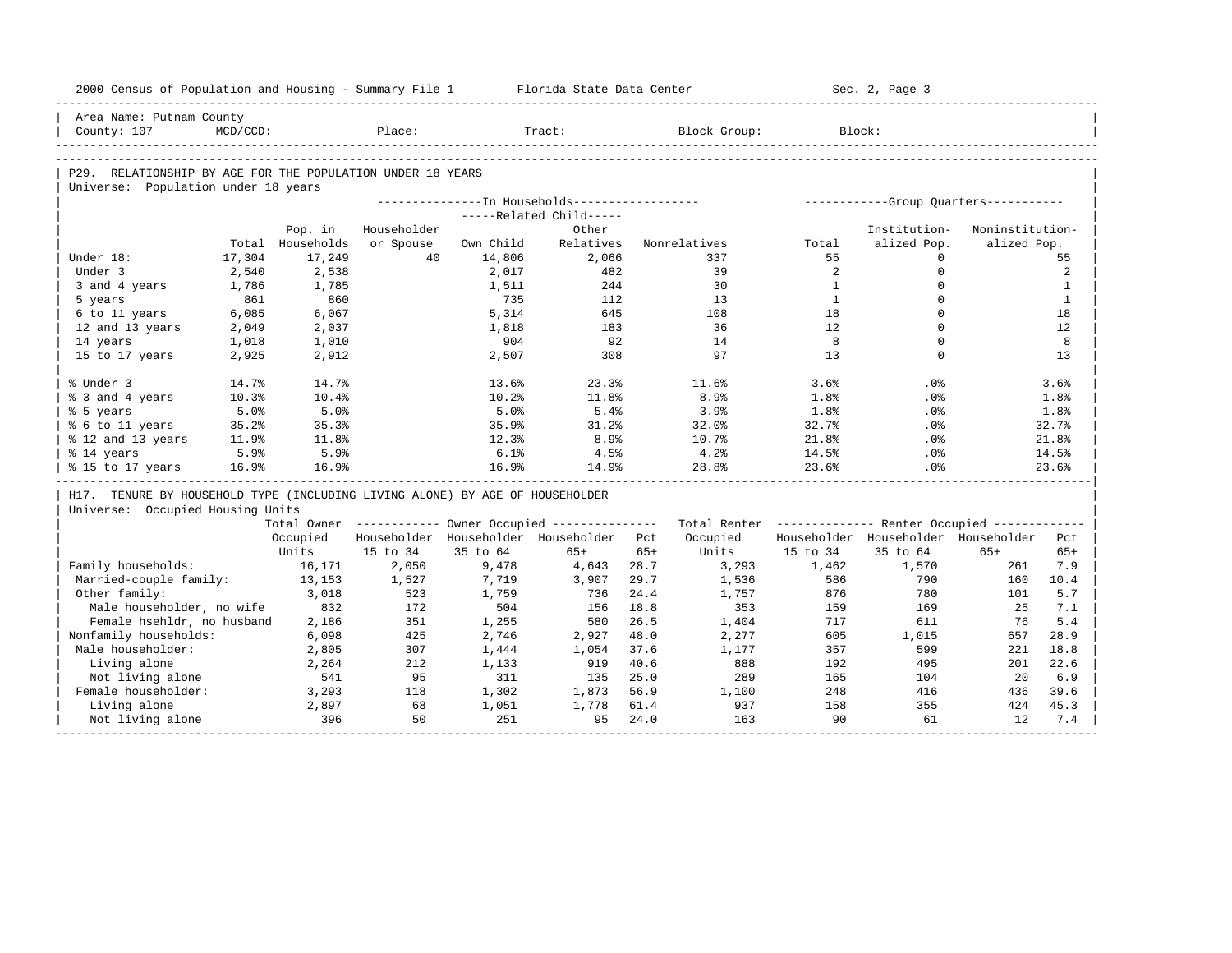| County: 109                                             | Area Name: St. Johns County                       | MCD/CCD: |                           |         | Place: |            | Block Group:<br>Tract:                                  |                | Block:      |           |             |           |
|---------------------------------------------------------|---------------------------------------------------|----------|---------------------------|---------|--------|------------|---------------------------------------------------------|----------------|-------------|-----------|-------------|-----------|
|                                                         | P14. SEX BY AGE FOR THE POPULATION UNDER 20 YEARS |          |                           |         |        |            | P38. GROUP QUARTERS POPULATION BY SEX BY AGE BY GQ TYPE |                |             |           |             |           |
| Universe:                                               |                                                   |          | Population Under 20 Years |         |        |            | Universe: Population in Group Ouarters                  |                |             |           |             |           |
|                                                         | Total                                             | Pct.     | Male                      | Pct.    | Female | Pct.       |                                                         | Total          |             | Male Pct. | Female      | Pct.      |
| Total                                                   | 31,395                                            |          | 16,020                    |         | 15,375 |            | Total                                                   | 2,193          | 984         |           | 1,209       |           |
| <1 year                                                 | 1,262                                             | 4.0      | 644                       | 4.0     | 618    | 4.0        | Under 18 Years:                                         | 36             | 29          | 1.6       | 7           | 2.9       |
| 1 year                                                  | 1,263                                             | 4.0      | 670                       | 4.2     | 593    | 3.9        | Institutionalized Population:                           | $\Omega$       | $\Omega$    | .0        | $\Omega$    | $\cdot$ 0 |
| 2 years                                                 | 1,297                                             | 4.1      | 641                       | 4.0     | 656    | 4.3        | Correctional Institutions                               | $\Omega$       | $\Omega$    | $\cdot$ 0 | $\Omega$    | $\cdot$ 0 |
| 3 years                                                 | 1,365                                             | 4.3      | 706                       | 4.4     | 659    | 4.3        | Nursing Homes                                           | $\Omega$       | $\Omega$    | $\cdot$ 0 | $\Omega$    | $\cdot$ 0 |
| 4 years                                                 | 1,419                                             | 4.5      | 711                       | 4.4     | 708    | 4.6        | Other Institutions                                      | $\Omega$       | $\cap$      | $\cdot$ 0 | $\Omega$    | $\cdot$ 0 |
| 5 years                                                 | 1,463                                             | 4.7      | 773                       | 4.8     | 690    | 4.5        | Non-Institutional Population:                           | 36             | 29          | 1.6       | 7           | 2.9       |
| 6 years                                                 | 1,543                                             | 4.9      | 778                       | 4.9     | 765    | 5.0        | College Dormitories                                     | 4              | $\Omega$    | $\cdot$ 2 | 4           | $\cdot$ 0 |
| 7 years                                                 | 1,634                                             | 5.2      | 825                       | 5.1     | 809    | 5.3        | Military Quarters                                       | $\Omega$       | $\Omega$    | $\cdot$ 0 | $\Omega$    | $\cdot$ 0 |
| 8 years                                                 | 1,695                                             | 5.4      | 860                       | 5.4     | 835    | 5.4        | Other Noninstitutional GO                               | 32             | 29          | 1.5       | 3           | 2.9       |
| 9 years                                                 | 1,720                                             | 5.5      | 891                       | 5.6     | 829    | 4.0        | 18 to 64 Years:                                         | 1,356          | 756         | 61.8      | 600         | 76.8      |
| 10 years                                                | 1,766                                             | 5.6      | 869                       | 5.4     | 897    | 3.9        | Institutionalized Population:                           | 448            | 379         | 20.4      | 69          | 38.5      |
| 11 years                                                | 1,804                                             | 5.7      | 951                       | 5.9     | 853    | 4.3        | Correctional Institutions                               | 346            | 308         | 15.8      | 38          | 31.3      |
| 12 years                                                | 1,724                                             | 5.5      | 872                       | 5.4     | 852    | 4.3        | Nursing Homes                                           | 34             | 21          | 1.6       | 13          | 2.1       |
| 13 years                                                | 1,743                                             | 5.6      | 884                       | 5.5     | 859    | 4.6        | Other Institutions                                      | 68             | 50          | 3.1       | 18          | 5.1       |
| 14 years                                                | 1,774                                             | 5.7      | 903                       | 5.6     | 871    | 4.5        | Non-Institutional Population:                           | 908            | 377         | 41.4      | 531         | 38.3      |
| 15 years                                                | 1,703                                             | 5.4      | 867                       | 5.4     | 836    | 5.0        | College Dormitories                                     | 709            | 240         | 32.3      | 469         | 24.4      |
| 16 years                                                | 1,655                                             | 5.3      | 886                       | 5.5     | 769    | 5.3        | Military Ouarters                                       | $\overline{0}$ | $\mathbf 0$ | $\cdot$ 0 | $\mathbf 0$ | $\cdot$ 0 |
| 17 years                                                | 1,569                                             | 5.0      | 809                       | 5.0     | 760    | 5.4        | Other Noninstitutional GO                               | 199            | 137         | 9.1       | 62          | 13.9      |
| 18 years                                                | 1,530                                             | 4.9      | 779                       | 4.9     | 751    | 4.0        | 65 Years and Over:                                      | 801            | 199         | 36.5      | 602         | 20.2      |
| 19 years                                                | 1,466                                             | 4.7      | 701                       | 4.4     | 765    | 3.9        | Institutionalized Population:                           | 684            | 172         | 31.2      | 512         | 17.5      |
|                                                         |                                                   |          |                           |         |        |            | Correctional Institutions                               | $\overline{1}$ | -1          | $\cdot$ 0 | 0           | $\cdot$ 1 |
|                                                         |                                                   |          |                           |         |        |            | Nursing Homes                                           | 680            | 170         | 31.0      | 510         | 17.3      |
| P36. OWN CHILDREN UNDER 18 YEARS BY FAMILY TYPE AND AGE |                                                   |          |                           |         |        |            | Other Institutions                                      | 3              | -1          | $\cdot$ 1 | 2           | $\cdot$ 1 |
|                                                         | Universe: Own Children Under 18 Years             |          |                           |         |        |            | Non-Institutional Population:                           | 117            | 27          | 5.3       | 90          | 2.7       |
|                                                         |                                                   |          |                           |         |        |            | College Dormitories                                     | $\Omega$       | $\Omega$    | $\cdot$ 0 | $\Omega$    | $\cdot$ 0 |
|                                                         |                                                   |          | In Married                | Male HH |        | Female HH  | Military Quarters                                       | $\Omega$       | $\Omega$    | $\cdot$ 0 | $\Omega$    | $\cdot$ 0 |
|                                                         |                                                   |          | Couple                    | No Wife |        | No Husband | Other Noninstitutional GQ                               | 117            | 27          | 5.3       | 90          | 2.7       |
|                                                         |                                                   | Total    | Families                  | Present |        | Present    |                                                         |                |             |           |             |           |
| Total < 18 Years:                                       |                                                   | 25,979   | 20,436                    |         | 1,261  | 4,282      |                                                         |                |             |           |             |           |
| Under 3 Years                                           |                                                   | 3,367    | 2,810                     |         | 160    | 397        |                                                         |                |             |           |             |           |

| 3 and 4 Years 2,534 2,076 118 340 | |

| 12 to 17 Years 9,415 7,160 499 1,756 | |

9 1,327 1,069 12 216<br>6 to 11 Years 9,336 1,321 442 1,573

-----------------------------------------------------------------------------------------------------------------------------------------------------

6 to 11 Years 9,336

2000 Census of Population and Housing - Summary File 1 Florida State Data Center Sec. 2, Page 1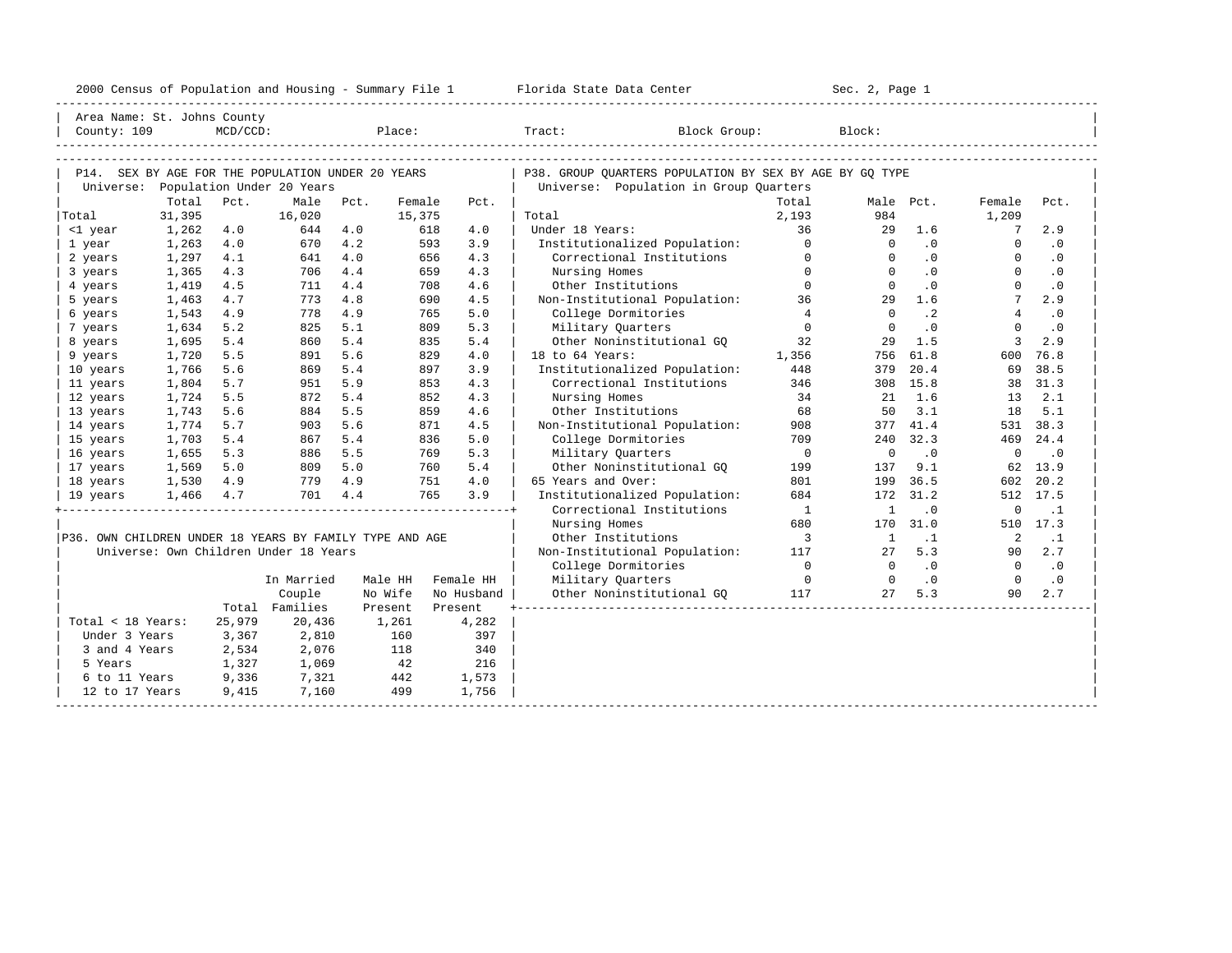| Area Name: St. Johns County<br>MCD/CCD: Place: Tract: Block Group: Block:<br>County: 109<br>P22/23/24.HOUSEHOLDS BY PRESENCE OF PEOPLE 60(65/75) YEARS AND OVER, HOUSEHOLD SIZE AND<br>P25. HOUSEHOLDS BY PRESENCE OF<br><b>NONRELATIVES</b><br>HOUSEHOLD TYPE<br>Universe: Households<br>Universe: Households<br>60+ Years Pct<br>65+ Years Pct<br>75+ Years Pct<br>Total:<br>49,614 100.0<br>49,614 100.0<br>49,614 100.0<br>49,614<br>Total:<br>Households w/ one or more 60/65/75: 16,993 34.3<br>13,514 27.2<br>6,537 13.2<br>Households with one or<br>$4,672$<br>8,842<br>1-person household<br>5,516<br>2,587<br>more non-relatives<br>5,183<br>2 or more person household: 11,477<br>3,950<br>Family households<br>Households with no<br>10,864<br>8,400<br>3,775<br>613<br>Non-family households<br>442<br>175<br>non-relatives<br>44,431<br>Households with no people over $60/65/75$ : 32,621 65.7 36,100 72.8<br>43,077 86.8<br>1-person household<br>6,523<br>7,367<br>9,452<br>2 or more person household:<br>26,098<br>28,733<br>33,625<br>Family households<br>23,239<br>25,703<br>30,328<br>2,859<br>Non-family households<br>3,030<br>3,297<br>P18/20. HOUSEHOLDS BY AGE OF HOUSEHOLDER BY HOUSEHOLD TYPE<br>  H13/15. TENURE BY HOUSEHOLD SIZE<br>(INCLUDING LIVING ALONE) BY PRESENCE OF OWN CHILDREN<br>Universe: Occupied Housing Units<br>Universe: Households<br>Pct<br>Pct<br>Owner<br>Renter<br>Owner<br>Renter<br>Householder Householder<br>Occupied<br>Total<br>Total Occupied<br>Occ.<br>Occ.<br>Households<br>15 to 64 65 and Over<br>100.0<br>11,728 100.0<br>Total Occupied Units:<br>49,614<br>37,886<br>Total:<br>49,614<br>37,370<br>12,244<br>1-person household<br>12,039<br>7,727<br>20.4<br>4,312<br>36.8<br>7,226<br>Family households:<br>34,103<br>26,877<br>2-Person household<br>19,613<br>15,753<br>41.6<br>3,860<br>32.9<br>Married couple family:<br>28,176<br>6,324<br>3-Person household<br>7,681<br>5,962<br>15.7<br>21,852<br>1,719<br>14.7<br>With own children under 18<br>11,070<br>45  <br>4-Person household<br>6,562<br>5,437<br>14.4<br>1,125<br>9.6<br>11,025<br>17,106<br>No own children under 18<br>10,827<br>$6, 279$  <br>5-Person household<br>2,592<br>5.6<br>475<br>2,117<br>4.1<br>Other family:<br>6-Person household<br>759<br>5,927<br>5,025<br>902<br>600<br>1.6<br>159<br>1.4<br>Male householder, no wife present:<br>With own children under 18<br>7+Person household<br>368<br>$\overline{\phantom{0}}$ .8<br>.7<br>166<br>290<br>78<br>1,507<br>1,341<br>5<br>854<br>849<br>No own children under 18<br>653<br>492<br>161<br>Female householder, no husband present: 4,420<br>3,684<br>736<br>With own children under 18<br>2,559<br>2,558<br>$\overline{1}$<br>No own children under 18<br>735<br>1,861<br>1,126<br>Non-family households:<br>3,472<br>10,493<br>5,018<br>Householder living alone<br>2,003<br>7,367<br>4,672<br>Householder not living alone<br>346<br>1,469<br>3,126 | 2000 Census of Population and Housing - Summary File 1 Florida State Data Center |  |  |  | Sec. 2, Page 2 |  |  |
|------------------------------------------------------------------------------------------------------------------------------------------------------------------------------------------------------------------------------------------------------------------------------------------------------------------------------------------------------------------------------------------------------------------------------------------------------------------------------------------------------------------------------------------------------------------------------------------------------------------------------------------------------------------------------------------------------------------------------------------------------------------------------------------------------------------------------------------------------------------------------------------------------------------------------------------------------------------------------------------------------------------------------------------------------------------------------------------------------------------------------------------------------------------------------------------------------------------------------------------------------------------------------------------------------------------------------------------------------------------------------------------------------------------------------------------------------------------------------------------------------------------------------------------------------------------------------------------------------------------------------------------------------------------------------------------------------------------------------------------------------------------------------------------------------------------------------------------------------------------------------------------------------------------------------------------------------------------------------------------------------------------------------------------------------------------------------------------------------------------------------------------------------------------------------------------------------------------------------------------------------------------------------------------------------------------------------------------------------------------------------------------------------------------------------------------------------------------------------------------------------------------------------------------------------------------------------------------------------------------------------------------------------------------------------------------------------------------------------------------------------------------------------------------------------------------------------------------------------------------------------------------------------------------------------------------------------------------------|----------------------------------------------------------------------------------|--|--|--|----------------|--|--|
|                                                                                                                                                                                                                                                                                                                                                                                                                                                                                                                                                                                                                                                                                                                                                                                                                                                                                                                                                                                                                                                                                                                                                                                                                                                                                                                                                                                                                                                                                                                                                                                                                                                                                                                                                                                                                                                                                                                                                                                                                                                                                                                                                                                                                                                                                                                                                                                                                                                                                                                                                                                                                                                                                                                                                                                                                                                                                                                                                                        |                                                                                  |  |  |  |                |  |  |
|                                                                                                                                                                                                                                                                                                                                                                                                                                                                                                                                                                                                                                                                                                                                                                                                                                                                                                                                                                                                                                                                                                                                                                                                                                                                                                                                                                                                                                                                                                                                                                                                                                                                                                                                                                                                                                                                                                                                                                                                                                                                                                                                                                                                                                                                                                                                                                                                                                                                                                                                                                                                                                                                                                                                                                                                                                                                                                                                                                        |                                                                                  |  |  |  |                |  |  |
|                                                                                                                                                                                                                                                                                                                                                                                                                                                                                                                                                                                                                                                                                                                                                                                                                                                                                                                                                                                                                                                                                                                                                                                                                                                                                                                                                                                                                                                                                                                                                                                                                                                                                                                                                                                                                                                                                                                                                                                                                                                                                                                                                                                                                                                                                                                                                                                                                                                                                                                                                                                                                                                                                                                                                                                                                                                                                                                                                                        |                                                                                  |  |  |  |                |  |  |
|                                                                                                                                                                                                                                                                                                                                                                                                                                                                                                                                                                                                                                                                                                                                                                                                                                                                                                                                                                                                                                                                                                                                                                                                                                                                                                                                                                                                                                                                                                                                                                                                                                                                                                                                                                                                                                                                                                                                                                                                                                                                                                                                                                                                                                                                                                                                                                                                                                                                                                                                                                                                                                                                                                                                                                                                                                                                                                                                                                        |                                                                                  |  |  |  |                |  |  |
|                                                                                                                                                                                                                                                                                                                                                                                                                                                                                                                                                                                                                                                                                                                                                                                                                                                                                                                                                                                                                                                                                                                                                                                                                                                                                                                                                                                                                                                                                                                                                                                                                                                                                                                                                                                                                                                                                                                                                                                                                                                                                                                                                                                                                                                                                                                                                                                                                                                                                                                                                                                                                                                                                                                                                                                                                                                                                                                                                                        |                                                                                  |  |  |  |                |  |  |
|                                                                                                                                                                                                                                                                                                                                                                                                                                                                                                                                                                                                                                                                                                                                                                                                                                                                                                                                                                                                                                                                                                                                                                                                                                                                                                                                                                                                                                                                                                                                                                                                                                                                                                                                                                                                                                                                                                                                                                                                                                                                                                                                                                                                                                                                                                                                                                                                                                                                                                                                                                                                                                                                                                                                                                                                                                                                                                                                                                        |                                                                                  |  |  |  |                |  |  |
|                                                                                                                                                                                                                                                                                                                                                                                                                                                                                                                                                                                                                                                                                                                                                                                                                                                                                                                                                                                                                                                                                                                                                                                                                                                                                                                                                                                                                                                                                                                                                                                                                                                                                                                                                                                                                                                                                                                                                                                                                                                                                                                                                                                                                                                                                                                                                                                                                                                                                                                                                                                                                                                                                                                                                                                                                                                                                                                                                                        |                                                                                  |  |  |  |                |  |  |
|                                                                                                                                                                                                                                                                                                                                                                                                                                                                                                                                                                                                                                                                                                                                                                                                                                                                                                                                                                                                                                                                                                                                                                                                                                                                                                                                                                                                                                                                                                                                                                                                                                                                                                                                                                                                                                                                                                                                                                                                                                                                                                                                                                                                                                                                                                                                                                                                                                                                                                                                                                                                                                                                                                                                                                                                                                                                                                                                                                        |                                                                                  |  |  |  |                |  |  |
|                                                                                                                                                                                                                                                                                                                                                                                                                                                                                                                                                                                                                                                                                                                                                                                                                                                                                                                                                                                                                                                                                                                                                                                                                                                                                                                                                                                                                                                                                                                                                                                                                                                                                                                                                                                                                                                                                                                                                                                                                                                                                                                                                                                                                                                                                                                                                                                                                                                                                                                                                                                                                                                                                                                                                                                                                                                                                                                                                                        |                                                                                  |  |  |  |                |  |  |
|                                                                                                                                                                                                                                                                                                                                                                                                                                                                                                                                                                                                                                                                                                                                                                                                                                                                                                                                                                                                                                                                                                                                                                                                                                                                                                                                                                                                                                                                                                                                                                                                                                                                                                                                                                                                                                                                                                                                                                                                                                                                                                                                                                                                                                                                                                                                                                                                                                                                                                                                                                                                                                                                                                                                                                                                                                                                                                                                                                        |                                                                                  |  |  |  |                |  |  |
|                                                                                                                                                                                                                                                                                                                                                                                                                                                                                                                                                                                                                                                                                                                                                                                                                                                                                                                                                                                                                                                                                                                                                                                                                                                                                                                                                                                                                                                                                                                                                                                                                                                                                                                                                                                                                                                                                                                                                                                                                                                                                                                                                                                                                                                                                                                                                                                                                                                                                                                                                                                                                                                                                                                                                                                                                                                                                                                                                                        |                                                                                  |  |  |  |                |  |  |
|                                                                                                                                                                                                                                                                                                                                                                                                                                                                                                                                                                                                                                                                                                                                                                                                                                                                                                                                                                                                                                                                                                                                                                                                                                                                                                                                                                                                                                                                                                                                                                                                                                                                                                                                                                                                                                                                                                                                                                                                                                                                                                                                                                                                                                                                                                                                                                                                                                                                                                                                                                                                                                                                                                                                                                                                                                                                                                                                                                        |                                                                                  |  |  |  |                |  |  |
|                                                                                                                                                                                                                                                                                                                                                                                                                                                                                                                                                                                                                                                                                                                                                                                                                                                                                                                                                                                                                                                                                                                                                                                                                                                                                                                                                                                                                                                                                                                                                                                                                                                                                                                                                                                                                                                                                                                                                                                                                                                                                                                                                                                                                                                                                                                                                                                                                                                                                                                                                                                                                                                                                                                                                                                                                                                                                                                                                                        |                                                                                  |  |  |  |                |  |  |
|                                                                                                                                                                                                                                                                                                                                                                                                                                                                                                                                                                                                                                                                                                                                                                                                                                                                                                                                                                                                                                                                                                                                                                                                                                                                                                                                                                                                                                                                                                                                                                                                                                                                                                                                                                                                                                                                                                                                                                                                                                                                                                                                                                                                                                                                                                                                                                                                                                                                                                                                                                                                                                                                                                                                                                                                                                                                                                                                                                        |                                                                                  |  |  |  |                |  |  |
|                                                                                                                                                                                                                                                                                                                                                                                                                                                                                                                                                                                                                                                                                                                                                                                                                                                                                                                                                                                                                                                                                                                                                                                                                                                                                                                                                                                                                                                                                                                                                                                                                                                                                                                                                                                                                                                                                                                                                                                                                                                                                                                                                                                                                                                                                                                                                                                                                                                                                                                                                                                                                                                                                                                                                                                                                                                                                                                                                                        |                                                                                  |  |  |  |                |  |  |
|                                                                                                                                                                                                                                                                                                                                                                                                                                                                                                                                                                                                                                                                                                                                                                                                                                                                                                                                                                                                                                                                                                                                                                                                                                                                                                                                                                                                                                                                                                                                                                                                                                                                                                                                                                                                                                                                                                                                                                                                                                                                                                                                                                                                                                                                                                                                                                                                                                                                                                                                                                                                                                                                                                                                                                                                                                                                                                                                                                        |                                                                                  |  |  |  |                |  |  |
|                                                                                                                                                                                                                                                                                                                                                                                                                                                                                                                                                                                                                                                                                                                                                                                                                                                                                                                                                                                                                                                                                                                                                                                                                                                                                                                                                                                                                                                                                                                                                                                                                                                                                                                                                                                                                                                                                                                                                                                                                                                                                                                                                                                                                                                                                                                                                                                                                                                                                                                                                                                                                                                                                                                                                                                                                                                                                                                                                                        |                                                                                  |  |  |  |                |  |  |
|                                                                                                                                                                                                                                                                                                                                                                                                                                                                                                                                                                                                                                                                                                                                                                                                                                                                                                                                                                                                                                                                                                                                                                                                                                                                                                                                                                                                                                                                                                                                                                                                                                                                                                                                                                                                                                                                                                                                                                                                                                                                                                                                                                                                                                                                                                                                                                                                                                                                                                                                                                                                                                                                                                                                                                                                                                                                                                                                                                        |                                                                                  |  |  |  |                |  |  |
|                                                                                                                                                                                                                                                                                                                                                                                                                                                                                                                                                                                                                                                                                                                                                                                                                                                                                                                                                                                                                                                                                                                                                                                                                                                                                                                                                                                                                                                                                                                                                                                                                                                                                                                                                                                                                                                                                                                                                                                                                                                                                                                                                                                                                                                                                                                                                                                                                                                                                                                                                                                                                                                                                                                                                                                                                                                                                                                                                                        |                                                                                  |  |  |  |                |  |  |
|                                                                                                                                                                                                                                                                                                                                                                                                                                                                                                                                                                                                                                                                                                                                                                                                                                                                                                                                                                                                                                                                                                                                                                                                                                                                                                                                                                                                                                                                                                                                                                                                                                                                                                                                                                                                                                                                                                                                                                                                                                                                                                                                                                                                                                                                                                                                                                                                                                                                                                                                                                                                                                                                                                                                                                                                                                                                                                                                                                        |                                                                                  |  |  |  |                |  |  |
|                                                                                                                                                                                                                                                                                                                                                                                                                                                                                                                                                                                                                                                                                                                                                                                                                                                                                                                                                                                                                                                                                                                                                                                                                                                                                                                                                                                                                                                                                                                                                                                                                                                                                                                                                                                                                                                                                                                                                                                                                                                                                                                                                                                                                                                                                                                                                                                                                                                                                                                                                                                                                                                                                                                                                                                                                                                                                                                                                                        |                                                                                  |  |  |  |                |  |  |
|                                                                                                                                                                                                                                                                                                                                                                                                                                                                                                                                                                                                                                                                                                                                                                                                                                                                                                                                                                                                                                                                                                                                                                                                                                                                                                                                                                                                                                                                                                                                                                                                                                                                                                                                                                                                                                                                                                                                                                                                                                                                                                                                                                                                                                                                                                                                                                                                                                                                                                                                                                                                                                                                                                                                                                                                                                                                                                                                                                        |                                                                                  |  |  |  |                |  |  |
|                                                                                                                                                                                                                                                                                                                                                                                                                                                                                                                                                                                                                                                                                                                                                                                                                                                                                                                                                                                                                                                                                                                                                                                                                                                                                                                                                                                                                                                                                                                                                                                                                                                                                                                                                                                                                                                                                                                                                                                                                                                                                                                                                                                                                                                                                                                                                                                                                                                                                                                                                                                                                                                                                                                                                                                                                                                                                                                                                                        |                                                                                  |  |  |  |                |  |  |
|                                                                                                                                                                                                                                                                                                                                                                                                                                                                                                                                                                                                                                                                                                                                                                                                                                                                                                                                                                                                                                                                                                                                                                                                                                                                                                                                                                                                                                                                                                                                                                                                                                                                                                                                                                                                                                                                                                                                                                                                                                                                                                                                                                                                                                                                                                                                                                                                                                                                                                                                                                                                                                                                                                                                                                                                                                                                                                                                                                        |                                                                                  |  |  |  |                |  |  |
|                                                                                                                                                                                                                                                                                                                                                                                                                                                                                                                                                                                                                                                                                                                                                                                                                                                                                                                                                                                                                                                                                                                                                                                                                                                                                                                                                                                                                                                                                                                                                                                                                                                                                                                                                                                                                                                                                                                                                                                                                                                                                                                                                                                                                                                                                                                                                                                                                                                                                                                                                                                                                                                                                                                                                                                                                                                                                                                                                                        |                                                                                  |  |  |  |                |  |  |
|                                                                                                                                                                                                                                                                                                                                                                                                                                                                                                                                                                                                                                                                                                                                                                                                                                                                                                                                                                                                                                                                                                                                                                                                                                                                                                                                                                                                                                                                                                                                                                                                                                                                                                                                                                                                                                                                                                                                                                                                                                                                                                                                                                                                                                                                                                                                                                                                                                                                                                                                                                                                                                                                                                                                                                                                                                                                                                                                                                        |                                                                                  |  |  |  |                |  |  |
|                                                                                                                                                                                                                                                                                                                                                                                                                                                                                                                                                                                                                                                                                                                                                                                                                                                                                                                                                                                                                                                                                                                                                                                                                                                                                                                                                                                                                                                                                                                                                                                                                                                                                                                                                                                                                                                                                                                                                                                                                                                                                                                                                                                                                                                                                                                                                                                                                                                                                                                                                                                                                                                                                                                                                                                                                                                                                                                                                                        |                                                                                  |  |  |  |                |  |  |
|                                                                                                                                                                                                                                                                                                                                                                                                                                                                                                                                                                                                                                                                                                                                                                                                                                                                                                                                                                                                                                                                                                                                                                                                                                                                                                                                                                                                                                                                                                                                                                                                                                                                                                                                                                                                                                                                                                                                                                                                                                                                                                                                                                                                                                                                                                                                                                                                                                                                                                                                                                                                                                                                                                                                                                                                                                                                                                                                                                        |                                                                                  |  |  |  |                |  |  |
|                                                                                                                                                                                                                                                                                                                                                                                                                                                                                                                                                                                                                                                                                                                                                                                                                                                                                                                                                                                                                                                                                                                                                                                                                                                                                                                                                                                                                                                                                                                                                                                                                                                                                                                                                                                                                                                                                                                                                                                                                                                                                                                                                                                                                                                                                                                                                                                                                                                                                                                                                                                                                                                                                                                                                                                                                                                                                                                                                                        |                                                                                  |  |  |  |                |  |  |
|                                                                                                                                                                                                                                                                                                                                                                                                                                                                                                                                                                                                                                                                                                                                                                                                                                                                                                                                                                                                                                                                                                                                                                                                                                                                                                                                                                                                                                                                                                                                                                                                                                                                                                                                                                                                                                                                                                                                                                                                                                                                                                                                                                                                                                                                                                                                                                                                                                                                                                                                                                                                                                                                                                                                                                                                                                                                                                                                                                        |                                                                                  |  |  |  |                |  |  |
|                                                                                                                                                                                                                                                                                                                                                                                                                                                                                                                                                                                                                                                                                                                                                                                                                                                                                                                                                                                                                                                                                                                                                                                                                                                                                                                                                                                                                                                                                                                                                                                                                                                                                                                                                                                                                                                                                                                                                                                                                                                                                                                                                                                                                                                                                                                                                                                                                                                                                                                                                                                                                                                                                                                                                                                                                                                                                                                                                                        |                                                                                  |  |  |  |                |  |  |
|                                                                                                                                                                                                                                                                                                                                                                                                                                                                                                                                                                                                                                                                                                                                                                                                                                                                                                                                                                                                                                                                                                                                                                                                                                                                                                                                                                                                                                                                                                                                                                                                                                                                                                                                                                                                                                                                                                                                                                                                                                                                                                                                                                                                                                                                                                                                                                                                                                                                                                                                                                                                                                                                                                                                                                                                                                                                                                                                                                        |                                                                                  |  |  |  |                |  |  |
|                                                                                                                                                                                                                                                                                                                                                                                                                                                                                                                                                                                                                                                                                                                                                                                                                                                                                                                                                                                                                                                                                                                                                                                                                                                                                                                                                                                                                                                                                                                                                                                                                                                                                                                                                                                                                                                                                                                                                                                                                                                                                                                                                                                                                                                                                                                                                                                                                                                                                                                                                                                                                                                                                                                                                                                                                                                                                                                                                                        |                                                                                  |  |  |  |                |  |  |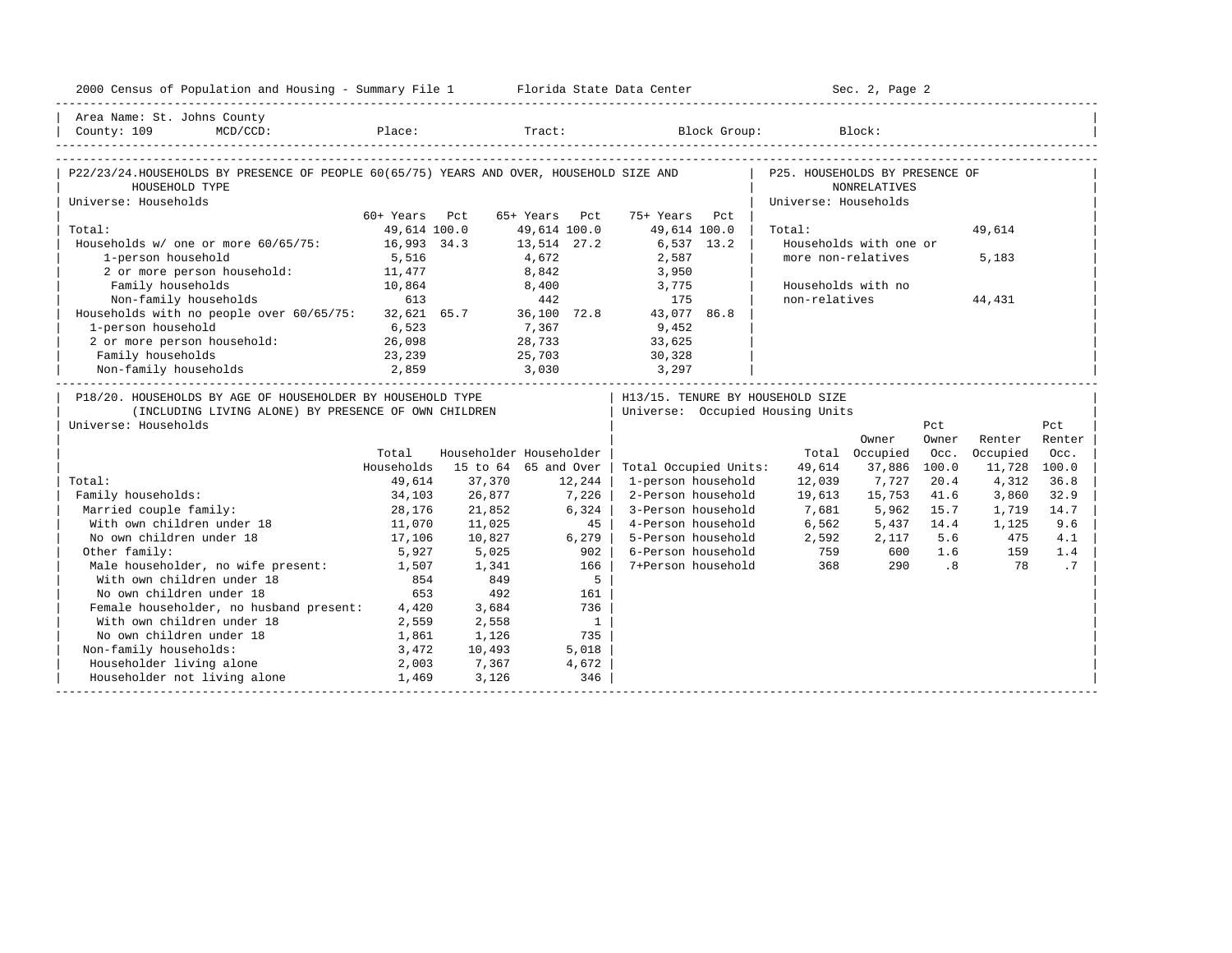| 2000 Census of Population and Housing - Summary File 1                       |             |                  |             |              | Florida State Data Center                             |              |                                                         |                | Sec. 2, Page 3                        |                 |                |
|------------------------------------------------------------------------------|-------------|------------------|-------------|--------------|-------------------------------------------------------|--------------|---------------------------------------------------------|----------------|---------------------------------------|-----------------|----------------|
| Area Name: St. Johns County                                                  |             |                  |             |              |                                                       |              |                                                         |                |                                       |                 |                |
| County: 109                                                                  | $MCD/CCD$ : |                  | Place:      |              | Tract:                                                |              | Block Group:                                            |                | Block:                                |                 |                |
|                                                                              |             |                  |             |              |                                                       |              |                                                         |                |                                       |                 |                |
| P29. RELATIONSHIP BY AGE FOR THE POPULATION UNDER 18 YEARS                   |             |                  |             |              |                                                       |              |                                                         |                |                                       |                 |                |
| Universe: Population under 18 years                                          |             |                  |             |              |                                                       |              |                                                         |                |                                       |                 |                |
|                                                                              |             |                  |             |              | ---------------- In Households------------------      |              |                                                         |                | ------------Group Quarters----------- |                 |                |
|                                                                              |             |                  |             |              | -----Related Child-----                               |              |                                                         |                |                                       |                 |                |
|                                                                              |             | Pop. in          | Householder |              | Other                                                 |              |                                                         |                | Institution-                          | Noninstitution- |                |
|                                                                              |             | Total Households | or Spouse   | Own Child    | Relatives                                             |              | Nonrelatives                                            | Total          | alized Pop.                           | alized Pop.     |                |
| Under 18:                                                                    | 28,399      | 28,363           | 23          | 25,979       | 1,830                                                 |              | 531                                                     | 36             | $\Omega$                              |                 | 36             |
| Under 3                                                                      | 3,822       | 3,818            |             | 3,367        | 391                                                   |              | 60                                                      | $\overline{4}$ | $\mathbf 0$                           |                 | $\overline{4}$ |
| 3 and 4 years                                                                | 2,784       | 2,783            |             | 2,534        | 214                                                   |              | 35                                                      | $\mathbf{1}$   | $\Omega$                              |                 | $\mathbf{1}$   |
| 5 years                                                                      | 1,463       | 1,462            |             | 1,327        | 115                                                   |              | 20                                                      | $\mathbf{1}$   | $\Omega$                              |                 | $\mathbf{1}$   |
| 6 to 11 years                                                                | 10,162      | 10,152           |             | 9,336        | 621                                                   |              | 195                                                     | 10             | $\Omega$                              |                 | 10             |
| 12 and 13 years                                                              | 3,467       | 3,463            |             | 3,239        | 173                                                   |              | 51                                                      | $\overline{4}$ | $\Omega$                              |                 | $\overline{4}$ |
| 14 years                                                                     | 1,774       | 1,773            |             | 1,657        | 85                                                    |              | 31                                                      | 1              | $\mathbf 0$<br>$\Omega$               |                 | $\mathbf{1}$   |
| 15 to 17 years                                                               | 4,904       | 4,889            |             | 4,519        | 231                                                   |              | 139                                                     | 1.5            |                                       |                 | 15             |
| % Under 3                                                                    | 13.5%       | 13.5%            |             | 13.0%        | 21.4%                                                 |              | 11.3%                                                   | 11.1%          | .0 <sup>8</sup>                       |                 | 11.1%          |
| % 3 and 4 years                                                              | 9.8%        | 9.8%             |             | 9.8%         | 11.7%                                                 |              | 6.6%                                                    | 2.8%           | .0%                                   |                 | 2.8%           |
| % 5 years                                                                    | 5.2%        | 5.2%             |             | 5.1%         | 6.3%                                                  |              | 3.8%                                                    | 2.8%           | .0%                                   |                 | 2.8%           |
| % 6 to 11 years                                                              | 35.8%       | 35.8%            |             | 35.9%        | 33.9%                                                 |              | 36.7%                                                   | 27.8%          | .0%                                   |                 | 27.8%          |
| % 12 and 13 years                                                            | 12.2%       | 12.2%            |             | 12.5%        | 9.5%                                                  |              | 9.6%                                                    | 11.1%          | .0%                                   |                 | 11.1%          |
| % 14 years                                                                   | 6.3%        | 6.3%             |             | 6.4%         | 4.6%                                                  |              | 5.8%                                                    | 2.8%           | .0%                                   |                 | 2.8%           |
| % 15 to 17 years                                                             | 17.3%       | 17.3%            |             | 17.4%        | 12.6%                                                 |              | 26.2%                                                   | 41.7%          | .0 <sup>8</sup>                       |                 | 41.7%          |
| H17. TENURE BY HOUSEHOLD TYPE (INCLUDING LIVING ALONE) BY AGE OF HOUSEHOLDER |             |                  |             |              |                                                       |              |                                                         |                |                                       |                 |                |
| Universe: Occupied Housing Units                                             |             |                  |             |              |                                                       |              |                                                         |                |                                       |                 |                |
|                                                                              |             |                  |             |              | Total Owner ----------- Owner Occupied -------------- |              | Total Renter ------------- Renter Occupied ------------ |                |                                       |                 |                |
|                                                                              |             | Occupied         |             |              | Householder Householder Householder                   | Pct.         | Occupied                                                |                | Householder Householder Householder   |                 | Pct.           |
|                                                                              |             | Units            | 15 to 34    | 35 to 64     | $65+$                                                 | $65+$        | Units                                                   | 15 to 34       | 35 to 64                              | $65+$           | $65+$          |
| Family households:                                                           |             | 28,522           | 2,852       | 19,021       | 6,649                                                 | 23.3         | 5,581                                                   | 1,967          | 3,037                                 | 577             | 10.3           |
| Married-couple family:                                                       |             | 24,714           | 2,371       | 16,473       | 5,870                                                 | 23.8         | 3,462                                                   | 1,168          | 1,840                                 | 454             | 13.1           |
| Other family:                                                                |             | 3,808            | 481         | 2,548        | 779                                                   | 20.5         | 2,119                                                   | 799            | 1,197                                 | 123             | 5.8            |
| Male householder, no wife                                                    |             | 954              | 180         | 633          | 141                                                   | 14.8         | 553                                                     | 199            | 329                                   | 25              | 4.5            |
| Female hsehldr, no husband                                                   |             | 2,854            | 301         | 1,915        | 638                                                   | 22.4         | 1,566                                                   | 600            | 868                                   | 98              | 6.3            |
| Nonfamily households:                                                        |             | 9,364            | 748         | 4,738        | 3,878                                                 | 41.4         | 6,147                                                   | 2,318          | 2,689                                 | 1,140           | 18.5           |
| Male householder:                                                            |             | 3,731            | 488         | 2,191        | 1,052                                                 | 28.2         | 3,195                                                   | 1,309          | 1,570                                 | 316             | 9.9            |
| Living alone                                                                 |             | 2,830            | 281         | 1,649        | 900                                                   | 31.8         | 2,093                                                   | 619            | 1,204                                 | 270             | 12.9           |
| Not living alone                                                             |             | 901              | 207         | 542          | 152                                                   | 16.9         | 1,102                                                   | 690            | 366                                   | 46              | 4.2            |
| Female householder:                                                          |             | 5,633            | 260         | 2,547        | 2,826                                                 | 50.2         | 2,952                                                   | 1,009          | 1,119                                 | 824             | 27.9           |
|                                                                              |             |                  |             |              |                                                       |              |                                                         |                |                                       |                 |                |
| Living alone<br>Not living alone                                             |             | 4,897<br>736     | 155<br>105  | 2,042<br>505 | 2,700<br>126                                          | 55.1<br>17.1 | 2,219<br>733                                            | 506<br>503     | 911<br>208                            | 802<br>22       | 36.1<br>3.0    |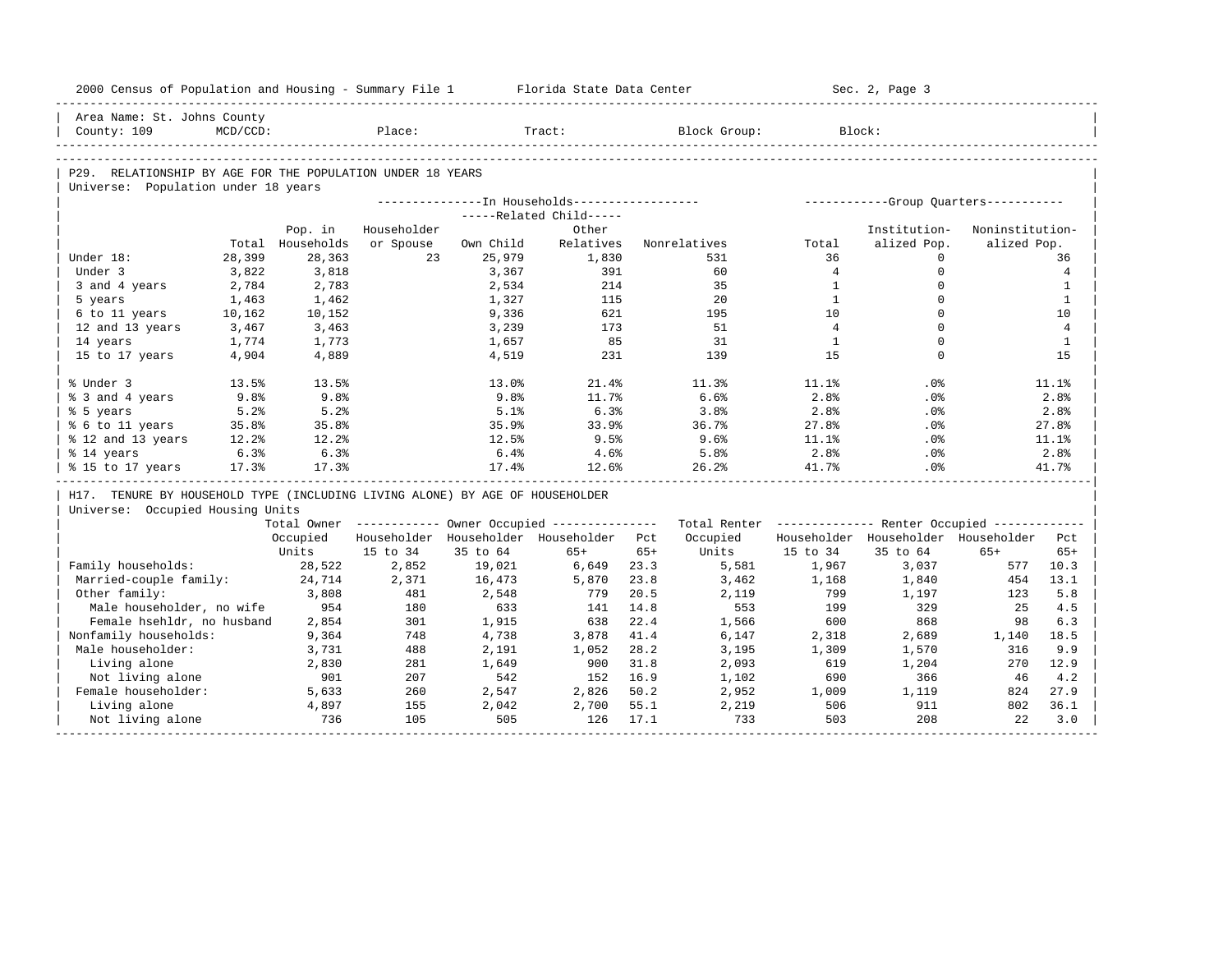|  |  |  |  | 2000 Census of Population and Housing - Summary File 1 |  |  |  |  |  |  |  |
|--|--|--|--|--------------------------------------------------------|--|--|--|--|--|--|--|
|--|--|--|--|--------------------------------------------------------|--|--|--|--|--|--|--|

| Area Name: St. Lucie County                             |        |             |                                                   |      |         |            |                                                         |                            |                |           |              |           |
|---------------------------------------------------------|--------|-------------|---------------------------------------------------|------|---------|------------|---------------------------------------------------------|----------------------------|----------------|-----------|--------------|-----------|
| County: 111                                             |        | $MCD/CCD$ : |                                                   |      |         | Place:     | Tract:<br>Block Group:                                  |                            | Block:         |           |              |           |
|                                                         |        |             |                                                   |      |         |            |                                                         |                            |                |           |              |           |
|                                                         |        |             | P14. SEX BY AGE FOR THE POPULATION UNDER 20 YEARS |      |         |            | P38. GROUP QUARTERS POPULATION BY SEX BY AGE BY GQ TYPE |                            |                |           |              |           |
|                                                         |        |             | Universe: Population Under 20 Years               |      |         |            | Universe: Population in Group Quarters                  |                            |                |           |              |           |
|                                                         | Total  | Pct.        | Male                                              | Pct. | Female  | Pct.       |                                                         | Total                      |                | Male Pct. | Female       | Pct.      |
| Total                                                   | 47,799 |             | 24,559                                            |      | 23,240  |            | Total                                                   | 2,712                      | 1,454          |           | 1,258        |           |
| <1 year                                                 | 2,070  | 4.3         | 1,058                                             | 4.3  | 1,012   | 4.4        | Under 18 Years:                                         | 136                        | 78             | 5.0       | 58           | 5.4       |
| 1 year                                                  | 2,068  | 4.3         | 1,071                                             | 4.4  | 997     | 4.3        | Institutionalized Population:                           | 76                         | 42             | 2.8       | 34           | 2.9       |
| 2 years                                                 | 2,151  | 4.5         | 1,084                                             | 4.4  | 1,067   | 4.6        | Correctional Institutions                               | 11                         | 11             | .4        | $\Omega$     | .8        |
| 3 years                                                 | 2,252  | 4.7         | 1,129                                             | 4.6  | 1,123   | 4.8        | Nursing Homes                                           | $\Omega$                   | $\Omega$       | $\cdot$ 0 | $\Omega$     | $\cdot$ 0 |
| 4 years                                                 | 2,209  | 4.6         | 1,156                                             | 4.7  | 1,053   | 4.5        | Other Institutions                                      | 65                         | 31             | 2.4       | 34           | 2.1       |
| 5 years                                                 | 2,247  | 4.7         | 1,143                                             | 4.7  | 1,104   | 4.8        | Non-Institutional Population:                           | 60                         | 36             | 2.2       | 24           | 2.5       |
| 6 years                                                 | 2,454  | 5.1         | 1,268                                             | 5.2  | 1,186   | 5.1        | College Dormitories                                     | $\overline{1}$             | $\Omega$       | $\cdot$ 0 | <sup>1</sup> | $\cdot$ 0 |
| 7 years                                                 | 2,450  | 5.1         | 1,248                                             | 5.1  | 1,202   | 5.2        | Military Quarters                                       | $\overline{0}$             | $\Omega$       | $\cdot$ 0 | $\mathbf 0$  | $\cdot$ 0 |
| 8 years                                                 | 2,534  | 5.3         | 1,285                                             | 5.2  | 1,249   | 5.4        | Other Noninstitutional GQ                               | 59                         | 36             | 2.2       | 23           | 2.5       |
| 9 years                                                 | 2,735  | 5.7         | 1,377                                             | 5.6  | 1,358   | 4.4        | 18 to 64 Years:                                         | 1,282                      |                | 992 47.3  | 290          | 68.2      |
| 10 years                                                | 2,726  | 5.7         | 1,387                                             | 5.6  | 1,339   | 4.3        | Institutionalized Population:                           | 795                        | 684            | 29.3      |              | 111 47.0  |
| 11 years                                                | 2,565  | 5.4         | 1,316                                             | 5.4  | 1,249   | 4.6        | Correctional Institutions                               | 767                        | 674            | 28.3      | 93           | 46.4      |
| 12 years                                                | 2,696  | 5.6         | 1,398                                             | 5.7  | 1,298   | 4.8        | Nursing Homes                                           | 24                         | 6              | .9        | 18           | $\cdot$ 4 |
| 13 years                                                | 2,582  | 5.4         | 1,338                                             | 5.4  | 1,244   | 4.5        | Other Institutions                                      | $\overline{4}$             | $\overline{4}$ | $\cdot$ 1 | $\Omega$     | $\cdot$ 3 |
| 14 years                                                | 2,573  | 5.4         | 1,343                                             | 5.5  | 1,230   | 4.8        | Non-Institutional Population:                           | 487                        |                | 308 18.0  | 179          | 21.2      |
| 15 years                                                | 2,424  | 5.1         | 1,249                                             | 5.1  | 1,175   | 5.1        | College Dormitories                                     | 123                        | 62             | 4.5       | 61           | 4.3       |
| 16 years                                                | 2,367  | 5.0         | 1,229                                             | 5.0  | 1,138   | 5.2        | Military Quarters                                       | $\overline{7}$             | 7              | .3        | $\mathbf 0$  | . 5       |
| 17 years                                                | 2,480  | 5.2         | 1,253                                             | 5.1  | 1,227   | 5.4        | Other Noninstitutional GQ                               | 357                        |                | 239 13.2  | 118          | 16.4      |
| 18 years                                                | 2,210  | 4.6         | 1,155                                             | 4.7  | 1,055   | 4.4        | 65 Years and Over:                                      | 1,294                      |                | 384 47.7  | 910          | 26.4      |
| 19 years                                                | 2,006  | 4.2         | 1,072                                             | 4.4  | 934     | 4.3        | Institutionalized Population:                           | 715                        |                | 195 26.4  |              | 520 13.4  |
|                                                         |        |             |                                                   |      |         |            | Correctional Institutions                               | $\overline{\phantom{0}}^2$ | 2              | $\cdot$ 1 | 0            | $\cdot$ 1 |
|                                                         |        |             |                                                   |      |         |            | Nursing Homes                                           | 709                        | 189            | 26.1      |              | 520 13.0  |
| P36. OWN CHILDREN UNDER 18 YEARS BY FAMILY TYPE AND AGE |        |             |                                                   |      |         |            | Other Institutions                                      | $\overline{4}$             | 4              | $\cdot$ 1 | $\mathbf 0$  | $\cdot$ 3 |
|                                                         |        |             | Universe: Own Children Under 18 Years             |      |         |            | Non-Institutional Population:                           | 579                        | 189            | 21.3      |              | 390 13.0  |
|                                                         |        |             |                                                   |      |         |            | College Dormitories                                     | $\overline{0}$             | $\circ$        | $\cdot$ 0 | $\circ$      | $\cdot$ 0 |
|                                                         |        |             | In Married                                        |      | Male HH | Female HH  | Military Quarters                                       | $\overline{0}$             | $\mathbf 0$    | $\cdot$ 0 | $\mathbf 0$  | $\cdot$ 0 |
|                                                         |        |             | Couple                                            |      | No Wife | No Husband | Other Noninstitutional GQ                               | 579                        |                | 189 21.3  |              | 390 13.0  |
|                                                         |        |             | Total Families                                    |      | Present | Present    |                                                         |                            |                |           |              |           |
| Total < 18 Years:                                       |        | 37,899      | 25,792                                            |      | 2,633   | 9,474      |                                                         |                            |                |           |              |           |
| Under 3 Years                                           |        | 5,186       | 3,680                                             |      | 385     | 1,121      |                                                         |                            |                |           |              |           |
| 3 and 4 Years                                           |        | 3,840       | 2,696                                             |      | 240     | 904        |                                                         |                            |                |           |              |           |
| 5 Years                                                 |        | 1,957       | 1,327                                             |      | 119     | 511        |                                                         |                            |                |           |              |           |
| 6 to 11 Years                                           |        | 13,678      | 9,251                                             |      | 954     | 3,473      |                                                         |                            |                |           |              |           |
| 12 to 17 Years                                          |        | 13,238      | 8,838                                             |      | 935     | 3,465      |                                                         |                            |                |           |              |           |
|                                                         |        |             |                                                   |      |         |            |                                                         |                            |                |           |              |           |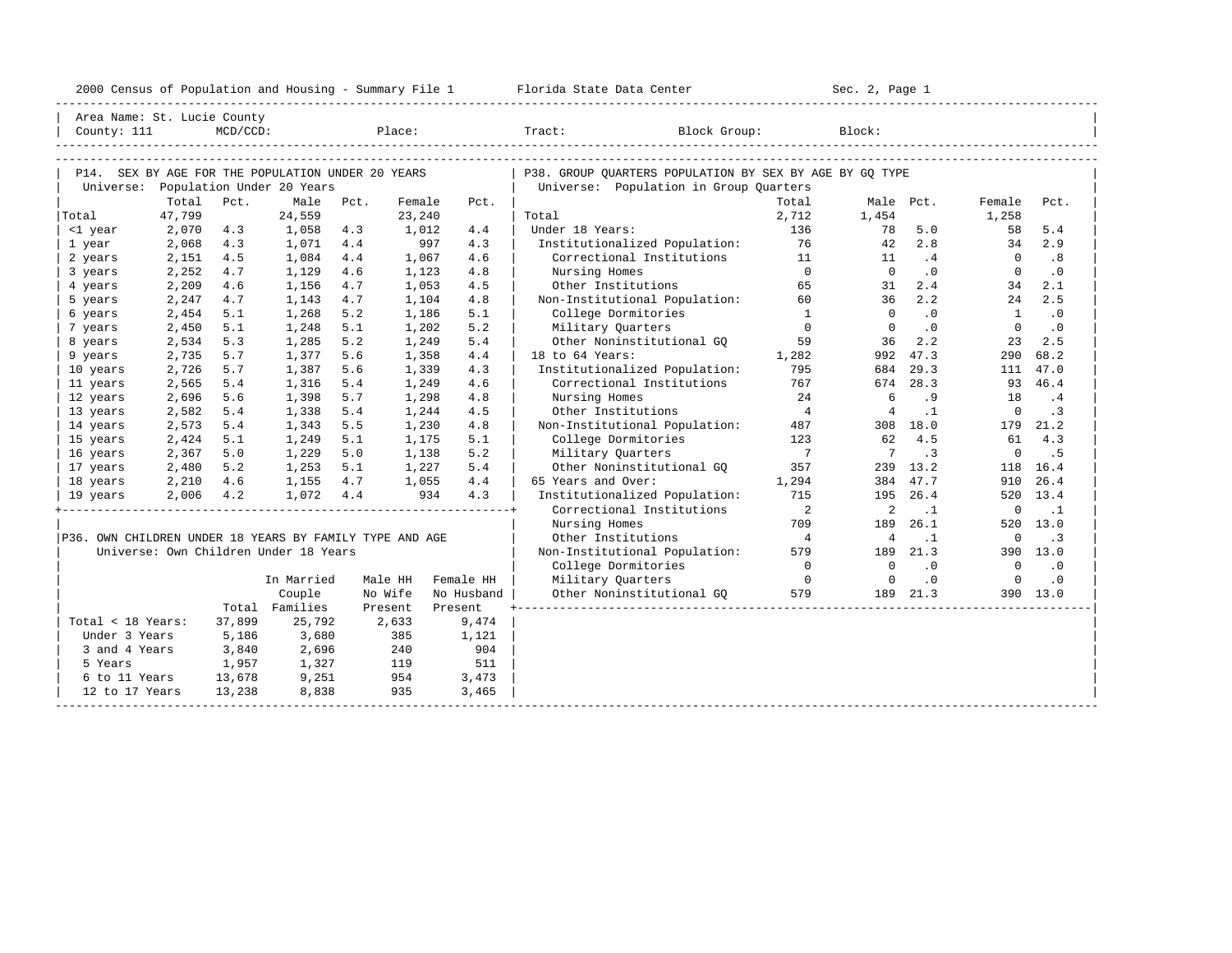| 2000 Census of Population and Housing - Summary File 1 Florida State Data Center                                                           |               |        |                         |                                                                      |                                                        | Sec. 2, Page 2         |       |              |        |
|--------------------------------------------------------------------------------------------------------------------------------------------|---------------|--------|-------------------------|----------------------------------------------------------------------|--------------------------------------------------------|------------------------|-------|--------------|--------|
| Area Name: St. Lucie County                                                                                                                |               |        |                         |                                                                      |                                                        |                        |       |              |        |
| P22/23/24.HOUSEHOLDS BY PRESENCE OF PEOPLE 60(65/75) YEARS AND OVER, HOUSEHOLD SIZE AND<br>HOUSEHOLD TYPE<br>Universe: Households          |               |        |                         |                                                                      | P25. HOUSEHOLDS BY PRESENCE OF<br>Universe: Households | <b>NONRELATIVES</b>    |       |              |        |
|                                                                                                                                            | 60+ Years Pct |        | 65+ Years Pct           | 75+ Years Pct                                                        |                                                        |                        |       |              |        |
| Total:                                                                                                                                     | 76,933 100.0  |        | 76,933 100.0            | 76,933 100.0                                                         | Total:                                                 |                        |       | 76,933       |        |
| Households w/ one or more 60/65/75: 35,191 45.7                                                                                            |               |        | 29,309 38.1             | 14,687 19.1                                                          |                                                        | Households with one or |       |              |        |
| 1-person household                                                                                                                         | 10,924        |        | 9,502                   | 5,464                                                                |                                                        | more non-relatives     |       | 8,318        |        |
| 2 or more person household: 24,267                                                                                                         |               |        | 19,807                  | 9,223                                                                |                                                        |                        |       |              |        |
| Family households                                                                                                                          | 22,990        | 18,838 |                         | 8,802                                                                |                                                        | Households with no     |       |              |        |
| Non-family households                                                                                                                      | 1,277         |        | 969                     | 421                                                                  | non-relatives                                          |                        |       | 68,615       |        |
| Households with no people over $60/65/75$ : $41,742$ 54.3 $47,624$ 61.9                                                                    |               |        |                         | 62,246 80.9                                                          |                                                        |                        |       |              |        |
| 1-person household                                                                                                                         | 7,174         |        | 8,596                   | 12,634                                                               |                                                        |                        |       |              |        |
| 2 or more person household:                                                                                                                | 34,568        |        | 39,028                  | 49,612                                                               |                                                        |                        |       |              |        |
| Family households                                                                                                                          | 31,268        |        | 35,420                  | 45,456                                                               |                                                        |                        |       |              |        |
| 3,300<br>Non-family households                                                                                                             |               | 3,608  |                         | 4,156                                                                |                                                        |                        |       |              |        |
| P18/20. HOUSEHOLDS BY AGE OF HOUSEHOLDER BY HOUSEHOLD TYPE<br>(INCLUDING LIVING ALONE) BY PRESENCE OF OWN CHILDREN<br>Universe: Households |               |        |                         | H13/15. TENURE BY HOUSEHOLD SIZE<br>Universe: Occupied Housing Units |                                                        |                        | Pct   |              | Pct    |
|                                                                                                                                            |               |        |                         |                                                                      |                                                        | Owner                  | Owner | Renter       | Renter |
|                                                                                                                                            | Total         |        | Householder Householder |                                                                      |                                                        | Total Occupied         | Occ.  | Occupied     | Occ.   |
|                                                                                                                                            | Households    |        | 15 to 64 65 and Over    | Total Occupied Units:                                                | 76,933                                                 | 60,030                 | 100.0 | 16,903 100.0 |        |
| Total:                                                                                                                                     | 76,933        | 50,094 | 26,839                  | 1-person household                                                   | 18,098                                                 | 13,740                 | 22.9  | 4,358        | 25.8   |
| Family households:                                                                                                                         | 54,258        | 37,704 | 16,554                  | 2-Person household                                                   | 32,034                                                 | 27,308                 | 45.5  | 4,726        | 28.0   |
| Married couple family:                                                                                                                     | 42,511        | 27,729 | 14,782                  | 3-Person household                                                   | 11,020                                                 | 8,016                  | 13.4  | 3,004        | 17.8   |
| With own children under 18                                                                                                                 | 13,562        | 13,486 | 76                      | 4-Person household                                                   |                                                        | 8,874 6,443            | 10.7  | 2,431        | 14.4   |
| No own children under 18                                                                                                                   | 28,949        | 14,243 | 14,706                  | 5-Person household                                                   | 4, 251 2, 870                                          |                        | 4.8   | 1,381        | 8.2    |
| Other family:                                                                                                                              | 11,747        | 9,975  | 1,772                   | 6-Person household                                                   | 1,537 998 1.7                                          |                        |       | 539          | 3.2    |
| Male householder, no wife present:                                                                                                         | 3,223         | 2,816  | 407                     | 7+Person household                                                   | 1,119                                                  | 655                    | 1.1   | 464          | 2.7    |
| With own children under 18                                                                                                                 | 1,641         | 1,629  | 12                      |                                                                      |                                                        |                        |       |              |        |
| No own children under 18                                                                                                                   | 1,582         | 1,187  | 395                     |                                                                      |                                                        |                        |       |              |        |
| Female householder, no husband present: 8,524                                                                                              |               | 7,159  | 1,365                   |                                                                      |                                                        |                        |       |              |        |
| With own children under 18                                                                                                                 | 5,015         | 5,007  | 8                       |                                                                      |                                                        |                        |       |              |        |
| No own children under 18<br>3,509                                                                                                          |               | 2,152  | 1,357                   |                                                                      |                                                        |                        |       |              |        |
| Non-family households:                                                                                                                     | 4,577         | 12,390 | 10,285                  |                                                                      |                                                        |                        |       |              |        |
| Householder living alone                                                                                                                   | 2,809         | 8,596  | 9,502                   |                                                                      |                                                        |                        |       |              |        |
| Householder not living alone                                                                                                               | 1,768         | 3,794  | 783                     |                                                                      |                                                        |                        |       |              |        |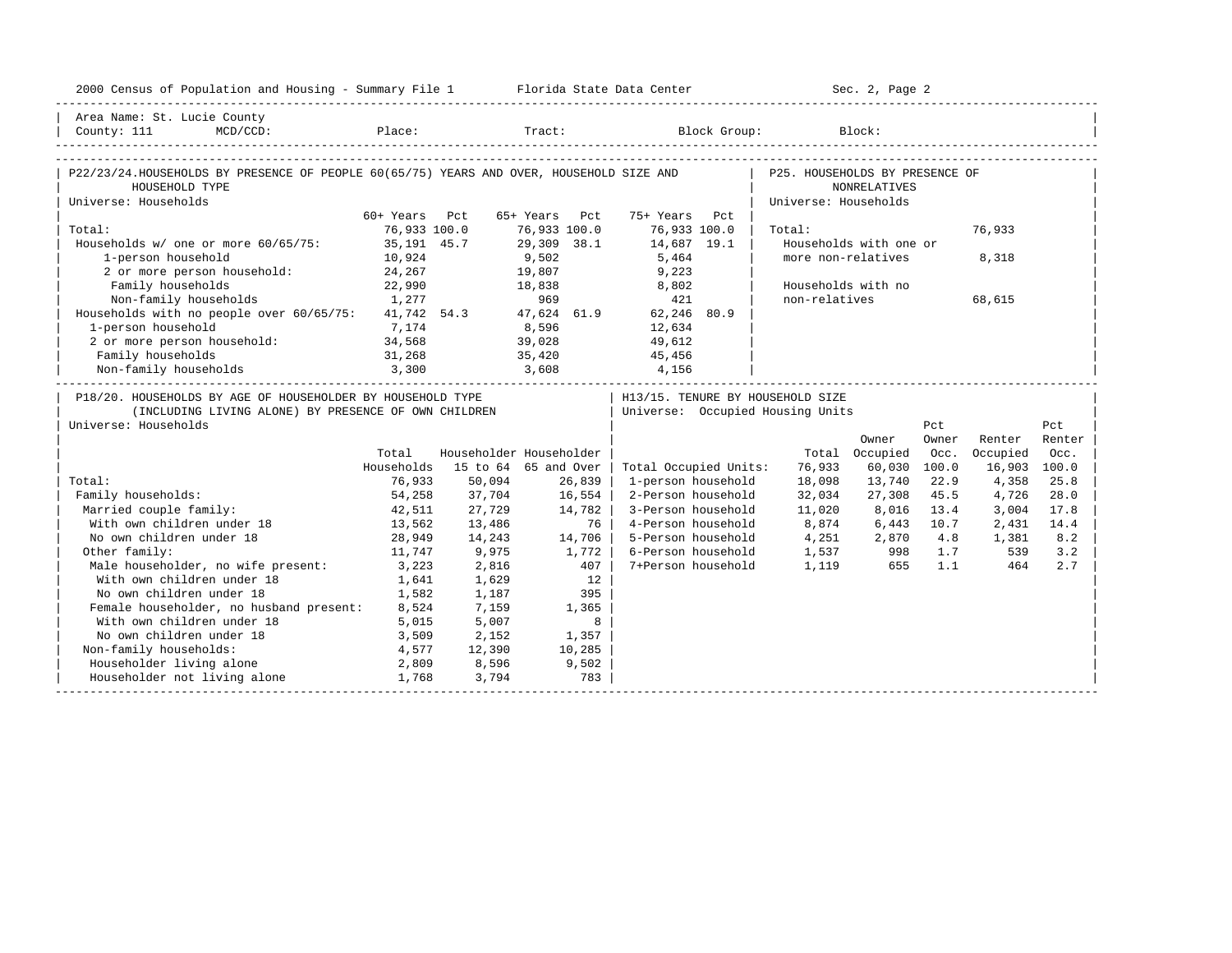| 2000 Census of Population and Housing - Summary File 1 Florida State Data Center |             |                  |             |           |                                                         |       |                                                         |                | Sec. 2, Page 3                      |                 |                |
|----------------------------------------------------------------------------------|-------------|------------------|-------------|-----------|---------------------------------------------------------|-------|---------------------------------------------------------|----------------|-------------------------------------|-----------------|----------------|
| Area Name: St. Lucie County                                                      |             |                  |             |           |                                                         |       |                                                         |                |                                     |                 |                |
| County: 111                                                                      | $MCD/CCD$ : |                  | Place:      |           | Tract:                                                  |       | Block Group:                                            |                | Block:                              |                 |                |
|                                                                                  |             |                  |             |           |                                                         |       |                                                         |                |                                     |                 |                |
| P29. RELATIONSHIP BY AGE FOR THE POPULATION UNDER 18 YEARS                       |             |                  |             |           |                                                         |       |                                                         |                |                                     |                 |                |
| Universe: Population under 18 years                                              |             |                  |             |           |                                                         |       |                                                         |                |                                     |                 |                |
|                                                                                  |             |                  |             |           |                                                         |       |                                                         |                |                                     |                 |                |
|                                                                                  |             |                  |             |           | -----Related Child-----                                 |       |                                                         |                |                                     |                 |                |
|                                                                                  |             | Pop. in          | Householder |           | Other                                                   |       |                                                         |                | Institution-                        | Noninstitution- |                |
|                                                                                  |             | Total Households | or Spouse   | Own Child | Relatives                                               |       | Nonrelatives                                            | Total          | alized Pop.                         | alized Pop.     |                |
| Under 18:                                                                        | 43,583      | 43,447           | 50          | 37,899    | 4,346                                                   |       | 1,152                                                   | 136            | 76                                  |                 | 60             |
| Under 3                                                                          | 6,289       | 6,284            |             | 5,186     | 975                                                     |       | 123                                                     | 5              | $\mathbf 0$                         |                 | 5              |
| 3 and 4 years                                                                    | 4,461       | 4,457            |             | 3,840     | 515                                                     |       | 102                                                     | $\overline{4}$ | $\Omega$                            |                 | $\overline{4}$ |
| 5 years                                                                          | 2,247       | 2,244            |             | 1,957     | 228                                                     |       | 59                                                      | $\overline{3}$ | $\Omega$                            |                 | 3              |
| 6 to 11 years                                                                    | 15,464      | 15,430           |             | 13,678    | 1,380                                                   |       | 372                                                     | 34             | 10                                  |                 | 24             |
| 12 and 13 years                                                                  | 5,278       | 5,251            |             | 4,715     | 408                                                     |       | 128                                                     | 27             | 20                                  |                 | 7<br>5         |
| 14 years                                                                         | 2,573       | 2,554            |             | 2,289     | 208<br>632                                              |       | 57<br>311                                               | 19<br>44       | 14<br>32                            |                 |                |
| 15 to 17 years                                                                   | 7,221       | 7,177            |             | 6,234     |                                                         |       |                                                         |                |                                     |                 | 12             |
| % Under 3                                                                        | 14.4%       | 14.5%            |             | 13.7%     | 22.4%                                                   |       | 10.7%                                                   | 3.7%           | .0%                                 |                 | 8.3%           |
| % 3 and 4 years                                                                  | 10.2%       | 10.3%            |             | 10.1%     | 11.8%                                                   |       | 8.9%                                                    | 2.9%           | $.0\%$                              |                 | 6.7%           |
| % 5 years                                                                        | 5.2%        | 5.2%             |             | 5.2%      | 5.2%                                                    |       | 5.1%                                                    | 2.2%           | .0%                                 |                 | 5.0%           |
| % 6 to 11 years                                                                  | 35.5%       | 35.6%            |             | 36.1%     | 31.8%                                                   |       | 32.3%                                                   | 25.0%          | 13.2%                               |                 | 40.0%          |
| % 12 and 13 years                                                                | 12.1%       | 12.1%            |             | 12.4%     | 9.4%                                                    |       | 11.1%                                                   | 19.9%          | 26.3%                               |                 | 11.7%          |
| % 14 years                                                                       | 5.9%        | 5.9%             |             | $6.0\%$   | 4.8%                                                    |       | 4.9%                                                    | 14.0%          | 18.4%                               |                 | 8.3%           |
| % 15 to 17 years                                                                 | 16.6%       | 16.5%            |             | 16.4%     | 14.5%                                                   |       | 27.0%                                                   | 32.4%          | 42.1%                               |                 | 20.0%          |
|                                                                                  |             |                  |             |           |                                                         |       |                                                         |                |                                     |                 |                |
| H17. TENURE BY HOUSEHOLD TYPE (INCLUDING LIVING ALONE) BY AGE OF HOUSEHOLDER     |             |                  |             |           |                                                         |       |                                                         |                |                                     |                 |                |
| Universe: Occupied Housing Units                                                 |             |                  |             |           | Total Owner ------------ Owner Occupied --------------- |       | Total Renter ------------- Renter Occupied ------------ |                |                                     |                 |                |
|                                                                                  |             | Occupied         |             |           | Householder Householder Householder Pct                 |       | Occupied                                                |                | Householder Householder Householder |                 | Pct            |
|                                                                                  |             | Units            | 15 to 34    | 35 to 64  | $65+$                                                   | $65+$ | Units                                                   | 15 to 34       | 35 to 64                            | $65+$           | $65+$          |
| Family households:                                                               |             | 43,547           | 4,261       | 23,595    | 15,691 36.0                                             |       | 10,711                                                  | 4,172          | 5,676                               | 863             | 8.1            |
| Married-couple family:                                                           |             | 36,847           | 3,274       | 19,407    | 14,166                                                  | 38.4  | 5,664                                                   | 1,995          | 3,053                               | 616             | 10.9           |
| Other family:                                                                    |             | 6,700            | 987         | 4,188     | 1,525                                                   | 22.8  | 5,047                                                   | 2,177          | 2,623                               | 247             | 4.9            |
| Male householder, no wife                                                        |             | 1,940            | 387         | 1,206     | 347                                                     | 17.9  | 1,283                                                   | 535            | 688                                 | 60              | 4.7            |
| Female hsehldr, no husband                                                       |             | 4,760            | 600         | 2,982     | 1,178                                                   | 24.7  | 3,764                                                   | 1,642          | 1,935                               | 187             | 5.0            |
| Nonfamily households:                                                            |             | 16,483           | 915         | 6,526     | 9,042                                                   | 54.9  | 6,192                                                   | 1,737          | 3,212                               | 1,243           | 20.1           |
| Male householder:                                                                |             | 6,665            | 606         | 3,312     | 2,747                                                   | 41.2  | 3,469                                                   | 1,087          | 1,923                               | 459             | 13.2           |
| Living alone                                                                     |             | 5,059            | 321         | 2,382     | 2,356                                                   | 46.6  | 2,266                                                   | 528            | 1,331                               | 407             | 18.0           |
| Not living alone                                                                 |             | 1,606            | 285         | 930       | 391                                                     | 24.3  | 1,203                                                   | 559            | 592                                 | 52              | 4.3            |
| Female householder:                                                              |             | 9,818            | 309         | 3,214     | 6,295                                                   | 64.1  | 2,723                                                   | 650            | 1,289                               | 784             | 28.8           |
| Living alone                                                                     |             | 8,681            | 173         | 2,513     | 5,995                                                   | 69.1  | 2,092                                                   | 353            | 995                                 | 744             | 35.6           |
| Not living alone                                                                 |             | 1,137            | 136         | 701       | 300                                                     | 26.4  | 631                                                     | 297            | 294                                 | 40              | 6.3            |
|                                                                                  |             |                  |             |           |                                                         |       |                                                         |                |                                     |                 |                |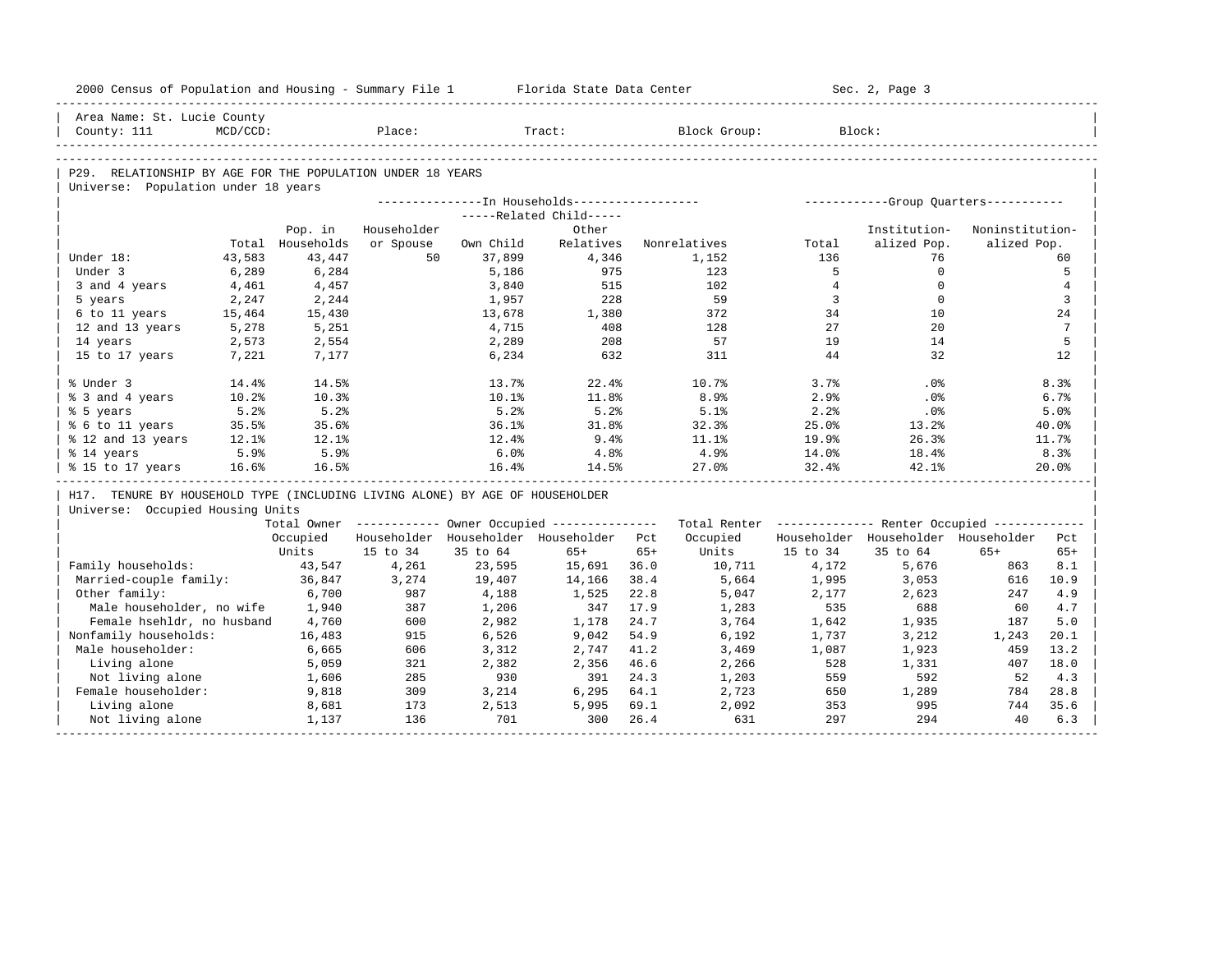| 2000<br>ensus! | and<br>Population | ---<br>Summa:<br>$-$<br>Housing | lorida<br>Data<br>otatt<br>cence. | ، م ج<br>Page<br>$3-1$ |  |
|----------------|-------------------|---------------------------------|-----------------------------------|------------------------|--|
|                |                   |                                 |                                   |                        |  |

| Area Name: Santa Rosa County                            |           |             |                                       |         |        |            |                                                         |                |                |           |                 |           |
|---------------------------------------------------------|-----------|-------------|---------------------------------------|---------|--------|------------|---------------------------------------------------------|----------------|----------------|-----------|-----------------|-----------|
| County: 113                                             |           | $MCD/CCD$ : |                                       |         | Place: |            | Tract:<br>Block Group:                                  |                | Block:         |           |                 |           |
|                                                         |           |             |                                       |         |        |            |                                                         |                |                |           |                 |           |
|                                                         |           |             |                                       |         |        |            |                                                         |                |                |           |                 |           |
| P14. SEX BY AGE FOR THE POPULATION UNDER 20 YEARS       |           |             |                                       |         |        |            | P38. GROUP QUARTERS POPULATION BY SEX BY AGE BY GQ TYPE |                |                |           |                 |           |
| Universe:                                               |           |             | Population Under 20 Years             |         |        |            | Universe: Population in Group Quarters                  |                |                |           |                 |           |
|                                                         | Total     | Pct.        | Male                                  | Pct.    | Female | Pct.       |                                                         | Total          |                | Male Pct. | Female          | Pct.      |
| Total                                                   | 34,111    |             | 17,769                                |         | 16,342 |            | Total                                                   | 2,552          | 2,033          |           | 519             |           |
| <1 year                                                 | 1,503     | 4.4         | 760                                   | 4.3     | 743    | 4.5        | Under 18 Years:                                         | 99             | 79             | 3.9       | 20              | 3.9       |
| 1 year                                                  | 1,531     | 4.5         | 779                                   | 4.4     | 752    | 4.6        | Institutionalized Population:                           | 57             | 57             | 2.2       | $\Omega$        | 2.8       |
| 2 years                                                 | 1,559     | 4.6         | 760                                   | 4.3     | 799    | 4.9        | Correctional Institutions                               | $\frac{1}{2}$  | $\overline{1}$ | $\cdot$ 0 | $\Omega$        | $\cdot$ 0 |
| 3 years                                                 | 1,529     | 4.5         | 807                                   | 4.5     | 722    | 4.4        | Nursing Homes                                           | $\Omega$       | $\circ$        | .0        | $\Omega$        | $\cdot$ 0 |
| 4 years                                                 | 1,578     | 4.6         | 831                                   | 4.7     | 747    | 4.6        | Other Institutions                                      | 56             | 56             | 2.2       | $\Omega$        | 2.8       |
| 5 years                                                 | 1,508     | 4.4         | 796                                   | 4.5     | 712    | 4.4        | Non-Institutional Population: 42                        |                | 22             | 1.6       | 20 <sub>o</sub> | 1.1       |
| 6 years                                                 | 1,568     | 4.6         | 799                                   | 4.5     | 769    | 4.7        | College Dormitories                                     | $\bigcirc$     | $\Omega$       | $\cdot$ 0 | $\mathbf{0}$    | $\cdot$ 0 |
| 7 years                                                 | 1,658     | 4.9         | 903                                   | 5.1     | 755    | 4.6        | Military Quarters                                       | $\Omega$       | $\Omega$       | $\cdot$ 0 | $\Omega$        | .0        |
| 8 years                                                 | 1,773     | 5.2         | 895                                   | 5.0     | 878    | 5.4        | Other Noninstitutional GO                               | 42             | 22             | 1.6       | 20              | 1.1       |
| 9 years                                                 | 1,882     | 5.5         | 978                                   | 5.5     | 904    | 4.5        | 18 to 64 Years:                                         | 1,965          | 1,831          | 77.0      | 134             | 90.1      |
| 10 years                                                | 1,937     | 5.7         | 1,013                                 | 5.7     | 924    | 4.6        | Institutionalized Population:                           | 1,759          | 1,664          | 68.9      | 95              | 81.8      |
| 11 years                                                | 1,928     | 5.7         | 1,030                                 | 5.8     | 898    | 4.9        | Correctional Institutions                               | 1,630          | 1,600          | 63.9      | 30              | 78.7      |
| 12 years                                                | 1,805     | 5.3         | 930                                   | 5.2     | 875    | 4.4        | Nursing Homes                                           | 35             | 14             | 1.4       | 21              | .7        |
| 13 years                                                | 1,941     | 5.7         | 1,029                                 | 5.8     | 912    | 4.6        | Other Institutions                                      | 94             | 50             | 3.7       | 44              | 2.5       |
| 14 years                                                | 1,981     | 5.8         | 1,037                                 | 5.8     | 944    | 4.4        | Non-Institutional Population:                           | 206            | 167            | 8.1       | 39              | 8.2       |
| 15 years                                                | 1,933     | 5.7         | 975                                   | 5.5     | 958    | 4.7        | College Dormitories                                     | $\overline{0}$ | $\overline{0}$ | .0        | $\Omega$        | $\cdot$ 0 |
| 16 years                                                | 1,852     | 5.4         | 1,006                                 | 5.7     | 846    | 4.6        | Military Ouarters                                       | 125            | 111            | 4.9       | 14              | 5.5       |
| 17 years                                                | 1,803     | 5.3         | 946                                   | 5.3     | 857    | 5.4        | Other Noninstitutional GO                               | 81             | 56             | 3.2       | 25              | 2.8       |
| 18 years                                                | 1,588     | 4.7         | 847                                   | 4.8     | 741    | 4.5        | 65 Years and Over:                                      | 488            |                | 123 19.1  | 365             | 6.1       |
| 19 years                                                | 1,254 3.7 |             | 648 3.6                               |         | 606    | 4.6        | Institutionalized Population:                           | 350            |                | 82 13.7   | 268             | 4.0       |
|                                                         |           |             |                                       |         |        |            | Correctional Institutions                               | $_{\rm 8}$     | 8              | $\cdot$ 3 | $\overline{0}$  | .4        |
|                                                         |           |             |                                       |         |        |            | Nursing Homes                                           | 328            |                | 66 12.9   | 262             | 3.2       |
| P36. OWN CHILDREN UNDER 18 YEARS BY FAMILY TYPE AND AGE |           |             |                                       |         |        |            | Other Institutions                                      | 14             | 8              | .5        | 6               | $\cdot$ 4 |
|                                                         |           |             | Universe: Own Children Under 18 Years |         |        |            | Non-Institutional Population:                           | 138            | 41             | 5.4       | 97              | 2.0       |
|                                                         |           |             |                                       |         |        |            | College Dormitories                                     | $\overline{0}$ | $\Omega$       | $\cdot$ 0 | $\overline{0}$  | $\cdot$ 0 |
|                                                         |           |             | In Married                            | Male HH |        | Female HH  | Military Quarters                                       | $\overline{0}$ | $\Omega$       | $\cdot$ 0 | $\Omega$        | .0        |
|                                                         |           |             | Couple                                | No Wife |        | No Husband | Other Noninstitutional GQ                               | 138            | 41             | 5.4       | 97              | 2.0       |
|                                                         |           |             | Total Families                        | Present |        | Present    |                                                         |                |                |           |                 |           |
| Total < 18 Years:                                       |           | 28,546      | 22,317                                | 1,517   |        | 4,712      |                                                         |                |                |           |                 |           |
| Under 3 Years                                           |           | 4,024       | 3,255                                 |         | 233    | 536        |                                                         |                |                |           |                 |           |
| 3 and 4 Years                                           |           | 2,778       | 2,249                                 |         | 138    | 391        |                                                         |                |                |           |                 |           |
| 5 Years                                                 |           |             | 1,086                                 |         | 58     | 222        |                                                         |                |                |           |                 |           |
|                                                         |           | 1,366       |                                       |         |        |            |                                                         |                |                |           |                 |           |
| 6 to 11 Years                                           |           | 9,956       | 7,772                                 |         | 487    | 1,697      |                                                         |                |                |           |                 |           |
| 12 to 17 Years                                          |           | 10,422      | 7,955                                 |         | 601    | 1,866      |                                                         |                |                |           |                 |           |
|                                                         |           |             |                                       |         |        |            |                                                         |                |                |           |                 |           |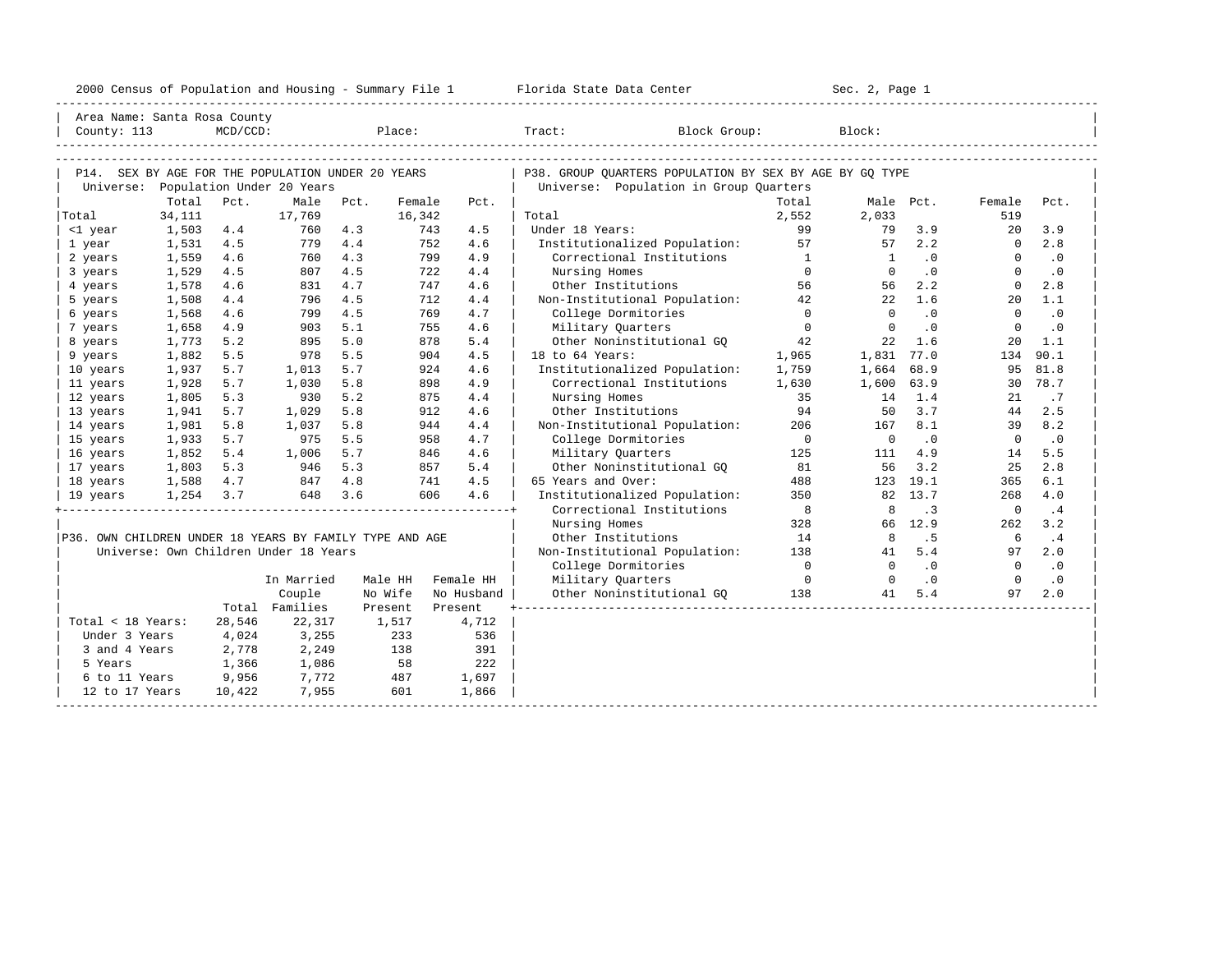| 2000 Census of Population and Housing - Summary File 1 Florida State Data Center                                                                                              |                  |        |                         |                                  |                                  | Sec. 2, Page 2         |       |               |             |
|-------------------------------------------------------------------------------------------------------------------------------------------------------------------------------|------------------|--------|-------------------------|----------------------------------|----------------------------------|------------------------|-------|---------------|-------------|
| Area Name: Santa Rosa County                                                                                                                                                  |                  |        |                         |                                  |                                  |                        |       |               |             |
| $\begin{tabular}{ l } \hline \texttt{Country: 113} & \texttt{MCD/CCD}: & \texttt{Place:} & \texttt{Trace:} & \texttt{Block Group:} & \texttt{Block:} \\ \hline \end{tabular}$ |                  |        |                         |                                  |                                  |                        |       |               |             |
| P22/23/24.HOUSEHOLDS BY PRESENCE OF PEOPLE 60(65/75) YEARS AND OVER, HOUSEHOLD SIZE AND                                                                                       |                  |        |                         |                                  | P25. HOUSEHOLDS BY PRESENCE OF   |                        |       |               |             |
| HOUSEHOLD TYPE                                                                                                                                                                |                  |        |                         |                                  |                                  | <b>NONRELATIVES</b>    |       |               |             |
| Universe: Households                                                                                                                                                          |                  |        |                         |                                  | Universe: Households             |                        |       |               |             |
|                                                                                                                                                                               | 60+ Years Pct    |        | 65+ Years Pct           | 75+ Years<br>Pct                 |                                  |                        |       |               |             |
| Total:                                                                                                                                                                        | 43,793 100.0     |        | 43,793 100.0            | 43,793 100.0                     | Total:                           |                        |       | 43,793        |             |
| Households $w/$ one or more $60/65/75$ :                                                                                                                                      | 12,436 28.4      |        | $9,136$ 20.9            | 3,709 8.5                        |                                  | Households with one or |       |               |             |
| 1-person household                                                                                                                                                            | 3,648            |        | 2,875                   | 1,429                            |                                  | more non-relatives     |       | 3,709         |             |
| 2 or more person household: 8,788                                                                                                                                             |                  |        |                         | $6,261$ 2,280                    |                                  |                        |       |               |             |
| $B,499$ Non-family households $$8,499$ $$289$                                                                                                                                 |                  |        | 6,070                   | 2,210                            |                                  | Households with no     |       |               |             |
|                                                                                                                                                                               |                  |        | 191                     | $\frac{2}{10}$ , $\frac{2}{10}$  | non-relatives                    |                        |       | 40,084        |             |
| Households with no people over 60/65/75: 31,357 71.6 34,657 79.1 40,084 91.5                                                                                                  |                  |        |                         |                                  |                                  |                        |       |               |             |
| 1-person household $4,805$<br>2 or more person household: 26,552                                                                                                              |                  |        |                         | $5,578$<br>29,079 33,060         |                                  |                        |       |               |             |
|                                                                                                                                                                               |                  |        |                         |                                  |                                  |                        |       |               |             |
| Family households                                                                                                                                                             | 24,822           |        |                         | 27, 251 31, 111                  |                                  |                        |       |               |             |
| Non-family households                                                                                                                                                         |                  |        |                         |                                  |                                  |                        |       |               |             |
| P18/20. HOUSEHOLDS BY AGE OF HOUSEHOLDER BY HOUSEHOLD TYPE                                                                                                                    |                  |        |                         | H13/15. TENURE BY HOUSEHOLD SIZE |                                  |                        |       |               |             |
| (INCLUDING LIVING ALONE) BY PRESENCE OF OWN CHILDREN                                                                                                                          |                  |        |                         | Universe: Occupied Housing Units |                                  |                        |       |               |             |
| Universe: Households                                                                                                                                                          |                  |        |                         |                                  |                                  |                        | Pct   |               | Pct         |
|                                                                                                                                                                               |                  |        |                         |                                  |                                  | Owner                  | Owner | Renter Renter |             |
|                                                                                                                                                                               | Total            |        | Householder Householder |                                  |                                  | Total Occupied         |       | Occ. Occupied | Occ.        |
|                                                                                                                                                                               | Households       |        | 15 to 64 65 and Over    | Total Occupied Units:            | 43,793                           | 35,194 100.0           |       |               | 8,599 100.0 |
| Total:                                                                                                                                                                        | 43,793           | 35,680 | 8,113                   | 1-person household               | 8,453 6,154                      |                        | 17.5  | 2,299         | 26.7        |
| Family households:                                                                                                                                                            | 33,321           | 28,237 | 5,084                   | 2-Person household               | 16,029                           | 13,520                 | 38.4  | 2,509         | 29.2        |
| Married couple family:                                                                                                                                                        | 27,225<br>12,176 | 22,791 | 4,434                   | 3-Person household               |                                  | 8,254 6,537            | 18.6  | 1,717         | 20.0        |
| With own children under 18                                                                                                                                                    |                  | 12,123 | 53                      | 4-Person household               |                                  | 7,089 5,833 16.6       |       | 1,256         | 14.6        |
| No own children under 18                                                                                                                                                      | 15,049           | 10,668 | 4,381                   | 5-Person household               |                                  | 2,800 2,262 6.4        |       | 538           | 6.3         |
| Other family:                                                                                                                                                                 | 6,096            | 5,446  | 650                     | 6-Person household               | 816 627 1.8 189<br>352 261 .7 91 |                        |       |               | 2.2         |
| Male householder, no wife present: 1,617                                                                                                                                      |                  | 1,512  | 105                     | 7+Person household               |                                  |                        |       |               | 1.1         |
| With own children under 18                                                                                                                                                    | 978              | 972    | 6                       |                                  |                                  |                        |       |               |             |
| No own children under 18                                                                                                                                                      | 639              | 540    | 99                      |                                  |                                  |                        |       |               |             |
| Female householder, no husband present: 4,479                                                                                                                                 |                  | 3,934  | 545                     |                                  |                                  |                        |       |               |             |
| With own children under 18                                                                                                                                                    | 2,848            | 2,848  | $\overline{0}$          |                                  |                                  |                        |       |               |             |
| No own children under 18                                                                                                                                                      | 1,631            | 1,086  | 545                     |                                  |                                  |                        |       |               |             |
| Non-family households:                                                                                                                                                        | 2,019            | 7,443  | 3,029                   |                                  |                                  |                        |       |               |             |
| Householder living alone                                                                                                                                                      | 1,301            | 5,578  | 2,875                   |                                  |                                  |                        |       |               |             |
| Householder not living alone                                                                                                                                                  | 718              | 1,865  | 154                     |                                  |                                  |                        |       |               |             |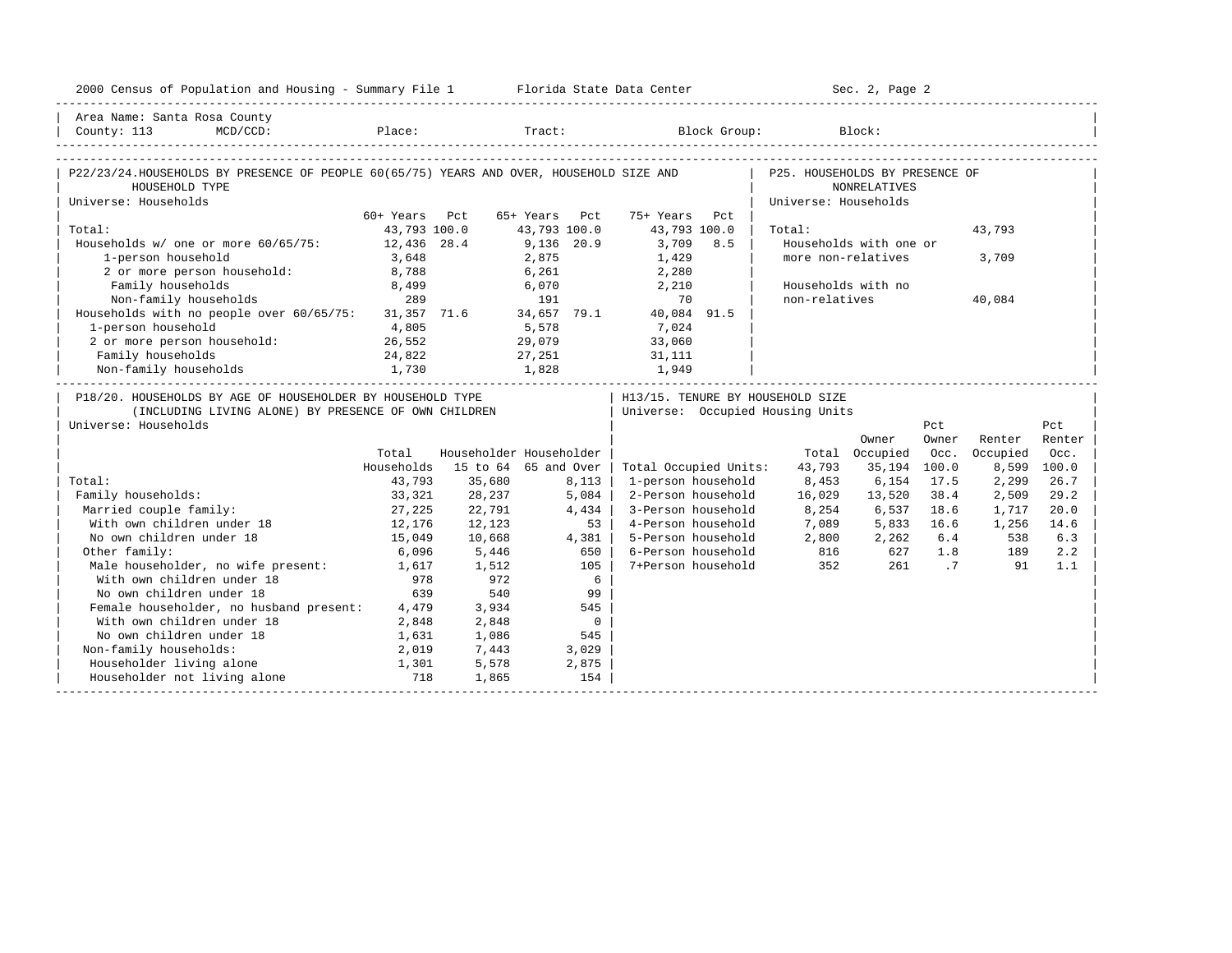|                            | 2000 Census of Population and Housing - Summary File 1                       |                  |             |                | Florida State Data Center                             |       |                                                         |                 | Sec. 2, Page 3                        |                 |                  |
|----------------------------|------------------------------------------------------------------------------|------------------|-------------|----------------|-------------------------------------------------------|-------|---------------------------------------------------------|-----------------|---------------------------------------|-----------------|------------------|
|                            | Area Name: Santa Rosa County                                                 |                  |             |                |                                                       |       |                                                         |                 |                                       |                 |                  |
| County: 113                | $MCD/CCD$ :                                                                  |                  | Place:      |                | Tract:                                                |       | Block Group:                                            |                 | Block:                                |                 |                  |
|                            |                                                                              |                  |             |                |                                                       |       |                                                         |                 |                                       |                 |                  |
|                            | P29. RELATIONSHIP BY AGE FOR THE POPULATION UNDER 18 YEARS                   |                  |             |                |                                                       |       |                                                         |                 |                                       |                 |                  |
|                            | Universe: Population under 18 years                                          |                  |             |                |                                                       |       |                                                         |                 |                                       |                 |                  |
|                            |                                                                              |                  |             |                | ---------------In Households------------------        |       |                                                         |                 | ------------Group Quarters----------- |                 |                  |
|                            |                                                                              |                  |             |                | -----Related Child-----                               |       |                                                         |                 |                                       |                 |                  |
|                            |                                                                              | Pop. in          | Householder |                | Other                                                 |       |                                                         |                 | Institution-                          | Noninstitution- |                  |
|                            |                                                                              | Total Households | or Spouse   | Own Child      | Relatives                                             |       | Nonrelatives                                            | Total           | alized Pop.                           | alized Pop.     |                  |
| Under 18:                  | 31,269                                                                       | 31,170           | 31          | 28,546         | 1,934                                                 |       | 659                                                     | 99              | 57                                    |                 | 42               |
| Under 3                    | 4,593                                                                        | 4,586            |             | 4,024          | 484                                                   |       | 78                                                      | $7\overline{ }$ | $\Omega$                              |                 | 7                |
| 3 and 4 years              | 3,107                                                                        | 3,107            |             | 2,778          | 268                                                   |       | 61                                                      | $\Omega$        | $\mathbf 0$                           |                 | $\mathbf 0$      |
| 5 years                    | 1,508                                                                        | 1,508            |             | 1,366          | 101                                                   |       | 41                                                      | $\Omega$        | $\Omega$<br>$\overline{2}$            |                 | $\Omega$         |
| 6 to 11 years              | 10,746<br>3,746                                                              | 10,744           |             | 9,956          | 543<br>174                                            |       | 245<br>68                                               | 2<br>10         | 5                                     |                 | $\mathbf 0$<br>5 |
|                            | 12 and 13 years                                                              | 3,736            |             | 3,494          | 96                                                    |       | 32                                                      | 14              | 9                                     |                 | 5                |
| 14 years<br>15 to 17 years | 1,981<br>5,557                                                               | 1,967<br>5,491   |             | 1,839<br>5,089 | 268                                                   |       | 134                                                     | 66              | 41                                    |                 | 25               |
|                            |                                                                              |                  |             |                |                                                       |       |                                                         |                 |                                       |                 |                  |
| % Under 3                  | 14.7%                                                                        | 14.7%            |             | 14.1%          | 25.0%                                                 |       | 11.8%                                                   | 7.1%            | .0%                                   |                 | 16.7%            |
| % 3 and 4 years            | 9.9%                                                                         | 10.0%            |             | 9.7%           | 13.9%                                                 |       | 9.3%                                                    | .0%             | .0%                                   |                 | .0%              |
| % 5 years                  | 4.8%                                                                         | 4.8%             |             | 4.8%           | 5.2%                                                  |       | 6.2%                                                    | .0%             | .0%                                   |                 | .0%              |
| % 6 to 11 years            | 34.4%                                                                        | 34.5%            |             | 34.9%          | 28.1%                                                 |       | 37.2%                                                   | 2.0%            | 3.5%                                  |                 | .0%              |
|                            | % 12 and 13 years<br>12.0%                                                   | 12.0%            |             | 12.2%          | 9.0%                                                  |       | 10.3%                                                   | 10.1%           | 8.8%                                  |                 | 11.9%            |
| % 14 years                 | 6.3%                                                                         | 6.3%             |             | 6.4%           | 5.0%                                                  |       | 4.9%                                                    | 14.1%           | 15.8%                                 |                 | 11.9%            |
| % 15 to 17 years           | 17.8%                                                                        | 17.6%            |             | 17.8%          | 13.9%                                                 |       | 20.3%                                                   | 66.7%           | 71.9%                                 |                 | 59.5%            |
|                            | H17. TENURE BY HOUSEHOLD TYPE (INCLUDING LIVING ALONE) BY AGE OF HOUSEHOLDER |                  |             |                |                                                       |       |                                                         |                 |                                       |                 |                  |
|                            | Universe: Occupied Housing Units                                             |                  |             |                |                                                       |       |                                                         |                 |                                       |                 |                  |
|                            |                                                                              |                  |             |                | Total Owner ----------- Owner Occupied -------------- |       | Total Renter ------------- Renter Occupied ------------ |                 |                                       |                 |                  |
|                            |                                                                              | Occupied         |             |                | Householder Householder Householder Pct               |       | Occupied                                                |                 | Householder Householder Householder   |                 | Pct              |
|                            |                                                                              | Units            | 15 to 34    | 35 to 64       | $65+$                                                 | $65+$ | Units                                                   | 15 to 34        | 35 to 64                              | $65+$           | $65+$            |
|                            | Family households:                                                           | 27,862           | 4,078       | 18,979         | 4,805                                                 | 17.2  | 5,459                                                   | 2,410           | 2,770                                 | 279             | 5.1              |
|                            | Married-couple family:                                                       | 23,875           | 3,409       | 16,231         | 4,235                                                 | 17.7  | 3,350                                                   | 1,483           | 1,668                                 | 199             | 5.9              |
| Other family:              |                                                                              | 3,987            | 669         | 2,748          | 570                                                   | 14.3  | 2,109                                                   | 927             | 1,102                                 | 80              | 3.8              |
|                            | Male householder, no wife                                                    | 1,113            | 204         | 817            | 92                                                    | 8.3   | 504                                                     | 211             | 280                                   | 13              | 2.6              |
|                            | Female hsehldr, no husband                                                   | 2,874            | 465         | 1,931          | 478                                                   | 16.6  | 1,605                                                   | 716             | 822                                   | 67              | 4.2              |
|                            | Nonfamily households:                                                        | 7,332            | 780         | 4,065          | 2,487                                                 | 33.9  | 3,140                                                   | 1,114           | 1,484                                 | 542             | 17.3             |
|                            | Male householder:                                                            | 3,500            | 560         | 2,191          | 749                                                   | 21.4  | 1,783                                                   | 747             | 891                                   | 145             | 8.1              |
|                            | Living alone                                                                 | 2,770            | 363         | 1,732          | 675                                                   | 24.4  | 1,212                                                   | 381             | 701                                   | 130             | 10.7             |
|                            | Not living alone                                                             | 730              | 197         | 459            | 74                                                    | 10.1  | 571                                                     | 366             | 190                                   | 1.5             | 2.6              |
|                            | Female householder:                                                          | 3,832            | 220         | 1,874          | 1,738                                                 | 45.4  | 1,357                                                   | 367             | 593                                   | 397             | 29.3             |
|                            | Living alone                                                                 | 3,384            | 136         | 1,568          | 1,680                                                 | 49.6  | 1,087                                                   | 210             | 487                                   | 390             | 35.9             |
|                            | Not living alone                                                             | 448              | 84          | 306            | 58                                                    | 12.9  | 270                                                     | 157             | 106                                   | $7\overline{ }$ | 2.6              |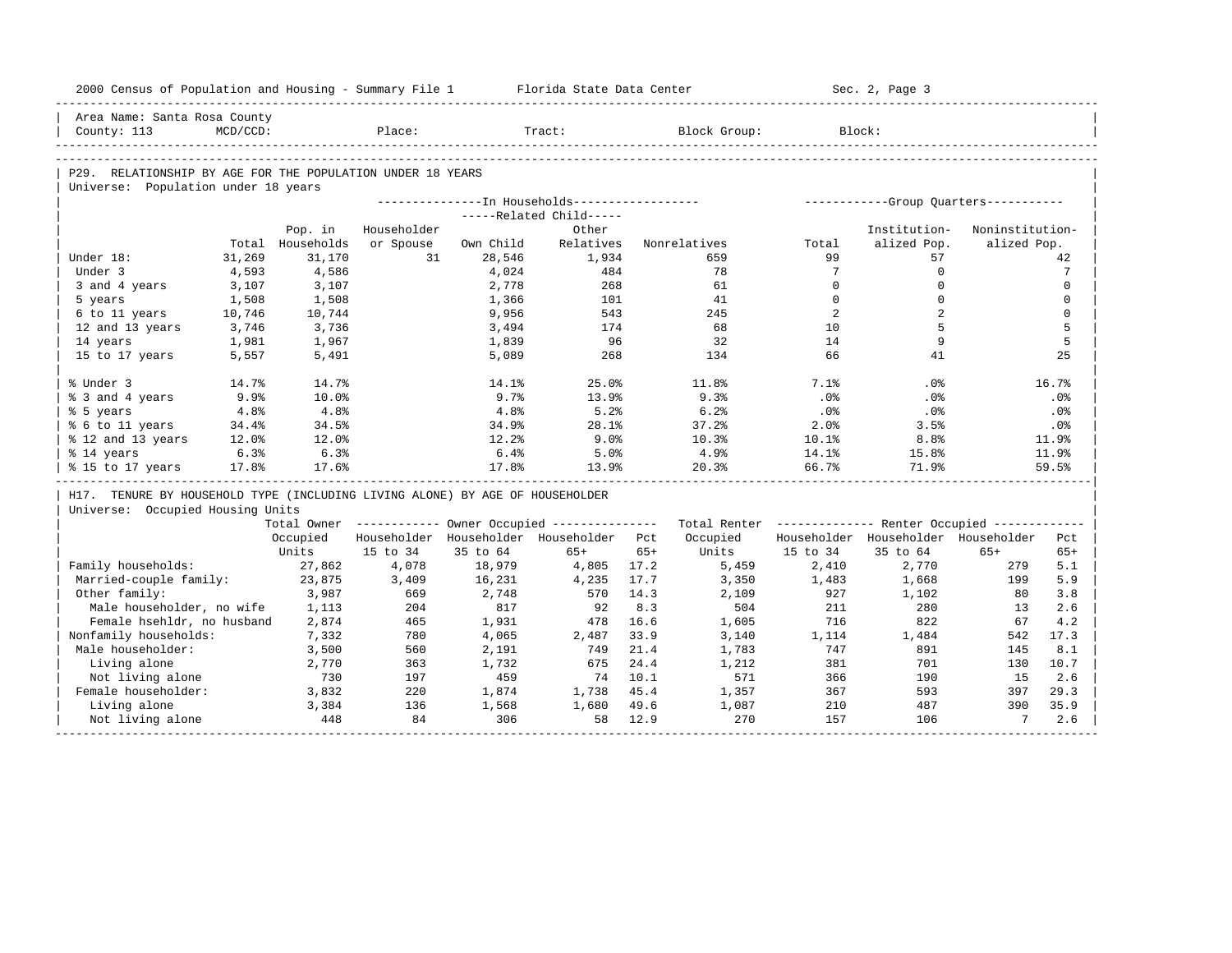|  |  |  | 2000 Census of Population and Housing - Summary File 1 |  |  |  |  |  |  |  |
|--|--|--|--------------------------------------------------------|--|--|--|--|--|--|--|
|--|--|--|--------------------------------------------------------|--|--|--|--|--|--|--|

| Area Name: Sarasota County                              |                |             |                                       |            |                |            |                                                         |                                       |                |           |                |            |
|---------------------------------------------------------|----------------|-------------|---------------------------------------|------------|----------------|------------|---------------------------------------------------------|---------------------------------------|----------------|-----------|----------------|------------|
| County: 115                                             |                | $MCD/CCD$ : |                                       |            |                | Place:     | Tract: Block Group:                                     |                                       | Block:         |           |                |            |
|                                                         |                |             |                                       |            |                |            |                                                         |                                       |                |           |                |            |
|                                                         |                |             |                                       |            |                |            |                                                         |                                       |                |           |                |            |
| P14. SEX BY AGE FOR THE POPULATION UNDER 20 YEARS       |                |             |                                       |            |                |            | P38. GROUP OUARTERS POPULATION BY SEX BY AGE BY GO TYPE |                                       |                |           |                |            |
|                                                         |                |             | Universe: Population Under 20 Years   |            |                |            | Universe: Population in Group Quarters                  |                                       |                |           |                |            |
|                                                         | Total          | Pct.        | Male                                  | Pct.       | Female         | Pct.       |                                                         | Total                                 |                | Male Pct. | Female         | Pct.       |
| Total                                                   | 58,028         |             | 29,855                                |            | 28,173         |            | Total                                                   | 6,473                                 | 2,759          |           | 3,714<br>50    |            |
| <1 year<br>1 year                                       | 2,540<br>2,504 | 4.4<br>4.3  | 1,283<br>1,260                        | 4.3<br>4.2 | 1,257<br>1,244 | 4.5<br>4.4 | Under 18 Years:<br>Institutionalized Population:        | 115<br>33                             | 65<br>24       | 1.8<br>.5 | 9              | 2.4<br>. 9 |
| 2 years                                                 | 2,502          | 4.3         | 1,288                                 | 4.3        | 1,214          | 4.3        | Correctional Institutions                               | $6\overline{6}$                       | 6              | $\cdot$ 1 | $\Omega$       | $\cdot$ 2  |
| 3 years                                                 | 2,595          | 4.5         | 1,308                                 | 4.4        | 1,287          | 4.6        | Nursing Homes                                           | $\Omega$                              | $\Omega$       | .0        | $\Omega$       | $\cdot$ 0  |
| 4 years                                                 | 2,656          | 4.6         | 1,353                                 | 4.5        | 1,303          | 4.6        | Other Institutions                                      | 27                                    | 18             | .4        | 9              | .7         |
| 5 years                                                 | 2,718          | 4.7         | 1,434                                 | 4.8        | 1,284          | 4.6        | Non-Institutional Population:                           | 82                                    | 41             | 1.3       | 41             | 1.5        |
| 6 years                                                 | 2,817          | 4.9         | 1,437                                 | 4.8        | 1,380          | 4.9        | College Dormitories                                     | 10                                    | $\overline{4}$ | $\cdot$ 2 | 6              | $\cdot$ 1  |
| 7 years                                                 | 2,973          | 5.1         | 1,549                                 | 5.2        | 1,424          | 5.1        | Military Quarters                                       | $\overline{0}$                        | $\Omega$       | $\cdot$ 0 | $\mathbf{0}$   | $\cdot$ 0  |
| 8 years                                                 | 3,081          | 5.3         | 1,566                                 | 5.2        | 1,515          | 5.4        | Other Noninstitutional GO                               | 72                                    | 37             | 1.1       | 35             | 1.3        |
| 9 years                                                 | 3,278          | 5.6         | 1,673                                 | 5.6        | 1,605          | 4.5        | 18 to 64 Years:                                         | 2,195                                 | 1,546          | 33.9      | 649            | 56.0       |
| 10 years                                                | 3,273          | 5.6         | 1,661                                 | 5.6        | 1,612          | 4.4        | Institutionalized Population:                           | 981                                   |                | 784 15.2  | 197            | 28.4       |
| 11 years                                                | 3,183          | 5.5         | 1,660                                 | 5.6        | 1,523          | 4.3        | Correctional Institutions                               | 756                                   |                | 667 11.7  | 89             | 24.2       |
| 12 years                                                | 3,195          | 5.5         | 1,646                                 | 5.5        | 1,549          | 4.6        | Nursing Homes                                           | 177                                   | 89             | 2.7       | 88             | 3.2        |
| 13 years                                                | 3,179          | 5.5         | 1,619                                 | 5.4        | 1,560          | 4.6        | Other Institutions                                      | 48                                    | 28             | .7        | 20             | 1.0        |
| 14 years                                                | 3,191          | 5.5         | 1,669                                 | 5.6        | 1,522          | 4.6        | Non-Institutional Population:                           | 1,214                                 |                | 762 18.8  | 452            | 27.6       |
| 15 years                                                | 3,048          | 5.3         | 1,589                                 | 5.3        | 1,459          | 4.9        | College Dormitories                                     | 714                                   |                | 372 11.0  | 342            | 13.5       |
| 16 years                                                | 2,961          | 5.1         | 1,509                                 | 5.1        | 1,452          | 5.1        | Military Quarters                                       | 10                                    | - 9            | $\cdot$ 2 | $\mathbf{1}$   | $\cdot$ 3  |
| 17 years                                                | 3,133          | 5.4         | 1,639                                 | 5.5        | 1,494          | 5.4        | Other Noninstitutional GQ                               | 490                                   | 381            | 7.6       |                | 109 13.8   |
| 18 years                                                | 2,757 4.8      |             | 1,482                                 | 5.0        | 1,275          | 4.5        | 65 Years and Over:                                      | 4,163                                 | 1,148          | 64.3      | 3,015          | 41.6       |
| 19 years                                                | 2,444 4.2      |             | 1,230 4.1                             |            | 1,214          | 4.4        | Institutionalized Population:                           | 3,869                                 | 1,067          | 59.8      | 2,802          | 38.7       |
|                                                         |                |             |                                       |            |                |            | Correctional Institutions                               | $\overline{1}$                        | 1              | $\cdot$ 0 | 0              | $\cdot$ 0  |
|                                                         |                |             |                                       |            |                |            | Nursing Homes                                           | 3,815                                 | 1,052          | 58.9      | 2,763          | 38.1       |
| P36. OWN CHILDREN UNDER 18 YEARS BY FAMILY TYPE AND AGE |                |             |                                       |            |                |            | Other Institutions                                      | 53                                    | 14             | .8        | 39             | .5         |
|                                                         |                |             | Universe: Own Children Under 18 Years |            |                |            | Non-Institutional Population:                           | 294                                   | 81             | 4.5       | 213            | 2.9        |
|                                                         |                |             |                                       |            |                |            | College Dormitories                                     |                                       | $\Omega$       | $\cdot$ 1 | $5^{\circ}$    | $\cdot$ 0  |
|                                                         |                |             | In Married                            |            | Male HH        | Female HH  | Military Ouarters                                       | $\begin{array}{c} 5 \\ 0 \end{array}$ | $\overline{0}$ | $\cdot$ 0 | $\overline{0}$ | $\cdot$ 0  |
|                                                         |                |             | Couple                                |            | No Wife        | No Husband | Other Noninstitutional GO 389                           |                                       | 81             | 4.5       | 208            | 2.9        |
|                                                         |                |             | Total Families                        |            | Present        | Present    |                                                         |                                       |                |           |                |            |
| Total < 18 Years:                                       |                | 47,849      | 34,851                                |            | 2,905          | 10,093     |                                                         |                                       |                |           |                |            |
| Under 3 Years                                           |                | 6,553       | 5,113                                 |            | 429            | 1,011      |                                                         |                                       |                |           |                |            |
| 3 and 4 Years                                           |                | 4,676       | 3,542                                 |            | 276            | 858        |                                                         |                                       |                |           |                |            |
| 5 Years                                                 |                | 2,481       | 1,854                                 |            | 139            | 488        |                                                         |                                       |                |           |                |            |
| 6 to 11 Years                                           |                | 17,087      | 12,326                                |            | 1,045          | 3,716      |                                                         |                                       |                |           |                |            |
| 12 to 17 Years                                          |                | 17,052      | 12,016                                |            | 1,016          | 4,020      |                                                         |                                       |                |           |                |            |
|                                                         |                |             |                                       |            |                |            |                                                         |                                       |                |           |                |            |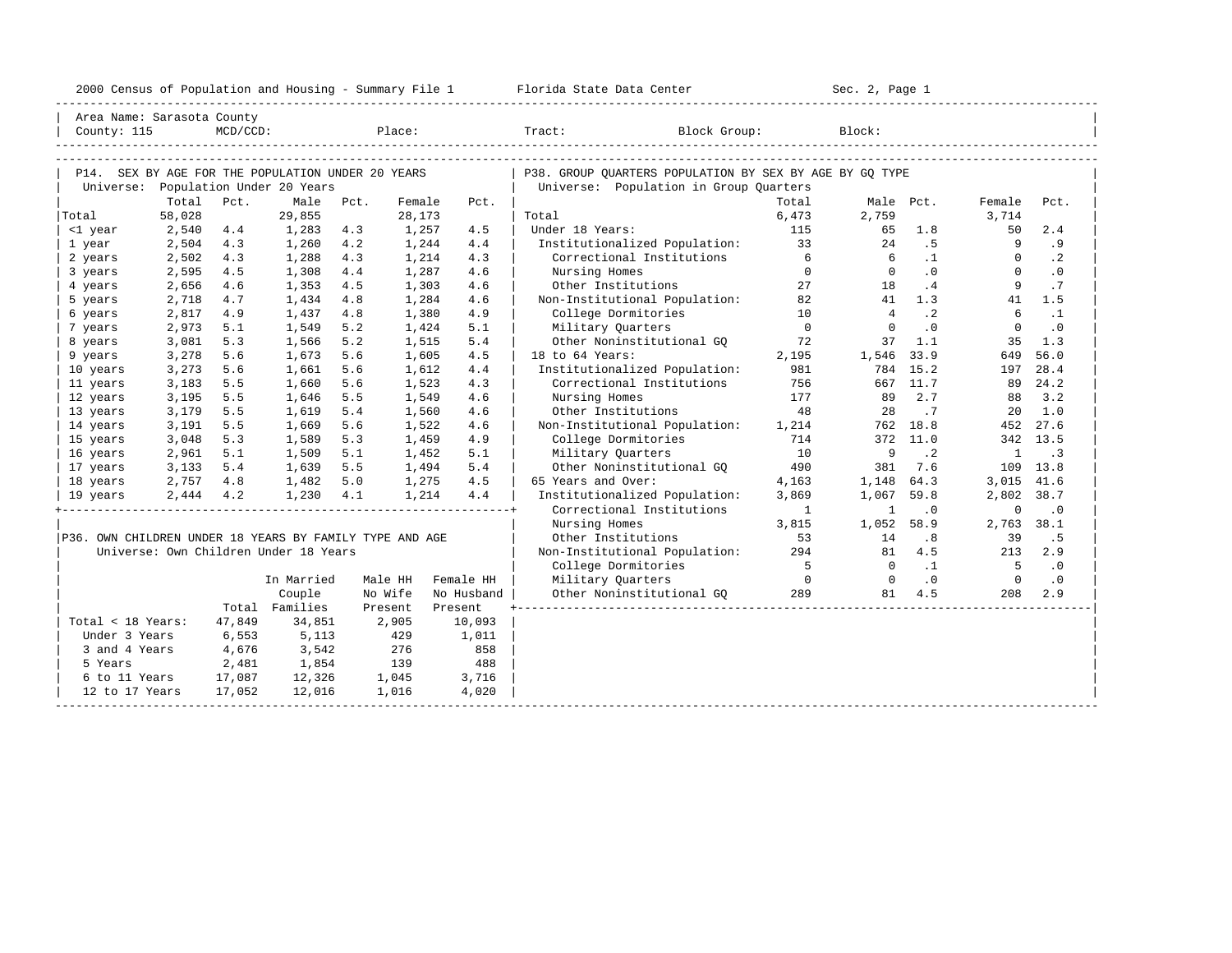| 2000 Census of Population and Housing - Summary File 1 Florida State Data Center                                                           |                |                 |                         |                                                                        |                                                        | Sec. 2, Page 2         |              |                |              |
|--------------------------------------------------------------------------------------------------------------------------------------------|----------------|-----------------|-------------------------|------------------------------------------------------------------------|--------------------------------------------------------|------------------------|--------------|----------------|--------------|
| Area Name: Sarasota County<br>MCD/CCD: Place: Tract: Block Group: Block:<br>County: 115                                                    |                |                 |                         |                                                                        |                                                        |                        |              |                |              |
| P22/23/24.HOUSEHOLDS BY PRESENCE OF PEOPLE 60(65/75) YEARS AND OVER, HOUSEHOLD SIZE AND<br>HOUSEHOLD TYPE<br>Universe: Households          |                |                 |                         |                                                                        | P25. HOUSEHOLDS BY PRESENCE OF<br>Universe: Households | <b>NONRELATIVES</b>    |              |                |              |
|                                                                                                                                            | 60+ Years Pct  |                 | 65+ Years Pct           | 75+ Years Pct                                                          |                                                        |                        |              |                |              |
| Total:                                                                                                                                     | 149,937 100.0  |                 | 149,937 100.0           | 149,937 100.0                                                          | Total:                                                 |                        |              | 149,937        |              |
| Households w/ one or more 60/65/75: 79,760 53.2                                                                                            |                |                 | 67,992 45.3             | 37,795 25.2                                                            |                                                        | Households with one or |              |                |              |
| 1-person household                                                                                                                         | 28,635         |                 | 25,384                  | 16,178                                                                 |                                                        | more non-relatives     |              | 14,136         |              |
| 2 or more person household: 51,125                                                                                                         |                |                 | 42,608                  | 21,617                                                                 |                                                        |                        |              |                |              |
| Family households                                                                                                                          | 48,374         |                 | 40,495 20,598           |                                                                        |                                                        | Households with no     |              |                |              |
| Non-family households 2,751                                                                                                                |                |                 | 2,113                   | 1,019                                                                  | non-relatives                                          |                        |              | 135,801        |              |
| Households with no people over 60/65/75: 70,177 46.8 81,945 54.7 112,142 74.8                                                              |                |                 |                         |                                                                        |                                                        |                        |              |                |              |
| 1-person household                                                                                                                         | 16,995         |                 | 20,246                  | 29,452                                                                 |                                                        |                        |              |                |              |
| 2 or more person household:                                                                                                                | 53,182         |                 | 61,699                  | 82,690                                                                 |                                                        |                        |              |                |              |
| Family households                                                                                                                          | 46,154         |                 | 54,033                  | 73,930                                                                 |                                                        |                        |              |                |              |
| 7,028<br>Non-family households                                                                                                             |                | 7,666           |                         | 8,760                                                                  |                                                        |                        |              |                |              |
| P18/20. HOUSEHOLDS BY AGE OF HOUSEHOLDER BY HOUSEHOLD TYPE<br>(INCLUDING LIVING ALONE) BY PRESENCE OF OWN CHILDREN<br>Universe: Households |                |                 |                         | H13/15. TENURE BY HOUSEHOLD SIZE<br>  Universe: Occupied Housing Units |                                                        |                        | Pct          |                | Pct          |
|                                                                                                                                            |                |                 |                         |                                                                        |                                                        | Owner                  | Owner        | Renter         | Renter       |
|                                                                                                                                            | Total          |                 | Householder Householder |                                                                        |                                                        | Total Occupied         | Occ.         | Occupied       | Occ.         |
|                                                                                                                                            | Households     |                 | 15 to 64 65 and Over    | Total Occupied Units: 149,937                                          |                                                        | 118,531                | 100.0        | 31,406 100.0   |              |
| Total:                                                                                                                                     | 149,937        | 85,777          | 64,160                  | 1-person household<br>2-Person household                               | 45,630                                                 | 32,794                 | 27.7<br>49.5 | 12,836         | 40.9         |
| Family households:<br>Married couple family:                                                                                               | 94,528         | 57,508          | 37,020                  | 3-Person household                                                     | 68,622<br>16,839                                       | 58,729<br>12,763       | 10.8         | 9,893<br>4,076 | 31.5<br>13.0 |
| With own children under 18                                                                                                                 | 79,001         | 44,954          | 34,047                  |                                                                        |                                                        |                        |              |                |              |
|                                                                                                                                            |                |                 |                         |                                                                        |                                                        |                        |              |                |              |
|                                                                                                                                            | 19,302         | 19,178          | 124                     | 4-Person household                                                     |                                                        | 11,854 9,168           | 7.7          | 2,686          | 8.6          |
| No own children under 18                                                                                                                   | 59,699         | 25,776          | 33,923                  | 5-Person household                                                     | 4,668 3,476 2.9                                        |                        |              | 1,192          | 3.8          |
| Other family:                                                                                                                              | 15,527         | 12,554          | 2,973                   | 6-Person household                                                     | 1,518 1,073 .9                                         |                        |              | 445            | 1.4          |
| Male householder, no wife present:                                                                                                         | 3,962          | 3,390           | 572                     | 7+Person household                                                     | 806                                                    | 528                    | .4           | 278            | . 9          |
| With own children under 18                                                                                                                 | 1,943          | 1,916           | 27                      |                                                                        |                                                        |                        |              |                |              |
| No own children under 18                                                                                                                   | 2,019          | 1,474           | 545                     |                                                                        |                                                        |                        |              |                |              |
| Female householder, no husband present: 11,565                                                                                             |                | 9,164           | 2,401                   |                                                                        |                                                        |                        |              |                |              |
| With own children under 18                                                                                                                 | 6,176          | 6,167           | 9                       |                                                                        |                                                        |                        |              |                |              |
| No own children under 18                                                                                                                   | 5,389          | 2,997           | 2,392                   |                                                                        |                                                        |                        |              |                |              |
| Non-family households:                                                                                                                     | 9,779          | 28,269          | 27,140                  |                                                                        |                                                        |                        |              |                |              |
| Householder living alone<br>Householder not living alone                                                                                   | 5,587<br>4,192 | 20,246<br>8,023 | 25,384<br>1,756         |                                                                        |                                                        |                        |              |                |              |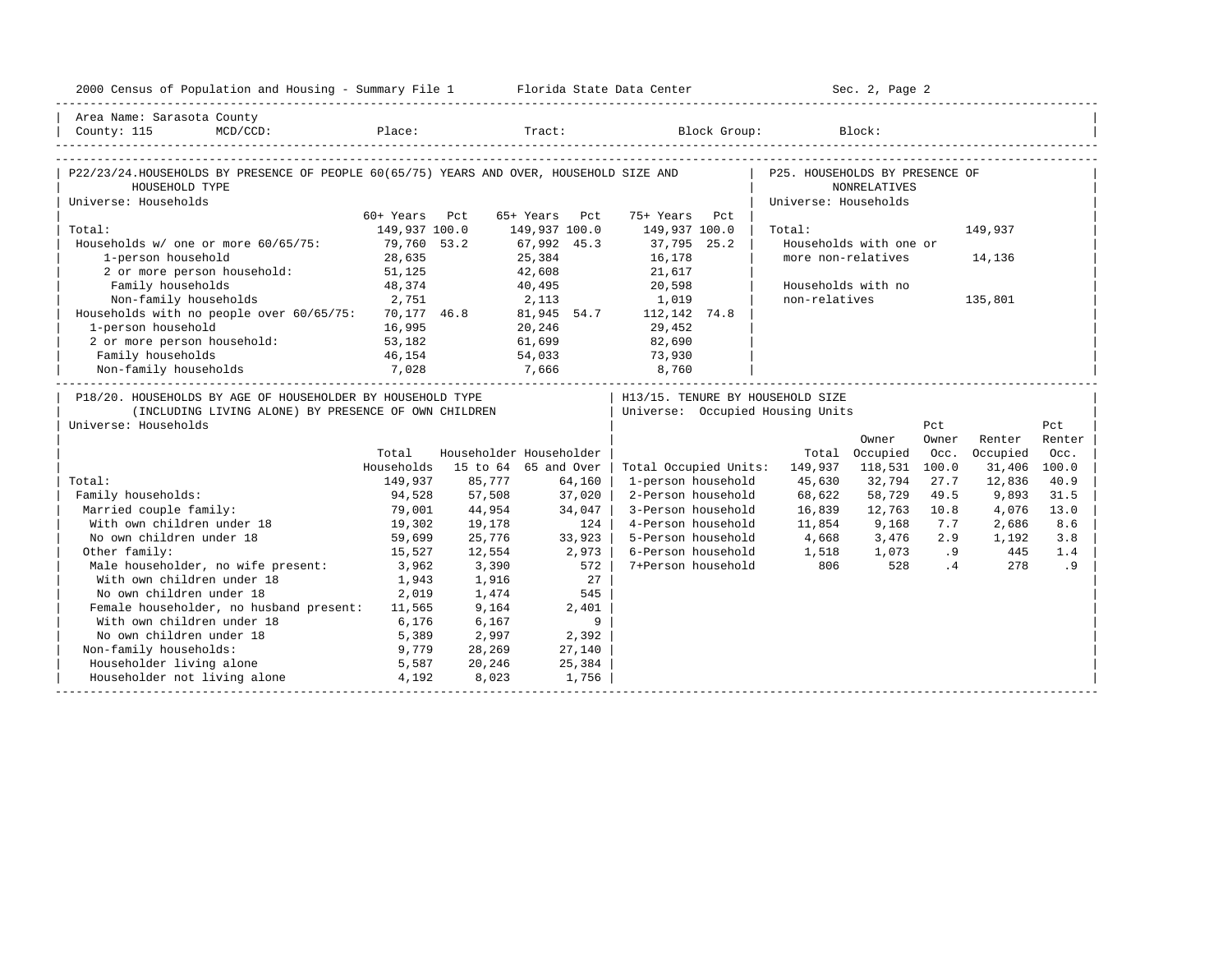| 2000 Census of Population and Housing - Summary File 1 Florida State Data Center |          |                  |             |           |                                         |       |                                                                                                               |                | Sec. 2, Page 3                          |                 |                 |
|----------------------------------------------------------------------------------|----------|------------------|-------------|-----------|-----------------------------------------|-------|---------------------------------------------------------------------------------------------------------------|----------------|-----------------------------------------|-----------------|-----------------|
| Area Name: Sarasota County                                                       |          |                  |             |           |                                         |       |                                                                                                               |                |                                         |                 |                 |
| County: 115                                                                      | MCD/CCD: |                  | Place:      |           | Tract:                                  |       | Block Group:                                                                                                  |                | Block:                                  |                 |                 |
|                                                                                  |          |                  |             |           |                                         |       |                                                                                                               |                |                                         |                 |                 |
| P29. RELATIONSHIP BY AGE FOR THE POPULATION UNDER 18 YEARS                       |          |                  |             |           |                                         |       |                                                                                                               |                |                                         |                 |                 |
| Universe: Population under 18 years                                              |          |                  |             |           |                                         |       |                                                                                                               |                |                                         |                 |                 |
|                                                                                  |          |                  |             |           |                                         |       |                                                                                                               |                |                                         |                 |                 |
|                                                                                  |          |                  |             |           | -----Related Child-----                 |       |                                                                                                               |                |                                         |                 |                 |
|                                                                                  |          | Pop. in          | Householder |           | Other                                   |       |                                                                                                               |                | Institution-                            | Noninstitution- |                 |
|                                                                                  |          | Total Households | or Spouse   | Own Child | Relatives                               |       | Nonrelatives                                                                                                  | Total          | alized Pop.                             | alized Pop.     |                 |
| Under 18:                                                                        | 52,827   | 52,712           | 50          | 47,849    | 3,659                                   |       | 1,154                                                                                                         | 115            | 33                                      |                 | 82              |
| Under 3                                                                          | 7,546    | 7,538            |             | 6,553     | 866                                     |       | 119                                                                                                           | 8              | $\mathbf{1}$                            |                 | $7\phantom{.0}$ |
| 3 and 4 years                                                                    | 5,251    | 5,247            |             | 4,676     | 473                                     |       | 98                                                                                                            | $\overline{4}$ | $\mathbf 0$                             |                 | $\overline{4}$  |
| 5 years                                                                          | 2,718    | 2,717            |             | 2,481     | 185                                     |       | 51                                                                                                            | <sup>1</sup>   | $\Omega$                                |                 | $\mathbf{1}$    |
| 6 to 11 years                                                                    | 18,605   | 18,587           |             | 17,087    | 1,080                                   |       | 420                                                                                                           | 18             | 5                                       |                 | 13              |
| 12 and 13 years                                                                  | 6,374    | 6,367            |             | 5,917     | 337                                     |       | 113                                                                                                           | $\overline{7}$ | $\overline{1}$                          |                 | 6               |
| 14 years                                                                         | 3,191    | 3,175            |             | 2,951     | 161                                     |       | 63                                                                                                            | 16             | 6                                       |                 | 10              |
| 15 to 17 years                                                                   | 9,092    | 9,031            |             | 8,184     | 557                                     |       | 290                                                                                                           | 61             | 20                                      |                 | 41              |
| % Under 3                                                                        | 14.3%    | 14.3%            |             | 13.7%     | 23.7%                                   |       | 10.3%                                                                                                         | 7.0%           | 3.0%                                    |                 | 8.5%            |
| % 3 and 4 years                                                                  | 9.9%     | 10.0%            |             | 9.8%      | 12.9%                                   |       | 8.5%                                                                                                          | 3.5%           | .0%                                     |                 | 4.9%            |
| % 5 years                                                                        | 5.1%     | 5.2%             |             | 5.2%      | 5.1%                                    |       | 4.4%                                                                                                          | $.9\%$         | $.0\%$                                  |                 | 1.2%            |
| % 6 to 11 years                                                                  | 35.3%    | 35.3%            |             | 35.7%     | 29.5%                                   |       | 36.4%                                                                                                         | 15.7%          | 15.2%                                   |                 | 15.9%           |
| % 12 and 13 years                                                                | 12.1%    | 12.1%            |             | 12.4%     | 9.2%                                    |       | 9.8 <sub>8</sub>                                                                                              | 6.1%           | 3.0%                                    |                 | 7.3%            |
| % 14 years                                                                       | 6.0%     | 6.0%             |             | 6.2%      | 4.4%                                    |       | 5.5%                                                                                                          | 13.9%          | 18.2%                                   |                 | 12.2%           |
| % 15 to 17 years                                                                 | 17.2%    | 17.1%            |             | 17.1%     | 15.2%                                   |       | 25.1%                                                                                                         | 53.0%          | 60.6%                                   |                 | 50.0%           |
| H17. TENURE BY HOUSEHOLD TYPE (INCLUDING LIVING ALONE) BY AGE OF HOUSEHOLDER     |          |                  |             |           |                                         |       |                                                                                                               |                |                                         |                 |                 |
| Universe: Occupied Housing Units                                                 |          |                  |             |           |                                         |       |                                                                                                               |                |                                         |                 |                 |
|                                                                                  |          |                  |             |           |                                         |       | Total Owner ----------- Owner Occupied -------------- Total Renter ------------- Renter Occupied ------------ |                |                                         |                 |                 |
|                                                                                  |          | Occupied         |             |           | Householder Householder Householder Pct |       | Occupied                                                                                                      |                | Householder Householder Householder Pct |                 |                 |
|                                                                                  |          | Units            | 15 to 34    | 35 to 64  | $65+$                                   | $65+$ | Units                                                                                                         | 15 to 34       | 35 to 64                                | $65+$           | $65+$           |
| Family households:                                                               |          | 79,868           | 5,703       | 39,268    | 34,897                                  | 43.7  | 14,660                                                                                                        | 4,806          | 7,731                                   | 2,123           | 14.5            |
| Married-couple family:                                                           |          | 70,106           | 4,536       | 33,280    | 32,290                                  | 46.1  | 8,895                                                                                                         | 2,565          | 4,573                                   | 1,757           | 19.8            |
| Other family:                                                                    |          | 9,762            | 1,167       | 5,988     | 2,607                                   | 26.7  | 5,765                                                                                                         | 2,241          | 3,158                                   | 366             | 6.3             |
| Male householder, no wife 2,426                                                  |          |                  | 430         | 1,508     | 488                                     | 20.1  | 1,536                                                                                                         | 643            | 809                                     | 84              | 5.5             |
| Female hsehldr, no husband 7,336                                                 |          |                  | 737         | 4,480     | 2,119                                   | 28.9  | 4,229                                                                                                         | 1,598          | 2,349                                   | 282             | 6.7             |
| Nonfamily households:                                                            |          | 38,663           | 1,953       | 14,264    | 22,446                                  | 58.1  | 16,746                                                                                                        | 4,538          | 7,514                                   | 4,694           | 28.0            |
| Male householder:                                                                |          | 13,760           | 1,264       | 6,519     | 5,977                                   | 43.4  | 8,144                                                                                                         | 2,666          | 4,187                                   | 1,291           | 15.9            |
| Living alone                                                                     |          | 10,517           | 670         | 4,726     | 5,121                                   | 48.7  | 5,800                                                                                                         | 1,375          | 3,214                                   | 1,211           | 20.9            |
| Not living alone                                                                 |          | 3,243            | 594         | 1,793     | 856                                     | 26.4  | 2,344                                                                                                         | 1,291          | 973                                     | 80              | 3.4             |
| Female householder:                                                              |          | 24,903           | 689         | 7,745     | 16,469                                  | 66.1  | 8,602                                                                                                         | 1,872          | 3,327                                   | 3,403           | 39.6            |
| Living alone                                                                     |          | 22,277           | 373         | 6,166     | 15,738                                  | 70.6  | 7,036                                                                                                         | 991            | 2,731                                   | 3,314           | 47.1            |
| Not living alone                                                                 |          | 2,626            | 316         | 1,579     | 731                                     | 27.8  | 1,566                                                                                                         | 881            | 596                                     | 89              | 5.7             |
|                                                                                  |          |                  |             |           |                                         |       |                                                                                                               |                |                                         |                 |                 |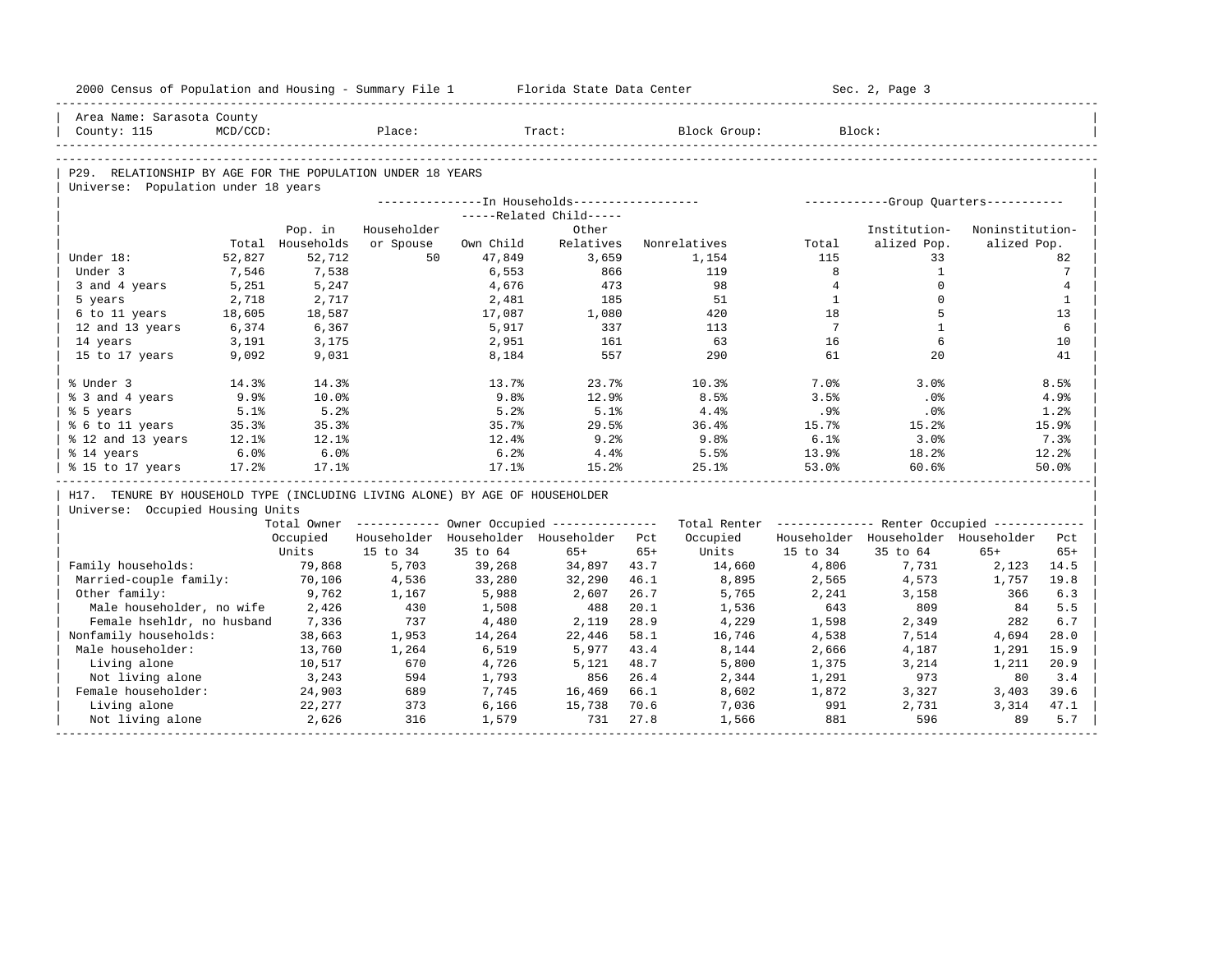|  |  |  | 2000 Census of Population and Housing - Summary File 1 |  |  |  |  |  |  |  |
|--|--|--|--------------------------------------------------------|--|--|--|--|--|--|--|
|--|--|--|--------------------------------------------------------|--|--|--|--|--|--|--|

|                                                         | Area Name: Seminole County                                                               |             |                |      |         |            |                                                                                                   |                            |                |            |                |                             |  |
|---------------------------------------------------------|------------------------------------------------------------------------------------------|-------------|----------------|------|---------|------------|---------------------------------------------------------------------------------------------------|----------------------------|----------------|------------|----------------|-----------------------------|--|
| County: 117                                             |                                                                                          | $MCD/CCD$ : |                |      |         | Place:     | Tract: Block Group:                                                                               |                            | Block:         |            |                |                             |  |
|                                                         |                                                                                          |             |                |      |         |            |                                                                                                   |                            |                |            |                |                             |  |
|                                                         |                                                                                          |             |                |      |         |            |                                                                                                   |                            |                |            |                |                             |  |
|                                                         | P14. SEX BY AGE FOR THE POPULATION UNDER 20 YEARS<br>Universe: Population Under 20 Years |             |                |      |         |            | P38. GROUP OUARTERS POPULATION BY SEX BY AGE BY GO TYPE<br>Universe: Population in Group Quarters |                            |                |            |                |                             |  |
|                                                         | Total                                                                                    | Pct.        | Male           | Pct. | Female  | Pct.       |                                                                                                   | Total                      |                | Male Pct.  | Female         | Pct.                        |  |
| Total                                                   | 101,643                                                                                  |             | 52,070         |      | 49,573  |            | Total                                                                                             | 3,606                      | 2,158          |            | 1,448          |                             |  |
| <1 year                                                 | 4,370                                                                                    | 4.3         | 2,249          | 4.3  | 2,121   | 4.3        | Under 18 Years:                                                                                   | 160                        | 104            | 4.4        | 56             | 4.8                         |  |
| 1 year                                                  | 4,525                                                                                    | 4.5         | 2,337          | 4.5  | 2,188   | 4.4        | Institutionalized Population:                                                                     | 38                         | 29             | 1.1        | 9              | 1.3                         |  |
| 2 years                                                 | 4,543                                                                                    | 4.5         | 2,345          | 4.5  | 2,198   | 4.4        | Correctional Institutions                                                                         | $\overline{\phantom{0}}$ 2 | $\overline{2}$ | $\ldots$ 1 | $\Omega$       | $\cdot$ 1                   |  |
| 3 years                                                 | 4,710                                                                                    | 4.6         | 2,465          | 4.7  | 2,245   | 4.5        | Nursing Homes                                                                                     | $\bigcap$                  | $\overline{0}$ | .0         | $\Omega$       | $\cdot$ 0                   |  |
| 4 years                                                 | 4,914                                                                                    | 4.8         | 2,597          | 5.0  | 2,317   | 4.7        | Other Institutions                                                                                | 36                         | 27             | 1.0        | 9              | 1.3                         |  |
| 5 years                                                 | 5,064                                                                                    | 5.0         | 2,547          | 4.9  | 2,517   | 5.1        | Non-Institutional Population:                                                                     | 122                        | 75             | 3.4        | 47             | 3.5                         |  |
| 6 years                                                 | 5,177                                                                                    | 5.1         | 2,671          | 5.1  | 2,506   | 5.1        | College Dormitories                                                                               | $\overline{0}$             | $\Omega$       | .0         | $\Omega$       | $\cdot$ 0                   |  |
| 7 years                                                 | 5,213                                                                                    | 5.1         | 2,630          | 5.1  | 2,583   | 5.2        | Military Quarters                                                                                 | $\overline{0}$             | $\Omega$       | $\cdot$ 0  | $\mathbf{0}$   | $\cdot$ 0                   |  |
| 8 years                                                 | 5,287                                                                                    | 5.2         | 2,662          | 5.1  | 2,625   | 5.3        | Other Noninstitutional GO                                                                         | 122                        | 75             | 3.4        | 47             | 3.5                         |  |
| 9 years                                                 | 5,467                                                                                    | 5.4         | 2,814          | 5.4  | 2,653   | 4.3        | 18 to 64 Years:                                                                                   | 1,981                      | 1,653 54.9     |            | 328            | 76.6                        |  |
| 10 years                                                | 5,606                                                                                    | 5.5         | 2,933          | 5.6  | 2,673   | 4.4        | Institutionalized Population:                                                                     | 1,275                      | 1,107 35.4     |            | 168            | 51.3                        |  |
| 11 years                                                | 5,613                                                                                    | 5.5         | 2,898          | 5.6  | 2,715   | 4.4        | Correctional Institutions                                                                         | 1,212                      | 1,073 33.6     |            | 139            | 49.7                        |  |
| 12 years                                                | 5,440                                                                                    | 5.4         | 2,771          | 5.3  | 2,669   | 4.5        | Nursing Homes                                                                                     | 63                         | 34             | 1.7        | 29             | 1.6                         |  |
| 13 years                                                | 5,344                                                                                    | 5.3         | 2,715          | 5.2  | 2,629   | 4.7        | Other Institutions                                                                                | $\overline{0}$             | $\overline{0}$ | $\cdot$ 0  | $\overline{0}$ | $\cdot$ 0                   |  |
| 14 years                                                | 5,568                                                                                    | 5.5         | 2,809          | 5.4  | 2,759   | 5.1        | Non-Institutional Population:                                                                     | 706                        |                | 546 19.6   | 160            | 25.3                        |  |
| 15 years                                                | 5,244                                                                                    | 5.2         | 2,712          | 5.2  | 2,532   | 5.1        | College Dormitories                                                                               | 12                         | 12             | .3         | $\mathbf{0}$   | .6                          |  |
| 16 years                                                | 5,242                                                                                    | 5.2         | 2,601          | 5.0  | 2,641   | 5.2        | Military Quarters                                                                                 | $\overline{0}$             | $\Omega$       | $\cdot$ 0  | $\mathbf{0}$   | $\cdot$ 0                   |  |
| 17 years                                                | 5,279                                                                                    | 5.2         | 2,718          | 5.2  | 2,561   | 5.3        | Other Noninstitutional GQ                                                                         | 694                        |                | 534 19.2   | 160            | 24.7                        |  |
| 18 years                                                | 4,779 4.7                                                                                |             | 2,427 4.7      |      | 2,352   | 4.3        | 65 Years and Over:                                                                                | 1,465                      | 401            | 40.6       | 1,064 18.6     |                             |  |
| 19 years                                                | $4,258$ $4.2$                                                                            |             | 2,169 4.2      |      | 2,089   | 4.4        | Institutionalized Population:                                                                     | 947                        |                | 246 26.3   |                | 701 11.4                    |  |
|                                                         |                                                                                          |             |                |      |         |            | Correctional Institutions                                                                         | $\overline{\phantom{0}}$ 2 | $\overline{0}$ | $\cdot$ 1  | 2              | $\cdot$ 0                   |  |
|                                                         |                                                                                          |             |                |      |         |            | Nursing Homes                                                                                     | 931                        | 241            | 25.8       |                | 690 11.2                    |  |
| P36. OWN CHILDREN UNDER 18 YEARS BY FAMILY TYPE AND AGE |                                                                                          |             |                |      |         |            | Other Institutions                                                                                | 14                         | 5              | $\cdot$ 4  | - 9            | $\cdot$ 2                   |  |
|                                                         | Universe: Own Children Under 18 Years                                                    |             |                |      |         |            | Non-Institutional Population:                                                                     | 518                        |                | 155 14.4   | 363            | 7.2                         |  |
|                                                         |                                                                                          |             |                |      |         |            | College Dormitories                                                                               | $\overline{0}$             | $\Omega$       | .0         | $\Omega$       | $\overline{\phantom{0}}$ .0 |  |
|                                                         |                                                                                          |             | In Married     |      | Male HH | Female HH  | Military Quarters                                                                                 | $\overline{0}$             | $\overline{0}$ | .0         | $\overline{0}$ | $\cdot$ 0                   |  |
|                                                         |                                                                                          |             | Couple         |      | No Wife | No Husband | Other Noninstitutional GO 518                                                                     |                            |                | 155 14.4   | 363            | 7.2                         |  |
|                                                         |                                                                                          |             | Total Families |      | Present | Present    |                                                                                                   |                            |                |            |                |                             |  |
| Total < 18 Years:                                       |                                                                                          | 84,212      | 64,503         |      | 4,284   | 15,425     |                                                                                                   |                            |                |            |                |                             |  |
| Under 3 Years                                           |                                                                                          | 11,685      | 9,535          |      | 678     | 1,472      |                                                                                                   |                            |                |            |                |                             |  |
| 3 and 4 Years                                           |                                                                                          | 8,661       | 6,919          |      | 375     | 1,367      |                                                                                                   |                            |                |            |                |                             |  |
| 5 Years                                                 |                                                                                          | 4,587       | 3,574          |      | 248     | 765        |                                                                                                   |                            |                |            |                |                             |  |
| 6 to 11 Years                                           |                                                                                          | 29,752      | 22,564         |      | 1,474   | 5,714      |                                                                                                   |                            |                |            |                |                             |  |
| 12 to 17 Years                                          |                                                                                          | 29,527      | 21,911         |      | 1,509   | 6,107      |                                                                                                   |                            |                |            |                |                             |  |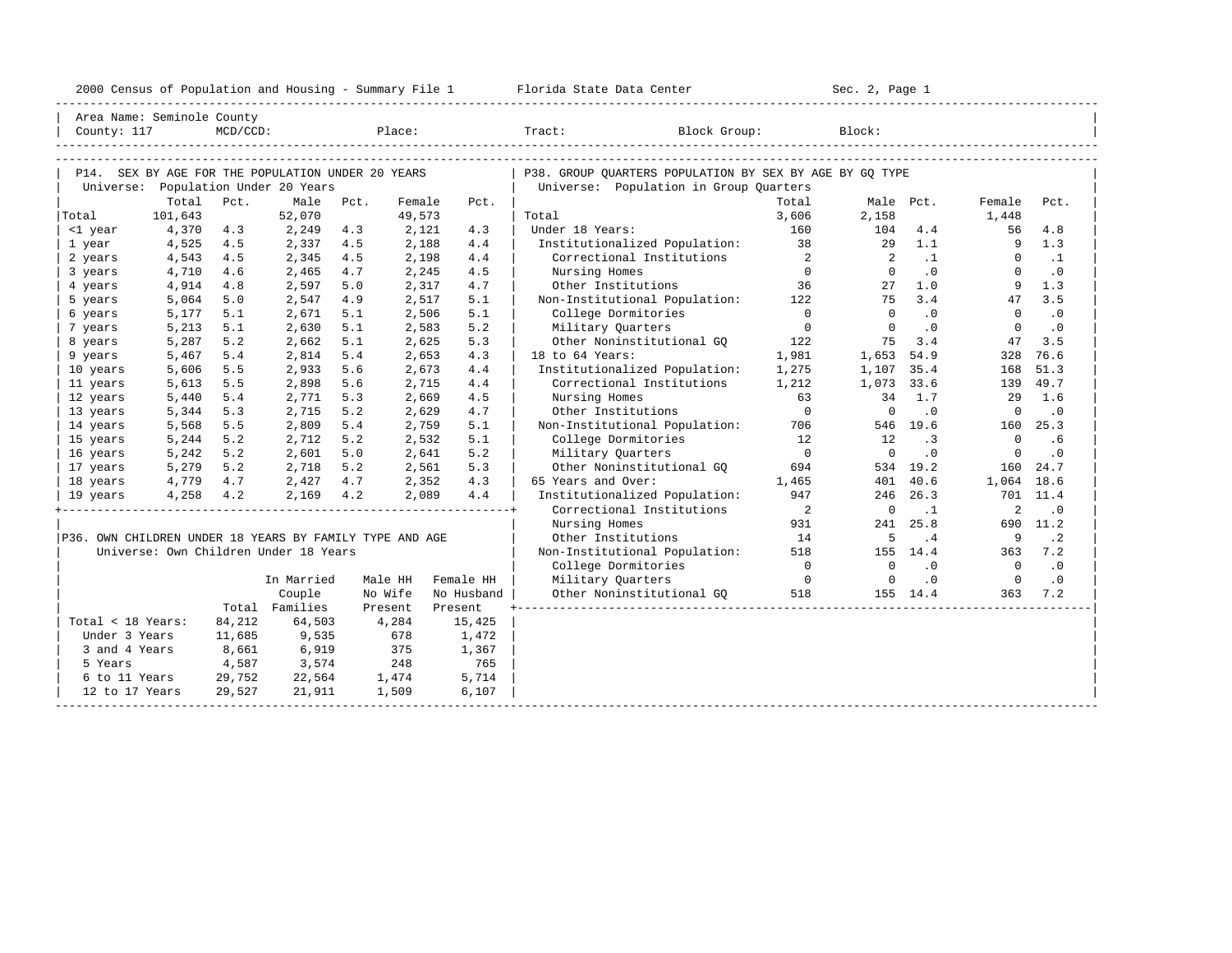| Area Name: Seminole County<br>MCD/CCD: Place: Tract: Block Group: Block:<br>County: 117<br>P22/23/24.HOUSEHOLDS BY PRESENCE OF PEOPLE 60(65/75) YEARS AND OVER, HOUSEHOLD SIZE AND<br>P25. HOUSEHOLDS BY PRESENCE OF<br>HOUSEHOLD TYPE<br><b>NONRELATIVES</b><br>Universe: Households<br>Universe: Households<br>60+ Years Pct<br>65+ Years Pct<br>75+ Years<br>Pct<br>Total:<br>139,572 100.0<br>139,572 100.0<br>139,572 100.0<br>139,572<br>Total:<br>Households w/ one or more 60/65/75: 36,075 25.8<br>27,698 19.8<br>13,202<br>Households with one or<br>9.5<br>9,198<br>1-person household<br>11,246<br>4,953<br>more non-relatives<br>16,454<br>18,500<br>24,829<br>2 or more person household:<br>8,249<br>Family households<br>23,775<br>17,818<br>Households with no<br>7,969<br>Non-family households<br>1,054<br>682<br>280<br>non-relatives<br>123,118<br>280 80 82<br>Households with no people over 60/65/75: 103,497 74.2 111,874 80.2 126,370 90.5<br>1-person household<br>22,778<br>20,730<br>27,023<br>2 or more person household:<br>82,767<br>89,096<br>99,347<br>Family households<br>73,474<br>79,431<br>89,280<br>9,293<br>9,665 10,067<br>Non-family households<br>P18/20. HOUSEHOLDS BY AGE OF HOUSEHOLDER BY HOUSEHOLD TYPE<br>  H13/15. TENURE BY HOUSEHOLD SIZE<br>(INCLUDING LIVING ALONE) BY PRESENCE OF OWN CHILDREN<br>Universe: Occupied Housing Units<br>Universe: Households<br>Pct<br>Pct<br>Owner<br>Renter<br>Owner<br>Renter<br>Householder Householder<br>Occupied<br>Total<br>Total Occupied<br>Occ.<br>Occ.<br>Households<br>15 to 64 65 and Over<br>Total Occupied Units: 139,572<br>96,949<br>42,623 100.0<br>100.0<br>Total:<br>139,572<br>115,867<br>23,705<br>1-person household<br>31,976<br>17,392<br>17.9<br>14,584<br>34.2<br>Family households:<br>97,249<br>83,277<br>13,972<br>2-Person household<br>47,564<br>34,480<br>35.6<br>13,084<br>30.7<br>Married couple family:<br>75,718<br>64,314<br>3-Person household<br>25,283<br>18,292<br>18.9<br>11,404<br>6,991<br>16.4<br>With own children under 18<br>35,192<br>35,028<br>164<br>4-Person household<br>21,739<br>16,937<br>17.5<br>4,802<br>11.3<br>8,815 6,753<br>No own children under 18<br>40,526<br>29,286<br>11,240<br>5-Person household<br>7.0<br>4.8<br>2,062<br>Other family:<br>6-Person household<br>2.2<br>21,531<br>18,963<br>2,568<br>2,842<br>2,104<br>738<br>1.7<br>Male householder, no wife present:<br>5,498<br>7+Person household<br>5,025<br>473<br>1,353<br>991<br>1.0<br>362<br>.8<br>With own children under 18<br>2,824<br>2,804<br>20<br>No own children under 18<br>2,674<br>2,221<br>453<br>Female householder, no husband present: 16,033<br>13,938<br>2,095<br>With own children under 18<br>9,345<br>9,337<br>8<br>No own children under 18<br>6,688<br>4,601<br>2,087<br>Non-family households:<br>10,347<br>32,590<br>9,733<br>Householder living alone<br>6,235<br>22,778<br>9,198<br>Householder not living alone 4,112<br>535<br>9,812 | 2000 Census of Population and Housing - Summary File 1 Florida State Data Center |  |  | Sec. 2, Page 2 |  |  |
|--------------------------------------------------------------------------------------------------------------------------------------------------------------------------------------------------------------------------------------------------------------------------------------------------------------------------------------------------------------------------------------------------------------------------------------------------------------------------------------------------------------------------------------------------------------------------------------------------------------------------------------------------------------------------------------------------------------------------------------------------------------------------------------------------------------------------------------------------------------------------------------------------------------------------------------------------------------------------------------------------------------------------------------------------------------------------------------------------------------------------------------------------------------------------------------------------------------------------------------------------------------------------------------------------------------------------------------------------------------------------------------------------------------------------------------------------------------------------------------------------------------------------------------------------------------------------------------------------------------------------------------------------------------------------------------------------------------------------------------------------------------------------------------------------------------------------------------------------------------------------------------------------------------------------------------------------------------------------------------------------------------------------------------------------------------------------------------------------------------------------------------------------------------------------------------------------------------------------------------------------------------------------------------------------------------------------------------------------------------------------------------------------------------------------------------------------------------------------------------------------------------------------------------------------------------------------------------------------------------------------------------------------------------------------------------------------------------------------------------------------------------------------------------------------------------------------------------------------------------------------------------------------------------------------------------------------------------------------------------------|----------------------------------------------------------------------------------|--|--|----------------|--|--|
|                                                                                                                                                                                                                                                                                                                                                                                                                                                                                                                                                                                                                                                                                                                                                                                                                                                                                                                                                                                                                                                                                                                                                                                                                                                                                                                                                                                                                                                                                                                                                                                                                                                                                                                                                                                                                                                                                                                                                                                                                                                                                                                                                                                                                                                                                                                                                                                                                                                                                                                                                                                                                                                                                                                                                                                                                                                                                                                                                                                            |                                                                                  |  |  |                |  |  |
|                                                                                                                                                                                                                                                                                                                                                                                                                                                                                                                                                                                                                                                                                                                                                                                                                                                                                                                                                                                                                                                                                                                                                                                                                                                                                                                                                                                                                                                                                                                                                                                                                                                                                                                                                                                                                                                                                                                                                                                                                                                                                                                                                                                                                                                                                                                                                                                                                                                                                                                                                                                                                                                                                                                                                                                                                                                                                                                                                                                            |                                                                                  |  |  |                |  |  |
|                                                                                                                                                                                                                                                                                                                                                                                                                                                                                                                                                                                                                                                                                                                                                                                                                                                                                                                                                                                                                                                                                                                                                                                                                                                                                                                                                                                                                                                                                                                                                                                                                                                                                                                                                                                                                                                                                                                                                                                                                                                                                                                                                                                                                                                                                                                                                                                                                                                                                                                                                                                                                                                                                                                                                                                                                                                                                                                                                                                            |                                                                                  |  |  |                |  |  |
|                                                                                                                                                                                                                                                                                                                                                                                                                                                                                                                                                                                                                                                                                                                                                                                                                                                                                                                                                                                                                                                                                                                                                                                                                                                                                                                                                                                                                                                                                                                                                                                                                                                                                                                                                                                                                                                                                                                                                                                                                                                                                                                                                                                                                                                                                                                                                                                                                                                                                                                                                                                                                                                                                                                                                                                                                                                                                                                                                                                            |                                                                                  |  |  |                |  |  |
|                                                                                                                                                                                                                                                                                                                                                                                                                                                                                                                                                                                                                                                                                                                                                                                                                                                                                                                                                                                                                                                                                                                                                                                                                                                                                                                                                                                                                                                                                                                                                                                                                                                                                                                                                                                                                                                                                                                                                                                                                                                                                                                                                                                                                                                                                                                                                                                                                                                                                                                                                                                                                                                                                                                                                                                                                                                                                                                                                                                            |                                                                                  |  |  |                |  |  |
|                                                                                                                                                                                                                                                                                                                                                                                                                                                                                                                                                                                                                                                                                                                                                                                                                                                                                                                                                                                                                                                                                                                                                                                                                                                                                                                                                                                                                                                                                                                                                                                                                                                                                                                                                                                                                                                                                                                                                                                                                                                                                                                                                                                                                                                                                                                                                                                                                                                                                                                                                                                                                                                                                                                                                                                                                                                                                                                                                                                            |                                                                                  |  |  |                |  |  |
|                                                                                                                                                                                                                                                                                                                                                                                                                                                                                                                                                                                                                                                                                                                                                                                                                                                                                                                                                                                                                                                                                                                                                                                                                                                                                                                                                                                                                                                                                                                                                                                                                                                                                                                                                                                                                                                                                                                                                                                                                                                                                                                                                                                                                                                                                                                                                                                                                                                                                                                                                                                                                                                                                                                                                                                                                                                                                                                                                                                            |                                                                                  |  |  |                |  |  |
|                                                                                                                                                                                                                                                                                                                                                                                                                                                                                                                                                                                                                                                                                                                                                                                                                                                                                                                                                                                                                                                                                                                                                                                                                                                                                                                                                                                                                                                                                                                                                                                                                                                                                                                                                                                                                                                                                                                                                                                                                                                                                                                                                                                                                                                                                                                                                                                                                                                                                                                                                                                                                                                                                                                                                                                                                                                                                                                                                                                            |                                                                                  |  |  |                |  |  |
|                                                                                                                                                                                                                                                                                                                                                                                                                                                                                                                                                                                                                                                                                                                                                                                                                                                                                                                                                                                                                                                                                                                                                                                                                                                                                                                                                                                                                                                                                                                                                                                                                                                                                                                                                                                                                                                                                                                                                                                                                                                                                                                                                                                                                                                                                                                                                                                                                                                                                                                                                                                                                                                                                                                                                                                                                                                                                                                                                                                            |                                                                                  |  |  |                |  |  |
|                                                                                                                                                                                                                                                                                                                                                                                                                                                                                                                                                                                                                                                                                                                                                                                                                                                                                                                                                                                                                                                                                                                                                                                                                                                                                                                                                                                                                                                                                                                                                                                                                                                                                                                                                                                                                                                                                                                                                                                                                                                                                                                                                                                                                                                                                                                                                                                                                                                                                                                                                                                                                                                                                                                                                                                                                                                                                                                                                                                            |                                                                                  |  |  |                |  |  |
|                                                                                                                                                                                                                                                                                                                                                                                                                                                                                                                                                                                                                                                                                                                                                                                                                                                                                                                                                                                                                                                                                                                                                                                                                                                                                                                                                                                                                                                                                                                                                                                                                                                                                                                                                                                                                                                                                                                                                                                                                                                                                                                                                                                                                                                                                                                                                                                                                                                                                                                                                                                                                                                                                                                                                                                                                                                                                                                                                                                            |                                                                                  |  |  |                |  |  |
|                                                                                                                                                                                                                                                                                                                                                                                                                                                                                                                                                                                                                                                                                                                                                                                                                                                                                                                                                                                                                                                                                                                                                                                                                                                                                                                                                                                                                                                                                                                                                                                                                                                                                                                                                                                                                                                                                                                                                                                                                                                                                                                                                                                                                                                                                                                                                                                                                                                                                                                                                                                                                                                                                                                                                                                                                                                                                                                                                                                            |                                                                                  |  |  |                |  |  |
|                                                                                                                                                                                                                                                                                                                                                                                                                                                                                                                                                                                                                                                                                                                                                                                                                                                                                                                                                                                                                                                                                                                                                                                                                                                                                                                                                                                                                                                                                                                                                                                                                                                                                                                                                                                                                                                                                                                                                                                                                                                                                                                                                                                                                                                                                                                                                                                                                                                                                                                                                                                                                                                                                                                                                                                                                                                                                                                                                                                            |                                                                                  |  |  |                |  |  |
|                                                                                                                                                                                                                                                                                                                                                                                                                                                                                                                                                                                                                                                                                                                                                                                                                                                                                                                                                                                                                                                                                                                                                                                                                                                                                                                                                                                                                                                                                                                                                                                                                                                                                                                                                                                                                                                                                                                                                                                                                                                                                                                                                                                                                                                                                                                                                                                                                                                                                                                                                                                                                                                                                                                                                                                                                                                                                                                                                                                            |                                                                                  |  |  |                |  |  |
|                                                                                                                                                                                                                                                                                                                                                                                                                                                                                                                                                                                                                                                                                                                                                                                                                                                                                                                                                                                                                                                                                                                                                                                                                                                                                                                                                                                                                                                                                                                                                                                                                                                                                                                                                                                                                                                                                                                                                                                                                                                                                                                                                                                                                                                                                                                                                                                                                                                                                                                                                                                                                                                                                                                                                                                                                                                                                                                                                                                            |                                                                                  |  |  |                |  |  |
|                                                                                                                                                                                                                                                                                                                                                                                                                                                                                                                                                                                                                                                                                                                                                                                                                                                                                                                                                                                                                                                                                                                                                                                                                                                                                                                                                                                                                                                                                                                                                                                                                                                                                                                                                                                                                                                                                                                                                                                                                                                                                                                                                                                                                                                                                                                                                                                                                                                                                                                                                                                                                                                                                                                                                                                                                                                                                                                                                                                            |                                                                                  |  |  |                |  |  |
|                                                                                                                                                                                                                                                                                                                                                                                                                                                                                                                                                                                                                                                                                                                                                                                                                                                                                                                                                                                                                                                                                                                                                                                                                                                                                                                                                                                                                                                                                                                                                                                                                                                                                                                                                                                                                                                                                                                                                                                                                                                                                                                                                                                                                                                                                                                                                                                                                                                                                                                                                                                                                                                                                                                                                                                                                                                                                                                                                                                            |                                                                                  |  |  |                |  |  |
|                                                                                                                                                                                                                                                                                                                                                                                                                                                                                                                                                                                                                                                                                                                                                                                                                                                                                                                                                                                                                                                                                                                                                                                                                                                                                                                                                                                                                                                                                                                                                                                                                                                                                                                                                                                                                                                                                                                                                                                                                                                                                                                                                                                                                                                                                                                                                                                                                                                                                                                                                                                                                                                                                                                                                                                                                                                                                                                                                                                            |                                                                                  |  |  |                |  |  |
|                                                                                                                                                                                                                                                                                                                                                                                                                                                                                                                                                                                                                                                                                                                                                                                                                                                                                                                                                                                                                                                                                                                                                                                                                                                                                                                                                                                                                                                                                                                                                                                                                                                                                                                                                                                                                                                                                                                                                                                                                                                                                                                                                                                                                                                                                                                                                                                                                                                                                                                                                                                                                                                                                                                                                                                                                                                                                                                                                                                            |                                                                                  |  |  |                |  |  |
|                                                                                                                                                                                                                                                                                                                                                                                                                                                                                                                                                                                                                                                                                                                                                                                                                                                                                                                                                                                                                                                                                                                                                                                                                                                                                                                                                                                                                                                                                                                                                                                                                                                                                                                                                                                                                                                                                                                                                                                                                                                                                                                                                                                                                                                                                                                                                                                                                                                                                                                                                                                                                                                                                                                                                                                                                                                                                                                                                                                            |                                                                                  |  |  |                |  |  |
|                                                                                                                                                                                                                                                                                                                                                                                                                                                                                                                                                                                                                                                                                                                                                                                                                                                                                                                                                                                                                                                                                                                                                                                                                                                                                                                                                                                                                                                                                                                                                                                                                                                                                                                                                                                                                                                                                                                                                                                                                                                                                                                                                                                                                                                                                                                                                                                                                                                                                                                                                                                                                                                                                                                                                                                                                                                                                                                                                                                            |                                                                                  |  |  |                |  |  |
|                                                                                                                                                                                                                                                                                                                                                                                                                                                                                                                                                                                                                                                                                                                                                                                                                                                                                                                                                                                                                                                                                                                                                                                                                                                                                                                                                                                                                                                                                                                                                                                                                                                                                                                                                                                                                                                                                                                                                                                                                                                                                                                                                                                                                                                                                                                                                                                                                                                                                                                                                                                                                                                                                                                                                                                                                                                                                                                                                                                            |                                                                                  |  |  |                |  |  |
|                                                                                                                                                                                                                                                                                                                                                                                                                                                                                                                                                                                                                                                                                                                                                                                                                                                                                                                                                                                                                                                                                                                                                                                                                                                                                                                                                                                                                                                                                                                                                                                                                                                                                                                                                                                                                                                                                                                                                                                                                                                                                                                                                                                                                                                                                                                                                                                                                                                                                                                                                                                                                                                                                                                                                                                                                                                                                                                                                                                            |                                                                                  |  |  |                |  |  |
|                                                                                                                                                                                                                                                                                                                                                                                                                                                                                                                                                                                                                                                                                                                                                                                                                                                                                                                                                                                                                                                                                                                                                                                                                                                                                                                                                                                                                                                                                                                                                                                                                                                                                                                                                                                                                                                                                                                                                                                                                                                                                                                                                                                                                                                                                                                                                                                                                                                                                                                                                                                                                                                                                                                                                                                                                                                                                                                                                                                            |                                                                                  |  |  |                |  |  |
|                                                                                                                                                                                                                                                                                                                                                                                                                                                                                                                                                                                                                                                                                                                                                                                                                                                                                                                                                                                                                                                                                                                                                                                                                                                                                                                                                                                                                                                                                                                                                                                                                                                                                                                                                                                                                                                                                                                                                                                                                                                                                                                                                                                                                                                                                                                                                                                                                                                                                                                                                                                                                                                                                                                                                                                                                                                                                                                                                                                            |                                                                                  |  |  |                |  |  |
|                                                                                                                                                                                                                                                                                                                                                                                                                                                                                                                                                                                                                                                                                                                                                                                                                                                                                                                                                                                                                                                                                                                                                                                                                                                                                                                                                                                                                                                                                                                                                                                                                                                                                                                                                                                                                                                                                                                                                                                                                                                                                                                                                                                                                                                                                                                                                                                                                                                                                                                                                                                                                                                                                                                                                                                                                                                                                                                                                                                            |                                                                                  |  |  |                |  |  |
|                                                                                                                                                                                                                                                                                                                                                                                                                                                                                                                                                                                                                                                                                                                                                                                                                                                                                                                                                                                                                                                                                                                                                                                                                                                                                                                                                                                                                                                                                                                                                                                                                                                                                                                                                                                                                                                                                                                                                                                                                                                                                                                                                                                                                                                                                                                                                                                                                                                                                                                                                                                                                                                                                                                                                                                                                                                                                                                                                                                            |                                                                                  |  |  |                |  |  |
|                                                                                                                                                                                                                                                                                                                                                                                                                                                                                                                                                                                                                                                                                                                                                                                                                                                                                                                                                                                                                                                                                                                                                                                                                                                                                                                                                                                                                                                                                                                                                                                                                                                                                                                                                                                                                                                                                                                                                                                                                                                                                                                                                                                                                                                                                                                                                                                                                                                                                                                                                                                                                                                                                                                                                                                                                                                                                                                                                                                            |                                                                                  |  |  |                |  |  |
|                                                                                                                                                                                                                                                                                                                                                                                                                                                                                                                                                                                                                                                                                                                                                                                                                                                                                                                                                                                                                                                                                                                                                                                                                                                                                                                                                                                                                                                                                                                                                                                                                                                                                                                                                                                                                                                                                                                                                                                                                                                                                                                                                                                                                                                                                                                                                                                                                                                                                                                                                                                                                                                                                                                                                                                                                                                                                                                                                                                            |                                                                                  |  |  |                |  |  |
|                                                                                                                                                                                                                                                                                                                                                                                                                                                                                                                                                                                                                                                                                                                                                                                                                                                                                                                                                                                                                                                                                                                                                                                                                                                                                                                                                                                                                                                                                                                                                                                                                                                                                                                                                                                                                                                                                                                                                                                                                                                                                                                                                                                                                                                                                                                                                                                                                                                                                                                                                                                                                                                                                                                                                                                                                                                                                                                                                                                            |                                                                                  |  |  |                |  |  |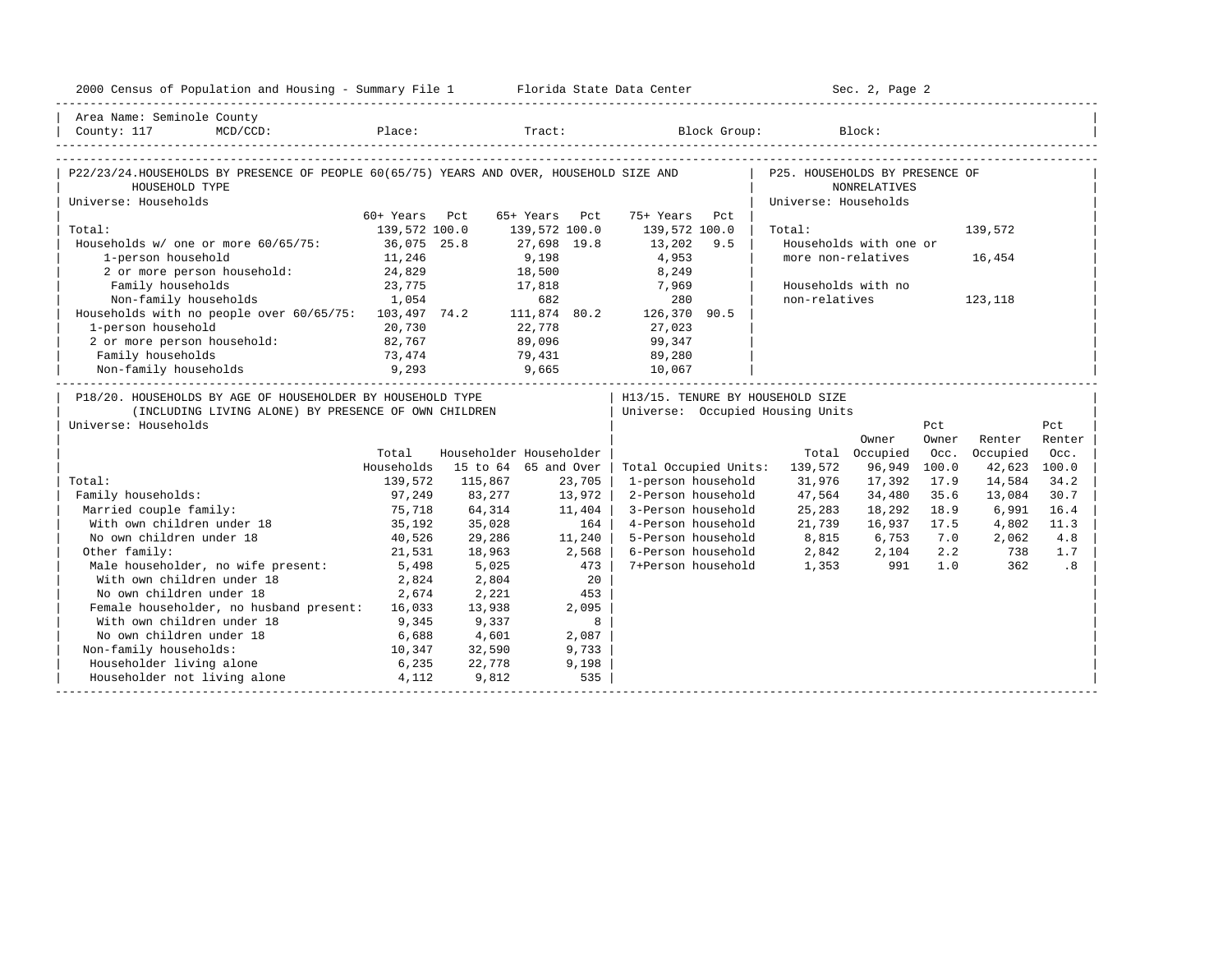| 2000 Census of Population and Housing - Summary File 1 Florida State Data Center |          |                  |             |           |                                                  |       |                                                                                                               |                | Sec. 2, Page 3                               |                 |                 |
|----------------------------------------------------------------------------------|----------|------------------|-------------|-----------|--------------------------------------------------|-------|---------------------------------------------------------------------------------------------------------------|----------------|----------------------------------------------|-----------------|-----------------|
| Area Name: Seminole County                                                       |          |                  |             |           |                                                  |       |                                                                                                               |                |                                              |                 |                 |
| County: 117                                                                      | MCD/CCD: |                  | Place:      |           | Tract:                                           |       | Block Group:                                                                                                  |                | Block:                                       |                 |                 |
|                                                                                  |          |                  |             |           |                                                  |       |                                                                                                               |                |                                              |                 |                 |
| P29. RELATIONSHIP BY AGE FOR THE POPULATION UNDER 18 YEARS                       |          |                  |             |           |                                                  |       |                                                                                                               |                |                                              |                 |                 |
| Universe: Population under 18 years                                              |          |                  |             |           |                                                  |       |                                                                                                               |                |                                              |                 |                 |
|                                                                                  |          |                  |             |           |                                                  |       |                                                                                                               |                |                                              |                 |                 |
|                                                                                  |          |                  |             |           | -----Related Child-----                          |       |                                                                                                               |                |                                              |                 |                 |
|                                                                                  |          | Pop. in          | Householder |           | Other                                            |       |                                                                                                               |                | Institution-                                 | Noninstitution- |                 |
|                                                                                  |          | Total Households | or Spouse   | Own Child | Relatives                                        |       | Nonrelatives                                                                                                  | Total          | alized Pop.                                  | alized Pop.     |                 |
| Under 18:                                                                        | 92,606   | 92,446           | 60          | 84,212    | 6,533                                            |       | 1,641                                                                                                         | 160            | 38                                           |                 | 122             |
| Under 3                                                                          | 13,438   | 13,431           |             | 11,685    | 1,575                                            |       | 171                                                                                                           | $7\phantom{0}$ | $\circ$                                      |                 | $7\phantom{.0}$ |
| 3 and 4 years                                                                    | 9,624    | 9,621            |             | 8,661     | 804                                              |       | 156                                                                                                           | $\overline{3}$ | $\Omega$                                     |                 | 3               |
| 5 years                                                                          | 5,064    | 5,060            |             | 4,587     | 367                                              |       | 106                                                                                                           | $\overline{4}$ | $\Omega$                                     |                 | $\overline{4}$  |
| 6 to 11 years                                                                    | 32,363   | 32,334           |             | 29,752    | 2,007                                            |       | 575                                                                                                           | 29             | $\mathbf 0$<br>5                             |                 | 29              |
| 12 and 13 years                                                                  | 10,784   | 10,771           |             | 10,052    | 570                                              |       | 149                                                                                                           | 13             | 6                                            |                 | 8               |
| 14 years                                                                         | 5,568    | 5,554            |             | 5,176     | 293<br>917                                       |       | 85<br>399                                                                                                     | 14<br>90       | 27                                           |                 | 8               |
| 15 to 17 years                                                                   | 15,705   | 15,615           |             | 14,299    |                                                  |       |                                                                                                               |                |                                              |                 | 63              |
| % Under 3                                                                        | 14.5%    | 14.5%            |             | 13.9%     | 24.1%                                            |       | 10.4%                                                                                                         | 4.4%           | $.0\%$                                       |                 | 5.7%            |
| % 3 and 4 years                                                                  | 10.4%    | 10.4%            |             | 10.3%     | 12.3%                                            |       | 9.5%                                                                                                          | 1.9%           | $.0\%$                                       |                 | 2.5%            |
| % 5 years                                                                        | 5.5%     | 5.5%             |             | 5.4%      | 5.6%                                             |       | 6.5%                                                                                                          | 2.5%           | $.0\%$                                       |                 | 3.3%            |
| % 6 to 11 years                                                                  | 35.0%    | 35.0%            |             | 35.3%     | 30.7%                                            |       | 35.0%                                                                                                         | 18.1%          | $.0\%$                                       |                 | 23.8%           |
| % 12 and 13 years                                                                | 11.7%    | 11.7%            |             | 11.9%     | 8.7%                                             |       | $9.1$ $%$                                                                                                     | 8.1%           | 13.2%                                        |                 | 6.6%            |
| % 14 years                                                                       | 6.0%     | 6.0%             |             | 6.1%      | 4.5%                                             |       | 5.2%                                                                                                          | 8.8%           | 15.8%                                        |                 | 6.6%            |
| % 15 to 17 years                                                                 | 17.0%    | 16.9%            |             | 17.0%     | 14.0%                                            |       | 24.3%                                                                                                         | 56.3%          | 71.1%                                        |                 | 51.6%           |
| H17. TENURE BY HOUSEHOLD TYPE (INCLUDING LIVING ALONE) BY AGE OF HOUSEHOLDER     |          |                  |             |           |                                                  |       |                                                                                                               |                |                                              |                 |                 |
| Universe: Occupied Housing Units                                                 |          |                  |             |           |                                                  |       |                                                                                                               |                |                                              |                 |                 |
|                                                                                  |          |                  |             |           |                                                  |       | Total Owner ----------- Owner Occupied -------------- Total Renter ------------- Renter Occupied ------------ |                |                                              |                 |                 |
|                                                                                  |          |                  |             |           | Occupied Householder Householder Householder Pct |       |                                                                                                               |                | Occupied Householder Householder Householder |                 | Pct             |
|                                                                                  |          | Units            | 15 to 34    | 35 to 64  | 65+                                              | $65+$ | Units                                                                                                         | 15 to 34       | 35 to 64                                     | $65+$           | $65+$           |
| Family households:                                                               |          | 75,040           | 9,732       | 52,844    | 12,464 16.6                                      |       | 22,209                                                                                                        | 9,048          | 11,653                                       | 1,508           | 6.8             |
| Married-couple family:                                                           |          | 62,721           | 8,003       | 44,384    | 10,334                                           | 16.5  | 12,997                                                                                                        | 5,173          | 6,754                                        | 1,070           | 8.2             |
| Other family:                                                                    |          | 12,319           | 1,729       | 8,460     | 2,130                                            | 17.3  | 9,212                                                                                                         | 3,875          | 4,899                                        | 438             | 4.8             |
| Male householder, no wife 3,049                                                  |          |                  | 594         | 2,071     | 384                                              | 12.6  | 2,449                                                                                                         | 1,125          | 1,235                                        | 89              | 3.6             |
| Female hsehldr, no husband                                                       |          | 9,270            | 1,135       | 6,389     | 1,746                                            | 18.8  | 6,763                                                                                                         | 2,750          | 3,664                                        | 349             | 5.2             |
| Nonfamily households:                                                            |          | 21,909           | 2,870       | 12,007    | 7,032                                            | 32.1  | 20,414                                                                                                        | 9,239          | 8,474                                        | 2,701           | 13.2            |
| Male householder:                                                                |          | 9,051            | 1,820       | 5,586     | 1,645                                            | 18.2  | 11,090                                                                                                        | 5,409          | 4,942                                        | 739             | 6.7             |
| Living alone                                                                     |          | 6,442            | 928         | 4,056     | 1,458                                            | 22.6  | 7,464                                                                                                         | 2,892          | 3,903                                        | 669             | 9.0             |
| Not living alone                                                                 |          | 2,609            | 892         | 1,530     | 187                                              | 7.2   | 3,626                                                                                                         | 2,517          | 1,039                                        | 70              | 1.9             |
| Female householder:                                                              |          | 12,858           | 1,050       | 6,421     | 5,387 41.9                                       |       | 9,324                                                                                                         | 3,830          | 3,532                                        | 1,962           | 21.0            |
| Living alone                                                                     |          | 10,950           | 598         | 5,186     | 5,166 47.2                                       |       | 7,120                                                                                                         | 2,182          | 3,033                                        | 1,905           | 26.8            |
| Not living alone                                                                 |          | 1,908            | 452         | 1,235     | 221                                              | 11.6  | 2,204                                                                                                         | 1,648          | 499                                          | 57              | 2.6             |
|                                                                                  |          |                  |             |           |                                                  |       |                                                                                                               |                |                                              |                 |                 |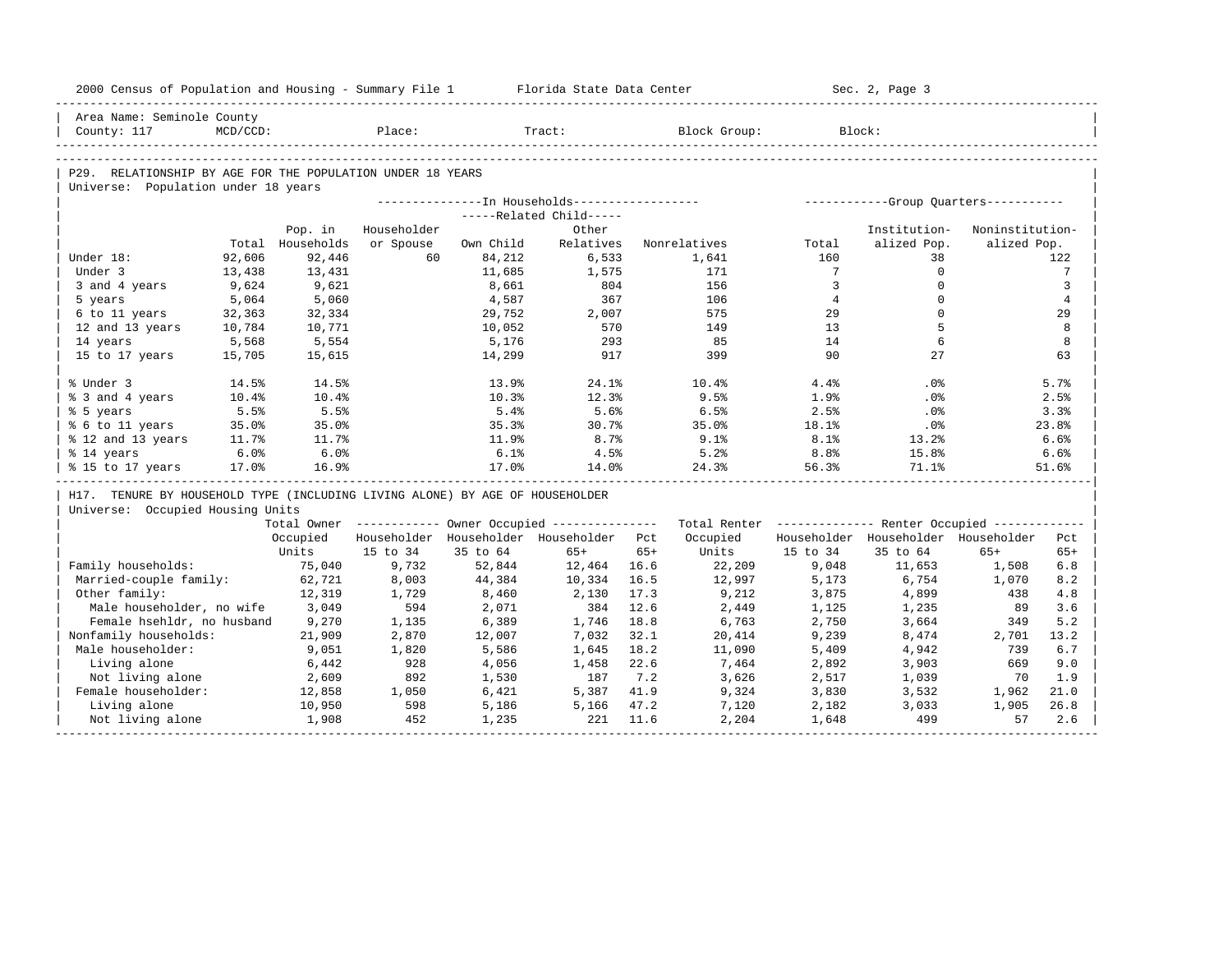| 2000 Census of Population and Housing - Summary File 1 |  | Florida State Data Center | Sec. 2, Page 1 |
|--------------------------------------------------------|--|---------------------------|----------------|
|--------------------------------------------------------|--|---------------------------|----------------|

| County: 119                                             | Area Name: Sumter County | $MCD/CCD$ : |                                                                                |      | Place:  |           |            | Tract:<br>Block Group:                                                                            |                | Block:         |                |                 |           |
|---------------------------------------------------------|--------------------------|-------------|--------------------------------------------------------------------------------|------|---------|-----------|------------|---------------------------------------------------------------------------------------------------|----------------|----------------|----------------|-----------------|-----------|
| Universe:                                               |                          |             | P14. SEX BY AGE FOR THE POPULATION UNDER 20 YEARS<br>Population Under 20 Years |      |         |           |            | P38. GROUP OUARTERS POPULATION BY SEX BY AGE BY GO TYPE<br>Universe: Population in Group Quarters |                |                |                |                 |           |
|                                                         | Total                    | Pct.        | Male                                                                           | Pct. | Female  |           | Pct.       |                                                                                                   | Total          |                | Male Pct.      | Female          | Pct.      |
| Total                                                   | 9,461                    |             | 4,945                                                                          |      | 4,516   |           |            | Total                                                                                             | 6,267          | 5,532          |                | 735             |           |
| <1 year                                                 | 412                      | 4.4         | 224                                                                            | 4.5  |         | 188       | 4.2        | Under 18 Years:                                                                                   | 16             | 16             | $\cdot$ 3      | $\Omega$        | $\cdot$ 3 |
| 1 year                                                  | 455                      | 4.8         | 228                                                                            | 4.6  |         | 227       | 5.0        | Institutionalized Population:                                                                     | 16             | 16             | $\cdot$ 3      | $\Omega$        | $\cdot$ 3 |
| 2 years                                                 | 422                      | 4.5         | 234                                                                            | 4.7  |         | 188       | 4.2        | Correctional Institutions                                                                         | 16             | 16             | $\cdot$ 3      | $\Omega$        | $\cdot$ 3 |
| 3 years                                                 | 379                      | 4.0         | 199                                                                            | 4.0  |         | 180       | 4.0        | Nursing Homes                                                                                     | $\Omega$       | $\Omega$       | .0             | $\Omega$        | $\cdot$ 0 |
| 4 years                                                 | 440                      | 4.7         | 230                                                                            | 4.7  |         | 210       | 4.7        | Other Institutions                                                                                | $\Omega$       | $\Omega$       | $\cdot$ 0      | $\Omega$        | $\cdot$ 0 |
| 5 years                                                 | 446                      | 4.7         | 221                                                                            | 4.5  |         | 225       | 5.0        | Non-Institutional Population:                                                                     | $\Omega$       | $\Omega$       | .0             | $\Omega$        | $\cdot$ 0 |
| 6 years                                                 | 482                      | 5.1         | 234                                                                            | 4.7  |         | 248       | 5.5        | College Dormitories                                                                               | $\Omega$       | $\Omega$       | .0             | $\Omega$        | $\cdot$ 0 |
| 7 years                                                 | 460                      | 4.9         | 241                                                                            | 4.9  |         | 219       | 4.8        | Military Quarters                                                                                 | $\Omega$       | $\Omega$       | $\cdot$ 0      | $\Omega$        | $\cdot$ 0 |
| 8 years                                                 | 521                      | 5.5         | 255                                                                            | 5.2  |         | 266       | 5.9        | Other Noninstitutional GO                                                                         | $\overline{0}$ | $\Omega$       | .0             | $\Omega$        | $\cdot$ 0 |
| 9 years                                                 | 514                      | 5.4         | 270                                                                            | 5.5  |         | 244       | 4.2        | 18 to 64 Years:                                                                                   | 5,896          |                | 5,355 94.1     | 541             | 96.8      |
| 10 years                                                | 492                      | 5.2         | 255                                                                            | 5.2  |         | 237       | 5.0        | Institutionalized Population:                                                                     | 5,875          | 5,341 93.7     |                | 534             | 96.5      |
| 11 years                                                | 486                      | 5.1         | 243                                                                            | 4.9  |         | 243       | 4.2        | Correctional Institutions                                                                         | 5,847          | 5,324 93.3     |                |                 | 523 96.2  |
| 12 years                                                | 491                      | 5.2         | 274                                                                            | 5.5  |         | 217       | 4.0        | Nursing Homes                                                                                     | 28             | 17             | .4             | 11              | $\cdot$ 3 |
| 13 years                                                | 496                      | 5.2         | 243                                                                            | 4.9  |         | 253       | 4.7        | Other Institutions                                                                                | $\Omega$       | $\overline{0}$ | $\cdot$ 0      | $\overline{0}$  | $\cdot$ 0 |
| 14 years                                                | 498                      | 5.3         | 278                                                                            | 5.6  |         | 2.20      | 5.0        | Non-Institutional Population:                                                                     | 21             | 14             | $\cdot$ 3      | 7 <sup>7</sup>  | $\cdot$ 3 |
| 15 years                                                | 518                      | 5.5         | 266                                                                            | 5.4  |         | 252       | 5.5        | College Dormitories                                                                               | $\Omega$       | $\bigcap$      | .0             | $\Omega$        | $\cdot$ 0 |
| 16 years                                                | 490                      | 5.2         | 242                                                                            | 4.9  |         | 248       | 4.8        | Military Quarters                                                                                 | $\overline{0}$ | $\Omega$       | $\cdot$ 0      | $\Omega$        | $\cdot$ 0 |
| 17 years                                                | $568$ $6.0$<br>465 4 0   |             | 330                                                                            | 6.7  |         | 238       | 5.9        | Other Noninstitutional GQ                                                                         | 21             | 14             | $\cdot$ 3      | $7\phantom{.0}$ | $\cdot$ 3 |
| 18 years                                                |                          |             | 247                                                                            | 5.0  |         | 218       | 4.2        | 65 Years and Over:                                                                                | 355            | 161            | 5.7            | 194             | 2.9       |
| 19 years                                                |                          | 426 4.5     | 231                                                                            | 4.7  |         | 195       | 5.0        | Institutionalized Population:                                                                     | 355            | 161            | 5.7            | 194             | 2.9       |
|                                                         |                          |             |                                                                                |      |         |           |            | Correctional Institutions                                                                         | 95             | 88             | 1.5            | 7               | 1.6       |
|                                                         |                          |             |                                                                                |      |         |           |            | Nursing Homes                                                                                     | 260            | 73             | 4.1            | 187             | 1.3       |
| P36. OWN CHILDREN UNDER 18 YEARS BY FAMILY TYPE AND AGE |                          |             |                                                                                |      |         |           |            | Other Institutions                                                                                | $\Omega$       | $\Omega$       | .0             | $\overline{0}$  | .0        |
|                                                         |                          |             | Universe: Own Children Under 18 Years                                          |      |         |           |            | Non-Institutional Population:                                                                     | $\Omega$       | $\Omega$       | $\cdot$ 0      | $\Omega$        | $\cdot$ 0 |
|                                                         |                          |             |                                                                                |      |         |           |            | College Dormitories                                                                               | $\Omega$       | $\Omega$       | $\cdot$ 0      | $\Omega$        | $\cdot$ 0 |
|                                                         |                          |             | In Married                                                                     |      | Male HH | Female HH |            | Military Quarters                                                                                 | $\Omega$       | $\Omega$       | $\overline{0}$ | $\Omega$        | $\cdot$ 0 |
|                                                         |                          |             | Couple                                                                         |      | No Wife |           | No Husband | Other Noninstitutional GO                                                                         | $\Omega$       | $\Omega$       | .0             | $\Omega$        | $\cdot$ 0 |
|                                                         |                          |             | Total Families                                                                 |      | Present | Present   |            |                                                                                                   |                |                |                |                 |           |
| Total < 18 Years:                                       |                          | 7,316       | 4,885                                                                          |      | 558     |           | 1,873      |                                                                                                   |                |                |                |                 |           |
| Under 3 Years                                           |                          | 1,042       | 734                                                                            |      | 97      |           | 211        |                                                                                                   |                |                |                |                 |           |
| 3 and 4 Years                                           |                          | 679         | 442                                                                            |      | 63      |           | 174        |                                                                                                   |                |                |                |                 |           |
| 5 Years                                                 |                          | 387         | 256                                                                            |      | 38      |           | 93         |                                                                                                   |                |                |                |                 |           |
| 6 to 11 Years                                           |                          | 2,563       | 1,694                                                                          |      | 175     |           | 694        |                                                                                                   |                |                |                |                 |           |
| 12 to 17 Years                                          |                          | 2,645       | 1,759                                                                          |      | 185     |           | 701        |                                                                                                   |                |                |                |                 |           |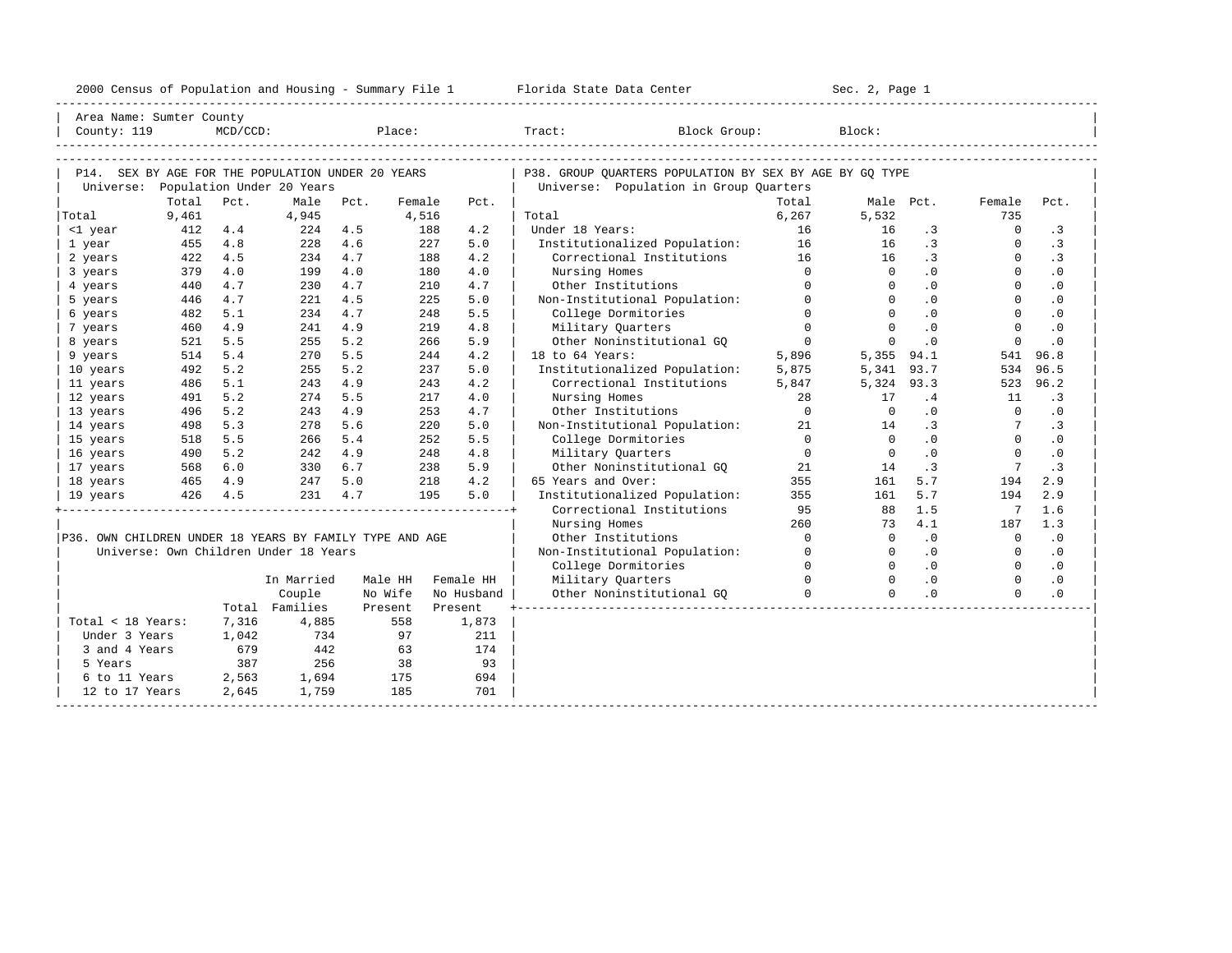| 2000 Census of Population and Housing - Summary File 1 Florida State Data Center                                                           |               |                         |               |                            |                                                             |                      | Sec. 2, Page 2         |                             |             |        |
|--------------------------------------------------------------------------------------------------------------------------------------------|---------------|-------------------------|---------------|----------------------------|-------------------------------------------------------------|----------------------|------------------------|-----------------------------|-------------|--------|
| Area Name: Sumter County                                                                                                                   |               |                         |               |                            |                                                             |                      |                        |                             |             |        |
| County: 119<br>$MCD / CCD$ :                                                                                                               |               |                         |               |                            | Place: Tract: Block Group: Block:                           |                      |                        |                             |             |        |
|                                                                                                                                            |               |                         |               |                            |                                                             |                      |                        |                             |             |        |
| P22/23/24.HOUSEHOLDS BY PRESENCE OF PEOPLE 60(65/75) YEARS AND OVER, HOUSEHOLD SIZE AND   P25. HOUSEHOLDS BY PRESENCE OF<br>HOUSEHOLD TYPE |               |                         |               |                            |                                                             |                      | NONRELATIVES           |                             |             |        |
| Universe: Households                                                                                                                       |               |                         |               |                            |                                                             | Universe: Households |                        |                             |             |        |
|                                                                                                                                            | 60+ Years Pct |                         | 65+ Years Pct |                            | 75+ Years Pct                                               |                      |                        |                             |             |        |
| Total:                                                                                                                                     | 20,779 100.0  |                         | 20,779 100.0  |                            | 20,779 100.0                                                | Total:               |                        |                             | 20,779      |        |
| Households w/ one or more 60/65/75: 12,285 59.1                                                                                            |               |                         | 9,814 47.2    |                            | 3,894 18.7                                                  |                      | Households with one or |                             |             |        |
| 1-person household                                                                                                                         | 3,393         |                         | 2,876         |                            | 1,442                                                       | more non-relatives   |                        |                             | 1,583       |        |
| 2 or more person household:                                                                                                                | 8,892         |                         | 6,938         |                            | 2,452                                                       |                      |                        |                             |             |        |
| Family households                                                                                                                          | 8,527         | 6,655                   |               |                            | 2,343                                                       |                      | Households with no     |                             |             |        |
| Non-family households                                                                                                                      | 365           |                         |               |                            | $365$ $283$ $109$<br>8,494 40.9 $10,965$ 52.8 $16,885$ 81.3 | non-relatives        |                        |                             | 19,196      |        |
| Households with no people over 60/65/75:                                                                                                   |               |                         |               |                            |                                                             |                      |                        |                             |             |        |
| 1-person household                                                                                                                         | 1,491         |                         | 2,008         |                            | 3,442                                                       |                      |                        |                             |             |        |
| 2 or more person household: 7,003                                                                                                          |               |                         |               |                            | 8,957 13,443                                                |                      |                        |                             |             |        |
| Family households                                                                                                                          | 6,508<br>495  |                         |               |                            | 12,692                                                      |                      |                        |                             |             |        |
| Non-family households                                                                                                                      |               | 8,380<br>577            |               |                            | 751                                                         |                      |                        |                             |             |        |
| P18/20. HOUSEHOLDS BY AGE OF HOUSEHOLDER BY HOUSEHOLD TYPE                                                                                 |               |                         |               |                            | H13/15. TENURE BY HOUSEHOLD SIZE                            |                      |                        |                             |             |        |
| (INCLUDING LIVING ALONE) BY PRESENCE OF OWN CHILDREN                                                                                       |               |                         |               |                            | Universe: Occupied Housing Units                            |                      |                        |                             |             |        |
| Universe: Households                                                                                                                       |               |                         |               |                            |                                                             |                      |                        | Pct                         |             | Pct.   |
|                                                                                                                                            |               |                         |               |                            |                                                             |                      | Owner                  | Owner                       | Renter      | Renter |
|                                                                                                                                            | Total         | Householder Householder |               |                            |                                                             |                      | Total Occupied         | Occ.                        | Occupied    | Occ.   |
|                                                                                                                                            | Households    | 15 to 64 65 and Over    |               |                            | Total Occupied Units:                                       | 20,779               | 17,972                 | 100.0                       | 2,807 100.0 |        |
| Total:                                                                                                                                     | 20,779        | 11,641                  |               | 9,138                      | 1-person household                                          | 4,884                | 4,022                  | 22.4                        | 862         | 30.7   |
| Family households:                                                                                                                         | 15,035        | 9.002                   | 6,033         |                            | 2-Person household                                          | 10,560               | 9,793                  | 54.5                        | 767         | 27.3   |
| Married couple family:                                                                                                                     | 12,650        | 7,087                   |               | 5,563                      | 3-Person household                                          | 2,415                | 1,951                  | 10.9                        | 464         | 16.5   |
| With own children under 18                                                                                                                 | 2,607         | 2,579                   |               | 28 I                       | 4-Person household                                          | 1,623                | 1,235                  | 6.9                         | 388         | 13.8   |
| No own children under 18                                                                                                                   | 10,043        | 4,508                   |               | 5,535                      | 5-Person household                                          | 823                  | 606                    | 3.4                         | 217         | 7.7    |
| Other family:                                                                                                                              | 2,385         | 1,915                   |               | 470                        | 6-Person household                                          |                      | 226                    | 1.3                         | 66          | 2.4    |
| Male householder, no wife present:                                                                                                         | 640           | 554                     |               | 86                         | 7+Person household                                          | 292<br>182           | 139                    | $\overline{\phantom{0}}$ .8 | 43          | 1.5    |
| With own children under 18                                                                                                                 | 343           | 339                     |               | $\overline{4}$             |                                                             |                      |                        |                             |             |        |
| No own children under 18                                                                                                                   | 297           | 215                     |               | 82                         |                                                             |                      |                        |                             |             |        |
| Female householder, no husband present: 1,745 1,361                                                                                        |               |                         |               | 384                        |                                                             |                      |                        |                             |             |        |
| With own children under 18                                                                                                                 | 950           | 948                     |               | $\overline{\phantom{a}}$ 2 |                                                             |                      |                        |                             |             |        |
| No own children under 18                                                                                                                   | 795           | 413                     |               | 382                        |                                                             |                      |                        |                             |             |        |
| Non-family households:                                                                                                                     | 860           | 2,639                   |               | 3,105                      |                                                             |                      |                        |                             |             |        |
| Householder living alone                                                                                                                   | 522           | 2,008                   |               | 2,876                      |                                                             |                      |                        |                             |             |        |
| Householder not living alone                                                                                                               | 338           | 631                     |               | 229                        |                                                             |                      |                        |                             |             |        |
|                                                                                                                                            |               |                         |               |                            |                                                             |                      |                        |                             |             |        |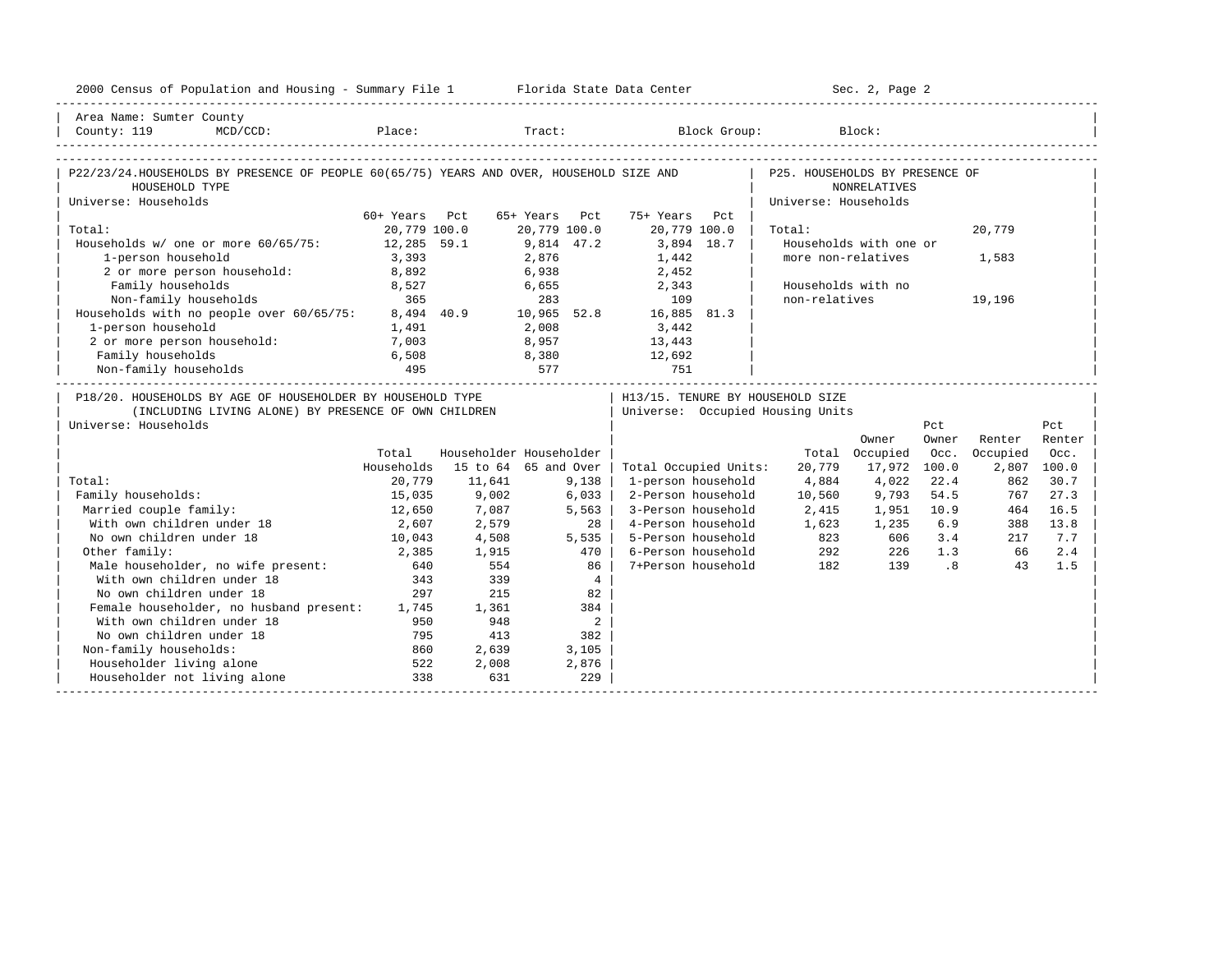| 2000 Census of Population and Housing - Summary File 1 Florida State Data Center |             |                  |             |           |                                               |       |                                                                                                               |             | Sec. 2, Page 3                        |                 |             |
|----------------------------------------------------------------------------------|-------------|------------------|-------------|-----------|-----------------------------------------------|-------|---------------------------------------------------------------------------------------------------------------|-------------|---------------------------------------|-----------------|-------------|
| Area Name: Sumter County                                                         |             |                  |             |           |                                               |       |                                                                                                               |             |                                       |                 |             |
| County: 119                                                                      | $MCD/CCD$ : |                  | Place:      |           | Tract:                                        |       | Block Group:                                                                                                  |             | Block:                                |                 |             |
|                                                                                  |             |                  |             |           |                                               |       |                                                                                                               |             |                                       |                 |             |
| P29. RELATIONSHIP BY AGE FOR THE POPULATION UNDER 18 YEARS                       |             |                  |             |           |                                               |       |                                                                                                               |             |                                       |                 |             |
| Universe: Population under 18 years                                              |             |                  |             |           |                                               |       |                                                                                                               |             |                                       |                 |             |
|                                                                                  |             |                  |             |           | ---------------In Households----------------- |       |                                                                                                               |             | ------------Group Quarters----------- |                 |             |
|                                                                                  |             |                  |             |           | -----Related Child-----                       |       |                                                                                                               |             |                                       |                 |             |
|                                                                                  |             | Pop. in          | Householder |           | Other                                         |       |                                                                                                               |             | Institution-                          | Noninstitution- |             |
|                                                                                  |             | Total Households | or Spouse   | Own Child | Relatives                                     |       | Nonrelatives                                                                                                  | Total       | alized Pop.                           | alized Pop.     |             |
| Under 18:                                                                        | 8,570       | 8,554            | 16          | 7,316     | 1,000                                         |       | 222                                                                                                           | 16          | 16                                    |                 | $\mathbf 0$ |
| Under 3                                                                          | 1,289       | 1,289            |             | 1,042     | 223                                           |       | 24                                                                                                            | $\mathbf 0$ | $\mathbf 0$                           |                 | $\mathbf 0$ |
| 3 and 4 years                                                                    | 819         | 819              |             | 679       | 115                                           |       | 25                                                                                                            | $\Omega$    | $\Omega$                              |                 | $\mathbf 0$ |
| 5 years                                                                          | 446         | 446              |             | 387       | 51                                            |       | 8                                                                                                             | $\Omega$    | $\Omega$                              |                 | $\mathbf 0$ |
| 6 to 11 years                                                                    | 2,955       | 2,955            |             | 2,563     | 317                                           |       | 75                                                                                                            | $\mathbf 0$ | $\Omega$                              |                 | $\mathbf 0$ |
| 12 and 13 years                                                                  | 987         | 987              |             | 872       | 95                                            |       | 2.0                                                                                                           | $\Omega$    | $\Omega$                              |                 | $\Omega$    |
| 14 years                                                                         | 498         | 498              |             | 447       | 37                                            |       | 14                                                                                                            | $\Omega$    | $\Omega$                              |                 | $\mathbf 0$ |
| 15 to 17 years                                                                   | 1,560       | 1,544            |             | 1,326     | 162                                           |       | 56                                                                                                            | 16          | 16                                    |                 | $\Omega$    |
| % Under 3                                                                        | 15.1%       | 15.1%            |             | 14.2%     | 22.3%                                         |       | 10.8%                                                                                                         | .0%         | .0%                                   |                 | .0%         |
| % 3 and 4 years                                                                  | 9.6%        | 9.6%             |             | 9.3%      | 11.5%                                         |       | 11.3%                                                                                                         | .0%         | .0%                                   |                 | .0%         |
| % 5 years                                                                        | 5.2%        | 5.2%             |             | 5.3%      | 5.1%                                          |       | 3.6%                                                                                                          | .0%         | .0%                                   |                 | .0%         |
| % 6 to 11 years                                                                  | 34.5%       | 34.6%            |             | 35.0%     | 31.7%                                         |       | 33.8%                                                                                                         | $.0\%$      | .0%                                   |                 | $.0\%$      |
| % 12 and 13 years                                                                | 11.5%       | 11.6%            |             | 11.9%     | 9.5%                                          |       | 9.0%                                                                                                          | .0%         | .0%                                   |                 | $.0\%$      |
| % 14 years                                                                       | 5.8%        | 5.8%             |             | 6.1%      | 3.7%                                          |       | 6.3%                                                                                                          | $.0\%$      | $.0\%$                                |                 | .0%         |
| % 15 to 17 years                                                                 | 18.2%       | 18.1%            |             | 18.1%     | 16.2%                                         |       | 25.2%                                                                                                         | 100.0%      | 100.0%                                |                 | .0%         |
| H17. TENURE BY HOUSEHOLD TYPE (INCLUDING LIVING ALONE) BY AGE OF HOUSEHOLDER     |             |                  |             |           |                                               |       |                                                                                                               |             |                                       |                 |             |
| Universe: Occupied Housing Units                                                 |             |                  |             |           |                                               |       |                                                                                                               |             |                                       |                 |             |
|                                                                                  |             |                  |             |           |                                               |       | Total Owner ----------- Owner Occupied -------------- Total Renter ------------- Renter Occupied ------------ |             |                                       |                 |             |
|                                                                                  |             | Occupied         |             |           | Householder Householder Householder Pct       |       | Occupied                                                                                                      |             | Householder Householder Householder   |                 | Pct.        |
|                                                                                  |             | Units            | 15 to 34    | 35 to 64  | $65+$                                         | $65+$ | Units                                                                                                         | 15 to 34    | 35 to 64                              | $65+$           | $65+$       |
| Family households:                                                               |             | 13,272           | 1,088       | 6,355     | 5,829                                         | 43.9  | 1,763                                                                                                         | 698         | 861                                   | 204             | 11.6        |
| Married-couple family:                                                           |             | 11,672           | 814         | 5,440     | 5,418                                         | 46.4  | 978                                                                                                           | 330         | 503                                   | 145             | 14.8        |
| Other family:                                                                    |             | 1,600            | 274         | 915       | 411                                           | 25.7  | 785                                                                                                           | 368         | 358                                   | 59              | 7.5         |
| Male householder, no wife                                                        |             | 421              | 117         | 234       | 70                                            | 16.6  | 219                                                                                                           | 93          | 110                                   | 16              | 7.3         |
| Female hsehldr, no husband                                                       |             | 1,179            | 157         | 681       | 341                                           | 28.9  | 566                                                                                                           | 275         | 248                                   | 43              | 7.6         |
| Nonfamily households:                                                            |             | 4,700            | 226         | 1,708     | 2,766                                         | 58.9  | 1,044                                                                                                         | 212         | 493                                   | 339             | 32.5        |
|                                                                                  |             | 1,912            | 182         | 826       | 904                                           | 47.3  | 549                                                                                                           | 139         | 290                                   | 120             | 21.9        |
| Male householder:                                                                |             |                  |             |           |                                               |       |                                                                                                               | 83          | 243                                   | 111             | 25.4        |
| Living alone                                                                     |             | 1,502            | 121         | 620       | 761                                           | 50.7  | 437                                                                                                           |             |                                       |                 |             |
| Not living alone                                                                 |             | 410              | 61          | 206       | 143 34.9                                      |       | 112                                                                                                           | 56          | 47                                    | 9               | 8.0         |
| Female householder:                                                              |             | 2,788            | 44          | 882       | 1,862                                         | 66.8  | 495                                                                                                           | 73          | 203                                   | 219             | 44.2        |
| Living alone                                                                     |             | 2,520            | 23          | 705       | 1,792                                         | 71.1  | 425                                                                                                           | 38          | 175                                   | 212             | 49.9        |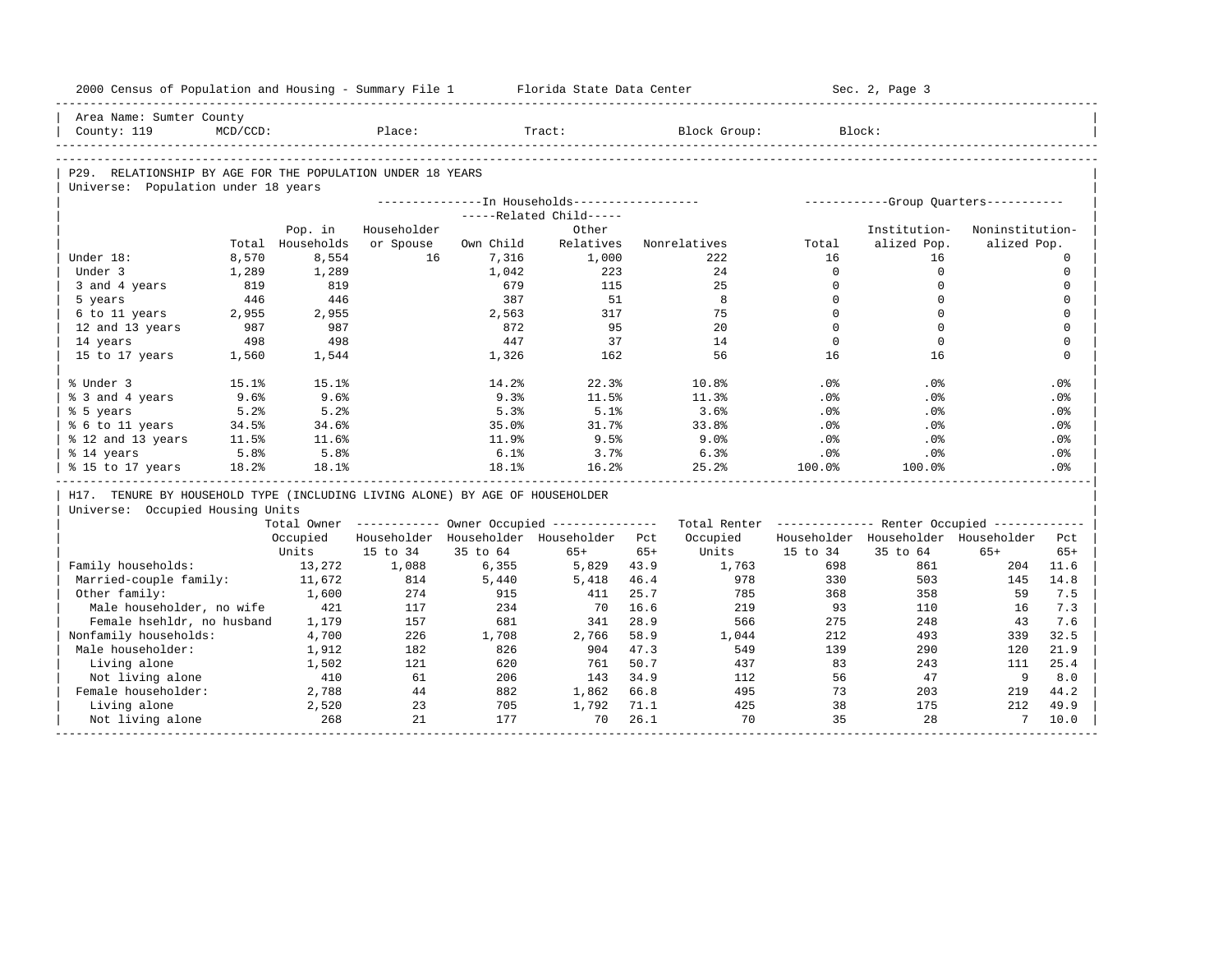| 2000<br>ensus! | and<br>Population | ---<br>Summa:<br>$-$<br>Housing | lorida<br>Data<br>otatt<br>cence. | ، م ج<br>Page<br>$3-1$ |  |
|----------------|-------------------|---------------------------------|-----------------------------------|------------------------|--|
|                |                   |                                 |                                   |                        |  |

| Area Name: Suwannee County                              |         |             |                                       |      |         |            |                                                         |                |                         |           |                |                             |
|---------------------------------------------------------|---------|-------------|---------------------------------------|------|---------|------------|---------------------------------------------------------|----------------|-------------------------|-----------|----------------|-----------------------------|
| County: 121                                             |         | $MCD/CCD$ : |                                       |      | Place:  |            | Tract:<br>Block Group:                                  |                | Block:                  |           |                |                             |
|                                                         |         |             |                                       |      |         |            |                                                         |                |                         |           |                |                             |
| P14. SEX BY AGE FOR THE POPULATION UNDER 20 YEARS       |         |             |                                       |      |         |            | P38. GROUP OUARTERS POPULATION BY SEX BY AGE BY GO TYPE |                |                         |           |                |                             |
| Universe:                                               |         |             | Population Under 20 Years             |      |         |            | Universe: Population in Group Quarters                  |                |                         |           |                |                             |
|                                                         | Total   | Pct.        | Male                                  | Pct. | Female  | Pct.       |                                                         | Total          |                         | Male Pct. | Female         | Pct.                        |
| Total                                                   | 9,394   |             | 4,802                                 |      | 4,592   |            | Total                                                   | 665            | 299                     |           | 366            |                             |
| <1 year                                                 | 458     | 4.9         | 228                                   | 4.7  | 230     | 5.0        | Under 18 Years:                                         | $6^{\circ}$    | $\overline{\mathbf{3}}$ | .9        | 3              | 1.0                         |
| 1 year                                                  | 447     | 4.8         | 222                                   | 4.6  | 225     | 4.9        | Institutionalized Population:                           | 6              | 3                       | .9        | 3              | 1.0                         |
| 2 years                                                 | 425     | 4.5         | 207                                   | 4.3  | 218     | 4.7        | Correctional Institutions                               | 1              | $\mathbf{1}$            | $\cdot$ 2 | $\Omega$       | $\cdot$ 3                   |
| 3 years                                                 | 381     | 4.1         | 194                                   | 4.0  | 187     | 4.1        | Nursing Homes                                           | $\mathbf 0$    | $\Omega$                | .0        | 0              | $\cdot$ 0                   |
| 4 years                                                 | 388     | 4.1         | 185                                   | 3.9  | 203     | 4.4        | Other Institutions                                      | 5              | $\overline{2}$          | .8        | 3              | .7                          |
| 5 years                                                 | 436     | 4.6         | 232                                   | 4.8  | 204     | 4.4        | Non-Institutional Population:                           | $\Omega$       | $\Omega$                | $\cdot$ 0 | $\Omega$       | $\cdot$ 0                   |
| 6 years                                                 | 451     | 4.8         | 233                                   | 4.9  | 218     | 4.7        | College Dormitories                                     | $\Omega$       | $\Omega$                | $\cdot$ 0 | $\Omega$       | $\cdot$ 0                   |
| 7 years                                                 | 451     | 4.8         | 222                                   | 4.6  | 229     | 5.0        | Military Ouarters                                       | $\Omega$       | $\Omega$                | $\cdot$ 0 | $\Omega$       | $\cdot$ 0                   |
| 8 years                                                 | 450     | 4.8         | 239                                   | 5.0  | 211     | 4.6        | Other Noninstitutional GO                               | $\overline{0}$ | $\Omega$                | $\cdot$ 0 | $\Omega$       | $\cdot$ 0                   |
| 9 years                                                 | 527     | 5.6         | 266                                   | 5.5  | 261     | 5.0        | 18 to 64 Years:                                         | 225            | 179                     | 33.8      | 46             | 59.9                        |
| 10 years                                                | 499     | 5.3         | 247                                   | 5.1  | 252     | 4.9        | Institutionalized Population:                           | 161            | 137                     | 24.2      | 24             | 45.8                        |
| 11 years                                                | 452     | 4.8         | 237                                   | 4.9  | 215     | 4.7        | Correctional Institutions                               | 138            | 125                     | 20.8      | 13             | 41.8                        |
| 12 years                                                | 462     | 4.9         | 237                                   | 4.9  | 225     | 4.1        | Nursing Homes                                           | 23             | 12                      | 3.5       | 11             | 4.0                         |
| 13 years                                                | 461     | 4.9         | 241                                   | 5.0  | 220     | 4.4        | Other Institutions                                      | $\Omega$       | $\Omega$                | $\cdot$ 0 | $\overline{0}$ | $\cdot$ 0                   |
| 14 years                                                | 484     | 5.2         | 256                                   | 5.3  | 228     | 4.4        | Non-Institutional Population:                           | 64             | 42                      | 9.6       |                | 22 14.0                     |
| 15 years                                                | 494     | 5.3         | 250                                   | 5.2  | 2.44    | 4.7        | College Dormitories                                     | $\mathbf{0}$   | $\Omega$                | $\cdot$ 0 | $\Omega$       | $\cdot$ 0                   |
| 16 years                                                | 533     | 5.7         | 271                                   | 5.6  | 262     | 5.0        | Military Quarters                                       | $\Omega$       | $\Omega$                | $\cdot$ 0 | $\Omega$       | $\cdot$ 0                   |
| 17 years                                                | 570     | 6.1         | 296                                   | 6.2  | 274     | 4.6        | Other Noninstitutional GO                               | 64             | 42                      | 9.6       | 22             | 14.0                        |
| 18 years                                                | 551     | 5.9         | 305                                   | 6.4  | 246     | 5.0        | 65 Years and Over:                                      | 434            | 117                     | 65.3      | 317            | 39.1                        |
| 19 years                                                | 474 5.0 |             | 234 4.9                               |      | 240     | 4.9        | Institutionalized Population:                           | 376            | 95                      | 56.5      | 281            | 31.8                        |
|                                                         |         |             |                                       |      |         |            | Correctional Institutions                               | $\overline{1}$ | $\Omega$                | $\cdot$ 2 | <sup>1</sup>   | $\cdot$ 0                   |
|                                                         |         |             |                                       |      |         |            | Nursing Homes                                           | 375            | 95                      | 56.4      | 280            | 31.8                        |
| P36. OWN CHILDREN UNDER 18 YEARS BY FAMILY TYPE AND AGE |         |             |                                       |      |         |            | Other Institutions                                      | $\overline{0}$ | $\Omega$                | $\cdot$ 0 | $\overline{0}$ | $\overline{\phantom{0}}$ .0 |
|                                                         |         |             | Universe: Own Children Under 18 Years |      |         |            | Non-Institutional Population:                           | 58             | 22                      | 8.7       | 36             | 7.4                         |
|                                                         |         |             |                                       |      |         |            | College Dormitories                                     | $\Omega$       | $\overline{0}$          | $\cdot$ 0 | $\Omega$       | $\cdot$ 0                   |
|                                                         |         |             | In Married                            |      | Male HH | Female HH  | Military Quarters                                       | $\overline{0}$ | $\Omega$                | $\cdot$ 0 | $\Omega$       | $\cdot$ 0                   |
|                                                         |         |             | Couple                                |      | No Wife | No Husband | Other Noninstitutional GO                               | 58             | 22                      | 8.7       | 36             | 7.4                         |
|                                                         |         |             | Total Families                        |      | Present | Present    |                                                         |                |                         |           |                |                             |
| Total < 18 Years:                                       |         | 7,119       | 5,192                                 |      | 443     | 1,484      |                                                         |                |                         |           |                |                             |
| Under 3 Years                                           |         | 1,091       | 851                                   |      | 79      | 161        |                                                         |                |                         |           |                |                             |
| 3 and 4 Years                                           |         | 639         | 471                                   |      | 45      | 123        |                                                         |                |                         |           |                |                             |
| 5 Years                                                 |         | 379         | 277                                   |      | 26      | 76         |                                                         |                |                         |           |                |                             |
| 6 to 11 Years                                           |         | 2,441       | 1,723                                 |      | 161     | 557        |                                                         |                |                         |           |                |                             |
| 12 to 17 Years                                          |         | 2,569       | 1,870                                 |      | 132     | 567        |                                                         |                |                         |           |                |                             |
|                                                         |         |             |                                       |      |         |            |                                                         |                |                         |           |                |                             |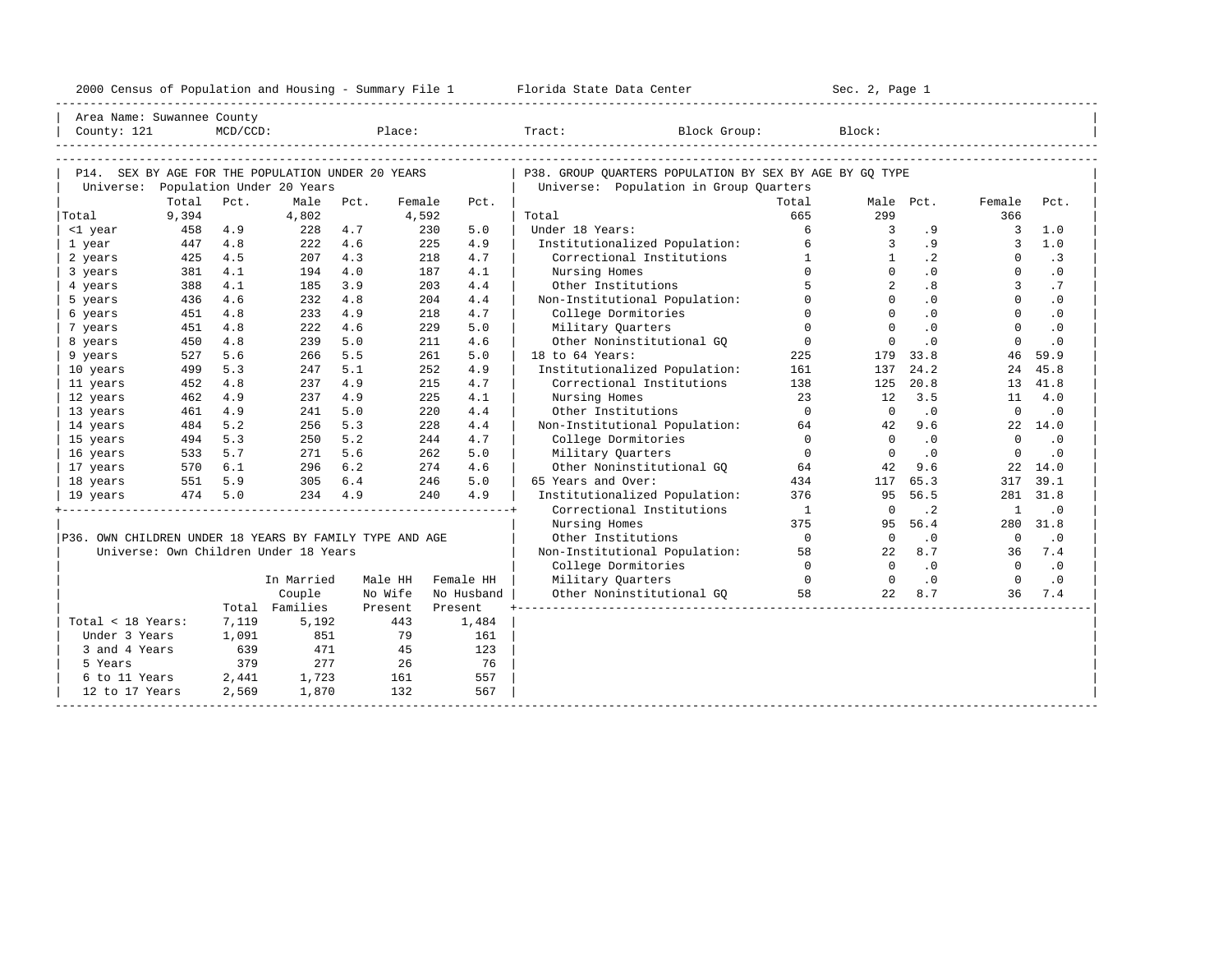| 2000 Census of Population and Housing - Summary File 1 Florida State Data Center                                                           |               |                                             |                            |                                       |                      | Sec. 2, Page 2         |       |          |             |
|--------------------------------------------------------------------------------------------------------------------------------------------|---------------|---------------------------------------------|----------------------------|---------------------------------------|----------------------|------------------------|-------|----------|-------------|
| Area Name: Suwannee County                                                                                                                 |               |                                             |                            |                                       |                      |                        |       |          |             |
| County: 121<br>$MCD / CCD$ :                                                                                                               |               | Place: Tract:                               |                            |                                       | Block Group: Block:  |                        |       |          |             |
|                                                                                                                                            |               |                                             |                            |                                       |                      |                        |       |          |             |
| P22/23/24.HOUSEHOLDS BY PRESENCE OF PEOPLE 60(65/75) YEARS AND OVER, HOUSEHOLD SIZE AND   P25. HOUSEHOLDS BY PRESENCE OF<br>HOUSEHOLD TYPE |               |                                             |                            |                                       |                      | NONRELATIVES           |       |          |             |
| Universe: Households                                                                                                                       |               |                                             |                            |                                       | Universe: Households |                        |       |          |             |
|                                                                                                                                            | 60+ Years Pct |                                             | 65+ Years Pct              | 75+ Years Pct                         |                      |                        |       |          |             |
| Total:                                                                                                                                     | 13,460 100.0  |                                             | 13,460 100.0               | 13,460 100.0                          | Total:               |                        |       | 13,460   |             |
| Households w/ one or more 60/65/75: 5,357 39.8                                                                                             |               |                                             | 4,075 30.3                 | 1,896 14.1                            |                      | Households with one or |       |          |             |
| 1-person household                                                                                                                         | 1,799         |                                             | 1,483                      | 799                                   |                      | more non-relatives     |       | 1,206    |             |
| 2 or more person household:                                                                                                                | 3,558         |                                             | 2,592                      | 1,097                                 |                      |                        |       |          |             |
| Family households                                                                                                                          | 3,389         |                                             | 2,480                      | 1,053                                 |                      | Households with no     |       |          |             |
| Non-family households<br>Non-family households 169<br>Households with no people over 60/65/75: 8,103 60.2                                  | 169           |                                             | 112                        | 44                                    | non-relatives        |                        |       | 12,254   |             |
|                                                                                                                                            |               |                                             |                            | 9,385 69.7 11,564 85.9                |                      |                        |       |          |             |
| 1-person household                                                                                                                         | 1,342         |                                             | 1,658                      | 2,342                                 |                      |                        |       |          |             |
| 2 or more person household: 6,761                                                                                                          |               |                                             | 7,727                      | 9,222                                 |                      |                        |       |          |             |
| Family households                                                                                                                          | 6,298         |                                             |                            | 8,634                                 |                      |                        |       |          |             |
| Non-family households                                                                                                                      | 463           | $\begin{array}{c} 7,207 \\ 520 \end{array}$ |                            | 588                                   |                      |                        |       |          |             |
| P18/20. HOUSEHOLDS BY AGE OF HOUSEHOLDER BY HOUSEHOLD TYPE                                                                                 |               |                                             |                            | H13/15. TENURE BY HOUSEHOLD SIZE      |                      |                        |       |          |             |
| (INCLUDING LIVING ALONE) BY PRESENCE OF OWN CHILDREN                                                                                       |               |                                             |                            | Universe: Occupied Housing Units      |                      |                        |       |          |             |
| Universe: Households                                                                                                                       |               |                                             |                            |                                       |                      |                        | Pct   |          | Pct         |
|                                                                                                                                            |               |                                             |                            |                                       |                      | Owner                  | Owner | Renter   | Renter      |
|                                                                                                                                            | Total         |                                             | Householder Householder    |                                       |                      | Total Occupied         | Occ.  | Occupied | Occ.        |
|                                                                                                                                            | Households    |                                             | 15 to 64 65 and Over       | Total Occupied Units:                 | 13,460               | 10,892                 | 100.0 |          | 2,568 100.0 |
| Total:                                                                                                                                     | 13,460        | 9,774                                       | 3,686                      | 1-person household                    | 3,141                | 2,304                  | 21.2  | 837      | 32.6        |
| Family households:                                                                                                                         | 9,687         | 7,582                                       | 2,105                      | 2-Person household                    | 5,030                | 4,384                  | 40.2  | 646      | 25.2        |
| Married couple family:                                                                                                                     | 7,606         | 5,856                                       | 1,750                      | 3-Person household                    | 2,241                | 1,822                  | 16.7  | 419      | 16.3        |
| With own children under 18                                                                                                                 | 2,843         | 2,816                                       |                            | 4-Person household<br>27 <sub>1</sub> | 1,796                | 1,468                  | 13.5  | 328      | 12.8        |
| No own children under 18                                                                                                                   | 4,763         | 3,040                                       | 1,723                      | 5-Person household                    | 786                  | 591                    | 5.4   | 195      | 7.6         |
| Other family:                                                                                                                              | 2,081         | 1,726                                       | 355                        | 6-Person household                    | 286                  | 211                    | 1.9   | 75       | 2.9         |
| Male householder, no wife present:                                                                                                         | 572           | 499                                         | 73                         | 7+Person household                    | 180                  | 112                    | 1.0   | 68       | 2.6         |
| With own children under 18                                                                                                                 | 289           | 285                                         |                            | $\overline{4}$                        |                      |                        |       |          |             |
| No own children under 18                                                                                                                   | 283           | 214                                         | 69                         |                                       |                      |                        |       |          |             |
| Female householder, no husband present: 1,509                                                                                              |               | 1,227                                       | 282                        |                                       |                      |                        |       |          |             |
| With own children under 18                                                                                                                 | 836           | 834                                         | $\overline{\phantom{a}}^2$ |                                       |                      |                        |       |          |             |
| No own children under 18                                                                                                                   | 673           | 393                                         | 280                        |                                       |                      |                        |       |          |             |
| Non-family households:                                                                                                                     | 632           | 2,192                                       | 1,581                      |                                       |                      |                        |       |          |             |
| Householder living alone                                                                                                                   | 411           | 1,658                                       | 1,483                      |                                       |                      |                        |       |          |             |
| Householder not living alone                                                                                                               | 221           | 534                                         | 98                         |                                       |                      |                        |       |          |             |
|                                                                                                                                            |               |                                             |                            |                                       |                      |                        |       |          |             |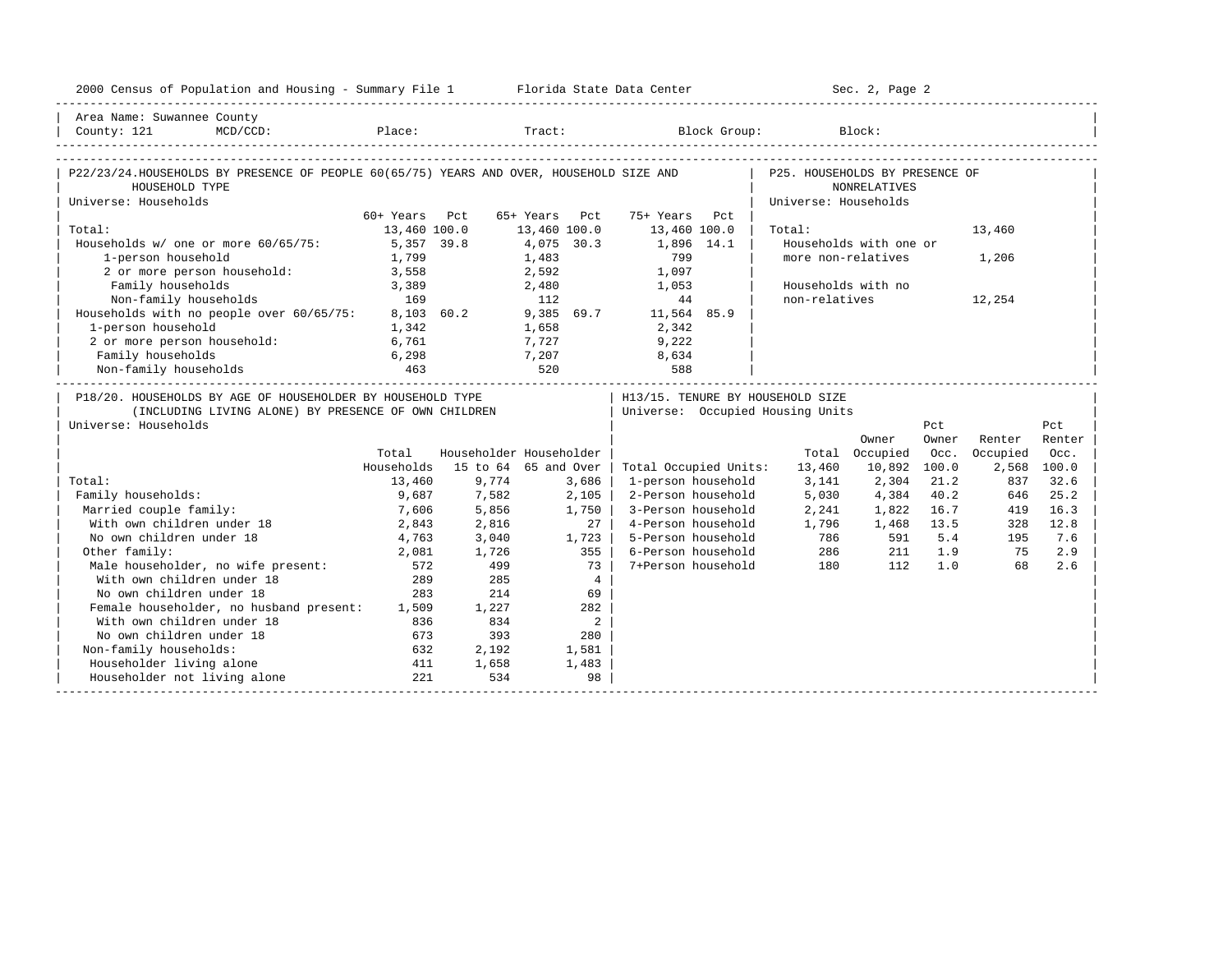| 2000 Census of Population and Housing - Summary File 1 Florida State Data Center |             |                             |                                                        |           |                                               |       |                                                         |                | Sec. 2, Page 3                        |                 |              |
|----------------------------------------------------------------------------------|-------------|-----------------------------|--------------------------------------------------------|-----------|-----------------------------------------------|-------|---------------------------------------------------------|----------------|---------------------------------------|-----------------|--------------|
| Area Name: Suwannee County                                                       |             |                             |                                                        |           |                                               |       |                                                         |                |                                       |                 |              |
| County: 121                                                                      | $MCD/CCD$ : |                             | Place:                                                 |           | Tract:                                        |       | Block Group:                                            |                | Block:                                |                 |              |
|                                                                                  |             |                             |                                                        |           |                                               |       |                                                         |                |                                       |                 |              |
| P29. RELATIONSHIP BY AGE FOR THE POPULATION UNDER 18 YEARS                       |             |                             |                                                        |           |                                               |       |                                                         |                |                                       |                 |              |
| Universe: Population under 18 years                                              |             |                             |                                                        |           |                                               |       |                                                         |                |                                       |                 |              |
|                                                                                  |             |                             |                                                        |           | ---------------In Households----------------- |       |                                                         |                | ------------Group Quarters----------- |                 |              |
|                                                                                  |             |                             | Householder                                            |           | -----Related Child-----                       |       |                                                         |                | Institution-                          | Noninstitution- |              |
|                                                                                  |             | Pop. in<br>Total Households | or Spouse                                              | Own Child | Other<br>Relatives                            |       | Nonrelatives                                            | Total          | alized Pop.                           | alized Pop.     |              |
| Under 18:                                                                        | 8,369       | 8,363                       | 2.8                                                    | 7,119     | 979                                           |       | 237                                                     | 6              | 6                                     |                 | $\Omega$     |
| Under 3                                                                          | 1,330       | 1,329                       |                                                        | 1,091     | 206                                           |       | 32                                                      | $\mathbf{1}$   | $\mathbf{1}$                          |                 | $\mathbf{0}$ |
| 3 and 4 years                                                                    | 769         | 768                         |                                                        | 639       | 109                                           |       | 20                                                      | $\mathbf{1}$   | $\mathbf{1}$                          |                 | $\mathbf 0$  |
| 5 years                                                                          | 436         | 436                         |                                                        | 379       | 47                                            |       | 10                                                      | $\Omega$       | $\Omega$                              |                 | $\mathbf 0$  |
| 6 to 11 years                                                                    | 2,830       | 2,827                       |                                                        | 2,441     | 329                                           |       | 57                                                      | $\overline{3}$ | 3                                     |                 | $\mathbf 0$  |
| 12 and 13 years                                                                  | 923         | 923                         |                                                        | 816       | 81                                            |       | 2.6                                                     | $\Omega$       | $\Omega$                              |                 | $\Omega$     |
| 14 years                                                                         | 484         | 484                         |                                                        | 437       | 32                                            |       | 15                                                      | $\Omega$       | $\Omega$                              |                 | $\mathbf{0}$ |
| 15 to 17 years                                                                   | 1,569       | 1,568                       |                                                        | 1,316     | 175                                           |       | 77                                                      | $\mathbf{1}$   | $\mathbf{1}$                          |                 | $\Omega$     |
|                                                                                  |             |                             |                                                        |           |                                               |       |                                                         |                |                                       |                 |              |
| % Under 3                                                                        | 15.9%       | 15.9%                       |                                                        | 15.3%     | 21.0%                                         |       | 13.5%                                                   | 16.7%          | 16.7%                                 |                 | .0%          |
| % 3 and 4 years                                                                  | 9.2%        | 9.2%                        |                                                        | 9.0%      | 11.1%                                         |       | 8.4%                                                    | 16.7%          | 16.7%                                 |                 | .0%          |
| % 5 years                                                                        | 5.2%        | 5.2%                        |                                                        | 5.3%      | 4.8%                                          |       | 4.2%                                                    | .0%            | .0%                                   |                 | .0%          |
| % 6 to 11 years                                                                  | 33.9%       | 33.9%                       |                                                        | 34.3%     | 33.6%                                         |       | 24.1%                                                   | 50.0%          | 50.0%                                 |                 | .0%          |
| % 12 and 13 years                                                                | 11.1%       | 11.1%                       |                                                        | 11.5%     | 8.3%                                          |       | 11.0%                                                   | .0%            | .0%                                   |                 | .0%          |
| % 14 years                                                                       | 5.8%        | 5.8%                        |                                                        | 6.1%      | 3.3%                                          |       | 6.3%                                                    | .0%            | .0%                                   |                 | .0%          |
| % 15 to 17 years                                                                 | 18.8%       | 18.8%                       |                                                        | 18.5%     | 17.9%                                         |       | 32.5%                                                   | 16.7%          | 16.7%                                 |                 | .0%          |
|                                                                                  |             |                             |                                                        |           |                                               |       |                                                         |                |                                       |                 |              |
| H17. TENURE BY HOUSEHOLD TYPE (INCLUDING LIVING ALONE) BY AGE OF HOUSEHOLDER     |             |                             |                                                        |           |                                               |       |                                                         |                |                                       |                 |              |
| Universe: Occupied Housing Units                                                 |             |                             |                                                        |           |                                               |       |                                                         |                |                                       |                 |              |
|                                                                                  |             |                             | Total Owner ------------ Owner Occupied -------------- |           |                                               |       | Total Renter ------------- Renter Occupied ------------ |                |                                       |                 |              |
|                                                                                  |             | Occupied                    |                                                        |           | Householder Householder Householder Pct       |       | Occupied                                                |                | Householder Householder Householder   |                 | Pct.         |
|                                                                                  |             | Units                       | 15 to 34                                               | 35 to 64  | $65+$                                         | $65+$ | Units                                                   | 15 to 34       | 35 to 64                              | $65+$           | $65+$        |
| Family households:                                                               |             | 8,178                       | 1,234                                                  | 4,992     | 1,952                                         | 23.9  | 1,509                                                   | 627            | 729                                   | 153             | 10.1         |
| Married-couple family:                                                           |             | 6,725                       | 935                                                    | 4,147     | 1,643                                         | 24.4  | 881                                                     | 348            | 426                                   | 107             | 12.1         |
| Other family:                                                                    |             | 1,453                       | 299                                                    | 845       | 309                                           | 21.3  | 628                                                     | 279            | 303                                   | 46              | 7.3          |
| Male householder, no wife                                                        |             | 407                         | 112                                                    | 233       | 62                                            | 15.2  | 165                                                     | 84             | 70                                    | 11              | 6.7          |
| Female hsehldr, no husband                                                       |             | 1,046                       | 187                                                    | 612       | 247                                           | 23.6  | 463                                                     | 195            | 233                                   | 35              | 7.6          |
| Nonfamily households:                                                            |             | 2,714                       | 212                                                    | 1,321     | 1,181                                         | 43.5  | 1,059                                                   | 243            | 416                                   | 400             | 37.8         |
| Male householder:                                                                |             | 1,181                       | 150                                                    | 708       | 323                                           | 27.3  | 520                                                     | 174            | 262                                   | 84              | 16.2         |
| Living alone                                                                     |             | 933                         | 102                                                    | 549       | 282                                           | 30.2  | 357                                                     | 82             | 201                                   | 74              | 20.7         |
| Not living alone                                                                 |             | 248                         | 48                                                     | 159       | 41                                            | 16.5  | 163                                                     | 92             | 61                                    | 10              | 6.1          |
| Female householder:                                                              |             | 1,533                       | 62                                                     | 613       | 858                                           | 56.0  | 539                                                     | 69             | 154                                   | 316             | 58.6         |
| Living alone                                                                     |             | 1,371                       | 38                                                     | 513       | 820                                           | 59.8  | 480                                                     | 46             | 127                                   | 307             | 64.0         |
| Not living alone                                                                 |             | 162                         | 24                                                     | 100       | 38                                            | 23.5  | 59                                                      | 23             | 27                                    | 9               | 15.3         |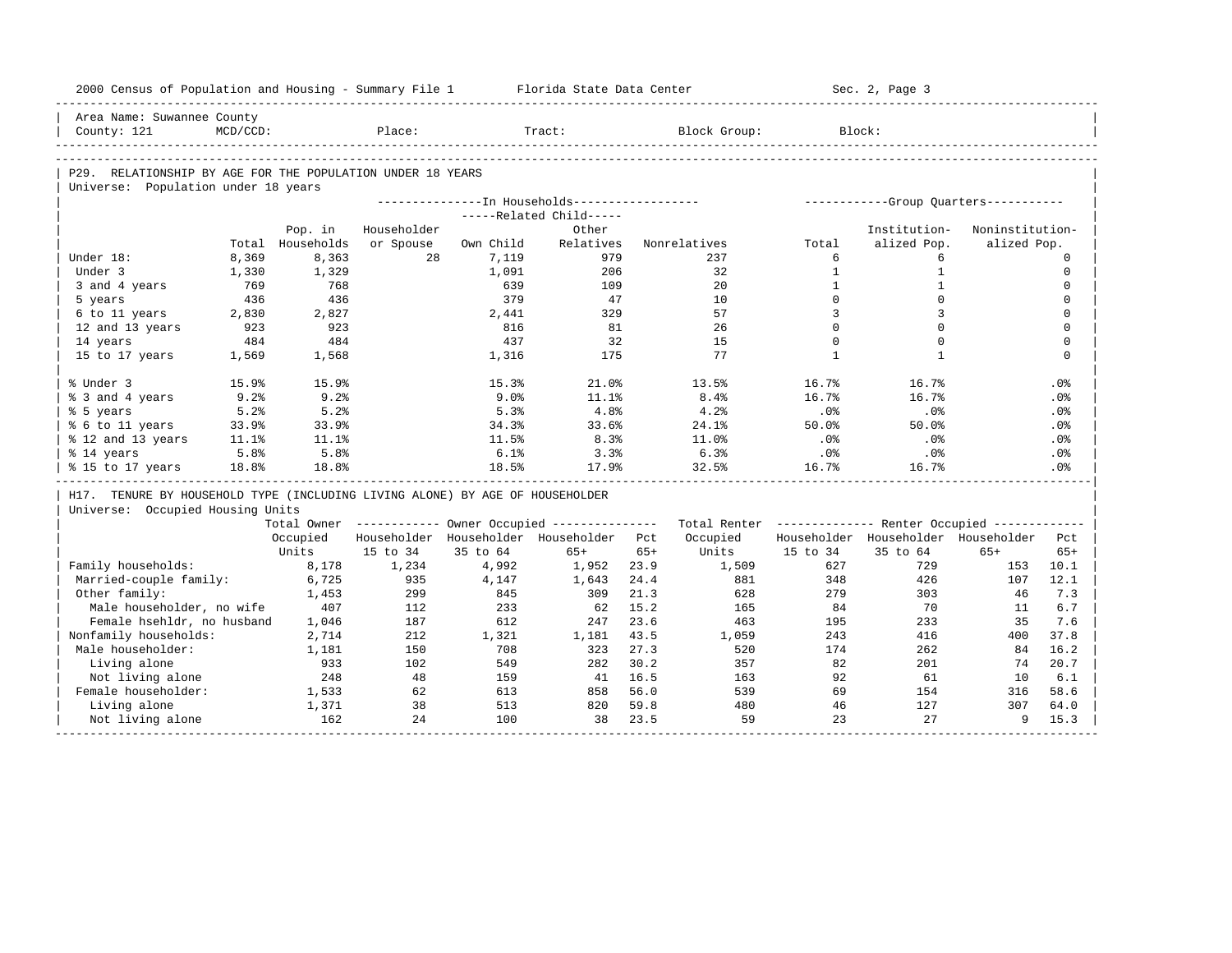| Area Name: Taylor County<br>P14. SEX BY AGE FOR THE POPULATION UNDER 20 YEARS<br>P38. GROUP OUARTERS POPULATION BY SEX BY AGE BY GO TYPE<br>Universe: Population Under 20 Years<br>Universe: Population in Group Quarters<br>Total<br>Pct.<br>Male<br>Pct.<br>Female<br>Pct.<br>Total<br>Male Pct.<br>Female<br>Pct.<br>5,243<br>2,679<br>2,564<br>1,217<br>Total<br>Total<br>1,124<br>93<br>248<br>4.7<br>116<br>$\overline{a}$<br>$\overline{a}$<br>$\cdot$ 2<br>$\circ$<br>$\cdot$ 2<br><1 year<br>132 4.9<br>4.5<br>Under 18 Years:<br>$\overline{2}$<br>$\cdot$ 2<br>4.6<br>5.0<br>4.3<br>Institutionalized Population:<br>$\overline{2}$<br>$\cdot$ 2<br>$\Omega$<br>242<br>133<br>109<br>1 year<br>$\overline{a}$<br>$\overline{2}$<br>$\cdot$ 2<br>$\cdot$ 2<br>4.1<br>3.6<br>4.7<br>Correctional Institutions<br>$\Omega$<br>2 years<br>217<br>96<br>121<br>4.3<br>4.7<br>4.0<br>$\Omega$<br>$\Omega$<br>.0<br>$\Omega$<br>$\cdot$ 0<br>228<br>126<br>102<br>Nursing Homes<br>3 years<br>$\Omega$<br>$\Omega$<br>$\Omega$<br>204<br>3.9<br>4.1<br>3.7<br>Other Institutions<br>.0<br>$\cdot$ 0<br>110<br>94<br>4 years<br>5.1<br>5.0<br>$\Omega$<br>$\cdot$ 0<br>$\mathbf{0}$<br>$\cdot$ 0<br>5 years<br>269<br>133<br>136<br>5.3<br>Non-Institutional Population:<br>$\mathbf{0}$<br>4.7<br>4.0<br>$\Omega$<br>$\Omega$<br>$\cdot$ 0<br>$\Omega$<br>$\cdot$ 0<br>6 years<br>249<br>106<br>143<br>5.6<br>College Dormitories<br>$\Omega$<br>$\Omega$<br>$\cdot$ 0<br>$\Omega$<br>263<br>5.0<br>135<br>5.0<br>128<br>5.0<br>Military Quarters<br>$\cdot$ 0<br>7 years<br>4.5<br>4.1<br>Other Noninstitutional GO<br>$\circ$<br>$\cdot$ 0<br>$\mathbf 0$<br>$\cdot$ 0<br>8 years<br>237<br>109<br>128<br>5.0<br>$\mathbf{0}$<br>18 to 64 Years:<br>271<br>5.2<br>5.6<br>121<br>4.5<br>1,103<br>1,078<br>25<br>95.9<br>9 years<br>150<br>90.6<br>5.6<br>5.4<br>Institutionalized Population:<br>1,097<br>90.1<br>95.7<br>294<br>146<br>148<br>4.3<br>1,076<br>21<br>10 years<br>1,090<br>95.4<br>5.6<br>5.5<br>4.7<br>Correctional Institutions<br>1,072<br>89.6<br>11 years<br>291<br>148<br>143<br>18<br>294<br>.4<br>12 years<br>5.6<br>6.0<br>133<br>4.0<br>Nursing Homes<br>$7\overline{ }$<br>$\overline{4}$<br>.6<br>$\overline{3}$<br>161<br>$\Omega$<br>5.4<br>5.0<br>3.7<br>Other Institutions<br>.0<br>$\cdot$ 0<br>13 years<br>281<br>135<br>146<br>$\Omega$<br>$\Omega$<br>5.3<br>5.6<br>5.3<br>$\overline{a}$<br>.5<br>$\cdot$ 2<br>277<br>128<br>Non-Institutional Population:<br>6<br>$\overline{4}$<br>14 years<br>149<br>298<br>5.7<br>6.0<br>5.6<br>$\Omega$<br>$\Omega$<br>.0<br>$\Omega$<br>$\cdot$ 0<br>15 years<br>162<br>136<br>College Dormitories<br>$\Omega$<br>$\Omega$<br>5.4<br>4.7<br>$\cdot$ 0<br>$\Omega$<br>$\cdot$ 0<br>16 years<br>282<br>125<br>157<br>5.0<br>Military Quarters<br>6<br>$\overline{a}$<br>.5<br>$\cdot$ 2<br>286 5.5<br>5.4<br>Other Noninstitutional GO<br>$\overline{4}$<br>17 years<br>146<br>140<br>5.0<br>256 4.9<br>129<br>4.8<br>127<br>4.5<br>65 Years and Over:<br>112<br>44<br>9.2<br>68<br>3.9<br>18 years<br>256 4.9<br>5.5<br>108<br>4.3<br>112<br>9.2<br>68<br>3.9<br>148<br>Institutionalized Population:<br>44<br>19 years<br>15<br>1.2<br>$\Omega$<br>1.3<br>Correctional Institutions<br>15<br>97<br>8.0<br>2.6<br>Nursing Homes<br>29<br>68<br>$\Omega$<br>.0<br>$\cdot$ 0<br>P36. OWN CHILDREN UNDER 18 YEARS BY FAMILY TYPE AND AGE<br>$\overline{0}$<br>$\mathbf{0}$<br>Other Institutions<br>Universe: Own Children Under 18 Years<br>$\Omega$<br>$\cdot$ 0<br>$\Omega$<br>$\cdot$ 0<br>Non-Institutional Population:<br>$\Omega$<br>College Dormitories<br>$\cdot$ 0<br>$\Omega$<br>$\cdot$ 0<br>$\Omega$<br>$\Omega$<br>$\Omega$<br>$\Omega$<br>$\cdot$ 0<br>$\Omega$<br>$\cdot$ 0<br>In Married<br>Military Quarters<br>Male HH<br>Female HH<br>$\Omega$<br>$\Omega$<br>Couple<br>No Wife<br>.0<br>$\Omega$<br>$\cdot$ 0<br>No Husband  <br>Other Noninstitutional GO<br>Total Families<br>-------------------------------<br>Present<br>Present<br>Total < 18 Years:<br>4,012<br>2,634<br>287<br>1,091<br>378<br>Under 3 Years<br>581<br>41<br>162<br>363<br>247<br>98<br>3 and 4 Years<br>18<br>235<br>149<br>24<br>62<br>5 Years<br>1,373<br>887<br>92<br>6 to 11 Years<br>394<br>973<br>1,460<br>112<br>375<br>12 to 17 Years | 2000 Census of Population and Housing - Summary File 1 Florida State Data Center |  |  |  |  |  |  |  | Sec. 2, Page 1 |  |  |
|------------------------------------------------------------------------------------------------------------------------------------------------------------------------------------------------------------------------------------------------------------------------------------------------------------------------------------------------------------------------------------------------------------------------------------------------------------------------------------------------------------------------------------------------------------------------------------------------------------------------------------------------------------------------------------------------------------------------------------------------------------------------------------------------------------------------------------------------------------------------------------------------------------------------------------------------------------------------------------------------------------------------------------------------------------------------------------------------------------------------------------------------------------------------------------------------------------------------------------------------------------------------------------------------------------------------------------------------------------------------------------------------------------------------------------------------------------------------------------------------------------------------------------------------------------------------------------------------------------------------------------------------------------------------------------------------------------------------------------------------------------------------------------------------------------------------------------------------------------------------------------------------------------------------------------------------------------------------------------------------------------------------------------------------------------------------------------------------------------------------------------------------------------------------------------------------------------------------------------------------------------------------------------------------------------------------------------------------------------------------------------------------------------------------------------------------------------------------------------------------------------------------------------------------------------------------------------------------------------------------------------------------------------------------------------------------------------------------------------------------------------------------------------------------------------------------------------------------------------------------------------------------------------------------------------------------------------------------------------------------------------------------------------------------------------------------------------------------------------------------------------------------------------------------------------------------------------------------------------------------------------------------------------------------------------------------------------------------------------------------------------------------------------------------------------------------------------------------------------------------------------------------------------------------------------------------------------------------------------------------------------------------------------------------------------------------------------------------------------------------------------------------------------------------------------------------------------------------------------------------------------------------------------------------------------------------------------------------------------------------------------------------------------------------------------------------------------------------------------------------------------------------------------------------------------------------------------------------------------------------------------------------------------------------------------------------|----------------------------------------------------------------------------------|--|--|--|--|--|--|--|----------------|--|--|
|                                                                                                                                                                                                                                                                                                                                                                                                                                                                                                                                                                                                                                                                                                                                                                                                                                                                                                                                                                                                                                                                                                                                                                                                                                                                                                                                                                                                                                                                                                                                                                                                                                                                                                                                                                                                                                                                                                                                                                                                                                                                                                                                                                                                                                                                                                                                                                                                                                                                                                                                                                                                                                                                                                                                                                                                                                                                                                                                                                                                                                                                                                                                                                                                                                                                                                                                                                                                                                                                                                                                                                                                                                                                                                                                                                                                                                                                                                                                                                                                                                                                                                                                                                                                                                                                                                                        |                                                                                  |  |  |  |  |  |  |  |                |  |  |
|                                                                                                                                                                                                                                                                                                                                                                                                                                                                                                                                                                                                                                                                                                                                                                                                                                                                                                                                                                                                                                                                                                                                                                                                                                                                                                                                                                                                                                                                                                                                                                                                                                                                                                                                                                                                                                                                                                                                                                                                                                                                                                                                                                                                                                                                                                                                                                                                                                                                                                                                                                                                                                                                                                                                                                                                                                                                                                                                                                                                                                                                                                                                                                                                                                                                                                                                                                                                                                                                                                                                                                                                                                                                                                                                                                                                                                                                                                                                                                                                                                                                                                                                                                                                                                                                                                                        |                                                                                  |  |  |  |  |  |  |  |                |  |  |
|                                                                                                                                                                                                                                                                                                                                                                                                                                                                                                                                                                                                                                                                                                                                                                                                                                                                                                                                                                                                                                                                                                                                                                                                                                                                                                                                                                                                                                                                                                                                                                                                                                                                                                                                                                                                                                                                                                                                                                                                                                                                                                                                                                                                                                                                                                                                                                                                                                                                                                                                                                                                                                                                                                                                                                                                                                                                                                                                                                                                                                                                                                                                                                                                                                                                                                                                                                                                                                                                                                                                                                                                                                                                                                                                                                                                                                                                                                                                                                                                                                                                                                                                                                                                                                                                                                                        |                                                                                  |  |  |  |  |  |  |  |                |  |  |
|                                                                                                                                                                                                                                                                                                                                                                                                                                                                                                                                                                                                                                                                                                                                                                                                                                                                                                                                                                                                                                                                                                                                                                                                                                                                                                                                                                                                                                                                                                                                                                                                                                                                                                                                                                                                                                                                                                                                                                                                                                                                                                                                                                                                                                                                                                                                                                                                                                                                                                                                                                                                                                                                                                                                                                                                                                                                                                                                                                                                                                                                                                                                                                                                                                                                                                                                                                                                                                                                                                                                                                                                                                                                                                                                                                                                                                                                                                                                                                                                                                                                                                                                                                                                                                                                                                                        |                                                                                  |  |  |  |  |  |  |  |                |  |  |
|                                                                                                                                                                                                                                                                                                                                                                                                                                                                                                                                                                                                                                                                                                                                                                                                                                                                                                                                                                                                                                                                                                                                                                                                                                                                                                                                                                                                                                                                                                                                                                                                                                                                                                                                                                                                                                                                                                                                                                                                                                                                                                                                                                                                                                                                                                                                                                                                                                                                                                                                                                                                                                                                                                                                                                                                                                                                                                                                                                                                                                                                                                                                                                                                                                                                                                                                                                                                                                                                                                                                                                                                                                                                                                                                                                                                                                                                                                                                                                                                                                                                                                                                                                                                                                                                                                                        |                                                                                  |  |  |  |  |  |  |  |                |  |  |
|                                                                                                                                                                                                                                                                                                                                                                                                                                                                                                                                                                                                                                                                                                                                                                                                                                                                                                                                                                                                                                                                                                                                                                                                                                                                                                                                                                                                                                                                                                                                                                                                                                                                                                                                                                                                                                                                                                                                                                                                                                                                                                                                                                                                                                                                                                                                                                                                                                                                                                                                                                                                                                                                                                                                                                                                                                                                                                                                                                                                                                                                                                                                                                                                                                                                                                                                                                                                                                                                                                                                                                                                                                                                                                                                                                                                                                                                                                                                                                                                                                                                                                                                                                                                                                                                                                                        |                                                                                  |  |  |  |  |  |  |  |                |  |  |
|                                                                                                                                                                                                                                                                                                                                                                                                                                                                                                                                                                                                                                                                                                                                                                                                                                                                                                                                                                                                                                                                                                                                                                                                                                                                                                                                                                                                                                                                                                                                                                                                                                                                                                                                                                                                                                                                                                                                                                                                                                                                                                                                                                                                                                                                                                                                                                                                                                                                                                                                                                                                                                                                                                                                                                                                                                                                                                                                                                                                                                                                                                                                                                                                                                                                                                                                                                                                                                                                                                                                                                                                                                                                                                                                                                                                                                                                                                                                                                                                                                                                                                                                                                                                                                                                                                                        |                                                                                  |  |  |  |  |  |  |  |                |  |  |
|                                                                                                                                                                                                                                                                                                                                                                                                                                                                                                                                                                                                                                                                                                                                                                                                                                                                                                                                                                                                                                                                                                                                                                                                                                                                                                                                                                                                                                                                                                                                                                                                                                                                                                                                                                                                                                                                                                                                                                                                                                                                                                                                                                                                                                                                                                                                                                                                                                                                                                                                                                                                                                                                                                                                                                                                                                                                                                                                                                                                                                                                                                                                                                                                                                                                                                                                                                                                                                                                                                                                                                                                                                                                                                                                                                                                                                                                                                                                                                                                                                                                                                                                                                                                                                                                                                                        |                                                                                  |  |  |  |  |  |  |  |                |  |  |
|                                                                                                                                                                                                                                                                                                                                                                                                                                                                                                                                                                                                                                                                                                                                                                                                                                                                                                                                                                                                                                                                                                                                                                                                                                                                                                                                                                                                                                                                                                                                                                                                                                                                                                                                                                                                                                                                                                                                                                                                                                                                                                                                                                                                                                                                                                                                                                                                                                                                                                                                                                                                                                                                                                                                                                                                                                                                                                                                                                                                                                                                                                                                                                                                                                                                                                                                                                                                                                                                                                                                                                                                                                                                                                                                                                                                                                                                                                                                                                                                                                                                                                                                                                                                                                                                                                                        |                                                                                  |  |  |  |  |  |  |  |                |  |  |
|                                                                                                                                                                                                                                                                                                                                                                                                                                                                                                                                                                                                                                                                                                                                                                                                                                                                                                                                                                                                                                                                                                                                                                                                                                                                                                                                                                                                                                                                                                                                                                                                                                                                                                                                                                                                                                                                                                                                                                                                                                                                                                                                                                                                                                                                                                                                                                                                                                                                                                                                                                                                                                                                                                                                                                                                                                                                                                                                                                                                                                                                                                                                                                                                                                                                                                                                                                                                                                                                                                                                                                                                                                                                                                                                                                                                                                                                                                                                                                                                                                                                                                                                                                                                                                                                                                                        |                                                                                  |  |  |  |  |  |  |  |                |  |  |
|                                                                                                                                                                                                                                                                                                                                                                                                                                                                                                                                                                                                                                                                                                                                                                                                                                                                                                                                                                                                                                                                                                                                                                                                                                                                                                                                                                                                                                                                                                                                                                                                                                                                                                                                                                                                                                                                                                                                                                                                                                                                                                                                                                                                                                                                                                                                                                                                                                                                                                                                                                                                                                                                                                                                                                                                                                                                                                                                                                                                                                                                                                                                                                                                                                                                                                                                                                                                                                                                                                                                                                                                                                                                                                                                                                                                                                                                                                                                                                                                                                                                                                                                                                                                                                                                                                                        |                                                                                  |  |  |  |  |  |  |  |                |  |  |
|                                                                                                                                                                                                                                                                                                                                                                                                                                                                                                                                                                                                                                                                                                                                                                                                                                                                                                                                                                                                                                                                                                                                                                                                                                                                                                                                                                                                                                                                                                                                                                                                                                                                                                                                                                                                                                                                                                                                                                                                                                                                                                                                                                                                                                                                                                                                                                                                                                                                                                                                                                                                                                                                                                                                                                                                                                                                                                                                                                                                                                                                                                                                                                                                                                                                                                                                                                                                                                                                                                                                                                                                                                                                                                                                                                                                                                                                                                                                                                                                                                                                                                                                                                                                                                                                                                                        |                                                                                  |  |  |  |  |  |  |  |                |  |  |
|                                                                                                                                                                                                                                                                                                                                                                                                                                                                                                                                                                                                                                                                                                                                                                                                                                                                                                                                                                                                                                                                                                                                                                                                                                                                                                                                                                                                                                                                                                                                                                                                                                                                                                                                                                                                                                                                                                                                                                                                                                                                                                                                                                                                                                                                                                                                                                                                                                                                                                                                                                                                                                                                                                                                                                                                                                                                                                                                                                                                                                                                                                                                                                                                                                                                                                                                                                                                                                                                                                                                                                                                                                                                                                                                                                                                                                                                                                                                                                                                                                                                                                                                                                                                                                                                                                                        |                                                                                  |  |  |  |  |  |  |  |                |  |  |
|                                                                                                                                                                                                                                                                                                                                                                                                                                                                                                                                                                                                                                                                                                                                                                                                                                                                                                                                                                                                                                                                                                                                                                                                                                                                                                                                                                                                                                                                                                                                                                                                                                                                                                                                                                                                                                                                                                                                                                                                                                                                                                                                                                                                                                                                                                                                                                                                                                                                                                                                                                                                                                                                                                                                                                                                                                                                                                                                                                                                                                                                                                                                                                                                                                                                                                                                                                                                                                                                                                                                                                                                                                                                                                                                                                                                                                                                                                                                                                                                                                                                                                                                                                                                                                                                                                                        |                                                                                  |  |  |  |  |  |  |  |                |  |  |
|                                                                                                                                                                                                                                                                                                                                                                                                                                                                                                                                                                                                                                                                                                                                                                                                                                                                                                                                                                                                                                                                                                                                                                                                                                                                                                                                                                                                                                                                                                                                                                                                                                                                                                                                                                                                                                                                                                                                                                                                                                                                                                                                                                                                                                                                                                                                                                                                                                                                                                                                                                                                                                                                                                                                                                                                                                                                                                                                                                                                                                                                                                                                                                                                                                                                                                                                                                                                                                                                                                                                                                                                                                                                                                                                                                                                                                                                                                                                                                                                                                                                                                                                                                                                                                                                                                                        |                                                                                  |  |  |  |  |  |  |  |                |  |  |
|                                                                                                                                                                                                                                                                                                                                                                                                                                                                                                                                                                                                                                                                                                                                                                                                                                                                                                                                                                                                                                                                                                                                                                                                                                                                                                                                                                                                                                                                                                                                                                                                                                                                                                                                                                                                                                                                                                                                                                                                                                                                                                                                                                                                                                                                                                                                                                                                                                                                                                                                                                                                                                                                                                                                                                                                                                                                                                                                                                                                                                                                                                                                                                                                                                                                                                                                                                                                                                                                                                                                                                                                                                                                                                                                                                                                                                                                                                                                                                                                                                                                                                                                                                                                                                                                                                                        |                                                                                  |  |  |  |  |  |  |  |                |  |  |
|                                                                                                                                                                                                                                                                                                                                                                                                                                                                                                                                                                                                                                                                                                                                                                                                                                                                                                                                                                                                                                                                                                                                                                                                                                                                                                                                                                                                                                                                                                                                                                                                                                                                                                                                                                                                                                                                                                                                                                                                                                                                                                                                                                                                                                                                                                                                                                                                                                                                                                                                                                                                                                                                                                                                                                                                                                                                                                                                                                                                                                                                                                                                                                                                                                                                                                                                                                                                                                                                                                                                                                                                                                                                                                                                                                                                                                                                                                                                                                                                                                                                                                                                                                                                                                                                                                                        |                                                                                  |  |  |  |  |  |  |  |                |  |  |
|                                                                                                                                                                                                                                                                                                                                                                                                                                                                                                                                                                                                                                                                                                                                                                                                                                                                                                                                                                                                                                                                                                                                                                                                                                                                                                                                                                                                                                                                                                                                                                                                                                                                                                                                                                                                                                                                                                                                                                                                                                                                                                                                                                                                                                                                                                                                                                                                                                                                                                                                                                                                                                                                                                                                                                                                                                                                                                                                                                                                                                                                                                                                                                                                                                                                                                                                                                                                                                                                                                                                                                                                                                                                                                                                                                                                                                                                                                                                                                                                                                                                                                                                                                                                                                                                                                                        |                                                                                  |  |  |  |  |  |  |  |                |  |  |
|                                                                                                                                                                                                                                                                                                                                                                                                                                                                                                                                                                                                                                                                                                                                                                                                                                                                                                                                                                                                                                                                                                                                                                                                                                                                                                                                                                                                                                                                                                                                                                                                                                                                                                                                                                                                                                                                                                                                                                                                                                                                                                                                                                                                                                                                                                                                                                                                                                                                                                                                                                                                                                                                                                                                                                                                                                                                                                                                                                                                                                                                                                                                                                                                                                                                                                                                                                                                                                                                                                                                                                                                                                                                                                                                                                                                                                                                                                                                                                                                                                                                                                                                                                                                                                                                                                                        |                                                                                  |  |  |  |  |  |  |  |                |  |  |
|                                                                                                                                                                                                                                                                                                                                                                                                                                                                                                                                                                                                                                                                                                                                                                                                                                                                                                                                                                                                                                                                                                                                                                                                                                                                                                                                                                                                                                                                                                                                                                                                                                                                                                                                                                                                                                                                                                                                                                                                                                                                                                                                                                                                                                                                                                                                                                                                                                                                                                                                                                                                                                                                                                                                                                                                                                                                                                                                                                                                                                                                                                                                                                                                                                                                                                                                                                                                                                                                                                                                                                                                                                                                                                                                                                                                                                                                                                                                                                                                                                                                                                                                                                                                                                                                                                                        |                                                                                  |  |  |  |  |  |  |  |                |  |  |
|                                                                                                                                                                                                                                                                                                                                                                                                                                                                                                                                                                                                                                                                                                                                                                                                                                                                                                                                                                                                                                                                                                                                                                                                                                                                                                                                                                                                                                                                                                                                                                                                                                                                                                                                                                                                                                                                                                                                                                                                                                                                                                                                                                                                                                                                                                                                                                                                                                                                                                                                                                                                                                                                                                                                                                                                                                                                                                                                                                                                                                                                                                                                                                                                                                                                                                                                                                                                                                                                                                                                                                                                                                                                                                                                                                                                                                                                                                                                                                                                                                                                                                                                                                                                                                                                                                                        |                                                                                  |  |  |  |  |  |  |  |                |  |  |
|                                                                                                                                                                                                                                                                                                                                                                                                                                                                                                                                                                                                                                                                                                                                                                                                                                                                                                                                                                                                                                                                                                                                                                                                                                                                                                                                                                                                                                                                                                                                                                                                                                                                                                                                                                                                                                                                                                                                                                                                                                                                                                                                                                                                                                                                                                                                                                                                                                                                                                                                                                                                                                                                                                                                                                                                                                                                                                                                                                                                                                                                                                                                                                                                                                                                                                                                                                                                                                                                                                                                                                                                                                                                                                                                                                                                                                                                                                                                                                                                                                                                                                                                                                                                                                                                                                                        |                                                                                  |  |  |  |  |  |  |  |                |  |  |
|                                                                                                                                                                                                                                                                                                                                                                                                                                                                                                                                                                                                                                                                                                                                                                                                                                                                                                                                                                                                                                                                                                                                                                                                                                                                                                                                                                                                                                                                                                                                                                                                                                                                                                                                                                                                                                                                                                                                                                                                                                                                                                                                                                                                                                                                                                                                                                                                                                                                                                                                                                                                                                                                                                                                                                                                                                                                                                                                                                                                                                                                                                                                                                                                                                                                                                                                                                                                                                                                                                                                                                                                                                                                                                                                                                                                                                                                                                                                                                                                                                                                                                                                                                                                                                                                                                                        |                                                                                  |  |  |  |  |  |  |  |                |  |  |
|                                                                                                                                                                                                                                                                                                                                                                                                                                                                                                                                                                                                                                                                                                                                                                                                                                                                                                                                                                                                                                                                                                                                                                                                                                                                                                                                                                                                                                                                                                                                                                                                                                                                                                                                                                                                                                                                                                                                                                                                                                                                                                                                                                                                                                                                                                                                                                                                                                                                                                                                                                                                                                                                                                                                                                                                                                                                                                                                                                                                                                                                                                                                                                                                                                                                                                                                                                                                                                                                                                                                                                                                                                                                                                                                                                                                                                                                                                                                                                                                                                                                                                                                                                                                                                                                                                                        |                                                                                  |  |  |  |  |  |  |  |                |  |  |
|                                                                                                                                                                                                                                                                                                                                                                                                                                                                                                                                                                                                                                                                                                                                                                                                                                                                                                                                                                                                                                                                                                                                                                                                                                                                                                                                                                                                                                                                                                                                                                                                                                                                                                                                                                                                                                                                                                                                                                                                                                                                                                                                                                                                                                                                                                                                                                                                                                                                                                                                                                                                                                                                                                                                                                                                                                                                                                                                                                                                                                                                                                                                                                                                                                                                                                                                                                                                                                                                                                                                                                                                                                                                                                                                                                                                                                                                                                                                                                                                                                                                                                                                                                                                                                                                                                                        |                                                                                  |  |  |  |  |  |  |  |                |  |  |
|                                                                                                                                                                                                                                                                                                                                                                                                                                                                                                                                                                                                                                                                                                                                                                                                                                                                                                                                                                                                                                                                                                                                                                                                                                                                                                                                                                                                                                                                                                                                                                                                                                                                                                                                                                                                                                                                                                                                                                                                                                                                                                                                                                                                                                                                                                                                                                                                                                                                                                                                                                                                                                                                                                                                                                                                                                                                                                                                                                                                                                                                                                                                                                                                                                                                                                                                                                                                                                                                                                                                                                                                                                                                                                                                                                                                                                                                                                                                                                                                                                                                                                                                                                                                                                                                                                                        |                                                                                  |  |  |  |  |  |  |  |                |  |  |
|                                                                                                                                                                                                                                                                                                                                                                                                                                                                                                                                                                                                                                                                                                                                                                                                                                                                                                                                                                                                                                                                                                                                                                                                                                                                                                                                                                                                                                                                                                                                                                                                                                                                                                                                                                                                                                                                                                                                                                                                                                                                                                                                                                                                                                                                                                                                                                                                                                                                                                                                                                                                                                                                                                                                                                                                                                                                                                                                                                                                                                                                                                                                                                                                                                                                                                                                                                                                                                                                                                                                                                                                                                                                                                                                                                                                                                                                                                                                                                                                                                                                                                                                                                                                                                                                                                                        |                                                                                  |  |  |  |  |  |  |  |                |  |  |
|                                                                                                                                                                                                                                                                                                                                                                                                                                                                                                                                                                                                                                                                                                                                                                                                                                                                                                                                                                                                                                                                                                                                                                                                                                                                                                                                                                                                                                                                                                                                                                                                                                                                                                                                                                                                                                                                                                                                                                                                                                                                                                                                                                                                                                                                                                                                                                                                                                                                                                                                                                                                                                                                                                                                                                                                                                                                                                                                                                                                                                                                                                                                                                                                                                                                                                                                                                                                                                                                                                                                                                                                                                                                                                                                                                                                                                                                                                                                                                                                                                                                                                                                                                                                                                                                                                                        |                                                                                  |  |  |  |  |  |  |  |                |  |  |
|                                                                                                                                                                                                                                                                                                                                                                                                                                                                                                                                                                                                                                                                                                                                                                                                                                                                                                                                                                                                                                                                                                                                                                                                                                                                                                                                                                                                                                                                                                                                                                                                                                                                                                                                                                                                                                                                                                                                                                                                                                                                                                                                                                                                                                                                                                                                                                                                                                                                                                                                                                                                                                                                                                                                                                                                                                                                                                                                                                                                                                                                                                                                                                                                                                                                                                                                                                                                                                                                                                                                                                                                                                                                                                                                                                                                                                                                                                                                                                                                                                                                                                                                                                                                                                                                                                                        |                                                                                  |  |  |  |  |  |  |  |                |  |  |
|                                                                                                                                                                                                                                                                                                                                                                                                                                                                                                                                                                                                                                                                                                                                                                                                                                                                                                                                                                                                                                                                                                                                                                                                                                                                                                                                                                                                                                                                                                                                                                                                                                                                                                                                                                                                                                                                                                                                                                                                                                                                                                                                                                                                                                                                                                                                                                                                                                                                                                                                                                                                                                                                                                                                                                                                                                                                                                                                                                                                                                                                                                                                                                                                                                                                                                                                                                                                                                                                                                                                                                                                                                                                                                                                                                                                                                                                                                                                                                                                                                                                                                                                                                                                                                                                                                                        |                                                                                  |  |  |  |  |  |  |  |                |  |  |
|                                                                                                                                                                                                                                                                                                                                                                                                                                                                                                                                                                                                                                                                                                                                                                                                                                                                                                                                                                                                                                                                                                                                                                                                                                                                                                                                                                                                                                                                                                                                                                                                                                                                                                                                                                                                                                                                                                                                                                                                                                                                                                                                                                                                                                                                                                                                                                                                                                                                                                                                                                                                                                                                                                                                                                                                                                                                                                                                                                                                                                                                                                                                                                                                                                                                                                                                                                                                                                                                                                                                                                                                                                                                                                                                                                                                                                                                                                                                                                                                                                                                                                                                                                                                                                                                                                                        |                                                                                  |  |  |  |  |  |  |  |                |  |  |
|                                                                                                                                                                                                                                                                                                                                                                                                                                                                                                                                                                                                                                                                                                                                                                                                                                                                                                                                                                                                                                                                                                                                                                                                                                                                                                                                                                                                                                                                                                                                                                                                                                                                                                                                                                                                                                                                                                                                                                                                                                                                                                                                                                                                                                                                                                                                                                                                                                                                                                                                                                                                                                                                                                                                                                                                                                                                                                                                                                                                                                                                                                                                                                                                                                                                                                                                                                                                                                                                                                                                                                                                                                                                                                                                                                                                                                                                                                                                                                                                                                                                                                                                                                                                                                                                                                                        |                                                                                  |  |  |  |  |  |  |  |                |  |  |
|                                                                                                                                                                                                                                                                                                                                                                                                                                                                                                                                                                                                                                                                                                                                                                                                                                                                                                                                                                                                                                                                                                                                                                                                                                                                                                                                                                                                                                                                                                                                                                                                                                                                                                                                                                                                                                                                                                                                                                                                                                                                                                                                                                                                                                                                                                                                                                                                                                                                                                                                                                                                                                                                                                                                                                                                                                                                                                                                                                                                                                                                                                                                                                                                                                                                                                                                                                                                                                                                                                                                                                                                                                                                                                                                                                                                                                                                                                                                                                                                                                                                                                                                                                                                                                                                                                                        |                                                                                  |  |  |  |  |  |  |  |                |  |  |
|                                                                                                                                                                                                                                                                                                                                                                                                                                                                                                                                                                                                                                                                                                                                                                                                                                                                                                                                                                                                                                                                                                                                                                                                                                                                                                                                                                                                                                                                                                                                                                                                                                                                                                                                                                                                                                                                                                                                                                                                                                                                                                                                                                                                                                                                                                                                                                                                                                                                                                                                                                                                                                                                                                                                                                                                                                                                                                                                                                                                                                                                                                                                                                                                                                                                                                                                                                                                                                                                                                                                                                                                                                                                                                                                                                                                                                                                                                                                                                                                                                                                                                                                                                                                                                                                                                                        |                                                                                  |  |  |  |  |  |  |  |                |  |  |
|                                                                                                                                                                                                                                                                                                                                                                                                                                                                                                                                                                                                                                                                                                                                                                                                                                                                                                                                                                                                                                                                                                                                                                                                                                                                                                                                                                                                                                                                                                                                                                                                                                                                                                                                                                                                                                                                                                                                                                                                                                                                                                                                                                                                                                                                                                                                                                                                                                                                                                                                                                                                                                                                                                                                                                                                                                                                                                                                                                                                                                                                                                                                                                                                                                                                                                                                                                                                                                                                                                                                                                                                                                                                                                                                                                                                                                                                                                                                                                                                                                                                                                                                                                                                                                                                                                                        |                                                                                  |  |  |  |  |  |  |  |                |  |  |
|                                                                                                                                                                                                                                                                                                                                                                                                                                                                                                                                                                                                                                                                                                                                                                                                                                                                                                                                                                                                                                                                                                                                                                                                                                                                                                                                                                                                                                                                                                                                                                                                                                                                                                                                                                                                                                                                                                                                                                                                                                                                                                                                                                                                                                                                                                                                                                                                                                                                                                                                                                                                                                                                                                                                                                                                                                                                                                                                                                                                                                                                                                                                                                                                                                                                                                                                                                                                                                                                                                                                                                                                                                                                                                                                                                                                                                                                                                                                                                                                                                                                                                                                                                                                                                                                                                                        |                                                                                  |  |  |  |  |  |  |  |                |  |  |
|                                                                                                                                                                                                                                                                                                                                                                                                                                                                                                                                                                                                                                                                                                                                                                                                                                                                                                                                                                                                                                                                                                                                                                                                                                                                                                                                                                                                                                                                                                                                                                                                                                                                                                                                                                                                                                                                                                                                                                                                                                                                                                                                                                                                                                                                                                                                                                                                                                                                                                                                                                                                                                                                                                                                                                                                                                                                                                                                                                                                                                                                                                                                                                                                                                                                                                                                                                                                                                                                                                                                                                                                                                                                                                                                                                                                                                                                                                                                                                                                                                                                                                                                                                                                                                                                                                                        |                                                                                  |  |  |  |  |  |  |  |                |  |  |
|                                                                                                                                                                                                                                                                                                                                                                                                                                                                                                                                                                                                                                                                                                                                                                                                                                                                                                                                                                                                                                                                                                                                                                                                                                                                                                                                                                                                                                                                                                                                                                                                                                                                                                                                                                                                                                                                                                                                                                                                                                                                                                                                                                                                                                                                                                                                                                                                                                                                                                                                                                                                                                                                                                                                                                                                                                                                                                                                                                                                                                                                                                                                                                                                                                                                                                                                                                                                                                                                                                                                                                                                                                                                                                                                                                                                                                                                                                                                                                                                                                                                                                                                                                                                                                                                                                                        |                                                                                  |  |  |  |  |  |  |  |                |  |  |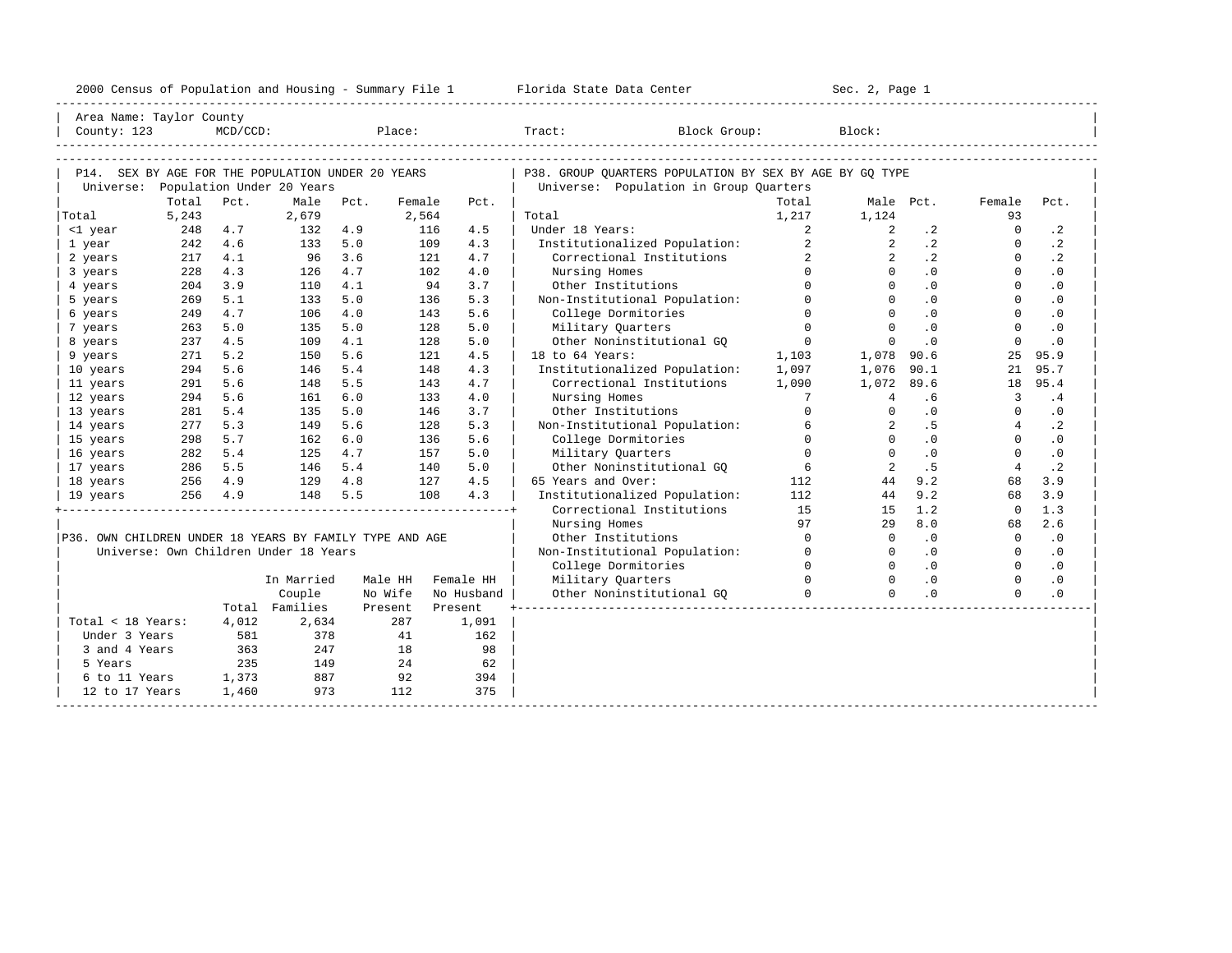| Area Name: Taylor County<br>MCD/CCD: Place: Tract: Block Group:<br>County: 123<br>Block:<br>P22/23/24.HOUSEHOLDS BY PRESENCE OF PEOPLE 60(65/75) YEARS AND OVER, HOUSEHOLD SIZE AND<br>P25. HOUSEHOLDS BY PRESENCE OF<br><b>NONRELATIVES</b><br>HOUSEHOLD TYPE<br>Universe: Households<br>Universe: Households<br>60+ Years Pct<br>65+ Years Pct<br>75+ Years Pct<br>Total:<br>7,176 100.0<br>7,176 100.0<br>7,176 100.0<br>7,176<br>Total:<br>Households w/ one or more 60/65/75:<br>2,534 35.3<br>1,978 27.6<br>876 12.2<br>Households with one or<br>1-person household<br>926<br>761<br>403<br>more non-relatives<br>688<br>2 or more person household:<br>1,608<br>1,217<br>473<br>Family households<br>1,166<br>457<br>Households with no<br>1,541<br>Non-family households<br>67<br>51<br>non-relatives<br>16<br>6,488<br>4,642 64.7<br>5,198 72.4<br>6,300 87.8<br>Households with no people over 60/65/75:<br>1-person household<br>809<br>974<br>1,332<br>2 or more person household:<br>3,833<br>4,224<br>4,968<br>Family households<br>3,588<br>3,963<br>4,672<br>Non-family households<br>245<br>261<br>296<br>P18/20. HOUSEHOLDS BY AGE OF HOUSEHOLDER BY HOUSEHOLD TYPE<br>H13/15. TENURE BY HOUSEHOLD SIZE<br>(INCLUDING LIVING ALONE) BY PRESENCE OF OWN CHILDREN<br>Universe: Occupied Housing Units<br>Universe: Households<br>Pct<br>Pct<br>Owner<br>Renter<br>Renter<br>Owner<br>Householder Householder<br>Total Occupied<br>Occupied<br>Total<br>Occ.<br>Occ.<br>Households<br>15 to 64 65 and Over<br>Total Occupied Units:<br>5,725 100.0<br>1,451 100.0<br>7,176<br>1,735<br>Total:<br>5,371<br>1,805<br>1-person household<br>1,273<br>22.2<br>462<br>31.8<br>7,176<br>Family households:<br>5,129<br>4,126<br>1,003<br>2-Person household<br>2,565<br>2,165<br>37.8<br>400<br>27.6<br>Married couple family:<br>2,961<br>807  <br>3-Person household<br>1,271<br>17.7<br>17.6<br>3,768<br>1,015<br>256<br>With own children under 18<br>1,437<br>11 <sup>1</sup><br>4-Person household<br>963<br>777 13.6<br>12.8<br>1,448<br>186<br>No own children under 18<br>5-Person household<br>2,320<br>1,524<br>796  <br>454<br>357<br>6.2<br>97<br>6.7<br>Other family:<br>6-Person household<br>122<br>1.6<br>1,361<br>1,165<br>196 l<br>90<br>32<br>2.2<br>Male householder, no wife present:<br>306<br>7+Person household<br>66<br>$\overline{\phantom{0}}$ .8<br>1.2<br>326<br>$20-1$<br>18<br>48<br>With own children under 18<br>192<br>191<br>$\mathbf{1}$<br>No own children under 18<br>115<br>134<br>19<br>Female householder, no husband present: 1,035<br>859<br>176<br>With own children under 18<br>$\mathbf{3}$<br>631<br>628<br>No own children under 18<br>231<br>404<br>173<br>Non-family households:<br>802<br>312<br>1,245<br>Householder living alone<br>974<br>191<br>761<br>Householder not living alone<br>121<br>271<br>41 | 2000 Census of Population and Housing - Summary File 1 Florida State Data Center |  |  |  | Sec. 2, Page 2 |  |  |
|---------------------------------------------------------------------------------------------------------------------------------------------------------------------------------------------------------------------------------------------------------------------------------------------------------------------------------------------------------------------------------------------------------------------------------------------------------------------------------------------------------------------------------------------------------------------------------------------------------------------------------------------------------------------------------------------------------------------------------------------------------------------------------------------------------------------------------------------------------------------------------------------------------------------------------------------------------------------------------------------------------------------------------------------------------------------------------------------------------------------------------------------------------------------------------------------------------------------------------------------------------------------------------------------------------------------------------------------------------------------------------------------------------------------------------------------------------------------------------------------------------------------------------------------------------------------------------------------------------------------------------------------------------------------------------------------------------------------------------------------------------------------------------------------------------------------------------------------------------------------------------------------------------------------------------------------------------------------------------------------------------------------------------------------------------------------------------------------------------------------------------------------------------------------------------------------------------------------------------------------------------------------------------------------------------------------------------------------------------------------------------------------------------------------------------------------------------------------------------------------------------------------------------------------------------------------------------------------------------------------------------------------------------------------------------------------------------------------------------------------------------------------------------------------------------------------------------------------------------------------------|----------------------------------------------------------------------------------|--|--|--|----------------|--|--|
|                                                                                                                                                                                                                                                                                                                                                                                                                                                                                                                                                                                                                                                                                                                                                                                                                                                                                                                                                                                                                                                                                                                                                                                                                                                                                                                                                                                                                                                                                                                                                                                                                                                                                                                                                                                                                                                                                                                                                                                                                                                                                                                                                                                                                                                                                                                                                                                                                                                                                                                                                                                                                                                                                                                                                                                                                                                                           |                                                                                  |  |  |  |                |  |  |
|                                                                                                                                                                                                                                                                                                                                                                                                                                                                                                                                                                                                                                                                                                                                                                                                                                                                                                                                                                                                                                                                                                                                                                                                                                                                                                                                                                                                                                                                                                                                                                                                                                                                                                                                                                                                                                                                                                                                                                                                                                                                                                                                                                                                                                                                                                                                                                                                                                                                                                                                                                                                                                                                                                                                                                                                                                                                           |                                                                                  |  |  |  |                |  |  |
|                                                                                                                                                                                                                                                                                                                                                                                                                                                                                                                                                                                                                                                                                                                                                                                                                                                                                                                                                                                                                                                                                                                                                                                                                                                                                                                                                                                                                                                                                                                                                                                                                                                                                                                                                                                                                                                                                                                                                                                                                                                                                                                                                                                                                                                                                                                                                                                                                                                                                                                                                                                                                                                                                                                                                                                                                                                                           |                                                                                  |  |  |  |                |  |  |
|                                                                                                                                                                                                                                                                                                                                                                                                                                                                                                                                                                                                                                                                                                                                                                                                                                                                                                                                                                                                                                                                                                                                                                                                                                                                                                                                                                                                                                                                                                                                                                                                                                                                                                                                                                                                                                                                                                                                                                                                                                                                                                                                                                                                                                                                                                                                                                                                                                                                                                                                                                                                                                                                                                                                                                                                                                                                           |                                                                                  |  |  |  |                |  |  |
|                                                                                                                                                                                                                                                                                                                                                                                                                                                                                                                                                                                                                                                                                                                                                                                                                                                                                                                                                                                                                                                                                                                                                                                                                                                                                                                                                                                                                                                                                                                                                                                                                                                                                                                                                                                                                                                                                                                                                                                                                                                                                                                                                                                                                                                                                                                                                                                                                                                                                                                                                                                                                                                                                                                                                                                                                                                                           |                                                                                  |  |  |  |                |  |  |
|                                                                                                                                                                                                                                                                                                                                                                                                                                                                                                                                                                                                                                                                                                                                                                                                                                                                                                                                                                                                                                                                                                                                                                                                                                                                                                                                                                                                                                                                                                                                                                                                                                                                                                                                                                                                                                                                                                                                                                                                                                                                                                                                                                                                                                                                                                                                                                                                                                                                                                                                                                                                                                                                                                                                                                                                                                                                           |                                                                                  |  |  |  |                |  |  |
|                                                                                                                                                                                                                                                                                                                                                                                                                                                                                                                                                                                                                                                                                                                                                                                                                                                                                                                                                                                                                                                                                                                                                                                                                                                                                                                                                                                                                                                                                                                                                                                                                                                                                                                                                                                                                                                                                                                                                                                                                                                                                                                                                                                                                                                                                                                                                                                                                                                                                                                                                                                                                                                                                                                                                                                                                                                                           |                                                                                  |  |  |  |                |  |  |
|                                                                                                                                                                                                                                                                                                                                                                                                                                                                                                                                                                                                                                                                                                                                                                                                                                                                                                                                                                                                                                                                                                                                                                                                                                                                                                                                                                                                                                                                                                                                                                                                                                                                                                                                                                                                                                                                                                                                                                                                                                                                                                                                                                                                                                                                                                                                                                                                                                                                                                                                                                                                                                                                                                                                                                                                                                                                           |                                                                                  |  |  |  |                |  |  |
|                                                                                                                                                                                                                                                                                                                                                                                                                                                                                                                                                                                                                                                                                                                                                                                                                                                                                                                                                                                                                                                                                                                                                                                                                                                                                                                                                                                                                                                                                                                                                                                                                                                                                                                                                                                                                                                                                                                                                                                                                                                                                                                                                                                                                                                                                                                                                                                                                                                                                                                                                                                                                                                                                                                                                                                                                                                                           |                                                                                  |  |  |  |                |  |  |
|                                                                                                                                                                                                                                                                                                                                                                                                                                                                                                                                                                                                                                                                                                                                                                                                                                                                                                                                                                                                                                                                                                                                                                                                                                                                                                                                                                                                                                                                                                                                                                                                                                                                                                                                                                                                                                                                                                                                                                                                                                                                                                                                                                                                                                                                                                                                                                                                                                                                                                                                                                                                                                                                                                                                                                                                                                                                           |                                                                                  |  |  |  |                |  |  |
|                                                                                                                                                                                                                                                                                                                                                                                                                                                                                                                                                                                                                                                                                                                                                                                                                                                                                                                                                                                                                                                                                                                                                                                                                                                                                                                                                                                                                                                                                                                                                                                                                                                                                                                                                                                                                                                                                                                                                                                                                                                                                                                                                                                                                                                                                                                                                                                                                                                                                                                                                                                                                                                                                                                                                                                                                                                                           |                                                                                  |  |  |  |                |  |  |
|                                                                                                                                                                                                                                                                                                                                                                                                                                                                                                                                                                                                                                                                                                                                                                                                                                                                                                                                                                                                                                                                                                                                                                                                                                                                                                                                                                                                                                                                                                                                                                                                                                                                                                                                                                                                                                                                                                                                                                                                                                                                                                                                                                                                                                                                                                                                                                                                                                                                                                                                                                                                                                                                                                                                                                                                                                                                           |                                                                                  |  |  |  |                |  |  |
|                                                                                                                                                                                                                                                                                                                                                                                                                                                                                                                                                                                                                                                                                                                                                                                                                                                                                                                                                                                                                                                                                                                                                                                                                                                                                                                                                                                                                                                                                                                                                                                                                                                                                                                                                                                                                                                                                                                                                                                                                                                                                                                                                                                                                                                                                                                                                                                                                                                                                                                                                                                                                                                                                                                                                                                                                                                                           |                                                                                  |  |  |  |                |  |  |
|                                                                                                                                                                                                                                                                                                                                                                                                                                                                                                                                                                                                                                                                                                                                                                                                                                                                                                                                                                                                                                                                                                                                                                                                                                                                                                                                                                                                                                                                                                                                                                                                                                                                                                                                                                                                                                                                                                                                                                                                                                                                                                                                                                                                                                                                                                                                                                                                                                                                                                                                                                                                                                                                                                                                                                                                                                                                           |                                                                                  |  |  |  |                |  |  |
|                                                                                                                                                                                                                                                                                                                                                                                                                                                                                                                                                                                                                                                                                                                                                                                                                                                                                                                                                                                                                                                                                                                                                                                                                                                                                                                                                                                                                                                                                                                                                                                                                                                                                                                                                                                                                                                                                                                                                                                                                                                                                                                                                                                                                                                                                                                                                                                                                                                                                                                                                                                                                                                                                                                                                                                                                                                                           |                                                                                  |  |  |  |                |  |  |
|                                                                                                                                                                                                                                                                                                                                                                                                                                                                                                                                                                                                                                                                                                                                                                                                                                                                                                                                                                                                                                                                                                                                                                                                                                                                                                                                                                                                                                                                                                                                                                                                                                                                                                                                                                                                                                                                                                                                                                                                                                                                                                                                                                                                                                                                                                                                                                                                                                                                                                                                                                                                                                                                                                                                                                                                                                                                           |                                                                                  |  |  |  |                |  |  |
|                                                                                                                                                                                                                                                                                                                                                                                                                                                                                                                                                                                                                                                                                                                                                                                                                                                                                                                                                                                                                                                                                                                                                                                                                                                                                                                                                                                                                                                                                                                                                                                                                                                                                                                                                                                                                                                                                                                                                                                                                                                                                                                                                                                                                                                                                                                                                                                                                                                                                                                                                                                                                                                                                                                                                                                                                                                                           |                                                                                  |  |  |  |                |  |  |
|                                                                                                                                                                                                                                                                                                                                                                                                                                                                                                                                                                                                                                                                                                                                                                                                                                                                                                                                                                                                                                                                                                                                                                                                                                                                                                                                                                                                                                                                                                                                                                                                                                                                                                                                                                                                                                                                                                                                                                                                                                                                                                                                                                                                                                                                                                                                                                                                                                                                                                                                                                                                                                                                                                                                                                                                                                                                           |                                                                                  |  |  |  |                |  |  |
|                                                                                                                                                                                                                                                                                                                                                                                                                                                                                                                                                                                                                                                                                                                                                                                                                                                                                                                                                                                                                                                                                                                                                                                                                                                                                                                                                                                                                                                                                                                                                                                                                                                                                                                                                                                                                                                                                                                                                                                                                                                                                                                                                                                                                                                                                                                                                                                                                                                                                                                                                                                                                                                                                                                                                                                                                                                                           |                                                                                  |  |  |  |                |  |  |
|                                                                                                                                                                                                                                                                                                                                                                                                                                                                                                                                                                                                                                                                                                                                                                                                                                                                                                                                                                                                                                                                                                                                                                                                                                                                                                                                                                                                                                                                                                                                                                                                                                                                                                                                                                                                                                                                                                                                                                                                                                                                                                                                                                                                                                                                                                                                                                                                                                                                                                                                                                                                                                                                                                                                                                                                                                                                           |                                                                                  |  |  |  |                |  |  |
|                                                                                                                                                                                                                                                                                                                                                                                                                                                                                                                                                                                                                                                                                                                                                                                                                                                                                                                                                                                                                                                                                                                                                                                                                                                                                                                                                                                                                                                                                                                                                                                                                                                                                                                                                                                                                                                                                                                                                                                                                                                                                                                                                                                                                                                                                                                                                                                                                                                                                                                                                                                                                                                                                                                                                                                                                                                                           |                                                                                  |  |  |  |                |  |  |
|                                                                                                                                                                                                                                                                                                                                                                                                                                                                                                                                                                                                                                                                                                                                                                                                                                                                                                                                                                                                                                                                                                                                                                                                                                                                                                                                                                                                                                                                                                                                                                                                                                                                                                                                                                                                                                                                                                                                                                                                                                                                                                                                                                                                                                                                                                                                                                                                                                                                                                                                                                                                                                                                                                                                                                                                                                                                           |                                                                                  |  |  |  |                |  |  |
|                                                                                                                                                                                                                                                                                                                                                                                                                                                                                                                                                                                                                                                                                                                                                                                                                                                                                                                                                                                                                                                                                                                                                                                                                                                                                                                                                                                                                                                                                                                                                                                                                                                                                                                                                                                                                                                                                                                                                                                                                                                                                                                                                                                                                                                                                                                                                                                                                                                                                                                                                                                                                                                                                                                                                                                                                                                                           |                                                                                  |  |  |  |                |  |  |
|                                                                                                                                                                                                                                                                                                                                                                                                                                                                                                                                                                                                                                                                                                                                                                                                                                                                                                                                                                                                                                                                                                                                                                                                                                                                                                                                                                                                                                                                                                                                                                                                                                                                                                                                                                                                                                                                                                                                                                                                                                                                                                                                                                                                                                                                                                                                                                                                                                                                                                                                                                                                                                                                                                                                                                                                                                                                           |                                                                                  |  |  |  |                |  |  |
|                                                                                                                                                                                                                                                                                                                                                                                                                                                                                                                                                                                                                                                                                                                                                                                                                                                                                                                                                                                                                                                                                                                                                                                                                                                                                                                                                                                                                                                                                                                                                                                                                                                                                                                                                                                                                                                                                                                                                                                                                                                                                                                                                                                                                                                                                                                                                                                                                                                                                                                                                                                                                                                                                                                                                                                                                                                                           |                                                                                  |  |  |  |                |  |  |
|                                                                                                                                                                                                                                                                                                                                                                                                                                                                                                                                                                                                                                                                                                                                                                                                                                                                                                                                                                                                                                                                                                                                                                                                                                                                                                                                                                                                                                                                                                                                                                                                                                                                                                                                                                                                                                                                                                                                                                                                                                                                                                                                                                                                                                                                                                                                                                                                                                                                                                                                                                                                                                                                                                                                                                                                                                                                           |                                                                                  |  |  |  |                |  |  |
|                                                                                                                                                                                                                                                                                                                                                                                                                                                                                                                                                                                                                                                                                                                                                                                                                                                                                                                                                                                                                                                                                                                                                                                                                                                                                                                                                                                                                                                                                                                                                                                                                                                                                                                                                                                                                                                                                                                                                                                                                                                                                                                                                                                                                                                                                                                                                                                                                                                                                                                                                                                                                                                                                                                                                                                                                                                                           |                                                                                  |  |  |  |                |  |  |
|                                                                                                                                                                                                                                                                                                                                                                                                                                                                                                                                                                                                                                                                                                                                                                                                                                                                                                                                                                                                                                                                                                                                                                                                                                                                                                                                                                                                                                                                                                                                                                                                                                                                                                                                                                                                                                                                                                                                                                                                                                                                                                                                                                                                                                                                                                                                                                                                                                                                                                                                                                                                                                                                                                                                                                                                                                                                           |                                                                                  |  |  |  |                |  |  |
|                                                                                                                                                                                                                                                                                                                                                                                                                                                                                                                                                                                                                                                                                                                                                                                                                                                                                                                                                                                                                                                                                                                                                                                                                                                                                                                                                                                                                                                                                                                                                                                                                                                                                                                                                                                                                                                                                                                                                                                                                                                                                                                                                                                                                                                                                                                                                                                                                                                                                                                                                                                                                                                                                                                                                                                                                                                                           |                                                                                  |  |  |  |                |  |  |
|                                                                                                                                                                                                                                                                                                                                                                                                                                                                                                                                                                                                                                                                                                                                                                                                                                                                                                                                                                                                                                                                                                                                                                                                                                                                                                                                                                                                                                                                                                                                                                                                                                                                                                                                                                                                                                                                                                                                                                                                                                                                                                                                                                                                                                                                                                                                                                                                                                                                                                                                                                                                                                                                                                                                                                                                                                                                           |                                                                                  |  |  |  |                |  |  |
|                                                                                                                                                                                                                                                                                                                                                                                                                                                                                                                                                                                                                                                                                                                                                                                                                                                                                                                                                                                                                                                                                                                                                                                                                                                                                                                                                                                                                                                                                                                                                                                                                                                                                                                                                                                                                                                                                                                                                                                                                                                                                                                                                                                                                                                                                                                                                                                                                                                                                                                                                                                                                                                                                                                                                                                                                                                                           |                                                                                  |  |  |  |                |  |  |
|                                                                                                                                                                                                                                                                                                                                                                                                                                                                                                                                                                                                                                                                                                                                                                                                                                                                                                                                                                                                                                                                                                                                                                                                                                                                                                                                                                                                                                                                                                                                                                                                                                                                                                                                                                                                                                                                                                                                                                                                                                                                                                                                                                                                                                                                                                                                                                                                                                                                                                                                                                                                                                                                                                                                                                                                                                                                           |                                                                                  |  |  |  |                |  |  |
|                                                                                                                                                                                                                                                                                                                                                                                                                                                                                                                                                                                                                                                                                                                                                                                                                                                                                                                                                                                                                                                                                                                                                                                                                                                                                                                                                                                                                                                                                                                                                                                                                                                                                                                                                                                                                                                                                                                                                                                                                                                                                                                                                                                                                                                                                                                                                                                                                                                                                                                                                                                                                                                                                                                                                                                                                                                                           |                                                                                  |  |  |  |                |  |  |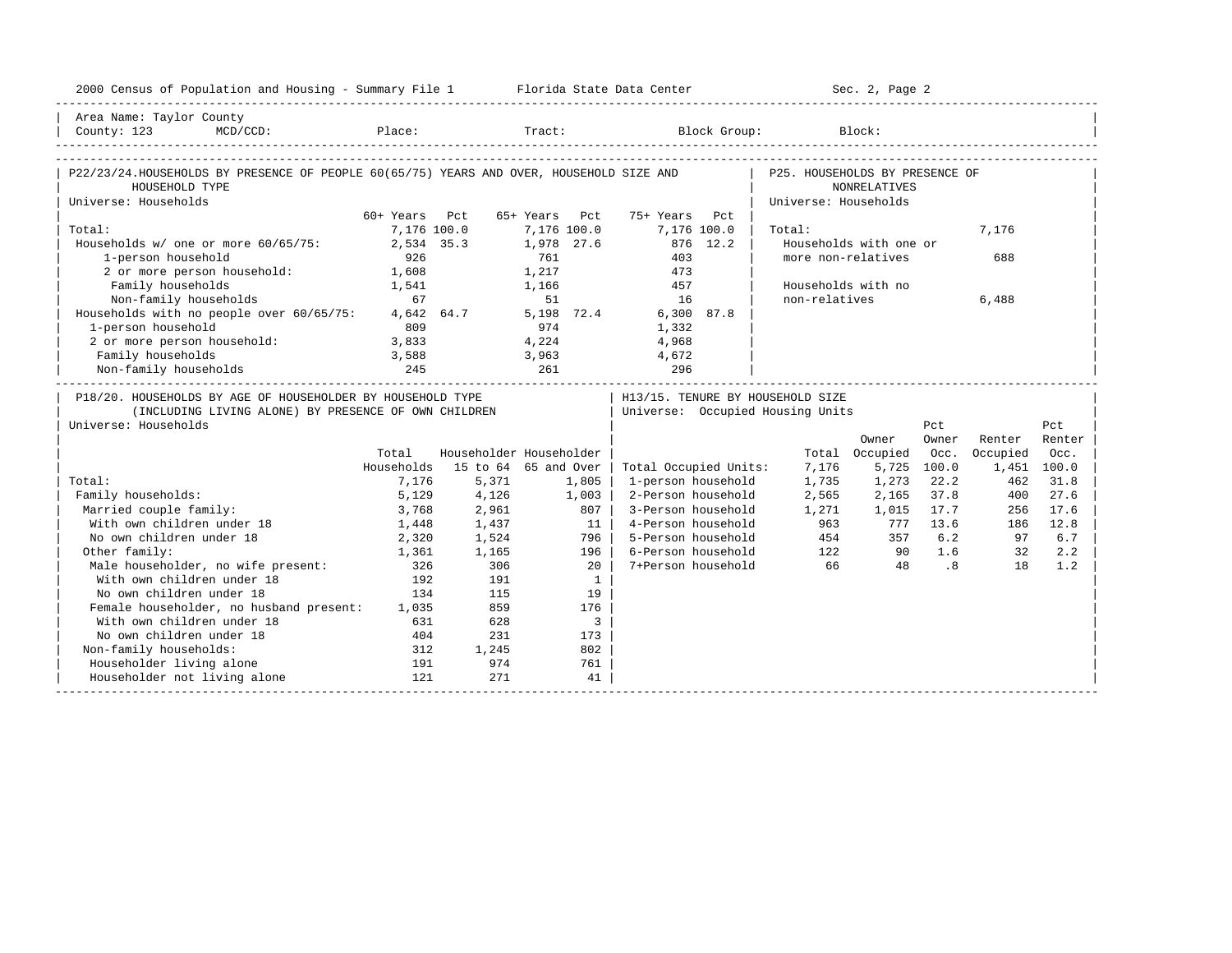| 2000 Census of Population and Housing - Summary File 1                                            |             |            |             |           | Florida State Data Center                             |       |                                                         |                | Sec. 2, Page 3                       |                 |             |
|---------------------------------------------------------------------------------------------------|-------------|------------|-------------|-----------|-------------------------------------------------------|-------|---------------------------------------------------------|----------------|--------------------------------------|-----------------|-------------|
| Area Name: Taylor County<br>County: 123                                                           | $MCD/CCD$ : |            | Place:      |           | Tract:                                                |       | Block Group:                                            | Block:         |                                      |                 |             |
|                                                                                                   |             |            |             |           |                                                       |       |                                                         |                |                                      |                 |             |
|                                                                                                   |             |            |             |           |                                                       |       |                                                         |                |                                      |                 |             |
| P29. RELATIONSHIP BY AGE FOR THE POPULATION UNDER 18 YEARS<br>Universe: Population under 18 years |             |            |             |           |                                                       |       |                                                         |                |                                      |                 |             |
|                                                                                                   |             |            |             |           | ---------------In Households------------------        |       |                                                         |                | -----------Group Ouarters----------- |                 |             |
|                                                                                                   |             |            |             |           | -----Related Child-----                               |       |                                                         |                |                                      |                 |             |
|                                                                                                   |             | Pop. in    | Householder |           | Other                                                 |       |                                                         |                | Institution-                         | Noninstitution- |             |
|                                                                                                   | Total       | Households | or Spouse   | Own Child | Relatives                                             |       | Nonrelatives                                            | Total          | alized Pop.                          | alized Pop.     |             |
| Under 18:                                                                                         | 4,731       | 4,729      | 6           | 4,012     | 552                                                   |       | 159                                                     | 2              | 2                                    |                 | $\circ$     |
| Under 3                                                                                           | 707         | 707        |             | 581       | 110                                                   |       | 16                                                      | $\Omega$       | $\mathbf 0$                          |                 | $\mathbf 0$ |
| 3 and 4 years                                                                                     | 432         | 432        |             | 363       | 54                                                    |       | 15                                                      | $\mathbf 0$    | $\mathbf 0$                          |                 | $\mathbf 0$ |
| 5 years                                                                                           | 269         | 269        |             | 235       | 25                                                    |       | 9                                                       | $\Omega$       | $\Omega$                             |                 | $\mathbf 0$ |
| 6 to 11 years                                                                                     | 1,605       | 1,605      |             | 1,373     | 176                                                   |       | 56                                                      | $\mathbf{0}$   | $\Omega$                             |                 | $\mathbf 0$ |
| 12 and 13 years                                                                                   | 575         | 575        |             | 502       | 61                                                    |       | 12                                                      | $\Omega$       | $\Omega$                             |                 | $\mathbf 0$ |
| 14 years                                                                                          | 277         | 277        |             | 234       | 38                                                    |       | 5                                                       | $\Omega$       | $\Omega$                             |                 | $\Omega$    |
| 15 to 17 years                                                                                    | 860         | 858        |             | 724       | 88                                                    |       | 46                                                      | $\overline{2}$ | 2                                    |                 | $\mathbf 0$ |
|                                                                                                   |             |            |             |           |                                                       |       |                                                         |                |                                      |                 |             |
| % Under 3                                                                                         | 15.0%       | 15.0%      |             | 14.5%     | 19.9%                                                 |       | 10.1%                                                   | .0%            | .0%                                  |                 | .0%         |
| % 3 and 4 years                                                                                   | 9.1%        | 9.1%       |             | 9.0%      | 9.8%                                                  |       | 9.4%                                                    | $.0\%$         | $.0\%$                               |                 | $.0\%$      |
| % 5 years                                                                                         | 5.7%        | 5.7%       |             | 5.9%      | 4.5%                                                  |       | 5.7%                                                    | .0%            | .0%                                  |                 | .0%         |
| % 6 to 11 years                                                                                   | 34.0%       | 34.0%      |             | 34.2%     | 31.9%                                                 |       | 35.2%                                                   | $.0\%$         | $.0\%$                               |                 | $.0\%$      |
| % 12 and 13 years                                                                                 | 12.2%       | 12.2%      |             | 12.5%     | 11.1%                                                 |       | 7.5%                                                    | .0%            | .0%                                  |                 | .0%         |
| % 14 years                                                                                        | 5.9%        | 5.9%       |             | 5.8%      | 6.9%                                                  |       | 3.1%                                                    | .0%            | $.0\%$                               |                 | $.0\%$      |
| % 15 to 17 years                                                                                  | 18.2%       | 18.2%      |             | 18.0%     | 15.9%                                                 |       | 28.9%                                                   | 100.0%         | 100.0%                               |                 | .0%         |
|                                                                                                   |             |            |             |           |                                                       |       |                                                         |                |                                      |                 |             |
| H17. TENURE BY HOUSEHOLD TYPE (INCLUDING LIVING ALONE) BY AGE OF HOUSEHOLDER                      |             |            |             |           |                                                       |       |                                                         |                |                                      |                 |             |
| Universe: Occupied Housing Units                                                                  |             |            |             |           |                                                       |       |                                                         |                |                                      |                 |             |
|                                                                                                   |             |            |             |           | Total Owner ----------- Owner Occupied -------------- |       | Total Renter ------------- Renter Occupied ------------ |                |                                      |                 |             |
|                                                                                                   |             | Occupied   |             |           | Householder Householder Householder                   | Pct   | Occupied                                                |                | Householder Householder Householder  |                 | Pct         |
|                                                                                                   |             | Units      | 15 to 34    | 35 to 64  | $65+$                                                 | $65+$ | Units                                                   | 15 to 34       | 35 to 64                             | $65+$           | $65+$       |
| Family households:                                                                                |             | 4,249      | 660         | 2,639     | 950                                                   | 22.4  | 880                                                     | 405            | 422                                  | 53              | 6.0         |
| Married-couple family:                                                                            |             | 3,395      | 497         | 2,121     | 777                                                   | 22.9  | 373                                                     | 143            | 200                                  | 30              | 8.0         |
| Other family:                                                                                     |             | 854        | 163         | 518       | 173                                                   | 20.3  | 507                                                     | 262            | 222                                  | 23              | 4.5         |
| Male householder, no wife                                                                         |             | 239        | 58          | 163       | 18                                                    | 7.5   | 87                                                      | 29             | 56                                   | 2               | 2.3         |
| Female hsehldr, no husband                                                                        |             | 615        | 105         | 355       | 155                                                   | 25.2  | 420                                                     | 233            | 166                                  | 21              | 5.0         |
| Nonfamily households:                                                                             |             | 1,476      | 138         | 695       | 643                                                   | 43.6  | 571                                                     | 133            | 279                                  | 159             | 27.8        |
| Male householder:                                                                                 |             | 661        | 96          | 376       | 189                                                   | 28.6  | 287                                                     | 83             | 157                                  | 47              | 16.4        |
| Living alone                                                                                      |             | 536        | 64          | 295       | 177                                                   | 33.0  | 221                                                     | 51             | 128                                  | 42              | 19.0        |
| Not living alone                                                                                  |             | 125        | 32          | 81        | 12                                                    | 9.6   | 66                                                      | 32             | 29                                   | 5               | 7.6         |
| Female householder:                                                                               |             | 815        | 42          | 319       | 454                                                   | 55.7  | 284                                                     | 50             | 122                                  | 112             | 39.4        |
| Living alone                                                                                      |             | 737        | 23          | 278       | 436                                                   | 59.2  | 241                                                     | 33             | 102                                  | 106             | 44.0        |
| Not living alone                                                                                  |             | 78         | 19          | 41        | 18                                                    | 23.1  | 43                                                      | 17             | 20                                   | 6               | 14.0        |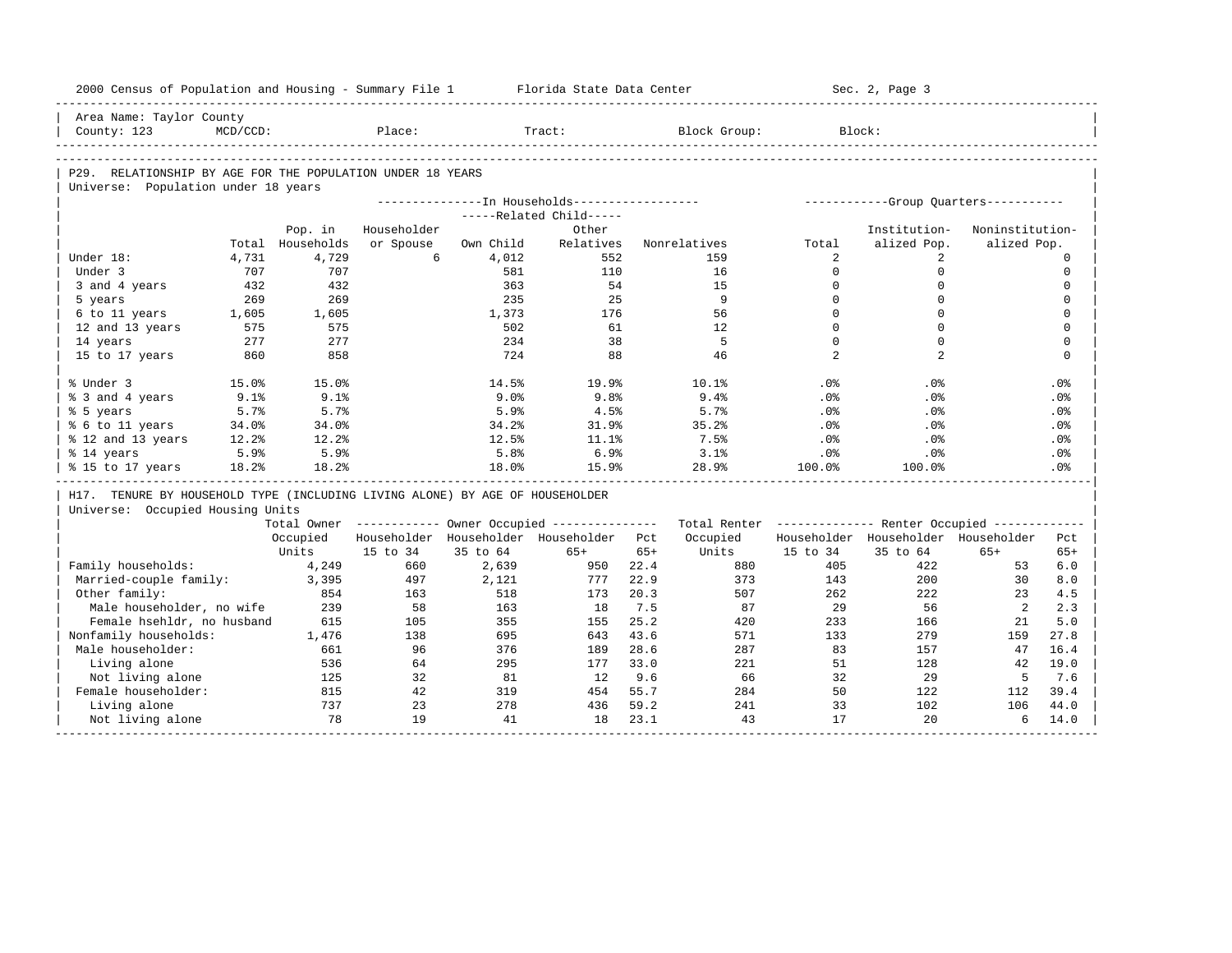| 2000<br>ensus! | and<br>Population | ---<br>Summa:<br>$-$<br>Housing | lorida<br>Data<br>otatt<br>cence. | ، م ج<br>Page<br>$3-1$ |  |
|----------------|-------------------|---------------------------------|-----------------------------------|------------------------|--|
|                |                   |                                 |                                   |                        |  |

| Area Name: Union County                                 |                |             |                                             |         |                 |            |                                                            |            |                |           |              |           |
|---------------------------------------------------------|----------------|-------------|---------------------------------------------|---------|-----------------|------------|------------------------------------------------------------|------------|----------------|-----------|--------------|-----------|
| County: 125                                             |                | $MCD/CCD$ : |                                             | Place:  |                 |            | Tract:<br>Block Group:                                     |            | Block:         |           |              |           |
|                                                         |                |             |                                             |         |                 |            |                                                            |            |                |           |              |           |
|                                                         |                |             |                                             |         |                 |            |                                                            |            |                |           |              |           |
| P14. SEX BY AGE FOR THE POPULATION UNDER 20 YEARS       |                |             |                                             |         |                 |            | P38. GROUP OUARTERS POPULATION BY SEX BY AGE BY GO TYPE    |            |                |           |              |           |
|                                                         |                | Pct.        | Universe: Population Under 20 Years<br>Male |         |                 |            | Universe: Population in Group Quarters                     | Total      |                |           |              |           |
|                                                         | Total<br>3,283 |             | 1,717                                       | Pct.    | Female<br>1,566 | Pct.       | Total                                                      | 4,148      | 4,121          | Male Pct. | Female<br>27 | Pct.      |
| Total                                                   | 143            | 4.4         | 78                                          | 4.5     | 65              | 4.2        | Under 18 Years:                                            | 50         | 50             | 1.2       | $\Omega$     | 1.2       |
| <1 year<br>1 year                                       | 170            | 5.2         | 77                                          | 4.5     | 93              | 5.9        | Institutionalized Population:                              | 39         | 39             | .9        | $\Omega$     | .9        |
| 2 years                                                 | 150            | 4.6         | 77                                          | 4.5     | 73              | 4.7        | Correctional Institutions                                  | 17         | 17             | .4        | $\Omega$     | .4        |
| 3 years                                                 | 137            | 4.2         | 63                                          | 3.7     | 74              | 4.7        | Nursing Homes                                              | $\bigcirc$ | $\overline{0}$ | $\cdot$ 0 | $\Omega$     | $\cdot$ 0 |
| 4 years                                                 | 137            | 4.2         | 69                                          | 4.0     | 68              | 4.3        | Other Institutions                                         | 22         | 22             | .5        | $\Omega$     | . 5       |
| 5 years                                                 | 122            | 3.7         | 61                                          | 3.6     | 61              | 3.9        | Non-Institutional Population: 11                           |            | 11             | $\cdot$ 3 | $\Omega$     | $\cdot$ 3 |
| 6 years                                                 | 159            | 4.8         | 78                                          | 4.5     | 81              | 5.2        | College Dormitories                                        | $\Omega$   | $\Omega$       | .0        | $\Omega$     | $\cdot$ 0 |
|                                                         | 174            | 5.3         | 96                                          | 5.6     | 78              | 5.0        | Military Quarters                                          | $\Omega$   | $\overline{0}$ | .0        | $\Omega$     | $\cdot$ 0 |
| 7 years                                                 | 139            | 4.2         | 76                                          | 4.4     | 63              | 4.0        | Other Noninstitutional GO                                  | 11         | 11             | $\cdot$ 3 | $\Omega$     | $\cdot$ 3 |
| 8 years                                                 | 163            | 5.0         | 86                                          | 5.0     | 77              | 4.2        | 18 to 64 Years:                                            | 3,972      | 3,958          | 95.8      | 14           | 96.0      |
| 9 years                                                 |                | 5.1         |                                             | 5.6     | 72              | 5.9        |                                                            |            |                | 95.0      |              | 95.3      |
| 10 years                                                | 169            | 5.4         | 97                                          | 5.5     | 81              | 4.7        | Institutionalized Population:<br>Correctional Institutions | 3,941      | 3,928          |           | 13           |           |
| 11 years                                                | 176            |             | 95                                          |         |                 |            |                                                            | 3,939      | 3,926          | 95.0      | 13           | 95.3      |
| 12 years                                                | 157            | 4.8         | 80                                          | 4.7     | 77              | 4.7        | Nursing Homes                                              | $\Omega$   | $\Omega$       | .0        | $\Omega$     | .0        |
| 13 years                                                | 211            | 6.4         | 117                                         | 6.8     | 94              | 4.3        | Other Institutions                                         | 2          | 2              | $\cdot$ 0 | $\Omega$     | $\cdot$ 0 |
| 14 years                                                | 162            | 4.9         | 82                                          | 4.8     | 80              | 3.9        | Non-Institutional Population:                              | 31         | 30             | .7        | $\mathbf{1}$ | .7        |
| 15 years                                                | 191            | 5.8         | 93                                          | 5.4     | 98              | 5.2        | College Dormitories                                        | $\Omega$   | $\Omega$       | .0        | $\Omega$     | .0        |
| 16 years                                                | 185            | 5.6         | 94                                          | 5.5     | 91              | 5.0        | Military Quarters                                          | $\Omega$   | $\Omega$       | .0        | $\Omega$     | .0        |
| 17 years                                                | 192            | 5.8         | 102                                         | 5.9     | 90              | 4.0        | Other Noninstitutional GO                                  | 31         | 30             | .7        | $\mathbf{1}$ | .7        |
| 18 years                                                | 167            | 5.1         | 90                                          | 5.2     | 77              | 4.2        | 65 Years and Over:                                         | 126        | 113            | 3.0       | 13           | 2.7       |
| 19 years                                                | 179            | 5.5         | 106                                         | $6.2$   | 73              | 5.9        | Institutionalized Population:                              | 107        | 100            | 2.6       |              | 2.4       |
|                                                         |                |             |                                             |         |                 |            | Correctional Institutions                                  | 105        | 100            | 2.5       | 5            | 2.4       |
|                                                         |                |             |                                             |         |                 |            | Nursing Homes                                              | $\bigcap$  | $\overline{0}$ | .0        | $\Omega$     | $\cdot$ 0 |
| P36. OWN CHILDREN UNDER 18 YEARS BY FAMILY TYPE AND AGE |                |             |                                             |         |                 |            | Other Institutions                                         | 2          | $\overline{0}$ | .0        | 2            | .0        |
|                                                         |                |             | Universe: Own Children Under 18 Years       |         |                 |            | Non-Institutional Population:                              | 19         | 13             | .5        | 6            | $\cdot$ 3 |
|                                                         |                |             |                                             |         |                 |            | College Dormitories                                        | $\bigcap$  | $\overline{0}$ | .0        | $\Omega$     | .0        |
|                                                         |                |             | In Married                                  | Male HH |                 | Female HH  | Military Ouarters                                          | $\Omega$   | $\overline{0}$ | $\cdot$ 0 | $\Omega$     | $\cdot$ 0 |
|                                                         |                |             | Couple                                      | No Wife |                 | No Husband | Other Noninstitutional GO                                  | 19         | 13             | . 5       | 6            | $\cdot$ 3 |
|                                                         |                |             | Total Families                              | Present |                 | Present    |                                                            |            |                |           |              |           |
| Total < 18 Years:                                       |                | 2,568       | 1,799                                       |         | 152             | 617        |                                                            |            |                |           |              |           |
| Under 3 Years                                           |                | 388         | 272                                         |         | 33              | 83         |                                                            |            |                |           |              |           |
| 3 and 4 Years                                           |                | 237         | 156                                         |         | 17              | 64         |                                                            |            |                |           |              |           |
| 5 Years                                                 |                | 111         | 76                                          |         | $5^{\circ}$     | 30         |                                                            |            |                |           |              |           |
| 6 to 11 Years                                           |                | 871         | 620                                         |         | 38              | 213        |                                                            |            |                |           |              |           |
| 12 to 17 Years                                          |                | 961         | 675                                         |         | 59              | 227        |                                                            |            |                |           |              |           |
|                                                         |                |             |                                             |         |                 |            |                                                            |            |                |           |              |           |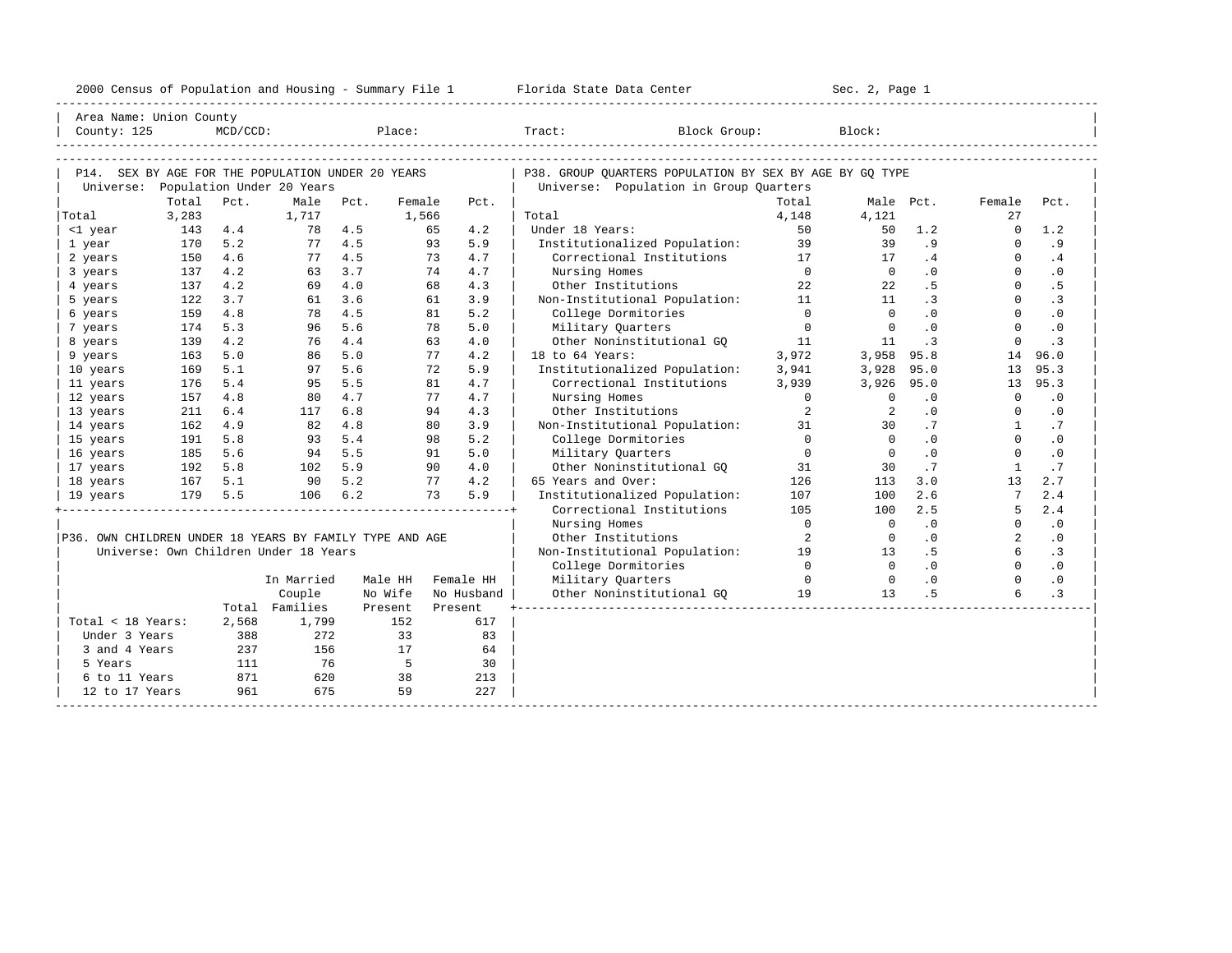| 2000 Census of Population and Housing - Summary File 1 Florida State Data Center                                                           |               |              |                                 |                                                                      |                                | Sec. 2, Page 2            |       |          |           |
|--------------------------------------------------------------------------------------------------------------------------------------------|---------------|--------------|---------------------------------|----------------------------------------------------------------------|--------------------------------|---------------------------|-------|----------|-----------|
| Area Name: Union County<br>County: 125                                                                                                     |               |              |                                 | MCD/CCD: Place: Tract: Block Group: Block: Block:                    |                                |                           |       |          |           |
|                                                                                                                                            |               |              |                                 |                                                                      |                                |                           |       |          |           |
| P22/23/24.HOUSEHOLDS BY PRESENCE OF PEOPLE 60(65/75) YEARS AND OVER, HOUSEHOLD SIZE AND<br>HOUSEHOLD TYPE                                  |               |              |                                 |                                                                      | P25. HOUSEHOLDS BY PRESENCE OF | <b>NONRELATIVES</b>       |       |          |           |
| Universe: Households                                                                                                                       |               |              |                                 |                                                                      | Universe: Households           |                           |       |          |           |
|                                                                                                                                            | 60+ Years Pct |              | 65+ Years Pct                   | 75+ Years<br>P.c.t.                                                  |                                |                           |       |          |           |
| Total:                                                                                                                                     |               | 3,367 100.0  | 3,367 100.0                     | 3,367 100.0                                                          | Total:                         |                           |       | 3,367    |           |
| Households w/ one or more 60/65/75:                                                                                                        | 876 26.0      |              | 675 20.0                        | 282<br>8.4                                                           |                                | Households with one or    |       |          |           |
| 1-person household                                                                                                                         | 294           |              | 240                             | 114                                                                  |                                | more non-relatives        |       | 275      |           |
| 2 or more person household:                                                                                                                | 582           |              | 435                             | 168                                                                  |                                |                           |       |          |           |
| Family households                                                                                                                          | 569           |              | 426                             | 166                                                                  |                                | Households with no        |       |          |           |
| Non-family households                                                                                                                      | 13            |              | $\overline{9}$                  | 2                                                                    | non-relatives                  |                           |       | 3,092    |           |
| Households with no people over 60/65/75:                                                                                                   |               | $2,491$ 74.0 |                                 | 2,692 80.0 3,085 91.6                                                |                                |                           |       |          |           |
| 1-person household                                                                                                                         | 363           |              | 417                             | 543                                                                  |                                |                           |       |          |           |
| 2 or more person household:                                                                                                                | 2,128         |              | 2,275<br>2,180                  | 2,542                                                                |                                |                           |       |          |           |
| Family households                                                                                                                          | 2,037         |              |                                 | 2,440                                                                |                                |                           |       |          |           |
| Non-family households                                                                                                                      | 91            |              | 95                              | 102                                                                  |                                |                           |       |          |           |
| P18/20. HOUSEHOLDS BY AGE OF HOUSEHOLDER BY HOUSEHOLD TYPE<br>(INCLUDING LIVING ALONE) BY PRESENCE OF OWN CHILDREN<br>Universe: Households |               |              |                                 | H13/15. TENURE BY HOUSEHOLD SIZE<br>Universe: Occupied Housing Units |                                |                           | Pct   |          | Pct       |
|                                                                                                                                            |               |              |                                 |                                                                      |                                | Owner                     | Owner | Renter   | Renter    |
|                                                                                                                                            | Total         |              | Householder Householder         |                                                                      |                                | Total Occupied            | Occ.  | Occupied | Occ.      |
|                                                                                                                                            |               |              | Households 15 to 64 65 and Over | Total Occupied Units:                                                | 3,367                          | 2,513                     | 100.0 |          | 854 100.0 |
| Total:                                                                                                                                     | 3,367         | 2,772        | 595                             | 1-person household                                                   | 657                            | 448                       | 17.8  | 209      | 24.5      |
| Family households:                                                                                                                         | 2,606         | 2,259        | 347                             | 2-Person household                                                   | 1,064                          | 854                       | 34.0  | 210      | 24.6      |
| Married couple family:                                                                                                                     | 1,943         | 1,663        | 280                             | 3-Person household                                                   | 671                            | 495                       | 19.7  | 176      | 20.6      |
| With own children under 18                                                                                                                 | 965           | 963          | $\overline{a}$                  | 4-Person household                                                   |                                | 588<br>426                | 17.0  | 162      | 19.0      |
| No own children under 18                                                                                                                   | 978           | 700          | 278                             | 5-Person household                                                   |                                |                           |       | 57       | 6.7       |
| Other family:                                                                                                                              | 663           | 596          | 67                              | 6-Person household                                                   |                                | 247 190 7.6<br>101 72 2.9 |       | 29       | 3.4       |
| Male householder, no wife present:                                                                                                         | 159           | 151          | 8                               | 7+Person household                                                   | 39                             | 2.8                       | 1.1   | 11       | 1.3       |
| With own children under 18                                                                                                                 | 104           | 103          | $\mathbf{1}$                    |                                                                      |                                |                           |       |          |           |
| No own children under 18                                                                                                                   | 55            | 48           | 7                               |                                                                      |                                |                           |       |          |           |
| Female householder, no husband present:                                                                                                    | 504           | 445          | 59                              |                                                                      |                                |                           |       |          |           |
| With own children under 18                                                                                                                 | 339           | 338          | $\mathbf{1}$                    |                                                                      |                                |                           |       |          |           |
| No own children under 18                                                                                                                   | 165           | 107          | 58                              |                                                                      |                                |                           |       |          |           |
| Non-family households:                                                                                                                     | 104           | 513          | 248                             |                                                                      |                                |                           |       |          |           |
| Householder living alone                                                                                                                   | 70            | 417          | 240                             |                                                                      |                                |                           |       |          |           |
| Householder not living alone                                                                                                               | 34            | 96           | 8                               |                                                                      |                                |                           |       |          |           |
|                                                                                                                                            |               |              |                                 |                                                                      |                                |                           |       |          |           |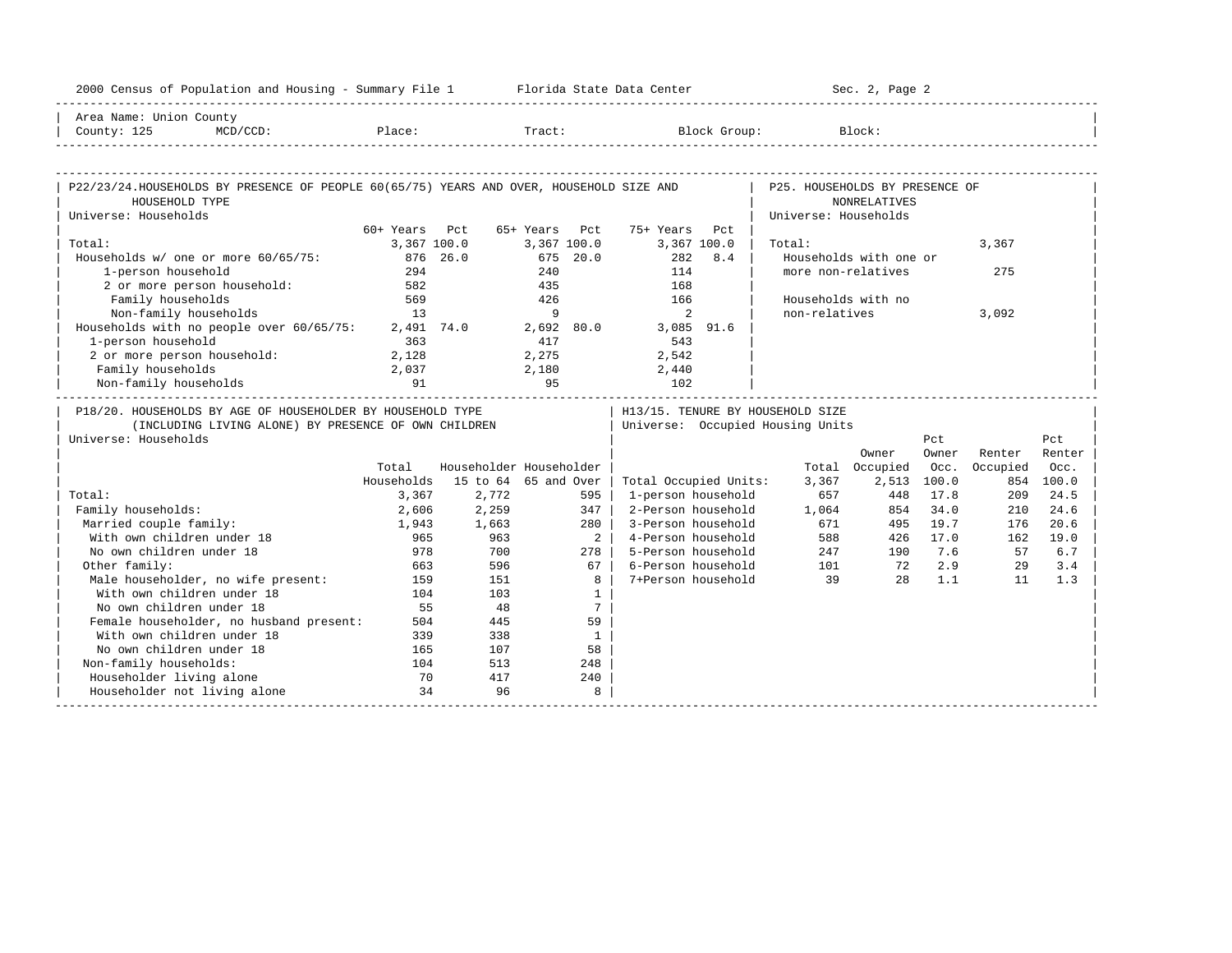| 2000 Census of Population and Housing - Summary File 1                       |             |                  |                |           | Florida State Data Center                              |       |                                                         |                 | Sec. 2, Page 3                        |                 |                                             |
|------------------------------------------------------------------------------|-------------|------------------|----------------|-----------|--------------------------------------------------------|-------|---------------------------------------------------------|-----------------|---------------------------------------|-----------------|---------------------------------------------|
| Area Name: Union County                                                      |             |                  |                |           |                                                        |       |                                                         |                 |                                       |                 |                                             |
| County: 125                                                                  | $MCD/CCD$ : |                  | Place:         |           | Tract:                                                 |       | Block Group:                                            | Block:          |                                       |                 |                                             |
|                                                                              |             |                  |                |           |                                                        |       |                                                         |                 |                                       |                 |                                             |
| P29. RELATIONSHIP BY AGE FOR THE POPULATION UNDER 18 YEARS                   |             |                  |                |           |                                                        |       |                                                         |                 |                                       |                 |                                             |
| Universe: Population under 18 years                                          |             |                  |                |           |                                                        |       |                                                         |                 |                                       |                 |                                             |
|                                                                              |             |                  |                |           | ---------------In Households------------------         |       |                                                         |                 | ------------Group Ouarters----------- |                 |                                             |
|                                                                              |             |                  |                |           | -----Related Child-----                                |       |                                                         |                 |                                       |                 |                                             |
|                                                                              |             | Pop. in          | Householder    |           | Other                                                  |       |                                                         |                 | Institution-                          | Noninstitution- |                                             |
|                                                                              |             | Total Households | or Spouse      | Own Child | Relatives                                              |       | Nonrelatives                                            | Total           | alized Pop.                           | alized Pop.     |                                             |
| Under 18:                                                                    | 2,937       | 2,887            | $\overline{3}$ | 2,568     | 246                                                    |       | 70                                                      | 50              | 39                                    |                 | 11                                          |
| Under 3                                                                      | 463         | 462              |                | 388       | 67                                                     |       | 7                                                       | 1               | $\circ$                               |                 | $\mathbf{1}$                                |
| 3 and 4 years                                                                | 274         | 274              |                | 237       | 27                                                     |       | 10                                                      | $\Omega$        | $\mathbf 0$                           |                 | $\Omega$                                    |
| 5 years                                                                      | 122         | 122              |                | 111       | 9                                                      |       | 2                                                       | $\Omega$        | $\Omega$                              |                 | $\mathbf 0$                                 |
| 6 to 11 years                                                                | 980         | 977              |                | 871       | 75                                                     |       | 31                                                      | $\overline{3}$  | $\mathbf 0$                           |                 | 3                                           |
| 12 and 13 years                                                              | 368         | 363              |                | 334       | 24                                                     |       | 5                                                       | 5               | $\overline{3}$                        |                 | 2                                           |
| 14 years                                                                     | 162         | 160              |                | 151       | 6                                                      |       | 3                                                       | 2               | 2                                     |                 | $\mathbf 0$                                 |
| 15 to 17 years                                                               | 565         | 526              |                | 476       | 38                                                     |       | 12                                                      | 39              | 34                                    |                 | 5                                           |
| % Under 3                                                                    | 15.8%       | 16.0%            |                | 15.1%     | 27.2%                                                  |       | 10.0%                                                   | 2.0%            | .0%                                   |                 | $9.1$ $%$                                   |
| % 3 and 4 years                                                              | 9.3%        | 9.5%             |                | 9.2%      | 11.0%                                                  |       | 14.3%                                                   | .0%             | .0%                                   |                 | .0%                                         |
| % 5 years                                                                    | 4.2%        | 4.2%             |                | 4.3%      | 3.7%                                                   |       | 2.9%                                                    | .0%             | .0%                                   |                 | .0%                                         |
| % 6 to 11 years                                                              | 33.4%       | 33.9%            |                | 33.9%     | 30.5%                                                  |       | 44.3%                                                   | 6.0%            | $.0\%$                                |                 | 27.3%                                       |
| % 12 and 13 years                                                            | 12.5%       | 12.6%            |                | 13.0%     | 9.8%                                                   |       | 7.1%                                                    | 10.0%           | 7.7%                                  |                 | 18.2%                                       |
| % 14 years                                                                   | 5.5%        | 5.5%             |                | 5.9%      | 2.4%                                                   |       | 4.3%                                                    | 4.0%            | 5.1%                                  |                 | .0%                                         |
| % 15 to 17 years                                                             | 19.3%       | 18.2%            |                | 18.5%     | 15.4%                                                  |       | 17.1%                                                   | 78.0%           | 87.2%                                 |                 | 45.5%                                       |
| H17. TENURE BY HOUSEHOLD TYPE (INCLUDING LIVING ALONE) BY AGE OF HOUSEHOLDER |             |                  |                |           |                                                        |       |                                                         |                 |                                       |                 |                                             |
| Universe: Occupied Housing Units                                             |             |                  |                |           |                                                        |       |                                                         |                 |                                       |                 |                                             |
|                                                                              |             |                  |                |           | Total Owner ------------ Owner Occupied -------------- |       | Total Renter ------------- Renter Occupied ------------ |                 |                                       |                 |                                             |
|                                                                              |             | Occupied         |                |           | Householder Householder Householder Pct                |       | Occupied                                                |                 | Householder Householder Householder   |                 | Pct                                         |
|                                                                              |             | Units            | 15 to 34       | 35 to 64  | $65+$                                                  | $65+$ | Units                                                   | 15 to 34        | 35 to 64                              | $65+$           | $65+$                                       |
| Family households:                                                           |             | 2,004            | 407            | 1,282     | 315                                                    | 15.7  | 602                                                     | 244             | 326                                   | 32              | 5.3                                         |
| Married-couple family:                                                       |             | 1,593            | 297            | 1,036     | 260                                                    | 16.3  | 350                                                     | 129             | 201                                   | 20              | 5.7                                         |
| Other family:                                                                |             | 411              | 110            | 246       | 55                                                     | 13.4  | 252                                                     | 115             | 125                                   | 12              | 4.8                                         |
| Male householder, no wife                                                    |             | 104              | 29             | 68        | $\overline{7}$                                         | 6.7   | 55                                                      | 22              | 32                                    | $\mathbf{1}$    | 1.8                                         |
|                                                                              |             |                  |                |           | 48                                                     | 15.6  | 197                                                     | 93              | 93                                    | 11              | 5.6                                         |
| Female hsehldr, no husband                                                   |             | 307              | 81             | 178       |                                                        |       |                                                         |                 |                                       |                 |                                             |
| Nonfamily households:                                                        |             | 509              | 64             | 255       | 190                                                    | 37.3  | 252                                                     | 53              | 141                                   | 58              |                                             |
| Male householder:                                                            |             | 237              | 46             | 146       | 45                                                     | 19.0  | 150                                                     | 44              | 87                                    | 19              |                                             |
| Living alone                                                                 |             | 202              | 30             | 129       | 43                                                     | 21.3  | 115                                                     | 25              | 72                                    | 18              |                                             |
| Not living alone                                                             |             | 35               | 16             | 17        | $\overline{2}$                                         | 5.7   | 35                                                      | 19              | 15                                    | $\mathbf{1}$    |                                             |
| Female householder:                                                          |             | 272              | 18             | 109       | 145                                                    | 53.3  | 102                                                     | 9               | 54                                    | 39              |                                             |
| Living alone                                                                 |             | 246              | 13             | 93        | 140                                                    | 56.9  | 94                                                      | $7\overline{ }$ | 48                                    | 39              | 23.0<br>12.7<br>15.7<br>2.9<br>38.2<br>41.5 |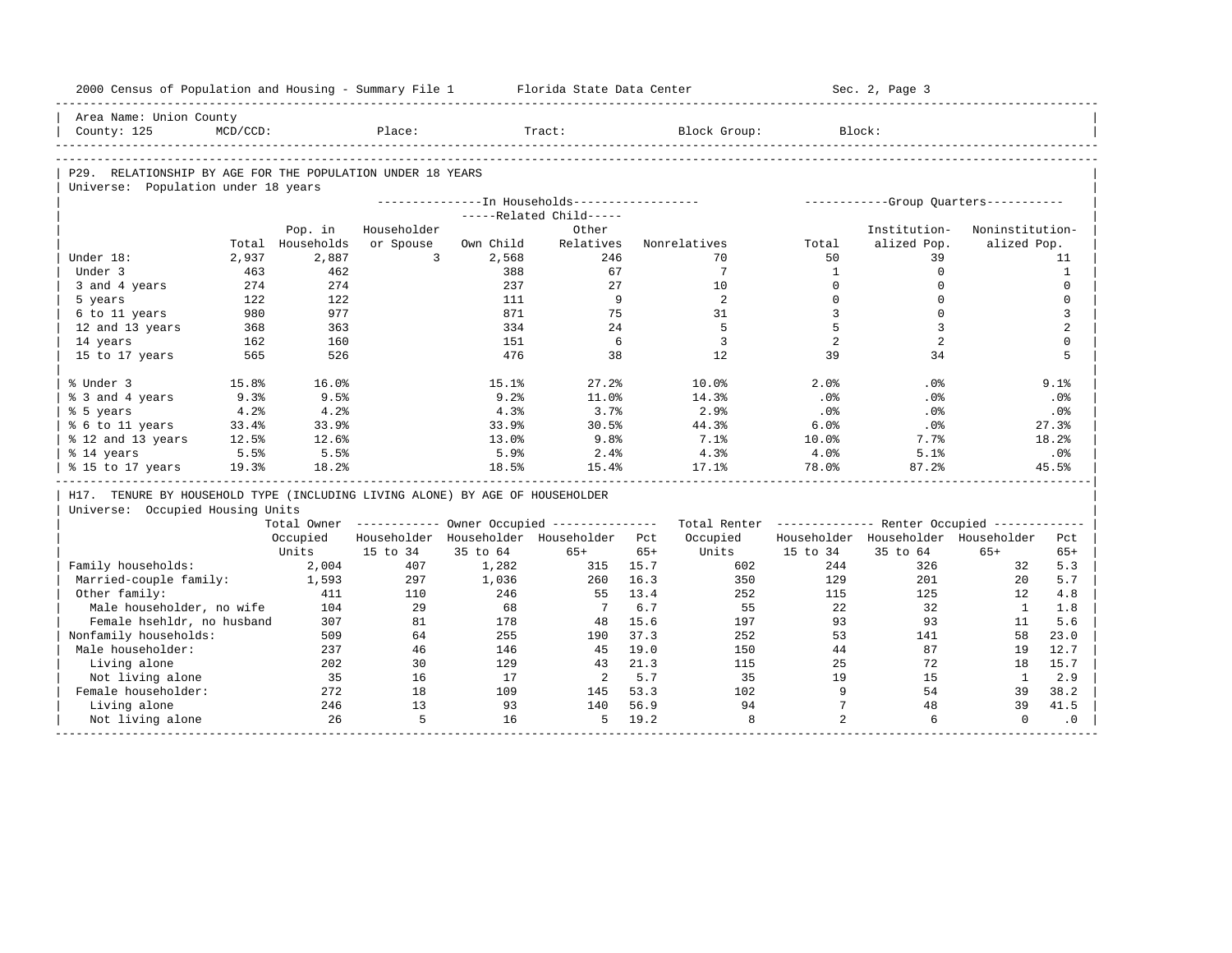| 2000<br>ensus! | and<br>Population | ---<br>Summa:<br>$-$<br>Housing | lorida<br>Data<br>otatt<br>cence. | ، م ج<br>Page<br>$3-1$ |  |
|----------------|-------------------|---------------------------------|-----------------------------------|------------------------|--|
|                |                   |                                 |                                   |                        |  |

|                                                         | Area Name: Volusia County |             |                                                   |         |        |            |                                                         |                |                |           |                |           |
|---------------------------------------------------------|---------------------------|-------------|---------------------------------------------------|---------|--------|------------|---------------------------------------------------------|----------------|----------------|-----------|----------------|-----------|
| County: 127                                             |                           | $MCD/CCD$ : |                                                   |         |        | Place:     | Tract: Block Group:                                     |                | Block:         |           |                |           |
|                                                         |                           |             |                                                   |         |        |            |                                                         |                |                |           |                |           |
|                                                         |                           |             |                                                   |         |        |            |                                                         |                |                |           |                |           |
|                                                         |                           |             | P14. SEX BY AGE FOR THE POPULATION UNDER 20 YEARS |         |        |            | P38. GROUP OUARTERS POPULATION BY SEX BY AGE BY GO TYPE |                |                |           |                |           |
|                                                         |                           |             | Universe: Population Under 20 Years               |         |        |            | Universe: Population in Group Quarters                  |                |                |           |                |           |
|                                                         | Total                     | Pct.        | Male                                              | Pct.    | Female | Pct.       |                                                         | Total          | Male Pct.      |           | Female         | Pct.      |
| Total                                                   | 101,403                   |             | 52,353                                            |         | 49,050 |            | Total                                                   | 14,737         | 8,577          |           | 6,160          |           |
| <1 year                                                 | 4,157                     | 4.1         | 2,116                                             | 4.0     | 2,041  | 4.2        | Under 18 Years:                                         | 728            | 504            | 4.9       | 224            | 5.9       |
| 1 year                                                  | 4,290                     | 4.2         | 2,217                                             | 4.2     | 2,073  | 4.2        | Institutionalized Population:                           | 523            | 398            | 3.5       | 125            | 4.6       |
| 2 years                                                 | 4,374                     | 4.3         | 2,219                                             | 4.2     | 2,155  | 4.4        | Correctional Institutions                               | 47             | 38             | $\cdot$ 3 | - 9            | .4        |
| 3 years                                                 | 4,342                     | 4.3         | 2,202                                             | 4.2     | 2,140  | 4.4        | Nursing Homes                                           | $\overline{0}$ | $\overline{0}$ | $\cdot$ 0 | $\overline{0}$ | $\cdot$ 0 |
| 4 years                                                 | 4,494                     | 4.4         | 2,277                                             | 4.3     | 2,217  | 4.5        | Other Institutions                                      | 476            | 360            | 3.2       | 116            | 4.2       |
| 5 years                                                 | 4,737                     | 4.7         | 2,402                                             | 4.6     | 2,335  | 4.8        | Non-Institutional Population:                           | 205            | 106            | 1.4       | 99             | 1.2       |
| 6 years                                                 | 4,805                     | 4.7         | 2,507                                             | 4.8     | 2,298  | 4.7        | College Dormitories                                     | 21             | $\overline{7}$ | $\cdot$ 1 | 14             | $\cdot$ 1 |
| 7 years                                                 | 4,953                     | 4.9         | 2,548                                             | 4.9     | 2,405  | 4.9        | Military Quarters                                       | $\overline{0}$ | $\Omega$       | $\cdot$ 0 | $\overline{0}$ | $\cdot$ 0 |
| 8 years                                                 | 5,226                     | 5.2         | 2,622                                             | 5.0     | 2,604  | 5.3        | Other Noninstitutional GO 184                           |                | 99             | 1.2       | 85             | 1.2       |
| 9 years                                                 | 5,347                     | 5.3         | 2,722                                             | 5.2     | 2,625  | 4.2        | 18 to 64 Years:                                         | 9,645          | 6,829          | 65.4      | 2,816          | 79.6      |
| 10 years                                                | 5,578                     | 5.5         | 2,890                                             | 5.5     | 2,688  | 4.2        | Institutionalized Population:                           | 3,276          | 2,797          | 22.2      | 479            | 32.6      |
| 11 years                                                | 5,461                     | 5.4         | 2,826                                             | 5.4     | 2,635  | 4.4        | Correctional Institutions                               | 2,556          | 2,382 17.3     |           |                | 174 27.8  |
| 12 years                                                | 5,446                     | 5.4         | 2,803                                             | 5.4     | 2,643  | 4.4        | Nursing Homes                                           | 469            | 253            | 3.2       | 216            | 2.9       |
| 13 years                                                | 5,302                     | 5.2         | 2,693                                             | 5.1     | 2,609  | 4.5        | Other Institutions                                      | 251            | 162            | 1.7       | 89             | 1.9       |
| 14 years                                                | 5,289                     | 5.2         | 2,812                                             | 5.4     | 2,477  | 4.8        | Non-Institutional Population:                           | 6,369          | 4,032 43.2     |           | 2,337 47.0     |           |
| 15 years                                                | 5,453                     | 5.4         | 2,789                                             | 5.3     | 2,664  | 4.7        | College Dormitories                                     | 4,509          | 2,754 30.6     |           | 1,755          | 32.1      |
| 16 years                                                | 5,388                     | 5.3         | 2,792                                             | 5.3     | 2,596  | 4.9        | Military Ouarters                                       | 5              | 5              | .0        | $\mathbf 0$    | $\cdot$ 1 |
| 17 years                                                | 5,220                     | 5.1         | 2,734                                             | 5.2     | 2,486  | 5.3        | Other Noninstitutional GO                               | 1,855          | 1,273 12.6     |           | 582            | 14.8      |
| 18 years                                                | 5,496                     | 5.4         | 2,899                                             | 5.5     | 2,597  | 4.2        | 65 Years and Over:                                      | 4,364          | 1,244 29.6     |           | 3,120          | 14.5      |
| 19 years                                                | 6,045                     | 6.0         | $3,283$ 6.3                                       |         | 2,762  | 4.2        | Institutionalized Population:                           | 3,592          | 1,025          | 24.4      | 2,567          | 12.0      |
|                                                         |                           |             |                                                   |         |        |            | Correctional Institutions                               | 13             | 12             | $\cdot$ 1 | $\mathbf{1}$   | $\cdot$ 1 |
|                                                         |                           |             |                                                   |         |        |            | Nursing Homes                                           | 3,462          | 980            | 23.5      | 2,482 11.4     |           |
| P36. OWN CHILDREN UNDER 18 YEARS BY FAMILY TYPE AND AGE |                           |             |                                                   |         |        |            | Other Institutions                                      | 117            | 33             | .8        | 84             | $\cdot$ 4 |
|                                                         |                           |             | Universe: Own Children Under 18 Years             |         |        |            | Non-Institutional Population:                           | 772            | 219            | 5.2       | 553            | 2.6       |
|                                                         |                           |             |                                                   |         |        |            | College Dormitories                                     | $\overline{0}$ | $\overline{0}$ | $\cdot$ 0 | $\overline{0}$ | $\cdot$ 0 |
|                                                         |                           |             | In Married                                        | Male HH |        | Female HH  | Military Quarters                                       | $\overline{0}$ | $\overline{0}$ | .0        | $\overline{0}$ | $\cdot$ 0 |
|                                                         |                           |             | Couple                                            | No Wife |        | No Husband | Other Noninstitutional GQ                               |                | 772<br>219     | 5.2       | 553            | 2.6       |
|                                                         |                           |             | Total Families                                    | Present |        | Present    |                                                         |                |                |           |                |           |
| Total < 18 Years:                                       |                           | 78,656      | 54,548                                            |         | 5,248  | 18,860     |                                                         |                |                |           |                |           |
| Under 3 Years                                           |                           | 10,718      | 7,802                                             |         | 854    | 2,062      |                                                         |                |                |           |                |           |
| 3 and 4 Years                                           |                           | 7,637       | 5,454                                             |         | 502    | 1,681      |                                                         |                |                |           |                |           |
| 5 Years                                                 |                           | 4,140       | 2,908                                             |         | 274    | 958        |                                                         |                |                |           |                |           |
| 6 to 11 Years                                           |                           | 28,044      | 19,185                                            | 1,860   |        | 6,999      |                                                         |                |                |           |                |           |
| 12 to 17 Years                                          |                           | 28,117      | 19,199                                            | 1,758   |        | 7,160      |                                                         |                |                |           |                |           |
|                                                         |                           |             |                                                   |         |        |            |                                                         |                |                |           |                |           |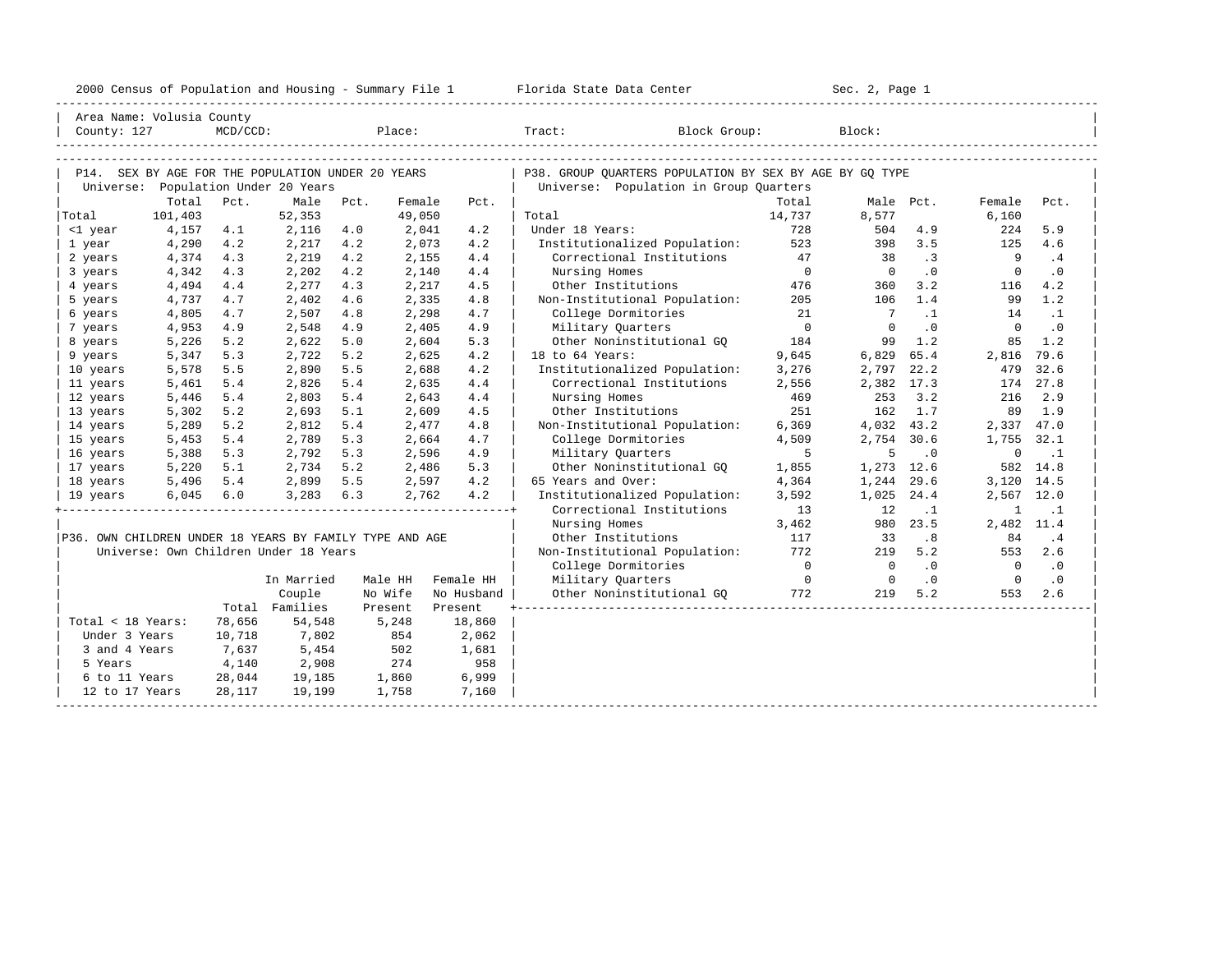| 2000 Census of Population and Housing - Summary File 1 Florida State Data Center                                           |                                |         |                                 |                                   | Sec. 2, Page 2                            |                        |       |              |        |
|----------------------------------------------------------------------------------------------------------------------------|--------------------------------|---------|---------------------------------|-----------------------------------|-------------------------------------------|------------------------|-------|--------------|--------|
| Area Name: Volusia County                                                                                                  |                                |         |                                 |                                   |                                           |                        |       |              |        |
| County: 127<br>$MCD / CCD$ :                                                                                               |                                |         |                                 | Place: Tract: Block Group: Block: |                                           |                        |       |              |        |
|                                                                                                                            |                                |         |                                 |                                   |                                           |                        |       |              |        |
| P22/23/24.HOUSEHOLDS BY PRESENCE OF PEOPLE 60(65/75) YEARS AND OVER, HOUSEHOLD SIZE AND P25. HOUSEHOLDS BY PRESENCE OF     |                                |         |                                 |                                   |                                           |                        |       |              |        |
| HOUSEHOLD TYPE                                                                                                             |                                |         |                                 |                                   |                                           | NONRELATIVES           |       |              |        |
| Universe: Households                                                                                                       |                                |         |                                 |                                   | Universe: Households                      |                        |       |              |        |
| Total:                                                                                                                     | 60+ Years Pct<br>184,723 100.0 |         | 65+ Years Pct<br>184,723 100.0  | 75+ Years Pct<br>184,723 100.0    | Total:                                    |                        |       | 184,723      |        |
| Households w/ one or more 60/65/75: 80,650 43.7                                                                            |                                |         | 66,901 36.2                     | 35,158 19.0                       |                                           | Households with one or |       |              |        |
| 1-person household                                                                                                         | 28,891                         |         |                                 | 15,065                            | more non-relatives                        |                        |       | 20,975       |        |
| 2 or more person household:                                                                                                |                                |         | 25,095<br>41,806                | $\frac{1}{20}$ , 093              |                                           |                        |       |              |        |
| Family households                                                                                                          | 51,759<br>48,847               |         | 39,622 19,093                   |                                   | Households with no                        |                        |       |              |        |
| 2,912                                                                                                                      |                                |         |                                 |                                   | non-relatives                             |                        |       | 163,748      |        |
| Non-family households 2,912 2,184 1,000<br>Households with no people over 60/65/75: 104,073 56.3 117,822 63.8 149,565 81.0 |                                |         |                                 |                                   |                                           |                        |       |              |        |
| 1-person household                                                                                                         | 22,688                         |         | 26,484 36,514                   |                                   |                                           |                        |       |              |        |
| 2 or more person household: 81,385                                                                                         |                                |         | 91,338 113,051                  |                                   |                                           |                        |       |              |        |
|                                                                                                                            |                                |         |                                 |                                   |                                           |                        |       |              |        |
| ramily nouseholds 31,217<br>Non-family households 310,168                                                                  |                                |         | 80,442 100,971<br>10,896 12,080 |                                   |                                           |                        |       |              |        |
|                                                                                                                            |                                |         |                                 |                                   |                                           |                        |       |              |        |
| P18/20. HOUSEHOLDS BY AGE OF HOUSEHOLDER BY HOUSEHOLD TYPE                                                                 |                                |         |                                 | H13/15. TENURE BY HOUSEHOLD SIZE  |                                           |                        |       |              |        |
| (INCLUDING LIVING ALONE) BY PRESENCE OF OWN CHILDREN                                                                       |                                |         |                                 | Universe: Occupied Housing Units  |                                           |                        |       |              |        |
| Universe: Households                                                                                                       |                                |         |                                 |                                   |                                           |                        | Pct   |              | Pct    |
|                                                                                                                            |                                |         |                                 |                                   |                                           | Owner                  | Owner | Renter       | Renter |
|                                                                                                                            | Total                          |         | Householder Householder         |                                   |                                           | Total Occupied         | Occ.  | Occupied     | Occ.   |
|                                                                                                                            | Households                     |         | 15 to 64 65 and Over            | Total Occupied Units:             | 184,723                                   | 139,058                | 100.0 | 45,665 100.0 |        |
| Total:                                                                                                                     | 184,723                        | 123,023 | 61,700                          | 1-person household                | 51,579                                    | 34,037                 | 24.5  | 17,542       | 38.4   |
| Family households:                                                                                                         | 120,064                        | 85,291  | 34,773                          | 2-Person household                | 74,335                                    | 60,717                 | 43.7  | 13,618       | 29.8   |
| Married couple family:                                                                                                     | 93,161                         | 63,097  | 30,064                          | 3-Person household                | 26,877                                    | 19,989                 | 14.4  | 6,888        | 15.1   |
| With own children under 18                                                                                                 | 29,883                         | 29,668  | 215                             | 4-Person household                | 19,355                                    | 14,947                 | 10.7  | 4,408        | 9.7    |
| No own children under 18                                                                                                   | 63,278                         | 33,429  | 29,849                          | 5-Person household                | 8,076                                     | 6,076                  | 4.4   | 2,000        | 4.4    |
| Other family:                                                                                                              | 26,903                         | 22,194  | 4,709                           | 6-Person household                |                                           |                        |       |              | 1.6    |
| Male householder, no wife present: 6,805                                                                                   |                                | 5,892   | 913                             | 7+Person household                | 2,898 2,159 1.6 739<br>1,603 1,133 .8 470 |                        |       |              | 1.0    |
| With own children under 18                                                                                                 | 3,433                          | 3,409   | 24                              |                                   |                                           |                        |       |              |        |
| No own children under 18                                                                                                   | 3,372                          | 2,483   | 889                             |                                   |                                           |                        |       |              |        |
| Female householder, no husband present: 20,098                                                                             |                                | 16,302  | 3,796                           |                                   |                                           |                        |       |              |        |
| With own children under 18                                                                                                 | 11, 127                        | 11,110  | 17                              |                                   |                                           |                        |       |              |        |
| No own children under 18<br>8,971                                                                                          |                                | 5,192   | 3,779                           |                                   |                                           |                        |       |              |        |
| Non-family households:                                                                                                     | 13,080                         | 37,732  | 26,927                          |                                   |                                           |                        |       |              |        |
| Householder living alone                                                                                                   | 7,837                          | 26,484  | 25,095                          |                                   |                                           |                        |       |              |        |
| Householder not living alone 5,243                                                                                         |                                | 11,248  | 1,832                           |                                   |                                           |                        |       |              |        |
|                                                                                                                            |                                |         |                                 |                                   |                                           |                        |       |              |        |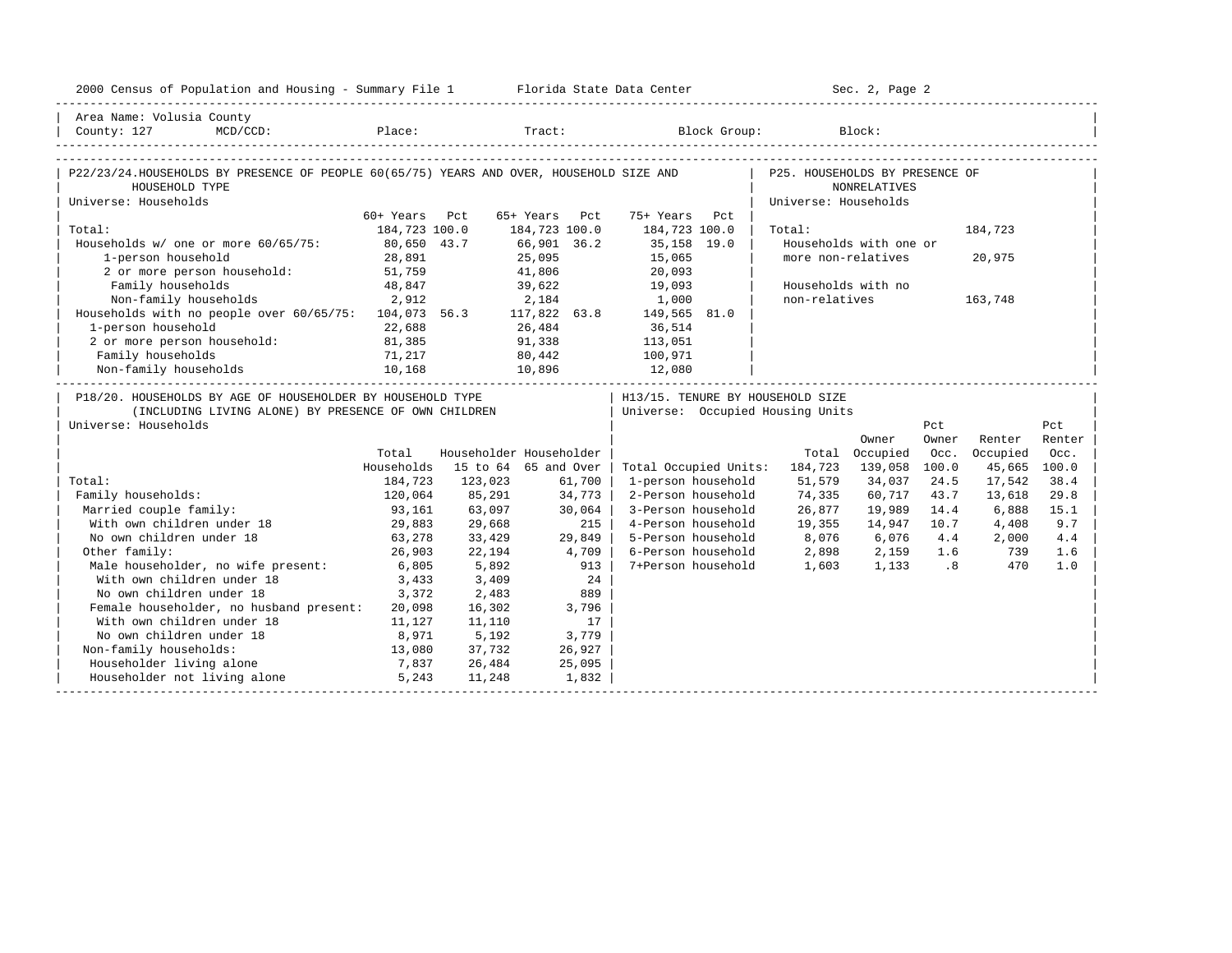| 2000 Census of Population and Housing - Summary File 1 Florida State Data Center |          |                             |                          |           |                                         |       |                                                                                                               |                | Sec. 2, Page 3                                   |                                |       |
|----------------------------------------------------------------------------------|----------|-----------------------------|--------------------------|-----------|-----------------------------------------|-------|---------------------------------------------------------------------------------------------------------------|----------------|--------------------------------------------------|--------------------------------|-------|
| Area Name: Volusia County                                                        |          |                             |                          |           |                                         |       |                                                                                                               |                |                                                  |                                |       |
| County: 127                                                                      | MCD/CCD: |                             | Place:                   |           | Tract:                                  |       | Block Group:                                                                                                  |                | Block:                                           |                                |       |
|                                                                                  |          |                             |                          |           |                                         |       |                                                                                                               |                |                                                  |                                |       |
| P29. RELATIONSHIP BY AGE FOR THE POPULATION UNDER 18 YEARS                       |          |                             |                          |           |                                         |       |                                                                                                               |                |                                                  |                                |       |
| Universe: Population under 18 years                                              |          |                             |                          |           |                                         |       |                                                                                                               |                |                                                  |                                |       |
|                                                                                  |          |                             |                          |           |                                         |       |                                                                                                               |                |                                                  |                                |       |
|                                                                                  |          |                             |                          |           | -----Related Child-----                 |       |                                                                                                               |                |                                                  |                                |       |
|                                                                                  |          | Pop. in<br>Total Households | Householder<br>or Spouse | Own Child | Other<br>Relatives                      |       | Nonrelatives                                                                                                  | Total          | Institution-<br>alized Pop.                      | Noninstitution-<br>alized Pop. |       |
| Under 18:                                                                        | 89,862   | 89,134                      | 89                       | 78,656    | 8,068                                   |       | 2,321                                                                                                         | 728            | 523                                              |                                | 205   |
| Under 3                                                                          | 12,821   | 12,795                      |                          | 10,718    | 1,834                                   |       | 243                                                                                                           | 26             | 4                                                |                                | 22    |
| 3 and 4 years                                                                    | 8,836    | 8,823                       |                          | 7,637     | 1,003                                   |       | 183                                                                                                           | 13             | $\mathbf{1}$                                     |                                | 12    |
| 5 years                                                                          | 4,737    | 4,727                       |                          | 4,140     | 453                                     |       | 134                                                                                                           | 10             | $\Omega$                                         |                                | 10    |
| 6 to 11 years                                                                    | 31,370   | 31,324                      |                          | 28,044    | 2,499                                   |       | 781                                                                                                           | 46             | 12                                               |                                | 34    |
| 12 and 13 years                                                                  | 10,748   | 10,688                      |                          | 9,687     | 754                                     |       | 247                                                                                                           | 60             | 35                                               |                                | 25    |
| 14 years                                                                         | 5,289    | 5,222                       |                          | 4,749     | 351                                     |       | 122                                                                                                           | 67             | 52                                               |                                | 15    |
| 15 to 17 years                                                                   | 15,972   | 15,466                      |                          | 13,681    | 1,174                                   |       | 611                                                                                                           | 506            | 419                                              |                                | 87    |
|                                                                                  |          |                             |                          |           |                                         |       |                                                                                                               |                |                                                  |                                |       |
| % Under 3                                                                        | 14.3%    | 14.4%                       |                          | 13.6%     | 22.7%                                   |       | 10.5%                                                                                                         | 3.6%           | $.8\%$                                           |                                | 10.7% |
| % 3 and 4 years                                                                  | 9.8%     | 9.9%                        |                          | 9.7%      | 12.4%                                   |       | 7.9%                                                                                                          | 1.8%           | .2%                                              |                                | 5.9%  |
| % 5 years                                                                        | 5.3%     | 5.3%                        |                          | 5.3%      | 5.6%                                    |       | 5.8%                                                                                                          | $1.4\%$        | $.0\%$                                           |                                | 4.9%  |
| % 6 to 11 years                                                                  | 34.9%    | 35.2%                       |                          | 35.7%     | 31.0%                                   |       | 33.6%                                                                                                         | 6.3%           | 2.3%                                             |                                | 16.6% |
| % 12 and 13 years                                                                | 12.0%    | $12.0$ $%$                  |                          | 12.3%     | 9.3%                                    |       | 10.6%                                                                                                         | 8.2%           | 6.7%                                             |                                | 12.2% |
| % 14 years                                                                       | 5.9%     | 5.9%                        |                          | 6.0%      | 4.4%                                    |       | 5.3%                                                                                                          | 9.2%           | 9.9%                                             |                                | 7.3%  |
| % 15 to 17 years                                                                 | 17.8%    | 17.4%                       |                          | 17.4%     | 14.6%                                   |       | 26.3%                                                                                                         | 69.5%          | 80.1%                                            |                                | 42.4% |
| H17. TENURE BY HOUSEHOLD TYPE (INCLUDING LIVING ALONE) BY AGE OF HOUSEHOLDER     |          |                             |                          |           |                                         |       |                                                                                                               |                |                                                  |                                |       |
| Universe: Occupied Housing Units                                                 |          |                             |                          |           |                                         |       |                                                                                                               |                |                                                  |                                |       |
|                                                                                  |          |                             |                          |           |                                         |       | Total Owner ----------- Owner Occupied -------------- Total Renter ------------- Renter Occupied ------------ |                |                                                  |                                |       |
|                                                                                  |          | Occupied                    |                          |           | Householder Householder Householder Pct |       |                                                                                                               |                | Occupied Householder Householder Householder Pct |                                |       |
|                                                                                  |          | Units                       | 15 to 34                 | 35 to 64  | $65+$                                   | $65+$ |                                                                                                               | Units 15 to 34 | 35 to 64                                         | $65+$                          | $65+$ |
| Family households:                                                               |          | 97,937                      | 9,992                    | 55,625    | 32,320 33.0                             |       | 22,127                                                                                                        | 8,464          | 11,210                                           | 2,453                          | 11.1  |
| Married-couple family:                                                           |          | 81,157                      | 7,593                    | 45,387    | 28,177                                  | 34.7  | 12,004                                                                                                        | 4,012          | 6,105                                            | 1,887                          | 15.7  |
| Other family:                                                                    |          | 16,780                      | 2,399                    | 10,238    | 4,143                                   | 24.7  | 10,123                                                                                                        | 4,452          | 5,105                                            | 566                            | 5.6   |
| Male householder, no wife 4,342                                                  |          |                             | 860                      | 2,693     | 789                                     | 18.2  | 2,463                                                                                                         | 1,135          | 1,204                                            | 124                            | 5.0   |
| Female hsehldr, no husband 12,438                                                |          |                             | 1,539                    | 7,545     | 3,354                                   | 27.0  | 7,660                                                                                                         | 3,317          | 3,901                                            | 442                            | 5.8   |
| Nonfamily households:                                                            |          | 41,121                      | 2,917                    | 17,330    | 20,874                                  | 50.8  | 23,538                                                                                                        | 8,028          | 9,457                                            | 6,053                          | 25.7  |
| Male householder:                                                                |          | 16,580                      | 1,975                    | 8,759     | 5,846                                   | 35.3  | 12,265                                                                                                        | 5,041          | 5,572                                            | 1,652                          | 13.5  |
| Living alone                                                                     |          | 12,538                      | 1,088                    | 6,419     | 5,031                                   | 40.1  | 8,470                                                                                                         | 2,604          | 4,370                                            | 1,496                          | 17.7  |
| Not living alone                                                                 |          | 4,042                       | 887                      | 2,340     | 815                                     | 20.2  | 3,795                                                                                                         | 2,437          | 1,202                                            | 156                            | 4.1   |
| Female householder:                                                              |          | 24,541                      | 942                      | 8,571     | 15,028                                  | 61.2  | 11,273                                                                                                        | 2,987          | 3,885                                            | 4,401                          | 39.0  |
| Living alone                                                                     |          | 21,499                      | 513                      | 6,710     | 14,276 66.4                             |       | 9,072                                                                                                         | 1,605          | 3,175                                            | 4,292                          | 47.3  |
| Not living alone                                                                 |          | 3,042                       | 429                      | 1,861     | 752                                     | 24.7  | 2,201                                                                                                         | 1,382          | 710                                              | 109                            | 5.0   |
|                                                                                  |          |                             |                          |           |                                         |       |                                                                                                               |                |                                                  |                                |       |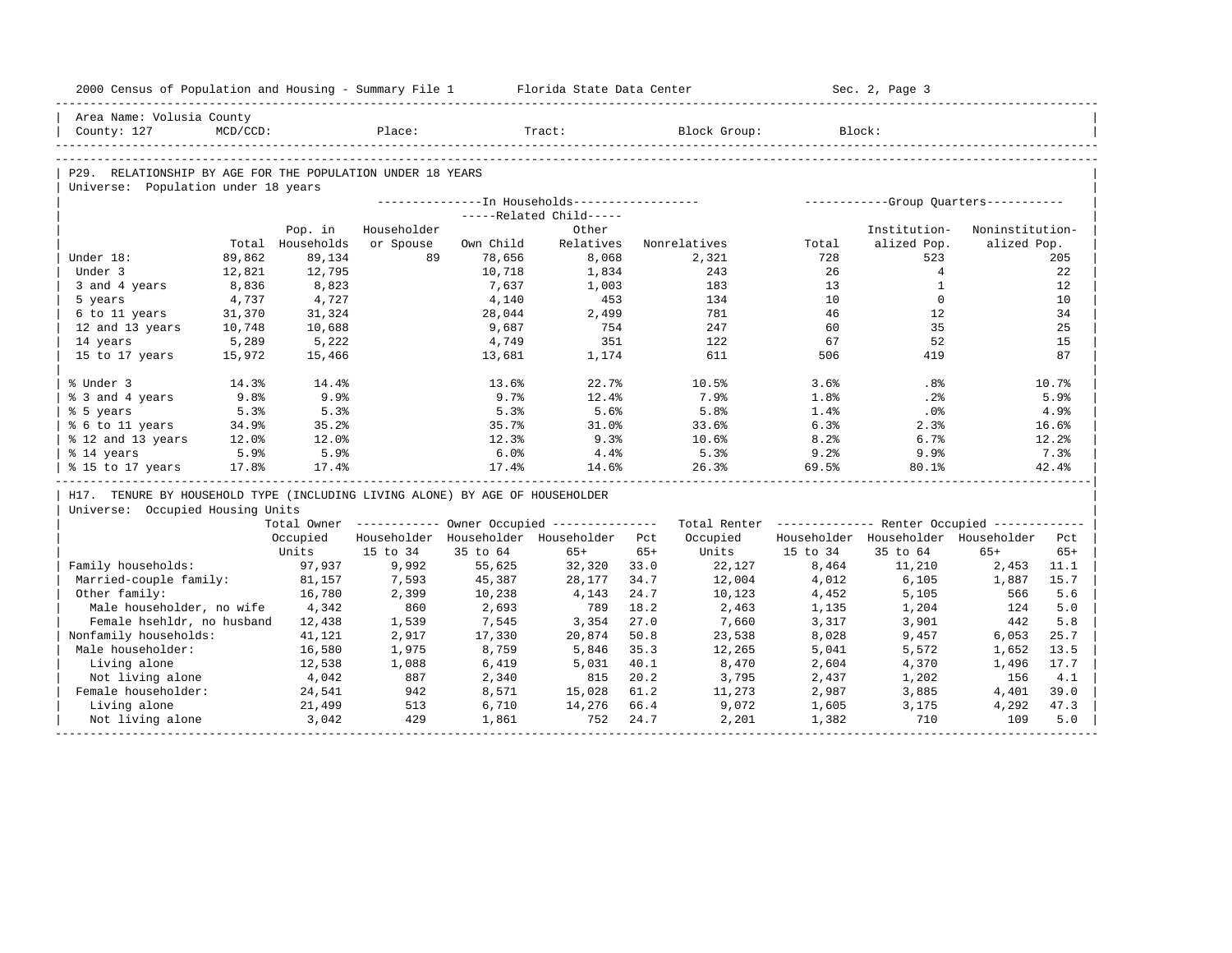| 2000<br>ensus! | and<br>Population | ---<br>Summa:<br>$-$<br>Housing | lorida<br>Data<br>otatt<br>cence. | ، م ج<br>Page<br>$3-1$ |  |
|----------------|-------------------|---------------------------------|-----------------------------------|------------------------|--|
|                |                   |                                 |                                   |                        |  |

| Area Name: Wakulla County                               |           |             |                                       |      |         |            |                                                         |                |                 |                            |                |           |
|---------------------------------------------------------|-----------|-------------|---------------------------------------|------|---------|------------|---------------------------------------------------------|----------------|-----------------|----------------------------|----------------|-----------|
| County: 129                                             |           | $MCD/CCD$ : |                                       |      | Place:  |            | Tract:<br>Block Group:                                  |                | Block:          |                            |                |           |
|                                                         |           |             |                                       |      |         |            |                                                         |                |                 |                            |                |           |
|                                                         |           |             |                                       |      |         |            |                                                         |                |                 |                            |                |           |
| P14. SEX BY AGE FOR THE POPULATION UNDER 20 YEARS       |           |             |                                       |      |         |            | P38. GROUP QUARTERS POPULATION BY SEX BY AGE BY GQ TYPE |                |                 |                            |                |           |
| Universe:                                               |           |             | Population Under 20 Years             |      |         |            | Universe: Population in Group Quarters                  |                |                 |                            |                |           |
|                                                         | Total     | Pct.        | Male                                  | Pct. | Female  | Pct.       |                                                         | Total          |                 | Male Pct.                  | Female         | Pct.      |
| Total                                                   | 6,472     |             | 3,377                                 |      | 3,095   |            | Total                                                   | 1,144          | 1,039           |                            | 105            |           |
| <1 year                                                 | 256       | 4.0         | 127                                   | 3.8  | 129     | 4.2        | Under 18 Years:                                         | 5              | 4               | .4                         | $\mathbf{1}$   | .4        |
| 1 year                                                  | 307       | 4.7         | 156                                   | 4.6  | 151     | 4.9        | Institutionalized Population:                           | $\overline{4}$ | $\overline{4}$  | $\cdot$ 3                  | $\Omega$       | .4        |
| 2 years                                                 | 249       | 3.8         | 134                                   | 4.0  | 115     | 3.7        | Correctional Institutions                               | $\overline{4}$ | $\overline{4}$  | .3                         | $\Omega$       | .4        |
| 3 years                                                 | 260       | 4.0         | 130                                   | 3.8  | 130     | 4.2        | Nursing Homes                                           | $\Omega$       | $\Omega$        | .0                         | $\circ$        | $\cdot$ 0 |
| 4 years                                                 | 280       | 4.3         | 152                                   | 4.5  | 128     | 4.1        | Other Institutions                                      | $\Omega$       | $\Omega$        | .0                         | $\Omega$       | $\cdot$ 0 |
| 5 years                                                 | 259       | 4.0         | 137                                   | 4.1  | 122     | 3.9        | Non-Institutional Population:                           | <sup>1</sup>   | $\Omega$        | $\cdot$ 1                  | $\overline{1}$ | $\cdot$ 0 |
| 6 years                                                 | 303       | 4.7         | 161                                   | 4.8  | 142     | 4.6        | College Dormitories                                     | $\Omega$       | $\Omega$        | $\cdot$ 0                  | $\Omega$       | $\cdot$ 0 |
| 7 years                                                 | 337       | 5.2         | 170                                   | 5.0  |         | 5.4<br>167 | Military Quarters                                       | $\Omega$       | $\Omega$        | .0                         | $\Omega$       | $\cdot$ 0 |
| 8 years                                                 | 334       | 5.2         | 184                                   | 5.4  |         | 150<br>4.8 | Other Noninstitutional GO                               | $\overline{1}$ | $\Omega$        | $\cdot$ 1                  | $\mathbf{1}$   | $\cdot$ 0 |
| 9 years                                                 | 328       | 5.1         | 159                                   | 4.7  |         | 4.2<br>169 | 18 to 64 Years:                                         | 1,039          | 994             | 90.8                       | 45             | 95.7      |
| 10 years                                                | 342       | 5.3         | 190                                   | 5.6  |         | 4.9<br>152 | Institutionalized Population:                           | 1,020          | 983             | 89.2                       | 37             | 94.6      |
| 11 years                                                | 373       | 5.8         | 194                                   | 5.7  | 179     | 3.7        | Correctional Institutions                               | 1,008          | 977             | 88.1                       | 31             | 94.0      |
| 12 years                                                | 367       | 5.7         | 193                                   | 5.7  | 174     | 4.2        | Nursing Homes                                           | 12             | -6              | 1.0                        | 6              | .6        |
| 13 years                                                | 377       | 5.8         | 178                                   | 5.3  |         | 199<br>4.1 | Other Institutions                                      | $\overline{0}$ | $\Omega$        | $\cdot$ 0                  | $\Omega$       | $\cdot$ 0 |
| 14 years                                                | 392       | 6.1         | 206                                   | 6.1  | 186     | 3.9        | Non-Institutional Population: 19                        |                | 11              | 1.7                        | 8              | 1.1       |
| 15 years                                                | 384       | 5.9         | 193                                   | 5.7  |         | 4.6<br>191 | College Dormitories                                     | $\overline{0}$ | $\Omega$        | $\cdot$ 0                  | $\Omega$       | $\cdot$ 0 |
| 16 years                                                | 358       | 5.5         | 184                                   | 5.4  |         | 5.4<br>174 | Military Ouarters                                       | $\Omega$       | $\Omega$        | $\cdot$ 0                  | $\Omega$       | $\cdot$ 0 |
| 17 years                                                | 358       | 5.5         | 209                                   | 6.2  | 149     | 4.8        | Other Noninstitutional GQ 19                            |                | 11              | 1.7                        | 8              | 1.1       |
| 18 years                                                | $316$ 4.9 |             | 164                                   | 4.9  | 152     | 4.2        | 65 Years and Over:                                      | 100            | 41              | 8.7                        | 59             | 3.9       |
| 19 years                                                |           | 292 4.5     | 156                                   | 4.6  | 136     | 4.9        | Institutionalized Population:                           | 90             | 37              | 7.9                        | 53             | 3.6       |
|                                                         |           |             |                                       |      |         |            | Correctional Institutions                               | 12             | 12              | 1.0                        | $\Omega$       | 1.2       |
|                                                         |           |             |                                       |      |         |            | Nursing Homes                                           | 78             | 25              | 6.8                        | 53             | 2.4       |
| P36. OWN CHILDREN UNDER 18 YEARS BY FAMILY TYPE AND AGE |           |             |                                       |      |         |            | Other Institutions                                      | $\overline{0}$ | $\circ$         | $\cdot$ 0                  | $\overline{0}$ | $\cdot$ 0 |
|                                                         |           |             | Universe: Own Children Under 18 Years |      |         |            | Non-Institutional Population: 10                        |                | $4\overline{ }$ | .9                         | 6              | .4        |
|                                                         |           |             |                                       |      |         |            | College Dormitories                                     | $\overline{0}$ | $\Omega$        | $\overline{\phantom{0}}$ . | $\Omega$       | $\cdot$ 0 |
|                                                         |           |             | In Married                            |      | Male HH | Female HH  | Military Quarters                                       | $\overline{0}$ | $\Omega$        | $\overline{0}$             | $\Omega$       | $\cdot$ 0 |
|                                                         |           |             | Couple                                |      | No Wife | No Husband | Other Noninstitutional GQ 10                            |                | $\overline{4}$  | .9                         | 6              | .4        |
|                                                         |           |             | Total Families                        |      | Present | Present    |                                                         |                |                 |                            |                |           |
| Total < 18 Years:                                       |           | 5,308       | 3,829                                 |      | 345     | 1,134      |                                                         |                |                 |                            |                |           |
| Under 3 Years                                           |           | 691         | 536                                   |      | 43      | 112        |                                                         |                |                 |                            |                |           |
| 3 and 4 Years                                           |           | 487         | 373                                   |      | 25      | 89         |                                                         |                |                 |                            |                |           |
| 5 Years                                                 |           | 227         | 173                                   |      | 13      | 41         |                                                         |                |                 |                            |                |           |
| 6 to 11 Years 1,860                                     |           |             | 1,293                                 |      | 131     | 436        |                                                         |                |                 |                            |                |           |
| 12 to 17 Years                                          |           | 2,043       | 1,454                                 |      | 133     | 456        |                                                         |                |                 |                            |                |           |
|                                                         |           |             |                                       |      |         |            |                                                         |                |                 |                            |                |           |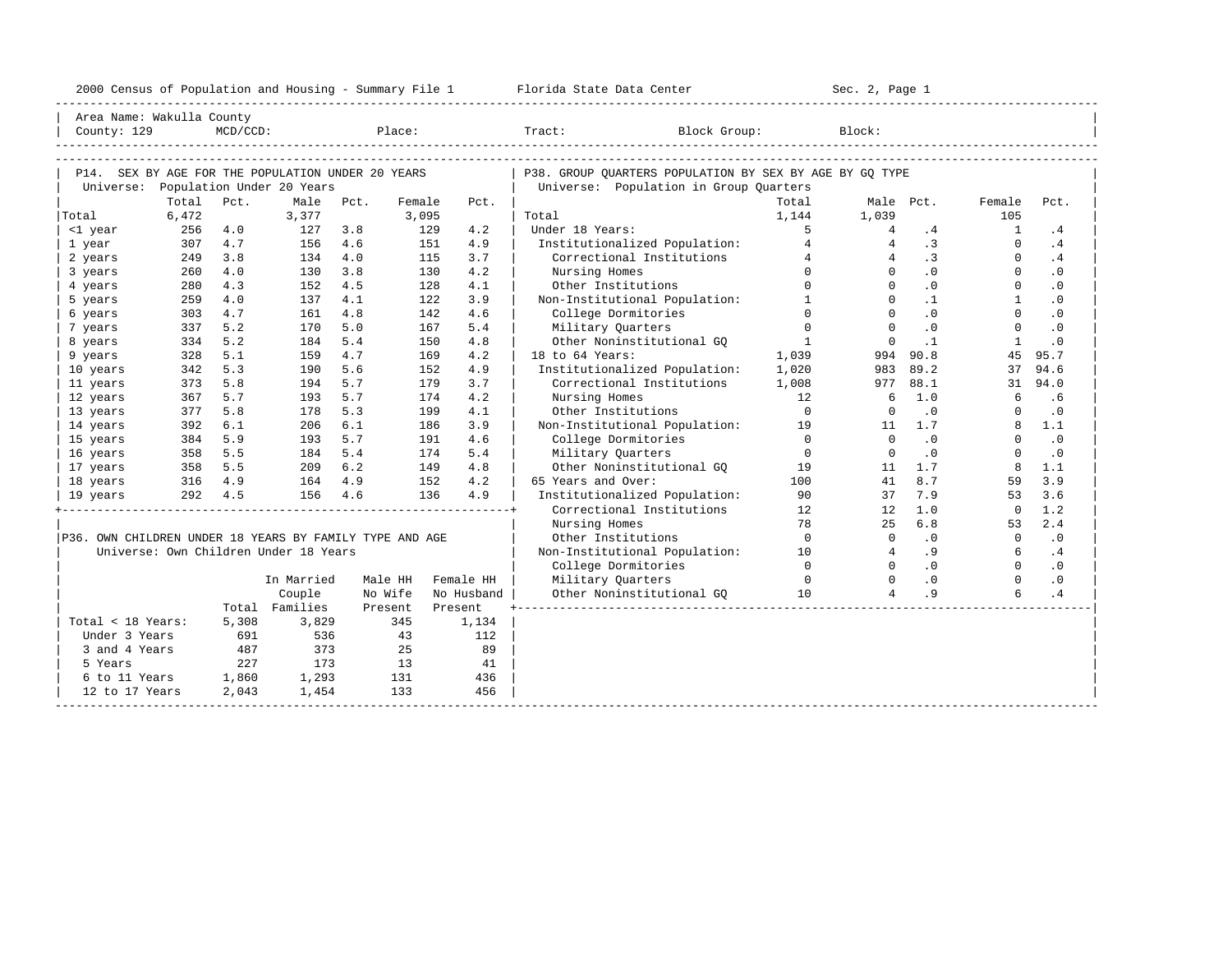| 2000 Census of Population and Housing - Summary File 1 Florida State Data Center                                   |               |             |                           |                                                                      |                                | Sec. 2, Page 2          |                |                    |                |
|--------------------------------------------------------------------------------------------------------------------|---------------|-------------|---------------------------|----------------------------------------------------------------------|--------------------------------|-------------------------|----------------|--------------------|----------------|
| Area Name: Wakulla County<br>County: 129                                                                           |               |             |                           | MCD/CCD: Place: Tract: Block Group:                                  |                                | Block:                  |                |                    |                |
| P22/23/24.HOUSEHOLDS BY PRESENCE OF PEOPLE 60(65/75) YEARS AND OVER, HOUSEHOLD SIZE AND<br>HOUSEHOLD TYPE          |               |             |                           |                                                                      | P25. HOUSEHOLDS BY PRESENCE OF | <b>NONRELATIVES</b>     |                |                    |                |
| Universe: Households                                                                                               |               |             |                           |                                                                      | Universe: Households           |                         |                |                    |                |
|                                                                                                                    | 60+ Years Pct |             | 65+ Years Pct             | 75+ Years Pct                                                        |                                |                         |                |                    |                |
| Total:<br>Households w/ one or more 60/65/75:                                                                      | 2,324 27.5    | 8,450 100.0 | 8,450 100.0<br>1,701 20.1 | 8,450 100.0<br>680<br>8.0                                            | Total:                         | Households with one or  |                | 8,450              |                |
| 1-person household                                                                                                 | 751           |             | 595                       | 278                                                                  |                                | more non-relatives      |                | 750                |                |
| 2 or more person household:                                                                                        | 1,573         |             | 1,106                     | 402                                                                  |                                |                         |                |                    |                |
| Family households                                                                                                  | 1,503         |             | 1,062                     | 385                                                                  |                                | Households with no      |                |                    |                |
| Non-family households                                                                                              | 70            |             | 44                        | 17                                                                   | non-relatives                  |                         |                | 7,700              |                |
| Households with no people over 60/65/75:                                                                           | $6.126$ 72.5  |             | 6,749 79.9                | 7,770 92.0                                                           |                                |                         |                |                    |                |
| 1-person household                                                                                                 | 1,105         |             | 1,261                     | 1,578                                                                |                                |                         |                |                    |                |
| 2 or more person household:                                                                                        | 5,021         |             | 5,488                     | 6,192                                                                |                                |                         |                |                    |                |
| Family households                                                                                                  | 4,734         |             | 5,175                     | 5,852                                                                |                                |                         |                |                    |                |
| Non-family households                                                                                              | 287           | 313         |                           | 340                                                                  |                                |                         |                |                    |                |
| P18/20. HOUSEHOLDS BY AGE OF HOUSEHOLDER BY HOUSEHOLD TYPE<br>(INCLUDING LIVING ALONE) BY PRESENCE OF OWN CHILDREN |               |             |                           | H13/15. TENURE BY HOUSEHOLD SIZE<br>Universe: Occupied Housing Units |                                |                         |                |                    |                |
| Universe: Households                                                                                               |               |             |                           |                                                                      |                                |                         | Pct            |                    | Pct            |
|                                                                                                                    | Total         |             | Householder Householder   |                                                                      |                                | Owner<br>Total Occupied | Owner<br>Occ.  | Renter<br>Occupied | Renter<br>Occ. |
|                                                                                                                    | Households    |             | 15 to 64 65 and Over      | Total Occupied Units:                                                | 8,450                          | 7.111                   | 100.0          | 1,339 100.0        |                |
| Total:                                                                                                             | 8,450         | 6,943       | 1,507                     | 1-person household                                                   | 1,856                          | 1,461                   | 20.5           | 395                | 29.5           |
| Family households:                                                                                                 | 6,237         | 5,359       | 878                       | 2-Person household                                                   | 3,001                          | 2,619                   | 36.8           | 382                | 28.5           |
| Married couple family:                                                                                             | 4,823         | 4,080       | 743 l                     | 3-Person household                                                   | 1,579                          | 1,321                   | 18.6           | 258                | 19.3           |
| With own children under 18                                                                                         | 2,116         | 2,103       | $13-1$                    | 4-Person household                                                   | 1,265                          | 1,096 15.4              |                | 169                | 12.6           |
| No own children under 18                                                                                           | 2,707         | 1,977       | 730 l                     | 5-Person household                                                   | 525                            | 430                     | 6.0            | 95                 | 7.1            |
| Other family:                                                                                                      | 1,414         | 1,279       | 135                       | 6-Person household                                                   |                                | 162 132                 | 1.9            | 30                 | 2.2            |
| Male householder, no wife present:<br>With own children under 18                                                   | 366           | 344         | $22 \quad$                | 7+Person household                                                   | 62                             | 52                      | $\overline{7}$ | 10                 | .7             |
| With own children under 18                                                                                         | 229           | 226         | $\overline{3}$            |                                                                      |                                |                         |                |                    |                |
| No own children under 18                                                                                           | 137           | 118         | 19                        |                                                                      |                                |                         |                |                    |                |
| Female householder, no husband present: 1,048                                                                      |               | 935         | 113                       |                                                                      |                                |                         |                |                    |                |
| With own children under 18                                                                                         | 665           | 663         | 2                         |                                                                      |                                |                         |                |                    |                |
| No own children under 18                                                                                           | 383           | 2.72        | 111                       |                                                                      |                                |                         |                |                    |                |
| Non-family households:                                                                                             | 357           | 1,584       | 629                       |                                                                      |                                |                         |                |                    |                |
| Householder living alone                                                                                           | 209           | 1,261       | 595                       |                                                                      |                                |                         |                |                    |                |
| Householder not living alone                                                                                       | 148           | 323         | 34                        |                                                                      |                                |                         |                |                    |                |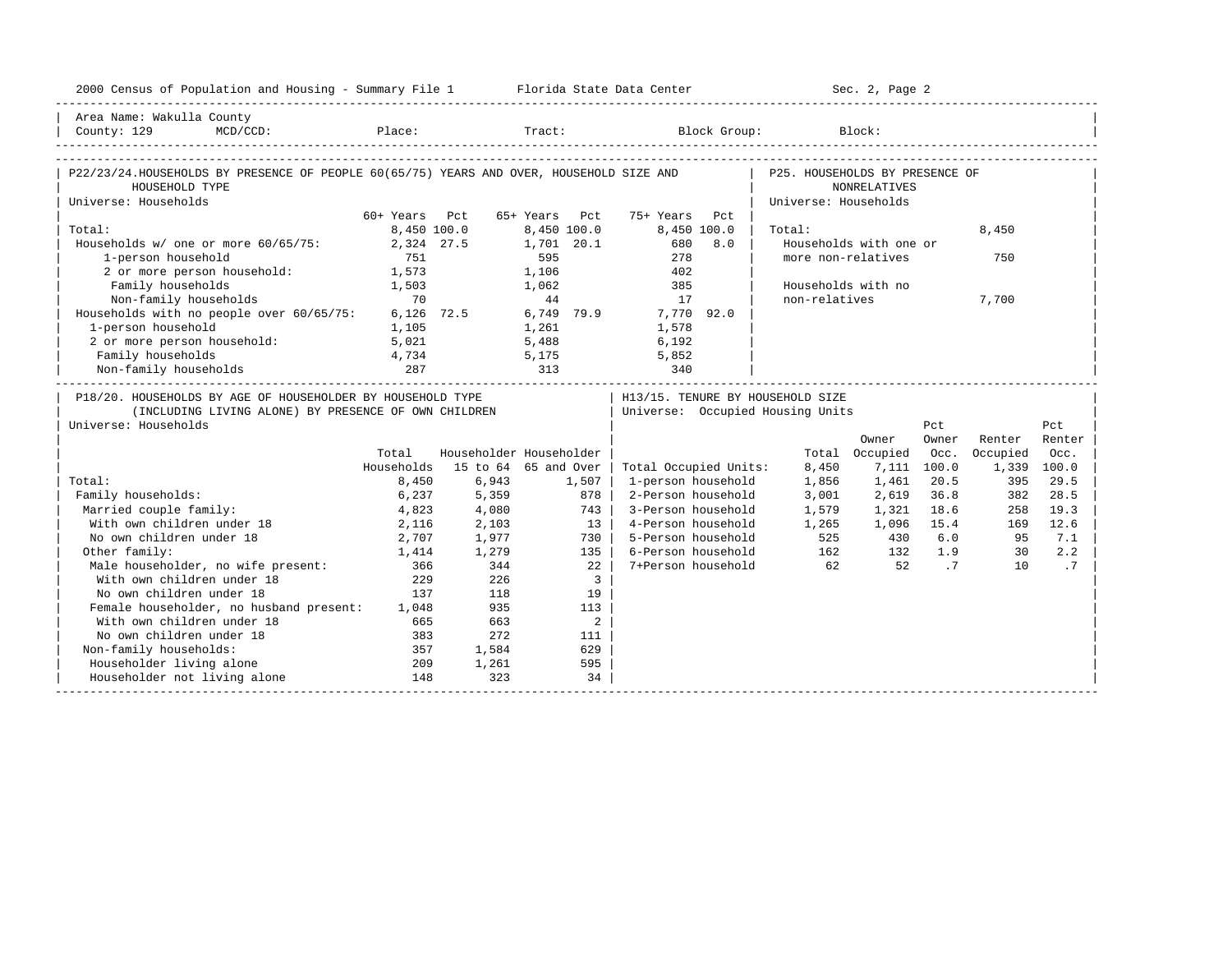|                            | 2000 Census of Population and Housing - Summary File 1 Florida State Data Center |              |             |              |                                                       |       |                                                         |                         | Sec. 2, Page 3                       |                 |                            |
|----------------------------|----------------------------------------------------------------------------------|--------------|-------------|--------------|-------------------------------------------------------|-------|---------------------------------------------------------|-------------------------|--------------------------------------|-----------------|----------------------------|
| Area Name: Wakulla County  |                                                                                  |              |             |              |                                                       |       |                                                         |                         |                                      |                 |                            |
| County: 129                | $MCD/CCD$ :                                                                      |              | Place:      |              | Tract:                                                |       | Block Group:                                            |                         | Block:                               |                 |                            |
|                            |                                                                                  |              |             |              |                                                       |       |                                                         |                         |                                      |                 |                            |
|                            | P29. RELATIONSHIP BY AGE FOR THE POPULATION UNDER 18 YEARS                       |              |             |              |                                                       |       |                                                         |                         |                                      |                 |                            |
|                            | Universe: Population under 18 years                                              |              |             |              |                                                       |       |                                                         |                         |                                      |                 |                            |
|                            |                                                                                  |              |             |              | ---------------In Households-----------------         |       |                                                         |                         | -----------Group Quarters----------- |                 |                            |
|                            |                                                                                  |              |             |              | -----Related Child-----                               |       |                                                         |                         |                                      |                 |                            |
|                            |                                                                                  | Pop. in      | Householder |              | Other                                                 |       |                                                         |                         | Institution-                         | Noninstitution- |                            |
|                            | Total                                                                            | Households   | or Spouse   | Own Child    | Relatives                                             |       | Nonrelatives                                            | Total                   | alized Pop.                          | alized Pop.     |                            |
| Under 18:                  | 5,864                                                                            | 5,859        | 13          | 5,308        | 425                                                   |       | 113                                                     | 5                       | 4                                    |                 | 1                          |
| Under 3                    | 812                                                                              | 812          |             | 691          | 104                                                   |       | 17                                                      | $\Omega$                | $\mathbf 0$                          |                 | $\mathbf 0$                |
| 3 and 4 years              | 540                                                                              | 540          |             | 487          | 42                                                    |       | 11                                                      | $\mathbf 0$<br>$\Omega$ | $\mathsf{O}\xspace$                  |                 | $\mathbf 0$                |
| 5 years                    | 259<br>2,017                                                                     | 259          |             | 227<br>1,860 | 25<br>125                                             |       | 7<br>32                                                 | $\mathbf{0}$            | $\Omega$<br>$\mathbf 0$              |                 | $\mathbf 0$<br>$\mathbf 0$ |
| 6 to 11 years              | 744                                                                              | 2,017<br>744 |             | 692          | 40                                                    |       | 12                                                      | $\Omega$                | $\Omega$                             |                 | $\Omega$                   |
| 12 and 13 years            | 392                                                                              | 392          |             | 358          | 25                                                    |       | 9                                                       | $\Omega$                | $\Omega$                             |                 | $\mathbf 0$                |
| 14 years<br>15 to 17 years | 1,087                                                                            | 1,082        |             | 993          | 64                                                    |       | 2.5                                                     | 5                       | $\overline{4}$                       |                 | $\mathbf{1}$               |
|                            |                                                                                  |              |             |              |                                                       |       |                                                         |                         |                                      |                 |                            |
| % Under 3                  | 13.9%                                                                            | 13.9%        |             | 13.0%        | 24.5%                                                 |       | 15.0%                                                   | .0%                     | .0%                                  |                 | .0%                        |
| % 3 and 4 years            | 9.2%                                                                             | 9.2%         |             | 9.2%         | 9.9%                                                  |       | 9.7%                                                    | .0%                     | .0%                                  |                 | .0%                        |
| % 5 years                  | 4.4%                                                                             | 4.4%         |             | 4.3%         | 5.9%                                                  |       | 6.2%                                                    | .0%                     | $.0\%$                               |                 | $.0\%$                     |
| % 6 to 11 years            | 34.5%                                                                            | 34.5%        |             | 35.0%        | 29.4%                                                 |       | 28.3%                                                   | .0%                     | .0%                                  |                 | .0%                        |
| % 12 and 13 years          | 12.7%                                                                            | 12.7%        |             | 13.0%        | 9.4%                                                  |       | 10.6%                                                   | $.0\%$                  | $.0\%$                               |                 | $.0\%$                     |
| % 14 years                 | 6.7%                                                                             | 6.7%         |             | 6.7%         | 5.9%                                                  |       | 8.0%                                                    | .0%                     | $.0\%$                               |                 | .0%                        |
| % 15 to 17 years           | 18.6%                                                                            | 18.5%        |             | 18.7%        | 15.1%                                                 |       | 22.1%                                                   | 100.0%                  | 100.0%                               |                 | 100.0%                     |
|                            | H17. TENURE BY HOUSEHOLD TYPE (INCLUDING LIVING ALONE) BY AGE OF HOUSEHOLDER     |              |             |              |                                                       |       |                                                         |                         |                                      |                 |                            |
|                            | Universe: Occupied Housing Units                                                 |              |             |              |                                                       |       |                                                         |                         |                                      |                 |                            |
|                            |                                                                                  |              |             |              | Total Owner ----------- Owner Occupied -------------- |       | Total Renter ------------- Renter Occupied ------------ |                         |                                      |                 |                            |
|                            |                                                                                  | Occupied     |             |              | Householder Householder Householder Pct               |       | Occupied                                                |                         | Householder Householder Householder  |                 | Pct                        |
|                            |                                                                                  | Units        | 15 to 34    | 35 to 64     | $65+$                                                 | $65+$ | Units                                                   | 15 to 34                | 35 to 64                             | $65+$           | $65+$                      |
| Family households:         |                                                                                  | 5,390        | 981         | 3,570        | 839                                                   | 15.6  | 847                                                     | 357                     | 451                                  | 39              | 4.6                        |
| Married-couple family:     |                                                                                  | 4,372        | 763         | 2,893        | 716                                                   | 16.4  | 451                                                     | 184                     | 240                                  | 27              | 6.0                        |
| Other family:              |                                                                                  | 1,018        | 218         | 677          | 123                                                   | 12.1  | 396                                                     | 173                     | 211                                  | 12              | 3.0                        |
|                            | Male householder, no wife                                                        | 272          | -71         | 181          | 20                                                    | 7.4   | 94                                                      | 35                      | 57                                   | 2               | 2.1                        |
|                            | Female hsehldr, no husband                                                       | 746          | 147         | 496          | 103                                                   | 13.8  | 302                                                     | 138                     | 154                                  | 10              | 3.3                        |
| Nonfamily households:      |                                                                                  | 1,721        | 170         | 998          | 553                                                   | 32.1  | 492                                                     | 152                     | 264                                  | 76              | 15.4                       |
| Male householder:          |                                                                                  | 897          | 114         | 577          | 206                                                   | 23.0  | 288                                                     | 81                      | 176                                  | 31              | 10.8                       |
| Living alone               |                                                                                  | 737          | 82          | 464          | 191                                                   | 25.9  | 239                                                     | 57                      | 157                                  | 25              | 10.5                       |
| Not living alone           |                                                                                  | 160          | 32          | 113          | 15                                                    | 9.4   | - 49                                                    | 24                      | 19                                   | 6               | 12.2                       |
| Female householder:        |                                                                                  | 824          | 56          | 421          | 347                                                   | 42.1  | 204                                                     | 71                      | 88                                   | 45              | 22.1                       |
| Living alone               |                                                                                  | 724          | 33          | 355<br>66    | 336                                                   | 46.4  | 156                                                     | 44<br>27                | 69<br>19                             | 43              | 27.6                       |
| Not living alone           |                                                                                  | 100          | 23          |              | 11                                                    | 11.0  | 48                                                      |                         |                                      | $\overline{a}$  | 4.2                        |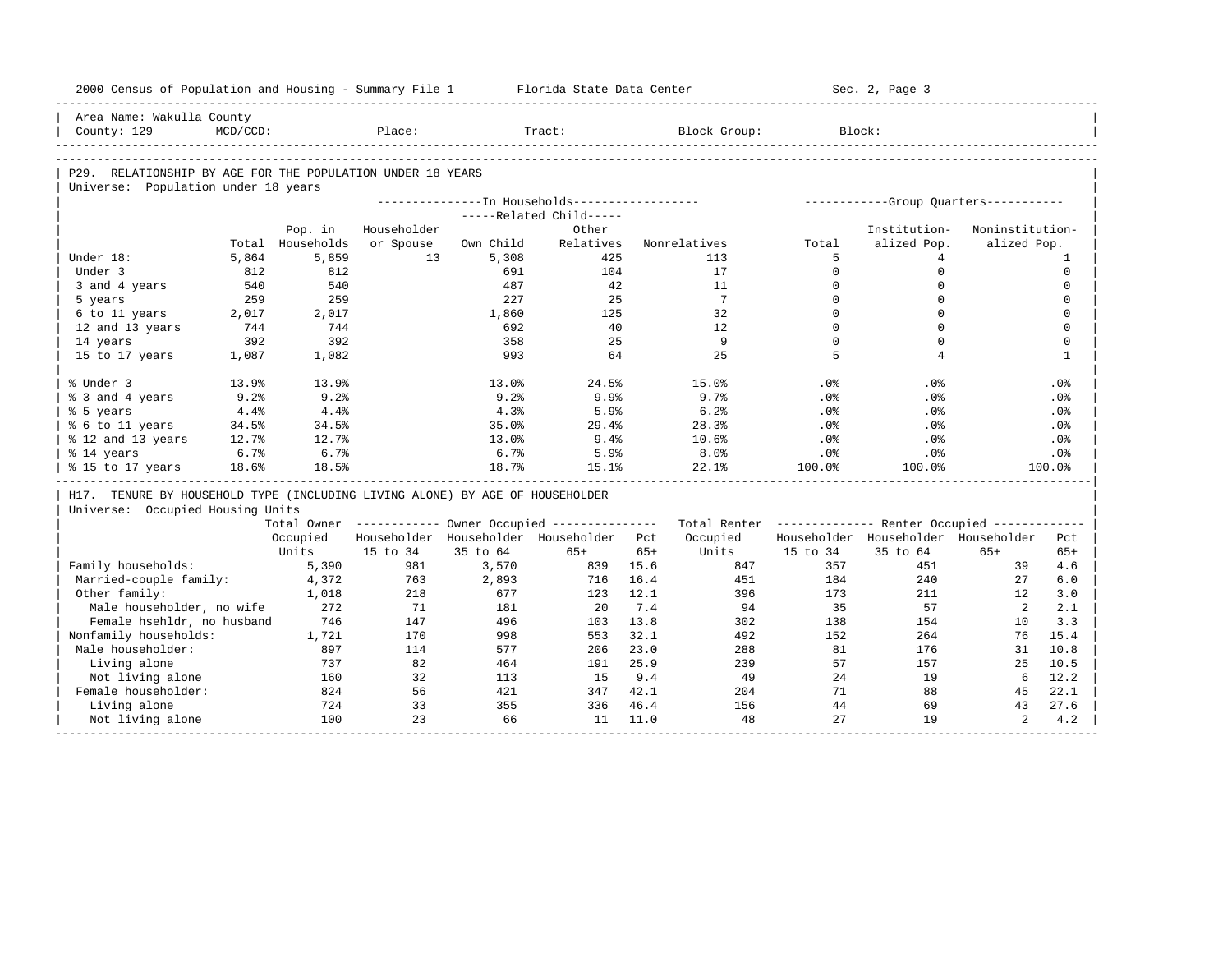|                                                         |            |             |                                       |            |            |            | 2000 Census of Population and Housing - Summary File 1 Florida State Data Center |                  | Sec. 2, Page 1               |                |                            |                        |  |
|---------------------------------------------------------|------------|-------------|---------------------------------------|------------|------------|------------|----------------------------------------------------------------------------------|------------------|------------------------------|----------------|----------------------------|------------------------|--|
| Area Name: Walton County                                |            |             |                                       |            |            |            |                                                                                  |                  |                              |                |                            |                        |  |
| County: 131                                             |            | $MCD/CCD$ : |                                       |            | Place:     |            | Block Group:<br>Tract:                                                           |                  | Block:                       |                |                            |                        |  |
|                                                         |            |             |                                       |            |            |            |                                                                                  |                  |                              |                |                            |                        |  |
| P14. SEX BY AGE FOR THE POPULATION UNDER 20 YEARS       |            |             |                                       |            |            |            | P38. GROUP OUARTERS POPULATION BY SEX BY AGE BY GO TYPE                          |                  |                              |                |                            |                        |  |
| Universe: Population Under 20 Years                     |            |             |                                       |            |            |            | Universe: Population in Group Quarters                                           |                  |                              |                |                            |                        |  |
|                                                         | Total      | Pct.        | Male                                  | Pct.       | Female     | Pct.       |                                                                                  | Total            |                              | Male Pct.      | Female                     | Pct.                   |  |
| Total                                                   | 9,702      |             | 5,002                                 |            | 4,700      |            | Total                                                                            | 1,795            | 1,523                        |                | 272                        |                        |  |
| <1 year                                                 | 443        | 4.6         | $227$ 4.5                             |            | 216        | 4.6        | Under 18 Years:                                                                  | 15               | 13                           | .8             | $\overline{a}$<br>$\Omega$ | .9                     |  |
| 1 year                                                  | 450        | 4.6         | 257                                   | 5.1        | 193        | 4.1        | Institutionalized Population: 13                                                 |                  | 13                           | .7             | $\Omega$                   | . 9                    |  |
| 2 years                                                 | 425<br>428 | 4.4<br>4.4  | 220<br>230                            | 4.4<br>4.6 | 205<br>198 | 4.4<br>4.2 | Correctional Institutions 13                                                     | $\Omega$         | 13<br>$\Omega$               | .7<br>.0       | $\Omega$                   | . 9<br>.0              |  |
| 3 years                                                 |            | 4.2         |                                       |            |            |            | Nursing Homes                                                                    | $\Omega$         | $\Omega$                     | $\cdot$ 0      | $\Omega$                   |                        |  |
| 4 years                                                 | 412        |             | 223                                   | 4.5<br>5.0 | 189        | 4.0        | Other Institutions                                                               | $\overline{a}$   | $\Omega$                     | $\cdot$ 1      | $\overline{a}$             | $\cdot$ 0              |  |
| 5 years                                                 | 474        | 4.9<br>4.8  | 251<br>232                            | 4.6        | 223<br>238 | 4.7<br>5.1 | Non-Institutional Population:                                                    | $\Omega$         | $\Omega$                     | .0             | $\Omega$                   | $\cdot$ 0<br>$\cdot$ 0 |  |
| 6 years                                                 | 470<br>524 | 5.4         | 300                                   | 6.0        | 224        | 4.8        | College Dormitories                                                              | $\Omega$         | $\Omega$                     | .0             | $\Omega$                   | $\cdot$ 0              |  |
| 7 years                                                 | 505        | 5.2         | 250                                   | 5.0        | 255        | 5.4        | Military Quarters<br>Other Noninstitutional GO                                   | 2                | $\mathbf{0}$                 | $\cdot$ 1      | 2                          | $\cdot$ 0              |  |
| 8 years                                                 | 547        | 5.6         | 271                                   | 5.4        | 276        | 4.6        | 18 to 64 Years:                                                                  |                  |                              | 80.4           | 38                         | 92.3                   |  |
| 9 years                                                 | 544        | 5.6         | 264                                   | 5.3        | 280        | 4.1        |                                                                                  | 1,444            | 1,406                        |                | 28                         | 91.5                   |  |
| 10 years                                                |            |             |                                       | 4.6        |            |            | Institutionalized Population:                                                    | 1,422            | 1,394 79.2                   |                |                            | 90.7                   |  |
| 11 years                                                | 468        | 4.8         | 232                                   |            | 236        | 4.4        | Correctional Institutions                                                        | 1,396            | 1,381 77.8                   |                | 15                         |                        |  |
| 12 years                                                | 509        | 5.2         | 265                                   | 5.3        | 244<br>261 | 4.2        | Nursing Homes                                                                    | 26<br>$\bigcirc$ | 13<br>$\Omega$               | 1.4<br>.0      | 13<br>$\Omega$             | .9                     |  |
| 13 years                                                | 513        | 5.3         | 252                                   | 5.0        |            | 4.0        | Other Institutions                                                               |                  |                              |                |                            | $\cdot$ 0              |  |
| 14 years                                                | 526        | 5.4         | 260                                   | 5.2        | 266        | 4.7        | Non-Institutional Population:                                                    | 22<br>$\Omega$   | 12<br>$\Omega$               | 1.2            | 10<br>$\Omega$             | .8                     |  |
| 15 years                                                | 533        | 5.5         | 269                                   | 5.4        | 264        | 5.1        | College Dormitories                                                              |                  |                              | .0             |                            | $\cdot$ 0              |  |
| 16 years                                                | 481        | 5.0         | 245                                   | 4.9        | 236        | 4.8        | Military Quarters                                                                | $\Omega$         | $\Omega$                     | $\cdot$ 0      | $\Omega$                   | $\cdot$ 0              |  |
| 17 years                                                | 543        | 5.6         | 274                                   | 5.5        | 269        | 5.4        | Other Noninstitutional GO                                                        | 22               | 12                           | 1.2            | 10                         | .8                     |  |
| 18 years                                                |            | 492 5.1     | $255$ $5.1$                           |            | 237        | 4.6        | 65 Years and Over:                                                               | 336              |                              | 104 18.7       | 232                        | 6.8                    |  |
| 19 years                                                |            | 415 4.3     | $225$ 4.5                             |            | 190        | 4.1        | Institutionalized Population:                                                    | 324              |                              | 98 18.1        | 226                        | 6.4                    |  |
|                                                         |            |             |                                       |            |            |            | Correctional Institutions                                                        | 26               | 26                           | 1.4            | $\mathbf{0}$               | 1.7                    |  |
|                                                         |            |             |                                       |            |            |            | Nursing Homes                                                                    | 298              |                              | 72 16.6        | 226                        | 4.7                    |  |
| P36. OWN CHILDREN UNDER 18 YEARS BY FAMILY TYPE AND AGE |            |             |                                       |            |            |            | Other Institutions                                                               | $\bigcirc$       | $\Omega$                     | .0             | $\overline{0}$             | $\cdot$ 0              |  |
|                                                         |            |             | Universe: Own Children Under 18 Years |            |            |            | Non-Institutional Population: 12                                                 |                  | 6                            | .7             | $6\overline{6}$            | .4                     |  |
|                                                         |            |             |                                       |            |            |            | College Dormitories                                                              | $\Omega$         | $\Omega$<br>$\overline{0}$ 0 | $\cdot$ 0      | $\Omega$                   | .0                     |  |
|                                                         |            |             | In Married                            | Male HH    |            | Female HH  | Military Quarters                                                                |                  |                              | $\cdot$ 0      | $\Omega$                   | $\cdot$ 0              |  |
|                                                         |            |             | Couple                                | No Wife    |            | No Husband | Other Noninstitutional GQ 12                                                     |                  | 6                            | $\overline{1}$ | 6                          | .4                     |  |
|                                                         |            |             | Total Families                        | Present    |            | Present    |                                                                                  |                  |                              |                |                            |                        |  |
| Total < 18 Years:                                       |            | 7,742       | 5,469                                 |            | 596        | 1,677      |                                                                                  |                  |                              |                |                            |                        |  |
| Under 3 Years                                           |            | 1,134       | 827                                   |            | 80         | 227        |                                                                                  |                  |                              |                |                            |                        |  |
| 3 and 4 Years                                           |            | 721         | 507                                   |            | 55         | 159        |                                                                                  |                  |                              |                |                            |                        |  |
| 5 Years                                                 |            | 411         | 277                                   |            | 35         | 99         |                                                                                  |                  |                              |                |                            |                        |  |
| 6 to 11 Years                                           |            | 2,726       | 1,927                                 |            | 197        | 602        |                                                                                  |                  |                              |                |                            |                        |  |
| 12 to 17 Years                                          |            | 2,750       | 1,931                                 |            | 229        | 590        |                                                                                  |                  |                              |                |                            |                        |  |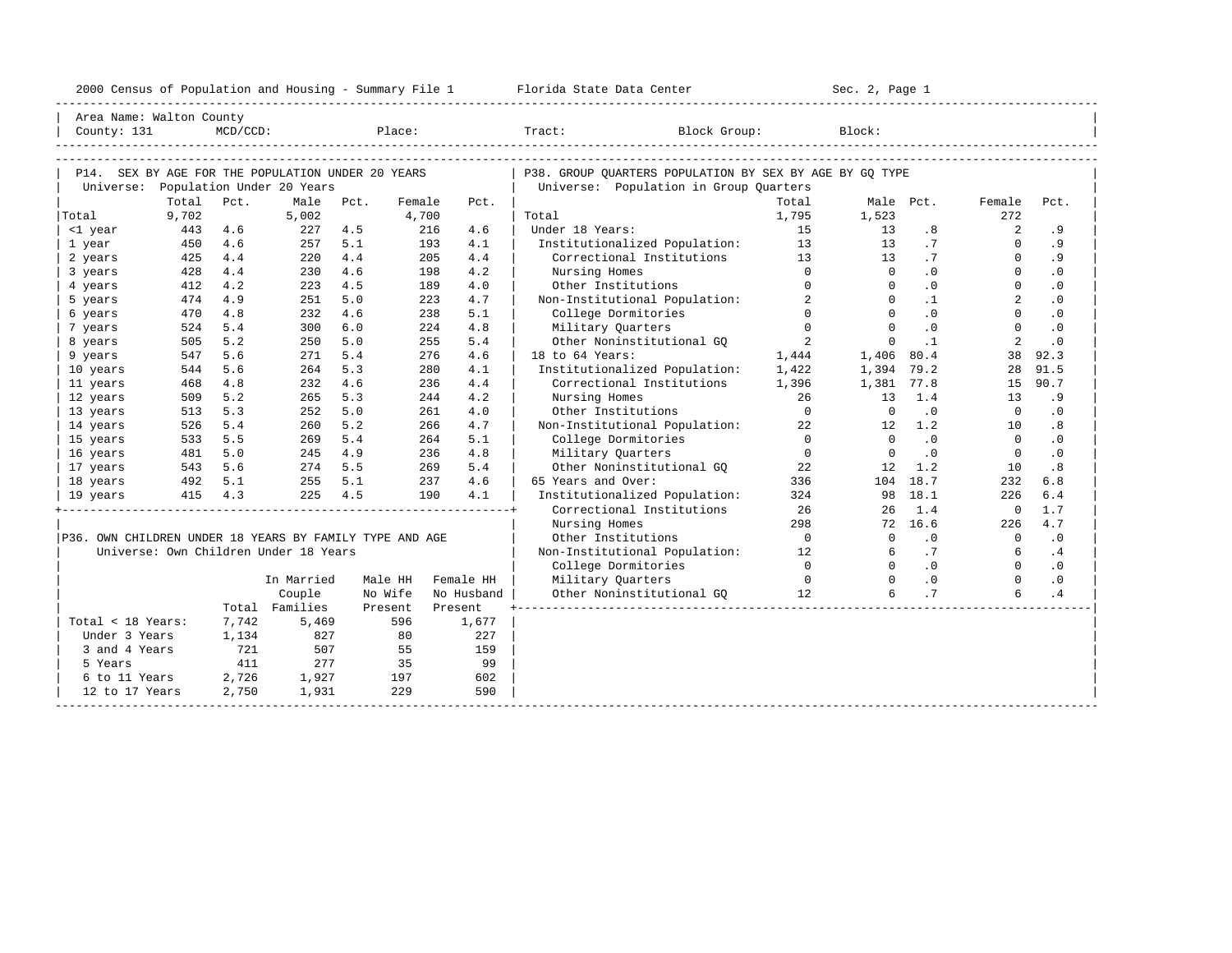| 2000 Census of Population and Housing - Summary File 1 Florida State Data Center                                                                                   |               |                  |                            |                                   |                      | Sec. 2, Page 2           |       |               |        |
|--------------------------------------------------------------------------------------------------------------------------------------------------------------------|---------------|------------------|----------------------------|-----------------------------------|----------------------|--------------------------|-------|---------------|--------|
| Area Name: Walton County                                                                                                                                           |               |                  |                            |                                   |                      |                          |       |               |        |
| County: 131<br>$MCD / CCD$ :                                                                                                                                       |               |                  |                            | Place: Tract: Block Group: Block: |                      |                          |       |               |        |
|                                                                                                                                                                    |               |                  |                            |                                   |                      |                          |       |               |        |
| P22/23/24.HOUSEHOLDS BY PRESENCE OF PEOPLE 60(65/75) YEARS AND OVER, HOUSEHOLD SIZE AND   P25. HOUSEHOLDS BY PRESENCE OF                                           |               |                  |                            |                                   |                      |                          |       |               |        |
| HOUSEHOLD TYPE                                                                                                                                                     |               |                  |                            |                                   |                      | NONRELATIVES             |       |               |        |
| Universe: Households                                                                                                                                               |               |                  |                            |                                   | Universe: Households |                          |       |               |        |
|                                                                                                                                                                    | 60+ Years Pct |                  | 65+ Years Pct              | 75+ Years Pct                     |                      |                          |       |               |        |
| Total:                                                                                                                                                             | 16,548 100.0  |                  | 16,548 100.0               | 16,548 100.0                      | Total:               |                          |       | 16,548        |        |
| Households w/ one or more 60/65/75: 6,001 36.3                                                                                                                     |               |                  | 4,555 27.5                 | 1,900 11.5                        |                      | Households with one or   |       |               |        |
| 1-person household                                                                                                                                                 | 2,062         |                  | 1,679                      | 820                               |                      | more non-relatives       |       | 1,598         |        |
| 2 or more person household:                                                                                                                                        | 3,939         |                  | 2,876                      | 1,080                             |                      |                          |       |               |        |
| Family households                                                                                                                                                  | 3,772         |                  | 2,758                      | 1,040                             |                      | Households with no       |       |               |        |
| Faulty households<br>Non-family households<br>Households with no people over 60/65/75: 10,547 63.7 11,993 72.5 14,648 88.5<br>1 norson bousehold 2,422 2,805 3,664 |               |                  |                            |                                   | non-relatives        |                          |       | 14,950        |        |
|                                                                                                                                                                    |               |                  |                            |                                   |                      |                          |       |               |        |
|                                                                                                                                                                    |               |                  |                            |                                   |                      |                          |       |               |        |
| 2 or more person household: 8,125                                                                                                                                  |               |                  | 9,188 10,984               |                                   |                      |                          |       |               |        |
| Family households                                                                                                                                                  | 7,347<br>778  | $8,361$<br>$827$ |                            | 10,079                            |                      |                          |       |               |        |
| Non-family households                                                                                                                                              |               |                  |                            | 905                               |                      |                          |       |               |        |
| P18/20. HOUSEHOLDS BY AGE OF HOUSEHOLDER BY HOUSEHOLD TYPE                                                                                                         |               |                  |                            | H13/15. TENURE BY HOUSEHOLD SIZE  |                      |                          |       |               |        |
| (INCLUDING LIVING ALONE) BY PRESENCE OF OWN CHILDREN                                                                                                               |               |                  |                            | Universe: Occupied Housing Units  |                      |                          |       |               |        |
| Universe: Households                                                                                                                                               |               |                  |                            |                                   |                      |                          | Pct   |               | Pct    |
|                                                                                                                                                                    |               |                  |                            |                                   |                      | Owner                    | Owner | Renter        | Renter |
|                                                                                                                                                                    | Total         |                  | Householder Householder    |                                   |                      | Total Occupied           |       | Occ. Occupied | Occ.   |
|                                                                                                                                                                    | Households    |                  | 15 to 64 65 and Over       | Total Occupied Units:             | 16,548               | 13,075                   | 100.0 | 3,473 100.0   |        |
| Total:                                                                                                                                                             | 16,548        | 12,387           | 4,161                      | 1-person household                | 4,484                | 3,329                    | 25.5  | 1,155         | 33.3   |
| Family households:                                                                                                                                                 | 11,119        | 8,724            | 2,395                      | 2-Person household                | 6,595                | 5,526                    | 42.3  | 1,069         | 30.8   |
| Married couple family:                                                                                                                                             | 8,763         | 6,728            | 2,035                      | 3-Person household                | 2,565                | 1,999                    | 15.3  | 566           | 16.3   |
| With own children under 18                                                                                                                                         | 3,016         | 2,992            | 24 I                       | 4-Person household                | 1,733                | 1,346                    | 10.3  | 387           | 11.1   |
| No own children under 18                                                                                                                                           | 5,747         | 3,736            | 2,011                      | 5-Person household                |                      | 744 573                  | 4.4   | 171           | 4.9    |
| Other family:                                                                                                                                                      | 2,356         | 1,996            | 360                        | 6-Person household                |                      |                          | 1.7   | 81            | 2.3    |
| Male householder, no wife present:                                                                                                                                 | 689           | 611              | 78                         | 7+Person household                |                      | 298 217 1.7<br>129 85 .7 |       | 44            | 1.3    |
| With own children under 18                                                                                                                                         | 395           | 392              | $\overline{3}$             |                                   |                      |                          |       |               |        |
| No own children under 18                                                                                                                                           | 294           | 219              | 75                         |                                   |                      |                          |       |               |        |
| Female householder, no husband present: 1,667 1,385                                                                                                                |               |                  | 282                        |                                   |                      |                          |       |               |        |
| With own children under 18                                                                                                                                         | 962           | 959              | $\overline{\phantom{a}}$ 3 |                                   |                      |                          |       |               |        |
| No own children under 18                                                                                                                                           | 705           | 426              | 279                        |                                   |                      |                          |       |               |        |
| Non-family households:                                                                                                                                             | 945           | 3,663            | 1,766                      |                                   |                      |                          |       |               |        |
| Householder living alone                                                                                                                                           | 594           | 2,805            | 1,679                      |                                   |                      |                          |       |               |        |
| Householder not living alone                                                                                                                                       | 351           | 858              | 87                         |                                   |                      |                          |       |               |        |
|                                                                                                                                                                    |               |                  |                            |                                   |                      |                          |       |               |        |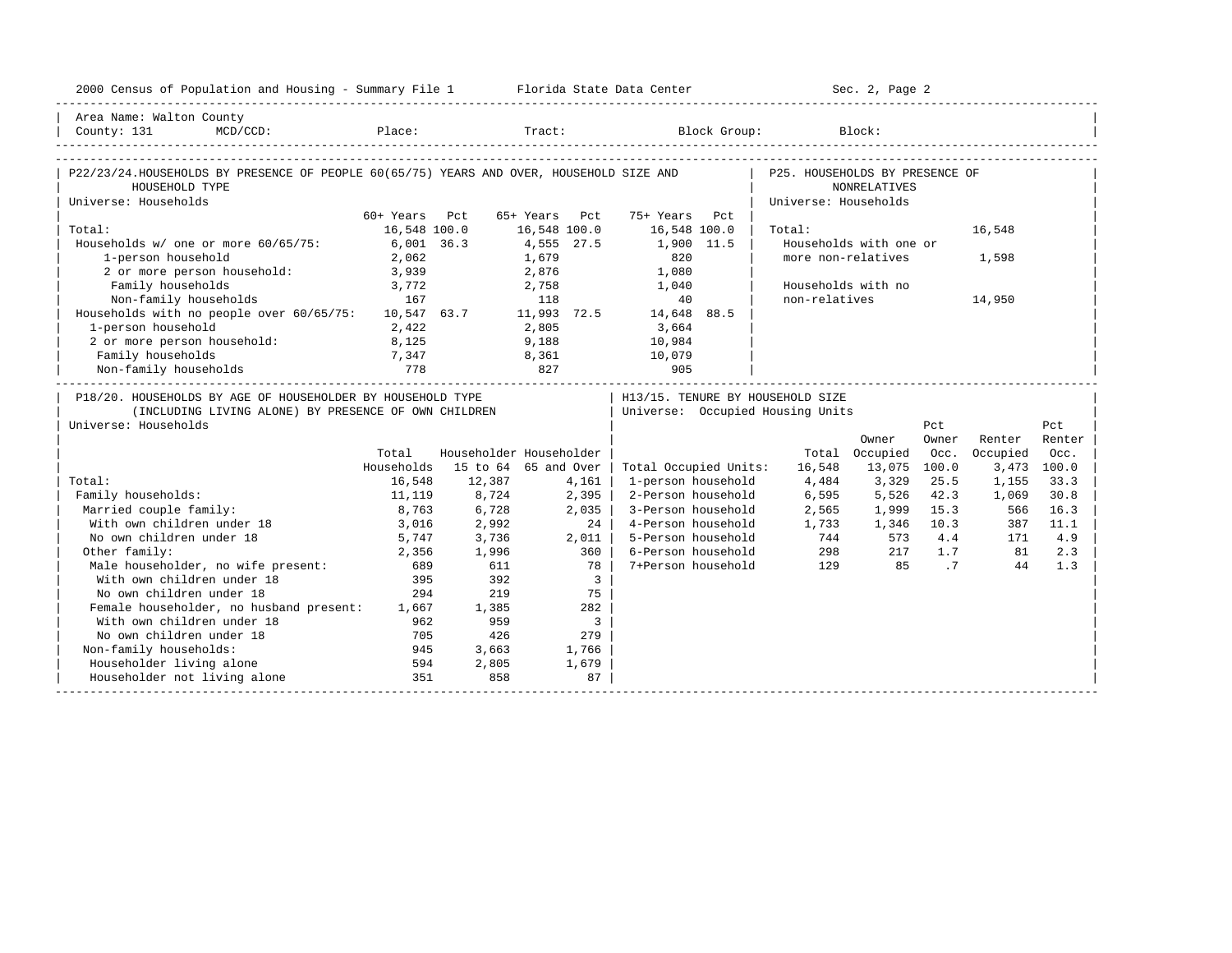| 2000 Census of Population and Housing - Summary File 1 Florida State Data Center |             |                  |             |           |                                                       |       |                                                         |                          | Sec. 2, Page 3                        |                 |              |
|----------------------------------------------------------------------------------|-------------|------------------|-------------|-----------|-------------------------------------------------------|-------|---------------------------------------------------------|--------------------------|---------------------------------------|-----------------|--------------|
| Area Name: Walton County                                                         |             |                  |             |           |                                                       |       |                                                         |                          |                                       |                 |              |
| County: 131                                                                      | $MCD/CCD$ : |                  | Place:      |           | Tract:                                                |       | Block Group:                                            |                          | Block:                                |                 |              |
|                                                                                  |             |                  |             |           |                                                       |       |                                                         |                          |                                       |                 |              |
| P29. RELATIONSHIP BY AGE FOR THE POPULATION UNDER 18 YEARS                       |             |                  |             |           |                                                       |       |                                                         |                          |                                       |                 |              |
| Universe: Population under 18 years                                              |             |                  |             |           |                                                       |       |                                                         |                          |                                       |                 |              |
|                                                                                  |             |                  |             |           | ---------------- In Households------------------      |       |                                                         |                          | ------------Group Quarters----------- |                 |              |
|                                                                                  |             |                  |             |           | -----Related Child-----                               |       |                                                         |                          |                                       |                 |              |
|                                                                                  |             | Pop. in          | Householder |           | Other                                                 |       |                                                         |                          | Institution-                          | Noninstitution- |              |
|                                                                                  |             | Total Households | or Spouse   | Own Child | Relatives                                             |       | Nonrelatives                                            | Total                    | alized Pop.                           | alized Pop.     |              |
| Under 18:                                                                        | 8,795       | 8,780            | 17          | 7,742     | 787                                                   |       | 234                                                     | 15                       | 13                                    |                 | 2            |
| Under 3                                                                          | 1,318       | 1,318            |             | 1,134     | 161                                                   |       | 23                                                      | $\Omega$                 | $\mathbf 0$                           |                 | $\mathbf 0$  |
| 3 and 4 years                                                                    | 840         | 840              |             | 721       | 99                                                    |       | 20                                                      | $\mathbf{0}$             | $\mathbf 0$                           |                 | $\mathbf 0$  |
| 5 years                                                                          | 474         | 474              |             | 411       | 45                                                    |       | 18                                                      | $\Omega$                 | $\Omega$                              |                 | $\mathbf 0$  |
| 6 to 11 years                                                                    | 3,058       | 3,058            |             | 2,726     | 252                                                   |       | 80                                                      | $\mathbf 0$              | $\mathbf 0$                           |                 | $\mathbf 0$  |
| 12 and 13 years                                                                  | 1,022       | 1,021            |             | 932       | 70                                                    |       | 19                                                      | $\mathbf{1}$<br>$\Omega$ | $\Omega$<br>$\Omega$                  |                 | $\mathbf{1}$ |
| 14 years                                                                         | 526         | 526              |             | 472       | 46                                                    |       | 8                                                       |                          |                                       |                 | $\mathbf 0$  |
| 15 to 17 years                                                                   | 1,540       | 1,526            |             | 1,346     | 114                                                   |       | 66                                                      | 14                       | 13                                    |                 | $\mathbf{1}$ |
| % Under 3                                                                        | 15.0%       | 15.0%            |             | 14.6%     | 20.5%                                                 |       | 9.8%                                                    | . 0%                     | $.0\%$                                |                 | $.0\%$       |
| % 3 and 4 years                                                                  | 9.6%        | 9.6%             |             | 9.3%      | 12.6%                                                 |       | 8.5%                                                    | .0%                      | .0%                                   |                 | .0%          |
| % 5 years                                                                        | 5.4%        | 5.4%             |             | 5.3%      | 5.7%                                                  |       | 7.7%                                                    | .0%                      | $.0\%$                                |                 | $.0\%$       |
| % 6 to 11 years                                                                  | 34.8%       | 34.9%            |             | 35.2%     | 32.0%                                                 |       | 34.2%                                                   | .0%                      | .0%                                   |                 | .0%          |
| % 12 and 13 years                                                                | 11.6%       | 11.7%            |             | 12.0%     | 8.9%                                                  |       | 8.1%                                                    | 6.7%                     | $.0\%$                                |                 | 50.0%        |
| % 14 years                                                                       | 6.0%        | 6.0%             |             | 6.1%      | 5.8%                                                  |       | 3.4%                                                    | .0%                      | $.0\%$                                |                 | .0%          |
| % 15 to 17 years                                                                 | 17.5%       | 17.4%            |             | 17.4%     | 14.5%                                                 |       | 28.2%                                                   | 93.3%                    | 100.0%                                |                 | 50.0%        |
| H17. TENURE BY HOUSEHOLD TYPE (INCLUDING LIVING ALONE) BY AGE OF HOUSEHOLDER     |             |                  |             |           |                                                       |       |                                                         |                          |                                       |                 |              |
| Universe: Occupied Housing Units                                                 |             |                  |             |           |                                                       |       |                                                         |                          |                                       |                 |              |
|                                                                                  |             |                  |             |           | Total Owner ----------- Owner Occupied -------------- |       | Total Renter ------------- Renter Occupied ------------ |                          |                                       |                 |              |
|                                                                                  |             | Occupied         |             |           | Householder Householder Householder Pct               |       | Occupied                                                |                          | Householder Householder Householder   |                 | Pct          |
|                                                                                  |             | Units            | 15 to 34    | 35 to 64  | $65+$                                                 | $65+$ | Units                                                   | 15 to 34                 | 35 to 64                              | $65+$           | $65+$        |
| Family households:                                                               |             | 9,181            | 1,216       | 5,701     | 2,264                                                 | 24.7  | 1,938                                                   | 816                      | 991                                   | 131             | 6.8          |
| Married-couple family:                                                           |             | 7,690            | 954         | 4,787     | 1,949                                                 | 25.3  | 1,073                                                   | 407                      | 580                                   | 86              | 8.0          |
| Other family:                                                                    |             | 1,491            | 262         | 914       | 315                                                   | 21.1  | 865                                                     | 409                      | 411                                   | 45              | 5.2          |
| Male householder, no wife                                                        |             | 500              | 110         | 322       | 68                                                    | 13.6  | 189                                                     | 92                       | 87                                    | 10              | 5.3          |
| Female hsehldr, no husband                                                       |             | 991              | 152         | 592       | 247                                                   | 24.9  | 676                                                     | 317                      | 324                                   | 35              | 5.2          |
| Nonfamily households:                                                            |             | 3,894            | 337         | 2,024     | 1,533                                                 | 39.4  | 1,535                                                   | 481                      | 821                                   | 233             | 15.2         |
| Male householder:                                                                |             | 1,897            | 231         | 1,134     | 532                                                   | 28.0  | 885                                                     | 310                      | 494                                   | 81              | 9.2          |
| Living alone                                                                     |             | 1,550            | 156         | 914       | 480                                                   | 31.0  | 638                                                     | 178                      | 381                                   | 79              | 12.4         |
| Not living alone                                                                 |             | 347              | 75          | 220       | 52                                                    | 15.0  | 247                                                     | 132                      | 113                                   | 2               | .8           |
| Female householder:                                                              |             | 1,997            | 106         | 890       | 1,001                                                 | 50.1  | 650                                                     | 171                      | 327                                   | 152             | 23.4         |
|                                                                                  |             |                  |             |           |                                                       |       |                                                         |                          |                                       |                 | 29.0         |
| Living alone                                                                     |             | 1,779            | 75          | 734       | 970                                                   | 54.5  | 517                                                     | 93                       | 274                                   | 150             |              |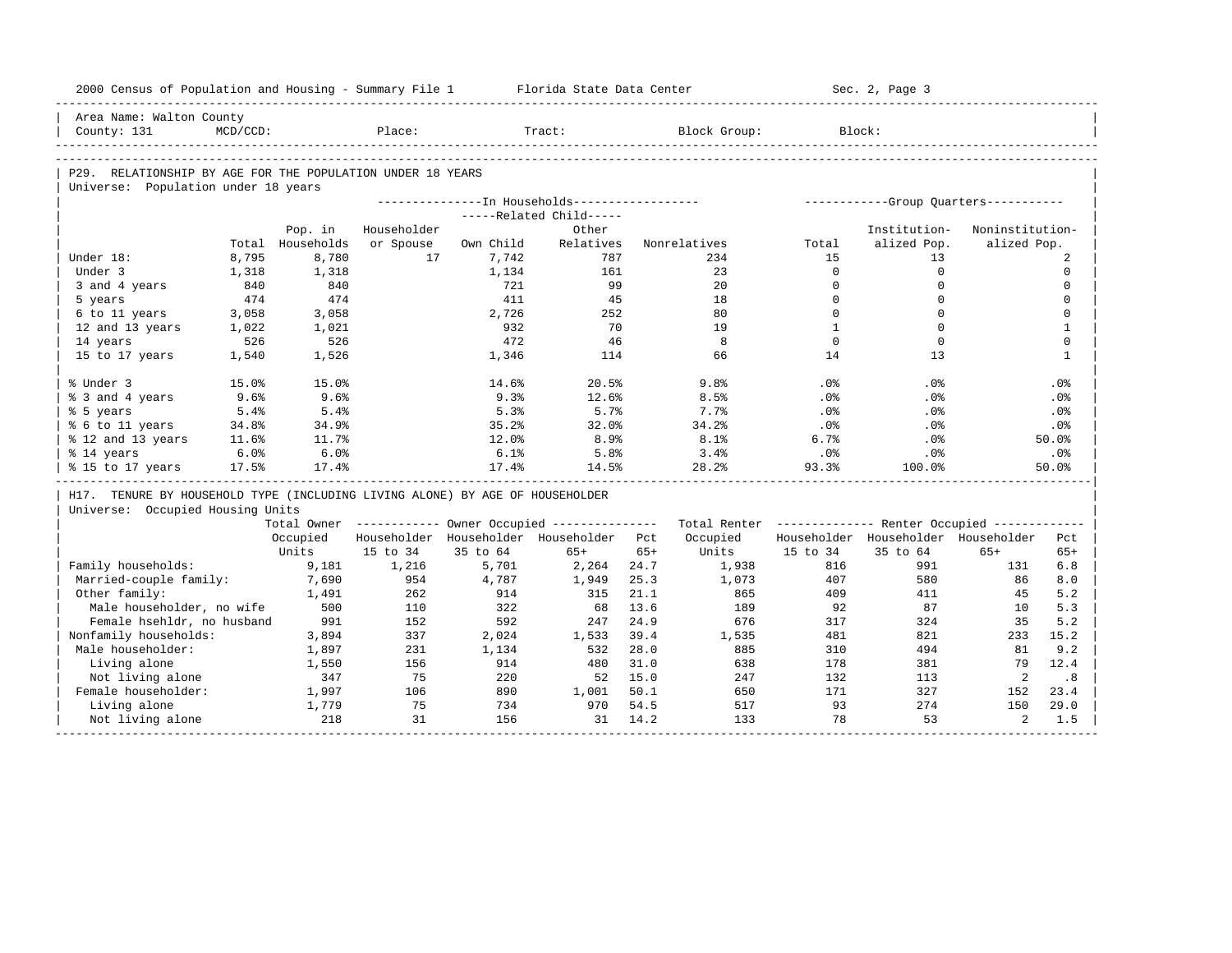| 2000<br>ensus! | and<br>Population | ---<br>Summa:<br>$-$<br>Housing | lorida<br>Data<br>otatt<br>cence. | ، م ج<br>Page<br>$3-1$ |  |
|----------------|-------------------|---------------------------------|-----------------------------------|------------------------|--|
|                |                   |                                 |                                   |                        |  |

| Area Name: Washington County                            |            |             |                                       |            |            |            |                                                                                                                                                                                                                                                                                                                                                         |                |                      |           |                |                             |
|---------------------------------------------------------|------------|-------------|---------------------------------------|------------|------------|------------|---------------------------------------------------------------------------------------------------------------------------------------------------------------------------------------------------------------------------------------------------------------------------------------------------------------------------------------------------------|----------------|----------------------|-----------|----------------|-----------------------------|
| County: 133                                             |            | $MCD/CCD$ : |                                       |            | Place:     |            | Tract:<br>Block Group:                                                                                                                                                                                                                                                                                                                                  |                | Block:               |           |                |                             |
|                                                         |            |             |                                       |            |            |            |                                                                                                                                                                                                                                                                                                                                                         |                |                      |           |                |                             |
|                                                         |            |             |                                       |            |            |            |                                                                                                                                                                                                                                                                                                                                                         |                |                      |           |                |                             |
| P14. SEX BY AGE FOR THE POPULATION UNDER 20 YEARS       |            |             |                                       |            |            |            | P38. GROUP OUARTERS POPULATION BY SEX BY AGE BY GO TYPE                                                                                                                                                                                                                                                                                                 |                |                      |           |                |                             |
| Universe: Population Under 20 Years                     |            |             |                                       |            |            |            | Universe: Population in Group Quarters                                                                                                                                                                                                                                                                                                                  |                |                      |           |                |                             |
|                                                         | Total      | Pct.        | Male                                  | Pct.       | Female     | Pct.       |                                                                                                                                                                                                                                                                                                                                                         | Total          |                      | Male Pct. | Female         | Pct.                        |
| Total                                                   | 5,387      |             | 2,787                                 |            | 2,600      |            | Total                                                                                                                                                                                                                                                                                                                                                   | 1,449          | 1,206                |           | 243            |                             |
| <1 year                                                 | 231        | 4.3         | 134                                   | 4.8        | 97         | 3.7        | Under 18 Years:                                                                                                                                                                                                                                                                                                                                         | 31             | $\Omega$             | 2.1       | 31             | .0                          |
| 1 year                                                  | 235        | 4.4         | 124                                   | 4.4<br>4.6 | 111<br>145 | 4.3<br>5.6 | Institutionalized Population: 31<br>Correctional Institutions                                                                                                                                                                                                                                                                                           | $\overline{0}$ | $\Omega$<br>$\Omega$ | 2.1<br>.0 | 31<br>$\Omega$ | $\cdot$ 0                   |
| 2 years<br>3 years                                      | 273        | 5.1<br>4.7  | 128                                   | 4.7        | 121        | 4.7        | Nursing Homes                                                                                                                                                                                                                                                                                                                                           | $\Omega$       | $\Omega$             | $\cdot$ 0 | $\mathbf{0}$   | $\cdot$ 0<br>$\cdot$ 0      |
| 4 years                                                 | 253<br>275 | 5.1         | 132                                   | 5.1        | 134        | 5.2        | Other Institutions                                                                                                                                                                                                                                                                                                                                      | 31             | $\Omega$             | 2.1       | 31             | $\cdot$ 0                   |
| 5 years                                                 | 230        | 4.3         | 141<br>110                            | 3.9        | 120        | 4.6        | Non-Institutional Population: 0                                                                                                                                                                                                                                                                                                                         |                | $\Omega$             | .0        | $\Omega$       | $\cdot$ 0                   |
| 6 years                                                 | 254        | 4.7         | 136                                   | 4.9        | 118        | 4.5        | College Dormitories                                                                                                                                                                                                                                                                                                                                     | $\Omega$       | $\Omega$             | .0        | $\Omega$       | $\cdot$ 0                   |
| 7 years                                                 | 264        | 4.9         | 119                                   | 4.3        | 145        | 5.6        | Military Quarters                                                                                                                                                                                                                                                                                                                                       | $\Omega$       | $\Omega$             | .0        | $\Omega$       | $\cdot$ 0                   |
| 8 years                                                 | 305        | 5.7         | 146                                   | 5.2        | 159        | 6.1        | Other Noninstitutional GO                                                                                                                                                                                                                                                                                                                               | $\overline{0}$ | $\Omega$             | $\cdot$ 0 | $\Omega$       | $\cdot$ 0                   |
| 9 years                                                 | 286        | 5.3         | 153                                   | 5.5        | 133        | 3.7        | $18$ to $64$ Years:                                                                                                                                                                                                                                                                                                                                     | 1,177          | 1,122 81.2           |           | 55             | 93.0                        |
| 10 years                                                | 272        | 5.0         | 148                                   | 5.3        | 124        | 4.3        | Institutionalized Population:                                                                                                                                                                                                                                                                                                                           | 1,104          | 1,089                | 76.2      | 15             | 90.3                        |
| 11 years                                                | 269        | 5.0         | 134                                   | 4.8        | 135        | 5.6        | Correctional Institutions                                                                                                                                                                                                                                                                                                                               | 1,087          | 1,085 75.0           |           | 2              | 90.0                        |
| 12 years                                                | 272        | 5.0         | 158                                   | 5.7        | 114        | 4.7        | Nursing Homes                                                                                                                                                                                                                                                                                                                                           | 10             | $\overline{4}$       | .7        | 6              | $\cdot$ 3                   |
| 13 years                                                | 277        | 5.1         | 139                                   | 5.0        | 138        | 5.2        | Other Institutions                                                                                                                                                                                                                                                                                                                                      | $\overline{7}$ | $\Omega$             | .5        |                | $\cdot$ 0                   |
| 14 years                                                | 291        | 5.4         | 159                                   | 5.7        | 132        | 4.6        | Non-Institutional Population: 73                                                                                                                                                                                                                                                                                                                        |                | 33                   | 5.0       | 40             | 2.7                         |
| 15 years                                                | 295        | 5.5         | 140                                   | 5.0        | 155        | 4.5        | College Dormitories                                                                                                                                                                                                                                                                                                                                     | $\overline{0}$ | $\Omega$             | .0        | $\Omega$       | $\cdot$ 0                   |
| 16 years                                                | 321        | 6.0         | 166                                   | 6.0        | 155        | 5.6        | Military Ouarters                                                                                                                                                                                                                                                                                                                                       | $\overline{0}$ | $\Omega$             | $\cdot$ 0 | $\Omega$       | $\cdot$ 0                   |
| 17 years                                                | 302        | 5.6         | 151                                   | 5.4        | 151        | 6.1        | Other Noninstitutional GQ 3                                                                                                                                                                                                                                                                                                                             |                | 33                   | 5.0       | 40             | 2.7                         |
| 18 years                                                | 266        | 4.9         | 138                                   | 5.0        | 128        | 3.7        | 65 Years and Over:                                                                                                                                                                                                                                                                                                                                      | 241            |                      | 84 16.6   | 157            | 7.0                         |
| 19 years                                                | $216$ 4.0  |             | 131                                   | 4.7        | 85         | 4.3        | Institutionalized Population:                                                                                                                                                                                                                                                                                                                           | 206            |                      | 71 14.2   | 135            | 5.9                         |
|                                                         |            |             |                                       |            |            |            | Correctional Institutions                                                                                                                                                                                                                                                                                                                               | 21             | 21                   | 1.4       | $\overline{0}$ | 1.7                         |
|                                                         |            |             |                                       |            |            |            | Nursing Homes                                                                                                                                                                                                                                                                                                                                           | 185            |                      | 50 12.8   | 135            | 4.1                         |
| P36. OWN CHILDREN UNDER 18 YEARS BY FAMILY TYPE AND AGE |            |             |                                       |            |            |            | Other Institutions                                                                                                                                                                                                                                                                                                                                      | $\overline{0}$ | $\overline{0}$       | $\cdot$ 0 | $\overline{0}$ | $\cdot$ 0                   |
|                                                         |            |             | Universe: Own Children Under 18 Years |            |            |            | Non-Institutional Population: 35                                                                                                                                                                                                                                                                                                                        |                | 13                   | 2.4       | 22             | 1.1                         |
|                                                         |            |             |                                       |            |            |            | College Dormitories                                                                                                                                                                                                                                                                                                                                     | $\overline{a}$ | $\Omega$             | .0        | $\bigcap$      | $\overline{\phantom{0}}$ .0 |
|                                                         |            |             | In Married                            |            | Male HH    | Female HH  | $\overline{a}$ and $\overline{a}$ and $\overline{a}$ and $\overline{a}$ and $\overline{a}$ and $\overline{a}$ and $\overline{a}$ and $\overline{a}$ and $\overline{a}$ and $\overline{a}$ and $\overline{a}$ and $\overline{a}$ and $\overline{a}$ and $\overline{a}$ and $\overline{a}$ and $\overline{a}$ and $\overline{a}$ and<br>Military Quarters |                | $\overline{a}$       | $\cdot$ 0 | $\bigcap$      | $\cdot$ 0                   |
|                                                         |            |             | Couple                                |            | No Wife    | No Husband | Other Noninstitutional GQ 35                                                                                                                                                                                                                                                                                                                            |                | 1.3                  | 2.4       | 2.2            | 1.1                         |
|                                                         |            |             | Total Families                        |            | Present    | Present    |                                                                                                                                                                                                                                                                                                                                                         |                |                      |           |                |                             |
| Total < 18 Years:                                       |            | 4,319       | 3,148                                 |            | 233        | 938        |                                                                                                                                                                                                                                                                                                                                                         |                |                      |           |                |                             |
| Under 3 Years                                           |            | 633         | 459                                   |            | 34         | 140        |                                                                                                                                                                                                                                                                                                                                                         |                |                      |           |                |                             |
| 3 and 4 Years                                           |            | 456         | 336                                   |            | 21         | 99         |                                                                                                                                                                                                                                                                                                                                                         |                |                      |           |                |                             |
| 5 Years                                                 |            | 204         | 148                                   |            | 11         | 45         |                                                                                                                                                                                                                                                                                                                                                         |                |                      |           |                |                             |
| 6 to 11 Years 1,472                                     |            |             | 1,075                                 |            | 77         | 320        |                                                                                                                                                                                                                                                                                                                                                         |                |                      |           |                |                             |
| 12 to 17 Years                                          |            | 1,554       | 1,130                                 |            | 90         | 334        |                                                                                                                                                                                                                                                                                                                                                         |                |                      |           |                |                             |
|                                                         |            |             |                                       |            |            |            |                                                                                                                                                                                                                                                                                                                                                         |                |                      |           |                |                             |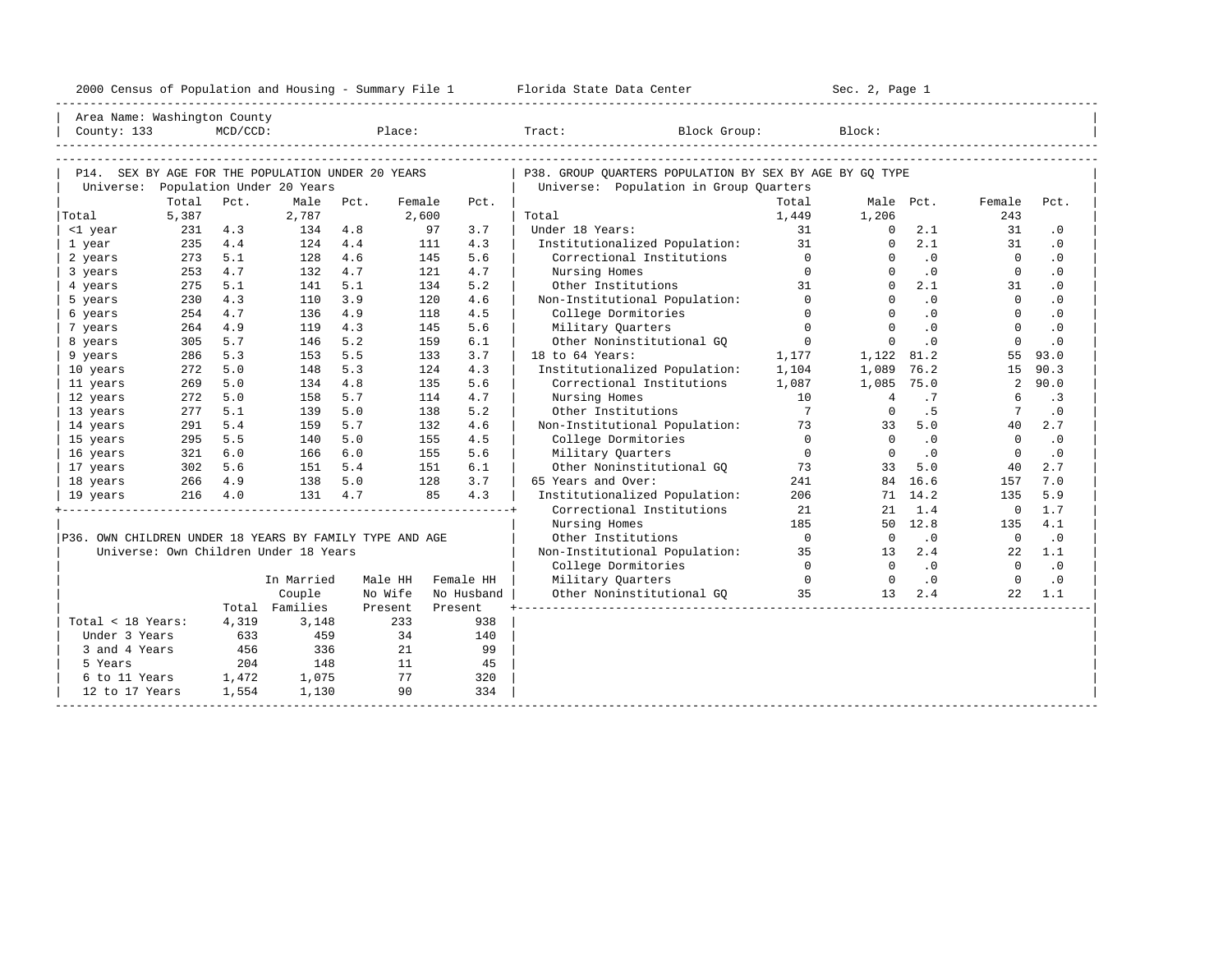| 2000 Census of Population and Housing - Summary File 1 Florida State Data Center                                                                                                                                                    |               |                                  |                         |                                      |                      | Sec. 2, Page 2                      |                             |          |        |
|-------------------------------------------------------------------------------------------------------------------------------------------------------------------------------------------------------------------------------------|---------------|----------------------------------|-------------------------|--------------------------------------|----------------------|-------------------------------------|-----------------------------|----------|--------|
| Area Name: Washington County                                                                                                                                                                                                        |               |                                  |                         |                                      |                      |                                     |                             |          |        |
| $MCD/CCD$ :<br>County: 133                                                                                                                                                                                                          |               |                                  |                         | Place: Tract: Block Group: Block:    |                      |                                     |                             |          |        |
|                                                                                                                                                                                                                                     |               |                                  |                         |                                      |                      |                                     |                             |          |        |
| P22/23/24.HOUSEHOLDS BY PRESENCE OF PEOPLE 60(65/75) YEARS AND OVER, HOUSEHOLD SIZE AND<br>HOUSEHOLD TYPE                                                                                                                           |               |                                  |                         | P25. HOUSEHOLDS BY PRESENCE OF       | <b>NONRELATIVES</b>  |                                     |                             |          |        |
| Universe: Households                                                                                                                                                                                                                |               |                                  |                         |                                      | Universe: Households |                                     |                             |          |        |
|                                                                                                                                                                                                                                     | 60+ Years Pct |                                  | 65+ Years Pct           | 75+ Years Pct                        |                      |                                     |                             |          |        |
| Total:                                                                                                                                                                                                                              | 7,931 100.0   |                                  | 7,931 100.0             | 7,931 100.0                          | Total:               |                                     |                             | 7,931    |        |
| Households w/ one or more 60/65/75:                                                                                                                                                                                                 | 2,983 37.6    |                                  | 2,318 29.2              | 1,143 14.4                           |                      | Households with one or              |                             |          |        |
| 1-person household                                                                                                                                                                                                                  | 1,123         |                                  | 949                     | 522                                  |                      | more non-relatives                  |                             | 586      |        |
| 2 or more person household:                                                                                                                                                                                                         | 1,860         |                                  | 1,369                   | 621                                  |                      |                                     |                             |          |        |
| Family households                                                                                                                                                                                                                   | 1,793         |                                  | 1,322                   | 598                                  |                      | Households with no                  |                             |          |        |
| Non-family households                                                                                                                                                                                                               | 67            |                                  | 47                      | 23                                   | non-relatives        |                                     |                             | 7,345    |        |
| Households with no people over 60/65/75:                                                                                                                                                                                            |               | 4,948 62.4                       | 5,613 70.8              | 6,788 85.6                           |                      |                                     |                             |          |        |
| 1-person household                                                                                                                                                                                                                  | 869           |                                  | 1,043                   | 1,470                                |                      |                                     |                             |          |        |
| 2 or more person household:                                                                                                                                                                                                         | 4,079         |                                  | 4,570                   | 5,318                                |                      |                                     |                             |          |        |
| Family households                                                                                                                                                                                                                   | 3,855         |                                  | 4,326                   | 5,050                                |                      |                                     |                             |          |        |
| Non-family households                                                                                                                                                                                                               | 224           | 244                              |                         | 268                                  |                      | ___________________________________ |                             |          |        |
| P18/20. HOUSEHOLDS BY AGE OF HOUSEHOLDER BY HOUSEHOLD TYPE                                                                                                                                                                          |               |                                  |                         | H13/15. TENURE BY HOUSEHOLD SIZE     |                      |                                     |                             |          |        |
| (INCLUDING LIVING ALONE) BY PRESENCE OF OWN CHILDREN                                                                                                                                                                                |               | Universe: Occupied Housing Units |                         |                                      |                      |                                     |                             |          |        |
| Universe: Households                                                                                                                                                                                                                |               |                                  |                         |                                      |                      |                                     | Pct                         |          | Pct    |
|                                                                                                                                                                                                                                     |               |                                  |                         |                                      |                      | Owner                               | Owner                       | Renter   | Renter |
|                                                                                                                                                                                                                                     | Total         |                                  | Householder Householder |                                      |                      | Total Occupied                      | Occ.                        | Occupied | Occ.   |
|                                                                                                                                                                                                                                     | Households    |                                  | 15 to 64 65 and Over    | Total Occupied Units:                | 7,931                | 6,493                               | 100.0                       | 1,438    | 100.0  |
| Total:                                                                                                                                                                                                                              | 7,931         | 5,786                            | 2,145                   | 1-person household                   | 1,992                | 1,547                               | 23.8                        | 445      | 30.9   |
| Family households:                                                                                                                                                                                                                  | 5,648         | 4,486                            | 1,162                   | 2-Person household                   | 2,942                | 2,552                               | 39.3                        | 390      | 27.1   |
| Married couple family:                                                                                                                                                                                                              | 4,455         | 3,488                            | 967                     | 3-Person household                   | 1,308                | 1,060                               | 16.3                        | 248      | 17.2   |
| With own children under 18                                                                                                                                                                                                          | 1,721         | 1,712                            |                         | 9 <sup>1</sup><br>4-Person household | 1,053                | 839                                 | 12.9                        | 214      | 14.9   |
| No own children under 18                                                                                                                                                                                                            | 2,734         | 1,776                            | 958                     | 5-Person household                   | 412                  | 314                                 | 4.8                         | 98       | 6.8    |
| Other family:                                                                                                                                                                                                                       | 1,193         | 998                              | 195                     | 6-Person household                   |                      | 156 128                             | 2.0                         | 28       | 1.9    |
| )ther family.<br>Male householder, no wife present:<br>All the set of the set of the set of the set of the set of the set of the set of the set of the set of the set of the set of the set of the set of the set of the set of the | 292           | 255                              | 37                      | 7+Person household                   | 68                   | 53                                  | $\overline{\phantom{0}}$ .8 | 1.5      | 1.0    |
|                                                                                                                                                                                                                                     | 156           | 152                              |                         | $4\overline{ }$                      |                      |                                     |                             |          |        |
| No own children under 18                                                                                                                                                                                                            | 136           | 103                              | 33                      |                                      |                      |                                     |                             |          |        |
| Female householder, no husband present:                                                                                                                                                                                             | 901           | 743                              | 158                     |                                      |                      |                                     |                             |          |        |
| With own children under 18                                                                                                                                                                                                          | 525           | 524                              | $\overline{1}$          |                                      |                      |                                     |                             |          |        |
| No own children under 18                                                                                                                                                                                                            | 376           | 219                              | 157                     |                                      |                      |                                     |                             |          |        |
| Non-family households:                                                                                                                                                                                                              | 291           | 1,300                            | 983                     |                                      |                      |                                     |                             |          |        |
| Householder living alone                                                                                                                                                                                                            | 185           | 1,043                            | 949                     |                                      |                      |                                     |                             |          |        |
| Householder not living alone                                                                                                                                                                                                        | 106           | 257                              | 34                      |                                      |                      |                                     |                             |          |        |